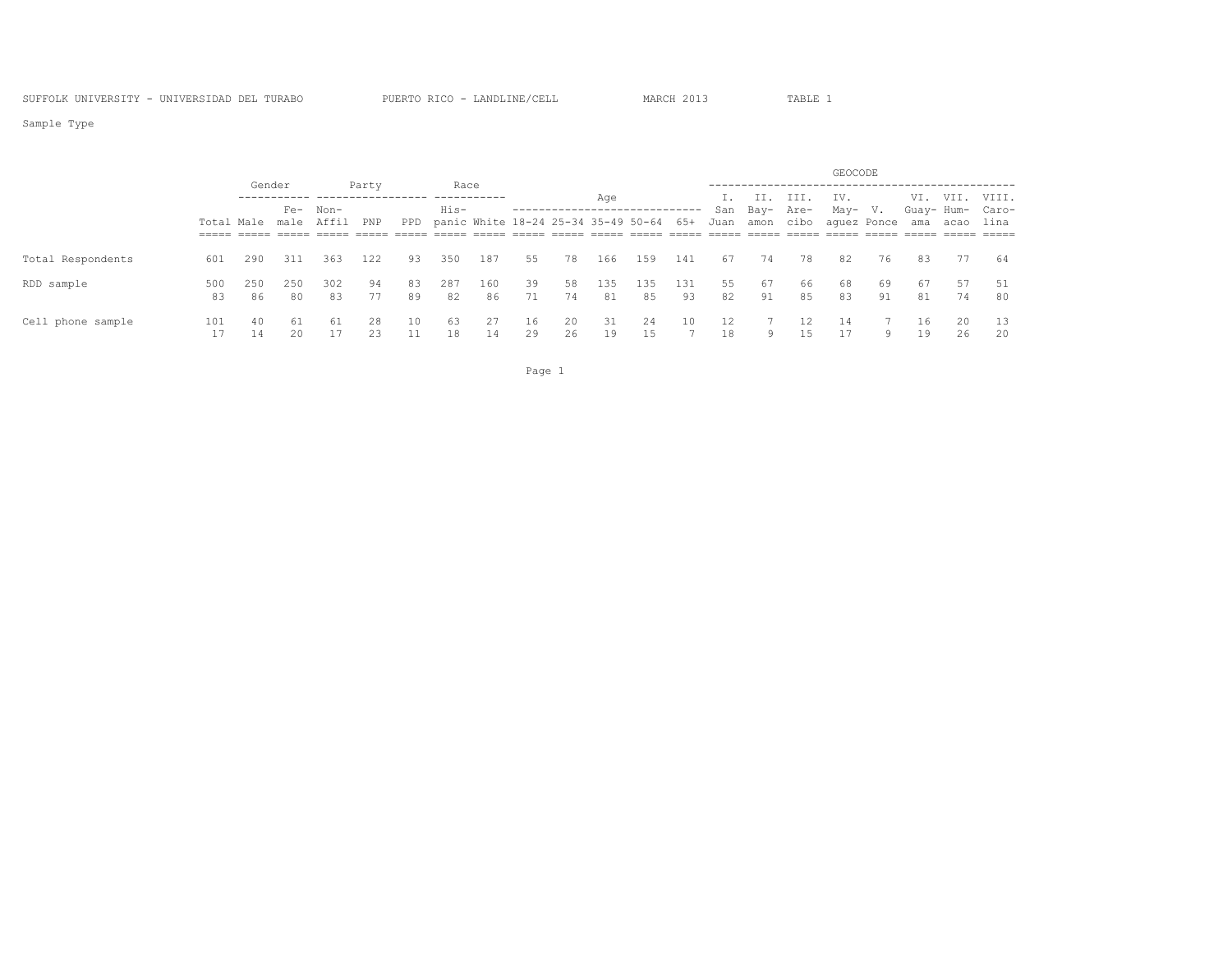### SUFFOLK UNIVERSITY - UNIVERSIDAD DEL TURABO PUERTO RICO - LANDLINE/CELL MARCH 2013 TABLE 2

Q.B1 Are you currently in a safe place to talk?

Base: Cell phone sample

|                   |     |     |          |                       |          |          |      |     |         |          |         |                                             |         |          |               |           | GEOCODE                     |     |               |            |         |
|-------------------|-----|-----|----------|-----------------------|----------|----------|------|-----|---------|----------|---------|---------------------------------------------|---------|----------|---------------|-----------|-----------------------------|-----|---------------|------------|---------|
|                   |     |     | Gender   |                       | Party    |          | Race |     |         |          | Age     |                                             |         |          | II.           | III.      | IV.                         |     |               | VI. VII.   | VIII.   |
|                   |     |     |          | Fe- Non-              |          |          | His- |     |         |          |         |                                             |         |          | San Bay- Are- |           | May- V.                     |     |               | Guay- Hum- | Caro-   |
|                   |     |     |          | Total Male male Affil | PNP      |          |      |     |         |          |         | PPD panic White 18-24 25-34 35-49 50-64 65+ |         | Juan     |               | amon cibo | aquez Ponce                 |     | ama           | acao       | lina    |
|                   |     |     |          | ------ ----- -----    |          |          |      |     | $=====$ |          |         |                                             |         |          |               |           | ___________________________ |     |               |            |         |
| Total Respondents | 101 | 40  | 61       | 61                    | 28       | 10       | 63   | 27  | 16      | 20       | 31      | 24                                          | 10      | 12       | 7             | 12        | 14                          |     | 16            | 20         | 13      |
| Yes               | 101 | 40  | -61      | 61                    | 28       | 10       | -63  | 27  | 16      | 20       | 31      | 24                                          | 10      | 12       |               | 12        | 14                          |     | 16            | 20         | - 13    |
|                   | 100 | 100 | 100      | 100                   | 100      | 100      | 100  | 100 | 100     | 100      | 100     | 100                                         | 100     | 100      | 100           | 100       | 100                         | 100 | 100           | 100        | 100     |
| No                |     |     | $\Omega$ |                       | $\Omega$ |          |      |     |         | $\circ$  | $\circ$ | $\mathbf{0}$                                | $\circ$ | $\circ$  | $\circ$       |           | $\Omega$                    |     | $\mathcal{O}$ | $\Omega$   | $\circ$ |
|                   |     |     | $\cap$   |                       | $\cap$   | $\Omega$ |      |     |         | $\Omega$ | $\circ$ | $\circ$                                     | $\circ$ | $\Omega$ | $\circ$       |           |                             |     |               |            | $\circ$ |

Page 2 and 2 and 2 and 2 and 2 and 2 and 2 and 2 and 2 and 2 and 2 and 2 and 2 and 2 and 2 and 2 and 2 and 2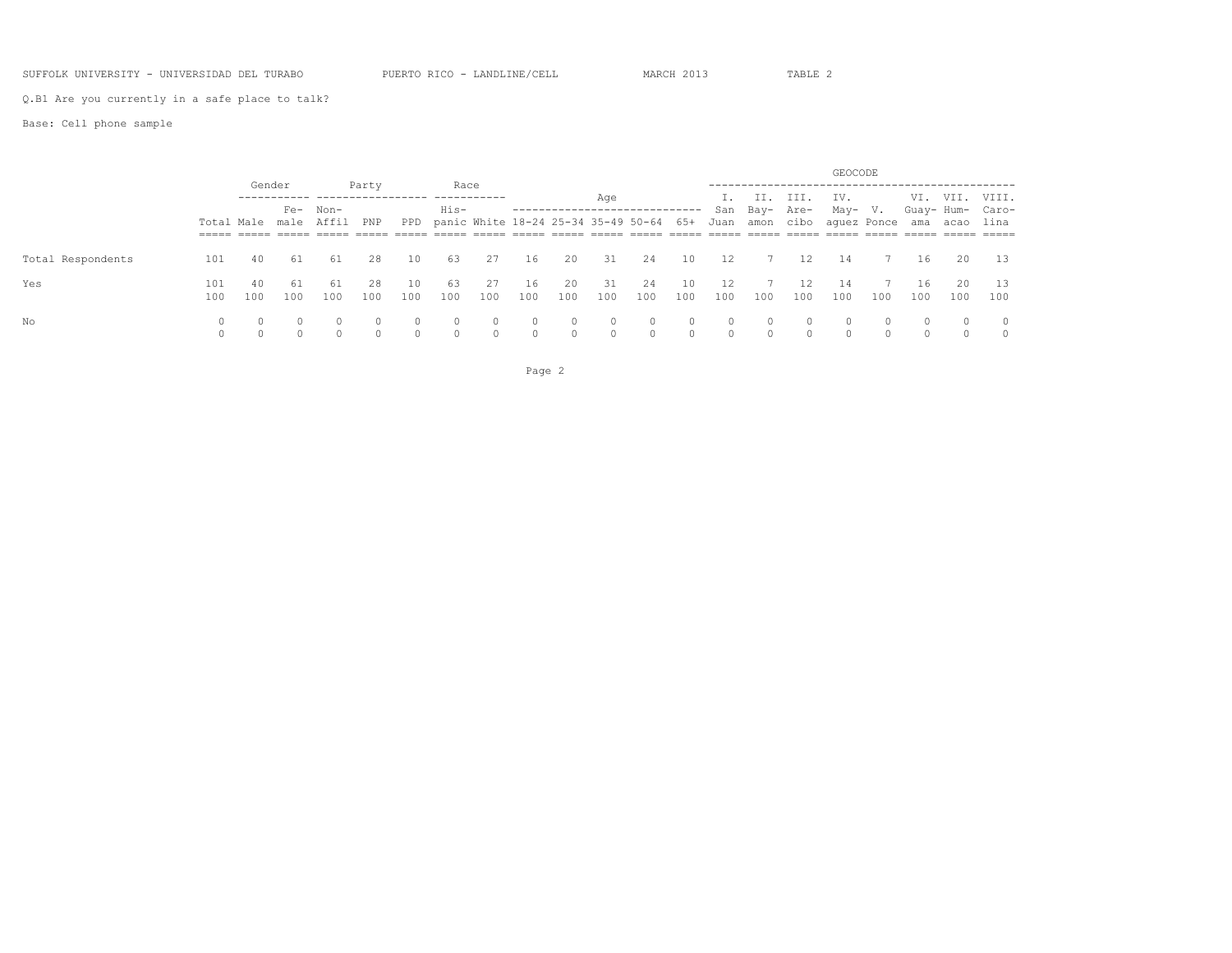Language of Interview

|     |     |     |               |                                         |              |                |     |            |          | Age      |     |     |           |          |                                                         | IV.                                           |        |                           |                   | VIII.                                           |
|-----|-----|-----|---------------|-----------------------------------------|--------------|----------------|-----|------------|----------|----------|-----|-----|-----------|----------|---------------------------------------------------------|-----------------------------------------------|--------|---------------------------|-------------------|-------------------------------------------------|
|     |     |     |               |                                         |              | His-           |     |            |          |          |     |     |           |          |                                                         |                                               |        |                           |                   |                                                 |
|     |     |     |               | PNP                                     |              |                |     |            |          |          |     |     |           |          |                                                         |                                               |        |                           |                   | lina                                            |
|     |     |     |               |                                         |              |                |     |            |          |          |     |     |           |          |                                                         |                                               |        |                           |                   |                                                 |
| 601 | 290 | 311 | 363           | 122                                     | 93           | 350            | 187 | 55         | 78       | 166      | 159 | 141 | 67        | 74       | 78                                                      | 82                                            | 76     | 83                        | 77                | - 64                                            |
|     |     |     |               |                                         | $\Omega$     | $\overline{2}$ |     | $\Omega$   | $\Omega$ | $\Omega$ |     | 2   | $\Omega$  | $\Omega$ |                                                         |                                               |        |                           | $\Omega$          |                                                 |
|     |     |     |               |                                         | $\cap$       |                |     | $\Omega$   | $\Omega$ | $\Omega$ |     |     | $\bigcap$ | $\Omega$ | $\Omega$                                                |                                               | $\cap$ |                           | $\cap$            | $\overline{2}$                                  |
| 598 | 288 | 310 | 361           | 121                                     | 93           | 348            | 186 | 55         | 78       | 166      | 158 | 139 | 67        | 74       | 78                                                      | 81                                            | 76     | 82                        | 77                | -63<br>98                                       |
|     | 100 | 99  | Gender<br>100 | Fe- Non-<br>Total Male male Affil<br>99 | Party<br>-99 | 100            | 99  | Race<br>99 | 100      | 100      | 100 | 99  | 99        | 100      | PPD panic White 18-24 25-34 35-49 50-64 65+ Juan<br>100 | II, III.<br>San Bay- Are-<br>amon cibo<br>100 | 99     | GEOCODE<br>May- V.<br>100 | aquez Ponce<br>99 | VI. VII.<br>Guay- Hum- Caro-<br>ama acao<br>100 |

Page 3 and 2012 and 2012 and 2012 and 2012 and 2012 and 2012 and 2012 and 2012 and 2012 and 2012 and 2012 and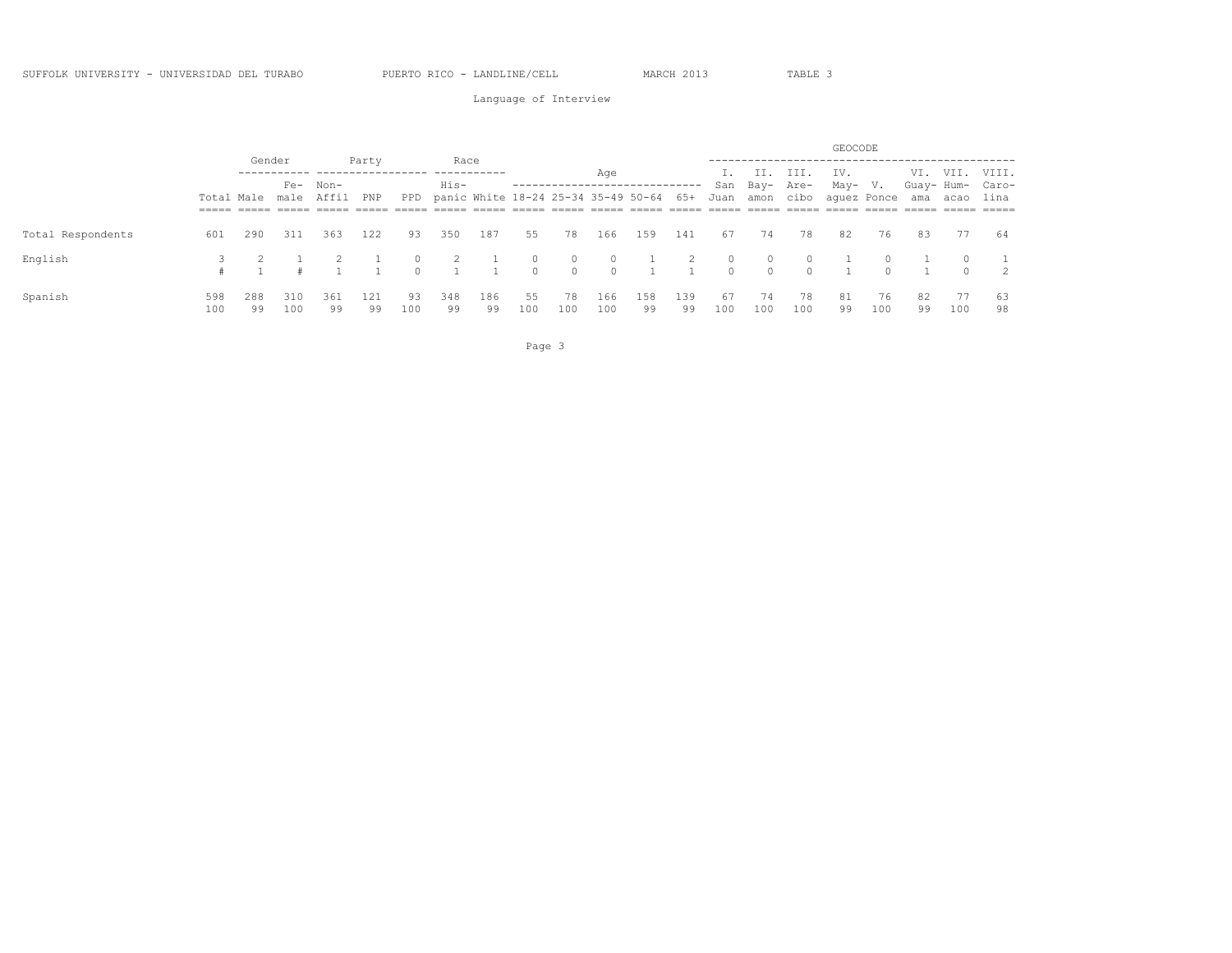Q.S1 Gender of respondent (by observation)

|                   |           |            |                       |           |          |          |                                                 |           |          |          |          |          |          |          |                                 |          | GEOCODE  |          |            |                           |          |
|-------------------|-----------|------------|-----------------------|-----------|----------|----------|-------------------------------------------------|-----------|----------|----------|----------|----------|----------|----------|---------------------------------|----------|----------|----------|------------|---------------------------|----------|
|                   |           | Gender     |                       |           | Party    |          | Race                                            |           |          |          | Age      |          |          |          | II.                             | III.     | IV.      |          |            | VI. VII.                  | VIII.    |
|                   |           |            | Total Male male Affil | Fe- Non-  | PNP      | PPD      | His-<br>panic White 18-24 25-34 35-49 50-64 65+ |           |          |          |          |          |          |          | San Bay- Are-<br>Juan amon cibo |          | May- V.  |          | Guay- Hum- | aquez Ponce ama acao lina | Caro-    |
|                   |           |            |                       |           |          |          |                                                 | $=====$   | $=====$  | $=====$  | $=====$  | $=====$  |          |          | ------                          |          |          |          |            |                           |          |
| Total Respondents | 601       | 290        | 311                   | 363       | 122      | 93       | 350                                             | 187       | 55       | 78       | 166      | 159      | 141      | 67       | 74                              | 78       | 82       | 76       | 83         | 77                        | 64       |
| Male              | 290<br>48 | 290<br>100 | $\Omega$              | 175<br>48 | 67<br>55 | 38<br>41 | 180<br>51                                       | 77<br>41  | 30<br>55 | 35<br>45 | 88<br>53 | 74<br>47 | 61<br>43 | 35<br>52 | 35<br>47                        | 36<br>46 | 43<br>52 | 33<br>43 | 41<br>49   | 37<br>48                  | 30<br>47 |
| Female            | 311       |            | -311<br>100           | 188<br>52 | 55<br>45 | 55<br>59 | 170<br>49                                       | 110<br>59 | 25<br>45 | 43<br>55 | 78<br>47 | 85<br>53 | 80<br>57 | 32<br>48 | 39<br>53                        | 42<br>54 | 39<br>48 | 43<br>57 | 42<br>51   | 40<br>52                  | 34<br>53 |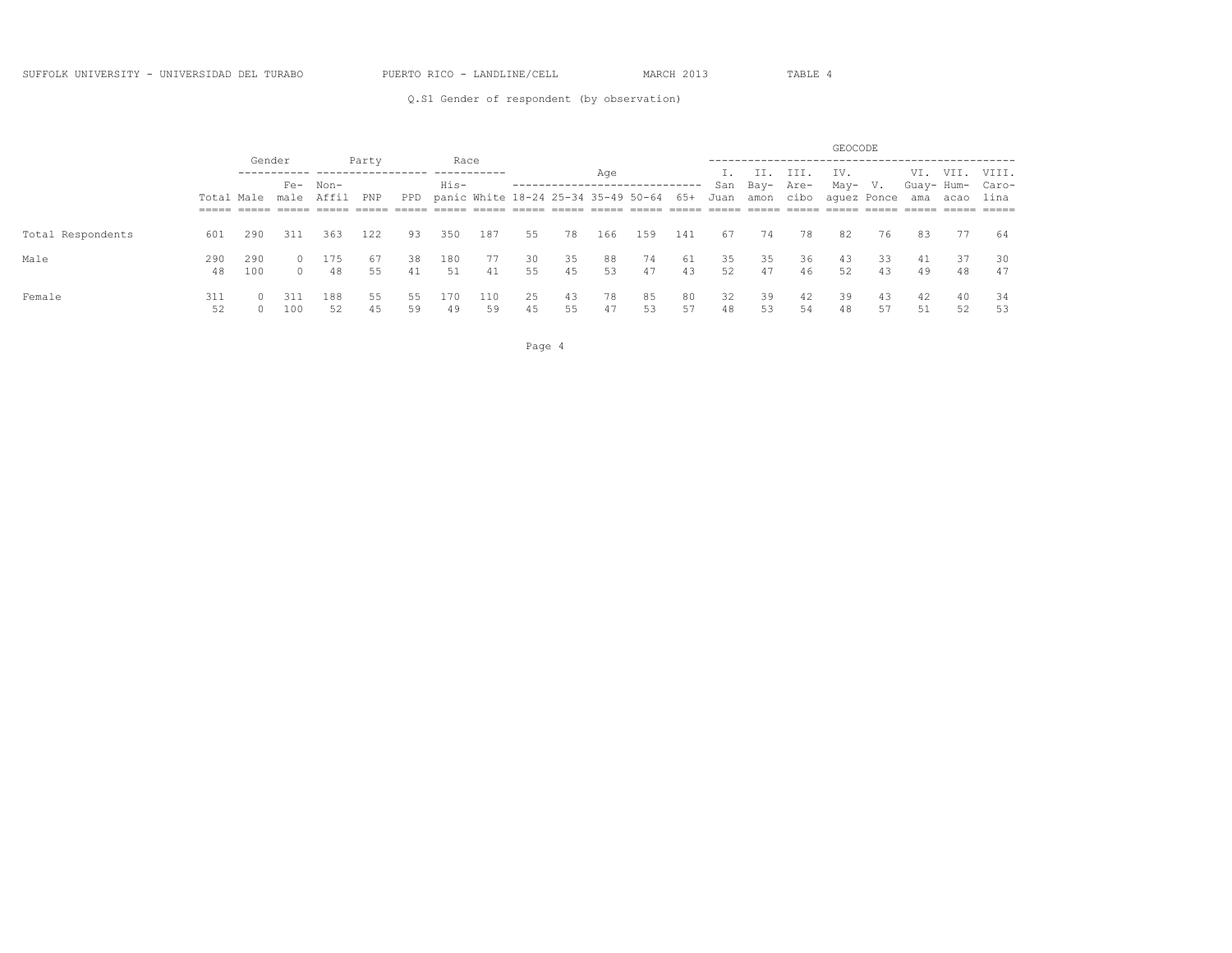### Q.S2 Are you registered to vote?

|                   |     |          |                       |                               |        |          |          |                                                                              |         |                |          |          |         |         |               |                              | GEOCODE                          |          |          |          |                  |
|-------------------|-----|----------|-----------------------|-------------------------------|--------|----------|----------|------------------------------------------------------------------------------|---------|----------------|----------|----------|---------|---------|---------------|------------------------------|----------------------------------|----------|----------|----------|------------------|
|                   |     |          | Gender                |                               | Party  |          | Race     |                                                                              |         |                | Age      |          |         |         | II. III.      |                              | IV.                              |          |          |          | VI. VII. VIII.   |
|                   |     |          |                       | Fe- Non-                      |        |          | His-     |                                                                              |         |                |          |          |         |         | San Bay- Are- |                              | May- V.                          |          |          |          | Guay- Hum- Caro- |
|                   |     |          | Total Male male Affil | ===== ===== ===== ===== ===== | PNP    | $=====$  |          | PPD panic White 18-24 25-34 35-49 50-64 65+<br>______ _____ _____ _____ ____ |         |                |          | $=====$  |         | Juan    |               | ____________________________ | amon cibo aquez Ponce<br>$=====$ | $=====$  |          | ama acao | lina<br>$=====$  |
|                   |     |          |                       |                               |        |          |          |                                                                              |         |                |          |          |         |         |               |                              |                                  |          |          |          |                  |
| Total Respondents | 601 | 290      | 311                   | 363                           | 122    | 93       | 350      | 187                                                                          | 55      | 78             | 166      | 159      | 141     | 67      | 74            | 78                           | 82                               | 76       | 83       | 77       | - 64             |
| Yes               | 601 | 290      | 311                   | 363                           | 122    | 93       | 350      | 187                                                                          | 55      | 78             | 166      | 159      | 141     | 67      | 74            | 78                           | 82                               | 76       | 83       | 77       | 64               |
|                   | 100 | 100      | 100                   | 100                           | 100    | 100      | 100      | 100                                                                          | 100     | 100            | 100      | 100      | 100     | 100     | 100           | 100                          | 100                              | 100      | 100      | 100      | 100              |
| No                |     | $\circ$  | $\circ$               | $\Omega$                      |        | $\circ$  | $\Omega$ | $\circ$                                                                      | $\circ$ | $\overline{0}$ | $\circ$  | $\circ$  | $\circ$ | $\circ$ | $\circ$       | $\circ$                      | $\circ$                          | $\Omega$ | $\Omega$ | $\Omega$ | $\overline{0}$   |
|                   |     | $\Omega$ | $\bigcap$             | $\Omega$                      | $\cap$ | $\Omega$ | $\cap$   | $\cap$                                                                       | $\cap$  | $\cap$         | $\Omega$ | $\Omega$ | $\cap$  | $\cap$  | $\Omega$      | $\cap$                       | $\cap$                           | $\cap$   |          |          | $\Omega$         |

Page 5 and 2012 and 2012 and 2012 and 2012 and 2012 and 2012 and 2012 and 2012 and 2012 and 2012 and 2012 and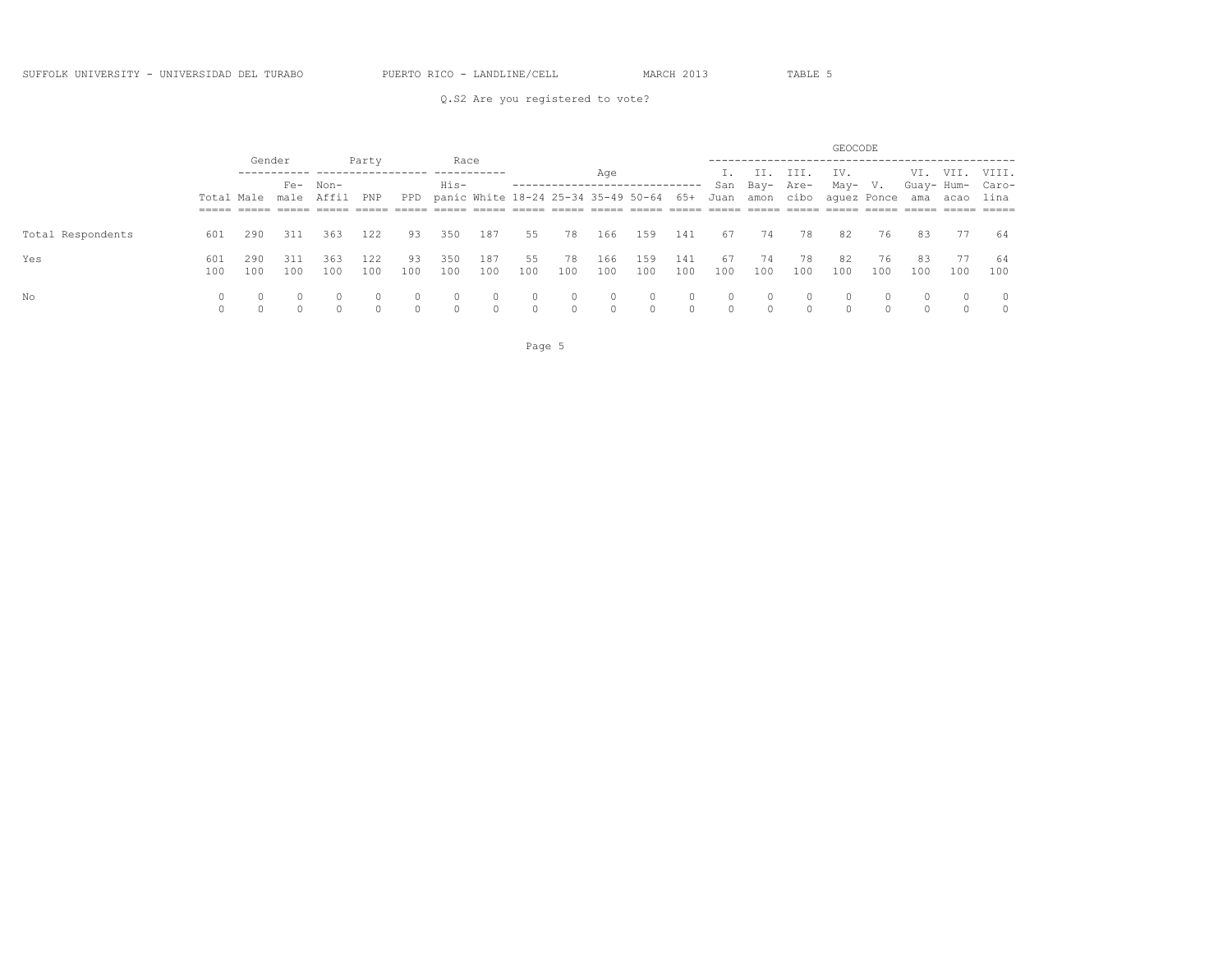|                   |                |                      | Gender               |                   |                |                |                  |                                |                     |                   |                |                                              |                   |                    |              | . <u>.</u>          | GEOCODE            |                        |                 |                                                                                                                                                                                                                                                                                                                                                                                                                                                                                                                                                                  | ------                 |
|-------------------|----------------|----------------------|----------------------|-------------------|----------------|----------------|------------------|--------------------------------|---------------------|-------------------|----------------|----------------------------------------------|-------------------|--------------------|--------------|---------------------|--------------------|------------------------|-----------------|------------------------------------------------------------------------------------------------------------------------------------------------------------------------------------------------------------------------------------------------------------------------------------------------------------------------------------------------------------------------------------------------------------------------------------------------------------------------------------------------------------------------------------------------------------------|------------------------|
|                   |                |                      | -----------<br>$Fe-$ | Non-              | Party          | --------       | Race<br>His-     | -----                          |                     |                   | Age            | ------------------------------               |                   | Ι.<br>San          | Bay- Are-    | II. III.            | IV.<br>May- V.     |                        | Guay- Hum-      | VI. VII.                                                                                                                                                                                                                                                                                                                                                                                                                                                                                                                                                         | VIII.<br>Caro-         |
|                   |                | Total Male male      |                      | Affil PNP         |                | PPD            |                  |                                |                     |                   |                | panic White 18-24 25-34 35-49 50-64 65+ Juan |                   |                    |              | amon cibo           | $=====$            | aquez Ponce<br>$=====$ | ama             | acao<br>$\begin{tabular}{lllll} \multicolumn{2}{l}{{\color{red}\boldsymbol{z}}} & \multicolumn{2}{l}{\color{blue}\boldsymbol{z}}} & \multicolumn{2}{l}{\color{blue}\boldsymbol{z}} & \multicolumn{2}{l}{\color{blue}\boldsymbol{z}} & \multicolumn{2}{l}{\color{blue}\boldsymbol{z}} & \multicolumn{2}{l}{\color{blue}\boldsymbol{z}} & \multicolumn{2}{l}{\color{blue}\boldsymbol{z}} & \multicolumn{2}{l}{\color{blue}\boldsymbol{z}} & \multicolumn{2}{l}{\color{blue}\boldsymbol{z}} & \multicolumn{2}{l}{\color{blue}\boldsymbol{z}} & \multicolumn{2}{l}{$ | lina<br>$= = = = = =$  |
| Total Respondents | 601            | 290                  | 311                  | 363               | 122            | 93             | 350              | 187                            | 55                  | 78                | 166            | 159                                          | 141               | 67                 | 74           | 78                  | 82                 | 76                     | 83              | 77                                                                                                                                                                                                                                                                                                                                                                                                                                                                                                                                                               | 64                     |
| Adjuntas          | 5              | $\overline{c}$       | 3                    | 3                 | $\overline{2}$ | 0              | 5                | $\theta$                       | $\overline{c}$      | 0                 | 1              | 1                                            | 1                 | $\circ$            | 0            | $\mathbf 0$         | $\circ$            | 5                      | $\circ$         | $\mathbf{0}$                                                                                                                                                                                                                                                                                                                                                                                                                                                                                                                                                     | $\mathbb O$            |
|                   | $\mathbf{1}$   | $\mathbf{1}$         | $\mathbf{1}$         | $\mathbf{1}$      | $\overline{c}$ | $\circ$        | $\mathbf{1}$     | $\mathbf 0$                    | $\overline{4}$      | $\circ$           | $\mathbf{1}$   | $\mathbf{1}$                                 | $1\,$             | $\circ$            | $\circ$      | $\circ$             | $\circ$            | $\overline{7}$         | $\circ$         | $\circ$                                                                                                                                                                                                                                                                                                                                                                                                                                                                                                                                                          | $\circ$                |
| Aguada            | $\mathcal{G}$  | 7                    | $\mathbf{2}$         | 5                 | 1              | 3              | 5                | 1                              | $\circ$             | $\circ$           | 5              | $\overline{c}$                               | $\sqrt{2}$        | $\circ$            | 0            | $\circ$             | $\mathcal{G}$      | $\circ$                | $\circ$         | 0                                                                                                                                                                                                                                                                                                                                                                                                                                                                                                                                                                | $\circ$                |
|                   | $\mathbf{1}$   | $\overline{c}$       | $\mathbf{1}$         | $\mathbf{1}$      | $\mathbf{1}$   | 3              | $1\,$            | $\mathbf{1}$                   | $\mathbb O$         | $\circ$           | 3              | $\mathbf{1}$                                 | $\mathbf{1}$      | $\circ$            | 0            | 0                   | 11                 | $\circ$                | $\circ$         | 0                                                                                                                                                                                                                                                                                                                                                                                                                                                                                                                                                                | $\circ$                |
| Aguadilla         | 13             | 7                    | 6                    | 7                 | 5              | 1              | 9                | 4                              | 1                   | 2                 | 6              | $\overline{c}$                               | $\mathbf{1}$      | $\circ$            | 0            | 0                   | 13                 | 0                      | 0               | 0                                                                                                                                                                                                                                                                                                                                                                                                                                                                                                                                                                | $\mathbb O$            |
|                   | $\overline{c}$ | $\mathbf{2}$         | $\mathbf{2}$         | $\overline{c}$    | 4              | $\mathbf{1}$   | 3                | $\overline{c}$                 | $\overline{c}$      | 3                 | 4              | $\mathbf 1$                                  | $\mathbf{1}$      | $\circ$            | $\circ$      | $\circ$             | 16                 | $\circ$                | 0               | 0                                                                                                                                                                                                                                                                                                                                                                                                                                                                                                                                                                | $\circ$                |
| Aguas Buenas      | 6              | 1                    | 5                    | 3                 | 1              | 1              | 4                | 2                              | 1                   | 1                 | 1              | 1                                            | $\mathbf{2}$      | $\circ$            | 0            | 0                   | $\circ$            | $\circ$                | 0               | 6                                                                                                                                                                                                                                                                                                                                                                                                                                                                                                                                                                | $\mathbb O$            |
|                   | $\mathbf{1}$   | $\#$                 | $\overline{c}$       | $\mathbf{1}$      | $\mathbf{1}$   | 1              | $\mathbf{1}$     | $\mathbf{1}$                   | $\overline{2}$      | $\mathbf{1}$      | $\mathbf{1}$   | $\mathbf{1}$                                 | $\mathbf{1}$      | $\circ$            | $\circ$      | $\circ$             | $\circ$            | $\circ$                | $\circ$         | 8                                                                                                                                                                                                                                                                                                                                                                                                                                                                                                                                                                | $\mathbb O$            |
| Aibonito          | 6              | 3                    | 3                    | 4                 | $\overline{c}$ | 0              | 4                | 2                              | 1                   | 1                 | $\overline{c}$ | 1                                            | $\mathbf{1}$      | $\circ$            | $\mathbb O$  | $\mathbf 0$         | $\mathbb O$        | 0                      | 6               | 0                                                                                                                                                                                                                                                                                                                                                                                                                                                                                                                                                                | $\mathbb O$            |
|                   | $\mathbf{1}$   | 1                    | $\mathbf{1}$         | $\mathbf{1}$      | $\overline{c}$ | $\mathbb O$    | $\mathbf{1}$     | $\mathbf{1}$                   | $\overline{2}$      | $\mathbf{1}$      | $\mathbf{1}$   | $1\,$                                        | $1\,$             | $\circ$            | $\circ$      | $\circ$             | $\circ$            | $\circ$                | $7\phantom{.0}$ | 0                                                                                                                                                                                                                                                                                                                                                                                                                                                                                                                                                                | $\circ$                |
| Anasco            | 6              | 5                    | 1                    | 3                 | 1              | 1              | 4                | 1                              | 0                   | 1                 | 1              | $\overline{2}$                               | $\mathbf{2}$      | 0                  | 0            | $\mathbf 0$         | 6                  | 0                      | 0               | 0                                                                                                                                                                                                                                                                                                                                                                                                                                                                                                                                                                | $\mathbb O$            |
|                   | 1              | $\mathbf{2}$         | #                    | $\mathbf{1}$      | $\mathbf{1}$   | $\mathbf{1}$   | $\mathbf{1}$     | $\mathbf{1}$                   | $\mathbb O$         | $\mathbf{1}$      | $\mathbf{1}$   | $\mathbf{1}$                                 | $\mathbf{1}$      | $\circ$            | $\mathbb O$  | $\circ$             | $\overline{7}$     | $\circ$                | $\circ$         | 0                                                                                                                                                                                                                                                                                                                                                                                                                                                                                                                                                                | $\circ$                |
| Arecibo           | 20             | 6                    | 14                   | 15                | 2              | 3              | 9                | 6                              | $\overline{c}$      | 3                 | 4              | 5                                            | 6                 | $\circ$            | 0            | 20                  | $\circ$            | $\circ$                | 0               | 0                                                                                                                                                                                                                                                                                                                                                                                                                                                                                                                                                                | $\mathbb O$            |
|                   | 3              | 2                    | 5                    | $\overline{4}$    | $\overline{c}$ | 3              | 3                | 3                              | $\overline{4}$      | $\sqrt{4}$        | $\mathbf{2}$   | 3                                            | $\overline{4}$    | $\circ$            | $\circ$      | 26                  | $\circ$            | $\circ$                | $\circ$         | $\circ$                                                                                                                                                                                                                                                                                                                                                                                                                                                                                                                                                          | $\circ$                |
| Arroyo            | 5              | 2                    | 3                    | 2                 | 2              | 1              | 2                | $\overline{c}$                 | $\circ$             | $\circ$           | 2              | 2                                            | $\mathbf{1}$      | $\circ$            | 0            | $\circ$             | $\circ$            | $\circ$                | 0               | 5                                                                                                                                                                                                                                                                                                                                                                                                                                                                                                                                                                | $\mathbb O$            |
|                   | $\mathbf{1}$   | $\mathbf{1}$         | $\mathbf{1}$         | $\mathbf{1}$      | $\overline{c}$ | $\mathbf{1}$   | $\mathbf{1}$     | $\mathbf{1}$                   | $\mathbb O$         | $\circ$           | $\mathbf{1}$   | $\mathbf{1}$                                 | $\mathbf{1}$      | $\circ$            | 0            | 0                   | $\circ$            | $\circ$                | $\circ$         | 6                                                                                                                                                                                                                                                                                                                                                                                                                                                                                                                                                                | $\circ$                |
| Barceloneta       | 2              | 1<br>$\ddagger$      | 1<br>#               | 2<br>$\mathbf{1}$ | 0<br>$\circ$   | 0<br>$\circ$   | 0<br>$\mathbb O$ | $\mathbf{2}$<br>$\overline{1}$ | 0<br>$\circ$        | 1<br>$\mathbf{1}$ | 0<br>$\circ$   | 0<br>$\circ$                                 | 1<br>$\mathbf{1}$ | $\circ$<br>$\circ$ | 0<br>$\circ$ | $\overline{2}$<br>3 | $\circ$<br>$\circ$ | $\circ$<br>$\circ$     | 0<br>$\circ$    | 0<br>$\mathbb O$                                                                                                                                                                                                                                                                                                                                                                                                                                                                                                                                                 | $\mathbb O$<br>$\circ$ |
| Barranquitas      | $\overline{2}$ | 2                    | $\circ$              | 2                 | $\circ$        | 0              | 1                | 1                              | $\circ$             | 0                 | $\overline{c}$ | 0                                            | $\circ$           | $\circ$            | $\circ$      | 0                   | $\circ$            | $\circ$                | 2               | 0                                                                                                                                                                                                                                                                                                                                                                                                                                                                                                                                                                | $\mathbb O$            |
|                   | #              | $\mathbf{1}$         | $\circ$              | $\mathbf{1}$      | $\circ$        | $\circ$        | #                | $\mathbf{1}$                   | $\mathbb O$         | $\circ$           | $\mathbf{1}$   | $\circ$                                      | $\circ$           | $\circ$            | $\circ$      | $\circ$             | $\circ$            | $\circ$                | $\mathbf{2}$    | $\circ$                                                                                                                                                                                                                                                                                                                                                                                                                                                                                                                                                          | $\circ$                |
| Bayamon           | 33<br>5        | 13<br>$\overline{4}$ | 20<br>6              | 22<br>6           | 6              | 3<br>3         | 21<br>6          | 12<br>6                        | 5<br>$\overline{9}$ | 6<br>8            | 7<br>4         | 5<br>3                                       | 9<br>6            | $\circ$<br>$\circ$ | 33<br>45     | 0<br>$\circ$        | $\circ$<br>$\circ$ | $\circ$<br>$\circ$     | $\circ$<br>0    | 0<br>0                                                                                                                                                                                                                                                                                                                                                                                                                                                                                                                                                           | $\mathbb O$<br>$\circ$ |
| Cabo Rojo         | 5              | 2                    | 3                    | 3                 | 1              | 1              | 3                | 1                              | $\circ$             | 0                 | 0              | 0                                            | 5                 | $\circ$            | $\circ$      | 0                   | 5                  | $\circ$                | 0               | 0                                                                                                                                                                                                                                                                                                                                                                                                                                                                                                                                                                | $\mathbb O$            |
|                   | $\mathbf{1}$   | $\mathbf{1}$         | $\mathbf{1}$         | $\mathbf{1}$      | $\mathbf{1}$   | 1              | $\overline{1}$   | $\mathbf{1}$                   | $\mathbb O$         | $\circ$           | $\circ$        | $\circ$                                      | $\overline{4}$    | $\circ$            | $\circ$      | $\circ$             | 6                  | $\circ$                | $\circ$         | $\circ$                                                                                                                                                                                                                                                                                                                                                                                                                                                                                                                                                          | $\circ$                |
| Caguas            | 23             | 12                   | 11                   | 15                | 4              | 3              | 17               | 4                              | $\overline{c}$      | $\overline{c}$    | 6              | 7                                            | 6                 | $\circ$            | 0            | $\mathbf 0$         | $\circ$            | $\circ$                | $\circ$         | 23                                                                                                                                                                                                                                                                                                                                                                                                                                                                                                                                                               | $\circ$                |
|                   | $\overline{4}$ | $\overline{4}$       | $\overline{4}$       | $\overline{4}$    | 3              | 3              | 5                | $\mathbf{2}$                   | $\overline{4}$      | 3                 | $\overline{4}$ | $\overline{4}$                               | 4                 | $\circ$            | $\mathbb O$  | $\mathbb O$         | $\circ$            | $\mathbb O$            | 0               | 30                                                                                                                                                                                                                                                                                                                                                                                                                                                                                                                                                               | $\circ$                |
| Camuy             | 7              | $\overline{c}$       | 5                    | 3                 | 1              | 2              | 2                | 4                              | $\mathbf{1}$        | 0                 | 3              | 3                                            | $\circ$           | $\circ$            | 0            | 7                   | $\circ$            | 0                      | 0               | 0                                                                                                                                                                                                                                                                                                                                                                                                                                                                                                                                                                | $\circ$                |
|                   | $1\,$          | $\mathbf{1}$         | $\mathbf{2}$         | $\mathbf{1}$      | $\mathbf{1}$   | $\overline{c}$ | $\overline{1}$   | $\overline{c}$                 | 2                   | $\circ$           | 2              | $\overline{2}$                               | $\circ$           | $\Omega$           | $\circ$      | 9                   | $\circ$            | $\Omega$               | $\Omega$        | $\Omega$                                                                                                                                                                                                                                                                                                                                                                                                                                                                                                                                                         | $\circ$                |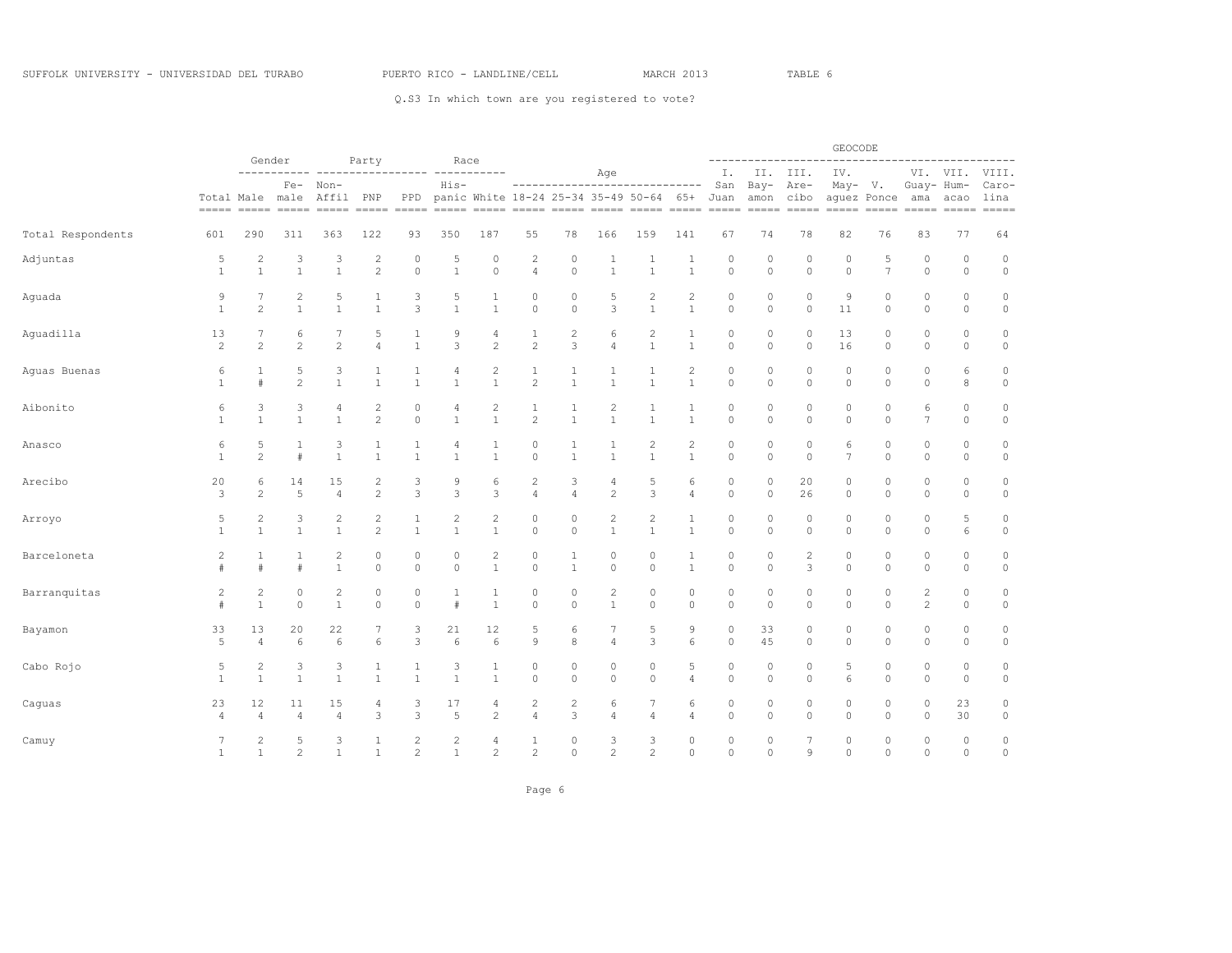|                   |                |                        | Gender            |                   |                    |                |                   |                |                        |                   |                         |                                                                           |                   |                    |                    |                   | GEOCODE            |                    |                     |                                                                                                                                                                                                                                                                                                                                                                                                                                                                                                                                                                    |                                |
|-------------------|----------------|------------------------|-------------------|-------------------|--------------------|----------------|-------------------|----------------|------------------------|-------------------|-------------------------|---------------------------------------------------------------------------|-------------------|--------------------|--------------------|-------------------|--------------------|--------------------|---------------------|--------------------------------------------------------------------------------------------------------------------------------------------------------------------------------------------------------------------------------------------------------------------------------------------------------------------------------------------------------------------------------------------------------------------------------------------------------------------------------------------------------------------------------------------------------------------|--------------------------------|
|                   |                |                        |                   |                   | Party              |                | Race              |                |                        |                   | Age                     |                                                                           |                   | Ι.                 |                    | II. III.          | IV.                |                    |                     | VI. VII.                                                                                                                                                                                                                                                                                                                                                                                                                                                                                                                                                           | VIII.                          |
|                   |                | Total Male male        | $Fe-$             | Non-<br>Affil PNP |                    | PPD            | $His-$            |                |                        |                   |                         | ------------------------------<br>panic White 18-24 25-34 35-49 50-64 65+ |                   | San<br>Juan        | $Bay-$             | Are-<br>amon cibo | May-               | V.<br>aguez Ponce  | Guay- Hum-<br>ama   | acao<br>$\begin{tabular}{ll} \multicolumn{2}{l}{{\color{red}\boldsymbol{=}}} & \multicolumn{2}{l}{\color{blue}\boldsymbol{=}} & \multicolumn{2}{l}{\color{blue}\boldsymbol{=}} & \multicolumn{2}{l}{\color{blue}\boldsymbol{=}} & \multicolumn{2}{l}{\color{blue}\boldsymbol{=}} & \multicolumn{2}{l}{\color{blue}\boldsymbol{=}} & \multicolumn{2}{l}{\color{blue}\boldsymbol{=}} & \multicolumn{2}{l}{\color{blue}\boldsymbol{=}} & \multicolumn{2}{l}{\color{blue}\boldsymbol{=}} & \multicolumn{2}{l}{\color{blue}\boldsymbol{=}} & \multicolumn{2}{l}{\color$ | Caro-<br>lina<br>$= = = = = =$ |
| Total Respondents | 601            | 290                    | 311               | 363               | 122                | 93             | 350               | 187            | 55                     | 78                | 166                     | 159                                                                       | 141               | 67                 | 74                 | 78                | 82                 | 76                 | 83                  | 77                                                                                                                                                                                                                                                                                                                                                                                                                                                                                                                                                                 | 64                             |
| Canovanas         | 6              | $\overline{c}$         | 4                 | 3                 | 1                  | $\overline{c}$ | 3                 | $\overline{c}$ | $\mathbf{1}$           | 1                 | $\overline{c}$          | $\overline{\mathbf{c}}$                                                   | $\circ$           | $\circ$            | $\circ$            | $\circ$           | $\circ$            | 0                  | $\circ$             | 0                                                                                                                                                                                                                                                                                                                                                                                                                                                                                                                                                                  | 6                              |
|                   | $1\,$          | $\mathbf{1}$           | $\mathbf{1}$      | $\mathbf{1}$      | $\mathbf{1}$       | $\overline{c}$ | $\overline{1}$    | $\overline{1}$ | $\overline{c}$         | $1\,$             | $\mathbf{1}$            | $1\,$                                                                     | $\circ$           | $\circ$            | $\circ$            | $\mathbb O$       | $\circ$            | $\circ$            | $\circ$             | $\mathbb O$                                                                                                                                                                                                                                                                                                                                                                                                                                                                                                                                                        | 9                              |
| Carolina          | 18<br>3        | 10<br>3                | 8<br>3            | 11<br>3           | 6<br>5             | $\mathbf{1}$   | 10<br>3           | 7<br>4         | 1<br>$\overline{c}$    | 2<br>3            | 7<br>$\overline{4}$     | 2<br>$\mathbf{1}$                                                         | 6<br>4            | $\circ$<br>$\circ$ | $\circ$<br>$\circ$ | 0<br>$\circ$      | $\circ$<br>$\circ$ | $\circ$<br>$\circ$ | $\circ$<br>$\circ$  | 0<br>0                                                                                                                                                                                                                                                                                                                                                                                                                                                                                                                                                             | 18<br>$2\,8$                   |
| Catano            | $\overline{c}$ | 1                      | 1                 | 2                 | $\circ$            | 0              | 1                 | 1              | $\circ$                | 0                 | $\overline{\mathbf{c}}$ | 0                                                                         | 0                 | 0                  | $\overline{c}$     | $\circ$           | 0                  | 0                  | $\circ$             | 0                                                                                                                                                                                                                                                                                                                                                                                                                                                                                                                                                                  | $\circ$                        |
|                   | #              | #                      | #                 | $\mathbf{1}$      | $\circ$            | $\circ$        | $\#$              | $\mathbf{1}$   | $\circ$                | $\mathbb O$       | $\mathbf{1}$            | $\circ$                                                                   | $\circ$           | $\circ$            | 3                  | $\circ$           | $\circ$            | $\circ$            | $\circ$             | $\circ$                                                                                                                                                                                                                                                                                                                                                                                                                                                                                                                                                            | $\circ$                        |
| Cayey             | 14             | 7                      | 7                 | 9                 | 2                  | 3              | 7                 | 6              | $\overline{c}$         | 1                 | 5                       | 4                                                                         | $\mathbf{2}$      | $\circ$            | $\circ$            | $\circ$           | $\circ$            | $\circ$            | 14                  | 0                                                                                                                                                                                                                                                                                                                                                                                                                                                                                                                                                                  | $\mathbb O$                    |
|                   | $\overline{c}$ | $\overline{c}$         | $\overline{2}$    | $\mathbf{2}$      | $\overline{2}$     | 3              | $\overline{c}$    | 3              | $\overline{4}$         | $\mathbf{1}$      | 3                       | 3                                                                         | $\mathbf{1}$      | $\circ$            | $\circ$            | $\circ$           | $\circ$            | $\circ$            | 17                  | $\circ$                                                                                                                                                                                                                                                                                                                                                                                                                                                                                                                                                            | $\circ$                        |
| Ceiba             | 1              | 0                      | 1                 | 1                 | $\circ$            | 0              | 0                 | $\mathbf{1}$   | $\circ$                | 0                 | $\circ$                 | 0                                                                         | $\mathbf{1}$      | 0                  | $\circ$            | 0                 | $\circ$            | 0                  | 0                   | 0                                                                                                                                                                                                                                                                                                                                                                                                                                                                                                                                                                  | $\mathbf{1}$                   |
|                   | #              | $\circ$                | #                 | #                 | $\circ$            | $\circ$        | $\circ$           | $\mathbf{1}$   | $\circ$                | $\circ$           | $\circ$                 | $\circ$                                                                   | $\mathbf{1}$      | $\circ$            | $\circ$            | $\circ$           | $\circ$            | $\circ$            | $\circ$             | $\circ$                                                                                                                                                                                                                                                                                                                                                                                                                                                                                                                                                            | $\overline{c}$                 |
| Ciales            | 10             | 5                      | 5                 | 7                 | 3                  | 0              | 5                 | 4              | $\circ$                | $\overline{c}$    | $\sqrt{2}$              | 3                                                                         | 3                 | $\circ$            | $\circ$            | 10                | $\circ$            | 0                  | 0                   | 0                                                                                                                                                                                                                                                                                                                                                                                                                                                                                                                                                                  | $\mathbb O$                    |
|                   | $\overline{c}$ | $\overline{c}$         | $\overline{c}$    | $\mathbf{2}$      | $\overline{2}$     | $\circ$        | $\mathbf{1}$      | $\mathbf{2}$   | $\circ$                | 3                 | $\mathbf{1}$            | $\overline{c}$                                                            | $\mathbf{2}$      | $\circ$            | $\circ$            | 13                | $\mathbb O$        | $\circ$            | $\circ$             | 0                                                                                                                                                                                                                                                                                                                                                                                                                                                                                                                                                                  | $\mathbb O$                    |
| Cidra             | $\overline{7}$ | 5                      | $\overline{2}$    | 5                 | 1                  | 1              | 6                 | $\mathbf{0}$   | 1                      | 0                 | $\circ$                 | 3                                                                         | 3                 | $\circ$            | $\circ$            | $\circ$           | 0                  | 0                  | 7                   | 0                                                                                                                                                                                                                                                                                                                                                                                                                                                                                                                                                                  | $\mathbb O$                    |
|                   | $\mathbf{1}$   | $\overline{c}$         | $\mathbf{1}$      | $\mathbf{1}$      | $\mathbf{1}$       | $\mathbf{1}$   | $\overline{c}$    | 0              | $\mathbf{2}$           | $\mathbb O$       | $\circ$                 | $\mathbf{2}$                                                              | $\mathbf{2}$      | $\circ$            | $\circ$            | 0                 | $\circ$            | $\circ$            | 8                   | 0                                                                                                                                                                                                                                                                                                                                                                                                                                                                                                                                                                  | $\circ$                        |
| Coamo             | 7              | 5                      | $\overline{c}$    | 2                 | $\overline{c}$     | 3              | 5                 | 2              | $\overline{c}$         | 1                 | $\mathbf{2}$            | 0                                                                         | $\mathbf{2}$      | $\circ$            | $\circ$            | 0                 | $\circ$            | 0                  | 7                   | 0                                                                                                                                                                                                                                                                                                                                                                                                                                                                                                                                                                  | $\circ$                        |
|                   | 1              | $\overline{c}$         | $\mathbf{1}$      | $\mathbf{1}$      | $\mathbf{2}$       | 3              | $\mathbf{1}$      | $\mathbf{1}$   | $\overline{4}$         | $1\,$             | $1\,$                   | $\circ$                                                                   | $\mathbf{1}$      | $\circ$            | $\circ$            | $\circ$           | $\circ$            | $\circ$            | 8                   | $\circ$                                                                                                                                                                                                                                                                                                                                                                                                                                                                                                                                                            | $\mathbb O$                    |
| Comerio           | 3              | $\mathbb O$<br>$\circ$ | 3<br>$\mathbf{1}$ | 0<br>$\circ$      | $\circ$<br>$\circ$ | 3<br>3         | 3<br>$\mathbf{1}$ | 0<br>$\Omega$  | $\circ$<br>$\mathbb O$ | 1<br>$\mathbf{1}$ | $\circ$<br>$\circ$      | 1<br>$\mathbf{1}$                                                         | 1<br>$\mathbf{1}$ | $\circ$<br>$\circ$ | $\circ$<br>$\circ$ | 0<br>$\circ$      | $\circ$<br>$\circ$ | 0<br>$\circ$       | 3<br>$\overline{4}$ | 0<br>$\circ$                                                                                                                                                                                                                                                                                                                                                                                                                                                                                                                                                       | $\mathbb O$<br>$\mathsf{O}$    |
| Corozal           | 6              | 1                      | 5                 | 3                 | 2                  | 0              | 4                 | $\overline{c}$ | $\circ$                | 3                 | $\mathbb O$             | $\mathbf{1}$                                                              | $\mathbf{2}$      | $\circ$            | $\circ$            | 0                 | $\circ$            | $\circ$            | 6                   | 0                                                                                                                                                                                                                                                                                                                                                                                                                                                                                                                                                                  | $\mathbb O$                    |
|                   | $\mathbf{1}$   | #                      | $\mathbf{2}$      | $\mathbf{1}$      | $\mathbf{2}$       | $\mathbb O$    | $1\,$             | $\mathbf{1}$   | $\circ$                | $\overline{4}$    | $\circ$                 | $\mathbf{1}$                                                              | $\mathbf{1}$      | $\circ$            | $\circ$            | 0                 | $\mathbb O$        | $\circ$            | 7                   | 0                                                                                                                                                                                                                                                                                                                                                                                                                                                                                                                                                                  | $\mathbb O$                    |
| Dorado            | 4              | 3                      | 1                 | 1                 | 0                  | 3              | $\overline{c}$    | 1              | $\mathbf{1}$           | 0                 | 1                       | 0                                                                         | $\overline{c}$    | 0                  | 0                  | 4                 | $\mathbb O$        | 0                  | 0                   | 0                                                                                                                                                                                                                                                                                                                                                                                                                                                                                                                                                                  | $\circ$                        |
|                   | $\mathbf{1}$   | $1\,$                  | #                 | #                 | $\circ$            | 3              | $\mathbf{1}$      | $\mathbf{1}$   | $\sqrt{2}$             | $\mathbb O$       | $1\,$                   | $\circ$                                                                   | $\mathbf{1}$      | $\circ$            | $\circ$            | 5                 | $\circ$            | $\circ$            | $\circ$             | 0                                                                                                                                                                                                                                                                                                                                                                                                                                                                                                                                                                  | $\circ$                        |
| Fajardo           | 8              | 4                      | 4                 | 5                 | $\overline{c}$     | 0              | 7                 | -1             | $\circ$                | $\overline{c}$    | 1                       | 4                                                                         | 1                 | $\circ$            | $\circ$            | $\circ$           | $\mathbb O$        | 0                  | $\circ$             | 0                                                                                                                                                                                                                                                                                                                                                                                                                                                                                                                                                                  | $^{\rm 8}$                     |
|                   | $\mathbf{1}$   | $\mathbf{1}$           | $\mathbf{1}$      | $\mathbf{1}$      | $\overline{2}$     | $\circ$        | $\overline{c}$    | $\mathbf{1}$   | $\circ$                | 3                 | $\mathbf{1}$            | 3                                                                         | $\mathbf{1}$      | $\circ$            | $\circ$            | $\circ$           | $\circ$            | $\circ$            | $\circ$             | $\circ$                                                                                                                                                                                                                                                                                                                                                                                                                                                                                                                                                            | 13                             |
| Florida           | 5              | 1                      | 4                 | 3                 | 1                  | 1              | 3                 | 1              | 1                      | 1                 | 1                       | 0                                                                         | $\mathbf{2}$      | $\circ$            | $\circ$            | 5                 | $\circ$            | $\circ$            | $\circ$             | 0                                                                                                                                                                                                                                                                                                                                                                                                                                                                                                                                                                  | $\circ$                        |
|                   | $\mathbf{1}$   | #                      | $\mathbf{1}$      | $\mathbf{1}$      | $\mathbf{1}$       | $\mathbf{1}$   | $\mathbf{1}$      | $\mathbf{1}$   | $\overline{c}$         | $\mathbf{1}$      | $\,1\,$                 | $\circ$                                                                   | $\mathbf{1}$      | $\circ$            | $\circ$            | 6                 | $\circ$            | $\circ$            | $\mathsf{O}\xspace$ | 0                                                                                                                                                                                                                                                                                                                                                                                                                                                                                                                                                                  | $\mathbb O$                    |
| Guayama           | 10             | 7                      | 3                 | 6                 | 1                  | 3              | 4                 | 4              | $\overline{c}$         | 0                 | 4                       | 3                                                                         | $\mathbf{1}$      | $\circ$            | $\circ$            | $\circ$           | $\circ$            | 0                  | 10                  | 0                                                                                                                                                                                                                                                                                                                                                                                                                                                                                                                                                                  | $\mathbb O$                    |
|                   | 2              | $\overline{c}$         | $\mathbf{1}$      | $\overline{c}$    | $\mathbf{1}$       | 3              | $\mathbf{1}$      | $\mathbf{2}$   | 4                      | $\Omega$          | 2                       | $\overline{2}$                                                            | $\overline{1}$    | $\circ$            | $\Omega$           | $\Omega$          | $\Omega$           | $\Omega$           | 12                  | $\Omega$                                                                                                                                                                                                                                                                                                                                                                                                                                                                                                                                                           | $\circ$                        |

 $\lceil \log_2 n \rceil$  . The page  $\lceil \log_2 n \rceil$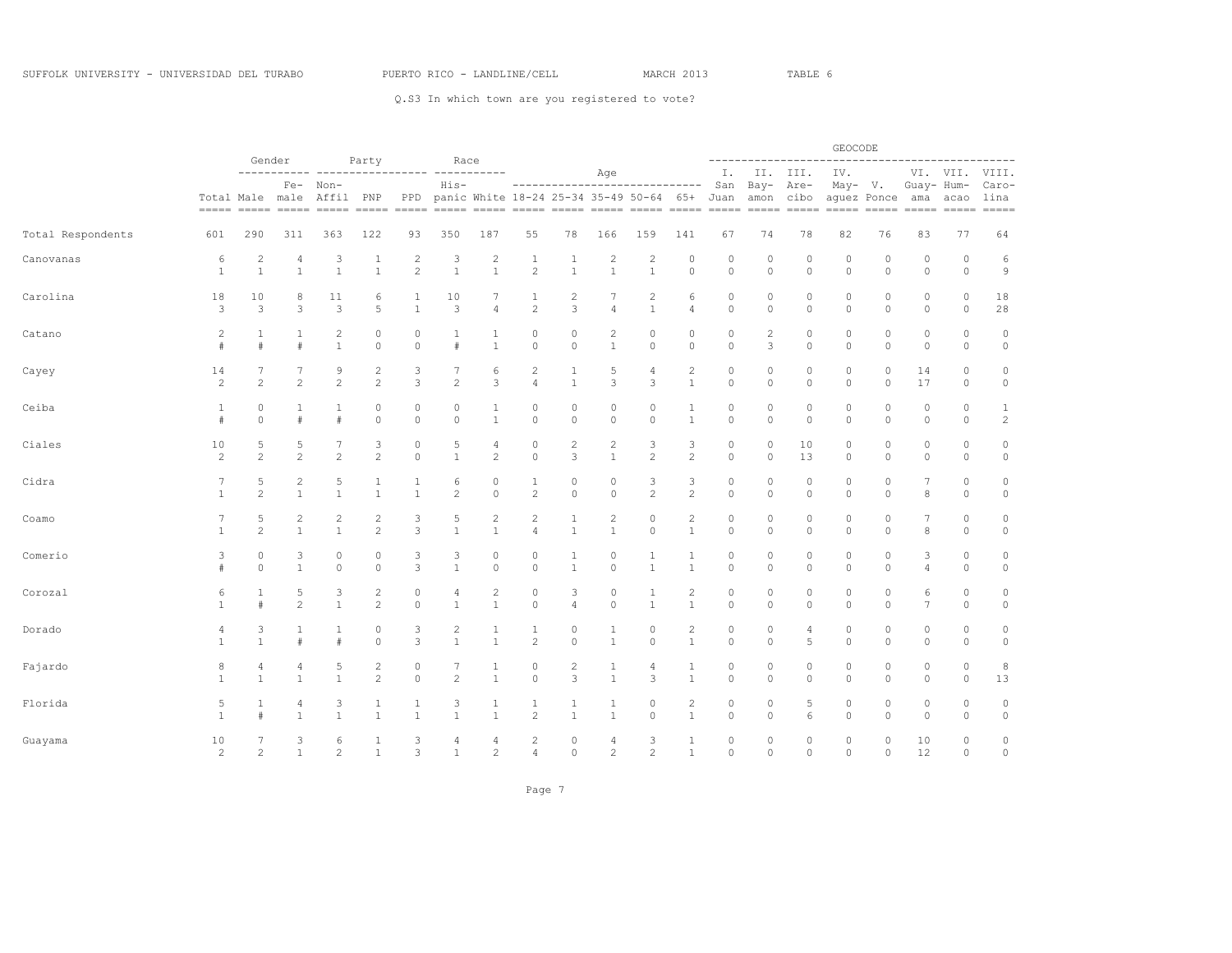|                   |                      |                                | Gender            |                     |                                  |                            |                                |                                     |                                  |                     |                                |                               |                     |                    |                            |                             | GEOCODE                      |                    |                        |                                                                                                                                                                                                                                                                                                                                                                                                                                                                                                                                                                    |                                |
|-------------------|----------------------|--------------------------------|-------------------|---------------------|----------------------------------|----------------------------|--------------------------------|-------------------------------------|----------------------------------|---------------------|--------------------------------|-------------------------------|---------------------|--------------------|----------------------------|-----------------------------|------------------------------|--------------------|------------------------|--------------------------------------------------------------------------------------------------------------------------------------------------------------------------------------------------------------------------------------------------------------------------------------------------------------------------------------------------------------------------------------------------------------------------------------------------------------------------------------------------------------------------------------------------------------------|--------------------------------|
|                   |                      |                                |                   |                     | Party                            |                            | Race                           |                                     |                                  |                     | Age                            |                               |                     | Ι.                 |                            | II. III.                    | IV.                          |                    |                        | VI. VII.                                                                                                                                                                                                                                                                                                                                                                                                                                                                                                                                                           | VIII.                          |
|                   |                      | Total Male male                | $Fe-$             | Non-<br>Affil PNP   |                                  | PPD                        | His-                           | panic White 18-24 25-34 35-49 50-64 |                                  |                     |                                | ----------------------------- | 65+                 | San<br>Juan        | $Bay-$<br>amon cibo        | Are-                        | $May-$                       | V.<br>aquez Ponce  | Guay- Hum-<br>ama      | acao<br>$\begin{tabular}{ll} \multicolumn{2}{l}{{\color{red}\boldsymbol{=}}} & \multicolumn{2}{l}{\color{blue}\boldsymbol{=}} & \multicolumn{2}{l}{\color{blue}\boldsymbol{=}} & \multicolumn{2}{l}{\color{blue}\boldsymbol{=}} & \multicolumn{2}{l}{\color{blue}\boldsymbol{=}} & \multicolumn{2}{l}{\color{blue}\boldsymbol{=}} & \multicolumn{2}{l}{\color{blue}\boldsymbol{=}} & \multicolumn{2}{l}{\color{blue}\boldsymbol{=}} & \multicolumn{2}{l}{\color{blue}\boldsymbol{=}} & \multicolumn{2}{l}{\color{blue}\boldsymbol{=}} & \multicolumn{2}{l}{\color$ | Caro-<br>lina<br>$= = = = = =$ |
| Total Respondents | 601                  | 290                            | 311               | 363                 | 122                              | 93                         | 350                            | 187                                 | 55                               | 78                  | 166                            | 159                           | 141                 | 67                 | 74                         | 78                          | 82                           | 76                 | 83                     | 77                                                                                                                                                                                                                                                                                                                                                                                                                                                                                                                                                                 | 64                             |
| Guayanilla        | 7<br>$\mathbf{1}$    | $\overline{c}$<br>$\mathbf{1}$ | 5<br>$\mathbf{2}$ | 6<br>$\overline{c}$ | 1<br>$\mathbf{1}$                | $\mathbf 0$<br>$\circ$     | $\mathbf{1}$<br>#              | 4<br>$\overline{c}$                 | $\mathbb O$<br>$\circ$           | $\overline{c}$<br>3 | 4<br>$\mathbf{2}$              | 1<br>$1\,$                    | $\circ$<br>$\circ$  | $\circ$<br>$\circ$ | 0<br>$\mathbb O$           | $\mathbf{0}$<br>$\mathbb O$ | $\circ$<br>$\circ$           | $\mathcal{G}$      | $\circ$<br>$\mathbb O$ | 0<br>$\mathbb O$                                                                                                                                                                                                                                                                                                                                                                                                                                                                                                                                                   | $\mathbb O$<br>$\circ$         |
| Guaynabo          | 26<br>$\overline{4}$ | 13<br>$\overline{4}$           | 13<br>4           | 14<br>4             | 10<br>8                          | $\mathbf{1}$               | 14<br>$\overline{4}$           | 9<br>5                              | $\overline{c}$<br>$\overline{4}$ | $\overline{c}$<br>3 | 9<br>5                         | 7<br>4                        | 6<br>$\overline{4}$ | $\circ$<br>$\circ$ | 26<br>35                   | $\mathbf 0$<br>$\circ$      | $\circ$<br>$\circ$           | $\circ$<br>$\circ$ | $\circ$<br>$\circ$     | 0<br>0                                                                                                                                                                                                                                                                                                                                                                                                                                                                                                                                                             | $\mathbb O$<br>$\circ$         |
| Gurabo            | 6                    | $\overline{4}$                 | 2                 | 5                   | 1                                | $\Omega$                   | 5                              | 1                                   | $\circ$                          | 1                   | $\overline{c}$                 | 1                             | $\mathbf{2}$        | $\circ$            | $\circ$                    | $\Omega$                    | $\circ$                      | $\Omega$           | $\circ$                | 6                                                                                                                                                                                                                                                                                                                                                                                                                                                                                                                                                                  | $\mathbb O$                    |
|                   | $\mathbf{1}$         | $\mathbf{1}$                   | $\mathbf{1}$      | $\mathbf{1}$        | $\mathbf{1}$                     | $\circ$                    | $\mathbf{1}$                   | $\mathbf{1}$                        | $\circ$                          | $\mathbf{1}$        | $\mathbf{1}$                   | $\mathbf{1}$                  | $1\,$               | $\circ$            | $\circ$                    | $\circ$                     | $\circ$                      | $\circ$            | $\circ$                | 8                                                                                                                                                                                                                                                                                                                                                                                                                                                                                                                                                                  | $\circ$                        |
| Hatillo           | 3                    | 3                              | $\circ$           | 3                   | $\circ$                          | 0                          | 3                              | $\mathbf{0}$                        | $\circ$                          | $\circ$             | 1                              | $\overline{c}$                | $\circ$             | $\circ$            | $\circ$                    | 3                           | $\circ$                      | $\circ$            | $\circ$                | $\mathbb O$                                                                                                                                                                                                                                                                                                                                                                                                                                                                                                                                                        | $\circ$                        |
|                   | #                    | $\mathbf{1}$                   | $\circ$           | $1\,$               | $\circ$                          | $\circ$                    | $\mathbf{1}$                   | $\circ$                             | $\circ$                          | $\circ$             | $\mathbf{1}$                   | $\mathbf{1}$                  | $\circ$             | $\circ$            | $\circ$                    | $\overline{4}$              | $\circ$                      | $\circ$            | $\circ$                | $\circ$                                                                                                                                                                                                                                                                                                                                                                                                                                                                                                                                                            | $\circ$                        |
| Hormigueros       | 2                    | 1<br>#                         | 1<br>#            | 2<br>$\mathbf{1}$   | $\circ$<br>$\circ$               | 0<br>$\circ$               | $\overline{c}$<br>$\mathbf{1}$ | $\circ$<br>$\mathbf{0}$             | $\circ$<br>$\circ$               | 0<br>$\circ$        | 1<br>$\mathbf{1}$              | 1<br>$\mathbf{1}$             | $\circ$<br>$\circ$  | $\circ$<br>$\circ$ | 0<br>$\circ$               | $\mathbf 0$<br>$\circ$      | $\mathbf{2}$<br>$\mathbf{2}$ | $\circ$<br>$\circ$ | 0<br>$\circ$           | 0<br>0                                                                                                                                                                                                                                                                                                                                                                                                                                                                                                                                                             | $\mathbb O$<br>$\circ$         |
| Humacao           | 6                    | 3                              | 3                 | 5                   | $\circ$                          | 0                          | 4                              | 1                                   | $\overline{c}$                   | 1                   | 1                              | 1                             | 1                   | $\circ$            | 0                          | $\mathbf{0}$                | $\mathbb O$                  | $\circ$            | 0                      | 6                                                                                                                                                                                                                                                                                                                                                                                                                                                                                                                                                                  | $\mathbb O$                    |
|                   | $\mathbf{1}$         | $\mathbf{1}$                   | $\mathbf{1}$      | $\mathbf{1}$        | $\circ$                          | $\circ$                    | $\mathbf{1}$                   | $\mathbf{1}$                        | $\overline{4}$                   | $\mathbf{1}$        | 1                              | $\mathbf{1}$                  | $\mathbf{1}$        | $\circ$            | $\circ$                    | $\circ$                     | $\circ$                      | $\circ$            | $\circ$                | 8                                                                                                                                                                                                                                                                                                                                                                                                                                                                                                                                                                  | $\circ$                        |
| Isabela           | 7                    | $\overline{c}$                 | 5                 | 6                   | 1                                | $\mathbf{0}$               | 4                              | 3                                   | $\overline{c}$                   | 1                   | $\overline{c}$                 | $1\,$                         | 1                   | $\circ$            | 0                          | $\mathbf{0}$                | 7                            | $\circ$            | $\circ$                | 0                                                                                                                                                                                                                                                                                                                                                                                                                                                                                                                                                                  | $\circ$                        |
|                   | $\mathbf{1}$         | $\mathbf{1}$                   | $\mathbf{2}$      | $\overline{c}$      | $\mathbf{1}$                     | $\circ$                    | $\mathbf{1}$                   | $\mathbf{2}$                        | $\overline{4}$                   | $\mathbf{1}$        | $\mathbf{1}$                   | $\mathbf{1}$                  | $1\,$               | $\circ$            | $\circ$                    | $\circ$                     | $\mathcal{G}$                | $\circ$            | 0                      | 0                                                                                                                                                                                                                                                                                                                                                                                                                                                                                                                                                                  | $\mathbb O$                    |
| Jayuya            | $\overline{2}$       | 2                              | 0                 | 1                   | 1                                | 0                          | 1                              | 1                                   | $\circ$                          | 0                   | 0                              | 1                             | $\mathbf{1}$        | 0                  | 0                          | 0                           | $\mathbb O$                  | 2                  | 0                      | 0                                                                                                                                                                                                                                                                                                                                                                                                                                                                                                                                                                  | $\mathbb O$                    |
|                   | #                    | $\mathbf{1}$                   | $\circ$           | $\#$                | $\mathbf{1}$                     | $\circ$                    | #                              | $\mathbf{1}$                        | $\mathbb O$                      | $\circ$             | $\circ$                        | $\mathbf{1}$                  | $\mathbf{1}$        | $\circ$            | $\circ$                    | $\circ$                     | $\circ$                      | 3                  | $\circ$                | $\circ$                                                                                                                                                                                                                                                                                                                                                                                                                                                                                                                                                            | $\circ$                        |
| Juana Diaz        | 4                    | $\overline{c}$                 | $\sqrt{2}$        | 2                   | $\mathbf{2}$                     | 0                          | $\overline{c}$                 | $\sqrt{2}$                          | $\circ$                          | 2                   | 1                              | 0                             | $\mathbf{1}$        | $\circ$            | 0                          | $\mathbf{0}$                | $\circ$                      | 0                  | 4                      | 0                                                                                                                                                                                                                                                                                                                                                                                                                                                                                                                                                                  | $\mathbb O$                    |
|                   | $\overline{1}$       | 1                              | $\mathbf{1}$      | $\overline{1}$      | $\overline{c}$                   | $\circ$                    | $\mathbf{1}$                   | $\overline{1}$                      | $\circ$                          | 3                   | $\mathbf{1}$                   | $\circ$                       | $\mathbf{1}$        | $\Omega$           | $\circ$                    | $\circ$                     | $\circ$                      | $\circ$            | 5                      | $\circ$                                                                                                                                                                                                                                                                                                                                                                                                                                                                                                                                                            | $\circ$                        |
| Juncos            | 3                    | 3                              | $\circ$           | 2                   | 1                                | 0                          | $\overline{c}$                 | 1                                   | $\circ$                          | 3                   | 0                              | $\mathbb O$                   | $\circ$             | $\circ$            | 0                          | $\mathbf 0$                 | $\circ$                      | $\mathbf{0}$       | $\circ$                | 3                                                                                                                                                                                                                                                                                                                                                                                                                                                                                                                                                                  | $\circ$                        |
|                   | #                    | $\mathbf{1}$                   | $\mathbb O$       | $1\,$               | $\mathbf{1}$                     | $\mathbb O$                | $1\,$                          | $\mathbf{1}$                        | $\circ$                          | $\sqrt{4}$          | $\mathbb O$                    | $\mathsf{O}\xspace$           | $\circ$             | $\circ$            | $\mathbb O$                | $\mathbb O$                 | $\circ$                      | $\mathbb O$        | $\mathbb O$            | 4                                                                                                                                                                                                                                                                                                                                                                                                                                                                                                                                                                  | $\circ$                        |
| Lajas             | 5                    | $\mathbf{1}$                   | 4                 | 1                   | $\overline{c}$                   | 2                          | 3                              | $\overline{c}$                      | $\mathbf{1}$                     | 1                   | 0                              | 2                             | $\mathbf{1}$        | $\circ$            | 0                          | 0                           | $\circ$                      | 5                  | 0                      | 0                                                                                                                                                                                                                                                                                                                                                                                                                                                                                                                                                                  | $\mathbb O$                    |
|                   | $\mathbf{1}$         | $\ddagger$                     | $\mathbf{1}$      | $\#$                | $\overline{c}$                   | $\overline{c}$             | $\mathbf{1}$                   | $\mathbf{1}$                        | $\overline{2}$                   | $\mathbf{1}$        | $\circ$                        | $\mathbf{1}$                  | $\mathbf{1}$        | $\circ$            | $\circ$                    | $\circ$                     | $\circ$                      | $\overline{7}$     | $\circ$                | $\circ$                                                                                                                                                                                                                                                                                                                                                                                                                                                                                                                                                            | $\circ$                        |
| Lares             | 9                    | 1                              | 8                 | 7                   | $\overline{c}$                   | 0                          | 4                              | 4                                   | $\circ$                          | 3                   | $\overline{c}$                 | $\overline{c}$                | $\mathbf{2}$        | $\circ$            | $\circ$                    | 0                           | $\circ$                      | 9                  | $\circ$                | 0                                                                                                                                                                                                                                                                                                                                                                                                                                                                                                                                                                  | $\mathbb O$                    |
|                   | $\mathbf{1}$         | #                              | 3                 | $\overline{2}$      | $\overline{c}$                   | $\circ$                    | $\mathbf{1}$                   | $\overline{c}$                      | $\circ$                          | $\overline{4}$      | $\mathbf{1}$                   | $\mathbf{1}$                  | $\mathbf{1}$        | $\circ$            | $\circ$                    | $\circ$                     | $\circ$                      | 12                 | $\circ$                | $\circ$                                                                                                                                                                                                                                                                                                                                                                                                                                                                                                                                                            | $\circ$                        |
| Las Marias        | 3                    | 2<br>$\mathbf{1}$              | 1<br>#            | 1<br>#              | $\overline{c}$<br>$\overline{c}$ | $\mathbb O$<br>$\mathbb O$ | 1<br>#                         | $\overline{c}$<br>$\mathbf{1}$      | $\circ$<br>$\mathbb O$           | $\circ$<br>$\circ$  | $\overline{c}$<br>$\mathbf{1}$ | $\mathbf{1}$<br>$\,1\,$       | $\circ$<br>$\circ$  | $\circ$<br>$\circ$ | $\mathbb O$<br>$\mathbb O$ | 0<br>0                      | 3<br>$\sqrt{4}$              | $\circ$<br>$\circ$ | $\circ$<br>0           | 0<br>0                                                                                                                                                                                                                                                                                                                                                                                                                                                                                                                                                             | $\circ$<br>$\circ$             |
| Las Piedras       | 6                    | 3                              | 3                 | 4                   | 1                                | 1                          | 5                              | $\mathbf{0}$                        | 1                                | $\overline{c}$      | $\overline{c}$                 | 1                             | $\circ$             | $\circ$            | $\circ$                    | $\mathbf{0}$                | $\circ$                      | 0                  | 0                      | 6                                                                                                                                                                                                                                                                                                                                                                                                                                                                                                                                                                  | $\mathbb O$                    |
|                   | $\mathbf{1}$         | $\mathbf{1}$                   | $\mathbf{1}$      | $\mathbf{1}$        | $\mathbf{1}$                     | $\mathbf{1}$               | $\mathbf{1}$                   | $\Omega$                            | $\overline{c}$                   | 3                   | $\mathbf{1}$                   | $\mathbf{1}$                  | $\circ$             | $\Omega$           | $\Omega$                   | $\Omega$                    | $\Omega$                     | $\Omega$           | $\Omega$               | $\mathcal{R}$                                                                                                                                                                                                                                                                                                                                                                                                                                                                                                                                                      | $\circ$                        |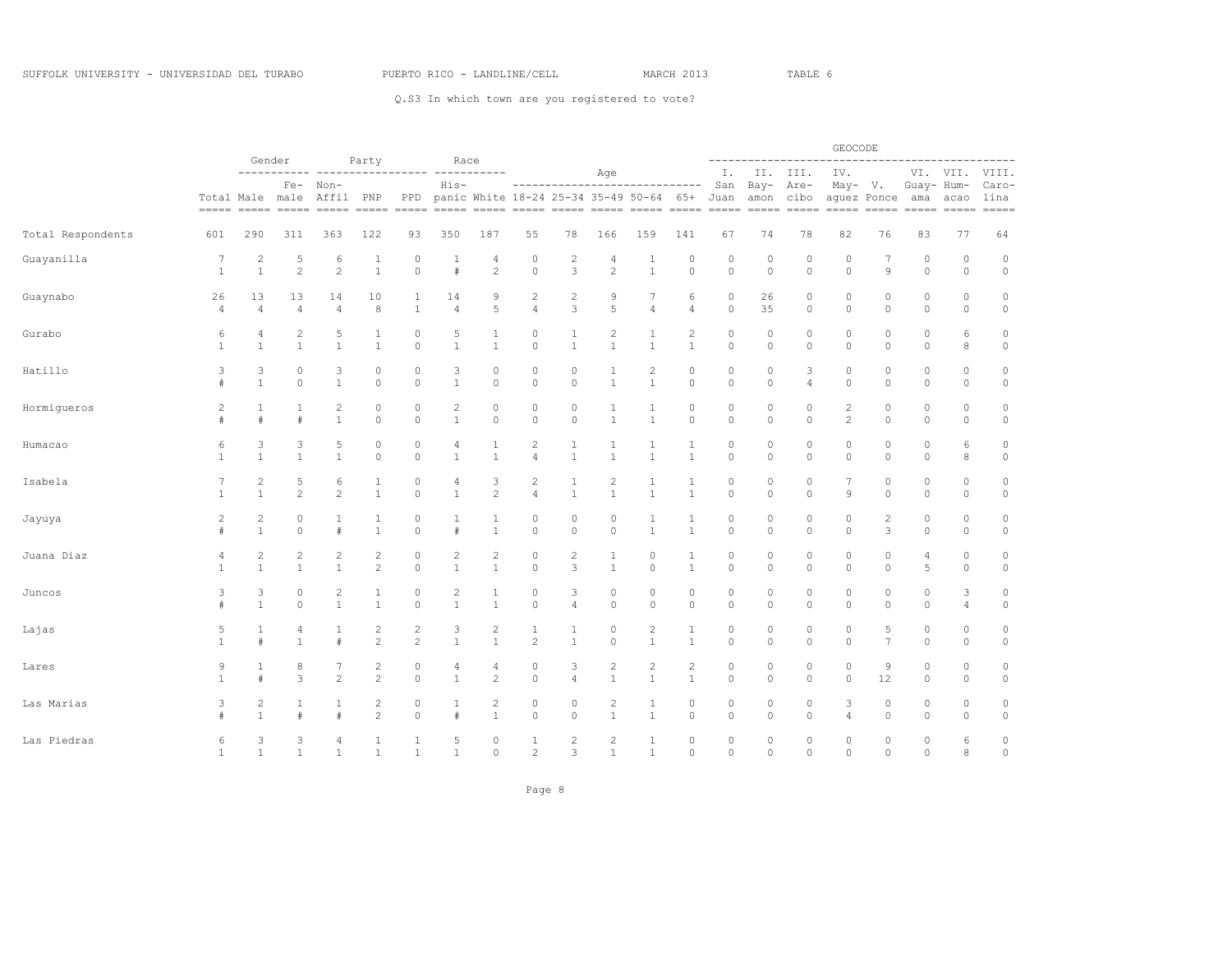|                   |                |                 | Gender                         |                   |                     |                     |                |                                |                    |                |                   |                                                                           |                   |                    |                    |                   | GEOCODE            | ----------------------------- |                    |                                                                                                                                                                                                                                                                                                                                                                                                                                                                                |                                |
|-------------------|----------------|-----------------|--------------------------------|-------------------|---------------------|---------------------|----------------|--------------------------------|--------------------|----------------|-------------------|---------------------------------------------------------------------------|-------------------|--------------------|--------------------|-------------------|--------------------|-------------------------------|--------------------|--------------------------------------------------------------------------------------------------------------------------------------------------------------------------------------------------------------------------------------------------------------------------------------------------------------------------------------------------------------------------------------------------------------------------------------------------------------------------------|--------------------------------|
|                   |                |                 |                                |                   | Party               |                     | Race           |                                |                    |                | Age               |                                                                           |                   | Ι.                 |                    | II. III.          | IV.                |                               |                    | VI. VII.                                                                                                                                                                                                                                                                                                                                                                                                                                                                       | VIII.                          |
|                   |                | Total Male male | $Fe-$                          | Non-<br>Affil PNP |                     | PPD                 | $His-$         |                                |                    |                |                   | ------------------------------<br>panic White 18-24 25-34 35-49 50-64 65+ |                   | San<br>Juan        | $Bay-$             | Are-<br>amon cibo | May-               | V.<br>aguez Ponce             | Guay- Hum-<br>ama  | acao<br>$\begin{tabular}{ll} \multicolumn{2}{c}{\textbf{}} & \multicolumn{2}{c}{\textbf{}} & \multicolumn{2}{c}{\textbf{}} \\ \multicolumn{2}{c}{\textbf{}} & \multicolumn{2}{c}{\textbf{}} & \multicolumn{2}{c}{\textbf{}} \\ \multicolumn{2}{c}{\textbf{}} & \multicolumn{2}{c}{\textbf{}} & \multicolumn{2}{c}{\textbf{}} \\ \multicolumn{2}{c}{\textbf{}} & \multicolumn{2}{c}{\textbf{}} & \multicolumn{2}{c}{\textbf{}} \\ \multicolumn{2}{c}{\textbf{}} & \multicolumn$ | Caro-<br>lina<br>$== == == ==$ |
| Total Respondents | 601            | 290             | 311                            | 363               | 122                 | 93                  | 350            | 187                            | 55                 | 78             | 166               | 159                                                                       | 141               | 67                 | 74                 | 78                | 82                 | 76                            | 83                 | 77                                                                                                                                                                                                                                                                                                                                                                                                                                                                             | 64                             |
| Loiza             | 4              | 1               | 3                              | 3                 | $\theta$            | 1                   | -1             | 0                              | $\mathbf{1}$       | 0              | 1                 | $\overline{c}$                                                            | 0                 | $\circ$            | $\circ$            | 0                 | $\circ$            | 0                             | $\circ$            | 0                                                                                                                                                                                                                                                                                                                                                                                                                                                                              | $\overline{4}$                 |
|                   | $\mathbf{1}$   | $\ddagger$      | $\mathbf{1}$                   | $\mathbf{1}$      | $\circ$             | $\mathbf{1}$        | $\#$           | $\Omega$                       | $\overline{c}$     | $\circ$        | $\mathbf{1}$      | $\mathbf{1}$                                                              | $\circ$           | $\circ$            | $\circ$            | $\circ$           | $\circ$            | $\circ$                       | $\circ$            | $\circ$                                                                                                                                                                                                                                                                                                                                                                                                                                                                        | 6                              |
| Luquillo          | 7              | 2               | 5                              | 4                 | 3                   | 0                   | 4              | 1                              | $\circ$            | $\circ$        | $\overline{c}$    | 3                                                                         | $\overline{c}$    | $\circ$            | $\circ$            | $\circ$           | $\circ$            | $\circ$                       | $\circ$            | 0                                                                                                                                                                                                                                                                                                                                                                                                                                                                              | $\overline{7}$                 |
|                   | $\mathbf{1}$   | $\mathbf{1}$    | $\overline{c}$                 | $\mathbf{1}$      | $\overline{2}$      | $\circ$             | $\mathbf{1}$   | $\mathbf{1}$                   | $\circ$            | $\circ$        | $\mathbf{1}$      | $\overline{c}$                                                            | $\mathbf{1}$      | $\circ$            | $\circ$            | $\mathbb O$       | $\circ$            | $\circ$                       | $\circ$            | $\circ$                                                                                                                                                                                                                                                                                                                                                                                                                                                                        | 11                             |
| Manati            | 11             | 8               | 3                              | 5                 | 3                   | 3                   | 5              | 5                              | $\mathbf{1}$       | 0              | 4                 | 1                                                                         | 5                 | 0                  | 0                  | 11                | 0                  | 0                             | 0                  | 0                                                                                                                                                                                                                                                                                                                                                                                                                                                                              | $\circ$                        |
|                   | $\overline{c}$ | 3               | $\mathbf{1}$                   | $\mathbf{1}$      | $\overline{2}$      | 3                   | $\mathbf{1}$   | 3                              | $\sqrt{2}$         | $\mathbb O$    | $\sqrt{2}$        | $\mathbf{1}$                                                              | $\sqrt{4}$        | $\circ$            | $\circ$            | 14                | $\circ$            | $\circ$                       | $\circ$            | 0                                                                                                                                                                                                                                                                                                                                                                                                                                                                              | $\circ$                        |
| Maricao           | 4              | 2               | $\overline{c}$                 | 4                 | $\circ$             | 0                   | 3              | 1                              | $\circ$            | 1              | 3                 | 0                                                                         | 0                 | $\circ$            | $\circ$            | $\circ$           | $\circ$            | 4                             | 0                  | 0                                                                                                                                                                                                                                                                                                                                                                                                                                                                              | $\mathbb O$                    |
|                   | $\mathbf{1}$   | $\mathbf{1}$    | $\mathbf{1}$                   | $\mathbf{1}$      | $\circ$             | $\circ$             | $\mathbf{1}$   | $\mathbf{1}$                   | $\circ$            | $\mathbf{1}$   | $\sqrt{2}$        | $\circ$                                                                   | $\circ$           | $\circ$            | $\circ$            | $\circ$           | $\circ$            | 5                             | $\circ$            | $\circ$                                                                                                                                                                                                                                                                                                                                                                                                                                                                        | $\circ$                        |
| Maunabo           | $\overline{c}$ | $\overline{c}$  | $\circ$                        | 2                 | $\circ$             | 0                   | $\overline{c}$ | 0                              | $\circ$            | 1              | $\circ$           | 0                                                                         | 1                 | $\circ$            | $\circ$            | $\circ$           | $\circ$            | $\circ$                       | $\circ$            | $\overline{c}$                                                                                                                                                                                                                                                                                                                                                                                                                                                                 | $\mathbb O$                    |
|                   | #              | $\mathbf{1}$    | $\circ$                        | $\mathbf{1}$      | $\circ$             | $\circ$             | $\mathbf{1}$   | $\circ$                        | $\circ$            | $\mathbf{1}$   | $\circ$           | $\circ$                                                                   | $\mathbf{1}$      | $\circ$            | $\circ$            | $\circ$           | $\circ$            | $\circ$                       | $\circ$            | 3                                                                                                                                                                                                                                                                                                                                                                                                                                                                              | $\circ$                        |
| Mayaguez          | 17             | 10              | 7                              | 12                | 3                   | 2                   | 9              | 8                              | $\overline{c}$     | 1              | 3                 | 7                                                                         | 4                 | $\circ$            | $\circ$            | $\circ$           | 17                 | $\circ$                       | $\circ$            | $\circ$                                                                                                                                                                                                                                                                                                                                                                                                                                                                        | $\mathbb O$                    |
|                   | 3              | 3               | $\mathbf{2}$                   | 3                 | $\overline{c}$      | $\overline{c}$      | 3              | 4                              | $\overline{4}$     | $\mathbf{1}$   | $\overline{c}$    | 4                                                                         | 3                 | $\circ$            | $\circ$            | 0                 | 21                 | $\circ$                       | $\circ$            | 0                                                                                                                                                                                                                                                                                                                                                                                                                                                                              | $\mathbb O$                    |
| Moca              | 5              | 2               | 3                              | 4                 | 1                   | 0                   | $\overline{c}$ | 3                              | $\circ$            | 0              | $\circ$           | 2                                                                         | 3                 | 0                  | $\circ$            | 0                 | 5                  | 0                             | 0                  | 0                                                                                                                                                                                                                                                                                                                                                                                                                                                                              | $\circ$                        |
|                   | $\mathbf{1}$   | $1\,$           | $\mathbf{1}$                   | $\mathbf{1}$      | $\mathbf{1}$        | $\mathbb O$         | $\mathbf{1}$   | $\overline{c}$                 | $\circ$            | $\mathbb O$    | $\circ$           | $1\,$                                                                     | $\overline{c}$    | $\circ$            | $\circ$            | $\circ$           | 6                  | $\circ$                       | $\circ$            | 0                                                                                                                                                                                                                                                                                                                                                                                                                                                                              | $\mathsf{O}$                   |
| Morovis           | 4              | 2               | $\mathbf{2}$                   | 2                 | 1                   | 1                   | $\overline{c}$ | $\overline{c}$                 | $\circ$            | 1              | $\mathbf{2}$      | 0                                                                         | 1                 | $\circ$            | $\circ$            | 0                 | $\circ$            | 0                             | 4                  | 0                                                                                                                                                                                                                                                                                                                                                                                                                                                                              | $\circ$                        |
|                   | $\mathbf{1}$   | $\mathbf{1}$    | $\mathbf{1}$                   | $\mathbf{1}$      | $\mathbf{1}$        | $\mathbf{1}$        | $\mathbf{1}$   | $\mathbf{1}$                   | $\circ$            | $\mathbf{1}$   | $\mathbf{1}$      | $\circ$                                                                   | $\mathbf{1}$      | $\circ$            | $\circ$            | $\circ$           | $\circ$            | $\circ$                       | 5                  | $\circ$                                                                                                                                                                                                                                                                                                                                                                                                                                                                        | $\mathbb O$                    |
| Naguabo           | 3              | 1<br>#          | $\overline{2}$<br>$\mathbf{1}$ | 1<br>#            | $\theta$<br>$\circ$ | 2<br>$\overline{c}$ | 1<br>#         | $\overline{c}$<br>$\mathbf{1}$ | $\circ$<br>$\circ$ | 0<br>$\circ$   | 1<br>$\mathbf{1}$ | 1<br>$\mathbf{1}$                                                         | 1<br>$\mathbf{1}$ | $\circ$<br>$\circ$ | $\circ$<br>$\circ$ | 0<br>$\circ$      | $\circ$<br>$\circ$ | $\circ$<br>$\circ$            | $\circ$<br>$\circ$ | 3<br>4                                                                                                                                                                                                                                                                                                                                                                                                                                                                         | $\circ$<br>$\mathbb O$         |
| Naranjito         | 9              | 4               | 5                              | 3                 | 1                   | 4                   | 5              | 3                              | $\mathbf{1}$       | 1              | 1                 | 4                                                                         | $\overline{c}$    | $\circ$            | $\circ$            | 0                 | $\circ$            | $\circ$                       | 9                  | 0                                                                                                                                                                                                                                                                                                                                                                                                                                                                              | $\circ$                        |
|                   | $\mathbf{1}$   | $\mathbf{1}$    | $\mathbf{2}$                   | $\mathbf{1}$      | $\mathbf{1}$        | $\overline{4}$      | $\mathbf{1}$   | $\overline{c}$                 | $\overline{c}$     | $\mathbf{1}$   | $\mathbf{1}$      | 3                                                                         | $\mathbf{1}$      | $\circ$            | $\circ$            | 0                 | $\circ$            | $\circ$                       | 11                 | 0                                                                                                                                                                                                                                                                                                                                                                                                                                                                              | $\mathbb O$                    |
| Orocovis          | 4              | 0               | 4                              | 3                 | $\circ$             | 1                   | 3              | $\mathbf{1}$                   | $\circ$            | 1              | $\overline{c}$    | 1                                                                         | 0                 | 0                  | 0                  | 0                 | $\circ$            | 0                             | 4                  | 0                                                                                                                                                                                                                                                                                                                                                                                                                                                                              | $\circ$                        |
|                   | 1              | $\circ$         | $\mathbf{1}$                   | $\mathbf{1}$      | $\circ$             | $\mathbf{1}$        | $\mathbf{1}$   | $\mathbf{1}$                   | $\circ$            | $\mathbf{1}$   | $\mathbf{1}$      | $\mathbf{1}$                                                              | $\circ$           | $\circ$            | $\circ$            | $\circ$           | $\circ$            | $\circ$                       | 5                  | 0                                                                                                                                                                                                                                                                                                                                                                                                                                                                              | $\mathbb O$                    |
| Patillas          | 4              | 1               | 3                              | 3                 | 1                   | 0                   | 3              | 1                              | $\circ$            | 0              | 4                 | 0                                                                         | $\circ$           | $\circ$            | $\circ$            | 0                 | $\circ$            | $\circ$                       | 0                  | 4                                                                                                                                                                                                                                                                                                                                                                                                                                                                              | $\circ$                        |
|                   | 1              | #               | $\mathbf{1}$                   | $\mathbf{1}$      | $\mathbf{1}$        | $\circ$             | $\mathbf{1}$   | $\mathbf{1}$                   | $\circ$            | $\circ$        | $\overline{c}$    | $\circ$                                                                   | $\circ$           | $\circ$            | $\circ$            | $\circ$           | $\circ$            | $\circ$                       | $\circ$            | 5                                                                                                                                                                                                                                                                                                                                                                                                                                                                              | $\mathbb O$                    |
| Penuelas          | 5              | $\mathbf{2}$    | 3                              | 2                 | $\overline{2}$      | 1                   | $\mathbf{2}$   | 3                              | $\circ$            | $\circ$        | $\mathbf{1}$      | 3                                                                         | $\mathbf{1}$      | $\circ$            | $\circ$            | $\circ$           | $\circ$            | 5                             | $\circ$            | $\circ$                                                                                                                                                                                                                                                                                                                                                                                                                                                                        | $\circ$                        |
|                   | $\mathbf{1}$   | $\mathbf{1}$    | $\mathbf{1}$                   | $\mathbf{1}$      | $\overline{c}$      | $\mathbf{1}$        | $\overline{1}$ | $\overline{2}$                 | $\circ$            | $\mathbb O$    | $\mathbf{1}$      | $\overline{c}$                                                            | $\mathbf{1}$      | $\circ$            | $\circ$            | 0                 | $\circ$            | 7                             | $\circ$            | 0                                                                                                                                                                                                                                                                                                                                                                                                                                                                              | $\circ$                        |
| Ponce             | 25             | 12              | 13                             | 10                | 11                  | 3                   | 17             | 6                              | $\overline{c}$     | 3              | 6                 | 7                                                                         | 7                 | 0                  | 0                  | 0                 | $\circ$            | 25                            | 0                  | 0                                                                                                                                                                                                                                                                                                                                                                                                                                                                              | $\circ$                        |
|                   | $\overline{4}$ | $\overline{4}$  | $\overline{4}$                 | 3                 | $\overline{9}$      | 3                   | 5              | 3                              | $\overline{4}$     | $\overline{4}$ | 4                 | $\overline{4}$                                                            | 5                 | $\circ$            | $\circ$            | $\circ$           | $\circ$            | 33                            | $\Omega$           | $\Omega$                                                                                                                                                                                                                                                                                                                                                                                                                                                                       | $\circ$                        |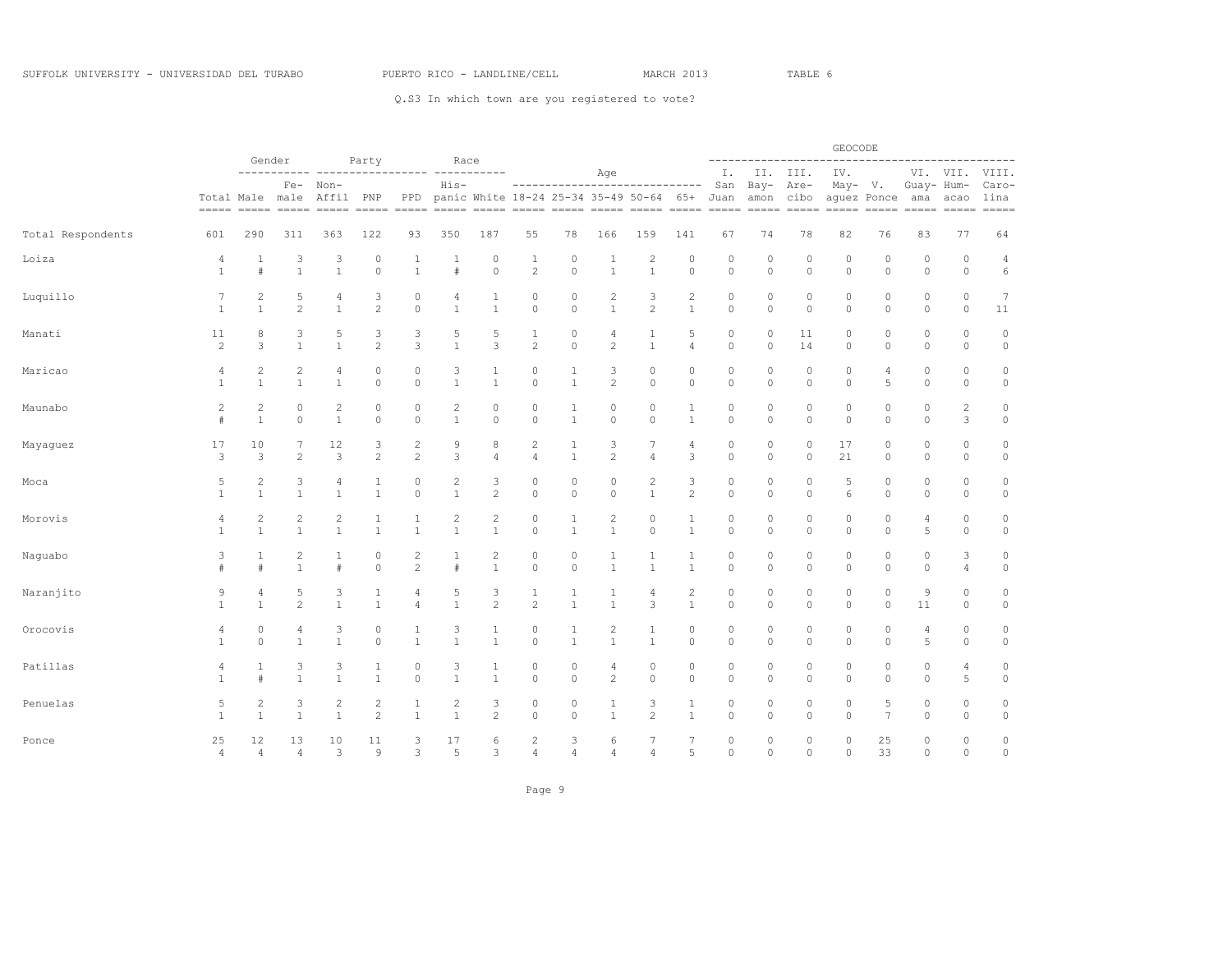|                   |                |                | Gender                         |                                              |                            |                |                                |                   |                    |                    |                   |                                                                      |                       |                    |                    | . _ _ _ _ _ _ _ _ _ _               | GEOCODE            |                                                                                                                                                                                                                                                                                                                                                                                                                                                                                                                                                                           |                              |                       | ------                   |
|-------------------|----------------|----------------|--------------------------------|----------------------------------------------|----------------------------|----------------|--------------------------------|-------------------|--------------------|--------------------|-------------------|----------------------------------------------------------------------|-----------------------|--------------------|--------------------|-------------------------------------|--------------------|---------------------------------------------------------------------------------------------------------------------------------------------------------------------------------------------------------------------------------------------------------------------------------------------------------------------------------------------------------------------------------------------------------------------------------------------------------------------------------------------------------------------------------------------------------------------------|------------------------------|-----------------------|--------------------------|
|                   |                | --------       |                                |                                              | Party                      |                | Race<br>------- -----------    |                   |                    |                    | Age               |                                                                      |                       | Ι.                 | II.                | III.                                | IV.                |                                                                                                                                                                                                                                                                                                                                                                                                                                                                                                                                                                           |                              | VI. VII.              | VIII.                    |
|                   |                |                | Total Male male                | Fe- Non-<br>Affil<br>----- ----- ----- ----- | PNP<br>$=$ $=$ $=$ $=$ $=$ | PPD            | $His-$                         |                   |                    |                    |                   | -----------------------------<br>panic White 18-24 25-34 35-49 50-64 | 65+                   | San<br>Juan        | Bay-<br>amon       | Are-<br>cibo<br>$=$ $=$ $=$ $=$ $=$ | May- V.            | aquez Ponce<br>$\begin{tabular}{ll} \multicolumn{2}{l}{{\color{red}\boldsymbol{=}}} & \multicolumn{2}{l}{\color{blue}\boldsymbol{=}} & \multicolumn{2}{l}{\color{blue}\boldsymbol{=}} & \multicolumn{2}{l}{\color{blue}\boldsymbol{=}} & \multicolumn{2}{l}{\color{blue}\boldsymbol{=}} & \multicolumn{2}{l}{\color{blue}\boldsymbol{=}} & \multicolumn{2}{l}{\color{blue}\boldsymbol{=}} & \multicolumn{2}{l}{\color{blue}\boldsymbol{=}} & \multicolumn{2}{l}{\color{blue}\boldsymbol{=}} & \multicolumn{2}{l}{\color{blue}\boldsymbol{=}} & \multicolumn{2}{l}{\color$ | Guay- Hum-<br>ama<br>$=====$ | acao<br>$= = = = = =$ | Caro-<br>lina<br>$=====$ |
| Total Respondents | 601            | 290            | 311                            | 363                                          | 122                        | 93             | 350                            | 187               | 55                 | 78                 | 166               | 159                                                                  | 141                   | 67                 | 74                 | 78                                  | 82                 | 76                                                                                                                                                                                                                                                                                                                                                                                                                                                                                                                                                                        | 83                           | 77                    | 64                       |
| Rio Grande        | 6              | 4              | $\overline{c}$                 | 5                                            | 0                          | 1              | 5                              | $\circ$           | 0                  | 2                  | $\overline{c}$    | 1                                                                    | $\mathbf{1}$          | 0                  | 0                  | 0                                   | 0                  | 0                                                                                                                                                                                                                                                                                                                                                                                                                                                                                                                                                                         | 0                            | 0                     | 6                        |
|                   | $\mathbf{1}$   | $\mathbf{1}$   | $\mathbf{1}$                   | $\mathbf{1}$                                 | $\circ$                    | $\mathbf{1}$   | $\overline{1}$                 | $\Omega$          | $\mathbb O$        | 3                  | $\mathbf{1}$      | $\mathbf{1}$                                                         | $\mathbf{1}$          | $\circ$            | $\circ$            | $\circ$                             | $\circ$            | $\circ$                                                                                                                                                                                                                                                                                                                                                                                                                                                                                                                                                                   | $\circ$                      | $\circ$               | $\mathcal{G}$            |
| Sabana Grande     | $\overline{c}$ | 0              | 2                              | 1                                            | 0                          | 1              | 2                              | $\circ$           | 1                  | 0                  | 1                 | 0                                                                    | $\circ$               | $\circ$            | $\circ$            | $\circ$                             | $\circ$            | 2                                                                                                                                                                                                                                                                                                                                                                                                                                                                                                                                                                         | 0                            | 0                     | 0                        |
|                   | #              | $\circ$        | $\mathbf{1}$                   | #                                            | $\circ$                    | $\mathbf{1}$   | $\mathbf{1}$                   | $\circ$           | $\overline{c}$     | $\circ$            | $\mathbf{1}$      | $\circ$                                                              | $\circ$               | $\circ$            | $\circ$            | $\circ$                             | $\circ$            | 3                                                                                                                                                                                                                                                                                                                                                                                                                                                                                                                                                                         | $\circ$                      | $\circ$               | $\circ$                  |
| Salinas           | 3              | 1              | $\overline{c}$                 | 2                                            | $\mathbf 0$                | 1              | 1                              | 1                 | 0                  | 0                  | 1                 | 1                                                                    | $\mathbf{1}$          | $\circ$            | 0                  | 0                                   | 0                  | 0                                                                                                                                                                                                                                                                                                                                                                                                                                                                                                                                                                         | 3                            | $\circ$               | $\circ$                  |
|                   | #              | #              | $\mathbf{1}$                   | $\mathbf{1}$                                 | $\circ$                    | $\mathbf{1}$   | $\#$                           | $\mathbf{1}$      | $\mathbb O$        | $\circ$            | $\mathbf{1}$      | $\mathbf{1}$                                                         | $\mathbf{1}$          | $\circ$            | $\circ$            | $\circ$                             | $\circ$            | $\circ$                                                                                                                                                                                                                                                                                                                                                                                                                                                                                                                                                                   | 4                            | $\circ$               | $\mathbb O$              |
| San German        | 4              | 0              | 4                              | 2                                            | 1                          | 1              | 3                              | 1                 | $\circ$            | 0                  | $\overline{c}$    | $\mathbf{2}$                                                         | $\circ$               | $\circ$            | $\circ$            | $\circ$                             | 4                  | $\circ$                                                                                                                                                                                                                                                                                                                                                                                                                                                                                                                                                                   | 0                            | $\circ$               | $\circ$                  |
|                   | $\mathbf{1}$   | $\mathbb O$    | $\mathbf{1}$                   | $\mathbf{1}$                                 | $\mathbf{1}$               | $\mathbf{1}$   | $\mathbf{1}$                   | $\mathbf{1}$      | $\circ$            | $\circ$            | $\mathbf{1}$      | $\mathbf{1}$                                                         | $\circ$               | $\circ$            | $\circ$            | $\circ$                             | 5                  | $\circ$                                                                                                                                                                                                                                                                                                                                                                                                                                                                                                                                                                   | $\circ$                      | $\circ$               | $\circ$                  |
| San Juan          | 67             | 35             | 32                             | 44                                           | 8                          | 8              | 38                             | 19                | 5                  | 8                  | 20                | 18                                                                   | 16                    | 67                 | 0                  | 0                                   | 0                  | $\circ$                                                                                                                                                                                                                                                                                                                                                                                                                                                                                                                                                                   | 0                            | 0                     | $\circ$                  |
|                   | 11             | 12             | 10                             | 12                                           | 7                          | 9              | 11                             | 10                | $\mathcal{Q}$      | 10                 | 12                | 11                                                                   | 11                    | 100                | $\circ$            | $\circ$                             | $\circ$            | $\circ$                                                                                                                                                                                                                                                                                                                                                                                                                                                                                                                                                                   | $\circ$                      | $\circ$               | $\circ$                  |
| San Lorenzo       | 5              | 3              | $\overline{c}$                 | 0                                            | $\circ$                    | 3              | 4                              | $\circ$           | $\overline{c}$     | $\circ$            | 0                 | $\mathbf{2}$                                                         | 1                     | $\circ$            | $\circ$            | $\circ$                             | $\circ$            | $\circ$                                                                                                                                                                                                                                                                                                                                                                                                                                                                                                                                                                   | 0                            | 5                     | $\circ$                  |
|                   | $\mathbf{1}$   | $\mathbf{1}$   | $\mathbf{1}$                   | 0                                            | $\circ$                    | 3              | $\mathbf{1}$                   | $\circ$           | $\overline{4}$     | $\circ$            | $\mathbb O$       | $\mathbf{1}$                                                         | $\mathbf{1}$          | $\circ$            | $\circ$            | $\circ$                             | $\circ$            | $\circ$                                                                                                                                                                                                                                                                                                                                                                                                                                                                                                                                                                   | 0                            | 6                     | $\circ$                  |
| San Sebastian     | 11             | 5              | 6                              | 6                                            | $\overline{c}$             | 3              | 5                              | 5                 | $\circ$            | $\mathbf{1}$       | 3                 | 7                                                                    | 0                     | $\circ$            | $\circ$            | 0                                   | 11                 | 0                                                                                                                                                                                                                                                                                                                                                                                                                                                                                                                                                                         | 0                            | $\circ$               | $\circ$                  |
|                   | $\overline{c}$ | $\overline{c}$ | $\overline{c}$                 | $\overline{c}$                               | $\overline{c}$             | 3              | $\mathbf{1}$                   | 3                 | $\circ$            | $\mathbf{1}$       | $\overline{c}$    | $\overline{4}$                                                       | $\circ$               | $\Omega$           | $\Omega$           | $\circ$                             | 13                 | $\circ$                                                                                                                                                                                                                                                                                                                                                                                                                                                                                                                                                                   | $\circ$                      | $\circ$               | $\circ$                  |
| Santa Isabel      | 1              | 1              | $\circ$                        | 0                                            | 1                          | 0              | 1                              | $\circ$           | $\circ$            | $\circ$            | $\mathbf{1}$      | $\circ$                                                              | $\circ$               | $\circ$            | $\circ$            | $\circ$                             | $\circ$            | 0                                                                                                                                                                                                                                                                                                                                                                                                                                                                                                                                                                         | $\mathbf{1}$                 | $\circ$               | $\circ$                  |
|                   | #              | #              | $\circ$                        | $\circ$                                      | $\mathbf{1}$               | $\circ$        | #                              | $\circ$           | $\circ$            | $\circ$            | $\mathbf{1}$      | $\circ$                                                              | $\circ$               | $\circ$            | $\circ$            | $\circ$                             | $\circ$            | $\circ$                                                                                                                                                                                                                                                                                                                                                                                                                                                                                                                                                                   | $\mathbf{1}$                 | $\circ$               | $\mathbb O$              |
| Toa Alta          | 6              | 4              | $\mathbf{2}$                   | 6                                            | $\mathbf 0$                | 0              | $\overline{c}$                 | 3                 | $\circ$            | 3                  | 0                 | 3                                                                    | $\circ$               | $\circ$            | $\circ$            | 6                                   | 0                  | $\circ$                                                                                                                                                                                                                                                                                                                                                                                                                                                                                                                                                                   | 0                            | 0                     | $\circ$                  |
|                   | $\mathbf{1}$   | $\mathbf{1}$   | $\mathbf{1}$                   | $\mathbf{2}$                                 | $\circ$                    | $\circ$        | $\mathbf{1}$                   | $\overline{c}$    | $\circ$            | $\overline{4}$     | $\circ$           | $\overline{c}$                                                       | $\circ$               | $\circ$            | $\circ$            | 8                                   | $\circ$            | $\circ$                                                                                                                                                                                                                                                                                                                                                                                                                                                                                                                                                                   | $\circ$                      | $\circ$               | $\circ$                  |
| Toa Baja          | 13             | 8              | 5                              | 10                                           | 2                          | 1              | 8                              | 3                 | $\overline{c}$     | 1                  | 3                 | 5                                                                    | $\overline{c}$        | $\circ$            | 13                 | 0                                   | 0                  | 0                                                                                                                                                                                                                                                                                                                                                                                                                                                                                                                                                                         | 0                            | 0                     | 0                        |
|                   | $\overline{c}$ | 3              | $\mathbf{2}$                   | 3                                            | $\overline{c}$             | $\mathbf{1}$   | $\sqrt{2}$                     | $\sqrt{2}$        | $\overline{4}$     | $\mathbf{1}$       | $\overline{c}$    | 3                                                                    | $\mathbf{1}$          | $\circ$            | 18                 | $\circ$                             | $\circ$            | $\circ$                                                                                                                                                                                                                                                                                                                                                                                                                                                                                                                                                                   | 0                            | $\circ$               | $\circ$                  |
| Trujillo Alto     | 13             | 7              | 6                              | 7                                            | 3                          | $\overline{c}$ | 5                              | 5                 | $\overline{c}$     | 2                  | 1                 | 5                                                                    | 3                     | $\circ$            | $\circ$            | 0                                   | 0                  | 0                                                                                                                                                                                                                                                                                                                                                                                                                                                                                                                                                                         | 0                            | $\circ$               | 13                       |
|                   | $\mathbf{2}$   | $\overline{c}$ | $\overline{2}$                 | $\mathbf{2}$                                 | $\overline{c}$             | 2              | $\mathbf{1}$                   | 3                 | $\overline{4}$     | 3                  | $\mathbf{1}$      | 3                                                                    | $\overline{c}$        | $\circ$            | $\circ$            | $\circ$                             | $\circ$            | $\circ$                                                                                                                                                                                                                                                                                                                                                                                                                                                                                                                                                                   | $\circ$                      | $\circ$               | 20                       |
| Utuado            | 6              | 6              | $\circ$                        | 2                                            | $\overline{c}$             | $\overline{c}$ | 5                              | 1                 | $\mathbf{1}$       | 0                  | 1                 | 2                                                                    | $\overline{c}$        | $\circ$            | $\circ$            | 0                                   | 0                  | 6                                                                                                                                                                                                                                                                                                                                                                                                                                                                                                                                                                         | 0                            | 0                     | $\circ$                  |
|                   | $\mathbf{1}$   | 2              | $\circ$                        | $\mathbf{1}$                                 | $\overline{c}$             | 2              | $\mathbf{1}$                   | $\overline{1}$    | $\overline{2}$     | $\circ$            | $\mathbf{1}$      | $\mathbf{1}$                                                         | $\mathbf{1}$          | $\circ$            | $\circ$            | $\circ$                             | $\circ$            | 8                                                                                                                                                                                                                                                                                                                                                                                                                                                                                                                                                                         | 0                            | $\circ$               | $\circ$                  |
| Vega Alta         | 3              | 1<br>#         | $\overline{c}$<br>$\mathbf{1}$ | 2<br>$\mathbf{1}$                            | 1<br>$\mathbf{1}$          | 0<br>$\circ$   | $\overline{c}$<br>$\mathbf{1}$ | 1<br>$\mathbf{1}$ | $\circ$<br>$\circ$ | $\circ$<br>$\circ$ | 1<br>$\mathbf{1}$ | 1<br>$\mathbf{1}$                                                    | $\mathbf{1}$<br>$1\,$ | $\circ$<br>$\circ$ | $\circ$<br>$\circ$ | 3<br>$\overline{4}$                 | $\circ$<br>$\circ$ | $\circ$<br>$\mathbb O$                                                                                                                                                                                                                                                                                                                                                                                                                                                                                                                                                    | 0<br>$\circ$                 | $\circ$<br>$\circ$    | $\circ$<br>$\circ$       |
| Vega Baja         | 7              | 2              | 5                              | 3                                            | 2                          | 2              | $\overline{c}$                 | 3                 | $\circ$            | 1                  | 1                 | 3                                                                    | $\overline{c}$        | $\circ$            | $\Omega$           | 7                                   | $\circ$            | $\circ$                                                                                                                                                                                                                                                                                                                                                                                                                                                                                                                                                                   | 0                            | $\mathbf 0$           | $\circ$                  |
|                   | $\mathbf{1}$   | $\mathbf{1}$   | $\overline{c}$                 | $\mathbf{1}$                                 | $\overline{\mathcal{L}}$   | $\overline{2}$ | $\mathbf{1}$                   | $\overline{c}$    | $\circ$            | $\mathbf{1}$       | $\mathbf{1}$      | $\overline{c}$                                                       | $\mathbf{1}$          | $\Omega$           | $\Omega$           | $\mathbf Q$                         | $\Omega$           | $\Omega$                                                                                                                                                                                                                                                                                                                                                                                                                                                                                                                                                                  | $\Omega$                     | $\Omega$              | $\circ$                  |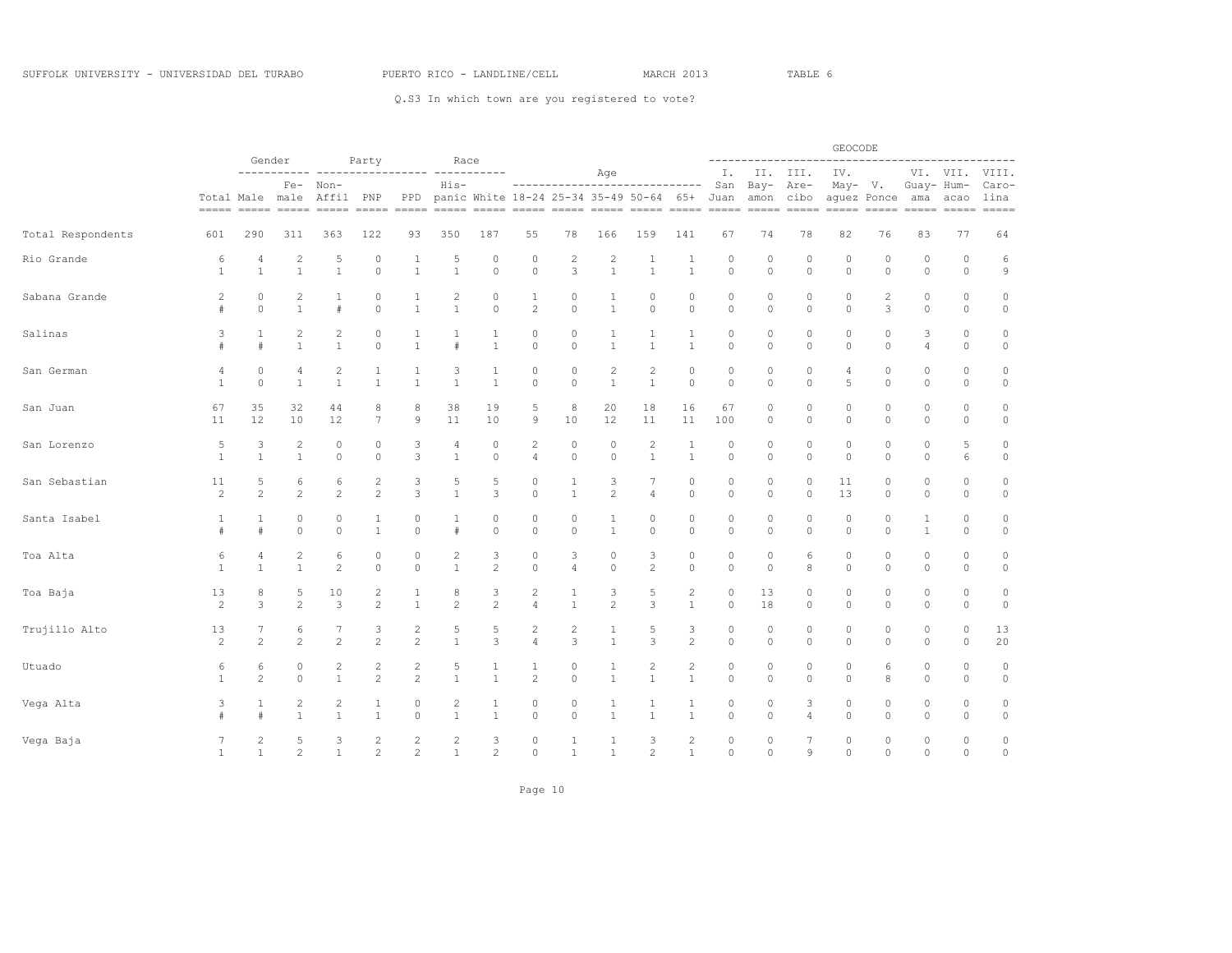|                   |                       |          |                    |               |                     |                     |              |                     |                                     |               |              |                                |                     |                     |                     |                     | GEOCODE             |               |                   |               |                             |
|-------------------|-----------------------|----------|--------------------|---------------|---------------------|---------------------|--------------|---------------------|-------------------------------------|---------------|--------------|--------------------------------|---------------------|---------------------|---------------------|---------------------|---------------------|---------------|-------------------|---------------|-----------------------------|
|                   |                       | Gender   | $Fe-$              | Non-          | Party               |                     | Race<br>His- |                     |                                     |               | Age          | ------------------------------ |                     | San                 | II.<br>Bay-         | III.<br>Are-        | IV.<br>May-         | V.            | VI.<br>Guay- Hum- | VII.          | VIII.<br>Caro-              |
|                   | Total Male<br>$=====$ |          | male               | Affil         | PNP                 | PPD                 |              |                     | panic White 18-24 25-34 35-49 50-64 |               |              |                                | 65+                 | Juan                | amon                | cibo                | -----               | aquez Ponce   | ama               | acao          | lina<br>$=$ $=$ $=$ $=$ $=$ |
| Total Respondents | 601                   | 290      | 311                | 363           | 122                 | 93                  | 350          | 187                 | 55                                  | 78            | 166          | 159                            | 141                 | 67                  | 74                  | 78                  | 82                  | 76            | 83                | 77            | 64                          |
| Vieques           |                       | $\Omega$ |                    | U<br>$\Omega$ | $\circ$<br>$\Omega$ | $\circ$<br>$\Omega$ | #            | $\circ$<br>$\Omega$ | 0<br>$\Omega$                       | 0<br>$\Omega$ | $\mathbf{1}$ | $\circ$<br>$\Omega$            | $\circ$<br>$\Omega$ | $\circ$<br>$\Omega$ | $\circ$<br>$\Omega$ | $\circ$<br>$\Omega$ | 0<br>$\Omega$       | $\cap$        | $\Omega$          | $\cap$        | $\mathcal{L}$               |
| Villalba          |                       |          |                    |               | $\cap$              |                     |              |                     | 2                                   |               | 0<br>$\circ$ |                                | $\circ$<br>$\circ$  | 0<br>$\Omega$       | 0<br>$\Omega$       | 0<br>$\Omega$       | 0<br>$\circ$        | 0<br>$\Omega$ | 4                 | 0<br>$\Omega$ | $\circ$<br>$\circ$          |
| Yabu- coa         |                       |          | 6<br>$\mathcal{D}$ |               | $\circ$<br>$\cap$   |                     |              | 2                   | 0<br>$\circ$                        |               | 2            |                                | 4<br>$\mathbf{3}$   | $\circ$<br>$\Omega$ | $\circ$<br>$\circ$  | $\circ$<br>$\Omega$ | $\circ$<br>$\Omega$ | 0<br>$\cap$   | $\Omega$          | 8<br>10       | $\circ$<br>$\circ$          |
| Yauco             | 6                     |          |                    |               | $\Omega$            |                     | 4            |                     | 0<br>$\circ$                        | 0<br>$\Omega$ |              |                                | 3<br>2              | $\circ$<br>$\Omega$ | 0<br>$\Omega$       | $\circ$<br>$\Omega$ | $\circ$<br>$\Omega$ | h             |                   |               | $\circ$                     |

Page 11 and the state of the state of the state of the state of the state of the state of the state of the state of the state of the state of the state of the state of the state of the state of the state of the state of th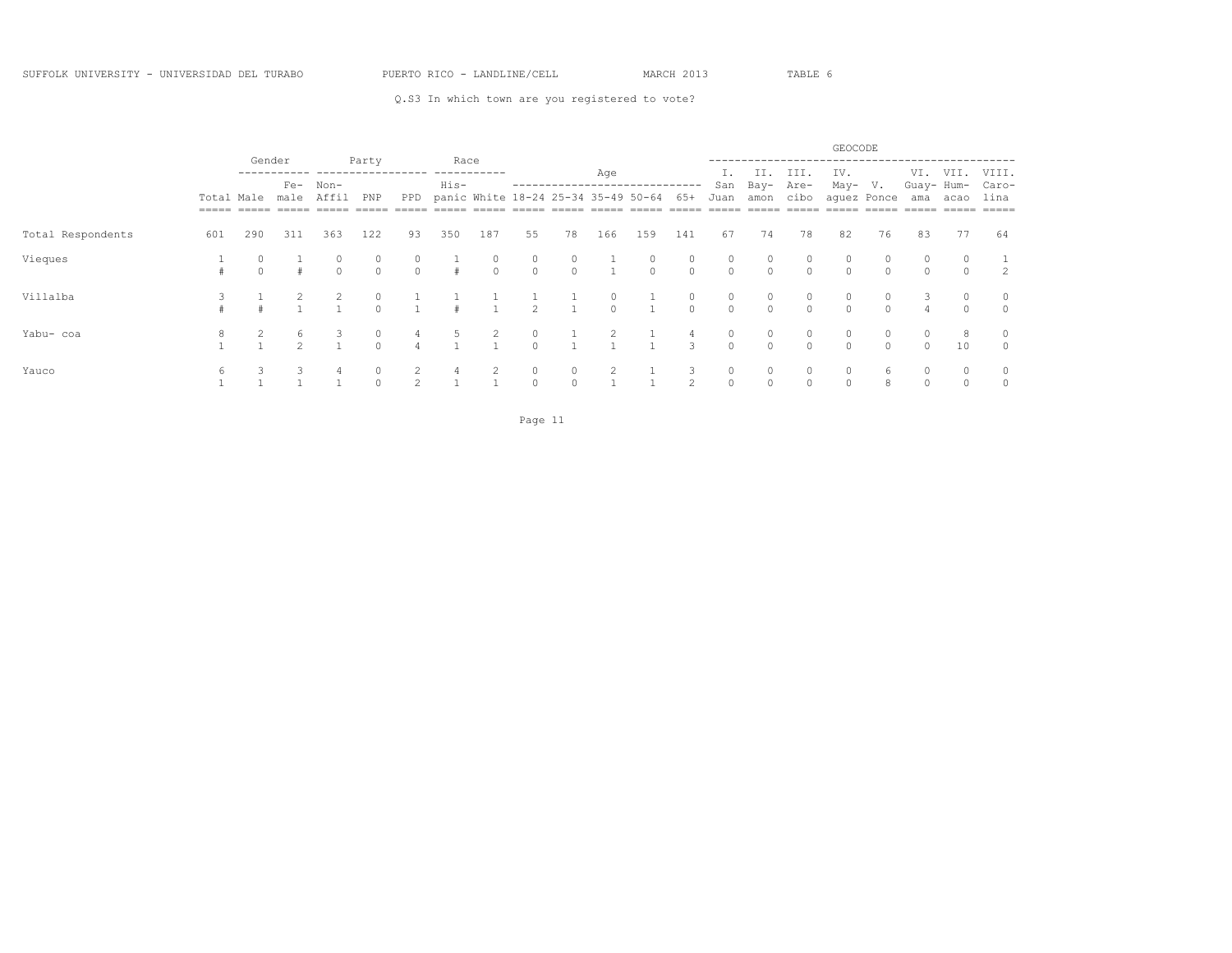### Q.S4 What is your local party affiliation?

|                                               |                 | Gender<br>Race<br>Party |                                                      |                                                                                                                |                      |                          |                     |                     |                     |                     |                                  |                                                                           |                                |                     |                     |                     | GEOCODE                  |                       |                      |                     |                    |
|-----------------------------------------------|-----------------|-------------------------|------------------------------------------------------|----------------------------------------------------------------------------------------------------------------|----------------------|--------------------------|---------------------|---------------------|---------------------|---------------------|----------------------------------|---------------------------------------------------------------------------|--------------------------------|---------------------|---------------------|---------------------|--------------------------|-----------------------|----------------------|---------------------|--------------------|
|                                               |                 |                         | ------- ----------------- ---------<br>Non-<br>$Fe-$ |                                                                                                                |                      |                          |                     |                     |                     |                     | Age                              |                                                                           |                                | Ι.                  | II.                 | III.                | IV.                      |                       |                      | VI. VII.            | VIII.              |
|                                               | Total Male male |                         |                                                      | Affil                                                                                                          | PNP                  | <b>PPD</b>               | $His-$              |                     |                     |                     |                                  | ------------------------------<br>panic White 18-24 25-34 35-49 50-64 65+ |                                | San<br>Juan         | $Bay -$<br>amon     | Are-<br>cibo        | $May- V.$<br>aquez Ponce |                       | Guay- Hum-<br>ama    | acao                | Caro-<br>lina      |
|                                               |                 |                         |                                                      | sooo oogaa aadaa aadaa aadaa aadaa aadaa aadaa aadaa aadaa aadaa aadaa aadaa aadaa aadaa aadaa aadaa aadaa aad |                      |                          |                     |                     |                     |                     |                                  |                                                                           |                                |                     |                     |                     |                          |                       |                      |                     | $== == == =$       |
| Total Respondents                             | 601             | 290                     | 311                                                  | 363                                                                                                            | 122                  | 93                       | 350                 | 187                 | 55                  | 78                  | 166                              | 159                                                                       | 141                            | 67                  | 74                  | 78                  | 82                       | 76                    | 83                   | 77                  | 64                 |
| Non-Affiliated                                | 363<br>60       | 175<br>60               | 188<br>60                                            | 363<br>100                                                                                                     | 0<br>$\circ$         | $\Omega$                 | 223<br>64           | 102<br>55           | 33<br>60            | 55<br>71            | 104<br>63                        | 101<br>64                                                                 | 68<br>48                       | 44<br>66            | 48<br>65            | 50<br>64            | 51<br>62                 | 41<br>54              | 45<br>54             | 45<br>58            | 39<br>61           |
|                                               |                 |                         |                                                      |                                                                                                                |                      |                          |                     |                     |                     |                     |                                  |                                                                           |                                |                     |                     |                     |                          |                       |                      |                     |                    |
| PNP (New Progressive Party<br>of Puerto Rico) | 122<br>20       | 67<br>23                | 55<br>18                                             | O.<br>$\Omega$                                                                                                 | 122<br>100           | $\mathbf{0}$<br>$\Omega$ | 64<br>18            | 45<br>24            | 10<br>18            | 11<br>14            | 38<br>23                         | 30<br>19                                                                  | 33<br>23                       | 8<br>12             | 19<br>26            | 13<br>17            | 18<br>22                 | 23<br>30              | 15<br>18             | 11<br>14            | 15<br>23           |
| PPD (Popular Democratic                       | 93              | 38                      | 55                                                   | 0                                                                                                              |                      | 93                       | 49                  | 34                  | 11                  | 9                   | 22                               | 20                                                                        | 31                             | 8                   | 5                   | 14                  | 12                       | 11                    | 21                   | 15                  | 7                  |
| Party)                                        | 15              | 13                      | 18                                                   | $\Omega$                                                                                                       | $\Omega$             | 100                      | 14                  | 18                  | 20                  | 12                  | 13                               | 13                                                                        | 22                             | 12                  | $\overline{7}$      | 18                  | 15                       | 14                    | 25                   | 19                  | 11                 |
| PIP (Puerto Rican                             | 6               | 3<br>$\mathbf{1}$       | 3<br>$\mathbf{1}$                                    | 0<br>$\Omega$                                                                                                  | $\Omega$<br>$\Omega$ | 0                        | $\overline{1}$      | 2<br>$\overline{1}$ | 1<br>2              | $\mathbf{1}$        | $\circ$<br>$\Omega$              | 2<br>$\overline{1}$                                                       | $\mathbf{2}$<br>$\overline{1}$ | $\mathbf{1}$        | $\circ$<br>$\Omega$ | 0<br>$\Omega$       | $\circ$                  | $\bigcap$<br>$\Omega$ | $\mathbf{1}$         | 3<br>$\overline{4}$ | 1                  |
| Independence Party)                           | $\overline{1}$  |                         |                                                      |                                                                                                                |                      | $\circ$                  |                     |                     |                     |                     |                                  |                                                                           |                                |                     |                     |                     | $\circ$                  |                       |                      |                     | 2                  |
| EPD                                           |                 | $\pm$                   | $\Omega$<br>$\Omega$                                 | 0<br>$\Omega$                                                                                                  | 0<br>$\Omega$        | 0<br>$\Omega$            |                     | $\circ$<br>$\cap$   | $\circ$<br>$\Omega$ | $\mathbf{1}$        | $\circ$<br>$\Omega$              | $\circ$<br>$\Omega$                                                       | $\circ$<br>$\cap$              |                     | $\circ$<br>$\Omega$ | 0<br>$\Omega$       | $\circ$<br>$\Omega$      | 0<br>$\Omega$         | $\Omega$<br>$\Omega$ | 0<br>$\Omega$       | $\circ$<br>$\circ$ |
|                                               |                 |                         |                                                      |                                                                                                                |                      |                          |                     |                     |                     |                     |                                  |                                                                           |                                |                     |                     |                     |                          |                       |                      |                     |                    |
| Commonwealth                                  |                 | 0<br>$\Omega$           | $\#$                                                 | 0<br>$\Omega$                                                                                                  | $\circ$<br>$\Omega$  | 0<br>$\Omega$            | $\circ$<br>$\Omega$ |                     | $\circ$<br>$\Omega$ | $\circ$<br>$\Omega$ | $\circ$<br>$\Omega$              | $\circ$<br>$\Omega$                                                       | 1                              | 0<br>$\Omega$       | $\circ$<br>$\Omega$ | $\circ$<br>$\Omega$ | $\circ$<br>$\Omega$      | $\circ$<br>$\Omega$   | $\circ$<br>$\Omega$  | $\overline{1}$      | 0<br>$\mathbf{0}$  |
| Other Party                                   | $\Omega$        | $\Omega$                | $\Omega$                                             | 0                                                                                                              | $\circ$              | 0                        | $\circ$             | $\mathbf 0$         | $\circ$             | $\circ$             | $\circ$                          | 0                                                                         | $\circ$                        | $\circ$             | $\circ$             | $\circ$             | $\Omega$                 | $\Omega$              | $\Omega$             | $\Omega$            | $\circ$            |
|                                               | $\circ$         | $\circ$                 | $\circ$                                              | $\circ$                                                                                                        | $\circ$              | $\circ$                  | $\circ$             | $\circ$             | $\circ$             | $\circ$             | $\circ$                          | $\circ$                                                                   | $\circ$                        | $\circ$             | $\circ$             | $\circ$             | $\circ$                  | $\circ$               | $\circ$              | $\circ$             | $\circ$            |
| Undecided                                     | 6               | 3<br>$\mathbf{1}$       | 3<br>$\mathbf{1}$                                    | 0<br>$\Omega$                                                                                                  | 0<br>$\Omega$        | 0<br>$\Omega$            | 4<br>$\overline{1}$ | 2<br>$\mathbf{1}$   | $\circ$<br>$\Omega$ | $\circ$<br>$\Omega$ | 0<br>$\Omega$                    | 3<br>$\overline{2}$                                                       | 3<br>$\mathfrak{D}$            | 3<br>$\overline{4}$ | 0<br>$\Omega$       | $\overline{1}$      | 0<br>$\Omega$            | $\circ$<br>$\cap$     | $\overline{1}$       | 0<br>$\Omega$       | $\mathbf{1}$<br>2  |
|                                               |                 |                         |                                                      |                                                                                                                |                      |                          |                     |                     |                     |                     |                                  |                                                                           |                                |                     |                     |                     |                          |                       |                      |                     |                    |
| Refused                                       | 9               | 3                       | 6<br>$\mathfrak{D}$                                  | 0<br>$\Omega$                                                                                                  | 0<br>$\Omega$        | 0<br>$\Omega$            | 5<br>$\overline{1}$ | $\overline{1}$      | $\circ$<br>$\Omega$ |                     | $\overline{c}$<br>$\overline{1}$ | 3<br>$\overline{c}$                                                       | 3<br>$\overline{c}$            | 2<br>$\mathcal{L}$  | $\overline{c}$<br>3 | 0<br>$\Omega$       |                          |                       | 0<br>$\Omega$        | 2<br>$\mathcal{L}$  | 2                  |
|                                               |                 |                         |                                                      |                                                                                                                |                      |                          |                     |                     |                     |                     |                                  |                                                                           |                                |                     |                     |                     |                          |                       |                      |                     |                    |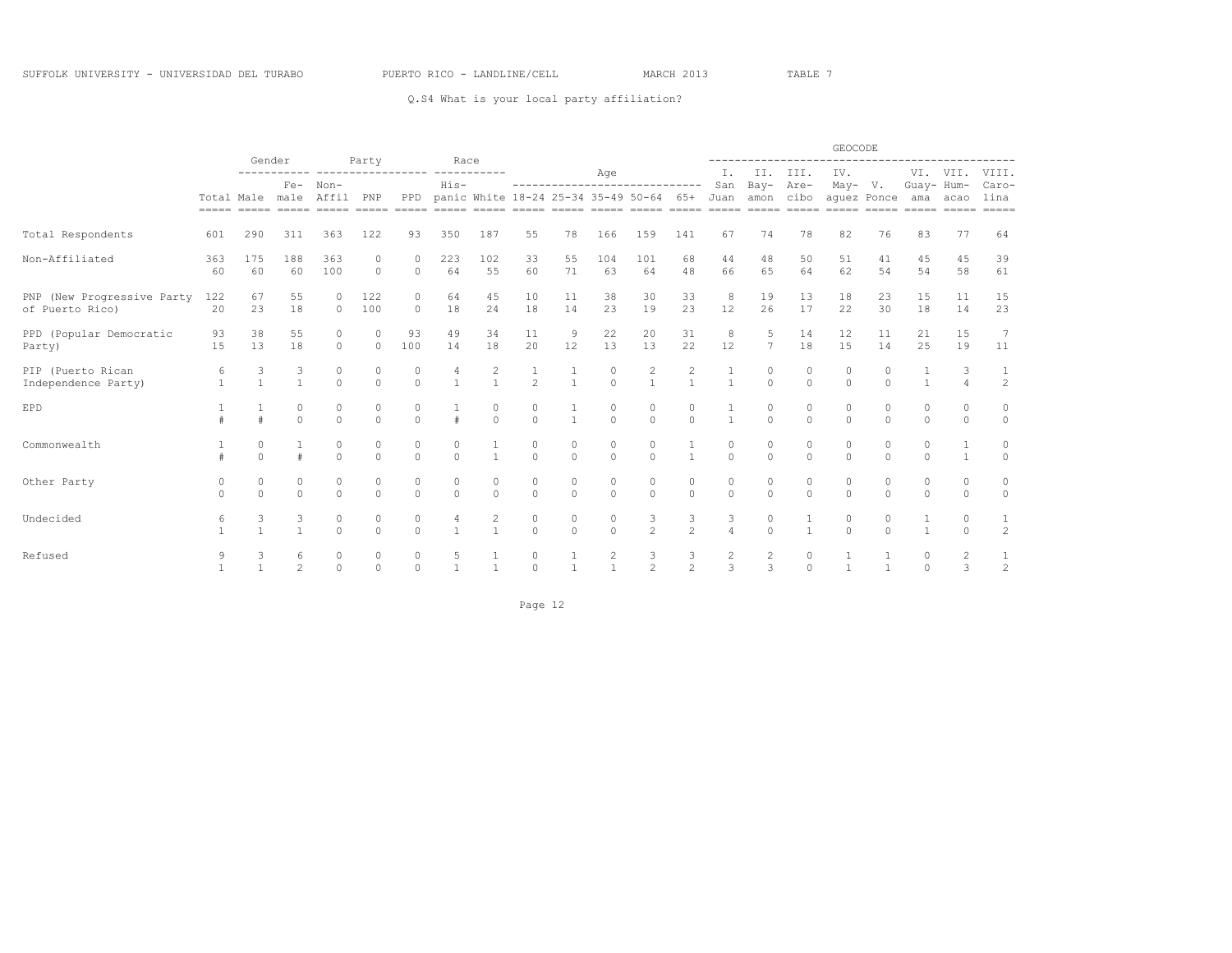## Q.S5 For statistical purposes only, can you please tell me what your ethnic background / ancestry is?

|                                             |                      |                   |                      |                                   |                                  |                    |                     |                                         |                                      |                     |                                      |                                       |                                       |                     |                     |                     | GEOCODE                                                  |               |                     |                |                                |
|---------------------------------------------|----------------------|-------------------|----------------------|-----------------------------------|----------------------------------|--------------------|---------------------|-----------------------------------------|--------------------------------------|---------------------|--------------------------------------|---------------------------------------|---------------------------------------|---------------------|---------------------|---------------------|----------------------------------------------------------|---------------|---------------------|----------------|--------------------------------|
|                                             |                      | Gender            |                      |                                   | Party                            |                    | Race                |                                         |                                      |                     | Age                                  |                                       |                                       | I.                  |                     | II. III.            | IV.                                                      |               |                     | VI. VII. VIII. |                                |
|                                             | $=$ $=$ $=$ $=$      |                   |                      | Fe- Non-<br>Total Male male Affil | PNP                              | PPD                | $His-$              | panic White 18-24 25-34 35-49 50-64 65+ |                                      |                     |                                      | -----------------------------         |                                       | San<br>Juan         | Bay-<br>amon cibo   | Are-                | $May- V.$<br>aquez Ponce ama acao<br>$=$ $=$ $=$ $=$ $=$ |               |                     | Guay- Hum-     | Caro-<br>lina<br>$= = = = = =$ |
| Total Respondents                           | 601                  | 290               | 311                  | 363                               | 122                              | 93                 | 350                 | 187                                     | 55                                   | 78                  | 166                                  | 159                                   | 141                                   | 67                  | 74                  | 78                  | 82                                                       | 76            | 83                  | 77             | 64                             |
| Hispanic/Latino                             | 350<br>58            | 180<br>62         | 170<br>55            | 223<br>61                         | 64<br>52                         | 49<br>53           | 350<br>100          | $\mathbf{0}$<br>$\circ$                 | 45<br>82                             | 50<br>64            | 105<br>63                            | 91<br>57                              | 58<br>41                              | 38<br>57            | 44<br>59            | 35<br>45            | 47<br>57                                                 | 47<br>62      | 49<br>59            | 54<br>70       | 36<br>56                       |
| White/Caucasian                             | 187<br>31            | 77<br>27          | 110<br>35            | 102<br>28                         | 45<br>37                         | 34<br>37           | $\circ$<br>$\circ$  | 187<br>100                              | -7<br>13                             | 21<br>27            | 43<br>26                             | 52<br>33                              | 63<br>45                              | 19<br>28            | 25<br>34            | 30<br>38            | 29<br>35                                                 | 24<br>32      | 27<br>33            | 16<br>21       | 17<br>27                       |
| Black/African-American                      | 20<br>3              | 8<br>3            | 12<br>$\overline{4}$ | 12<br>$\mathcal{E}$               | 3<br>$\overline{2}$              | 3<br>3             | $\circ$<br>$\circ$  | $\circ$<br>$\Omega$                     | $\frac{1}{2}$                        | 0<br>$\Omega$       | $\frac{3}{2}$                        | $\overline{4}$                        | 9<br>6                                | 5<br>$\overline{7}$ | $\mathbf{1}$        | $\frac{2}{3}$       |                                                          |               | 0<br>$\Omega$       | 6              | 5<br>$^{\rm 8}$                |
| American Indian / Alaska<br>Native          | 12<br>$\mathfrak{D}$ | $\overline{2}$    | 5<br>$\sim$          | $\mathbf{1}$                      | 4<br>$\mathcal{L}$               | 3<br>$\mathcal{L}$ | $\circ$<br>$\Omega$ | $\circ$<br>$\Omega$                     | $\frac{1}{2}$                        | $\frac{5}{6}$       | $\frac{4}{2}$                        | $\begin{array}{c} 2 \\ 1 \end{array}$ | $\begin{matrix}0\\0\end{matrix}$      | $\kappa$            | $\frac{1}{1}$       | 4<br>$\overline{5}$ | 0<br>$\cap$                                              | $\cap$        |                     | $\Omega$       | $\frac{2}{3}$                  |
| Native Hawaiian / Other<br>Pacific Islander | 0<br>$\Omega$        | 0<br>$\Omega$     | $\circ$<br>$\Omega$  | 0<br>$\Omega$                     | 0<br>$\Omega$                    | 0<br>$\Omega$      | $\circ$<br>$\Omega$ | $\circ$<br>$\Omega$                     | $\begin{matrix} 0 \\ 0 \end{matrix}$ | $\circ$<br>$\Omega$ | $\begin{matrix} 0 \\ 0 \end{matrix}$ | $\circ$<br>$\Omega$                   | $\begin{matrix} 0 \\ 0 \end{matrix}$  | $\circ$<br>$\Omega$ | $\circ$<br>$\Omega$ | $\circ$<br>$\Omega$ | $\circ$<br>$\Omega$                                      | 0<br>$\Omega$ | 0<br>$\Omega$       | 0<br>$\Omega$  | 0<br>$\Omega$                  |
| Asian                                       | $\cap$               | 0<br>$\Omega$     | 0<br>$\cap$          | 0<br>$\Omega$                     | 0<br>$\Omega$                    | 0<br>$\Omega$      | 0<br>$\Omega$       | 0<br>$\bigcap$                          | $\begin{matrix}0\\0\end{matrix}$     | 0<br>$\Omega$       | $\begin{matrix}0\\0\end{matrix}$     | $\circ$<br>$\Omega$                   | 0<br>$\Omega$                         | $\circ$<br>$\Omega$ | 0<br>$\Omega$       | 0<br>$\Omega$       | 0<br>$\cap$                                              | 0<br>$\cap$   | 0<br>$\cap$         | 0<br>$\Omega$  | 0<br>$\Omega$                  |
| Other                                       | 27<br>$\overline{4}$ | 15<br>5           | 12<br>$\overline{4}$ | 18<br>$\overline{a}$              | $\mathcal{L}$                    |                    | 0<br>$\Omega$       | $\circ$<br>$\bigcap$                    | $\overline{2}$                       | $\overline{1}$      | 10<br>$6\overline{6}$                | 6<br>$\overline{4}$                   | $\begin{array}{c} 9 \\ 6 \end{array}$ | $\mathbf{1}$        | 3<br>$\overline{4}$ | 6<br>$\mathbf{g}$   | 4<br>$\overline{5}$                                      | 3             | 6<br>$\overline{7}$ | $\mathbf{1}$   | 3<br>$\overline{5}$            |
| Don't know                                  | 5                    | 3<br>$\mathbf{1}$ | 2                    | 3<br>$\mathbf{1}$                 | $\overline{2}$<br>$\mathfrak{D}$ | 0<br>$\Omega$      | 0<br>$\circ$        | $\circ$<br>$\circ$                      | 0<br>$\Omega$                        | $\mathbf{1}$        | $\mathbf{1}$<br>$\mathbf{1}$         | 1<br>$\mathbf{1}$                     | $\overline{c}$<br>$\mathbf{1}$        | 0<br>$\Omega$       | 0<br>$\Omega$       |                     |                                                          |               | 0<br>$\cap$         |                | $\frac{1}{2}$                  |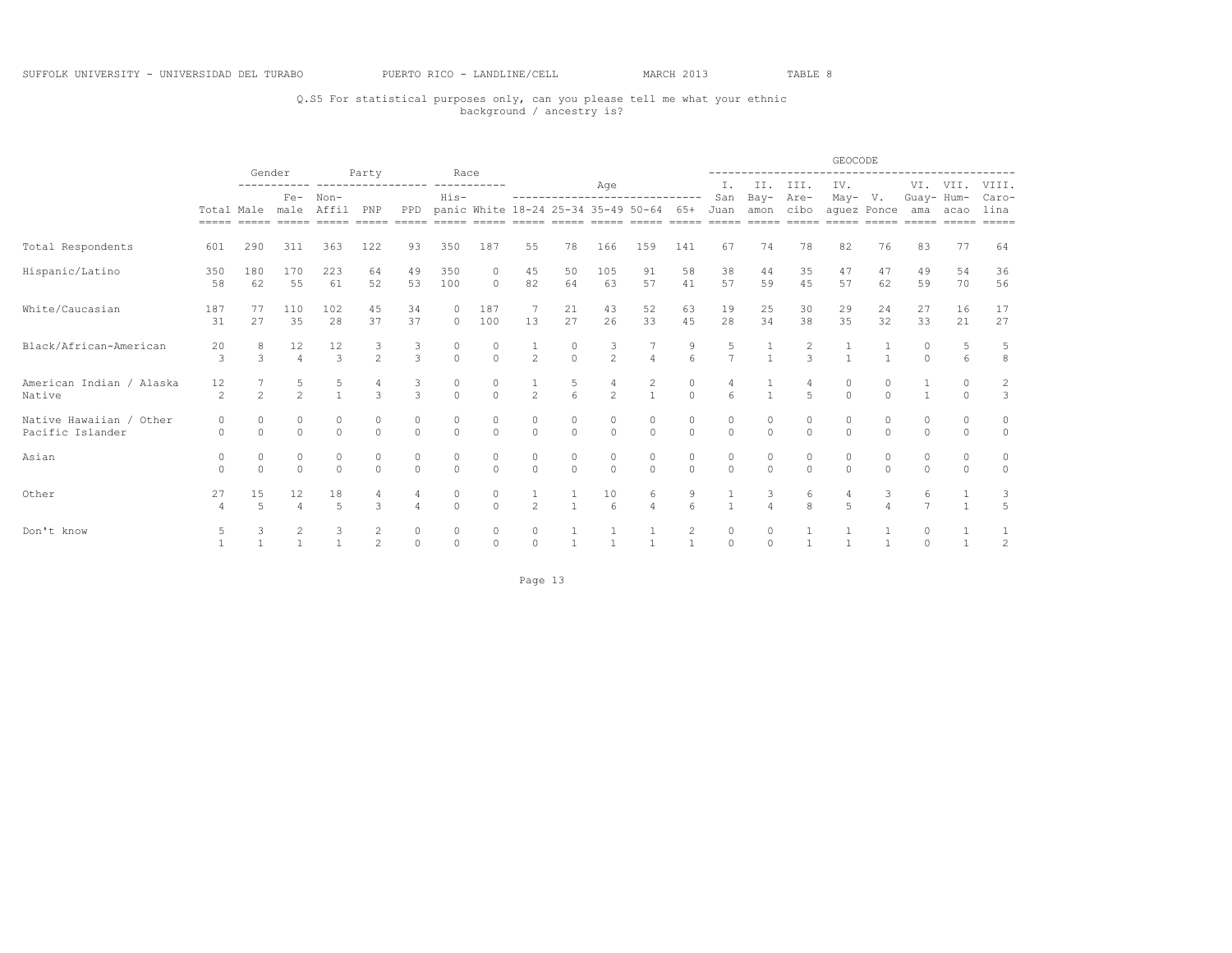QAGE What is your age category?

|                   |                                   | Gender                  |                       |           | Party           |               | Race      |                |                           |                                     |                     |                      |                     |                     |                  |                  | GEOCODE              |               |                     |               |                |
|-------------------|-----------------------------------|-------------------------|-----------------------|-----------|-----------------|---------------|-----------|----------------|---------------------------|-------------------------------------|---------------------|----------------------|---------------------|---------------------|------------------|------------------|----------------------|---------------|---------------------|---------------|----------------|
|                   |                                   |                         | Non-<br>$Fe-$<br>male |           |                 |               | His-      |                |                           |                                     | Age                 |                      |                     | Ι.<br>San           | II.<br>Bay-      | III.<br>Are-     | IV.<br>May-          | V.            | VI.<br>Guay- Hum-   | VII.          | VIII.<br>Caro- |
|                   | Total Male<br>$=$ $=$ $=$ $=$ $=$ |                         |                       | Affil     | PNP<br>$------$ | PPD           |           |                |                           | panic White 18-24 25-34 35-49 50-64 |                     |                      | 65+                 | Juan<br>-----       | amon<br>$------$ | cibo<br>$------$ | -----                | aquez Ponce   | ama                 | acao          | lina           |
| Total Respondents | 601                               | 290                     | 311                   | 363       | 122             | 93            | 350       | 187            | 55                        | 78                                  | 166                 | 159                  | 141                 | 67                  | 74               | 78               | 82                   | 76            | 83                  | 77            | 64             |
| 18-24 Years       | 55<br>9                           | 30<br>10                | 25<br>8               | 33<br>9   | 10<br>8         | 11<br>12      | 45<br>13  | $\overline{4}$ | 55<br>100                 | $\Omega$                            | 0<br>$\circ$        | $\circ$              | 0<br>$\circ$        | 5<br>$\overline{7}$ | 9<br>12          | 6<br>8           | 5<br>6               | 9             | 10<br>12            | 8<br>10       | 5<br>8         |
| 25-34 Years       | 78<br>13                          | 35<br>$12 \overline{ }$ | 43<br>14              | 55<br>15  | 11<br>9         | 9<br>10       | 50<br>14  | 21<br>11       | $\circ$<br>$\overline{0}$ | 78<br>100                           | 0<br>$\Omega$       | 0<br>$\Omega$        | $\circ$<br>$\circ$  | 8<br>12             | 9<br>12          | 11<br>14         | 6<br>$7\phantom{.0}$ | 10<br>13      | 13<br>16            | 12<br>16      | 9<br>14        |
| 35-49 Years       | 166<br>28                         | 88<br>30                | 78<br>25              | 104<br>29 | 38<br>31        | 22<br>24      | 105<br>30 | 43<br>23       | $\circ$<br>$\Omega$       | $\cap$                              | 166<br>100          | $\Omega$<br>$\Omega$ | $\circ$<br>$\Omega$ | 20<br>30            | 21<br>28         | 18<br>23         | 25<br>30             | 21<br>28      | 23<br>28            | 21<br>27      | 17<br>27       |
| 50-64 Years       | 159<br>26                         | 74<br>26                | 85<br>27              | 101<br>28 | 30<br>25        | 20<br>22      | 91<br>26  | 52<br>28       | 0<br>$\circ$              | $\Omega$                            | 0<br>$\Omega$       | 159<br>100           | $\circ$<br>$\Omega$ | 18<br>27            | 17<br>23         | 21<br>27         | 27<br>33             | 20<br>26      | 20<br>24            | 17<br>22      | 19<br>30       |
| 65 Years or older | 141<br>23                         | 61<br>21                | 80<br>26              | 68<br>19  | 33<br>27        | 31<br>33      | 58<br>17  | 63<br>34       | $\circ$<br>$\circ$        | $\circ$<br>$\Omega$                 | $\circ$<br>$\circ$  | $\Omega$<br>0        | 141<br>100          | 16<br>24            | 17<br>23         | 22<br>28         | 18<br>22             | 18<br>24      | 17<br>20            | 19<br>25      | 14<br>22       |
| Refused           | 2                                 |                         |                       | 2         | 0<br>$\Omega$   | 0<br>$\Omega$ |           |                | $\circ$<br>$\Omega$       | 0<br>$\Omega$                       | $\circ$<br>$\Omega$ | 0<br>$\Omega$        | $\circ$<br>$\Omega$ | 0<br>$\Omega$       |                  | 0                |                      | 0<br>$\Omega$ | $\circ$<br>$\Omega$ | 0<br>$\Omega$ | 0<br>$\circ$   |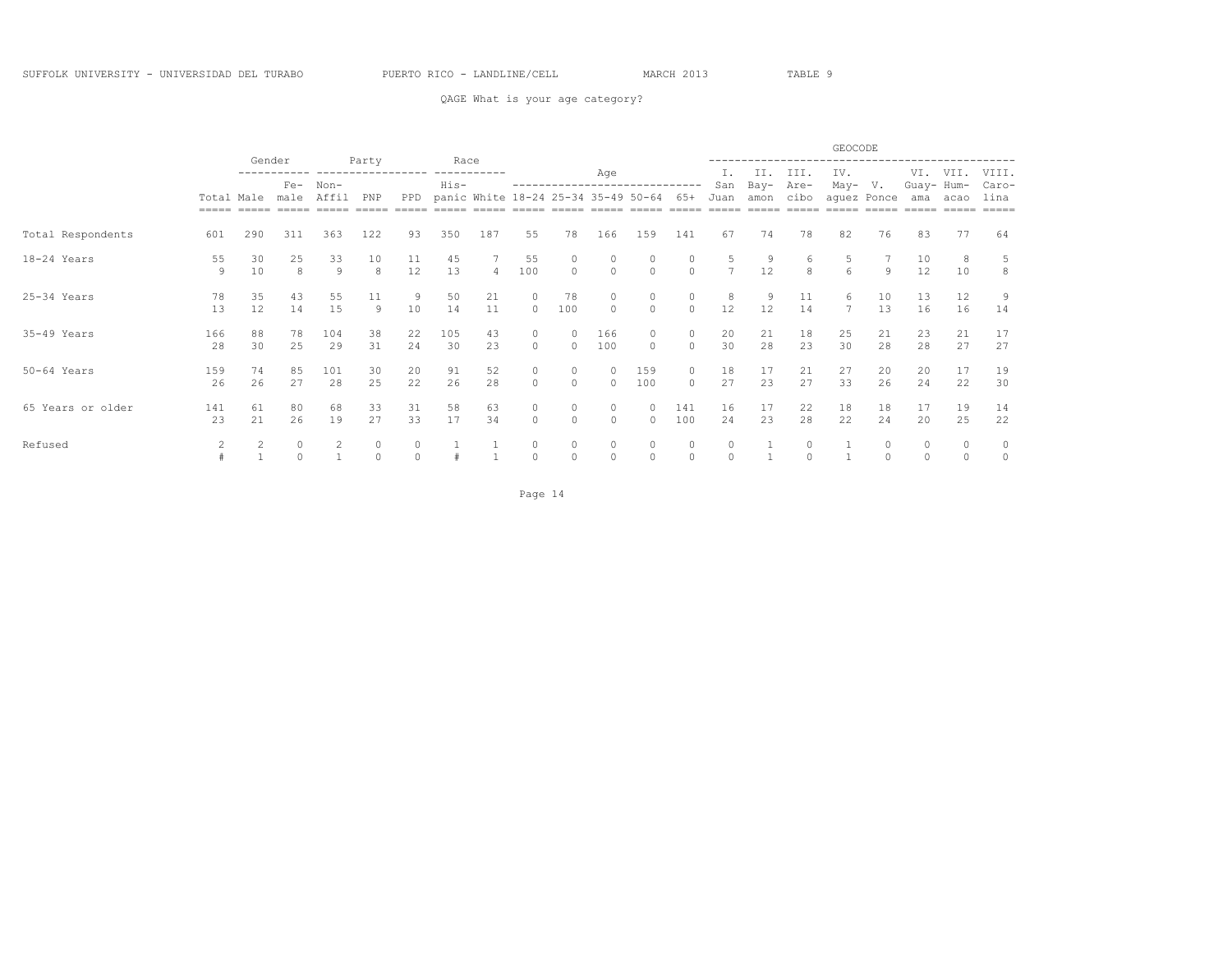#### Q.1 Barack Obama

|                   |            |           |               |               |                     |               |                     |                                     |                                  |          |                     |                     |                     |             |              |               | GEOCODE  |                              |                   |                |               |
|-------------------|------------|-----------|---------------|---------------|---------------------|---------------|---------------------|-------------------------------------|----------------------------------|----------|---------------------|---------------------|---------------------|-------------|--------------|---------------|----------|------------------------------|-------------------|----------------|---------------|
|                   |            | Gender    |               |               | Party               |               | Race                |                                     |                                  |          | Age                 |                     |                     |             | II.          | III.          | IV.      |                              | VI.               | VII.           | VIII.         |
|                   | Total Male |           | $Fe-$<br>male | Non-<br>Affil | PNP                 | PPD           | His-                | panic White 18-24 25-34 35-49 50-64 |                                  |          |                     |                     | 65+                 | San<br>Juan | Bay-<br>amon | Are-<br>cibo  | May-     | $V_{\bullet}$<br>aquez Ponce | Guay- Hum-<br>ama | acao           | Caro-<br>lina |
| Total Respondents | 601        | 290       | 311           | 363           | 122                 | 93            | 350                 | 187                                 | 55                               | 78       | 166                 | 159                 | 141                 | 67          | 74           | 78            | 82       | 76                           | 83                | 77             | 64            |
| Never Heard       |            |           |               |               | 2<br>$\mathfrak{D}$ | $\Omega$      | 4<br>$\overline{1}$ | $\mathbf{3}$<br>$\mathcal{L}$       | $\circ$<br>$\Omega$              | 2<br>3   | $\circ$<br>$\Omega$ | 2<br>$\overline{1}$ | 3<br>$\mathfrak{D}$ | $\cap$      | $\mathbf{1}$ | $\mathcal{L}$ |          |                              |                   |                | $\Omega$      |
| Favorable         | 499<br>83  | 239<br>82 | 260<br>84     | 293<br>81     | 97<br>80            | 88<br>95      | 298<br>85           | 150<br>80                           | 51<br>93                         | 66<br>85 | 132<br>80           | 129<br>81           | 119<br>84           | 54<br>81    | 58<br>78     | 58<br>74      | 70<br>85 | 66<br>87                     | 71<br>86          | 67<br>87       | 55<br>86      |
| Unfavorable       | 56<br>9    | 32<br>11  | 24<br>8       | 36<br>10      | 16<br>13            | 3             | 30<br>9             | 18<br>10                            | $\overline{2}$<br>$\overline{4}$ | 9        | 21<br>13            | 19<br>12            | 5                   | 10<br>15    | 8<br>11      | 11<br>14      | 6        | 11                           | 6.                | $\overline{4}$ | 6<br>9        |
| HOF<br>Undecided  | 39         | 15        | 24<br>8       | 30<br>8       | 6                   | $\mathcal{L}$ | 18<br>5             | 16<br>9                             | $\overline{2}$<br>4              | 3        | 13<br>8             | 9<br>6              | 12<br>9             | 4           | 9            | 9             | 6        |                              | 6                 | 6<br>8         |               |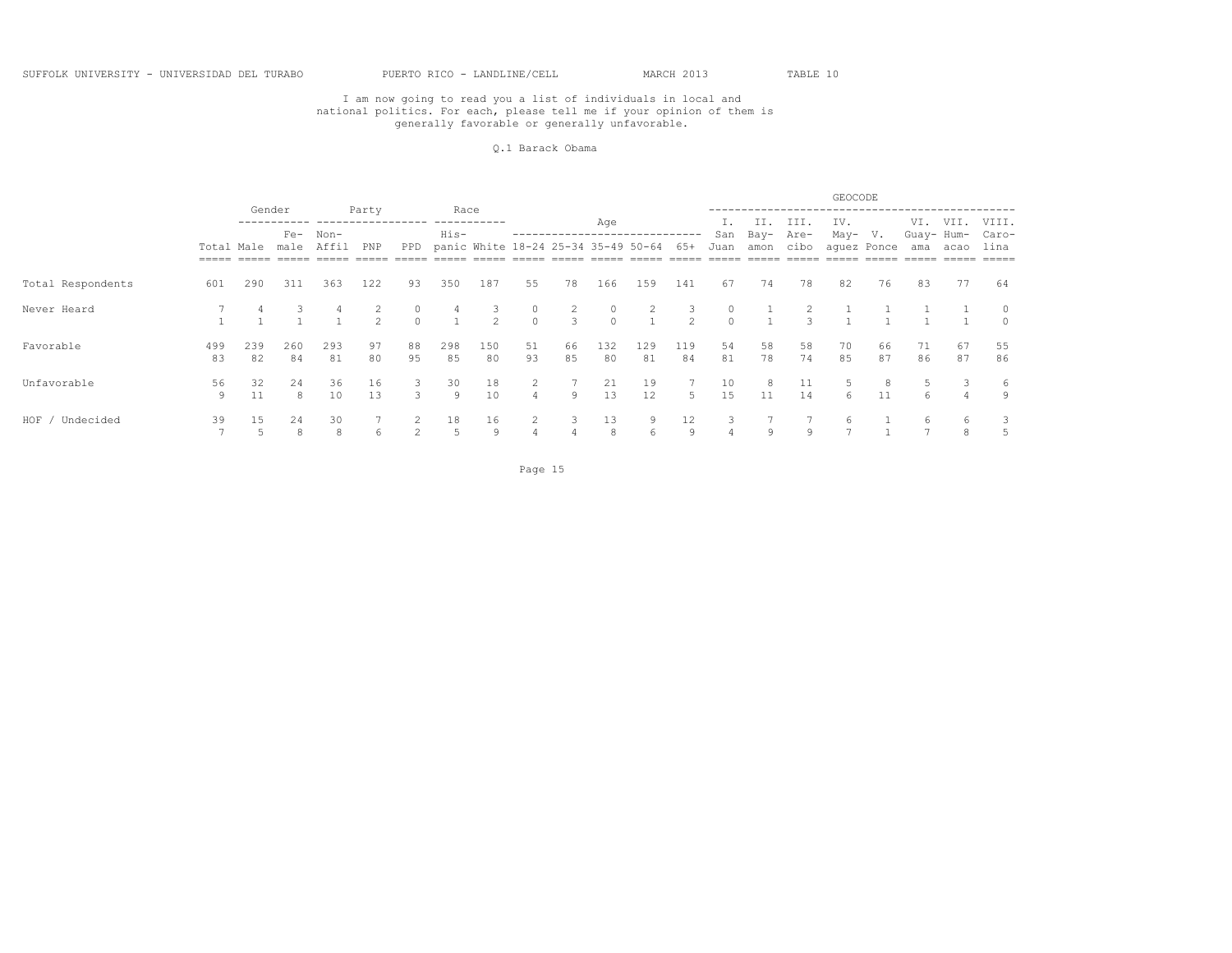#### Q.2 Joe Biden

|                   |            |           |               |           |          |               |           |                                     |          |                   |           |           |          |             |              |              | GEOCODE             |                   |                   |          |               |
|-------------------|------------|-----------|---------------|-----------|----------|---------------|-----------|-------------------------------------|----------|-------------------|-----------|-----------|----------|-------------|--------------|--------------|---------------------|-------------------|-------------------|----------|---------------|
|                   |            |           | Gender        |           | Party    |               | Race      |                                     |          |                   | Age       |           |          |             | II.          | III.         | IV.                 |                   | VI.               | VII.     | VIII.         |
|                   | Total Male |           | $Fe-$<br>male | Non-      | PNP      | PPD           | His-      | panic White 18-24 25-34 35-49 50-64 |          | ----------------- |           |           | $65+$    | San<br>Juan | Bay-<br>amon | Are-<br>cibo | May-                | V.<br>aquez Ponce | Guay- Hum-<br>ama | acao     | Caro-<br>lina |
| Total Respondents | 601        | 290       | 311           | 363       | 122      | 93            | 350       | 187                                 | 55       | 78                | 166       | 159       | 141      | 67          | 74           | 78           | 82                  | 76                | 83                | 77       | 64            |
| Never Heard       | 389<br>65  | 153<br>53 | 236<br>76     | 242<br>67 | 72<br>59 | 63<br>68      | 233<br>67 | 115<br>61                           | 35<br>64 | 56<br>72          | 104<br>63 | 109<br>69 | 84<br>60 | 35<br>52    | 43<br>58     | 49<br>63     | 58<br>71            | 55<br>72          | 55<br>66          | 53<br>69 | 41<br>64      |
| Favorable         | 84<br>14   | 65<br>22  | 19<br>6       | 45<br>12  | 25<br>20 | 10            | 52<br>15  | 27<br>14                            | 5<br>9   | 11<br>14          | 22<br>13  | 20<br>13  | 26<br>18 | 17<br>25    | 18<br>24     | 9            | h                   | 11<br>14          | 12<br>14          | 9        | 6<br>9        |
| Unfavorable       | 50<br>8    | 36<br>12  | 14<br>5       | 29<br>8   | 11<br>9  | 10            | 25        | 17<br>9                             | 10<br>18 | 6<br>8            | 19<br>11  | 11        | 4<br>3   | 10          | 4<br>5       | 9<br>12      | 6<br>$\overline{7}$ | 6<br>8            | $2^{\circ}$       | 9<br>12  | 11            |
| HOF<br>Undecided  | 78<br>13   | 36<br>12  | 42<br>14      | 47<br>13  | 14<br>11 | $12 \,$<br>13 | 40<br>11  | 28<br>15                            | 5<br>9   | 6                 | 21<br>13  | 19<br>12  | 27<br>19 | 8<br>12     | 9<br>12      | 13<br>17     | 12<br>15            |                   | 14<br>17          | 8<br>10  | 10<br>16      |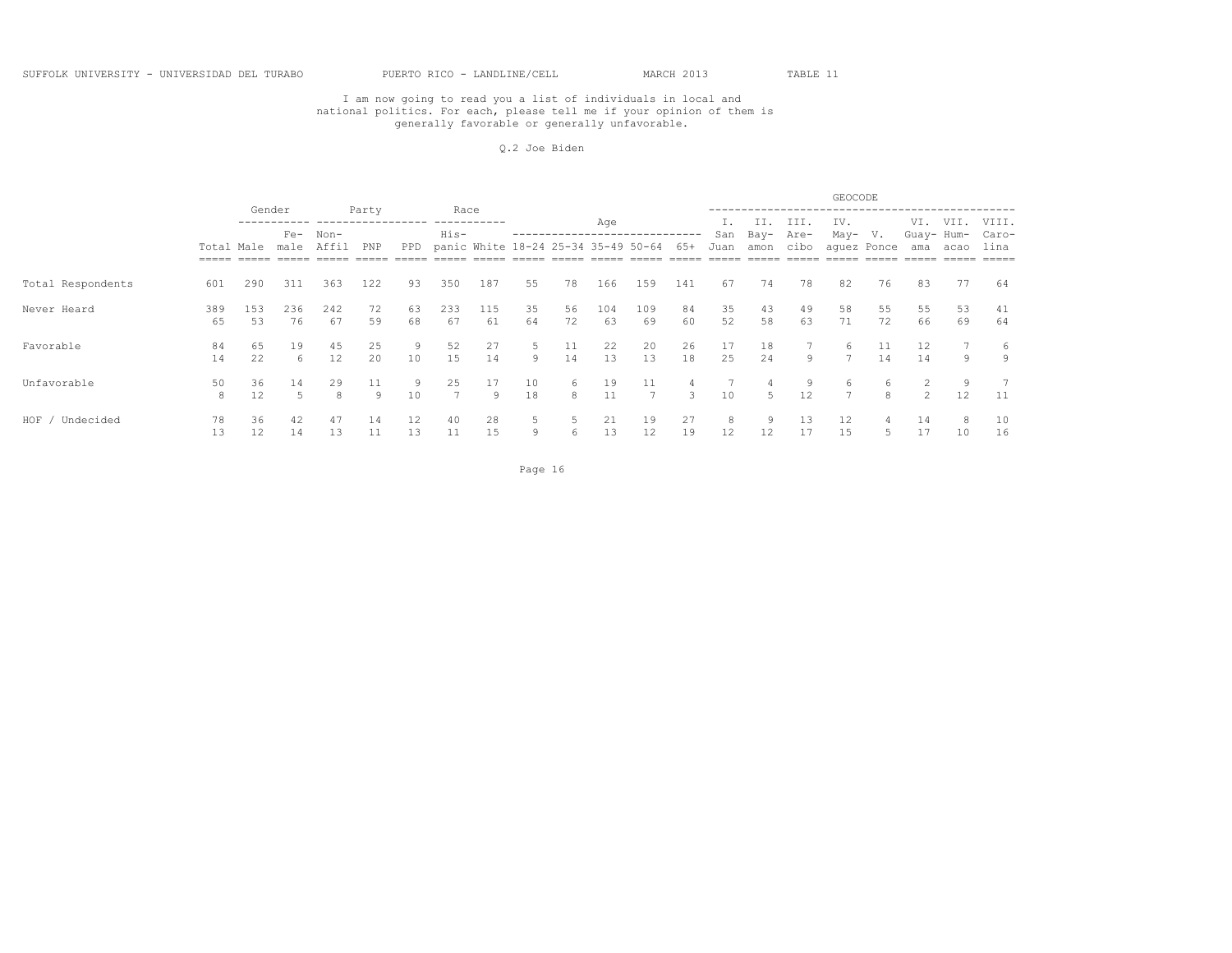#### Q.3 Hillary Clinton

|                   |            |                     |               |               |          |               |           |                                     |                     |                     |           |                    |                       |             |              |              | GEOCODE              |                   |                   |          |               |
|-------------------|------------|---------------------|---------------|---------------|----------|---------------|-----------|-------------------------------------|---------------------|---------------------|-----------|--------------------|-----------------------|-------------|--------------|--------------|----------------------|-------------------|-------------------|----------|---------------|
|                   |            | Gender              |               |               | Party    |               | Race      |                                     |                     |                     | Age       |                    |                       |             | II.          | III.         | IV.                  |                   | VI.               | VII.     | VIII.         |
|                   | Total Male |                     | $Fe-$<br>male | Non-<br>Affil | PNP      | PPD           | His-      | panic White 18-24 25-34 35-49 50-64 |                     |                     |           |                    | 65+                   | San<br>Juan | Bay-<br>amon | Are-<br>cibo | May-                 | V.<br>aquez Ponce | Guay- Hum-<br>ama | acao     | Caro-<br>lina |
| Total Respondents | 601        | 290                 | 311           | 363           | 122      | 93            | 350       | 187                                 | 55                  | 78                  | 166       | 159                | 141                   | 67          | 74           | 78           | 82                   | 76                | 83                | 77       | 64            |
| Never Heard       | 30<br>.5   | 10<br>$\mathcal{L}$ | 20<br>6       | 19<br>$-5$    | 6        | $\mathcal{L}$ | 16<br>5   | 10<br>5                             | 4<br>$\overline{7}$ | 3<br>$\overline{4}$ | 8<br>5    | 5<br>$\mathcal{B}$ | 9<br>$6 \overline{6}$ | $\cap$      |              | Q            | 6.<br>$\overline{7}$ | $\overline{7}$    |                   | 5        | -3            |
| Favorable         | 399<br>66  | 199<br>69           | 200<br>64     | 228<br>63     | 85<br>70 | 69<br>74      | 237<br>68 | 123<br>66                           | 27<br>49            | 51<br>65            | 113<br>68 | 112<br>70          | 95<br>67              | 50<br>75    | 54<br>73     | 44<br>56     | 53<br>65             | 51<br>67          | 59<br>71          | 46<br>60 | 42<br>66      |
| Unfavorable       | 73<br>12   | 39<br>13            | 34<br>11      | 50<br>14      | 15<br>12 | 8<br>9        | 41<br>12  | 24<br>13                            | 10<br>18            | 11<br>14            | 24<br>14  | 16<br>10           | 12<br>9               | 16          | 9            | 12<br>15     | 12<br>15             | 6<br>8            | 6.                | 12<br>16 | -8<br>13      |
| HOF<br>Undecided  | 99<br>17   | 42<br>14            | 57<br>18      | 66<br>18      | 15<br>12 | 13<br>14      | 56<br>16  | 30<br>16                            | 14<br>25            | 13<br>17            | 21<br>13  | 26<br>16           | 25<br>18              | h<br>9      | 12<br>16     | 15<br>19     | 11<br>13             | 14<br>18          | 14<br>17          | 15<br>19 | 12<br>19      |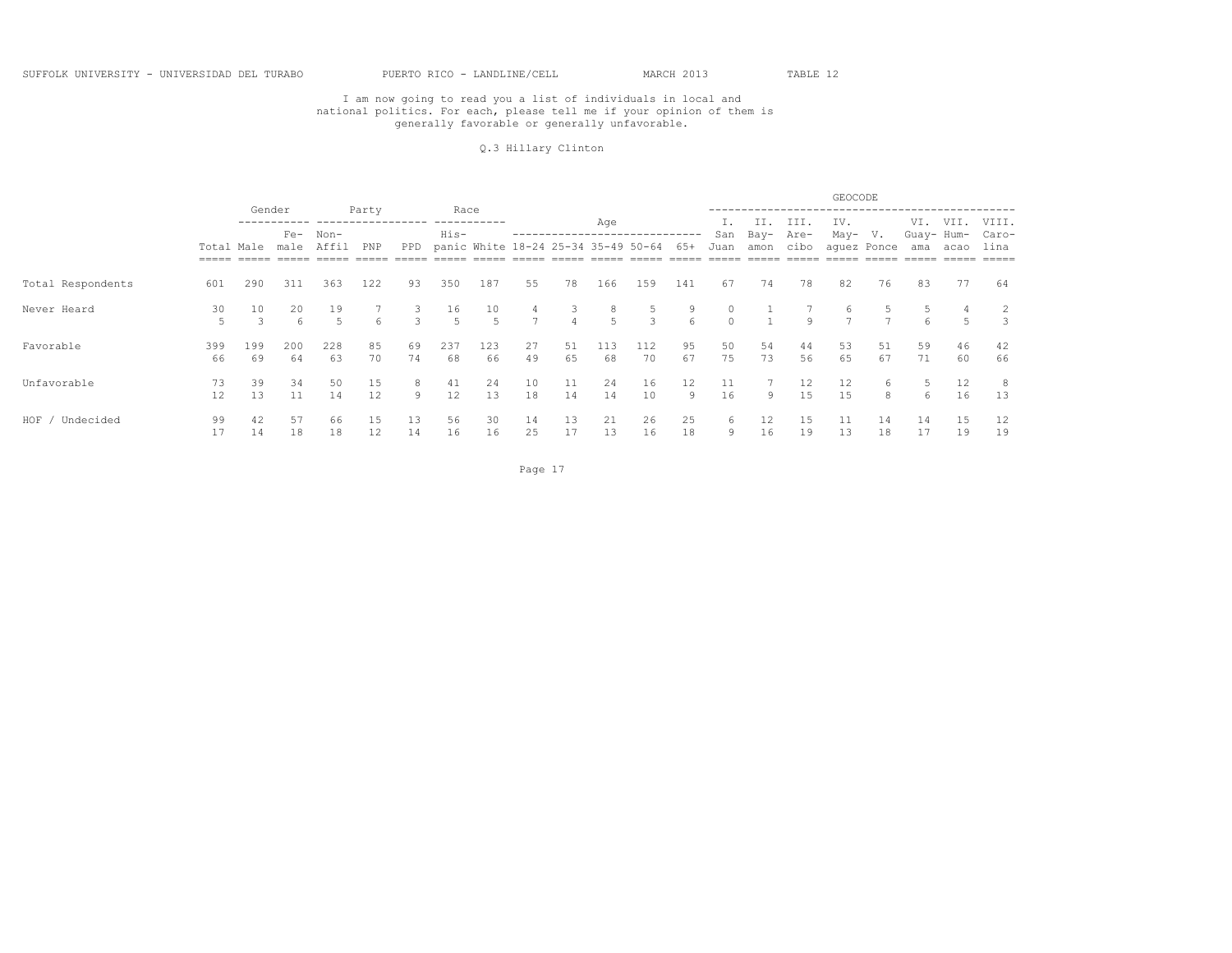#### Q.4 Alejandro Garcia Padilla

|                   |                      |           |                    |               |                     |               |                    |                                     |                                  |          |                |                    |                |             |              |               | GEOCODE                                |                                 |                   |          |               |
|-------------------|----------------------|-----------|--------------------|---------------|---------------------|---------------|--------------------|-------------------------------------|----------------------------------|----------|----------------|--------------------|----------------|-------------|--------------|---------------|----------------------------------------|---------------------------------|-------------------|----------|---------------|
|                   |                      | Gender    |                    |               | Party               |               | Race               |                                     |                                  |          | Age            |                    |                |             | II.          | III.          | IV.                                    |                                 | VI.               | VII.     | VIII.         |
|                   | Total Male           |           | $Fe-$<br>male      | Non-<br>Affil | PNP                 | PPD           | His-               | panic White 18-24 25-34 35-49 50-64 |                                  |          |                |                    | 65+            | San<br>Juan | Bay-<br>amon | Are-<br>cibo  | May-                                   | V.<br>aquez Ponce               | Guay- Hum-<br>ama | acao     | Caro-<br>lina |
| Total Respondents | 601                  | 290       | 311                | 363           | 122                 | 93            | 350                | 187                                 | 55                               | 78       | 166            | 159                | 141            | 67          | 74           | 78            | 82                                     | 76                              | 83                | 77       | 64            |
| Never Heard       | 10<br>$\mathfrak{D}$ |           | 8<br>$\mathcal{B}$ | $\mathcal{L}$ | 2<br>$\mathfrak{D}$ | 0<br>$\Omega$ | 8<br>$\mathcal{L}$ | $\mathbf{2}$<br>$\mathbf{1}$        | $\overline{2}$<br>$\overline{4}$ | 2<br>3   | $\overline{1}$ | 3<br>$\mathcal{L}$ | $\overline{2}$ |             |              | $\mathcal{L}$ | $\mathbf{2}^{\prime}$<br>$\mathcal{L}$ | $\overline{2}$<br>$\mathcal{R}$ | $\circ$<br>$\cap$ |          |               |
| Favorable         | 263<br>44            | 108<br>37 | 155<br>50          | 154<br>42     | 18<br>15            | 78<br>84      | 157<br>45          | 80<br>43                            | 27<br>49                         | 36<br>46 | 67<br>40       | 66<br>42           | 67<br>48       | 30<br>45    | 23<br>31     | 37<br>47      | 34<br>41                               | 32<br>42                        | 43<br>52          | 40<br>52 | 24<br>38      |
| Unfavorable       | 218<br>36            | 124<br>43 | 94<br>30           | 119<br>33     | 86<br>70            | 8<br>9        | 117<br>33          | 75<br>40                            | 20<br>36                         | 26<br>33 | 67<br>40       | 60<br>38           | 43<br>30       | 24<br>36    | 34<br>46     | 30<br>38      | 32<br>39                               | 24<br>32                        | 26<br>31          | 21<br>27 | 27<br>42      |
| HOF<br>Undecided  | 110<br>18            | 56<br>19  | 54<br>17           | 83<br>23      | 16<br>13            | 8             | 68<br>19           | 30<br>16                            | 6<br>11                          | 14<br>18 | 31<br>19       | 30<br>19           | 29<br>21       | 12<br>18    | 16<br>22     | 9.<br>12      | 14<br>17                               | 18<br>24                        | 14<br>17          | 15<br>19 | 12<br>19      |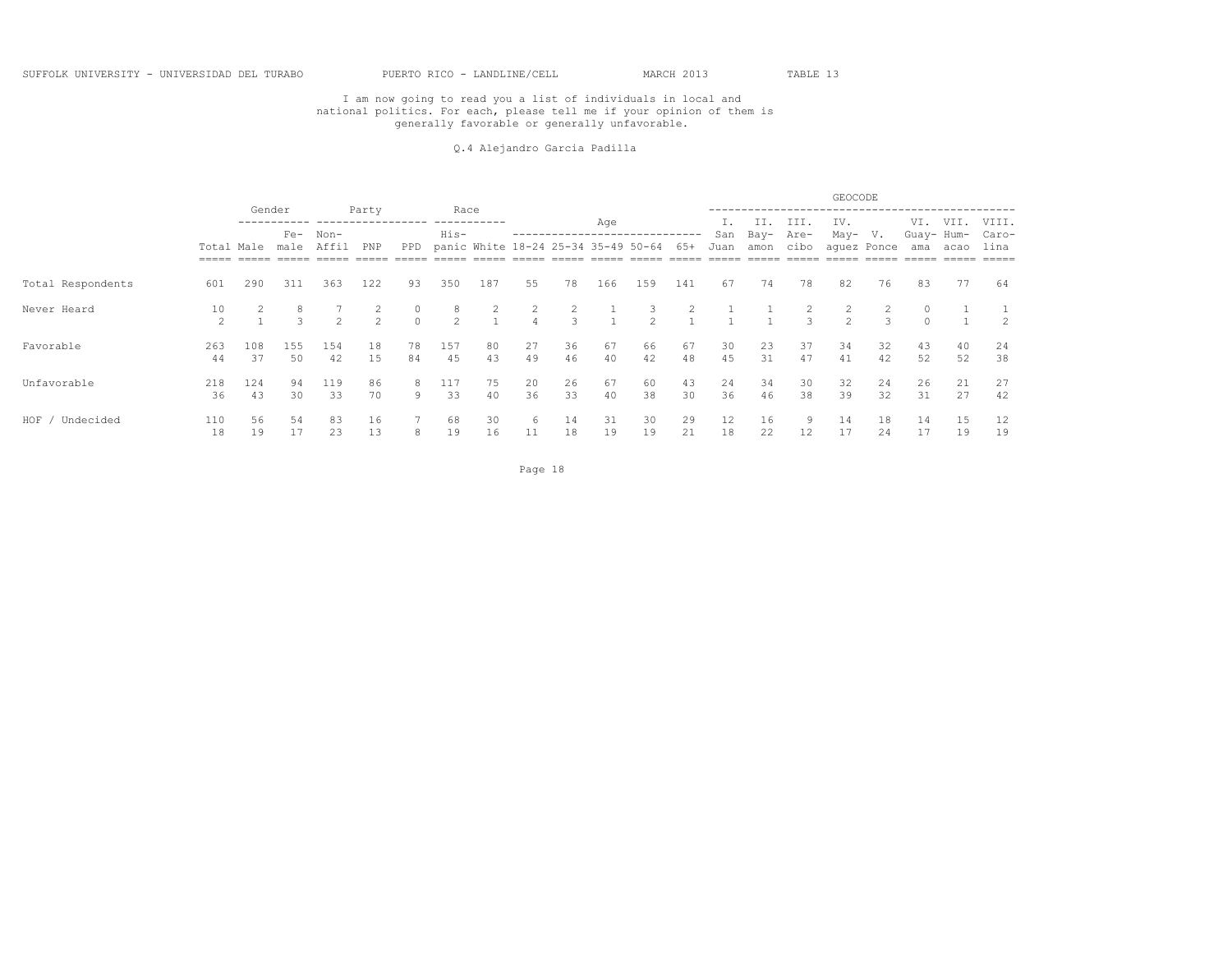#### Q.5 Luis Fortuno

|                   |            |           |               |               |               |          |                |                                     |                                  |                     |                     |                     |              |             |              |              | GEOCODE     |                              |                   |                     |               |
|-------------------|------------|-----------|---------------|---------------|---------------|----------|----------------|-------------------------------------|----------------------------------|---------------------|---------------------|---------------------|--------------|-------------|--------------|--------------|-------------|------------------------------|-------------------|---------------------|---------------|
|                   |            | Gender    |               |               | Party         |          | Race           |                                     |                                  |                     | Age                 |                     |              | I.          | II.          | III.         | IV.         |                              | VI.               | VII.                | VIII.         |
|                   | Total Male |           | $Fe-$<br>male | Non-<br>Affil | PNP           | PPD      | His-           | panic White 18-24 25-34 35-49 50-64 |                                  |                     |                     |                     | 65+          | San<br>Juan | Bay-<br>amon | Are-<br>cibo | May-        | $V_{\bullet}$<br>aquez Ponce | Guay- Hum-<br>ama | acao                | Caro-<br>lina |
| Total Respondents | 601        | 290       | 311           | 363           | 122           | 93       | 350            | 187                                 | 55                               | 78                  | 166                 | 159                 | 141          | 67          | 74           | 78           | 82          | 76                           | 83                | 77                  | 64            |
| Never Heard       |            |           |               |               | 0<br>$\Omega$ |          | $\overline{c}$ | $\mathbf{1}$<br>$\overline{1}$      | $\overline{c}$<br>$\overline{4}$ | $\circ$<br>$\Omega$ | $\circ$<br>$\Omega$ | $\circ$<br>$\Omega$ | $\mathbf{1}$ |             | 0<br>$\cap$  |              | 0<br>$\cap$ |                              | $\cap$            | $\circ$<br>$\Omega$ |               |
| Favorable         | 269<br>45  | 141<br>49 | 128<br>41     | 146<br>40     | 101<br>83     | 16<br>17 | 153<br>44      | 90<br>48                            | 22<br>40                         | 30<br>38            | 86<br>52            | 72<br>45            | 58<br>41     | 24<br>36    | 37<br>50     | 38<br>49     | 31<br>38    | 39<br>51                     | 37<br>45          | 34<br>44            | 29<br>45      |
| Unfavorable       | 257<br>43  | 118<br>41 | 139<br>45     | 163<br>45     | 11<br>9       | 69<br>74 | 151<br>43      | 77<br>41                            | 23<br>42                         | 39<br>50            | 64<br>39            | 70<br>44            | 60<br>43     | 35<br>52    | 27<br>36     | 29<br>37     | 43<br>52    | 26<br>34                     | 35<br>42          | 34<br>44            | 28<br>44      |
| HOF<br>Undecided  | 72<br>12   | 29<br>10  | 43<br>14      | 52<br>14      | 10<br>8       | 8        | 44<br>13       | 19<br>10                            | 8<br>15                          | 9<br>12             | 16<br>10            | 17<br>11            | 22<br>16     | 10          | 10<br>14     | 10<br>13     | 8<br>10     | 10<br>13                     | 11<br>13          | 9<br>12             | 11            |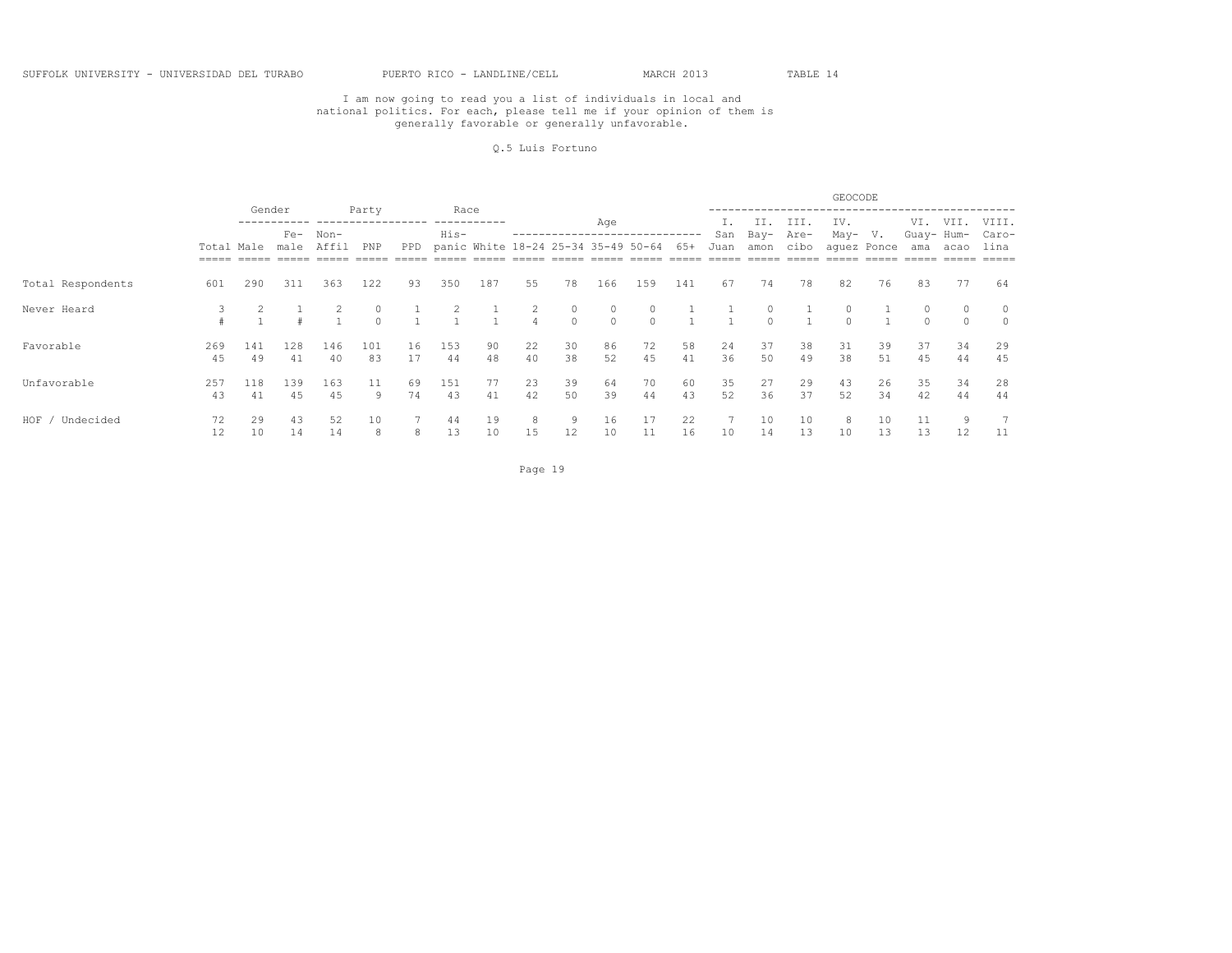#### Q.6 Pedro Pierluisi

|                   |            |               |                     |           |                     |               |           |                                     |          |                     |                     |                                  |                       |                     |              |                    | GEOCODE  |                   |                   |          |               |
|-------------------|------------|---------------|---------------------|-----------|---------------------|---------------|-----------|-------------------------------------|----------|---------------------|---------------------|----------------------------------|-----------------------|---------------------|--------------|--------------------|----------|-------------------|-------------------|----------|---------------|
|                   |            | Gender        |                     |           | Party               |               | Race      |                                     |          |                     | Age                 |                                  |                       |                     | II.          | III.               | IV.      |                   | VI.               | VII.     | VIII.         |
|                   | Total Male |               | $Fe-$<br>male       | Non-      | PNP                 | PPD           | His-      | panic White 18-24 25-34 35-49 50-64 |          |                     |                     |                                  | $65+$                 | San<br>Juan         | Bay-<br>amon | Are-<br>cibo       | May-     | V.<br>aquez Ponce | Guay- Hum-<br>ama | acao     | Caro-<br>lina |
| Total Respondents | 601        | 290           | 311                 | 363       | 122                 | 93            | 350       | 187                                 | 55       | 78                  | 166                 | 159                              | 141                   | 67                  | 74           | 78                 | 82       | 76                | 83                | 77       | 64            |
| Never Heard       | 17<br>3    | $\mathcal{P}$ | 10<br>$\mathcal{L}$ | 13        | 2<br>$\overline{2}$ | $\mathcal{P}$ | 10<br>3   | $\mathfrak{D}$                      | $2^{1}$  | 3<br>$\overline{4}$ | 3<br>$\mathfrak{D}$ | $\overline{2}$<br>$\overline{1}$ | 8<br>$6 \overline{6}$ | $\circ$<br>$\Omega$ |              | 6<br>$\mathcal{R}$ |          |                   | $\mathcal{P}$     |          | 5<br>8        |
| Favorable         | 364<br>61  | 173<br>60     | 191<br>61           | 211<br>58 | 104<br>85           | 38<br>41      | 204<br>58 | 126<br>67                           | 33<br>60 | 50<br>64            | 111<br>67           | 91<br>57                         | 78<br>55              | 32<br>48            | 53<br>72     | 49<br>63           | 45<br>55 | 49<br>64          | 49<br>59          | 49<br>64 | 38<br>59      |
| Unfavorable       | 136<br>23  | 72<br>25      | 64<br>21            | 80<br>22  | 10<br>8             | 38<br>41      | 81<br>23  | 34<br>18                            | 19<br>35 | 15<br>19            | 35<br>21            | 35<br>22                         | 31<br>22              | 22<br>33            | 13<br>18     | 15<br>19           | 25<br>30 | 14<br>18          | 19<br>23          | 16<br>21 | 12<br>19      |
| HOF<br>Undecided  | 84<br>14   | 38<br>13      | 46<br>15            | 59<br>16  | 6                   | 15<br>16      | 55<br>16  | 24<br>13                            | 2<br>4   | 10<br>13            | $\perp$ /<br>10     | 31<br>19                         | 24<br>17              | 13<br>19            | 9            | 10                 | 13       | 12<br>16          | 13<br>16          | 11<br>14 | 9<br>14       |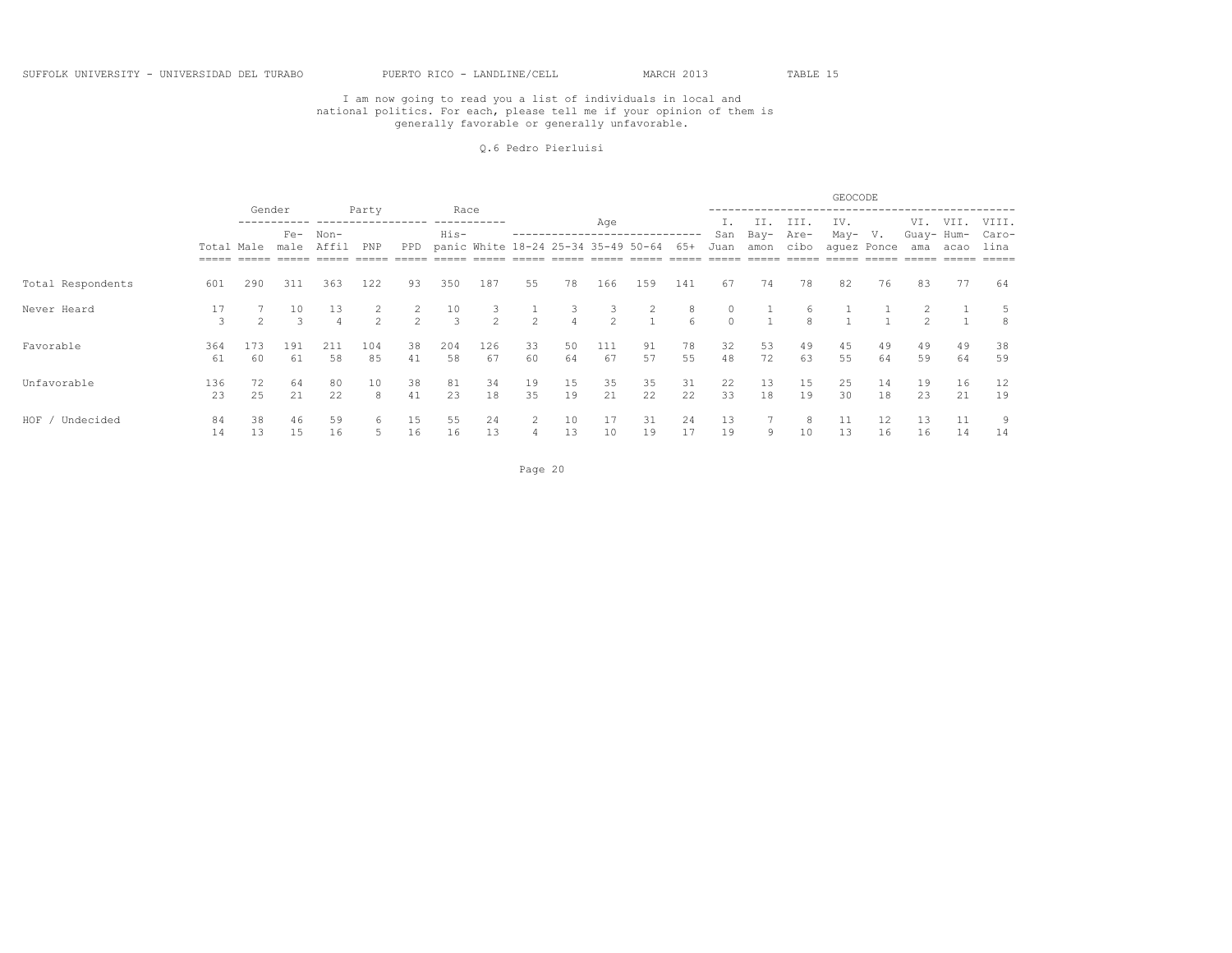## Q.7 Do you feel Puerto Rico is headed in the right direction, or is it on the wrong track?

|                   |                                   |           |                 |               |          |          |              |                                     |          |                   |                |          |                   |          |          |              | GEOCODE             |             |                   |          |                |
|-------------------|-----------------------------------|-----------|-----------------|---------------|----------|----------|--------------|-------------------------------------|----------|-------------------|----------------|----------|-------------------|----------|----------|--------------|---------------------|-------------|-------------------|----------|----------------|
|                   |                                   |           | Gender<br>$Fe-$ | $Non-$        | Party    |          | Race<br>His- | ----------                          |          | ----------------- | Age            |          |                   | San      | Bay-     | III.<br>Are- | IV.<br>May-         | V.          | VI.<br>Guay- Hum- | VII.     | VIII.<br>Caro- |
|                   | Total Male<br>$=$ $=$ $=$ $=$ $=$ |           | male            | Affil         | PNP      | PPD      |              | panic White 18-24 25-34 35-49 50-64 |          |                   |                |          | 65+               | Juan     | amon     | cibo         |                     | aquez Ponce | ama               | acao     | lina<br>====   |
| Total Respondents | 601                               | 290       | 311             | 363           | 122      | 93       | 350          | 187                                 | 55       | 78                | 166            | 159      | 141               | 67       | 74       | 78           | 82                  | 76          | 83                | 77       | 64             |
| Right Direction   | 145<br>24                         | 63<br>22  | 82<br>26        | 70<br>19      | 22<br>18 | 44<br>47 | 84<br>24     | 43<br>23                            | 14<br>25 | 22<br>28          | 35<br>21       | 41<br>26 | 33<br>23          | 15<br>22 | 12<br>16 | 22<br>28     | 22<br>27            | 21<br>28    | 19<br>23          | 18<br>23 | 16<br>25       |
| Wrong Track       | 348<br>58                         | 184<br>63 | 164<br>53       | 214<br>59     | 91<br>75 | 33<br>35 | 207<br>59    | 105<br>56                           | 30<br>55 | 43<br>55          | 105<br>63      | 94<br>59 | 74<br>52          | 38<br>57 | 45<br>61 | 45<br>58     | 48<br>59            | 43<br>57    | 50<br>60          | 41<br>53 | 38<br>59       |
| Undecided         | 99<br>17                          | 39<br>13  | 60<br>19        | 72<br>20      |          | 15<br>16 | 54<br>15     | 35<br>19                            | 11<br>20 | 12<br>15          | 23<br>14       | 23<br>14 | 30<br>21          | 14<br>21 | 16<br>22 | 9<br>12      | 12<br>15            | 11<br>14    | 12<br>14          | 17<br>22 | 8<br>13        |
| Refused           | 9                                 |           | $\sim$          | $\mathcal{D}$ |          |          |              | $\mathfrak{D}$                      | $\Omega$ |                   | $\mathfrak{D}$ |          | 4<br>$\mathbf{z}$ |          |          | 3            | $\circ$<br>$\Omega$ |             | $\sim$            |          | 2<br>3         |

Page 21 and the state of the state of the state of the state of the state of the state of the state of the state of the state of the state of the state of the state of the state of the state of the state of the state of th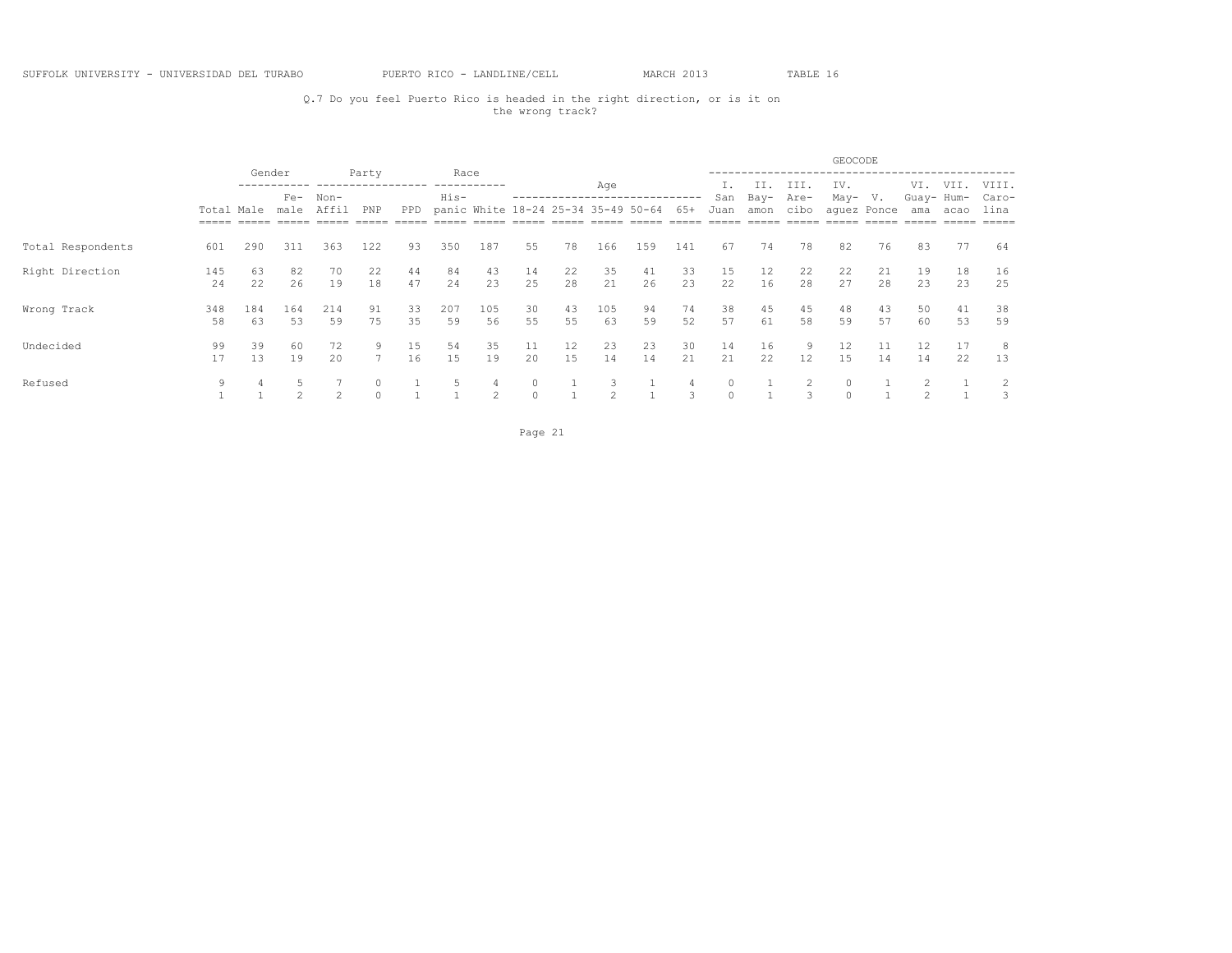## Q.8 Do you approve or disapprove of the job Barack Obama is doing as U.S. president?

|                   |                      |           |                 |           |                     |                    |                      |                                     |                     |              |                |           |                       |          |                     |                     | GEOCODE        |             |                   |          |                |
|-------------------|----------------------|-----------|-----------------|-----------|---------------------|--------------------|----------------------|-------------------------------------|---------------------|--------------|----------------|-----------|-----------------------|----------|---------------------|---------------------|----------------|-------------|-------------------|----------|----------------|
|                   |                      |           | Gender<br>$Fe-$ | Non-      | Party               |                    | Race<br>His-         | ----------                          |                     |              | Age            |           |                       | San      | II.<br>Bay-         | III.<br>Are-        | IV.<br>May-    | V.          | VI.<br>Guay- Hum- | VII.     | VIII.<br>Caro- |
|                   | Total Male           |           | male            |           | PNP                 | PPD                |                      | panic White 18-24 25-34 35-49 50-64 |                     |              |                |           | $65+$                 | Juan     | amon                | cibo                |                | aquez Ponce | ama               | acao     | lina           |
| Total Respondents | 601                  | 290       | 311             | 363       | 122                 | 93                 | 350                  | 187                                 | 55                  | 78           | 166            | 159       | 141                   | 67       | 74                  | 78                  | 82             | 76          | 83                | 77       | 64             |
| Approve           | 488<br>81            | 238<br>82 | 250<br>80       | 292<br>80 | 92<br>75            | 84<br>90           | 288<br>82            | 148<br>79                           | 49<br>89            | 66<br>85     | 131<br>79      | 123<br>77 | 117<br>83             | 52<br>78 | 61<br>82            | 58<br>74            | 72<br>88       | 65<br>86    | 70<br>84          | 63<br>82 | 47<br>73       |
| Disapprove        | 55<br>9              | 27<br>Q   | 28<br>Q         | 27        | 21<br>17            | 5<br>5             | 26<br>$\overline{7}$ | 26<br>14                            | $\mathcal{L}$       | $\mathsf{Q}$ | 21<br>13       | 16<br>10  | 10<br>$7\phantom{.0}$ | 6<br>Q   | 5<br>$\overline{7}$ | 15<br>19            | 3              | 5.          | 8                 | 5.<br>6  | 9<br>14        |
| Undecided         | 48<br>8              | 21        | 27<br>Q         | 36<br>10  | 8<br>$\overline{ }$ | 3<br>$\mathcal{L}$ | 31<br>Q              | 11<br>$\epsilon$                    | 5<br>9              | 4<br>5       | $\overline{ }$ | 19<br>12  | 9<br>6                | 8<br>12  | 8<br>11             | 4<br>$\overline{5}$ | 6              | 6<br>8      | 4<br>5.           | 6<br>8   | 11             |
| Refused           | 10<br>$\mathfrak{D}$ |           | 6<br>$\sim$     |           |                     |                    |                      |                                     | $\circ$<br>$\Omega$ |              | $\mathfrak{D}$ |           |                       |          | $\circ$<br>$\Omega$ |                     | $\mathfrak{D}$ |             | $\mathcal{L}$     |          | 2              |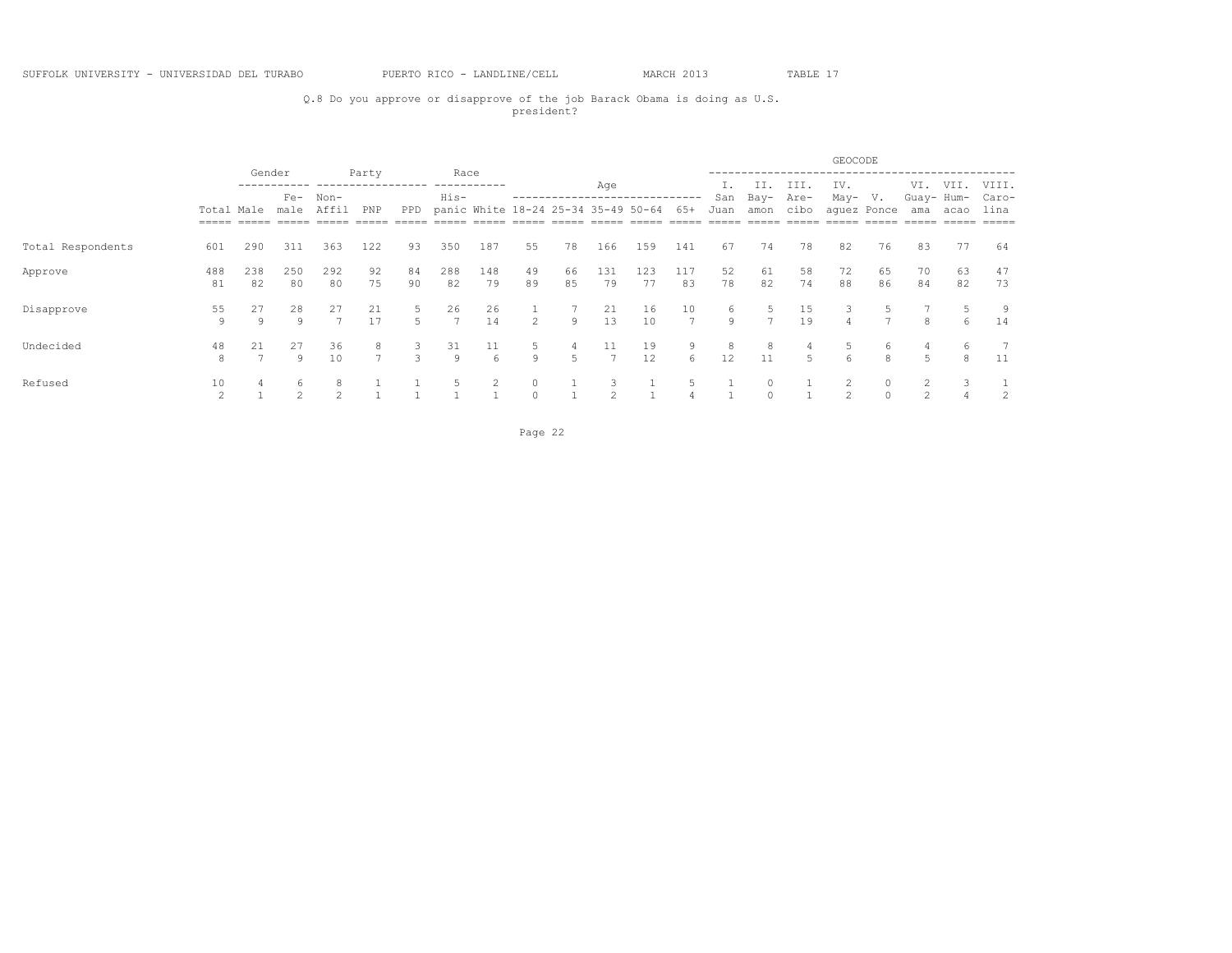### Q.9 Do you approve or disapprove of the job Luis Fortuno did as governor?

|                   |                                   |           |                 |           |          |          |              |                     |                          |                                     |                |          |                |          |             |             | GEOCODE             |             |                   |          |                |
|-------------------|-----------------------------------|-----------|-----------------|-----------|----------|----------|--------------|---------------------|--------------------------|-------------------------------------|----------------|----------|----------------|----------|-------------|-------------|---------------------|-------------|-------------------|----------|----------------|
|                   |                                   |           | Gender<br>$Fe-$ | Non-      | Party    |          | Race<br>His- |                     |                          |                                     | Age            |          |                | San      | II.<br>Bay- | III<br>Are- | IV.<br>May-         | V.          | VI.<br>Guay- Hum- | VII.     | VIII.<br>Caro- |
|                   | Total Male<br>$=$ $=$ $=$ $=$ $=$ |           | male            | Affil     | PNP      | PPD.     |              |                     |                          | panic White 18-24 25-34 35-49 50-64 |                |          | 65+            | Juan     | amon        | cibo        |                     | aquez Ponce | ama               | acao     | lina<br>$====$ |
| Total Respondents | 601                               | 290       | 311             | 363       | 122      | 93       | 350          | 187                 | 55                       | 78                                  | 166            | 159      | 141            | 67       | 74          | 78          | 82                  | 76          | 83                | 77       | 64             |
| Approve           | 261<br>43                         | 145<br>50 | 116<br>37       | 151<br>42 | 94<br>77 | 12<br>13 | 149<br>43    | 85<br>45            | 25<br>45                 | 32<br>41                            | 80<br>48       | 68<br>43 | 55<br>39       | 25<br>37 | 37<br>50    | 39<br>50    | 33<br>40            | 34<br>45    | 36<br>43          | 31<br>40 | 26<br>41       |
| Disapprove        | 272<br>45                         | 119<br>41 | 153<br>49       | 163<br>45 | 22<br>18 | 73<br>78 | 161<br>46    | 82<br>44            | 24<br>44                 | 39<br>50                            | 67<br>40       | 72<br>45 | 69<br>49       | 35<br>52 | 26<br>35    | 29<br>37    | 47<br>57            | 31<br>41    | 36<br>43          | 38<br>49 | 30<br>47       |
| Undecided         | 61<br>10                          | 25<br>9   | 36<br>12        | 45<br>12  | 5.       | 8        | 37<br>11     | 17<br>9             | 6<br>11                  | 5<br>6                              | 17<br>10       | 18<br>11 | 15<br>11       | 10       | 10<br>14    | 9<br>12     | 2<br>$\mathfrak{D}$ | 10<br>13    | 10<br>12          | 9        | 6<br>9         |
| Refused           |                                   |           | 6<br>$\sim$     |           |          |          | 3            | 3<br>$\overline{2}$ | $\mathbf{0}$<br>$\Omega$ | $\overline{c}$<br>3                 | $\overline{c}$ |          | $\overline{2}$ | $\circ$  |             |             |                     |             |                   |          | 2<br>3         |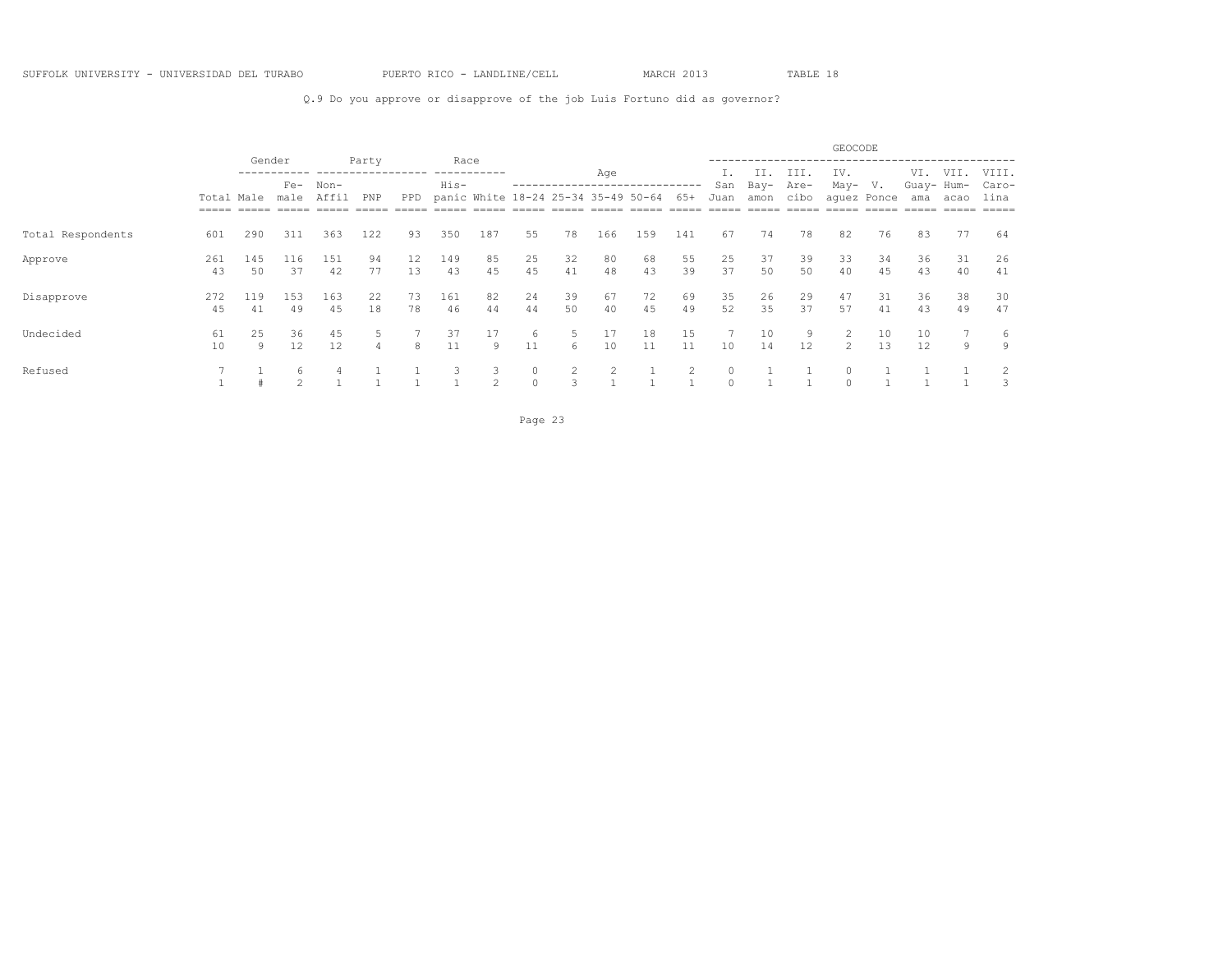## Q.10 Do you approve or disapprove of the job Alejandro Garcia Padilla is doing as governor?

|                   |                     |           |                 |           |          |                     |              |                     |               |          |          |                                     |          |                    |          |              | GEOCODE            |             |                      |          |                |
|-------------------|---------------------|-----------|-----------------|-----------|----------|---------------------|--------------|---------------------|---------------|----------|----------|-------------------------------------|----------|--------------------|----------|--------------|--------------------|-------------|----------------------|----------|----------------|
|                   |                     |           | Gender<br>$Fe-$ | Non-      | Party    |                     | Race<br>His- |                     |               |          | Age      |                                     |          | San                | Bay-     | III.<br>Are- | IV.<br>May-        | V.          | VI.<br>Guay- Hum-    | VII.     | VIII.<br>Caro- |
|                   | Total Male<br>===== |           | male            | Affil     | PNP      | <b>PPD</b>          |              |                     |               |          |          | panic White 18-24 25-34 35-49 50-64 | 65+      | Juan               | amon     | cibo         |                    | aquez Ponce | ama                  | acao     | lina           |
| Total Respondents | 601                 | 290       | 311             | 363       | 122      | 93                  | 350          | 187                 | 55            | 78       | 166      | 159                                 | 141      | 67                 | 74       | 78           | 82                 | 76          | 83                   | 77       | 64             |
| Approve           | 219<br>36           | 97<br>33  | 122<br>39       | 125<br>34 | 17<br>14 | 65<br>70            | 127<br>36    | 71<br>38            | 26<br>47      | 32<br>41 | 54<br>33 | 55<br>35                            | 52<br>37 | 28<br>42           | 21<br>28 | 33<br>42     | 34<br>41           | 26<br>34    | 29<br>35             | 25<br>32 | 23<br>36       |
| Disapprove        | 234<br>39           | 123<br>42 | 111<br>36       | 137<br>38 | 82<br>67 | 10<br>11            | 131<br>37    | 79<br>42            | 18<br>33      | 31<br>40 | 72<br>43 | 64<br>40                            | 48<br>34 | 23<br>34           | 31<br>42 | 28<br>36     | 35<br>43           | 29<br>38    | 31<br>37             | 31<br>40 | 26<br>41       |
| Undecided         | 135<br>23           | 67<br>23  | 68<br>22        | 90<br>25  | 21<br>17 | 18<br>19            | 83<br>24     | 33<br>18            | 11<br>20      | 13<br>17 | 35<br>21 | 38<br>24                            | 37<br>26 | 16<br>24           | 18<br>24 | 15<br>19     | 13<br>16           | 20<br>26    | 23<br>28             | 18<br>23 | 12<br>19       |
| Refused           | 13                  |           | 10              | 11        | 2        | $\circ$<br>$\Omega$ | 9<br>3       | 4<br>$\overline{c}$ | 0<br>$\Omega$ | 2<br>3   | 5<br>3   | 2                                   | 4<br>3   | $\circ$<br>$\circ$ | 4        |              | $\circ$<br>$\circ$ |             | $\Omega$<br>$\Omega$ |          | 3              |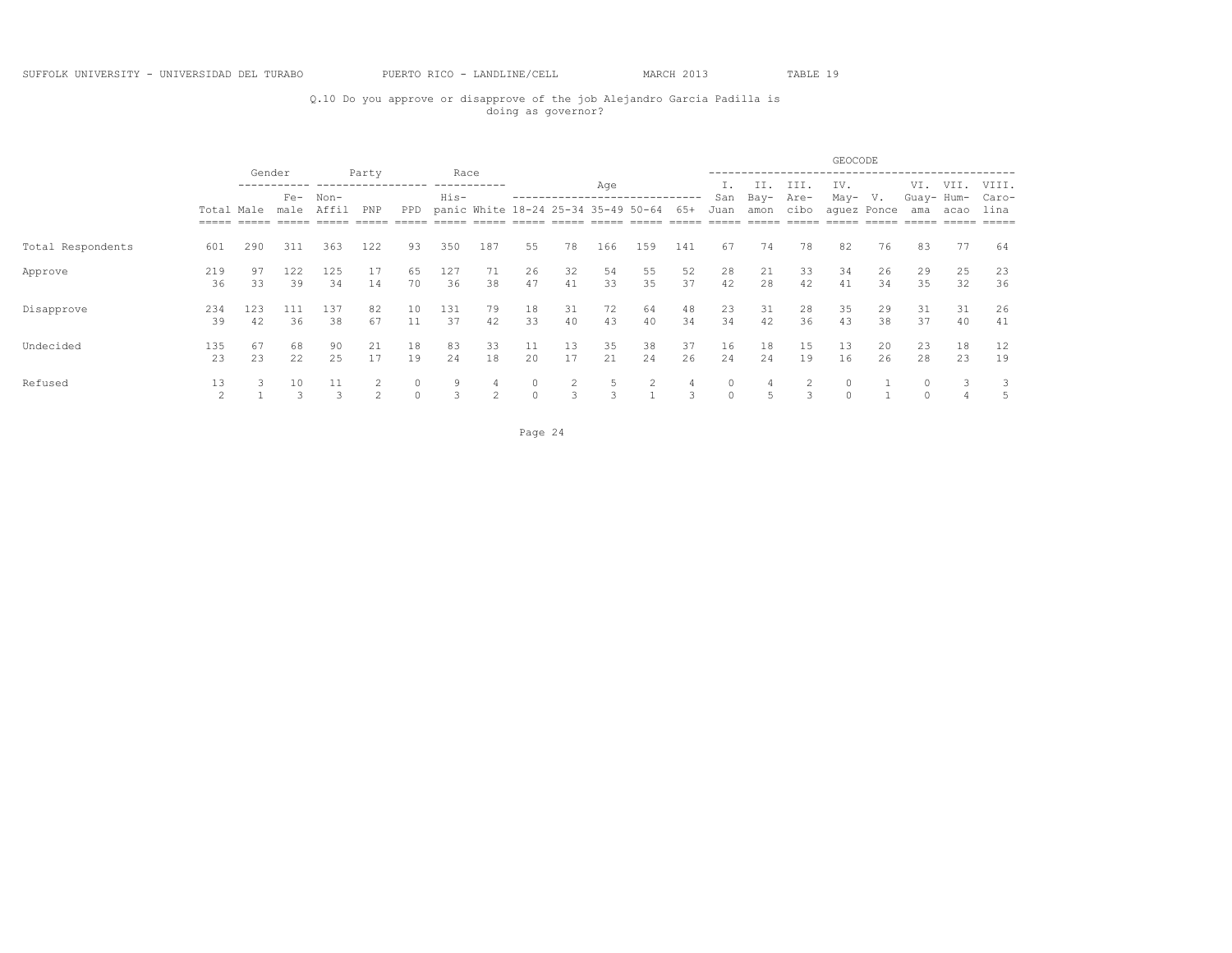## Q.11 Do you approve or disapprove of the job Pedro Pierluisi is doing as resident commissioner?

|                   |                     |           |           |           |               |                     |                |                                     |                     |          |                         |                     |          |          |          |              | GEOCODE            |             |                      |          |                |
|-------------------|---------------------|-----------|-----------|-----------|---------------|---------------------|----------------|-------------------------------------|---------------------|----------|-------------------------|---------------------|----------|----------|----------|--------------|--------------------|-------------|----------------------|----------|----------------|
|                   |                     | Gender    | $Fe-$     | Non-      | Party         |                     | Race<br>His-   |                                     |                     |          | Age                     |                     |          | San      | Bay-     | III.<br>Are- | IV.<br>May-        | V.          | VI.<br>Guay- Hum-    | VII.     | VIII.<br>Caro- |
|                   | Total Male          |           | male      | Affil     | PNP           | <b>PPD</b>          |                | panic White 18-24 25-34 35-49 50-64 |                     |          |                         |                     | 65+      | Juan     | amon     | cibo         |                    | aquez Ponce | ama                  | acao     | lina           |
| Total Respondents | 601                 | 290       | 311       | 363       | 122           | 93                  | 350            | 187                                 | 55                  | 78       | 166                     | 159                 | 141      | 67       | 74       | 78           | 82                 | 76          | 83                   | 77       | 64             |
| Approve           | 362<br>60           | 173<br>60 | 189<br>61 | 207<br>57 | 105<br>86     | 39<br>42            | 204<br>58      | 125<br>67                           | 35<br>64            | 53<br>68 | 107<br>64               | 92<br>58            | 74<br>52 | 32<br>48 | 43<br>58 | 47<br>60     | 52<br>63           | 53<br>70    | 52<br>63             | 45<br>58 | 38<br>59       |
| Disapprove        | 129<br>22           | 64<br>22  | 65<br>21  | 78<br>21  | 8             | 37<br>40            | 76<br>22       | 36<br>19                            | 13<br>24            | 13<br>17 | 36<br>22                | 36<br>23            | 30<br>21 | 17<br>25 | 18<br>24 | 14<br>18     | 19<br>23           | 12<br>16    | 18<br>22             | 18<br>23 | 13<br>20       |
| Undecided         | 97<br>16            | 49<br>17  | 48<br>15  | 68<br>19  | 6             | 18                  | 63<br>18       | 25<br>13                            | 13                  | 11<br>14 | 20<br>$12 \overline{ }$ | 28<br>18            | 31<br>22 | 17<br>25 | 12<br>16 | 12<br>15     | 11<br>13           | 10<br>13    | 13<br>16             | 12<br>16 | 10<br>16       |
| Refused           | 13<br>$\mathcal{L}$ |           | 9         | 10        | $\mathcal{D}$ | $\circ$<br>$\Omega$ | $\overline{c}$ |                                     | $\circ$<br>$\Omega$ |          | 3<br>2                  | 3<br>$\overline{c}$ | 6        |          |          |              | $\circ$<br>$\circ$ |             | $\Omega$<br>$\Omega$ |          | 3<br>5         |

Page 25 and the state of the state of the state of the state of the state of the state of the state of the state of the state of the state of the state of the state of the state of the state of the state of the state of th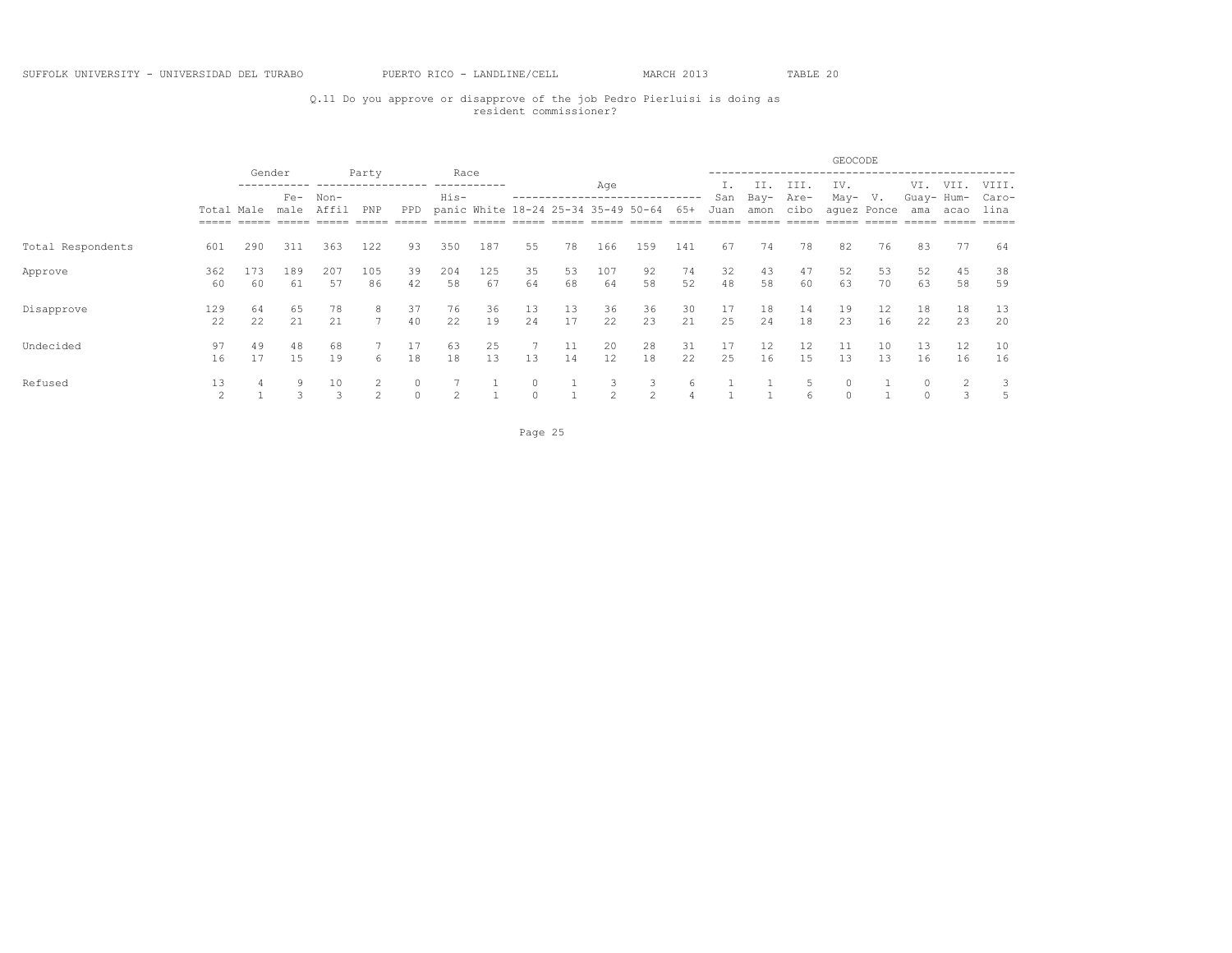Now I'd like to ask you about some local, national and international issues.

### Q.12 What is the most important issue facing Puerto Rico today?

|                                                           |                      |                       |                          |                      |                      |                     |                           |                     |                                |                              |                                |                                         |                         |                              |                     | -----------                  | GEOCODE                                                                                                                                                                                                                                                                                                                                                                                                                                                                                                                                                 |                     | -----------------------      |                                                                                                                                                                                                                                                                                                                                                                                                                                                                                                                                     |                                |
|-----------------------------------------------------------|----------------------|-----------------------|--------------------------|----------------------|----------------------|---------------------|---------------------------|---------------------|--------------------------------|------------------------------|--------------------------------|-----------------------------------------|-------------------------|------------------------------|---------------------|------------------------------|---------------------------------------------------------------------------------------------------------------------------------------------------------------------------------------------------------------------------------------------------------------------------------------------------------------------------------------------------------------------------------------------------------------------------------------------------------------------------------------------------------------------------------------------------------|---------------------|------------------------------|-------------------------------------------------------------------------------------------------------------------------------------------------------------------------------------------------------------------------------------------------------------------------------------------------------------------------------------------------------------------------------------------------------------------------------------------------------------------------------------------------------------------------------------|--------------------------------|
|                                                           |                      |                       | Gender<br>-----------    | Fe- Non-             | Party                |                     | Race<br>His-              |                     |                                |                              | Age                            | -----------------------------           |                         | Ι.<br>San                    |                     | II. III.<br>Bay- Are-        | IV.<br>May- V.                                                                                                                                                                                                                                                                                                                                                                                                                                                                                                                                          |                     | Guay- Hum-                   | VI. VII.                                                                                                                                                                                                                                                                                                                                                                                                                                                                                                                            | VIII.<br>Caro-                 |
|                                                           |                      | Total Male male       |                          | Affil PNP            |                      | PPD                 |                           |                     |                                |                              |                                | panic White 18-24 25-34 35-49 50-64 65+ |                         | Juan                         |                     | amon cibo                    | $\begin{tabular}{lllll} \multicolumn{2}{l}{{\color{red}\boldsymbol{=}}} & \multicolumn{2}{l}{\color{blue}\boldsymbol{=}} & \multicolumn{2}{l}{\color{blue}\boldsymbol{=}} & \multicolumn{2}{l}{\color{blue}\boldsymbol{=}} & \multicolumn{2}{l}{\color{blue}\boldsymbol{=}} & \multicolumn{2}{l}{\color{blue}\boldsymbol{=}} & \multicolumn{2}{l}{\color{blue}\boldsymbol{=}} & \multicolumn{2}{l}{\color{blue}\boldsymbol{=}} & \multicolumn{2}{l}{\color{blue}\boldsymbol{=}} & \multicolumn{2}{l}{\color{blue}\boldsymbol{=}} & \multicolumn{2}{l}{$ | aquez Ponce         | ama                          | acao<br>$\begin{tabular}{ll} \multicolumn{2}{l}{{\color{red}\textbf{m}}} = \multicolumn{2}{l}{\color{green}\textbf{m}} = \multicolumn{2}{l}{\color{green}\textbf{m}} = \multicolumn{2}{l}{\color{green}\textbf{m}} = \multicolumn{2}{l}{\color{green}\textbf{m}} = \multicolumn{2}{l}{\color{green}\textbf{m}} = \multicolumn{2}{l}{\color{green}\textbf{m}} = \multicolumn{2}{l}{\color{green}\textbf{m}} = \multicolumn{2}{l}{\color{green}\textbf{m}} = \multicolumn{2}{l}{\color{green}\textbf{m}} = \multicolumn{2}{l}{\color$ | lina<br>$=$ $=$ $=$ $=$        |
| Total Respondents                                         | 601                  | 290                   | 311                      | 363                  | 122                  | 93                  | 350                       | 187                 | 55                             | 78                           | 166                            | 159                                     | 141                     | 67                           | 74                  | 78                           | 82                                                                                                                                                                                                                                                                                                                                                                                                                                                                                                                                                      | 76                  | 83                           | 77                                                                                                                                                                                                                                                                                                                                                                                                                                                                                                                                  | 64                             |
| Crime/Drug Trafficking                                    | 241                  | 100                   | 141                      | 146                  | 42                   | 40                  | 134                       | 74                  | 20                             | 38                           | 57                             | 69                                      | 56                      | 24                           | 31                  | 33                           | 31                                                                                                                                                                                                                                                                                                                                                                                                                                                                                                                                                      | 28                  | 35                           | 33                                                                                                                                                                                                                                                                                                                                                                                                                                                                                                                                  | 26                             |
|                                                           | 40                   | 34                    | 45                       | 40                   | 34                   | 43                  | 38                        | 40                  | 36                             | 49                           | 34                             | 43                                      | 40                      | 36                           | 42                  | 42                           | 38                                                                                                                                                                                                                                                                                                                                                                                                                                                                                                                                                      | 37                  | 42                           | 43                                                                                                                                                                                                                                                                                                                                                                                                                                                                                                                                  | 41                             |
| Economy/Unemployment                                      | 230                  | 112                   | 118                      | 138                  | 49                   | 39                  | 132                       | 78                  | 23                             | 29                           | 78                             | 52                                      | 47                      | 27                           | 25                  | 28                           | 29                                                                                                                                                                                                                                                                                                                                                                                                                                                                                                                                                      | 32                  | 35                           | 32                                                                                                                                                                                                                                                                                                                                                                                                                                                                                                                                  | 22                             |
|                                                           | 38                   | 39                    | 38                       | 38                   | 40                   | 42                  | 38                        | 42                  | 42                             | 37                           | 47                             | 33                                      | 33                      | 40                           | 34                  | 36                           | 35                                                                                                                                                                                                                                                                                                                                                                                                                                                                                                                                                      | 42                  | 42                           | 42                                                                                                                                                                                                                                                                                                                                                                                                                                                                                                                                  | 34                             |
| Education                                                 | 32                   | 19                    | 13                       | 18                   | 8                    | 5                   | 26                        | 5                   | 5                              | 3                            | 11                             | 8                                       | 5                       | 4                            | 7                   | 4                            | 3                                                                                                                                                                                                                                                                                                                                                                                                                                                                                                                                                       | 4                   | 3                            | 4                                                                                                                                                                                                                                                                                                                                                                                                                                                                                                                                   | $\ensuremath{\mathsf{3}}$      |
|                                                           | $\overline{5}$       | $7\phantom{.0}$       | $\overline{4}$           | $\overline{5}$       | $\overline{7}$       | 5                   | 7                         | 3                   | $\circ$                        | $\overline{4}$               | $7\phantom{.0}$                | 5                                       | $\overline{4}$          | 6                            | 9                   | $\overline{5}$               | $\overline{4}$                                                                                                                                                                                                                                                                                                                                                                                                                                                                                                                                          | 5                   | $\overline{4}$               | 5                                                                                                                                                                                                                                                                                                                                                                                                                                                                                                                                   | 5                              |
| Achieving Statehood/<br>Changing PR's Political<br>Status | 26<br>$\overline{4}$ | 19<br>$7\phantom{.0}$ | $\overline{2}$           | 14<br>$\overline{4}$ | 11<br>$\overline{9}$ | 0<br>$\circ$        | 16<br>5                   | 8<br>$\overline{4}$ | $\circ$<br>$\circ$             | 1<br>$\mathbf{1}$            | .5<br>3                        | 13<br>8                                 | 7<br>5                  | 5<br>$\overline{7}$          | 6<br>8              | $\mathbf{1}$<br>$\mathbf{1}$ | 5<br>6                                                                                                                                                                                                                                                                                                                                                                                                                                                                                                                                                  | 1<br>$\mathbf{1}$   | $\mathbf{1}$<br>$\mathbf{1}$ | $\overline{c}$<br>3                                                                                                                                                                                                                                                                                                                                                                                                                                                                                                                 | 5<br>8                         |
| Healthcare                                                | 18                   | 5                     | 13                       | 11                   | 2                    | $\overline{c}$      | 11                        | 6                   | $\mathbf{2}$                   | $\overline{c}$               | 3                              | 3                                       | 8                       | 1                            | 1                   | 3                            | 4                                                                                                                                                                                                                                                                                                                                                                                                                                                                                                                                                       | 2                   | 4                            | 3                                                                                                                                                                                                                                                                                                                                                                                                                                                                                                                                   | 0                              |
|                                                           | 3                    | $\overline{c}$        | $\overline{4}$           | 3                    | $\overline{c}$       | $\overline{c}$      | 3                         | 3                   | $\overline{4}$                 | 3                            | $\overline{c}$                 | $\overline{c}$                          | 6                       | $\mathbf{1}$                 | $\mathbf{1}$        | $\overline{A}$               | 5                                                                                                                                                                                                                                                                                                                                                                                                                                                                                                                                                       | 3                   | 5                            | $\overline{4}$                                                                                                                                                                                                                                                                                                                                                                                                                                                                                                                      | $\circ$                        |
| Poverty                                                   | 12                   | 5                     | 7                        | 7                    | 2                    | $\overline{c}$      | 6                         | 5                   | $\mathbf{1}$                   | $\mathbf{2}$                 | $\overline{c}$                 | $\overline{c}$                          | 5                       | $\mathbf{2}$                 | $\circ$             | $\sqrt{2}$                   | $\mathbf{1}$                                                                                                                                                                                                                                                                                                                                                                                                                                                                                                                                            | 3                   | $\overline{c}$               | 0                                                                                                                                                                                                                                                                                                                                                                                                                                                                                                                                   | $\overline{c}$                 |
|                                                           | $\mathfrak{D}$       | $2^{1}$               | $\mathfrak{D}$           | $\mathfrak{D}$       | $\mathfrak{D}$       | $\mathfrak{D}$      | $\mathfrak{D}$            | 3                   | $\overline{c}$                 | 3                            | $\mathbf{1}$                   | $\mathbf{1}$                            | $\overline{4}$          | 3                            | $\Omega$            | 3                            | $\mathbf{1}$                                                                                                                                                                                                                                                                                                                                                                                                                                                                                                                                            | $\Delta$            | $\mathfrak{D}$               | $\Omega$                                                                                                                                                                                                                                                                                                                                                                                                                                                                                                                            | 3                              |
| Taxes/Welfare                                             | 6<br>$\mathbf{1}$    | 6<br>$\mathfrak{D}$   | $\mathbf{0}$<br>$\Omega$ | 3<br>$\mathbf{1}$    | 3<br>$\mathfrak{D}$  | 0<br>$\Omega$       | 5<br>$\overline{1}$       | 1<br>$\overline{1}$ | $\mathbf{1}$<br>$\overline{c}$ | $\mathbf{1}$<br>$\mathbf{1}$ | $\overline{2}$<br>$\mathbf{1}$ | $\mathbf{1}$<br>$\mathbf{1}$            | $\mathbf{1}$            | $\mathbf{1}$<br>$\mathbf{1}$ | 1<br>$\mathbf{1}$   | 1<br>$\mathbf{1}$            | $\circ$<br>$\Omega$                                                                                                                                                                                                                                                                                                                                                                                                                                                                                                                                     | $\mathbf{1}$        | 1<br>$\mathbf{1}$            | $\Omega$<br>$\circ$                                                                                                                                                                                                                                                                                                                                                                                                                                                                                                                 | $\mathbf{1}$<br>$\overline{c}$ |
| Loss of values                                            | 5                    | 3                     | $\mathbf{2}$             | 2                    | 1                    | 2                   | 4                         | 0                   | 1                              | 0                            | 3                              | $\circ$                                 | 1                       | $\mathbf{0}$                 | 1                   | $\mathbf 0$                  | 1                                                                                                                                                                                                                                                                                                                                                                                                                                                                                                                                                       | $\overline{2}$      | $\circ$                      | 0                                                                                                                                                                                                                                                                                                                                                                                                                                                                                                                                   | 1                              |
|                                                           | $\mathbf{1}$         | $\mathbf{1}$          | $\mathbf{1}$             | $\mathbf{1}$         | $\mathbf{1}$         | $\overline{c}$      | $\mathbf{1}$              | $\circ$             | 2                              | $\Omega$                     | $\overline{c}$                 | $\circ$                                 | $\mathbf{1}$            | $\Omega$                     | $\mathbf{1}$        | $\Omega$                     | $\mathbf{1}$                                                                                                                                                                                                                                                                                                                                                                                                                                                                                                                                            | 3                   | $\circ$                      | $\circ$                                                                                                                                                                                                                                                                                                                                                                                                                                                                                                                             | $\overline{c}$                 |
| Political problems/                                       | 4                    | 3                     | $1\,$                    | 3                    | $\mathbf{1}$         | 0                   | $\ensuremath{\mathsf{3}}$ | $1\,$               | $\circ$                        | $\circ$                      | $\mathbf{1}$                   | $\overline{c}$                          | $\mathbf{1}$            | $\mathbf{1}$                 | $\mathbf{1}$        | $\circ$                      | $\mathbf{1}$                                                                                                                                                                                                                                                                                                                                                                                                                                                                                                                                            | $\circ$             | 0                            | 0                                                                                                                                                                                                                                                                                                                                                                                                                                                                                                                                   | $1\,$                          |
| corruption                                                | 1                    | 1                     | $\#$                     | $\mathbf{1}$         | $\mathbf{1}$         | $\Omega$            | $\overline{1}$            | $\mathbf{1}$        | $\circ$                        | $\Omega$                     | $\mathbf{1}$                   | $\mathbf{1}$                            | $\mathbf{1}$            | $\mathbf{1}$                 | $\mathbf{1}$        | $\Omega$                     | $\mathbf{1}$                                                                                                                                                                                                                                                                                                                                                                                                                                                                                                                                            | $\Omega$            | $\circ$                      | $\Omega$                                                                                                                                                                                                                                                                                                                                                                                                                                                                                                                            | $\mathbf{2}$                   |
| Roads/Infrastructure                                      | 3                    | 2                     | 1                        | 3                    | $\mathbf{0}$         | 0                   | $\overline{c}$            | $\circ$             | $\mathbf{1}$                   | 0                            | 2                              | $\circ$                                 | $\circ$                 | $\circ$                      | $\circ$             | 0                            | $\circ$                                                                                                                                                                                                                                                                                                                                                                                                                                                                                                                                                 | $\mathbf 0$         | 2                            | 0                                                                                                                                                                                                                                                                                                                                                                                                                                                                                                                                   | $\mathbf{1}$                   |
|                                                           | $\#$                 | $\mathbf{1}$          | $\#$                     | $\mathbf{1}$         | $\Omega$             | $\Omega$            | $\overline{1}$            | $\circ$             | $\overline{c}$                 | $\Omega$                     | $\mathbf{1}$                   | $\circ$                                 | $\circ$                 | $\Omega$                     | $\circ$             | $\circ$                      | $\circ$                                                                                                                                                                                                                                                                                                                                                                                                                                                                                                                                                 | $\Omega$            | $\overline{2}$               | $\circ$                                                                                                                                                                                                                                                                                                                                                                                                                                                                                                                             | 2                              |
| Global Warming/Climate                                    | 2                    | 2                     | 0                        | 1                    | 1                    | 0                   | 0                         | 1                   | $\circ$                        | 0                            | $\circ$                        | 2                                       | $\circ$                 | $\circ$                      | $\circ$             | 0                            | $\overline{c}$                                                                                                                                                                                                                                                                                                                                                                                                                                                                                                                                          | 0                   | 0                            | 0                                                                                                                                                                                                                                                                                                                                                                                                                                                                                                                                   | $\circ$                        |
| Change                                                    | $\#$                 | $\mathbf{1}$          | $\mathbf{0}$             | $\#$                 | $\mathbf{1}$         | $\circ$             | $\circ$                   | $\mathbf{1}$        | $\circ$                        | $\circ$                      | $\circ$                        | $\mathbf{1}$                            | $\circ$                 | $\Omega$                     | $\circ$             | $\Omega$                     | $\overline{c}$                                                                                                                                                                                                                                                                                                                                                                                                                                                                                                                                          | $\Omega$            | $\circ$                      | $\circ$                                                                                                                                                                                                                                                                                                                                                                                                                                                                                                                             | $\mathbb O$                    |
| Social services                                           |                      | 0<br>$\Omega$         | 1<br>$\#$                | 0<br>$\Omega$        | 0<br>$\Omega$        | 1<br>$\mathbf{1}$   | $\circ$<br>$\circ$        | 1<br>$\mathbf{1}$   | $\circ$<br>$\Omega$            | 0<br>$\circ$                 | 0<br>$\circ$                   | 1<br>$\mathbf{1}$                       | $\circ$<br>$\mathbf{0}$ | $\circ$<br>$\Omega$          | 0<br>$\circ$        | $\circ$<br>$\circ$           | $\circ$<br>$\circ$                                                                                                                                                                                                                                                                                                                                                                                                                                                                                                                                      | 1<br>$\mathbf{1}$   | 0<br>$\circ$                 | 0<br>$\circ$                                                                                                                                                                                                                                                                                                                                                                                                                                                                                                                        | $\circ$<br>$\circ$             |
| The debt                                                  | 1<br>#               | 1<br>#                | 0<br>$\Omega$            | 1<br>$\#$            | $\Omega$<br>$\Omega$ | $\circ$<br>$\Omega$ | #                         | $\circ$<br>$\circ$  | $\Omega$<br>$\Omega$           | $\circ$<br>$\Omega$          | 0<br>$\Omega$                  | 0<br>$\Omega$                           | 1<br>$\mathbf{1}$       | $\mathbf{1}$<br>$\mathbf{1}$ | $\circ$<br>$\Omega$ | $\circ$<br>$\Omega$          | $\circ$<br>$\Omega$                                                                                                                                                                                                                                                                                                                                                                                                                                                                                                                                     | $\circ$<br>$\Omega$ | $\circ$<br>$\Omega$          | 0<br>$\Omega$                                                                                                                                                                                                                                                                                                                                                                                                                                                                                                                       | $\circ$<br>$\circ$             |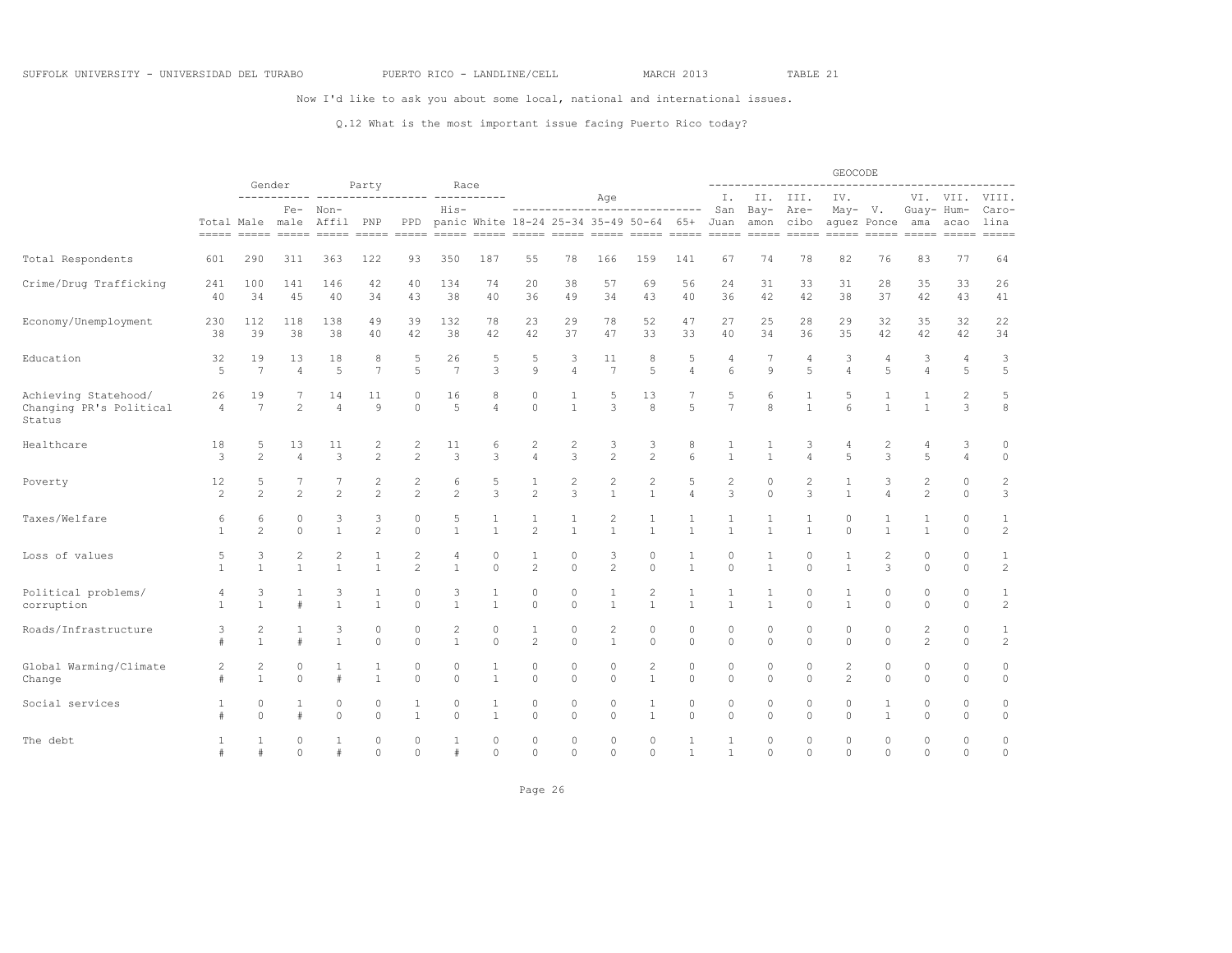Now I'd like to ask you about some local, national and international issues.

### Q.12 What is the most important issue facing Puerto Rico today?

|                     |                      |               |                      |                   |                                      |                                  |                                      |                                      |                                      |                                      |                                      |                                                                       |                                      |                        |               |                     | GEOCODE                           |                      |                    |                                                                                                                                                                                                                                                                                                                                                                                                                                                                                                  |                                |
|---------------------|----------------------|---------------|----------------------|-------------------|--------------------------------------|----------------------------------|--------------------------------------|--------------------------------------|--------------------------------------|--------------------------------------|--------------------------------------|-----------------------------------------------------------------------|--------------------------------------|------------------------|---------------|---------------------|-----------------------------------|----------------------|--------------------|--------------------------------------------------------------------------------------------------------------------------------------------------------------------------------------------------------------------------------------------------------------------------------------------------------------------------------------------------------------------------------------------------------------------------------------------------------------------------------------------------|--------------------------------|
|                     |                      |               | Gender               |                   | Party                                |                                  | Race                                 |                                      |                                      |                                      | Age                                  |                                                                       |                                      | Ι.                     |               | II. III.            | IV.                               |                      |                    | VI. VII.                                                                                                                                                                                                                                                                                                                                                                                                                                                                                         | VIII.                          |
|                     |                      |               | Total Male male      | Fe- Non-<br>Affil | PNP                                  | PPD                              | His-                                 |                                      |                                      |                                      |                                      | ------------------------------<br>panic White 18-24 25-34 35-49 50-64 | 65+<br>$=====$                       | San<br>Juan<br>$=====$ | Bay-<br>amon  | Are-<br>cibo        | May- V.<br>aquez Ponce<br>$=====$ | $=====$              | Guay- Hum-         | ama acao<br>$\begin{array}{cccccc} \multicolumn{3}{c}{} & \multicolumn{3}{c}{} & \multicolumn{3}{c}{} & \multicolumn{3}{c}{} & \multicolumn{3}{c}{} & \multicolumn{3}{c}{} & \multicolumn{3}{c}{} & \multicolumn{3}{c}{} & \multicolumn{3}{c}{} & \multicolumn{3}{c}{} & \multicolumn{3}{c}{} & \multicolumn{3}{c}{} & \multicolumn{3}{c}{} & \multicolumn{3}{c}{} & \multicolumn{3}{c}{} & \multicolumn{3}{c}{} & \multicolumn{3}{c}{} & \multicolumn{3}{c}{} & \multicolumn{3}{c}{} & \multic$ | Caro-<br>lina<br>$= = = = = =$ |
| Total Respondents   | 601                  | 290           | 311                  | 363               | 122                                  | 93                               | 350                                  | 187                                  | 55                                   | 78                                   | 166                                  | 159                                                                   | 141                                  | 67                     | 74            | 78                  | 82                                | 76                   | 83                 | 77                                                                                                                                                                                                                                                                                                                                                                                                                                                                                               | 64                             |
| Voting Rights       |                      |               | $\Omega$             | $\Omega$          | $\begin{matrix} 0 \\ 0 \end{matrix}$ | $\frac{1}{1}$                    | $\frac{1}{4}$                        | $\begin{matrix} 0 \\ 0 \end{matrix}$ | $\begin{matrix} 0 \\ 0 \end{matrix}$ | $\begin{matrix} 0 \\ 0 \end{matrix}$ | $\begin{matrix} 0 \\ 0 \end{matrix}$ | 0<br>$\circ$                                                          | $\frac{1}{1}$                        | 0<br>$\circ$           | 0<br>$\Omega$ | $\mathbf{1}$        | $\Omega$                          | $\Omega$             | $\Omega$           | $\circ$                                                                                                                                                                                                                                                                                                                                                                                                                                                                                          | $\circ$<br>$\circ$             |
| Reggaeton music     |                      |               |                      |                   | $\begin{matrix}0\\0\end{matrix}$     | $\begin{matrix}0\\0\end{matrix}$ | $\frac{1}{4}$                        | $\begin{matrix}0\\0\end{matrix}$     | $\frac{0}{0}$                        | $\frac{1}{1}$                        | $\begin{matrix}0\\0\end{matrix}$     | $\Omega$                                                              | $\begin{matrix} 0 \\ 0 \end{matrix}$ | $\Omega$               | $\Omega$      | $\Omega$            | $\cap$                            |                      |                    | $\Omega$                                                                                                                                                                                                                                                                                                                                                                                                                                                                                         | 0<br>$\circ$                   |
| Auto efficiency     |                      |               | $\cap$               |                   | $\Omega$                             | 0<br>$\Omega$                    | $\pm$                                | $\Omega$                             | $\begin{matrix} 0 \\ 0 \end{matrix}$ | 0<br>$\Omega$                        | 0<br>$\Omega$                        | $\mathbf{1}$                                                          | 0<br>$\Omega$                        | 0<br>$\Omega$          | 0<br>$\Omega$ | 0<br>$\Omega$       | 0<br>$\Omega$                     | $\mathbf{1}$         | $\Omega$           | 0<br>$\Omega$                                                                                                                                                                                                                                                                                                                                                                                                                                                                                    | $\circ$<br>$\circ$             |
| Helping the elderly |                      |               |                      |                   | $\begin{matrix}0\\0\end{matrix}$     | $\begin{matrix}0\\0\end{matrix}$ | $\begin{matrix} 0 \\ 0 \end{matrix}$ | $\begin{matrix} 0 \\ 0 \end{matrix}$ | $\begin{matrix} 0 \\ 0 \end{matrix}$ | $\begin{matrix} 0 \\ 0 \end{matrix}$ | $\begin{matrix} 0 \\ 0 \end{matrix}$ | 0<br>$\Omega$                                                         | $\frac{1}{1}$                        | 0<br>$\Omega$          | 0<br>$\Omega$ | $\mathbf{1}$        | $\Omega$                          | $\bigcap$            | $\Omega$           | 0<br>$\Omega$                                                                                                                                                                                                                                                                                                                                                                                                                                                                                    | $\circ$<br>$\circ$             |
| Overpopulation      |                      |               | $\Omega$<br>$\cap$   |                   | $\cap$                               | $\Omega$                         | $\circ$<br>$\Omega$                  | $\overline{1}$                       | $\overline{c}$                       | 0<br>$\circ$                         | 0<br>$\circ$                         | $\circ$<br>$\Omega$                                                   | 0<br>$\Omega$                        | $\mathbf{1}$           | 0<br>$\Omega$ | 0<br>$\circ$        | 0<br>$\Omega$                     | 0<br>$\Omega$        | O.<br>$\Omega$     | 0<br>$\Omega$                                                                                                                                                                                                                                                                                                                                                                                                                                                                                    | 0<br>$\circ$                   |
| Other               | $\Omega$<br>$\Omega$ | 0<br>$\Omega$ | $\Omega$             | $\Omega$          | $\Omega$                             | $\Omega$                         | $\circ$<br>$\circ$                   | 0<br>$\circ$                         | $\begin{matrix} 0 \\ 0 \end{matrix}$ | $\circ$<br>$\circ$                   | $\circ$<br>$\circ$                   | $\circ$<br>$\Omega$                                                   | 0<br>$\circ$                         | 0<br>$\Omega$          | 0<br>$\circ$  | 0<br>$\circ$        | 0<br>$\circ$                      | 0<br>$\Omega$        | 0<br>$\Omega$      | 0<br>$\Omega$                                                                                                                                                                                                                                                                                                                                                                                                                                                                                    | 0<br>$\circ$                   |
| Don't Know          | 13<br>$\mathfrak{D}$ | 8<br>3        | 5.<br>$\mathfrak{D}$ | 11<br>3           | 2<br>$\overline{2}$                  | $\circ$<br>$\cap$                | 2                                    | 4<br>$\mathfrak{D}$                  | 0<br>$\Omega$                        | $\mathbf{1}$                         | 2<br>$\mathbf{1}$                    | 5<br>3                                                                | 5<br>$\overline{4}$                  | $\circ$<br>$\Omega$    |               | 3<br>$\overline{A}$ | .5<br>6                           | $\Omega$<br>$\Omega$ | $\Omega$<br>$\cap$ | 2<br>3                                                                                                                                                                                                                                                                                                                                                                                                                                                                                           | 2<br>3                         |
| Refused             | $\overline{c}$       |               |                      |                   | $\circ$<br>$\Omega$                  |                                  | 0<br>$\Omega$                        |                                      | 0<br>$\circ$                         | 0<br>$\Omega$                        | 0<br>$\Omega$                        | 0<br>$\Omega$                                                         | $\mathbf{2}$                         | 0<br>$\Omega$          | 0<br>$\Omega$ |                     | $\circ$<br>$\Omega$               | 0<br>$\cap$          | 0<br>$\cap$        |                                                                                                                                                                                                                                                                                                                                                                                                                                                                                                  | $\circ$                        |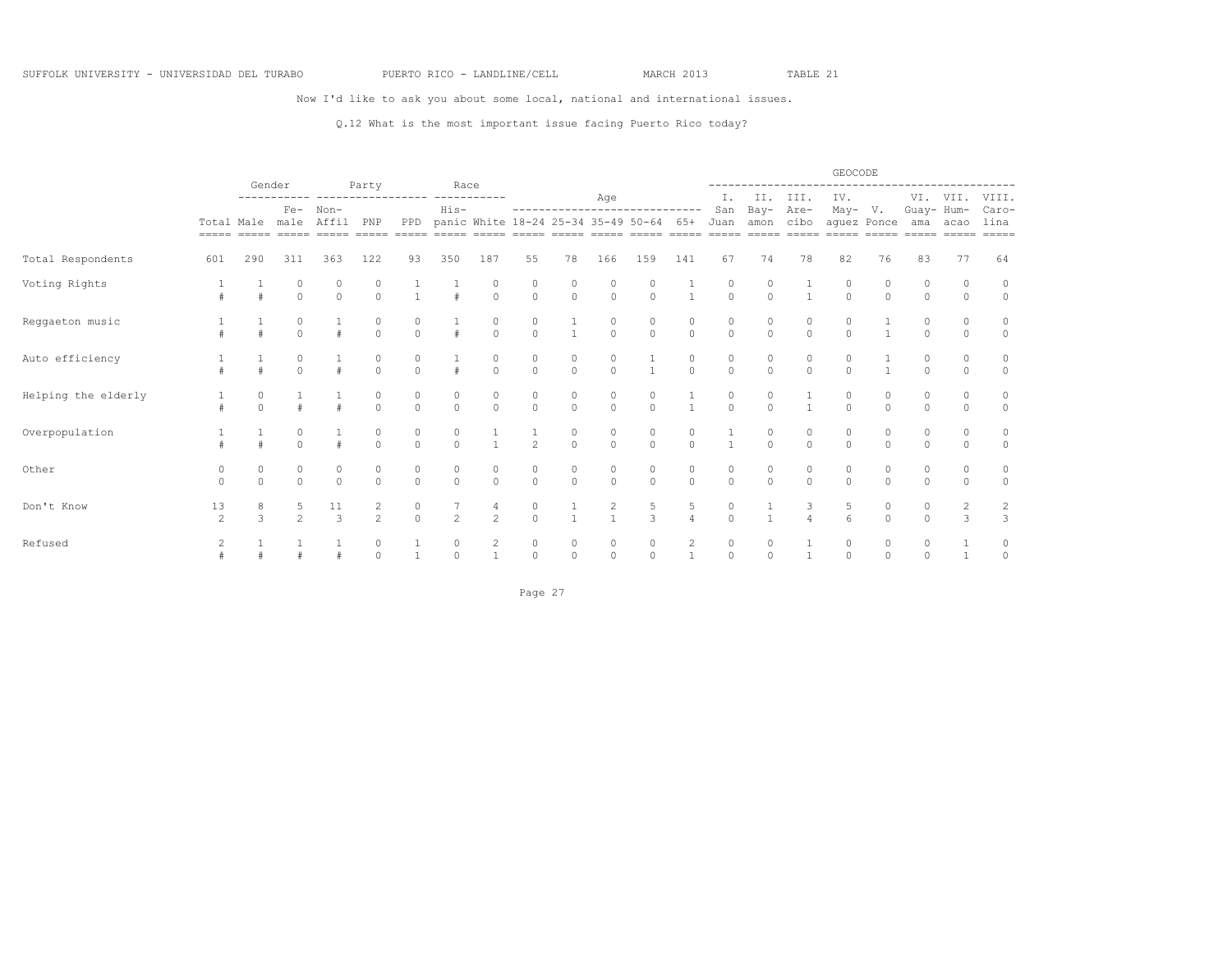## Q.13 How would you rate the roads and bridges in Puerto Rico - excellent, good, fair, or poor?

|                   |                     |                                | Gender                   |                     | Party               |                         | Race              |                              |                         |               |                                |                                                                                |                          |                     |                     |                         | GEOCODE                |                      |                      |                                     |                                |
|-------------------|---------------------|--------------------------------|--------------------------|---------------------|---------------------|-------------------------|-------------------|------------------------------|-------------------------|---------------|--------------------------------|--------------------------------------------------------------------------------|--------------------------|---------------------|---------------------|-------------------------|------------------------|----------------------|----------------------|-------------------------------------|--------------------------------|
|                   |                     |                                |                          |                     |                     |                         |                   |                              |                         |               | Age                            |                                                                                |                          | Ι.                  | II.                 | III.                    | IV.                    |                      |                      | VI. VII.                            | VIII.                          |
|                   |                     |                                | $Fe-$<br>Total Male male | Non-<br>Affil PNP   |                     | PPD                     | His-              |                              |                         |               |                                | ------------------------------<br>panic White 18-24 25-34 35-49 50-64 65+ Juan |                          | San                 | Bay-<br>amon cibo   | Are-                    | May- V.<br>aquez Ponce |                      | Guay- Hum-           | ama acao<br>===== ===== ===== ===== | Caro-<br>lina<br>$= = = = = =$ |
| Total Respondents | 601                 | 290                            | 311                      | 363                 | 122                 | 93                      | 350               | 187                          | 55                      | 78            | 166                            | 159                                                                            | 141                      | 67                  | 74                  | 78                      | 82                     | 76                   | 83                   | 77                                  | 64                             |
| Excellent/Good    | 84                  | 41                             | 43                       | 46                  | 23                  | 14                      | 46                | 31                           | 5                       | 7             | 18                             | 27                                                                             | 27                       | 12                  | 11                  | 13                      | 8                      | 13                   | 11                   | $\overline{7}$                      | 9                              |
|                   | 14                  | 14                             | 14                       | 13                  | 19                  | 15                      | 13                | 17                           | $\mathcal{G}$           | 9             | 11                             | 17                                                                             | 19                       | 18                  | 15                  | 17                      | 10                     | 17                   | 13                   | 9                                   | 14                             |
| Excellent         | 4<br>$\overline{1}$ | $\overline{c}$<br>$\mathbf{1}$ | $\overline{c}$           | 3<br>$\mathbf{1}$   | 1<br>$\overline{1}$ | 0<br>$\Omega$           | 3<br>$\mathbf{1}$ | $\mathbf{1}$<br>$\mathbf{1}$ | $\mathbb O$<br>$\Omega$ | 0<br>$\Omega$ | $\circ$<br>$\Omega$            | $\mathbf{1}$<br>$\mathbf{1}$                                                   | 3<br>$\mathfrak{D}$      | 1<br>$\overline{1}$ | $\circ$<br>$\Omega$ | $\circ$<br>$\Omega$     | 0<br>$\Omega$          | $\mathbf{1}$         | $\mathbf{1}$         | $\mathbf{1}$                        | 0<br>$\Omega$                  |
| Good              | 80<br>13            | 39<br>13                       | 41<br>13                 | 43<br>12            | 22<br>18            | 14<br>15                | 43<br>12          | 30<br>16                     | 5<br>$\overline{9}$     | 7<br>9        | 18<br>11                       | 26<br>16                                                                       | 24<br>17                 | 11<br>16            | 11<br>15            | 13<br>17                | 8<br>10                | 12<br>16             | 10<br>12             | 6<br>8                              | 9<br>14                        |
| Fair/Poor         | 513                 | 248                            | 265                      | 316                 | 97                  | 78                      | 304               | 152                          | 50                      | 70            | 146                            | 132                                                                            | 113                      | 54                  | 63                  | 65                      | 74                     | 63                   | 71                   | 69                                  | 54                             |
| ____              | 85                  | 86                             | 85                       | 87                  | 80                  | 84                      | 87                | 81                           | 91                      | 90            | 88                             | 83                                                                             | 80                       | 81                  | 85                  | 83                      | 90                     | 83                   | 86                   | 90                                  | 84                             |
| Fair              | 310<br>52           | 152<br>52                      | 158<br>51                | 180<br>50           | 62<br>51            | 54<br>58                | 183<br>52         | 91<br>49                     | 24<br>44                | 41<br>53      | 85<br>51                       | 85<br>53                                                                       | 73<br>52                 | 30<br>45            | 40<br>54            | 39<br>50                | 51<br>62               | 42<br>55             | 50<br>60             | 27<br>35                            | 31<br>48                       |
| Poor              | 203<br>34           | 96<br>33                       | 107<br>34                | 136<br>37           | 35<br>29            | 24<br>26                | 121<br>35         | 61<br>33                     | 26<br>47                | 29<br>37      | 61<br>37                       | 47<br>30                                                                       | 40<br>28                 | 24<br>36            | 23<br>31            | 26<br>33                | 23<br>28               | 21<br>28             | 21<br>25             | 42<br>55                            | 23<br>36                       |
| Other             | 0<br>$\Omega$       | $\circ$<br>$\Omega$            | $\circ$<br>$\Omega$      | $\circ$<br>$\Omega$ | $\circ$<br>$\circ$  | $\circ$<br>$\mathbf{0}$ | 0<br>$\mathbf{0}$ | $\circ$<br>$\circ$           | $\circ$<br>$\Omega$     | 0<br>$\circ$  | $\circ$<br>$\circ$             | $\circ$<br>$\circ$                                                             | $\circ$<br>$\circ$       | $\circ$<br>$\Omega$ | $\circ$<br>$\circ$  | $\circ$<br>$\Omega$     | 0<br>$\Omega$          | $\Omega$<br>$\Omega$ | 0<br>$\circ$         | 0<br>$\circ$                        | $\circ$<br>$\circ$             |
| Don't Know        | 4                   |                                | 3                        |                     | 2<br>$\mathfrak{D}$ | $\overline{1}$          | 0<br>$\mathbf{0}$ | 4<br>$\overline{c}$          | 0<br>$\Omega$           |               | $\overline{c}$<br>$\mathbf{1}$ | 0<br>$\Omega$                                                                  |                          | $\overline{1}$      | $\circ$<br>$\Omega$ | $\mathbf 0$<br>$\Omega$ | 0<br>$\Omega$          | 0<br>$\Omega$        |                      | $\overline{1}$                      | 1<br>$\overline{c}$            |
| Refused           | 0<br>$\Omega$       | $\Omega$<br>$\Omega$           | $\Omega$<br>$\Omega$     | 0<br>$\Omega$       | 0<br>$\Omega$       | 0<br>$\mathbf{0}$       | 0<br>$\circ$      | 0<br>$\Omega$                | 0<br>$\Omega$           | 0<br>$\Omega$ | 0<br>$\circ$                   | 0<br>$\circ$                                                                   | $\mathbf{0}$<br>$\Omega$ | $\circ$<br>$\Omega$ | $\circ$<br>$\Omega$ | $\mathbf 0$<br>$\circ$  | $\Omega$<br>$\Omega$   | $\Omega$<br>$\Omega$ | $\Omega$<br>$\Omega$ | 0<br>$\circ$                        | 0<br>$\circ$                   |

Page 28 and the state of the state of the state of the state of the state of the state of the state of the state of the state of the state of the state of the state of the state of the state of the state of the state of th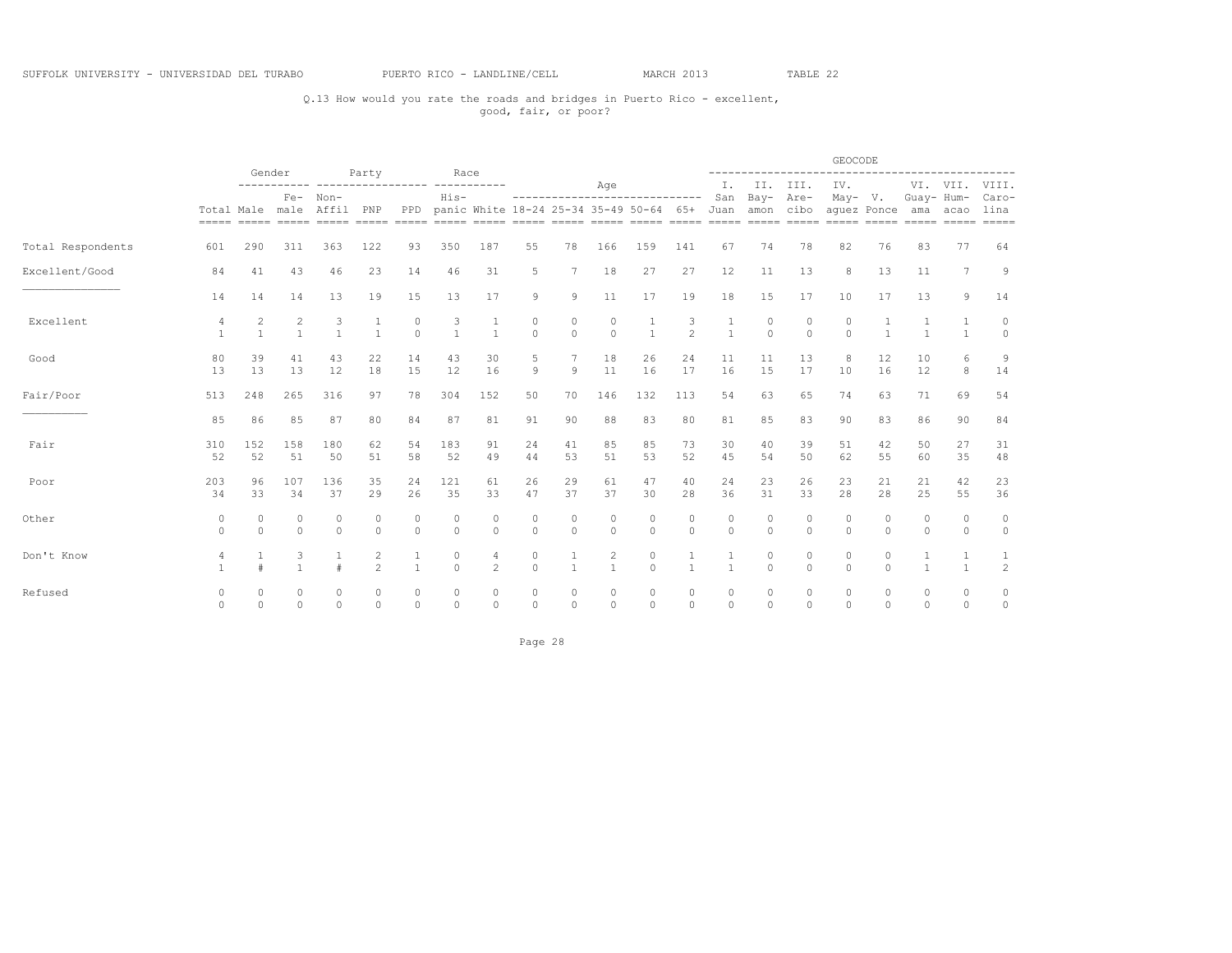## Q.14 How would you rate police protection and public safety in Puerto Rico - excellent, good, fair, or poor?

|                   |                 |                     | Gender              |                                                                                                                               |                      |                         | Race                    |                      |                                |                     |                     |                                              |                     |                     |                     | ------------        | GEOCODE             |                     |                     | ---------------------- |                             |
|-------------------|-----------------|---------------------|---------------------|-------------------------------------------------------------------------------------------------------------------------------|----------------------|-------------------------|-------------------------|----------------------|--------------------------------|---------------------|---------------------|----------------------------------------------|---------------------|---------------------|---------------------|---------------------|---------------------|---------------------|---------------------|------------------------|-----------------------------|
|                   |                 |                     | $Fe-$               | Non-                                                                                                                          | Party                | -------- -----------    | $His-$                  |                      |                                |                     | Age                 | -----------------------------                |                     | Ι.<br>San           | Bay- Are-           | II. III.            | IV.<br>$May- V.$    |                     | Guay- Hum-          | VI. VII.               | VIII.<br>Caro-              |
|                   | Total Male male |                     |                     | Affil PNP<br>socco acoso acoso acoso acoso acoso acoso acoso acoso acoso acoso acoso acoso acoso acoso acoso acoso acoso acos |                      | PPD                     |                         |                      |                                |                     |                     | panic White 18-24 25-34 35-49 50-64 65+ Juan |                     |                     |                     | amon cibo           |                     | aquez Ponce         | ama                 | acao                   | lina<br>$=$ $=$ $=$ $=$ $=$ |
| Total Respondents | 601             | 290                 | 311                 | 363                                                                                                                           | 122                  | 93                      | 350                     | 187                  | 55                             | 78                  | 166                 | 159                                          | 141                 | 67                  | 74                  | 78                  | 82                  | 76                  | 83                  | 77                     | 64                          |
| Excellent/Good    | 176             | 80                  | 96                  | 97                                                                                                                            | 46                   | 24                      | 98                      | 59                   | 10                             | 19                  | 43                  | 56                                           | 48                  | 20                  | 23                  | 17                  | 32                  | 26                  | 23                  | 16                     | 19                          |
|                   | 29              | 28                  | 31                  | 27                                                                                                                            | 38                   | 26                      | 28                      | 32                   | 18                             | 24                  | 26                  | 35                                           | 34                  | 30                  | 31                  | 22                  | 39                  | 34                  | 28                  | 21                     | 30                          |
| Excellent         | 18<br>3         | 6<br>$\mathfrak{D}$ | 12<br>$\Delta$      | 11<br>$\mathcal{L}$                                                                                                           | 3<br>$\mathfrak{D}$  | 4<br>$\overline{4}$     | 9<br>3                  | $\overline{4}$       | $\mathbf{1}$<br>$\overline{2}$ | 0<br>$\Omega$       | 9<br>$\overline{5}$ | 4<br>3                                       | 4<br>3              | 2<br>$\mathcal{L}$  | 4<br>$\overline{5}$ | $\overline{1}$      | 2<br>$\mathfrak{D}$ | 3<br>$\Delta$       | $\frac{2}{2}$       | $\mathbf{1}$           | 3<br>5                      |
| Good              | 158<br>26       | 74<br>26            | 84<br>27            | 86<br>24                                                                                                                      | 43<br>35             | 20<br>22                | 89<br>25                | 52<br>28             | 9<br>16                        | 19<br>24            | 34<br>20            | 52<br>33                                     | 44<br>31            | 18<br>27            | 19<br>26            | 16<br>21            | 30<br>37            | 23<br>30            | 21<br>25            | 15<br>19               | 16<br>25                    |
| Fair/Poor         | 419             | 207                 | 212                 | 260                                                                                                                           | 76                   | 69                      | 248                     | 127                  | 45                             | 59                  | 123                 | 102                                          | 89                  | 47                  | 50                  | 59                  | 50                  | 50                  | 59                  | 60                     | 44                          |
| ____              | 70              | 71                  | 68                  | 72                                                                                                                            | 62                   | 74                      | 71                      | 68                   | 82                             | 76                  | 74                  | 64                                           | 63                  | 70                  | 68                  | 76                  | 61                  | 66                  | 71                  | 78                     | 69                          |
| Fair              | 323<br>54       | 153<br>53           | 170<br>55           | 195<br>54                                                                                                                     | 60<br>49             | 57<br>61                | 195<br>56               | 98<br>52             | 31<br>56                       | 42<br>54            | 98<br>59            | 80<br>50                                     | 72<br>51            | 36<br>54            | 36<br>49            | 48<br>62            | 36<br>44            | 45<br>59            | 42<br>51            | 49<br>64               | 31<br>48                    |
| Poor              | 96<br>16        | 54<br>19            | 42<br>14            | 65<br>18                                                                                                                      | 16<br>13             | 12<br>13                | 53<br>15                | 29<br>16             | 14<br>25                       | 17<br>22            | 25<br>15            | 22<br>14                                     | 17<br>12            | 11<br>16            | 14<br>19            | 11<br>14            | 14<br>17            | 5<br>$\overline{7}$ | 17<br>20            | 11<br>14               | 13<br>20                    |
| Other             | 0<br>$\Omega$   | 0<br>$\Omega$       | $\circ$<br>$\Omega$ | $\Omega$<br>$\Omega$                                                                                                          | 0<br>$\Omega$        | 0<br>$\Omega$           | $\mathbb O$<br>$\Omega$ | $\Omega$<br>$\Omega$ | $\circ$<br>$\circ$             | $\circ$<br>$\Omega$ | $\circ$<br>$\circ$  | 0<br>$\Omega$                                | $\circ$<br>$\circ$  | $\circ$<br>$\Omega$ | $\circ$<br>$\Omega$ | $\circ$<br>$\Omega$ | 0<br>$\circ$        | $\circ$<br>$\Omega$ | $\circ$<br>$\Omega$ | $\Omega$<br>$\Omega$   | $\circ$<br>$\circ$          |
| Don't Know        | 5               | 3<br>$\mathbf{1}$   | $\overline{c}$      | 5<br>$\overline{1}$                                                                                                           | $\circ$<br>$\Omega$  | $\mathbb O$<br>$\Omega$ | 3<br>$\overline{1}$     | $\overline{1}$       | $\circ$<br>$\Omega$            | $\circ$<br>$\Omega$ | $\circ$<br>$\Omega$ | 1<br>1                                       | 3<br>$\mathfrak{D}$ | $\circ$<br>$\Omega$ |                     | 2<br>3              | $\circ$<br>$\Omega$ | $\circ$<br>$\Omega$ |                     | $\circ$<br>$\Omega$    | 1<br>$\overline{c}$         |
| Refused           |                 | $\Omega$<br>$\circ$ |                     | #                                                                                                                             | $\Omega$<br>$\Omega$ | $\Omega$<br>$\circ$     |                         | $\Omega$<br>$\Omega$ | $\circ$<br>$\circ$             | $\circ$<br>$\circ$  | $\circ$<br>$\circ$  | 0<br>$\circ$                                 | 1<br>$\mathbf{1}$   | $\circ$<br>$\circ$  | $\circ$<br>$\circ$  | $\circ$<br>$\Omega$ | $\circ$<br>$\circ$  | $\circ$<br>$\circ$  | $\circ$<br>$\Omega$ | $\mathbf{1}$           | 0<br>$\circ$                |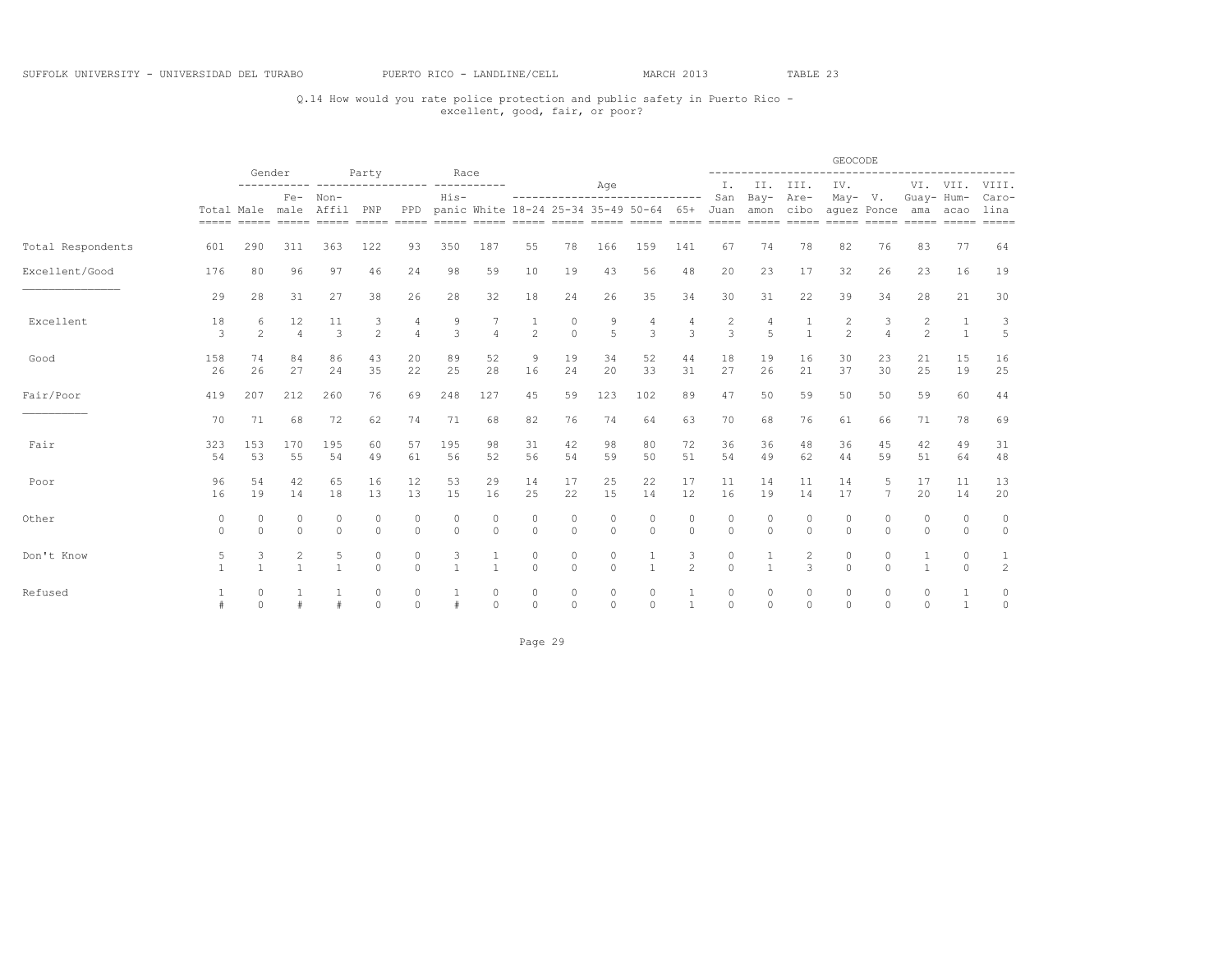## Q.15 How would you rate your local public schools - excellent, good, fair, or poor?

|                   |                          |                      | Gender              |                                                                                                                                                 |                     |                     | Race                |                    |                    |                    |                     |                                                                                |                       |                     |                     |                      | GEOCODE                  |                      |            |                    |                                |
|-------------------|--------------------------|----------------------|---------------------|-------------------------------------------------------------------------------------------------------------------------------------------------|---------------------|---------------------|---------------------|--------------------|--------------------|--------------------|---------------------|--------------------------------------------------------------------------------|-----------------------|---------------------|---------------------|----------------------|--------------------------|----------------------|------------|--------------------|--------------------------------|
|                   |                          |                      |                     |                                                                                                                                                 | Party               |                     |                     |                    |                    |                    | Age                 |                                                                                |                       | Ι.                  | II.                 | III.                 | IV.                      |                      |            | VI. VII.           | VIII.                          |
|                   |                          |                      | $Fe-$               | Non-<br>Total Male male Affil<br>socco costo costo costo costo costo costo costo costo costo costo costo costo costo costo costo costo costo co | PNP                 | PPD                 | $His-$              |                    |                    |                    |                     | ------------------------------<br>panic White 18-24 25-34 35-49 50-64 65+ Juan |                       | San                 | $Bay-$<br>amon      | Are-<br>cibo         | $May- V.$<br>aquez Ponce |                      | Guay- Hum- | ama acao           | Caro-<br>lina<br>$= = = = = =$ |
| Total Respondents | 601                      | 290                  | 311                 | 363                                                                                                                                             | 122                 | 93                  | 350                 | 187                | 55                 | 78                 | 166                 | 159                                                                            | 141                   | 67                  | 74                  | 78                   | 82                       | 76                   | 83         | 77                 | 64                             |
| Excellent/Good    | 206                      | 89                   | 117                 | 125                                                                                                                                             | 43                  | 29                  | 119                 | 59                 | 18                 | 29                 | 49                  | 64                                                                             | 46                    | 16                  | 24                  | 26                   | 27                       | 35                   | 29         | 31                 | 18                             |
|                   | 34                       | 31                   | 38                  | 34                                                                                                                                              | 35                  | 31                  | 34                  | 32                 | 33                 | 37                 | 30                  | 40                                                                             | 33                    | 24                  | 32                  | 33                   | 33                       | 46                   | 35         | 40                 | 28                             |
| Excellent         | 60<br>10                 | 24<br>8              | 36<br>12            | 33<br>9                                                                                                                                         | 14<br>11            | 11<br>12            | 35<br>10            | 13<br>7            | 6<br>11            | 6<br>8             | 19<br>11            | 19<br>12                                                                       | 10<br>$7\phantom{.0}$ | 5<br>7              | 8<br>11             | 8<br>10              | 8<br>10                  | 11<br>14             | 5<br>6     | 8<br>10            | 7<br>11                        |
| Good              | 146<br>24                | 65<br>22             | 81<br>26            | 92<br>25                                                                                                                                        | 29<br>24            | 18<br>19            | 84<br>24            | 46<br>25           | 12<br>22           | 23<br>29           | 30<br>18            | 45<br>28                                                                       | 36<br>26              | 11<br>16            | 16<br>22            | 18<br>23             | 19<br>23                 | 24<br>32             | 24<br>29   | 23<br>30           | 11<br>17                       |
| Fair/Poor         | 374                      | 189                  | 185                 | 229                                                                                                                                             | 73                  | 60                  | 225                 | 116                | 37                 | 48                 | 114                 | 90                                                                             | 83                    | 48                  | 44                  | 52                   | 52                       | 39                   | 51         | 45                 | 43                             |
|                   | 62                       | 65                   | 59                  | 63                                                                                                                                              | 60                  | 65                  | 64                  | 62                 | 67                 | 62                 | 69                  | 57                                                                             | 59                    | 72                  | 59                  | 67                   | 63                       | 51                   | 61         | 58                 | 67                             |
| Fair              | 269<br>45                | 136<br>47            | 133<br>43           | 151<br>42                                                                                                                                       | 58<br>48            | 53<br>57            | 163<br>47           | 81<br>43           | 26<br>47           | 36<br>46           | 84<br>51            | 62<br>39                                                                       | 59<br>42              | 28<br>42            | 24<br>32            | 42<br>54             | 35<br>43                 | 34<br>45             | 41<br>49   | 32<br>42           | 33<br>52                       |
| Poor              | 105<br>17                | 53<br>18             | 52<br>17            | 78<br>21                                                                                                                                        | 15<br>12            | 8                   | 62<br>18            | 35<br>19           | 11<br>20           | 12<br>15           | 30<br>18            | 28<br>18                                                                       | 24<br>17              | 20<br>30            | 20<br>27            | 10<br>13             | 17<br>21                 | 5<br>7               | 10<br>12   | 13<br>17           | 10<br>16                       |
| Other             | $\mathbf{0}$<br>$\Omega$ | $\circ$<br>$\Omega$  | $\circ$<br>$\circ$  | 0<br>$\circ$                                                                                                                                    | 0<br>$\circ$        | 0<br>$\circ$        | $\circ$<br>$\circ$  | $\circ$<br>$\circ$ | $\circ$<br>$\circ$ | $\circ$<br>$\circ$ | $\circ$<br>$\circ$  | $\circ$<br>$\Omega$                                                            | $\circ$<br>$\circ$    | $\circ$<br>$\circ$  | $\circ$<br>$\circ$  | 0<br>$\Omega$        | $\circ$<br>$\circ$       | 0<br>$\Omega$        | 0<br>0     | $\circ$<br>$\circ$ | 0<br>$\circ$                   |
| Don't Know        | 19<br>3                  | 12<br>$\overline{4}$ | $\overline{c}$      | 9<br>$\overline{c}$                                                                                                                             | 4<br>3              | 4<br>$\overline{4}$ | 6<br>$\overline{c}$ | 11<br>6            | $\circ$<br>$\circ$ | 1                  | 3<br>$\overline{c}$ | 4<br>3                                                                         | 11<br>8               | 3<br>$\overline{a}$ | 5<br>$\overline{7}$ | 0<br>$\Omega$        | 3                        | 2<br>$\mathcal{L}$   | 3          | 1<br>$\mathbf{1}$  | 2<br>$\mathbf{3}$              |
| Refused           | $\overline{c}$           | 0<br>$\Omega$        | 2<br>$\overline{1}$ | 0<br>$\circ$                                                                                                                                    | 2<br>$\overline{c}$ | 0<br>$\circ$        | 0<br>$\Omega$       | $\mathbf{1}$       | 0<br>$\circ$       | 0<br>$\circ$       | 0<br>$\Omega$       | $\overline{1}$                                                                 | $\overline{1}$        | 0<br>$\Omega$       | $\mathbf{1}$        | $\Omega$<br>$\Omega$ | 0<br>$\Omega$            | $\Omega$<br>$\Omega$ | 0<br>0     | $\circ$<br>$\circ$ | $\mathbf{1}$<br>2              |

Page 30 and the state of the state of the state of the state of the state of the state of the state of the state of the state of the state of the state of the state of the state of the state of the state of the state of th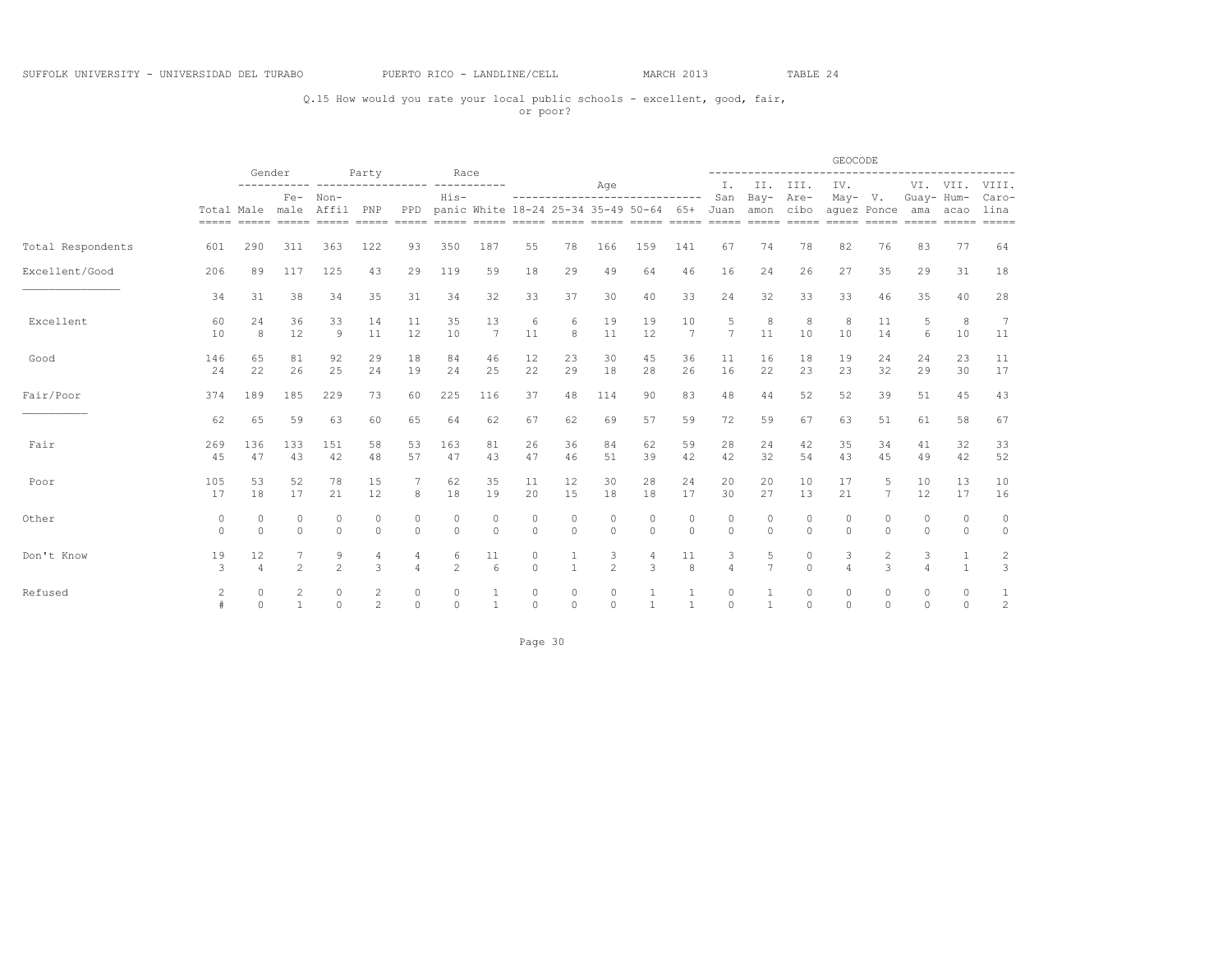Q.16 What kind of health insurance do you have?

|                                   |                       |               |                                 |                      | Party          |                     | Race                 |                                     |                   |                    |                                      |                                |                                |           |                    |                     | GEOCODE                 |             |                   |               |                             |
|-----------------------------------|-----------------------|---------------|---------------------------------|----------------------|----------------|---------------------|----------------------|-------------------------------------|-------------------|--------------------|--------------------------------------|--------------------------------|--------------------------------|-----------|--------------------|---------------------|-------------------------|-------------|-------------------|---------------|-----------------------------|
|                                   |                       |               | Gender<br>$Fe-$<br>Non-<br>male |                      |                |                     | His-                 |                                     |                   |                    | Age                                  | ------------------------------ |                                | Ι.<br>San | II.<br>Bay-        | III.<br>Are-        | IV.<br>May-             | V.          | VI.<br>Guay- Hum- | VII.          | VIII.<br>Caro-              |
|                                   | Total Male<br>$=====$ |               |                                 | Affil                | PNP            | PPD                 |                      | panic White 18-24 25-34 35-49 50-64 |                   |                    |                                      |                                | 65+                            | Juan      | amon<br>$=====$    | cibo                | $=====$                 | aquez Ponce | ama               | acao          | lina<br>$=$ $=$ $=$ $=$ $=$ |
| Total Respondents                 | 601                   | 290           | 311                             | 363                  | 122            | 93                  | 350                  | 187                                 | 55                | 78                 | 166                                  | 159                            | 141                            | 67        | 74                 | 78                  | 82                      | 76          | 83                | 77            | 64                          |
| Private health insurance          | 312<br>52             | 155<br>53     | 157<br>50                       | 190<br>52            | 60<br>49       | 49<br>53            | 173<br>49            | 108<br>58                           | 27<br>49          | 32<br>41           | 87<br>52                             | 91<br>57                       | 74<br>52                       | 34<br>51  | 48<br>65           | 39<br>50            | 44<br>54                | 33<br>43    | 41<br>49          | 41<br>53      | 32<br>50                    |
| Government health<br>insurance    | 245<br>41             | 107<br>37     | 138<br>44                       | 144<br>40            | 53<br>43       | 38<br>41            | 148<br>42            | 69<br>37                            | 24<br>44          | 35<br>45           | 67<br>40                             | 55<br>35                       | 63<br>45                       | 28<br>42  | 18<br>24           | 34<br>44            | 35<br>43                | 41<br>54    | 35<br>42          | 29<br>38      | 25<br>39                    |
| I do not have health<br>insurance | 38<br>6               | 26<br>9       | 12                              | 25<br>$\overline{7}$ | $\overline{ }$ | 5                   | 25<br>$\overline{7}$ | 8<br>$\overline{a}$                 | 3<br>5            | 10<br>13           | 12<br>$\overline{7}$                 | 11<br>$\overline{7}$           | $\mathbf{2}$<br>$\overline{1}$ | 4<br>6    | $\mathbf{Q}$       | 6                   | 2<br>$\overline{c}$     | 3           | 5<br>6            | 6<br>8        | 7<br>11                     |
| Other                             | 0                     | 0<br>$\Omega$ | $\cap$                          | $\Omega$             | 0<br>$\Omega$  | $\Omega$            | 0<br>$\Omega$        | 0<br>$\Omega$                       | 0<br>$\Omega$     | 0<br>$\Omega$      | $\begin{matrix} 0 \\ 0 \end{matrix}$ | 0<br>$\Omega$                  | 0<br>$\circ$                   | $\Omega$  | 0<br>$\Omega$      | 0<br>$\Omega$       | $\mathbf 0$<br>$\Omega$ | $\cap$      | $\Omega$          | $\Omega$      | $\circ$                     |
| Don't Know                        | 3                     | 0<br>$\Omega$ | 3                               |                      | $\cap$         |                     |                      |                                     | $\circ$<br>$\cap$ |                    | 0<br>$\cap$                          | 0<br>$\cap$                    | $\mathbf{2}$                   | $\cap$    |                    | $\cap$              |                         | $\cap$      |                   |               | 0<br>$\Omega$               |
| Refused                           |                       |               |                                 |                      |                | $\circ$<br>$\Omega$ |                      |                                     | 2                 | $\circ$<br>$\circ$ | $\mathbf 0$<br>$\Omega$              | 2                              | $\circ$<br>$\Omega$            |           | $\circ$<br>$\circ$ | $\circ$<br>$\Omega$ | $\circ$<br>$\Omega$     |             | 2<br>2            | 0<br>$\Omega$ | $\circ$<br>0                |

Page 31 and the state of the state of the state of the state of the state of the state of the state of the state of the state of the state of the state of the state of the state of the state of the state of the state of th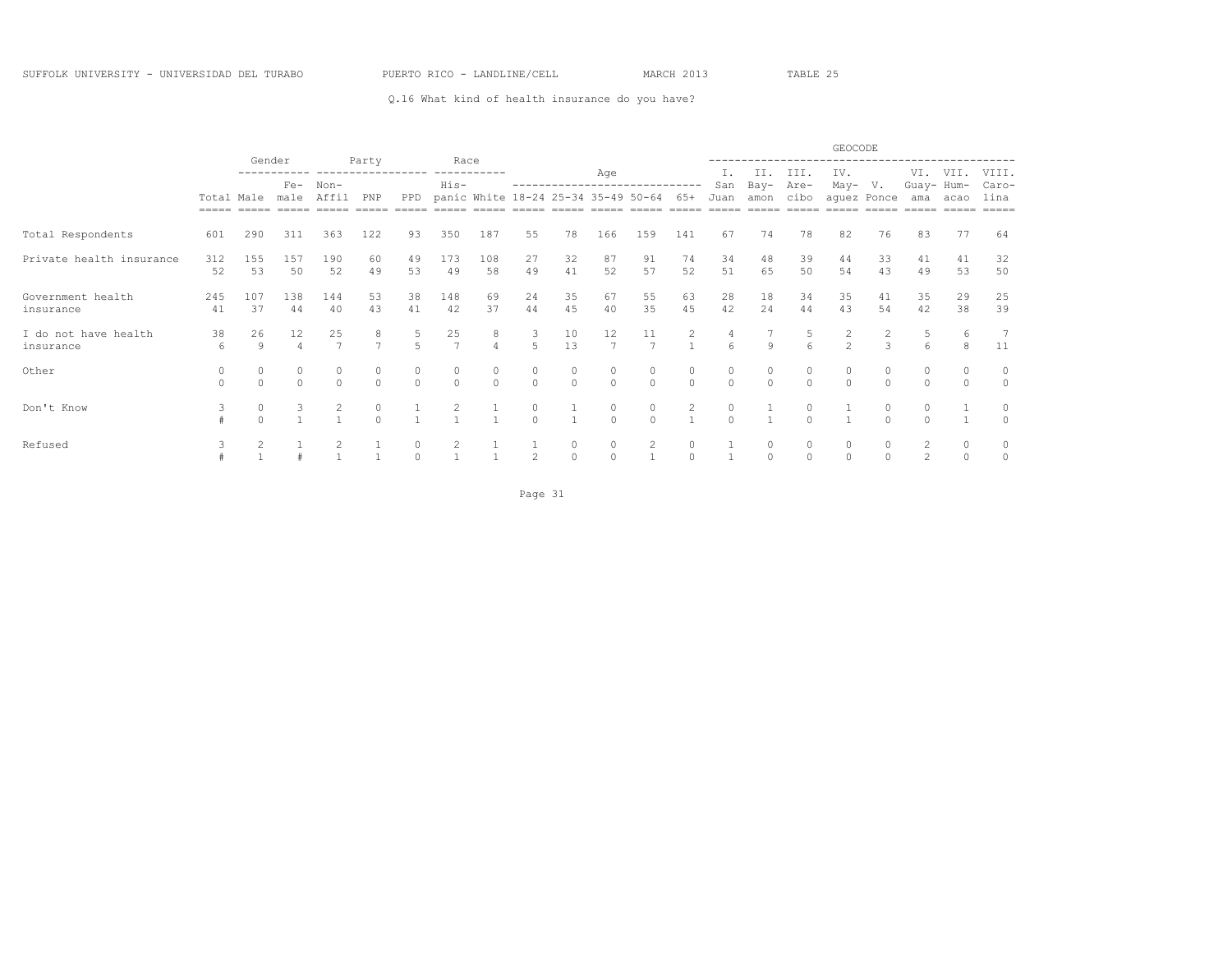## Q.17 How would you rate the quality of the healthcare services you receive - excellent, good, fair, or poor?

|                   |                 |                   | Gender                       |                      | Party               |                        | Race                      |                                |                                  |                   |                                |                                                   |                                |                          |                    | ------------------       | GEOCODE             |                    |                     | ------------------------------ |                      |
|-------------------|-----------------|-------------------|------------------------------|----------------------|---------------------|------------------------|---------------------------|--------------------------------|----------------------------------|-------------------|--------------------------------|---------------------------------------------------|--------------------------------|--------------------------|--------------------|--------------------------|---------------------|--------------------|---------------------|--------------------------------|----------------------|
|                   |                 |                   | $Fe-$                        | Non-                 |                     |                        | His-                      |                                |                                  |                   | Age                            | -----------------------------                     |                                | Ι.<br>San                | $Bay-$             | II. III.<br>Are-         | IV.<br>$May- V.$    |                    | Guay- Hum-          | VI. VII.                       | VIII.<br>Caro-       |
|                   | Total Male male |                   |                              | Affil                | PNP                 | PPD                    |                           |                                |                                  |                   |                                | panic White 18-24 25-34 35-49 50-64 65+ Juan amon |                                |                          |                    | cibo                     | aquez Ponce         |                    |                     | ama acao                       | lina                 |
| Total Respondents | 601             | 290               | 311                          | 363                  | 122                 | 93                     | 350                       | 187                            | 55                               | 78                | 166                            | 159                                               | 141                            | 67                       | 74                 | 78                       | 82                  | 76                 | 83                  | 77                             | 64                   |
| Excellent/Good    | 396             | 196               | 200                          | 225                  | 84                  | 74                     | 232                       | 123                            | 39                               | 43                | 104                            | 102                                               | 107                            | 42                       | 54                 | 48                       | 57                  | 50                 | 54                  | 53                             | 38                   |
|                   | 66              | 68                | 64                           | 62                   | 69                  | 80                     | 66                        | 66                             | 71                               | 55                | 63                             | 64                                                | 76                             | 63                       | 73                 | 62                       | 70                  | 66                 | 65                  | 69                             | 59                   |
| Excellent         | 163<br>27       | 73<br>25          | 90<br>29                     | 90<br>25             | 35<br>29            | 31<br>33               | 84<br>24                  | 57<br>30                       | 18<br>33                         | 12<br>15          | 43<br>26                       | 45<br>28                                          | 45<br>32                       | 16<br>24                 | 22<br>30           | 23<br>29                 | 19<br>23            | 26<br>34           | 19<br>23            | 16<br>21                       | 22<br>34             |
| Good              | 233<br>39       | 123<br>42         | 110<br>35                    | 135<br>37            | 49<br>40            | 43<br>46               | 148<br>42                 | 66<br>35                       | 21<br>38                         | 31<br>40          | 61<br>37                       | 57<br>36                                          | 62<br>44                       | 26<br>39                 | 32<br>43           | 25<br>32                 | 38<br>46            | 2.4<br>32          | 35<br>42            | 37<br>48                       | 16<br>25             |
| Fair/Poor         | 195             | 90                | 105                          | 132                  | 36                  | 19                     | 111                       | 61                             | 15                               | 34                | 59                             | 54                                                | 32                             | 22                       | 18                 | 30                       | 24                  | 26                 | 28                  | 22                             | 25                   |
|                   | 32              | 31                | 34                           | 36                   | 30                  | 20                     | 32                        | 33                             | 27                               | 44                | 36                             | 34                                                | 23                             | 33                       | 24                 | 38                       | 29                  | 34                 | 34                  | 29                             | 39                   |
| Fair              | 159<br>26       | 72<br>25          | 87<br>28                     | 107<br>29            | 28<br>23            | 17<br>18               | 91<br>26                  | 48<br>26                       | 13<br>24                         | 26<br>33          | 49<br>30                       | 44<br>28                                          | 26<br>18                       | 20<br>30                 | 14<br>19           | 24<br>31                 | 19<br>23            | 24<br>32           | 24<br>29            | 18<br>23                       | 16<br>25             |
| Poor              | 36<br>6         | 18<br>$\epsilon$  | 18<br>6                      | 25<br>$\overline{7}$ | 8<br>$\overline{7}$ | 2<br>$\mathfrak{D}$    | 20<br>$6\overline{6}$     | 13<br>7                        | $\overline{c}$<br>$\overline{4}$ | 8<br>10           | 10<br>6                        | 10<br>6                                           | 6<br>$\Delta$                  | 2<br>3                   | 4<br>5             | 6<br>8                   | 5<br>6              | 2<br>$\mathcal{L}$ | 4<br>$\overline{a}$ | 4<br>5                         | $\overline{9}$<br>14 |
| Other             | 0<br>$\Omega$   | 0<br>$\Omega$     | 0<br>$\Omega$                | 0<br>$\Omega$        | 0<br>$\Omega$       | 0<br>$\Omega$          | $\mathbf{0}$<br>$\bigcap$ | $\circ$<br>$\Omega$            | 0<br>$\Omega$                    | 0<br>$\Omega$     | 0<br>$\Omega$                  | 0<br>$\cap$                                       | 0<br>$\Omega$                  | $\mathbf{0}$<br>$\Omega$ | 0<br>$\Omega$      | $\mathbf{0}$<br>$\Omega$ | $\circ$<br>$\Omega$ | $\circ$<br>$\cap$  | 0<br>$\Omega$       | 0<br>$\cap$                    | 0<br>$\circ$         |
| Don't Know        | 8               | 4<br>$\mathbf{1}$ | 4<br>1                       | 5<br>$\mathbf{1}$    |                     | $\mathbf{0}$<br>$\cap$ | 6<br>$\mathcal{P}$        | $\overline{c}$<br>$\mathbf{1}$ | $\mathfrak{D}$                   | 1<br>$\mathbf{1}$ | $\overline{c}$<br>$\mathbf{1}$ | $\overline{c}$<br>$\mathbf{1}$                    | $\overline{c}$<br>$\mathbf{1}$ | 3                        | 2<br>$\mathcal{L}$ | $\circ$<br>$\Omega$      | 1<br>$\mathbf{1}$   | $\circ$<br>$\cap$  | $\mathbf{1}$        | $\overline{1}$                 | 0<br>$\Omega$        |
| Refused           | 2               | 0<br>$\Omega$     | $\mathbf{2}$<br>$\mathbf{1}$ |                      |                     | $\Omega$<br>$\Omega$   |                           | 1<br>$\overline{1}$            | $\circ$<br>$\circ$               | 0<br>$\Omega$     | $\mathbf{1}$                   | $\mathbf{1}$                                      | $\circ$<br>$\circ$             | $\Omega$<br>$\Omega$     | $\circ$<br>$\circ$ | $\circ$<br>$\Omega$      | $\circ$<br>$\circ$  | $\circ$<br>$\cap$  | 0<br>$\Omega$       | $\mathbf{1}$                   | 1<br>2               |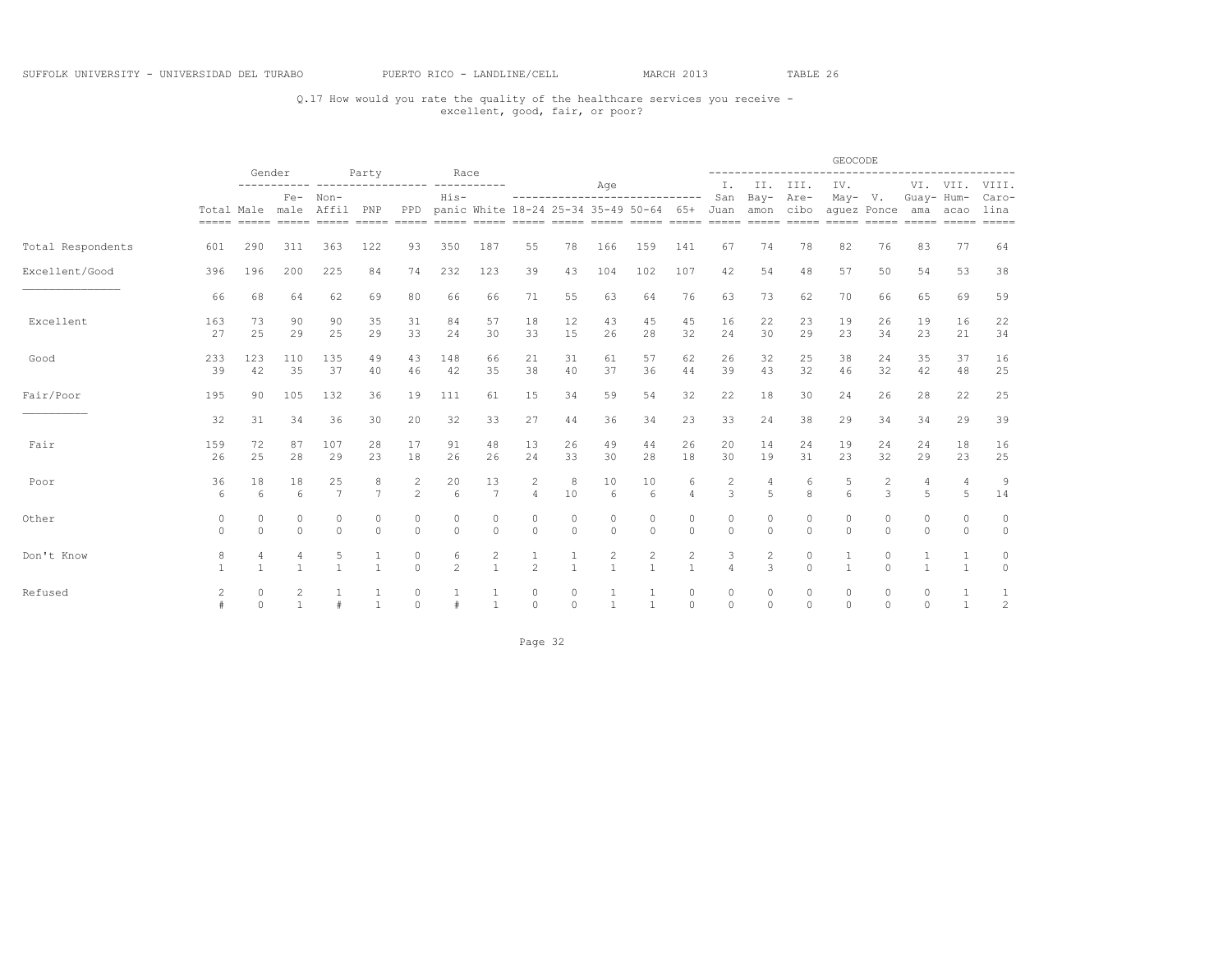Q.18 Do you think there is a drug consumption problem in Puerto Rico - yes or no?

|                   |                            |                |             |           |                     |                     |               |                                     |               |                         |               |               |           |          |                     |                   | GEOCODE       |                    |                   |               |                |
|-------------------|----------------------------|----------------|-------------|-----------|---------------------|---------------------|---------------|-------------------------------------|---------------|-------------------------|---------------|---------------|-----------|----------|---------------------|-------------------|---------------|--------------------|-------------------|---------------|----------------|
|                   |                            | Gender         | $Fe-$       | Non-      | Party               |                     | Race<br>His-  |                                     |               | ----------------------- | Age           |               |           | San      | II.<br>Bay-         | III.<br>Are-      | IV.<br>May-   | V.                 | VI.<br>Guay- Hum- | VII.          | VIII.<br>Caro- |
|                   | Total Male<br>$==== = = =$ |                | male        | Affil     | PNP                 | PPD                 |               | panic White 18-24 25-34 35-49 50-64 |               |                         |               |               | 65+       | Juan     | amon                | cibo              | _____         | aquez Ponce        | ama               | acao          | lina<br>=====  |
| Total Respondents | 601                        | 290            | 311         | 363       | 122                 | 93                  | 350           | 187                                 | 55            | 78                      | 166           | 159           | 141       | 67       | 74                  | 78                | 82            | 76                 | 83                | 77            | 64             |
| Yes               | 589<br>98                  | 282<br>97      | 307<br>99   | 355<br>98 | 119<br>98           | 93<br>100           | 346<br>99     | 184<br>98                           | 53<br>96      | 77<br>99                | 163<br>98     | 158<br>99     | 136<br>96 | 63<br>94 | 73<br>99            | 76<br>97          | 82<br>100     | 76<br>100          | 82<br>99          | 76<br>99      | 61<br>95       |
| No                |                            | $\mathfrak{D}$ | 0<br>$\cap$ |           | 3.<br>$\mathcal{P}$ |                     | 3             |                                     |               |                         | 2             | $\Omega$      |           |          |                     |                   |               | 0<br>$\cap$        |                   |               | 5              |
| Undecided         |                            |                |             |           | $\circ$<br>$\cap$   | $\Omega$            |               |                                     | 0<br>$\Omega$ | 0<br>$\Omega$           | 0<br>$\Omega$ |               |           |          | $\circ$<br>$\Omega$ | $\circ$<br>$\cap$ | 0<br>$\Omega$ | $\Omega$<br>$\cap$ |                   |               | $\Omega$       |
| Refused           |                            |                |             |           | 0<br>$\Omega$       | $\circ$<br>$\Omega$ | 0<br>$\Omega$ |                                     | $\Omega$      | 0<br>$\Omega$           | 0<br>$\Omega$ | 0<br>$\Omega$ |           |          |                     |                   | 0<br>$\Omega$ | 0<br>$\cap$        | 0<br>$\cap$       | 0<br>$\Omega$ | 0<br>$\Omega$  |

Page 33 and the contract of the contract of the contract of the contract of the contract of the contract of the contract of the contract of the contract of the contract of the contract of the contract of the contract of th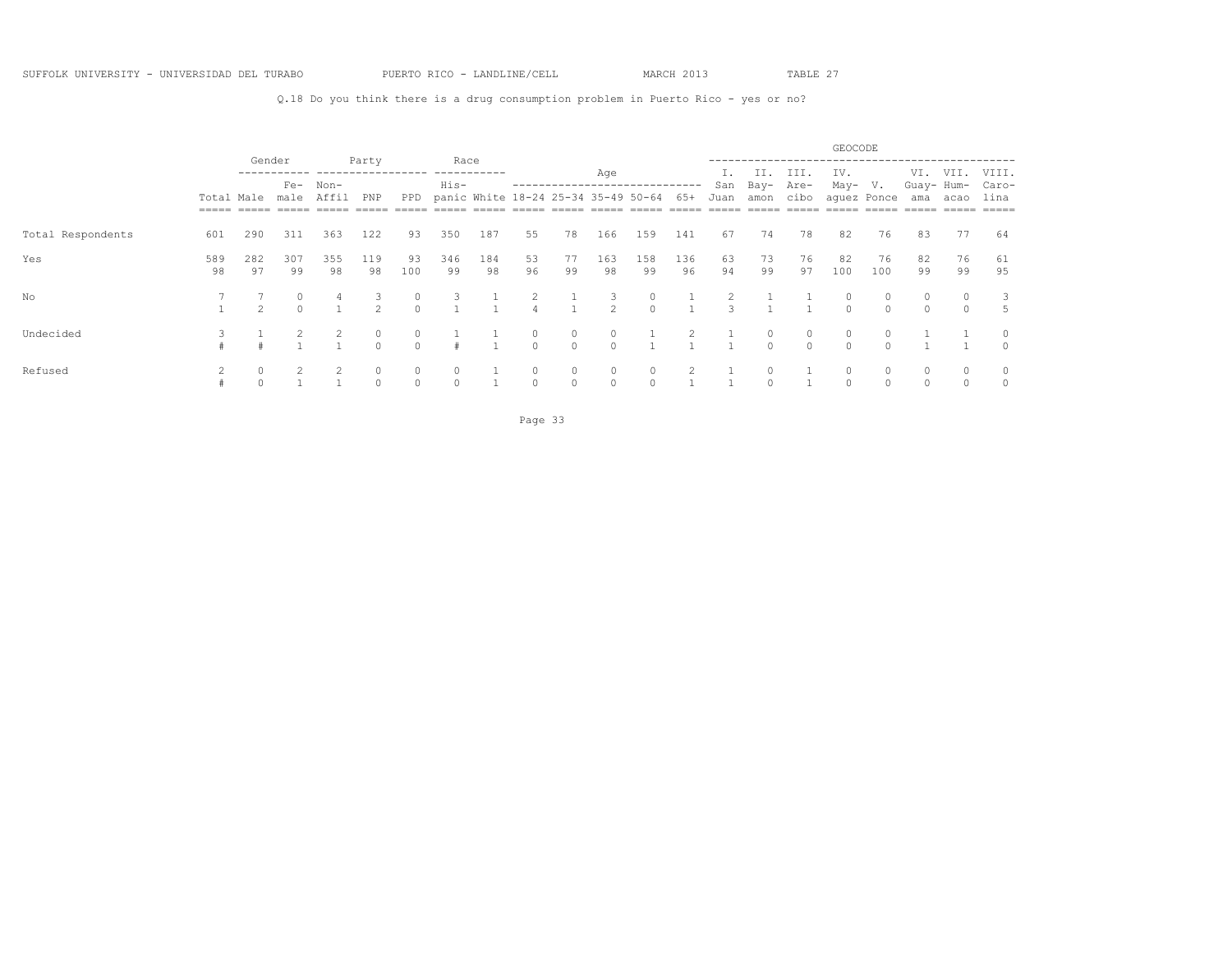Q.19 Thinking about Puerto Rico's relationship with the United States, do you think that relationships should change, or should the status quo be preserved?

|                            |                       |                     |                     |                      |           |          |              |                |                |                                     |                    |                    |                               |                     |                     |              | GEOCODE     |                          |                   |          |                |
|----------------------------|-----------------------|---------------------|---------------------|----------------------|-----------|----------|--------------|----------------|----------------|-------------------------------------|--------------------|--------------------|-------------------------------|---------------------|---------------------|--------------|-------------|--------------------------|-------------------|----------|----------------|
|                            |                       | Gender              | $Fe-$               | $Non-$               | Party     |          | Race<br>His- |                |                |                                     | Age                |                    |                               | San                 | II.<br>Bay-         | III.<br>Are- | IV.<br>May- | V.                       | VI.<br>Guay- Hum- | VII.     | VIII.<br>Caro- |
|                            | Total Male<br>$=====$ |                     | male                | Affil                | PNP       | PPD      |              |                |                | panic White 18-24 25-34 35-49 50-64 |                    |                    | 65+                           | Juan                | amon                | cibo         |             | aquez Ponce              | ama               | acao     | lina<br>=====  |
| Total Respondents          | 601                   | 290                 | 311                 | 363                  | 122       | 93       | 350          | 187            | 55             | 78                                  | 166                | 159                | 141                           | 67                  | 74                  | 78           | 82          | 76                       | 83                | 77       | 64             |
| Relationship should change | 337<br>56             | 199<br>69           | 138<br>44           | 209<br>58            | 93<br>76  | 25<br>27 | 197<br>56    | 109<br>58      | 34<br>62       | 48<br>62                            | 99<br>60           | 86<br>54           | 68<br>48                      | 36<br>54            | 48<br>65            | 47<br>60     | 47<br>57    | 37<br>49                 | 44<br>53          | 42<br>55 | 36<br>56       |
| Keep the status quo        | 220<br>37             | 78<br>27            | 142<br>46           | 123<br>34            | 22<br>18  | 64<br>69 | 122<br>35    | 70<br>37       | 19<br>35       | 26<br>33                            | 56<br>34           | 60<br>38           | 59<br>42                      | 25<br>37            | 20<br>27            | 29<br>37     | 29<br>35    | 34<br>45                 | 29<br>35          | 32<br>42 | 22<br>34       |
| Undecided                  | 34<br>6               | 10<br>$\mathcal{L}$ | 24<br>$\mathcal{R}$ | 24<br>$\overline{7}$ |           |          | 27<br>8      | $\mathfrak{D}$ | $\mathcal{L}$  | 4<br>$\overline{5}$                 | 8<br>5             | 10<br>6            | 11<br>8                       | 5<br>$\overline{ }$ | 4<br>$\overline{r}$ |              | 3           | $\overline{\phantom{a}}$ | 9<br>11           |          | 4<br>6         |
| Refused                    | 10<br>$\mathcal{P}$   | 3                   |                     |                      | $\hat{ }$ | $\cap$   |              | $\mathcal{D}$  | $\overline{2}$ | 0<br>$\Omega$                       | 3<br>$\mathcal{L}$ | 3<br>$\mathcal{L}$ | 3<br>$\overline{\mathcal{L}}$ |                     |                     |              |             |                          |                   |          | 3              |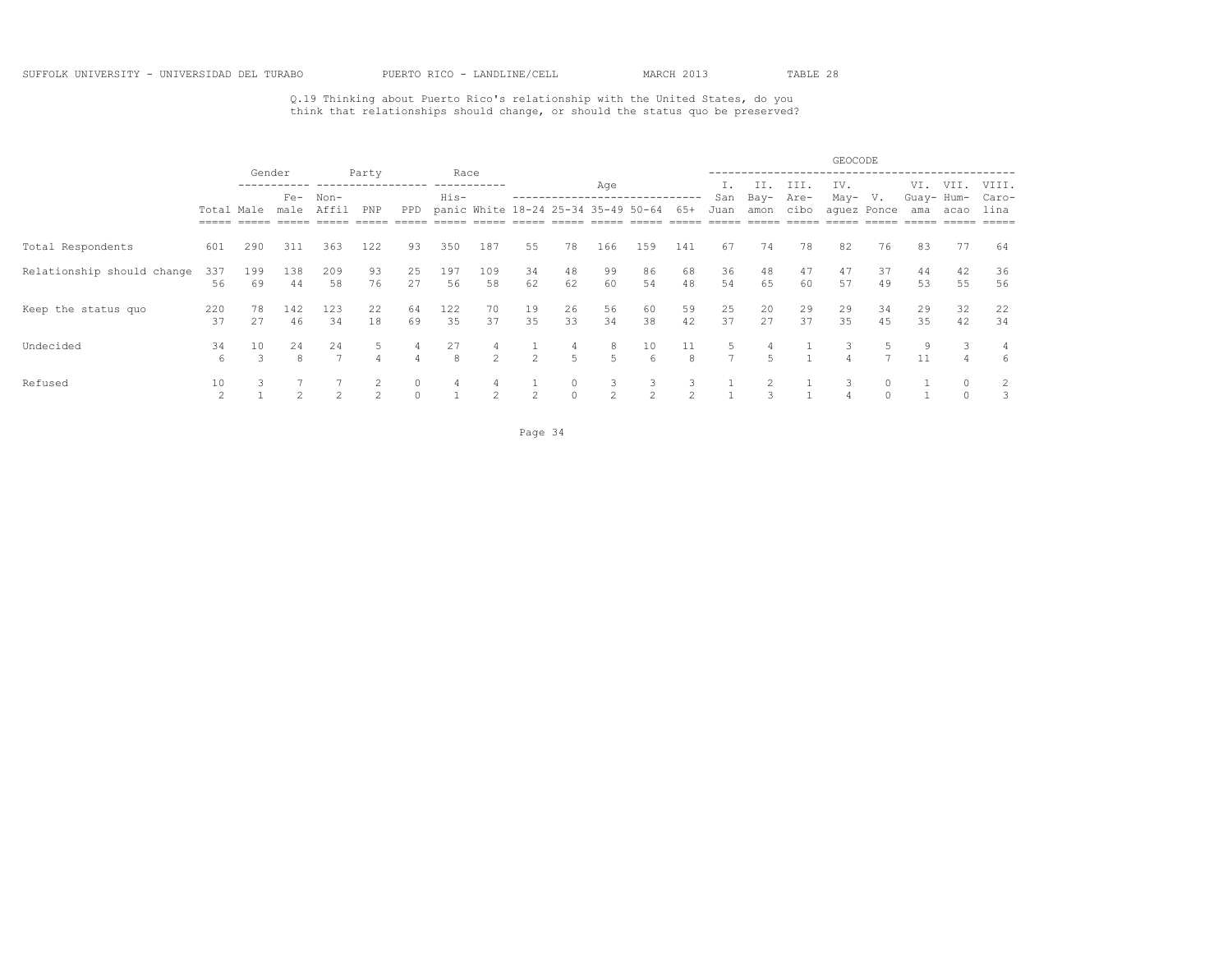## Q.20 If the United States Congress allowed the citizens of Puerto Rico to choose between independence and statehood, what would you choose?

|                   |            |                |               |           |              |          |              |                                     |                         |          |           |                   |          |             |                     |                      | GEOCODE        |                   |                          |              |                        |
|-------------------|------------|----------------|---------------|-----------|--------------|----------|--------------|-------------------------------------|-------------------------|----------|-----------|-------------------|----------|-------------|---------------------|----------------------|----------------|-------------------|--------------------------|--------------|------------------------|
|                   | Total Male | Gender         | $Fe-$<br>male | Non-      | Party<br>PNP | PPD      | Race<br>His- | panic White 18-24 25-34 35-49 50-64 |                         |          | Age       |                   | 65+      | San<br>Juan | II.<br>Bay-<br>amon | III.<br>Are-<br>cibo | IV.<br>May-    | V.<br>aquez Ponce | VI.<br>Guay- Hum-<br>ama | VII.<br>acao | VIII.<br>Caro-<br>lina |
|                   |            |                |               |           |              |          |              |                                     |                         |          |           |                   |          |             |                     |                      |                |                   |                          |              |                        |
| Total Respondents | 601        | 290            | 311           | 363       | 122          | 93       | 350          | 187                                 | 55                      | 78       | 166       | 159               | 141      | 67          | 74                  | 78                   | 82             | 76                | 83                       | 77           | 64                     |
| Statehood         | 418<br>70  | 214<br>74      | 204<br>66     | 240<br>66 | 119<br>98    | 49<br>53 | 240<br>69    | 139<br>74                           | 35<br>64                | 55<br>71 | 127<br>77 | 109<br>69         | 90<br>64 | 42<br>63    | 50<br>68            | 60<br>77             | 62<br>76       | 54<br>71          | 59<br>71                 | 50<br>65     | 41<br>64               |
| Independence      | 81<br>13   | 47<br>16       | 34<br>11      | 54<br>15  |              | 18<br>19 | 48<br>14     | 21<br>11                            | 16<br>29                | 14<br>18 | 15<br>9   | 19<br>12          | 17<br>12 | 15<br>22    | 12<br>16            | 4<br>5               | 9<br>11        | 9                 | 8<br>10                  | 14<br>18     | 12<br>19               |
| Undecided         | 80<br>13   | 23<br>8        | 57<br>18      | 52<br>14  | 2<br>2       | 22<br>24 | 49<br>14     | 23<br>12                            | 4<br>7                  | 4<br>5   | 19<br>11  | 26<br>16          | 27<br>19 | 10          | 9<br>12             | 10<br>13             | 9<br>11        | 12<br>16          | 15<br>18                 | 10<br>13     | 8<br>13                |
| Refused           | 22         | 6<br>$\hat{ }$ | 16            | 5         | $\cap$       |          | 13           | 2                                   | $\mathbf{0}$<br>$\circ$ | -5<br>6  | 5<br>3    | 5<br>$\mathbf{3}$ | 5        | 3           | 3                   | 4                    | $\mathfrak{D}$ |                   |                          |              | 5                      |

Page 35 and the state of the state of the state of the state of the state of the state of the state of the state of the state of the state of the state of the state of the state of the state of the state of the state of th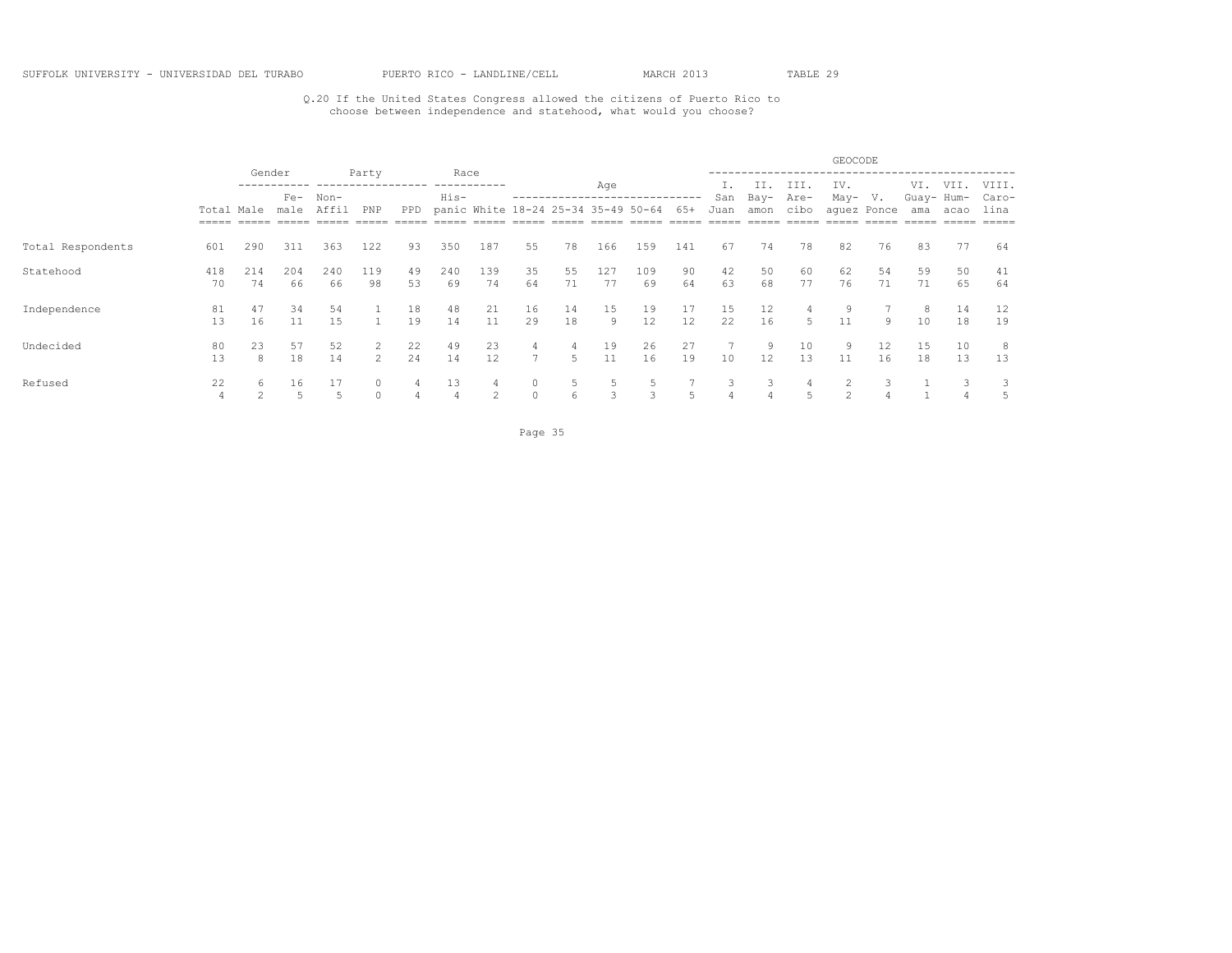## Q.21 Thinking about the economy, do you think the economy in Puerto Rico has improved in the last four years, has it stayed the same, or has it gotten worse?

|                   |                      |           |               |               |                             |                     |                    |                                     |                     |                      |                      |           |                         |               |                     |              | GEOCODE        |                   |                   |          |               |
|-------------------|----------------------|-----------|---------------|---------------|-----------------------------|---------------------|--------------------|-------------------------------------|---------------------|----------------------|----------------------|-----------|-------------------------|---------------|---------------------|--------------|----------------|-------------------|-------------------|----------|---------------|
|                   |                      | Gender    |               |               | Party<br>------------------ |                     | Race               | -----------                         |                     |                      | Age                  |           |                         |               | II.                 | III.         | IV.            |                   | VI.               | VII.     | VIII.         |
|                   | Total Male           |           | $Fe-$<br>male | Non-<br>Affil | PNP                         | PPD                 | His-               | panic White 18-24 25-34 35-49 50-64 |                     |                      |                      |           | 65+                     | San<br>Juan   | Bay-<br>amon        | Are-<br>cibo | May-           | V.<br>aquez Ponce | Guay- Hum-<br>ama | acao     | Caro-<br>lina |
| Total Respondents | 601                  | 290       | 311           | 363           | 122                         | 93                  | 350                | 187                                 | 55                  | 78                   | 166                  | 159       | 141                     | 67            | 74                  | 78           | 82             | 76                | 83                | 77       | 64            |
| Improved          | 41<br>$\overline{7}$ | 22<br>8   | 19<br>6       | 23<br>6       | 14<br>11                    | 3                   | 18<br>5            | 19<br>10                            | 2<br>$\overline{4}$ | 6<br>8               | 11<br>$\overline{7}$ | 14<br>9   | 5                       | 6<br>9        | 5<br>$\overline{7}$ | 6<br>8       | 6              | 5.                | 0                 | 9        | 8<br>13       |
| Stayed the same   | 143<br>24            | 81<br>28  | 62<br>20      | 76<br>21      | 39<br>32                    | 20<br>22            | 87<br>25           | 43<br>23                            | 19<br>35            | 15<br>19             | 38<br>23             | 33<br>21  | 37<br>26                | 13            | 15<br>20            | 21<br>27     | 22<br>27       | 22<br>29          | 24<br>29          | 15<br>19 | 15<br>23      |
| Gotten worse      | 411<br>68            | 186<br>64 | 225<br>72     | 262<br>72     | 67<br>55                    | 68<br>73            | 242<br>69          | 123<br>66                           | 33<br>60            | 56<br>72             | 115<br>69            | 111<br>70 | 96<br>68                | 52<br>78      | 52<br>70            | 50<br>64     | 53<br>65       | 50<br>66          | 58<br>70          | 55<br>71 | 41<br>64      |
| Undecided         | 6                    |           | $\hat{ }$     |               | 2<br>$\mathfrak{D}$         | 2<br>$\mathfrak{D}$ | 3                  | 2                                   | $\mathfrak{D}$      |                      | 2<br>$\overline{1}$  |           |                         | 0<br>$\Omega$ | 2<br>3              |              | $\mathfrak{D}$ | 0<br>$\cap$       |                   | $\Omega$ | 0<br>$\circ$  |
| Refused           |                      | $\Omega$  | $\Omega$      | 0<br>0        | $\circ$                     | $\circ$             | $\circ$<br>$\circ$ | $\Omega$                            | 0<br>$\circ$        | $\Omega$<br>$\Omega$ | $\circ$<br>$\circ$   | 0<br>0    | $\mathbf{0}$<br>$\circ$ | $\Omega$      | $\circ$<br>$\circ$  | $\Omega$     |                | $\Omega$          | $\Omega$          | 0<br>0   | 0<br>0        |

Page 36 and 2012 and 2012 and 2012 and 2012 and 2012 and 2012 and 2012 and 2012 and 2012 and 2012 and 2012 and 2012 and 2012 and 2012 and 2012 and 2012 and 2012 and 2012 and 2012 and 2012 and 2012 and 2012 and 2012 and 201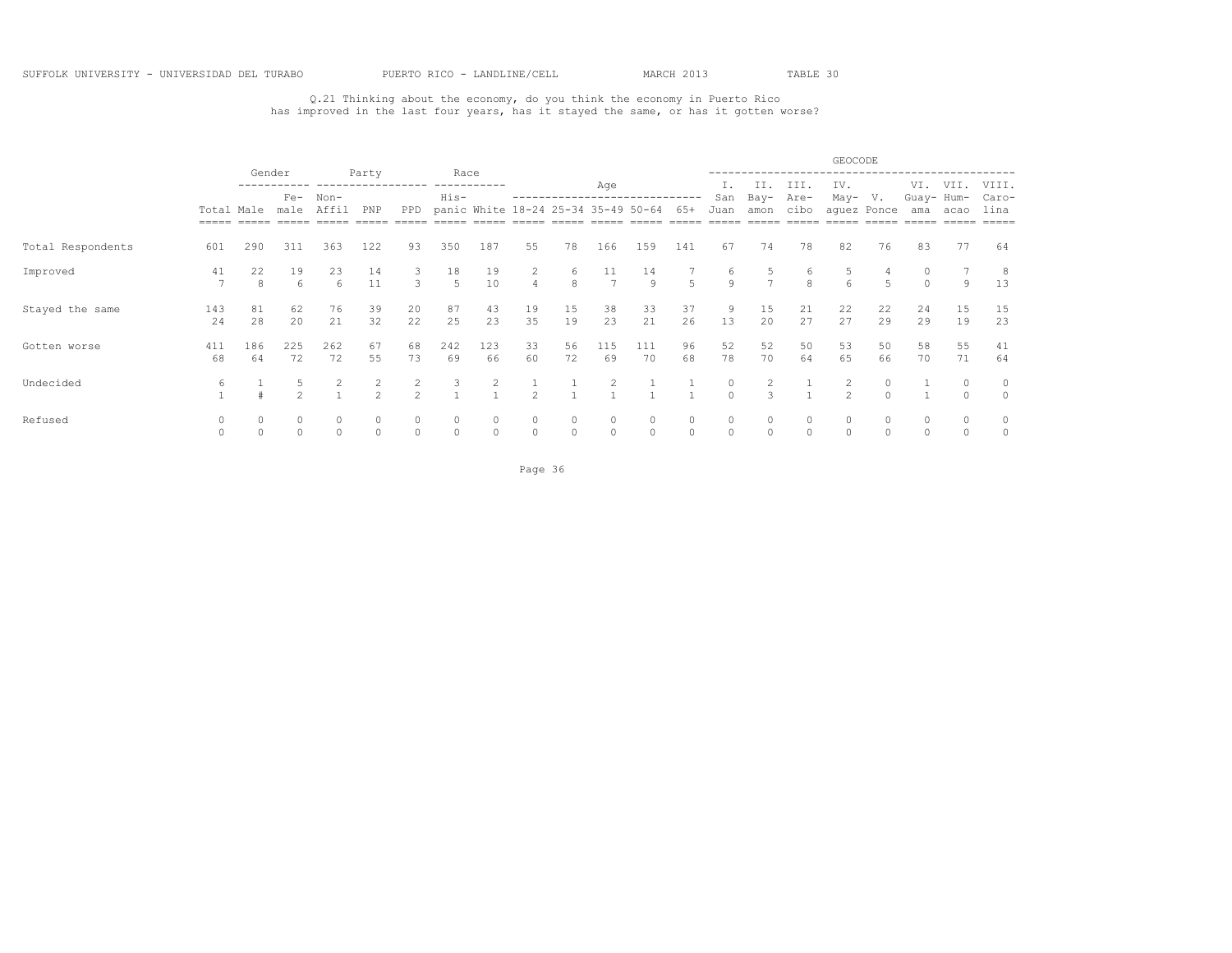## Q.22 In the next four years, do you think the economy will improve, stay the same, or get worse?

|                   |            |           |                 |                 |                             |          |                         |                                     |                      |               |                      |                     |          |             |              |              | GEOCODE  |                        |                   |              |               |
|-------------------|------------|-----------|-----------------|-----------------|-----------------------------|----------|-------------------------|-------------------------------------|----------------------|---------------|----------------------|---------------------|----------|-------------|--------------|--------------|----------|------------------------|-------------------|--------------|---------------|
|                   |            |           | Gender<br>$Fe-$ |                 | Party<br>------------------ |          | Race                    | -----------                         |                      |               | Age                  |                     |          |             | II.          | III.         | IV.      |                        | VI.               | VII.         | VIII.         |
|                   | Total Male |           | male            | $Non-$<br>Affil | PNP                         | PPD      | His-                    | panic White 18-24 25-34 35-49 50-64 |                      |               |                      |                     | $65+$    | San<br>Juan | Bay-<br>amon | Are-<br>cibo | May-     | V.<br>aquez Ponce      | Guay- Hum-<br>ama | acao         | Caro-<br>lina |
| Total Respondents | 601        | 290       | 311             | 363             | 122                         | 93       | 350                     | 187                                 | 55                   | 78            | 166                  | 159                 | 141      | 67          | 74           | 78           | 82       | 76                     | 83                | 77           | 64            |
| Improve           | 163<br>27  | 70<br>24  | 93<br>30        | 81<br>22        | 27<br>22                    | 46<br>49 | 94<br>27                | 49<br>26                            | 15<br>27             | 20<br>26      | 39<br>23             | 41<br>26            | 48<br>34 | 18<br>27    | 19<br>26     | 22<br>28     | 23<br>28 | 24<br>32               | 22<br>27          | 18<br>23     | 17<br>27      |
| Stay the same     | 146<br>24  | 80<br>28  | 66<br>21        | 87<br>24        | 27<br>22                    | 27<br>29 | 91<br>26                | 47<br>25                            | 15<br>27             | 21<br>27      | 42<br>25             | 38<br>24            | 30<br>21 | 14<br>21    | 18<br>24     | 16<br>21     | 23<br>28 | 19<br>25               | 29<br>35          | 17<br>22     | 10<br>16      |
| Get worse         | 248<br>41  | 123<br>42 | 125<br>40       | 165<br>45       | 64<br>52                    | 14<br>15 | 140<br>40               | 78<br>42                            | 21<br>38             | 37<br>47      | 75<br>45             | 69<br>43            | 45<br>32 | 29<br>43    | 34<br>46     | 31<br>40     | 33<br>40 | 30<br>39               | 25<br>30          | 33<br>43     | 33<br>52      |
| Undecided         | 42         | 16<br>6   | 26<br>8         | 29<br>8         | 4<br>$\mathcal{L}$          | 5        | 25<br>7                 | 12<br>6                             | 4<br>$7\phantom{.0}$ | $\Omega$      | 10 <sup>°</sup><br>6 | 11                  | 16<br>11 |             | 3            | 9<br>12      | 3        |                        | 6                 | 9<br>12      | 4<br>6        |
| Refused           |            |           |                 |                 | $\Omega$                    |          | $\mathbf{0}$<br>$\circ$ |                                     | 0<br>$\circ$         | 0<br>$\Omega$ | $\circ$<br>$\circ$   | $\circ$<br>$\Omega$ |          |             | $\circ$      | $\Omega$     | $\Omega$ | <sup>0</sup><br>$\cap$ |                   | 0<br>$\circ$ | 0<br>0        |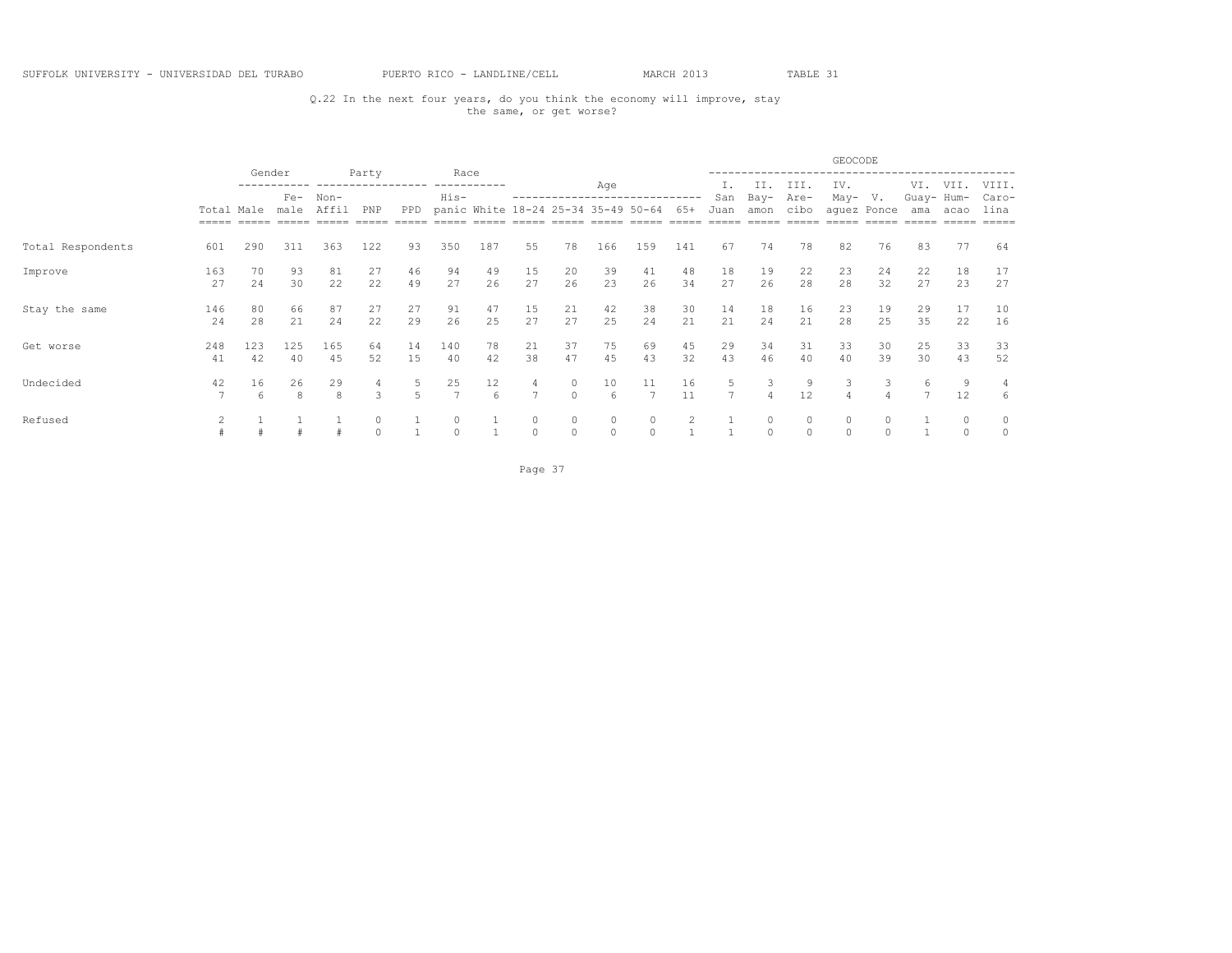# Q.23 Do you support or oppose legislation that would provide more rights to<br>LGBT (Lesbian, Gay, Bisexual or Transgender) citizens, such as marriage<br>rights, healthcare benefits and domestic violence and hate crimes protecti

|                   |                     |           |                      |                     |                    |                    |              |                                     |                     |               |                     |          |          |          |                     |              | GEOCODE       |             |                   |               |                |
|-------------------|---------------------|-----------|----------------------|---------------------|--------------------|--------------------|--------------|-------------------------------------|---------------------|---------------|---------------------|----------|----------|----------|---------------------|--------------|---------------|-------------|-------------------|---------------|----------------|
|                   |                     | Gender    | $Fe-$                | $Non-$              | Party              |                    | Race<br>His- | --------                            |                     |               | Age                 |          |          | San      | II.<br>Bay-         | III.<br>Are- | IV.<br>May-   | V.          | VI.<br>Guay- Hum- | VII.          | VIII.<br>Caro- |
|                   | Total Male<br>===== |           | male                 | Affil               | PNP                | PPD                |              | panic White 18-24 25-34 35-49 50-64 |                     |               |                     |          | $65+$    | Juan     | amon                | cibo         |               | aquez Ponce | ama               | acao          | lina<br>=====  |
| Total Respondents | 601                 | 290       | 311                  | 363                 | 122                | 93                 | 350          | 187                                 | 55                  | 78            | 166                 | 159      | 141      | 67       | 74                  | 78           | 82            | 76          | 83                | 77            | 64             |
| Support           | 279<br>46           | 133<br>46 | 146<br>47            | 181<br>50           | 44<br>36           | 39<br>42           | 171<br>49    | 85<br>45                            | 37<br>67            | 41<br>53      | 79<br>48            | 72<br>45 | 49<br>35 | 35<br>52 | 40<br>54            | 27<br>35     | 31<br>38      | 34<br>45    | 43<br>52          | 42<br>55      | 27<br>42       |
| Oppose            | 242<br>40           | 124<br>43 | 118<br>38            | 131<br>36           | 66<br>54           | 40<br>43           | 134<br>38    | 75<br>40                            | 14<br>25            | 28<br>36      | 68<br>41            | 66<br>42 | 66<br>47 | 22<br>33 | 30<br>41            | 40<br>51     | 40<br>49      | 29<br>38    | 31<br>37          | 24<br>31      | 26<br>41       |
| Undecided         | 65<br>11            | 28<br>10  | 37<br>12             | 41<br>11            | 9                  | 12<br>13           | 40<br>11     | 20<br>11                            | 4<br>$\overline{7}$ | 9<br>12       | 16<br>10            | 15<br>Q  | 20<br>14 | 8<br>12  | 3<br>$\overline{4}$ | 8<br>10      | 9<br>11       | 13<br>17    | 6                 | 11<br>14      | 11             |
| Refused           | 15<br>$\mathcal{L}$ | $\sim$    | 10<br>$\overline{a}$ | 10<br>$\mathcal{L}$ | 3<br>$\mathcal{L}$ | 2<br>$\mathcal{P}$ | 5            |                                     | 0<br>$\Omega$       | 0<br>$\Omega$ | 3<br>$\mathfrak{D}$ | 6<br>4   | 6        |          |                     | 3            | $\mathcal{D}$ | 0<br>$\cap$ | 3                 | 0<br>$\Omega$ | 6              |

Page 38 and the state of the state of the state of the state of the state of the state of the state of the state of the state of the state of the state of the state of the state of the state of the state of the state of th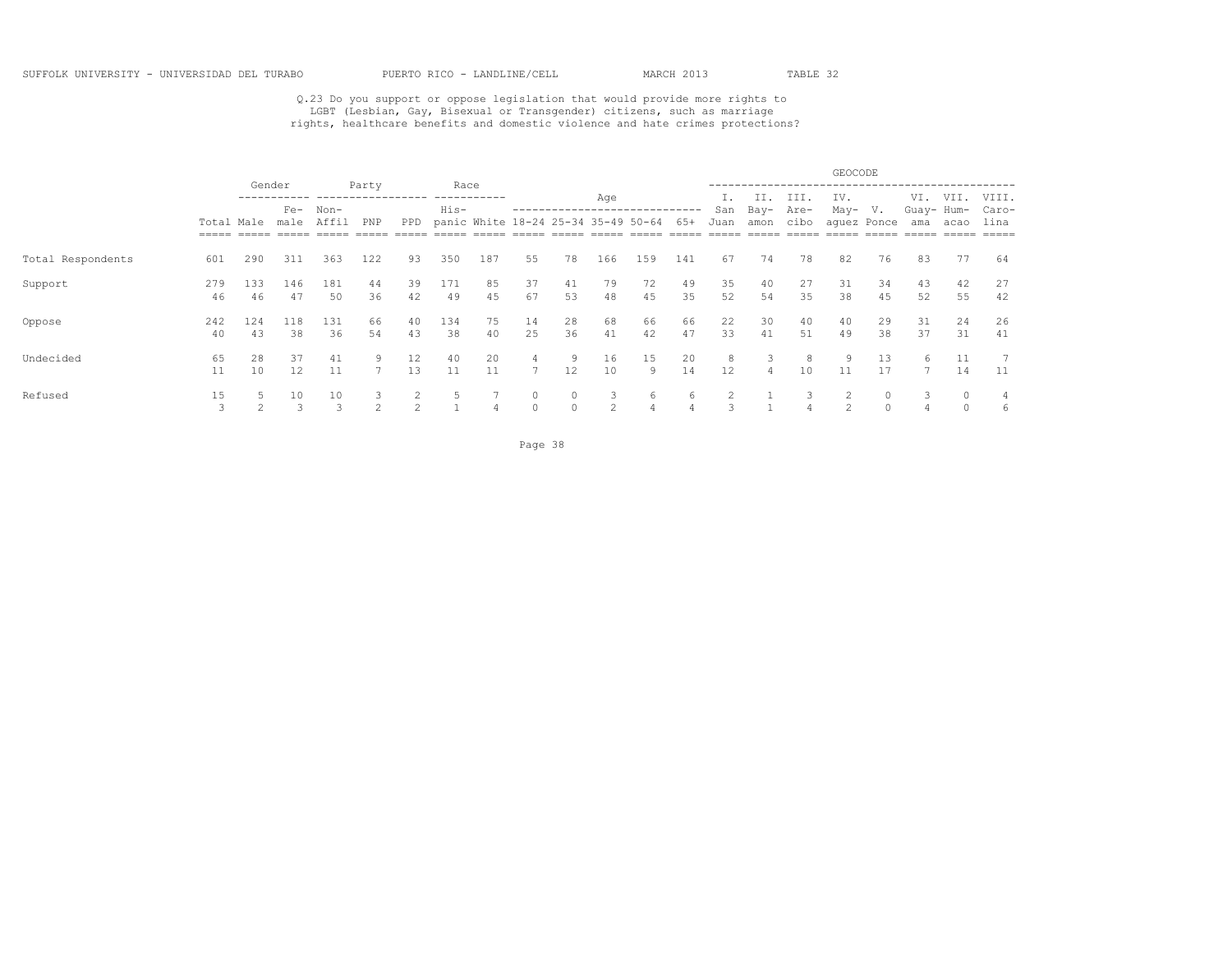## Q.24 Do you support or oppose the new law which bans drivers from texting or talking on cellphones without the use of hands-free equipment while driving?

|                   |                                   |           |                                 |                   |             |                   |                     |           |                     |                                     |                     |               |           |                     |                     |                     | GEOCODE       |             |                   |          |                |
|-------------------|-----------------------------------|-----------|---------------------------------|-------------------|-------------|-------------------|---------------------|-----------|---------------------|-------------------------------------|---------------------|---------------|-----------|---------------------|---------------------|---------------------|---------------|-------------|-------------------|----------|----------------|
|                   |                                   |           | Gender<br>Non-<br>$Fe-$<br>male |                   | Party       |                   | Race<br>His-        |           |                     |                                     | Age                 |               |           | San                 | IΙ<br>Bay-          | III.<br>Are-        | IV.<br>May-   | V.          | VI.<br>Guay- Hum- | VII.     | VIII.<br>Caro- |
|                   | Total Male<br>$=$ $=$ $=$ $=$ $=$ |           |                                 | Affil             | PNP         | PPD               |                     |           |                     | panic White 18-24 25-34 35-49 50-64 |                     |               | 65+       | Juan                | amon                | cibo                |               | aquez Ponce | ama               | acao     | lina           |
| Total Respondents | 601                               | 290       | 311                             | 363               | 122         | 93                | 350                 | 187       | 55                  | 78                                  | 166                 | 159           | 141       | 67                  | 74                  | 78                  | 82            | 76          | 83                | 77       | 64             |
| Support           | 504<br>84                         | 250<br>86 | 254<br>82                       | 315<br>87         | 94<br>77    | 74<br>80          | 302<br>86           | 150<br>80 | 51<br>93            | 67<br>86                            | 146<br>88           | 130<br>82     | 108<br>77 | 59<br>88            | 66<br>89            | 65<br>83            | 70<br>85      | 63<br>83    | 65<br>78          | 61<br>79 | 55<br>86       |
| Oppose            | 93<br>16                          | 40<br>14  | 53<br>17                        | 46<br>13          | 27<br>22    | 19<br>20          | 48<br>14            | 33<br>18  | 4<br>7              | 11<br>14                            | 20<br>12            | 28<br>18      | 30<br>21  | 10                  | 9                   | 13<br>17            | 12<br>15      | 13<br>17    | 20                | 16<br>21 | 8<br>13        |
| Undecided         |                                   |           |                                 | $\circ$<br>$\cap$ |             | $\circ$<br>$\cap$ | $\circ$<br>$\Omega$ | 2         | 0<br>$\Omega$       | 0<br>$\Omega$                       | $\circ$<br>$\Omega$ |               |           | $\circ$<br>$\Omega$ | $\circ$<br>$\Omega$ | $\circ$<br>$\Omega$ | 0<br>$\Omega$ |             |                   |          | 2              |
| Refused           |                                   |           |                                 |                   | 0<br>$\cap$ | 0<br>$\Omega$     | 0<br>$\Omega$       | 2         | $\circ$<br>$\Omega$ | 0<br>$\Omega$                       | 0<br>$\Omega$       | 0<br>$\Omega$ |           |                     |                     | $\circ$             | 0<br>$\Omega$ | $\cap$      | 0<br>$\Omega$     | $\Omega$ | 0<br>$\circ$   |

Page 39 and the state of the state of the state of the state of the state of the state of the state of the state of the state of the state of the state of the state of the state of the state of the state of the state of th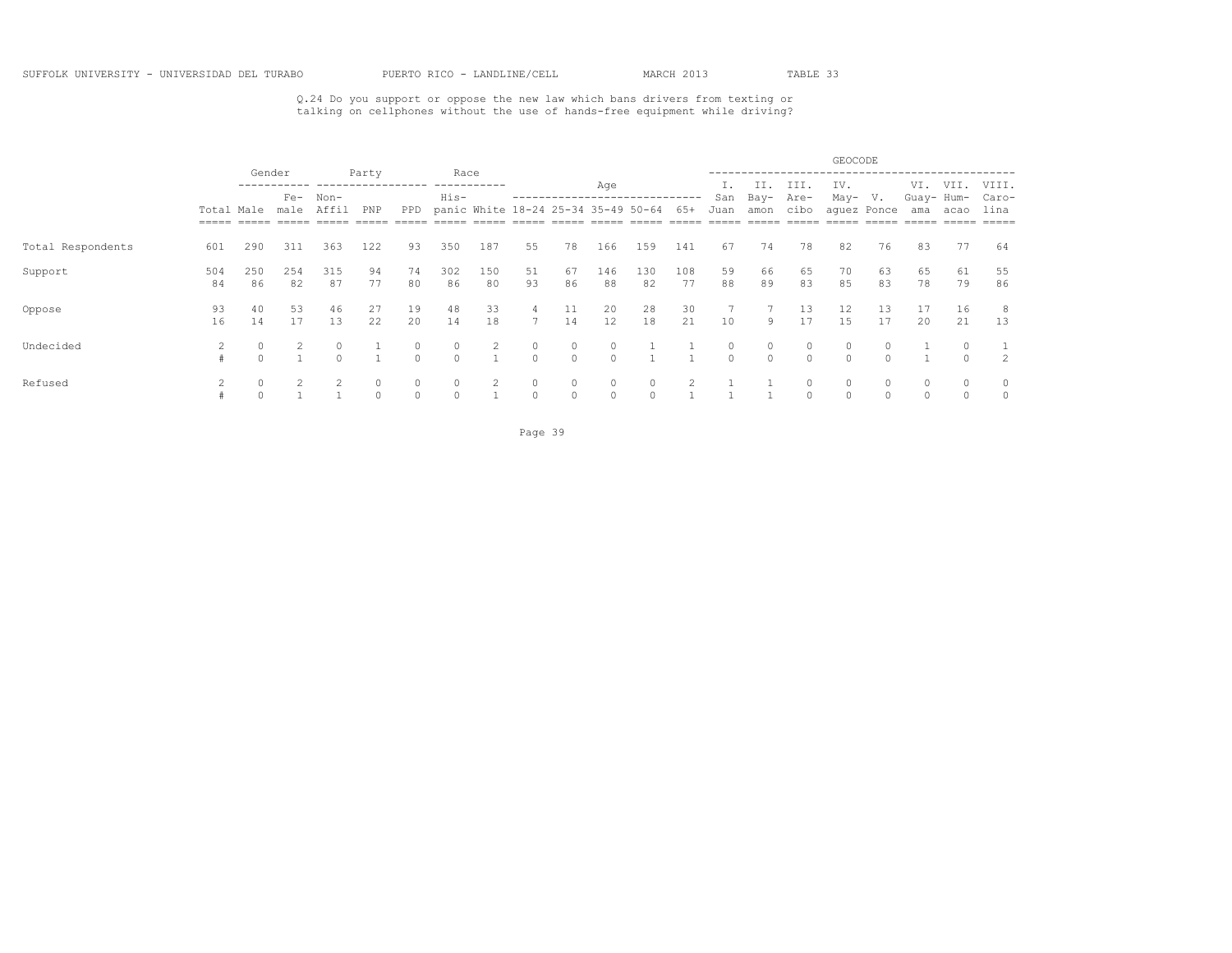## Q.25 Overall, which country do you feel poses the greatest threat to the United States?

|                   |                      |                                | Gender                         |                                |                                |                                           |                                  | Race                           |                                           |                              |                                |                                                            |                              |                              |                                | -----------------        | GEOCODE                          |                      | -----------------    |                              |                                |
|-------------------|----------------------|--------------------------------|--------------------------------|--------------------------------|--------------------------------|-------------------------------------------|----------------------------------|--------------------------------|-------------------------------------------|------------------------------|--------------------------------|------------------------------------------------------------|------------------------------|------------------------------|--------------------------------|--------------------------|----------------------------------|----------------------|----------------------|------------------------------|--------------------------------|
|                   |                      |                                |                                | Fe- Non-                       | Party                          |                                           | His-                             |                                |                                           |                              | Age                            | -----------------------------                              |                              | Ι.<br>San                    |                                | II. III.<br>Bay- Are-    | IV.<br>May- V.                   |                      | Guay- Hum-           |                              | VI. VII. VIII.<br>Caro-        |
|                   |                      |                                |                                | Total Male male Affil PNP      |                                |                                           |                                  |                                |                                           |                              |                                | PPD panic White 18-24 25-34 35-49 50-64 65+ Juan amon cibo |                              |                              |                                |                          |                                  | aquez Ponce ama acao |                      |                              | lina                           |
| Total Respondents | 601                  | 290                            | 311                            | 363                            | 122                            | 93                                        | 350                              | 187                            | 55                                        | 78                           | 166                            | 159                                                        | 141                          | 67                           | 74                             | 78                       | 82                               | 76                   | 83                   | 77                           | 64                             |
| North Korea       | 286<br>48            | 155<br>53                      | 131<br>42                      | 171<br>47                      | 64<br>52                       | 39<br>42                                  | 169<br>48                        | 91<br>49                       | 28<br>51                                  | 36<br>46                     | 87<br>52                       | 75<br>47                                                   | 59<br>42                     | 28<br>42                     | 38<br>51                       | 32<br>41                 | 39<br>48                         | 36<br>47             | 45<br>54             | 34<br>44                     | 34<br>53                       |
| China             | 43<br>$\overline{7}$ | 21<br>7                        | 22<br>$\overline{7}$           | 25<br>7                        | 10<br>8                        | 6<br>6                                    | 26<br>7                          | 12<br>6                        | 3<br>5                                    | 7<br>9                       | 8<br>5                         | 14<br>$\overline{9}$                                       | 11<br>8                      | 6<br>9                       | 6<br>8                         | 8<br>10                  | 5<br>6                           | 5<br>$\overline{7}$  | 5<br>6               | $\sqrt{2}$<br>3              | 6<br>9                         |
| Afghanistan       | 41<br>7              | 15<br>5                        | 26<br>8                        | 29<br>8                        | 4<br>3                         | 6<br>6                                    | 30<br>$\overline{9}$             | 7<br>$\overline{4}$            | 9<br>16                                   | 8<br>10                      | 10<br>6                        | 7<br>$\overline{4}$                                        | 7<br>5                       | 3<br>$\overline{4}$          | 3<br>$\overline{4}$            | 6<br>8                   | 7<br>$\mathcal{G}$               | 4<br>5               | 5<br>6               | 10<br>13                     | 3<br>5                         |
| Iran              | 35<br>6              | 18<br>6                        | 17<br>5                        | 21<br>6                        | 6                              | 5<br>5                                    | 20<br>6                          | 10<br>5                        | $\circ$<br>$\circ$                        | 2<br>3                       | 15<br>$\circ$                  | 9<br>6                                                     | 9<br>6                       | 4<br>6                       | 8<br>11                        | 3<br>$\overline{4}$      | 3<br>$\overline{4}$              | 8<br>11              | 2<br>$\overline{2}$  | 5<br>6                       | $\overline{\mathbf{c}}$<br>3   |
| Pakistan          | 20<br>3              | 11<br>$\overline{4}$           | 9<br>3                         | 12<br>3                        | 4<br>3                         | 4<br>$\overline{4}$                       | 14<br>$\overline{4}$             | 4<br>$\mathbf{2}$              | $\circ$<br>$\circ$                        | 5<br>6                       | 5<br>3                         | 6<br>$\overline{4}$                                        | 4<br>3                       | 3<br>$\overline{a}$          | 1<br>$\overline{1}$            | 3<br>$\overline{4}$      | $\mathbf{1}$                     | $\mathbf{2}$<br>3    | 2<br>$\overline{2}$  | 4<br>5                       | 4<br>$\epsilon$                |
| United States     | 10<br>$\mathbf{2}$   | 2                              | 3<br>$\mathbf{1}$              | 8<br>$\overline{c}$            | $\mathbf{1}$<br>$\mathbf{1}$   | $\mathbf 0$<br>$\Omega$                   | 6<br>2                           | 3<br>$\overline{c}$            | $\overline{c}$<br>$\overline{4}$          | 1<br>$\mathbf{1}$            | 2<br>$\mathbf{1}$              | $\overline{4}$<br>3                                        | $\mathbf{1}$                 | 3<br>$\overline{4}$          | $\mathbf{1}$<br>$\mathbf{1}$   | $\mathbf 0$<br>$\Omega$  | $\overline{c}$<br>$\overline{c}$ | 1<br>$\mathbf{1}$    | $\mathbf{1}$         | $\overline{c}$<br>3          | 0<br>$\circ$                   |
| Iraq              | 8<br>$\mathbf{1}$    | 2<br>$\mathbf{1}$              | 6<br>$\mathfrak{D}$            | $\pm$                          | 4<br>3                         | 3<br>3                                    | 4<br>$\overline{1}$              | 3<br>$\overline{c}$            | $\circ$<br>$\circ$                        | 2<br>3                       | $\overline{c}$<br>$\mathbf{1}$ | 3<br>$\overline{c}$                                        | 1<br>$\mathbf{1}$            | $\circ$<br>$\Omega$          | 0<br>$\Omega$                  | 1<br>$\mathbf{1}$        | $\mathbf{1}$                     | 3<br>$\overline{4}$  | 2<br>$\overline{2}$  | 1<br>$\mathbf{1}$            | 0<br>$\circ$                   |
| Syria             | 7<br>$\mathbf{1}$    | 4<br>$\mathbf{1}$              | 3<br>$\mathbf{1}$              | 5<br>$\mathbf{1}$              | 0<br>$\circ$                   | $\overline{\mathbf{c}}$<br>$\overline{c}$ | 5<br>$\mathbf{1}$                | $\mathbf{1}$                   | 1<br>$\mathbf{2}$                         | 2<br>3                       | 1<br>$\mathbf{1}$              | $\mathbf{1}$                                               | 2<br>$\mathbf{1}$            | $\overline{c}$<br>3          | 0<br>$\circ$                   | 2<br>3                   | $\circ$<br>$\circ$               | $\mathbf{1}$         | $\mathbf{1}$         | $\circ$<br>$\circ$           | $\mathbf{1}$<br>$\overline{c}$ |
| Russia            | 6<br>$\mathbf{1}$    | 3<br>$\mathbf{1}$              | 3<br>$\mathbf{1}$              | 4<br>$\mathbf{1}$              | 1<br>$\overline{1}$            | 1<br>$\overline{1}$                       | $\overline{4}$<br>$\overline{1}$ | 1<br>$\mathbf{1}$              | $\overline{\mathbf{c}}$<br>$\overline{4}$ | $\mathbf{1}$<br>$\mathbf{1}$ | 0<br>$\Omega$                  | $\overline{c}$<br>$\mathbf{1}$                             | 1<br>$\mathbf{1}$            | 1<br>$\overline{1}$          | $\mathbf{1}$<br>$\overline{1}$ | $\mathbf{0}$<br>$\Omega$ | $\mathbf{2}$<br>$\mathfrak{D}$   | $\circ$<br>$\Omega$  | 1<br>$\mathbf{1}$    | 1<br>$\mathbf{1}$            | $\circ$<br>$\circ$             |
| Japan             | 5<br>1               | $\overline{c}$<br>$\mathbf{1}$ | 3<br>$\mathbf{1}$              | 3                              | 1<br>$\overline{1}$            | -1<br>$\overline{1}$                      | 3<br>$\overline{1}$              | 2<br>$\mathbf{1}$              | 1<br>$\overline{c}$                       | 2<br>3                       | 1<br>$\mathbf{1}$              | $\circ$<br>$\Omega$                                        | $\mathbf{1}$<br>$\mathbf{1}$ | $\circ$<br>$\Omega$          | $\overline{2}$<br>3            | $\overline{2}$<br>3      | 0<br>$\Omega$                    | 1<br>$\mathbf{1}$    | 0<br>$\Omega$        | $\circ$<br>$\circ$           | $\circ$<br>$\circ$             |
| Mexico            | 4<br>$\mathbf{1}$    | 3<br>$\mathbf{1}$              | 1<br>#                         | $\overline{c}$<br>$\mathbf{1}$ | $\mathbf{1}$<br>$\overline{1}$ | $\mathbf{1}$<br>$\overline{1}$            | $\overline{2}$<br>$\mathbf{1}$   | $\mathbf{2}$<br>$\mathbf{1}$   | $\mathbf{1}$<br>$\mathbf{2}$              | 0<br>$\overline{0}$          | $\mathbf{1}$<br>$\mathbf{1}$   | $\overline{c}$<br>$\mathbf{1}$                             | $\circ$<br>$\circ$           | $\mathbf{1}$<br>$\mathbf{1}$ | 0<br>$\circ$                   | 1<br>$\mathbf{1}$        | 0<br>$\circ$                     | $\circ$<br>$\Omega$  | 0<br>$\circ$         | $\mathbf{1}$<br>$\mathbf{1}$ | $\mathbf{1}$<br>$\mathbf{2}$   |
| Venezuela         | 3                    | 1<br>#                         | $\overline{2}$<br>$\mathbf{1}$ | 2<br>$\mathbf{1}$              | 1<br>$\overline{1}$            | 0<br>$\circ$                              | $\overline{c}$<br>$\overline{1}$ | 1<br>$\mathbf{1}$              | $\circ$<br>$\circ$                        | 1<br>$\mathbf{1}$            | $\circ$<br>$\circ$             | 1<br>$\mathbf{1}$                                          | 1<br>$\mathbf{1}$            | 0<br>$\circ$                 | $\circ$<br>$\circ$             | 2<br>3                   | 1<br>$\mathbf{1}$                | 0<br>$\Omega$        | 0<br>$\circ$         | 0<br>$\circ$                 | 0<br>$\circ$                   |
| Saudi Arabia      | 3<br>#               | $\mathbf{1}$<br>#              | $\overline{2}$<br>$\mathbf{1}$ | $\pm$                          | $\overline{1}$                 | 1<br>$\overline{1}$                       | 0<br>$\circ$                     | $\overline{2}$<br>$\mathbf{1}$ | $\circ$<br>$\circ$                        | 0<br>$\circ$                 | $\overline{c}$<br>$\mathbf{1}$ | 1<br>$\mathbf{1}$                                          | $\circ$<br>$\circ$           | 1<br>$\mathbf{1}$            | $\circ$<br>$\circ$             | $\circ$<br>$\circ$       | $\circ$<br>$\Omega$              | 1<br>$\mathbf{1}$    | $\Omega$<br>$\Omega$ | $\circ$<br>$\Omega$          | 1<br>$\mathbf{2}$              |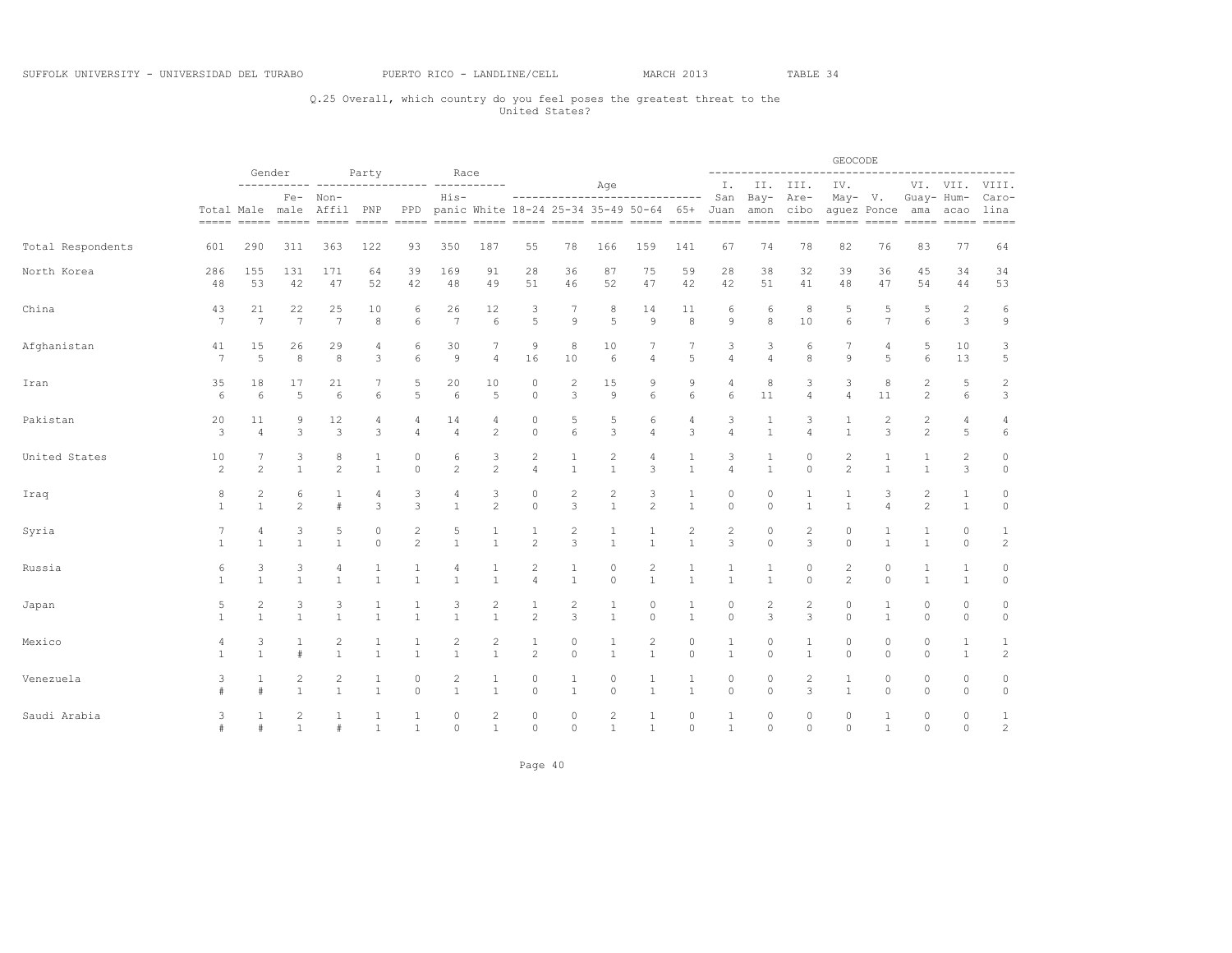## Q.25 Overall, which country do you feel poses the greatest threat to the United States?

|                   |           |                         |          |                                                                                                                                             |                                      |                                      |                                      |                                      |                                      |                                      |                                      |                                                            |                     |               | -----------------   |                         | GEOCODE                          |                                  |                     | ---------------------- |                       |
|-------------------|-----------|-------------------------|----------|---------------------------------------------------------------------------------------------------------------------------------------------|--------------------------------------|--------------------------------------|--------------------------------------|--------------------------------------|--------------------------------------|--------------------------------------|--------------------------------------|------------------------------------------------------------|---------------------|---------------|---------------------|-------------------------|----------------------------------|----------------------------------|---------------------|------------------------|-----------------------|
|                   |           | Gender                  |          | Fe- Non-                                                                                                                                    | Party                                |                                      | Race<br>His-                         |                                      |                                      |                                      | Aqe                                  | ------------------------------                             |                     | Ι.<br>San     | Bay-                | II. III.<br>Are-        | IV.                              |                                  | May- V. Guay- Hum-  | VI. VII. VIII.         | Caro-                 |
|                   |           |                         |          | Total Male male Affil PNP<br>sanan anang anang anang anang anang anang anang anang anang anang anang anang anang anang anang anang anang an |                                      |                                      |                                      |                                      |                                      |                                      |                                      | PPD panic White 18-24 25-34 35-49 50-64 65+ Juan amon cibo |                     |               |                     |                         | aquez Ponce ama acao             |                                  |                     |                        | lina<br>$= = = = = =$ |
| Total Respondents | 601       | 290                     | 311      | 363                                                                                                                                         | 122                                  | 93                                   | 350                                  | 187                                  | 55                                   | 78                                   | 166                                  | 159                                                        | 141                 | 67            | 74                  | 78                      | 82                               | 76                               | 83                  | 77                     | 64                    |
| Egypt             |           | $\Omega$                |          | $\Omega$                                                                                                                                    | 0<br>$\Omega$                        | $\frac{1}{1}$                        | $\begin{matrix} 0 \\ 0 \end{matrix}$ | $\frac{1}{1}$                        | $\begin{matrix} 0 \\ 0 \end{matrix}$ | 0<br>$\Omega$                        | 0<br>$\circ$                         | $\Omega$                                                   |                     |               | 0<br>$\Omega$       | $\Omega$                | $\Omega$                         | $\Omega$                         | $\Omega$            | $\circ$                | 0<br>$\circ$          |
| South Korea       |           |                         |          |                                                                                                                                             | $\begin{matrix} 0 \\ 0 \end{matrix}$ | $\begin{matrix} 0 \\ 0 \end{matrix}$ | $\frac{1}{4}$                        | $\begin{matrix} 0 \\ 0 \end{matrix}$ | $\begin{matrix} 0 \\ 0 \end{matrix}$ | $\begin{matrix} 0 \\ 0 \end{matrix}$ | $\frac{1}{1}$                        | 0<br>$\Omega$                                              | 0<br>$\Omega$       | 0<br>$\Omega$ | 0<br>$\Omega$       | $\overline{0}$          | $\Omega$                         |                                  |                     | $\Omega$               | $\circ$               |
| Germany           |           |                         | $\Omega$ |                                                                                                                                             | 0<br>$\Omega$                        | 0<br>$\Omega$                        | $\#$                                 | 0<br>$\Omega$                        | $\frac{1}{2}$                        | 0<br>$\Omega$                        | 0<br>$\Omega$                        | 0<br>$\Omega$                                              | 0<br>$\Omega$       | 0<br>$\Omega$ | 0<br>$\Omega$       | $\Omega$                | 0<br>$\Omega$                    | $\Omega$                         |                     | $\Omega$               | 0<br>$\Omega$         |
| Columbia          |           |                         |          | $\Omega$                                                                                                                                    | $\frac{1}{1}$                        | $\begin{matrix}0\\0\end{matrix}$     | $\frac{1}{4}$                        | $\begin{matrix}0\\0\end{matrix}$     | $\frac{1}{2}$                        | $\begin{matrix} 0 \\ 0 \end{matrix}$ | $\begin{matrix} 0 \\ 0 \end{matrix}$ | 0<br>$\Omega$                                              | 0<br>$\Omega$       | 0<br>$\Omega$ | 0<br>$\Omega$       | $\Omega$                | $\begin{matrix}0\\0\end{matrix}$ | $\begin{matrix}0\\0\end{matrix}$ | $\Omega$            | $\Omega$               | $\frac{1}{2}$         |
| England           |           |                         | $\cap$   |                                                                                                                                             | $\circ$<br>$\Omega$                  | 0<br>$\Omega$                        | $\begin{matrix} 0 \\ 0 \end{matrix}$ | $\mathbf{1}$                         | $\begin{matrix} 0 \\ 0 \end{matrix}$ | 0<br>$\Omega$                        | $\circ$<br>$\Omega$                  | $\overline{1}$                                             | 0<br>$\Omega$       | 0<br>$\Omega$ | $\circ$<br>$\Omega$ | $\mathbf 0$<br>$\Omega$ |                                  | 0<br>$\Omega$                    | $\cap$              | $\Omega$<br>$\Omega$   | 0<br>$\circ$          |
| Other             | $\cap$    | $\Omega$                | $\Omega$ | $\Omega$                                                                                                                                    | 0<br>$\Omega$                        | 0<br>$\Omega$                        | $\begin{matrix} 0 \\ 0 \end{matrix}$ | $\begin{matrix}0\\0\end{matrix}$     | $\begin{matrix} 0 \\ 0 \end{matrix}$ | $\circ$<br>$\Omega$                  | 0<br>$\Omega$                        | 0<br>$\Omega$                                              | 0<br>$\Omega$       | 0<br>$\Omega$ | 0<br>$\Omega$       | 0<br>$\Omega$           | $\circ$<br>$\Omega$              | $\Omega$                         | 0<br>$\Omega$       | $\Omega$               | 0<br>$\circ$          |
| Undecided         | 108<br>18 | 36<br>$12 \overline{ }$ | 72<br>23 | 65<br>18                                                                                                                                    | 18<br>15                             | 21<br>23                             | 57<br>16                             | 38<br>20                             | 6<br>11                              | 10<br>13                             | 24<br>14                             | 29<br>18                                                   | 38<br>27            | 11<br>16      | 12<br>16            | 15<br>19                | 17<br>21                         | 11<br>14                         | 16<br>19            | 15<br>19               | 11<br>17              |
| Refused           | 17<br>3   | 8<br>3                  | 3        | 11<br>3                                                                                                                                     | 4<br>3                               | $\overline{c}$<br>$\mathfrak{D}$     | 5<br>$\mathbf{1}$                    | 8<br>$\overline{4}$                  | 0<br>$\Omega$                        | $\mathbf{1}$                         | 7<br>$\overline{4}$                  | 4<br>3                                                     | 5<br>$\overline{4}$ | 3             | $\frac{2}{3}$       | 3<br>$\overline{4}$     | 3<br>$\overline{A}$              | 2<br>$\overline{3}$              | 2<br>$\overline{2}$ | $\frac{2}{3}$          | $\circ$<br>$\circ$    |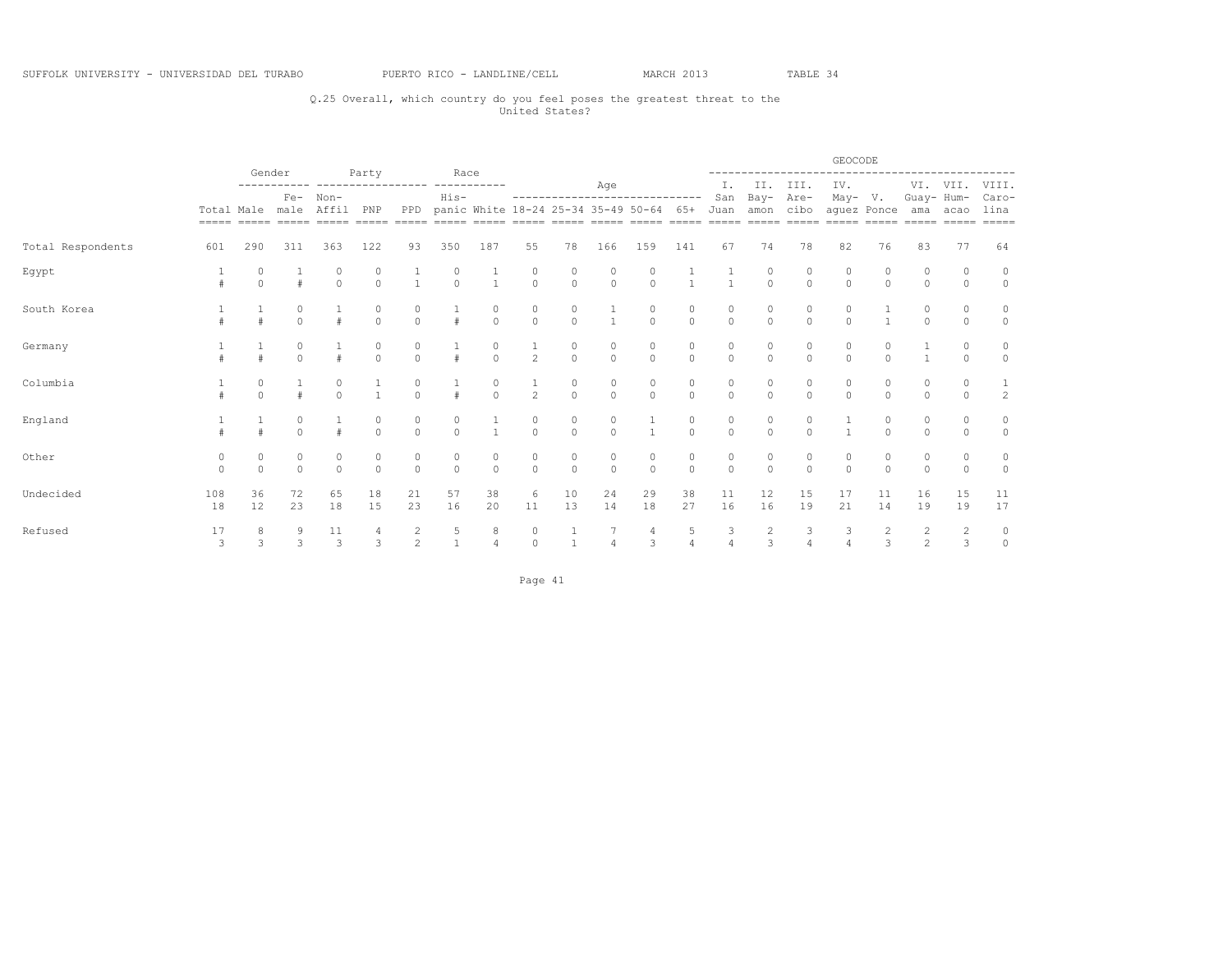Q.26 Do you believe that China poses an economic threat to the United States?

|                   |                                   |                      |                 |           |          |                         |              |                     |                     |                                     |           |          |                     |                    |               |              | GEOCODE     |             |                   |          |                |
|-------------------|-----------------------------------|----------------------|-----------------|-----------|----------|-------------------------|--------------|---------------------|---------------------|-------------------------------------|-----------|----------|---------------------|--------------------|---------------|--------------|-------------|-------------|-------------------|----------|----------------|
|                   |                                   |                      | Gender<br>$Fe-$ | Non-      | Party    |                         | Race<br>His- |                     |                     | ------------------                  | Age       |          |                     | San                | II.<br>Bay-   | III.<br>Are- | IV.<br>May- | V.          | VI.<br>Guay- Hum- | VII.     | VIII.<br>Caro- |
|                   | Total Male<br>$=$ $=$ $=$ $=$ $=$ |                      | male            | Affil     | PNP      | PPD                     |              |                     |                     | panic White 18-24 25-34 35-49 50-64 |           |          | 65+                 | Juan               | amon          | cibo         |             | aquez Ponce | ama               | acao     | lina           |
| Total Respondents | 601                               | 290                  | 311             | 363       | 122      | 93                      | 350          | 187                 | 55                  | 78                                  | 166       | 159      | 141                 | 67                 | 74            | 78           | 82          | 76          | 83                | 77       | 64             |
| Yes               | 363<br>60                         | 182<br>63            | 181<br>58       | 217<br>60 | 75<br>61 | 55<br>59                | 228<br>65    | 100<br>53           | 41<br>75            | 49<br>63                            | 109<br>66 | 88<br>55 | 75<br>53            | 45<br>67           | 52<br>70      | 42<br>54     | 50<br>61    | 42<br>55    | 55<br>66          | 40<br>52 | 37<br>58       |
| No                | 154<br>26                         | 89<br>31             | 65<br>21        | 97<br>27  | 28<br>23 | 26<br>28                | 87<br>25     | 48<br>26            | 10<br>18            | 20<br>26                            | 46<br>28  | 42<br>26 | 36<br>26            | 12<br>18           | 16<br>22      | 21<br>27     | 22<br>27    | 24<br>32    | 19<br>23          | 22<br>29 | 18<br>28       |
| Undecided         | 78<br>13                          | 19<br>$\overline{ }$ | 59<br>19        | 44<br>12  | 18<br>15 | $12 \overline{ }$<br>13 | 33<br>9      | 39<br>21            | $\overline{4}$<br>7 | 9<br>12                             | 9<br>.5   | 28<br>18 | 27<br>19            | 8<br>12            | 6<br>8        | 13<br>17     | 9<br>11     | 9<br>12     | 9<br>11           | 15<br>19 | 9<br>14        |
| Refused           | b                                 | 0<br>$\cap$          | 6               |           |          | 0<br>$\cap$             |              | $\circ$<br>$\Omega$ | $\circ$<br>$\Omega$ |                                     | 2         |          | 3<br>$\mathfrak{D}$ | 2<br>$\mathcal{L}$ | 0<br>$\Omega$ |              |             |             | 0<br>$\Omega$     | $\Omega$ | 0<br>$\Omega$  |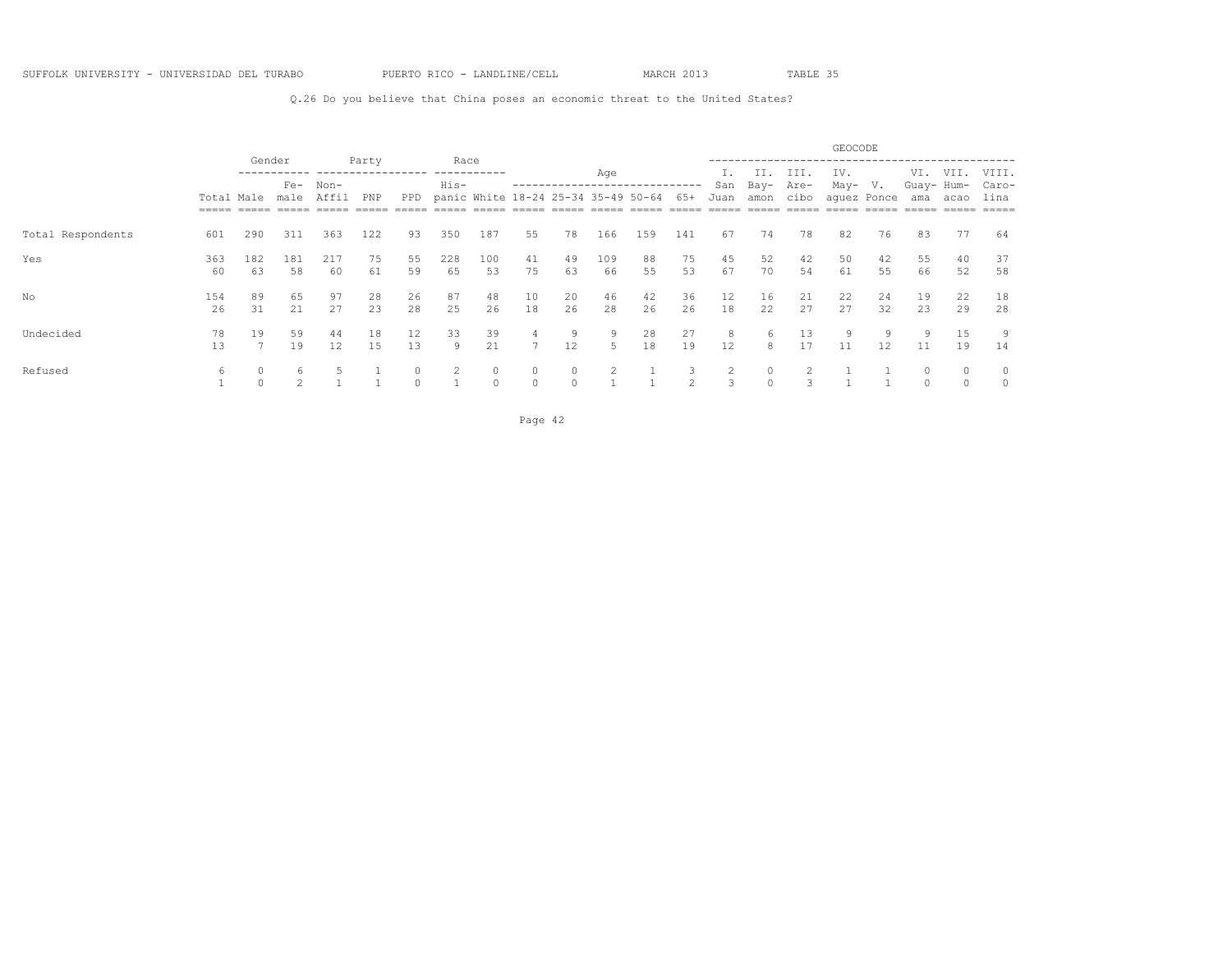## Q.27 Are you considering leaving Puerto Rico and moving to the United States in the near future?

|                   |               |           |               |               |                    |               |                         |                                                  |                     |          |                    |               |                |             |                     |                               | GEOCODE     |                   |                          |              |                        |
|-------------------|---------------|-----------|---------------|---------------|--------------------|---------------|-------------------------|--------------------------------------------------|---------------------|----------|--------------------|---------------|----------------|-------------|---------------------|-------------------------------|-------------|-------------------|--------------------------|--------------|------------------------|
|                   | Total Male    | Gender    | $Fe-$<br>male | Non-<br>Affil | Party<br>PNP       | PPD           | Race<br>His-            | ---------<br>panic White 18-24 25-34 35-49 50-64 |                     |          | Age                |               | $65+$          | San<br>Juan | II.<br>Bay-<br>amon | III.<br>Are-<br>cibo          | IV.<br>May- | V.<br>aquez Ponce | VI.<br>Guay- Hum-<br>ama | VII.<br>acao | VIII.<br>Caro-<br>lina |
|                   | $= = = = = =$ |           |               |               |                    |               |                         |                                                  |                     |          |                    |               |                |             |                     |                               |             |                   |                          |              |                        |
| Total Respondents | 601           | 290       | 311           | 363           | 122                | 93            | 350                     | 187                                              | 55                  | 78       | 166                | 159           | 141            | 67          | 74                  | 78                            | 82          | 76                | 83                       | 77           | 64                     |
| Yes               | 200<br>33     | 105<br>36 | 95<br>31      | 124<br>34     | 53<br>43           | 19<br>20      | 130<br>37               | 50<br>27                                         | 28<br>51            | 34<br>44 | 61<br>37           | 44<br>28      | 32<br>23       | 24<br>36    | 26<br>35            | 25<br>32                      | 29<br>35    | 21<br>28          | 29<br>35                 | 28<br>36     | 18<br>28               |
| No.               | 379<br>63     | 173<br>60 | 206<br>66     | 223<br>61     | 65<br>53           | 74<br>80      | 207<br>59               | 131<br>70                                        | 25<br>45            | 40<br>51 | 99<br>60           | 109<br>69     | 105<br>74      | 42<br>63    | 46<br>62            | 50<br>64                      | 52<br>63    | 50<br>66          | 52<br>63                 | 45<br>58     | 42<br>66               |
| Undecided         | 21            | 12        |               | 15            | 4<br>$\mathcal{L}$ | 0<br>$\Omega$ | 13<br>$\overline{4}$    | O<br>$\mathcal{L}$                               | 2<br>$\overline{4}$ | 4<br>5   | 6<br>4             | 6<br>$\Delta$ | 3<br>$\hat{ }$ |             | 2<br>$\mathcal{L}$  | 2<br>$\overline{\mathcal{L}}$ |             | $\overline{ }$    | $\mathcal{L}$            |              | 4<br>6                 |
| Refused           |               |           |               |               | $\Omega$           | 0<br>$\Omega$ | $\mathbf{0}$<br>$\circ$ | 0<br>$\Omega$                                    | $\circ$<br>$\circ$  |          | $\circ$<br>$\circ$ |               |                |             | $\circ$             |                               |             |                   |                          | $\Omega$     | $\circ$<br>$\circ$     |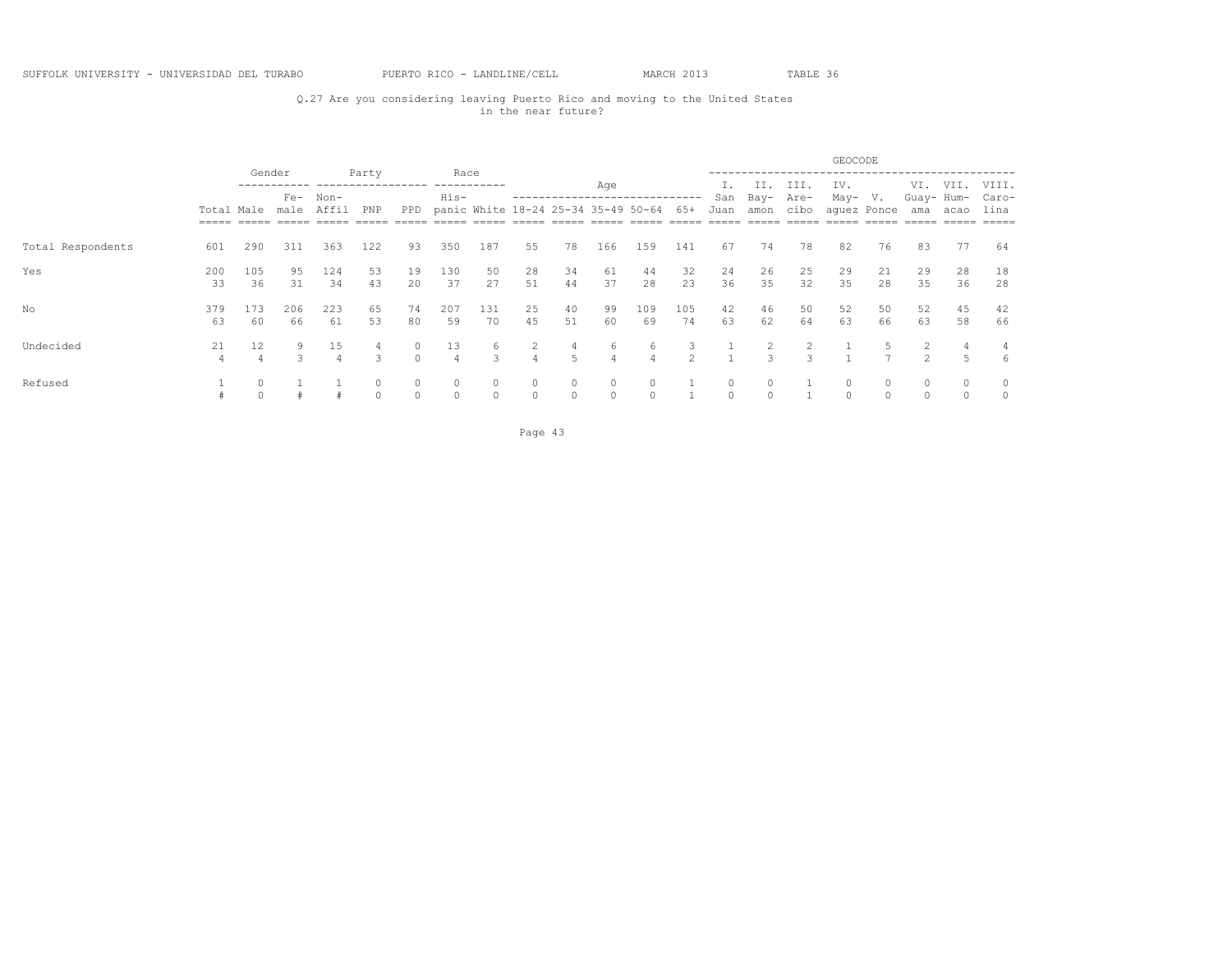Q.28 What is your annual household income?

|                          |                |                 |                         |                | Party          |                     |                                        |                                       |                |                |                                       |                                |                                       |                     |                   |               | GEOCODE       |                   |                |                |               |
|--------------------------|----------------|-----------------|-------------------------|----------------|----------------|---------------------|----------------------------------------|---------------------------------------|----------------|----------------|---------------------------------------|--------------------------------|---------------------------------------|---------------------|-------------------|---------------|---------------|-------------------|----------------|----------------|---------------|
|                          |                |                 | Gender<br>Non-<br>$Fe-$ |                |                |                     | Race                                   |                                       |                |                | Age                                   |                                |                                       | Ι.                  | II.               | III.          | IV.           |                   |                | VI. VII.       | VIII.         |
|                          |                | Total Male male |                         | Affil          | PNP            | PPD                 | $His-$                                 | panic White 18-24 25-34 35-49 50-64   |                |                |                                       | ------------------------------ | 65+                                   | San<br>Juan         | Bay-<br>amon cibo | Are-          | May-          | V.<br>aquez Ponce | Guay- Hum-     | ama acao       | Caro-<br>lina |
|                          | =====          | $=====$         | $= = = = = =$           | $=====$        | $=====$        | $=$ $=$ $=$ $=$ $=$ | $=====$                                | $=====$                               |                |                |                                       |                                |                                       | $=$ $=$ $=$ $=$ $=$ |                   |               | $=====$       |                   |                | $=====$        | $=====$       |
| Total Respondents        | 601            | 290             | 311                     | 363            | 122            | 93                  | 350                                    | 187                                   | 55             | 78             | 166                                   | 159                            | 141                                   | 67                  | 74                | 78            | 82            | 76                | 83             | 77             | 64            |
| Under \$15,000 per year  | 266            | 112             | 154                     | 149            | 53             | 54                  | 158                                    | 75                                    | 24             | 33             | 68                                    | 64                             | 77                                    | 20                  | 13                | 44            | 41            | 49                | 36             | 38             | 25            |
|                          | 44             | 39              | 50                      | 41             | 43             | 58                  | 45                                     | 40                                    | 44             | 42             | 41                                    | 40                             | 55                                    | 30                  | 18                | 56            | 50            | 64                | 43             | 49             | 39            |
| Under \$30,000 per year  | 149            | 75              | 74                      | 94             | 36             | 15                  | 88                                     | 51                                    | 14             | 30             | 35                                    | 39                             | 31                                    | 14                  | 21                | 14            | 22            | 15                | 22             | 22             | 19            |
|                          | 25             | 26              | 24                      | 26             | 30             | 16                  | 25                                     | 27                                    | 25             | 38             | 21                                    | 25                             | 22                                    | 21                  | 28                | 18            | 27            | 20                | 27             | 29             | 30            |
| Under \$50,000 per year  | 77             | 44              | 33                      | 50             | 15             | 9                   | 51                                     | 18                                    | 5              | 5              | 30                                    | 29                             | 8                                     | 10                  | 15                | 11            | 8             |                   | 11             | 8              |               |
|                          | 13             | 15              | 11                      | 14             | 12             | 10                  | 15                                     | 10                                    | $\overline{9}$ | 6              | 18                                    | 18                             | 6                                     | 15                  | 20                | 14            | 10            | 9                 | 13             | 10             | 11            |
| Under \$75,000 per year  | 30             | 17              | 13                      | 19             | 5              |                     | 12                                     | 11                                    | $\frac{2}{4}$  | $\frac{2}{3}$  | 11                                    | 8                              |                                       | 5                   | 6                 | 2             | $\frac{2}{2}$ | 3                 |                | 6              | $\frac{2}{3}$ |
|                          | 5              | 6               | $\Delta$                | 5              |                |                     | $\mathcal{R}$                          | $6\overline{6}$                       |                |                | $\overline{7}$                        | $\overline{5}$                 | $\overline{5}$                        | $\overline{7}$      | $\mathbf{8}$      | $\mathcal{L}$ |               |                   | $\overline{5}$ | 8              |               |
| Under \$100,000 per year | 12             | 6               | 6                       | 8              | 2              |                     |                                        |                                       |                |                | $\frac{3}{2}$                         | 5                              | $\begin{array}{c} 2 \\ 1 \end{array}$ | $\overline{c}$      | 2                 |               |               |                   | 3              |                | $\frac{2}{3}$ |
|                          | $\overline{c}$ | $\mathfrak{D}$  | $\overline{2}$          | $\mathfrak{D}$ | $\overline{2}$ |                     | $\mathfrak{D}$                         | $\mathfrak{D}$                        | $\overline{2}$ |                |                                       | $\mathcal{E}$                  |                                       | $\overline{3}$      | $\mathcal{L}$     |               |               | $\cap$            |                |                |               |
| Over \$100,000 per year  | 21             | 17              |                         | 14             |                | 0                   | $\begin{array}{c} 12 \\ 3 \end{array}$ | $\begin{array}{c} 9 \\ 5 \end{array}$ | $\frac{2}{4}$  | $\frac{2}{3}$  | $\begin{matrix} 10 \\ 6 \end{matrix}$ | $\frac{3}{2}$                  | $\frac{4}{3}$                         | 8                   | 8                 |               |               |                   |                |                | $\frac{2}{3}$ |
|                          | 3              | 6               |                         | $\Delta$       | 6              | $\Omega$            |                                        |                                       |                |                |                                       |                                |                                       | 12                  | 11                |               |               |                   | $\cap$         |                |               |
| Undecided                | 30             | 10              | 20                      | 15             | 3              | 9                   | 15                                     | 12                                    | 6              | 3              | $\frac{5}{3}$                         | 6                              | 8                                     | 5                   |                   | 3             | 3             | 2                 | 5              |                | 4             |
|                          | 5              | $\mathbf{3}$    | $6\overline{6}$         | $\overline{4}$ | $\mathfrak{D}$ | 10                  | $\overline{4}$                         | 6                                     | 11             | $\overline{4}$ |                                       | $\overline{4}$                 | $6 \overline{6}$                      | $\overline{7}$      | $\mathcal{Q}$     | $\Delta$      | $\Delta$      | $\mathcal{L}$     | 6              | $\overline{1}$ | 6             |
| Refused                  | 16             | 9               |                         | 14             |                |                     |                                        |                                       | $\mathbf{1}$   | $\frac{2}{3}$  | 4                                     | 5                              | 4                                     | 3                   | 2                 | 2             | 4             |                   | 2              | 0              | 3             |
|                          | 3              | $\mathbf{3}$    | $\overline{c}$          |                |                |                     | $\mathfrak{D}$                         |                                       | 2              |                | $\overline{c}$                        | 3                              | 3                                     |                     | 3                 | 3             | 5             | $\cap$            | $\mathfrak{D}$ | $\Omega$       | $\mathbf 5$   |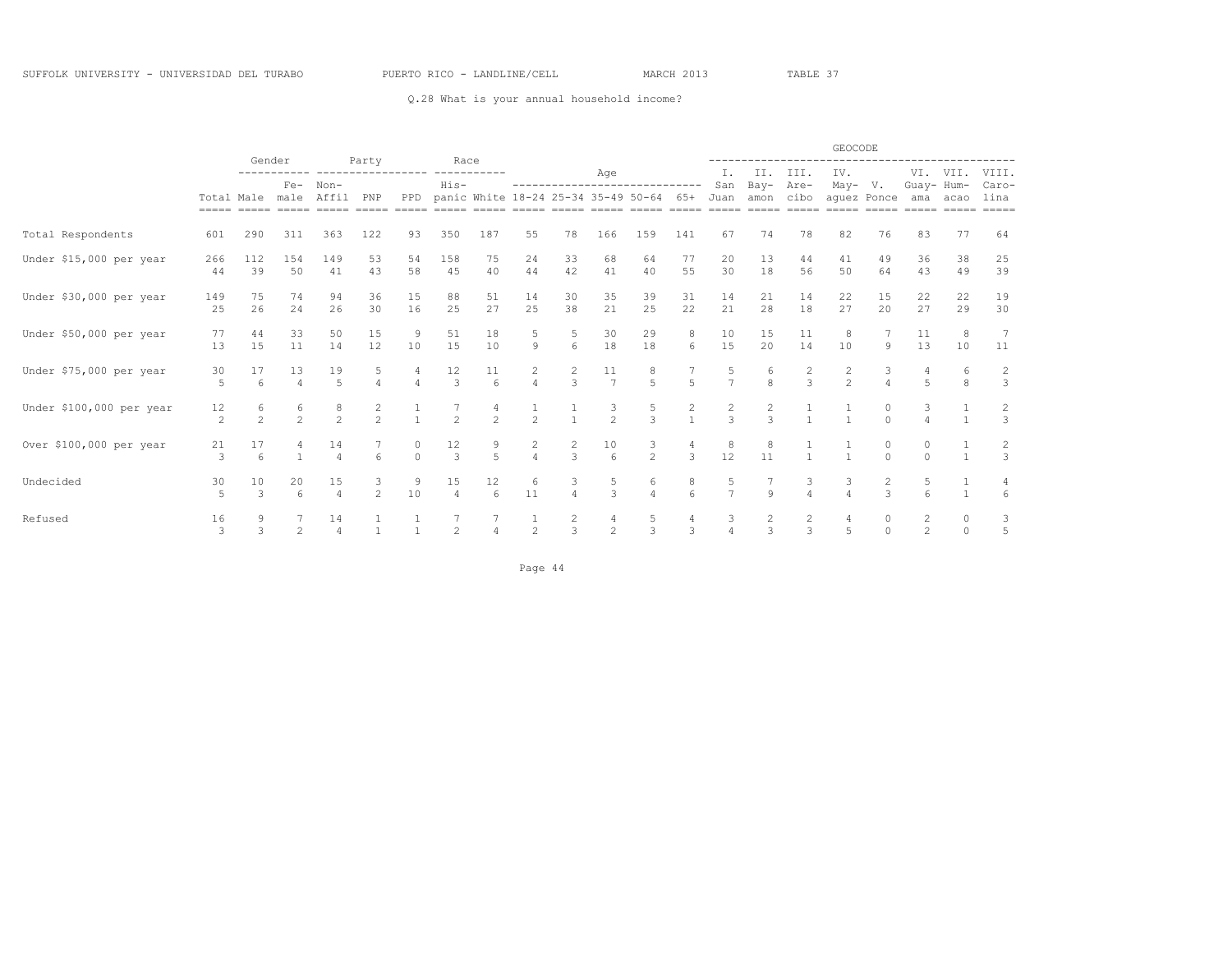### Q.29 What is the highest level of education you have completed?

|                            |                     | Gender<br>Race |       |               |                            |          |        |          |                |                                     |              |                |          |          |          |              | GEOCODE  |             |                |          |                 |
|----------------------------|---------------------|----------------|-------|---------------|----------------------------|----------|--------|----------|----------------|-------------------------------------|--------------|----------------|----------|----------|----------|--------------|----------|-------------|----------------|----------|-----------------|
|                            |                     |                |       |               | Party<br>----------------- |          |        |          |                |                                     | Age          |                |          |          | II.      | III.         | IV.      |             | VI.            | VII.     | VIII.           |
|                            |                     |                | $Fe-$ | Non-<br>Affil | PNP                        |          | $His-$ |          |                |                                     |              |                | 65+      | San      | Bay-     | Are-<br>cibo | May-     | V.          | Guay- Hum-     |          | Caro-           |
|                            | Total Male<br>===== |                | male  |               |                            | PPD      |        |          |                | panic White 18-24 25-34 35-49 50-64 |              |                |          | Juan     | amon     |              |          | aquez Ponce | ama            | acao     | lina<br>$=====$ |
| Total Respondents          | 601                 | 290            | 311   | 363           | 122                        | 93       | 350    | 187      | 55             | 78                                  | 166          | 159            | 141      | 67       | 74       | 78           | 82       | 76          | 83             | 77       | 64              |
| High School Diploma or GED | 221                 | 114            | 107   | 124           | 45                         | 41       | 129    | 58       | 14             | 15                                  | 50           | 66             | 75       | 16       | 19       | 36           | 39       | 32          | 29             | 32       | 18              |
| (or less)                  | 37                  | 39             | 34    | 34            | 37                         | 44       | 37     | 31       | 25             | 19                                  | 30           | 42             | 53       | 2.4      | 26       | 46           | 48       | 42          | 35             | 42       | 28              |
| Associates or Bachelor's   | 296                 | 128            | 168   | 186           | 57                         | 45       | 173    | 103      | 36             | 51                                  | 90           | 64             | 54       | 37       | 45       | 34           | 31       | 36          | 42             | 39       | 32              |
| Degree                     | 49                  | 44             | 54    | 51            | 47                         | 48       | 49     | 55       | 65             | 65                                  | 54           | 40             | 38       | 55       | 61       | 44           | 38       | 47          | 51             | 51       | 50              |
| Master's Degree or Higher  | 78                  | 47             | 31    | 50            | 18                         | 6        | 44     | 24       | 2              | 12                                  | 25           | 27             | 12       | 14       | 10       | 8            | 12       | 6           | 10             | 6        | 12              |
|                            | 13                  | 16             | 10    | 14            | 15                         | 6        | 13     | 13       | $\overline{4}$ | 15                                  | 15           | 17             | 9        | 21       | 14       | 10           | 15       | 8           | 12             | 8        | 19              |
| Undecided                  | 5                   |                |       |               | 2                          | $\circ$  | 3      |          | 3              | 0                                   | $\circ$      | $\overline{2}$ | $\circ$  | 0        | $\circ$  | $\circ$      | $\circ$  |             | 2              |          | 1               |
|                            |                     |                |       |               | $\mathfrak{D}$             | $\Omega$ |        |          | $\overline{5}$ | $\Omega$                            | $\Omega$     |                | $\Omega$ | $\Omega$ | $\Omega$ | $\Omega$     | $\Omega$ | 3           | $\mathfrak{D}$ | $\Omega$ | $\overline{2}$  |
| Refused                    |                     | 0              |       | 0             | 0                          |          |        | 0        | $\circ$        | $\circ$                             |              | 0              | $\circ$  | $\circ$  | 0        | $\circ$      | $\circ$  |             | 0              |          |                 |
|                            |                     |                |       | $\Omega$      | $\Omega$                   |          |        | $\Omega$ | $\circ$        | $\circ$                             | $\mathbf{1}$ | $\Omega$       | $\circ$  | $\Omega$ | $\Omega$ | $\Omega$     | $\circ$  | $\Omega$    | $\Omega$       | $\Omega$ | 2               |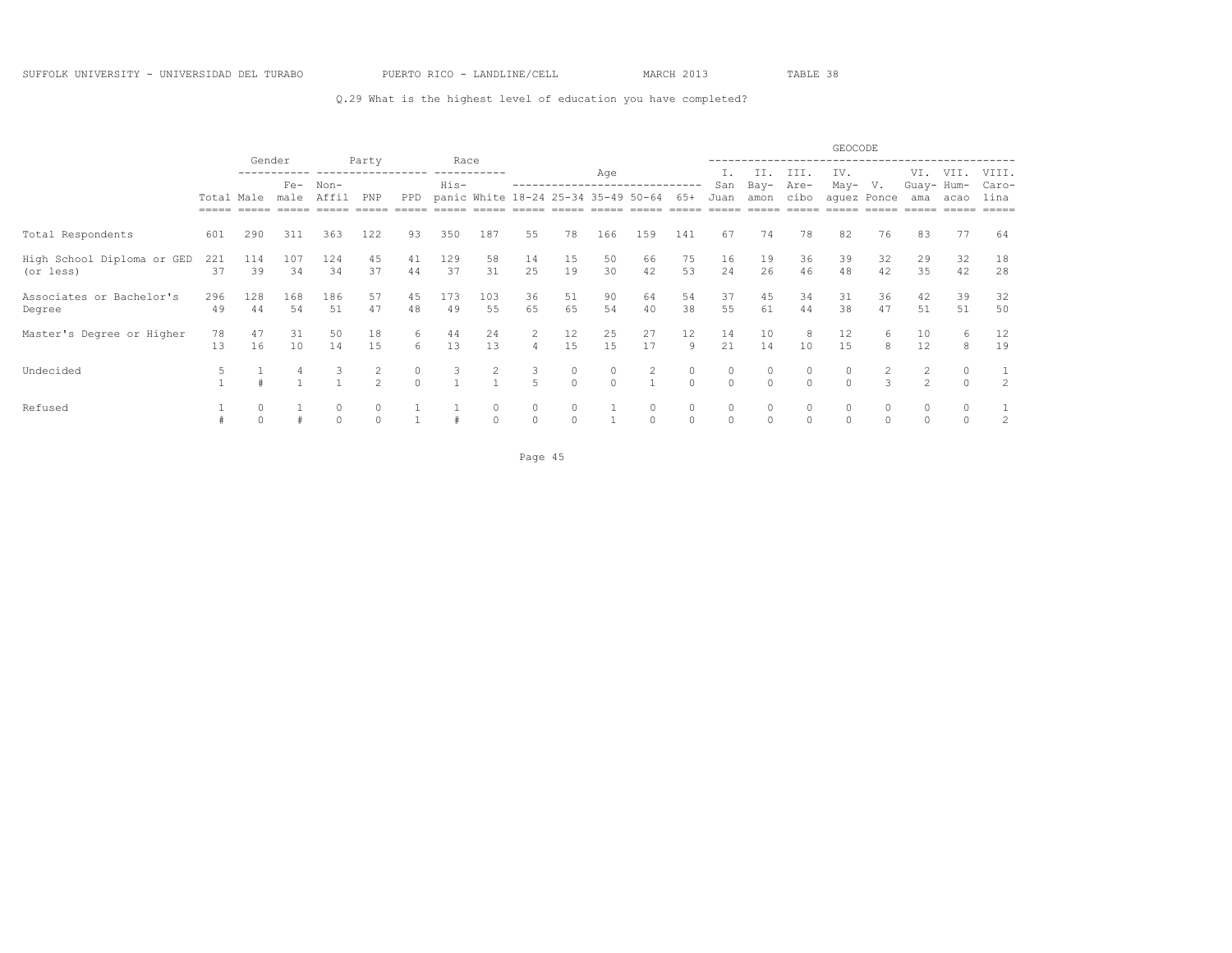### Q.30 Are any members of your household members of a labor union?

|                   |                                   |                     |                                 |                     |          |          |                |                     |          |                          |                     |                                     |                     |                      |              |              | GEOCODE              |                                    |                   |          |                    |
|-------------------|-----------------------------------|---------------------|---------------------------------|---------------------|----------|----------|----------------|---------------------|----------|--------------------------|---------------------|-------------------------------------|---------------------|----------------------|--------------|--------------|----------------------|------------------------------------|-------------------|----------|--------------------|
|                   |                                   |                     | Gender<br>$Fe-$<br>Non-<br>male |                     | Party    |          | Race<br>His-   |                     |          | ------------------------ | Age                 |                                     |                     | San                  | -II.<br>Bay- | III.<br>Are- | IV.<br>May-          | V.                                 | VI.<br>Guay- Hum- | VII.     | VIII.<br>Caro-     |
|                   | Total Male<br>$=$ $=$ $=$ $=$ $=$ |                     |                                 | Affil               | PNP      | PPD      |                |                     |          |                          |                     | panic White 18-24 25-34 35-49 50-64 | 65+                 | Juan                 | amon         | cibo         | $=====$              | aquez Ponce<br>$=$ $=$ $=$ $=$ $=$ | ama               | acao     | lina<br>$=====$    |
| Total Respondents | 601                               | 290                 | 311                             | 363                 | 122      | 93       | 350            | 187                 | 55       | 78                       | 166                 | 159                                 | 141                 | 67                   | 74           | 78           | 82                   | 76                                 | 83                | 77       | 64                 |
| Yes               | 85<br>14                          | 42<br>14            | 43<br>14                        | 46<br>13            | 25<br>20 | 13<br>14 | 48<br>14       | 25<br>13            | 8<br>15  | 16<br>21                 | 27<br>16            | 22<br>14                            | 12<br>9             | 10                   | 12<br>16     | 9<br>12      | 10<br>12             | 10<br>13                           | 13                | 17<br>22 | 9<br>14            |
| No                | 497<br>83                         | 240<br>83           | 257<br>83                       | 309<br>85           | 92<br>75 | 75<br>81 | 294<br>84      | 155<br>83           | 44<br>80 | 59<br>76                 | 135<br>81           | 134<br>84                           | 124<br>88           | 58<br>87             | 59<br>80     | 67<br>86     | 69<br>84             | 66<br>87                           | 68<br>82          | 55<br>71 | 55<br>86           |
| Undecided         | 18<br>3                           | 8.<br>$\mathcal{L}$ | 10<br>3                         | 8<br>$\overline{2}$ | 3        |          | $\mathfrak{D}$ | 4                   | 3<br>5   | 3<br>4                   | 3<br>$\overline{2}$ | 3<br>2                              | 5<br>4              | 3                    | 3<br>4       |              | 3<br>4               |                                    | 5                 | 6        | 0<br>$\circ$       |
| Refused           |                                   |                     |                                 |                     |          |          |                | $\circ$<br>$\Omega$ | $\Omega$ | $\circ$<br>$\Omega$      |                     | $\circ$<br>$\Omega$                 | $\circ$<br>$\Omega$ | $\circ$<br>$\bigcap$ | 0            |              | $\circ$<br>$\bigcap$ |                                    | 0<br>$\Omega$     |          | $\circ$<br>$\circ$ |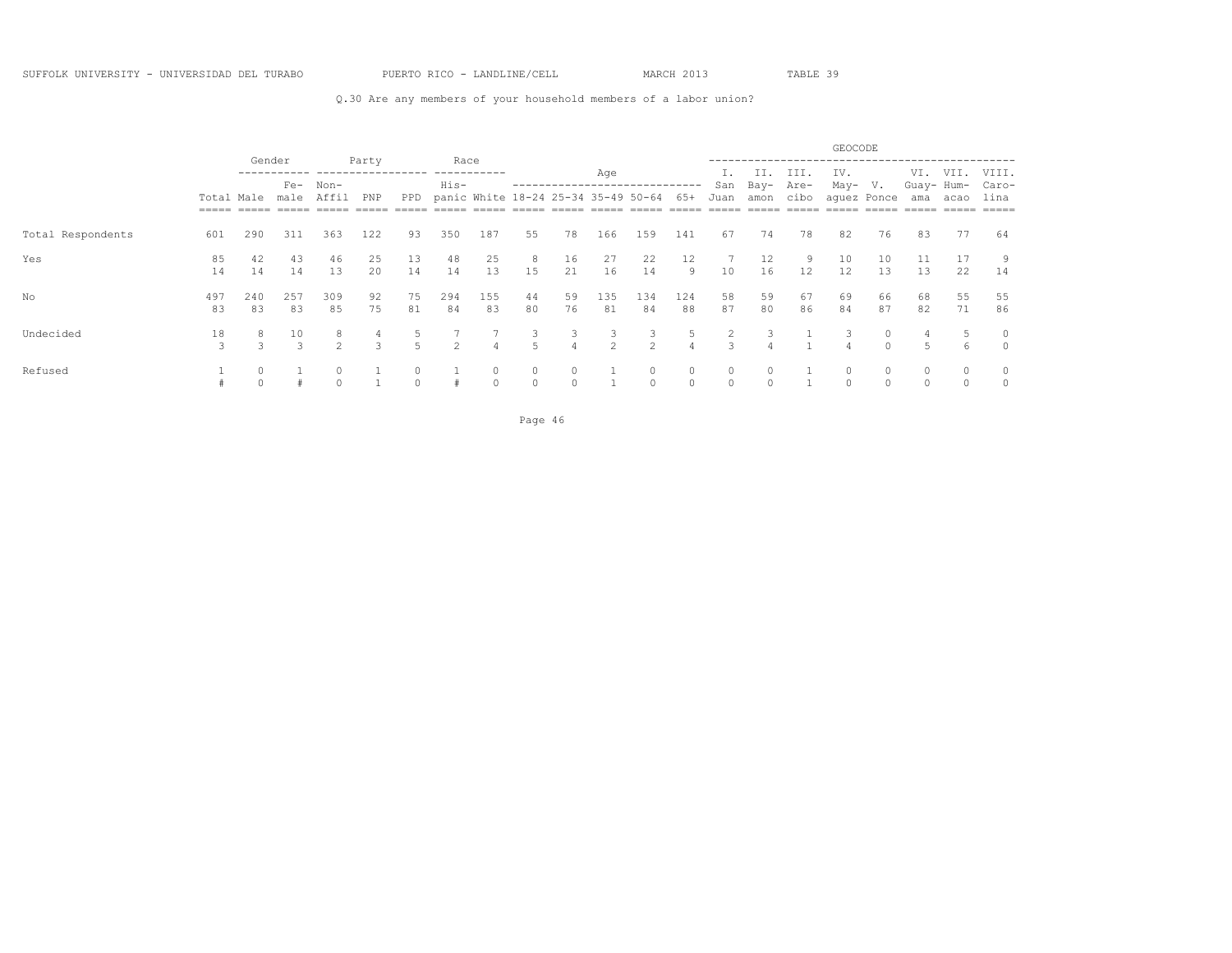### Q.31 How often do you attend religious services?

|                   |                      | Gender    |               |                | Party               |                    | Race                 |                    |                     |               |                     |                                     |                      |               |                             |                             | GEOCODE        |                    |              |              |                 |
|-------------------|----------------------|-----------|---------------|----------------|---------------------|--------------------|----------------------|--------------------|---------------------|---------------|---------------------|-------------------------------------|----------------------|---------------|-----------------------------|-----------------------------|----------------|--------------------|--------------|--------------|-----------------|
|                   |                      |           | $Fe-$         | $Non-$         |                     |                    | His-                 |                    |                     |               | Age                 |                                     |                      | Ι.<br>San     | II.<br>Bay-                 | III.<br>Are-                | IV.<br>May-    | V.                 | VI.<br>Guay- | VII.<br>Hum- | VIII.<br>Caro-  |
|                   | Total Male<br>=====  | $=====$   | male          | Affil          | PNP                 | PPD                |                      |                    |                     |               |                     | panic White 18-24 25-34 35-49 50-64 | 6.5+                 | Juan          | amon<br>$=$ $=$ $=$ $=$ $=$ | cibo<br>$=$ $=$ $=$ $=$ $=$ | $------$       | aquez Ponce        | ama          | acao         | lina<br>$=====$ |
| Total Respondents | 601                  | 290       | 311           | 363            | 122                 | 93                 | 350                  | 187                | 55                  | 78            | 166                 | 159                                 | 141                  | 67            | 74                          | 78                          | 82             | 76                 | 83           | 77           | 64              |
| Daily             | 50<br>8              | 24<br>8   | 26<br>8       | 32<br>9        | 12<br>10            | 5                  | 32<br>$\overline{9}$ | 15<br>8            | 5<br>$\overline{9}$ | 6<br>8        | 12<br>7             | 13<br>8                             | 13<br>$\overline{9}$ | 3<br>4        | 6<br>8                      | 9<br>12                     | $\overline{9}$ | $\overline{7}$     | 5<br>6       | 12           | 6<br>9          |
| Weekly            | 291<br>48            | 124<br>43 | 167<br>54     | 177<br>49      | 57<br>47            | 47<br>51           | 155<br>44            | 97<br>52           | 19<br>35            | 29<br>37      | 87<br>52            | 85<br>53                            | 71<br>50             | 32<br>48      | 29<br>39                    | 35<br>45                    | 46<br>56       | 43<br>57           | 43<br>52     | 29<br>38     | 34<br>53        |
| Once a month      | 103<br>17            | 47<br>16  | 56<br>18      | 58<br>16       | 19<br>16            | 20<br>22           | 67<br>19             | 30<br>16           | 12<br>22            | 15<br>19      | 28<br>17            | 27<br>17                            | 21<br>15             | 11<br>16      | 13<br>18                    | 17<br>22                    | 11<br>13       | 11<br>14           | 15<br>18     | 14<br>18     | 11<br>17        |
| Once a year       | 66<br>11             | 35<br>12  | 31<br>10      | 38<br>10       | 15<br>12            | 10<br>11           | 36<br>10             | 24<br>13           | -6<br>11            | 16<br>21      | 13<br>8             | 13<br>8                             | 17<br>12             | 6<br>9        | 14<br>19                    | 12                          | 11<br>13       | 6<br>8             | 8<br>10      | 9<br>12      | 3<br>5          |
| Never             | 80<br>13             | 56<br>19  | 24<br>8       | 51<br>14       | 17<br>14            | 9<br>10            | 54<br>15             | 17<br>9            | 13<br>24            | 12<br>15      | 23<br>14            | 18<br>11                            | 14<br>10             | 15<br>22      | 11<br>15                    | 6<br>8                      | 9              | 9<br>12            | 9<br>11      | 15<br>19     | 8<br>13         |
| Refused           | 11<br>$\mathfrak{D}$ | 4         | $\mathcal{D}$ | $\mathfrak{D}$ | 2<br>$\mathfrak{D}$ | 2<br>$\mathcal{P}$ | 6<br>$\mathcal{L}$   | 4<br>$\mathcal{P}$ | $\circ$<br>$\Omega$ | 0<br>$\Omega$ | 3<br>$\mathfrak{D}$ | 3<br>$\mathfrak{D}$                 | 5<br>$\overline{4}$  | 0<br>$\Omega$ |                             | $\mathcal{R}$               | 0<br>$\Omega$  | 2<br>$\mathcal{R}$ | 3            |              | 2<br>3          |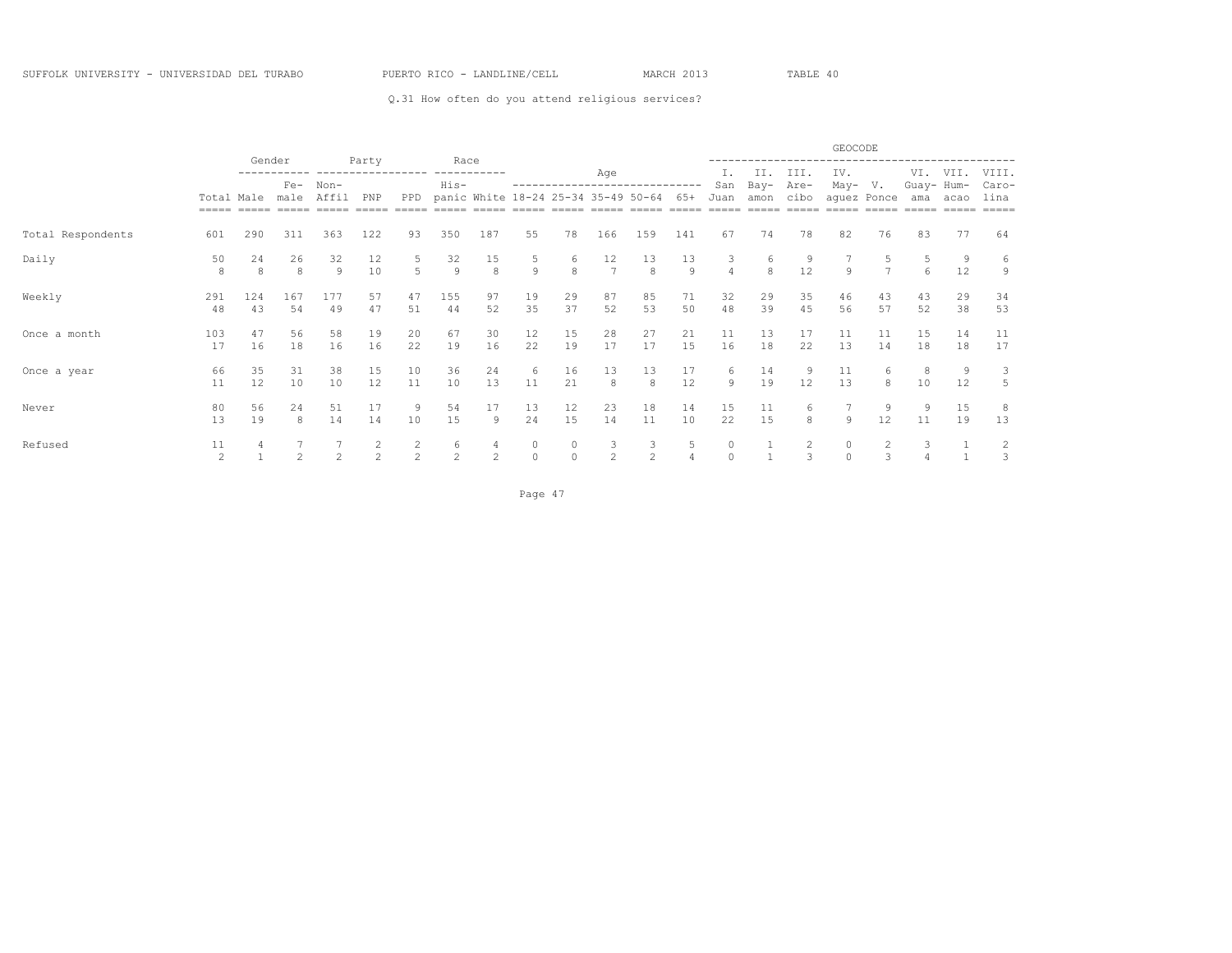### Q.32 What is your primary source for political news and information?

|                                                       |                      | Gender    |                          |                          |                            |                            | Race                |             |                                  |               |                      |                                                                       |                     |                                 |                   |          | GEOCODE                             |          |                                  |                      |                          |
|-------------------------------------------------------|----------------------|-----------|--------------------------|--------------------------|----------------------------|----------------------------|---------------------|-------------|----------------------------------|---------------|----------------------|-----------------------------------------------------------------------|---------------------|---------------------------------|-------------------|----------|-------------------------------------|----------|----------------------------------|----------------------|--------------------------|
|                                                       |                      |           | $Fe-$<br>Total Male male |                          | Party                      | ------                     |                     | ----------- |                                  |               | Age                  |                                                                       |                     | Ι.                              |                   | II. III. | IV.                                 |          |                                  | VI. VII.             | VIII.                    |
|                                                       | $=$ $=$ $=$ $=$ $=$  |           |                          | Non-<br>Affil<br>$=====$ | PNP<br>$=$ $=$ $=$ $=$ $=$ | PPD<br>$=$ $=$ $=$ $=$ $=$ | His-<br>$------$    | $------$    |                                  |               |                      | ------------------------------<br>panic White 18-24 25-34 35-49 50-64 | 65+                 | San<br>Juan<br>$=====$          | Bay-<br>amon cibo | Are-     | $May- V.$<br>aquez Ponce<br>$=====$ |          | Guay- Hum-<br>ama                | acao                 | Caro-<br>lina<br>$=====$ |
| Total Respondents                                     | 601                  | 290       | 311                      | 363                      | 122                        | 93                         | 350                 | 187         | 55                               | 78            | 166                  | 159                                                                   | 141                 | 67                              | 74                | 78       | 82                                  | 76       | 83                               | 77                   | 64                       |
| Television and Cable News<br>Networks                 | 340<br>57            | 147<br>51 | 193<br>62                | 195<br>54                | 77<br>63                   | 53<br>57                   | 188<br>54           | 118<br>63   | 26<br>47                         | 37<br>47      | 89<br>54             | 95<br>60                                                              | 92<br>65            | 30<br>45                        | 41<br>55          | 42<br>54 | 53<br>65                            | 50<br>66 | 45<br>54                         | 46<br>60             | 33<br>52                 |
| Newspapers and Magazines<br>(online or in print)      | 76<br>13             | 38<br>13  | 38<br>12                 | 50<br>14                 | 11<br>$\theta$             | 12<br>13                   | 45<br>13            | 23<br>12    | 5<br>$\circ$                     | -9<br>12      | 25<br>15             | 18<br>11                                                              | 19<br>13            | 14<br>2.1                       | 9<br>12           | 11<br>14 | 8<br>10                             | 5        | 10<br>12                         | $\circ$              | 13<br>20                 |
| Radio                                                 | 71<br>12             | 43<br>15  | 28<br>9                  | 45<br>12                 | 12<br>10                   | 11<br>12                   | 40<br>11            | 21<br>11    | $\overline{c}$<br>$\overline{4}$ | 6<br>8        | 19<br>11             | 18<br>11                                                              | 25<br>18            | 9<br>13                         | 10<br>14          | 9        | 10<br>12                            | 8<br>11  | 13<br>16                         | 9<br>12              | 5<br>8                   |
| Political Blogs                                       | 52<br>9              | 30<br>10  | 22<br>$\overline{7}$     | 35<br>10                 | 11<br>9                    | 5                          | 34<br>10            | 11<br>6     | 10<br>18                         | 14<br>18      | 12<br>$\overline{7}$ | 15<br>$\mathbf{Q}$                                                    | $\mathbf{1}$        | 6                               | 10<br>14          | 10<br>13 | 5<br>6                              | 8        | 8                                |                      | 5<br>8                   |
| Social Media websites like<br>as Twitter and Facebook | 43<br>$\overline{7}$ | 23<br>8   | 20<br>6                  | 25<br>$7\phantom{.0}$    | 10<br>8                    | 9                          | 30<br>9             | 10<br>5     | 11<br>20                         | $\circ$       | 17<br>10             | 6<br>$\overline{4}$                                                   | 2<br>$\mathbf{1}$   | 10                              | 2<br>3            | 5<br>6   | 6<br>$\overline{7}$                 | 9        | 6                                | 6<br>8               | 5<br>8                   |
| Friends and Family                                    |                      |           |                          | 6<br>$\mathcal{L}$       | $\Omega$                   |                            |                     |             | $\circ$<br>$\Omega$              | $\mathcal{L}$ | $\mathbf{1}$         | 3<br>$2^{1}$                                                          | 2<br>$\mathbf{1}$   | $\overline{c}$<br>$\mathcal{L}$ |                   |          | $\Omega$<br>$\cap$                  |          | $\mathfrak{D}$<br>$\mathfrak{D}$ |                      | 0<br>$\Omega$            |
| Undecided                                             |                      |           |                          |                          | 0<br>$\Omega$              | 2<br>$\mathfrak{D}$        | 2<br>$\overline{1}$ |             | $\overline{2}$                   |               | 0<br>$\Omega$        | 2<br>$\mathbf{1}$                                                     | $\circ$<br>$\Omega$ | 0<br>$\Omega$                   | 0<br>$\Omega$     | $\Omega$ | $\cap$<br>$\Omega$                  | $\Omega$ | $\cap$<br>$\Omega$               | 3<br>4               | 2                        |
| Refused                                               |                      |           |                          |                          |                            |                            | $\mathfrak{D}$      |             | $\circ$<br>$\Omega$              | 2<br>3        | 3<br>$\overline{c}$  | 2                                                                     | $\circ$<br>$\Omega$ |                                 |                   | २        | $\circ$<br>$\Omega$                 | $\cap$   |                                  | $\Omega$<br>$\Omega$ | 2<br>3                   |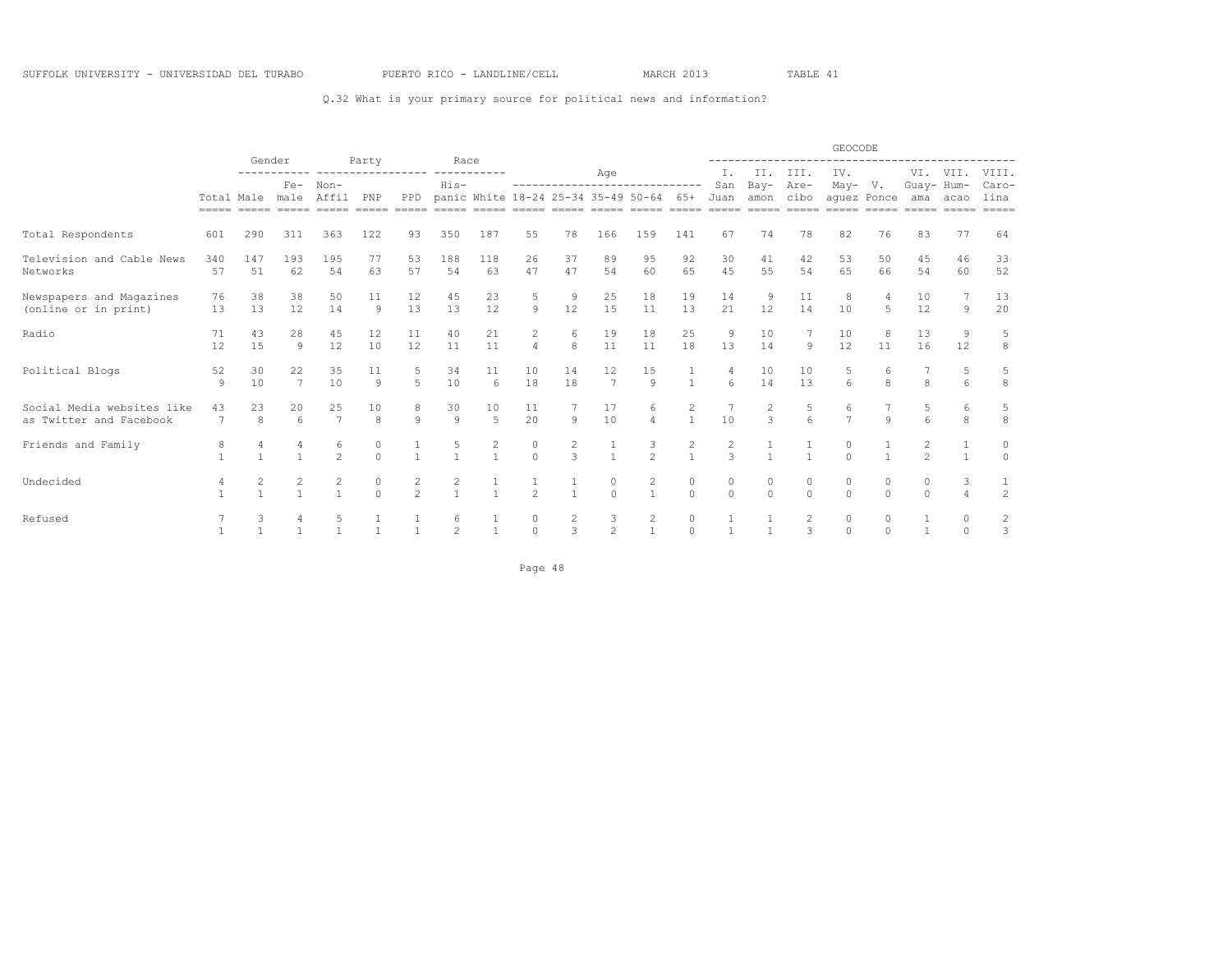Q.33 How do you access the Internet?

|                                                     |                     |                     | Gender                         |                                                                                                                             |                     |                     | Race                             |                     |                     |                                  |                          |                                         |                     |                     |                              |                         | GEOCODE             |                          |                      |                      |                                             |
|-----------------------------------------------------|---------------------|---------------------|--------------------------------|-----------------------------------------------------------------------------------------------------------------------------|---------------------|---------------------|----------------------------------|---------------------|---------------------|----------------------------------|--------------------------|-----------------------------------------|---------------------|---------------------|------------------------------|-------------------------|---------------------|--------------------------|----------------------|----------------------|---------------------------------------------|
|                                                     |                     |                     | $Fe-$                          | ------------------<br>Non-                                                                                                  | Party               |                     | $His-$                           |                     |                     |                                  | Age                      | ------------------------------          |                     | Ι.<br>San           | Bay-                         | II. III.<br>Are-        | IV.<br>May- V.      |                          | Guay- Hum-           | VI. VII.             | VIII.<br>Caro-                              |
|                                                     |                     |                     | Total Male male                | Affil<br><u>soona anang anang anang anang anang anang anang anang anang anang anang anang anang anang anang anang anang</u> | PNP                 | PPD                 |                                  |                     |                     |                                  |                          | panic White 18-24 25-34 35-49 50-64 65+ |                     | Juan                | amon cibo                    |                         |                     | aquez Ponce              | ama<br>$=====$       | acao<br>$=====$      | lina<br>$= \qquad \qquad = \qquad = \qquad$ |
| Total Respondents                                   | 601                 | 290                 | 311                            | 363                                                                                                                         | 122                 | 93                  | 350                              | 187                 | 55                  | 78                               | 166                      | 159                                     | 141                 | 67                  | 74                           | 78                      | 82                  | 76                       | 83                   | 77                   | 64                                          |
| Hard landline access to my<br>home                  | 193<br>32           | 93<br>32            | 100<br>32                      | 117<br>32                                                                                                                   | 41<br>34            | 26<br>28            | 108<br>31                        | 67<br>36            | 19<br>35            | 29<br>37                         | 66<br>40                 | 53<br>33                                | 25<br>18            | 25<br>37            | 28<br>38                     | 28<br>36                | 29<br>35            | 21<br>28                 | 20<br>24             | 21<br>27             | 21<br>33                                    |
| Wireless access in my home                          | 127<br>21           | 68<br>23            | 59<br>19                       | 82<br>23                                                                                                                    | 26<br>2.1           | 18<br>19            | 86<br>25                         | 31<br>17            | 20<br>36            | 26<br>33                         | 45<br>27                 | 24<br>1.5                               | 12<br>$\circ$       | 12<br>18            | 21<br>2.8                    | 21<br>27                | 14<br>17            | 21<br>2.8                | 12<br>14             | 13<br>17             | 13<br>20                                    |
| Mobile access through my<br>smartphone              | 124<br>21           | 66<br>23            | 58<br>19                       | 80<br>22                                                                                                                    | 25<br>20            | 15<br>16            | 84<br>24                         | 28<br>15            | 25<br>45            | 29<br>37                         | 44<br>27                 | 23<br>14                                | 3<br>$\overline{2}$ | 18<br>27            | 16<br>22                     | 12<br>15                | 10<br>12            | 12<br>16                 | 21<br>2.5            | 21<br>27             | 14<br>22                                    |
| Public access through a<br>library or Internet cafe | 15<br>2             | 9<br>3              | 6<br>$\overline{c}$            | 8<br>$\overline{2}$                                                                                                         | 5<br>$\overline{4}$ | 2<br>$\overline{c}$ | 11<br>3                          | 4<br>$\overline{c}$ | 5<br>$\circ$        | 3<br>$\overline{4}$              | 4<br>$\overline{c}$      | 3<br>$\overline{c}$                     | 0<br>$\circ$        | $\circ$<br>$\circ$  | 3<br>$\overline{4}$          | $\mathbf{2}$<br>3       | 1<br>$\overline{1}$ | $\overline{2}$<br>3      | 3<br>$\overline{4}$  | $\mathbf{1}$         | 3<br>5                                      |
| At work                                             | 3                   | $\pm$               | $\overline{c}$<br>$\mathbf{1}$ | 3<br>$\mathbf{1}$                                                                                                           | 0<br>$\Omega$       | 0<br>$\Omega$       | $\overline{c}$<br>$\overline{1}$ | $\overline{1}$      | $\circ$<br>$\Omega$ | $\mathbf{1}$                     | $\mathbf{1}$             | $\mathbf{1}$                            | $\circ$<br>$\Omega$ | $\circ$<br>$\Omega$ | $\mathbf{1}$                 | $\mathbb O$<br>$\Omega$ | $\overline{1}$      | $\mathbf{0}$<br>$\Omega$ | $\circ$<br>$\Omega$  | $\circ$<br>$\Omega$  | $1\,$<br>2                                  |
| At a relative's home                                | 2                   | $\pm$               |                                | 2<br>$\mathbf{1}$                                                                                                           | $\circ$<br>$\circ$  | 0<br>$\circ$        | 2<br>$\overline{1}$              | 0<br>$\Omega$       | 0<br>$\Omega$       | 1<br>$\overline{1}$              | $\mathbf{0}$<br>$\Omega$ | 1<br>$\mathbf{1}$                       | $\circ$<br>$\circ$  | $\circ$<br>$\Omega$ | $\mathbf{1}$<br>$\mathbf{1}$ | 0<br>$\Omega$           | 0<br>$\circ$        | $\circ$<br>$\Omega$      | $\Omega$<br>$\Omega$ | 1<br>$\mathbf{1}$    | 0<br>$\circ$                                |
| I do not access the<br>Internet                     | 209<br>35           | 92<br>32            | 117<br>38                      | 118<br>33                                                                                                                   | 40<br>33            | 40<br>43            | 109<br>31                        | 72<br>39            | 4<br>7              | $\overline{4}$<br>$\overline{5}$ | 28<br>17                 | 69<br>43                                | 103<br>73           | 21<br>31            | 16<br>22                     | 28<br>36                | 34<br>41            | 27<br>36                 | 35<br>42             | 27<br>35             | 21<br>33                                    |
| Other                                               | $\circ$<br>$\Omega$ | 0<br>$\Omega$       | $\circ$<br>$\Omega$            | 0<br>$\Omega$                                                                                                               | 0<br>$\Omega$       | 0<br>$\Omega$       | $\circ$<br>$\Omega$              | 0<br>$\Omega$       | $\circ$<br>$\circ$  | 0<br>$\Omega$                    | 0<br>$\Omega$            | 0<br>$\Omega$                           | $\circ$<br>$\Omega$ | $\circ$<br>$\Omega$ | $\circ$<br>$\Omega$          | $\circ$<br>$\Omega$     | $\circ$<br>$\circ$  | $\circ$<br>$\Omega$      | $\Omega$<br>$\Omega$ | $\Omega$<br>$\Omega$ | $\circ$<br>$\circ$                          |
| Undecided                                           | 4<br>$\overline{1}$ | 2<br>$\mathbf{1}$   | $\overline{2}$<br>$\mathbf{1}$ | 3<br>$\mathbf{1}$                                                                                                           | 1<br>$\mathbf{1}$   | 0<br>$\Omega$       | 3<br>$\mathbf{1}$                | 1<br>$\mathbf{1}$   | $\circ$<br>$\Omega$ | $\circ$<br>$\Omega$              | 1<br>$\mathbf{1}$        | 3<br>2                                  | $\circ$<br>$\Omega$ | $\circ$<br>$\Omega$ | 2<br>3                       | 1<br>$\mathbf{1}$       | $\circ$<br>$\Omega$ | $\circ$<br>$\bigcap$     | 1                    | 0<br>$\Omega$        | 0<br>$\circ$                                |
| Refused                                             | $\overline{c}$      | $\circ$<br>$\Omega$ | $\overline{2}$<br>$\mathbf{1}$ | #                                                                                                                           | 0<br>$\Omega$       | 1<br>$\mathbf{1}$   |                                  | $\mathbf{1}$        | $\circ$<br>$\Omega$ | 1<br>$\mathbf{1}$                | 1<br>$\mathbf{1}$        | 0<br>$\Omega$                           | $\circ$<br>$\Omega$ | $\circ$<br>$\Omega$ | $\circ$<br>$\Omega$          | $\Omega$<br>$\Omega$    | $\circ$<br>$\Omega$ | $\circ$<br>$\Omega$      | $\circ$<br>$\Omega$  | $\Omega$<br>$\Omega$ | 2<br>3                                      |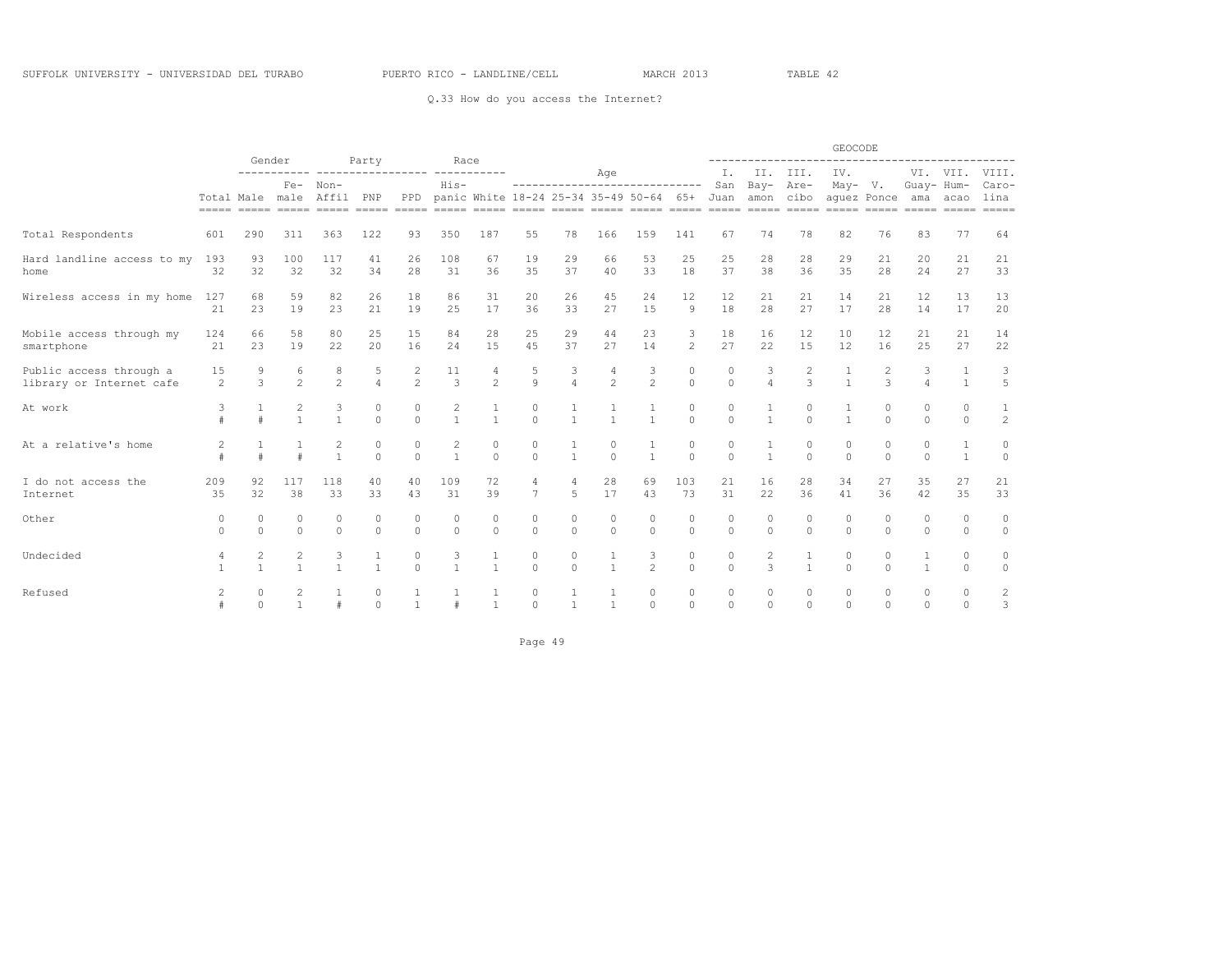## Q.34 Have you or any members of your family ever served in the United States Armed Forces?

|                   |                       |           |                                          |                   |          |          |              |               |                                     |               |               |          |                     |          |              |              | GEOCODE       |             |                   |          |                     |
|-------------------|-----------------------|-----------|------------------------------------------|-------------------|----------|----------|--------------|---------------|-------------------------------------|---------------|---------------|----------|---------------------|----------|--------------|--------------|---------------|-------------|-------------------|----------|---------------------|
|                   |                       |           | Gender<br>$Fe-$<br>$Non-$<br>male<br>311 |                   | Party    |          | Race<br>His- | ----------    |                                     |               | Age           |          |                     | San      | II.<br>Bay-  | III.<br>Are- | IV.<br>May-   | V.          | VI.<br>Guay- Hum- | VII.     | VIII.<br>Caro-      |
|                   | Total Male<br>$=====$ |           |                                          | Affil             | PNP      | PPD      |              |               | panic White 18-24 25-34 35-49 50-64 |               |               |          | 65+                 | Juan     | amon         | cibo         |               | aquez Ponce | ama               | acao     | lina<br>=====       |
| Total Respondents | 601                   | 290       |                                          | 363               | 122      | 93       | 350          | 187           | 55                                  | 78            | 166           | 159      | 141                 | 67       | 74           | 78           | 82            | 76          | 83                | 77       | 64                  |
| Yes               | 312<br>52             | 171<br>59 | 141<br>45                                | 181<br>50         | 78<br>64 | 40<br>43 | 173<br>49    | 109<br>58     | 22<br>40                            | 38<br>49      | 76<br>46      | 89<br>56 | 87<br>62            | 36<br>54 | 47<br>64     | 42<br>54     | 34<br>41      | 38<br>50    | 46<br>55          | 38<br>49 | 31<br>48            |
| No                | 283<br>47             | 116<br>40 | 167<br>54                                | 179<br>49         | 43<br>35 | 51<br>55 | 174<br>50    | 75<br>40      | 33<br>60                            | 39<br>50      | 89<br>54      | 67<br>42 | 54<br>38            | 31<br>46 | 27<br>36     | 36<br>46     | 45<br>55      | 38<br>50    | 36<br>43          | 39<br>51 | 31<br>48            |
| Undecided         |                       |           | $\cap$                                   | $\circ$<br>$\cap$ | $\cap$   |          | $\pm$        | 0<br>$\Omega$ | 0<br>$\circ$                        | 0<br>$\Omega$ | 0<br>$\Omega$ |          | 0<br>$\Omega$       | $\Omega$ | 0<br>$\circ$ | $\cap$       |               |             |                   | $\Omega$ | $\circ$<br>$\Omega$ |
| Refused           |                       |           |                                          |                   |          |          |              | 3<br>2        | $\circ$                             |               |               |          | $\circ$<br>$\Omega$ |          | 0<br>$\circ$ |              | $\mathcal{D}$ |             |                   |          | 2<br>3              |

Page 50 and the state of the state of the state of the state of the state of the state of the state of the state of the state of the state of the state of the state of the state of the state of the state of the state of th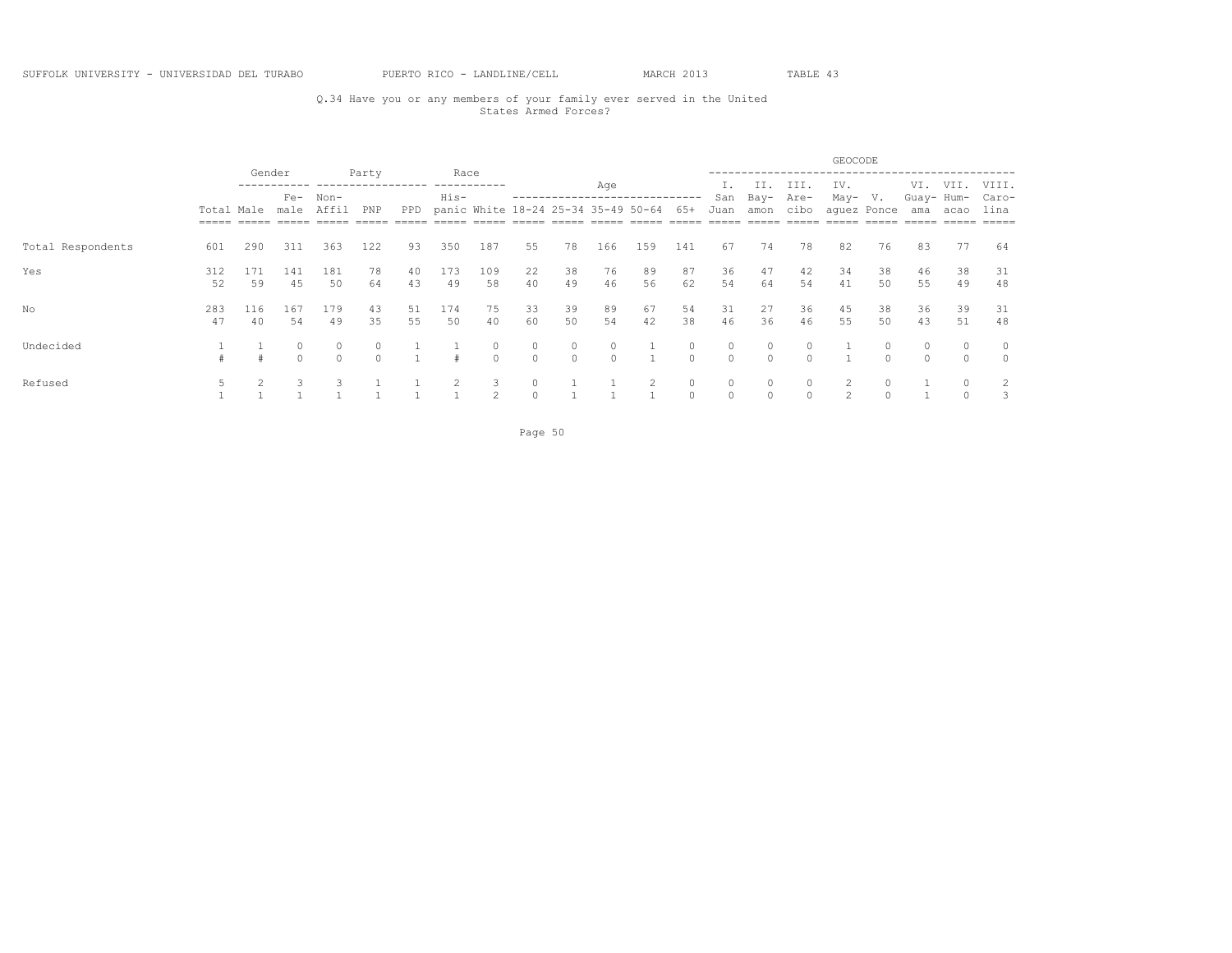Sample Type

|                   |     |     |     |        |                                                                                              |                 |    |     |               |                        |     | SOURCE FOR POLITICAL NEWS |                        |    |              |           |                                                |     |        |
|-------------------|-----|-----|-----|--------|----------------------------------------------------------------------------------------------|-----------------|----|-----|---------------|------------------------|-----|---------------------------|------------------------|----|--------------|-----------|------------------------------------------------|-----|--------|
|                   |     |     |     |        |                                                                                              |                 |    |     | EDUCATION     |                        |     |                           |                        |    |              |           | HOW ACCESS INTERNET                            |     |        |
|                   |     |     |     | INCOME |                                                                                              |                 |    |     | ------------- |                        |     |                           |                        |    | $TWTT-$ ---- |           |                                                |     |        |
|                   |     |     |     |        | .------------------------------ H.S.                                                         |                 |    |     | ASSOC         |                        |     | NEWS-                     |                        |    |              | TER/ HARD |                                                |     |        |
|                   |     |     |     |        | Under \$15K- \$30K- \$50K- \$75K- \$100K OR<br>Total \$15K 29.9K 49.9K 74.9K 99.9K PLUS LESS |                 |    |     | $-ELOR$       | /BACH MAST-<br>ERS+ TV |     | PAPER                     | /MAG. RADIO BLOGS BOOK |    |              | LINE      | FACE- LAND- MOBILE WIRE- PUBLIC<br>ACCESS LESS |     | ACCESS |
|                   |     |     |     |        |                                                                                              |                 |    |     |               |                        |     |                           |                        |    |              |           |                                                |     |        |
| Total Respondents | 601 | 266 | 149 | 77     | 30                                                                                           | 12 <sup>°</sup> | 21 | 221 | 296           | 78                     | 340 | 76                        | 71                     | 52 | 43           | 193       | 124                                            | 127 | -1.5   |
| RDD sample        | 500 | 221 | 119 | 64     | 26                                                                                           | 11              | 18 | 189 | 240           | 66                     | 283 | 66                        | 60                     | 44 | 31.          | 163       | 83                                             | 107 | 12     |
|                   | 83  | 83  | 80  | 83     | 87                                                                                           | 92              | 86 | 86  | 81            | 85                     | 83  | 87                        | 85                     | 85 | 72           | 84        | 67                                             | 84  | 80     |
| Cell phone sample | 101 | 45  | 30  | 13     | $\overline{4}$                                                                               |                 |    | 32  | 56            | 12                     | 57  | 10                        | 11                     | 8  | 12           | 30.       | 41                                             | 20  |        |
|                   |     |     | 20  |        | 13                                                                                           | 8               | 14 | 14  | 19            | 15                     |     | 13                        | 15                     | 15 | 28           | 16        | 33                                             | 16  | 20     |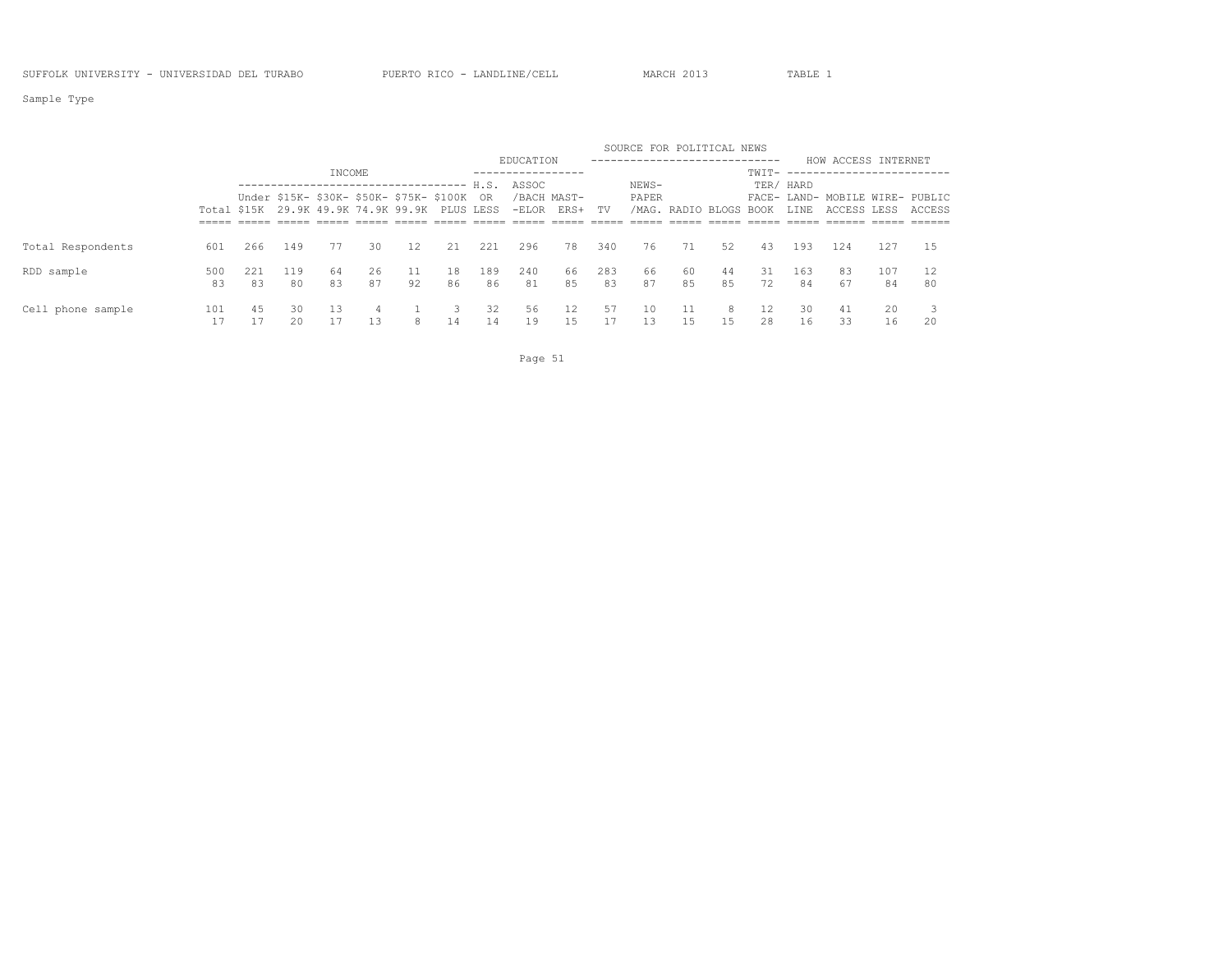#### SUFFOLK UNIVERSITY - UNIVERSIDAD DEL TURABO PUERTO RICO - LANDLINE/CELL MARCH 2013 TABLE 2

Q.B1 Are you currently in a safe place to talk?

### Base: Cell phone sample

|                   |            |           |           |          |     |     |                                                                                           |                      | EDUCATION          |                              |                     | SOURCE FOR POLITICAL NEWS<br>---------------------------- |                        |          |                      |                      | HOW ACCESS INTERNET                            |           |        |
|-------------------|------------|-----------|-----------|----------|-----|-----|-------------------------------------------------------------------------------------------|----------------------|--------------------|------------------------------|---------------------|-----------------------------------------------------------|------------------------|----------|----------------------|----------------------|------------------------------------------------|-----------|--------|
|                   |            |           |           | INCOME   |     |     |                                                                                           |                      | ASSOC              |                              |                     | NEWS-                                                     |                        |          | TWIT-                | TER/ HARD            |                                                |           |        |
|                   |            |           |           |          |     |     | Under \$15K- \$30K- \$50K- \$75K- \$100K<br>Total \$15K 29.9K 49.9K 74.9K 99.9K PLUS LESS | - OR                 |                    | /BACH MAST-<br>-ELOR ERS+ TV |                     | PAPER                                                     | /MAG. RADIO BLOGS BOOK |          |                      | LINE                 | FACE- LAND- MOBILE WIRE- PUBLIC<br>ACCESS LESS |           | ACCESS |
|                   |            |           |           |          |     |     |                                                                                           |                      |                    |                              |                     |                                                           |                        |          |                      |                      |                                                |           |        |
| Total Respondents | 101        | 45        | 30        | 13       | 4   |     | 3                                                                                         | 32                   | 56                 | 12                           | 57                  | 10                                                        | 11                     | 8        | 12.                  | 30                   | 41                                             | 20        |        |
| Yes               | 101<br>100 | 45<br>100 | 30<br>100 | 100      | 100 | 100 | 100                                                                                       | 32<br>100            | 56<br>100          | 12<br>100                    | 57<br>100           | 10<br>100                                                 | 11<br>100              | 8<br>100 | 100                  | 30.<br>100           | 41<br>100                                      | 20<br>100 | 100    |
| No                |            |           |           | $\Omega$ |     |     |                                                                                           | $\Omega$<br>$\Omega$ | $\Omega$<br>$\cap$ | $\circ$<br>$\Omega$          | $\circ$<br>$\Omega$ | 0                                                         | 0<br>$\cap$            |          | $\Omega$<br>$\Omega$ | $\Omega$<br>$\Omega$ |                                                | $\Omega$  |        |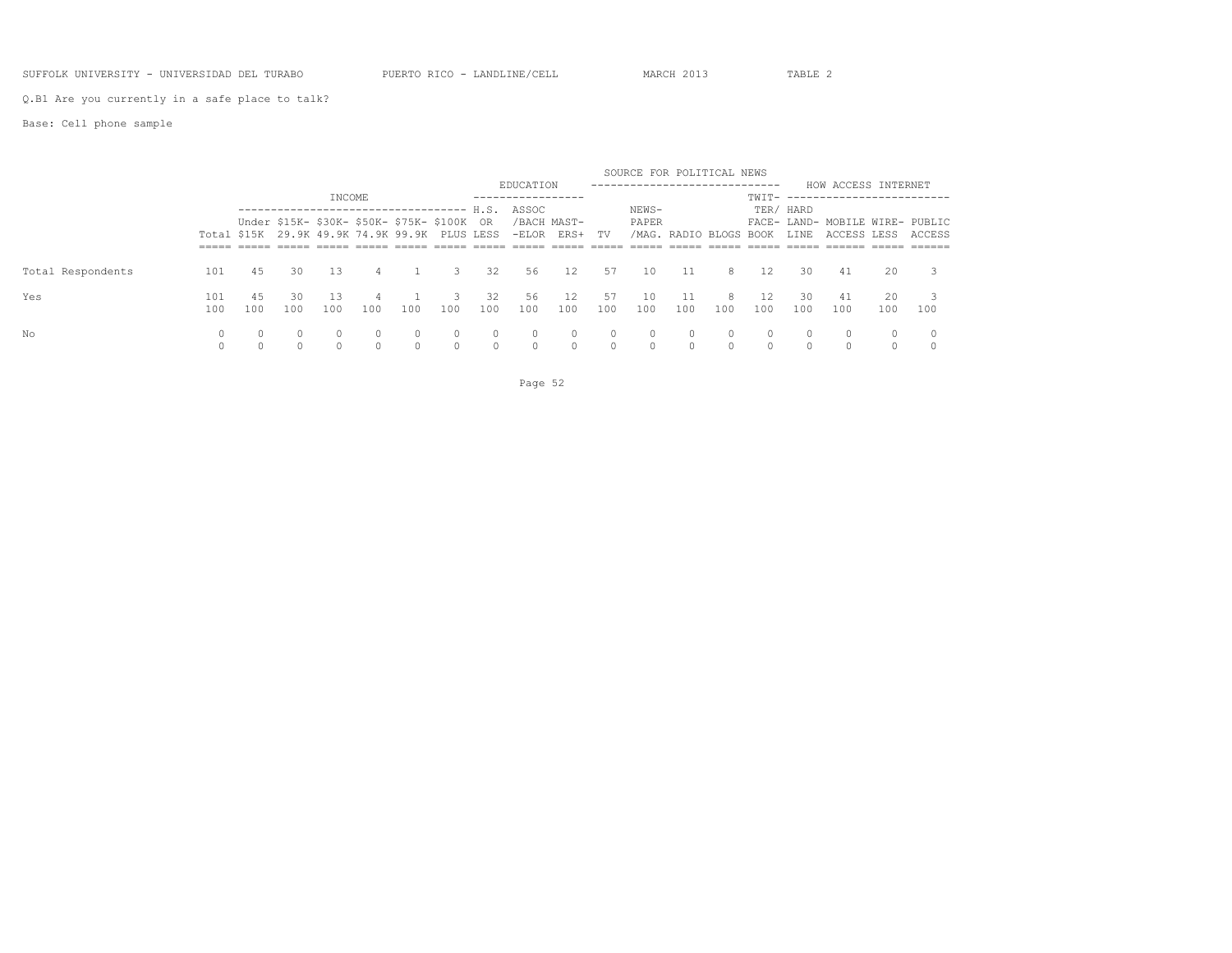Language of Interview

|                   |     |     |                                                                                              |                                 |          |          |         |     |           |                              |                | SOURCE FOR POLITICAL NEWS |                        |          |               |           |                                                |     |          |
|-------------------|-----|-----|----------------------------------------------------------------------------------------------|---------------------------------|----------|----------|---------|-----|-----------|------------------------------|----------------|---------------------------|------------------------|----------|---------------|-----------|------------------------------------------------|-----|----------|
|                   |     |     |                                                                                              |                                 |          |          |         |     | EDUCATION |                              |                |                           |                        |          |               |           | HOW ACCESS INTERNET                            |     |          |
|                   |     |     |                                                                                              | INCOME                          |          |          |         |     |           |                              |                |                           |                        |          | $TWTT-$ ----  |           |                                                |     |          |
|                   |     |     |                                                                                              | -------------------------- H.S. |          |          |         |     | ASSOC     |                              |                | NEWS-                     |                        |          |               | TER/ HARD |                                                |     |          |
|                   |     |     | Under \$15K- \$30K- \$50K- \$75K- \$100K OR<br>Total \$15K 29.9K 49.9K 74.9K 99.9K PLUS LESS |                                 |          |          |         |     |           | /BACH MAST-<br>-ELOR ERS+ TV |                | PAPER                     | /MAG. RADIO BLOGS BOOK |          |               | LINE      | FACE- LAND- MOBILE WIRE- PUBLIC<br>ACCESS LESS |     | ACCESS   |
|                   |     |     |                                                                                              |                                 |          |          |         |     |           |                              |                |                           |                        |          |               |           |                                                |     |          |
| Total Respondents | 601 | 266 | 149                                                                                          | 77                              | 30       | 12       | 21      | 221 | 296       | 78                           | 340            | 76                        | 71                     | 52       | 43            | 193       | 124                                            | 127 | - 1.5    |
| English           |     |     |                                                                                              | $\Omega$                        | $\circ$  | $\circ$  | $\circ$ | 3   | $\circ$   | $\circ$                      | $\overline{2}$ | $\circ$                   | $\Omega$               |          |               |           |                                                |     | $\Omega$ |
|                   |     |     |                                                                                              | $\cap$                          | $\Omega$ | $\Omega$ | $\cap$  |     | $\Omega$  | $\circ$                      |                | $\cap$                    | $\bigcirc$             | $\Omega$ | $\mathcal{P}$ |           |                                                |     |          |
| Spanish           | 598 | 264 | 148                                                                                          | 77                              | 30       | 12       | -21     | 218 | 296       | 78                           | 338            | 76                        | 71                     | 52       | 42            | 192       | 124                                            | 126 |          |
|                   | 100 | 99  | 99                                                                                           | 100                             | 100      | 100      | 100     | 99  | 100       | 100                          | 99             | 100                       | 100                    | 100      | 98            | 99        | 100                                            | 99  | 100      |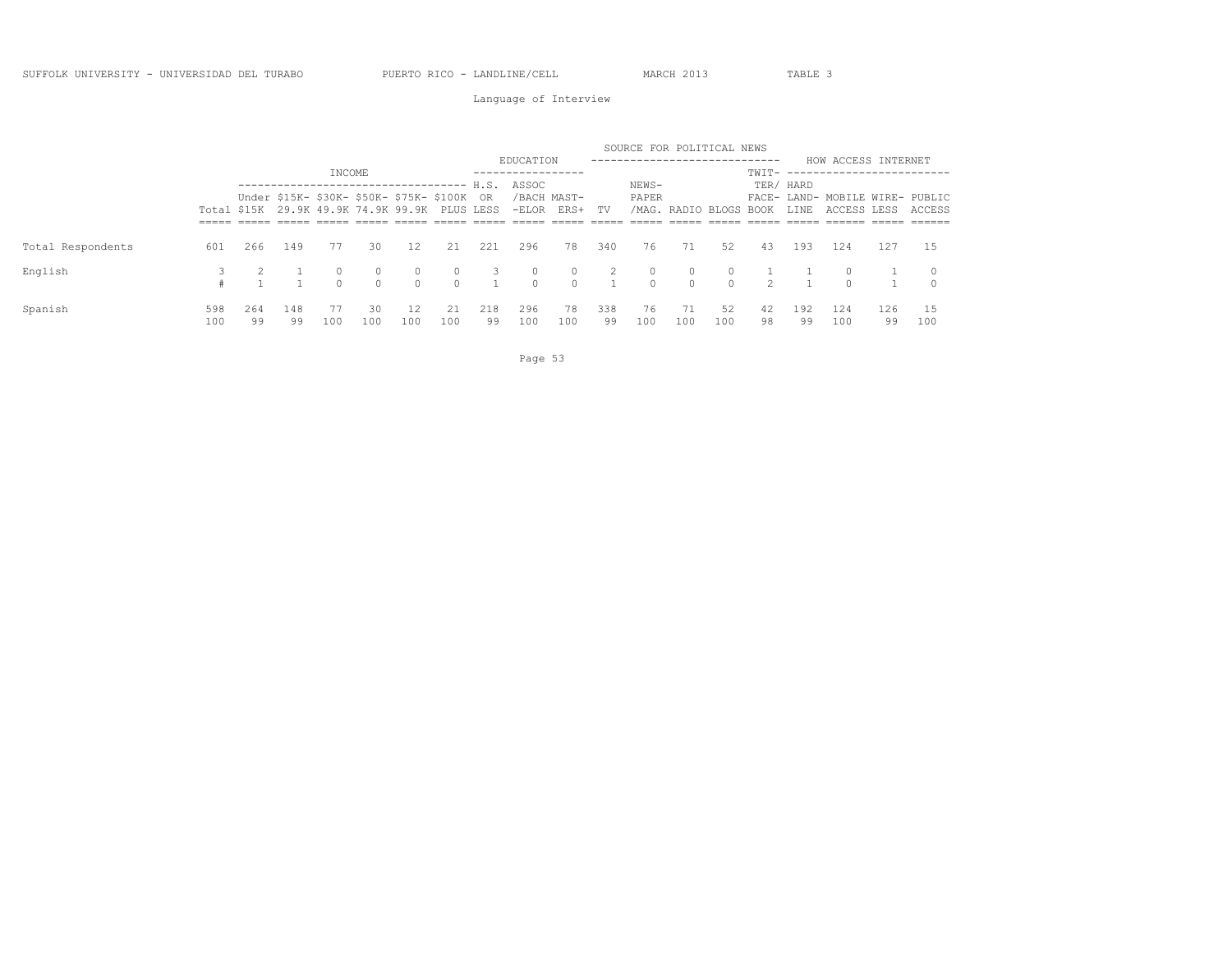### Q.S1 Gender of respondent (by observation)

|                   |     |     |     |                                               |    |    |    |      |                      |      |           | SOURCE FOR POLITICAL NEWS  |                        |    |       |           |                                 |     |        |
|-------------------|-----|-----|-----|-----------------------------------------------|----|----|----|------|----------------------|------|-----------|----------------------------|------------------------|----|-------|-----------|---------------------------------|-----|--------|
|                   |     |     |     |                                               |    |    |    |      | EDUCATION            |      |           | -------------------------- |                        |    |       |           | HOW ACCESS INTERNET             |     |        |
|                   |     |     |     | INCOME                                        |    |    |    |      | -----------------    |      |           |                            |                        |    | TWIT- |           | -------------                   |     |        |
|                   |     |     |     | Under \$15K- \$30K- \$50K- \$75K- \$100K OR   |    |    |    | H.S. | ASSOC<br>/BACH MAST- |      |           | NEWS-<br>PAPER             |                        |    |       | TER/ HARD | FACE- LAND- MOBILE WIRE- PUBLIC |     |        |
|                   |     |     |     | Total \$15K 29.9K 49.9K 74.9K 99.9K PLUS LESS |    |    |    |      | -ELOR                | ERS+ | <b>TV</b> |                            | /MAG. RADIO BLOGS BOOK |    |       | LINE      | ACCESS LESS                     |     | ACCESS |
|                   |     |     |     |                                               |    |    |    |      |                      |      |           |                            |                        |    |       |           |                                 |     |        |
| Total Respondents | 601 | 266 | 149 | 77                                            | 30 | 12 | 21 | 221  | 296                  | 78   | 340       | 76                         | 71                     | 52 | -43   | 193       | 124                             | 127 | 1.5    |
| Male              | 290 |     | 75  | -44                                           |    | 6  |    | 114  | 128                  | 47   | 147       | 38                         | 43                     | 30 | 23    | 93        | 66                              | 68  |        |
|                   | 48  | 42  | 50  | 57                                            | 57 | 50 | 81 | 52   | 43                   | 60   | 43        | 50                         | 61                     | 58 | 53    | 48        | 53                              | 54  | 60     |
| Female            | 311 | 154 | 74  | 33                                            | 13 | 6  | 4  | 107  | 168                  | 31   | 193       | 38                         | 28                     | 22 | 20    | 100       | 58                              | 59  | 6      |
|                   | 52  | 58  | 50  | 43                                            | 43 | 50 | 19 | 48   | 57                   | 40   | 57        | 50                         | 39                     | 42 | 47    | 52        | 47                              | 46  | 40     |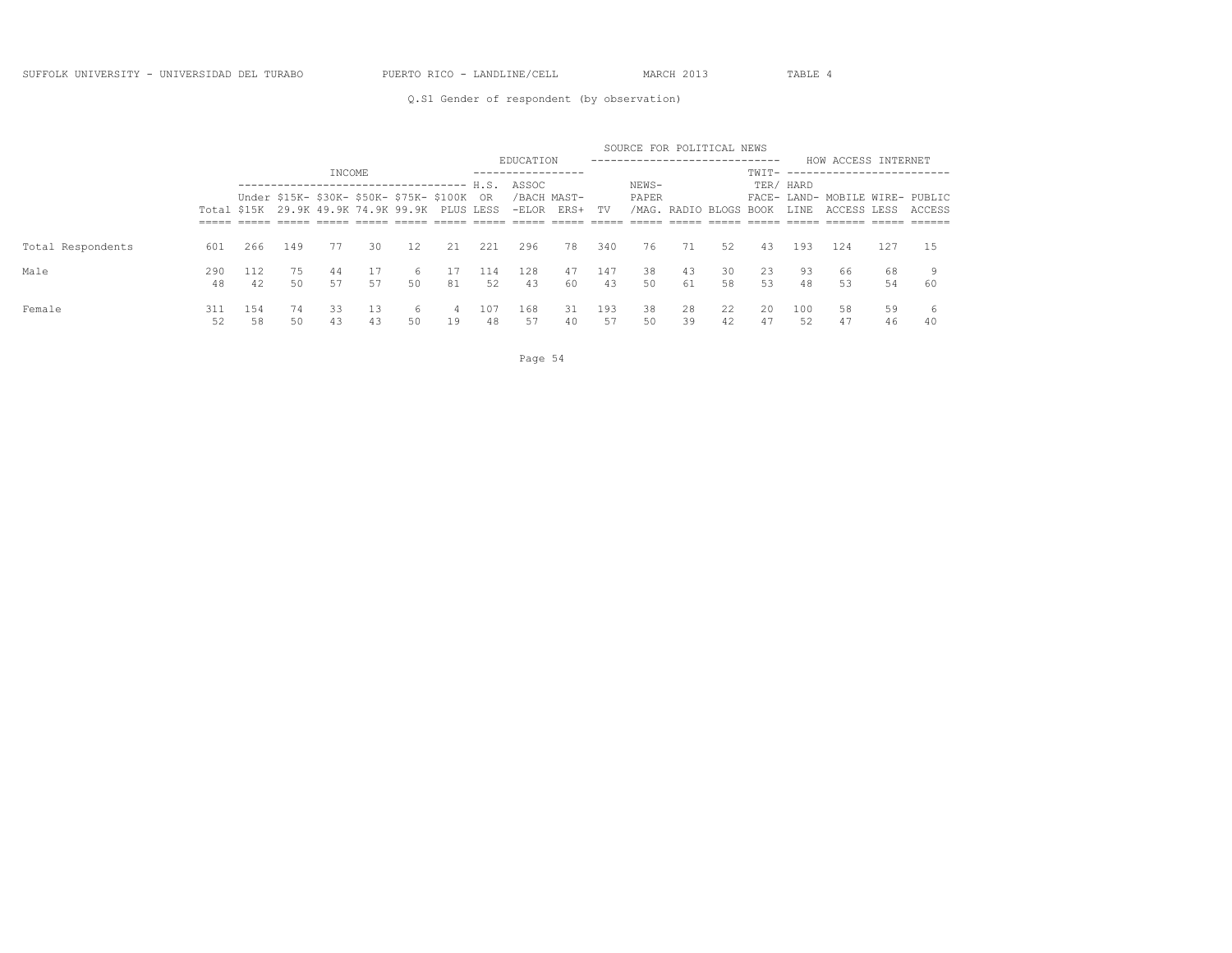### Q.S2 Are you registered to vote?

|                   |     |     |                                               |        |     |          |          |          |                           |               |          | SOURCE FOR POLITICAL NEWS |                        |          |          |           |                                 |        |        |
|-------------------|-----|-----|-----------------------------------------------|--------|-----|----------|----------|----------|---------------------------|---------------|----------|---------------------------|------------------------|----------|----------|-----------|---------------------------------|--------|--------|
|                   |     |     |                                               |        |     |          |          |          | EDUCATION                 |               |          | ------------------------  |                        |          |          |           | HOW ACCESS INTERNET             |        |        |
|                   |     |     |                                               | INCOME |     |          |          |          | . _ _ _ _ _ _ _ _ _ _ _ _ |               |          |                           |                        |          |          |           | TWTT- ------------------------- |        |        |
|                   |     |     |                                               |        |     |          |          |          | ASSOC                     |               |          | NEWS-                     |                        |          |          | TER/ HARD |                                 |        |        |
|                   |     |     | Under \$15K- \$30K- \$50K- \$75K- \$100K OR   |        |     |          |          |          | /BACH MAST-               |               |          | PAPER                     |                        |          |          |           | FACE- LAND- MOBILE WIRE- PUBLIC |        |        |
|                   |     |     | Total \$15K 29.9K 49.9K 74.9K 99.9K PLUS LESS |        |     |          |          |          |                           | -ELOR ERS+ TV |          |                           | /MAG. RADIO BLOGS BOOK |          |          | LINE      | ACCESS LESS                     |        | ACCESS |
|                   |     |     |                                               |        |     |          |          |          |                           |               |          |                           |                        |          |          |           |                                 |        |        |
| Total Respondents | 601 | 266 | 149                                           | 77     | 30  | 12       | 21       | 221      | 296                       | 78            | 340      | 76                        | 71                     | 52       | 43       | 193       | 124                             | 127    | -1.5   |
| Yes               | 601 | 266 | 149                                           | 77     | 30  | 12       | 21       | 221      | 296                       | 78            | 340      | 76                        | - 71                   | 52       | 43       | 193       | 124                             | 127    |        |
|                   | 100 | 100 | 100                                           | 100    | 100 | 100      | 100      | 100      | 100                       | 100           | 100      | 100                       | 100                    | 100      | 100      | 100       | 100                             | 100    | 100    |
| No                | 0   |     | $\Omega$                                      |        |     | $\circ$  | $\Omega$ | $\circ$  |                           | $\circ$       | $\Omega$ | 0                         | $\circ$                | $\Omega$ | $\circ$  | 0         | $\Omega$                        | 0      |        |
|                   |     |     |                                               |        |     | $\Omega$ | $\Omega$ | $\Omega$ |                           |               | $\Omega$ |                           | $\Omega$               | $\cap$   | $\Omega$ |           |                                 | $\cap$ |        |

Page 55 and the state of the state of the state of the state of the state of the state of the state of the state of the state of the state of the state of the state of the state of the state of the state of the state of th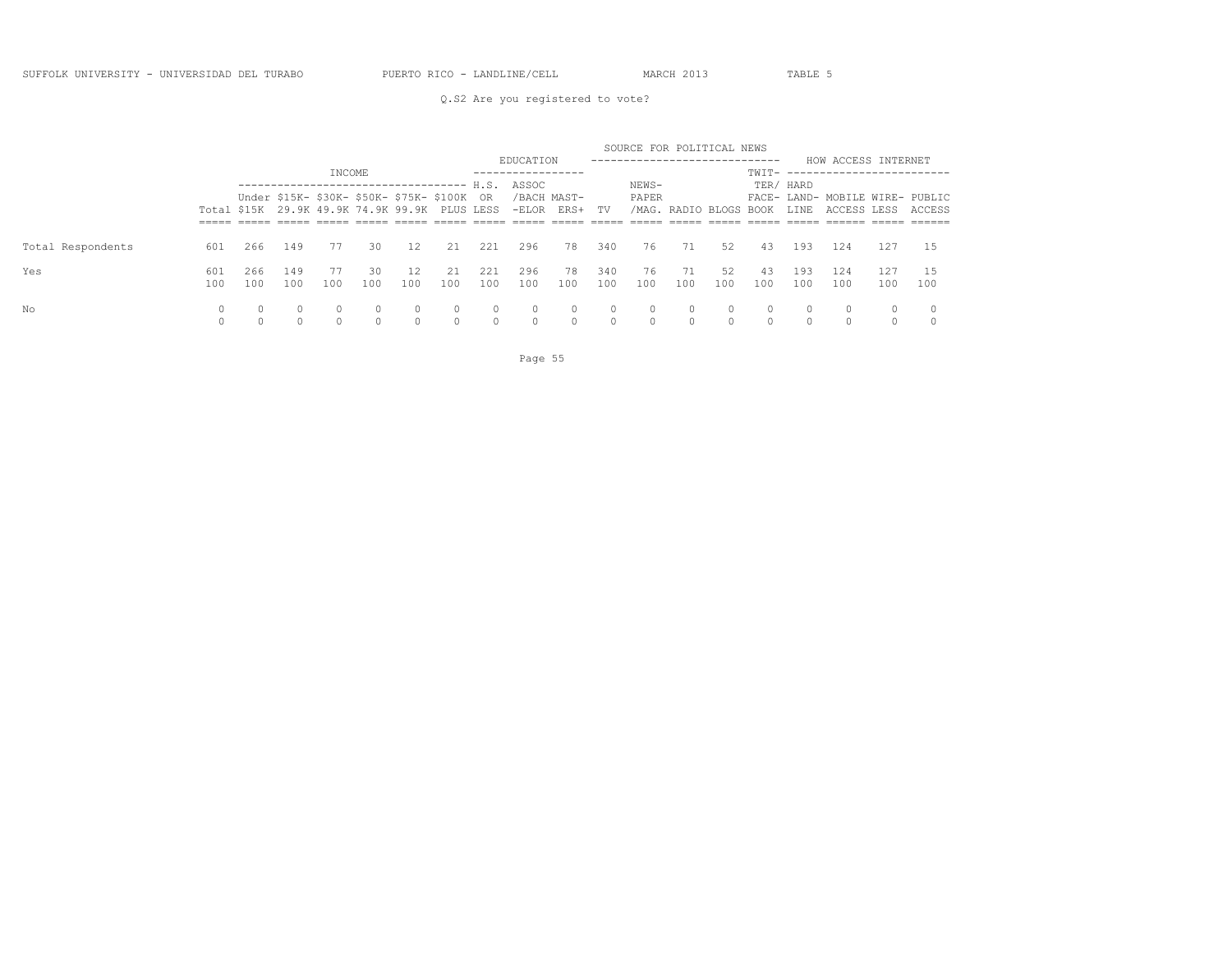|                   |                |                |                                                                                            |              |                     |              |                |                | EDUCATION                                                                                                                                                                                                                                                                                                                                                                                                                                                                                                 |                |                | SOURCE FOR POLITICAL NEWS<br>-----------------------------                                                                                                                                                                                                                                                                                                                                                                                                         |                |                                   |                |                | HOW ACCESS INTERNET                                                |                |                         |
|-------------------|----------------|----------------|--------------------------------------------------------------------------------------------|--------------|---------------------|--------------|----------------|----------------|-----------------------------------------------------------------------------------------------------------------------------------------------------------------------------------------------------------------------------------------------------------------------------------------------------------------------------------------------------------------------------------------------------------------------------------------------------------------------------------------------------------|----------------|----------------|--------------------------------------------------------------------------------------------------------------------------------------------------------------------------------------------------------------------------------------------------------------------------------------------------------------------------------------------------------------------------------------------------------------------------------------------------------------------|----------------|-----------------------------------|----------------|----------------|--------------------------------------------------------------------|----------------|-------------------------|
|                   |                |                | ----------------------------------- H.S. ASSOC<br>Under \$15K- \$30K- \$50K- \$75K- \$100K | INCOME       |                     |              |                | OR             | -----------------<br>/BACH MAST-                                                                                                                                                                                                                                                                                                                                                                                                                                                                          |                |                | NEWS-<br>PAPER                                                                                                                                                                                                                                                                                                                                                                                                                                                     |                |                                   |                | TER/ HARD      | TWIT- -------------------------<br>FACE- LAND- MOBILE WIRE- PUBLIC |                |                         |
|                   |                |                | Total \$15K 29.9K 49.9K 74.9K 99.9K PLUS LESS                                              |              |                     |              |                |                | $-ELOR$<br>$\begin{tabular}{lllllllllllllll} \multicolumn{2}{l}{{\color{red}\hbox{m}}} & \multicolumn{2}{l}{\color{blue}\hbox{m}} & \multicolumn{2}{l}{\color{blue}\hbox{m}} & \multicolumn{2}{l}{\color{blue}\hbox{m}} & \multicolumn{2}{l}{\color{blue}\hbox{m}} & \multicolumn{2}{l}{\color{blue}\hbox{m}} & \multicolumn{2}{l}{\color{blue}\hbox{m}} & \multicolumn{2}{l}{\color{blue}\hbox{m}} & \multicolumn{2}{l}{\color{blue}\hbox{m}} & \multicolumn{2}{l}{\color{blue}\hbox{m}} & \multicolumn$ | ERS+           | TV             | $\begin{tabular}{ll} \multicolumn{2}{c}{\textbf{}} & \multicolumn{2}{c}{\textbf{}} & \multicolumn{2}{c}{\textbf{}} & \multicolumn{2}{c}{\textbf{}} & \multicolumn{2}{c}{\textbf{}} & \multicolumn{2}{c}{\textbf{}} & \multicolumn{2}{c}{\textbf{}} & \multicolumn{2}{c}{\textbf{}} & \multicolumn{2}{c}{\textbf{}} & \multicolumn{2}{c}{\textbf{}} & \multicolumn{2}{c}{\textbf{}} & \multicolumn{2}{c}{\textbf{}} & \multicolumn{2}{c}{\textbf{}} & \multicolumn$ | $=====$        | /MAG. RADIO BLOGS BOOK<br>$=====$ | $=====$        | LINE           | ACCESS LESS                                                        |                | ACCESS<br>$== == == ==$ |
| Total Respondents | 601            | 266            | 149                                                                                        | 77           | 30                  | 12           | 21             | 221            | 296                                                                                                                                                                                                                                                                                                                                                                                                                                                                                                       | 78             | 340            | 76                                                                                                                                                                                                                                                                                                                                                                                                                                                                 | 71             | 52                                | 43             | 193            | 124                                                                | 127            | 15                      |
| Adjuntas          | 5              | 5              | $\circ$                                                                                    | 0            | $\circ$             | $\mathbb O$  | 0              | 4              | 0                                                                                                                                                                                                                                                                                                                                                                                                                                                                                                         | $\circ$        | 5              | $\circ$                                                                                                                                                                                                                                                                                                                                                                                                                                                            | $\circ$        | 0                                 | $\circ$        | $\circ$        | $\circ$                                                            | $\mathbf{1}$   | $\circ$                 |
|                   | $\mathbf{1}$   | $\overline{c}$ | $\mathbb O$                                                                                | $\circ$      | $\circ$             | $\circ$      | $\mathbb O$    | $\overline{c}$ | 0                                                                                                                                                                                                                                                                                                                                                                                                                                                                                                         | $\circ$        | $\mathbf{1}$   | $\circ$                                                                                                                                                                                                                                                                                                                                                                                                                                                            | $\mathbb O$    | $\circ$                           | $\circ$        | $\mathbb O$    | $\mathbb O$                                                        | $\mathbf{1}$   | $\mathbb O$             |
| Aguada            | 9              | 6              | $\overline{c}$                                                                             | 0            | 1                   | 0            | 0              | 8              | 1                                                                                                                                                                                                                                                                                                                                                                                                                                                                                                         | $\circ$        | 5              | $\circ$                                                                                                                                                                                                                                                                                                                                                                                                                                                            | 2              | 0                                 | 2              | 4              | $\overline{c}$                                                     | $\mathbf{2}$   | $\circ$                 |
|                   | $\mathbf{1}$   | $\overline{c}$ | $\mathbf{1}$                                                                               | $\circ$      | 3                   | $\circ$      | $\circ$        | $\overline{4}$ | #                                                                                                                                                                                                                                                                                                                                                                                                                                                                                                         | $\circ$        | $\mathbf{1}$   | $\circ$                                                                                                                                                                                                                                                                                                                                                                                                                                                            | 3              | $\Omega$                          | 5              | $\overline{c}$ | $\overline{c}$                                                     | 2              | $\circ$                 |
| Aquadilla         | 13             | 5              | 4                                                                                          | 3            | $\mathbb O$         | $\mathbb O$  | $\circ$        | 3              | 6                                                                                                                                                                                                                                                                                                                                                                                                                                                                                                         | 4              | 8              | 3                                                                                                                                                                                                                                                                                                                                                                                                                                                                  | $1\,$          | $\mathbf{1}$                      | $\mathbb O$    | 8              | 1                                                                  | $\overline{c}$ | $\circ$                 |
|                   | $\mathbf{2}$   | $\overline{c}$ | 3                                                                                          | 4            | $\Omega$            | $\Omega$     | $\Omega$       | $\mathbf{1}$   | $\overline{c}$                                                                                                                                                                                                                                                                                                                                                                                                                                                                                            | 5              | $\overline{c}$ | $\overline{4}$                                                                                                                                                                                                                                                                                                                                                                                                                                                     | $\mathbf{1}$   | $\overline{c}$                    | $\Omega$       | $\overline{4}$ | $\mathbf{1}$                                                       | $\mathbf{2}$   | $\circ$                 |
| Aguas Buenas      | 6              | 4              | 1                                                                                          | 1            | $\circ$             | $\circ$      | 0              | 4              | $\mathbf{2}$                                                                                                                                                                                                                                                                                                                                                                                                                                                                                              | $\circ$        | 5              | 0                                                                                                                                                                                                                                                                                                                                                                                                                                                                  | 0              | $\circ$                           | $\mathbf{1}$   | $\mathbf{1}$   | 1                                                                  | 1              | $\circ$                 |
|                   | $\mathbf{1}$   | $\overline{c}$ | $\mathbf{1}$                                                                               | $\mathbf{1}$ | $\mathsf{O}\xspace$ | $\circ$      | $\circ$        | $\overline{c}$ | $\mathbf{1}$                                                                                                                                                                                                                                                                                                                                                                                                                                                                                              | $\mathbb O$    | $\mathbf{1}$   | $\mathsf{O}\xspace$                                                                                                                                                                                                                                                                                                                                                                                                                                                | $\mathbb O$    | $\circ$                           | 2              | $\mathbf{1}$   | $\,1\,$                                                            | $\mathbf{1}$   | $\circ$                 |
| Aibonito          | 6              | $\mathbf{1}$   | $\overline{c}$                                                                             | 1            | 1                   | 0            | 0              | 1              | $\mathbf{2}$                                                                                                                                                                                                                                                                                                                                                                                                                                                                                              | 3              | 4              | 1                                                                                                                                                                                                                                                                                                                                                                                                                                                                  | 1              | 0                                 | $\circ$        | $\mathbf{1}$   | $\mathbf{1}$                                                       | $\mathbf{1}$   | 0                       |
|                   | $\mathbf{1}$   | #              | $\mathbf{1}$                                                                               | $\mathbf{1}$ | 3                   | $\Omega$     | $\circ$        | $\#$           | $\mathbf{1}$                                                                                                                                                                                                                                                                                                                                                                                                                                                                                              | $\overline{4}$ | $\mathbf{1}$   | $\mathbf{1}$                                                                                                                                                                                                                                                                                                                                                                                                                                                       | $\mathbf{1}$   | $\Omega$                          | $\circ$        | $\mathbf{1}$   | $\mathbf{1}$                                                       | $\mathbf{1}$   | $\circ$                 |
| Anasco            | 6              | 4              | $\overline{c}$                                                                             | $\circ$      | $\circ$             | 0            | $\mathbb O$    | 5              | $\mathbf{1}$                                                                                                                                                                                                                                                                                                                                                                                                                                                                                              | $\mathbb O$    | 4              | 0                                                                                                                                                                                                                                                                                                                                                                                                                                                                  | $\overline{c}$ | $\circ$                           | $\circ$        | $\mathbf{1}$   | $\mathbf{1}$                                                       | $\mathbf{1}$   | $\circ$                 |
|                   | $\mathbf{1}$   | $\overline{2}$ | $\mathbf{1}$                                                                               | $\circ$      | $\circ$             | $\circ$      | $\circ$        | $\overline{c}$ | $\#$                                                                                                                                                                                                                                                                                                                                                                                                                                                                                                      | $\mathbf{0}$   | $\mathbf{1}$   | $\circ$                                                                                                                                                                                                                                                                                                                                                                                                                                                            | 3              | $\circ$                           | $\circ$        | $\mathbf{1}$   | $\mathbf{1}$                                                       | $\mathbf{1}$   | $\circ$                 |
| Arecibo           | 20             | 9              | 6                                                                                          | 3            | $\circ$             | $\mathbf{1}$ | 0              | 7              | 10                                                                                                                                                                                                                                                                                                                                                                                                                                                                                                        | 3              | 11             | 2                                                                                                                                                                                                                                                                                                                                                                                                                                                                  | 1              | 4                                 | $\sqrt{2}$     | 8              | 5                                                                  | 8              | $\mathbf{1}$            |
|                   | 3              | 3              | $\overline{4}$                                                                             | 4            | $\circ$             | 8            | $\circ$        | 3              | 3                                                                                                                                                                                                                                                                                                                                                                                                                                                                                                         | $\overline{4}$ | 3              | 3                                                                                                                                                                                                                                                                                                                                                                                                                                                                  | $\mathbf{1}$   | 8                                 | 5              | $\overline{4}$ | $\overline{4}$                                                     | 6              | $\overline{7}$          |
| Arroyo            | 5              | $\circ$        | 3                                                                                          | 0            | $\circ$             | 1            | $\mathbb O$    | 4              | 1                                                                                                                                                                                                                                                                                                                                                                                                                                                                                                         | $\mathbb O$    | 4              | 1                                                                                                                                                                                                                                                                                                                                                                                                                                                                  | 0              | 0                                 | $\circ$        | 0              | $\mathbf{1}$                                                       | 0              | $\mathbb O$             |
|                   | $\mathbf{1}$   | $\circ$        | $\overline{c}$                                                                             | $\Omega$     | $\circ$             | 8            | $\circ$        | $\overline{c}$ | #                                                                                                                                                                                                                                                                                                                                                                                                                                                                                                         | $\circ$        | $\mathbf{1}$   | $\mathbf{1}$                                                                                                                                                                                                                                                                                                                                                                                                                                                       | $\Omega$       | $\Omega$                          | $\circ$        | $\Omega$       | $\mathbf{1}$                                                       | $\circ$        | $\circ$                 |
| Barceloneta       | 2              | 2              | $\circ$                                                                                    | 0            | $\circ$             | 0            | 0              | $\mathbf{1}$   | $\mathbf{1}$                                                                                                                                                                                                                                                                                                                                                                                                                                                                                              | $\mathbb O$    | $1\,$          | $\circ$                                                                                                                                                                                                                                                                                                                                                                                                                                                            | $\circ$        | $\mathbf{1}$                      | $\circ$        | $\mathbf{1}$   | $\mathbb O$                                                        | $\circ$        | $\mathbb O$             |
|                   | #              | $\mathbf{1}$   | $\mathbb O$                                                                                | $\Omega$     | $\circ$             | $\circ$      | $\circ$        | $\#$           | #                                                                                                                                                                                                                                                                                                                                                                                                                                                                                                         | $\circ$        | $\#$           | $\circ$                                                                                                                                                                                                                                                                                                                                                                                                                                                            | $\circ$        | $\overline{c}$                    | $\circ$        | $\mathbf{1}$   | $\circ$                                                            | $\circ$        | $\mathbb O$             |
| Barranquitas      | 2              | $\circ$        | 1                                                                                          | 1            | $\circ$             | $\circ$      | 0              | 1              | 0                                                                                                                                                                                                                                                                                                                                                                                                                                                                                                         | 1              | 0              | 1                                                                                                                                                                                                                                                                                                                                                                                                                                                                  | 0              | $\mathbf{1}$                      | $\circ$        | 1              | 2                                                                  | $\circ$        | $\circ$                 |
|                   | #              | $\Omega$       | $\mathbf{1}$                                                                               | $\mathbf{1}$ | $\circ$             | $\circ$      | $\circ$        | #              | $\Omega$                                                                                                                                                                                                                                                                                                                                                                                                                                                                                                  | $\mathbf{1}$   | $\Omega$       | $\mathbf{1}$                                                                                                                                                                                                                                                                                                                                                                                                                                                       | $\circ$        | $\overline{c}$                    | $\circ$        | $\mathbf{1}$   | $\overline{c}$                                                     | $\circ$        | $\mathsf{O}\xspace$     |
| Bayamon           | 33             | 8              | 12                                                                                         | 4            | 3                   | $\mathbb O$  | $\overline{c}$ | 10             | 22                                                                                                                                                                                                                                                                                                                                                                                                                                                                                                        | $\mathbf{1}$   | 20             | 3                                                                                                                                                                                                                                                                                                                                                                                                                                                                  | 4              | 5                                 | $1\,$          | 6              | 9                                                                  | 11             | $\mathbf{1}$            |
|                   | 5              | 3              | 8                                                                                          | 5            | 10                  | $\circ$      | 10             | 5              | 7                                                                                                                                                                                                                                                                                                                                                                                                                                                                                                         | $\mathbf{1}$   | 6              | $\overline{4}$                                                                                                                                                                                                                                                                                                                                                                                                                                                     | 6              | 10                                | $\overline{c}$ | 3              | $\overline{7}$                                                     | $\overline{9}$ | 7                       |
| Cabo Rojo         | 5              | 2              | 1                                                                                          | 1            | $\circ$             | $\circ$      | $\circ$        | 3              | 2                                                                                                                                                                                                                                                                                                                                                                                                                                                                                                         | $\circ$        | 4              | 0                                                                                                                                                                                                                                                                                                                                                                                                                                                                  | 1              | $\circ$                           | $\circ$        | 0              | $\circ$                                                            | $\circ$        | 0                       |
|                   | $\mathbf{1}$   | $\mathbf{1}$   | $\mathbf{1}$                                                                               | $\mathbf{1}$ | $\circ$             | $\circ$      | $\circ$        | $\mathbf{1}$   | $\mathbf{1}$                                                                                                                                                                                                                                                                                                                                                                                                                                                                                              | $\circ$        | $\mathbf{1}$   | $\mathbf{0}$                                                                                                                                                                                                                                                                                                                                                                                                                                                       | $\mathbf{1}$   | $\circ$                           | $\circ$        | $\circ$        | $\circ$                                                            | $\circ$        | $\mathbb O$             |
| Caquas            | 23             | 7              | 8                                                                                          | 4            | 4                   | 0            | $\mathbb O$    | 3              | 17                                                                                                                                                                                                                                                                                                                                                                                                                                                                                                        | 3              | 12             | $\overline{c}$                                                                                                                                                                                                                                                                                                                                                                                                                                                     | 4              | $\overline{c}$                    | $\sqrt{2}$     | 8              | $7\phantom{.0}$                                                    | 7              | 1                       |
|                   | $\overline{4}$ | 3              | 5                                                                                          | 5            | 13                  | $\circ$      | $\circ$        | $\mathbf{1}$   | 6                                                                                                                                                                                                                                                                                                                                                                                                                                                                                                         | $\sqrt{4}$     | 4              | 3                                                                                                                                                                                                                                                                                                                                                                                                                                                                  | 6              | 4                                 | 5              | $\overline{4}$ | 6                                                                  | 6              | 7                       |

Page 56 and the state of the state of the state of the state of the state of the state of the state of the state of the state of the state of the state of the state of the state of the state of the state of the state of th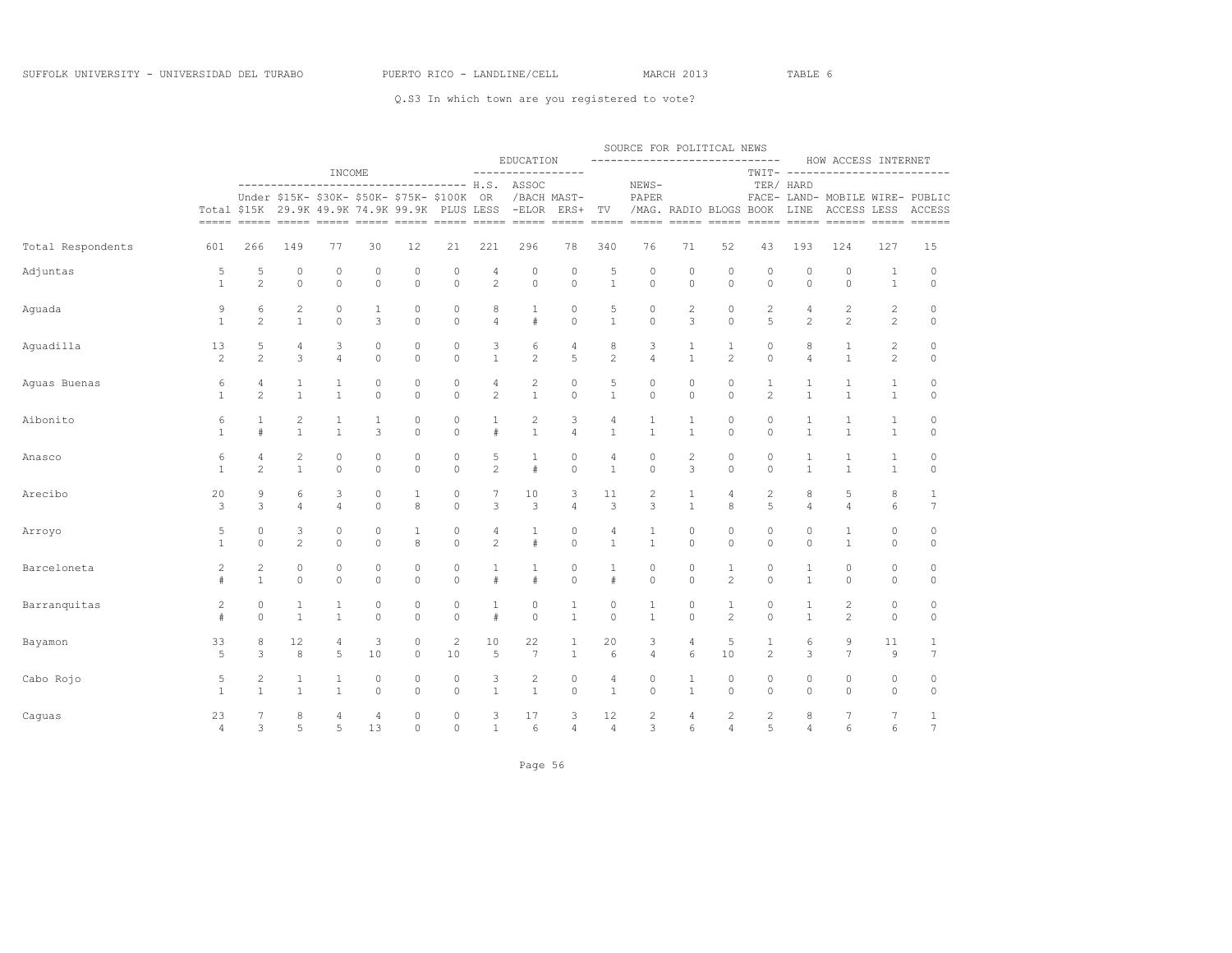|                   |                |                |                                                                                                              |              |                |              |             |                        |                                          |                     |                | SOURCE FOR POLITICAL NEWS           |                        |                |                |                   |                                                                            |                |                |
|-------------------|----------------|----------------|--------------------------------------------------------------------------------------------------------------|--------------|----------------|--------------|-------------|------------------------|------------------------------------------|---------------------|----------------|-------------------------------------|------------------------|----------------|----------------|-------------------|----------------------------------------------------------------------------|----------------|----------------|
|                   |                |                |                                                                                                              | INCOME       |                |              |             |                        | EDUCATION<br>-----------------           |                     |                | ------------------------------      |                        |                |                |                   | HOW ACCESS INTERNET<br>TWIT- -------------------------                     |                |                |
|                   |                |                | ---------------<br>Under \$15K- \$30K- \$50K- \$75K- \$100K<br>Total \$15K 29.9K 49.9K 74.9K 99.9K PLUS LESS |              |                |              |             | OR.<br>$=$ $=$ $=$ $=$ | ------------------ H.S. ASSOC<br>$-ELOR$ | /BACH MAST-<br>ERS+ | TV             | NEWS-<br>PAPER<br>===== ===== ===== | /MAG. RADIO BLOGS BOOK | $=====$        |                | TER/ HARD<br>LINE | FACE- LAND- MOBILE WIRE- PUBLIC<br>ACCESS LESS<br>===== ===== ====== ===== |                | ACCESS<br>$=$  |
| Total Respondents | 601            | 266            | 149                                                                                                          | 77           | 30             | 12           | 21          | 221                    | 296                                      | 78                  | 340            | 76                                  | 71                     | 52             | 43             | 193               | 124                                                                        | 127            | 15             |
| Camuy             | 7              | 4              | $\overline{c}$                                                                                               | 1            | 0              | 0            | 0           | 4                      | 3                                        | 0                   | 4              | $\mathbf{0}$                        | $\circ$                | 3              | 0              | 5                 | 1                                                                          | 1              | 0              |
|                   | $\mathbf{1}$   | $\overline{c}$ | $\mathbf{1}$                                                                                                 | $\mathbf{1}$ | $\overline{0}$ | 0            | $\circ$     | $\mathbf{2}$           | $\mathbf{1}$                             | $\circ$             | $\mathbf{1}$   | $\circ$                             | $\circ$                | 6              | $\circ$        | 3                 | $\mathbf{1}$                                                               | $\mathbf{1}$   | $\circ$        |
| Canovanas         | 6              | 4              | 0                                                                                                            | 2            | $\circ$        | 0            | $\circ$     | 3                      | 1                                        | 2                   | $\overline{c}$ | 1                                   | 1                      | 0              | 2              | 3                 | 1                                                                          | $\circ$        | 0              |
|                   | $\mathbf{1}$   | $\overline{c}$ | $\mathbb O$                                                                                                  | 3            | $\circ$        | 0            | $\circ$     | $\mathbf{1}$           | $#$                                      | 3                   | $\mathbf{1}$   | $\mathbf{1}$                        | $\mathbf{1}$           | $\circ$        | 5              | $\overline{c}$    | $\mathbf{1}$                                                               | $\circ$        | $\circ$        |
| Carolina          | 18             | 7              | 4                                                                                                            | 2            | 0              | $\mathbf{1}$ | 2           | 4                      | 9                                        | 4                   | 9              | 3                                   | 1                      | 1              | 2              | 5                 | 5                                                                          | 6              | 2              |
|                   | 3              | 3              | 3                                                                                                            | 3            | $\Omega$       | 8            | 10          | $\mathbf{2}$           | 3                                        | 5                   | 3              | $\overline{4}$                      | $\mathbf{1}$           | $\mathbf{2}$   | 5              | 3                 | $\overline{4}$                                                             | 5              | 13             |
| Catano            | 2              | $\mathbf{1}$   | $\circ$                                                                                                      | 0            | 1              | 0            | $\circ$     | $\mathbf{1}$           | 0                                        | 1                   | 0              | 1                                   | $\circ$                | $\mathbf{1}$   | 0              | 2                 | $\circ$                                                                    | $\circ$        | 0              |
|                   | $\#$           | #              | $\circ$                                                                                                      | $\circ$      | 3              | $\circ$      | $\circ$     | $\#$                   | $\circ$                                  | $\mathbf{1}$        | 0              | $\mathbf{1}$                        | $\circ$                | $\overline{c}$ | $\circ$        | $\mathbf{1}$      | $\circ$                                                                    | $\circ$        | $\circ$        |
| Cayey             | 14             | 7              | 4                                                                                                            | $\mathbf{1}$ | $\circ$        | 0            | $\circ$     | 7                      | 6                                        | 0                   | 8              | $\circ$                             | 3                      | $\circ$        | $\mathbf{1}$   | 3                 | 4                                                                          | 3              | 0              |
|                   | $\overline{c}$ | 3              | 3                                                                                                            | $\mathbf{1}$ | $\circ$        | 0            | $\circ$     | 3                      | $\overline{c}$                           | $\circ$             | $\overline{c}$ | $\circ$                             | $\overline{4}$         | $\circ$        | $\overline{c}$ | $\overline{c}$    | 3                                                                          | $\overline{c}$ | $\circ$        |
| Ceiba             | 1              | 1              | $\circ$                                                                                                      | 0            | 0              | 0            | $\circ$     | 1                      | 0                                        | 0                   | 1              | 0                                   | 0                      | 0              | 0              | 0                 | 0                                                                          | $\mathbf{1}$   | 0              |
|                   | #              | #              | $\circ$                                                                                                      | $\Omega$     | $\circ$        | $\circ$      | $\Omega$    | #                      | $\circ$                                  | $\circ$             | #              | $\Omega$                            | $\circ$                | $\Omega$       | $\circ$        | $\circ$           | $\circ$                                                                    | $\mathbf{1}$   | $\circ$        |
| Ciales            | 10             | 5              | $\sqrt{2}$                                                                                                   | $\circ$      | 1              | 0            | $\circ$     | 6                      | 3                                        | $\mathbf{1}$        | 8              | $\sqrt{2}$                          | $\circ$                | 0              | 0              | 3                 | $\circ$                                                                    | $\circ$        | 0              |
|                   | $\overline{c}$ | $\mathbf{2}$   | $\mathbf{1}$                                                                                                 | $\Omega$     | 3              | $\circ$      | $\circ$     | 3                      | $\mathbf{1}$                             | $\mathbf{1}$        | $\overline{c}$ | 3                                   | $\circ$                | $\Omega$       | $\circ$        | $\overline{c}$    | $\circ$                                                                    | $\circ$        | $\circ$        |
| Cidra             | 7              | 4              | $\mathbf{1}$                                                                                                 | 0            | 0              | 1            | $\circ$     | $\mathbf{2}$           | 5                                        | 0                   | $1\,$          | 1                                   | 3                      | $\mathbf{1}$   | 0              | $1\,$             | $\sqrt{2}$                                                                 | $\circ$        | 0              |
|                   | $\mathbf{1}$   | $\mathbf{2}$   | $\mathbf{1}$                                                                                                 | $\Omega$     | $\Omega$       | 8            | $\Omega$    | $\mathbf{1}$           | $\mathbf{2}$                             | $\circ$             | $\#$           | $\mathbf{1}$                        | $\overline{4}$         | $\mathbf{2}$   | $\circ$        | $\mathbf{1}$      | $\overline{c}$                                                             | $\circ$        | $\circ$        |
| Coamo             | 7              | 3              | 3                                                                                                            | $\circ$      | $\circ$        | 0            | $\circ$     | $\mathbf{2}$           | 4                                        | 1                   | 2              | $\overline{c}$                      | $\circ$                | $\mathbf{1}$   | 2              | 2                 | 1                                                                          | $\mathbf{1}$   | $\mathbf{1}$   |
|                   | $\mathbf{1}$   | $\mathbf{1}$   | $\overline{c}$                                                                                               | $\Omega$     | $\Omega$       | $\Omega$     | $\Omega$    | $\mathbf{1}$           | $\mathbf{1}$                             | $\mathbf{1}$        | $\mathbf{1}$   | 3                                   | $\Omega$               | $\overline{c}$ | 5              | $\mathbf{1}$      | $\mathbf{1}$                                                               | $\mathbf{1}$   | $\overline{7}$ |
| Comerio           | 3              | 2              | 1                                                                                                            | $\circ$      | $\circ$        | 0            | 0           | $\mathbf{2}$           | 1                                        | 0                   | 3              | $\circ$                             | $\circ$                | $\circ$        | 0              | 0                 | $\circ$                                                                    | 1              | 0              |
|                   | #              | $\mathbf{1}$   | $\mathbf{1}$                                                                                                 | $\circ$      | $\circ$        | $\circ$      | $\circ$     | $\mathbf{1}$           | $#$                                      | $\mathbf 0$         | $1\,$          | $\circ$                             | $\mathbb O$            | $\circ$        | $\circ$        | 0                 | $\circ$                                                                    | $1\,$          | $\mathbb O$    |
| Corozal           | 6              | 3              | 3                                                                                                            | 0            | 0              | 0            | $\circ$     | 3                      | 3                                        | 0                   | 3              | 1                                   | 1                      | 1              | 0              | 3                 | $\mathbf{2}$                                                               | $\circ$        | 0              |
|                   | $\mathbf{1}$   | $\mathbf{1}$   | $\overline{c}$                                                                                               | $\circ$      | $\circ$        | $\circ$      | $\circ$     | $\mathbf{1}$           | $\mathbf{1}$                             | $\circ$             | $\mathbf{1}$   | $\mathbf{1}$                        | $\mathbf{1}$           | $\mathbf{2}$   | $\circ$        | $\overline{2}$    | $\overline{c}$                                                             | $\circ$        | $\circ$        |
| Dorado            | 4              | 3              | $\mathbb O$                                                                                                  | $\mathbf{1}$ | 0              | 0            | $\circ$     | $\mathbf{2}$           | 2                                        | 0                   | 0              | 2                                   | $\mathbf 1$            | $\mathbf{1}$   | 0              | $1\,$             | $\overline{c}$                                                             | $\mathbf{1}$   | $\mathbf{1}$   |
|                   | $\mathbf{1}$   | $\mathbf{1}$   | $\Omega$                                                                                                     | $\mathbf{1}$ | $\Omega$       | $\Omega$     | $\Omega$    | $\mathbf{1}$           | $\mathbf{1}$                             | $\Omega$            | $\Omega$       | 3                                   | $\mathbf{1}$           | $\overline{c}$ | $\Omega$       | $\mathbf{1}$      | $\mathfrak{D}$                                                             | $\mathbf{1}$   | 7              |
| Fajardo           | 8              | 3              | 5                                                                                                            | $\circ$      | $\circ$        | 0            | $\circ$     | $\mathbf{2}$           | 6                                        | 0                   | 6              | 1                                   | $\circ$                | $\mathbf{1}$   | 0              | 5                 | $\mathbf{1}$                                                               | 1              | 0              |
|                   | $\mathbf{1}$   | $\mathbf{1}$   | 3                                                                                                            | 0            | 0              | 0            | $\mathbb O$ | $\mathbf{1}$           | $\overline{c}$                           | $\mathbb O$         | $\overline{c}$ | $1\,$                               | $\mathbb O$            | $\overline{c}$ | $\circ$        | 3                 | $1\,$                                                                      | $1\,$          | 0              |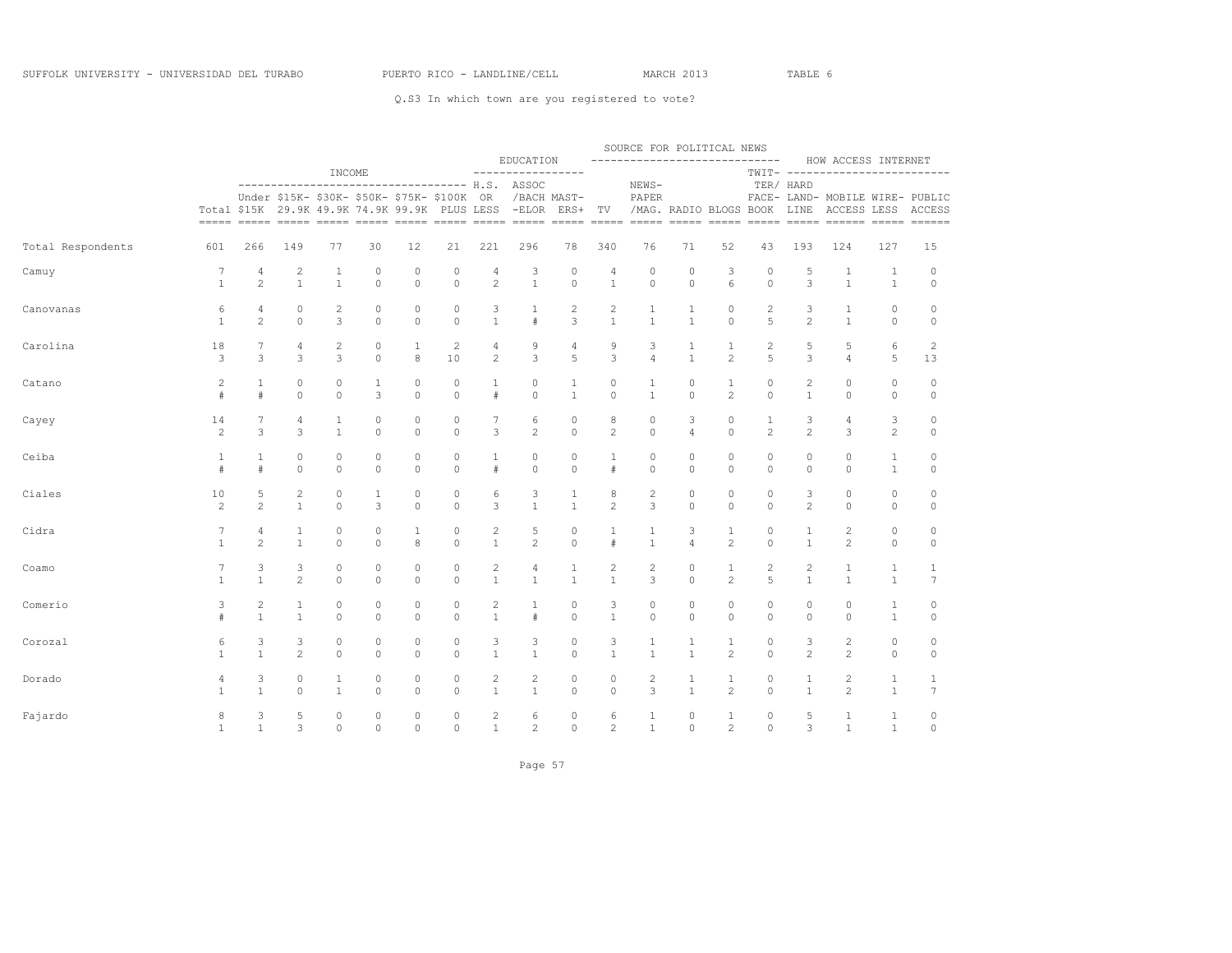|                   |                |                |                |             |                                                                                           |                |             |                |                                       |                     |                | SOURCE FOR POLITICAL NEWS<br>----------------------------- |                             |                |                |                |                                                                                                                                                                                  |                  |                     |
|-------------------|----------------|----------------|----------------|-------------|-------------------------------------------------------------------------------------------|----------------|-------------|----------------|---------------------------------------|---------------------|----------------|------------------------------------------------------------|-----------------------------|----------------|----------------|----------------|----------------------------------------------------------------------------------------------------------------------------------------------------------------------------------|------------------|---------------------|
|                   |                |                |                | INCOME      |                                                                                           |                |             |                | EDUCATION<br>-----------------        |                     |                |                                                            |                             |                |                |                | HOW ACCESS INTERNET<br>TWIT- -------------------------                                                                                                                           |                  |                     |
|                   |                |                | -------------  |             | Under \$15K- \$30K- \$50K- \$75K- \$100K<br>Total \$15K 29.9K 49.9K 74.9K 99.9K PLUS LESS |                |             | 0R             | --------------- H.S. ASSOC<br>$-ELOR$ | /BACH MAST-<br>ERS+ | TV             | NEWS-<br>PAPER                                             | /MAG. RADIO BLOGS BOOK LINE |                |                | TER/ HARD      | FACE- LAND- MOBILE WIRE- PUBLIC<br>ACCESS LESS ACCESS<br><u>assos acors cosos cosos cosos cosos acors acors acors acors cosos acors acors acors acors acors acors acors acor</u> |                  |                     |
| Total Respondents | 601            | 266            | 149            | 77          | 30                                                                                        | 12             | 21          | 221            | 296                                   | 78                  | 340            | 76                                                         | 71                          | 52             | 43             | 193            | 124                                                                                                                                                                              | 127              | 15                  |
| Florida           | 5              | 5              | 0              | $\circ$     | $\circ$                                                                                   | 0              | $\mathbb O$ | $\overline{c}$ | 3                                     | $\circ$             | 3              | $\circ$                                                    | $\overline{c}$              | $\circ$        | $\circ$        | 3              | $\circ$                                                                                                                                                                          | $\mathbf{1}$     | $\circ$             |
|                   | $\mathbf{1}$   | $\overline{c}$ | $\circ$        | $\circ$     | $\circ$                                                                                   | $\mathbf 0$    | $\circ$     | $\mathbf{1}$   | $\mathbf{1}$                          | $\overline{0}$      | $\mathbf{1}$   | $\circ$                                                    | $\overline{3}$              | $\circ$        | $\circ$        | $\overline{c}$ | $\circ$                                                                                                                                                                          | $\mathbf{1}$     | $\circ$             |
| Guayama           | 10             | 5              | 0              | $\sqrt{2}$  | 3                                                                                         | 0              | $\circ$     | 3              | $\overline{4}$                        | 3                   | 6              | 1                                                          | 3                           | $\circ$        | $\circ$        | 3              | 3                                                                                                                                                                                | $\overline{c}$   | 1                   |
|                   | $\overline{c}$ | $\overline{c}$ | $\circ$        | 3           | 10                                                                                        | $\circ$        | $\circ$     | $\mathbf{1}$   | $\mathbf{1}$                          | $\overline{4}$      | $\overline{c}$ | $\mathbf{1}$                                               | $\overline{4}$              | $\circ$        | $\circ$        | $\overline{c}$ | $\overline{c}$                                                                                                                                                                   | $\mathbf{2}$     | 7                   |
| Guayanilla        | 7              | 5              | $\overline{c}$ | $\mathbb O$ | $\circ$                                                                                   | 0              | $\circ$     | 1              | 5                                     | 1                   | 7              | $\circ$                                                    | $\circ$                     | $\circ$        | $\circ$        | 2              | $\circ$                                                                                                                                                                          | 4                | 0                   |
|                   | $\mathbf{1}$   | $\overline{c}$ | $\mathbf{1}$   | $\circ$     | $\circ$                                                                                   | $\circ$        | $\circ$     | $\#$           | $\overline{c}$                        | $\mathbf{1}$        | $\overline{c}$ | $\circ$                                                    | $\circ$                     | $\circ$        | $\circ$        | $\mathbf{1}$   | $\circ$                                                                                                                                                                          | 3                | $\circ$             |
| Guaynabo          | 26             | 3              | 4              | 7           | $\mathbf{1}$                                                                              | $\overline{c}$ | 5           | 6              | 13                                    | 7                   | 13             | 4                                                          | 5                           | 3              | $\circ$        | 14             | 3                                                                                                                                                                                | $\boldsymbol{7}$ | $\overline{c}$      |
|                   | $\overline{4}$ | $\mathbf{1}$   | 3              | $\circ$     | 3                                                                                         | 17             | 24          | 3              | $\overline{4}$                        | $\mathbf{Q}$        | $\overline{4}$ | 5                                                          | $\overline{7}$              | 6              | $\Omega$       | 7              | $\overline{c}$                                                                                                                                                                   | 6                | 13                  |
| Gurabo            | 6              | 3              | $\overline{c}$ | $\mathbb O$ | $\mathbf{1}$                                                                              | 0              | $\circ$     | 3              | $\mathbf{2}$                          | $\mathbf{1}$        | 4              | $\mathbb O$                                                | $\mathbf{1}$                | $\mathbb O$    | $\circ$        | 3              | $\mathbf{1}$                                                                                                                                                                     | $\circ$          | $\mathbb O$         |
|                   | $\mathbf{1}$   | $\mathbf{1}$   | $\mathbf{1}$   | $\circ$     | 3                                                                                         | $\mathbf 0$    | $\circ$     | $\mathbf{1}$   | $\,1\,$                               | $\mathbf{1}$        | $\mathbf{1}$   | $\circ$                                                    | $\mathbf{1}$                | $\circ$        | $\circ$        | $\overline{c}$ | $\,1\,$                                                                                                                                                                          | $\circ$          | $\circ$             |
| Hatillo           | 3              | 3              | $\circ$        | $\circ$     | $\circ$                                                                                   | 0              | $\circ$     | $\mathbf{2}$   | $\mathbf{1}$                          | $\circ$             | $\mathbf{1}$   | 1                                                          | $\circ$                     | $\circ$        | $\circ$        | 0              | $\circ$                                                                                                                                                                          | $\mathbf{1}$     | 0                   |
|                   | #              | $\mathbf{1}$   | $\circ$        | $\circ$     | $\circ$                                                                                   | $\circ$        | $\circ$     | $\mathbf{1}$   | $#$                                   | $\mathbb O$         | #              | $\mathbf{1}$                                               | $\circ$                     | $\circ$        | $\circ$        | $\circ$        | $\circ$                                                                                                                                                                          | $\mathbf{1}$     | $\circ$             |
| Hormiqueros       | 2              | $\mathbf{2}$   | 0              | $\circ$     | $\circ$                                                                                   | 0              | $\circ$     | $\mathbf{1}$   | 0                                     | 1                   | 0              | $\circ$                                                    | $\mathbf{1}$                | 0              | 1              | 1              | $\circ$                                                                                                                                                                          | $\circ$          | 0                   |
|                   | #              | $\mathbf{1}$   | $\circ$        | $\circ$     | $\circ$                                                                                   | $\circ$        | $\Omega$    | $\#$           | $\circ$                               | $\mathbf{1}$        | $\Omega$       | $\circ$                                                    | $\mathbf{1}$                | $\circ$        | $\overline{c}$ | $\mathbf{1}$   | $\circ$                                                                                                                                                                          | $\circ$          | $\circ$             |
| Humacao           | 6              | $\mathbf{1}$   | $1\,$          | $\sqrt{2}$  | $\mathbf{1}$                                                                              | 0              | 1           | $\mathbf{1}$   | 4                                     | $\mathbf{1}$        | 3              | $\sqrt{2}$                                                 | $\mathbb O$                 | $\mathbf{1}$   | $\circ$        | 3              | $\mathsf 3$                                                                                                                                                                      | $\overline{c}$   | 0                   |
|                   | $\mathbf{1}$   | #              | $\mathbf{1}$   | 3           | 3                                                                                         | $\Omega$       | 5           | #              | $\mathbf{1}$                          | $\mathbf{1}$        | $\mathbf{1}$   | 3                                                          | $\Omega$                    | $\overline{c}$ | $\Omega$       | $\overline{c}$ | $\overline{c}$                                                                                                                                                                   | $\mathbf{2}$     | $\circ$             |
| Isabela           | 7              | 3              | 4              | $\mathbb O$ | $\circ$                                                                                   | 0              | $\circ$     | 5              | $\overline{c}$                        | $\circ$             | 4              | $\circ$                                                    | $\circ$                     | $\overline{c}$ | $\mathbf 1$    | 3              | 1                                                                                                                                                                                | $\mathbf{1}$     | 0                   |
|                   | $\mathbf{1}$   | $\mathbf{1}$   | 3              | $\circ$     | $\circ$                                                                                   | $\circ$        | $\circ$     | $\overline{c}$ | $\mathbf{1}$                          | $\overline{0}$      | $\mathbf{1}$   | $\circ$                                                    | $\circ$                     | $\overline{4}$ | $\overline{c}$ | $\overline{2}$ | $\mathbf{1}$                                                                                                                                                                     | $\mathbf{1}$     | $\circ$             |
| Jayuya            | 2              | $\mathbf{1}$   | $\mathbf{1}$   | $\circ$     | $\circ$                                                                                   | 0              | $\circ$     | $\mathbf{2}$   | 0                                     | $\circ$             | 1              | $\circ$                                                    | $\mathbf{1}$                | $\circ$        | $\circ$        | 0              | $\circ$                                                                                                                                                                          | $\circ$          | 0                   |
|                   | #              | #              | $\mathbf{1}$   | $\circ$     | $\circ$                                                                                   | $\circ$        | $\circ$     | $\mathbf{1}$   | $\circ$                               | $\mathbb O$         | #              | $\circ$                                                    | $\mathbf{1}$                | $\circ$        | $\circ$        | $\circ$        | $\mathbb O$                                                                                                                                                                      | $\circ$          | $\mathsf{O}\xspace$ |
| Juana Diaz        | 4              | 2              | $\mathbf{1}$   | $\circ$     | $\circ$                                                                                   | $\mathbf{1}$   | $\circ$     | $\mathbf{1}$   | $\overline{c}$                        | $\mathbf{1}$        | 2              | $\circ$                                                    | $\circ$                     | $\mathbf{1}$   | $\mathbf{1}$   | $\mathbf{1}$   | $\mathbf{1}$                                                                                                                                                                     | $\circ$          | $\mathbf{1}$        |
|                   | $\mathbf{1}$   | $\mathbf{1}$   | $\mathbf{1}$   | $\circ$     | $\circ$                                                                                   | 8              | $\circ$     | $\#$           | $\mathbf{1}$                          | $\mathbf{1}$        | $\mathbf{1}$   | $\circ$                                                    | $\circ$                     | $\overline{c}$ | 2              | $\mathbf{1}$   | $\mathbf{1}$                                                                                                                                                                     | $\circ$          | $7\phantom{.0}$     |
| Juncos            | 3              | $\overline{c}$ | $\mathbf{1}$   | $\mathbb O$ | $\circ$                                                                                   | 0              | $\mathbb O$ | $\mathbf{2}$   | $\mathbf{1}$                          | $\mathbb O$         | $\mathbf{1}$   | $\mathbb O$                                                | $\circ$                     | $\overline{c}$ | $\circ$        | $1\,$          | $\mathbf{1}$                                                                                                                                                                     | $1\,$            | 0                   |
|                   | #              | $\mathbf{1}$   | $\mathbf{1}$   | $\Omega$    | $\Omega$                                                                                  | $\Omega$       | $\Omega$    | $\mathbf{1}$   | $\#$                                  | $\Omega$            | #              | $\Omega$                                                   | $\Omega$                    | $\overline{4}$ | $\Omega$       | $\mathbf{1}$   | $\mathbf{1}$                                                                                                                                                                     | $\mathbf{1}$     | $\circ$             |
| Lajas             | 5              | $\overline{c}$ | 3              | $\circ$     | $\mathbb O$                                                                               | $\circ$        | $\circ$     | $\mathbf{1}$   | 4                                     | $\circ$             | 3              | $\mathbf{1}$                                               | $\circ$                     | $\circ$        | 1              | 3              | $\mathbf{1}$                                                                                                                                                                     | $\mathbb O$      | 0                   |
|                   | $\mathbf{1}$   | $\mathbf{1}$   | $\overline{2}$ | $\circ$     | $\circ$                                                                                   | $\circ$        | $\circ$     | #              | $\mathbf{1}$                          | $\circ$             | $\mathbf{1}$   | $\mathbf{1}$                                               | $\circ$                     | $\circ$        | $\overline{2}$ | $\overline{c}$ | $\mathbf{1}$                                                                                                                                                                     | $\circ$          | $\circ$             |

Page 58 and the state of the state of the state of the state of the state of the state of the state of the state of the state of the state of the state of the state of the state of the state of the state of the state of th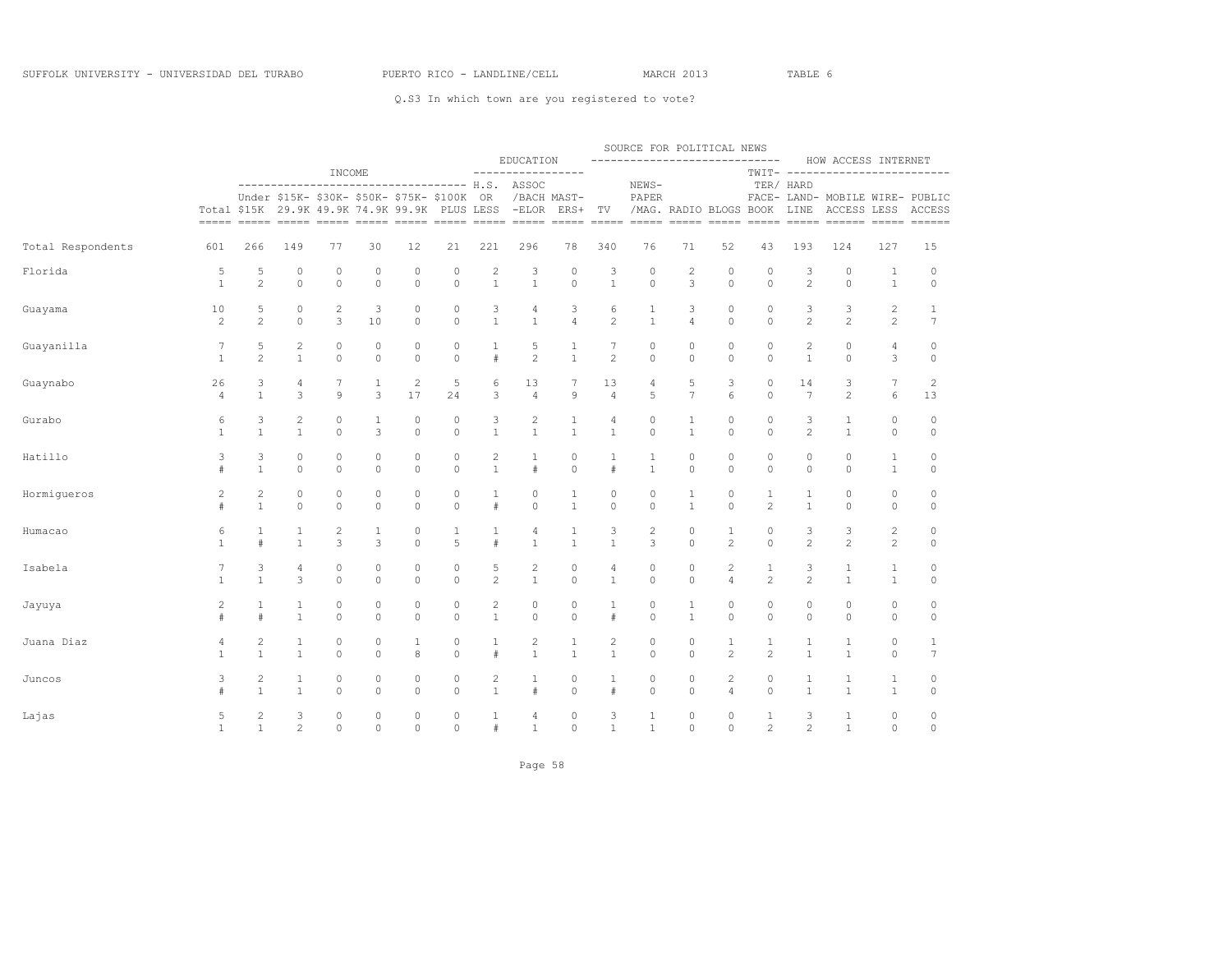| EDUCATION                                                                                                                                                                                                                 |                                |                                |                     | ------------------------------                                                                                                                                                                                                                                                                                                                                                                                                                                                                                                                                                    |                     | SOURCE FOR POLITICAL NEWS      |                                | HOW ACCESS INTERNET                            |                              |                                |
|---------------------------------------------------------------------------------------------------------------------------------------------------------------------------------------------------------------------------|--------------------------------|--------------------------------|---------------------|-----------------------------------------------------------------------------------------------------------------------------------------------------------------------------------------------------------------------------------------------------------------------------------------------------------------------------------------------------------------------------------------------------------------------------------------------------------------------------------------------------------------------------------------------------------------------------------|---------------------|--------------------------------|--------------------------------|------------------------------------------------|------------------------------|--------------------------------|
| INCOME<br>--------<br>----------------- H.S. ASSOC<br>----------------                                                                                                                                                    | ----------                     |                                | NEWS-               |                                                                                                                                                                                                                                                                                                                                                                                                                                                                                                                                                                                   |                     |                                | TER/ HARD                      | TWIT- -------------------------                |                              |                                |
| Under \$15K- \$30K- \$50K- \$75K- \$100K<br>OR<br>/BACH MAST-<br>Total \$15K 29.9K 49.9K 74.9K 99.9K PLUS LESS<br>$-ELOR$<br>$=====$<br>=====<br>$= = = = = =$                                                            | ERS+                           | TV                             | PAPER               | /MAG. RADIO BLOGS BOOK<br>$\begin{tabular}{lllll} \multicolumn{2}{l}{{\color{red}\boldsymbol{=}}} & \multicolumn{2}{l}{\color{blue}\boldsymbol{=}} & \multicolumn{2}{l}{\color{blue}\boldsymbol{=}} & \multicolumn{2}{l}{\color{blue}\boldsymbol{=}} & \multicolumn{2}{l}{\color{blue}\boldsymbol{=}} & \multicolumn{2}{l}{\color{blue}\boldsymbol{=}} & \multicolumn{2}{l}{\color{blue}\boldsymbol{=}} & \multicolumn{2}{l}{\color{blue}\boldsymbol{=}} & \multicolumn{2}{l}{\color{blue}\boldsymbol{=}} & \multicolumn{2}{l}{\color{blue}\boldsymbol{=}} & \multicolumn{2}{l}{$ |                     | $= = = = = =$                  | LINE<br>$=$ $=$ $=$ $=$ $=$    | FACE- LAND- MOBILE WIRE- PUBLIC<br>ACCESS LESS |                              | ACCESS                         |
| Total Respondents<br>30<br>221<br>266<br>149<br>77<br>12<br>21<br>296<br>601                                                                                                                                              | 78                             | 340                            | 76                  | 71                                                                                                                                                                                                                                                                                                                                                                                                                                                                                                                                                                                | 52                  | 43                             | 193                            | 124                                            | 127                          | 15                             |
| 3<br>9<br>$\circ$<br>$\circ$<br>0<br>5<br>3<br>4<br>1<br>Lares<br>$\mathbf{2}$<br>$\overline{c}$<br>$\mathbf{1}$<br>$\circ$<br>$\circ$<br>$\circ$<br>$\overline{c}$<br>$\mathbf{1}$<br>$\mathbf{1}$                       | $\mathbf{1}$<br>$\mathbf{1}$   | 5<br>$\mathbf{1}$              | 1<br>$\mathbf{1}$   | 0<br>$\mathbf 0$                                                                                                                                                                                                                                                                                                                                                                                                                                                                                                                                                                  | 1<br>$\overline{c}$ | 1<br>$\overline{c}$            | 3<br>$\overline{c}$            | $\circ$<br>$\mathbb O$                         | 3<br>$\overline{c}$          | 0<br>$\circ$                   |
| 3<br>$\mathbf{1}$<br>$\mathbf{1}$<br>$\circ$<br>$\mathbf{1}$<br>$\circ$<br>0<br>$\circ$<br>3<br>Las Marias<br>#<br>$\mathbf{1}$<br>$\circ$<br>3<br>$\circ$<br>#<br>$\circ$<br>$\circ$<br>$\mathbf{1}$                     | 0<br>$\circ$                   | 1<br>#                         | $\circ$<br>$\circ$  | $\mathbf{1}$<br>$\mathbf{1}$                                                                                                                                                                                                                                                                                                                                                                                                                                                                                                                                                      | 1<br>2              | $\circ$<br>$\circ$             | 2<br>$\mathbf{1}$              | $\circ$<br>$\circ$                             | $\mathbf{1}$<br>$\mathbf{1}$ | 0<br>$\circ$                   |
| $\mathbf{2}$<br>Las Piedras<br>$\circ$<br>0<br>$\circ$<br>0<br>3<br>3<br>6<br>4<br>$\mathbf{1}$<br>$\Omega$<br>$\Omega$<br>$\Omega$<br>$\mathbf{1}$<br>$\mathbf{1}$<br>$\mathfrak{D}$<br>$\Omega$<br>$\mathbf{1}$         | 0<br>$\Omega$                  | 4<br>$\mathbf{1}$              | 0<br>$\Omega$       | 2<br>3                                                                                                                                                                                                                                                                                                                                                                                                                                                                                                                                                                            | $\circ$<br>$\Omega$ | $\circ$<br>$\circ$             | 1<br>$\mathbf{1}$              | 3<br>$\overline{c}$                            | $\circ$<br>$\circ$           | 0<br>$\circ$                   |
| $\overline{c}$<br>Loiza<br>$\sqrt{4}$<br>$1\,$<br>$\circ$<br>0<br>$\circ$<br>1<br>1<br>1<br>3<br>#<br>$\mathbf{1}$<br>$\mathbf{1}$<br>$\circ$<br>$\circ$<br>$\circ$<br>$\mathbf{1}$<br>$\mathbf{1}$                       | $\mathbf{2}$<br>3              | 3<br>$\mathbf{1}$              | 1<br>$\mathbf{1}$   | $\circ$<br>$\circ$                                                                                                                                                                                                                                                                                                                                                                                                                                                                                                                                                                | $\circ$<br>$\circ$  | $\mathbb O$<br>$\circ$         | $\overline{c}$<br>$\mathbf{1}$ | $\overline{c}$<br>2                            | $\mathbb O$<br>$\circ$       | 0<br>$\circ$                   |
| 3<br>$\circ$<br>6<br>Luquillo<br>7<br>$\circ$<br>0<br>$\circ$<br>$\mathbf{1}$<br>4<br>$\mathbf{2}$<br>$\circ$<br>$\circ$<br>$\#$<br>$\mathbf{2}$<br>$\,1\,$<br>$\mathbf{2}$<br>$\circ$<br>$\circ$                         | $\circ$<br>$\mathsf{O}\xspace$ | 3<br>$1\,$                     | 2<br>3              | $\mathbf{1}$<br>$\mathbf{1}$                                                                                                                                                                                                                                                                                                                                                                                                                                                                                                                                                      | $\circ$<br>$\circ$  | $\mathbf{1}$<br>$\mathbf{2}$   | $\mathbf{1}$<br>$\mathbf{1}$   | $\overline{c}$<br>$\overline{c}$               | $\circ$<br>$\circ$           | 0<br>$\circ$                   |
| 8<br>$\overline{c}$<br>$\circ$<br>$\circ$<br>$\circ$<br>6<br>3<br>Manati<br>11<br>$\Omega$<br>2<br>$\mathbf{1}$<br>$\circ$<br>$\Omega$<br>$\Omega$<br>$\Omega$<br>3<br>$\mathbf{1}$<br>3                                  | $\mathbf{2}$<br>3              | 5<br>$\mathbf{1}$              | $\mathbf{2}$<br>3   | $\circ$<br>$\Omega$                                                                                                                                                                                                                                                                                                                                                                                                                                                                                                                                                               | $\circ$<br>$\Omega$ | $\overline{c}$<br>5            | $\overline{c}$<br>$\mathbf{1}$ | $\overline{c}$<br>$\overline{c}$               | $\mathbf{1}$<br>$\mathbf{1}$ | 0<br>$\circ$                   |
| 3<br>$\circ$<br>$\circ$<br>$\circ$<br>0<br>$\circ$<br>3<br>Maricao<br>4<br>$\mathbf{1}$<br>$\mathbf{1}$<br>$\mathbf{1}$<br>$\mathbf{1}$<br>$\Omega$<br>$\circ$<br>$\Omega$<br>$\circ$<br>$\mathbf{1}$<br>$\Omega$         | 1<br>$\mathbf{1}$              | 3<br>$\overline{1}$            | $\circ$<br>$\Omega$ | 1<br>$\mathbf{1}$                                                                                                                                                                                                                                                                                                                                                                                                                                                                                                                                                                 | $\circ$<br>$\Omega$ | $\circ$<br>$\circ$             | $\overline{c}$<br>$\mathbf{1}$ | $\circ$<br>$\circ$                             | 3<br>$\mathbf{2}$            | 0<br>$\circ$                   |
| $\overline{c}$<br>$\overline{c}$<br>$\circ$<br>$\circ$<br>0<br>$\circ$<br>0<br>1<br>1<br>Maunabo<br>#<br>$\mathbf{1}$<br>$\circ$<br>$\circ$<br>$\circ$<br>$\circ$<br>$\circ$<br>#<br>#                                    | 0<br>$\circ$                   | 1<br>#                         | 0<br>$\Omega$       | 0<br>$\circ$                                                                                                                                                                                                                                                                                                                                                                                                                                                                                                                                                                      | $\circ$<br>$\circ$  | $\mathbb O$<br>$\mathbb O$     | 0<br>$\Omega$                  | 1<br>$\mathbf{1}$                              | $\mathbb O$<br>$\circ$       | 0<br>$\circ$                   |
| $\mathbf{2}$<br>17<br>7<br>$\overline{4}$<br>$\circ$<br>$\circ$<br>$\mathbf{1}$<br>6<br>Mayaguez<br>4<br>$\mathbf{1}$<br>5<br>5<br>3<br>3<br>$\Omega$<br>$\Omega$<br>3<br>$\mathbf{1}$                                    | 7<br>$\circ$                   | 12<br>$\overline{4}$           | $\mathbf{2}$<br>3   | $\mathbf{1}$<br>$\mathbf{1}$                                                                                                                                                                                                                                                                                                                                                                                                                                                                                                                                                      | 1<br>$\mathfrak{D}$ | $\mathbf{1}$<br>$\overline{c}$ | 7<br>$\overline{4}$            | 2<br>$\overline{2}$                            | $\overline{4}$<br>3          | $\mathbf{1}$<br>$\overline{7}$ |
| 5<br>3<br>$\mathbb O$<br>3<br>$\mathbf{2}$<br>$\mathbf{1}$<br>$\circ$<br>$\circ$<br>$\mathbf{1}$<br>Moca<br>$\mathbf{1}$<br>$\mathbf{1}$<br>$\Omega$<br>8<br>$\circ$<br>$\mathbf{1}$<br>$\mathbf{1}$<br>$\mathbf{1}$<br>0 | $\circ$<br>$\circ$             | 5<br>$\mathbf{1}$              | $\circ$<br>$\circ$  | $\circ$<br>$\circ$                                                                                                                                                                                                                                                                                                                                                                                                                                                                                                                                                                | $\circ$<br>$\circ$  | $\mathbb O$<br>$\circ$         | 1<br>$\mathbf{1}$              | $\circ$<br>$\circ$                             | $\circ$<br>$\circ$           | 0<br>$\circ$                   |
| 2<br>0<br>$\overline{c}$<br>Morovis<br>$\sqrt{4}$<br>$\mathbf{1}$<br>$\circ$<br>0<br>$1\,$<br>1<br>#<br>$\mathbf{1}$<br>$\mathbf{1}$<br>$\circ$<br>$\circ$<br>$\circ$<br>$\#$<br>$\mathbf{1}$<br>$\mathbf{1}$             | $\mathbf{1}$<br>$\mathbf{1}$   | $\overline{4}$<br>$\mathbf{1}$ | $\circ$<br>$\circ$  | 0<br>$\circ$                                                                                                                                                                                                                                                                                                                                                                                                                                                                                                                                                                      | $\circ$<br>$\circ$  | $\circ$<br>$\circ$             | 2<br>$\mathbf{1}$              | $\circ$<br>$\circ$                             | $\circ$<br>$\circ$           | 0<br>$\circ$                   |
| Naguabo<br>2<br>$\circ$<br>$\circ$<br>2<br>3<br>$\mathbf{1}$<br>0<br>0<br>1<br>$\,1\,$<br>$\#$<br>#<br>$\mathbf{1}$<br>$\circ$<br>$\circ$<br>$\circ$<br>$\mathbf{1}$<br>$\circ$                                           | 0<br>$\circ$                   | 1<br>#                         | 0<br>$\mathbf 0$    | $\mathbf{1}$<br>$\mathbf{1}$                                                                                                                                                                                                                                                                                                                                                                                                                                                                                                                                                      | $\circ$<br>$\circ$  | $\circ$<br>$\circ$             | 2<br>$\mathbf{1}$              | $\circ$<br>$\circ$                             | $\circ$<br>$\circ$           | 0<br>$\circ$                   |
| Naranjito<br>9<br>$\circ$<br>$\circ$<br>3<br>6<br>1<br>1<br>1<br>4<br>$\overline{c}$<br>$\mathbf{1}$<br>$\mathbf{1}$<br>8<br>$\mathbf{1}$<br>$\mathbf{2}$<br>$\mathbf{1}$<br>$\Omega$<br>$\Omega$                         | $\circ$<br>$\circ$             | 4<br>$\mathbf{1}$              | 2<br>3              | 1<br>$\mathbf{1}$                                                                                                                                                                                                                                                                                                                                                                                                                                                                                                                                                                 | 1<br>$\overline{c}$ | $\mathbf{1}$<br>$\overline{c}$ | 2<br>$\mathbf{1}$              | $\overline{c}$<br>$\overline{c}$               | $\mathbf{1}$<br>$\mathbf{1}$ | $\circ$<br>$\circ$             |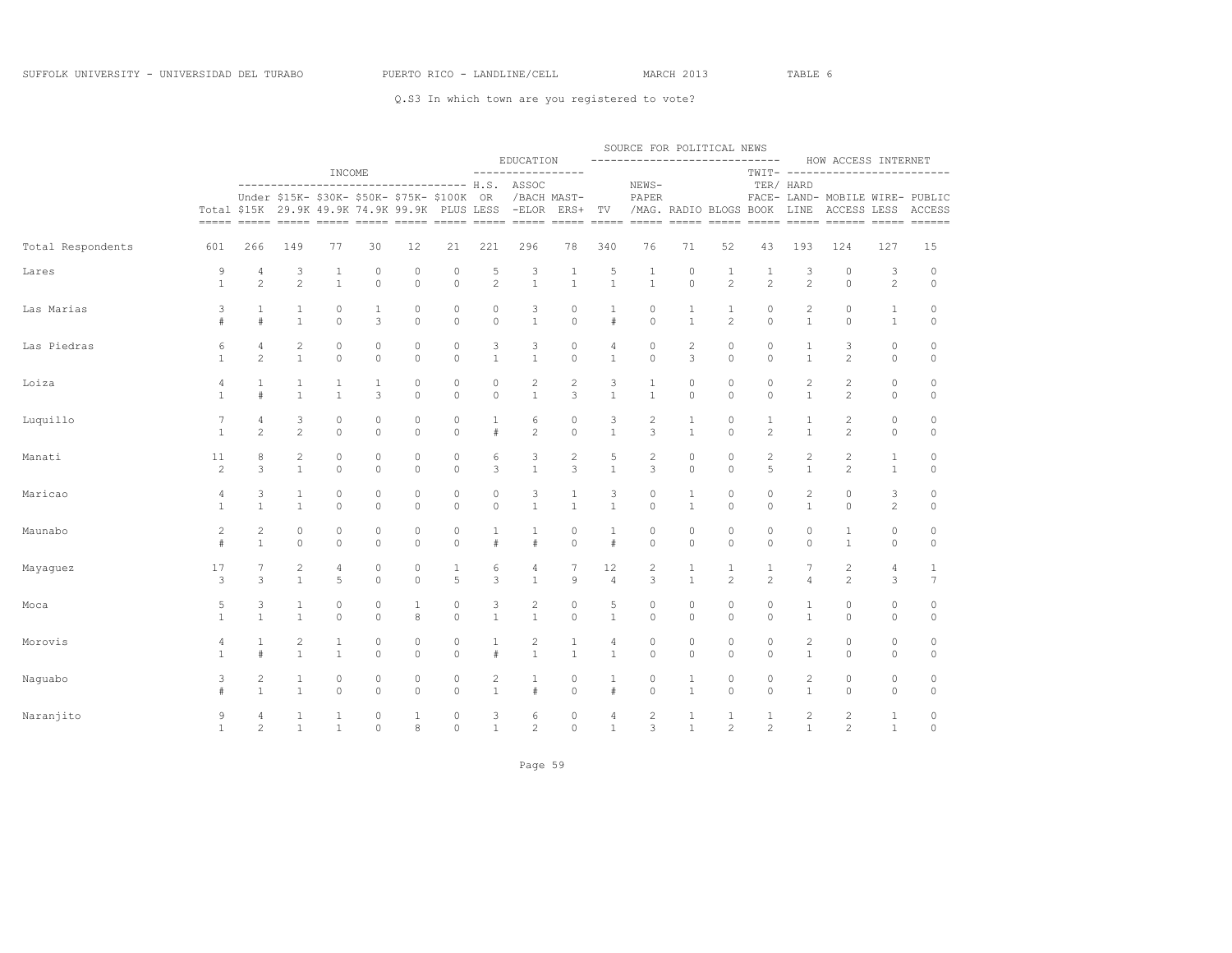|                   |                |                     |                                                                                           |                |                    |                    |               |                 | EDUCATION                                                                       |                         |                | SOURCE FOR POLITICAL NEWS<br>----------------------------- |                   |                        |                     |                              | HOW ACCESS INTERNET                                                               |                              |                    |
|-------------------|----------------|---------------------|-------------------------------------------------------------------------------------------|----------------|--------------------|--------------------|---------------|-----------------|---------------------------------------------------------------------------------|-------------------------|----------------|------------------------------------------------------------|-------------------|------------------------|---------------------|------------------------------|-----------------------------------------------------------------------------------|------------------------------|--------------------|
|                   |                |                     | Under \$15K- \$30K- \$50K- \$75K- \$100K<br>Total \$15K 29.9K 49.9K 74.9K 99.9K PLUS LESS | INCOME         |                    |                    |               | OR.             | -----------------<br>------------------------------------ H.S. ASSOC<br>$-ELOR$ | /BACH MAST-<br>ERS+     | TV             | NEWS-<br>PAPER                                             |                   | /MAG. RADIO BLOGS BOOK |                     | TER/ HARD<br>LINE            | TWIT- -------------------------<br>FACE- LAND- MOBILE WIRE- PUBLIC<br>ACCESS LESS |                              | ACCESS             |
| Total Respondents | 601            | 266                 | 149                                                                                       | 77             | 30                 | 12                 | 21            | 221             | 296                                                                             | 78                      | 340            | 76                                                         | 71                | 52                     | 43                  | 193                          | 124                                                                               | 127                          | 15                 |
| Orocovis          | 4              | $\overline{c}$      | $\circ$                                                                                   | 2              | $\circ$            | $\circ$            | 0             | 1               | 3                                                                               | $\circ$                 | 4              | $\mathbb O$                                                | $\circ$           | $\circ$                | $\circ$             | $\circ$                      | 1                                                                                 | $\mathbf{1}$                 | $\circ$            |
|                   | $\mathbf{1}$   | $\mathbf{1}$        | $\circ$                                                                                   | 3              | $\circ$            | $\circ$            | $\circ$       | $\#$            | $\mathbf{1}$                                                                    | $\circ$                 | $\mathbf{1}$   | $\circ$                                                    | $\circ$           | $\circ$                | $\circ$             | $\circ$                      | $\mathbf{1}$                                                                      | $\mathbf{1}$                 | $\circ$            |
| Patillas          | 4              | 3                   | 1                                                                                         | 0              | $\circ$            | 0                  | 0             | 1               | 3                                                                               | $\mathbb O$             | $\overline{c}$ | $\mathbf{1}$                                               | 1                 | 0                      | $\circ$             | 1                            | 1                                                                                 | 1                            | $\circ$            |
|                   | $\mathbf{1}$   | $\mathbf{1}$        | $\mathbf{1}$                                                                              | $\Omega$       | $\circ$            | $\circ$            | $\circ$       | $\#$            | $\mathbf{1}$                                                                    | $\circ$                 | $\mathbf{1}$   | $\mathbf{1}$                                               | $\mathbf{1}$      | $\circ$                | $\circ$             | $\mathbf{1}$                 | $\mathbf{1}$                                                                      | $\mathbf{1}$                 | $\circ$            |
| Penuelas          | 5              | 2                   | 3                                                                                         | $\circ$        | $\circ$            | $\circ$            | $\circ$       | $\circ$         | 4                                                                               | 1                       | 2              | $\circ$                                                    | $\mathbf{1}$      | 1                      | $\mathbf{1}$        | $\mathbf{2}$                 | $\circ$                                                                           | $\mathbf{1}$                 | $\circ$            |
|                   | $\mathbf{1}$   | $\mathbf{1}$        | $\overline{c}$                                                                            | $\Omega$       | $\Omega$           | $\Omega$           | $\Omega$      | $\circ$         | $\mathbf{1}$                                                                    | $\mathbf{1}$            | $\mathbf{1}$   | $\Omega$                                                   | $\mathbf{1}$      | $\overline{2}$         | $\overline{c}$      | $\mathbf{1}$                 | $\Omega$                                                                          | $\mathbf{1}$                 | $\circ$            |
| Ponce             | 25             | 18                  | $\overline{c}$                                                                            | $\overline{c}$ | $\overline{c}$     | $\circ$            | $\circ$       | 13              | 10                                                                              | 1                       | 15             | $\circ$                                                    | 5                 | $\mathbf{2}$           | 3                   | 4                            | $7\phantom{.0}$                                                                   | 7                            | $\mathbf{1}$       |
|                   | $\overline{4}$ | $7\phantom{.0}$     | $\mathbf{1}$                                                                              | 3              | $\overline{7}$     | $\Omega$           | $\Omega$      | 6               | 3                                                                               | $\mathbf{1}$            | $\overline{4}$ | $\circ$                                                    | $\overline{7}$    | $\overline{4}$         | $7\overline{ }$     | $\overline{c}$               | 6                                                                                 | 6                            | $7\overline{ }$    |
| Rio Grande        | 6              | $\mathbf{1}$        | $\overline{c}$                                                                            | $\mathbf{1}$   | 1                  | $\circ$            | $\mathbb O$   | $\mathbf{1}$    | 5                                                                               | $\circ$                 | 3              | $\mathbf{1}$                                               | 1                 | $\mathbf{1}$           | $\circ$             | $\overline{c}$               | $\mathbf{1}$                                                                      | 3                            | $\mathbf{1}$       |
|                   | $\mathbf{1}$   | #                   | $\mathbf{1}$                                                                              | $\mathbf{1}$   | 3                  | $\Omega$           | $\circ$       | $\#$            | $\overline{2}$                                                                  | $\circ$                 | $\mathbf{1}$   | $\mathbf{1}$                                               | $\mathbf{1}$      | $\overline{2}$         | $\Omega$            | $\mathbf{1}$                 | $\mathbf{1}$                                                                      | $\overline{c}$               | $7\overline{ }$    |
| Sabana Grande     | 2              | 2                   | $\circ$                                                                                   | 0              | $\circ$            | $\circ$            | $\circ$       | $\circ$         | 2                                                                               | $\circ$                 | 2              | $\circ$                                                    | $\circ$           | $\circ$                | $\circ$             | 2                            | 1                                                                                 | $\mathbf{1}$                 | 1                  |
|                   | #              | $\mathbf{1}$        | $\circ$                                                                                   | $\Omega$       | $\Omega$           | $\Omega$           | $\Omega$      | $\Omega$        | $\mathbf{1}$                                                                    | $\circ$                 | $\overline{1}$ | $\Omega$                                                   | $\Omega$          | $\Omega$               | $\Omega$            | $\mathbf{1}$                 | $\mathbf{1}$                                                                      | $\mathbf{1}$                 | $7\phantom{.0}$    |
| Salinas           | 3              | $\circ$<br>$\Omega$ | 1<br>$\mathbf{1}$                                                                         | 2<br>3         | $\circ$<br>$\circ$ | $\circ$<br>$\circ$ | 0<br>$\Omega$ | 1<br>#          | 2<br>$\mathbf{1}$                                                               | $\circ$<br>$\mathbf{0}$ | 1<br>$\#$      | $\mathbf{1}$<br>$\mathbf{1}$                               | 1<br>$\mathbf{1}$ | $\circ$<br>$\Omega$    | $\circ$<br>$\Omega$ | $\mathbf{1}$<br>$\mathbf{1}$ | $\circ$<br>$\circ$                                                                | $\mathbf{1}$<br>$\mathbf{1}$ | $\circ$<br>$\circ$ |
| San German        | 4              | $\overline{c}$      | $\mathbf{1}$                                                                              | 0              | $\circ$            | $\circ$            | 0             | 1               | 3                                                                               | $\circ$                 | $\overline{c}$ | $\overline{c}$                                             | $\circ$           | $\circ$                | $\circ$             | $\mathbf{1}$                 | $\circ$                                                                           | $\mathbf{1}$                 | 0                  |
|                   | $\mathbf{1}$   | $\mathbf{1}$        | $\mathbf{1}$                                                                              | $\circ$        | $\circ$            | $\circ$            | $\circ$       | #               | $\mathbf{1}$                                                                    | $\circ$                 | 1              | 3                                                          | $\circ$           | $\circ$                | $\circ$             | 1                            | $\circ$                                                                           | $\mathbf{1}$                 | $\circ$            |
| San Juan          | 67             | 20                  | 14                                                                                        | 10             | 5                  | $\mathbf{2}$       | 8             | 16              | 37                                                                              | 14                      | 30             | 14                                                         | 9                 | 4                      | 7                   | 25                           | 18                                                                                | 12                           | 0                  |
|                   | 11             | 8                   | 9                                                                                         | 13             | 17                 | 17                 | 38            | $7\phantom{.0}$ | 13                                                                              | 18                      | 9              | 18                                                         | 13                | 8                      | 16                  | 13                           | 15                                                                                | $\overline{9}$               | 0                  |
| San Lorenzo       | 5              | $\overline{4}$      | $\circ$                                                                                   | 1              | $\circ$            | $\circ$            | $\circ$       | 4               | $\circ$                                                                         | 1                       | 3              | $\circ$                                                    | $\circ$           | $\circ$                | $\mathbf{2}$        | 1                            | $\overline{c}$                                                                    | $\circ$                      | $\circ$            |
|                   | $\mathbf{1}$   | $\overline{2}$      | $\circ$                                                                                   | $\mathbf{1}$   | $\circ$            | $\circ$            | $\circ$       | $\overline{c}$  | $\circ$                                                                         | $\mathbf{1}$            | $\mathbf{1}$   | $\circ$                                                    | $\circ$           | $\circ$                | 5                   | $\mathbf{1}$                 | $\overline{c}$                                                                    | $\circ$                      | $\mathbb O$        |
| San Sebastian     | 11             | 6                   | 4                                                                                         | 0              | $\circ$            | 0                  | 0             | 4               | 7                                                                               | $\circ$                 | 8              | 1                                                          | 1                 | $\circ$                | $\mathbf{1}$        | 1                            | 3                                                                                 | $\overline{c}$               | $\circ$            |
|                   | $\mathbf{2}$   | $\overline{c}$      | 3                                                                                         | $\circ$        | $\circ$            | $\circ$            | $\circ$       | $\mathbf{2}$    | 2                                                                               | $\circ$                 | 2              | $\mathbf{1}$                                               | $\mathbf{1}$      | $\circ$                | $\mathbf{2}$        | $\mathbf{1}$                 | 2                                                                                 | $\mathbf{2}^{\prime}$        | $\circ$            |
| Santa Isabel      | 1              | 1                   | $\circ$                                                                                   | 0              | 0                  | 0                  | 0             | 1               | 0                                                                               | $\circ$                 | 1              | 0                                                          | 0                 | 0                      | 0                   | 0                            | $\circ$                                                                           | $\circ$                      | 0                  |
|                   | #              | $\#$                | $\Omega$                                                                                  | $\Omega$       | $\Omega$           | $\Omega$           | $\Omega$      | $\#$            | $\Omega$                                                                        | $\mathbf{0}$            | $\#$           | $\Omega$                                                   | $\Omega$          | $\Omega$               | $\Omega$            | $\Omega$                     | $\Omega$                                                                          | $\circ$                      | $\circ$            |
| Toa Alta          | 6              | $\mathbf{1}$        | $\mathbf{1}$                                                                              | 3              | $\circ$            | $\circ$            | $\mathbf{1}$  | $\mathbf{1}$    | 4                                                                               | 1                       | 3              | $\mathbf{1}$                                               | $\mathbf{1}$      | $\mathbf{1}$           | $\Omega$            | $\overline{c}$               | $\overline{c}$                                                                    | 4                            | 0                  |
|                   | $\mathbf{1}$   | #                   | $\mathbf{1}$                                                                              | 4              | $\Omega$           | $\circ$            | 5             | $\#$            | $\mathbf{1}$                                                                    | $\mathbf{1}$            | $\mathbf{1}$   | $\mathbf{1}$                                               | $\mathbf{1}$      | $\overline{c}$         | $\Omega$            | $\mathbf{1}$                 | $\overline{c}$                                                                    | 3                            | $\circ$            |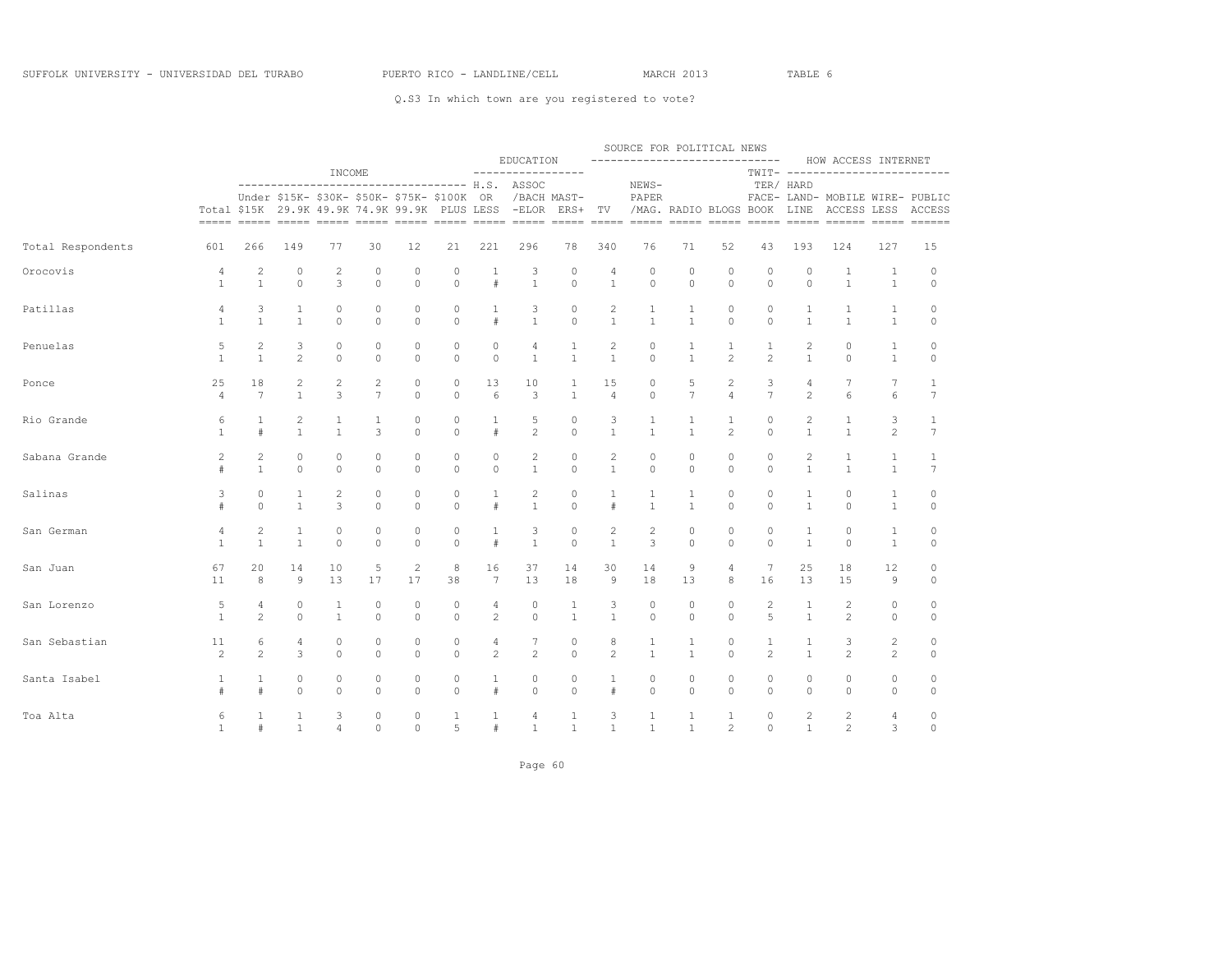|                   |                      |                                |                                       |                     |                                      |                                             |                                                       |                                       |                                                                                                                                            |                                      |                                       | SOURCE FOR POLITICAL NEWS                          |                                      |                                |                                      |                     |                                                       |                                  |                      |
|-------------------|----------------------|--------------------------------|---------------------------------------|---------------------|--------------------------------------|---------------------------------------------|-------------------------------------------------------|---------------------------------------|--------------------------------------------------------------------------------------------------------------------------------------------|--------------------------------------|---------------------------------------|----------------------------------------------------|--------------------------------------|--------------------------------|--------------------------------------|---------------------|-------------------------------------------------------|----------------------------------|----------------------|
|                   |                      |                                |                                       | INCOME              |                                      |                                             |                                                       |                                       | EDUCATION<br>-----------------                                                                                                             |                                      |                                       | -----------------------------                      |                                      |                                | $TWIT----$                           |                     | HOW ACCESS INTERNET<br>--------------------           |                                  |                      |
|                   |                      |                                |                                       |                     |                                      | Under \$15K- \$30K- \$50K- \$75K- \$100K OR |                                                       |                                       | ------------------------------------ H.S. ASSOC<br>Total \$15K 29.9K 49.9K 74.9K 99.9K PLUS LESS -ELOR ERS+ TV /MAG. RADIO BLOGS BOOK LINE | /BACH MAST-                          |                                       | NEWS-<br>PAPER                                     |                                      |                                |                                      | TER/ HARD           | FACE- LAND- MOBILE WIRE- PUBLIC<br>ACCESS LESS ACCESS |                                  |                      |
| Total Respondents | 601                  | 266                            | 149                                   | 77                  | 30                                   | 12                                          | 21                                                    | 221                                   | 296                                                                                                                                        | 78                                   | 340                                   | 76                                                 | 71                                   | 52                             | 43                                   | 193                 | 124                                                   | 127                              | 15                   |
| Toa Baja          | 13<br>$\overline{c}$ | #                              | $\frac{5}{3}$                         | $5\overline{)}$     | $\frac{1}{3}$                        | 0<br>$\circ$                                | $\frac{1}{5}$                                         | $\begin{array}{c} 2 \\ 1 \end{array}$ | 10<br>$\overline{\phantom{a}}$                                                                                                             | $\frac{1}{1}$                        | $\begin{matrix} 8 \\ 2 \end{matrix}$  | $\begin{array}{cccc}\n1 & 1 \\ 1 & 1\n\end{array}$ |                                      | $\frac{1}{2}$                  | $\frac{1}{2}$                        | 6<br>$\overline{3}$ | $\overline{3}$                                        | 3<br>$\overline{2}$              | $\circ$<br>$\circ$   |
| Trujillo Alto     | 13<br>$\overline{c}$ | $\frac{3}{1}$                  | 4<br>$\overline{\mathbf{3}}$          | $\frac{1}{1}$       | $\begin{matrix} 0 \\ 0 \end{matrix}$ | $\frac{1}{8}$                               | $\begin{matrix} & & 0 \\ & & 0 \\ & & 0 \end{matrix}$ | $\frac{5}{2}$                         | $\begin{array}{c} 3 \\ 1 \end{array}$                                                                                                      | $\frac{4}{5}$                        | $\begin{array}{c} 6 \\ 2 \end{array}$ | $\frac{4}{5}$                                      | $\begin{matrix} 0 \\ 0 \end{matrix}$ | $\frac{2}{4}$                  | $\begin{matrix} 0 \\ 0 \end{matrix}$ | $\frac{3}{2}$       | $\frac{2}{2}$                                         | $\overline{2}$<br>$\overline{2}$ | 0<br>$\circ$         |
| Utuado            | 6<br>$\mathbf{1}$    | $\overline{c}$<br>$\mathbf{1}$ | $\circ$<br>$\Omega$                   | $\frac{3}{4}$       | $\frac{1}{3}$                        | 0<br>$\Omega$                               | $\circ$<br>$\Omega$                                   | $\frac{2}{1}$                         | $\begin{array}{c} 3 \\ 1 \end{array}$                                                                                                      | $\frac{1}{1}$                        | 4<br>$\overline{1}$                   | $\circ$<br>$\overline{0}$                          | $\circ$<br>$\Omega$                  | $\frac{1}{2}$                  | $\frac{1}{2}$                        | $\frac{3}{2}$       | $\frac{2}{2}$                                         | 0<br>$\Omega$                    | $\Omega$<br>$\Omega$ |
| Vega Alta         | 3<br>#               | $\overline{c}$<br>$\mathbf{1}$ | $\circ$<br>$\Omega$                   | $\circ$<br>$\Omega$ | $\overline{3}$                       | 0<br>$\Omega$                               | $\circ$<br>$\Omega$                                   | $\frac{2}{1}$                         | #                                                                                                                                          | $\begin{matrix}0\\0\end{matrix}$     | $\overline{c}$<br>$\overline{1}$      | $\circ$<br>$\Omega$                                | $\mathbf{1}$                         | 0<br>$\Omega$                  | 0<br>$\Omega$                        | $\mathbf{1}$        | 0<br>$\Omega$                                         | 1<br>$\mathbf{1}$                | 0<br>$\Omega$        |
| Vega Baja         |                      | $\frac{2}{1}$                  | $\mathbf{1}$<br>$\mathbf{1}$          | 3<br>$\overline{4}$ | $\circ$<br>$\Omega$                  | 0<br>$\Omega$                               | $\circ$<br>$\Omega$                                   | 3<br>$\mathbf{1}$                     | $\frac{3}{1}$                                                                                                                              | $\mathbf{1}$                         | $\mathbf{1}$                          | $\frac{1}{1}$                                      | $\mathbf{1}$                         | 0<br>$\Omega$                  | 1<br>$\overline{2}$                  | 2<br>$\mathbf{1}$   | 0<br>$\Omega$                                         | 3<br>$\overline{2}$              | 0<br>$\Omega$        |
| Vieques           | #                    | $\mathbf{1}$<br>#              | 0<br>$\Omega$                         | $\circ$<br>$\Omega$ | $\circ$<br>$\Omega$                  | 0<br>$\Omega$                               | $\circ$<br>$\Omega$                                   | $\mathbf{1}$<br>$\pm$                 | $\circ$<br>$\Omega$                                                                                                                        | $\mathbb O$<br>$\Omega$              | 0<br>$\Omega$                         | $\circ$<br>$\Omega$                                | $\mathbf{1}$                         | $\circ$<br>$\Omega$            | 0<br>$\cap$                          | 0<br>$\Omega$       | $\circ$<br>$\Omega$                                   | $\circ$<br>$\Omega$              | $\circ$<br>$\Omega$  |
| Villalba          | 3<br>#               | $\mathbf{1}$<br>#              | $\overline{c}$<br>$\overline{1}$      | $\circ$<br>$\Omega$ | $\circ$<br>$\Omega$                  | 0<br>$\Omega$                               | $\circ$<br>$\Omega$                                   | $\circ$<br>$\Omega$                   | $\mathbf{2}$<br>$\mathbf{1}$                                                                                                               | $\circ$<br>$\Omega$                  | 2<br>$\mathbf{1}$                     | $\circ$<br>$\Omega$                                | $\circ$<br>$\Omega$                  | $\mathbf{1}$<br>$\overline{2}$ | 0<br>$\Omega$                        | 0<br>$\Omega$       | $\overline{c}$<br>$\mathfrak{D}$                      | $\mathbf{1}$<br>$\mathbf{1}$     | $\circ$<br>$\circ$   |
| Yabu- coa         | 8<br>$\mathbf{1}$    | 6<br>$\overline{c}$            | $\begin{array}{c} 2 \\ 1 \end{array}$ | $\circ$<br>$\Omega$ | 0<br>$\Omega$                        | 0<br>$\Omega$                               | $\circ$<br>$\Omega$                                   | 4<br>$\overline{c}$                   | $\overline{4}$<br>$\mathbf{1}$                                                                                                             | $\begin{matrix}0\\0\end{matrix}$     | 6<br>$\overline{2}$                   | $\frac{1}{1}$                                      | 0<br>$\Omega$                        | 0<br>$\Omega$                  | $\mathbf{1}$<br>$\overline{2}$       | 0<br>$\Omega$       | 0<br>$\Omega$                                         | $\mathbf 1$<br>$\mathbf{1}$      | 0<br>$\mathbf{0}$    |
| Yauco             | 6<br>$\mathbf{1}$    | 5<br>$\mathfrak{D}$            | $\circ$<br>$\cap$                     | $\frac{1}{1}$       | 0<br>$\Omega$                        | 0<br>$\Omega$                               | $\begin{matrix} 0 \\ 0 \end{matrix}$                  | $\overline{4}$<br>$\overline{2}$      | $\begin{array}{c} 2 \\ 1 \end{array}$                                                                                                      | $\begin{matrix} 0 \\ 0 \end{matrix}$ | $\frac{3}{1}$                         | $\frac{2}{3}$                                      | $\begin{matrix} 0 \\ 0 \end{matrix}$ | $\frac{1}{2}$                  | 0<br>$\Omega$                        | 0<br>$\Omega$       | $\frac{1}{1}$                                         | $\mathbf{1}$<br>$\mathbf{1}$     | 0<br>$\Omega$        |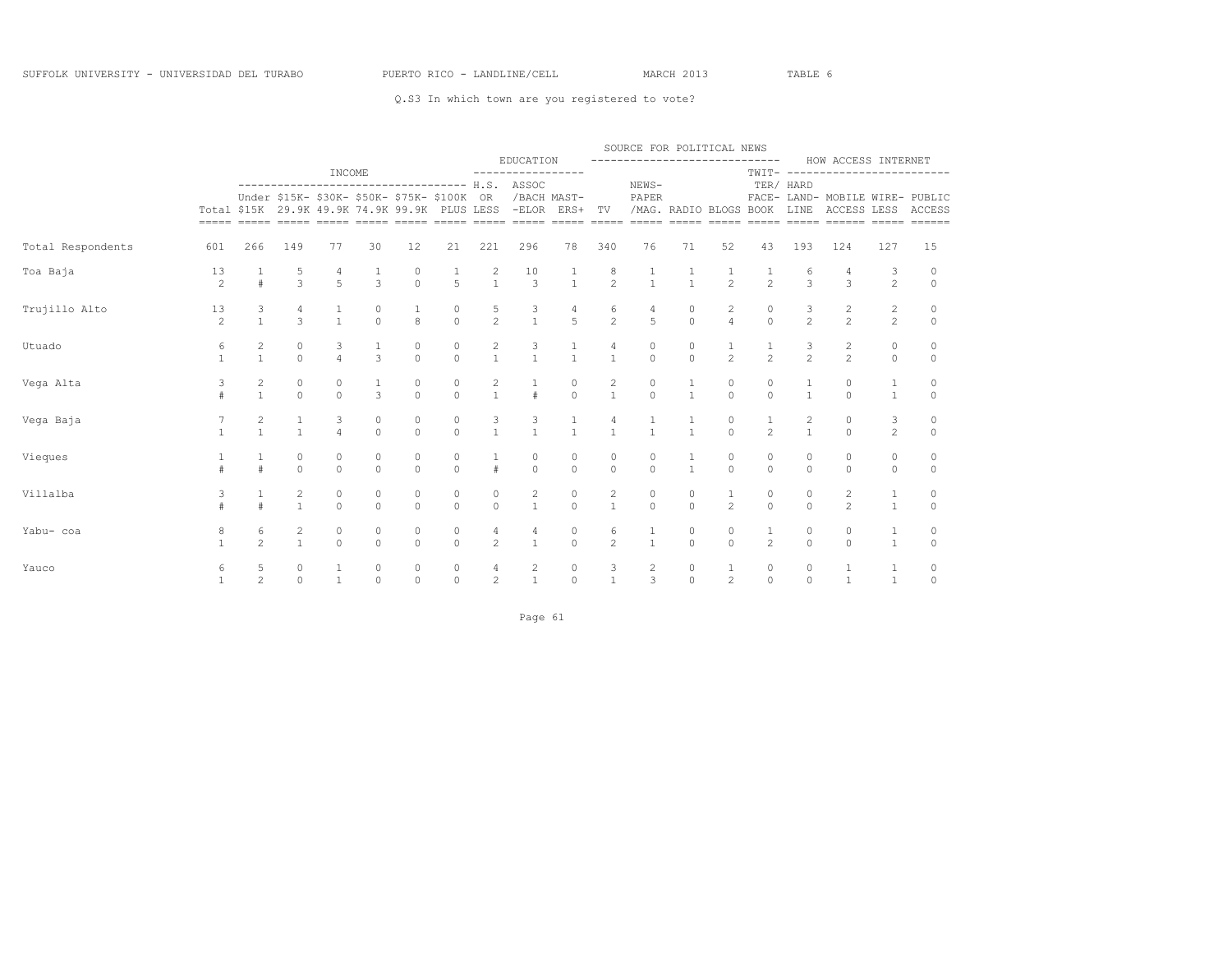### Q.S4 What is your local party affiliation?

|                                               |                      |                                |                                |                      |                                             |                      |                                      |                      |                                                                                                                                                           |                                      |                      | SOURCE FOR POLITICAL NEWS       |                      |                                |                      |                                |                                                                                                                                                                                |                      |                      |
|-----------------------------------------------|----------------------|--------------------------------|--------------------------------|----------------------|---------------------------------------------|----------------------|--------------------------------------|----------------------|-----------------------------------------------------------------------------------------------------------------------------------------------------------|--------------------------------------|----------------------|---------------------------------|----------------------|--------------------------------|----------------------|--------------------------------|--------------------------------------------------------------------------------------------------------------------------------------------------------------------------------|----------------------|----------------------|
|                                               |                      |                                |                                | INCOME               |                                             |                      |                                      |                      | EDUCATION<br>-----------------                                                                                                                            |                                      |                      | -----------------------------   |                      |                                |                      |                                | HOW ACCESS INTERNET<br>TWIT- -------------------------                                                                                                                         |                      |                      |
|                                               |                      |                                |                                |                      | Under \$15K- \$30K- \$50K- \$75K- \$100K OR |                      |                                      |                      | ------------------------------------ H.S. ASSOC<br>/BACH MAST-<br>Total \$15K 29.9K 49.9K 74.9K 99.9K PLUS LESS -ELOR ERS+ TV /MAG. RADIO BLOGS BOOK LINE |                                      |                      | NEWS-<br>PAPER                  |                      |                                |                      | TER/ HARD                      | FACE- LAND- MOBILE WIRE- PUBLIC<br>ACCESS LESS ACCESS<br><u>soom ooder ooder ooder ooder ooder ooder ooder ooder ooder ooder ooder ooder ooder ooder ooder ooder ooder ood</u> |                      |                      |
| Total Respondents<br>601                      |                      | 266                            | 149                            | 77                   | 30                                          | 12                   | 21                                   | 221                  | 296                                                                                                                                                       | 78                                   | 340                  | 76                              | 71                   | 52                             | 43                   | 193                            | 124                                                                                                                                                                            | 127                  | 15                   |
| Non-Affiliated                                | 363<br>60            | 149<br>56                      | 94<br>63                       | 50<br>65             | 19<br>63                                    | 8<br>67              | 14<br>67                             | 124<br>56            | 186<br>63                                                                                                                                                 | 50<br>64                             | 195<br>57            | 50<br>66                        | 45<br>63             | 35<br>67                       | 25<br>58             | 117<br>61                      | 80<br>65                                                                                                                                                                       | 82<br>65             | 8<br>53              |
| PNP (New Progressive Party<br>of Puerto Rico) | 122<br>20            | 53<br>20                       | 36<br>24                       | 15<br>19             | 5<br>17                                     | 2<br>17              | 7<br>33                              | 45<br>20             | 57<br>19                                                                                                                                                  | 18<br>23                             | 77<br>23             | 11<br>14                        | 12<br>17             | 11<br>21                       | 10<br>23             | 41<br>21                       | 25<br>20                                                                                                                                                                       | 26<br>20             | -5<br>33             |
| PPD (Popular Democratic<br>Party)             | 93<br>15             | 54<br>20                       | 15<br>10                       | 9<br>12              | $\overline{4}$<br>13                        | 8                    | $\circ$<br>$\Omega$                  | 41<br>19             | 45<br>1.5                                                                                                                                                 | 6<br>8                               | 53<br>16             | 12<br>16                        | 11<br>15             | 5<br>10                        | 8<br>19              | 26<br>13                       | 15<br>12                                                                                                                                                                       | 18<br>14             | 2<br>13              |
| PIP (Puerto Rican<br>Independence Party)      | 6<br>$\mathbf{1}$    | $\overline{c}$<br>$\mathbf{1}$ | $\overline{c}$<br>$\mathbf{1}$ | 2<br>$\mathcal{L}$   | 0<br>$\Omega$                               | 0<br>$\Omega$        | $\circ$<br>$\Omega$                  | $\pm$                | $\frac{2}{1}$                                                                                                                                             | 3<br>$\overline{4}$                  | 4<br>$\mathbf{1}$    | 1<br>$\overline{1}$             | 0<br>$\Omega$        | $\mathbf{1}$<br>$\overline{2}$ | 0<br>$\Omega$        | 4<br>$\mathfrak{D}$            | 2<br>$\overline{2}$                                                                                                                                                            | 1<br>$\mathbf{1}$    | 0<br>$\Omega$        |
| EPD                                           |                      | $\circ$<br>$\Omega$            | $\circ$<br>$\Omega$            | $\Omega$<br>$\Omega$ | 0<br>$\Omega$                               | $\Omega$<br>$\Omega$ | $\Omega$<br>$\Omega$                 | $\circ$<br>$\cap$    | 0<br>$\Omega$                                                                                                                                             | $\mathbf{1}$                         | $\Omega$<br>$\Omega$ | $\circ$<br>$\Omega$             | $\Omega$<br>$\Omega$ | $\Omega$<br>$\Omega$           | 0<br>$\Omega$        | $\Omega$<br>$\Omega$           | 1<br>$\mathbf{1}$                                                                                                                                                              | 0<br>$\cap$          | 0<br>$\Omega$        |
| Commonwealth                                  | #                    | $\circ$<br>$\Omega$            | $\circ$<br>$\cap$              | $\circ$<br>$\Omega$  | $\mathcal{L}$                               | $\Omega$<br>$\Omega$ | $\circ$<br>$\Omega$                  | $\circ$<br>$\cap$    | $\mathbf{1}$<br>$\pm$                                                                                                                                     | 0<br>$\cap$                          |                      | $\circ$<br>$\Omega$             | $\Omega$<br>$\cap$   | $\Omega$<br>$\Omega$           | $\Omega$<br>$\Omega$ | $\Omega$<br>$\Omega$           | $\circ$<br>$\Omega$                                                                                                                                                            | $\Omega$<br>$\Omega$ | 0<br>$\circ$         |
| Other Party                                   | $\Omega$<br>$\Omega$ | $\circ$<br>$\Omega$            | $\circ$<br>$\Omega$            | $\circ$<br>$\Omega$  | 0<br>$\Omega$                               | $\Omega$<br>$\Omega$ | $\circ$<br>$\Omega$                  | $\circ$<br>$\Omega$  | $\circ$<br>$\Omega$                                                                                                                                       | 0<br>$\Omega$                        | 0<br>$\Omega$        | $\circ$<br>$\Omega$             | $\Omega$<br>$\Omega$ | $\Omega$<br>$\Omega$           | 0<br>$\Omega$        | 0<br>$\Omega$                  | $\circ$<br>$\Omega$                                                                                                                                                            | 0<br>$\circ$         | 0<br>$\circ$         |
| Undecided                                     | 6<br>$\mathbf{1}$    | $\overline{c}$<br>$\mathbf{1}$ | $\overline{c}$<br>$\mathbf{1}$ | $\circ$<br>$\Omega$  | 0<br>$\Omega$                               | 0<br>$\Omega$        | $\circ$<br>$\Omega$                  | 3<br>$\mathbf{1}$    | $\frac{3}{1}$                                                                                                                                             | 0<br>$\Omega$                        | 4<br>$\mathbf{1}$    | $\overline{c}$<br>$\mathcal{L}$ | $\circ$<br>$\Omega$  | $\circ$<br>$\Omega$            | 0<br>$\Omega$        | 3<br>$\overline{2}$            | 0<br>$\Omega$                                                                                                                                                                  | 0<br>$\Omega$        | $\circ$<br>$\Omega$  |
| Refused                                       | 9<br>$\mathbf{1}$    | 6<br>$\mathfrak{D}$            | 0<br>$\Omega$                  | $\frac{1}{1}$        | $\frac{1}{3}$                               | $\frac{1}{8}$        | $\begin{matrix} 0 \\ 0 \end{matrix}$ | $7\phantom{.0}$<br>3 | $\begin{array}{c} 2 \\ 1 \end{array}$                                                                                                                     | $\begin{matrix} 0 \\ 0 \end{matrix}$ | 6<br>$\mathcal{P}$   | 0<br>$\Omega$                   | $\frac{3}{4}$        | $\circ$<br>$\Omega$            | $\circ$<br>$\cap$    | $\overline{c}$<br>$\mathbf{1}$ | 1<br>$\overline{1}$                                                                                                                                                            | 0<br>$\Omega$        | $\Omega$<br>$\Omega$ |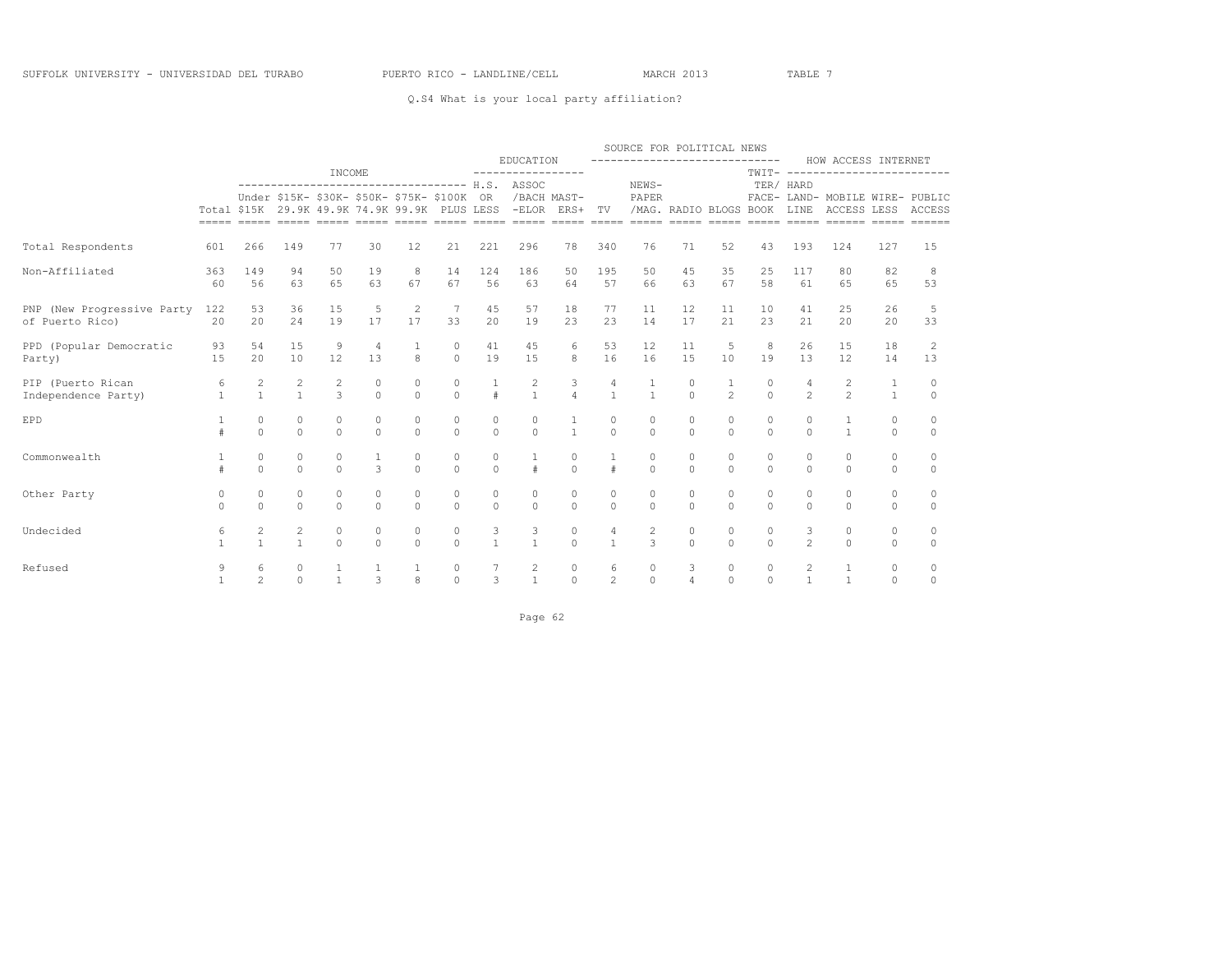## Q.S5 For statistical purposes only, can you please tell me what your ethnic background / ancestry is?

|                                    |                      |                  |                           |                     |                                                   |                     |                                      |                |                                                                                                                                                                                                        |                                  |                      | SOURCE FOR POLITICAL NEWS<br>------------------------------ |                     |                          |                                      |               |                                                        |                |                     |
|------------------------------------|----------------------|------------------|---------------------------|---------------------|---------------------------------------------------|---------------------|--------------------------------------|----------------|--------------------------------------------------------------------------------------------------------------------------------------------------------------------------------------------------------|----------------------------------|----------------------|-------------------------------------------------------------|---------------------|--------------------------|--------------------------------------|---------------|--------------------------------------------------------|----------------|---------------------|
|                                    |                      |                  |                           | INCOME              |                                                   |                     |                                      |                | EDUCATION<br>-----------------                                                                                                                                                                         |                                  |                      |                                                             |                     |                          |                                      |               | HOW ACCESS INTERNET<br>TWIT- ------------------------- |                |                     |
|                                    |                      |                  |                           |                     |                                                   |                     |                                      |                | ------------------------------------- H.S. ASSOC<br>Under \$15K- \$30K- \$50K- \$75K- \$100K OR /BACH MAST-<br>Total \$15K 29.9K 49.9K 74.9K 99.9K PLUS LESS -ELOR ERS+ TV /MAG. RADIO BLOGS BOOK LINE |                                  |                      | NEWS-<br>PAPER                                              |                     |                          |                                      | TER/ HARD     | FACE- LAND- MOBILE WIRE- PUBLIC<br>ACCESS LESS ACCESS  |                |                     |
| Total Respondents                  | 601                  | 266              | 149                       | 77                  | 30                                                | 12                  | 21                                   | 221            | 296                                                                                                                                                                                                    | 78                               | 340                  | 76                                                          | 71                  | 52                       | 43                                   | 193           | 124                                                    | 127            | 15                  |
| Hispanic/Latino                    | 350                  | 158              | 88                        | 51                  | 12                                                | 7                   | 12                                   | 129            | 173                                                                                                                                                                                                    | 44                               | 188                  | 45                                                          | 40                  | 34                       | 30                                   | 108           | 84                                                     | 86             | 11                  |
|                                    | 58                   | 59               | 59                        | 66                  | 40                                                | 58                  | 57                                   | 58             | 58                                                                                                                                                                                                     | 56                               | 55                   | 59                                                          | 56                  | 6.5                      | 70                                   | 56            | 68                                                     | 68             | 73                  |
| White/Caucasian                    | 187                  | 75               | 51                        | 18                  | 11                                                | $\overline{4}$      | 9                                    | 58             | 103                                                                                                                                                                                                    | 24                               | 118                  | 23                                                          | 21                  | 11                       | 10                                   | 67            | 28                                                     | 31             | $\overline{4}$      |
|                                    | 31                   | 2.8              | 34                        | 23                  | 37                                                | 33                  | 43                                   | 26             | 35                                                                                                                                                                                                     | 31                               | 35                   | 30                                                          | 30                  | 2.1                      | 23                                   | 35            | 2.3                                                    | 24             | 27                  |
| Black/African-American             | 20<br>3              | 8<br>3           | $\frac{5}{3}$             | $rac{2}{3}$         | $\begin{smallmatrix} & 3 \\ 10 \end{smallmatrix}$ | 8                   | $\begin{matrix} 0 \\ 0 \end{matrix}$ | $\frac{9}{4}$  | $\frac{7}{2}$                                                                                                                                                                                          | $\overline{4}$<br>$\overline{5}$ | 12<br>$\overline{4}$ | $\overline{5}$                                              | $\frac{3}{4}$       | $\frac{1}{2}$            | $\begin{matrix} 0 \\ 0 \end{matrix}$ | $\frac{5}{3}$ | $\frac{2}{2}$                                          | 3<br>$2^{1}$   | $\circ$<br>$\Omega$ |
| American Indian / Alaska<br>Native | 12<br>$\mathfrak{D}$ | $\frac{5}{2}$    | $\circ$<br>$\overline{0}$ | 3<br>$\overline{a}$ | $\frac{2}{7}$                                     | $\circ$<br>$\Omega$ | $\circ$<br>$\Omega$                  | $\mathcal{L}$  | $\frac{4}{1}$                                                                                                                                                                                          | $\frac{1}{1}$                    | 6<br>$\mathfrak{D}$  | $\overline{0}$                                              | $\circ$<br>$\Omega$ | $\mathbf{3}$<br>$\kappa$ | $\overline{2}$<br>$\overline{5}$     |               | $\frac{2}{2}$                                          | $\frac{3}{2}$  | 0<br>$\Omega$       |
| Native Hawaiian / Other            | $\Omega$             | $\circ$          | $\circ$                   | $\circ$             | $\circ$                                           | $\circ$             | $\circ$                              | $\circ$        | $\circ$                                                                                                                                                                                                | 0                                | $\circ$              | $\circ$                                                     | $\circ$             | $\circ$                  | $\circ$                              | $\Omega$      | $\circ$                                                | $\circ$        | $\circ$             |
| Pacific Islander                   | $\circ$              | $\Omega$         | $\Omega$                  | $\Omega$            | $\Omega$                                          | $\Omega$            | $\Omega$                             | $\Omega$       | $\Omega$                                                                                                                                                                                               | $\overline{0}$                   | $\Omega$             | $\Omega$                                                    | $\Omega$            | $\Omega$                 | $\Omega$                             | $\Omega$      | $\Omega$                                               | $\circ$        | $\circ$             |
| Asian                              | 0                    | $\circ$          | $\circ$                   | $\circ$             | $\circ$                                           | 0                   | $\circ$                              | $\circ$        | $\circ$                                                                                                                                                                                                | 0                                | $\circ$              | $\circ$                                                     | $\circ$             | $\circ$                  | $\circ$                              | $\circ$       | $\circ$                                                | $\circ$        | $\circ$             |
|                                    | $\Omega$             | $\Omega$         | $\Omega$                  | $\Omega$            | $\Omega$                                          | $\Omega$            | $\Omega$                             | $\Omega$       | $\Omega$                                                                                                                                                                                               | $\Omega$                         | $\cap$               | $\Omega$                                                    | $\Omega$            | $\cap$                   | $\Omega$                             | $\cap$        | $\Omega$                                               | $\Omega$       | $\Omega$            |
| Other                              | 27                   | 17               | $\overline{4}$            | 3                   | $\overline{2}$                                    | $\circ$             | $\circ$                              | 15             | 9                                                                                                                                                                                                      | 3                                | 14                   | $\mathcal{S}$                                               | 6                   | $\overline{2}$           | $\mathbf{1}$                         | 6             | 8                                                      | $\overline{c}$ | 0                   |
|                                    | $\overline{4}$       | $6 \overline{6}$ | $\mathcal{E}$             | $\Delta$            | $\overline{7}$                                    | $\Omega$            | $\Omega$                             | $\overline{7}$ | $\mathcal{L}$                                                                                                                                                                                          | $\overline{4}$                   | $\overline{4}$       | $\overline{4}$                                              | $\mathbf{R}$        | $\overline{4}$           | $\overline{2}$                       | $\mathcal{L}$ | $\epsilon$                                             | $\mathfrak{D}$ | $\Omega$            |
| Don't know                         | 5                    | 3                | $\mathbf{1}$              | $\circ$             | $\circ$                                           | $\circ$             | $\circ$                              | 3              | $\circ$                                                                                                                                                                                                | $\overline{2}$                   | 2                    | $\mathbf{1}$                                                | $\mathbf{1}$        | $\mathbf{1}$             | $\circ$                              | $\circ$       | $\circ$                                                | $\overline{c}$ | $\circ$             |
|                                    | $\mathbf{1}$         | $\mathbf{1}$     | $\overline{1}$            | $\circ$             | $\Omega$                                          | $\Omega$            | $\circ$                              | $\overline{1}$ | $\Omega$                                                                                                                                                                                               | 3                                | $\mathbf{1}$         | $\mathbf{1}$                                                | $\mathbf{1}$        | 2                        | $\Omega$                             | $\Omega$      | $\Omega$                                               | $\overline{2}$ | $\circ$             |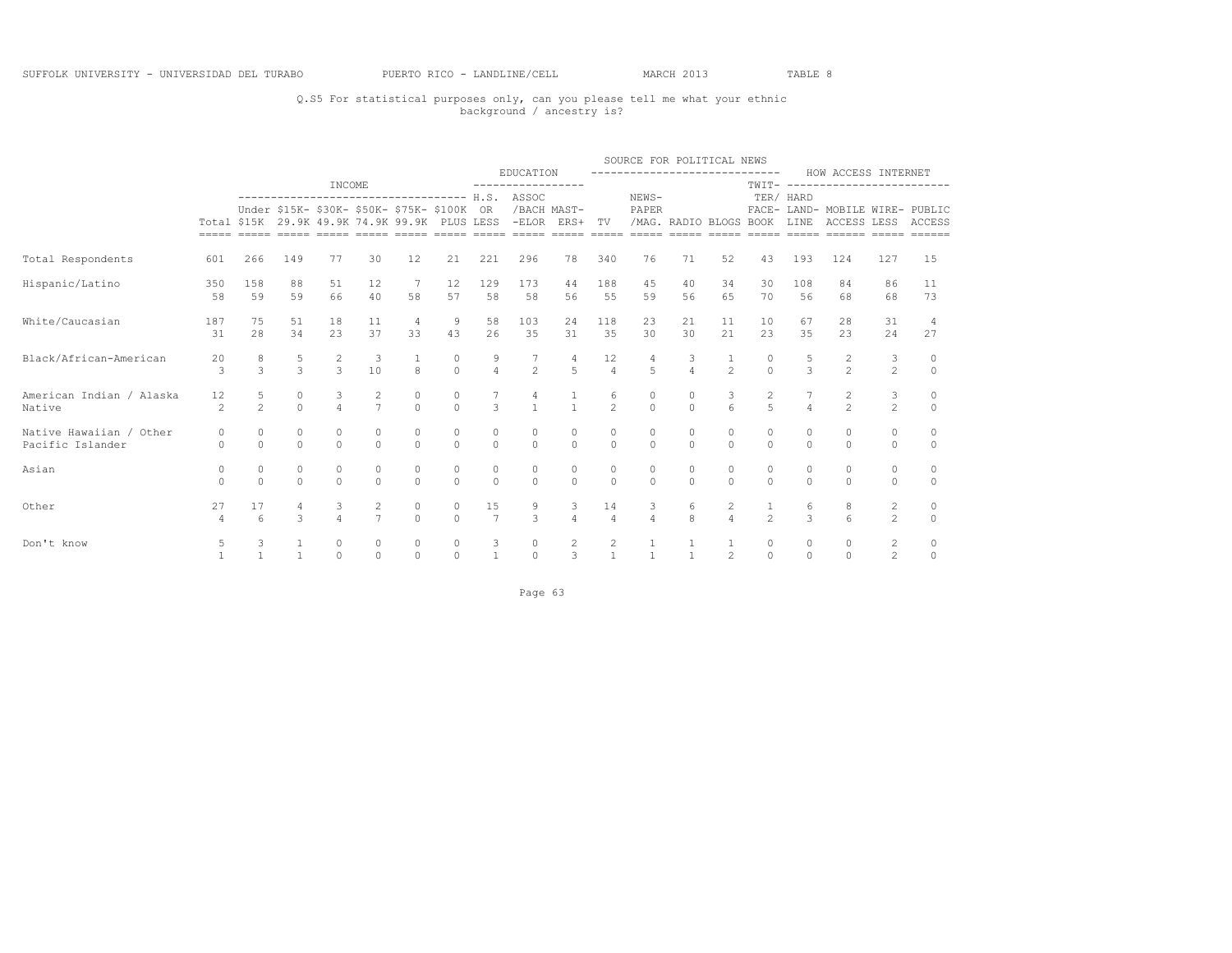### QAGE What is your age category?

|                   |           |                                                                                                                                                                        |                         |                                     |                       |               |               |                       |                        |                |              | SOURCE FOR POLITICAL NEWS |                   |                |                     |               |                                       |                     |                     |
|-------------------|-----------|------------------------------------------------------------------------------------------------------------------------------------------------------------------------|-------------------------|-------------------------------------|-----------------------|---------------|---------------|-----------------------|------------------------|----------------|--------------|---------------------------|-------------------|----------------|---------------------|---------------|---------------------------------------|---------------------|---------------------|
|                   |           | EDUCATION<br>------------------------------<br>INCOME<br>NEWS-<br>ASSOC<br>H.S.<br>------------------------------------<br>Under \$15K- \$30K- \$50K- \$75K- \$100K OR |                         |                                     |                       |               |               |                       |                        |                |              |                           |                   |                | TWIT-               | $- - - - -$   | HOW ACCESS INTERNET<br>-------------- |                     |                     |
|                   |           |                                                                                                                                                                        |                         |                                     |                       |               |               |                       |                        |                |              |                           |                   |                |                     | TER/ HARD     |                                       |                     |                     |
|                   |           |                                                                                                                                                                        |                         | Total \$15K 29.9K 49.9K 74.9K 99.9K |                       |               | PLUS LESS     |                       | /BACH MAST-<br>$-ELOR$ | ERS+           | TV           | PAPER                     | /MAG. RADIO BLOGS |                | $FACE-$<br>BOOK     | LAND-<br>LINE | MOBILE WIRE- PUBLIC<br>ACCESS LESS    |                     | ACCESS              |
| Total Respondents | 601       | 266                                                                                                                                                                    | 149                     | 77                                  | 30                    | 12            | 21            | 221                   | 296                    | 78             | 340          | 76                        | 71                | 52             | 43                  | 193           | 124                                   | 127                 | 15                  |
| 18-24 Years       | 55        | 24                                                                                                                                                                     | 14                      | 5                                   | $\mathbf{2}^{\prime}$ |               | 2             | 14                    | 36                     | 2              | 26           | 5                         |                   | 10             | 11                  | 19            | 25                                    | 20                  |                     |
|                   | 9         | $\overline{9}$                                                                                                                                                         | $\overline{9}$          | 6                                   | $\overline{7}$        | 8             | 10            | 6                     | 12                     | $\overline{3}$ | $\mathbf{g}$ | $\overline{7}$            | 3                 | 19             | 26                  | 10            | 20                                    | 16                  | 33                  |
| 25-34 Years       | 78<br>13  | 33<br>12                                                                                                                                                               | 30<br>20                | 6                                   | 2<br>$\overline{7}$   | 8             | 2<br>10       | 15<br>$7\overline{ }$ | 51<br>17               | 12<br>15       | 37<br>11     | 9<br>12                   | 6<br>8            | 14<br>27       | 7<br>16             | 29<br>15      | 29<br>23                              | 26<br>20            | -3<br>20            |
| $35-49$ Years     | 166<br>28 | 68<br>26                                                                                                                                                               | 35<br>23                | 30<br>39                            | 11<br>37              | 3<br>25       | 10<br>48      | 50<br>23              | 90<br>30               | 25<br>32       | 89<br>26     | 25<br>33                  | 19<br>27          | 12<br>23       | 17<br>40            | 66<br>34      | 44<br>35                              | 45<br>35            | 27                  |
|                   |           |                                                                                                                                                                        |                         |                                     |                       |               |               |                       |                        |                |              |                           |                   |                |                     |               |                                       |                     |                     |
| $50-64$ Years     | 159<br>26 | 64<br>24                                                                                                                                                               | 39<br>26                | 29<br>38                            | 8<br>27               | 5<br>42       | 3<br>14       | 66<br>30              | 64<br>22               | 27<br>35       | 95<br>28     | 18<br>24                  | 18<br>25          | 15<br>29       | 6<br>14             | 53<br>27      | 23<br>19                              | 24<br>19            | 20                  |
| 65 Years or older | 141<br>23 | 77<br>29                                                                                                                                                               | 31<br>2.1               | 8<br>10                             | 2.3                   | 2<br>17       | 4<br>19       | 75<br>34              | 54<br>18               | 12<br>15       | 92<br>27     | 19<br>2.5                 | 25<br>35          | $\mathfrak{D}$ | 2<br>$\overline{5}$ | 25<br>13      | 3<br>$\mathfrak{D}$                   | 12<br>$\mathbf{Q}$  | $\circ$<br>$\Omega$ |
|                   |           |                                                                                                                                                                        |                         |                                     |                       |               |               |                       |                        |                |              |                           |                   |                |                     |               |                                       |                     |                     |
| Refused           | 2         | 0<br>$\Omega$                                                                                                                                                          | $\mathbb O$<br>$\Omega$ | 0                                   | $\Omega$              | 0<br>$\Omega$ | 0<br>$\Omega$ |                       |                        | 0<br>$\Omega$  |              | 0<br>$\Omega$             |                   | 0<br>$\Omega$  | 0<br>$\Omega$       |               | $\circ$<br>$\Omega$                   | $\circ$<br>$\Omega$ | $\circ$             |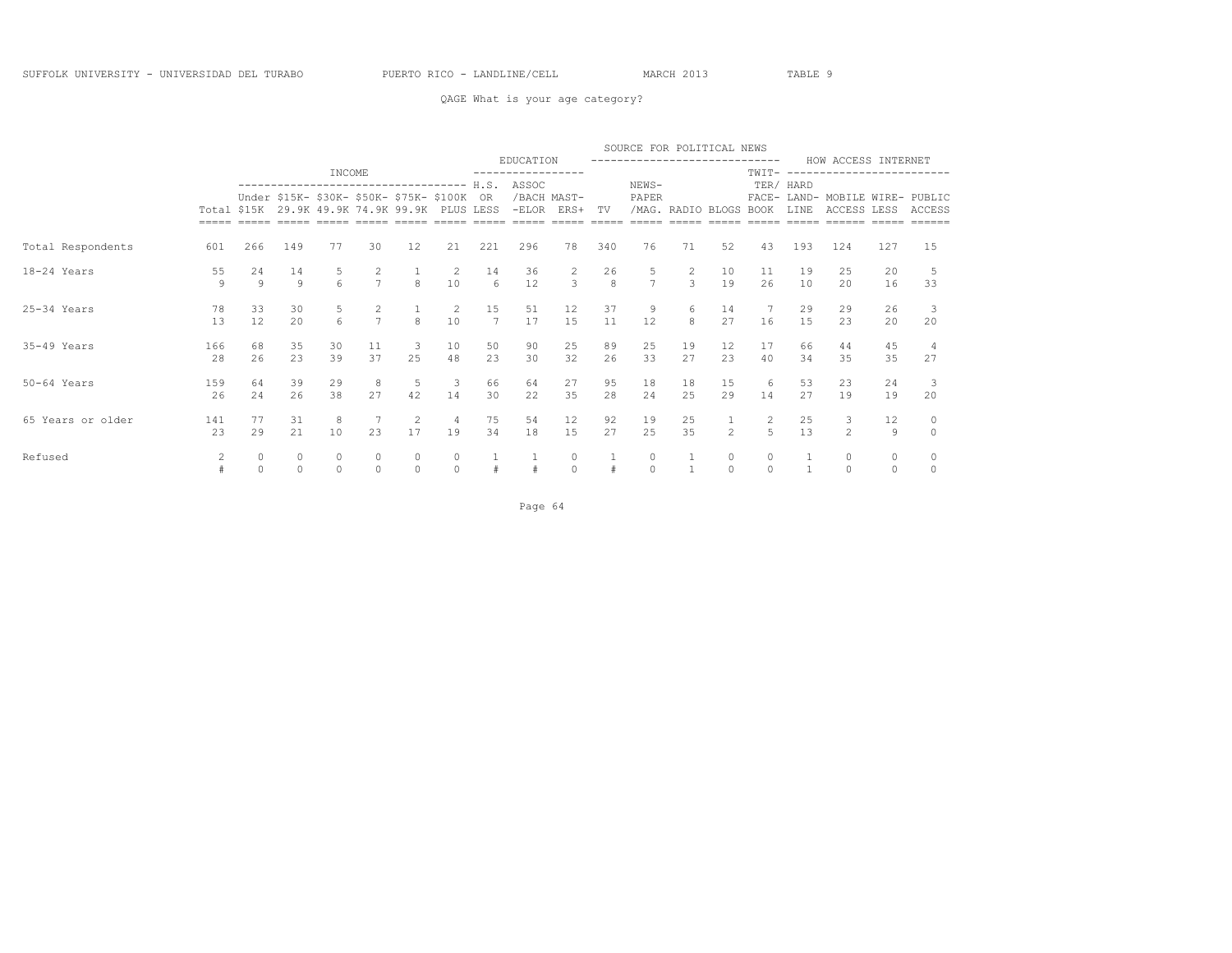#### Q.1 Barack Obama

|                    |           |           |                |                                                                                    |             |                     |           |                      |                |                     |                | SOURCE FOR POLITICAL NEWS |                    |                      |               |               |                                                |                |          |
|--------------------|-----------|-----------|----------------|------------------------------------------------------------------------------------|-------------|---------------------|-----------|----------------------|----------------|---------------------|----------------|---------------------------|--------------------|----------------------|---------------|---------------|------------------------------------------------|----------------|----------|
|                    |           |           |                | INCOME                                                                             |             |                     |           |                      | EDUCATION      |                     |                |                           |                    |                      | TWIT-         |               | HOW ACCESS INTERNET<br>------------------      |                |          |
|                    |           |           |                | ---------------------------------                                                  |             |                     |           | H.S.                 | ASSOC          |                     |                | NEWS-                     |                    |                      |               | TER/ HARD     |                                                |                |          |
|                    |           |           |                | Under \$15K- \$30K- \$50K- \$75K- \$100K OR<br>Total \$15K 29.9K 49.9K 74.9K 99.9K |             |                     | PLUS LESS |                      | $-ELOR$        | /BACH MAST-<br>ERS+ | TV             | PAPER                     |                    | /MAG. RADIO BLOGS    | <b>BOOK</b>   | LINE          | FACE- LAND- MOBILE WIRE- PUBLIC<br>ACCESS LESS |                | ACCESS   |
|                    |           |           |                |                                                                                    |             |                     |           |                      |                |                     |                |                           |                    |                      |               |               |                                                |                |          |
| Total Respondents  | 601       | 266       | 149            | 77                                                                                 | 30          | 12                  | 21        | 221                  | 296            | 78                  | 340            | 76                        | 71                 | 52                   | 43            | 193           | 124                                            | 127            | 15       |
| Never Heard        |           |           | $\overline{2}$ | 3<br>$\overline{4}$                                                                | 0<br>$\cap$ | $\circ$<br>$\cap$   | $\Omega$  | 2                    | 3              | $\frac{2}{3}$       | $\overline{2}$ | $\circ$<br>$\Omega$       | $\circ$<br>$\cap$  |                      | 0<br>$\Omega$ | $\mathcal{P}$ | $-1$                                           | $\mathfrak{D}$ |          |
| Favorable          | 499<br>83 | 226<br>85 | 120<br>81      | 62<br>81                                                                           | 23<br>77    | 12<br>100           | 15<br>71  | 185<br>84            | 250<br>84      | 58<br>74            | 284<br>84      | 68<br>89                  | 56<br>79           | 40<br>77             | 36<br>84      | 157<br>81     | 109<br>88                                      | 100<br>79      | 13<br>87 |
| Unfavorable        | 56<br>9   | 19        | 16<br>11       | 8<br>10                                                                            | -5<br>17    | $\circ$<br>$\Omega$ | 5.<br>24  | 16<br>$\overline{7}$ | 30<br>10       | 10<br>13            | 28<br>8        | $\theta$                  | 6<br>$\mathcal{R}$ | 10<br>19             | 4<br>9        | 18<br>9       | 10<br>8                                        | 17<br>13       |          |
| HOF /<br>Undecided | 39        | 19        | 11             | 4                                                                                  | 2           | $\circ$             |           | 18                   | 13             | 8                   | 21             |                           | 9                  | $\mathbf{2}^{\circ}$ | 3             | 15            | 4                                              | 8              |          |
|                    |           |           |                | 5                                                                                  |             | $\circ$             | 5         | 8                    | $\overline{4}$ | 10                  | 6              |                           | 13                 |                      |               | 8             | 3                                              | 6              |          |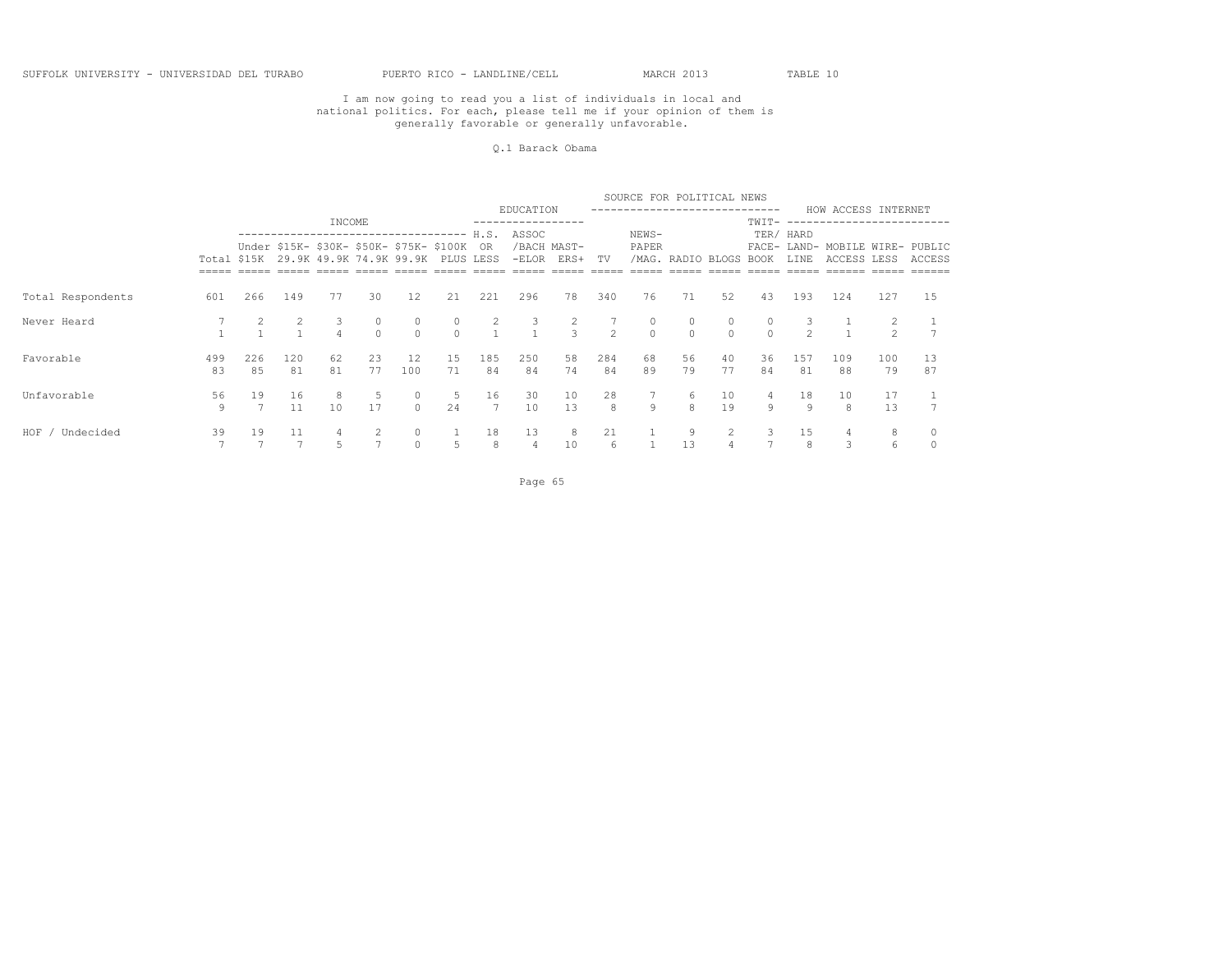#### Q.2 Joe Biden

|                      |           |             |           |          |          |                                                                        |           |           |           |                     |           | SOURCE FOR POLITICAL NEWS |             |          |          |           |                                                |          |        |
|----------------------|-----------|-------------|-----------|----------|----------|------------------------------------------------------------------------|-----------|-----------|-----------|---------------------|-----------|---------------------------|-------------|----------|----------|-----------|------------------------------------------------|----------|--------|
|                      |           |             |           | INCOME   |          |                                                                        |           |           | EDUCATION |                     |           |                           |             |          | TWIT-    |           | HOW ACCESS INTERNET<br>--------------------    |          |        |
|                      |           |             |           |          |          | ---------------------------- H.S.                                      |           |           | ASSOC     |                     |           | NEWS-                     |             |          |          | TER/ HARD |                                                |          |        |
|                      |           | Total \$15K |           |          |          | Under \$15K- \$30K- \$50K- \$75K- \$100K OR<br>29.9K 49.9K 74.9K 99.9K | PLUS LESS |           | $-ELOR$   | /BACH MAST-<br>ERS+ | TV        | PAPER<br>/MAG.            | RADIO BLOGS |          | BOOK     | LINE      | FACE- LAND- MOBILE WIRE- PUBLIC<br>ACCESS LESS |          | ACCESS |
|                      |           |             |           |          |          |                                                                        |           |           |           |                     |           |                           |             |          |          |           |                                                |          |        |
| Total Respondents    | 601       | 266         | 149       | 77       | 30       | 12                                                                     | 21        | 221       | 296       | 78                  | 340       | 76                        | 71          | 52       | 43       | 193       | 124                                            | 127      | 1.5    |
| Never Heard          | 389<br>65 | 198<br>74   | 100<br>67 | 42<br>55 | 11<br>37 | 5<br>42                                                                | 4<br>19   | 165<br>75 | 189<br>64 | 29<br>37            | 231<br>68 | 45<br>59                  | 41<br>58    | 29<br>56 | 29<br>67 | 120<br>62 | 81<br>65                                       | 69<br>54 | 53     |
| Favorable            | 84<br>14  | 19          | 26<br>17  | 14<br>18 | 23       | -3<br>25                                                               | 10<br>48  | 13<br>6   | 44<br>1.5 | 27<br>35            | 40<br>12  | 17<br>22.                 | 13<br>18    | 15       | 5.<br>12 | 34<br>18  | 17<br>14                                       | 25<br>20 | 27     |
| Unfavorable          | 50<br>8   | 15<br>6     | 11        | 13<br>17 | 3<br>10  | $\mathbf{0}$<br>$\cap$                                                 | 3<br>14   | 14<br>6   | 29<br>10  | 7<br>$\overline{9}$ | 23<br>7   | 6<br>8                    | 4<br>6      | 11<br>21 | 5<br>12  | 17<br>9   | 10<br>8                                        | 19<br>15 |        |
| $HOF$ /<br>Undecided | 78        | 34          | 12        | 8        | -9       | 4                                                                      | 4         | 29        | 34        | 15                  | 46        | 8                         | 13          |          | 4        | 22        | 16                                             | 14       |        |
|                      | 13        | 13          | 8         | 10       | 30       | 33                                                                     | 19        | 13        | 11        | 19                  | 14        | 11                        | 18          | 8        | 9        | 11        | 13                                             | 11       | 13     |

Page 66 and the contract of the contract of the contract of the contract of the contract of the contract of the contract of the contract of the contract of the contract of the contract of the contract of the contract of th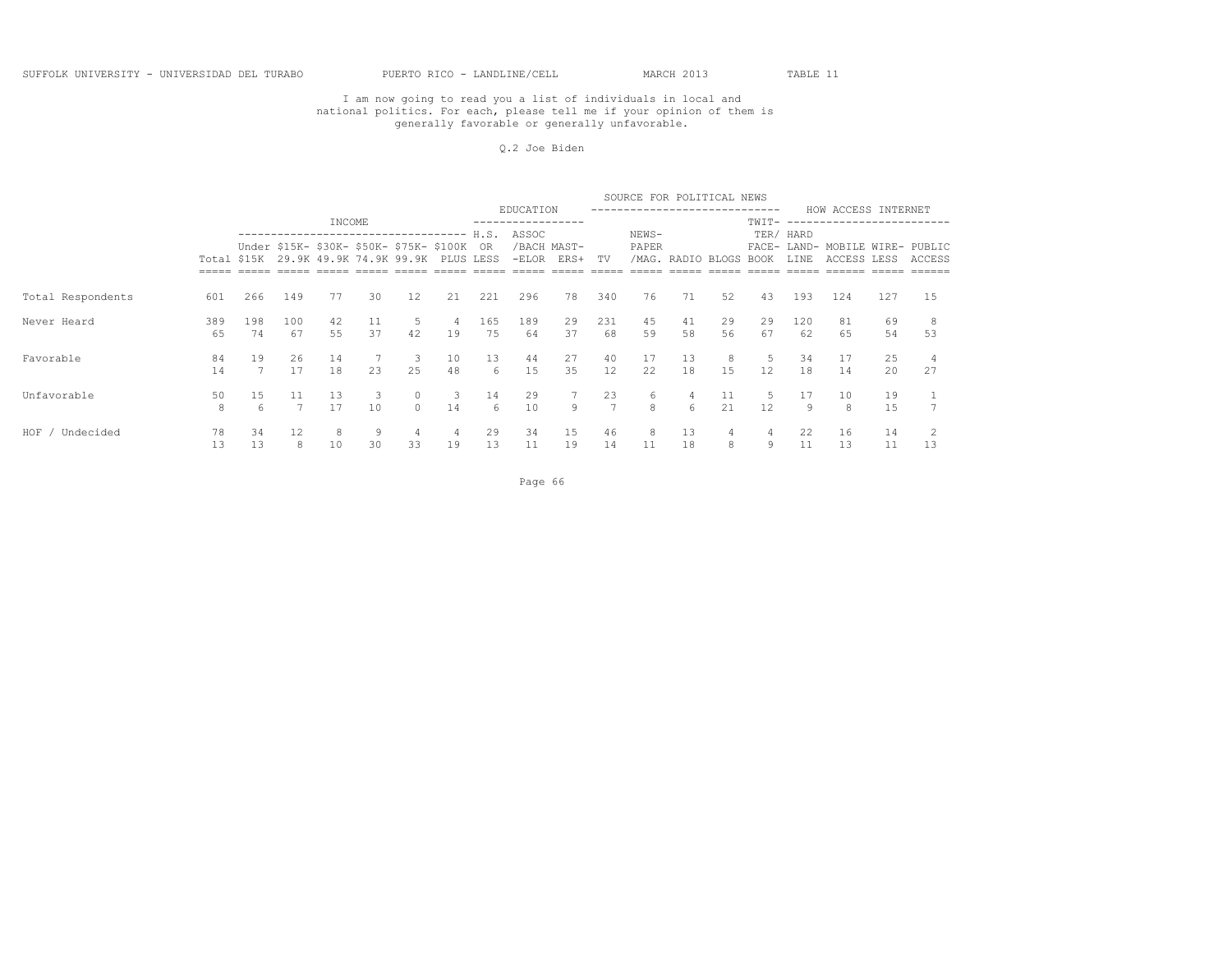#### Q.3 Hillary Clinton

|                      |           |                      |                     |                                                                        |               |                   |                     |           |           |                     |           | SOURCE FOR POLITICAL NEWS      |                    |                |             |               |                                           |          |          |
|----------------------|-----------|----------------------|---------------------|------------------------------------------------------------------------|---------------|-------------------|---------------------|-----------|-----------|---------------------|-----------|--------------------------------|--------------------|----------------|-------------|---------------|-------------------------------------------|----------|----------|
|                      |           |                      |                     | INCOME                                                                 |               |                   |                     |           | EDUCATION |                     |           |                                |                    |                | TWIT-       |               | HOW ACCESS INTERNET<br>-------------      |          |          |
|                      |           |                      |                     | ---------------------------------                                      |               |                   |                     | H.S.      | ASSOC     |                     |           | NEWS-                          |                    |                |             | TER/ HARD     |                                           |          |          |
|                      |           | Total \$15K          |                     | Under \$15K- \$30K- \$50K- \$75K- \$100K OR<br>29.9K 49.9K 74.9K 99.9K |               |                   | PLUS LESS           |           | $-ELOR$   | /BACH MAST-<br>ERS+ | TV        | PAPER<br>/MAG.                 | RADIO BLOGS        |                | <b>BOOK</b> | LINE          | FACE- LAND- MOBILE WIRE- PUBLIC<br>ACCESS | LESS     | ACCESS   |
|                      |           |                      |                     |                                                                        |               |                   |                     |           |           |                     |           |                                |                    |                |             |               |                                           |          |          |
| Total Respondents    | 601       | 266                  | 149                 | 77                                                                     | 30            | $12 \overline{ }$ | 21                  | 221       | 296       | 78                  | 340       | 76                             | 71                 | 52             | 43          | 193           | 124                                       | 127      | 15       |
| Never Heard          | 30<br>5   | 19<br>$\overline{7}$ | 6<br>$\overline{4}$ | $\cap$                                                                 | 0<br>$\Omega$ | $\mathcal{R}$     | $\circ$<br>$\Omega$ | 19<br>9   | 9<br>3    |                     | 18<br>-5  | $\mathbf{3}$<br>$\overline{4}$ | 2<br>$\mathcal{L}$ | $\overline{4}$ | 2<br>5      | $\mathcal{L}$ | 4<br>$\mathcal{L}$                        | 6<br>5   |          |
| Favorable            | 399<br>66 | 169<br>64            | 102<br>68           | 61<br>79                                                               | 20<br>67      | 10<br>83          | 12<br>57            | 137<br>62 | 204<br>69 | 54<br>69            | 219<br>64 | 53<br>70                       | 53<br>75           | 35<br>67       | 31<br>72    | 136<br>70     | 89<br>72                                  | 82<br>65 | 12<br>80 |
| Unfavorable          | 73<br>12  | 28<br>11             | 16<br>11            | 10<br>13                                                               | 5<br>17       | 8                 | 33                  | 19<br>9   | 41<br>14  | 13<br>17            | 44<br>1.3 | 9                              | 10                 | 13             | 6<br>14     | 25<br>13      | 15<br>12                                  | 21<br>17 | $\Omega$ |
| $HOF$ /<br>Undecided | 99        | 50                   | 25                  | 6                                                                      |               | $\circ$           | 2                   | 46        | 42        | 10                  | 59        | 13                             | 9                  | 8              | 4           | 27            | 16                                        | 18       |          |
|                      | 17        | 19                   | 17                  | 8                                                                      | 17            | $\circ$           | 10                  | 21        | 14        | 13                  | 17        | 17                             | 13                 | 15             | 9           | 14            | 13                                        | 14       | 20       |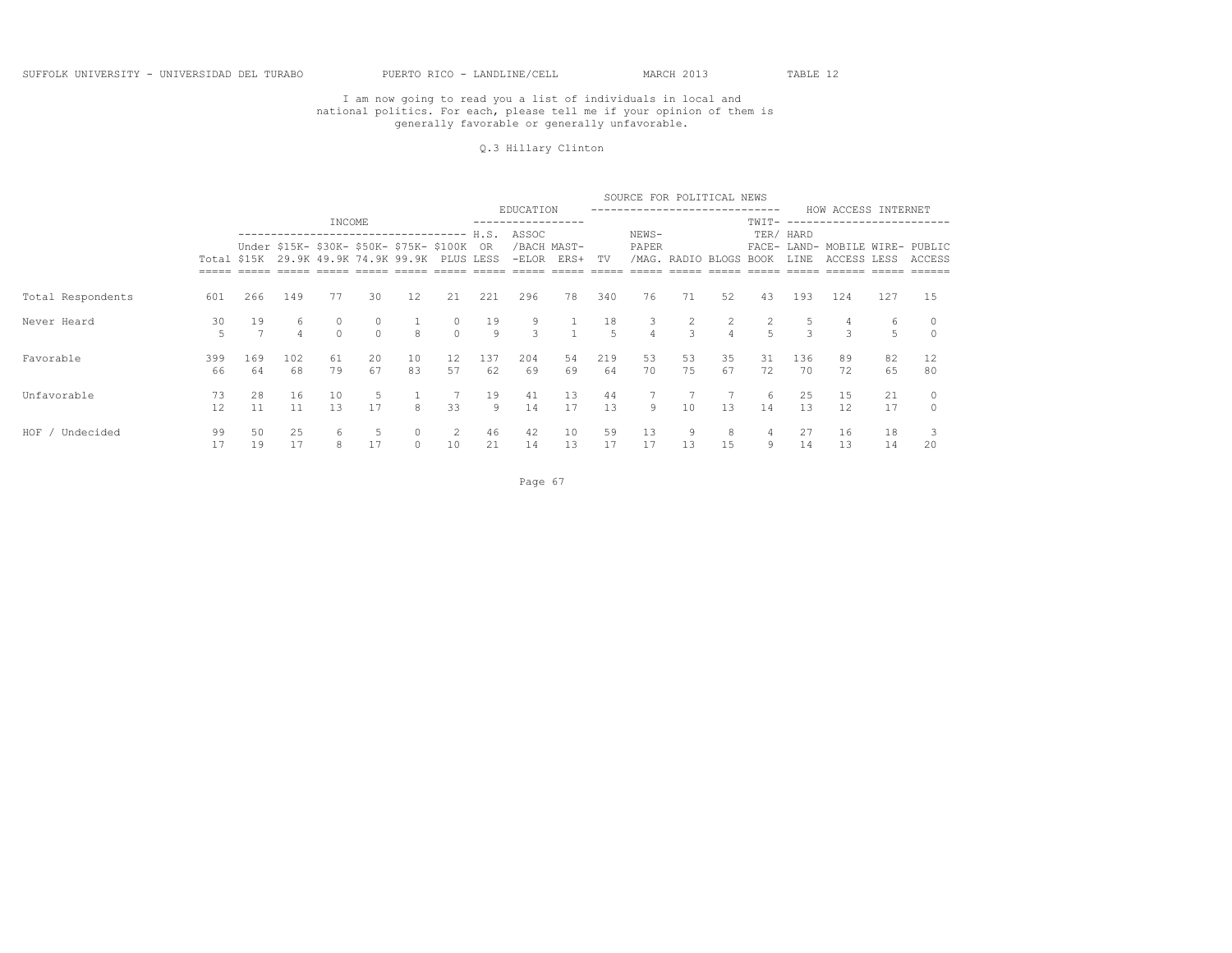#### Q.4 Alejandro Garcia Padilla

|                      |                     |               |          |          |               |                                                                        |                     |                    |                  |                              |                     | SOURCE FOR POLITICAL NEWS        |                   |                           |               |                   |                                           |          |         |
|----------------------|---------------------|---------------|----------|----------|---------------|------------------------------------------------------------------------|---------------------|--------------------|------------------|------------------------------|---------------------|----------------------------------|-------------------|---------------------------|---------------|-------------------|-------------------------------------------|----------|---------|
|                      |                     |               |          | INCOME   |               |                                                                        |                     |                    | EDUCATION        |                              |                     |                                  |                   | ------------------------- | $TWIT-$       |                   | HOW ACCESS INTERNET                       |          |         |
|                      | Total \$15K         |               |          |          |               | Under \$15K- \$30K- \$50K- \$75K- \$100K OR<br>29.9K 49.9K 74.9K 99.9K | PLUS LESS           |                    | ASSOC<br>$-ELOR$ | /BACH MAST-<br>ERS+ TV       |                     | NEWS-<br>PAPER                   |                   | /MAG. RADIO BLOGS         | BOOK          | TER/ HARD<br>LINE | FACE- LAND- MOBILE WIRE- PUBLIC<br>ACCESS | LESS     | ACCESS  |
|                      |                     |               |          |          |               |                                                                        |                     |                    |                  |                              |                     |                                  |                   |                           |               |                   |                                           |          |         |
| Total Respondents    | 601                 | 266           | 149      | 77       | 30            | 12                                                                     | 21                  | 221                | 296              | 78                           | 340                 | 76                               | 71                | 52                        | 43            | 193               | 124                                       | 127      | 15      |
| Never Heard          | 10<br>$\mathcal{P}$ | $\mathcal{L}$ | 2        | $\Omega$ | 0<br>$\Omega$ | $\circ$<br>$\bigcap$                                                   | $\circ$<br>$\Omega$ | 5<br>$\mathcal{P}$ | 3                | $\mathbf{1}$<br>$\mathbf{1}$ | 8<br>$\mathfrak{D}$ | $\overline{1}$<br>$\overline{1}$ | $\circ$<br>$\cap$ | 0                         | 0<br>$\Omega$ | $\mathcal{P}$     |                                           |          |         |
| Favorable            | 263<br>44           | 136<br>51     | 54<br>36 | 28<br>36 | 12<br>40      | 8<br>67                                                                | 5<br>24             | 106<br>48          | 131<br>44        | 24<br>31                     | 153<br>45           | 38<br>50                         | 26<br>37          | 15<br>29                  | 22<br>51      | 80<br>41          | 56<br>4.5                                 | 54<br>43 | 6<br>40 |
| Unfavorable          | 218<br>36           | 75<br>28      | 63<br>42 | 38<br>49 | 9<br>30       | - 3<br>2.5                                                             | 14<br>67            | 63<br>29           | 115<br>39        | 37<br>47                     | 115<br>34           | 29<br>38                         | 29<br>41          | 27<br>52                  | 14<br>33      | 75<br>39          | 48<br>39                                  | 51<br>40 | 47      |
| $HOF$ /<br>Undecided | 110<br>18           | 48<br>18      | 30<br>20 | 11<br>14 | 9<br>30       | 8                                                                      | 2<br>10             | 47<br>21           | 47<br>16         | 16<br>21                     | 64<br>19            | 8<br>11                          | 16<br>23          | 10<br>19                  | 16            | 35<br>18          | 19<br>15                                  | 21<br>17 | 13      |

Page 68 and the contract of the contract of the contract of the contract of the contract of the contract of the contract of the contract of the contract of the contract of the contract of the contract of the contract of th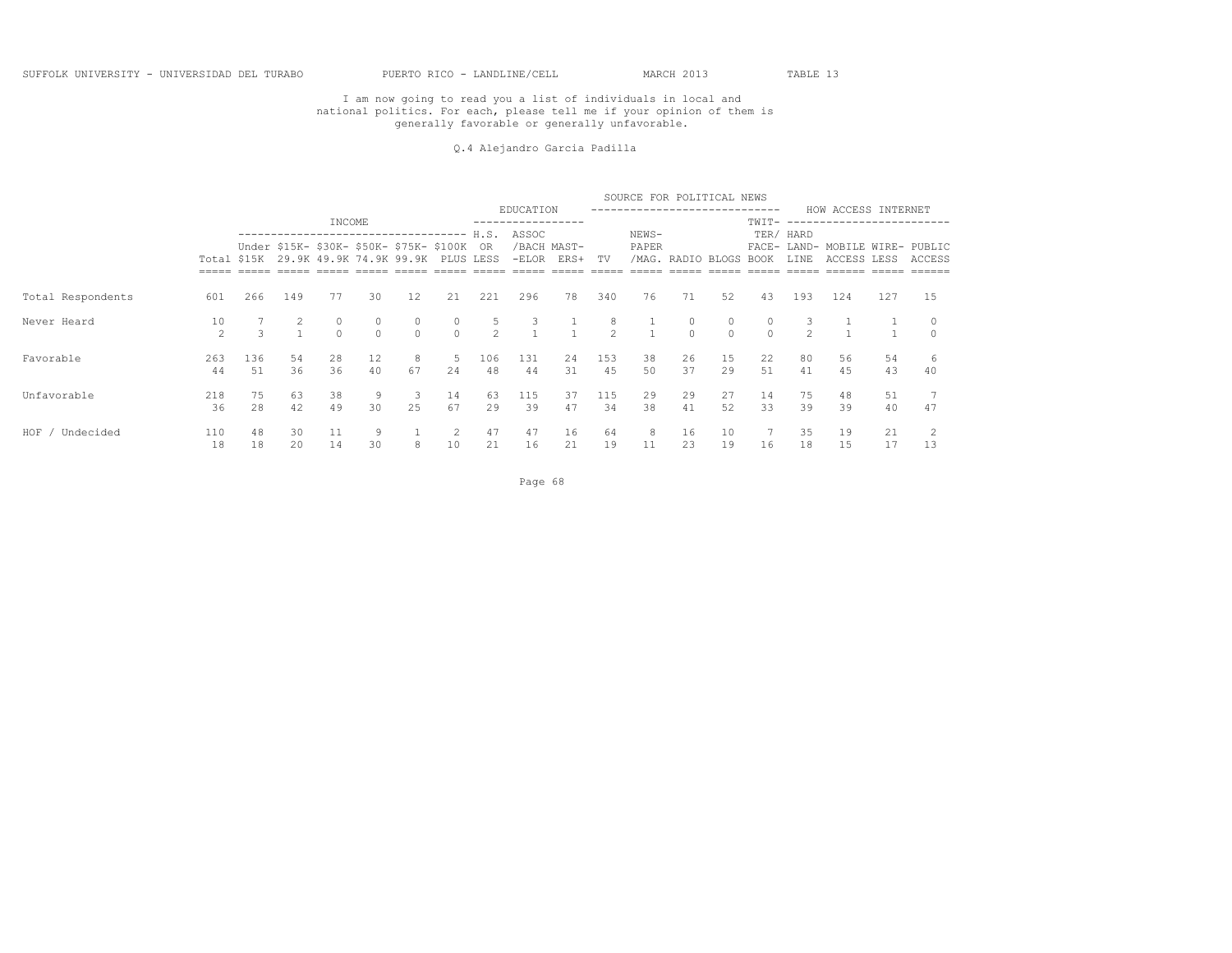#### Q.5 Luis Fortuno

|                      |           |             |          |                                                                        |               |                   |                     |           |           |                     |                     | SOURCE FOR POLITICAL NEWS |                   |          |                     |           |                                           |               |          |
|----------------------|-----------|-------------|----------|------------------------------------------------------------------------|---------------|-------------------|---------------------|-----------|-----------|---------------------|---------------------|---------------------------|-------------------|----------|---------------------|-----------|-------------------------------------------|---------------|----------|
|                      |           |             |          | INCOME                                                                 |               |                   |                     |           | EDUCATION |                     |                     |                           |                   |          | TWIT-               |           | HOW ACCESS INTERNET                       |               |          |
|                      |           |             |          | -----------------------------                                          |               |                   |                     | H.S.      | ASSOC     |                     |                     | NEWS-                     |                   |          |                     | TER/ HARD |                                           |               |          |
|                      |           | Total \$15K |          | Under \$15K- \$30K- \$50K- \$75K- \$100K OR<br>29.9K 49.9K 74.9K 99.9K |               |                   | PLUS LESS           |           | $-ELOR$   | /BACH MAST-<br>ERS+ | TV                  | PAPER                     | /MAG. RADIO BLOGS |          | BOOK                | LINE      | FACE- LAND- MOBILE WIRE- PUBLIC<br>ACCESS | LESS          | ACCESS   |
|                      |           |             |          |                                                                        |               |                   |                     |           |           |                     |                     |                           |                   |          |                     |           |                                           |               |          |
| Total Respondents    | 601       | 266         | 149      | 77                                                                     | 30            | 12                | 21                  | 221       | 296       | 78                  | 340                 | 76                        | 71                | 52       | 43                  | 193       | 124                                       | 127           | 15       |
| Never Heard          |           |             |          | 0<br>$\Omega$                                                          | 0<br>$\Omega$ | $\circ$<br>$\cap$ | $\circ$<br>$\Omega$ |           |           | $\circ$<br>$\Omega$ | 3<br>$\overline{1}$ | $\circ$<br>$\Omega$       | $\circ$<br>$\cap$ |          | $\circ$<br>$\Omega$ |           | 0<br>$\Omega$                             | 0<br>$\Omega$ |          |
| Favorable            | 269<br>45 | 122<br>46   | 71<br>48 | 31<br>40                                                               | 13<br>43      | 5<br>42           | 13<br>62            | 101<br>46 | 130<br>44 | 33<br>42            | 155<br>46           | 29<br>38                  | 34<br>48          | 16<br>31 | 26<br>60            | 87<br>45  | 59<br>48                                  | 57<br>45      | 10<br>67 |
| Unfavorable          | 257<br>43 | 111<br>42   | 60<br>40 | 38<br>49                                                               | 13<br>43      | -6<br>50          | 33                  | 86<br>39  | 134<br>45 | 37<br>47            | 142<br>42           | 38<br>50                  | 24<br>34          | 32<br>62 | 14<br>33            | 85<br>44  | 50<br>40                                  | 58<br>46      | 27       |
| $HOF$ /<br>Undecided | 72        | 31          | 17       | 8                                                                      | 4             |                   |                     | 33        | 31        | 8                   | 40                  | 9                         | 13                |          | 3                   | 20        | 15                                        | 12            |          |
|                      | 12        | 12          | 11       | 10                                                                     | 13            | 8                 | 5                   | 15        | 10        | 10                  | 12                  | $12 \overline{ }$         | 18                | 8        |                     | 10        | 12                                        | 9             |          |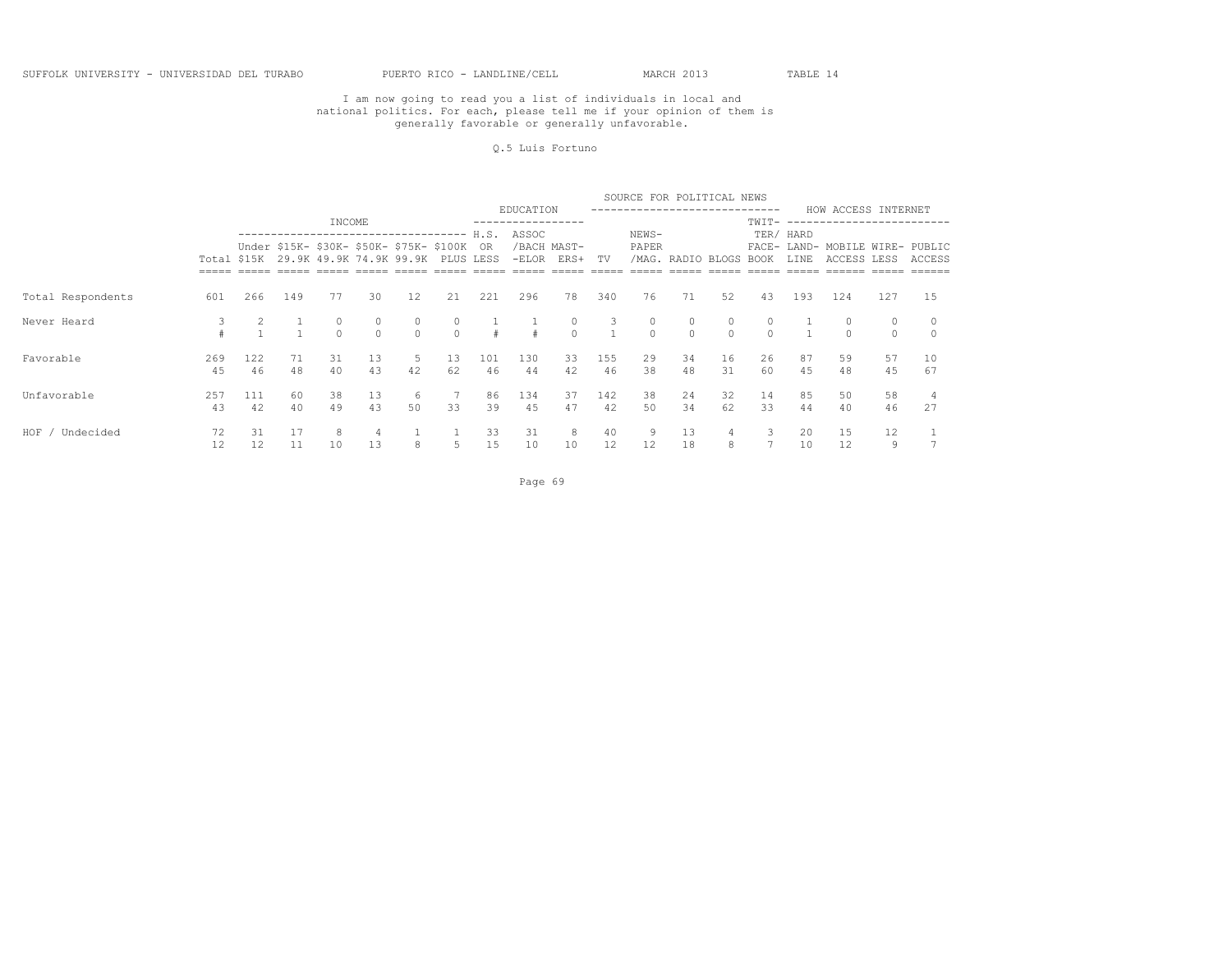#### Q.6 Pedro Pierluisi

|                    |                     |             |                    |           |                     |                                                                                  |                     |                      |                |                     |                     | SOURCE FOR POLITICAL NEWS       |                    |                          |                     |                   |                                                |          |          |
|--------------------|---------------------|-------------|--------------------|-----------|---------------------|----------------------------------------------------------------------------------|---------------------|----------------------|----------------|---------------------|---------------------|---------------------------------|--------------------|--------------------------|---------------------|-------------------|------------------------------------------------|----------|----------|
|                    |                     |             |                    | INCOME    |                     |                                                                                  |                     |                      | EDUCATION      |                     |                     |                                 |                    |                          | TWIT-               |                   | HOW ACCESS INTERNET<br>--------------          |          |          |
|                    |                     |             |                    |           |                     |                                                                                  |                     |                      | ASSOC          |                     |                     | NEWS-                           |                    |                          |                     | TER/ HARD         |                                                |          |          |
|                    |                     | Total \$15K |                    |           |                     | Under \$15K- \$30K- \$50K- \$75K- \$100K OR<br>29.9K 49.9K 74.9K 99.9K PLUS LESS |                     |                      | $-ELOR$        | /BACH MAST-<br>ERS+ | TV                  | PAPER<br>/MAG.                  | RADIO BLOGS        |                          | <b>BOOK</b>         | LINE              | FACE- LAND- MOBILE WIRE- PUBLIC<br>ACCESS LESS |          | ACCESS   |
|                    |                     |             |                    |           |                     |                                                                                  |                     |                      |                |                     |                     |                                 |                    |                          |                     |                   |                                                |          |          |
| Total Respondents  | 601                 | 266         | 149                | 77        | 30                  | 12                                                                               | 21                  | 221                  | 296            | 78                  | 340                 | 76                              | 71                 | 52                       | 43                  | 193               | 124                                            | 127      | 15       |
| Never Heard        | 17<br>$\mathcal{L}$ | 12          | 3<br>$\mathcal{P}$ |           | $\circ$<br>$\Omega$ | $\mathcal{R}$                                                                    | $\circ$<br>$\Omega$ | 10<br>$\overline{5}$ | $\overline{2}$ | $\circ$<br>$\Omega$ | 10<br>$\mathcal{L}$ | $\overline{2}$<br>$\mathcal{L}$ | 2<br>$\mathcal{R}$ | $\overline{\phantom{0}}$ | $\circ$<br>$\Omega$ | $\mathcal{P}$     | $\mathcal{L}$                                  |          |          |
| Favorable          | 364<br>61           | 155<br>58   | 101<br>68          | 47<br>61  | 17<br>57            | 58                                                                               | 14<br>67            | 129<br>58            | 183<br>62      | 46<br>59            | 211<br>62           | 44<br>58                        | 40<br>56           | 32<br>62                 | 28<br>65            | 119<br>62         | 79<br>64                                       | 81<br>64 | 11<br>73 |
| Unfavorable        | 136<br>23           | 63<br>24    | 26<br>17           | 19<br>2.5 | -8<br>27            | 4<br>33                                                                          | 5<br>24             | 48<br>22             | 63<br>21       | 25<br>32            | 71<br>21            | 20<br>26                        | 18<br>2.5          | 14<br>27                 | 11<br>26            | 46<br>24          | 27<br>22                                       | 30<br>24 | $\circ$  |
| HOF /<br>Undecided | 84                  | 36          | 19                 | 10        | 5                   | $\circ$                                                                          | 2                   | 34                   | 43             | 7                   | 48                  | 10                              | 11                 |                          | 4                   | 24                | 15                                             | 15       |          |
|                    | 14                  | 14          | 13                 | 13        | 17                  | $\circ$                                                                          | 10                  | 15                   | 15             | 9                   | 14                  | 13                              | 15                 | 10                       | 9                   | $12 \overline{ }$ | 12                                             | 12       | 27       |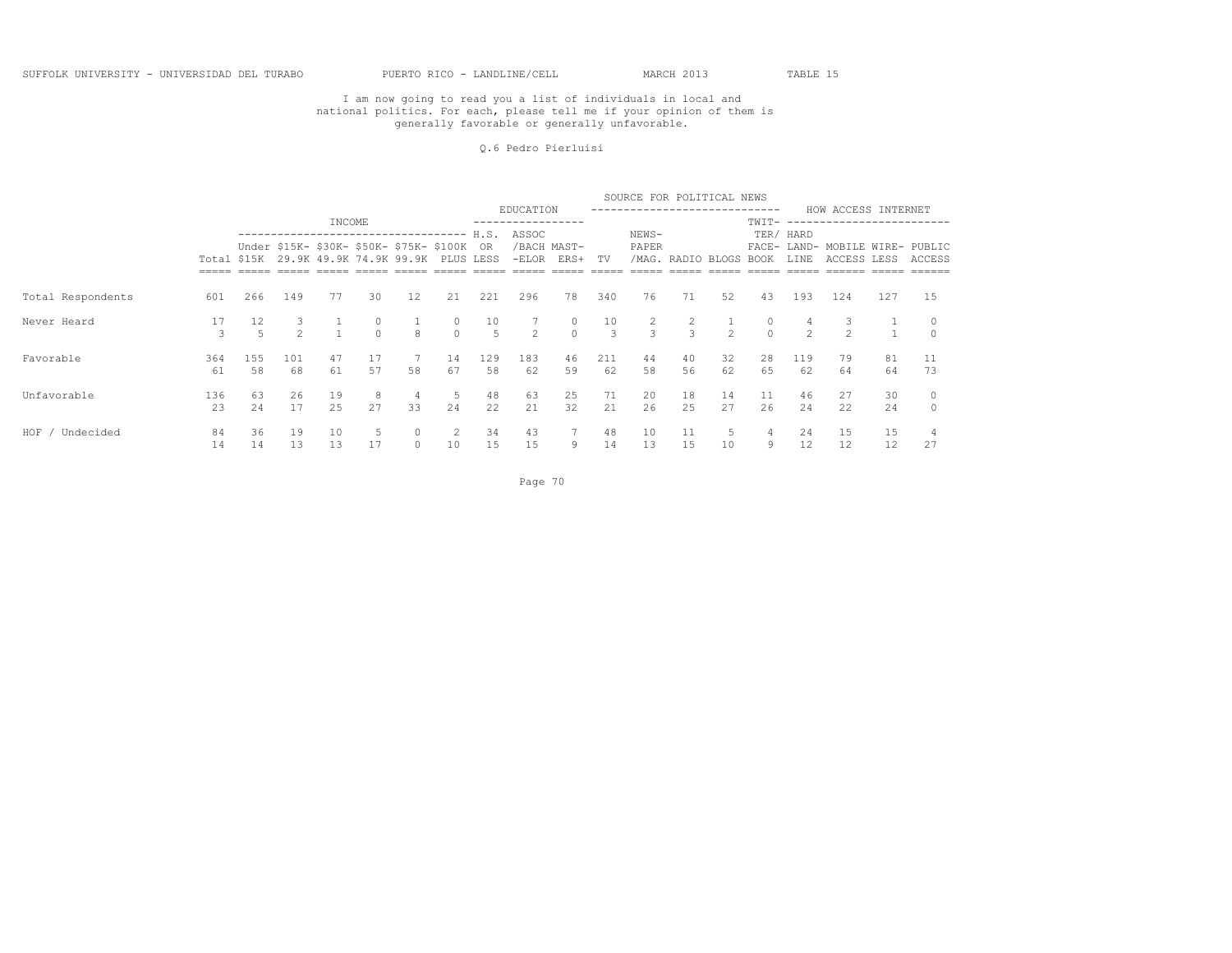## Q.7 Do you feel Puerto Rico is headed in the right direction, or is it on the wrong track?

|                   |           |             |          |           |                   |                                                                               |          |           |           |                     |           | SOURCE FOR POLITICAL NEWS |                   |          |                |               |                                                |                |        |
|-------------------|-----------|-------------|----------|-----------|-------------------|-------------------------------------------------------------------------------|----------|-----------|-----------|---------------------|-----------|---------------------------|-------------------|----------|----------------|---------------|------------------------------------------------|----------------|--------|
|                   |           |             |          | INCOME    |                   |                                                                               |          |           | EDUCATION |                     |           |                           |                   |          | -----<br>TWIT- |               | HOW ACCESS INTERNET<br>----------------------  |                |        |
|                   |           |             |          |           |                   | -----------------------------------                                           |          | H.S.      | ASSOC     |                     |           | NEWS-                     |                   |          |                | TER/ HARD     |                                                |                |        |
|                   |           | Total \$15K |          |           |                   | Under \$15K- \$30K- \$50K- \$75K- \$100K<br>29.9K 49.9K 74.9K 99.9K PLUS LESS |          | OR.       | $-ELOR$   | /BACH MAST-<br>ERS+ | TV        | PAPER                     | /MAG. RADIO BLOGS |          | BOOK           | LINE          | FACE- LAND- MOBILE WIRE- PUBLIC<br>ACCESS LESS |                | ACCESS |
|                   |           |             |          |           |                   |                                                                               |          |           |           |                     |           |                           |                   |          |                |               |                                                |                |        |
| Total Respondents | 601       | 266         | 149      | 77        | 30                | 12                                                                            | 21       | 221       | 296       | 78                  | 340       | 76                        | 71                | 52       | 43             | 193           | 124                                            | 127            | 15     |
| Right Direction   | 145<br>24 | 64<br>24    | 36<br>24 | 17<br>22  | 6<br>$20^{\circ}$ | 4<br>33                                                                       | 3<br>14  | 62<br>28  | 69<br>23  | 12<br>1.5           | 90<br>26  | 19<br>25                  | 10<br>14          | 9<br>17  | 12<br>2.8      | 51<br>26      | 29<br>23                                       | 32<br>25       | 27     |
|                   |           |             |          |           |                   |                                                                               |          |           |           |                     |           |                           |                   |          |                |               |                                                |                |        |
| Wrong Track       | 348<br>58 | 149<br>56   | 92<br>62 | 52<br>68  | 19<br>63          | 5<br>42                                                                       | 15<br>71 | 119<br>54 | 170<br>57 | 58<br>74            | 183<br>54 | 46<br>61                  | 49<br>69          | 34<br>65 | 28<br>65       | 109<br>56     | 76<br>61                                       | 78<br>61       | 47     |
| Undecided         | 99        | 50          | 19       | 8         | 4                 | 3                                                                             | 3        | 38        | 53        | 6                   | 63        | 9                         | 11                | 9        | 3              | 29            | 18                                             | 15             |        |
|                   | 17        | 19          | 13       | 10        | 13                | 25                                                                            | 14       | 17        | 18        | 8                   | 19        | 12                        | 1.5               | 17       |                | 1.5           | 1.5                                            | 12             | 27     |
| Refused           | 9         |             | 2        | $\circ$   |                   | 0                                                                             |          | 2         | 4         | 2                   | 4         | $\mathcal{L}$             |                   | 0        | 0              | 4             |                                                | 2              |        |
|                   |           |             |          | $\bigcap$ | ₹                 | $\Omega$                                                                      |          |           |           | 3                   |           |                           |                   | $\Omega$ | $\bigcap$      | $\mathcal{P}$ |                                                | $\mathfrak{D}$ |        |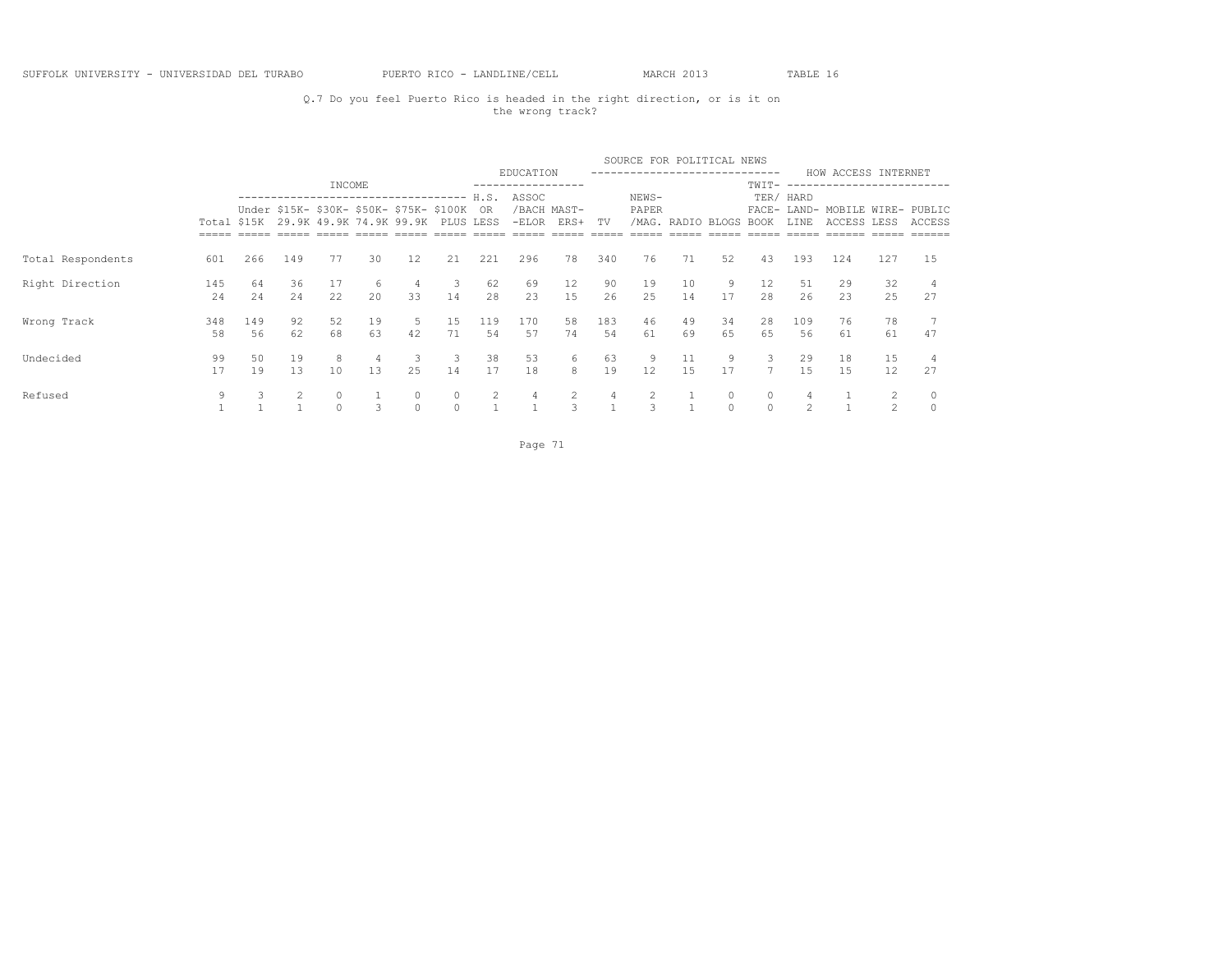## Q.8 Do you approve or disapprove of the job Barack Obama is doing as U.S. president?

|                   |                      |           |           |          |                                                                                                         |                     |          |                          |                  |                     |                | SOURCE FOR POLITICAL NEWS |                   |                |                  |                      |                                                |                     |          |
|-------------------|----------------------|-----------|-----------|----------|---------------------------------------------------------------------------------------------------------|---------------------|----------|--------------------------|------------------|---------------------|----------------|---------------------------|-------------------|----------------|------------------|----------------------|------------------------------------------------|---------------------|----------|
|                   |                      |           |           | INCOME   |                                                                                                         |                     |          |                          | EDUCATION        |                     |                |                           |                   |                | ------<br>TWIT-  |                      | HOW ACCESS INTERNET<br>----------------        |                     |          |
|                   | Total \$15K          |           |           |          | --------------------------------<br>Under \$15K- \$30K- \$50K- \$75K- \$100K<br>29.9K 49.9K 74.9K 99.9K |                     |          | H.S.<br>OR.<br>PLUS LESS | ASSOC<br>$-ELOR$ | /BACH MAST-<br>ERS+ | TV             | NEWS-<br>PAPER            | /MAG. RADIO BLOGS |                | BOOK             | TER/ HARD<br>LINE    | FACE- LAND- MOBILE WIRE- PUBLIC<br>ACCESS LESS |                     | ACCESS   |
|                   |                      |           |           |          |                                                                                                         |                     |          |                          |                  |                     |                |                           |                   |                |                  |                      |                                                |                     |          |
| Total Respondents | 601                  | 266       | 149       | 77       | 30                                                                                                      | 12                  | 21       | 221                      | 296              | 78                  | 340            | 76                        | 71                | 52             | 43               | 193                  | 124                                            | 127                 | 15       |
| Approve           | 488<br>81            | 223<br>84 | 112<br>75 | 64<br>83 | 23<br>77                                                                                                | 12<br>100           | 15<br>71 | 187<br>85                | 240<br>81        | 55<br>71            | 275<br>81      | 67<br>88                  | 53<br>75          | 39<br>75       | 39<br>91         | 154<br>80            | 109<br>88                                      | 99<br>78            | 13<br>87 |
| Disapprove        | 55<br>9              | 21<br>8   | 18<br>12  | 6<br>8   | $\overline{\mathbf{3}}$<br>10                                                                           | $\circ$<br>$\Omega$ | 5<br>24  | 10<br>5                  | 34<br>11         | 11<br>14            | 31<br>9        | 5<br>7                    | 8<br>11           | 13             | 3<br>$7^{\circ}$ | 25<br>1.3            | 12<br>10                                       | 14<br>11            |          |
| Undecided         | 48<br>8              | 19        | 15<br>10  | 9        | 2<br>$\overline{7}$                                                                                     | $\circ$<br>$\Omega$ | 5        | 21<br>10                 | 18<br>6          | 9<br>12             | 27<br>8        | 5                         | 8<br>11           | -5<br>10       | $2^{\circ}$      | 10<br>$\overline{5}$ | 3<br>$\mathfrak{D}$                            | 12<br>9             |          |
| Refused           | 10<br>$\mathfrak{D}$ | 3.        | 4<br>3    | $\Omega$ |                                                                                                         | $\circ$<br>$\Omega$ |          | 3                        | 4                | 3<br>$\overline{4}$ | $\overline{2}$ | $\cap$                    | 3                 | $\mathfrak{D}$ | 0<br>$\Omega$    | $\mathcal{L}$        | $\circ$<br>$\Omega$                            | 2<br>$\mathfrak{D}$ | $\cap$   |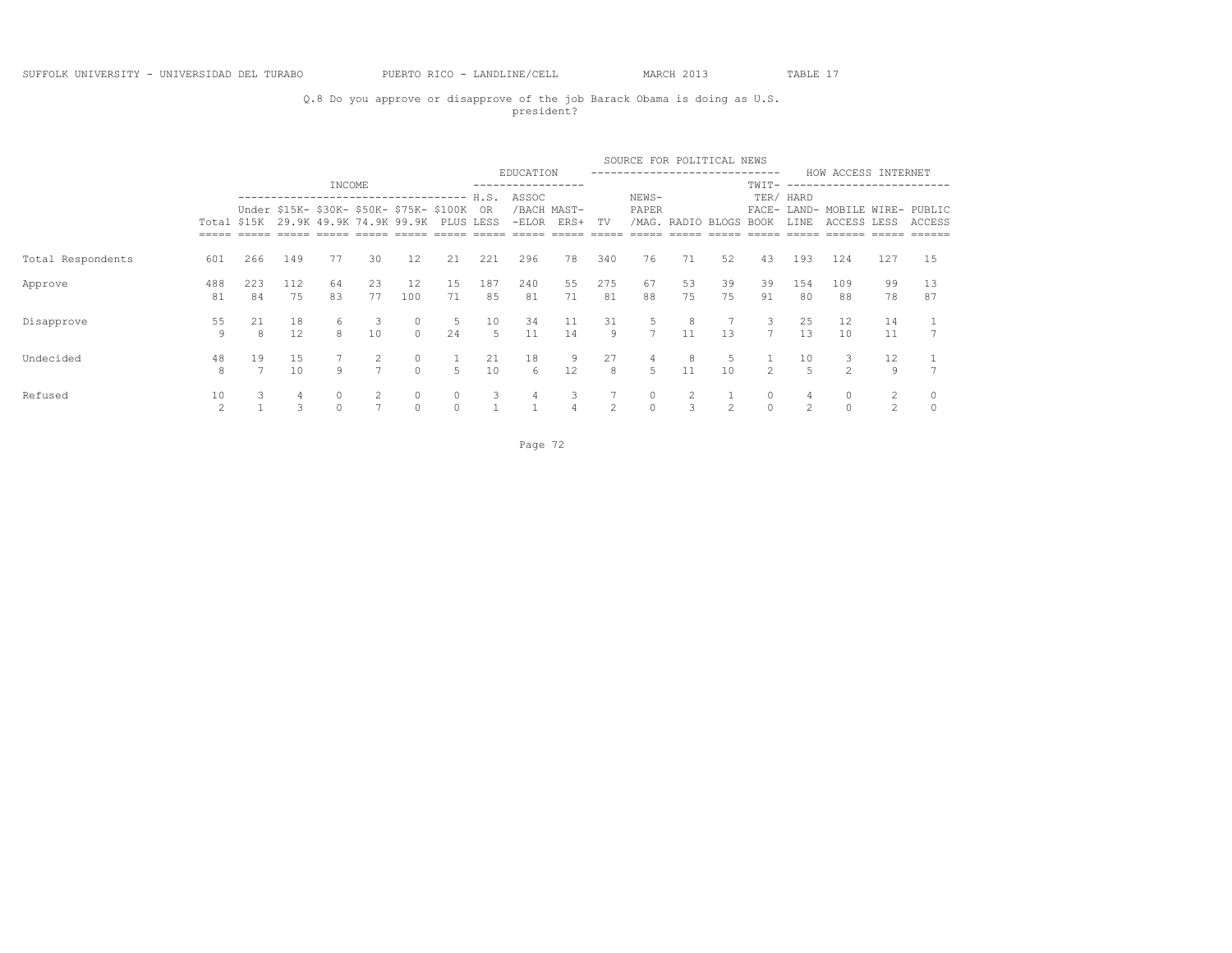### Q.9 Do you approve or disapprove of the job Luis Fortuno did as governor?

|                   |             |     |          |        |    |                                                                     |           |      |           |                     |     | SOURCE FOR POLITICAL NEWS   |                   |    |               |                     |                                    |               |        |
|-------------------|-------------|-----|----------|--------|----|---------------------------------------------------------------------|-----------|------|-----------|---------------------|-----|-----------------------------|-------------------|----|---------------|---------------------|------------------------------------|---------------|--------|
|                   |             |     |          | INCOME |    |                                                                     |           |      | EDUCATION |                     |     | --------------------------- |                   |    | TWIT-         |                     | HOW ACCESS INTERNET                | ------------- |        |
|                   |             |     |          |        |    | ----------------------------------                                  |           | H.S. | ASSOC     |                     |     | NEWS-                       |                   |    |               | TER/ HARD           |                                    |               |        |
|                   | Total \$15K |     |          |        |    | Under \$15K- \$30K- \$50K- \$75K- \$100K<br>29.9K 49.9K 74.9K 99.9K | PLUS LESS | - OR | $-ELOR$   | /BACH MAST-<br>ERS+ | TV  | PAPER                       | /MAG. RADIO BLOGS |    | <b>BOOK</b>   | FACE- LAND-<br>LINE | MOBILE WIRE- PUBLIC<br>ACCESS LESS |               | ACCESS |
|                   |             |     |          |        |    |                                                                     |           |      |           |                     |     |                             |                   |    |               |                     |                                    |               |        |
| Total Respondents | 601         | 266 | 149      | 77     | 30 | 12 <sup>°</sup>                                                     | 21        | 221  | 296       | 78                  | 340 | 76                          | 71                | 52 | 43            | 193                 | 124                                | 127           | 15     |
| Approve           | 261         | 113 | 72       | 26     | 12 |                                                                     | 15        | 100  | 122       | 35                  | 146 | 28                          | 33                | 19 | 26            | 83                  | 62                                 | 59            |        |
|                   | 43          | 42  | 48       | 34     | 40 | 58                                                                  | 71        | 45   | 41        | 45                  | 43  | 37                          | 46                | 37 | 60            | 43                  | .50                                | 46            | 60     |
| Disapprove        | 272         | 126 | 63       | 40     | 14 | 2                                                                   | 4         | 95   | 142       | 34                  | 150 | 42                          | 30                | 28 | 16            | 87                  | 51                                 | 55            |        |
|                   | 45          | 47  | 42       | 52     | 47 | 17                                                                  | 19        | 43   | 48        | 44                  | 44  | 55                          | 42                | 54 | 37            | 45                  | 41                                 | 43            | 27     |
| Undecided         | 61          | 23  | 14       | 10     | 4  |                                                                     | 2         | 25   | 29        |                     | 41  | 6                           | 6                 | 5  |               | 20                  | 11                                 | 11            |        |
|                   | 10          | 9   | 9        | 13     | 13 | 25                                                                  | 10        | 11   | 10        | 9                   | 12  | 8                           | 8                 | 10 | $\mathcal{L}$ | 10                  | 9                                  | 9             | 13     |
| Refused           |             |     | $\circ$  |        |    |                                                                     |           |      |           | 2                   | 3   |                             |                   |    | 0             |                     | 0                                  | 2             |        |
|                   |             |     | $\Omega$ |        |    | $\Omega$                                                            |           |      |           | 3                   |     | $\Omega$                    |                   |    | $\Omega$      |                     | $\Omega$                           |               |        |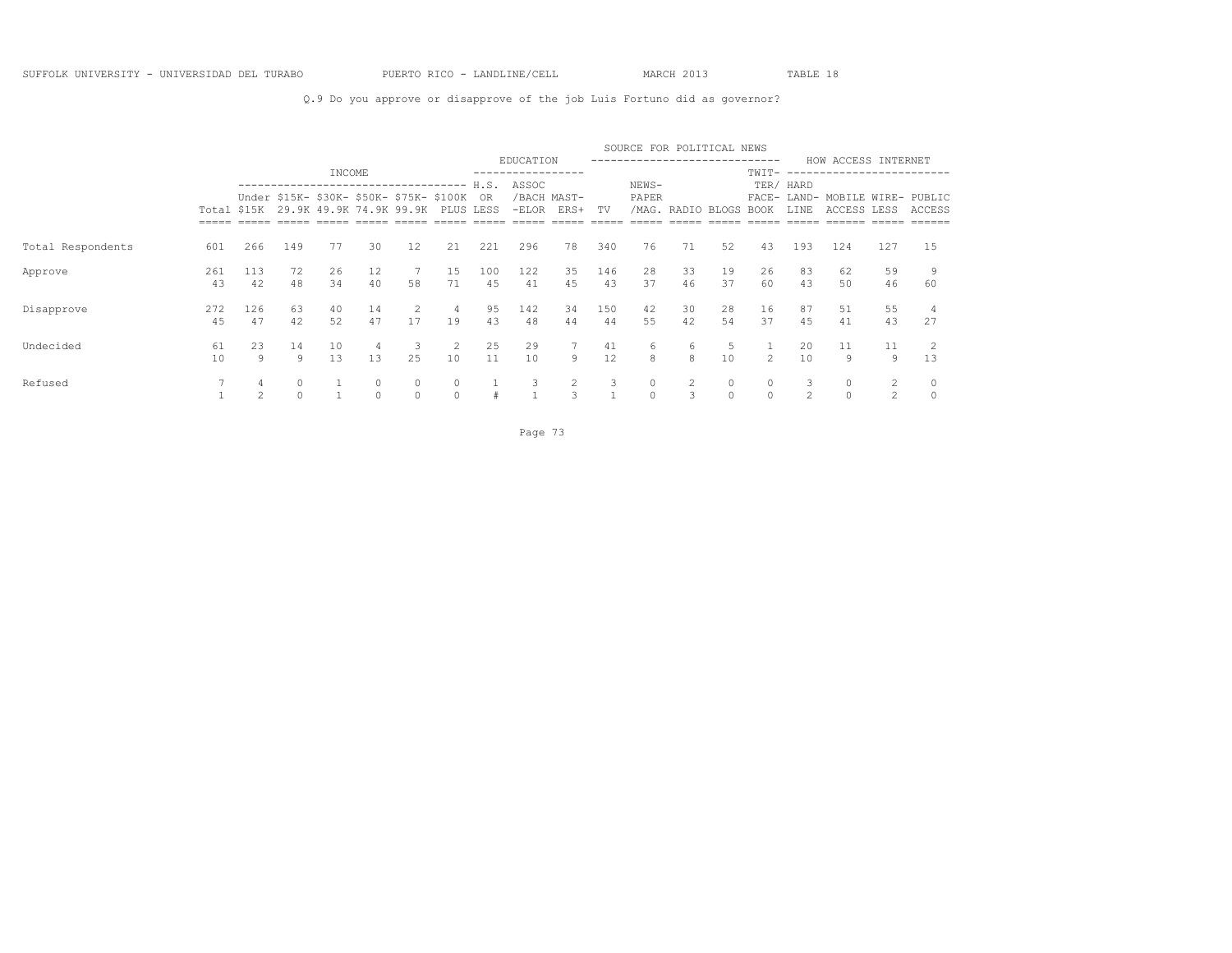### Q.10 Do you approve or disapprove of the job Alejandro Garcia Padilla is doing as governor?

|                   |                     |           |          |           |               |                                                                               |          |          |           |                     |                     | SOURCE FOR POLITICAL NEWS |                   |          |                        |                |                                                |                |                                   |
|-------------------|---------------------|-----------|----------|-----------|---------------|-------------------------------------------------------------------------------|----------|----------|-----------|---------------------|---------------------|---------------------------|-------------------|----------|------------------------|----------------|------------------------------------------------|----------------|-----------------------------------|
|                   |                     |           |          | INCOME    |               |                                                                               |          |          | EDUCATION |                     |                     |                           |                   |          | ------<br>TWIT-        |                | HOW ACCESS INTERNET<br>----------------------  |                |                                   |
|                   |                     |           |          |           |               | ------------------------------------                                          |          | H.S.     | ASSOC     |                     |                     | NEWS-                     |                   |          |                        | TER/ HARD      |                                                |                |                                   |
|                   | Total \$15K         |           |          |           |               | Under \$15K- \$30K- \$50K- \$75K- \$100K<br>29.9K 49.9K 74.9K 99.9K PLUS LESS |          | OR.      | $-ELOR$   | /BACH MAST-<br>ERS+ | TV                  | PAPER                     | /MAG. RADIO BLOGS |          | BOOK                   | LINE           | FACE- LAND- MOBILE WIRE- PUBLIC<br>ACCESS LESS |                | ACCESS<br>$=$ $=$ $=$ $=$ $=$ $=$ |
| Total Respondents | 601                 | 266       | 149      | 77        | 30            | 12                                                                            | 21       | 221      | 296       | 78                  | 340                 | 76                        | 71                | 52       | 43                     | 193            | 124                                            | $=====$<br>127 | 15                                |
| Approve           | 219<br>36           | 110<br>41 | 54<br>36 | 19<br>2.5 | 11<br>37      | 5<br>42                                                                       | 4<br>19  | 87<br>39 | 103<br>35 | 28<br>36            | 132<br>39           | 29<br>38                  | 18<br>2.5         | 14<br>27 | 20<br>47               | 74<br>38       | 50<br>40                                       | 42<br>33       | 33                                |
| Disapprove        | 234<br>39           | 93<br>35  | 66<br>44 | 37<br>48  | 11<br>37      | 5<br>42                                                                       | 13<br>62 | 74<br>33 | 125<br>42 | 33<br>42            | 121<br>36           | 29<br>38                  | 38<br>54          | 24<br>46 | 17<br>40               | 79<br>41       | 48<br>39                                       | 55<br>43       | 33                                |
| Undecided         | 135<br>23           | 60<br>23  | 26<br>17 | 17<br>22  | 23            | 2<br>17                                                                       | 4<br>19  | 57<br>26 | 61<br>21  | 14<br>18            | 81<br>24            | 16<br>21                  | 13<br>18          | 13<br>25 | 5<br>$12 \overline{ }$ | 36<br>19       | 25<br>20                                       | 25<br>20       | 33                                |
| Refused           | 13<br>$\mathcal{D}$ | 3.        | 3<br>2   | 4<br>5    | $\mathcal{L}$ | 0<br>$\Omega$                                                                 |          | 3        | 2         | 3<br>$\overline{4}$ | 6<br>$\mathfrak{D}$ | $\mathcal{L}$             | 3                 |          | $\mathcal{P}$          | $\mathfrak{D}$ |                                                | 5              |                                   |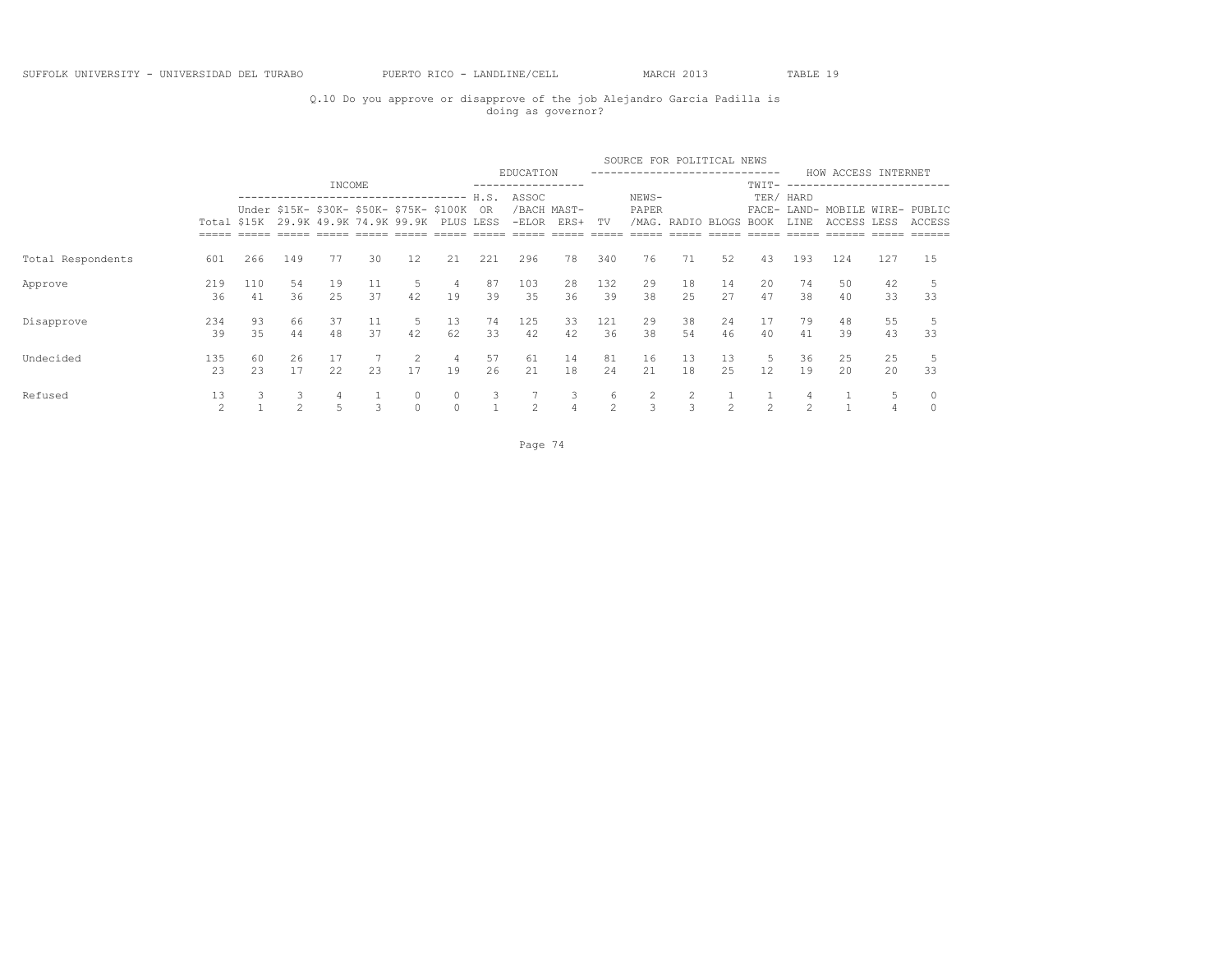### Q.11 Do you approve or disapprove of the job Pedro Pierluisi is doing as resident commissioner?

|                   |           |           |           |                    |                                                                                 |                      |          |                     |                    |                     |                     | SOURCE FOR POLITICAL NEWS |                  |           |                     |           |                                                |                     |                         |
|-------------------|-----------|-----------|-----------|--------------------|---------------------------------------------------------------------------------|----------------------|----------|---------------------|--------------------|---------------------|---------------------|---------------------------|------------------|-----------|---------------------|-----------|------------------------------------------------|---------------------|-------------------------|
|                   |           |           |           | INCOME             |                                                                                 |                      |          |                     | EDUCATION          |                     |                     |                           | ---------------- |           | ------<br>$TWIT-$   |           | HOW ACCESS INTERNET<br>----------------------  |                     |                         |
|                   |           |           |           |                    | ------------------------------------                                            |                      |          | H.S.                | ASSOC              |                     |                     | NEWS-                     |                  |           |                     | TER/ HARD |                                                |                     |                         |
|                   |           |           |           |                    | Under \$15K- \$30K- \$50K- \$75K- \$100K<br>Total \$15K 29.9K 49.9K 74.9K 99.9K |                      |          | OR.<br>PLUS LESS    | $-ELOR$            | /BACH MAST-<br>ERS+ | TV                  | PAPER<br>/MAG.            | RADIO BLOGS      |           | BOOK                | LINE      | FACE- LAND- MOBILE WIRE- PUBLIC<br>ACCESS LESS |                     | ACCESS                  |
|                   |           |           |           |                    |                                                                                 |                      |          |                     |                    |                     |                     |                           |                  |           |                     |           |                                                | $=====$             | $=$ $=$ $=$ $=$ $=$ $=$ |
| Total Respondents | 601       | 266       | 149       | 77                 | 30                                                                              | 12                   | 21       | 221                 | 296                | 78                  | 340                 | 76                        | 71               | 52        | 43                  | 193       | 124                                            | 127                 | 15                      |
| Approve           | 362<br>60 | 162<br>61 | 102<br>68 | 41<br>53           | 15<br>50                                                                        | 8<br>67              | 11<br>52 | 133<br>60           | 182<br>61          | 43<br>55            | 215<br>63           | 46<br>61                  | 29<br>41         | 30<br>58  | 32<br>74            | 125<br>65 | 83<br>67                                       | 78<br>61            | 13<br>87                |
| Disapprove        | 129<br>22 | 60<br>23  | 20<br>13  | 20<br>26           | 11<br>37                                                                        | 2<br>17              | 33       | 46<br>21            | 61<br>21           | 22<br>28            | 62<br>18            | 17<br>22                  | 27<br>38         | 13<br>2.5 | 7<br>16             | 39<br>20  | 25<br>2.0                                      | 27<br>21            | $\Omega$                |
| Undecided         | 97<br>16  | 37<br>14  | 25<br>17  | 14<br>18           | 3<br>10                                                                         | $\overline{2}$<br>17 | 3<br>14  | 37<br>17            | 47<br>16           | 11<br>14            | 53<br>16            | 13<br>17                  | 14<br>20         | 8<br>15   | 4<br>9              | 25<br>13  | 15<br>12                                       | 19<br>15            | 13                      |
| Refused           | 13<br>2   |           |           | 2<br>$\mathcal{L}$ | $\mathcal{L}$                                                                   | 0<br>$\Omega$        | $\circ$  | 5<br>$\mathfrak{D}$ | 6<br>$\mathcal{L}$ | 2<br>3              | 10<br>$\mathcal{L}$ |                           |                  |           | $\circ$<br>$\Omega$ | 4<br>2    |                                                | 3<br>$\mathfrak{D}$ |                         |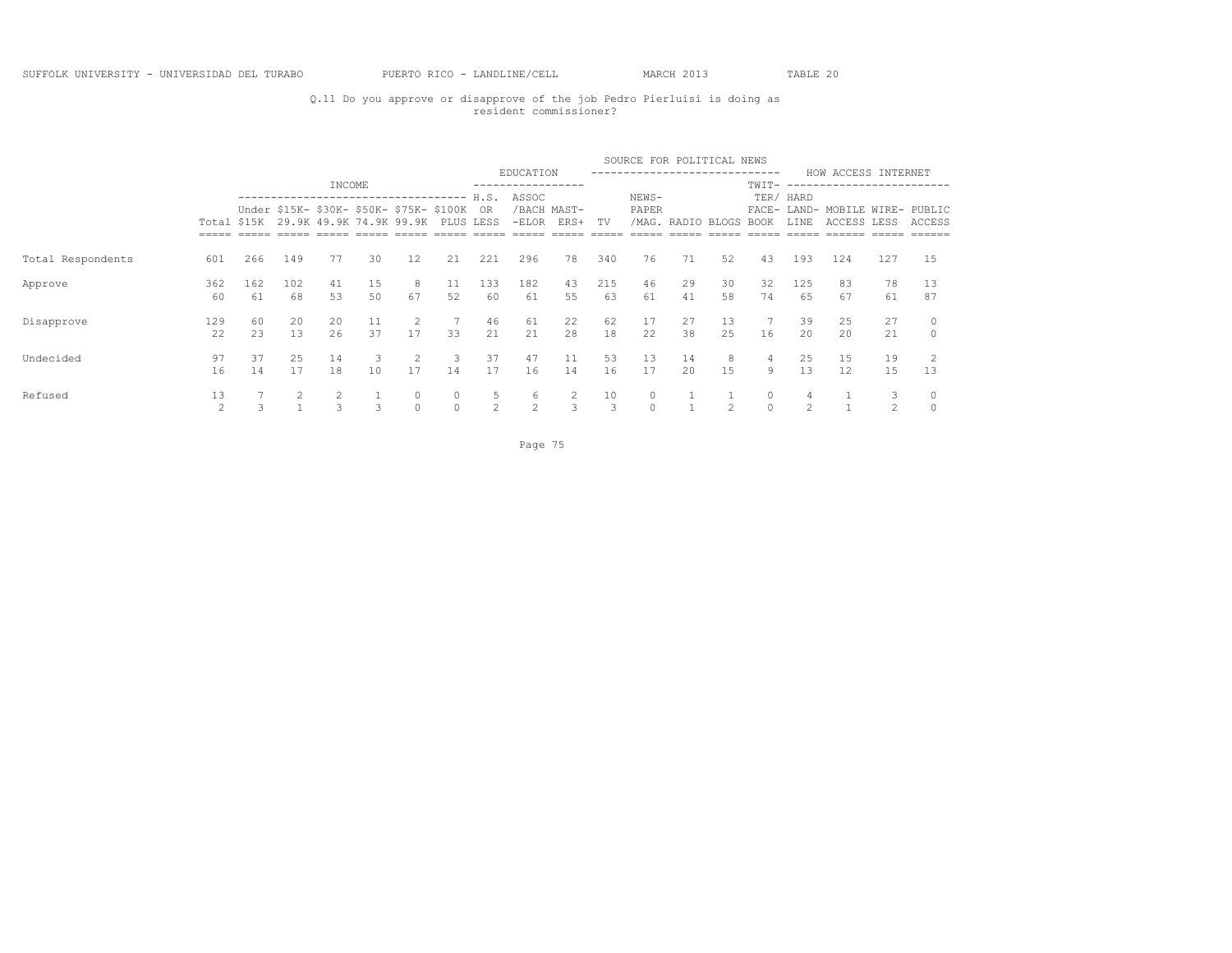Now I'd like to ask you about some local, national and international issues.

### Q.12 What is the most important issue facing Puerto Rico today?

|                                                           |                      |                                |                     |                            |                                                                                           |                     |                      |                            |                                              |                    |                     | SOURCE FOR POLITICAL NEWS     |                             |                                |                                |                   |                                                                                                                                                                                |                              |                    |
|-----------------------------------------------------------|----------------------|--------------------------------|---------------------|----------------------------|-------------------------------------------------------------------------------------------|---------------------|----------------------|----------------------------|----------------------------------------------|--------------------|---------------------|-------------------------------|-----------------------------|--------------------------------|--------------------------------|-------------------|--------------------------------------------------------------------------------------------------------------------------------------------------------------------------------|------------------------------|--------------------|
|                                                           |                      |                                |                     | INCOME                     |                                                                                           |                     |                      |                            | EDUCATION<br>-----------------               |                    |                     | ----------------------------- |                             |                                |                                |                   | HOW ACCESS INTERNET<br>TWIT- -------------------------                                                                                                                         |                              |                    |
|                                                           |                      |                                | --------------      |                            | Under \$15K- \$30K- \$50K- \$75K- \$100K<br>Total \$15K 29.9K 49.9K 74.9K 99.9K PLUS LESS |                     |                      | OR                         | ---------------- H.S. ASSOC<br>-ELOR ERS+ TV | /BACH MAST-        |                     | NEWS-<br>PAPER                | /MAG. RADIO BLOGS BOOK LINE |                                |                                | TER/ HARD         | FACE- LAND- MOBILE WIRE- PUBLIC<br>ACCESS LESS ACCESS<br><u>soon asoo aasoo aasoo aasoo aasoo aasoo aasoo aasoo aasoo aasoo aasoo aasoo aasoo aasoo aasoo aasoo aasoo aaso</u> |                              |                    |
| Total Respondents                                         | 601                  | 266                            | 149                 | 77                         | 30                                                                                        | 12                  | 21                   | 221                        | 296                                          | 78                 | 340                 | 76                            | 71                          | 52                             | 43                             | 193               | 124                                                                                                                                                                            | 127                          | 15                 |
| Crime/Drug Trafficking                                    | 241                  | 115                            | 62                  | 24                         | 13                                                                                        | $\overline{c}$      | $\mathbf 5$          | 99                         | 115                                          | 25                 | 135                 | 31                            | 25                          | 20                             | 20                             | 68                | 48                                                                                                                                                                             | 44                           | 9                  |
|                                                           | 40                   | 43                             | 42                  | 31                         | 43                                                                                        | 17                  | 24                   | 4.5                        | 39                                           | 32                 | 40                  | 41                            | 35                          | 38                             | 47                             | 35                | 39                                                                                                                                                                             | 35                           | 60                 |
| Economy/Unemployment                                      | 230                  | 101                            | 60                  | 28                         | 11                                                                                        | 5                   | 9                    | 77                         | 120                                          | 30                 | 142                 | 33                            | 21                          | 14                             | 13                             | 89                | 56                                                                                                                                                                             | 53                           | 5                  |
|                                                           | 38                   | 38                             | 40                  | 36                         | 37                                                                                        | 42                  | 43                   | 35                         | 41                                           | 38                 | 42                  | 43                            | 30                          | 27                             | 30                             | 46                | 45                                                                                                                                                                             | 42                           | 33                 |
| Education                                                 | 32                   | 7                              | 7                   | 12                         | $\overline{c}$                                                                            | 1                   | 1                    | 5                          | 21                                           | 6                  | 12                  | 3                             | 6                           | 8                              | $\mathbf{1}$                   | 11                | 8                                                                                                                                                                              | 14                           | 1                  |
|                                                           | 5                    | 3                              | 5                   | 16                         | $7\overline{ }$                                                                           | 8                   | 5                    | $\overline{c}$             | 7                                            | 8                  | $\overline{4}$      | $\overline{4}$                | 8                           | 15                             | $\overline{2}$                 | 6                 | 6                                                                                                                                                                              | 11                           | $7\phantom{.0}$    |
| Achieving Statehood/<br>Changing PR's Political<br>Status | 26<br>$\overline{4}$ | 4<br>$\mathfrak{D}$            | 6<br>$\overline{4}$ | 7<br>$\circ$               | 3<br>10                                                                                   | $\circ$<br>$\Omega$ | $\overline{4}$<br>19 | 6<br>3                     | 10<br>3                                      | 10<br>13           | 7<br>$\overline{2}$ | 1<br>$\mathbf{1}$             | 8<br>11                     | 6<br>12                        | $\overline{4}$<br>9            | 9<br>5            | 3<br>$\mathfrak{D}$                                                                                                                                                            | 7<br>6                       | 0<br>$\circ$       |
| Healthcare                                                | 18                   | 11                             | 4                   | $\mathbf{1}$               | $\circ$                                                                                   | $\overline{c}$      | $\circ$              | 9                          | 7                                            | $\overline{c}$     | 16                  | $\mathbf{1}$                  | 1                           | $\circ$                        | $\circ$                        | 3                 | $\overline{\mathbf{c}}$                                                                                                                                                        | $\mathbf{1}$                 | $\circ$            |
|                                                           | 3                    | $\overline{4}$                 | 3                   | $\overline{1}$             | $\Omega$                                                                                  | 17                  | $\Omega$             | $\overline{4}$             | $\overline{c}$                               | $\overline{3}$     | $\overline{5}$      | $\mathbf{1}$                  | $\mathbf{1}$                | $\circ$                        | $\circ$                        | $\overline{c}$    | $\overline{c}$                                                                                                                                                                 | $\mathbf{1}$                 | $\circ$            |
| Poverty                                                   | 12                   | 8                              | 2                   | $\overline{c}$             | $\circ$                                                                                   | $\circ$             | $\circ$              | 6                          | 6                                            | $\circ$            | 8                   | $\mathbf{1}$                  | $\mathbf{2}$                | $\circ$                        | $\mathbf{1}$                   | $\mathbf{1}$      | $\overline{c}$                                                                                                                                                                 | $\overline{4}$               | $\circ$            |
|                                                           | 2                    | 3                              | $\mathbf{1}$        | 3                          | $\Omega$                                                                                  | $\Omega$            | $\Omega$             | 3                          | $\overline{c}$                               | $\Omega$           | $\mathfrak{D}$      | $\mathbf{1}$                  | 3                           | $\Omega$                       | $\overline{c}$                 | $\mathbf{1}$      | 2                                                                                                                                                                              | 3                            | $\Omega$           |
| Taxes/Welfare                                             | 6                    | $\overline{4}$                 | $\mathbf{2}$        | $\circ$                    | $\circ$                                                                                   | $\circ$             | $\circ$              | $\mathbf{2}$               | 3                                            | $\mathbf{1}$       | 2                   | $\mathbf{1}$                  | $\overline{c}$              | $\mathbf{1}$                   | $\circ$                        | 2                 | $\circ$                                                                                                                                                                        | $\mathbf{1}$                 | $\circ$            |
|                                                           | $\mathbf{1}$         | $\mathfrak{D}$                 | $\mathbf{1}$        | $\Omega$                   | $\Omega$                                                                                  | $\Omega$            | $\Omega$             | $\mathbf{1}$               | $\mathbf{1}$                                 | $\mathbf{1}$       | $\mathbf{1}$        | $\mathbf{1}$                  | 3                           | $\mathfrak{D}$                 | $\Omega$                       | $\mathbf{1}$      | $\Omega$                                                                                                                                                                       | $\mathbf{1}$                 | $\Omega$           |
| Loss of values                                            | 5<br>$\mathbf{1}$    | $\overline{c}$<br>$\mathbf{1}$ | 0<br>$\circ$        | $\sqrt{2}$<br>$\mathbf{3}$ | $\circ$<br>$\circ$                                                                        | $\circ$<br>$\circ$  | 1<br>5               | $\sqrt{2}$<br>$\mathbf{1}$ | 3<br>$\mathbf{1}$                            | $\circ$<br>$\circ$ | $\#$                | $\mathbf{1}$                  | $\overline{c}$<br>3         | $\circ$<br>$\circ$             | $\mathbf{1}$<br>$\overline{c}$ | 2<br>$\mathbf{1}$ | $\overline{c}$<br>$\overline{c}$                                                                                                                                               | $\mathbf{1}$<br>$\mathbf{1}$ | 0<br>$\circ$       |
| Political problems/                                       | 4                    | $\circ$                        | 2                   | 1                          | $\circ$                                                                                   | 1                   | 0                    | 1                          | 1                                            | 2                  | $\frac{2}{1}$       | $\circ$                       | 1                           | $\mathbf{1}$                   | 0                              | 1                 | $\circ$                                                                                                                                                                        | $\mathbf{1}$                 | 0                  |
| corruption                                                | $\mathbf{1}$         | $\Omega$                       | $\mathbf{1}$        | $\overline{1}$             | $\Omega$                                                                                  | 8                   | $\Omega$             | $\pm$                      | #                                            | $\overline{3}$     |                     | $\Omega$                      | $\mathbf{1}$                | $\mathfrak{D}$                 | $\Omega$                       | $\mathbf{1}$      | $\Omega$                                                                                                                                                                       | $\mathbf{1}$                 | $\circ$            |
| Roads/Infrastructure                                      | 3<br>#               | $\mathbf{1}$<br>$\#$           | $\circ$<br>$\circ$  | $\circ$<br>$\Omega$        | $\circ$<br>$\Omega$                                                                       | $\mathbf{1}$<br>8   | $\circ$<br>$\Omega$  | $\circ$<br>$\Omega$        | 2<br>$\mathbf{1}$                            | 1<br>$\mathbf{1}$  | $\#$                | 1<br>$\mathbf{1}$             | $\circ$<br>$\Omega$         | $\mathbf{1}$<br>$\overline{c}$ | $\circ$<br>$\Omega$            | 0<br>$\Omega$     | $\overline{c}$<br>$\overline{c}$                                                                                                                                               | $\circ$<br>$\circ$           | $\circ$<br>$\circ$ |
| Global Warming/Climate                                    | 2                    | $\mathbf{2}$                   | $\circ$             | $\circ$                    | $\circ$                                                                                   | $\circ$             | 0                    | $\mathbf{2}$               | $\circ$                                      | $\circ$            | $\overline{c}$      | $\circ$                       | $\circ$                     | 0                              | $\circ$                        | 0                 | $\circ$                                                                                                                                                                        | $\circ$                      | 0                  |
| Change                                                    | $\ddagger$           | $\mathbf{1}$                   | $\Omega$            | $\Omega$                   | $\Omega$                                                                                  | $\Omega$            | $\Omega$             | $\mathbf{1}$               | $\Omega$                                     | $\Omega$           | $\mathbf{1}$        | $\Omega$                      | $\Omega$                    | $\Omega$                       | $\Omega$                       | $\Omega$          | $\Omega$                                                                                                                                                                       | $\Omega$                     | $\circ$            |
| Social services                                           | 1                    | $\mathbf{1}$                   | 0                   | $\circ$                    | $\circ$                                                                                   | $\circ$             | 0                    | $\circ$                    | $\mathbf{1}$                                 | $\circ$            | $\mathbf{1}$        | $\circ$                       | $\circ$                     | $\circ$                        | 0                              | 0                 | $\circ$                                                                                                                                                                        | $\circ$                      | 0                  |
|                                                           | #                    | $\#$                           | $\Omega$            | $\circ$                    | $\Omega$                                                                                  | $\circ$             | $\circ$              | $\Omega$                   | #                                            | $\Omega$           | #                   | $\Omega$                      | $\Omega$                    | $\Omega$                       | $\Omega$                       | $\Omega$          | $\circ$                                                                                                                                                                        | $\circ$                      | $\circ$            |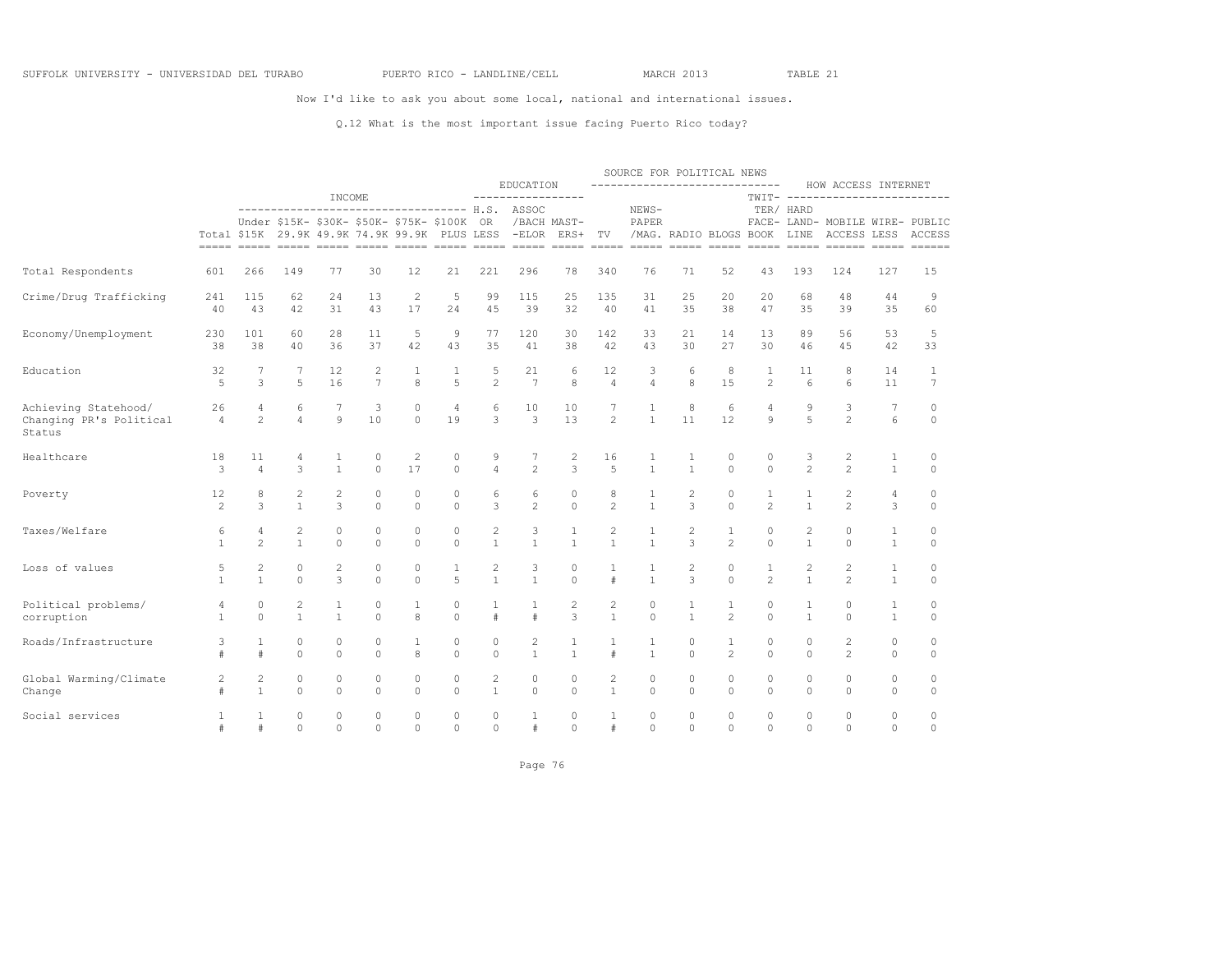### Now I'd like to ask you about some local, national and international issues.

### Q.12 What is the most important issue facing Puerto Rico today?

|                     |                      |                     |                     |                               |                     |                                                                                                                                         |                         |                                | EDUCATION           |                        |                                  | SOURCE FOR POLITICAL NEWS<br>----------------------------- |                        |                     |                     |                     | HOW ACCESS INTERNET                            |                    |                    |
|---------------------|----------------------|---------------------|---------------------|-------------------------------|---------------------|-----------------------------------------------------------------------------------------------------------------------------------------|-------------------------|--------------------------------|---------------------|------------------------|----------------------------------|------------------------------------------------------------|------------------------|---------------------|---------------------|---------------------|------------------------------------------------|--------------------|--------------------|
|                     |                      |                     |                     | INCOME                        |                     |                                                                                                                                         |                         |                                | -----------------   |                        |                                  |                                                            |                        |                     | TWIT-               | $\cdots$            |                                                |                    |                    |
|                     |                      |                     |                     |                               |                     | ------------------------------------- H.S.<br>Under \$15K- \$30K- \$50K- \$75K- \$100K<br>Total \$15K 29.9K 49.9K 74.9K 99.9K PLUS LESS |                         | 0R                             | ASSOC<br>$-ELOR$    | /BACH MAST-<br>ERS+    | TV                               | NEWS-<br>PAPER                                             | /MAG. RADIO BLOGS BOOK |                     |                     | TER/ HARD<br>LINE   | FACE- LAND- MOBILE WIRE- PUBLIC<br>ACCESS LESS |                    | ACCESS             |
| Total Respondents   | 601                  | 266                 | 149                 | 77                            | 30                  | 12                                                                                                                                      | 21                      | 221                            | 296                 | 78                     | 340                              | 76                                                         | 71                     | 52                  | 43                  | 193                 | 124                                            | 127                | 15                 |
| The debt            |                      | 0<br>$\Omega$       | 0<br>$\circ$        | 0<br>$\Omega$                 | $\circ$<br>$\circ$  | 0<br>$\circ$                                                                                                                            | 5                       | 0<br>$\circ$                   | $\#$                | 0<br>$\circ$           | 0<br>$\circ$                     | $\mathbf{1}$                                               | 0<br>$\circ$           | 0<br>$\Omega$       | 0<br>$\Omega$       | $\mathbf{1}$        | $\circ$<br>$\circ$                             | $\circ$<br>$\circ$ | $\circ$<br>$\circ$ |
| Voting Rights       |                      | 1                   | $\circ$<br>$\circ$  | $\circ$<br>$\circ$            | $\circ$<br>$\circ$  | $\circ$<br>$\circ$                                                                                                                      | 0<br>$\mathbf 0$        | 1<br>#                         | 0<br>$\circ$        | 0<br>$\circ$           | $\mathbb O$<br>$\circ$           | $\circ$<br>$\circ$                                         | $\mathbf{1}$           | $\circ$<br>$\circ$  | 0<br>$\circ$        | 0<br>$\circ$        | $\circ$<br>$\circ$                             | 0<br>$\circ$       | 0<br>$\circ$       |
| Reggaeton music     | #                    | 0<br>$\Omega$       | 1<br>$\mathbf{1}$   | $\mathbb O$<br>$\overline{0}$ | 0<br>$\circ$        | 0<br>$\circ$                                                                                                                            | 0<br>$\circ$            | 0<br>$\circ$                   | $\#$                | $\mathbb O$<br>$\circ$ | 0<br>$\circ$                     | 0<br>$\circ$                                               | 0<br>$\mathbf{0}$      | 0<br>$\circ$        | $\overline{c}$      | $\mathbf{1}$        | $\circ$<br>$\circ$                             | 0<br>$\circ$       | 0<br>$\circ$       |
| Auto efficiency     | $\pm$                | #                   | 0<br>$\circ$        | 0<br>$\Omega$                 | 0<br>$\Omega$       | 0<br>$\Omega$                                                                                                                           | 0<br>$\Omega$           | #                              | 0<br>$\Omega$       | 0<br>$\Omega$          | $\#$                             | 0<br>$\Omega$                                              | 0<br>$\Omega$          | 0<br>$\Omega$       | 0<br>$\Omega$       | $\mathbf{1}$        | $\circ$<br>$\Omega$                            | 0<br>$\circ$       | 0<br>$\circ$       |
| Helping the elderly |                      | #                   | $\circ$<br>$\circ$  | $\circ$<br>$\Omega$           | 0<br>$\Omega$       | 0<br>$\circ$                                                                                                                            | 0<br>$\Omega$           | $\#$                           | 0<br>$\circ$        | 0<br>$\circ$           | #                                | 0<br>$\circ$                                               | 0<br>$\circ$           | 0<br>$\circ$        | 0<br>$\circ$        | $\mathbf{1}$        | $\circ$<br>$\circ$                             | $\circ$<br>$\circ$ | 0<br>$\circ$       |
| Overpopulation      | #                    | 0<br>$\Omega$       | $\circ$<br>$\Omega$ | 0<br>$\Omega$                 | 0<br>$\Omega$       | 0<br>$\Omega$                                                                                                                           | $\circ$<br>$\Omega$     | 0<br>$\Omega$                  | $\#$                | 0<br>$\Omega$          | 0<br>$\Omega$                    | $\circ$<br>$\Omega$                                        | 0<br>$\Omega$          | 0<br>$\Omega$       | 1<br>$\mathfrak{D}$ | 0<br>$\Omega$       | 1<br>$\mathbf{1}$                              | 0<br>$\Omega$      | 0<br>$\Omega$      |
| Other               | 0<br>$\Omega$        | 0<br>$\Omega$       | $\circ$<br>$\circ$  | $\circ$<br>$\Omega$           | $\circ$<br>$\Omega$ | 0<br>$\Omega$                                                                                                                           | 0<br>$\Omega$           | 0<br>$\circ$                   | $\circ$<br>$\Omega$ | 0<br>$\circ$           | $\mathbb O$<br>$\circ$           | 0<br>$\Omega$                                              | 0<br>$\Omega$          | 0<br>$\Omega$       | 0<br>$\Omega$       | 0<br>$\Omega$       | $\circ$<br>$\circ$                             | 0<br>$\circ$       | 0<br>$\circ$       |
| Don't Know          | 13<br>$\overline{c}$ | 6<br>$\mathfrak{D}$ | 3<br>$\overline{c}$ | $\circ$<br>$\Omega$           | 1<br>3              | 0<br>$\Omega$                                                                                                                           | $\mathbb O$<br>$\Omega$ | 7<br>3                         | 4                   | 1<br>$\mathbf{1}$      | $\mathfrak{D}$                   | $\overline{c}$<br>$\overline{3}$                           | 2<br>3                 | 1<br>$\mathfrak{D}$ | 1<br>$\mathfrak{D}$ | 3<br>$\overline{c}$ | 0<br>$\Omega$                                  | 1<br>$\mathbf{1}$  | 0<br>$\circ$       |
| Refused             | 2<br>#               | #                   | $\circ$<br>$\circ$  | $\circ$<br>$\Omega$           | $\circ$<br>$\Omega$ | $\circ$<br>$\Omega$                                                                                                                     | $\circ$<br>$\Omega$     | $\overline{c}$<br>$\mathbf{1}$ | 0<br>$\Omega$       | 0<br>$\circ$           | $\overline{c}$<br>$\overline{1}$ | $\circ$<br>$\Omega$                                        | 0<br>$\circ$           | 0<br>$\Omega$       | 0<br>$\Omega$       | 0<br>$\Omega$       | 0<br>$\Omega$                                  | 0<br>$\circ$       | 0<br>0             |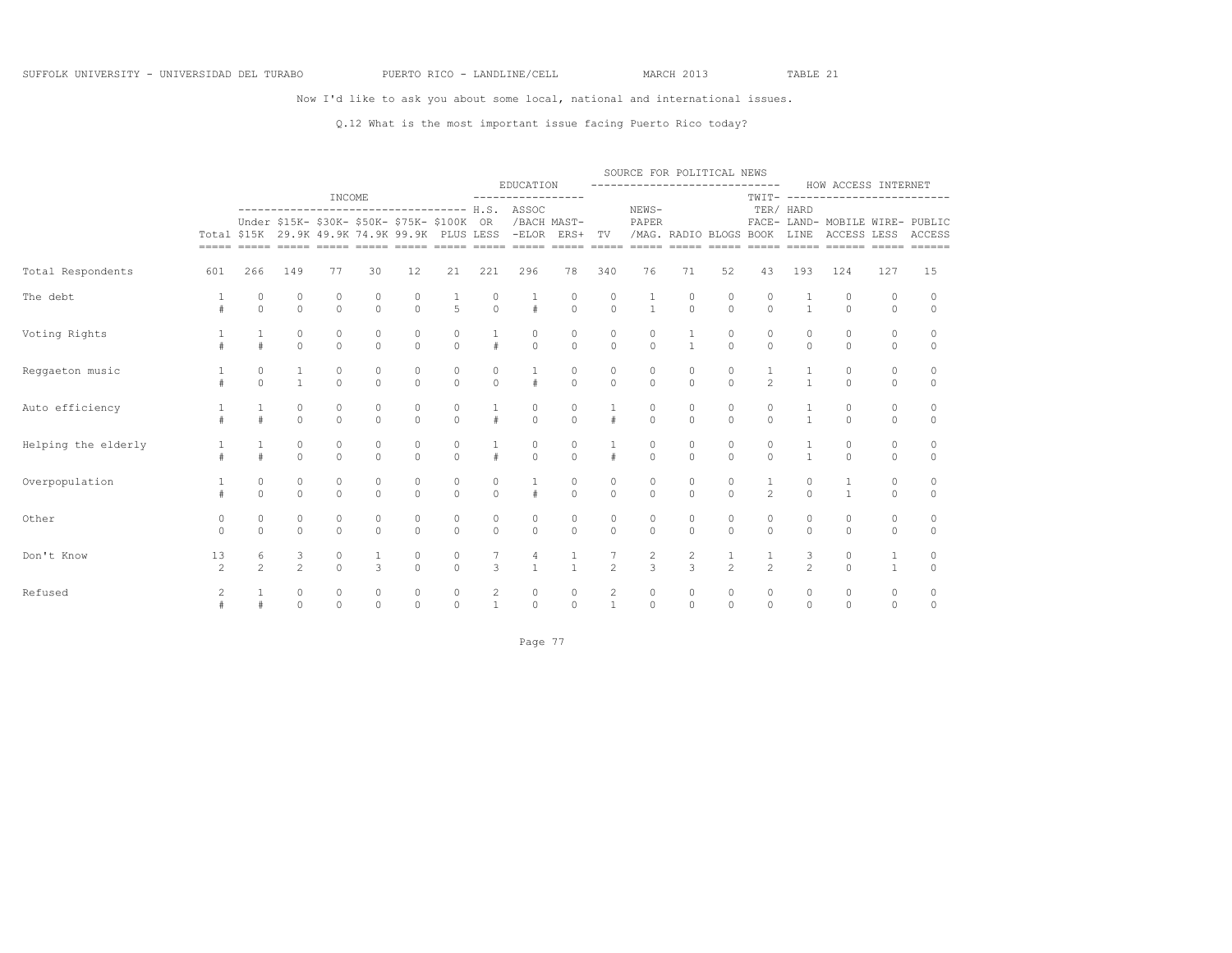### Q.13 How would you rate the roads and bridges in Puerto Rico - excellent, good, fair, or poor?

|                   |                                |                   |                                  |                     |                     |                                                                                              |                      |                      |                                                |                     |                         | SOURCE FOR POLITICAL NEWS            |                              |                     |                     |                     |                                                                             |                              |                    |
|-------------------|--------------------------------|-------------------|----------------------------------|---------------------|---------------------|----------------------------------------------------------------------------------------------|----------------------|----------------------|------------------------------------------------|---------------------|-------------------------|--------------------------------------|------------------------------|---------------------|---------------------|---------------------|-----------------------------------------------------------------------------|------------------------------|--------------------|
|                   |                                |                   |                                  |                     |                     |                                                                                              |                      |                      | EDUCATION                                      |                     |                         | -----------------------------        |                              |                     |                     |                     | HOW ACCESS INTERNET                                                         |                              |                    |
|                   |                                |                   |                                  | INCOME              |                     |                                                                                              |                      |                      | ----------------------------------- H.S. ASSOC |                     |                         | NEWS-                                |                              |                     |                     | TER/ HARD           | TWIT- -------------------------                                             |                              |                    |
|                   |                                |                   |                                  |                     |                     | Under \$15K- \$30K- \$50K- \$75K- \$100K OR<br>Total \$15K 29.9K 49.9K 74.9K 99.9K PLUS LESS |                      |                      | -ELOR ERS+ TV                                  | /BACH MAST-         |                         | PAPER<br>/MAG. RADIO BLOGS BOOK LINE | $=$ $=$ $=$ $=$ $=$          | $=====$             |                     |                     | FACE- LAND- MOBILE WIRE- PUBLIC<br>ACCESS LESS ACCESS<br>===== ===== ====== | $=====$                      | $=$                |
| Total Respondents | 601                            | 266               | 149                              | 77                  | 30                  | 12                                                                                           | 21                   | 221                  | 296                                            | 78                  | 340                     | 76                                   | 71                           | 52                  | 43                  | 193                 | 124                                                                         | 127                          | 15                 |
| Excellent/Good    | 84                             | 31                | 20                               | 20                  | 3                   | $\overline{4}$                                                                               | $\overline{4}$       | 24                   | 46                                             | 13                  | 46                      | 13                                   | 12                           | 6                   | $7\phantom{.0}$     | 28                  | 10                                                                          | 22                           | $\mathbf{1}$       |
|                   | 14                             | 12                | 13                               | 26                  | 10                  | 33                                                                                           | 19                   | 11                   | 16                                             | 17                  | 14                      | 17                                   | 17                           | 12                  | 16                  | 15                  | 8                                                                           | 17                           | 7                  |
| Excellent         | $\overline{4}$<br>$\mathbf{1}$ | 2<br>$\mathbf{1}$ | $\overline{2}$<br>$\overline{1}$ | $\circ$<br>$\Omega$ | $\circ$<br>$\Omega$ | $\circ$<br>$\Omega$                                                                          | $\circ$<br>$\Omega$  | $\mathbf{1}$<br>$\#$ | 3<br>$\mathbf{1}$                              | $\circ$<br>$\Omega$ | 3<br>$\overline{1}$     | $\circ$<br>$\Omega$                  | $\mathbf{1}$<br>$\mathbf{1}$ | $\circ$<br>$\Omega$ | $\circ$<br>$\Omega$ | 2<br>$\mathbf{1}$   | 1<br>$\mathbf{1}$                                                           | $\mathbf{1}$<br>$\mathbf{1}$ | $\circ$<br>$\circ$ |
| Good              | 80<br>13                       | 29<br>11          | 18<br>12                         | 20<br>26            | 3<br>10             | $\overline{4}$<br>33                                                                         | $\overline{4}$<br>19 | 23<br>10             | 43<br>15                                       | 13<br>17            | 43<br>13                | 13<br>17                             | 11<br>15                     | 6<br>12             | 7<br>16             | 26<br>13            | 9<br>$\overline{7}$                                                         | 21<br>17                     | 1<br>7             |
| Fair/Poor         | 513                            | 234               | 128                              | 57                  | 27                  | 8                                                                                            | 17                   | 197                  | 247                                            | 64                  | 291                     | 63                                   | 59                           | 46                  | 36                  | 164                 | 113                                                                         | 105                          | 14                 |
|                   | 85                             | 88                | 86                               | 74                  | 90                  | 67                                                                                           | 81                   | 89                   | 83                                             | 82                  | 86                      | 83                                   | 83                           | 88                  | 84                  | 85                  | 91                                                                          | 83                           | 93                 |
| Fair              | 310<br>52                      | 138<br>52         | 82<br>55                         | 34<br>44            | 16<br>53            | 5<br>42                                                                                      | 9<br>43              | 130<br>59            | 135<br>46                                      | 42<br>54            | 179<br>53               | 42<br>55                             | 36<br>51                     | 24<br>46            | 19<br>44            | 99<br>51            | 51<br>41                                                                    | 71<br>56                     | 7<br>47            |
| Poor              | 203<br>34                      | 96<br>36          | 46<br>31                         | 23<br>30            | 11<br>37            | 3<br>25                                                                                      | 8<br>38              | 67<br>30             | 112<br>38                                      | 22<br>28            | 112<br>33               | 21<br>28                             | 23<br>32                     | 22<br>42            | 17<br>40            | 65<br>34            | 62<br>50                                                                    | 34<br>27                     | 7<br>47            |
| Other             | 0<br>$\Omega$                  | 0<br>$\Omega$     | $\circ$<br>$\circ$               | $\circ$<br>$\Omega$ | $\circ$<br>$\Omega$ | $\circ$<br>$\Omega$                                                                          | $\circ$<br>$\Omega$  | $\circ$<br>$\Omega$  | $\circ$<br>$\Omega$                            | 0<br>$\circ$        | $\mathbf 0$<br>$\Omega$ | $\mathbf{0}$<br>$\Omega$             | 0<br>$\Omega$                | $\circ$<br>$\Omega$ | $\circ$<br>$\circ$  | 0<br>$\Omega$       | 0<br>$\Omega$                                                               | 0<br>$\circ$                 | $\circ$<br>$\circ$ |
| Don't Know        | 4<br>$\mathbf{1}$              | $\pm$             | 1<br>$\mathbf{1}$                | $\circ$<br>$\Omega$ | $\circ$<br>$\Omega$ | 0<br>$\Omega$                                                                                | $\circ$<br>$\Omega$  | $\circ$<br>$\circ$   | 3<br>$\mathbf{1}$                              | 1<br>$\mathbf{1}$   | 3<br>$\mathbf{1}$       | $\circ$<br>$\Omega$                  | 0<br>$\Omega$                | $\circ$<br>$\Omega$ | 0<br>$\Omega$       | 1<br>$\mathbf{1}$   | 1<br>$\mathbf{1}$                                                           | 0<br>$\circ$                 | 0<br>$\circ$       |
| Refused           | 0<br>$\Omega$                  | 0<br>$\Omega$     | $\circ$<br>$\Omega$              | $\circ$<br>$\Omega$ | $\circ$<br>$\Omega$ | 0<br>$\Omega$                                                                                | $\circ$<br>$\Omega$  | 0<br>$\Omega$        | $\circ$<br>$\Omega$                            | $\circ$<br>$\Omega$ | $\circ$<br>$\Omega$     | $\circ$<br>$\Omega$                  | $\circ$<br>$\Omega$          | $\circ$<br>$\Omega$ | $\circ$<br>$\Omega$ | $\circ$<br>$\Omega$ | $\circ$<br>$\Omega$                                                         | $\circ$<br>$\Omega$          | 0<br>$\Omega$      |

Page 78 and 2012 and 2012 and 2012 and 2012 and 2012 and 2012 and 2012 and 2012 and 2012 and 2012 and 2012 and 2012 and 2012 and 2012 and 2012 and 2012 and 2012 and 2012 and 2012 and 2012 and 2012 and 2012 and 2012 and 201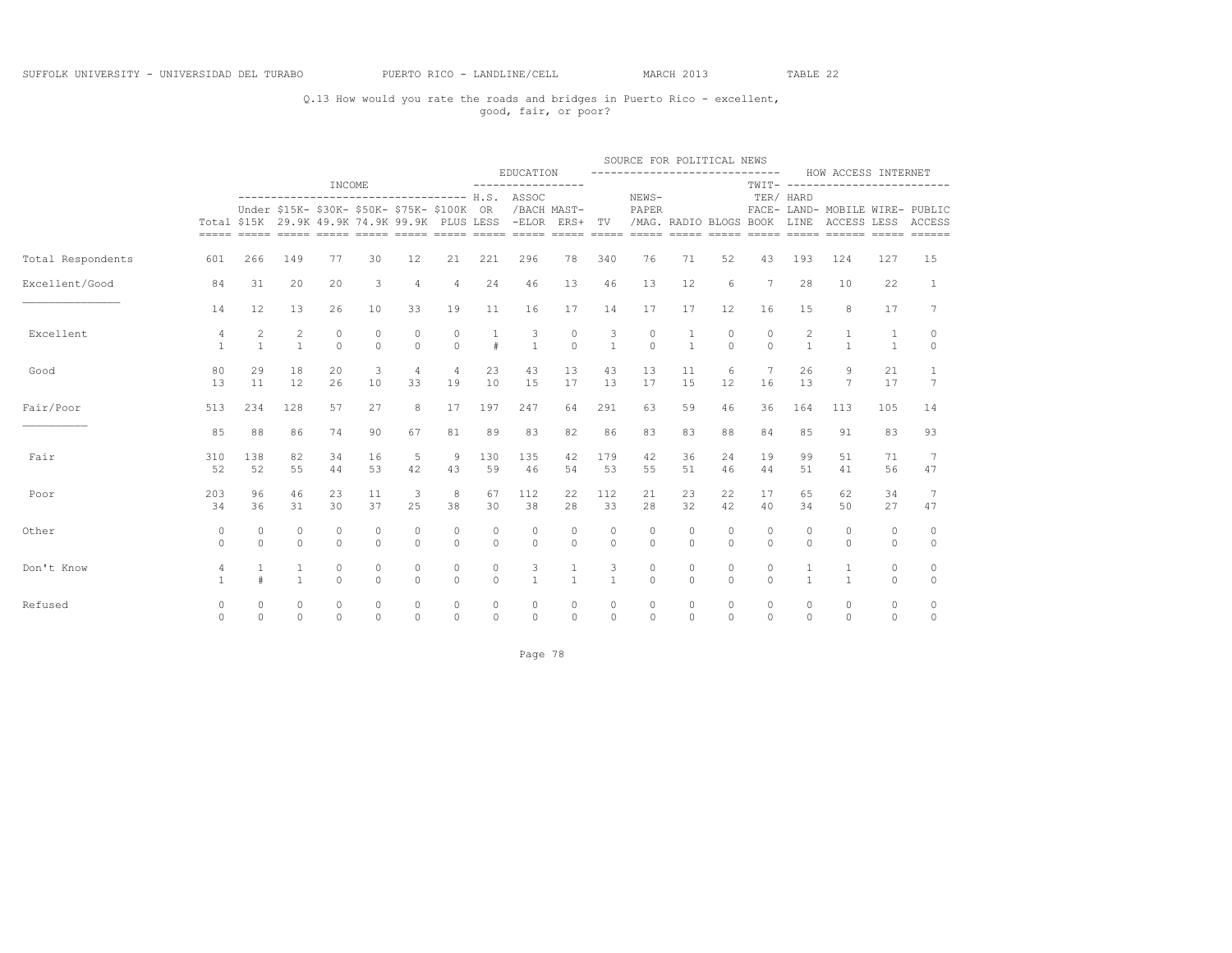### Q.14 How would you rate police protection and public safety in Puerto Rico - excellent, good, fair, or poor?

|                   |                   |                         |                     |                     |                      |                                                                                              |                      |                     |                                                                               |                                  |                     | SOURCE FOR POLITICAL NEWS     |                     |                         |                     |                     |                                                                                         |                     |                        |
|-------------------|-------------------|-------------------------|---------------------|---------------------|----------------------|----------------------------------------------------------------------------------------------|----------------------|---------------------|-------------------------------------------------------------------------------|----------------------------------|---------------------|-------------------------------|---------------------|-------------------------|---------------------|---------------------|-----------------------------------------------------------------------------------------|---------------------|------------------------|
|                   |                   |                         |                     |                     |                      |                                                                                              |                      |                     | EDUCATION                                                                     |                                  |                     | ----------------------------- |                     |                         |                     |                     | HOW ACCESS INTERNET                                                                     |                     |                        |
|                   |                   |                         |                     | INCOME              |                      |                                                                                              |                      |                     | ----------------------------------- H.S. ASSOC                                |                                  |                     | NEWS-                         |                     |                         |                     | TER/ HARD           | TWIT- -------------------------                                                         |                     |                        |
|                   |                   |                         |                     |                     |                      | Under \$15K- \$30K- \$50K- \$75K- \$100K OR<br>Total \$15K 29.9K 49.9K 74.9K 99.9K PLUS LESS |                      |                     | -ELOR ERS+ TV /MAG. RADIO BLOGS BOOK LINE<br>----- ----- ----- ---- ---- ---- | /BACH MAST-                      |                     | PAPER                         | $=$ $=$ $=$ $=$ $=$ | $=====$                 |                     |                     | FACE- LAND- MOBILE WIRE- PUBLIC<br>ACCESS LESS ACCESS<br>===== ===== ====== ===== ===== |                     |                        |
| Total Respondents | 601               | 266                     | 149                 | 77                  | 30                   | 12                                                                                           | 21                   | 221                 | 296                                                                           | 78                               | 340                 | 76                            | 71                  | 52                      | 43                  | 193                 | 124                                                                                     | 127                 | 15                     |
| Excellent/Good    | 176               | 77                      | 45                  | 30                  | 3                    | 6                                                                                            | $\overline{4}$       | 65                  | 96                                                                            | 14                               | 106                 | 22                            | 20                  | 10                      | 10                  | 64                  | 27                                                                                      | 26                  | 2                      |
|                   | 29                | 29                      | 30                  | 39                  | 10                   | 50                                                                                           | 19                   | 29                  | 32                                                                            | 18                               | 31                  | 29                            | 28                  | 19                      | 23                  | 33                  | 22                                                                                      | 20                  | 13                     |
| Excellent         | 18<br>3           | 9<br>3                  | 5<br>3              | 3<br>$\overline{4}$ | $\Omega$<br>$\Omega$ | $\Omega$<br>$\Omega$                                                                         | $\Omega$<br>$\Omega$ | 10<br>5             | 6<br>$\mathfrak{D}$                                                           | $\overline{c}$<br>$\overline{3}$ | 8<br>$\mathfrak{D}$ | $\mathbf{1}$                  | 3<br>$\overline{4}$ | $\Omega$<br>$\Omega$    | 3<br>$\overline{7}$ | 8<br>$\overline{4}$ | 4<br>3                                                                                  | 2<br>$\overline{c}$ | $\circ$<br>$\Omega$    |
| Good              | 158<br>26         | 68<br>26                | 40<br>27            | 27<br>35            | 3<br>10              | 6<br>50                                                                                      | $\overline{4}$<br>19 | 55<br>25            | 90<br>30                                                                      | 12<br>15                         | 98<br>29            | 21<br>28                      | 17<br>24            | 10<br>19                | 7<br>16             | 56<br>29            | 23<br>19                                                                                | 24<br>19            | 2<br>13                |
| Fair/Poor         | 419               | 185                     | 103                 | 47                  | 27                   | 6                                                                                            | 17                   | 152                 | 198                                                                           | 64                               | 230                 | 53                            | 50                  | 42                      | 33                  | 128                 | 97                                                                                      | 101                 | 13                     |
|                   | 70                | 70                      | 69                  | 61                  | 90                   | 50                                                                                           | 81                   | 69                  | 67                                                                            | 82                               | 68                  | 70                            | 70                  | 81                      | 77                  | 66                  | 78                                                                                      | 80                  | 87                     |
| Fair              | 323<br>54         | 145<br>55               | 85<br>57            | 32<br>42            | 20<br>67             | 5<br>42                                                                                      | 11<br>52             | 119<br>54           | 158<br>53                                                                     | 42<br>54                         | 187<br>55           | 39<br>51                      | 38<br>54            | 30<br>58                | 22<br>51            | 97<br>50            | 68<br>55                                                                                | 73<br>57            | 10<br>67               |
| Poor              | 96<br>16          | 40<br>1.5               | 18<br>12            | 15<br>19            | 23                   | $\mathbf{1}$<br>8                                                                            | 6<br>29              | 33<br>1.5           | 40<br>14                                                                      | 22<br>28                         | 43<br>13            | 14<br>18                      | 12<br>17            | $12 \overline{ }$<br>23 | 11<br>26            | 31<br>16            | 29<br>23                                                                                | 28<br>22            | 3<br>20                |
| Other             | 0<br>$\Omega$     | 0<br>$\cap$             | $\circ$<br>$\Omega$ | $\circ$<br>$\Omega$ | $\circ$<br>$\Omega$  | 0<br>$\Omega$                                                                                | $\circ$<br>$\Omega$  | $\circ$<br>$\Omega$ | 0<br>$\Omega$                                                                 | $\circ$<br>$\Omega$              | $\circ$<br>$\Omega$ | $\circ$<br>$\Omega$           | $\circ$<br>$\cap$   | $\circ$<br>$\Omega$     | 0<br>$\Omega$       | 0<br>$\Omega$       | $\mathbf{0}$<br>$\Omega$                                                                | 0<br>$\Omega$       | 0<br>$\circ$           |
| Don't Know        | 5<br>$\mathbf{1}$ | 4<br>$\mathfrak{D}$     | 0<br>$\Omega$       | $\circ$<br>$\Omega$ | $\circ$<br>$\Omega$  | 0<br>$\Omega$                                                                                | 0<br>$\Omega$        | $\mathfrak{D}$      | #                                                                             | $\circ$<br>$\Omega$              | 3<br>$\mathbf{1}$   | $\mathbf{1}$                  | $\mathbf{1}$        | $\circ$<br>$\Omega$     | 0<br>$\Omega$       | $\mathbf{1}$        | $\circ$<br>$\Omega$                                                                     | $\circ$<br>$\circ$  | $\circ$<br>$\mathbb O$ |
| Refused           | 1                 | $\mathbb O$<br>$\Omega$ | 1<br>$\mathbf{1}$   | $\circ$<br>$\Omega$ | $\circ$<br>$\Omega$  | $\circ$<br>$\Omega$                                                                          | $\circ$<br>$\Omega$  | $\circ$<br>$\Omega$ | 1<br>$\#$                                                                     | $\circ$<br>$\Omega$              | 1<br>$\#$           | $\circ$<br>$\Omega$           | $\circ$<br>$\Omega$ | $\circ$<br>$\Omega$     | $\circ$<br>$\Omega$ | 0<br>$\Omega$       | $\circ$<br>$\Omega$                                                                     | $\circ$<br>$\Omega$ | $\circ$<br>$\circ$     |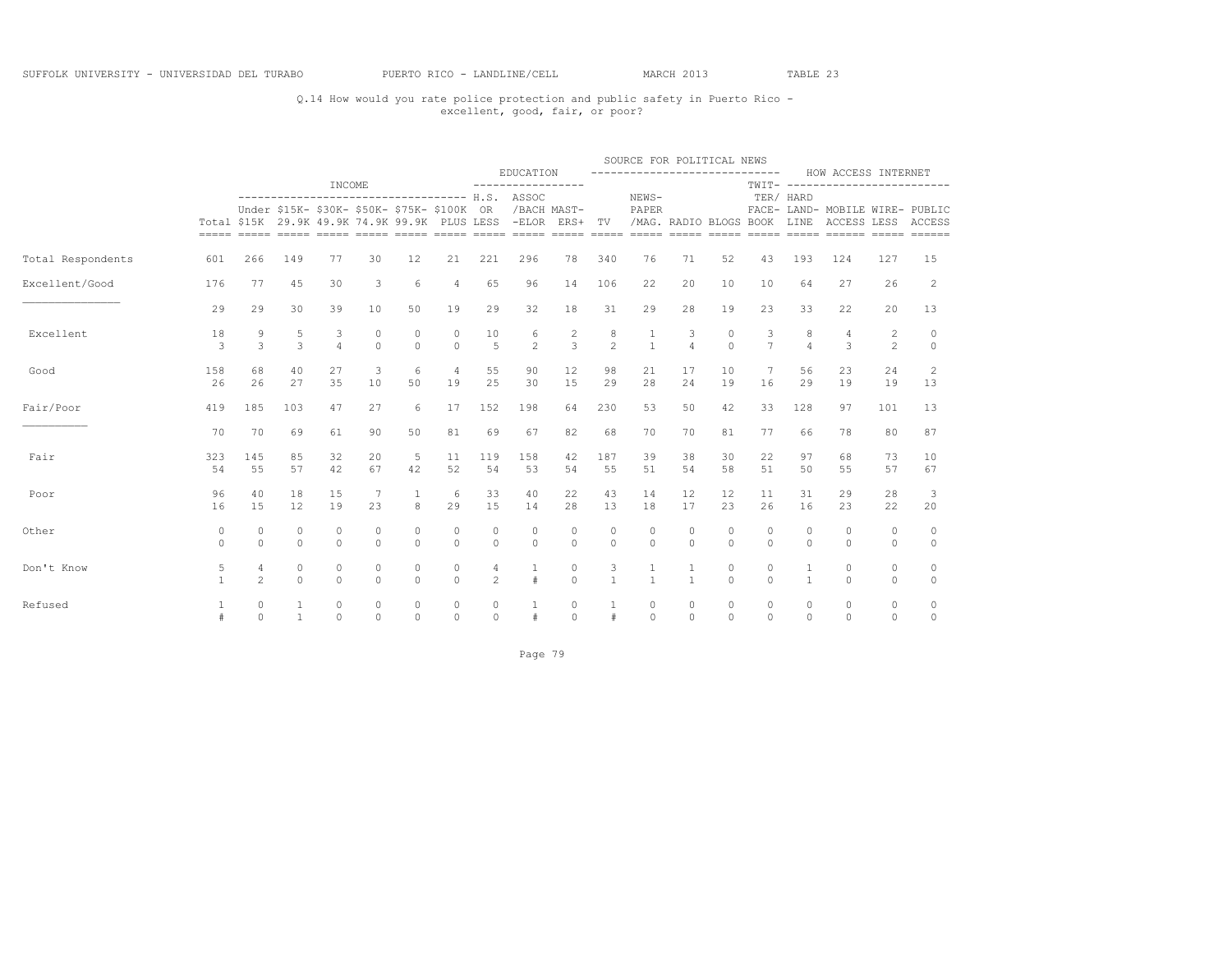### Q.15 How would you rate your local public schools - excellent, good, fair, or poor?

|                   |                         |                          |                                       |                       |                     |                                                                                              |                     |                     |                                                |                     |                                | SOURCE FOR POLITICAL NEWS            |                     |                                  |                                 |                     |                                                                                   |                     |                    |
|-------------------|-------------------------|--------------------------|---------------------------------------|-----------------------|---------------------|----------------------------------------------------------------------------------------------|---------------------|---------------------|------------------------------------------------|---------------------|--------------------------------|--------------------------------------|---------------------|----------------------------------|---------------------------------|---------------------|-----------------------------------------------------------------------------------|---------------------|--------------------|
|                   |                         |                          |                                       |                       |                     |                                                                                              |                     |                     | EDUCATION                                      |                     |                                | -----------------------------        |                     |                                  |                                 |                     | HOW ACCESS INTERNET                                                               |                     |                    |
|                   |                         |                          |                                       | INCOME                |                     |                                                                                              |                     |                     | ----------------------------------- H.S. ASSOC |                     |                                | NEWS-                                |                     |                                  |                                 | TER/ HARD           | TWIT- -------------------------                                                   |                     |                    |
|                   |                         |                          |                                       |                       |                     | Under \$15K- \$30K- \$50K- \$75K- \$100K OR<br>Total \$15K 29.9K 49.9K 74.9K 99.9K PLUS LESS |                     |                     | /BACH MAST-<br>-ELOR ERS+ TV                   |                     |                                | PAPER<br>/MAG. RADIO BLOGS BOOK LINE | $=$ $=$ $=$ $=$ $=$ | $=====$                          |                                 |                     | FACE- LAND- MOBILE WIRE- PUBLIC<br>ACCESS LESS ACCESS<br>===== ===== ====== ===== |                     | $=$                |
| Total Respondents | 601                     | 266                      | 149                                   | 77                    | 30                  | 12                                                                                           | 21                  | 221                 | 296                                            | 78                  | 340                            | 76                                   | 71                  | 52                               | 43                              | 193                 | 124                                                                               | 127                 | 15                 |
| Excellent/Good    | 206                     | 106                      | 50                                    | 24                    | 5                   | 3                                                                                            | 3                   | 81                  | 103                                            | 19                  | 128                            | 24                                   | 21                  | 11                               | 11                              | 69                  | 36                                                                                | 36                  | 4                  |
|                   | 34                      | 40                       | 34                                    | 31                    | 17                  | 25                                                                                           | 14                  | 37                  | 35                                             | 24                  | 38                             | 32                                   | 30                  | 21                               | 26                              | 36                  | 29                                                                                | 28                  | 27                 |
| Excellent         | 60<br>10                | 30<br>11                 | 13<br>$\overline{9}$                  | 9<br>12               | 2<br>$\overline{7}$ | $\circ$<br>$\Omega$                                                                          | 2<br>10             | 28<br>13            | 26<br>$\overline{9}$                           | 6<br>8              | 41<br>12                       | 8<br>11                              | $\overline{2}$<br>3 | $\overline{2}$<br>$\overline{4}$ | $\overline{4}$<br>$\mathcal{Q}$ | 22<br>11            | 9<br>7                                                                            | 15<br>12            | 2<br>13            |
| Good              | 146<br>24               | 76<br>29                 | 37<br>25                              | 15<br>19              | 3<br>10             | 3<br>25                                                                                      | $\mathbf{1}$<br>5   | 53<br>24            | 77<br>26                                       | 13<br>17            | 87<br>26                       | 16<br>21                             | 19<br>27            | 9<br>17                          | 7<br>16                         | 47<br>24            | 27<br>22                                                                          | 21<br>17            | 2<br>13            |
| Fair/Poor         | 374                     | 154                      | 97                                    | 51                    | 20                  | 8                                                                                            | 17                  | 133                 | 183                                            | 55                  | 204                            | 47                                   | 45                  | 40                               | 30                              | 115                 | 85                                                                                | 88                  | 11                 |
|                   | 62                      | 58                       | 65                                    | 66                    | 67                  | 67                                                                                           | 81                  | 60                  | 62                                             | 71                  | 60                             | 62                                   | 63                  | 77                               | 70                              | 60                  | 69                                                                                | 69                  | 73                 |
| Fair              | 269<br>45               | 119<br>45                | 71<br>48                              | 35<br>45              | 10<br>33            | 7<br>58                                                                                      | 8<br>38             | 109<br>49           | 130<br>44                                      | 27<br>35            | 151<br>44                      | 33<br>43                             | 28<br>39            | 29<br>56                         | 22<br>51                        | 85<br>44            | 55<br>44                                                                          | 54<br>43            | 9<br>60            |
| Poor              | 105<br>17               | 35<br>13                 | 26<br>17                              | 16<br>21              | 10<br>33            | 1<br>$\mathcal{R}$                                                                           | 9<br>43             | 24<br>11            | 53<br>18                                       | 28<br>36            | 53<br>16                       | 14<br>18                             | 17<br>24            | 11<br>21                         | 8<br>19                         | 30<br>16            | 30<br>24                                                                          | 34<br>27            | 2<br>13            |
| Other             | 0<br>$\Omega$           | $\mathbf{0}$<br>$\Omega$ | $\circ$<br>$\circ$                    | $\circ$<br>$\Omega$   | $\circ$<br>$\Omega$ | $\circ$<br>$\Omega$                                                                          | $\circ$<br>$\Omega$ | $\circ$<br>$\Omega$ | $\circ$<br>$\Omega$                            | $\circ$<br>$\Omega$ | $\circ$<br>$\Omega$            | $\circ$<br>$\Omega$                  | 0<br>$\Omega$       | $\circ$<br>$\Omega$              | $\circ$<br>$\circ$              | 0<br>$\Omega$       | $\mathbf 0$<br>$\Omega$                                                           | 0<br>$\circ$        | $\circ$<br>$\circ$ |
| Don't Know        | 19<br>3                 | 5<br>$\mathfrak{D}$      | $\mathbf{2}^{\prime}$<br>$\mathbf{1}$ | $1\,$<br>$\mathbf{1}$ | 5<br>17             | $\mathbf{g}$                                                                                 | 5                   | 3                   | 9<br>3                                         | 3<br>$\overline{4}$ | 6<br>$\overline{c}$            | 5<br>$\overline{7}$                  | 5<br>$\overline{7}$ | $\mathbf{1}$<br>$\mathfrak{D}$   | 2<br>$\overline{5}$             | 8<br>$\overline{a}$ | 3<br>$\mathfrak{D}$                                                               | 3<br>$\overline{2}$ | 0<br>$\circ$       |
| Refused           | $\overline{c}$<br>$\pm$ | 1<br>#                   | $\circ$<br>$\Omega$                   | 1<br>$\mathbf{1}$     | $\circ$<br>$\Omega$ | 0<br>$\Omega$                                                                                | $\circ$<br>$\Omega$ | $\circ$<br>$\Omega$ | #                                              | 1<br>$\mathbf{1}$   | $\overline{c}$<br>$\mathbf{1}$ | $\circ$<br>$\Omega$                  | $\circ$<br>$\Omega$ | $\circ$<br>$\Omega$              | $\circ$<br>$\Omega$             | $\mathbf{1}$        | $\circ$<br>$\Omega$                                                               | 0<br>$\Omega$       | 0<br>$\Omega$      |

Page 80 and the state of the state of the state of the state and the state of the state and the state of the state  $\sim$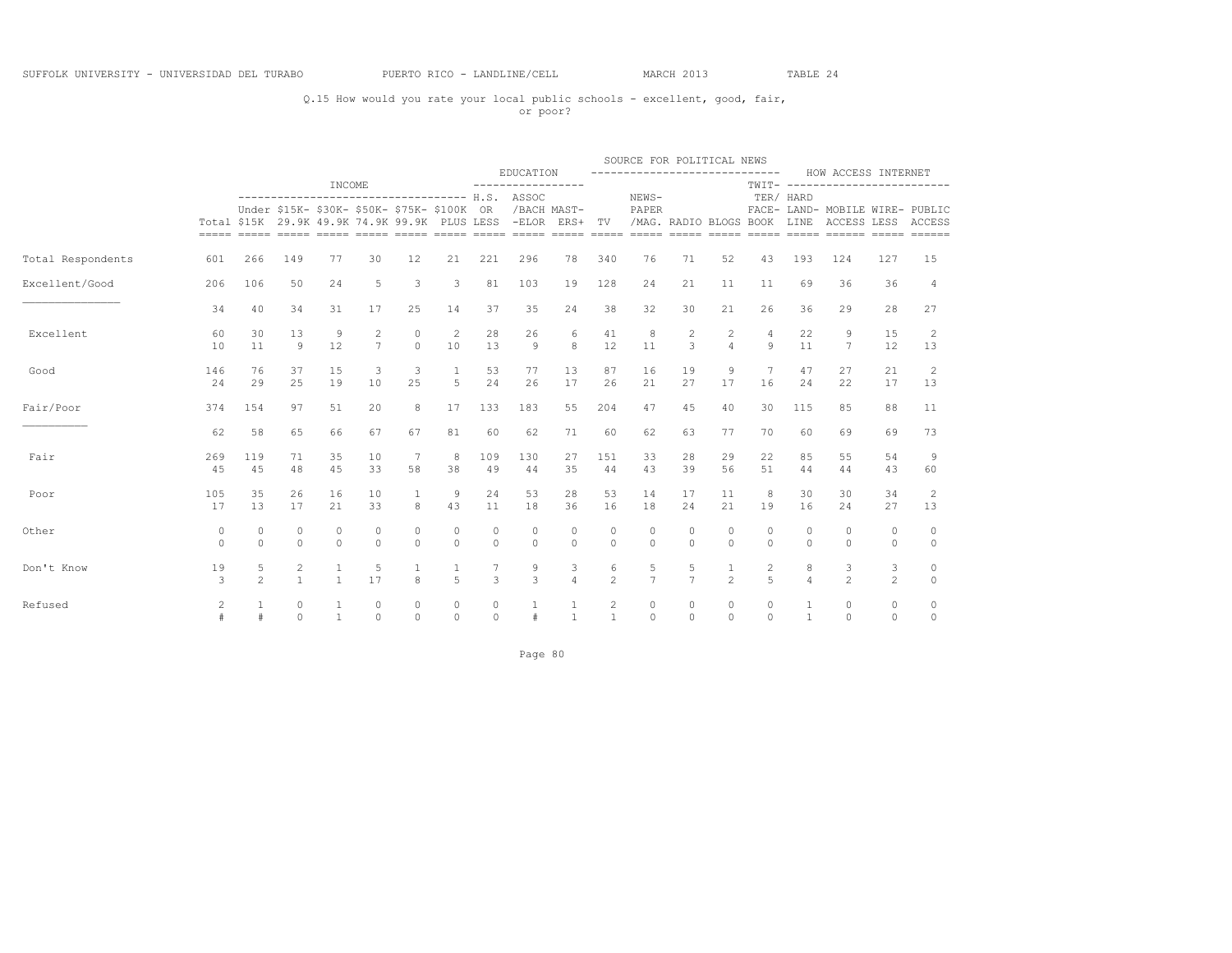### Q.16 What kind of health insurance do you have?

|                                   |               |                   |                                      |                                                                                                                                   |                      |                     |                     |                    | EDUCATION             |                                      |                      | SOURCE FOR POLITICAL NEWS<br>------------------------------ |                        |                     |                                  |                           | HOW ACCESS INTERNET                            |                     |                |
|-----------------------------------|---------------|-------------------|--------------------------------------|-----------------------------------------------------------------------------------------------------------------------------------|----------------------|---------------------|---------------------|--------------------|-----------------------|--------------------------------------|----------------------|-------------------------------------------------------------|------------------------|---------------------|----------------------------------|---------------------------|------------------------------------------------|---------------------|----------------|
|                                   |               |                   |                                      | INCOME                                                                                                                            |                      |                     |                     |                    |                       |                                      |                      |                                                             |                        |                     | TWTT-                            |                           | ----------------------                         |                     |                |
|                                   |               |                   |                                      | ------------------------------------<br>Under \$15K- \$30K- \$50K- \$75K- \$100K<br>Total \$15K 29.9K 49.9K 74.9K 99.9K PLUS LESS |                      |                     |                     | H.S.<br>OR.        | ASSOC<br>$-ELOR$      | /BACH MAST-<br>ERS+                  | TV                   | NEWS-<br>PAPER                                              | /MAG. RADIO BLOGS BOOK |                     |                                  | TER/ HARD<br><b>T.TNE</b> | FACE- LAND- MOBILE WIRE- PUBLIC<br>ACCESS LESS |                     | ACCESS         |
| Total Respondents                 | 601           | 266               | 149                                  | 77                                                                                                                                | 30                   | 12                  | 21                  | 221                | 296                   | 78                                   | 340                  | 76                                                          | 71                     | 52                  | 43                               | 193                       | 124                                            | 127                 | 15             |
| Private health insurance          | 312<br>52     | 85<br>32          | 90<br>60                             | 63<br>82                                                                                                                          | 26<br>87             | 10<br>83            | 18<br>86            | 79<br>36           | 170<br>57             | 60<br>77                             | 158<br>46            | 49<br>64                                                    | 42<br>59               | 38<br>73            | 20<br>47                         | 119<br>62                 | 67<br>54                                       | 75<br>59            | 10<br>67       |
| Government health<br>insurance    | 245<br>41     | 160<br>60         | 43<br>29                             | 11<br>14                                                                                                                          | $\overline{4}$<br>13 | 2<br>17             | 3<br>14             | 122<br>55          | 104<br>35             | 16<br>21                             | 163<br>48            | 22<br>29                                                    | 20<br>28               | 10<br>19            | 19<br>44                         | 64<br>33                  | 43<br>35                                       | 44<br>35            | 20             |
| I do not have health<br>insurance | 38<br>6       | 20<br>8           | 13<br>$\circ$                        | 3<br>$\overline{4}$                                                                                                               | $\Omega$             | 0<br>$\Omega$       | $\circ$<br>$\Omega$ | 17<br>$\mathbf{8}$ | 19<br>$6\overline{6}$ | $\frac{2}{3}$                        | 17<br>$\overline{5}$ | $\overline{4}$<br>$5^{\circ}$                               | 9<br>1.3               | $\overline{4}$<br>8 | 3<br>$\overline{7}$              | 10<br>$\overline{5}$      | $12 \overline{ }$<br>10                        | 8<br>6              | 13             |
| Other                             | 0<br>$\Omega$ | 0<br>$\cap$       | $\begin{matrix} 0 \\ 0 \end{matrix}$ | 0<br>$\cap$                                                                                                                       | $\circ$<br>$\cap$    | 0<br>$\Omega$       | 0<br>$\Omega$       | 0<br>$\Omega$      | $\circ$<br>$\Omega$   | $\begin{matrix} 0 \\ 0 \end{matrix}$ | 0<br>$\cap$          | 0<br>$\cap$                                                 | 0<br>$\Omega$          | $\circ$<br>$\cap$   | 0<br>$\Omega$                    | $\cap$                    | $\circ$<br>$\Omega$                            | $\circ$<br>$\Omega$ | $\bigcap$      |
| Don't Know                        | 3             | $\circ$<br>$\cap$ | $\frac{2}{1}$                        | $\circ$                                                                                                                           | $\circ$<br>$\cap$    | 0<br>$\Omega$       | 0<br>$\Omega$       | $\frac{2}{1}$      |                       | $\frac{0}{0}$                        |                      | 0<br>$\cap$                                                 | 0<br>$\Omega$          | $\circ$<br>$\cap$   | $\begin{matrix}0\\0\end{matrix}$ | 0<br>$\cap$               |                                                | 0<br>$\Omega$       | 0<br>$\bigcap$ |
| Refused                           | 3             |                   | $\mathbf{1}$                         | $\circ$<br>$\Omega$                                                                                                               | $\circ$<br>$\cap$    | $\circ$<br>$\Omega$ | $\circ$<br>$\Omega$ |                    | 2<br>$\mathbf{1}$     | $\circ$<br>$\Omega$                  | $\circ$<br>$\Omega$  |                                                             | 0<br>$\Omega$          | $\circ$<br>$\Omega$ | $\mathfrak{D}$                   | $\circ$<br>$\Omega$       |                                                | $\circ$<br>$\Omega$ | $\Omega$       |

Page 81 and the state of the state of the state of the state of the state of the state of the state of the state of the state of the state of the state of the state of the state of the state of the state of the state of th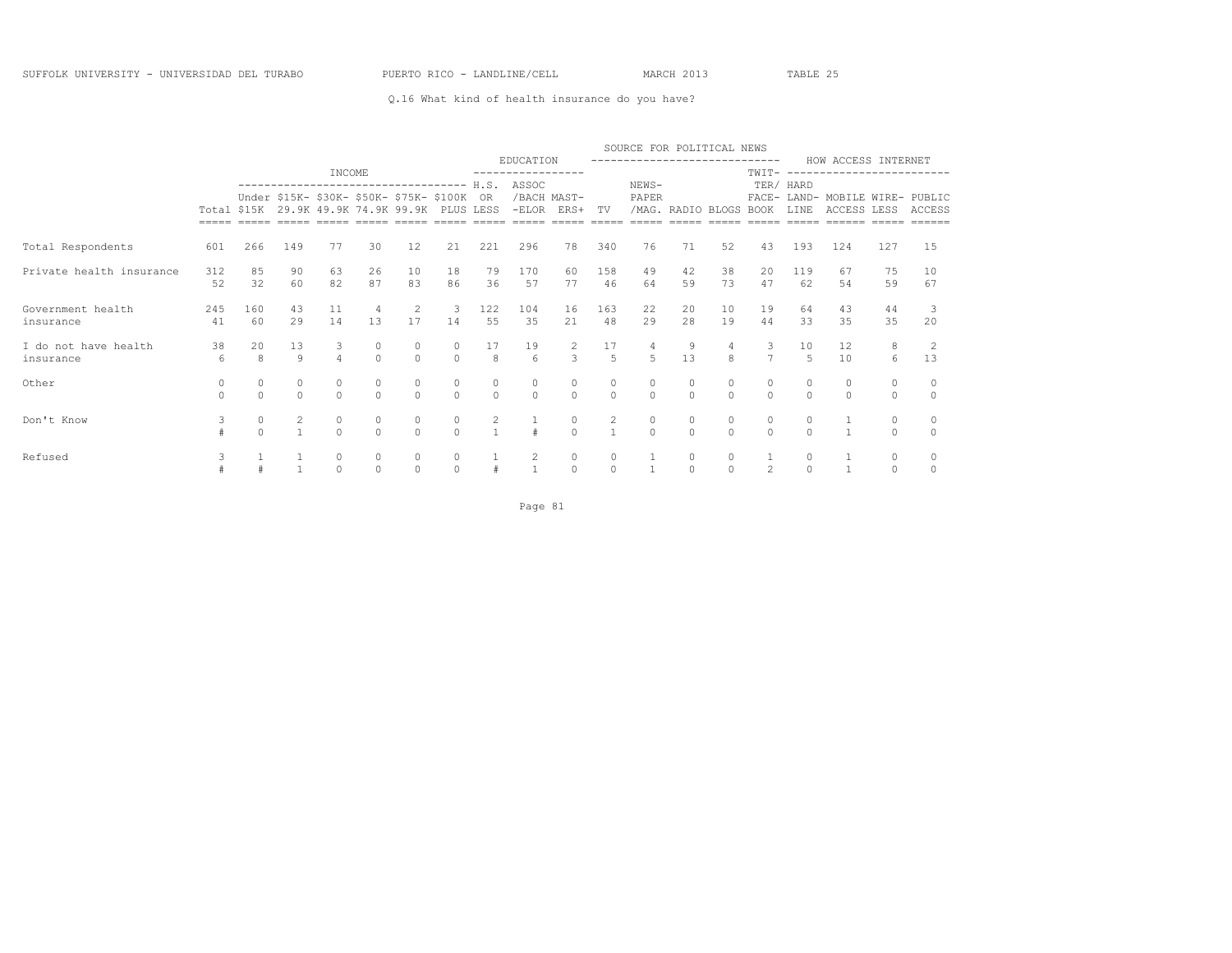## Q.17 How would you rate the quality of the healthcare services you receive - excellent, good, fair, or poor?

|                   |                   |                                  |                       |                      |                                           |                                             |                                |                      |                                                                                                                                                          |                       |                                | SOURCE FOR POLITICAL NEWS<br>----------------------------- |                      |                                |                     |                       |                                                        |                       |                     |
|-------------------|-------------------|----------------------------------|-----------------------|----------------------|-------------------------------------------|---------------------------------------------|--------------------------------|----------------------|----------------------------------------------------------------------------------------------------------------------------------------------------------|-----------------------|--------------------------------|------------------------------------------------------------|----------------------|--------------------------------|---------------------|-----------------------|--------------------------------------------------------|-----------------------|---------------------|
|                   |                   |                                  |                       | INCOME               |                                           |                                             |                                |                      | EDUCATION<br>-----------------                                                                                                                           |                       |                                |                                                            |                      |                                |                     |                       | HOW ACCESS INTERNET<br>TWIT- ------------------------- |                       |                     |
|                   |                   |                                  |                       |                      |                                           | Under \$15K- \$30K- \$50K- \$75K- \$100K OR |                                |                      | ----------------------------------- H.S. ASSOC<br>/BACH MAST-<br>Total \$15K 29.9K 49.9K 74.9K 99.9K PLUS LESS -ELOR ERS+ TV /MAG. RADIO BLOGS BOOK LINE |                       |                                | NEWS-<br>PAPER                                             |                      |                                |                     | TER/ HARD             | FACE- LAND- MOBILE WIRE- PUBLIC<br>ACCESS LESS ACCESS  |                       |                     |
| Total Respondents | 601               | 266                              | 149                   | 77                   | 30                                        | 12                                          | 21                             | 221                  | 296                                                                                                                                                      | 78                    | 340                            | 76                                                         | 71                   | 52                             | 43                  | 193                   | 124                                                    | 127                   | 15                  |
| Excellent/Good    | 396               | 160                              | 99                    | 56                   | 20                                        | 9                                           | 17                             | 149                  | 197                                                                                                                                                      | 47                    | 228                            | 55                                                         | 41                   | 31                             | 27                  | 135                   | 80                                                     | 84                    | 10                  |
|                   | 66                | 60                               | 66                    | 73                   | 67                                        | 75                                          | 81                             | 67                   | 67                                                                                                                                                       | 60                    | 67                             | 72                                                         | 58                   | 60                             | 63                  | 70                    | 65                                                     | 66                    | 67                  |
| Excellent         | 163<br>27         | 72<br>27                         | 31<br>21              | 23<br>30             | 9<br>30                                   | 6<br>50                                     | $\overline{4}$<br>19           | 63<br>29             | 83<br>28                                                                                                                                                 | 14<br>18              | 93<br>27                       | 20<br>26                                                   | 19<br>27             | $12 \overline{ }$<br>23        | 11<br>26            | 46<br>24              | 32<br>26                                               | 43<br>34              | -5<br>33            |
| Good              | 233<br>39         | 88<br>33                         | 68<br>46              | 33<br>43             | 11<br>37                                  | 3<br>25                                     | 13<br>62                       | 86<br>39             | 114<br>39                                                                                                                                                | 33<br>42              | 135<br>40                      | 35<br>46                                                   | 22<br>31             | 19<br>37                       | 16<br>37            | 89<br>46              | 48<br>39                                               | 41<br>32              | 5<br>33             |
| Fair/Poor         | 195               | 101                              | 48                    | 21                   | 9                                         | 3                                           | $\overline{4}$                 | 68                   | 96                                                                                                                                                       | 28                    | 105                            | 20                                                         | 29                   | 21                             | 15                  | 55                    | 42                                                     | 40                    | -5                  |
|                   | 32                | 38                               | 32                    | 27                   | 30                                        | 25                                          | 19                             | 31                   | 32                                                                                                                                                       | 36                    | 31                             | 26                                                         | 41                   | 40                             | 35                  | 28                    | 34                                                     | 31                    | 33                  |
| Fair              | 159<br>26         | 82<br>31                         | 39<br>26              | 16<br>21             | 8<br>27                                   | 3<br>25                                     | 3<br>14                        | 58<br>26             | 75<br>25                                                                                                                                                 | 23<br>29              | 83<br>24                       | 15<br>20                                                   | 24<br>34             | 20<br>38                       | 13<br>30            | 44<br>23              | 37<br>30                                               | 32<br>25              | 3<br>20             |
| Poor              | 36<br>6           | 19<br>7                          | 9<br>$6 \overline{6}$ | 5<br>$6\overline{6}$ | $\overline{1}$<br>$\overline{\mathbf{3}}$ | $\Omega$<br>$\Omega$                        | $\mathbf{1}$<br>$\overline{5}$ | 10<br>$5^{\circ}$    | 21<br>$7\overline{ }$                                                                                                                                    | 5<br>$6 \overline{6}$ | 22<br>$6\overline{6}$          | 5<br>$\overline{7}$                                        | 5<br>$\overline{7}$  | $\mathbf{1}$<br>$\overline{2}$ | 2<br>$\overline{5}$ | 11<br>$6\overline{6}$ | 5<br>$\overline{4}$                                    | 8<br>$6 \overline{6}$ | 2<br>13             |
| Other             | 0<br>$\Omega$     | $\Omega$<br>$\Omega$             | $\circ$<br>$\Omega$   | $\Omega$<br>$\Omega$ | $\Omega$<br>$\Omega$                      | $\Omega$<br>$\Omega$                        | $\Omega$<br>$\Omega$           | $\Omega$<br>$\Omega$ | $\circ$<br>$\Omega$                                                                                                                                      | $\circ$<br>$\Omega$   | $\circ$<br>$\Omega$            | $\Omega$<br>$\Omega$                                       | $\Omega$<br>$\Omega$ | $\circ$<br>$\Omega$            | $\circ$<br>$\Omega$ | $\Omega$<br>$\Omega$  | $\circ$<br>$\Omega$                                    | 0<br>$\Omega$         | $\circ$<br>$\Omega$ |
| Don't Know        | 8<br>$\mathbf{1}$ | $\overline{4}$<br>$\mathfrak{D}$ | 1<br>$\mathbf{1}$     | 0<br>$\Omega$        | 3                                         | $\mathbb O$<br>$\Omega$                     | $\circ$<br>$\Omega$            | 3<br>$\mathbf{1}$    | $\mathbf{2}$<br>$\overline{1}$                                                                                                                           | 3<br>$\overline{4}$   | 5<br>$\overline{1}$            | $\mathbf{1}$                                               | $\mathbf{1}$         | $\circ$<br>$\Omega$            | $\mathfrak{D}$      | $\mathbf{1}$          | 2<br>$\mathfrak{D}$                                    | 3<br>$\overline{2}$   | 0<br>$\circ$        |
| Refused           | 2                 | $\mathbf{1}$<br>#                | 1<br>$\mathbf{1}$     | $\circ$<br>$\Omega$  | $\circ$<br>$\Omega$                       | $\circ$<br>$\Omega$                         | $\circ$<br>$\Omega$            | $\#$                 | $\#$                                                                                                                                                     | $\circ$<br>$\Omega$   | $\overline{c}$<br>$\mathbf{1}$ | $\circ$<br>$\Omega$                                        | $\circ$<br>$\Omega$  | $\circ$<br>$\Omega$            | $\circ$<br>$\Omega$ | 2<br>$\mathbf{1}$     | $\circ$<br>$\Omega$                                    | $\circ$<br>$\Omega$   | 0<br>$\circ$        |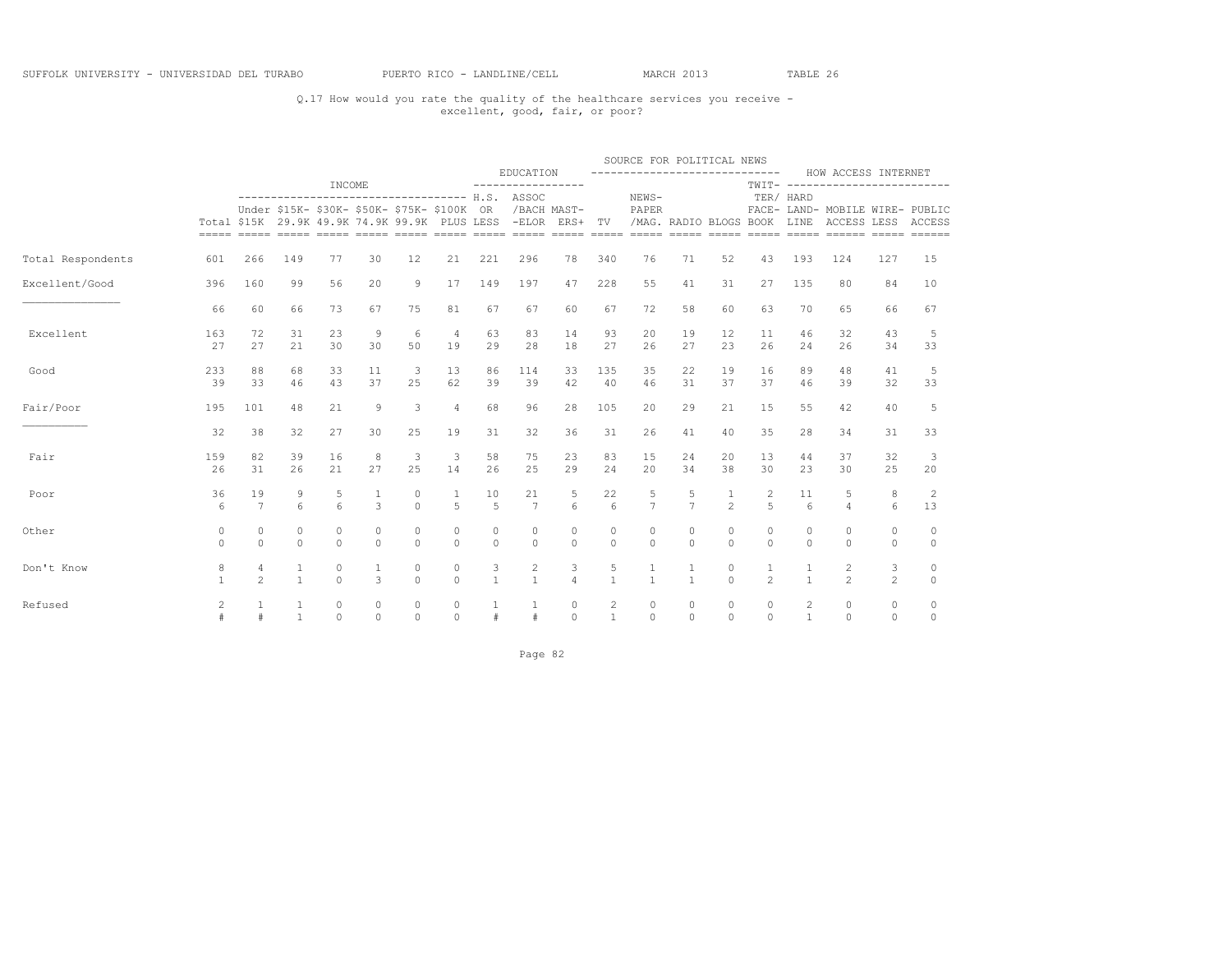Q.18 Do you think there is a drug consumption problem in Puerto Rico - yes or no?

|                   |           |           |                     |                                                                                           |                     |                     |                |                     |                      |                           |           | SOURCE FOR POLITICAL NEWS    |                        |          |                     |               |                                                |                    |           |
|-------------------|-----------|-----------|---------------------|-------------------------------------------------------------------------------------------|---------------------|---------------------|----------------|---------------------|----------------------|---------------------------|-----------|------------------------------|------------------------|----------|---------------------|---------------|------------------------------------------------|--------------------|-----------|
|                   |           |           |                     | INCOME                                                                                    |                     |                     |                |                     | EDUCATION            |                           |           | ---------------------------- |                        |          | TWIT-               |               | HOW ACCESS INTERNET<br>-------------------     |                    |           |
|                   |           |           |                     | --------------------------------                                                          |                     |                     |                |                     | H.S. ASSOC           |                           |           | NEWS-                        |                        |          |                     | TER/ HARD     |                                                |                    |           |
|                   |           |           |                     | Under \$15K- \$30K- \$50K- \$75K- \$100K<br>Total \$15K 29.9K 49.9K 74.9K 99.9K PLUS LESS |                     |                     |                | OR.                 |                      | /BACH MAST-<br>-ELOR ERS+ | TV        | PAPER                        | /MAG. RADIO BLOGS BOOK |          |                     | LINE          | FACE- LAND- MOBILE WIRE- PUBLIC<br>ACCESS LESS |                    | ACCESS    |
|                   |           |           |                     |                                                                                           |                     |                     |                |                     |                      |                           |           |                              |                        |          |                     |               |                                                |                    |           |
| Total Respondents | 601       | 266       | 149                 | 77                                                                                        | 30                  | 12                  | 21             | 221                 | 296                  | 78                        | 340       | 76                           | 71                     | 52       | 43                  | 193           | 124                                            | 127                | 15        |
| Yes               | 589<br>98 | 259<br>97 | 148<br>99           | 76<br>99                                                                                  | 29<br>97            | 11<br>92            | 20<br>95       | 215<br>97           | 292<br>99            | 76<br>97                  | 336<br>99 | 75<br>99                     | 68<br>96               | 50<br>96 | 41<br>95            | 189<br>98     | 123<br>99                                      | 124<br>98          | 15<br>100 |
|                   |           |           |                     |                                                                                           |                     |                     |                |                     |                      |                           |           |                              |                        |          |                     |               |                                                |                    |           |
| No                |           |           |                     |                                                                                           | $\mathcal{L}$       | $\mathsf{R}$        | $\overline{5}$ | 3<br>$\overline{1}$ | 2                    | $\frac{2}{3}$             |           |                              |                        |          | 2<br>$\overline{5}$ | $\mathcal{P}$ |                                                | $\mathcal{L}$      | $\cap$    |
| Undecided         |           |           | $\circ$<br>$\Omega$ |                                                                                           | $\circ$<br>$\Omega$ | $\circ$<br>$\Omega$ |                |                     | 2                    | $\circ$<br>$\Omega$       |           | $\circ$<br>$\Omega$          | 2<br>3                 | $\Omega$ | $\circ$<br>$\Omega$ |               | $\Omega$                                       | $\circ$<br>$\circ$ |           |
|                   |           |           |                     |                                                                                           |                     |                     |                |                     |                      |                           |           |                              |                        |          |                     |               |                                                |                    |           |
| Refused           |           |           | $\circ$<br>$\Omega$ | $\Omega$                                                                                  | $\circ$<br>$\Omega$ | $\circ$<br>$\cap$   |                |                     | $\circ$<br>$\bigcap$ | $\circ$<br>$\Omega$       |           | $\circ$<br>$\Omega$          | $\circ$                |          | $\circ$<br>$\Omega$ |               |                                                | 0<br>$\Omega$      |           |

Page 83 and the state of the state of the state of the state of the state of the state of the state of the state of the state of the state of the state of the state of the state of the state of the state of the state of th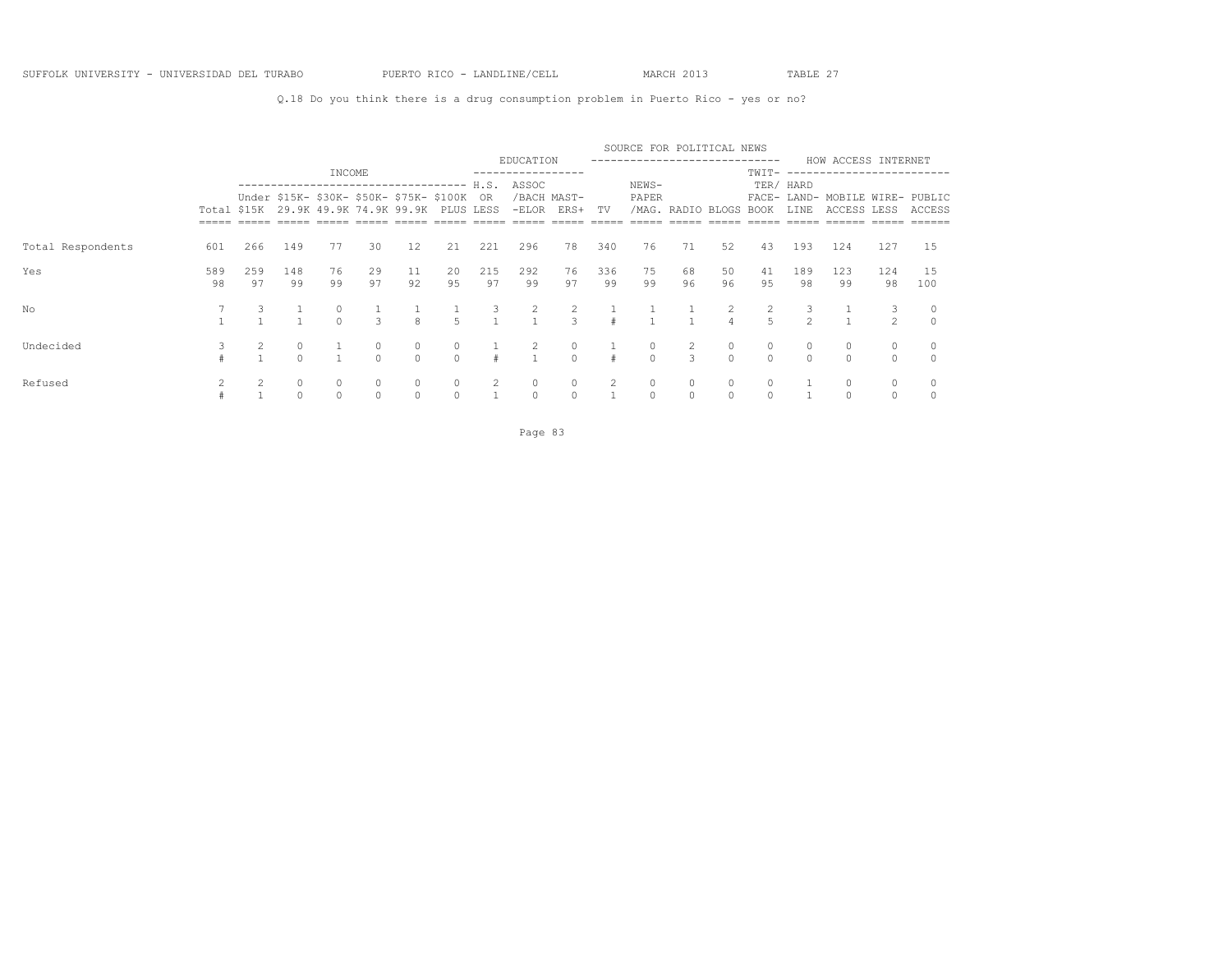Q.19 Thinking about Puerto Rico's relationship with the United States, do you think that relationships should change, or should the status quo be preserved?

|                            |                      |               |                     |                                                                        |           |               |                     |                     |           |                     |                        | SOURCE FOR POLITICAL NEWS |                        |                |                     |                     |                                                |                     |          |
|----------------------------|----------------------|---------------|---------------------|------------------------------------------------------------------------|-----------|---------------|---------------------|---------------------|-----------|---------------------|------------------------|---------------------------|------------------------|----------------|---------------------|---------------------|------------------------------------------------|---------------------|----------|
|                            |                      |               |                     | INCOME                                                                 |           |               |                     |                     | EDUCATION |                     |                        |                           | ----------------       |                | TWIT-               |                     | HOW ACCESS INTERNET<br>----------------------- |                     |          |
|                            |                      |               |                     | ------------------------------------                                   |           |               |                     | H.S.                | ASSOC     |                     |                        | NEWS-                     |                        |                |                     | TER/ HARD           |                                                |                     |          |
|                            | Total \$15K          |               |                     | Under \$15K- \$30K- \$50K- \$75K- \$100K OR<br>29.9K 49.9K 74.9K 99.9K |           |               | PLUS LESS           |                     | $-ELOR$   | /BACH MAST-<br>ERS+ | TV                     | PAPER                     | /MAG. RADIO BLOGS BOOK |                |                     | FACE- LAND-<br>LINE | MOBILE WIRE- PUBLIC<br>ACCESS LESS             |                     | ACCESS   |
|                            |                      |               |                     |                                                                        |           |               |                     |                     |           |                     |                        |                           |                        |                |                     |                     |                                                |                     |          |
| Total Respondents          | 601                  | 266           | 149                 | 77                                                                     | 30        | 12            | 21                  | 221                 | 296       | 78                  | 340                    | 76                        | 71                     | 52             | 43                  | 193                 | 124                                            | 127                 | 15       |
| Relationship should change | 337<br>56            | 127<br>48     | 93<br>62            | 49<br>64                                                               | 18<br>60  | 8<br>67       | 19<br>90            | 108<br>49           | 169<br>57 | 58<br>74            | 163<br>48              | 44<br>58                  | 54<br>76               | 37<br>71       | 28<br>65            | 110<br>57           | 82<br>66                                       | 93<br>73            | 10<br>67 |
| Keep the status quo        | 220                  | 119           | 46                  | 22                                                                     | 10        | 4             | 2                   | 96                  | 106       | 15                  | 147                    | 26                        | 13                     | 14             | 15                  | 71                  | 37                                             | 30                  |          |
|                            | 37                   | 45            | 31                  | 29                                                                     | 33        | 33            | 10                  | 43                  | 36        | 19                  | 43                     | 34                        | 18                     | 27             | 35                  | 37                  | 30                                             | 24                  | 33       |
| Undecided                  | 34<br>6              | 15<br>6       | 5                   |                                                                        | 2         | 0<br>$\Omega$ | $\circ$<br>$\Omega$ | 12<br>5             | 18<br>6   | 3<br>$\overline{4}$ | 22<br>$6 \overline{6}$ | 4<br>5                    | 4<br>6                 | $\mathfrak{D}$ | $\circ$<br>$\Omega$ | 5                   | 4<br>3                                         | 3<br>$\overline{2}$ |          |
|                            |                      |               |                     |                                                                        |           |               |                     |                     |           |                     |                        |                           |                        |                |                     |                     |                                                |                     |          |
| Refused                    | 10<br>$\mathfrak{D}$ | $\mathcal{L}$ | 3<br>$\mathfrak{D}$ |                                                                        | $\bigcap$ | 0<br>$\Omega$ | $\circ$<br>$\Omega$ | 5<br>$\mathfrak{D}$ |           | 2<br>3              | 8<br>$\mathfrak{D}$    | 3                         | 0<br>$\Omega$          |                | $\circ$<br>$\Omega$ | $\mathfrak{D}$      |                                                |                     |          |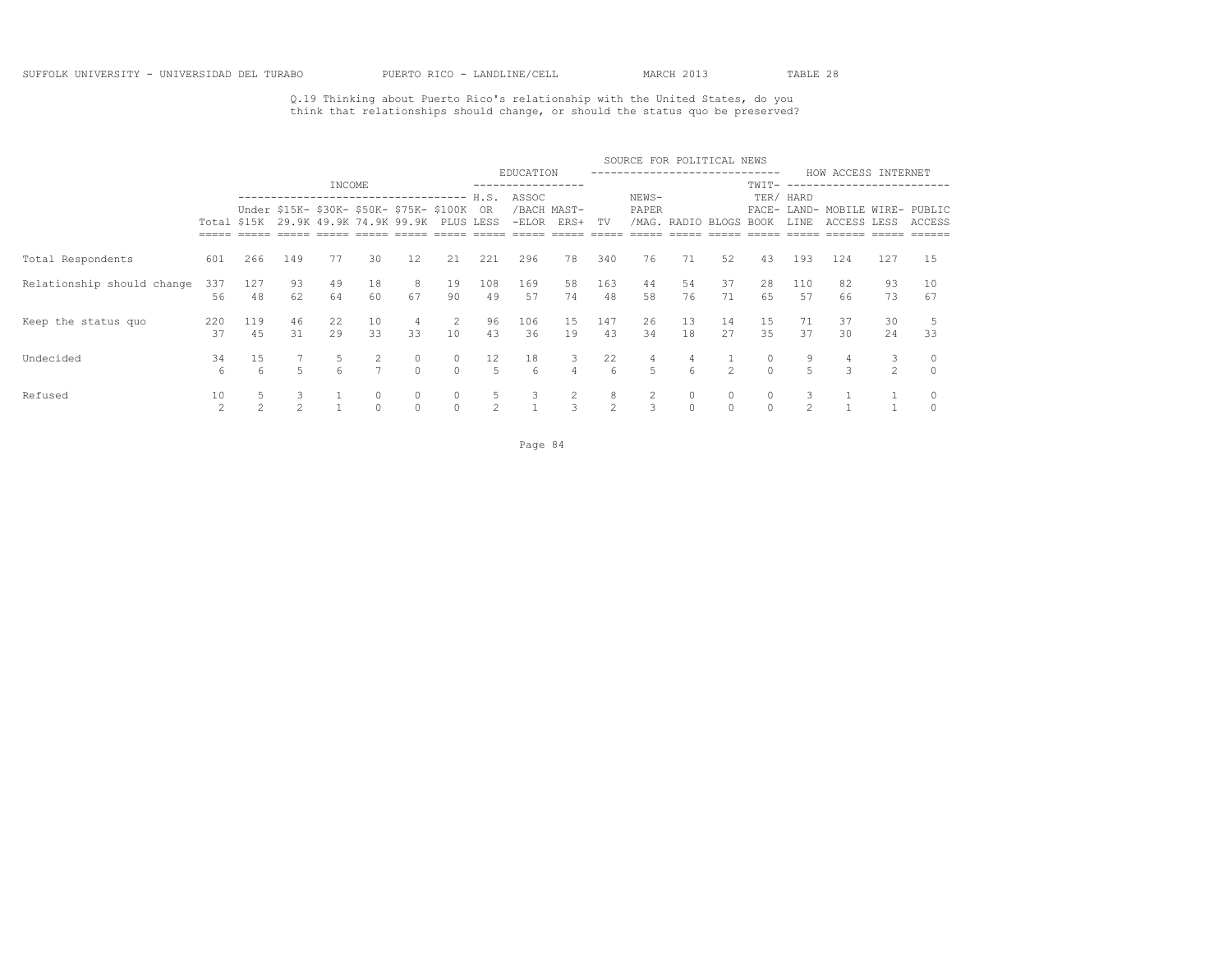### Q.20 If the United States Congress allowed the citizens of Puerto Rico to choose between independence and statehood, what would you choose?

|                   |             |                         |           |          |                                                                             |         |                     |              |           |                     |                      | SOURCE FOR POLITICAL NEWS   |          |                     |               |                          |                                               |                     |          |
|-------------------|-------------|-------------------------|-----------|----------|-----------------------------------------------------------------------------|---------|---------------------|--------------|-----------|---------------------|----------------------|-----------------------------|----------|---------------------|---------------|--------------------------|-----------------------------------------------|---------------------|----------|
|                   |             |                         |           | INCOME   |                                                                             |         |                     |              | EDUCATION |                     |                      | --------------------------- |          |                     | TWIT-         |                          | HOW ACCESS INTERNET<br>---------------------- |                     |          |
|                   |             |                         |           |          | -------------------------------<br>Under \$15K- \$30K- \$50K- \$75K- \$100K |         |                     | H.S.<br>- OR | ASSOC     | /BACH MAST-         |                      | NEWS-<br>PAPER              |          |                     |               | TER/ HARD<br>FACE- LAND- | MOBILE WIRE- PUBLIC                           |                     |          |
|                   | Total \$15K |                         |           |          | 29.9K 49.9K 74.9K 99.9K                                                     |         |                     | PLUS LESS    | $-ELOR$   | ERS+                | TV                   | /MAG.                       |          | RADIO BLOGS         | BOOK          | LINE                     | ACCESS LESS                                   |                     | ACCESS   |
| Total Respondents | 601         | 266                     | 149       | 77       | 30                                                                          | 12      | 21                  | 221          | 296       | 78                  | 340                  | 76                          | 71       | 52                  | 43            | 193                      | 124                                           | 127                 | 15       |
| Statehood         | 418<br>70   | 174<br>65               | 114<br>77 | 53<br>69 | 20<br>67                                                                    | 9<br>75 | 17<br>81            | 155<br>70    | 206<br>70 | 53<br>68            | 244<br>72            | 48<br>63                    | 45<br>63 | 38<br>73            | 29<br>67      | 138<br>72                | 92<br>74                                      | 87<br>69            | 12<br>80 |
| Independence      | 81<br>13    | 31<br>$12 \overline{ }$ | 21<br>14  | 12<br>16 | 6<br>20                                                                     | 8       | 3<br>14             | 19<br>9      | 42<br>14  | 19<br>24            | 33<br>10             | 11<br>14                    | 14<br>20 | 12<br>23            | 9<br>21       | 35<br>18                 | 16<br>13                                      | 24<br>19            |          |
| Undecided         | 80<br>13    | 48<br>18                | 9<br>6    | 11<br>14 | 2<br>7                                                                      | 8       | 5                   | 36<br>16     | 39<br>13  | $\overline{4}$<br>5 | 50<br>15             | $12 \overline{ }$<br>16     | 10<br>14 | 2<br>$\overline{4}$ | 4<br>9        | 15<br>8                  | 14<br>11                                      | 13<br>10            | 13       |
| Refused           | 22<br>4     | 13<br>5                 | 5<br>3    |          |                                                                             | 8       | $\circ$<br>$\Omega$ | 11<br>5      | 9<br>3    | $\overline{2}$<br>3 | 13<br>$\overline{4}$ | $\overline{ }$              | 3        | 0<br>$\Omega$       | $\mathcal{L}$ | 3                        | $\mathcal{L}$                                 | 3<br>$\mathfrak{D}$ |          |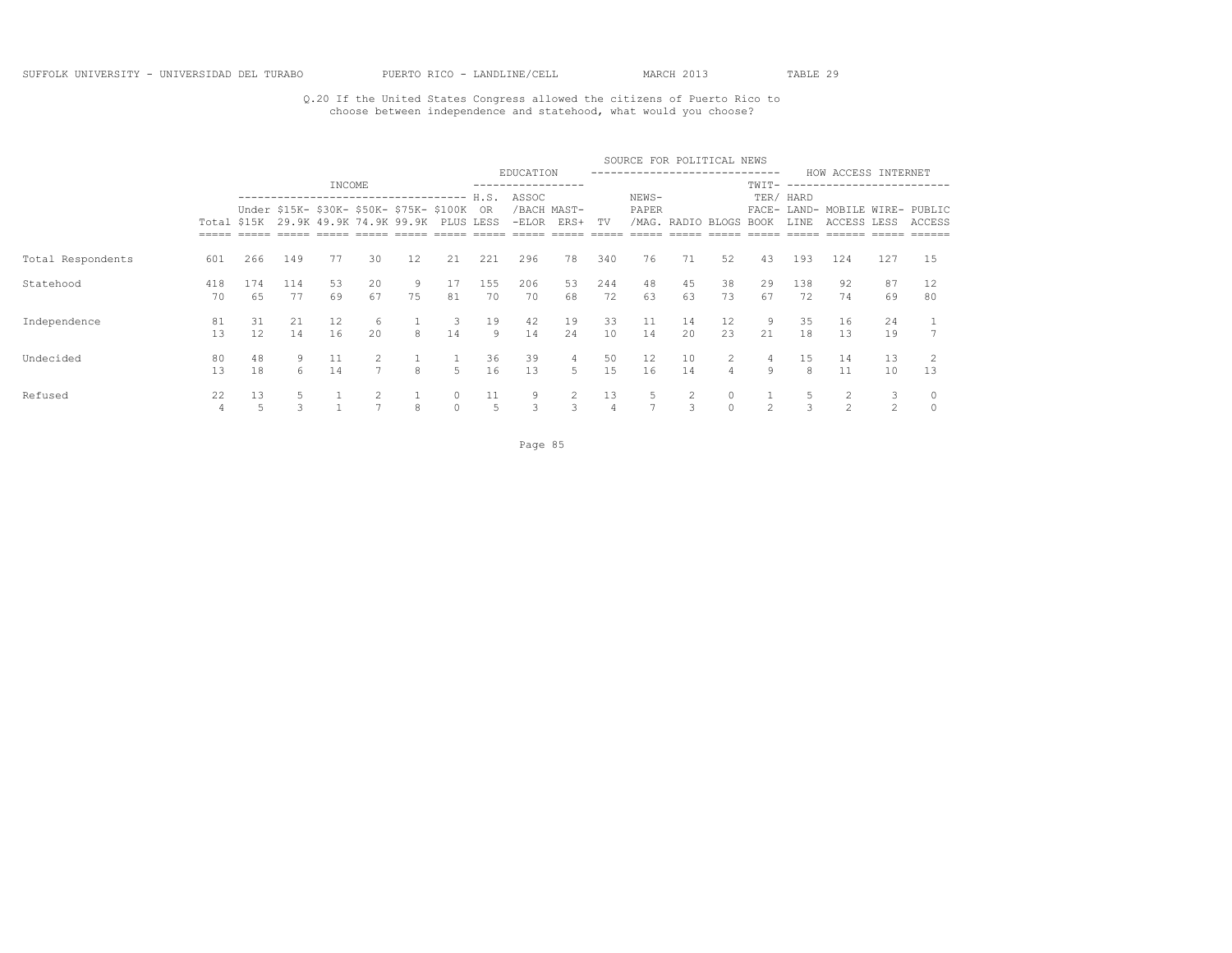Q.21 Thinking about the economy, do you think the economy in Puerto Rico has improved in the last four years, has it stayed the same, or has it gotten worse?

|                   |                      |           |                                       |                     |                     |                                                                                      |                       |                                                           |                                        |                                         |                                   | SOURCE FOR POLITICAL NEWS |                        |                                                                   |                     |                                              |                                 |                                  |          |
|-------------------|----------------------|-----------|---------------------------------------|---------------------|---------------------|--------------------------------------------------------------------------------------|-----------------------|-----------------------------------------------------------|----------------------------------------|-----------------------------------------|-----------------------------------|---------------------------|------------------------|-------------------------------------------------------------------|---------------------|----------------------------------------------|---------------------------------|----------------------------------|----------|
|                   |                      |           |                                       |                     |                     |                                                                                      |                       |                                                           | EDUCATION                              |                                         |                                   |                           |                        |                                                                   |                     |                                              | HOW ACCESS INTERNET             |                                  |          |
|                   |                      |           |                                       | INCOME              |                     |                                                                                      |                       |                                                           |                                        |                                         |                                   |                           |                        |                                                                   | TWIT-               |                                              |                                 |                                  |          |
|                   |                      |           |                                       |                     |                     | -------------------------------------<br>Under \$15K- \$30K- \$50K- \$75K- \$100K OR |                       | H.S.                                                      | ASSOC                                  | /BACH MAST-                             |                                   | NEWS-<br>PAPER            |                        |                                                                   |                     | TER/ HARD                                    | FACE- LAND- MOBILE WIRE- PUBLIC |                                  |          |
|                   |                      |           |                                       |                     |                     | Total \$15K 29.9K 49.9K 74.9K 99.9K PLUS LESS                                        |                       |                                                           |                                        | -ELOR ERS+                              | TV                                |                           | /MAG. RADIO BLOGS BOOK |                                                                   |                     | LINE                                         | ACCESS LESS                     |                                  | ACCESS   |
| Total Respondents | 601                  | 266       | 149                                   | 77                  | 30                  | 12                                                                                   | 21                    | 221                                                       | 296                                    | 78                                      | 340                               | 76                        | 71                     | 52                                                                | 43                  | 193                                          | 124                             | 127                              | 15       |
| Improved          | 41<br>$\overline{7}$ | 6         | $\begin{array}{c} 9 \\ 6 \end{array}$ | 10                  | $\Omega$            | $\circ$                                                                              |                       | $\begin{array}{cccc}\n & 4 & 13 \\ & 19 & 6\n\end{array}$ | $\begin{array}{c} 17 \\ 6 \end{array}$ | $\begin{array}{c} 10 \\ 13 \end{array}$ | $\begin{matrix}19\\6\end{matrix}$ | $\frac{5}{7}$             |                        | $\begin{array}{cccc} 4 & & 3 & & 8 \\ 6 & & 6 & & 19 \end{array}$ |                     | $\begin{smallmatrix}1&5\\8\end{smallmatrix}$ |                                 | 12<br>9                          |          |
| Stayed the same   | 143<br>24            | 62<br>2.3 | 28<br>19                              | 21<br>27            | 6<br>20             | 5<br>42                                                                              | $4\overline{4}$<br>19 | 64<br>29                                                  | 70<br>24                               | 8 <sup>1</sup><br>10                    | 86<br>25                          | 15<br>20                  | 17<br>24               | 9<br>17                                                           | 12<br>2.8           | 40<br>21                                     | 28<br>23                        | 26<br>20                         | 33       |
| Gotten worse      | 411<br>68            | 184<br>69 | 111<br>74                             | 48<br>62            | 24<br>80            | $7\overline{)}$<br>58                                                                | 11<br>52              | 142<br>64                                                 | 205<br>69                              | 60<br>77                                | 234<br>69                         | 53<br>70                  | 50<br>70               | 38<br>73                                                          | 23<br>53            | 137<br>71                                    | 85<br>69                        | 87<br>69                         | 60       |
| Undecided         | 6                    | 3         | $\mathbf{1}$<br>$\overline{1}$        | $\circ$<br>$\Omega$ | $\circ$<br>$\Omega$ | $\circ$<br>$\Omega$                                                                  | 2<br>10               | $\overline{2}$<br>$\overline{1}$                          | 4<br>$\overline{1}$                    | $\begin{matrix}0\\0\end{matrix}$        | $\pm$                             | 3<br>$\overline{4}$       | 0<br>$\cap$            | $\overline{2}$<br>$\Delta$                                        | $\circ$<br>$\Omega$ |                                              | 3<br>$\overline{2}$             | $\overline{c}$<br>$\mathfrak{D}$ | $\Omega$ |
| Refused           |                      | $\circ$   | $\circ$<br>$\circ$                    | $\circ$             | $\circ$             | $\circ$                                                                              | $\circ$               | $\circ$<br>$\circ$                                        | $\circ$                                | $\circ$                                 | $\circ$                           | $\circ$                   | $\circ$                | $\circ$                                                           | $\circ$<br>$\circ$  | $\circ$                                      | $\circ$                         | $\circ$<br>$\circ$               |          |

Page 86 and 2012 and 2012 and 2012 and 2012 and 2012 and 2012 and 2012 and 2012 and 2012 and 2012 and 2012 and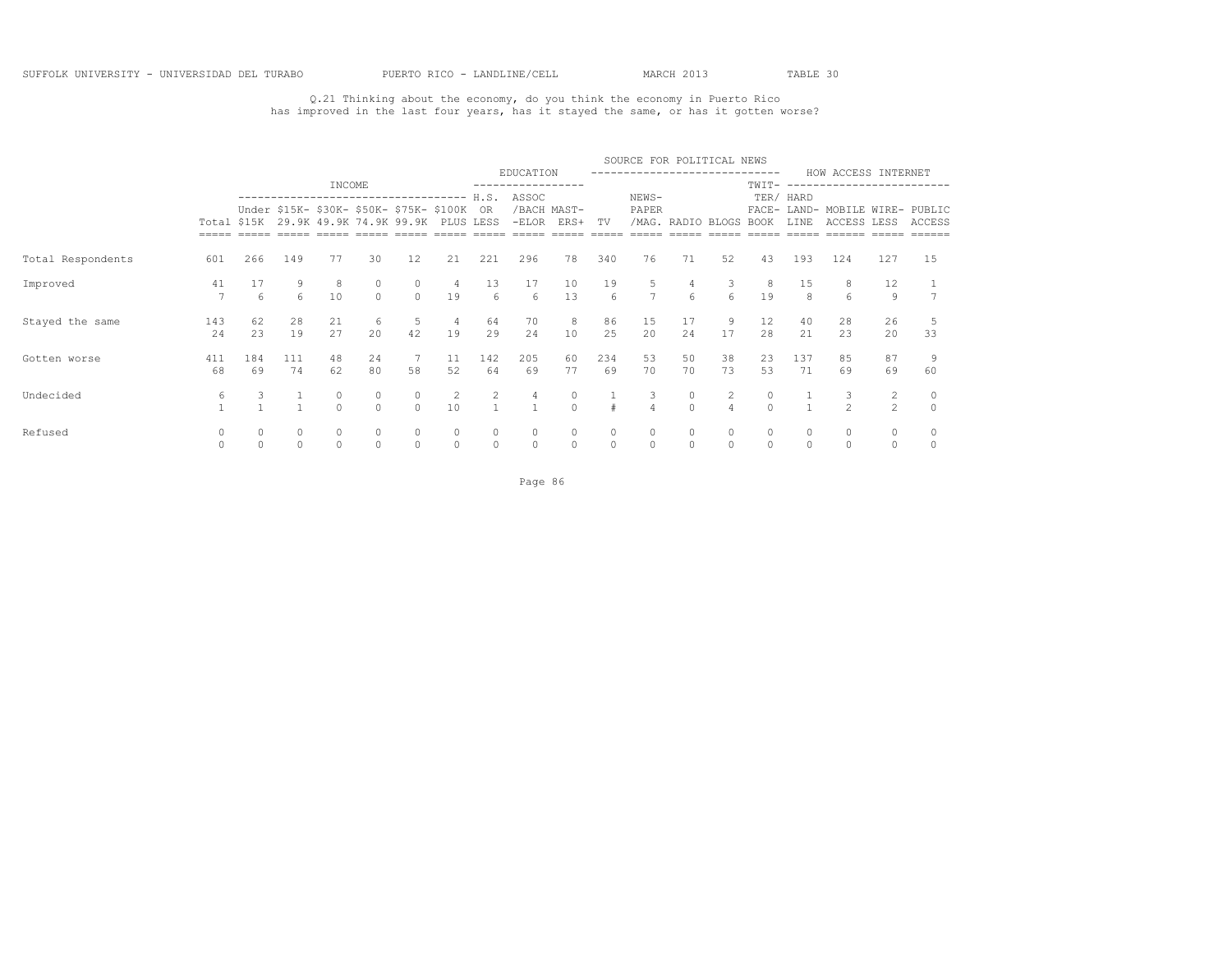## Q.22 In the next four years, do you think the economy will improve, stay the same, or get worse?

|                   |                |           |                     |          |                    |                                                                     |              |                      |                              |                     |           | SOURCE FOR POLITICAL NEWS |                   |                    |                |                |                                                |              |              |
|-------------------|----------------|-----------|---------------------|----------|--------------------|---------------------------------------------------------------------|--------------|----------------------|------------------------------|---------------------|-----------|---------------------------|-------------------|--------------------|----------------|----------------|------------------------------------------------|--------------|--------------|
|                   |                |           |                     | INCOME   |                    |                                                                     |              |                      | EDUCATION<br>--------------- |                     |           |                           |                   |                    | TWIT-          |                | HOW ACCESS INTERNET                            |              |              |
|                   |                |           |                     |          |                    | ----------------                                                    |              | H.S.                 | ASSOC                        |                     |           | NEWS-                     |                   |                    |                | TER/ HARD      |                                                |              |              |
|                   | Total \$15K    |           |                     |          |                    | Under \$15K- \$30K- \$50K- \$75K- \$100K<br>29.9K 49.9K 74.9K 99.9K | PLUS         | 0R<br>LESS           | $-ELOR$                      | /BACH MAST-<br>ERS+ | TV        | PAPER                     | /MAG. RADIO BLOGS |                    | BOOK           | LINE           | FACE- LAND- MOBILE WIRE- PUBLIC<br>ACCESS LESS |              | ACCESS       |
| Total Respondents | 601            | 266       | 149                 | 77       | 30                 | 12                                                                  | 21           | 221                  | 296                          | 78                  | 340       | 76                        | 71                | 52                 | 43             | 193            | 124                                            | 127          | 1.5          |
| Improve           | 163<br>27      | 78<br>29  | 41<br>28            | 20<br>26 | 5<br>17            | 6<br>50                                                             | 2<br>10      | 67<br>30             | 82<br>28                     | 12<br>15            | 103<br>30 | 18<br>24                  | 15<br>21          | 10<br>19           | 13<br>30       | 62<br>32       | 24<br>19                                       | 29<br>23     | 27           |
| Stay the same     | 146<br>24      | 63<br>24  | 42<br>28            | 21<br>27 | 23                 | 8                                                                   | 5<br>24      | 53<br>24             | 75<br>2.5                    | 17<br>22            | 84<br>25  | 19<br>25                  | 17<br>2.4         | 13<br>25           | 8<br>19        | 38<br>20       | 34<br>27                                       | 38<br>30     | 13           |
| Get worse         | 248<br>41      | 103<br>39 | 61<br>41            | 29<br>38 | 17<br>57           | 4<br>33                                                             | 13<br>62     | 80<br>36             | 120<br>41                    | 45<br>58            | 133<br>39 | 26<br>34                  | 31<br>44          | 28<br>54           | 21<br>49       | 86<br>45       | 62<br>50                                       | 57<br>45     | 60           |
| Undecided         | 42<br>7        | 21<br>8   | 5<br>$\overline{3}$ | 6<br>8   | 3                  | 8                                                                   | 5            | 19<br>$\overline{9}$ | 19<br>6                      | 4<br>5              | 19<br>6   | 12<br>16                  | 8<br>11           | $\mathfrak{D}$     | $\overline{c}$ | $\overline{4}$ | 4<br>3                                         | 3<br>2       | $\mathbf{0}$ |
| Refused           | $\mathfrak{D}$ |           | $\circ$<br>$\circ$  |          | $\circ$<br>$\circ$ | 0<br>$\circ$                                                        | 0<br>$\circ$ | $\overline{c}$       | $\circ$<br>$\circ$           | $\circ$<br>$\circ$  |           |                           | 0<br>$\circ$      | $\circ$<br>$\circ$ | 0<br>$\circ$   | 0<br>$\Omega$  | $\circ$                                        | 0<br>$\circ$ |              |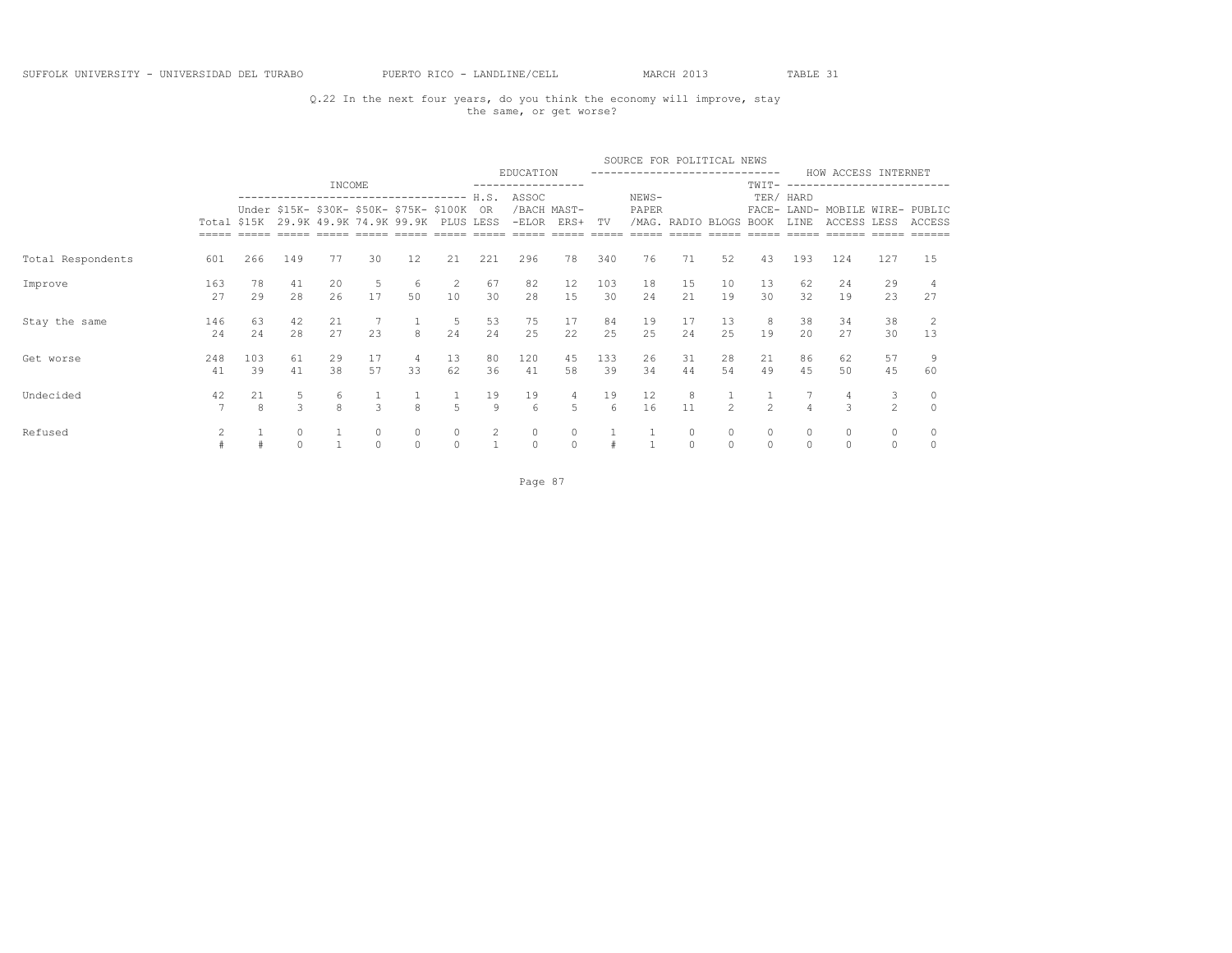# Q.23 Do you support or oppose legislation that would provide more rights to<br>LGBT (Lesbian, Gay, Bisexual or Transgender) citizens, such as marriage<br>rights, healthcare benefits and domestic violence and hate crimes protecti

|                   |             |     |                                          |                         |         |                   |           |      |           |                |               | SOURCE FOR POLITICAL NEWS |             |    |             |             |                        |                |               |
|-------------------|-------------|-----|------------------------------------------|-------------------------|---------|-------------------|-----------|------|-----------|----------------|---------------|---------------------------|-------------|----|-------------|-------------|------------------------|----------------|---------------|
|                   |             |     |                                          |                         |         |                   |           |      | EDUCATION |                |               | ------------------------- |             |    |             |             | HOW ACCESS INTERNET    |                |               |
|                   |             |     | --------------------------------         | INCOME                  |         |                   |           | H.S. | ASSOC     |                |               | NEWS-                     |             |    | TWIT-       | TER/ HARD   | ---------------------- |                |               |
|                   |             |     | Under \$15K- \$30K- \$50K- \$75K- \$100K |                         |         |                   |           | - OR |           | /BACH MAST-    |               | PAPER                     |             |    |             | FACE- LAND- | MOBILE WIRE- PUBLIC    |                |               |
|                   | Total \$15K |     |                                          | 29.9K 49.9K 74.9K 99.9K |         |                   | PLUS LESS |      | $-ELOR$   | ERS+           | TV            | /MAG.                     | RADIO BLOGS |    | <b>BOOK</b> | LINE        | <b>ACCESS LESS</b>     |                | <b>ACCESS</b> |
|                   |             |     |                                          |                         |         |                   |           |      |           |                |               |                           |             |    |             |             |                        |                |               |
| Total Respondents | 601         | 266 | 149                                      | 77                      | 30      | $12 \overline{ }$ | 21        | 221  | 296       | 78             | 340           | 76                        | 71          | 52 | 43          | 193         | 124                    | 127            | 15            |
| Support           | 279         | 106 | 73                                       | 40                      | 20      | 8                 | 10        | 84   | 150       | 42             | 154           | 37                        | 31          | 29 | 23          | 98          | 69                     | 71             |               |
|                   | 46          | 40  | 49                                       | 52                      | 67      | 67                | 48        | 38   | 51        | 54             | 45            | 49                        | 44          | 56 | 53          | .51         | 56                     | 56             | 60            |
| Oppose            | 242         | 122 | 59                                       | 27                      | 9       | 2                 | 8         | 104  | 109       | 26             | 139           | 29                        | 31          | 16 | 16          | 71          | 41                     | 38             |               |
|                   | 40          | 46  | 40                                       | 35                      | 30      | 17                | 38        | 47   | 37        | 33             | 41            | 38                        | 44          | 31 | 37          | 37          | 33                     | 30             | 27            |
| Undecided         | 65          | 34  | 11                                       |                         |         |                   | 3         | 25   | 33        |                | 41            | 6                         | 6           | 6  | 4           | 18          | 13                     | 16             |               |
|                   | 11          | 13  | $\overline{7}$                           | 12                      | 3       | 8                 | 14        | 11   | 11        | 9              | 12            | 8                         | 8           | 12 | 9           | 9           | 10                     | 13             | 13            |
| Refused           | 15          |     | 6                                        |                         | $\circ$ |                   |           | 8    | 4         | 3              | 6             | 4                         |             |    | $\circ$     | 6           |                        |                |               |
|                   | 3           | 2   |                                          |                         | $\circ$ | 8                 |           | 4    |           | $\overline{4}$ | $\mathcal{L}$ | $\overline{5}$            |             |    | $\Omega$    |             |                        | $\mathfrak{D}$ |               |

Page 88 September 2014 and 2014 and 2014 and 2014 and 2014 and 2014 and 2014 and 2014 and 2014 and 2014 and 20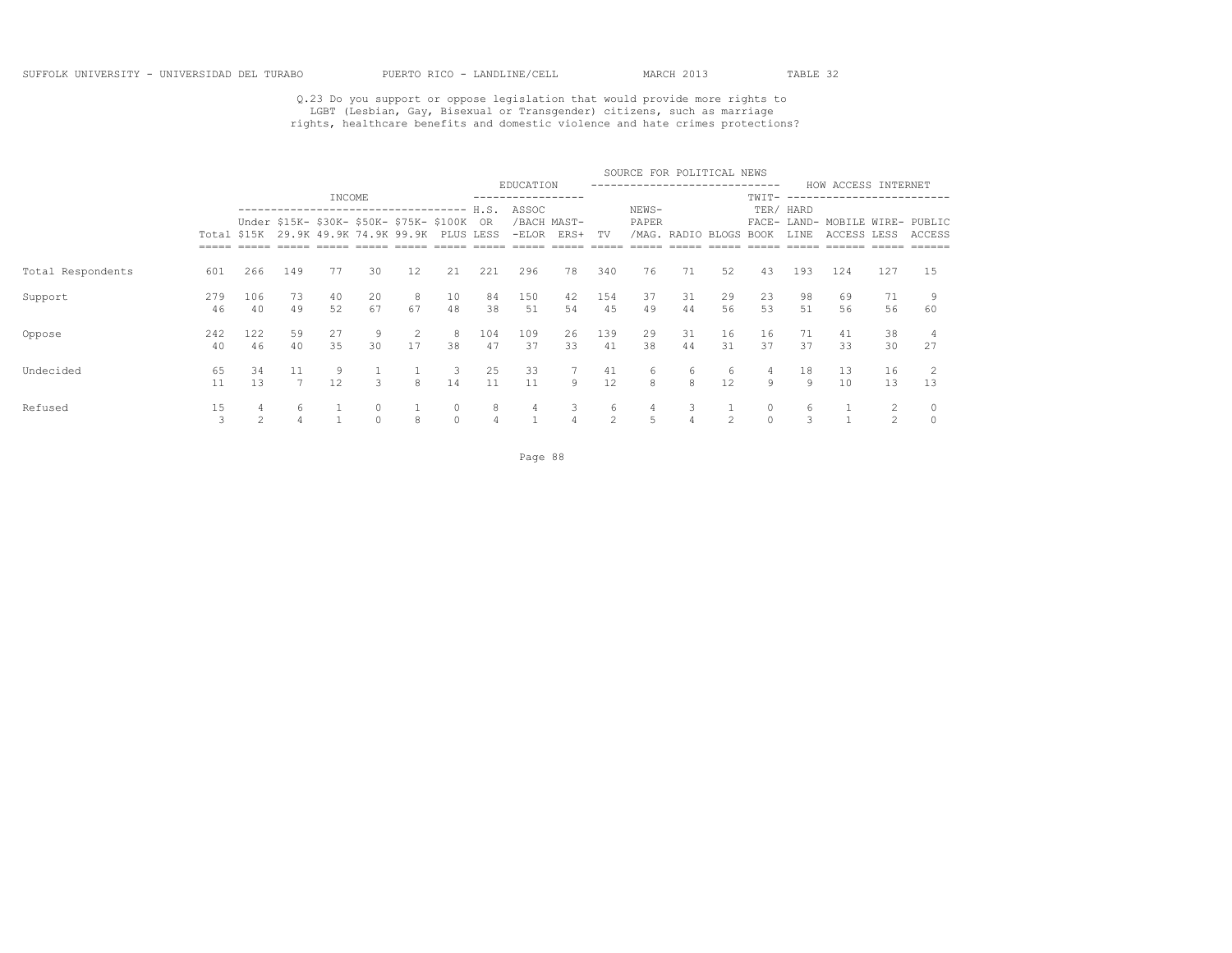Q.24 Do you support or oppose the new law which bans drivers from texting or talking on cellphones without the use of hands-free equipment while driving?

|                   |             |           |               |          |                     |                                                                     |           |                    |                              |                     |           | SOURCE FOR POLITICAL NEWS   |                   |                     |          |           |                                                |                     |          |
|-------------------|-------------|-----------|---------------|----------|---------------------|---------------------------------------------------------------------|-----------|--------------------|------------------------------|---------------------|-----------|-----------------------------|-------------------|---------------------|----------|-----------|------------------------------------------------|---------------------|----------|
|                   |             |           |               | INCOME   |                     |                                                                     |           |                    | EDUCATION<br>--------------- |                     |           | --------------------------- |                   |                     | TWIT-    |           | HOW ACCESS INTERNET<br>----------------------- |                     |          |
|                   |             |           |               |          |                     | ---------------------------------                                   |           | H.S.               | ASSOC                        |                     |           | NEWS-                       |                   |                     |          | TER/ HARD |                                                |                     |          |
|                   | Total \$15K |           |               |          |                     | Under \$15K- \$30K- \$50K- \$75K- \$100K<br>29.9K 49.9K 74.9K 99.9K | PLUS LESS | - OR               | $-ELOR$                      | /BACH MAST-<br>ERS+ | TV        | PAPER                       | /MAG. RADIO BLOGS |                     | BOOK     | LINE      | FACE- LAND- MOBILE WIRE- PUBLIC<br>ACCESS LESS |                     | ACCESS   |
|                   |             |           |               |          |                     |                                                                     |           |                    |                              |                     |           |                             |                   |                     |          |           |                                                |                     |          |
| Total Respondents | 601         | 266       | 149           | 77       | 30                  | 12                                                                  | 21        | 221                | 296                          | 78                  | 340       | 76                          | 71                | 52                  | 43       | 193       | 124                                            | 127                 | 15       |
| Support           | 504<br>84   | 209<br>79 | 133<br>89     | 71<br>92 | 28<br>93            | 9.<br>75                                                            | 20<br>95  | 172<br>78          | 261<br>88                    | 67<br>86            | 279<br>82 | 62<br>82                    | 61<br>86          | 50<br>96            | 36<br>84 | 172<br>89 | 112<br>-90                                     | 113<br>89           | 14<br>93 |
| Oppose            | 93<br>16    | 55<br>21  | 16<br>11      | 6<br>8   | 2<br>$\overline{7}$ | 3<br>25                                                             | .5        | 48<br>22           | 33<br>11                     | 11<br>14            | 59<br>17  | 13<br>17                    | 9<br>13           | 2<br>$\overline{4}$ | 16       | 19<br>10  | 12<br>10                                       | 14<br>11            |          |
| Undecided         |             |           | 0<br>$\Omega$ | $\Omega$ | $\circ$<br>$\cap$   | $\Omega$                                                            | $\Omega$  | $\circ$<br>$\circ$ |                              | 0<br>$\Omega$       |           |                             | $\Omega$          | 0<br>$\Omega$       | $\Omega$ |           | $\Omega$                                       | $\circ$<br>$\Omega$ |          |
| Refused           |             |           | 0<br>$\Omega$ | $\Omega$ | $\cap$              |                                                                     |           |                    |                              | 0<br>$\Omega$       |           |                             |                   |                     | 0        |           | $\circ$                                        | 0<br>$\Omega$       |          |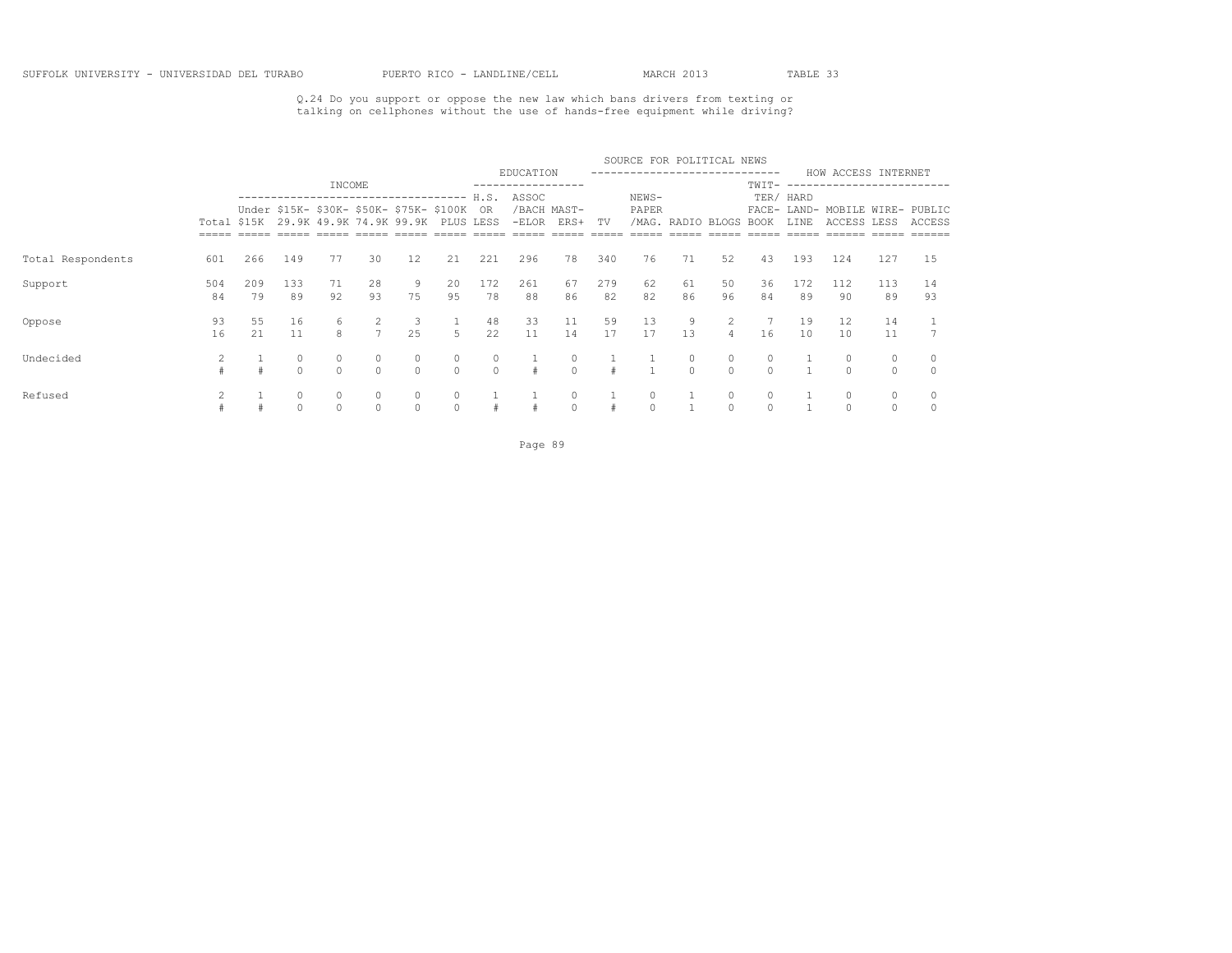### Q.25 Overall, which country do you feel poses the greatest threat to the United States?

|                   |                |                |                |                |                                                                                           |              |                |                 | EDUCATION                                       |                         |                | SOURCE FOR POLITICAL NEWS<br>----------------------------- |                             |                |                |              | HOW ACCESS INTERNET                                                                                                                                                              |                |                 |
|-------------------|----------------|----------------|----------------|----------------|-------------------------------------------------------------------------------------------|--------------|----------------|-----------------|-------------------------------------------------|-------------------------|----------------|------------------------------------------------------------|-----------------------------|----------------|----------------|--------------|----------------------------------------------------------------------------------------------------------------------------------------------------------------------------------|----------------|-----------------|
|                   |                |                | -------------  | INCOME         |                                                                                           |              |                |                 | -----------------<br>--------------- H.S. ASSOC |                         |                | NEWS-                                                      |                             |                |                | TER/ HARD    | TWIT- -------------------------                                                                                                                                                  |                |                 |
|                   |                |                |                |                | Under \$15K- \$30K- \$50K- \$75K- \$100K<br>Total \$15K 29.9K 49.9K 74.9K 99.9K PLUS LESS |              |                | OR              | -ELOR ERS+ TV                                   | /BACH MAST-             |                | PAPER                                                      | /MAG. RADIO BLOGS BOOK LINE |                |                |              | FACE- LAND- MOBILE WIRE- PUBLIC<br>ACCESS LESS ACCESS<br><u>assos acors cosos cosos cosos cosos acors acors acors acors cosos acors acors acors acors acors acors acors acor</u> |                |                 |
| Total Respondents | 601            | 266            | 149            | 77             | 30                                                                                        | 12           | 21             | 221             | 296                                             | 78                      | 340            | 76                                                         | 71                          | 52             | 43             | 193          | 124                                                                                                                                                                              | 127            | 15              |
| North Korea       | 286            | 106            | 87             | 48             | 15                                                                                        | 6            | 9              | 88              | 160                                             | 36                      | 161            | 39                                                         | 31                          | 27             | 24             | 101          | 67                                                                                                                                                                               | 64             | 5               |
|                   | 48             | 40             | 58             | 62             | 50                                                                                        | 50           | 43             | 40              | 54                                              | 46                      | 47             | 51                                                         | 44                          | 52             | 56             | 52           | 54                                                                                                                                                                               | 50             | 33              |
| China             | 43             | 17             | 8              | 10             | 2                                                                                         | 0            | $\overline{4}$ | 11              | 22                                              | 10                      | 20             | 7                                                          | 7                           | 4              | 3              | 17           | 9                                                                                                                                                                                | 11             | 4               |
|                   | $\overline{7}$ | 6              | 5              | 13             | 7                                                                                         | $\circ$      | 19             | 5               | $7\phantom{.0}$                                 | 13                      | 6              | 9                                                          | 10                          | 8              | $\overline{7}$ | 9            | $\overline{7}$                                                                                                                                                                   | $\mathcal{G}$  | 27              |
| Afghanistan       | 41             | 23             | 9              | $\mathbf{1}$   | $\mathbf{1}$                                                                              | 2            | 2              | 18              | 20                                              | $\mathbf{2}$            | 23             | 6                                                          | 3                           | 4              | 4              | 9            | 12                                                                                                                                                                               | 11             | 0               |
|                   | 7              | 9              | 6              | $\mathbf{1}$   | 3                                                                                         | 17           | 10             | 8               | $7\phantom{.0}$                                 | 3                       | 7              | 8                                                          | $\overline{4}$              | 8              | 9              | 5            | 10                                                                                                                                                                               | 9              | $\circ$         |
| Iran              | 35             | 17             | 7              | 4              | 3                                                                                         | 0            | $\overline{c}$ | 15              | 14                                              | 6                       | 21             | $\overline{c}$                                             | 6                           | 2              | 3              | 14           | 5                                                                                                                                                                                | 6              | 1               |
|                   | 6              | 6              | 5              | 5              | 10                                                                                        | $\circ$      | 10             | $7\phantom{.0}$ | 5                                               | 8                       | 6              | 3                                                          | 8                           | $\overline{4}$ | $7\phantom{.}$ | 7            | $\overline{4}$                                                                                                                                                                   | 5              | $7\phantom{.}$  |
| Pakistan          | 20             | 14             | 4              | $\mathbb O$    | 1                                                                                         | $\mathbf{1}$ | $\circ$        | 13              | 5                                               | $\overline{\mathbf{c}}$ | 13             | $\mathbf{2}$                                               | $\mathbf{1}$                | 0              | 2              | 5            | 5                                                                                                                                                                                | $\overline{4}$ | 0               |
|                   | 3              | 5              | 3              | $\circ$        | 3                                                                                         | 8            | $\circ$        | 6               | $\mathbf{2}$                                    | 3                       | $\overline{4}$ | 3                                                          | $\mathbf{1}$                | $\circ$        | 5              | 3            | $\overline{4}$                                                                                                                                                                   | 3              | $\circ$         |
| United States     | 10             | 2              | 5              | $\overline{c}$ | $\circ$                                                                                   | 0            | 1              | 2               | 2                                               | 6                       | 1              | 3                                                          | $\mathbf{1}$                | 4              | 1              | 5            | 1                                                                                                                                                                                | 3              | 1               |
|                   | $\mathbf{2}$   | $\mathbf{1}$   | 3              | 3              | $\circ$                                                                                   | $\circ$      | 5              | $\mathbf{1}$    | $\mathbf{1}$                                    | 8                       | #              | $\overline{4}$                                             | $\mathbf{1}$                | 8              | $\mathbf{2}$   | 3            | $\mathbf{1}$                                                                                                                                                                     | $\mathbf{2}$   | $7\phantom{.0}$ |
| Iraq              | 8              | 4              | 3              | $\mathbb O$    | 1                                                                                         | 0            | $\circ$        | 3               | 5                                               | $\circ$                 | 8              | $\circ$                                                    | $\circ$                     | 0              | 0              | 2            | $\circ$                                                                                                                                                                          | 3              | 0               |
|                   | $\mathbf{1}$   | 2              | $\overline{c}$ | $\circ$        | 3                                                                                         | 0            | $\circ$        | $\mathbf{1}$    | $\overline{c}$                                  | $\mathbb O$             | $\overline{c}$ | $\circ$                                                    | $\circ$                     | $\circ$        | $\circ$        | $\mathbf{1}$ | $\circ$                                                                                                                                                                          | $\overline{c}$ | $\mathbb O$     |
| Syria             | 7              | 4              | $\overline{c}$ | 1              | $\circ$                                                                                   | 0            | 0              | 3               | 3                                               | 1                       | 2              | 1                                                          | 1                           | 1              | 1              | 2            | 3                                                                                                                                                                                | 3              | 1               |
|                   | $\mathbf{1}$   | $\overline{c}$ | $\mathbf{1}$   | $1\,$          | $\circ$                                                                                   | $\circ$      | $\circ$        | $\mathbf{1}$    | $\mathbf{1}$                                    | $\mathbf{1}$            | $\mathbf{1}$   | $\mathbf{1}$                                               | $\mathbf{1}$                | $\overline{c}$ | $\overline{c}$ | $\mathbf{1}$ | $\overline{c}$                                                                                                                                                                   | $\overline{c}$ | $\overline{7}$  |
| Russia            | 6              | $\overline{4}$ | $\circ$        | $\circ$        | $\circ$                                                                                   | 0            | $\circ$        | 4               | $\overline{c}$                                  | $\circ$                 | 4              | $\circ$                                                    | $\circ$                     | $\mathbf{1}$   | $\circ$        | $\mathbf{1}$ | $\mathbf{1}$                                                                                                                                                                     | $\mathbf{1}$   | 0               |
|                   | $\mathbf{1}$   | $\overline{c}$ | $\Omega$       | $\Omega$       | $\Omega$                                                                                  | $\Omega$     | $\Omega$       | $\overline{c}$  | $\mathbf{1}$                                    | $\Omega$                | $\mathbf{1}$   | $\Omega$                                                   | $\Omega$                    | 2              | $\Omega$       | $\mathbf{1}$ | $\overline{1}$                                                                                                                                                                   | $\mathbf{1}$   | $\circ$         |
| Japan             | 5              | 2              | 1              | $\circ$        | $\circ$                                                                                   | 1            | $\circ$        | $\circ$         | 5                                               | 0                       | 4              | $\circ$                                                    | 1                           | $\circ$        | $\circ$        | 1            | $\mathbf{1}$                                                                                                                                                                     | $\mathbf{1}$   | 0               |
|                   | $\mathbf{1}$   | $\mathbf{1}$   | $\mathbf{1}$   | $\circ$        | $\circ$                                                                                   | 8            | $\circ$        | $\circ$         | $\overline{c}$                                  | $\mathbb O$             | $\mathbf{1}$   | $\circ$                                                    | $\mathbf{1}$                | $\circ$        | $\circ$        | $\mathbf{1}$ | $\mathbf{1}$                                                                                                                                                                     | $\mathbf{1}$   | $\circ$         |
| Mexico            | 4              | $\overline{c}$ | $1\,$          | $\mathbb O$    | $\circ$                                                                                   | 0            | 1              | $\mathbf{2}$    | $\overline{c}$                                  | $\circ$                 | 0              | $\circ$                                                    | 2                           | 1              | $\mathbf{1}$   | 1            | $\overline{c}$                                                                                                                                                                   | $\mathbf{1}$   | 0               |
|                   | $\mathbf{1}$   | $\mathbf{1}$   | $\mathbf{1}$   | $\circ$        | $\Omega$                                                                                  | $\circ$      | 5              | $\mathbf{1}$    | $\mathbf{1}$                                    | $\Omega$                | $\Omega$       | $\circ$                                                    | 3                           | $\overline{c}$ | $\overline{c}$ | $\mathbf{1}$ | $\mathfrak{D}$                                                                                                                                                                   | $\mathbf{1}$   | $\circ$         |
| Venezuela         | 3              | 1              | $\overline{c}$ | $\mathbb O$    | $\circ$                                                                                   | 0            | $\circ$        | 1               | 1                                               | 1                       | $\mathbf{1}$   | 1                                                          | $\circ$                     | 0              | 1              | 1            | $\circ$                                                                                                                                                                          | $\mathbf{1}$   | 0               |
|                   | #              | $\ddagger$     | $\mathbf{1}$   | $\circ$        | $\Omega$                                                                                  | $\circ$      | $\Omega$       | #               | $\#$                                            | $\mathbf{1}$            | #              | $\mathbf{1}$                                               | $\circ$                     | $\Omega$       | $\overline{c}$ | $\mathbf{1}$ | $\circ$                                                                                                                                                                          | $\mathbf{1}$   | $\circ$         |
| Saudi Arabia      | 3              | $\overline{c}$ | 0              | $\mathbf{1}$   | $\circ$                                                                                   | 0            | $\circ$        | 2               | 1                                               | 0                       | 2              | $\circ$                                                    | $\circ$                     | $\circ$        | 1              | 0            | $\circ$                                                                                                                                                                          | $\mathbf{1}$   | 0               |
|                   | #              | $\mathbf{1}$   | $\Omega$       | $\mathbf{1}$   | $\Omega$                                                                                  | $\Omega$     | $\circ$        | $\mathbf{1}$    | #                                               | $\Omega$                | $\mathbf{1}$   | $\Omega$                                                   | $\Omega$                    | $\Omega$       | $\overline{c}$ | $\Omega$     | $\Omega$                                                                                                                                                                         | $\mathbf{1}$   | $\Omega$        |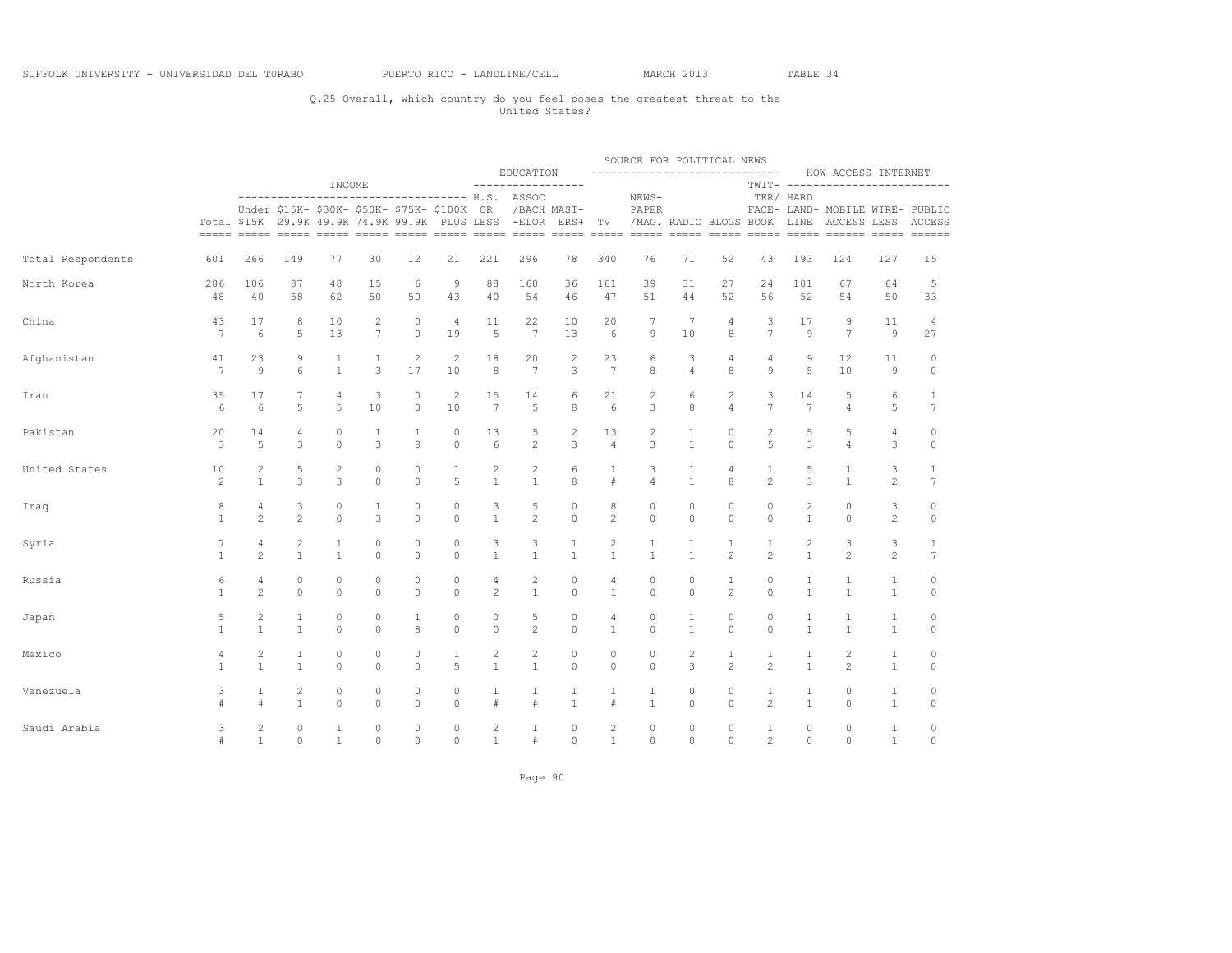### Q.25 Overall, which country do you feel poses the greatest threat to the United States?

|                   |                     |                     |                                      |                                             |                                      |                     |                                      |                                      |                                                                                                                                                           |                                      |                                      | SOURCE FOR POLITICAL NEWS            |                                      |                                  |                                      |                                      |                                                        |                     |                     |
|-------------------|---------------------|---------------------|--------------------------------------|---------------------------------------------|--------------------------------------|---------------------|--------------------------------------|--------------------------------------|-----------------------------------------------------------------------------------------------------------------------------------------------------------|--------------------------------------|--------------------------------------|--------------------------------------|--------------------------------------|----------------------------------|--------------------------------------|--------------------------------------|--------------------------------------------------------|---------------------|---------------------|
|                   |                     |                     |                                      | INCOME                                      |                                      |                     |                                      |                                      | EDUCATION<br>-----------------                                                                                                                            |                                      |                                      | -------------------------------      |                                      |                                  |                                      |                                      | HOW ACCESS INTERNET<br>TWIT- ------------------------- |                     |                     |
|                   |                     |                     |                                      | Under \$15K- \$30K- \$50K- \$75K- \$100K OR |                                      |                     |                                      |                                      | ------------------------------------ H.S. ASSOC<br>/BACH MAST-<br>Total \$15K 29.9K 49.9K 74.9K 99.9K PLUS LESS -ELOR ERS+ TV /MAG. RADIO BLOGS BOOK LINE |                                      |                                      | NEWS-<br>PAPER                       |                                      |                                  | TER/ HARD                            |                                      | FACE- LAND- MOBILE WIRE- PUBLIC<br>ACCESS LESS ACCESS  |                     |                     |
| Total Respondents | 601                 | 266                 | 149                                  | 77                                          | 30                                   | 12                  | 21                                   | 221                                  | 296                                                                                                                                                       | 78                                   | 340                                  | 76                                   | 71                                   | 52                               | 43                                   | 193                                  | 124                                                    | 127                 | 15                  |
| Egypt             | #                   | $\frac{1}{4}$       | $\begin{matrix} 0 \\ 0 \end{matrix}$ | 0<br>$\Omega$                               | $\begin{matrix} 0 \\ 0 \end{matrix}$ | $\overline{0}$      | $\begin{matrix}0\\0\end{matrix}$     | $\begin{matrix} 0 \\ 0 \end{matrix}$ | $\frac{1}{4}$                                                                                                                                             | $\begin{matrix} 0 \\ 0 \end{matrix}$ | $\begin{matrix} 0 \\ 0 \end{matrix}$ | $\begin{matrix}0\\0\end{matrix}$     | $\frac{1}{1}$                        | $\begin{matrix}0\\0\end{matrix}$ | $\begin{matrix} 0 \\ 0 \end{matrix}$ | $\frac{1}{1}$                        | 0<br>$\Omega$                                          | 0<br>$\Omega$       | $\circ$<br>$\Omega$ |
| South Korea       |                     | $\Omega$            | $\mathbf{1}$                         | $\Omega$                                    | $\Omega$                             | $\Omega$            | $\circ$<br>$\Omega$                  | $\mathbb O$<br>$\Omega$              | $\begin{matrix} 0 \\ 0 \end{matrix}$                                                                                                                      | $\frac{1}{1}$                        |                                      | $\begin{matrix} 0 \\ 0 \end{matrix}$ | $\begin{matrix} 0 \\ 0 \end{matrix}$ | $\Omega$                         | $\begin{matrix} 0 \\ 0 \end{matrix}$ | $\theta$                             | $\begin{matrix} 0 \\ 0 \end{matrix}$                   | $\mathbf{1}$        | $\circ$<br>$\Omega$ |
| Germany           |                     | $\circ$<br>$\Omega$ | $\begin{matrix} 0 \\ 0 \end{matrix}$ | $\circ$<br>$\circ$                          | $\overline{0}$                       | $\mathbf{g}$        | $\begin{matrix} 0 \\ 0 \end{matrix}$ | $\begin{matrix} 0 \\ 0 \end{matrix}$ | $\frac{1}{4}$                                                                                                                                             | $\begin{matrix} 0 \\ 0 \end{matrix}$ | $\circ$<br>$\Omega$                  | $\begin{matrix} 0 \\ 0 \end{matrix}$ | $\begin{matrix} 0 \\ 0 \end{matrix}$ | $\frac{1}{2}$                    | $\begin{matrix} 0 \\ 0 \end{matrix}$ | $\begin{matrix} 0 \\ 0 \end{matrix}$ | $\frac{1}{1}$                                          | $\circ$<br>$\circ$  | $\circ$<br>$\circ$  |
| Columbia          |                     |                     | $\circ$<br>$\Omega$                  | $\circ$<br>$\cap$                           | $\Omega$                             | $\circ$<br>$\Omega$ | $\circ$<br>$\Omega$                  | 0<br>$\Omega$                        | $\circ$<br>$\Omega$                                                                                                                                       | $\mathbf{1}$                         |                                      | $\overline{0}$                       | 0<br>$\Omega$                        | $\circ$<br>$\Omega$              | 0<br>$\overline{0}$                  |                                      | $\overline{1}$                                         | $\mathbf{1}$        | $\frac{1}{7}$       |
| England           |                     | $\circ$<br>$\Omega$ | $\mathbf{1}$<br>$\mathbf{1}$         | $\circ$<br>$\Omega$                         | $\circ$<br>$\Omega$                  | $\circ$<br>$\theta$ | $\circ$<br>$\Omega$                  | $\mathbf{1}$<br>#                    | $\circ$<br>$\Omega$                                                                                                                                       | $\begin{matrix} 0 \\ 0 \end{matrix}$ |                                      | $\circ$<br>$\Omega$                  | $\circ$<br>$\Omega$                  | $\circ$<br>$\Omega$              | $\circ$<br>$\Omega$                  | $\circ$<br>$\Omega$                  | $\circ$<br>$\Omega$                                    | 0<br>$\Omega$       | $\Omega$<br>$\circ$ |
| Other             | $\circ$<br>$\Omega$ | $\circ$<br>$\Omega$ | $\circ$<br>$\theta$                  | $\circ$<br>$\Omega$                         | $\circ$<br>$\Omega$                  | 0<br>$\Omega$       | $\circ$<br>$\Omega$                  | $\circ$<br>$\Omega$                  | $\circ$<br>$\Omega$                                                                                                                                       | $\begin{matrix}0\\0\end{matrix}$     | $\circ$<br>$\cap$                    | $\circ$<br>$\Omega$                  | $\circ$<br>$\Omega$                  | $\circ$<br>$\Omega$              | $\circ$<br>$\Omega$                  | $\circ$<br>$\Omega$                  | $\circ$<br>$\Omega$                                    | $\circ$<br>$\Omega$ | 0<br>$\Omega$       |
| Undecided         | 108<br>18           | 60<br>23            | 16<br>11                             | 9<br>12                                     | 6<br>20                              | 8                   | $\circ$<br>$\circ$                   | 50<br>23                             | 45<br>15                                                                                                                                                  | 11<br>14                             | 64<br>19                             | 14<br>18                             | 16<br>23                             | $5 -$<br>10 <sup>°</sup>         | $\overline{2}$<br>5                  | 27<br>14                             | 13<br>10                                               | 13<br>10            | 2<br>13             |
| Refused           | 17<br>3             | 6<br>$\overline{2}$ | $\overline{c}$<br>$\mathbf{1}$       | $\mathbf{1}$                                | 3                                    | $\circ$<br>$\circ$  | $\overline{c}$<br>10                 | 8<br>$\overline{4}$                  | $7\overline{ }$<br>$\overline{2}$                                                                                                                         | $\mathbf{1}$<br>$1 -$                | 13<br>$\overline{4}$                 | $\mathbf{1}$<br>$\mathbf{1}$         | $\mathbf{1}$<br>$\mathbf{1}$         | $\overline{2}$<br>$\overline{4}$ | $\circ$                              | $\frac{5}{3}$<br>$0 \qquad \qquad$   | $\overline{\phantom{a}}$<br>$\overline{2}$             | $\frac{2}{2}$       | 0<br>$\circ$        |

Page 91 and the state of the state of the state of the state of the state of the state of the state of the state of the state of the state of the state of the state of the state of the state of the state of the state of th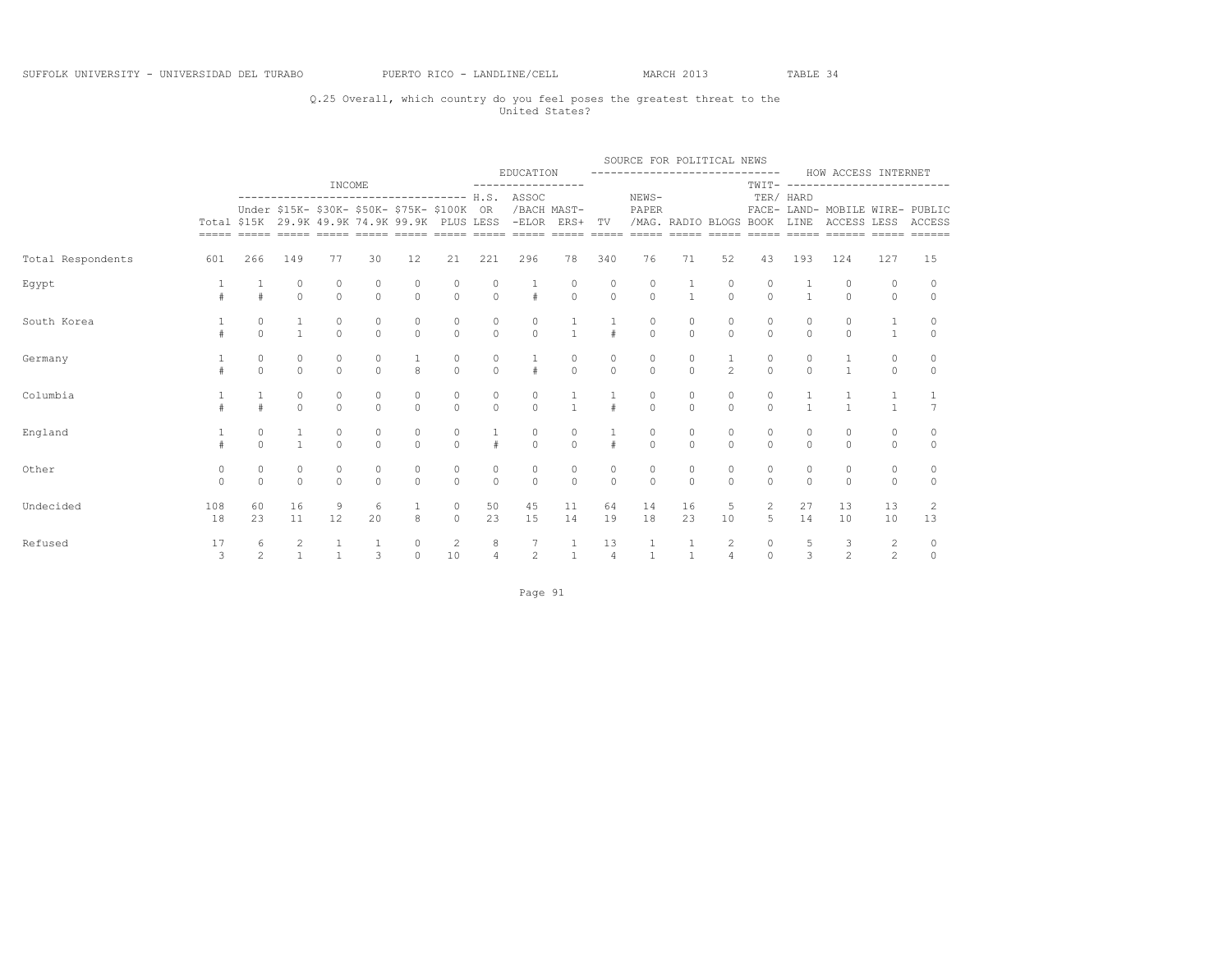### Q.26 Do you believe that China poses an economic threat to the United States?

|                   |     |                |          |                                                                        |         |    |           |                |                                        |                           |     | SOURCE FOR POLITICAL NEWS    |                        |             |                |           |                                                |         |        |
|-------------------|-----|----------------|----------|------------------------------------------------------------------------|---------|----|-----------|----------------|----------------------------------------|---------------------------|-----|------------------------------|------------------------|-------------|----------------|-----------|------------------------------------------------|---------|--------|
|                   |     |                |          |                                                                        |         |    |           |                | EDUCATION                              |                           |     | ---------------------------- |                        |             |                |           | HOW ACCESS INTERNET                            |         |        |
|                   |     |                |          | INCOME<br>------------------------------------                         |         |    |           | H.S.           | . _ _ _ _ _ _ _ _ _ _ _ _ _ _<br>ASSOC |                           |     | NEWS-                        |                        |             | TWIT-          | TER/ HARD | -----------                                    |         |        |
|                   |     | Total \$15K    |          | Under \$15K- \$30K- \$50K- \$75K- \$100K OR<br>29.9K 49.9K 74.9K 99.9K |         |    | PLUS LESS |                |                                        | /BACH MAST-<br>-ELOR ERS+ | TV  | PAPER                        | /MAG. RADIO BLOGS BOOK |             |                | LINE      | FACE- LAND- MOBILE WIRE- PUBLIC<br>ACCESS LESS |         | ACCESS |
|                   |     |                |          |                                                                        |         |    |           |                |                                        |                           |     |                              |                        |             |                |           |                                                |         |        |
| Total Respondents | 601 | 266            | 149      | 77                                                                     | 30      | 12 | 21        | 221            | 296                                    | 78                        | 340 | 76                           | 71                     | 52          | 43             | 193       | 124                                            | 127     | 15     |
| Yes               | 363 | 149            | 101      | 50                                                                     | 22      |    | 16        | 120            | 188                                    | 51                        | 200 | 44                           | 46                     | 35          | 29             | 132       | 85                                             | 87      | 10     |
|                   | 60  | 56             | 68       | 65                                                                     | 73      | 58 | 76        | 54             | 64                                     | 65                        | 59  | 58                           | 65                     | 67          | 67             | 68        | 69                                             | 69      | 67     |
| No                | 154 | 70             | 35       | 19                                                                     | 8       | 4  | 4         | 55             | 78                                     | 21                        | 81  | 25                           | 18                     | 13          | 12             | 44        | 33                                             | 33      |        |
|                   | 26  | 26             | 23       | 25                                                                     | 27      | 33 | 19        | 25             | 26                                     | 27                        | 24  | 33                           | 25                     | 25          | 28             | 23        | 27                                             | 26      | 20     |
| Undecided         | 78  | 43             | 13       | 8                                                                      | $\circ$ |    |           | 41             | 29                                     | 6                         | 54  | 6                            |                        | $4^{\circ}$ | $\overline{2}$ | 16        |                                                |         |        |
|                   | 13  | 16             | 9        | 10                                                                     | $\cap$  | 8  | 5         | 19             | 10                                     | 8                         | 16  | 8                            | 10                     | 8           | 5              | 8         | $\overline{4}$                                 | 6       | 13     |
| Refused           | 6   |                | 0        | $\circ$                                                                |         | 0  | $\circ$   | 5              |                                        | $\circ$                   |     |                              | 0                      | $\circ$     | $\circ$        |           |                                                | $\circ$ |        |
|                   |     | $\mathfrak{D}$ | $\Omega$ |                                                                        | $\cap$  |    | $\Omega$  | $\mathfrak{D}$ |                                        | $\Omega$                  |     |                              | $\cap$                 |             | $\cap$         |           |                                                | $\cap$  |        |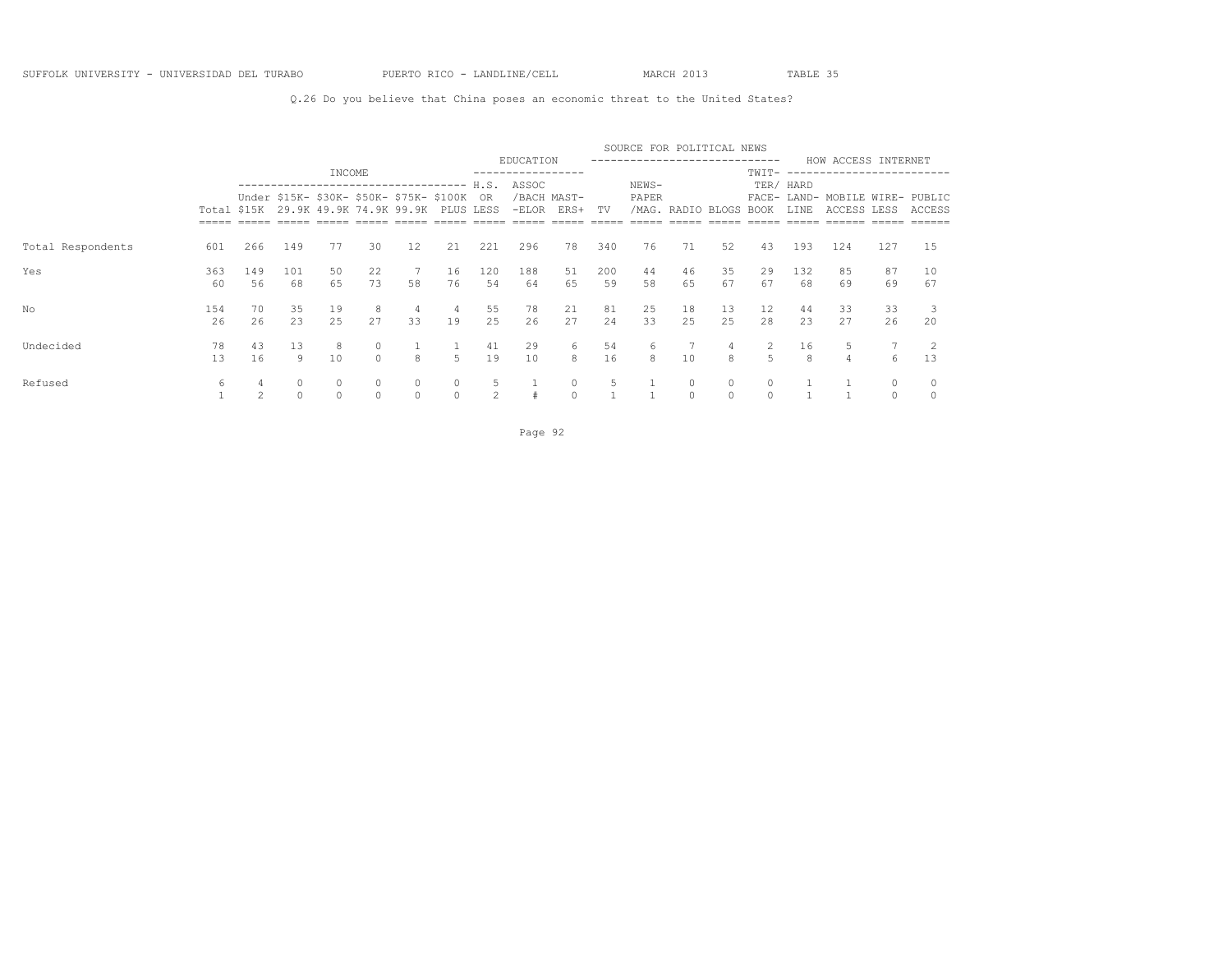## Q.27 Are you considering leaving Puerto Rico and moving to the United States in the near future?

|                   |             |           |               |               |                               |                                                                                                        |          |                          |                      |                                |              | SOURCE FOR POLITICAL NEWS       |                        |                     |               |                   |                                                |                     |        |
|-------------------|-------------|-----------|---------------|---------------|-------------------------------|--------------------------------------------------------------------------------------------------------|----------|--------------------------|----------------------|--------------------------------|--------------|---------------------------------|------------------------|---------------------|---------------|-------------------|------------------------------------------------|---------------------|--------|
|                   |             |           |               | INCOME        |                               |                                                                                                        |          |                          | EDUCATION            |                                |              |                                 |                        |                     | TWIT-         |                   | HOW ACCESS INTERNET<br>----------------------  |                     |        |
|                   | Total \$15K |           |               |               |                               | -------------------------------<br>Under \$15K- \$30K- \$50K- \$75K- \$100K<br>29.9K 49.9K 74.9K 99.9K |          | H.S.<br>OR.<br>PLUS LESS | ASSOC<br>$-ELOR$     | /BACH MAST-<br>ERS+            | TV           | NEWS-<br>PAPER                  | /MAG. RADIO BLOGS BOOK |                     |               | TER/ HARD<br>LINE | FACE- LAND- MOBILE WIRE- PUBLIC<br>ACCESS LESS |                     | ACCESS |
| Total Respondents | 601         | 266       | 149           | 77            | 30                            | 12                                                                                                     | 21       | 221                      | 296                  | 78                             | 340          | 76                              | 71                     | 52                  | 43            | 193               | 124                                            | 127                 | 15     |
| Yes               | 200<br>33   | 83<br>31  | 49<br>33      | 28<br>36      | 12<br>40                      | 5<br>42                                                                                                | 10<br>48 | 63<br>29                 | 106<br>36            | 29<br>37                       | 100<br>29    | 29<br>38                        | 26<br>37               | 20<br>38            | 19<br>44      | 74<br>38          | 55<br>44                                       | 53<br>42            | 60     |
| No                | 379<br>63   | 172<br>65 | 99<br>66      | 48<br>62      | 15<br>50                      | 5<br>42                                                                                                | 10<br>48 | 151<br>68                | 179<br>60            | 46<br>59                       | 231<br>68    | 45<br>59                        | 43<br>61               | 27<br>52            | 22<br>51      | 111<br>58         | 61<br>49                                       | 72<br>57            | 33     |
| Undecided         | 21<br>4     | 10        |               |               | $\overline{\mathbf{3}}$<br>10 | 2<br>17                                                                                                | 5        | 6<br>$\mathbf{3}$        | 11<br>$\overline{4}$ | $\mathbf{3}$<br>$\overline{4}$ | 8<br>$2^{1}$ | $\overline{2}$<br>$\mathcal{E}$ | $\overline{2}$<br>3    | 5<br>10             | 2<br>5        | $\overline{4}$    | 8<br>$6\overline{6}$                           | $\overline{2}$<br>2 |        |
| Refused           |             |           | 0<br>$\Omega$ | 0<br>$\Omega$ | $\circ$<br>$\Omega$           | $\circ$<br>$\Omega$                                                                                    | $\circ$  | #                        | 0<br>$\Omega$        | $\circ$<br>$\Omega$            |              | $\circ$<br>$\Omega$             | 0<br>$\Omega$          | $\circ$<br>$\Omega$ | 0<br>$\Omega$ |                   | 0                                              | 0<br>$\Omega$       |        |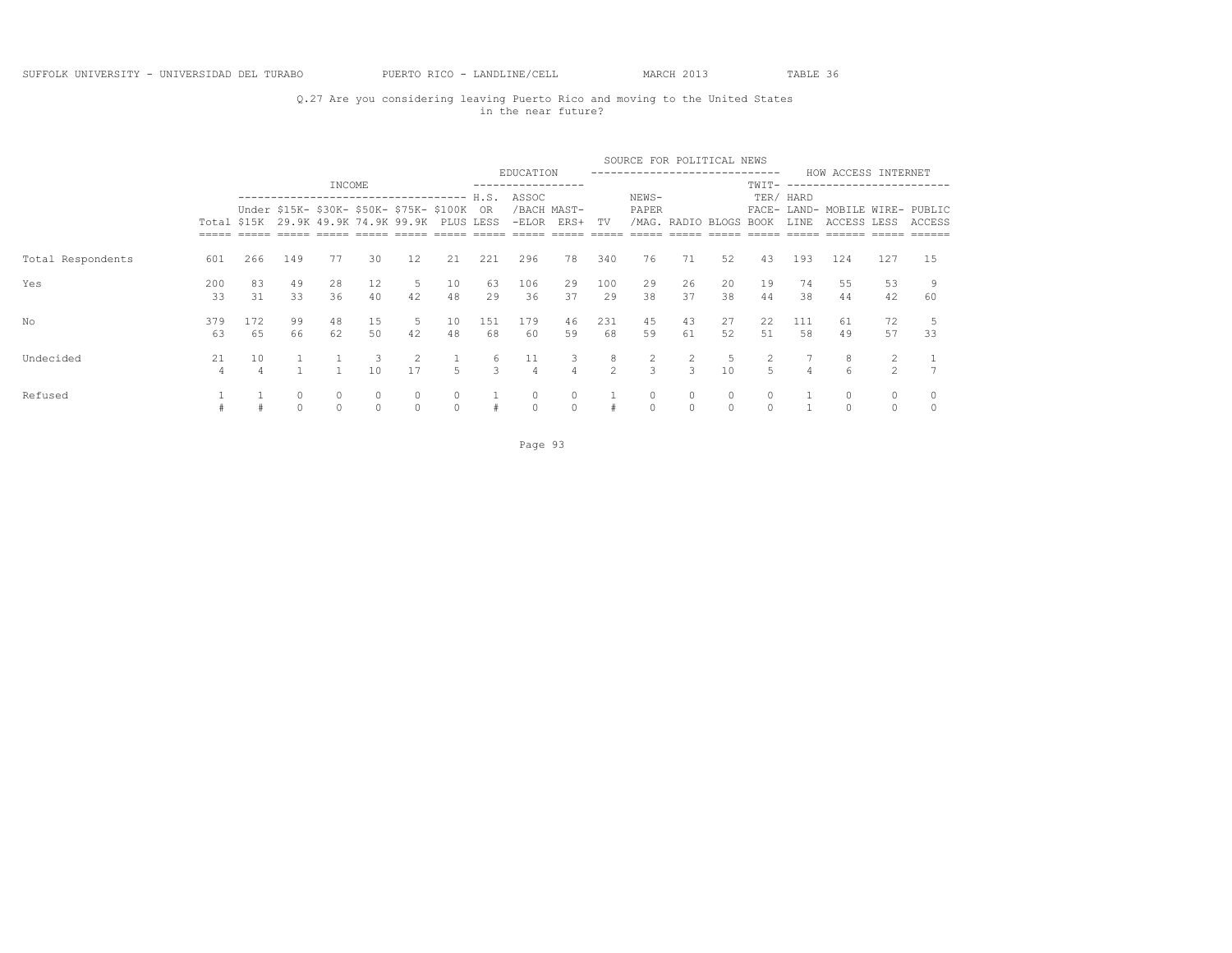### Q.28 What is your annual household income?

|                          |                     |                     |                     |                                                                                                         |                     |                     |                    |                                        |                                                 |                           |                                       | SOURCE FOR POLITICAL NEWS                   |                        |                                       |                      |                      |                                                       |                       |                     |
|--------------------------|---------------------|---------------------|---------------------|---------------------------------------------------------------------------------------------------------|---------------------|---------------------|--------------------|----------------------------------------|-------------------------------------------------|---------------------------|---------------------------------------|---------------------------------------------|------------------------|---------------------------------------|----------------------|----------------------|-------------------------------------------------------|-----------------------|---------------------|
|                          |                     |                     |                     | INCOME                                                                                                  |                     |                     |                    |                                        | EDUCATION<br>-----------------                  |                           |                                       | -----------------------------               |                        |                                       | $TWIT----$           |                      | HOW ACCESS INTERNET<br>----------------------         |                       |                     |
|                          | $=====$             |                     |                     | Under \$15K- \$30K- \$50K- \$75K- \$100K OR<br>Total \$15K 29.9K 49.9K 74.9K 99.9K PLUS LESS<br>$=====$ | $=====$             |                     | ===== =====        | $=====$                                | ------------------------------------ H.S. ASSOC | /BACH MAST-<br>-ELOR ERS+ | TV<br>$= = = = = =$                   | NEWS-<br>PAPER<br>$== == == ==$             | /MAG. RADIO BLOGS BOOK | $=====$                               | $=====$              | TER/ HARD<br>LINE    | FACE- LAND- MOBILE WIRE- PUBLIC<br>ACCESS LESS ACCESS | $=====$               |                     |
| Total Respondents        | 601                 | 266                 | 149                 | 77                                                                                                      | 30                  | 12                  | 21                 | 221                                    | 296                                             | 78                        | 340                                   | 76                                          | 71                     | 52                                    | 43                   | 193                  | 124                                                   | 127                   | 15                  |
| Under \$15,000 per year  | 266<br>44           | 266<br>100          | 0<br>$\circ$        | 0<br>$\circ$                                                                                            | $\circ$<br>$\circ$  | 0<br>$\circ$        | $\circ$<br>$\circ$ | 147<br>67                              | 104<br>35                                       | 11<br>14                  | 176<br>52                             | 23<br>30                                    | 28<br>39               | 10<br>19                              | 18<br>42             | 66<br>34             | 42<br>34                                              | 35<br>28              | -4<br>27            |
| Under \$30,000 per year  | 149<br>25           | $\circ$<br>$\circ$  | 149<br>100          | 0<br>$\Omega$                                                                                           | 0<br>$\circ$        | 0<br>$\circ$        | $\circ$<br>$\circ$ | 35<br>16                               | 99<br>33                                        | 15<br>19                  | 82<br>24                              | 19<br>25                                    | 17<br>24               | 17<br>33                              | 11<br>26             | 55<br>28             | 34<br>27                                              | 34<br>27              | 4<br>27             |
| Under \$50,000 per year  | 77<br>13            | $\circ$<br>$\Omega$ | $\circ$<br>$\Omega$ | 77<br>100                                                                                               | 0<br>$\Omega$       | 0<br>$\Omega$       | 0<br>$\Omega$      | $\begin{array}{c} 12 \\ 5 \end{array}$ | 44<br>15                                        | 21<br>27                  | 35<br>10                              | 13<br>17                                    | 9<br>13                | 15<br>29                              | 5<br>12              | 31<br>16             | 19<br>15                                              | 25<br>20              | 4<br>27             |
| Under \$75,000 per year  | 30<br>5             | $\circ$<br>$\circ$  | $\circ$<br>$\circ$  | $\circ$<br>$\circ$                                                                                      | 30<br>100           | 0<br>$\circ$        | $\circ$<br>$\circ$ | $\overline{c}$<br>$\mathbf{1}$         | 17<br>6                                         | 11<br>14                  | 14<br>$\overline{4}$                  | 4<br>5                                      | 6<br>8                 | 3<br>6                                | 3<br>$7\overline{ }$ | 15<br>8              | 10<br>8                                               | 12<br>9               | $7\phantom{.0}$     |
| Under \$100,000 per year | 12<br>$\mathcal{L}$ | 0<br>$\Omega$       | $\circ$<br>$\Omega$ | 0<br>$\Omega$                                                                                           | $\circ$<br>$\Omega$ | 12<br>100           | 0<br>$\Omega$      | $\overline{c}$<br>$\mathbf{1}$         | $\frac{7}{2}$                                   | $\frac{3}{4}$             | $\frac{5}{1}$                         | $\frac{2}{3}$                               | $\frac{2}{3}$          | $\begin{array}{c} 3 \\ 6 \end{array}$ | $\circ$<br>$\Omega$  | 6<br>$\overline{3}$  | $\frac{3}{2}$                                         | 1<br>$\mathbf{1}$     | 0<br>$\Omega$       |
| Over \$100,000 per year  | 21<br>3             | $\circ$<br>$\Omega$ | 0<br>$\Omega$       | $\circ$<br>$\Omega$                                                                                     | $\circ$<br>$\Omega$ | $\circ$<br>$\Omega$ | 21<br>100          | 0<br>$\circ$                           | $\frac{9}{3}$                                   | 12<br>15                  | 4<br>$\mathbf{1}$                     | $\begin{smallmatrix}8\\11\end{smallmatrix}$ | $\frac{5}{7}$          | $\frac{1}{2}$                         | 3<br>$\overline{7}$  | 10<br>$\overline{5}$ | 10<br>8                                               | 11<br>$\circ$         | $\overline{7}$      |
| Undecided                | 30<br>5             | 0<br>$\Omega$       | 0<br>$\Omega$       | 0<br>$\Omega$                                                                                           | 0<br>$\Omega$       | 0<br>$\Omega$       | 0<br>$\Omega$      | 17<br>8                                | $\frac{9}{3}$                                   | $\frac{3}{4}$             | 17<br>$\overline{5}$                  | $\frac{5}{7}$                               | $\frac{3}{4}$          | $\frac{1}{2}$                         | $\frac{2}{5}$        | 6<br>$\mathcal{L}$   | $\frac{3}{2}$                                         | 7<br>$6 \overline{6}$ | $\circ$<br>$\Omega$ |
| Refused                  | 16<br>3             | $\Omega$            | 0<br>$\Omega$       | 0<br>$\Omega$                                                                                           | $\Omega$            | 0<br>$\Omega$       | 0<br>$\Omega$      | 6<br>3                                 | $\begin{array}{c} 7 \\ 2 \end{array}$           | $\frac{2}{3}$             | $\begin{array}{c} 7 \\ 2 \end{array}$ | $\frac{2}{3}$                               | $\mathbf{1}$           | 2<br>$\overline{4}$                   | $\mathfrak{D}$       | $\mathfrak{D}$       | $\frac{3}{2}$                                         | 2<br>$\mathfrak{D}$   | $\overline{7}$      |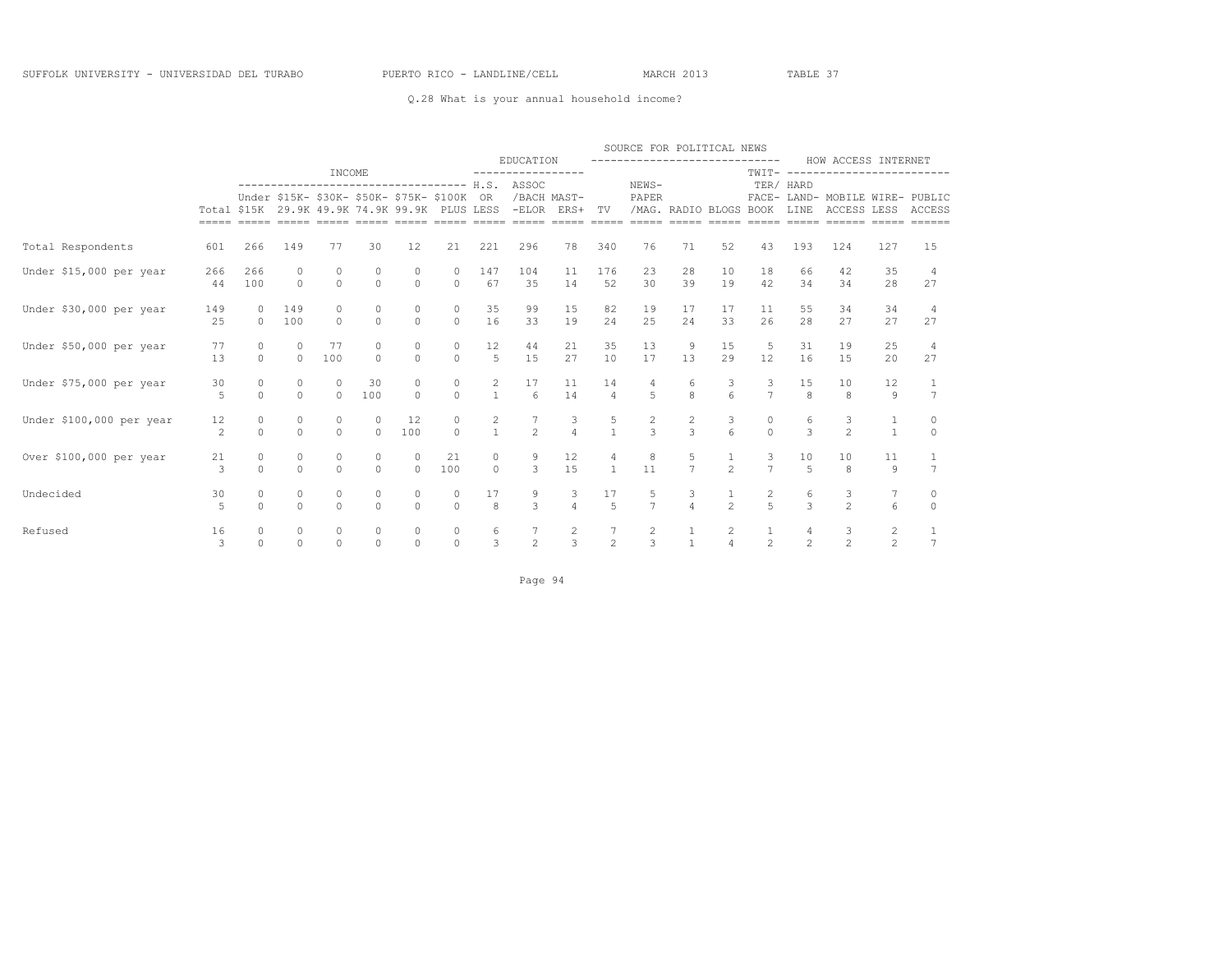### Q.29 What is the highest level of education you have completed?

|                                         |           |                      |                     |          |                  |                                                                                  |                     |                     |                     |                     |                     | SOURCE FOR POLITICAL NEWS    |                        |          |                     |           |                                         |                      |          |
|-----------------------------------------|-----------|----------------------|---------------------|----------|------------------|----------------------------------------------------------------------------------|---------------------|---------------------|---------------------|---------------------|---------------------|------------------------------|------------------------|----------|---------------------|-----------|-----------------------------------------|----------------------|----------|
|                                         |           |                      |                     | INCOME   |                  |                                                                                  |                     |                     | EDUCATION           |                     |                     | ---------------------------- |                        |          | TWIT-               |           | HOW ACCESS INTERNET<br>---------------- |                      |          |
|                                         |           |                      |                     |          |                  | ---------------------------------<br>Under \$15K- \$30K- \$50K- \$75K- \$100K OR |                     | H.S.                | ASSOC               | /BACH MAST-         |                     | NEWS-<br>PAPER               |                        |          |                     | TER/ HARD | FACE- LAND- MOBILE WIRE- PUBLIC         |                      |          |
|                                         |           |                      |                     |          |                  | Total \$15K 29.9K 49.9K 74.9K 99.9K                                              |                     | PLUS LESS           |                     | -ELOR ERS+          | TV                  |                              | /MAG. RADIO BLOGS BOOK |          |                     | LINE      | ACCESS LESS                             |                      | ACCESS   |
|                                         |           |                      |                     |          |                  |                                                                                  |                     |                     |                     |                     |                     |                              |                        |          |                     |           |                                         |                      |          |
| Total Respondents                       | 601       | 266                  | 149                 | 77       | 30               | 12                                                                               | 21                  | 221                 | 296                 | 78                  | 340                 | 76                           | 71                     | 52       | 43                  | 193       | 124                                     | 127                  | 15       |
| High School Diploma or GED<br>(or less) | 221<br>37 | 147<br>55            | 35<br>23            | 12<br>16 | 2<br>$7^{\circ}$ | 17                                                                               | $\circ$             | 221<br>100          | $\Omega$            | 0<br>$\circ$        | 146<br>43           | 15<br>20                     | 27<br>38               | 17       | 13<br>30            | 45<br>23  | 26<br>21                                | 23<br>18             |          |
| Associates or Bachelor's<br>Degree      | 296<br>49 | 104<br>39            | 99<br>66            | 44<br>57 | 17<br>57         | 58                                                                               | 9<br>43             | $\circ$<br>$\cap$   | 296<br>100          | $\circ$<br>$\Omega$ | 162<br>48           | 43<br>57                     | 33<br>46               | 32<br>62 | 20<br>47            | 110<br>57 | 74<br>60                                | 79<br>62             | 10<br>67 |
| Master's Degree or Higher               | 78<br>13  | 11<br>$\overline{4}$ | 15<br>10            | 21<br>27 | 11<br>37         | 3<br>2.5                                                                         | 12<br>57            | $\circ$<br>$\Omega$ | $\circ$<br>$\Omega$ | 78<br>100           | 29<br>9             | 17<br>22                     | 11<br>1.5              | 11<br>21 | 9<br>21             | 37<br>19  | 23<br>19                                | 25<br>20             | 27       |
| Undecided                               | 5         | $\mathfrak{D}$       | $\circ$<br>$\Omega$ |          | $\Omega$         | 0<br>$\Omega$                                                                    | 0<br>$\Omega$       | $\circ$<br>$\Omega$ | $\circ$<br>$\Omega$ | 0<br>$\Omega$       | 3                   |                              | 0<br>$\cap$            | $\circ$  | $\mathcal{P}$       |           |                                         | $\circ$<br>$\Omega$  |          |
| Refused                                 |           | 0<br>$\Omega$        | $\circ$<br>$\Omega$ | $\Omega$ |                  | $\circ$<br>$\Omega$                                                              | $\circ$<br>$\Omega$ | $\circ$<br>$\Omega$ | $\circ$<br>$\Omega$ | 0<br>$\circ$        | $\circ$<br>$\Omega$ | $\Omega$                     | 0<br>$\Omega$          | $\Omega$ | $\circ$<br>$\Omega$ |           |                                         | $\Omega$<br>$\Omega$ |          |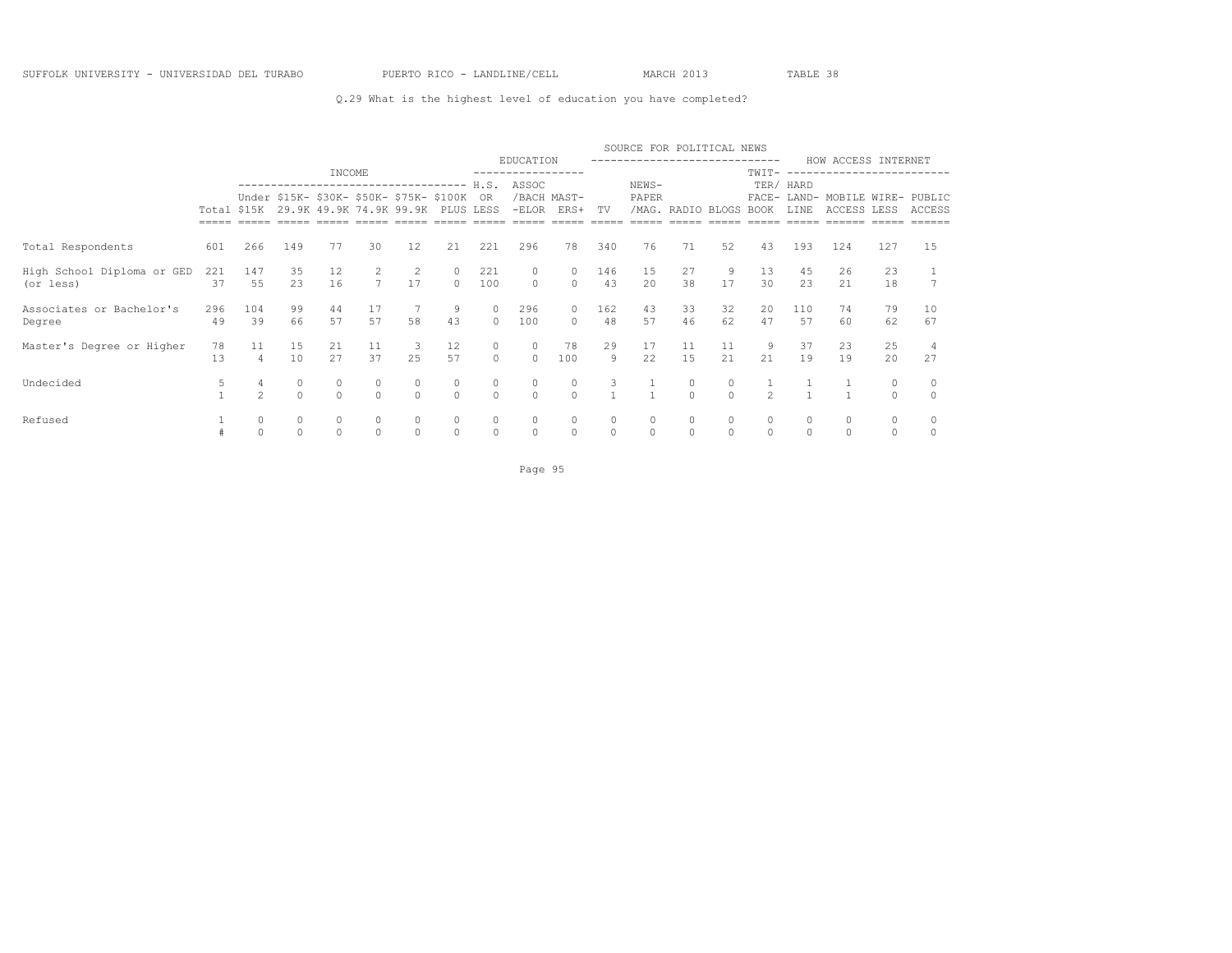### Q.30 Are any members of your household members of a labor union?

|                   |             |           |                     |          |                     |                                                                     |                     |                     |           |                           |                      | SOURCE FOR POLITICAL NEWS   |                   |          |                |                |                                                |           |          |
|-------------------|-------------|-----------|---------------------|----------|---------------------|---------------------------------------------------------------------|---------------------|---------------------|-----------|---------------------------|----------------------|-----------------------------|-------------------|----------|----------------|----------------|------------------------------------------------|-----------|----------|
|                   |             |           |                     | INCOME   |                     |                                                                     |                     |                     | EDUCATION |                           |                      | --------------------------- |                   |          | TWIT-          |                | HOW ACCESS INTERNET<br>----------              |           |          |
|                   |             |           |                     |          |                     | ---------------------------------                                   |                     | H.S.                | ASSOC     |                           |                      | NEWS-                       |                   |          |                | TER/ HARD      |                                                |           |          |
|                   | Total \$15K |           |                     |          |                     | Under \$15K- \$30K- \$50K- \$75K- \$100K<br>29.9K 49.9K 74.9K 99.9K | PLUS LESS           | OR.                 |           | /BACH MAST-<br>-ELOR ERS+ | TV                   | PAPER                       | /MAG. RADIO BLOGS |          | BOOK           | LINE           | FACE- LAND- MOBILE WIRE- PUBLIC<br>ACCESS LESS |           | ACCESS   |
|                   |             |           |                     |          |                     |                                                                     |                     |                     |           |                           |                      |                             |                   |          |                |                |                                                |           |          |
| Total Respondents | 601         | 266       | 149                 | 77       | 30                  | $12 \overline{ }$                                                   | 21                  | 221                 | 296       | 78                        | 340                  | 76                          | 71                | 52       | 43             | 193            | 124                                            | 127       | 15       |
| Yes               | 85<br>14    | 19        | 31<br>21            | 18<br>23 | 11<br>37            | 8                                                                   | 5                   | 22<br>10            | 50<br>17  | 13<br>17                  | 42<br>12             | 14<br>18                    | 11<br>1.5         | 10<br>19 | 6<br>14        | 35<br>18       | 21<br>17                                       | 24<br>19  | 13       |
| No                | 497<br>83   | 239<br>90 | 115<br>77           | 58<br>75 | 19<br>63            | 10<br>83                                                            | 20<br>95            | 189<br>86           | 237<br>80 | 65<br>83                  | 284<br>84            | 62<br>82                    | 59<br>83          | 40<br>77 | 36<br>84       | 154<br>80      | 100<br>81                                      | 102<br>80 | 13<br>87 |
| Undecided         | 18<br>3     | 3         | 3<br>$\mathfrak{D}$ |          | $\circ$<br>$\Omega$ | 8                                                                   | $\circ$<br>$\Omega$ | 9<br>$\overline{4}$ | 9<br>3    | $\circ$<br>$\Omega$       | 13<br>$\overline{4}$ |                             |                   |          | $\mathfrak{D}$ | $\mathfrak{D}$ | $\mathfrak{D}$                                 |           |          |
| Refused           |             |           | 0                   |          | $\circ$             |                                                                     |                     |                     | 0         | 0                         |                      |                             | 0                 |          |                |                | 0                                              | 0         |          |
|                   |             |           | $\Omega$            | $\Omega$ | $\cap$              | $\Omega$                                                            |                     |                     | $\Omega$  | $\Omega$                  |                      | $\Omega$                    | $\bigcap$         | $\Omega$ | $\Omega$       |                | $\Omega$                                       | $\Omega$  |          |

Page 96 and the state of the state of the state of the state of the state of the state of the state of the state of the state of the state of the state of the state of the state of the state of the state of the state of th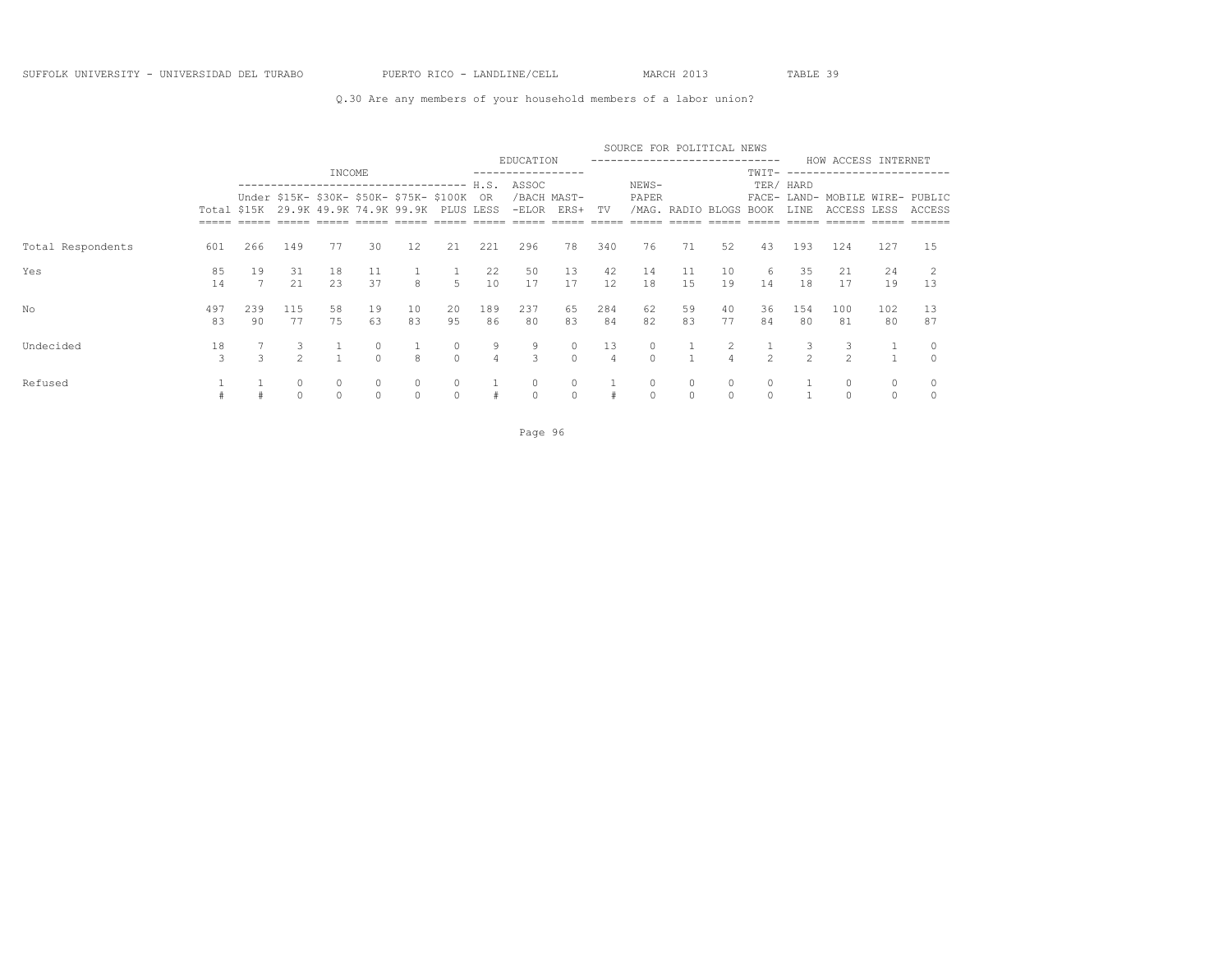### Q.31 How often do you attend religious services?

|                   |                      |                      |                   |                                 |                               |                                                                                                                                  |                      |                                |                                       |                               |                      | SOURCE FOR POLITICAL NEWS      |                        |                |                     |                   |                                                |                     |                    |
|-------------------|----------------------|----------------------|-------------------|---------------------------------|-------------------------------|----------------------------------------------------------------------------------------------------------------------------------|----------------------|--------------------------------|---------------------------------------|-------------------------------|----------------------|--------------------------------|------------------------|----------------|---------------------|-------------------|------------------------------------------------|---------------------|--------------------|
|                   |                      |                      |                   | INCOME                          |                               |                                                                                                                                  |                      |                                | EDUCATION                             |                               |                      | ------------------------------ |                        |                | TWTT-               |                   | HOW ACCESS INTERNET                            |                     |                    |
|                   |                      |                      |                   |                                 |                               | -----------------------------------<br>Under \$15K- \$30K- \$50K- \$75K- \$100K<br>Total \$15K 29.9K 49.9K 74.9K 99.9K PLUS LESS |                      | H.S.<br>0R                     | ASSOC                                 | /BACH MAST-<br>$-ELOR$ $ERS+$ | TV                   | NEWS-<br>PAPER                 | /MAG. RADIO BLOGS BOOK |                |                     | TER/ HARD<br>LINE | FACE- LAND- MOBILE WIRE- PUBLIC<br>ACCESS LESS |                     | ACCESS             |
| Total Respondents | 601                  | 266                  | 149               | 77                              | 30                            | 12                                                                                                                               | 21                   | 221                            | 296                                   | 78                            | 340                  | 76                             | 71                     | 52             | 43                  | 193               | 124                                            | 127                 | 15                 |
| Daily             | 50<br>8              | 26<br>10             | 10<br>7           | $6\overline{6}$                 | $\frac{2}{7}$                 | $\mathbf{8}$                                                                                                                     | $\circ$              | 22<br>10                       | 23<br>$\mathbf{8}$                    | $\frac{5}{6}$                 | 27<br>$\overline{8}$ | 6<br>$\mathbf{g}$              | 6<br>$\overline{8}$    | 10             | $2^{1}$             | 14                | 9<br>$\overline{7}$                            | 9<br>$\overline{7}$ | 20                 |
| Weekly            | 291<br>48            | 135<br>51            | 75<br>50          | 32<br>42                        | 15<br>50                      | $7\phantom{.0}$<br>58                                                                                                            | 9<br>43              | 110<br>50                      | 144<br>49                             | 35<br>45                      | 174<br>51            | 35<br>46                       | 37<br>52               | 20<br>38       | 17<br>40            | 100<br>52         | 61<br>49                                       | 57<br>45            | -6<br>40           |
| Once a month      | 103<br>17            | 46<br>17             | 24<br>16          | 13<br>17                        | 6<br>20                       | $\mathbf{g}$                                                                                                                     | 5<br>24              | 37<br>17                       | 52<br>18                              | 12<br>15                      | 59<br>17             | 15<br>20                       | 8<br>11                | 13             | 12<br>28            | 29<br>1.5         | 24<br>19                                       | 23<br>18            | 20                 |
| Once a year       | 66<br>11             | 25<br>$\overline{9}$ | 21<br>14          | 9<br>12                         | $\overline{\mathbf{3}}$<br>10 | 8                                                                                                                                | $\overline{2}$<br>10 | 23<br>10                       | 34<br>11                              | 9<br>12                       | 41<br>12             | 6<br>8                         | 10                     | 8<br>15        | 4<br>$\circ$        | 25<br>13          | 12<br>10                                       | 18<br>14            | $\circ$<br>$\circ$ |
| Never             | 80<br>13             | 31<br>12             | 15<br>10          | 16<br>21                        | $\overline{4}$<br>13          | 2<br>17                                                                                                                          | 5<br>24              | 27<br>12                       | 37<br>13                              | 15<br>19                      | 36<br>11             | 13<br>17                       | 10<br>14               | 11<br>21       | 9<br>2.1            | 23<br>12          | 18<br>15                                       | 17<br>13            | 20                 |
| Refused           | 11<br>$\mathfrak{D}$ |                      | 4<br>$\mathbf{z}$ | $\overline{c}$<br>$\mathcal{L}$ | $\circ$<br>$\cap$             | 0<br>$\Omega$                                                                                                                    | $\Omega$             | $\overline{c}$<br>$\mathbf{1}$ | $\begin{array}{c} 6 \\ 2 \end{array}$ | $\frac{2}{3}$                 | $\frac{3}{1}$        |                                | 3                      | $\mathfrak{D}$ | $\circ$<br>$\Omega$ | $\frac{2}{1}$     | $\circ$<br>$\Omega$                            | 3<br>$\mathfrak{D}$ | 0                  |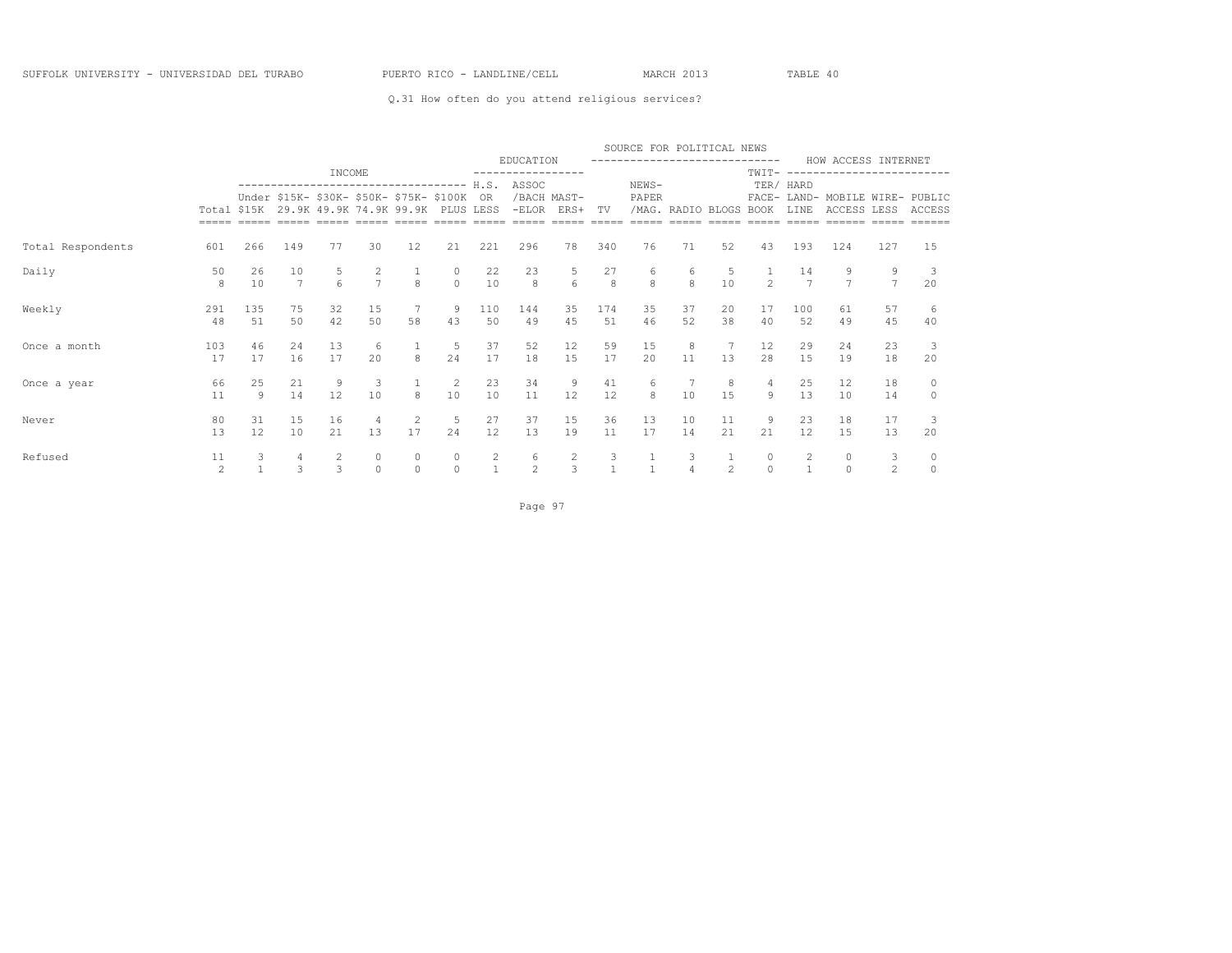### Q.32 What is your primary source for political news and information?

|                                                       |                      |                      |                                  |                       |                     |                                             |                                |                                  |                                                             |                                  |                          | SOURCE FOR POLITICAL NEWS     |                        |                      |                      |                                       |                                                        |                     |                     |
|-------------------------------------------------------|----------------------|----------------------|----------------------------------|-----------------------|---------------------|---------------------------------------------|--------------------------------|----------------------------------|-------------------------------------------------------------|----------------------------------|--------------------------|-------------------------------|------------------------|----------------------|----------------------|---------------------------------------|--------------------------------------------------------|---------------------|---------------------|
|                                                       |                      |                      |                                  | INCOME                |                     |                                             |                                |                                  | EDUCATION<br>-----------------                              |                                  |                          | ----------------------------- |                        |                      |                      |                                       | HOW ACCESS INTERNET<br>TWTT- ------------------------- |                     |                     |
|                                                       |                      |                      |                                  |                       |                     | Under \$15K- \$30K- \$50K- \$75K- \$100K OR |                                |                                  | Total \$15K 29.9K 49.9K 74.9K 99.9K PLUS LESS -ELOR ERS+ TV | /BACH MAST-                      |                          | NEWS-<br>PAPER                | /MAG. RADIO BLOGS BOOK |                      |                      | TER/ HARD<br>LINE                     | FACE- LAND- MOBILE WIRE- PUBLIC<br>ACCESS LESS ACCESS  |                     |                     |
| Total Respondents<br>601                              |                      | 266                  | 149                              | 77                    | 30                  | 12                                          | 21                             | 221                              | 296                                                         | 78                               | 340                      | 76                            | 71                     | 52                   | 43                   | 193                                   | 124                                                    | 127                 | 15                  |
| Television and Cable News<br>Networks                 | 340<br>57            | 176<br>66            | 82<br>55                         | 35<br>45              | 14<br>47            | 5<br>42                                     | $\overline{4}$<br>19           | 146<br>66                        | 162<br>55                                                   | 29<br>37                         | 340<br>100               | $\Omega$<br>$\circ$           | $\Omega$<br>$\circ$    | $\circ$<br>$\circ$   | $\Omega$<br>$\circ$  | 103<br>53                             | .50<br>40                                              | 62<br>49            | -7<br>47            |
| Newspapers and Magazines<br>(online or in print)      | 76<br>13             | 23<br>9              | 19<br>13                         | 13<br>17              | 13                  | 2<br>17                                     | 8<br>38                        | 15<br>7                          | 43<br>1.5                                                   | 17<br>22                         | $\Omega$                 | 76<br>100                     | $\Omega$<br>$\Omega$   | $\Omega$<br>$\Omega$ | $\Omega$             | 21<br>11                              | 14<br>11                                               | 20<br>16            | 2<br>13             |
| Radio                                                 | 71<br>12             | 2.8<br>11            | 17<br>11                         | 9<br>12               | 6<br>20             | 2<br>17                                     | 5<br>24                        | 27<br>12                         | 33<br>11                                                    | 11<br>14                         | $\Omega$<br>$\Omega$     | $\Omega$<br>$\Omega$          | 71<br>100              | $\Omega$<br>$\Omega$ | $\Omega$<br>$\Omega$ | 20<br>10                              | 15<br>12                                               | 16<br>13            | -3<br>20            |
| Political Blogs                                       | 52<br>9              | 10<br>$\overline{4}$ | 17<br>11                         | 15<br>19              | 3<br>10             | 3<br>25                                     | $\mathbf{1}$<br>$\overline{5}$ | 9<br>$\overline{4}$              | 32<br>11                                                    | 11<br>14                         | 0<br>$\Omega$            | $\circ$<br>$\Omega$           | $\circ$<br>$\Omega$    | 52<br>100            | 0<br>$\Omega$        | 24<br>12                              | 21<br>17                                               | 16<br>13            | 3<br>20             |
| Social Media websites like<br>as Twitter and Facebook | 43<br>$\overline{7}$ | 18<br>$\overline{7}$ | 11<br>$\overline{7}$             | 5<br>$6 \overline{6}$ | 3<br>10             | $\circ$<br>$\Omega$                         | 3<br>14                        | 13<br>$6 \overline{6}$           | 20<br>$\overline{7}$                                        | 9<br>12                          | $\circ$<br>$\Omega$      | $\circ$<br>$\Omega$           | $\Omega$<br>$\Omega$   | $\Omega$<br>$\Omega$ | 43<br>100            | 21<br>11                              | 20<br>16                                               | 12<br>9             | 0<br>$\Omega$       |
| Friends and Family                                    | 8                    | 5<br>$\mathfrak{D}$  | $\mathbf{1}$<br>$\mathbf{1}$     | $\circ$<br>$\Omega$   | 0<br>$\Omega$       | 0<br>$\Omega$                               | $\circ$<br>$\Omega$            | $\overline{4}$<br>$\overline{2}$ | $\frac{3}{1}$                                               | $\mathbf{1}$                     | 0<br>$\Omega$            | $\circ$<br>$\Omega$           | 0<br>$\Omega$          | 0<br>$\Omega$        | 0<br>$\Omega$        | $\begin{array}{c} 2 \\ 1 \end{array}$ | 2<br>$\mathfrak{D}$                                    | 0<br>$\Omega$       | $\circ$<br>$\Omega$ |
| Undecided                                             | 4<br>$\mathbf{1}$    | 3<br>$\mathbf{1}$    | $\circ$<br>$\Omega$              | $\circ$<br>$\Omega$   | $\circ$<br>$\Omega$ | 0<br>$\Omega$                               | $\circ$<br>$\Omega$            | 3<br>$\overline{1}$              | $\frac{1}{4}$                                               | $\begin{matrix}0\\0\end{matrix}$ | $\mathbf{0}$<br>$\Omega$ | $\circ$<br>$\Omega$           | $\circ$<br>$\cap$      | $\circ$<br>$\cap$    | $\circ$<br>$\Omega$  | $\mathbf{1}$                          | -1<br>$\overline{1}$                                   | 1<br>$\mathbf{1}$   | $\circ$<br>$\Omega$ |
| Refused                                               |                      | 3                    | $\overline{c}$<br>$\overline{1}$ | $\circ$<br>$\Omega$   | $\circ$<br>$\Omega$ | 0<br>$\Omega$                               | $\circ$<br>$\Omega$            | $\overline{4}$<br>$\mathfrak{D}$ | $\overline{c}$<br>$\mathbf{1}$                              | $\circ$<br>$\Omega$              | 0<br>$\Omega$            | $\circ$<br>$\Omega$           | $\circ$<br>$\Omega$    | $\circ$<br>$\Omega$  | 0<br>$\Omega$        | $\mathbf{1}$                          | 1<br>$\overline{1}$                                    | $\circ$<br>$\Omega$ | 0<br>$\Omega$       |

Page 98 and the state of the state of the state of the state of the state of the state of the state of the state of the state of the state of the state of the state of the state of the state of the state of the state of th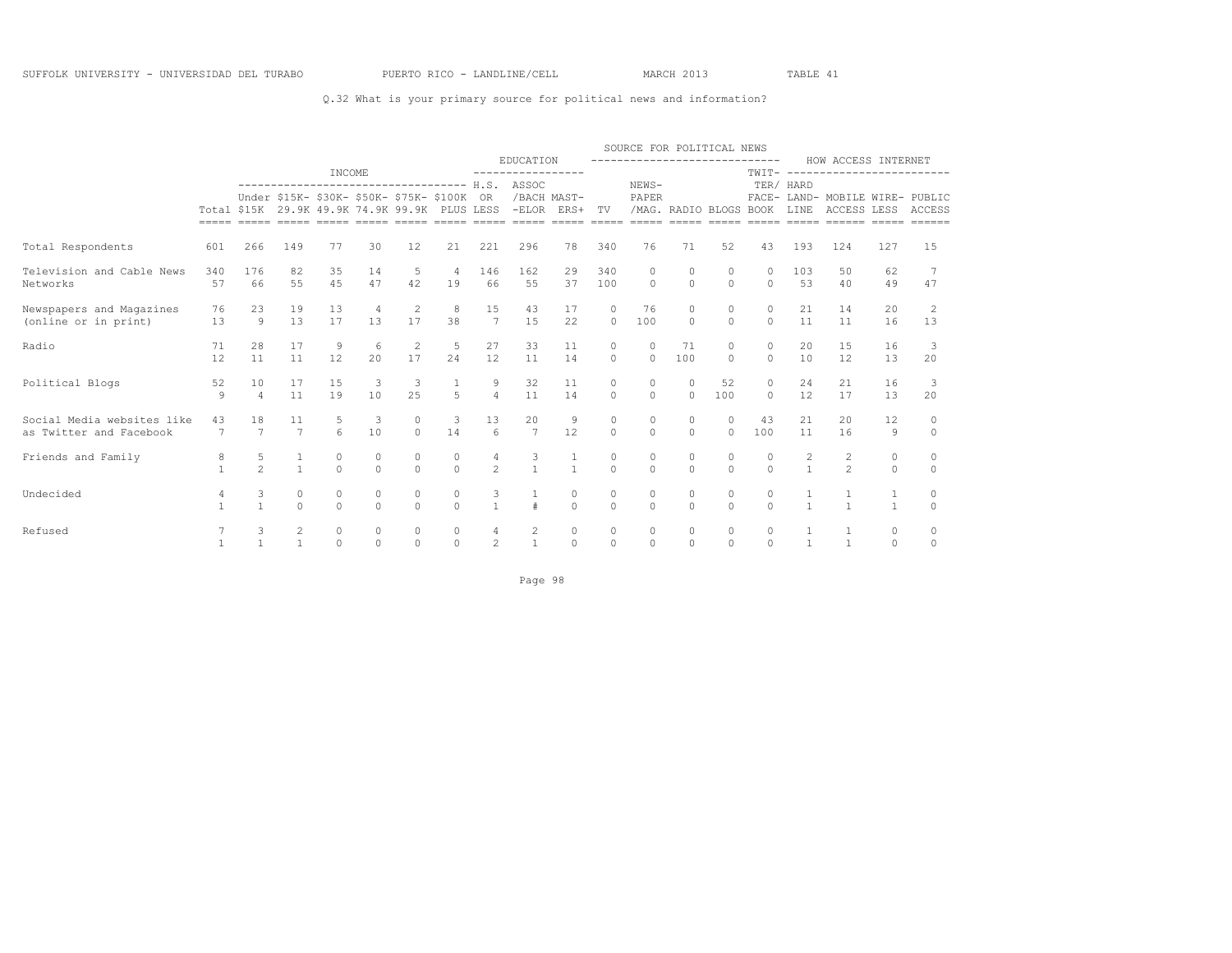### Q.33 How do you access the Internet?

|                            |              |                |                |                |                |                                                                                              |                |              |                            |                |                |               | SOURCE FOR POLITICAL NEWS |                |                |                |                                                       |          |          |
|----------------------------|--------------|----------------|----------------|----------------|----------------|----------------------------------------------------------------------------------------------|----------------|--------------|----------------------------|----------------|----------------|---------------|---------------------------|----------------|----------------|----------------|-------------------------------------------------------|----------|----------|
|                            |              |                |                |                |                |                                                                                              |                |              | EDUCATION                  |                |                |               | ------------------------  |                |                |                | HOW ACCESS INTERNET                                   |          |          |
|                            |              |                |                | INCOME         |                | ------------------------------------ H.S.                                                    |                |              | -----------------<br>ASSOC |                |                | NEWS-         |                           |                | $TWIT----$     | TER/ HARD      |                                                       |          |          |
|                            |              |                |                |                |                | Under \$15K- \$30K- \$50K- \$75K- \$100K OR<br>Total \$15K 29.9K 49.9K 74.9K 99.9K PLUS LESS |                |              | /BACH MAST-                | -ELOR ERS+ TV  |                | PAPER         | /MAG. RADIO BLOGS BOOK    |                |                | LINE           | FACE- LAND- MOBILE WIRE- PUBLIC<br>ACCESS LESS ACCESS |          |          |
|                            |              |                |                |                |                |                                                                                              |                |              |                            |                |                |               |                           |                |                |                |                                                       |          |          |
| Total Respondents          | 601          | 266            | 149            | 77             | 30             | 12                                                                                           | 21             | 221          | 296                        | 78             | 340            | 76            | 71                        | 52             | 43             | 193            | 124                                                   | 127      | 15       |
| Hard landline access to my | 193          | 66             | 55             | 31             | 15             | 6                                                                                            | 10             | 45           | 110                        | 37             | 103            | 21            | 20                        | 24             | 21             | 193            | 36                                                    | 19       | 7        |
| home                       | 32           | 25             | 37             | 40             | 50             | 50                                                                                           | 48             | 20           | 37                         | 47             | 30             | 28            | 28                        | 46             | 49             | 100            | 29                                                    | 15       | 47       |
| Wireless access in my home | 127          | 35             | 34             | 25             | 12             | $\mathbf{1}$                                                                                 | 11             | 23           | 79                         | 2.5            | 62             | 20            | 16                        | 16             | 12             | 19             | 2.5                                                   | 127      | 8        |
|                            | 21           | 13             | 23             | 32             | 40             | 8                                                                                            | 52             | 10           | 27                         | 32             | 18             | 26            | 23                        | 31             | 28             | 10             | 20                                                    | 100      | 53       |
| Mobile access through my   | 124          | 42             | 34             | 19             | 10             | 3                                                                                            | 10             | 26           | 74                         | 23             | 50             | 14            | 15                        | 21             | 20             | 36             | 124                                                   | 25       | 9        |
| smartphone                 | 21           | 16             | 2.3            | 25             | 33             | 25                                                                                           | 48             | 12           | 25                         | 29             | 15             | 18            | 2.1                       | 40             | 47             | 19             | 100                                                   | 20       | 60       |
| Public access through a    | 15           | 4              | $\overline{4}$ | 4              | 1              | 0                                                                                            | 1              | 1            | 10                         | 4              |                | 2             | 3                         | 3              | $\circ$        |                | 9                                                     | 8        | 15       |
| library or Internet cafe   | 2            | $\overline{2}$ | $\mathcal{E}$  | 5              | $\overline{3}$ | $\Omega$                                                                                     | $\overline{5}$ | $\#$         | 3                          | $\overline{5}$ | $\overline{2}$ | $\mathcal{L}$ | $\overline{4}$            | 6              | $\Omega$       | $\overline{4}$ | $\overline{7}$                                        | 6        | 100      |
| At work                    | 3            | $\circ$        | $\sqrt{2}$     | $\mathbf{1}$   | $\circ$        | 0                                                                                            | $\circ$        | $\circ$      | $\overline{c}$             | $\mathbf{1}$   | $\overline{c}$ | $\mathbf{1}$  | $\circ$                   | $\circ$        | $\circ$        | $\circ$        | $\circ$                                               | $\circ$  | $\circ$  |
|                            | $\pm$        | $\Omega$       | $\mathbf{1}$   | $\overline{1}$ | $\Omega$       | $\Omega$                                                                                     | $\Omega$       | $\Omega$     | $\mathbf{1}$               | $\mathbf{1}$   | $\mathbf{1}$   | $\mathbf{1}$  | $\cap$                    | $\Omega$       | $\Omega$       | $\Omega$       | $\Omega$                                              | $\Omega$ | $\Omega$ |
| At a relative's home       | $\mathbf{2}$ | $\mathbf{1}$   | 1              | $\circ$        | 0              | 0                                                                                            | $\circ$        | $\mathbf{1}$ | 1                          | $\circ$        |                | 0             |                           | $\circ$        | $\circ$        | $\circ$        | $\circ$                                               | 0        | $\circ$  |
|                            | #            | $\#$           | $\mathbf{1}$   | $\Omega$       | $\Omega$       | $\Omega$                                                                                     | $\Omega$       | $\#$         | $\#$                       | $\Omega$       | $\ddagger$     | $\Omega$      | $\mathbf{1}$              | $\Omega$       | $\Omega$       | $\Omega$       | $\Omega$                                              | $\Omega$ | $\circ$  |
| I do not access the        | 209          | 136            | 34             | 11             | 2              | $\overline{4}$                                                                               | $\circ$        | 132          | 63                         | 11             | 149            | 26            | 25                        |                | 1              | $\circ$        | $\circ$                                               | $\circ$  | $\circ$  |
| Internet                   | 35           | 51             | 23             | 14             | 7              | 33                                                                                           | $\Omega$       | 60           | 21                         | 14             | 44             | 34            | 35                        | $\mathfrak{D}$ | $\overline{2}$ | $\Omega$       | $\Omega$                                              | $\Omega$ | $\circ$  |
| Other                      | 0            | $\mathbf{0}$   | $\circ$        | $\circ$        | 0              | 0                                                                                            | $\mathbf{0}$   | $\circ$      | $\circ$                    | $\circ$        | 0              | 0             | 0                         | $\circ$        | $\circ$        | $\circ$        | $\mathbf{0}$                                          | 0        | 0        |
|                            | $\Omega$     | $\Omega$       | $\Omega$       | $\Omega$       | $\Omega$       | $\Omega$                                                                                     | $\Omega$       | $\circ$      | $\Omega$                   | $\Omega$       | $\Omega$       | $\Omega$      | $\Omega$                  | $\Omega$       | $\Omega$       | $\Omega$       | $\Omega$                                              | $\Omega$ | $\circ$  |
| Undecided                  | 4            | $\circ$        | 3              | 1              | $\circ$        | 0                                                                                            | $\circ$        | $\mathbf{2}$ | 1                          | 1              | $\overline{c}$ | $\circ$       | $\circ$                   | 1              | $\circ$        | $\circ$        | $\circ$                                               | 0        | 0        |
|                            | $\mathbf{1}$ | $\Omega$       | $\mathfrak{D}$ | $\overline{1}$ | $\Omega$       | $\Omega$                                                                                     | $\Omega$       | $\mathbf{1}$ | $\#$                       | $\mathbf{1}$   | $\mathbf{1}$   | $\Omega$      | $\Omega$                  | $\mathfrak{D}$ | $\Omega$       | $\Omega$       | $\Omega$                                              | $\Omega$ | $\circ$  |
| Refused                    | $\mathbf{2}$ | 0              | $\circ$        | $\circ$        | $\circ$        | $\circ$                                                                                      | $\circ$        | $\circ$      | 1                          | $\circ$        | $\circ$        | $\circ$       | $\circ$                   | $\circ$        | $\circ$        | $\circ$        | $\circ$                                               | $\circ$  | $\circ$  |
|                            |              | $\Omega$       | $\mathbf 0$    | $\Omega$       | $\Omega$       | $\Omega$                                                                                     | $\circ$        | $\circ$      | $\#$                       | $\Omega$       | $\Omega$       | $\Omega$      | $\Omega$                  | $\Omega$       | $\Omega$       | $\Omega$       | $\Omega$                                              | $\circ$  | 0        |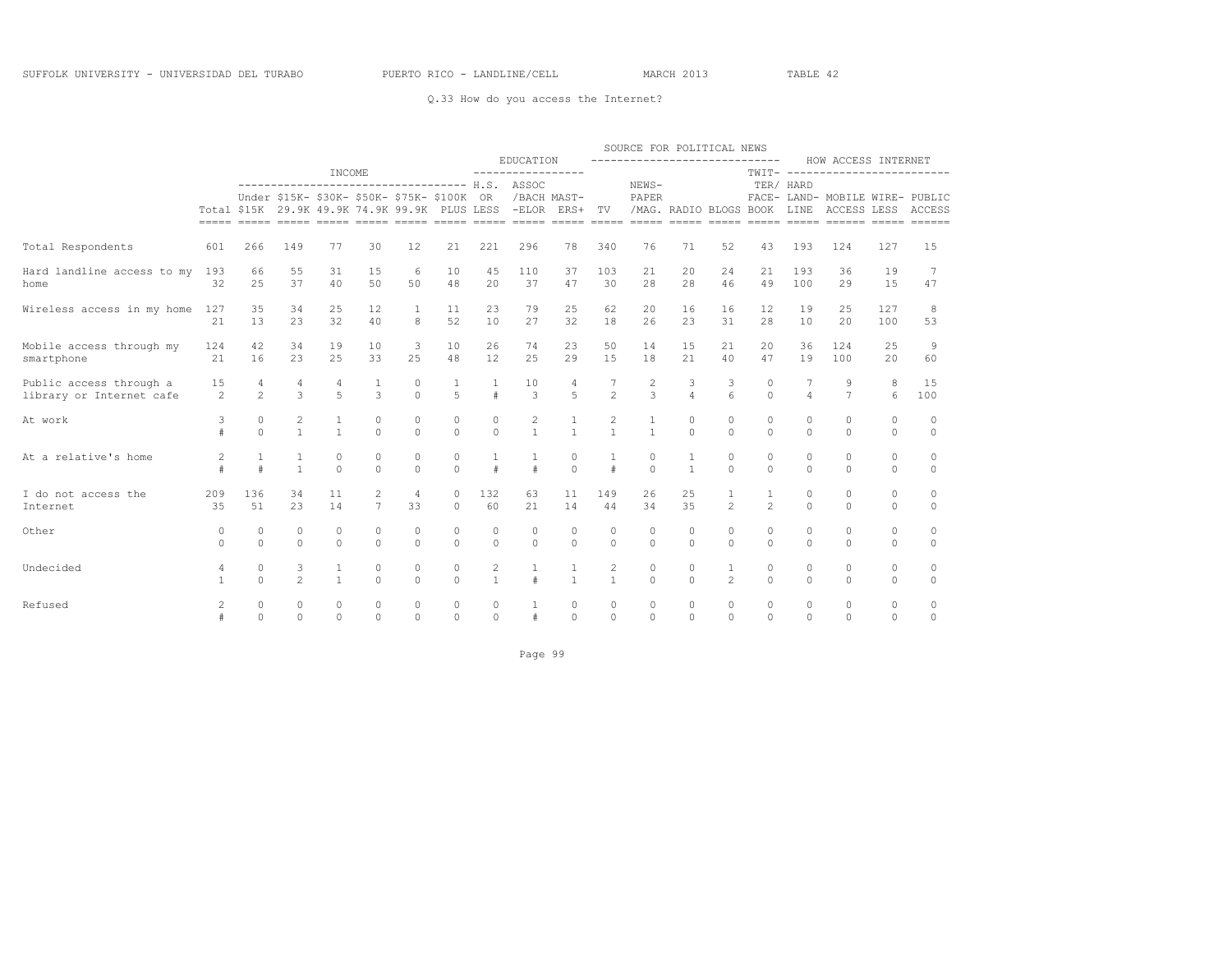### Q.34 Have you or any members of your family ever served in the United States Armed Forces?

|                   |             |           |              |               |                     |                                                                                                             |                     |                          |                  |                     |           | SOURCE FOR POLITICAL NEWS |                        |                     |                  |                     |                                                |                    |               |
|-------------------|-------------|-----------|--------------|---------------|---------------------|-------------------------------------------------------------------------------------------------------------|---------------------|--------------------------|------------------|---------------------|-----------|---------------------------|------------------------|---------------------|------------------|---------------------|------------------------------------------------|--------------------|---------------|
|                   |             |           |              | INCOME        |                     |                                                                                                             |                     |                          | EDUCATION        |                     |           |                           |                        |                     | -------<br>TWIT- |                     | HOW ACCESS INTERNET<br>---------------------   |                    |               |
|                   | Total \$15K |           |              |               |                     | ------------------------------------<br>Under \$15K- \$30K- \$50K- \$75K- \$100K<br>29.9K 49.9K 74.9K 99.9K |                     | H.S.<br>OR.<br>PLUS LESS | ASSOC<br>$-ELOR$ | /BACH MAST-<br>ERS+ | TV        | NEWS-<br>PAPER            | /MAG. RADIO BLOGS BOOK |                     |                  | TER/ HARD<br>LINE   | FACE- LAND- MOBILE WIRE- PUBLIC<br>ACCESS LESS |                    | ACCESS        |
| Total Respondents | 601         | 266       | 149          | 77            | 30                  | 12                                                                                                          | 21                  | 221                      | 296              | 78                  | 340       | 76                        | 71                     | 52                  | 43               | 193                 | 124                                            | 127                | 15            |
| Yes               | 312<br>52   | 117<br>44 | 85<br>57     | 45<br>58      | 19<br>63            | 8<br>67                                                                                                     | 12<br>57            | 96<br>43                 | 163<br>55        | 52<br>67            | 161<br>47 | 46<br>61                  | 41<br>58               | 36<br>69            | 19<br>44         | 101<br>52           | 70<br>56                                       | 78<br>61           | 53            |
| No                | 283<br>47   | 147<br>55 | 63<br>42     | 32<br>42      | 11<br>37            | 4<br>33                                                                                                     | 9<br>43             | 123<br>56                | 131<br>44        | 25<br>32            | 176<br>52 | 30<br>39                  | 30<br>42               | 16<br>31            | 24<br>56         | 91<br>47            | 54<br>44                                       | 49<br>39           | 47            |
| Undecided         |             |           | 0<br>$\circ$ | 0<br>$\Omega$ | $\circ$<br>$\Omega$ | 0<br>$\circ$                                                                                                | $\circ$<br>$\Omega$ | #                        | 0<br>$\circ$     | $\circ$<br>$\circ$  |           | $\circ$<br>$\cap$         | $\Omega$               | $\circ$<br>$\cap$   | 0<br>$\circ$     | $\circ$<br>$\Omega$ | 0<br>$\Omega$                                  | $\circ$<br>$\circ$ | 0<br>$\Omega$ |
| Refused           |             |           |              | 0             | $\circ$             | 0<br>$\Omega$                                                                                               | 0                   |                          |                  |                     |           | $\circ$                   | 0<br>$\Omega$          | $\circ$<br>$\Omega$ | 0<br>$\Omega$    |                     | 0                                              | 0<br>$\Omega$      |               |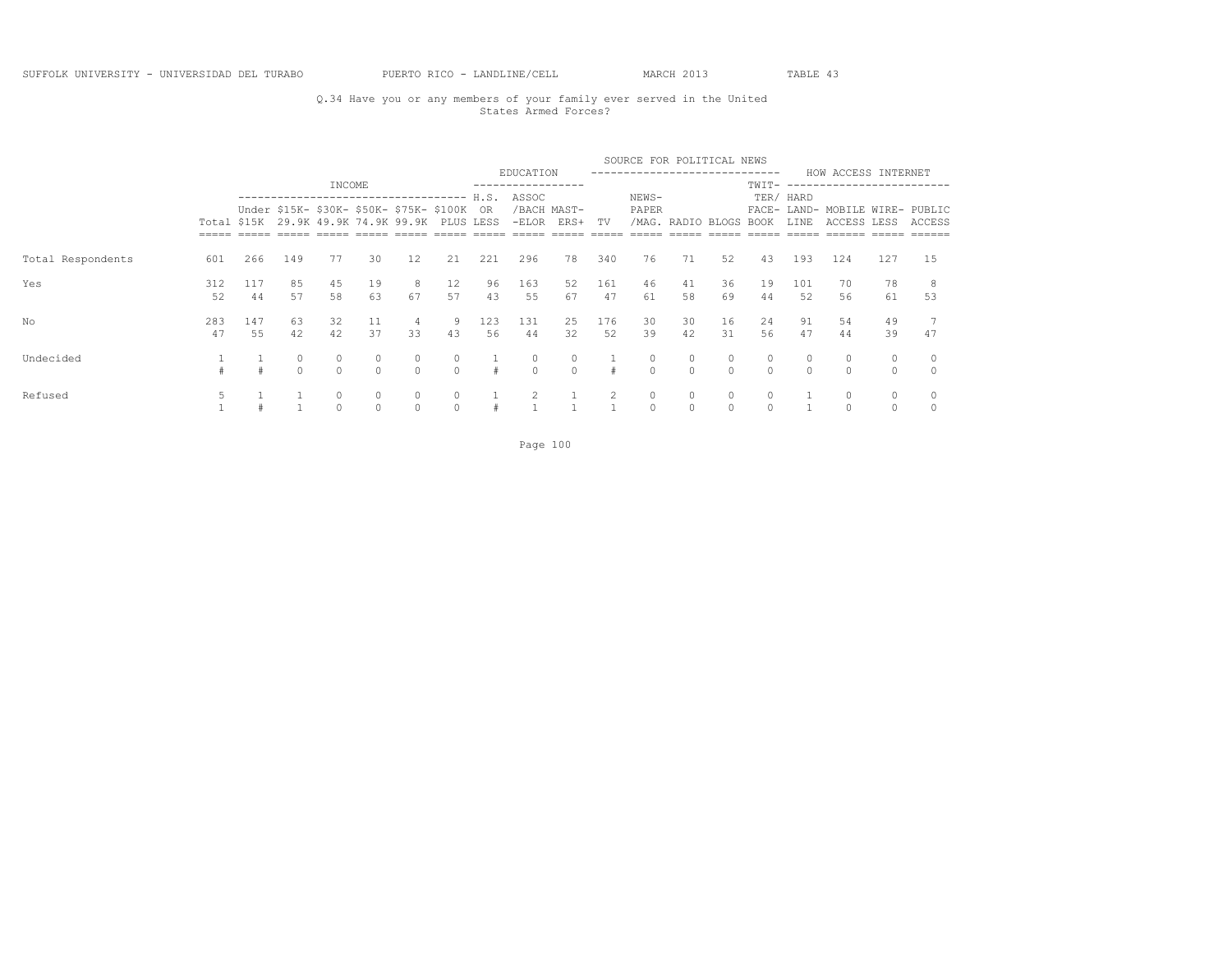Sample Type

|                   |           | of P.R.   | Direction | Barack<br>Obama |          | Luis      | Fortuno                                                                                                                                                   |           | Alejandro Garcia<br>Padilla |           |           | Pedro<br>Pierluisi |          | Most Impor-<br>tant Issue<br>Crime | -----------<br>/Drug Unem- | Served<br>in Armed<br>Forces |           | Member<br>Labor Union |           |
|-------------------|-----------|-----------|-----------|-----------------|----------|-----------|-----------------------------------------------------------------------------------------------------------------------------------------------------------|-----------|-----------------------------|-----------|-----------|--------------------|----------|------------------------------------|----------------------------|------------------------------|-----------|-----------------------|-----------|
|                   |           |           |           |                 |          |           | Ap- Disap Ap- Disap Ap- Disap Unde- Ap- Disap Unde- Traf- ploy-<br>Total Right Wrong prove prove prove prove prove prove cided prove prove cided fic ment |           |                             |           |           |                    |          |                                    |                            | Yes                          | No        | Yes                   | No        |
| Total Respondents | 601       | 145       | 348       | 488             | 55       | 261       | 272                                                                                                                                                       | 219       | 234                         | 135       | 362       | 129                | 97       | 241                                | 230                        | 312                          | 283       | 85                    | 497       |
| RDD sample        | 500<br>83 | 119<br>82 | 286<br>82 | 410<br>84       | 38<br>69 | 202<br>77 | 235<br>86                                                                                                                                                 | 178<br>81 | 190<br>81                   | 119<br>88 | 289<br>80 | 119<br>92          | 80<br>82 | 196<br>81                          | 191<br>83                  | 2.52<br>81                   | 243<br>86 | 66<br>78              | 420<br>85 |
| Cell phone sample | 101       | 26<br>18  | 62<br>18  | 78<br>16        | 31       | 59<br>23  | 37<br>14                                                                                                                                                  | 41<br>19  | 44<br>19                    | 16<br>12  | 73<br>20  | 10<br>8            | 17<br>18 | 4.5<br>19                          | 39                         | 60<br>19                     | 40<br>14  | 19<br>22              | 77<br>15  |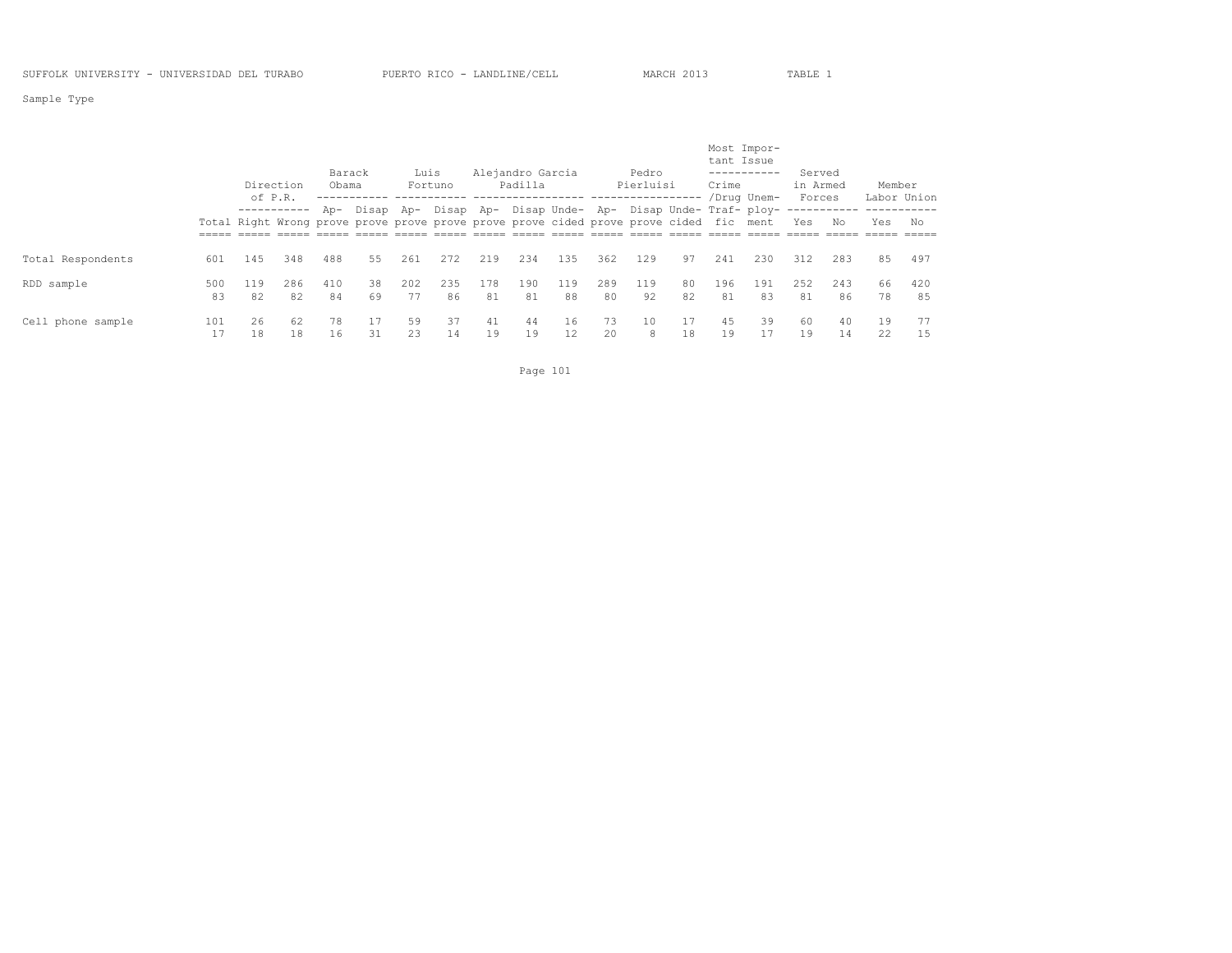### SUFFOLK UNIVERSITY - UNIVERSIDAD DEL TURABO PUERTO RICO - LANDLINE/CELL MARCH 2013 TABLE 2

Q.B1 Are you currently in a safe place to talk?

### Base: Cell phone sample

|                   |            | of P.R.     | Direction | Barack<br>Obama |                                                                                                                                                       | Luis         | Fortuno   |                    | Alejandro Garcia<br>Padilla |           |                    | Pedro<br>Pierluisi |                    | tant Issue<br>Crime | Most Impor-<br>-----------<br>/Drug Unem- | Served<br>in Armed<br>Forces |           | Member    | Labor Union   |
|-------------------|------------|-------------|-----------|-----------------|-------------------------------------------------------------------------------------------------------------------------------------------------------|--------------|-----------|--------------------|-----------------------------|-----------|--------------------|--------------------|--------------------|---------------------|-------------------------------------------|------------------------------|-----------|-----------|---------------|
|                   |            | ----------- |           | Ap-             | Disap Ap- Disap Ap- Disap Unde- Ap- Disap Unde- Traf- ploy-<br>Total Right Wrong prove prove prove prove prove prove cided prove prove cided fic ment |              |           |                    |                             |           |                    |                    |                    |                     |                                           | Yes                          | No        | Yes       | No            |
| Total Respondents | 101        | 26          | 62        | 78              | 17                                                                                                                                                    | 59           | 37        | 41                 | 44                          | 16        | 73                 | 10                 | 17                 | 45                  | 39                                        | 60                           | 40        | 19        | 77            |
| Yes               | 101<br>100 | 26<br>100   | 62<br>100 | 78<br>100       | 100                                                                                                                                                   | 59<br>100    | 37<br>100 | 41<br>100          | 44<br>100                   | 16<br>100 | 73<br>100          | 10<br>100          | 17<br>100          | 4.5<br>100          | 39<br>100                                 | 60<br>100                    | 40<br>100 | 19<br>100 | 77<br>100     |
| No                | 0          |             |           |                 | $\Omega$                                                                                                                                              | 0<br>$\circ$ | 0         | $\circ$<br>$\circ$ |                             | $\circ$   | $\circ$<br>$\circ$ | 0                  | $\circ$<br>$\circ$ |                     |                                           | $\circ$<br>$\Omega$          | $\Omega$  | $\circ$   | $\Omega$<br>0 |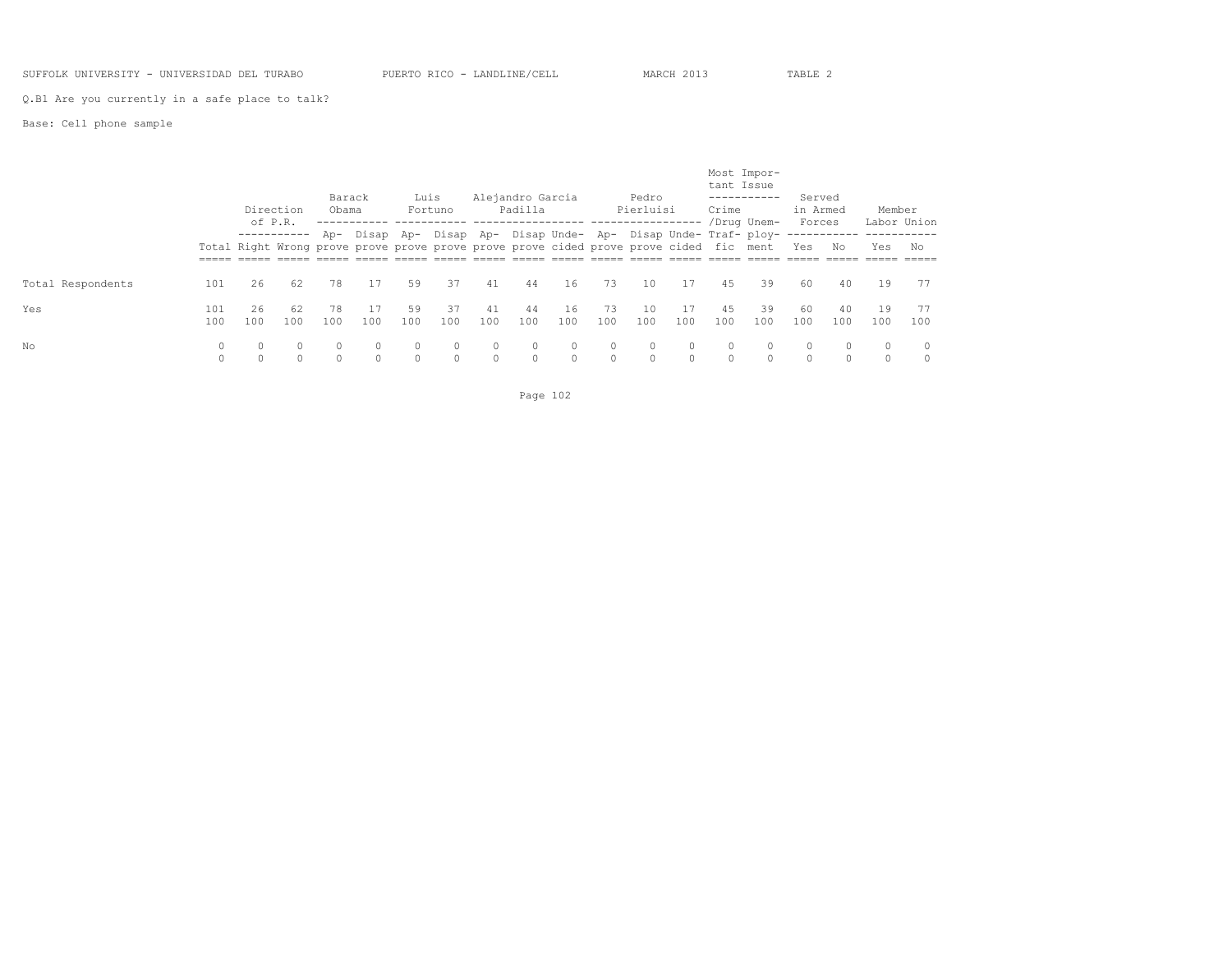### Language of Interview

|                   |            | of P.R.   | Direction   | Barack<br>Obama |                | Luis      | Fortuno                                                                                                                                               |           | Alejandro Garcia<br>Padilla |            |           | Pedro<br>Pierluisi |                      | Most Impor-<br>tant Issue<br>Crime | /Drug Unem- | Served<br>in Armed<br>Forces |             | Member              | Labor Union |
|-------------------|------------|-----------|-------------|-----------------|----------------|-----------|-------------------------------------------------------------------------------------------------------------------------------------------------------|-----------|-----------------------------|------------|-----------|--------------------|----------------------|------------------------------------|-------------|------------------------------|-------------|---------------------|-------------|
|                   |            |           | ----------- | A <sub>D</sub>  |                |           | Disap Ap- Disap Ap- Disap Unde- Ap- Disap Unde- Traf- ploy-<br>Total Right Wrong prove prove prove prove prove prove cided prove prove cided fic ment |           |                             |            |           |                    |                      |                                    |             | Yes                          | No          | Yes                 | No          |
| Total Respondents | 601        | 145       | 348         | 488             | 55             | 261       | 272                                                                                                                                                   | 219       | 234                         | 135        | 362       | 129                | 97                   | 241                                | 230         | 312                          | 283         | 85                  | 497         |
| English           |            |           |             |                 | $\mathfrak{D}$ |           |                                                                                                                                                       |           | $\pm$                       | $\Omega$   |           |                    | $\circ$<br>$\bigcap$ | #                                  |             | 3                            | 0<br>$\cap$ | $\circ$<br>$\Omega$ | -3          |
| Spanish           | 598<br>100 | 143<br>99 | 347<br>100  | 486<br>100      | 54<br>98       | 259<br>99 | 271<br>100                                                                                                                                            | 217<br>99 | 233<br>100                  | 135<br>100 | 360<br>99 | 128<br>99          | 97<br>100            | 240<br>100                         | 230<br>100  | 309<br>99                    | 283<br>100  | 85<br>100           | 494<br>99   |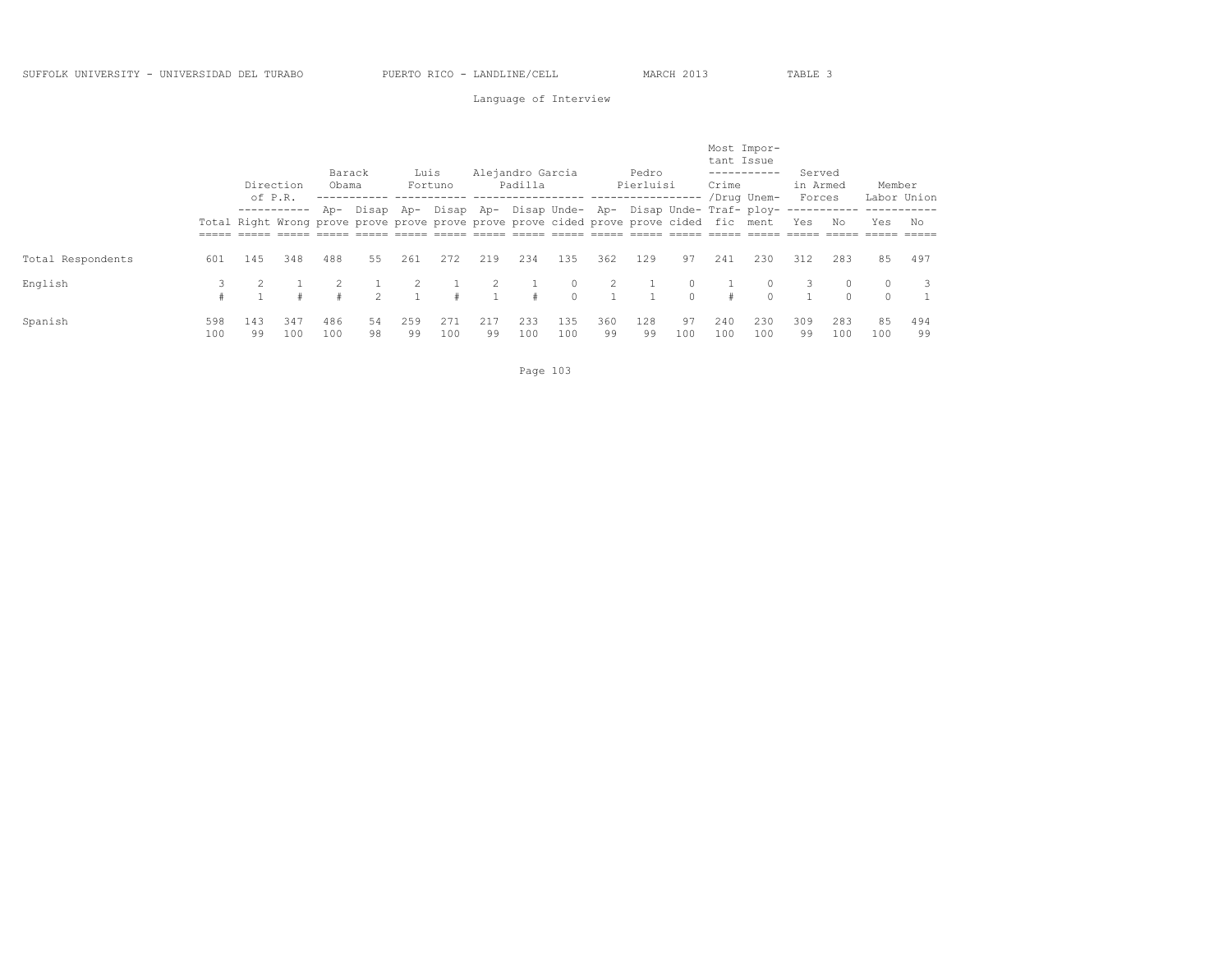Q.S1 Gender of respondent (by observation)

|                   |           | Direction<br>of P.R. |             | Barack<br>Obama |                                                                                                         | Luis      | Fortuno    |           | Alejandro Garcia<br>Padilla                       |          |           | Pedro<br>Pierluisi |          | Most Impor-<br>tant Issue<br>Crime | -----------<br>/Drug Unem- | Served<br>in Armed<br>Forces |           | Member   | Labor Union |
|-------------------|-----------|----------------------|-------------|-----------------|---------------------------------------------------------------------------------------------------------|-----------|------------|-----------|---------------------------------------------------|----------|-----------|--------------------|----------|------------------------------------|----------------------------|------------------------------|-----------|----------|-------------|
|                   |           |                      | ----------- |                 | Ap- Disap Ap-<br>Total Right Wrong prove prove prove prove prove prove cided prove prove cided fic ment |           |            |           | Disap Ap- Disap Unde- Ap- Disap Unde- Traf- ploy- |          |           |                    |          |                                    |                            | Yes                          | No        | Yes      | No          |
| Total Respondents | 601       | 145                  | 348         | 488             | 55                                                                                                      | 261       | 2.72       | 219       | 234                                               | 135      | 362       | 129                | 97       | 241                                | 230                        | 312                          | 283       | 85       | 497         |
| Male              | 290<br>48 | 63<br>43             | 184<br>53   | 238<br>49       | 27<br>49                                                                                                | 145<br>56 | 119<br>44  | 97<br>44  | 123<br>53                                         | 67<br>50 | 173<br>48 | 64<br>50           | 49<br>51 | 100<br>41                          | 112<br>49                  | 171<br>55                    | 116<br>41 | 42<br>49 | 240<br>48   |
| Female            | 311<br>52 | 82<br>57             | 164<br>47   | 250<br>51       | 28<br>51                                                                                                | 116<br>44 | 1.53<br>56 | 122<br>56 | 111<br>47                                         | 68<br>50 | 189<br>52 | 65<br>50           | 48<br>49 | 141<br>59                          | 118<br>51                  | 141<br>45                    | 167<br>59 | 43<br>51 | 257<br>52   |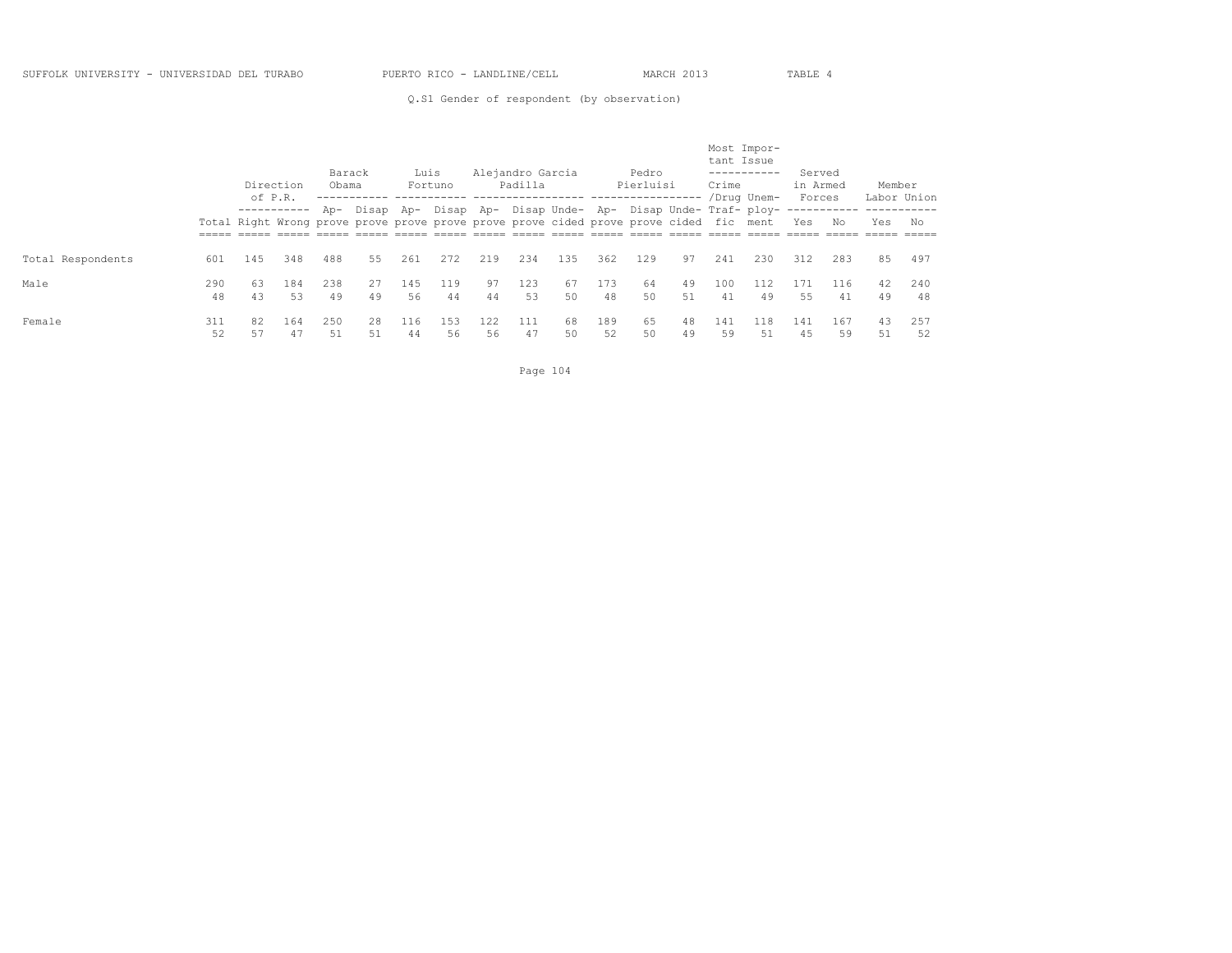### Q.S2 Are you registered to vote?

|                   |                     | Direction<br>of P.R. |            | Barack<br>Obama |                     | Luis                | Fortuno             |                     | Alejandro Garcia<br>Padilla                                                                                                                           |                      |                     | Pedro<br>Pierluisi  |                     | Most Impor-<br>tant Issue<br>Crime | -----------<br>/Drug Unem- | Served<br>in Armed<br>Forces |            | Member              | Labor Union   |
|-------------------|---------------------|----------------------|------------|-----------------|---------------------|---------------------|---------------------|---------------------|-------------------------------------------------------------------------------------------------------------------------------------------------------|----------------------|---------------------|---------------------|---------------------|------------------------------------|----------------------------|------------------------------|------------|---------------------|---------------|
|                   |                     |                      |            | Ap-             |                     |                     |                     |                     | Disap Ap- Disap Ap- Disap Unde- Ap- Disap Unde- Traf- ploy-<br>Total Right Wrong prove prove prove prove prove prove cided prove prove cided fic ment |                      |                     |                     |                     |                                    |                            | Yes                          | No         | Yes                 | No            |
| Total Respondents | 601                 | 145                  | 348        | 488             | 55                  | 261                 | 272                 | 219                 | 234                                                                                                                                                   | 135                  | 362                 | 129                 | 97                  | 241                                | 230                        | 312                          | 283        | 85                  | 497           |
| Yes               | 601<br>100          | 145<br>100           | 348<br>100 | 488<br>100      | 55<br>100           | 261<br>100          | 272<br>100          | 219<br>100          | 234<br>100                                                                                                                                            | 135<br>100           | 362<br>100          | 129<br>100          | 97<br>100           | 241<br>100                         | 230<br>100                 | 312<br>100                   | 283<br>100 | 85<br>100           | 497<br>100    |
| No                | $\circ$<br>$\Omega$ | $\circ$              | $\circ$    | 0               | $\circ$<br>$\Omega$ | $\circ$<br>$\Omega$ | $\circ$<br>$\Omega$ | $\circ$<br>$\Omega$ | $\circ$<br>$\Omega$                                                                                                                                   | $\circ$<br>$\bigcap$ | $\circ$<br>$\Omega$ | $\circ$<br>$\Omega$ | $\circ$<br>$\Omega$ | $\circ$<br>$\cap$                  | 0                          | $\circ$<br>$\Omega$          |            | $\circ$<br>$\Omega$ | 0<br>$\Omega$ |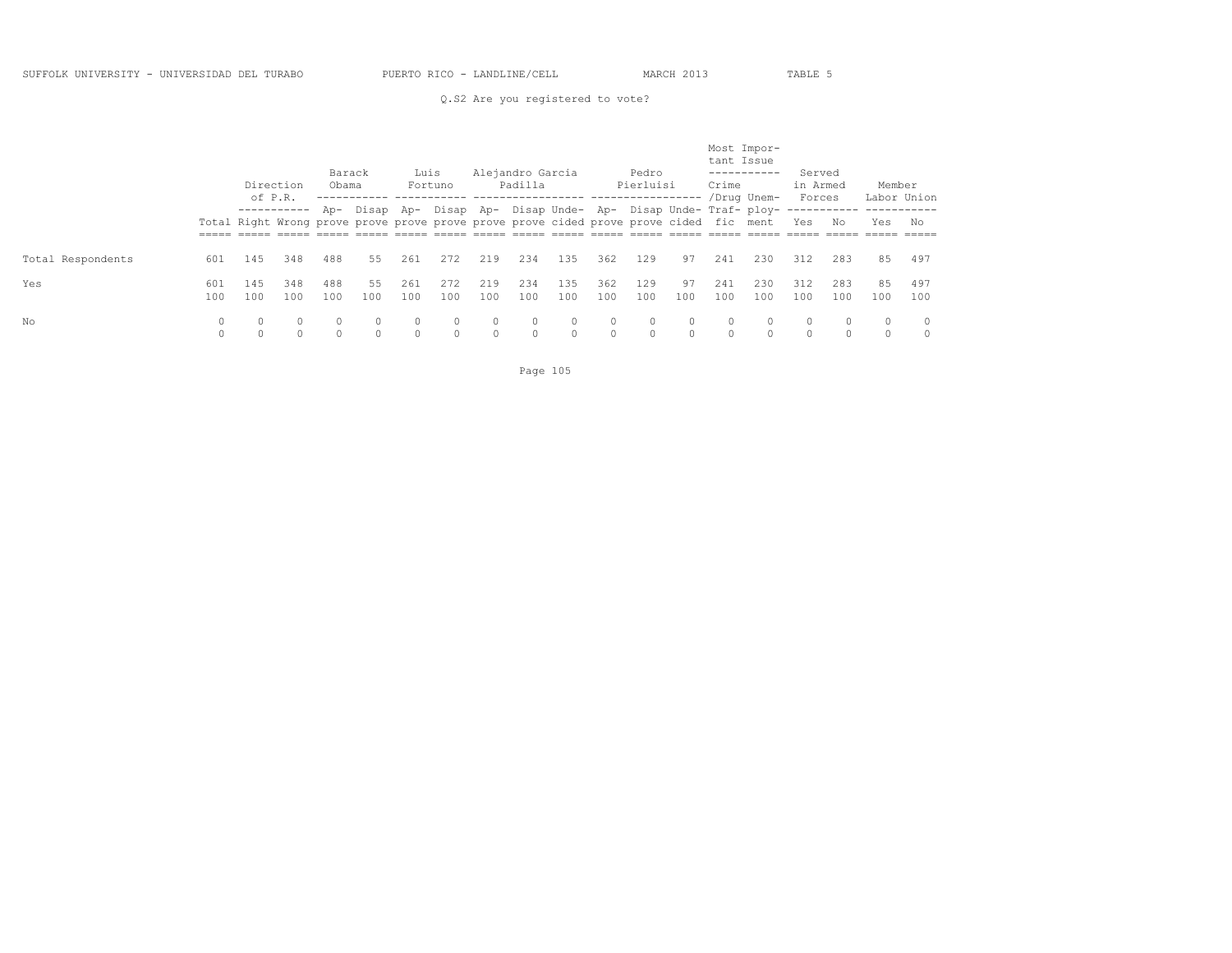Q.S3 In which town are you registered to vote?

|                   |                |                 | Direction<br>of P.R. | Obama          | Barack         |                | Luis<br>Fortuno                                                                                                                                                                             |                | Alejandro Garcia<br>Padilla |                |                | Pedro<br>Pierluisi |                | tant Issue<br>Crime | Most Impor-<br>----------- | Served<br>in Armed |                | Member         |                   |
|-------------------|----------------|-----------------|----------------------|----------------|----------------|----------------|---------------------------------------------------------------------------------------------------------------------------------------------------------------------------------------------|----------------|-----------------------------|----------------|----------------|--------------------|----------------|---------------------|----------------------------|--------------------|----------------|----------------|-------------------|
|                   |                |                 |                      |                |                |                | ---------- Ap- Disap Ap- Disap Ap- Disap Unde- Ap- Disap Unde- Traf- ploy- ----------- ----------<br>Total Right Wrong prove prove prove prove prove prove cided prove prove cided fic ment |                |                             |                |                |                    |                |                     |                            | Forces<br>Yes No   |                | Yes            | Labor Union<br>No |
| Total Respondents | 601            | 145             | 348                  | 488            | 55             | 261            | 272                                                                                                                                                                                         | 219            | 234                         | 135            | 362            | 129                | 97             | 241                 | 230                        | 312                | 283            | 85             | 497               |
| Adjuntas          | 5              | $\circ$         | 3                    | 5              | $\circ$        | 3              | 1                                                                                                                                                                                           | 1              | 3                           | $\mathbf{1}$   | 4              | $\circ$            | 1              | 3                   | 2                          | 1                  | 4              | $\circ$        | 5                 |
|                   | $\mathbf{1}$   | $\Omega$        | $\mathbf{1}$         | $\mathbf{1}$   | $\Omega$       | $\mathbf{1}$   | $\#$                                                                                                                                                                                        | $\#$           | $\mathbf{1}$                | $\mathbf{1}$   | $\mathbf{1}$   | $\Omega$           | $\overline{1}$ | $\mathbf{1}$        | $\mathbf{1}$               | #                  | $\mathbf{1}$   | $\Omega$       | $\mathbf{1}$      |
| Aguada            | 9              | 1               | 6                    | 8              | $\circ$        | $\mathbf{2}$   | 6                                                                                                                                                                                           | 3              | 4                           | $\overline{c}$ | 5              | 3                  | 1              | 5                   | $\mathbf{2}$               | 1                  | 8              | $\circ$        | 9                 |
|                   | $\mathbf{1}$   | $\mathbf{1}$    | $\overline{c}$       | $\overline{2}$ | $\Omega$       | $\mathbf{1}$   | $\overline{c}$                                                                                                                                                                              | $\mathbf{1}$   | $\overline{c}$              | $\mathbf{1}$   | $\mathbf{1}$   | $\overline{c}$     | $\mathbf{1}$   | $\overline{2}$      | $\mathbf{1}$               | #                  | 3              | $\Omega$       | $\sqrt{2}$        |
| Aquadilla         | 13             | $\overline{c}$  | 9                    | 12             | $\circ$        | 8              | 5                                                                                                                                                                                           | 4              | 6                           | 3              | 8              | 4                  | $\mathbf{1}$   | 1                   | 6                          | 7                  | 5              | 2              | 10                |
|                   | $\overline{c}$ | $\mathbf{1}$    | 3                    | $\mathbf{2}$   | $\circ$        | 3              | $\overline{c}$                                                                                                                                                                              | $\overline{c}$ | 3                           | $\overline{c}$ | $\overline{c}$ | 3                  | $\overline{1}$ | #                   | 3                          | $\overline{c}$     | $\mathbf{2}$   | $\mathbf{2}$   | $\mathbf{2}$      |
| Aquas Buenas      | 6              | $\overline{c}$  | $\overline{c}$       | $\overline{4}$ | $\circ$        | $\overline{c}$ | $\mathbf{1}$                                                                                                                                                                                | $\overline{c}$ | $\mathbf{1}$                | $\mathbf{2}$   | $\overline{4}$ | $\mathbf{1}$       | $\mathbf{1}$   | 3                   | $\mathbf{2}$               | $\mathbf{1}$       | 5              | $\circ$        | 5                 |
|                   | $\mathbf{1}$   | $\mathbf{1}$    | $\mathbf{1}$         | $\mathbf{1}$   | $\Omega$       | $\mathbf{1}$   | #                                                                                                                                                                                           | $\mathbf{1}$   | #                           | $\mathbf{1}$   | $\mathbf{1}$   | $\mathbf{1}$       | $\overline{1}$ | $\mathbf{1}$        | $\mathbf{1}$               | #                  | $\mathfrak{D}$ | $\Omega$       | $\mathbf{1}$      |
| Aibonito          | 6              | 1               | 3                    | 3              | $\mathbf{2}$   | 2              | 3                                                                                                                                                                                           | $\mathbf{1}$   | 3                           | $\mathbf{2}$   | $\overline{c}$ | 3                  | $\mathbf{1}$   | $\mathbf{1}$        | 3                          | $\sqrt{4}$         | $\mathbf{2}$   | $\circ$        | 6                 |
|                   | $\mathbf{1}$   | $\mathbf{1}$    | $\mathbf{1}$         | $\mathbf{1}$   | $\overline{4}$ | $\mathbf{1}$   | $\mathbf{1}$                                                                                                                                                                                | $\#$           | $\mathbf{1}$                | $\mathbf{1}$   | $\mathbf{1}$   | $\overline{c}$     | $\mathbf{1}$   | #                   | $\mathbf{1}$               | $\mathbf{1}$       | $\mathbf{1}$   | $\Omega$       | $\mathbf{1}$      |
| Anasco            | 6              | $\circ$         | 5                    | 6              | $\circ$        | $\overline{c}$ | 4                                                                                                                                                                                           | $\mathbf{2}$   | 3                           | 1              | 3              | $\overline{c}$     | 1              | 2                   | $\circ$                    | 3                  | 3              | $\circ$        | 6                 |
|                   | $\mathbf{1}$   | $\Omega$        | $\mathbf{1}$         | $\mathbf{1}$   | $\circ$        | $\mathbf{1}$   | $\mathbf{1}$                                                                                                                                                                                | $\mathbf{1}$   | $\mathbf{1}$                | $\mathbf{1}$   | $\mathbf{1}$   | $\overline{c}$     | $\mathbf{1}$   | $\mathbf{1}$        | $\Omega$                   | $\mathbf{1}$       | $\mathbf{1}$   | $\circ$        | $\mathbf{1}$      |
| Arecibo           | 20             | 7               | 10                   | 16             | 3              | 10             | 5                                                                                                                                                                                           | 11             | 3                           | $\overline{4}$ | 10             | 4                  | 3              | 6                   | 10                         | 9                  | 11             | 1              | 19                |
|                   | 3              | 5               | 3                    | 3              | 5              | $\overline{4}$ | $\overline{c}$                                                                                                                                                                              | 5              | $\mathbf{1}$                | 3              | 3              | 3                  | 3              | $\overline{2}$      | $\overline{4}$             | 3                  | $\overline{4}$ | $\mathbf{1}$   | $\overline{4}$    |
| Arroyo            | 5              | $\mathbf{1}$    | $\overline{c}$       | 4              | $\mathbf{1}$   | 3              | $\mathbf{1}$                                                                                                                                                                                | $\mathbf{1}$   | 3                           | $\mathbf{1}$   | 3              | $\circ$            | $\overline{c}$ | 3                   | 2                          | $\mathbf{2}$       | 3              | 3              | $\mathbf{2}$      |
|                   | $\mathbf{1}$   | $\mathbf{1}$    | $\mathbf{1}$         | $\mathbf{1}$   | $\mathfrak{D}$ | $\mathbf{1}$   | $\#$                                                                                                                                                                                        | $\pm$          | $\mathbf{1}$                | $\mathbf{1}$   | $\mathbf{1}$   | $\Omega$           | $\mathfrak{D}$ | $\mathbf{1}$        | $\mathbf{1}$               | $\mathbf{1}$       | $\mathbf{1}$   | $\overline{4}$ | #                 |
| Barceloneta       | $\overline{c}$ | $\circ$         | $\overline{c}$       | $\circ$        | $\mathbf{1}$   | $\circ$        | $\mathbf{1}$                                                                                                                                                                                | $\circ$        | $\mathbf{1}$                | $\mathbf{1}$   | $\mathbf{1}$   | $\circ$            | 1              | $\circ$             | $\mathbf{1}$               | $\mathbf{1}$       | $\mathbf{1}$   | $\circ$        | $\mathbf{2}$      |
|                   | #              | $\Omega$        | $\mathbf{1}$         | $\Omega$       | 2              | $\circ$        | #                                                                                                                                                                                           | $\Omega$       | #                           | $\mathbf{1}$   | #              | $\Omega$           | $\mathbf{1}$   | $\circ$             | $\#$                       | #                  | #              | $\circ$        | $\#$              |
| Barranquitas      | $\overline{c}$ | $\circ$         | $\overline{c}$       | $\overline{2}$ | $\circ$        | $\circ$        | 1                                                                                                                                                                                           | $\Omega$       | 2                           | $\circ$        | $\overline{c}$ | $\circ$            | $\mathbf 0$    | $\circ$             | $\overline{c}$             | 1                  | $\mathbf{1}$   | $\mathbf{1}$   | 1                 |
|                   | #              | $\Omega$        | $\mathbf{1}$         | #              | $\Omega$       | $\Omega$       | $\#$                                                                                                                                                                                        | $\Omega$       | $\mathbf{1}$                | $\Omega$       | $\mathbf{1}$   | $\Omega$           | $\Omega$       | $\Omega$            | $\overline{1}$             | $\ddagger$         | #              | $\mathbf{1}$   | #                 |
| Bayamon           | 33             | 9               | 17                   | 29             | $\mathbf{1}$   | 18             | 13                                                                                                                                                                                          | 10             | 14                          | 7              | 16             | 7                  | 9              | 12                  | 11                         | 19                 | 14             | $\overline{7}$ | 25                |
|                   | 5              | $6\overline{6}$ | 5                    | 6              | $\overline{c}$ | $\overline{7}$ | 5                                                                                                                                                                                           | 5              | 6                           | 5              | $\overline{4}$ | 5                  | 9              | 5                   | 5                          | 6                  | 5              | 8              | 5                 |
| Cabo Rojo         | 5              | 2               | 2                    | 4              | 0              | $\circ$        | 5                                                                                                                                                                                           | $\mathbf{1}$   | 3                           | 1              | 3              | 1                  | $\mathbf{1}$   | 1                   | 1                          | 3                  | $\mathbf{2}$   | $\circ$        | 5                 |
|                   | $\mathbf{1}$   | $\mathbf{1}$    | $\mathbf{1}$         | $\mathbf{1}$   | $\Omega$       | $\circ$        | $\overline{c}$                                                                                                                                                                              | $\pm$          | $\mathbf{1}$                | $\mathbf{1}$   | $\mathbf{1}$   | $\mathbf{1}$       | $\mathbf{1}$   | #                   | #                          | $\mathbf{1}$       | $\mathbf{1}$   | $\circ$        | $\mathbf{1}$      |
| Caquas            | 23             | 5               | 16                   | 20             | $\mathbf{1}$   | 10             | 12                                                                                                                                                                                          | 6              | 13                          | 3              | 16             | 7                  | $\circ$        | 6                   | 11                         | 14                 | 9              | 6              | 17                |
|                   | $\overline{4}$ | 3               | 5                    | $\overline{4}$ | $\overline{c}$ | $\overline{4}$ | $\overline{4}$                                                                                                                                                                              | 3              | 6                           | $\overline{c}$ | $\overline{4}$ | 5                  | $\Omega$       | $\overline{c}$      | 5                          | $\overline{4}$     | 3              | $\overline{7}$ | 3                 |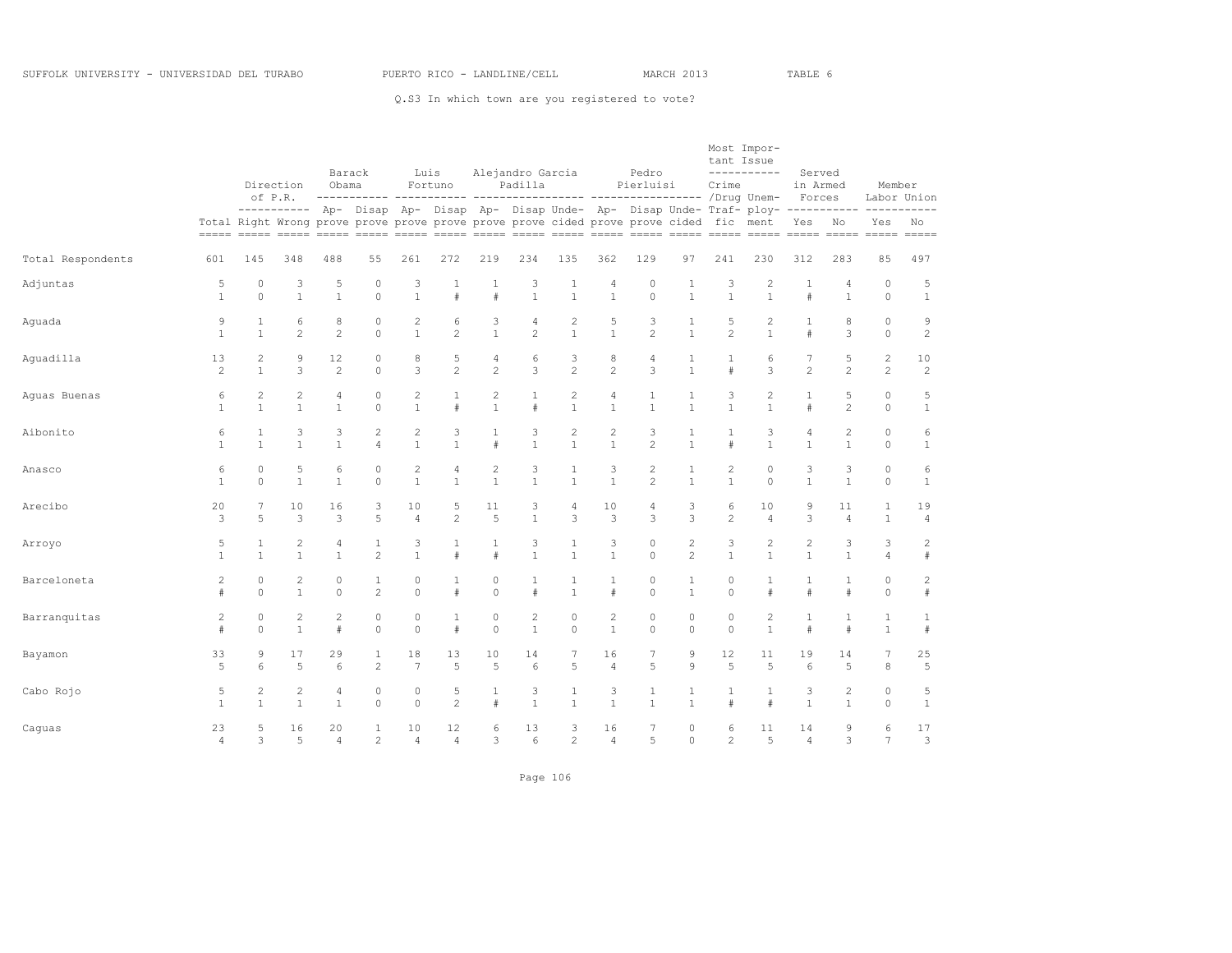Q.S3 In which town are you registered to vote?

|                   |                |                                |                      |                   | Barack              |                     | Luis              |                                | Alejandro Garcia  |                                                                                                                                                                                            |                      | Pedro                        |                     | tant Issue          | Most Impor-<br>----------- | Served              |                   |                    |                   |
|-------------------|----------------|--------------------------------|----------------------|-------------------|---------------------|---------------------|-------------------|--------------------------------|-------------------|--------------------------------------------------------------------------------------------------------------------------------------------------------------------------------------------|----------------------|------------------------------|---------------------|---------------------|----------------------------|---------------------|-------------------|--------------------|-------------------|
|                   |                |                                | Direction<br>of P.R. | Obama             |                     |                     | Fortuno           |                                | Padilla           |                                                                                                                                                                                            |                      | Pierluisi                    |                     | Crime               |                            | in Armed<br>Forces  |                   | Member             | Labor Union       |
|                   |                |                                |                      |                   |                     |                     |                   |                                |                   | ---------- Ap- Disap Ap- Disap Ap- Disap Unde- Ap- Disap Unde- Traf- ploy------------ ----------<br>Total Right Wrong prove prove prove prove prove prove cided prove prove cided fic ment |                      |                              |                     |                     |                            | Yes No              |                   | Yes                | No                |
| Total Respondents | 601            | 145                            | 348                  | 488               | 55                  | 261                 | 272               | 219                            | 234               | 135                                                                                                                                                                                        | 362                  | 129                          | 97                  | 241                 | 230                        | 312                 | 283               | 85                 | 497               |
| Camuy             | $\overline{7}$ | $\mathbf{1}$                   | 5                    | 3                 | $\sqrt{4}$          | $\overline{c}$      | 5                 | 3                              | 4                 | $\circ$                                                                                                                                                                                    | 5                    | $\mathbf{1}$                 | $\circ$             | 4                   | 2                          | $\mathbf 1$         | 6                 | $1\,$              | 6                 |
|                   | $\mathbf{1}$   | $\mathbf{1}$                   | $\mathbf{1}$         | $\mathbf{1}$      | $\overline{7}$      | $\mathbf{1}$        | $\overline{c}$    | $\mathbf{1}$                   | $\overline{c}$    | $\Omega$                                                                                                                                                                                   | $\mathbf{1}$         | $\mathbf{1}$                 | $\Omega$            | $\overline{c}$      | $\mathbf{1}$               | $\#$                | $\overline{c}$    | $\mathbf{1}$       | $\mathbf{1}$      |
| Canovanas         | 6              | $\mathbf{2}$                   | 4                    | 6                 | $\circ$             | 2                   | 4                 | 4                              | 1                 | $\circ$                                                                                                                                                                                    | 3                    | 3                            | $\circ$             | 2                   | 1                          | $\mathbf{1}$        | 5                 | $\circ$            | 6                 |
|                   | $\mathbf{1}$   | $\mathbf{1}$                   | $\overline{1}$       | $\mathbf{1}$      | $\Omega$            | $\mathbf{1}$        | $\mathbf{1}$      | $\overline{c}$                 | #                 | $\Omega$                                                                                                                                                                                   | $\mathbf{1}$         | $\overline{c}$               | $\Omega$            | $\mathbf{1}$        | $\#$                       | #                   | $\overline{c}$    | $\circ$            | $\mathbf{1}$      |
| Carolina          | 18             | 4                              | 10                   | 12                | 5                   | 9                   | 6                 | $\overline{7}$                 | 6                 | 5                                                                                                                                                                                          | 11                   | 3                            | 3                   | 6                   | 7                          | 11                  | 5                 | $\sqrt{4}$         | 14                |
|                   | 3              | 3                              | 3                    | $\overline{c}$    | 9                   | 3                   | $\mathbf{2}$      | 3                              | 3                 | $\overline{4}$                                                                                                                                                                             | 3                    | $\mathbf{2}$                 | 3                   | $\overline{c}$      | 3                          | $\overline{4}$      | $\overline{c}$    | 5                  | 3                 |
| Catano            | $\overline{c}$ | $\circ$                        | $\overline{c}$       | $\overline{c}$    | $\circ$             | $\circ$             | $\mathbf{1}$      | $\mathbf{1}$                   | $\circ$           | 1                                                                                                                                                                                          | $\mathbf{1}$         | $\mathbf{1}$                 | $\circ$             | 1                   | 1                          | $\overline{c}$      | $\circ$           | $\mathbf{1}$       | 1                 |
|                   | #              | $\Omega$                       | $\mathbf{1}$         | $\#$              | $\Omega$            | $\Omega$            | #                 | #                              | $\Omega$          | $\mathbf{1}$                                                                                                                                                                               | #                    | $\mathbf{1}$                 | $\Omega$            | #                   | #                          | $\mathbf{1}$        | $\Omega$          | $\mathbf{1}$       | #                 |
| Cayey             | 14             | 3                              | 10                   | 10                | $\overline{c}$      | 8                   | 3                 | 4                              | 8                 | 2                                                                                                                                                                                          | 10                   | $\mathbf{1}$                 | 3                   | 6                   | 5                          | 10                  | 4                 | $\mathbf{1}$       | 12                |
|                   | $\overline{c}$ | $\overline{c}$                 | 3                    | $\overline{2}$    | $\overline{a}$      | 3                   | $\mathbf{1}$      | $\overline{c}$                 | 3                 | $\mathbf{1}$                                                                                                                                                                               | 3                    | $\mathbf{1}$                 | 3                   | $\overline{c}$      | $\overline{2}$             | 3                   | $\mathbf{1}$      | $\mathbf{1}$       | 2                 |
| Ceiba             | $\mathbf{1}$   | 0                              | 1                    | 0                 | 1                   | 0                   | 0                 | 0                              | $\mathbf{1}$      | $\circ$                                                                                                                                                                                    | 1                    | 0                            | $\circ$             | 1                   | 0                          | 0                   | 1                 | $\circ$            | 1                 |
|                   | #              | $\Omega$                       | #                    | $\circ$           | $\overline{c}$      | $\circ$             | $\circ$           | $\circ$                        | $#$               | $\circ$                                                                                                                                                                                    | $\#$                 | $\circ$                      | $\circ$             | #                   | $\Omega$                   | $\circ$             | #                 | $\circ$            | #                 |
| Ciales            | 10             | $\mathbf{2}$                   | 6                    | 9                 | $\mathbf{1}$        | 7                   | $\mathbf{1}$      | 5                              | 5                 | $\circ$                                                                                                                                                                                    | 7                    | $\mathbf{1}$                 | 2                   | 6                   | 1                          | 7                   | 3                 | $\mathbf{1}$       | 7                 |
|                   | $\overline{c}$ | $\mathbf{1}$                   | $\overline{c}$       | $\overline{2}$    | 2                   | 3                   | $\#$              | $\overline{c}$                 | $\overline{c}$    | $\circ$                                                                                                                                                                                    | $\overline{c}$       | $\mathbf{1}$                 | $\overline{c}$      | $\overline{c}$      | $\#$                       | $\overline{c}$      | $\mathbf{1}$      | $\mathbf{1}$       | $\mathbf{1}$      |
| Cidra             | $\overline{7}$ | $\overline{c}$                 | 3                    | 7                 | $\circ$             | $\overline{c}$      | 3                 | $\mathbf{1}$                   | $\mathbf{1}$      | 5                                                                                                                                                                                          | 3                    | 3                            | $\mathbf{1}$        | 3                   | 2                          | 4                   | 2                 | $\circ$            | 7                 |
|                   | $\mathbf{1}$   | $\mathbf{1}$                   | $\mathbf{1}$         | $\mathbf{1}$      | $\Omega$            | $\mathbf{1}$        | $\mathbf{1}$      | $\#$                           | $\#$              | $\Delta$                                                                                                                                                                                   | $\mathbf{1}$         | $\mathfrak{D}$               | $\mathbf{1}$        | $\mathbf{1}$        | $\mathbf{1}$               | $\mathbf{1}$        | $\mathbf{1}$      | $\circ$            | $\mathbf{1}$      |
| Coamo             | $\overline{7}$ | 2                              | 5                    | 6                 | $\mathbf{1}$        | $\overline{4}$      | 3                 | 4                              | 3                 | $\circ$                                                                                                                                                                                    | 5                    | $\overline{c}$               | $\circ$             | 3                   | 3                          | 5                   | 2                 | $\mathbf{1}$       | 6                 |
|                   | $\mathbf{1}$   | $\mathbf{1}$                   | $\mathbf{1}$         | $\mathbf{1}$      | 2                   | $\overline{c}$      | $\mathbf{1}$      | $\overline{c}$                 | $\mathbf{1}$      | $\circ$                                                                                                                                                                                    | $\mathbf{1}$         | 2                            | $\circ$             | $\mathbf{1}$        | $\mathbf{1}$               | $\overline{c}$      | $\mathbf{1}$      | $\mathbf{1}$       | $\mathbf{1}$      |
| Comerio           | 3              | $\overline{c}$<br>$\mathbf{1}$ | $\mathbf{1}$<br>#    | 3<br>$\mathbf{1}$ | $\circ$<br>$\Omega$ | $\circ$<br>$\Omega$ | 3<br>$\mathbf{1}$ | $\overline{c}$<br>$\mathbf{1}$ | $\mathbf{1}$<br># | $\mathbb O$<br>$\Omega$                                                                                                                                                                    | $\mathbf{1}$<br>$\#$ | $\sqrt{2}$<br>$\overline{c}$ | $\circ$<br>$\Omega$ | $\circ$<br>$\Omega$ | 3<br>$\mathbf{1}$          | $\circ$<br>$\Omega$ | 3<br>$\mathbf{1}$ | $\circ$<br>$\circ$ | 3<br>$\mathbf{1}$ |
| Corozal           | 6              | 3                              | $\overline{c}$       | 6                 | $\circ$             | 2                   | 3                 | 3                              | 1                 | $\sqrt{2}$                                                                                                                                                                                 | 5                    | $\mathbf{1}$                 | $\circ$             | $\overline{c}$      | $\overline{c}$             | 3                   | 3                 | 3                  | 3                 |
|                   | $\mathbf{1}$   | $\overline{c}$                 | $\mathbf{1}$         | $\mathbf{1}$      | $\Omega$            | $\mathbf{1}$        | $\mathbf{1}$      | $\mathbf{1}$                   | #                 | $\mathbf{1}$                                                                                                                                                                               | $\mathbf{1}$         | $\mathbf{1}$                 | $\Omega$            | $\mathbf{1}$        | $\mathbf{1}$               | $\mathbf{1}$        | $\mathbf{1}$      | $\overline{4}$     | $\mathbf{1}$      |
| Dorado            | 4              | 3                              | $\mathbf{1}$         | 4                 | $\circ$             | 0                   | 4                 | 3                              | 0                 | 1                                                                                                                                                                                          | $\overline{c}$       | 1                            | 1                   | 2                   | 0                          | $\overline{c}$      | 2                 | 1                  | 3                 |
|                   | $\mathbf{1}$   | $\overline{c}$                 | $\#$                 | $\mathbf{1}$      | $\circ$             | $\circ$             | $\mathbf{1}$      | $\mathbf{1}$                   | $\circ$           | $\mathbf{1}$                                                                                                                                                                               | $\mathbf{1}$         | $\mathbf{1}$                 | $\mathbf{1}$        | $\mathbf{1}$        | $\Omega$                   | $\mathbf{1}$        | $\mathbf{1}$      | $\mathbf{1}$       | $1\,$             |
| Fajardo           | 8              | $\circ$                        | 6                    | 4                 | $\mathbf{1}$        | 2                   | 5                 | $\sqrt{2}$                     | $\mathbf{2}$      | $\mathbf{2}$                                                                                                                                                                               | 5                    | $\circ$                      | $\sqrt{2}$          | 5                   | $\overline{c}$             | 5                   | 3                 | $\mathbf{1}$       | 7                 |
|                   | $\mathbf{1}$   | $\circ$                        | $\overline{c}$       | $\mathbf{1}$      | $\mathfrak{D}$      | $\mathbf{1}$        | $\overline{c}$    | $\mathbf{1}$                   | $\mathbf{1}$      | $\mathbf{1}$                                                                                                                                                                               | $\mathbf{1}$         | $\circ$                      | $\overline{c}$      | $\overline{2}$      | $\mathbf{1}$               | $\overline{c}$      | $\mathbf{1}$      | $\mathbf{1}$       | $\mathbf{1}$      |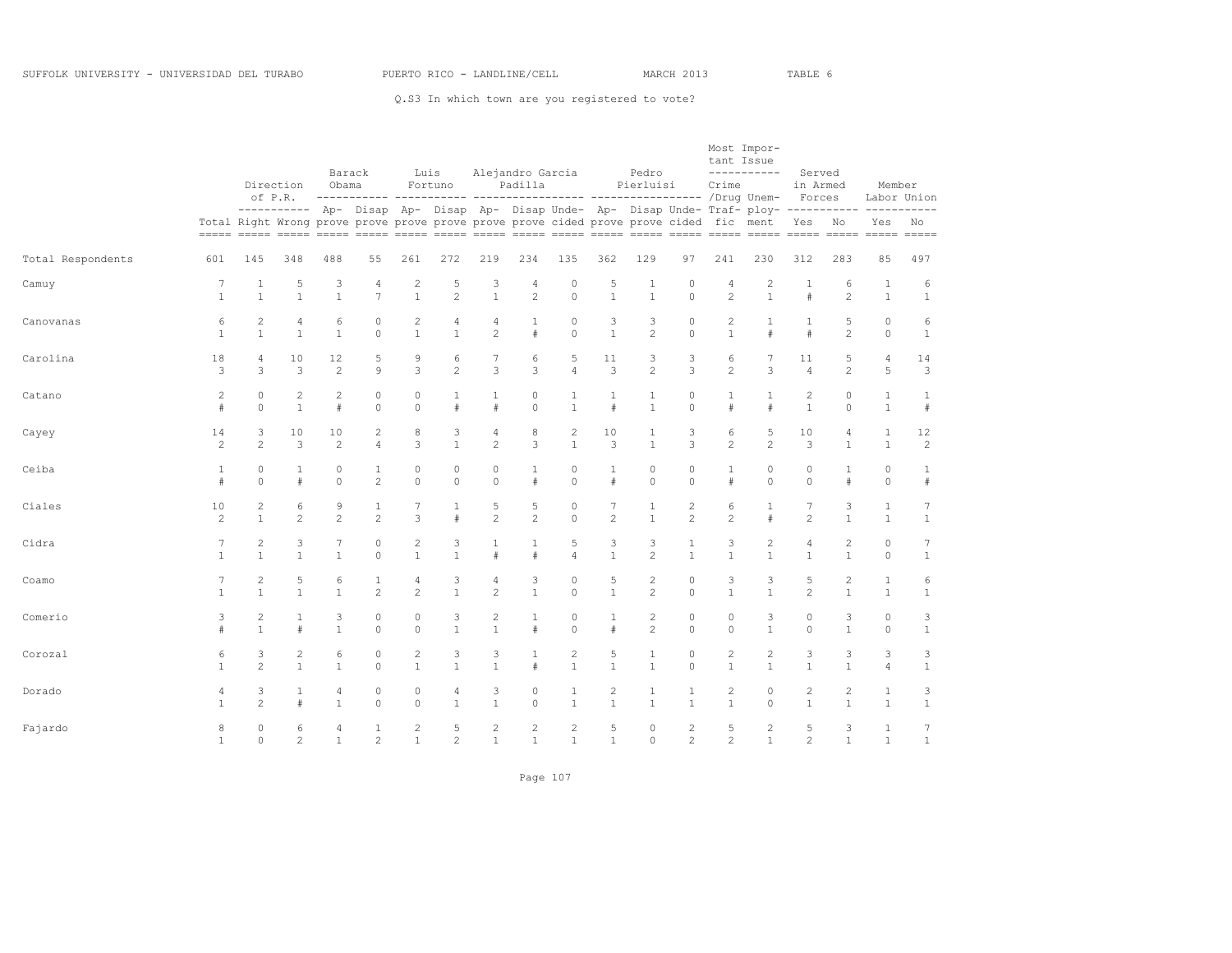Q.S3 In which town are you registered to vote?

|                   |                |                | Direction<br>of P.R. | Barack<br>Obama |                |                | Luis<br>Fortuno |                | Alejandro Garcia<br>Padilla |                |                | Pedro<br>Pierluisi |                | tant Issue<br>Crime | Most Impor-<br>-----------                                                                                                                                                                         | Served<br>in Armed<br>Forces |                | Member         | Labor Union    |
|-------------------|----------------|----------------|----------------------|-----------------|----------------|----------------|-----------------|----------------|-----------------------------|----------------|----------------|--------------------|----------------|---------------------|----------------------------------------------------------------------------------------------------------------------------------------------------------------------------------------------------|------------------------------|----------------|----------------|----------------|
|                   |                |                |                      |                 |                |                |                 |                |                             |                |                |                    |                |                     | ---------- Ap- Disap Ap- Disap Ap- Disap Unde- Ap- Disap Unde- Traf- ploy------------- ----------<br>Total Right Wrong prove prove prove prove prove prove cided prove prove cided fic ment Yes No |                              |                |                | Yes No         |
| Total Respondents | 601            | 145            | 348                  | 488             | 55             | 261            | 272             | 219            | 234                         | 135            | 362            | 129                | 97             | 241                 | 230                                                                                                                                                                                                | 312                          | 283            | 85             | 497            |
| Florida           | 5              | 1              | 3                    | 3               | $\mathbf{1}$   | 3              | $\mathbf{1}$    | $\overline{c}$ | $\overline{c}$              | $\mathbf{1}$   | 4              | $\circ$            | $\circ$        | 2                   | $\overline{c}$                                                                                                                                                                                     | 4                            | 1              | $\mathbf{1}$   | 4              |
|                   | $\mathbf{1}$   | $\mathbf{1}$   | $\mathbf{1}$         | $\mathbf{1}$    | $\mathfrak{D}$ | $\mathbf{1}$   | $\pm$           | $\mathbf{1}$   | $\mathbf{1}$                | $\mathbf{1}$   | $\mathbf{1}$   | $\Omega$           | $\Omega$       | $\mathbf{1}$        | $\mathbf{1}$                                                                                                                                                                                       | $\mathbf{1}$                 | $\#$           | $\overline{1}$ | $\mathbf{1}$   |
| Guayama           | 10             | 2              | $\overline{7}$       | 8               | $\mathbf{1}$   | $\overline{4}$ | 5               | 5              | 1                           | $\sqrt{4}$     | $\overline{7}$ | $\mathbf{2}$       | 1              | 7                   | 3                                                                                                                                                                                                  | 6                            | 4              | $\circ$        | 9              |
|                   | 2              | $\mathbf{1}$   | $\overline{c}$       | $\overline{c}$  | $\overline{c}$ | $\overline{c}$ | $\overline{c}$  | $\overline{c}$ | #                           | 3              | $\overline{c}$ | $\overline{c}$     | $\mathbf{1}$   | 3                   | $\mathbf{1}$                                                                                                                                                                                       | $\overline{c}$               | $\mathbf{1}$   | $\Omega$       | $\mathbf{2}$   |
| Guayanilla        | 7              | 3              | 2                    | 4               | 2              | $\overline{4}$ | 2               | $\overline{c}$ | $\mathbf{2}$                | 3              | $\overline{4}$ | 3                  | 0              | 1                   | 5                                                                                                                                                                                                  | 3                            | $\overline{4}$ | $\mathbf{1}$   | 6              |
|                   | $\mathbf{1}$   | 2              | $\mathbf{1}$         | $\mathbf{1}$    | $\overline{4}$ | 2              | $\mathbf{1}$    | $\mathbf{1}$   | $\mathbf{1}$                | $\overline{c}$ | $\mathbf{1}$   | $\overline{c}$     | $\Omega$       | #                   | $\overline{c}$                                                                                                                                                                                     | $\mathbf{1}$                 | $\mathbf{1}$   | $\mathbf{1}$   | $\mathbf{1}$   |
| Guaynabo          | 26             | 3              | 15                   | 21              | $\mathbf{1}$   | 12             | 7               | 8              | 8                           | 8              | 20             | 4                  | $\mathbf{2}$   | 9                   | 10                                                                                                                                                                                                 | 17                           | 9              | $\sqrt{2}$     | 23             |
|                   | $\overline{4}$ | 2              | $\overline{4}$       | $\overline{4}$  | $\overline{c}$ | 5              | 3               | $\overline{4}$ | 3                           | 6              | 6              | 3                  | $\overline{c}$ | 4                   | $\overline{4}$                                                                                                                                                                                     | 5                            | 3              | $\overline{c}$ | 5              |
| Gurabo            | 6              | 1              | 3                    | 4               | $\mathbf{2}$   | $\overline{4}$ | 2               | 1              | 3                           | $\mathbf{2}$   | $\sqrt{4}$     | $\overline{c}$     | $\circ$        | 4                   | 1                                                                                                                                                                                                  | 3                            | 3              | $\sqrt{2}$     | 3              |
|                   | $\mathbf{1}$   | $\mathbf{1}$   | $\mathbf{1}$         | $\mathbf{1}$    | $\overline{4}$ | $\overline{2}$ | $\mathbf{1}$    | #              | $\mathbf{1}$                | $\mathbf{1}$   | $\mathbf{1}$   | $\overline{c}$     | $\Omega$       | $\overline{2}$      | $\ddagger$                                                                                                                                                                                         | $\mathbf{1}$                 | $\mathbf{1}$   | $\overline{c}$ | $\mathbf{1}$   |
| Hatillo           | 3              | $\mathbf 0$    | 3                    | $\overline{c}$  | $\circ$        | $\mathbf{1}$   | $\overline{c}$  | $\mathbf{1}$   | $\overline{c}$              | $\circ$        | $\mathbf{2}$   | $\circ$            | 1              | 1                   | 1                                                                                                                                                                                                  | $\overline{c}$               | $\mathbf{1}$   | $\circ$        | 3              |
|                   | #              | $\Omega$       | $\mathbf{1}$         | #               | $\Omega$       | $\#$           | $\mathbf{1}$    | $\#$           | $\mathbf{1}$                | $\Omega$       | $\mathbf{1}$   | $\Omega$           | $\mathbf{1}$   | #                   | $\ddagger$                                                                                                                                                                                         | $\mathbf{1}$                 | #              | $\Omega$       | $\mathbf{1}$   |
| Hormiqueros       | $\overline{c}$ | $\circ$        | 2                    | $\mathbf{1}$    | $\circ$        | 1              | 1               | 1              | $\mathbf{1}$                | $\circ$        | $\mathbf{1}$   | 1                  | $\circ$        | 1                   | 1                                                                                                                                                                                                  | 1                            | 1              | $\circ$        | $\overline{c}$ |
|                   | #              | $\mathbf 0$    | $\mathbf{1}$         | #               | $\circ$        | #              | $\#$            | $\#$           | #                           | $\circ$        | $\#$           | $\mathbf{1}$       | $\circ$        | #                   | $\#$                                                                                                                                                                                               | #                            | $\#$           | $\circ$        | #              |
| Humacao           | 6              | $\mathbf{1}$   | 5                    | 6               | $\circ$        | $\mathbf{1}$   | $\overline{4}$  | $\overline{c}$ | $\overline{c}$              | $\mathbf{1}$   | $\overline{4}$ | $\mathbf{1}$       | $\circ$        | $\mathbf{1}$        | 5                                                                                                                                                                                                  | 3                            | 3              | $\mathbf{1}$   | 5              |
|                   | $\mathbf{1}$   | $\mathbf{1}$   | $\mathbf{1}$         | $\mathbf{1}$    | $\Omega$       | #              | $\mathbf{1}$    | $\mathbf{1}$   | $\mathbf{1}$                | $\mathbf{1}$   | $\mathbf{1}$   | $\mathbf{1}$       | $\Omega$       | #                   | $\mathfrak{D}$                                                                                                                                                                                     | $\mathbf{1}$                 | $\mathbf{1}$   | $\mathbf{1}$   | $\mathbf{1}$   |
| Isabela           | 7              | $\mathbf{2}$   | 5                    | 6               | $\circ$        | 5              | $\overline{c}$  | $\mathbf{2}$   | 3                           | $\mathbf{2}$   | 5              | $\mathbf{2}$       | $\circ$        | $\overline{4}$      | $\mathbf{2}$                                                                                                                                                                                       | $\mathbf{1}$                 | 6              | $\circ$        | 6              |
|                   | $\mathbf{1}$   | $\mathbf{1}$   | $\mathbf{1}$         | $\mathbf{1}$    | $\Omega$       | $\overline{c}$ | $\mathbf{1}$    | $\mathbf{1}$   | $\mathbf{1}$                | $\mathbf{1}$   | $\mathbf{1}$   | $\overline{c}$     | $\Omega$       | $\overline{2}$      | $\mathbf{1}$                                                                                                                                                                                       | #                            | $\overline{2}$ | $\Omega$       | $\mathbf{1}$   |
| Jayuya            | 2              | 1              | $\circ$              | 1               | $\circ$        | $\mathbf{1}$   | $\circ$         | $\mathbf{1}$   | 0                           | 1              | $\mathbf{1}$   | $\circ$            | $\mathbf{1}$   | 0                   | $\overline{c}$                                                                                                                                                                                     | $\circ$                      | 2              | $\mathbf{1}$   | 1              |
|                   | #              | $\mathbf{1}$   | $\circ$              | $\#$            | $\Omega$       | #              | $\Omega$        | $\#$           | $\Omega$                    | $\mathbf{1}$   | #              | $\Omega$           | $\mathbf{1}$   | $\Omega$            | $\mathbf{1}$                                                                                                                                                                                       | $\circ$                      | $\mathbf{1}$   | $\mathbf{1}$   | $\#$           |
| Juana Diaz        | 4              | $\mathbf{2}$   | $\mathbf{1}$         | 4               | $\circ$        | 4              | $\circ$         | $\overline{c}$ | $\mathbf{1}$                | $\mathbf{1}$   | $\sqrt{4}$     | $\circ$            | $\circ$        | $\overline{c}$      | $\mathbf{1}$                                                                                                                                                                                       | $\mathbf{1}$                 | 3              | $\circ$        | 4              |
|                   | $\mathbf{1}$   | $\overline{1}$ | $\#$                 | $\mathbf{1}$    | $\Omega$       | $\overline{c}$ | $\Omega$        | $\mathbf{1}$   | #                           | $\mathbf{1}$   | $\mathbf{1}$   | $\Omega$           | $\Omega$       | $\mathbf{1}$        | $\#$                                                                                                                                                                                               | $\#$                         | $\mathbf{1}$   | $\Omega$       | $\mathbf{1}$   |
| Juncos            | 3              | 0              | 1                    | 3               | $\circ$        | $\overline{c}$ | 1               | $\mathbf{2}$   | 0                           | 1              | 3              | 0                  | 0              | $\mathbf{2}$        | 1                                                                                                                                                                                                  | 2                            | $\mathbf{1}$   | $\circ$        | 3              |
|                   | $\#$           | $\Omega$       | $\pm$                | $\mathbf{1}$    | $\Omega$       | $\mathbf{1}$   | $\#$            | $\overline{1}$ | $\Omega$                    | $\mathbf{1}$   | $\mathbf{1}$   | $\circ$            | $\Omega$       | $\mathbf{1}$        | $\pm$                                                                                                                                                                                              | $\mathbf{1}$                 | $\pm$          | $\circ$        | $\mathbf{1}$   |
| Lajas             | 5              | $\overline{2}$ | 3                    | 5               | $\circ$        | $\mathbf{2}$   | 3               | 3              | $\mathbf{2}$                | $\circ$        | $\overline{4}$ | $\circ$            | $\mathbf{1}$   | 2                   | $\mathbf{2}$                                                                                                                                                                                       | $\overline{4}$               | $\mathbf{1}$   | $\mathbf{2}$   | 3              |
|                   | 1              | $\mathbf{1}$   | $\mathbf{1}$         | $\mathbf{1}$    | $\Omega$       | $\mathbf{1}$   | $\mathbf{1}$    | $\overline{1}$ | $\mathbf{1}$                | $\Omega$       | $\mathbf{1}$   | $\Omega$           | $\mathbf{1}$   | $\mathbf{1}$        | $\mathbf{1}$                                                                                                                                                                                       | $\mathbf{1}$                 | #              | $\overline{2}$ | $\mathbf{1}$   |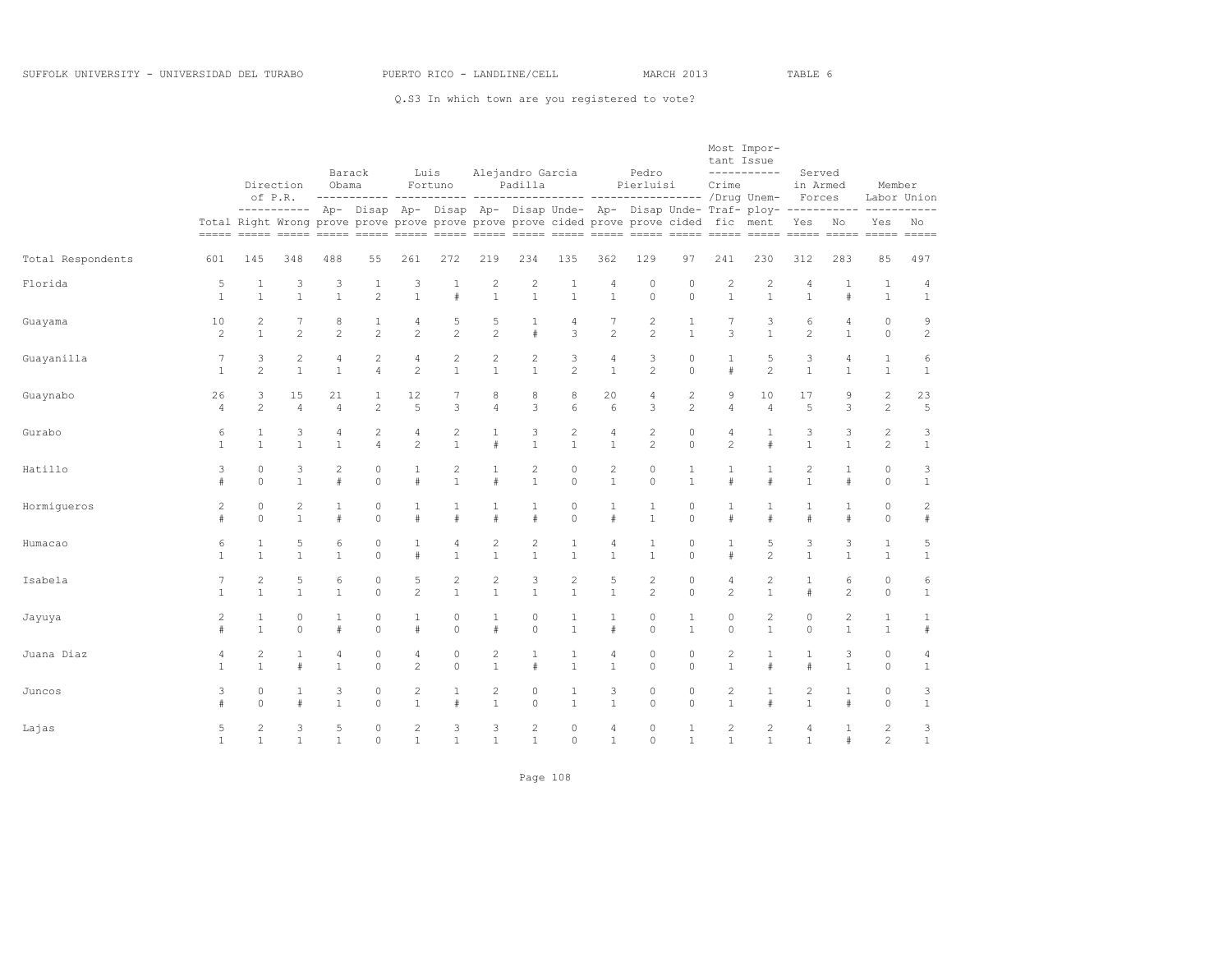Q.S3 In which town are you registered to vote?

|                   |                |                         |                      | Barack         |                     |                    | Luis              |                | Alejandro Garcia |                                                                                        |                     | Pedro               |                              | tant Issue     | Most Impor-<br>-----------                                                                        | Served             |                   |                   |                        |
|-------------------|----------------|-------------------------|----------------------|----------------|---------------------|--------------------|-------------------|----------------|------------------|----------------------------------------------------------------------------------------|---------------------|---------------------|------------------------------|----------------|---------------------------------------------------------------------------------------------------|--------------------|-------------------|-------------------|------------------------|
|                   |                |                         | Direction<br>of P.R. | Obama          |                     |                    | Fortuno           |                | Padilla          |                                                                                        |                     | Pierluisi           |                              | Crime          |                                                                                                   | in Armed<br>Forces |                   | Member            | Labor Union            |
|                   |                |                         |                      |                |                     |                    |                   |                |                  | Total Right Wrong prove prove prove prove prove prove cided prove prove cided fic ment |                     |                     |                              |                | ---------- Ap- Disap Ap- Disap Ap- Disap Unde- Ap- Disap Unde- Traf- ploy- ----------- ---------- | Yes No             |                   | Yes               | No                     |
| Total Respondents | 601            | 145                     | 348                  | 488            | 55                  | 261                | 272               | 219            | 234              | 135                                                                                    | 362                 | 129                 | 97                           | 241            | 230                                                                                               | 312                | 283               | 85                | 497                    |
| Lares             | 9              | $\mathbf{2}$            | 6                    | 7              | $\mathbf{1}$        | $\overline{4}$     | 4                 | 2              | 3                | 3                                                                                      | 8                   | $\circ$             | $\circ$                      | 6              | 3                                                                                                 | 4                  | 5                 | $\circ$           | 9                      |
|                   | $\mathbf{1}$   | $\mathbf{1}$            | $\mathfrak{D}$       | $\mathbf{1}$   | $\mathfrak{D}$      | 2                  | $\mathbf{1}$      | $\overline{1}$ | $\mathbf{1}$     | $\overline{c}$                                                                         | $\overline{c}$      | $\circ$             | $\circ$                      | $\overline{c}$ | $\mathbf{1}$                                                                                      | $\mathbf{1}$       | $\overline{c}$    | $\circ$           | 2                      |
| Las Marias        | 3              | 0                       | 2                    | 2              | $\mathbf{1}$        | 3                  | $\circ$           | $\circ$        | 2                | 1                                                                                      | 3                   | $\circ$             | $\circ$                      | 1              | $\mathbf{1}$                                                                                      | 2                  | 1                 | $\overline{c}$    | 1                      |
|                   | $\#$           | $\Omega$                | $\mathbf{1}$         | #              | $\overline{c}$      | $\mathbf{1}$       | $\circ$           | $\circ$        | $\mathbf{1}$     | $\mathbf{1}$                                                                           | $\mathbf{1}$        | $\circ$             | $\circ$                      | #              | #                                                                                                 | $\mathbf{1}$       | #                 | $\overline{c}$    | $\#$                   |
| Las Piedras       | 6              | $\overline{\mathbf{c}}$ | 2                    | 5              | $\circ$             | 4                  | $\sqrt{2}$        | 5              | 1                | 0                                                                                      | 3                   | 0                   | 3                            | 3              | 2                                                                                                 | 4                  | 2                 | 1                 | 4                      |
|                   | 1              | $\mathbf{1}$            | $\mathbf{1}$         | $\mathbf{1}$   | $\circ$             | 2                  | $\mathbf{1}$      | $\overline{c}$ | #                | $\circ$                                                                                | $1\,$               | $\circ$             | 3                            | $\mathbf{1}$   | $\mathbf{1}$                                                                                      | $\mathbf{1}$       | $\mathbf{1}$      | $\mathbf{1}$      | $\mathbf{1}$           |
| Loiza             | $\overline{4}$ | $\mathbf{1}$            | 3                    | 4              | $\circ$             | 2                  | $\overline{c}$    | $\mathbf{1}$   | 3                | $\circ$                                                                                | $\mathbf{1}$        | 3                   | $\circ$                      | $\circ$        | 3                                                                                                 | 2                  | $\mathbf{2}$      | $\mathbf{1}$      | 3                      |
|                   | $\mathbf{1}$   | $\mathbf{1}$            | $\mathbf{1}$         | $\mathbf{1}$   | $\circ$             | $\mathbf{1}$       | $\mathbf{1}$      | #              | $\mathbf{1}$     | $\circ$                                                                                | $\#$                | $\overline{c}$      | $\circ$                      | $\Omega$       | $\mathbf{1}$                                                                                      | $\mathbf{1}$       | $\mathbf{1}$      | $\mathbf{1}$      | $\mathbf{1}$           |
| Luquillo          | 7              | $\mathbf{2}$            | 3                    | 6              | $\circ$             | $\overline{4}$     | 3                 | 4              | 3                | $\circ$                                                                                | 6                   | $\mathbf{1}$        | $\circ$                      | $\circ$        | 4                                                                                                 | 2                  | 5                 | 2                 | 5                      |
|                   | $\mathbf{1}$   | $\mathbf{1}$            | $\mathbf{1}$         | $\mathbf{1}$   | $\Omega$            | 2                  | $\mathbf{1}$      | $\overline{2}$ | $\mathbf{1}$     | $\Omega$                                                                               | $\overline{c}$      | $\mathbf{1}$        | $\circ$                      | $\Omega$       | $\overline{c}$                                                                                    | $\mathbf{1}$       | $\overline{2}$    | $\overline{c}$    | $\mathbf{1}$           |
| Manati            | 11             | 3                       | 4                    | 7              | 4                   | 7                  | 4                 | 4              | $\mathbf{2}$     | 5                                                                                      | 7                   | $\mathbf{1}$        | 3                            | 4              | 6                                                                                                 | 6                  | 5                 | $\mathbf{1}$      | 10                     |
|                   | $\overline{c}$ | $\overline{2}$          | $\mathbf{1}$         | $\mathbf{1}$   | $\overline{7}$      | 3                  | $\mathbf{1}$      | $\overline{c}$ | $\mathbf{1}$     | $\overline{4}$                                                                         | $\overline{c}$      | $\mathbf{1}$        | 3                            | $\overline{c}$ | 3                                                                                                 | $\overline{c}$     | $\overline{c}$    | $\mathbf{1}$      | $\overline{c}$         |
| Maricao           | $\overline{4}$ | $\mathbf 0$             | $\overline{4}$       | 4              | $\circ$             | 2                  | $\mathbf{1}$      | 1              | $\overline{c}$   | $\mathbf{1}$                                                                           | $\overline{c}$      | $\overline{c}$      | $\mathbb O$                  | 2              | $\overline{c}$                                                                                    | $\overline{c}$     | $\overline{c}$    | $\mathbf{1}$      | 3                      |
|                   | $\mathbf{1}$   | $\Omega$                | $\mathbf{1}$         | $\mathbf{1}$   | $\circ$             | $\mathbf{1}$       | $\#$              | $\#$           | $\mathbf{1}$     | $\mathbf{1}$                                                                           | $\mathbf{1}$        | $\overline{c}$      | $\circ$                      | $\mathbf{1}$   | $\mathbf{1}$                                                                                      | $\overline{1}$     | $\mathbf{1}$      | $\mathbf{1}$      | $\mathbf{1}$           |
| Maunabo           | $\overline{c}$ | $\mathbf 0$             | $\mathbf{1}$         | $\mathbf{1}$   | $\circ$             | $\circ$            | $\overline{c}$    | $\circ$        | $\mathbf{2}$     | $\circ$                                                                                | $\mathbf{1}$        | $\circ$             | $\circ$                      | 1              | $\mathbf{1}$                                                                                      | $\mathbf{1}$       | $\mathbf{1}$      | $\circ$           | $\sqrt{2}$             |
|                   | #              | $\Omega$                | $\pm$                | $\#$           | $\Omega$            | $\Omega$           | $\mathbf{1}$      | $\Omega$       | $\mathbf{1}$     | $\Omega$                                                                               | $\#$                | $\Omega$            | $\Omega$                     | $\#$           | $\#$                                                                                              | #                  | $\ddagger$        | $\Omega$          | $\#$                   |
| Mayaguez          | 17             | 5                       | 8                    | 16             | $\mathbf{1}$        | 7                  | 9                 | 8              | 7                | 2                                                                                      | 10                  | 3                   | $\overline{4}$               | 9              | 6                                                                                                 | 8                  | 8                 | $\mathbf{2}$      | 15                     |
|                   | 3              | 3                       | $\overline{c}$       | 3              | $\overline{c}$      | 3                  | 3                 | $\overline{4}$ | 3                | $\mathbf{1}$                                                                           | 3                   | $\overline{c}$      | $\overline{4}$               | $\overline{4}$ | 3                                                                                                 | 3                  | 3                 | $\overline{c}$    | 3                      |
| Moca              | 5              | $\overline{\mathbf{c}}$ | 3                    | 4              | $\mathbf{1}$        | $\overline{c}$     | 3                 | 2              | 3                | $\circ$                                                                                | 4                   | 0                   | 1                            | $\mathbf{1}$   | 4                                                                                                 | 3                  | $\mathbf{2}$      | $\mathbb O$       | 5                      |
|                   | $\mathbf{1}$   | $\mathbf{1}$            | $\mathbf{1}$         | $\mathbf{1}$   | $\overline{c}$      | $\mathbf{1}$       | $\mathbf{1}$      | $\mathbf{1}$   | $\mathbf{1}$     | $\Omega$                                                                               | $\mathbf{1}$        | $\Omega$            | $\mathbf{1}$                 | $\ddagger$     | $\overline{c}$                                                                                    | $\mathbf{1}$       | $\mathbf{1}$      | $\circ$           | $\mathbf{1}$           |
| Morovis           | 4              | 0                       | 3                    | 3              | $\circ$             | $\overline{c}$     | $\sqrt{2}$        | 1              | $\mathbf{2}$     | $\mathbf{1}$                                                                           | $\sqrt{2}$          | $\mathbf{1}$        | $\mathbf{1}$                 | 2              | $\overline{c}$                                                                                    | $\mathbf{1}$       | 3                 | $\mathbf{1}$      | $\sqrt{2}$             |
|                   | $\mathbf{1}$   | $\Omega$                | $\mathbf{1}$         | $\mathbf{1}$   | $\Omega$            | $\mathbf{1}$       | $\mathbf{1}$      | #              | $\mathbf{1}$     | $\mathbf{1}$                                                                           | $\mathbf{1}$        | $\mathbf{1}$        | $\mathbf{1}$                 | $\mathbf{1}$   | $\mathbf{1}$                                                                                      | #                  | $\mathbf{1}$      | $\mathbf{1}$      | $\#$                   |
| Naquabo           | 3<br>#         | 1<br>$\mathbf{1}$       |                      | 2<br>$\#$      | $\circ$<br>$\Omega$ | $\circ$<br>$\circ$ | 3<br>$\mathbf{1}$ | 1<br>$\pm$     | 1<br>$\ddagger$  | 1<br>$\mathbf{1}$                                                                      | $\circ$<br>$\Omega$ | 2<br>$\overline{c}$ | $\mathbf{1}$<br>$\mathbf{1}$ | $\pm$          | $\overline{2}$<br>$\mathbf{1}$                                                                    | 2<br>$\mathbf{1}$  | $\mathbf{1}$<br># | 1<br>$\mathbf{1}$ | $\overline{c}$<br>$\#$ |
| Naranjito         | 9              | 1                       | 5                    | 8              | $\circ$             | 3                  | 5                 | 3              | $\mathbf{2}$     | $\overline{4}$                                                                         | 3                   | 1                   | 5                            | 5              | $\overline{c}$                                                                                    | 5                  | 4                 | 3                 | 5                      |
|                   | 1              | $\mathbf{1}$            | $\mathbf{1}$         | $\overline{c}$ | $\circ$             | $\mathbf{1}$       | $\overline{c}$    | $\mathbf{1}$   | $\mathbf{1}$     | 3                                                                                      | $\mathbf{1}$        | $\mathbf{1}$        | 5                            | 2              | $\mathbf{1}$                                                                                      | $\overline{c}$     | $\mathbf{1}$      | $\overline{4}$    | $\mathbf{1}$           |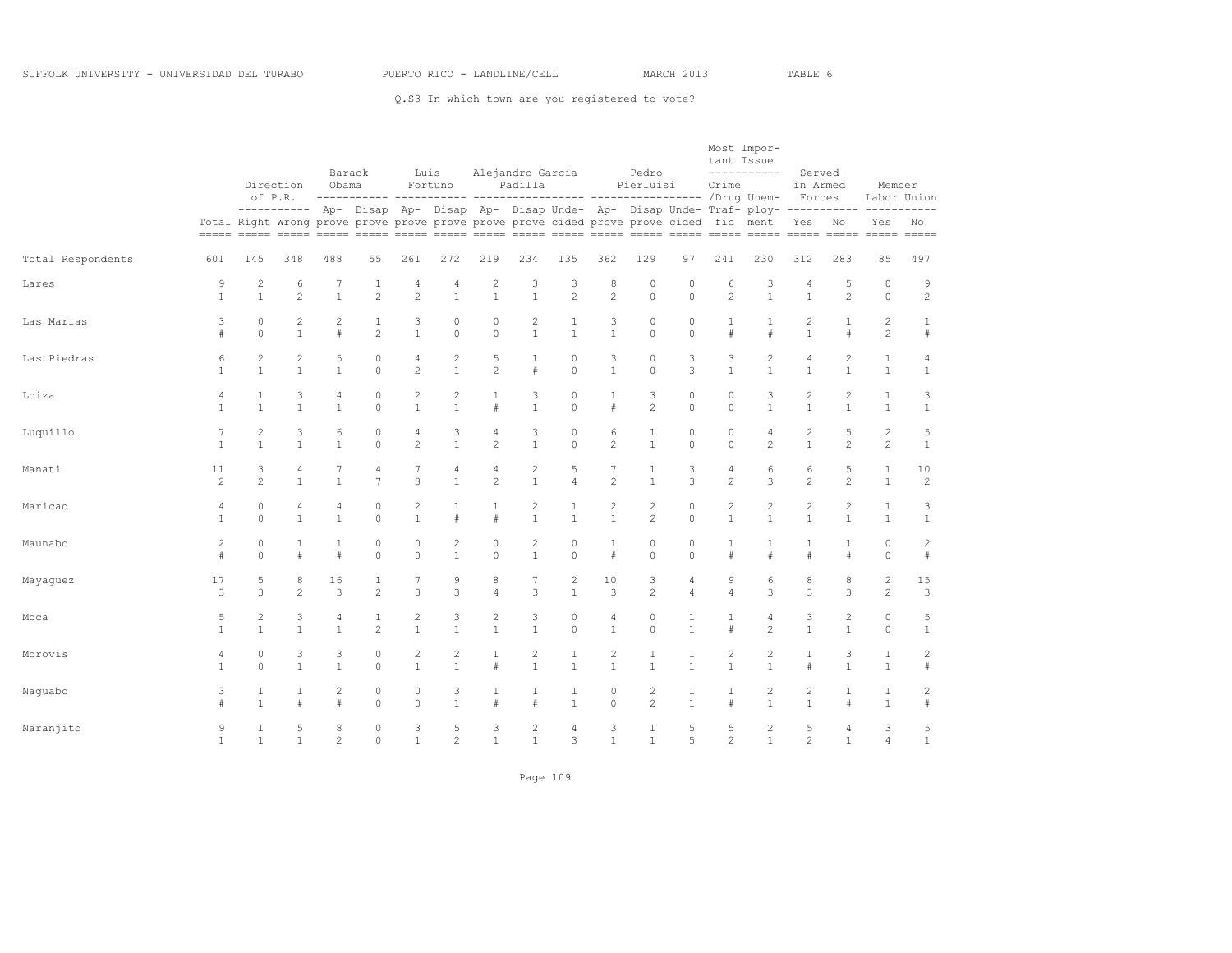Q.S3 In which town are you registered to vote?

|                   |                |                | Direction<br>of P.R. | Obama          | Barack         |                | Luis<br>Fortuno                                                                        |                | Alejandro Garcia<br>Padilla |                |                | Pedro<br>Pierluisi |                | tant Issue<br>Crime | Most Impor-<br>-----------                                                                          | Served<br>in Armed<br>Forces |                | Member                  | Labor Union  |
|-------------------|----------------|----------------|----------------------|----------------|----------------|----------------|----------------------------------------------------------------------------------------|----------------|-----------------------------|----------------|----------------|--------------------|----------------|---------------------|-----------------------------------------------------------------------------------------------------|------------------------------|----------------|-------------------------|--------------|
|                   |                |                |                      |                |                |                | Total Right Wrong prove prove prove prove prove prove cided prove prove cided fic ment |                |                             |                |                |                    |                |                     | ---------- Ap- Disap Ap- Disap Ap- Disap Unde- Ap- Disap Unde- Traf- ploy-------------------------- | Yes No                       |                | Yes                     | No           |
|                   |                |                |                      |                |                |                |                                                                                        |                |                             |                |                |                    |                |                     |                                                                                                     |                              |                |                         |              |
| Total Respondents | 601            | 145            | 348                  | 488            | 55             | 261            | 272                                                                                    | 219            | 234                         | 135            | 362            | 129                | 97             | 241                 | 230                                                                                                 | 312                          | 283            | 85                      | 497          |
| Orocovis          | 4              | 0              | 3                    | 4              | 0              | $\overline{c}$ | 1                                                                                      | 1              | 2                           | 1              | 3              | 1                  | 0              | 2                   | 2                                                                                                   | 1                            | 3              | $\circ$                 | 4            |
|                   | $\mathbf{1}$   | $\Omega$       | $\mathbf{1}$         | $\mathbf{1}$   | $\Omega$       | $\mathbf{1}$   | $\#$                                                                                   | $\#$           | $\mathbf{1}$                | $\mathbf{1}$   | $\mathbf{1}$   | $\mathbf{1}$       | $\Omega$       | $\mathbf{1}$        | $\mathbf{1}$                                                                                        | $\#$                         | $\mathbf{1}$   | $\circ$                 | $\mathbf{1}$ |
| Patillas          | $\overline{4}$ | $\circ$        | 3                    | 3              | $\circ$        | 3              | 1                                                                                      | $\mathbf{1}$   | 3                           | 0              | 3              | $\mathbf{1}$       | $\circ$        | $\mathbf{2}$        | 2                                                                                                   | $\mathbf{1}$                 | 3              | $\mathbf{2}$            | 2            |
|                   | $\mathbf{1}$   | $\Omega$       | $\mathbf{1}$         | $\mathbf{1}$   | $\Omega$       | $\mathbf{1}$   | $\#$                                                                                   | $\#$           | $\mathbf{1}$                | $\circ$        | $\mathbf{1}$   | $\mathbf{1}$       | $\Omega$       | $\mathbf{1}$        | $\mathbf{1}$                                                                                        | $\#$                         | $\mathbf{1}$   | $\overline{c}$          | #            |
| Penuelas          | 5              | $\overline{c}$ | 2                    | 3              | $\mathbf{1}$   | $\mathbf{1}$   | 3                                                                                      | $\mathbf{1}$   | 3                           | $\mathbf{1}$   | $\overline{4}$ | $\mathbf{1}$       | $\circ$        | 2                   | 2                                                                                                   | 3                            | $\overline{c}$ | 3                       | $\mathbf{2}$ |
|                   | $\mathbf{1}$   | $\mathbf{1}$   | $\mathbf{1}$         | $\mathbf{1}$   | $\mathfrak{D}$ | #              | $\mathbf{1}$                                                                           | #              | $\mathbf{1}$                | $\mathbf{1}$   | $\mathbf{1}$   | $\mathbf{1}$       | $\Omega$       | $\mathbf{1}$        | $\mathbf{1}$                                                                                        | $\mathbf{1}$                 | $\mathbf{1}$   | $\overline{4}$          | #            |
| Ponce             | 25             | 6              | 16                   | 23             | 1              | 13             | 10                                                                                     | 8              | 9                           | 8              | 19             | $\mathbf{2}$       | $\overline{4}$ | 9                   | 8                                                                                                   | 12                           | 13             | $\mathbf{1}$            | 24           |
|                   | $\overline{4}$ | $\overline{4}$ | 5                    | 5              | $\overline{2}$ | 5              | $\overline{4}$                                                                         | $\overline{4}$ | $\overline{4}$              | 6              | 5              | $\overline{c}$     | $\overline{4}$ | $\overline{4}$      | 3                                                                                                   | $\overline{4}$               | 5              | $\mathbf{1}$            | 5            |
| Rio Grande        | 6              | 1              | 4                    | 3              | $\mathbf{1}$   | 2              | $\overline{c}$                                                                         | $\circ$        | 3                           | 3              | 3              | $\circ$            | 3              | 4                   | 1                                                                                                   | 4                            | $\mathbf{2}$   | $\circ$                 | 6            |
|                   | $\mathbf{1}$   | $\mathbf{1}$   | $\mathbf{1}$         | $\mathbf{1}$   | $\overline{2}$ | $\mathbf{1}$   | $\mathbf{1}$                                                                           | $\circ$        | $\mathbf{1}$                | $\overline{2}$ | $\mathbf{1}$   | $\circ$            | 3              | $\overline{c}$      | #                                                                                                   | $\mathbf{1}$                 | $\mathbf{1}$   | $\circ$                 | $\mathbf{1}$ |
| Sabana Grande     | $\overline{c}$ | 1              | $\circ$              | $\mathbf{1}$   | $\circ$        | $\circ$        | 1                                                                                      | $\mathbf{1}$   | 0                           | $\mathbf{1}$   | $\mathbf{1}$   | $\circ$            | $\mathbf{1}$   | $\circ$             | $\overline{c}$                                                                                      | $\mathbf{1}$                 | $\mathbf{1}$   | $\mathbb O$             | $\mathbf{2}$ |
|                   | #              | $\mathbf{1}$   | $\Omega$             | #              | $\Omega$       | $\Omega$       | $\#$                                                                                   | #              | $\Omega$                    | $\mathbf{1}$   | $\#$           | $\Omega$           | $\mathbf{1}$   | $\Omega$            | $\mathbf{1}$                                                                                        | $\#$                         | #              | $\Omega$                | $\#$         |
| Salinas           | 3              | 1              | 2                    | 3              | $\circ$        | $\mathbf{1}$   | 2                                                                                      | $\mathbf{1}$   | $\mathbf{1}$                | $\mathbf{1}$   | 2              | $\mathbf{1}$       | $\circ$        | $\circ$             | 3                                                                                                   | $\overline{c}$               | 1              | $\mathbf{1}$            | $\mathbf{2}$ |
|                   | #              | $\mathbf{1}$   | $\mathbf{1}$         | $\mathbf{1}$   | $\Omega$       | #              | $\mathbf{1}$                                                                           | #              | #                           | $\mathbf{1}$   | $\mathbf{1}$   | $\mathbf{1}$       | $\circ$        | $\Omega$            | $\mathbf{1}$                                                                                        | $\mathbf{1}$                 | #              | $\mathbf{1}$            | #            |
| San German        | 4              | 1              | 3                    | 3              | $\circ$        | $\mathbf{1}$   | 3                                                                                      | 3              | $\mathbf{1}$                | $\circ$        | $\overline{4}$ | 0                  | $\circ$        | $\mathbf{1}$        | 2                                                                                                   | $\mathbf{1}$                 | 3              | $\circ$                 | 4            |
|                   | $\mathbf{1}$   | $\mathbf{1}$   | $\mathbf{1}$         | $\mathbf{1}$   | $\Omega$       | #              | $\mathbf{1}$                                                                           | $\mathbf{1}$   | $\#$                        | $\Omega$       | $\mathbf{1}$   | $\Omega$           | $\Omega$       | $\#$                | $\mathbf{1}$                                                                                        | $\#$                         | $\mathbf{1}$   | $\Omega$                | $\mathbf{1}$ |
| San Juan          | 67             | 15             | 38                   | 52             | 6              | 25             | 35                                                                                     | 28             | 23                          | 16             | 32             | 17                 | 17             | 24                  | 27                                                                                                  | 36                           | 31             | $7\phantom{.0}$         | 58           |
|                   | 11             | 10             | 11                   | 11             | 11             | 10             | 13                                                                                     | 13             | 10                          | 12             | 9              | 13                 | 18             | 10                  | 12                                                                                                  | 12                           | 11             | 8                       | 12           |
| San Lorenzo       | 5              | $\overline{c}$ | 3                    | 5              | $\circ$        | $\circ$        | 3                                                                                      | 3              | $\Omega$                    | $\overline{c}$ | $\sqrt{2}$     | $\overline{c}$     | $\mathbf{1}$   | $\overline{4}$      | $\mathbf{1}$                                                                                        | 3                            | $\overline{c}$ | $\circ$                 | 5            |
|                   | $\mathbf{1}$   | $\mathbf{1}$   | $\mathbf{1}$         | $\mathbf{1}$   | $\Omega$       | $\Omega$       | $\mathbf{1}$                                                                           | $\mathbf{1}$   | $\Omega$                    | $\mathbf{1}$   | $\mathbf{1}$   | $\mathfrak{D}$     | $\overline{1}$ | $\mathfrak{D}$      | #                                                                                                   | $\mathbf{1}$                 | $\mathbf{1}$   | $\Omega$                | $\mathbf{1}$ |
| San Sebastian     | 11             | 7              | 3                    | 10             | $\circ$        | $\mathbf{2}$   | $\overline{9}$                                                                         | 8              | $\overline{c}$              | $\mathbf{1}$   | 6              | 3                  | $\overline{c}$ | 5                   | $\overline{4}$                                                                                      | 4                            | 6              | $\overline{4}$          | 6            |
|                   | 2              | 5              | $\mathbf{1}$         | $\mathfrak{D}$ | $\Omega$       | $\mathbf{1}$   | 3                                                                                      | $\overline{4}$ | $\mathbf{1}$                | $\mathbf{1}$   | $\overline{2}$ | $\mathfrak{D}$     | $\mathfrak{D}$ | $\overline{c}$      | $\mathfrak{D}$                                                                                      | $\mathbf{1}$                 | $\mathfrak{D}$ | 5                       | $\mathbf{1}$ |
| Santa Isabel      | 1<br>#         | 0<br>$\Omega$  | $\pm$                | 1<br>$\pm$     | 0<br>$\Omega$  | 1<br>#         | 0<br>$\Omega$                                                                          | 0<br>$\Omega$  | 1<br>#                      | 0<br>$\Omega$  | 1<br>$\#$      | 0<br>$\Omega$      | 0<br>$\Omega$  | 1<br>#              | 0<br>$\Omega$                                                                                       | 1<br>$\#$                    | 0<br>$\Omega$  | $\mathbb O$<br>$\Omega$ | 1<br>#       |
| Toa Alta          | 6              | 2              | $\overline{4}$       | 5              | $\circ$        | $\overline{4}$ | 1                                                                                      | $\mathbf{1}$   | 4                           | $\mathbf{1}$   | 3              | 3                  | $\circ$        | 3                   | 2                                                                                                   | 3                            | 3              | $\mathbf{2}$            | 4            |
|                   | $\mathbf{1}$   | $\mathbf{1}$   | $\mathbf{1}$         | $\mathbf{1}$   | $\circ$        | $\overline{c}$ | $\#$                                                                                   | $\#$           | $\overline{c}$              | $\mathbf{1}$   | $\mathbf{1}$   | $\overline{c}$     | $\Omega$       | $\mathbf{1}$        | $\mathbf{1}$                                                                                        | $\mathbf{1}$                 | $\mathbf{1}$   | $\overline{c}$          | $\mathbf{1}$ |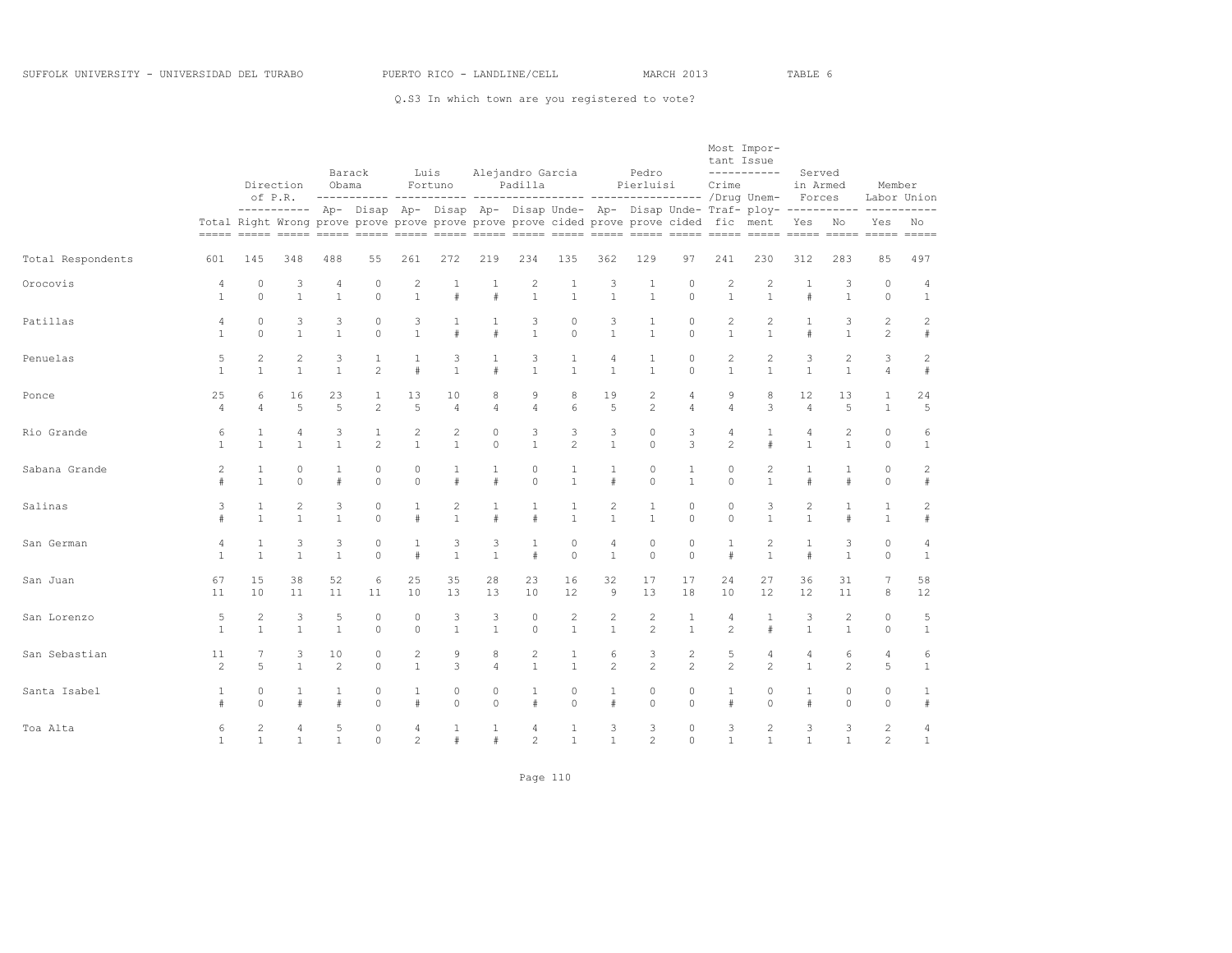Q.S3 In which town are you registered to vote?

|                   |                      |                              | Direction<br>of P.R.         | Barack<br>Obama<br>$- - - -$ | ------ ----------- -----                                                               | Luis                | Fortuno                               |                                       | Alejandro Garcia<br>Padilla    |                                       |                                | Pedro<br>Pierluisi<br>-------- ----------------- |                                  | tant Issue<br>Crime            | Most Impor-<br>-----------<br>/Drug Unem-                                  | Served<br>in Armed<br>Forces  |                              | Member                           | Labor Union                            |
|-------------------|----------------------|------------------------------|------------------------------|------------------------------|----------------------------------------------------------------------------------------|---------------------|---------------------------------------|---------------------------------------|--------------------------------|---------------------------------------|--------------------------------|--------------------------------------------------|----------------------------------|--------------------------------|----------------------------------------------------------------------------|-------------------------------|------------------------------|----------------------------------|----------------------------------------|
|                   |                      |                              |                              |                              | Total Right Wrong prove prove prove prove prove prove cided prove prove cided fic ment |                     |                                       |                                       |                                |                                       |                                |                                                  |                                  |                                | ---------- Ap- Disap Ap- Disap Ap- Disap Unde- Ap- Disap Unde- Traf- ploy- | Yes                           | -----------<br>No            | Yes<br>$=====$                   | No<br>$= = = = =$                      |
| Total Respondents | 601                  | 145                          | 348                          | 488                          | 55                                                                                     | 261                 | 272                                   | 219                                   | 234                            | 135                                   | 362                            | 129                                              | 97                               | 241                            | 230                                                                        | 312                           | 283                          | 85                               | 497                                    |
| Toa Baja          | 13<br>$\mathfrak{D}$ | 0<br>$\Omega$                | 11<br>3                      | 9<br>$\mathfrak{D}$          | $\frac{3}{5}$                                                                          | 3                   | $\frac{5}{2}$                         | $\begin{array}{c} 2 \\ 1 \end{array}$ | 9<br>$\overline{4}$            | $\begin{array}{c} 2 \\ 1 \end{array}$ | 6<br>$\mathfrak{D}$            | 6<br>$\overline{5}$                              | $\frac{1}{1}$                    | 9<br>$\overline{4}$            | 3<br>$\mathbf{1}$                                                          | 9<br>3                        | 4<br>$\mathbf{1}$            | $\overline{c}$<br>$\overline{2}$ | 10<br>2                                |
| Trujillo Alto     | 13<br>$\mathfrak{D}$ | 5<br>$\mathcal{L}$           | $\mathfrak{D}$               | 11<br>$\mathfrak{D}$         | $\mathfrak{D}$                                                                         | 5<br>$\mathfrak{D}$ | $\overline{3}$                        | 4<br>$\mathfrak{D}$                   | $\mathcal{L}$                  | $\begin{array}{c} 2 \\ 1 \end{array}$ | 7<br>$\mathfrak{D}$            | 3<br>$\overline{2}$                              | $\frac{2}{2}$                    | $\mathcal{L}$                  | 4<br>$\mathfrak{D}$                                                        | 6<br>$\overline{2}$           | $\mathfrak{D}$               | 1<br>$\overline{1}$              | $\begin{array}{c} 12 \\ 2 \end{array}$ |
| Utuado            | 6<br>$\mathbf{1}$    | 3<br>$\mathfrak{D}$          | 3<br>$\overline{1}$          | 6<br>$\mathbf{1}$            | $\mathbb O$<br>$\Omega$                                                                | 3<br>$\mathbf{1}$   | $\begin{array}{c} 2 \\ 1 \end{array}$ | $\frac{3}{1}$                         | $\frac{3}{1}$                  | $\mathbb O$<br>$\Omega$               | $\frac{3}{1}$                  | $\frac{3}{2}$                                    | $\mathbb O$<br>$\Omega$          | $\pm$                          | $\pm$                                                                      | 3<br>$\mathbf{1}$             | 3<br>$\mathbf{1}$            | $\mathbf{1}$<br>$\overline{1}$   | 5<br>$\mathbf{1}$                      |
| Vega Alta         | 3<br>$\#$            | 1<br>$\mathbf{1}$            | $\mathbf{1}$                 | 3<br>$\mathbf{1}$            | 0<br>$\Omega$                                                                          | $\pm$               | $\frac{2}{1}$                         | $\pm$                                 | $\pm$                          | $\mathbf{1}$                          | 2<br>$\mathbf{1}$              | 1<br>$\mathbf{1}$                                | 0<br>$\cap$                      | $\pm$                          | 0<br>$\cap$                                                                | 2<br>$\mathbf{1}$             | $\#$                         | $\circ$<br>$\Omega$              | 3<br>$\mathbf{1}$                      |
| Vega Baja         | $\mathbf{1}$         | 2<br>$\mathbf{1}$            | 5<br>$\mathbf{1}$            | 6<br>$\mathbf{1}$            | $\mathbf{1}$<br>$\overline{2}$                                                         | 4<br>$\overline{2}$ | 3<br>$\mathbf{1}$                     | $\overline{c}$<br>$\mathbf{1}$        | 4<br>$\mathfrak{D}$            | 1<br>$\mathbf{1}$                     | 4<br>$\mathbf{1}$              | 2<br>$\overline{2}$                              | $\mathbf{1}$<br>$\overline{1}$   | 4<br>$\mathfrak{D}$            | 3<br>$\mathbf{1}$                                                          | 5<br>$\overline{2}$           | $\mathbf{2}$<br>$\mathbf{1}$ | $\mathbf{1}$<br>$\overline{1}$   | 6<br>$\mathbf{1}$                      |
| Vieques           | $\#$                 | $\mathbf{1}$<br>$\mathbf{1}$ | 0<br>$\Omega$                | #                            | $\circ$<br>$\Omega$                                                                    | $\circ$<br>$\Omega$ | 1<br>$\ddagger$                       | $\#$                                  | 0<br>$\Omega$                  | $\circ$<br>$\Omega$                   | $\mathbf{1}$<br>$\#$           | 0<br>$\Omega$                                    | $\circ$<br>$\cap$                |                                | 0<br>$\Omega$                                                              | 0<br>$\Omega$                 | #                            | $\circ$<br>$\Omega$              | $\#$                                   |
| Villalba          | 3                    | 0<br>$\Omega$                | 2<br>$\mathbf{1}$            | 2<br>$\#$                    | 1<br>$\overline{2}$                                                                    | 1<br>$\#$           | 2<br>$\mathbf{1}$                     | 1<br>$\pm$                            | $\overline{c}$<br>$\mathbf{1}$ | $\circ$<br>$\Omega$                   | $\mathbf{2}$<br>$\mathbf{1}$   | 0<br>$\Omega$                                    | 1<br>$\overline{1}$              |                                | 2                                                                          | $\mathbf{2}$<br>$\mathbf{1}$  | 1<br>#                       | $\circ$<br>$\circ$               | 3<br>$\mathbf{1}$                      |
| Yabu- coa         | 8                    | 3<br>$\overline{2}$          | $\mathbf{2}$<br>$\mathbf{1}$ | 6<br>$\mathbf{1}$            | 1<br>$\overline{2}$                                                                    | 2<br>$\mathbf{1}$   | 6<br>$\overline{2}$                   | $\mathbf{1}$<br>$\pm$                 | $\overline{c}$<br>$\mathbf{1}$ | 5<br>$\Delta$                         | $\overline{c}$<br>$\mathbf{1}$ | $\overline{c}$<br>$\overline{2}$                 | 4<br>$\Delta$                    | 3<br>$\mathbf{1}$              | 2                                                                          | 2<br>$\mathbf{1}$             | 6<br>$\mathfrak{D}$          | $\mathbf{1}$<br>$\mathbf{1}$     | 5<br>$\mathbf{1}$                      |
| Yauco             | 6                    | 1<br>$\mathbf{1}$            | 4<br>$\overline{1}$          | 6<br>$\mathbf{1}$            | $\circ$<br>$\Omega$                                                                    |                     | 4<br>$\mathbf{1}$                     | 3<br>$\overline{1}$                   | $\overline{c}$<br>$\mathbf{1}$ |                                       | 3<br>1                         | 1<br>$\mathbf{1}$                                | $\overline{c}$<br>$\overline{2}$ | $\overline{c}$<br>$\mathbf{1}$ | 3                                                                          | 5<br>$\overline{\mathcal{L}}$ | 1<br>$\ddagger$              | $\circ$<br>$\Omega$              | 6<br>$1\,$                             |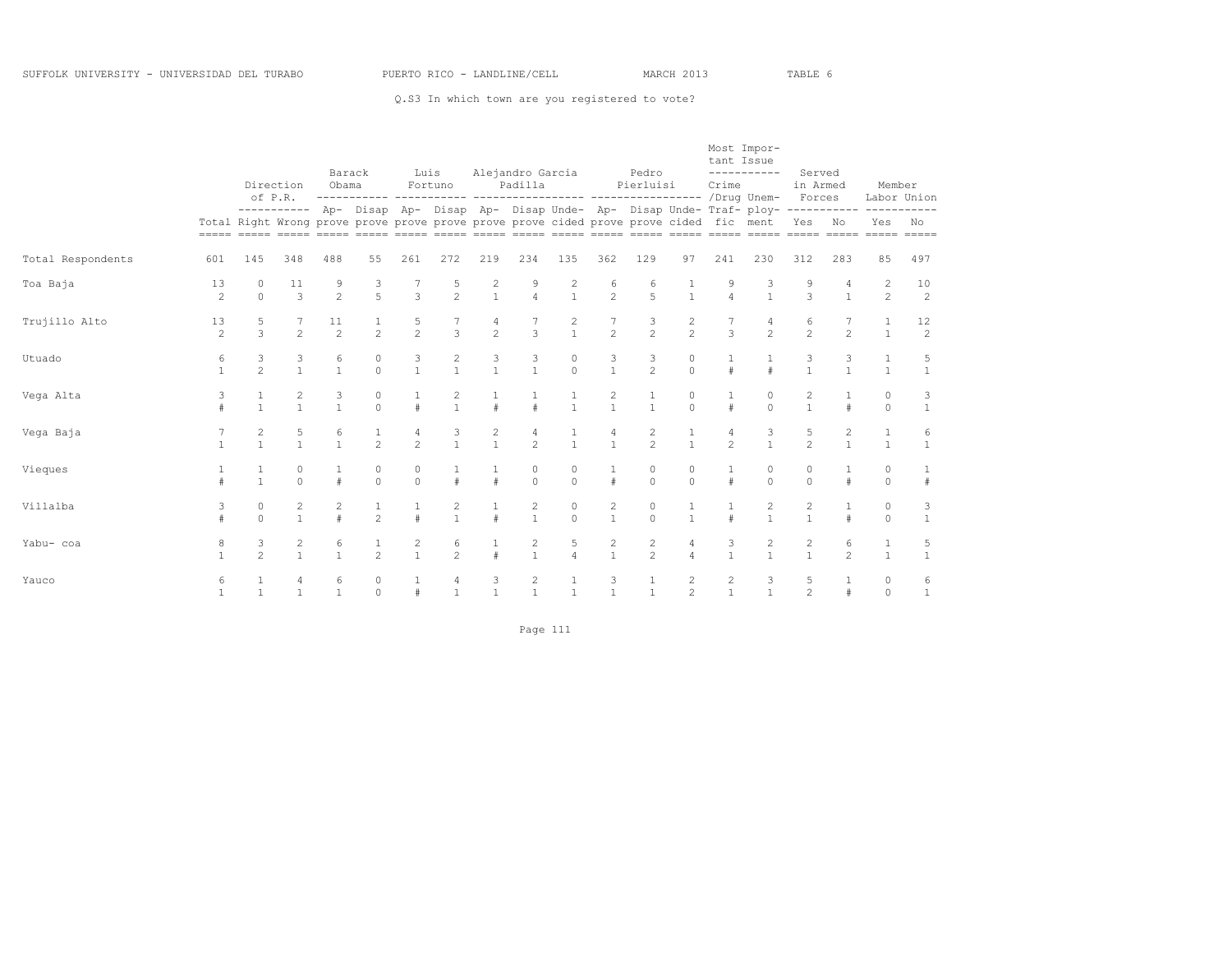#### Q.S4 What is your local party affiliation?

|                                               |                   |                     | Direction<br>of P.R.                  | Barack<br>Obama     | ------------ ----------- ------                                                        | Luis                                    | Fortuno                        |                     | Alejandro Garcia<br>Padilla |                     |                     | Pedro<br>Pierluisi<br>----------- ----------------- /Drug Unem- |                     | tant Issue<br>Crime | Most Impor-<br>-----------                                                           | Served<br>in Armed<br>Forces   |                     | Member              | Labor Union         |
|-----------------------------------------------|-------------------|---------------------|---------------------------------------|---------------------|----------------------------------------------------------------------------------------|-----------------------------------------|--------------------------------|---------------------|-----------------------------|---------------------|---------------------|-----------------------------------------------------------------|---------------------|---------------------|--------------------------------------------------------------------------------------|--------------------------------|---------------------|---------------------|---------------------|
|                                               |                   |                     |                                       |                     | Total Right Wrong prove prove prove prove prove prove cided prove prove cided fic ment |                                         |                                |                     |                             |                     |                     |                                                                 |                     |                     | ---------- Ap- Disap Ap- Disap Ap- Disap Unde- Ap- Disap Unde- Traf- ploy----------- | Yes No                         |                     | Yes                 | No                  |
| Total Respondents                             | 601               | 145                 | 348                                   | 488                 | 55                                                                                     | 261                                     | 272                            | 219                 | 234                         | 135                 | 362                 | 129                                                             | 97                  | 241                 | 230                                                                                  | 312                            | 283                 | 85                  | 497                 |
| Non-Affiliated                                | 363<br>60         | 70<br>48            | 214<br>61                             | 292<br>60           | 27<br>49                                                                               | 1.51<br>58                              | 163<br>60                      | 125<br>57           | 137<br>59                   | 90<br>67            | 207<br>57           | 78<br>60                                                        | 68<br>70            | 146<br>61           | 138<br>60                                                                            | 181<br>58                      | 179<br>63           | 46<br>54            | 309<br>62           |
| PNP (New Progressive Party<br>of Puerto Rico) | 122<br>20         | 22<br>1.5           | 91<br>26                              | 92<br>19            | 21<br>38                                                                               | 94<br>36                                | 22<br>$\mathsf{R}$             | 17<br>8             | 82<br>35                    | 21<br>16            | 105<br>29           | 8<br>6                                                          | 7<br>$\overline{7}$ | 42<br>17            | 49<br>21                                                                             | 78<br>2.5                      | 43<br>1.5           | 25<br>29            | 92<br>19            |
| PPD (Popular Democratic<br>Party)             | 93<br>1.5         | 44<br>30            | 33<br>$\circ$                         | 84<br>17            | 5<br>$\circ$                                                                           | 12<br>5                                 | 73<br>27                       | 65<br>30            | 10<br>$\Delta$              | 18<br>13            | 39<br>11            | 37<br>29                                                        | 17<br>18            | 40<br>17            | 39<br>17                                                                             | 40<br>1.3                      | 51<br>18            | 13<br>1.5           | 75<br>1.5           |
| PIP (Puerto Rican<br>Independence Party)      | 6<br>$\mathbf{1}$ | 1<br>$\overline{1}$ | 4                                     | 4<br>$\mathbf{1}$   | $\mathbf{1}$<br>$\mathfrak{D}$                                                         | $\circ$<br>$\Omega$                     | $\overline{4}$<br>$\mathbf{1}$ | 2<br>$\overline{1}$ | 3<br>$\mathbf{1}$           | 1<br>$\mathbf{1}$   | 2<br>$\mathbf{1}$   | $\mathbf{1}$<br>$\mathbf{1}$                                    | 3<br>$\mathcal{L}$  |                     | 2<br>$\mathbf{1}$                                                                    | $\overline{4}$<br>$\mathbf{1}$ | 2<br>$\mathbf{1}$   | $\circ$<br>$\Omega$ | 5<br>$\overline{1}$ |
| <b>EPD</b>                                    | #                 | 1<br>$\mathbf{1}$   | $\circ$<br>$\Omega$                   | $\#$                | $\circ$<br>$\Omega$                                                                    | $\circ$<br>$\Omega$                     | 1<br>$\pm$                     | $\pm$               | $\circ$<br>$\Omega$         | $\circ$<br>$\Omega$ | 1<br>$\#$           | 0<br>$\Omega$                                                   | $\circ$<br>$\Omega$ |                     | $\circ$<br>$\Omega$                                                                  | 1<br>$\#$                      | $\circ$<br>$\Omega$ | $\circ$<br>$\cap$   | 1<br>#              |
| Commonwealth                                  | #                 | 1<br>$\mathbf{1}$   | $\circ$<br>$\cap$                     | $\pm$               | $\circ$<br>$\Omega$                                                                    | $\circ$<br>$\Omega$                     | 1<br>$\pm$                     | $\circ$<br>$\Omega$ | $\circ$<br>$\Omega$         | 1<br>$\mathbf{1}$   | 1<br>$\pm$          | 0<br>$\Omega$                                                   | $\circ$<br>$\Omega$ | $\circ$<br>$\cap$   | $\pm$                                                                                | 1<br>$\#$                      | $\circ$<br>$\cap$   | 1<br>$\mathbf{1}$   | $\circ$<br>$\Omega$ |
| Other Party                                   | 0<br>$\Omega$     | $\circ$<br>$\Omega$ | $\circ$<br>$\Omega$                   | $\circ$<br>$\Omega$ | $\circ$<br>$\Omega$                                                                    | $\circ$<br>$\Omega$                     | $\circ$<br>$\Omega$            | $\circ$<br>$\cap$   | $\circ$<br>$\Omega$         | $\circ$<br>$\Omega$ | $\circ$<br>$\Omega$ | 0<br>$\Omega$                                                   | $\circ$<br>$\Omega$ | $\circ$<br>$\Omega$ | 0<br>$\Omega$                                                                        | $\circ$<br>$\Omega$            | $\circ$<br>$\cap$   | $\circ$<br>$\cap$   | $\circ$<br>$\Omega$ |
| Undecided                                     | 6<br>1            | 3<br>$\mathfrak{D}$ | $\begin{array}{c} 2 \\ 1 \end{array}$ | 5                   | $\mathbf{1}$<br>$\overline{2}$                                                         | $\overline{c}$<br>$\mathbf{1}$          | $\overline{4}$<br>$\mathbf{1}$ | 4<br>$\overline{2}$ | $\pm$                       | 1<br>$\mathbf{1}$   | 2                   | $\overline{\mathbf{c}}$<br>$\overline{2}$                       | $\frac{1}{1}$       | 5<br>$\overline{2}$ | $\circ$<br>$\cap$                                                                    | 4<br>$\mathbf{1}$              | $\overline{c}$      | $\circ$<br>$\cap$   | 6<br>$\overline{1}$ |
| Refused                                       | 9                 | 3<br>$\overline{2}$ |                                       | $\frac{9}{2}$       | $\circ$<br>$\Omega$                                                                    | $\overline{\mathbf{c}}$<br>$\mathbf{1}$ | 4<br>$\mathbf{1}$              | 5<br>$\overline{2}$ | $\pm$                       | $\frac{3}{2}$       | $\frac{5}{1}$       | $\frac{3}{2}$                                                   | $\frac{1}{1}$       | 6<br>$\mathfrak{D}$ |                                                                                      | 3                              | 6<br>$\mathfrak{D}$ | $\circ$<br>$\Omega$ | 9<br>$\mathfrak{D}$ |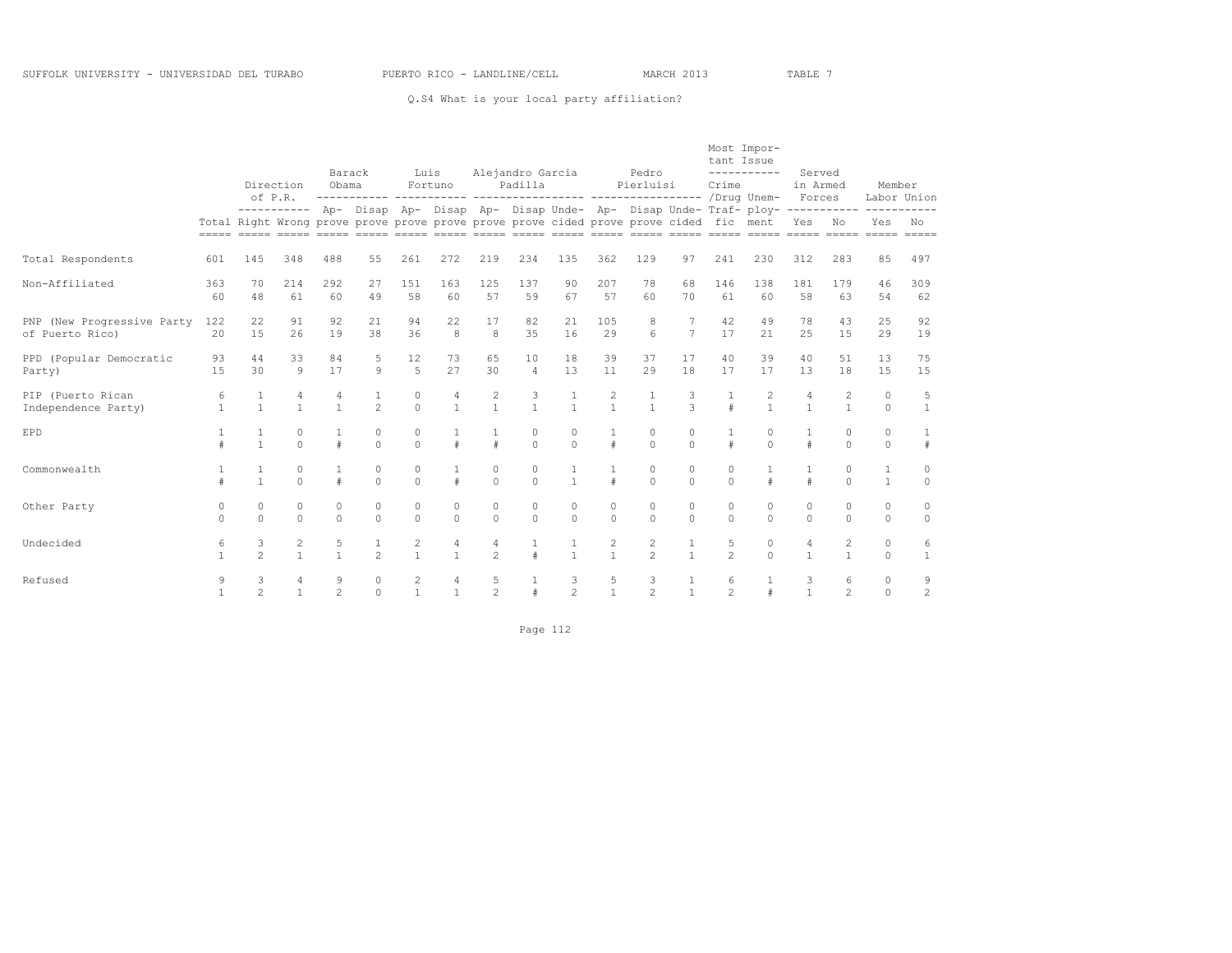## Q.S5 For statistical purposes only, can you please tell me what your ethnic background / ancestry is?

|                                             |                      | of P.R.             | Direction                    | Barack<br>Obama      |                                                                                        | Luis                 | Fortuno              |                     | Alejandro Garcia<br>Padilla |                                |                     | Pedro<br>Pierluisi  |                                  | tant Issue<br>Crime  | Most Impor-<br>-----------                                                                                                                                                                  | Served<br>in Armed<br>Forces |                               | Member              | Labor Union          |
|---------------------------------------------|----------------------|---------------------|------------------------------|----------------------|----------------------------------------------------------------------------------------|----------------------|----------------------|---------------------|-----------------------------|--------------------------------|---------------------|---------------------|----------------------------------|----------------------|---------------------------------------------------------------------------------------------------------------------------------------------------------------------------------------------|------------------------------|-------------------------------|---------------------|----------------------|
|                                             |                      |                     |                              |                      | Total Right Wrong prove prove prove prove prove prove cided prove prove cided fic ment |                      |                      |                     |                             |                                |                     |                     |                                  |                      | ---------- Ap- Disap Ap- Disap Ap- Disap Unde- Ap- Disap Unde- Traf- ploy-<br>actor conte costo actor actor conto costo actor costo costo costo costo costo costo costo costo costo costo c | Yes No                       | -----------                   | ----------<br>Yes   | No<br>$=$            |
| Total Respondents                           | 601                  | 145                 | 348                          | 488                  | 55                                                                                     | 261                  | 272                  | 219                 | 234                         | 135                            | 362                 | 129                 | 97                               | 241                  | 230                                                                                                                                                                                         | 312                          | 283                           | 85                  | 497                  |
| Hispanic/Latino                             | 350<br>58            | 84<br>58            | 207<br>59                    | 288<br>59            | 26<br>47                                                                               | 149<br>57            | 161<br>59            | 127<br>58           | 1.31<br>56                  | 83<br>61                       | 204<br>56           | 76<br>59            | 63<br>65                         | 134<br>56            | 132<br>57                                                                                                                                                                                   | 173<br>55                    | 174<br>61                     | 48<br>56            | 294<br>59            |
| White/Caucasian                             | 187<br>31            | 43<br>30            | 105<br>30                    | 148<br>30            | 26<br>47                                                                               | 85<br>33             | 82<br>30             | 71<br>32            | 79<br>34                    | 33<br>24                       | 125<br>35           | 36<br>28            | 25<br>26                         | 74<br>31             | 78<br>34                                                                                                                                                                                    | 109<br>35                    | 75<br>27                      | 25<br>29            | 155<br>31            |
| Black/African-American                      | 20<br>3              | $\overline{a}$      | 11<br>$\mathcal{L}$          | 19<br>4              | 0<br>$\Omega$                                                                          | 6<br>$\mathfrak{D}$  | 12<br>$\overline{a}$ | 6<br>$\mathcal{L}$  | $\mathcal{L}$               | $\overline{5}$                 | 11<br>$\mathcal{L}$ | 6<br>$\overline{a}$ | $\mathbf{1}$                     | 11<br>$\overline{5}$ | $\mathcal{L}$                                                                                                                                                                               | 10<br>$\mathcal{L}$          | 10<br>$\varDelta$             | 6                   | 13<br>3              |
| American Indian / Alaska<br>Native          | 12<br>$\overline{c}$ | 3<br>$\overline{2}$ | $^{\rm 8}$<br>$\overline{c}$ | 10<br>$\mathfrak{D}$ | $\mathfrak{D}$                                                                         | 6<br>$\overline{2}$  | 5<br>$\overline{2}$  | 5<br>$\overline{2}$ | 5<br>$\overline{2}$         | $\overline{c}$<br>$\mathbf{1}$ | 9<br>$\overline{c}$ | 2<br>$\mathfrak{D}$ | $\mathbf{1}$                     | 9<br>$\overline{a}$  | $\mathbf{1}$                                                                                                                                                                                | 3<br>$\mathbf{1}$            | 9<br>3                        | $\overline{4}$<br>5 | $\overline{1}$       |
| Native Hawaiian / Other<br>Pacific Islander | $\Omega$<br>$\Omega$ | 0<br>$\Omega$       | $\circ$<br>$\Omega$          | $\circ$<br>$\Omega$  | $\circ$<br>$\Omega$                                                                    | $\circ$<br>$\Omega$  | $\circ$<br>$\Omega$  | $\circ$<br>$\Omega$ | $\circ$                     | 0<br>$\Omega$                  | $\circ$<br>$\Omega$ | $\circ$<br>$\Omega$ | $\circ$<br>$\Omega$              | $\circ$              | 0<br>$\Omega$                                                                                                                                                                               | $\circ$<br>$\Omega$          | $\circ$<br>$\cap$             | $\circ$<br>$\Omega$ | $\circ$<br>$\circ$   |
| Asian                                       | $\circ$<br>$\Omega$  | 0<br>$\Omega$       | $\circ$<br>$\circ$           | $\circ$<br>$\Omega$  | $\circ$<br>$\Omega$                                                                    | $\circ$<br>$\Omega$  | $\circ$<br>$\Omega$  | $\circ$<br>$\circ$  | $\circ$<br>$\Omega$         | $\circ$<br>$\Omega$            | 0<br>$\Omega$       | $\circ$<br>$\Omega$ | $\circ$<br>$\Omega$              | $\circ$<br>$\Omega$  | 0<br>$\Omega$                                                                                                                                                                               | $\circ$<br>$\Omega$          | $\circ$<br>$\Omega$           | $\circ$<br>$\Omega$ | $\circ$<br>$\Omega$  |
| Other                                       | 27<br>$\overline{4}$ | 6<br>4              | 15<br>$\Delta$               | 21<br>$\overline{4}$ | $\mathfrak{D}$                                                                         | 14<br>$\overline{5}$ | 10<br>$\overline{4}$ | 9<br>$\Delta$       | 9<br>$\overline{4}$         | 9<br>$\overline{7}$            | 11<br>$\mathcal{L}$ | 9<br>$\overline{7}$ | 5<br>$\overline{a}$              | 11<br>$\overline{5}$ | 9<br>4                                                                                                                                                                                      | 15<br>5                      | $12 \overline{ }$<br>$\Delta$ | 3<br>4              | 23<br>$\overline{5}$ |
| Don't know                                  | 5                    | 2                   | 2<br>$\overline{1}$          |                      | $\overline{2}$                                                                         |                      | 2<br>$\overline{1}$  | #                   |                             |                                | 2<br>$\overline{1}$ | $\circ$<br>$\Omega$ | $\overline{c}$<br>$\overline{2}$ | 2                    | 2                                                                                                                                                                                           | 2<br>$\mathbf{1}$            | 3                             | $\circ$<br>$\Omega$ | 5<br>$\overline{1}$  |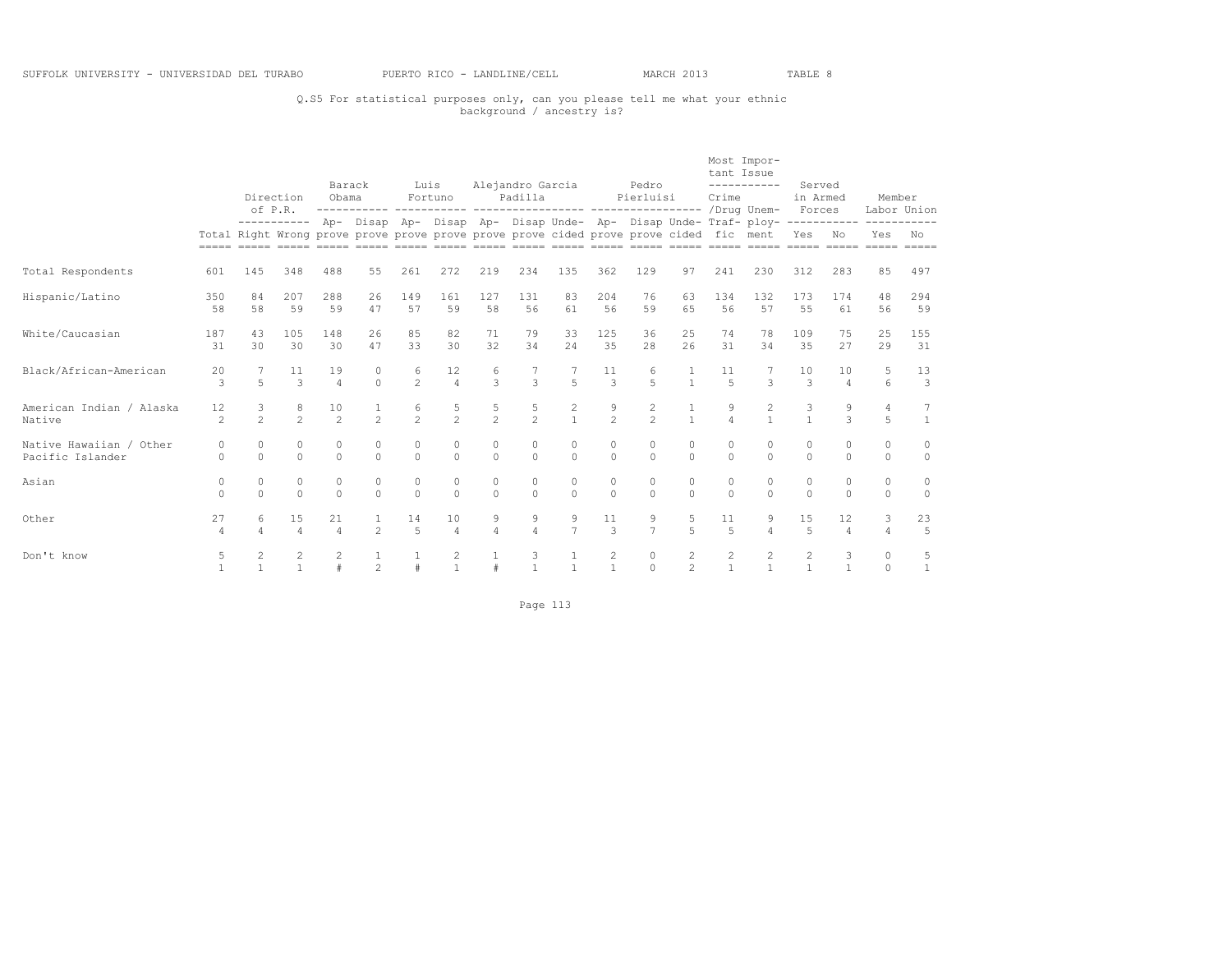#### QAGE What is your age category?

|                   |           | of P.R.       | Direction   | Barack<br>Obama |                     | Luis      | Fortuno   |                      | Alejandro Garcia<br>Padilla                                                                                                                                                                    |           |           | Pedro<br>Pierluisi |                      | tant Issue<br>Crime | Most Impor-<br>-----------<br>/Drug Unem-                   | Served<br>in Armed<br>Forces |                                          | Member<br>Labor Union        |                      |
|-------------------|-----------|---------------|-------------|-----------------|---------------------|-----------|-----------|----------------------|------------------------------------------------------------------------------------------------------------------------------------------------------------------------------------------------|-----------|-----------|--------------------|----------------------|---------------------|-------------------------------------------------------------|------------------------------|------------------------------------------|------------------------------|----------------------|
|                   |           |               | ----------- | Ap-             |                     |           |           |                      | Total Right Wrong prove prove prove prove prove prove cided prove prove cided fic ment<br><u>soos asoo aasoo aasoo aasoo aasoo aasoo aasoo aasoo aasoo aasoo aasoo aasoo aasoo aasoo aasoo</u> |           |           |                    |                      |                     | Disap Ap- Disap Ap- Disap Unde- Ap- Disap Unde- Traf- ploy- | Yes<br>$=====$               | -----------<br>No<br>$=$ $=$ $=$ $=$ $=$ | ----------<br>Yes<br>$=====$ | No<br>$=====$        |
| Total Respondents | 601       | 145           | 348         | 488             | 55                  | 261       | 272       | 219                  | 234                                                                                                                                                                                            | 135       | 362       | 129                | 97                   | 241                 | 230                                                         | 312                          | 283                                      | 85                           | 497                  |
| 18-24 Years       | 55<br>9   | 14<br>10      | 30<br>9     | 49<br>10        | $\mathfrak{D}$      | 25<br>10  | 24<br>9   | 26<br>12             | 18<br>8                                                                                                                                                                                        | 11<br>8   | 35<br>10  | 13<br>10           | $\overline{7}$       | 20<br>$\mathsf{R}$  | 23<br>10                                                    | 22<br>$\overline{7}$         | 33<br>12                                 | 8<br>9                       | 44<br>$\overline{9}$ |
| $25-34$ Years     | 78<br>13  | 22<br>15      | 43<br>12    | 66<br>14        | 13                  | 32<br>12  | 39<br>14  | 32<br>15             | 31<br>13                                                                                                                                                                                       | 13<br>10  | 53<br>15  | 13<br>10           | 11<br>11             | 38<br>16            | 29<br>13                                                    | 38<br>12                     | 39<br>14                                 | 16<br>19                     | 59<br>12             |
| $35-49$ Years     | 166<br>28 | 35<br>24      | 105<br>30   | 131<br>27       | 21<br>38            | 80<br>31  | 67<br>2.5 | 54<br>25             | 72<br>31                                                                                                                                                                                       | 35<br>26  | 107<br>30 | 36<br>28           | 20<br>21             | 57<br>24            | 78<br>34                                                    | 76<br>24                     | 89<br>31                                 | 27<br>32                     | 135<br>27            |
| $50-64$ Years     | 159<br>26 | 41<br>28      | 94<br>27    | 123<br>25       | 16<br>29            | 68<br>26  | 72<br>26  | 55<br>25             | 64<br>27                                                                                                                                                                                       | 38<br>2.8 | 92<br>25  | 36<br>28           | 28<br>29             | 69<br>29            | 52<br>23                                                    | 89<br>29                     | 67<br>2.4                                | 22<br>26                     | 134<br>27            |
| 65 Years or older | 141<br>23 | 33<br>2.3     | 74<br>2.1   | 117<br>2.4      | 10<br>18            | 55<br>2.1 | 69<br>2.5 | 52<br>2.4            | 48<br>21                                                                                                                                                                                       | 37<br>27  | 74<br>2.0 | 30<br>2.3          | 31<br>32             | 56<br>23            | 47<br>2.0                                                   | 87<br>28                     | 54<br>19                                 | 12<br>14                     | 124<br>25            |
| Refused           | 2<br>$\#$ | 0<br>$\Omega$ | 2           | $\overline{c}$  | $\circ$<br>$\Omega$ |           |           | $\circ$<br>$\bigcap$ |                                                                                                                                                                                                |           |           |                    | $\circ$<br>$\bigcap$ |                     |                                                             | $\circ$<br>$\Omega$          |                                          | $\circ$<br>$\Omega$          | 1<br>#               |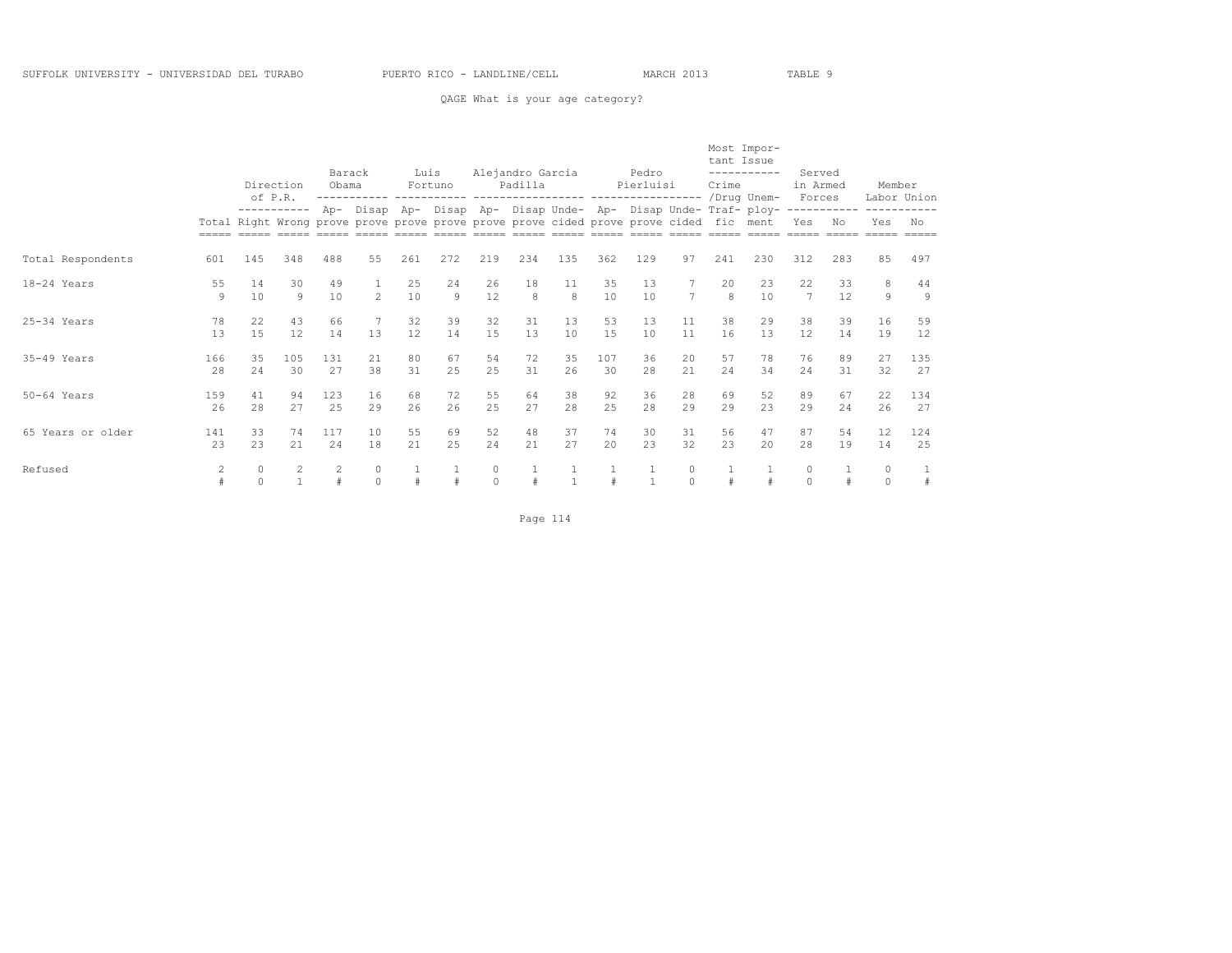#### Q.1 Barack Obama

|                    |           |                    | Direction<br>of P.R. | Barack<br>Obama                                                                               |          | Luis      | Fortuno              |                     | Alejandro Garcia<br>Padilla |             |           | Pedro<br>Pierluisi |          | tant Issue<br>Crime | Most Impor-<br>-----------                                                     | Served<br>in Armed |           | Member                           |                   |
|--------------------|-----------|--------------------|----------------------|-----------------------------------------------------------------------------------------------|----------|-----------|----------------------|---------------------|-----------------------------|-------------|-----------|--------------------|----------|---------------------|--------------------------------------------------------------------------------|--------------------|-----------|----------------------------------|-------------------|
|                    |           |                    |                      | Total Right Wrong prove prove prove prove prove prove cided prove prove cided fic ment<br>488 |          |           |                      |                     |                             |             |           |                    |          |                     | /Drug Unem-<br>Ap- Disap Ap- Disap Ap- Disap Unde- Ap- Disap Unde- Traf- ploy- | Forces<br>Yes      | Νo        | Yes                              | Labor Union<br>No |
| Total Respondents  | 601       | 145                | 348                  |                                                                                               | 55       | 261       | 272                  | 219                 | 234                         | 135         | 362       | 129                | 97       | 241                 | 230                                                                            | 312                | 283       | 85                               | 497               |
| Never Heard        |           | $\mathcal{L}$      | $\overline{2}$       | 6                                                                                             |          | 3         |                      | 5<br>$\mathfrak{D}$ | $\overline{1}$              | 0<br>$\cap$ | 5         |                    |          |                     |                                                                                | 3                  |           | $\overline{2}$<br>$\mathfrak{D}$ |                   |
| Favorable          | 499<br>83 | 129<br>89          | 276<br>79            | 458<br>94                                                                                     | 16<br>29 | 214<br>82 | 231<br>85            | 197<br>90           | 184<br>79                   | 109<br>81   | 312<br>86 | 106<br>82          | 73<br>75 | 203<br>84           | 198<br>86                                                                      | 260<br>83          | 233<br>82 | 69<br>81                         | 414<br>83         |
| Unfavorable        | 56<br>9   | 5<br>$\mathcal{L}$ | 46<br>13             | 12<br>$\mathcal{L}$                                                                           | 35<br>64 | 33<br>13  | 20<br>$\overline{7}$ | 10<br>5             | 35<br>15                    | 11<br>8     | 33<br>9   | 12<br>9            | 9<br>9   | 25<br>10            | 14<br>6                                                                        | 30<br>10           | 26<br>9   | 11<br>13                         | 45<br>9           |
| HOF /<br>Undecided | 39        |                    | 24                   | 12                                                                                            |          | 4         | 17<br>6              | 3                   | 13<br>6                     | 15<br>11    | 12<br>3   | 10<br>8            | 14<br>14 | 10                  | 15                                                                             | 19<br>6            | 20        | 3<br>$\overline{4}$              | 34                |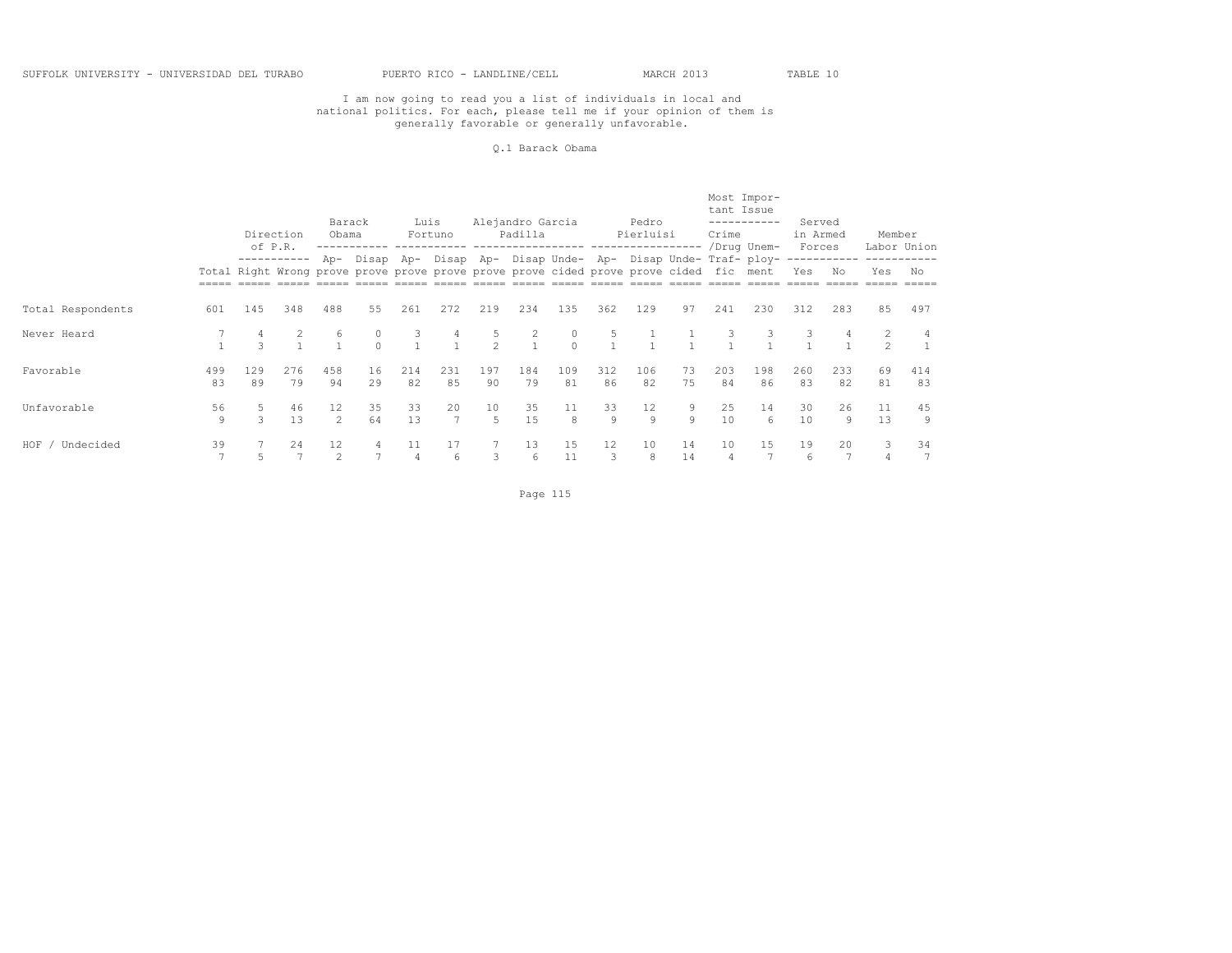#### Q.2 Joe Biden

|                    |           |          | Direction<br>of P.R. | Barack<br>Obama |                                                                                        | Luis      | Fortuno   |           | Alejandro Garcia<br>Padilla |               |           | Pedro<br>Pierluisi |                     | tant Issue<br>Crime | Most Impor-<br>-----------<br>/Drug Unem-                       | Served<br>in Armed<br>Forces |           | Member   | Labor Union |
|--------------------|-----------|----------|----------------------|-----------------|----------------------------------------------------------------------------------------|-----------|-----------|-----------|-----------------------------|---------------|-----------|--------------------|---------------------|---------------------|-----------------------------------------------------------------|------------------------------|-----------|----------|-------------|
|                    |           |          |                      |                 | Total Right Wrong prove prove prove prove prove prove cided prove prove cided fic ment |           |           |           |                             |               |           |                    |                     |                     | Ap- Disap Ap- Disap Ap- Disap Unde- Ap- Disap Unde- Traf- ploy- | Yes                          | Νo        | Yes      | No          |
| Total Respondents  | 601       | 145      | 348                  | 488             | 55                                                                                     | 261       | 272       | 219       | 234                         | 135           | 362       | 129                | 97                  | 241                 | 230                                                             | 312                          | 283       | 85       | 497         |
| Never Heard        | 389<br>65 | 97<br>67 | 219<br>63            | 327<br>67       | 24<br>44                                                                               | 167<br>64 | 175<br>64 | 143<br>65 | 146<br>62                   | 94<br>70      | 242<br>67 | 72<br>56           | 69<br>71            | 161<br>67           | 151<br>66                                                       | 182<br>58                    | 202<br>71 | 52<br>61 | 324<br>65   |
| Favorable          | 84<br>14  | 19<br>13 | 52<br>1.5            | 68<br>14        | $12 \overline{ }$<br>22.                                                               | 42<br>16  | 34<br>13  | 34<br>16  | 34<br>1.5                   | 15<br>11      | 47<br>13  | 26<br>2.0          | 11<br>11            | 30<br>12            | 33<br>14                                                        | 62<br>2.0                    | 22<br>8   | 14<br>16 | 68<br>14    |
| Unfavorable        | 50<br>8   | 12<br>8  | 35<br>10             | 36              | 11<br>2.0                                                                              | 24<br>9   | 25<br>9   | 17<br>8   | 27<br>12                    | 5<br>$\Delta$ | 32<br>9   | 13<br>10           | 4<br>$\overline{4}$ | 20<br>8             | 14<br>6                                                         | 32<br>10                     | 18<br>6   | 11<br>13 | 38<br>8     |
| HOF /<br>Undecided | 78<br>13  | 17<br>12 | 42<br>12             | 57<br>12        | 8<br>15                                                                                | 28<br>11  | 38<br>14  | 25<br>11  | 27<br>12                    | 21<br>16      | 41<br>11  | 18<br>14           | 13<br>13            | 30<br>12            | 32<br>14                                                        | 36<br>12                     | 41<br>14  | 8<br>9   | 67<br>13    |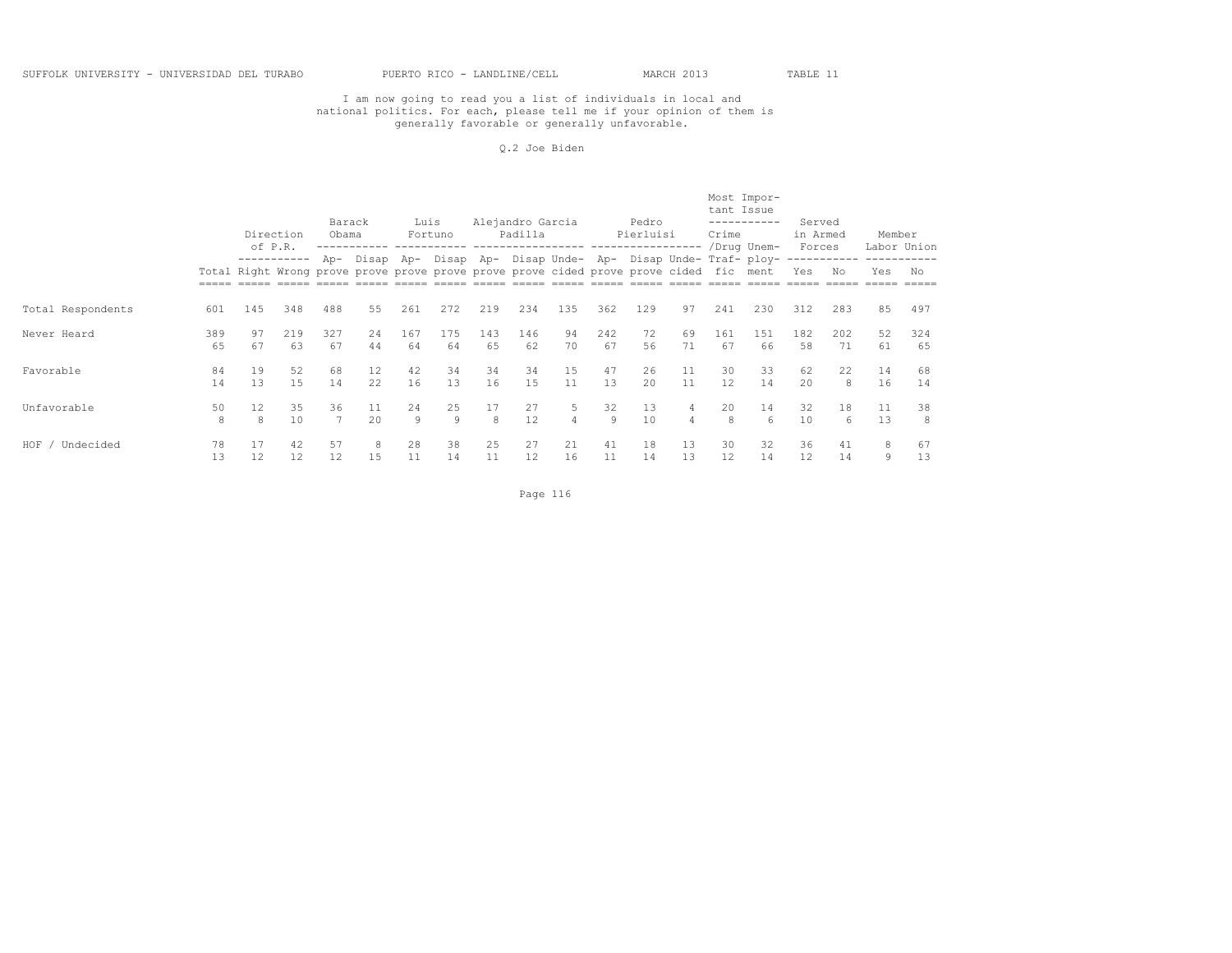#### Q.3 Hillary Clinton

|                   |           |           | Direction<br>of P.R. | Barack<br>Obama      |                     | Luis                 | Fortuno                                                                                |           | Alejandro Garcia<br>Padilla | -----------------   |           | Pedro<br>Pierluisi |          | tant Issue<br>Crime | Most Impor-<br>-----------                                                     | Served<br>in Armed |           | Member   |                   |
|-------------------|-----------|-----------|----------------------|----------------------|---------------------|----------------------|----------------------------------------------------------------------------------------|-----------|-----------------------------|---------------------|-----------|--------------------|----------|---------------------|--------------------------------------------------------------------------------|--------------------|-----------|----------|-------------------|
|                   |           |           | -----------          |                      |                     |                      | Total Right Wrong prove prove prove prove prove prove cided prove prove cided fic ment |           |                             |                     |           |                    |          |                     | /Drug Unem-<br>Ap- Disap Ap- Disap Ap- Disap Unde- Ap- Disap Unde- Traf- ploy- | Forces<br>Yes      | Νo        | Yes      | Labor Union<br>No |
| Total Respondents | 601       | 145       | 348                  | 488                  | 55                  | 261                  | 272                                                                                    | 219       | 234                         | 135                 | 362       | 129                | 97       | 241                 | 230                                                                            | 312                | 283       | 85       | 497               |
| Never Heard       | 30<br>5   | 5<br>3    | 19<br>5              | 25<br>$\overline{a}$ | 4<br>$\overline{7}$ | 12<br>$\overline{r}$ | 10<br>4                                                                                | 10<br>5   | 13<br>-6                    | 5                   | 19<br>5   | 5<br>4             | 6<br>6   | 18                  | 6.<br>$\mathcal{L}$                                                            | 11<br>4            | 19        | 5<br>6   | 23<br>-5          |
| Favorable         | 399<br>66 | 104<br>72 | 220<br>63            | 353<br>72            | 23<br>42            | 176<br>67            | 181<br>67                                                                              | 153<br>70 | 157<br>67                   | 81<br>60            | 249<br>69 | 91<br>71           | 54<br>56 | 154<br>64           | 165<br>72                                                                      | 224<br>72          | 171<br>60 | 54<br>64 | 333<br>67         |
| Unfavorable       | 73<br>12  | 12<br>8   | 51<br>15             | 45<br>9              | 20<br>36            | 35<br>13             | 34<br>13                                                                               | 26<br>12  | 38<br>16                    | 9<br>$\overline{7}$ | 48<br>13  | 12<br>9            | 11<br>11 | 29<br>12            | 24<br>10                                                                       | 36<br>12           | 36<br>13  | 17<br>20 | 54<br>11          |
| HOF / Undecided   | 99<br>17  | 24<br>17  | 58<br>17             | 65<br>13             | 8<br>15             | 38<br>15             | 47<br>17                                                                               | 30<br>14  | 26<br>11                    | 38<br>28            | 46<br>13  | 21<br>16           | 26<br>27 | 40<br>17            | 35<br>15                                                                       | 41<br>13           | 57<br>20  | 9<br>11  | 87<br>18          |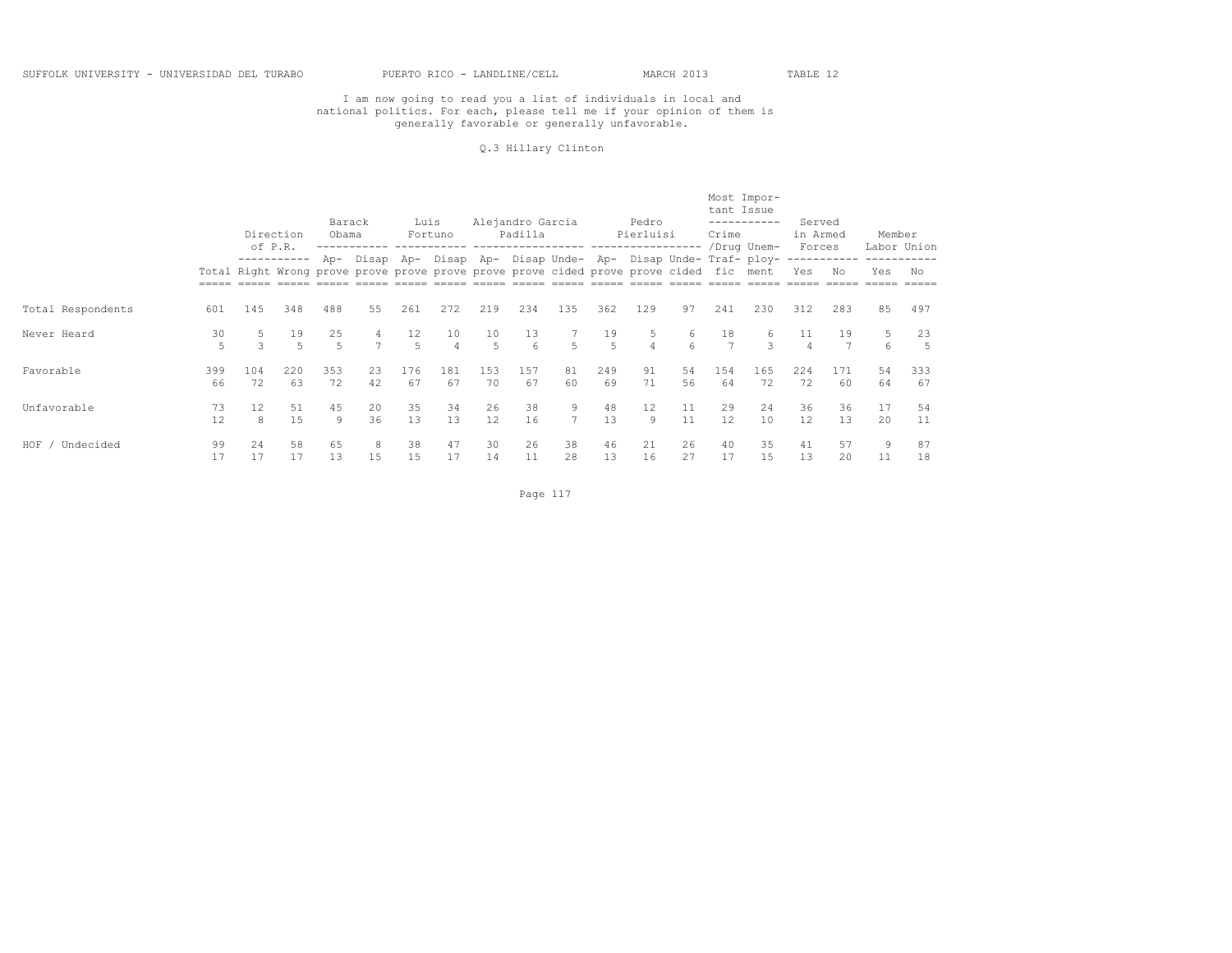#### Q.4 Alejandro Garcia Padilla

|                    |                     |           | Direction<br>of P.R. | Barack<br>Obama                                                                               |                    | Luis          | Fortuno   |                     | Alejandro Garcia<br>Padilla |                                                                 |           | Pedro<br>Pierluisi |                    | tant Issue<br>Crime | Most Impor-<br>-----------<br>/Drug Unem- | Served<br>in Armed<br>Forces |               | Member              | Labor Union         |
|--------------------|---------------------|-----------|----------------------|-----------------------------------------------------------------------------------------------|--------------------|---------------|-----------|---------------------|-----------------------------|-----------------------------------------------------------------|-----------|--------------------|--------------------|---------------------|-------------------------------------------|------------------------------|---------------|---------------------|---------------------|
|                    |                     |           |                      | Total Right Wrong prove prove prove prove prove prove cided prove prove cided fic ment<br>488 |                    |               |           |                     |                             | Ap- Disap Ap- Disap Ap- Disap Unde- Ap- Disap Unde- Traf- ploy- |           |                    |                    |                     |                                           | Yes                          | No            | Yes                 | No                  |
| Total Respondents  | 601                 | 145       | 348                  |                                                                                               | 55                 | 261           | 272       | 219                 | 234                         | 135                                                             | 362       | 129                | 97                 | 241                 | 230                                       | 312                          | 283           | 85                  | 497                 |
| Never Heard        | 10<br>$\mathcal{P}$ |           | 6<br>$\mathfrak{D}$  |                                                                                               | $\mathcal{P}$      | $\mathcal{P}$ | 3         | 5<br>$\mathfrak{D}$ | $\sim$                      | 3<br>$\mathcal{P}$                                              | 5         | $\mathcal{D}$      | 3<br>$\mathcal{L}$ | 4<br>$\mathcal{P}$  | $\mathcal{L}$                             |                              | $\mathcal{P}$ | $\circ$<br>$\Omega$ | -8<br>$\mathcal{D}$ |
| Favorable          | 263<br>44           | 112<br>77 | 92<br>26             | 237<br>49                                                                                     | 11<br>$20^{\circ}$ | 85<br>33      | 153<br>56 | 176<br>80           | 33<br>14                    | 52<br>39                                                        | 152<br>42 | 62<br>48           | 44<br>4.5          | 105<br>44           | 109<br>47                                 | 133<br>43                    | 128<br>45     | 38<br>45            | 216<br>43           |
| Unfavorable        | 218<br>36           | 16<br>11  | 184<br>53            | 165<br>34                                                                                     | 38<br>69           | 130<br>50     | 73<br>27  | 19<br>9             | 171<br>73                   | 26<br>19                                                        | 147<br>41 | 45<br>35           | 24<br>25           | 82<br>34            | 78<br>34                                  | 125<br>40                    | 91<br>32      | 36<br>42            | 174<br>35           |
| HOF /<br>Undecided | 110<br>18           | 15<br>10  | 66<br>19             | 79<br>16                                                                                      | 5.<br>9            | 42<br>16      | 43<br>16  | 19<br>9             | 28<br>12                    | 54<br>40                                                        | 58<br>16  | 20<br>16           | 26<br>27           | 50<br>21            | 38<br>17                                  | 52<br>17                     | 57<br>20      | 11<br>13            | 99<br>20            |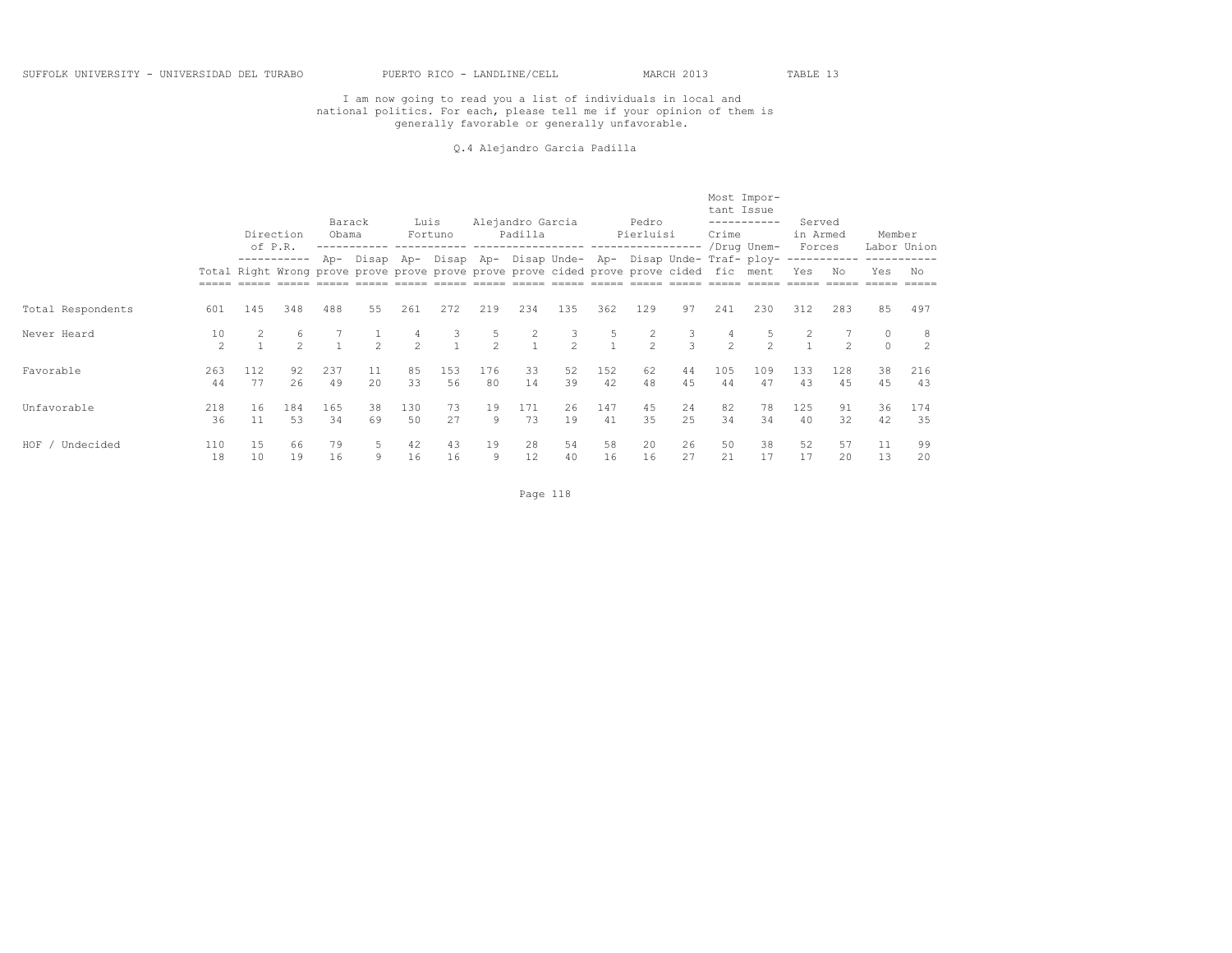#### Q.5 Luis Fortuno

|                   |           |           | Direction<br>of P.R. | Barack<br>Obama |          | Luis      | Fortuno                                                                                                                                                   |                   | Alejandro Garcia<br>Padilla<br>------------------ |          |           | Pedro<br>Pierluisi |                                  | tant Issue<br>Crime | Most Impor-<br>-----------<br>/Drug Unem- | Served<br>in Armed<br>Forces |           | Member   | Labor Union |
|-------------------|-----------|-----------|----------------------|-----------------|----------|-----------|-----------------------------------------------------------------------------------------------------------------------------------------------------------|-------------------|---------------------------------------------------|----------|-----------|--------------------|----------------------------------|---------------------|-------------------------------------------|------------------------------|-----------|----------|-------------|
|                   |           |           |                      |                 |          |           | Ap- Disap Ap- Disap Ap- Disap Unde- Ap- Disap Unde- Traf- ploy-<br>Total Right Wrong prove prove prove prove prove prove cided prove prove cided fic ment |                   |                                                   |          |           |                    |                                  |                     |                                           | Yes                          | No        | Yes      | No          |
| Total Respondents | 601       | 145       | 348                  | 488             | 55       | 261       | 272                                                                                                                                                       | 219               | 234                                               | 135      | 362       | 129                | 97                               | 241                 | 230                                       | 312                          | 283       | 85       | 497         |
| Never Heard       | 3         |           | 0<br>$\Omega$        | 3               | $\cap$   |           |                                                                                                                                                           | 2<br>$\mathbf{1}$ | 0<br>$\Omega$                                     |          |           | 0<br>$\Omega$      | $\overline{c}$<br>$\mathfrak{D}$ |                     |                                           |                              |           |          |             |
| Favorable         | 269<br>45 | 55<br>38  | 174<br>50            | 223<br>46       | 32<br>58 | 215<br>82 | 32<br>12                                                                                                                                                  | 77<br>35          | 142<br>61                                         | 47<br>35 | 211<br>58 | 28<br>22           | 26<br>27                         | 124<br>.51          | 91<br>40                                  | 151<br>48                    | 116<br>41 | 36<br>42 | 222<br>45   |
| Unfavorable       | 257<br>43 | 73.<br>50 | 137<br>39            | 219<br>4.5      | 19<br>35 | 2.4<br>9  | 215<br>79                                                                                                                                                 | 126<br>58         | 73<br>31                                          | 55<br>41 | 121<br>33 | 91<br>71           | 43<br>44                         | 88<br>37            | 112<br>49                                 | 128<br>41                    | 125<br>44 | 38<br>45 | 212<br>43   |
| HOF<br>Undecided  | 72<br>12  | 16<br>11  | 37<br>11             | 43<br>9         |          | 21<br>8   | 24<br>9                                                                                                                                                   | 14<br>6           | 19<br>8                                           | 32<br>24 | 29<br>8   | 10<br>8            | 26<br>27                         | 27<br>11            | 26<br>11                                  | 31<br>10                     | 41<br>14  | 10<br>12 | 61<br>12    |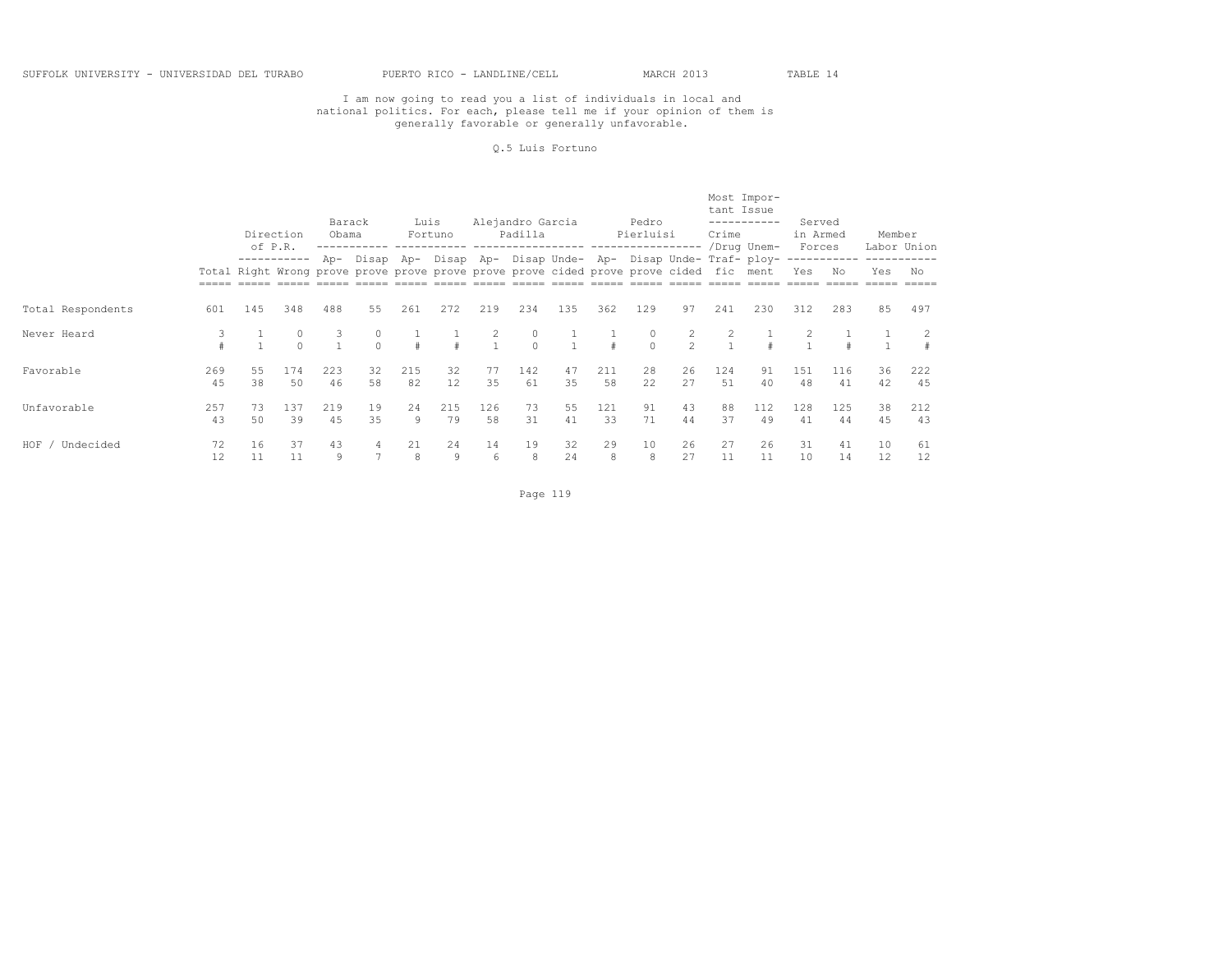#### Q.6 Pedro Pierluisi

|                    |           |          | Direction | Barack<br>Obama                                                                                                 |                     | Luis               | Fortuno   |           | Alejandro Garcia<br>Padilla      |                |           | Pedro<br>Pierluisi |           | tant Issue<br>Crime | Most Impor-<br>-----------<br>/Drug Unem-                       | Served<br>in Armed<br>Forces |           | Member   | Labor Union         |
|--------------------|-----------|----------|-----------|-----------------------------------------------------------------------------------------------------------------|---------------------|--------------------|-----------|-----------|----------------------------------|----------------|-----------|--------------------|-----------|---------------------|-----------------------------------------------------------------|------------------------------|-----------|----------|---------------------|
|                    |           |          |           | of P.R.<br>Total Right Wrong prove prove prove prove prove prove cided prove prove cided fic ment<br>348<br>488 |                     |                    |           |           |                                  |                |           |                    |           |                     | Ap- Disap Ap- Disap Ap- Disap Unde- Ap- Disap Unde- Traf- ploy- | Yes                          | Νo        | Yes      | No                  |
| Total Respondents  | 601       | 145      |           |                                                                                                                 | 55                  | 261                | 272       | 219       | 234                              | 135            | 362       | 129                | 97        | 241                 | 230                                                             | 312                          | 283       | 85       | 497                 |
| Never Heard        | 17<br>3   |          | 9<br>3    | 11<br>$\mathcal{P}$                                                                                             | 3<br>$\overline{5}$ | 9<br>$\mathcal{L}$ | 3         | 10<br>5   | $\overline{2}$<br>$\overline{1}$ | 5.<br>$\Delta$ | 3         |                    | 11<br>11  | $\mathcal{L}$       | 6<br>$\mathcal{L}$                                              | $\mathcal{P}$                | 10        |          | 15<br>$\mathcal{R}$ |
| Favorable          | 364<br>61 | 83<br>57 | 222<br>64 | 304<br>62                                                                                                       | 40<br>73            | 214<br>82          | 114<br>42 | 117<br>53 | 165<br>71                        | 75<br>56       | 306<br>85 | 28<br>22.          | 27<br>2.8 | 157<br>65           | 141<br>61                                                       | 201<br>64                    | 160<br>57 | 57<br>67 | 295<br>59           |
| Unfavorable        | 136<br>23 | 44<br>30 | 75<br>22  | 115<br>24                                                                                                       | 9<br>16             | 22<br>8            | 103<br>38 | 69<br>32  | 42<br>18                         | 22<br>16       | 28<br>8   | 84<br>65           | 22<br>23  | 43<br>18            | 49<br>21                                                        | 61<br>20                     | 73<br>26  | 21<br>25 | 112<br>23           |
| HOF /<br>Undecided | 84<br>14  | 16<br>11 | 42<br>12  | 58<br>12                                                                                                        | 3<br>5              | 16<br>6            | 52<br>19  | 23<br>11  | 25<br>11                         | 33<br>24       | 25        | 16<br>12           | 37<br>38  | 34<br>14            | 34<br>15                                                        | 43<br>14                     | 40<br>14  | 6        | 75<br>15            |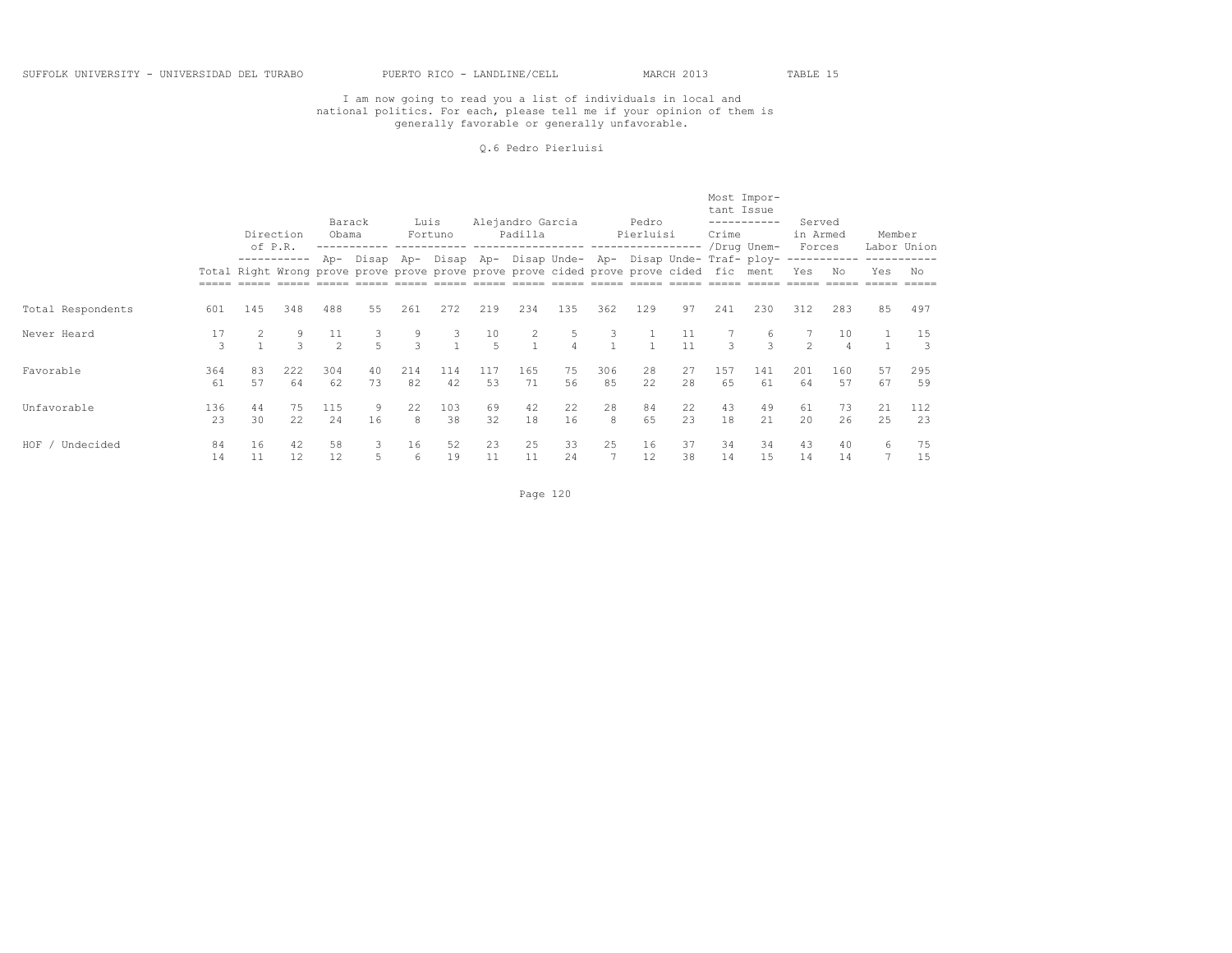## Q.7 Do you feel Puerto Rico is headed in the right direction, or is it on the wrong track?

|                   |            |                      | Direction<br>of P.R. | Barack<br>Obama |                | Luis      | Fortuno    |                | Alejandro Garcia<br>Padilla |          |                | Pedro<br>Pierluisi                                                                     |          | tant Issue<br>Crime | Most Impor-<br>-----------<br>/Drug Unem-                   | Served<br>in Armed<br>Forces |                    | Member               | Labor Union |
|-------------------|------------|----------------------|----------------------|-----------------|----------------|-----------|------------|----------------|-----------------------------|----------|----------------|----------------------------------------------------------------------------------------|----------|---------------------|-------------------------------------------------------------|------------------------------|--------------------|----------------------|-------------|
|                   |            |                      | -----------          | Ap-             |                |           |            |                |                             |          |                | Total Right Wrong prove prove prove prove prove prove cided prove prove cided fic ment |          |                     | Disap Ap- Disap Ap- Disap Unde- Ap- Disap Unde- Traf- ploy- | Yes                          | ------------<br>Nο | Yes                  | No          |
| Total Respondents | 601        | 145                  | 348                  | 488             | 55             | 261       | 272        | 219            | 234                         | 135      | 362            | 129                                                                                    | 97       | 241                 | 230                                                         | 312                          | 283                | 85                   | 497         |
| Right Direction   | 145<br>2.4 | 145<br>100           | $\Omega$<br>$\Omega$ | 130<br>27       | 6<br>11        | 49<br>19  | 86<br>32   | 110<br>.50     | 11<br>$5 -$                 | 21<br>16 | 91<br>2.5      | 35<br>27                                                                               | 17<br>18 | 64<br>27            | 52<br>23                                                    | 75<br>2.4                    | 68<br>2.4          | 26<br>31             | 115<br>23   |
| Wrong Track       | 348<br>58  | $\Omega$             | 348<br>100           | 262<br>54       | 45<br>82       | 176<br>67 | 139<br>.51 | 68<br>31       | 205<br>88                   | 68<br>50 | 212<br>59      | 76<br>59                                                                               | 53<br>55 | 132<br>55           | 131<br>57                                                   | 193<br>62                    | 153<br>54          | 50<br>59             | 287<br>58   |
| Undecided         | 99<br>17   | $\Omega$<br>$\Omega$ | $\circ$<br>$\Omega$  | 90<br>18        | $\overline{4}$ | 33<br>13  | 44<br>16   | 39<br>18       | 15<br>6                     | 44<br>33 | 57<br>16       | 17<br>13                                                                               | 24<br>25 | 44<br>18            | 41<br>18                                                    | 40<br>13                     | 58<br>2.0          | 9<br>11              | 86<br>17    |
| Refused           | 9          | $\Omega$<br>$\Omega$ | $\circ$<br>$\circ$   | 6               |                | 3         | 3          | $\overline{2}$ | 3                           | 2        | $\overline{2}$ |                                                                                        | 3        |                     | 6<br>3                                                      | 4                            | 4                  | $\Omega$<br>$\Omega$ | 9<br>2      |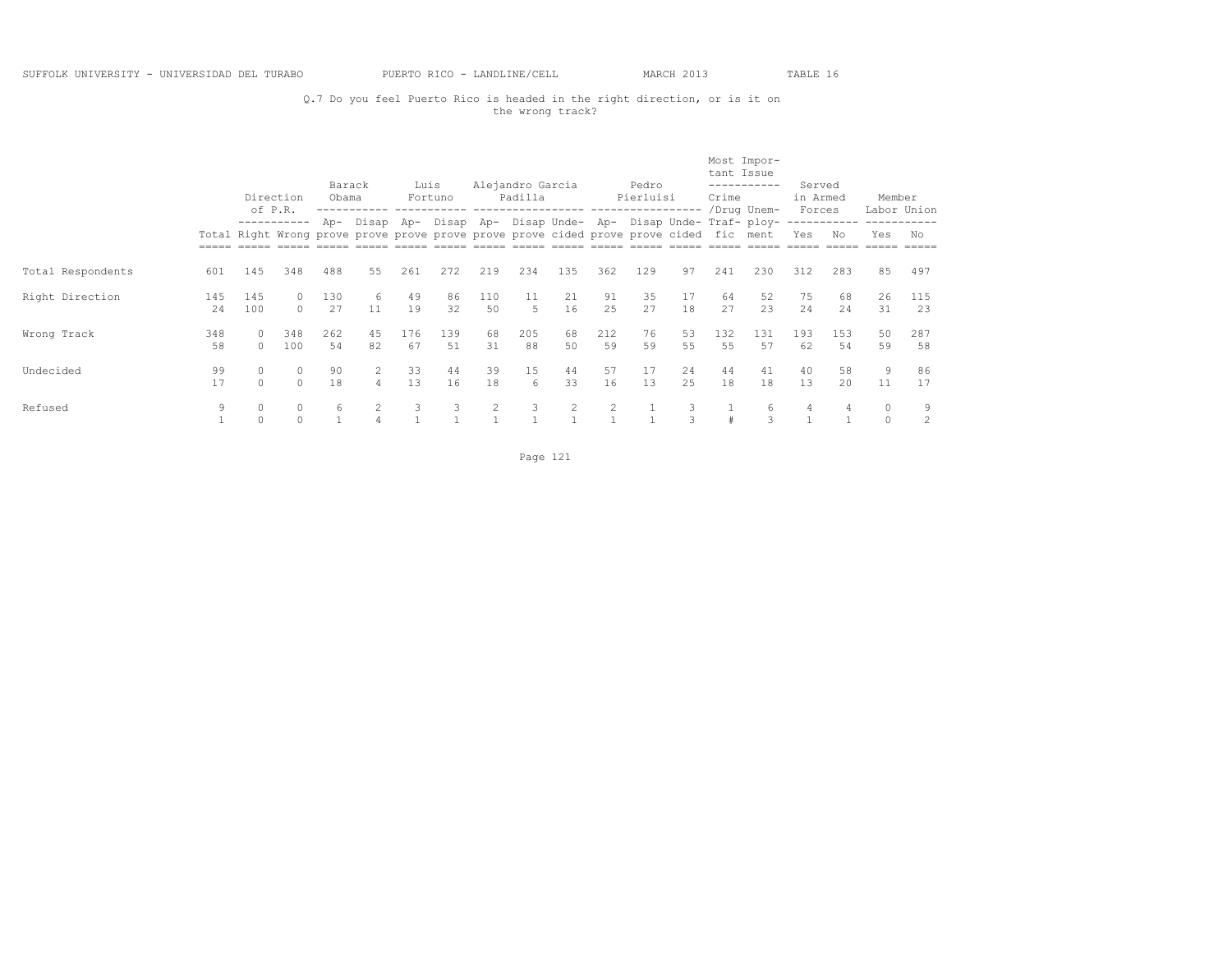## Q.8 Do you approve or disapprove of the job Barack Obama is doing as U.S. president?

|                   |                      |           | Direction<br>of P.R. | Barack<br>Obama    |                                                                                                 | Luis                | Fortuno              |                     | Alejandro Garcia<br>Padilla |                    |                      | Pedro<br>Pierluisi  |                     | tant Issue<br>Crime | Most Impor-<br>-----------<br>/Drug Unem-         | Served<br>in Armed<br>Forces |                     | Member                           | Labor Union |
|-------------------|----------------------|-----------|----------------------|--------------------|-------------------------------------------------------------------------------------------------|---------------------|----------------------|---------------------|-----------------------------|--------------------|----------------------|---------------------|---------------------|---------------------|---------------------------------------------------|------------------------------|---------------------|----------------------------------|-------------|
|                   |                      |           | -----------          | Ap-                | Disap<br>Total Right Wrong prove prove prove prove prove prove cided prove prove cided fic ment | Ap-                 |                      |                     |                             |                    |                      |                     |                     |                     | Disap Ap- Disap Unde- Ap- Disap Unde- Traf- ploy- | Yes                          | ------------<br>Nο  | Yes                              | No          |
| Total Respondents | 601                  | 145       | 348                  | 488                | 55                                                                                              | 261                 | 272                  | 219                 | 234                         | 135                | 362                  | 129                 | 97                  | 241                 | 230                                               | 312                          | 283                 | 85                               | 497         |
| Approve           | 488<br>81            | 130<br>90 | 262<br>75            | 488<br>100         | 0<br>$\Omega$                                                                                   | 218<br>84           | 228<br>84            | 202<br>92           | 175<br>75                   | 102<br>76          | 307<br>85            | 105<br>81           | 69<br>71            | 193<br>80           | 194<br>84                                         | 253<br>81                    | 229<br>81           | 68<br>80                         | 405<br>81   |
| Disapprove        | 55<br>9              | 6<br>4    | 45<br>13             | $\Omega$<br>$\cap$ | 55<br>100                                                                                       | 30<br>11            | 19<br>$\overline{7}$ | 10<br>.5            | 38<br>16                    | 5                  | 38<br>10             | 12<br>9             | 3<br>3              | 28<br>12            | 17<br>$\overline{7}$                              | 33<br>11                     | 22<br>8             | 10<br>12                         | 43<br>9     |
| Undecided         | 48<br>8              | 5         | 34<br>10             | 0<br>$\Omega$      | 0<br>$\Omega$                                                                                   | 9<br>3              | 19<br>$\overline{7}$ | 4<br>$\mathfrak{D}$ | 16<br>$\overline{7}$        | 26<br>19           | 13<br>$\overline{4}$ | 9<br>$\overline{7}$ | 25<br>26            | 19<br>8             | 16<br>$\overline{7}$                              | 21<br>7                      | 27<br>10            | 5<br>6                           | 41<br>8     |
| Refused           | 10<br>$\mathfrak{D}$ | 2         | $\mathcal{D}$        | 0<br>$\Omega$      | 0<br>$\Omega$                                                                                   | 4<br>$\mathfrak{D}$ | 6<br>$\mathfrak{D}$  | 3<br>$\overline{1}$ | 5<br>$\mathfrak{D}$         | $\Omega$<br>$\cap$ | 4                    | 3<br>$\mathfrak{D}$ | $\Omega$<br>$\circ$ |                     | 3                                                 | 5<br>$\mathfrak{D}$          | 5<br>$\mathfrak{D}$ | $\overline{2}$<br>$\mathfrak{D}$ | 8<br>2      |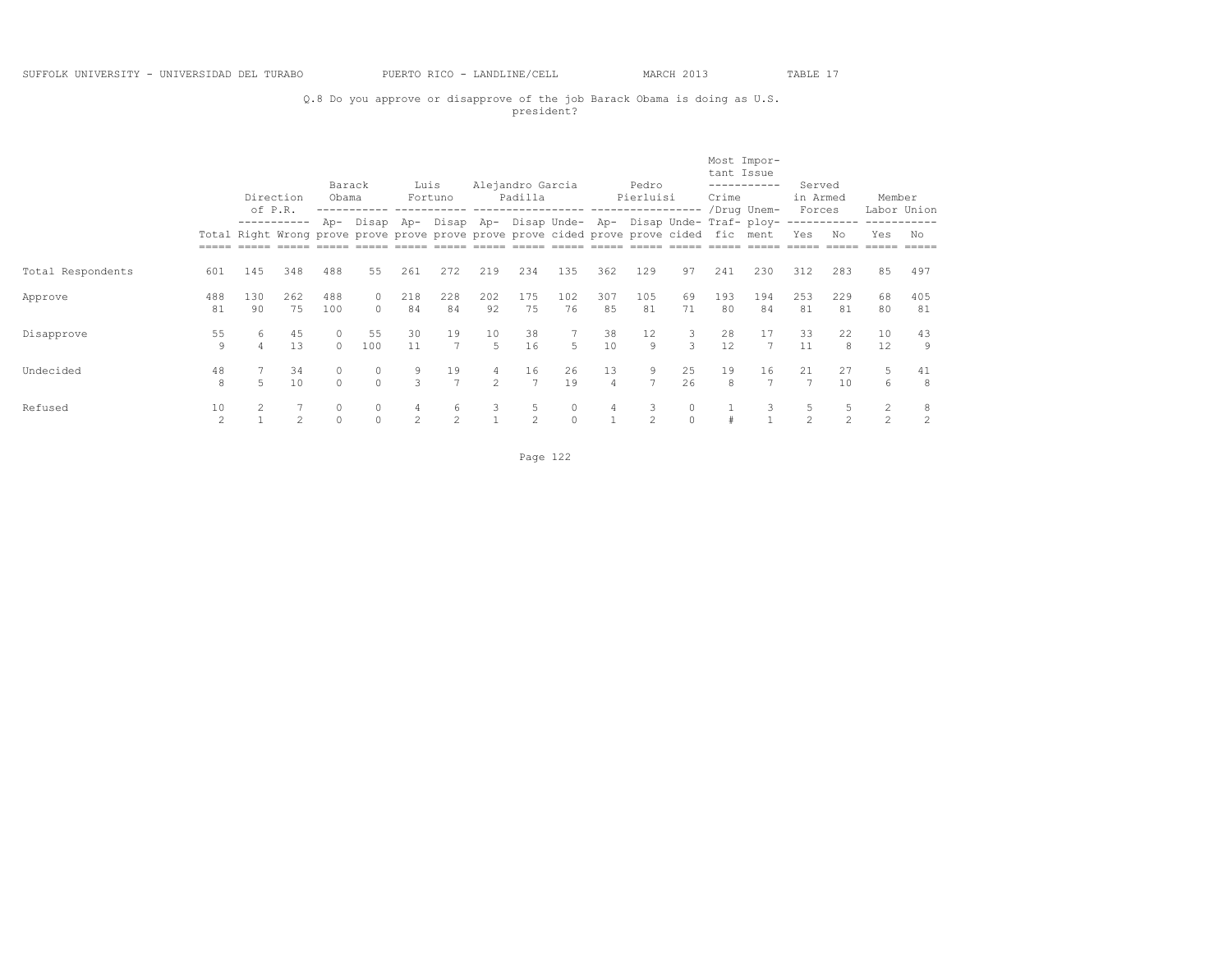Q.9 Do you approve or disapprove of the job Luis Fortuno did as governor?

|                   |           | of P.R.  | Direction     | Barack<br>Obama |          | Luis               | Fortuno<br>------------ |           | Alejandro Garcia<br>Padilla<br>-----------------                                       |          |           | Pedro<br>Pierluisi<br>----------------- |               | Crime     | Most Impor-<br>tant Issue<br>-----------<br>/Drug Unem- | Served<br>in Armed<br>Forces |                   | Member               | Labor Union |
|-------------------|-----------|----------|---------------|-----------------|----------|--------------------|-------------------------|-----------|----------------------------------------------------------------------------------------|----------|-----------|-----------------------------------------|---------------|-----------|---------------------------------------------------------|------------------------------|-------------------|----------------------|-------------|
|                   |           |          | -----------   | Ap-             | Disap    | Ap-                |                         |           | Total Right Wrong prove prove prove prove prove prove cided prove prove cided fic ment |          |           |                                         |               |           | Disap Ap- Disap Unde- Ap- Disap Unde- Traf- ploy-       | Yes                          | -----------<br>No | Yes                  | No          |
| Total Respondents | 601       | 145      | 348           | 488             | 55       | 261                | 272                     | 219       | 234                                                                                    | 135      | 362       | 129                                     | 97            | 241       | 230                                                     | 312                          | 283               | 85                   | 497         |
| Approve           | 261<br>43 | 49<br>34 | 176<br>51     | 218<br>45       | 30<br>55 | 261<br>100         | 0<br>$\Omega$           | 77<br>35  | 139<br>59                                                                              | 43<br>32 | 208<br>57 | 22<br>17                                | 26<br>27      | 110<br>46 | 89<br>39                                                | 153<br>49                    | 107<br>38         | 32<br>38             | 217<br>44   |
| Disapprove        | 272<br>45 | 86<br>59 | 139<br>40     | 228<br>47       | 19<br>35 | $\circ$<br>$\circ$ | 272<br>100              | 131<br>60 | 85<br>36                                                                               | 51<br>38 | 123<br>34 | 99<br>77                                | 45<br>46      | 101<br>42 | 114<br>50                                               | 131<br>42                    | 137<br>48         | 45<br>53             | 220<br>44   |
| Undecided         | 61<br>10  | 9<br>6   | 31<br>9       | 37<br>8         | 6<br>11  | $\circ$<br>$\circ$ | $\Omega$                | 10<br>5   | 9                                                                                      | 40<br>30 | 29<br>8   | 8<br>6                                  | 24<br>2.5     | 27<br>11  | 25<br>11                                                | 27<br>9                      | 34<br>12          | 8<br>9               | 53<br>11    |
| Refused           |           |          | $\mathcal{L}$ | 5               | $\Omega$ | $\circ$<br>$\circ$ | $\circ$<br>$\Omega$     |           |                                                                                        |          | 2         | $\circ$<br>$\Omega$                     | $\mathcal{D}$ | 3         |                                                         |                              | $\mathfrak{D}$    | $\circ$<br>$\bigcap$ | 7           |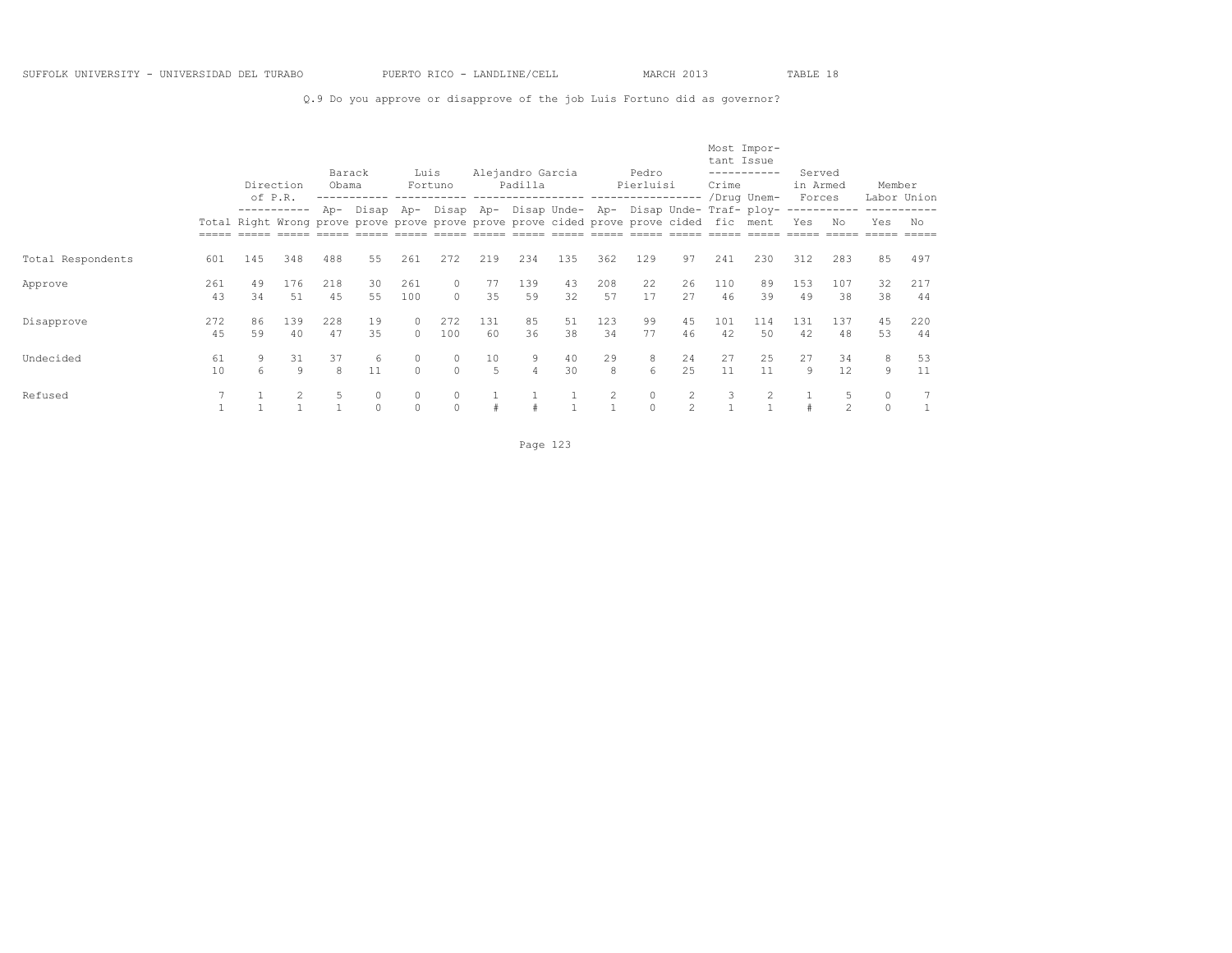## Q.10 Do you approve or disapprove of the job Alejandro Garcia Padilla is doing as governor?

|                   |                      |                     | Direction<br>of P.R.                                                                                  | Barack<br>Obama |                                                                 | Luis      | Fortuno             |                      | Alejandro Garcia<br>Padilla |                      |           | Pedro<br>Pierluisi<br>------------------ ----------------- |          | tant Issue<br>Crime | Most Impor-<br>-----------<br>/Drug Unem- | Served<br>in Armed<br>Forces |           | Member   | Labor Union          |
|-------------------|----------------------|---------------------|-------------------------------------------------------------------------------------------------------|-----------------|-----------------------------------------------------------------|-----------|---------------------|----------------------|-----------------------------|----------------------|-----------|------------------------------------------------------------|----------|---------------------|-------------------------------------------|------------------------------|-----------|----------|----------------------|
|                   |                      |                     | -----------<br>Total Right Wrong prove prove prove prove prove prove cided prove prove cided fic ment |                 | Ap- Disap Ap- Disap Ap- Disap Unde- Ap- Disap Unde- Traf- ploy- |           |                     |                      |                             |                      |           |                                                            |          |                     |                                           | Yes                          | No        | Yes      | No                   |
| Total Respondents | 601                  | 145                 | 348                                                                                                   | 488             | 55                                                              | 261       | 272                 | 219                  | 234                         | 135                  | 362       | 129                                                        | 97       | 241                 | 230                                       | 312                          | 283       | 85       | 497                  |
| Approve           | 219<br>36            | 110<br>76           | 68<br>2.0                                                                                             | 202<br>41       | 10<br>18                                                        | 77<br>30  | 131<br>48           | 219<br>100           | 0<br>$\cap$                 | $\Omega$<br>$\Omega$ | 131<br>36 | 57<br>44                                                   | 28<br>29 | 98<br>41            | 81<br>35                                  | 111<br>36                    | 105<br>37 | 29<br>34 | 184<br>37            |
| Disapprove        | 234<br>39            | 11<br>8             | 205<br>59                                                                                             | 175<br>36       | 38<br>69                                                        | 139<br>53 | 85<br>31            | $\Omega$<br>$\Omega$ | 234<br>100                  | $\Omega$<br>$\cap$   | 158<br>44 | 49<br>38                                                   | 24<br>25 | 87<br>36            | 88<br>38                                  | 131<br>42                    | 102<br>36 | 39<br>46 | 185<br>37            |
| Undecided         | 135<br>23            | 21<br>14            | 68<br>20                                                                                              | 102<br>21       | 13                                                              | 43<br>16  | 51<br>19            | $\circ$<br>$\Omega$  | $\circ$<br>$\Omega$         | 135<br>100           | 68<br>19  | 22<br>17                                                   | 44<br>45 | 51<br>21            | 59<br>26                                  | 66<br>21                     | 67<br>24  | 14<br>16 | 118<br>24            |
| Refused           | 13<br>$\mathfrak{D}$ | 3<br>$\mathfrak{D}$ | $\mathfrak{D}$                                                                                        | 9<br>$2^{1}$    | 0<br>$\Omega$                                                   | 2         | 5<br>$\mathfrak{D}$ | $\circ$<br>$\circ$   | $\Omega$<br>$\circ$         |                      | 5         |                                                            |          | 5.                  | 2                                         | 4                            | 9         | 3<br>4   | 10<br>$\overline{2}$ |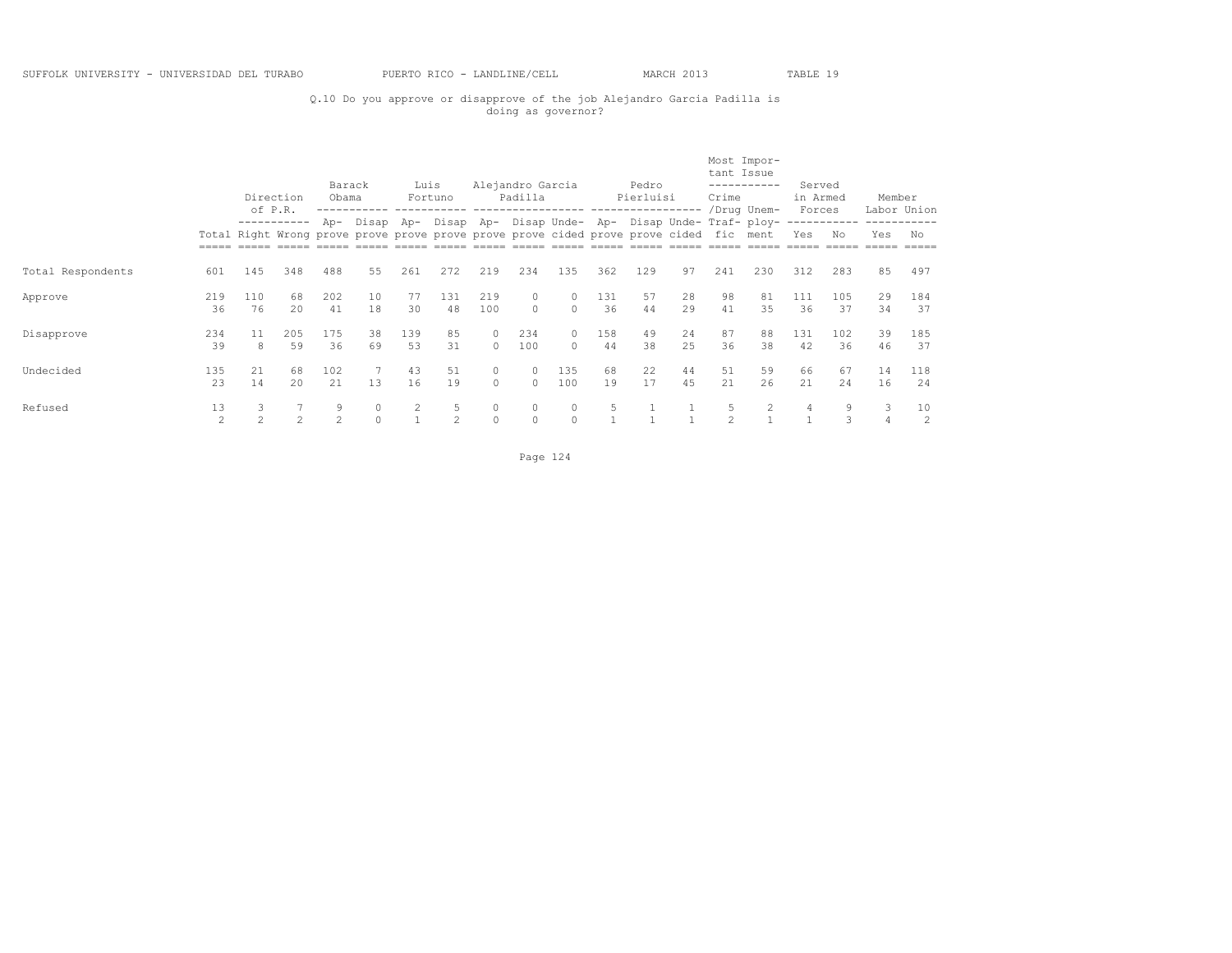## Q.11 Do you approve or disapprove of the job Pedro Pierluisi is doing as resident commissioner?

|                   |                      | of P.R.  | Direction      | Barack<br>Obama |                                                                                                         | Luis      | Fortuno                                           |           | Alejandro Garcia<br>Padilla |          |                     | Pedro<br>Pierluisi<br>--------------- |                     | tant Issue<br>Crime | Most Impor-<br>-----------<br>/Drug Unem- | Served<br>in Armed<br>Forces |           | Member   | Labor Union |
|-------------------|----------------------|----------|----------------|-----------------|---------------------------------------------------------------------------------------------------------|-----------|---------------------------------------------------|-----------|-----------------------------|----------|---------------------|---------------------------------------|---------------------|---------------------|-------------------------------------------|------------------------------|-----------|----------|-------------|
|                   |                      |          | -----------    |                 | Ap- Disap Ap-<br>Total Right Wrong prove prove prove prove prove prove cided prove prove cided fic ment |           | Disap Ap- Disap Unde- Ap- Disap Unde- Traf- ploy- |           |                             |          |                     |                                       |                     |                     |                                           | Yes                          | Nο        | Yes      | No          |
| Total Respondents | 601                  | 145      | 348            | 488             | 55                                                                                                      | 261       | 272                                               | 219       | 234                         | 135      | 362                 | 129                                   | 97                  | 241                 | 230                                       | 312                          | 283       | 85       | 497         |
| Approve           | 362<br>60            | 91<br>63 | 212<br>61      | 307<br>63       | 38<br>69                                                                                                | 208<br>80 | 123<br>4.5                                        | 131<br>60 | 158<br>68                   | 68<br>50 | 362<br>100          | 0<br>$\Omega$                         | $\circ$<br>$\Omega$ | 158<br>66           | 142<br>62                                 | 190<br>61                    | 169<br>60 | 55<br>65 | 296<br>60   |
| Disapprove        | 129<br>22            | 35<br>24 | 76<br>22       | 105<br>22.2     | 12<br>22.                                                                                               | 22<br>8   | 99<br>36                                          | 57<br>26  | 49<br>21                    | 22<br>16 | $\circ$<br>$\Omega$ | 129<br>100                            | $\circ$<br>$\cap$   | 42<br>17            | 54<br>23                                  | 58<br>19                     | 69<br>2.4 | 19<br>22 | 108<br>22   |
| Undecided         | 97<br>16             | 17<br>12 | 53<br>15       | 69<br>14        | 3<br>5.                                                                                                 | 26<br>10  | 45<br>17                                          | 28<br>13  | 24<br>10                    | 44<br>33 | 0<br>$\Omega$       | $\circ$<br>$\Omega$                   | 97<br>100           | 36<br>1.5           | 31<br>13                                  | 61<br>20                     | 35<br>12. | 10<br>12 | 81<br>16    |
| Refused           | 13<br>$\mathfrak{D}$ |          | $\overline{c}$ |                 |                                                                                                         | 5<br>2    | 5<br>$\mathfrak{D}$                               | 3         | 3                           |          | $\circ$<br>$\Omega$ | $\circ$<br>$\Omega$                   | $\circ$<br>$\Omega$ | $\mathfrak{D}$      | 3                                         | 3                            | 10        |          | 12<br>2     |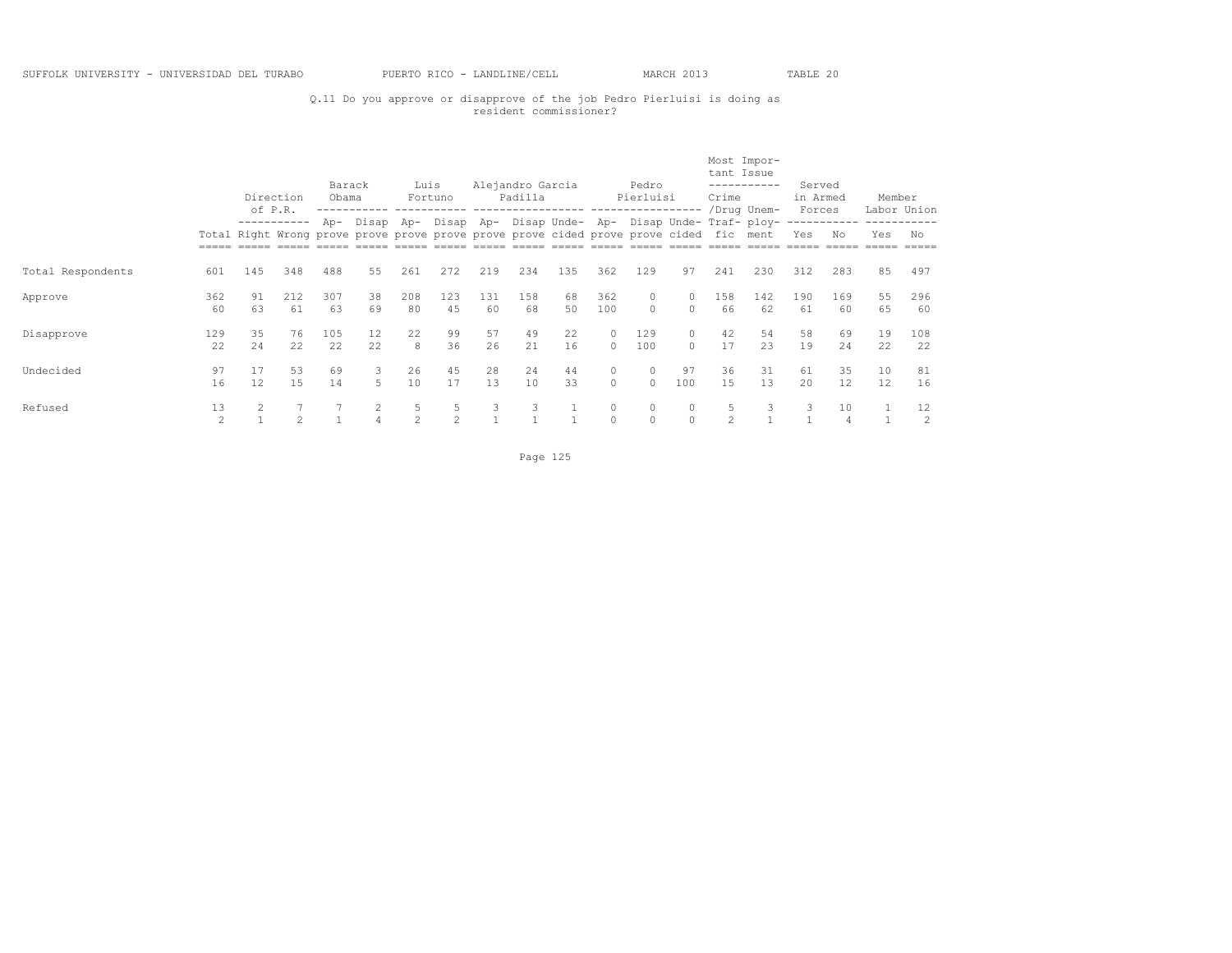Now I'd like to ask you about some local, national and international issues.

#### Q.12 What is the most important issue facing Puerto Rico today?

|                                                           |                      |                              | Direction<br>of P.R.             | Obama                | Barack               |                                | Luis<br>Fortuno                |                              | Alejandro Garcia<br>Padilla      |                                                                                        |                      | Pedro<br>Pierluisi  |                              | tant Issue<br>Crime   | Most Impor-<br>-----------                                                                 | Served<br>in Armed<br>Forces   |                                | Member                           | Labor Union                    |
|-----------------------------------------------------------|----------------------|------------------------------|----------------------------------|----------------------|----------------------|--------------------------------|--------------------------------|------------------------------|----------------------------------|----------------------------------------------------------------------------------------|----------------------|---------------------|------------------------------|-----------------------|--------------------------------------------------------------------------------------------|--------------------------------|--------------------------------|----------------------------------|--------------------------------|
|                                                           |                      |                              |                                  |                      |                      |                                |                                |                              |                                  | Total Right Wrong prove prove prove prove prove prove cided prove prove cided fic ment |                      |                     |                              |                       | ---------- Ap- Disap Ap- Disap Ap- Disap Unde- Ap- Disap Unde- Traf- ploy- ---------- ---- | Yes                            | No                             | Yes                              | No<br>$=====$                  |
| Total Respondents                                         | 601                  | 145                          | 348                              | 488                  | 55                   | 261                            | 272                            | 219                          | 234                              | 135                                                                                    | 362                  | 129                 | 97                           | 241                   | 230                                                                                        | 312                            | 283                            | 85                               | 497                            |
| Crime/Drug Trafficking                                    | 241<br>40            | 64<br>44                     | 132<br>38                        | 193<br>40            | 28<br>51             | 110<br>42                      | 101<br>37                      | 98<br>45                     | 87<br>37                         | 51<br>38                                                                               | 158<br>44            | 42<br>33            | 36<br>37                     | 241<br>100            | $\circ$<br>$\circ$                                                                         | 116<br>37                      | 123<br>43                      | 30<br>35                         | 202<br>41                      |
| Economy/Unemployment                                      | 230<br>38            | 52<br>36                     | 131<br>38                        | 194<br>40            | 17<br>31             | 89<br>34                       | 114<br>42                      | 81<br>37                     | 88<br>38                         | 59<br>44                                                                               | 142<br>39            | 54<br>42            | 31<br>32                     | $\bigcap$<br>$\Omega$ | 230<br>100                                                                                 | 117<br>38                      | 109<br>39                      | 30<br>35                         | 193<br>39                      |
| Education                                                 | 32<br>$\overline{5}$ | 9<br>6                       | 19<br>5                          | 23<br>5              | 3<br>5               | 16<br>6                        | 14<br>5                        | 13<br>6                      | 13<br>6                          | 5<br>$\overline{4}$                                                                    | 17<br>5              | 9<br>$\overline{7}$ | 5<br>5                       | 0<br>$\Omega$         | $\circ$<br>$\Omega$                                                                        | 23<br>$\overline{7}$           | 9<br>3                         | $7\phantom{.0}$<br>8             | 24<br>5                        |
| Achieving Statehood/<br>Changing PR's Political<br>Status | 26<br>4              | 1<br>$\mathbf{1}$            | 25<br>$\overline{7}$             | 16<br>3              | 5<br>9               | 16<br>6                        | 9<br>3                         | 1<br>#                       | 21<br>$\circ$                    | 3<br>$\overline{c}$                                                                    | 11<br>3              | 6<br>$\overline{5}$ | 9<br>$\mathbf{Q}$            | $\circ$<br>$\Omega$   | $\Omega$<br>$\Omega$                                                                       | 21<br>$\overline{7}$           | 5<br>$\overline{2}$            | 6<br>7                           | 19<br>$\overline{4}$           |
| Healthcare                                                | 18<br>3              | 5<br>3                       | 10<br>3                          | 16<br>3              | 0<br>$\Omega$        | 6<br>$\overline{2}$            | 9<br>3                         | 10<br>$\overline{5}$         | 3<br>$\mathbf{1}$                | 4<br>3                                                                                 | 12<br>3              | 3<br>$\mathfrak{D}$ | 3<br>3                       | $\circ$<br>$\Omega$   | 0<br>$\Omega$                                                                              | 5<br>$\mathfrak{D}$            | 13<br>$\overline{5}$           | 3<br>$\overline{4}$              | 15<br>3                        |
| Poverty                                                   | 12<br>2              | 2<br>$\mathbf{1}$            | 8<br>$\mathfrak{D}$              | 11<br>$\mathfrak{D}$ | 0<br>$\Omega$        | 3<br>$\mathbf{1}$              | 8<br>3                         | $\sqrt{4}$<br>$\mathfrak{D}$ | 5<br>$\mathfrak{D}$              | 2<br>$\mathbf{1}$                                                                      | 3<br>$\mathbf{1}$    | 5<br>$\overline{4}$ | 3<br>3                       | $\circ$<br>$\Omega$   | $\circ$<br>$\Omega$                                                                        | 6<br>$\mathfrak{D}$            | 6<br>$\mathfrak{D}$            | $\overline{c}$<br>$\overline{c}$ | 9<br>$\overline{c}$            |
| Taxes/Welfare                                             | 6<br>$\mathbf{1}$    | $\mathbf{1}$<br>$\mathbf{1}$ | $\overline{4}$<br>$\overline{1}$ | 5<br>$\mathbf{1}$    | $\Omega$<br>$\Omega$ | 3<br>$\mathbf{1}$              | 3<br>$\mathbf{1}$              | 2<br>$\mathbf{1}$            | $\overline{4}$<br>$\overline{c}$ | $\circ$<br>$\Omega$                                                                    | 5<br>$\mathbf{1}$    | $\circ$<br>$\Omega$ | $\mathbf{1}$<br>$\mathbf{1}$ | $\circ$<br>$\Omega$   | 0<br>$\Omega$                                                                              | $\overline{4}$<br>$\mathbf{1}$ | $\overline{c}$<br>$\mathbf{1}$ | $\overline{c}$<br>$\overline{2}$ | $\overline{4}$<br>$\mathbf{1}$ |
| Loss of values                                            | 5<br>1               | 3<br>$\mathfrak{D}$          | 2<br>$\overline{1}$              | 3<br>$\mathbf{1}$    | 1<br>$\mathfrak{D}$  | $\overline{c}$<br>$\mathbf{1}$ | $\overline{c}$<br>$\mathbf{1}$ | 2<br>$\mathbf{1}$            | $\#$                             | 2<br>$\mathbf{1}$                                                                      | 1<br>#               | 2<br>$\mathfrak{D}$ | 2<br>$\overline{c}$          | $\circ$<br>$\Omega$   | $\circ$<br>$\Omega$                                                                        | $\overline{c}$<br>$\mathbf{1}$ | 3<br>$\mathbf{1}$              | 1<br>$\overline{1}$              | 4<br>$\mathbf{1}$              |
| Political problems/<br>corruption                         | 4<br>$\mathbf{1}$    | 0<br>$\Omega$                | 4<br>$\overline{1}$              | 4<br>$\mathbf{1}$    | 0<br>$\Omega$        | $\mathbf{1}$<br>#              | $\overline{c}$<br>$\mathbf{1}$ | $\circ$<br>$\Omega$          | 2<br>$\mathbf{1}$                | 1<br>$\mathbf{1}$                                                                      | 3<br>$\mathbf{1}$    | 0<br>$\cap$         | $\mathbf{1}$<br>$\mathbf{1}$ | $\circ$<br>$\Omega$   | $\circ$<br>$\cap$                                                                          | 3<br>$\mathbf{1}$              | $\mathbf{1}$<br>$\pm$          | $1\,$<br>$\mathbf{1}$            | 3<br>$\mathbf{1}$              |
| Roads/Infrastructure                                      | 3<br>#               | 0<br>$\Omega$                | 1<br>#                           | 3<br>$\mathbf{1}$    | 0<br>$\Omega$        | 2<br>$\mathbf{1}$              | $\mathbf{1}$<br>#              | $\circ$<br>$\mathbf{0}$      | $\#$                             | 2<br>$\mathbf{1}$                                                                      | 0<br>$\Omega$        | 2<br>$\overline{c}$ | 1<br>$\mathbf{1}$            | $\Omega$<br>$\Omega$  | $\circ$<br>$\Omega$                                                                        | 3<br>$\mathbf{1}$              | $\Omega$<br>$\Omega$           | $\circ$<br>$\circ$               | 3<br>$\mathbf{1}$              |
| Global Warming/Climate<br>Change                          | 2                    | 1<br>$\mathbf{1}$            | 1<br>#                           | $\overline{2}$       | 0<br>$\Omega$        | $\overline{c}$<br>$\mathbf{1}$ | $\mathbb O$<br>$\Omega$        | 1<br>#                       | 1<br>$\pm$                       | 0<br>$\Omega$                                                                          | $\mathbf{1}$<br>$\#$ | $\circ$<br>$\Omega$ | $\mathbf{1}$<br>$\mathbf{1}$ | $\circ$<br>$\Omega$   | 0<br>$\Omega$                                                                              | $\overline{c}$<br>$\mathbf{1}$ | $\circ$<br>$\Omega$            | $\circ$<br>$\mathbf 0$           | $\overline{c}$<br>$\#$         |
| Social services                                           | 1                    | 1<br>$\mathbf{1}$            | $\circ$<br>$\circ$               | 1<br>#               | 0<br>$\Omega$        | 0<br>0                         | 1<br>#                         | 1<br>#                       | $\circ$<br>$\Omega$              | $\circ$<br>$\circ$                                                                     | 0<br>0               | 1<br>$\mathbf{1}$   | $\circ$<br>$\circ$           | $\circ$<br>$\circ$    | $\circ$<br>$\Omega$                                                                        | 1<br>$\#$                      | $\circ$<br>$\Omega$            | $\mathbb O$<br>$\mathbf 0$       | 1<br>#                         |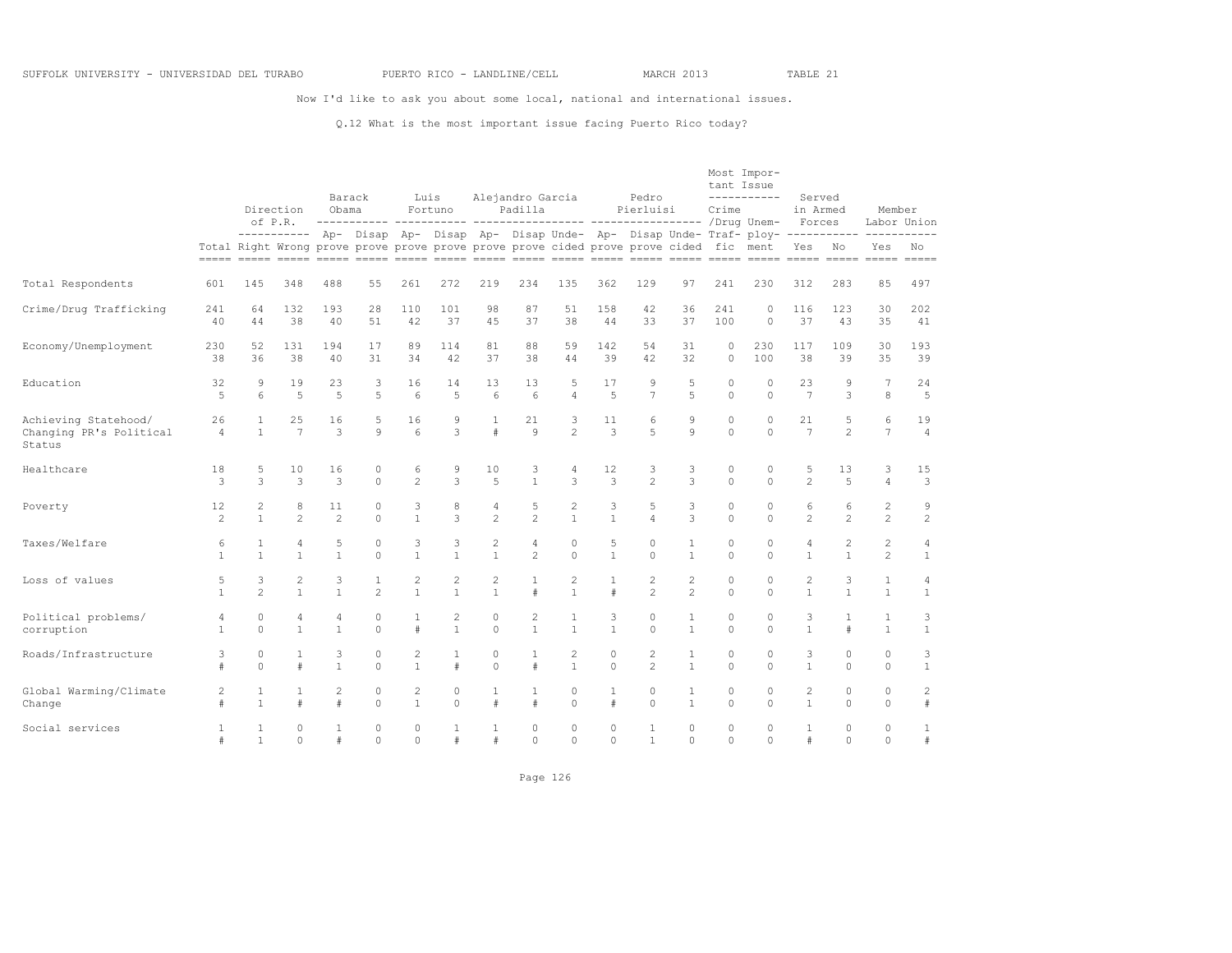Now I'd like to ask you about some local, national and international issues.

#### Q.12 What is the most important issue facing Puerto Rico today?

|                     |                      |                         | Direction<br>of P.R.    | Barack<br>Obama         |                         | Luis                | Fortuno       |                         | Alejandro Garcia<br>Padilla |                     |                        | Pedro<br>Pierluisi                                                                     |                         | tant Issue<br>Crime     | Most Impor-<br>-----------                                                           | Served<br>in Armed<br>Forces |                         | Member                  | Labor Union          |
|---------------------|----------------------|-------------------------|-------------------------|-------------------------|-------------------------|---------------------|---------------|-------------------------|-----------------------------|---------------------|------------------------|----------------------------------------------------------------------------------------|-------------------------|-------------------------|--------------------------------------------------------------------------------------|------------------------------|-------------------------|-------------------------|----------------------|
|                     |                      |                         |                         |                         |                         |                     |               |                         |                             |                     |                        | Total Right Wrong prove prove prove prove prove prove cided prove prove cided fic ment |                         |                         | ---------- Ap- Disap Ap- Disap Ap- Disap Unde- Ap- Disap Unde- Traf- ploy----------- | Yes No                       |                         | -----------<br>Yes      | No                   |
| Total Respondents   | 601                  | 145                     | 348                     | 488                     | 55                      | 261                 | 272           | 219                     | 234                         | 135                 | 362                    | 129                                                                                    | 97                      | 241                     | 230                                                                                  | 312                          | 283                     | 85                      | 497                  |
| The debt            | #                    | 0<br>$\Omega$           | $\#$                    |                         | 0<br>$\Omega$           | $\#$                | 0<br>$\circ$  | 0<br>$\mathbf{0}$       | 0<br>$\Omega$               | $\frac{1}{1}$       | $\#$                   | 0<br>$\circ$                                                                           | $\circ$<br>$\mathbf{0}$ | 0<br>$\Omega$           | $\Omega$                                                                             | $\#$                         | 0<br>$\circ$            | $\circ$<br>$\circ$      | #                    |
| Voting Rights       | $\pm$                |                         | $\circ$<br>$\Omega$     |                         | $\circ$<br>$\Omega$     | 0<br>$\Omega$       | $\#$          | 1<br>$\#$               | $\circ$<br>$\Omega$         | 0<br>$\Omega$       | 0<br>$\Omega$          | 1<br>$\mathbf{1}$                                                                      | $\circ$<br>$\theta$     | 0<br>$\Omega$           | 0<br>$\Omega$                                                                        | 0<br>$\Omega$                |                         | $\circ$<br>$\Omega$     | $\#$                 |
| Reggaeton music     | $\pm$                | 1                       | $\circ$<br>$\Omega$     |                         | $\circ$<br>$\Omega$     | $\circ$<br>$\Omega$ | $\#$          | $\circ$<br>$\theta$     |                             | 0<br>$\Omega$       | $1\,$<br>$\#$          | $\mathbb O$<br>$\Omega$                                                                | $\circ$<br>$\theta$     | 0<br>$\Omega$           | 0<br>$\Omega$                                                                        | $\mathbb O$<br>$\Omega$      |                         | $1\,$<br>$\overline{1}$ | $\circ$<br>$\Omega$  |
| Auto efficiency     | $\pm$                | $\mathbf{1}$            | $\circ$<br>$\Omega$     |                         | $\circ$<br>$\Omega$     | $\circ$<br>$\Omega$ | $\#$          | $1\,$<br>$\#$           | $\circ$<br>$\Omega$         | $\circ$<br>$\Omega$ | 0<br>$\Omega$          | $\mathbf 1$<br>$\mathbf{1}$                                                            | $\circ$<br>$\theta$     | $\circ$<br>$\Omega$     | 0<br>$\Omega$                                                                        | $1\,$<br>$\#$                | $\mathbb O$<br>$\Omega$ | $\circ$<br>$\Omega$     | $\#$                 |
| Helping the elderly | $\pm$                | $\mathbf{1}$            | $\mathbb O$<br>$\Omega$ | $\mathbb O$<br>$\Omega$ | $\circ$<br>$\Omega$     | 1<br>$\pm$          | 0<br>$\Omega$ | 1<br>$\#$               | 0<br>$\Omega$               | $\circ$<br>$\Omega$ | $\circ$<br>$\circ$     | $\mathbb O$<br>$\Omega$                                                                | $\circ$<br>$\theta$     | $\mathbb O$<br>$\Omega$ | 0<br>$\Omega$                                                                        | 1<br>$\#$                    | $\circ$<br>$\Omega$     | $\circ$<br>$\Omega$     | 1<br>$\#$            |
| Overpopulation      |                      | 0<br>$\Omega$           | $\#$                    |                         | $\mathbb O$<br>$\Omega$ | 1<br>$\pm$          | 0<br>$\Omega$ | $\circ$<br>$\Omega$     |                             | $\circ$<br>$\Omega$ | 1<br>$\#$              | $\mathbb O$<br>$\Omega$                                                                | $\circ$<br>$\Omega$     | $\mathbb O$<br>$\Omega$ | 0<br>$\Omega$                                                                        | 1<br>$\#$                    | $\circ$<br>$\Omega$     | 0<br>$\Omega$           | 1<br>$\#$            |
| Other               | $\circ$<br>$\Omega$  | 0<br>$\Omega$           | $\mathbb O$<br>$\Omega$ | $\circ$<br>$\Omega$     | $\circ$<br>$\Omega$     | $\circ$<br>$\Omega$ | 0<br>$\Omega$ | $\mathbb O$<br>$\Omega$ | 0<br>$\Omega$               | 0<br>$\Omega$       | 0<br>$\Omega$          | $\mathbb O$<br>$\Omega$                                                                | $\mathbb O$<br>$\Omega$ | 0<br>$\Omega$           | 0<br>$\Omega$                                                                        | $\mathbb O$<br>$\Omega$      | 0<br>$\Omega$           | $\circ$<br>$\Omega$     | $\circ$<br>$\circ$   |
| Don't Know          | 13<br>$\mathfrak{D}$ | $\overline{\mathbf{c}}$ | 8<br>$\overline{2}$     | 10<br>$\mathfrak{D}$    | $\mathfrak{D}$          | 8<br>$\overline{3}$ | $\frac{3}{1}$ | 3<br>$\mathbf{1}$       | 6<br>$\mathcal{L}$          | 4<br>$\mathcal{L}$  | 6<br>$\mathfrak{D}$    | $\frac{3}{2}$                                                                          | 3<br>$\mathcal{L}$      | 0<br>$\Omega$           | 0<br>$\Omega$                                                                        | 4<br>$\mathbf{1}$            | 9<br>$\mathcal{L}$      | $1\,$<br>$\mathbf{1}$   | 12<br>$\overline{c}$ |
| Refused             | $\overline{c}$       | 0<br>$\Omega$           |                         | 2                       | $\circ$<br>$\Omega$     | $\circ$<br>$\circ$  | 2             | $\circ$<br>$\circ$      | 0<br>$\Omega$               |                     | $\circ$<br>$\mathbb O$ | $\mathbb O$<br>$\Omega$                                                                | $\overline{1}$          | 0<br>$\Omega$           | 0<br>$\Omega$                                                                        |                              |                         | $\overline{1}$          | $\#$                 |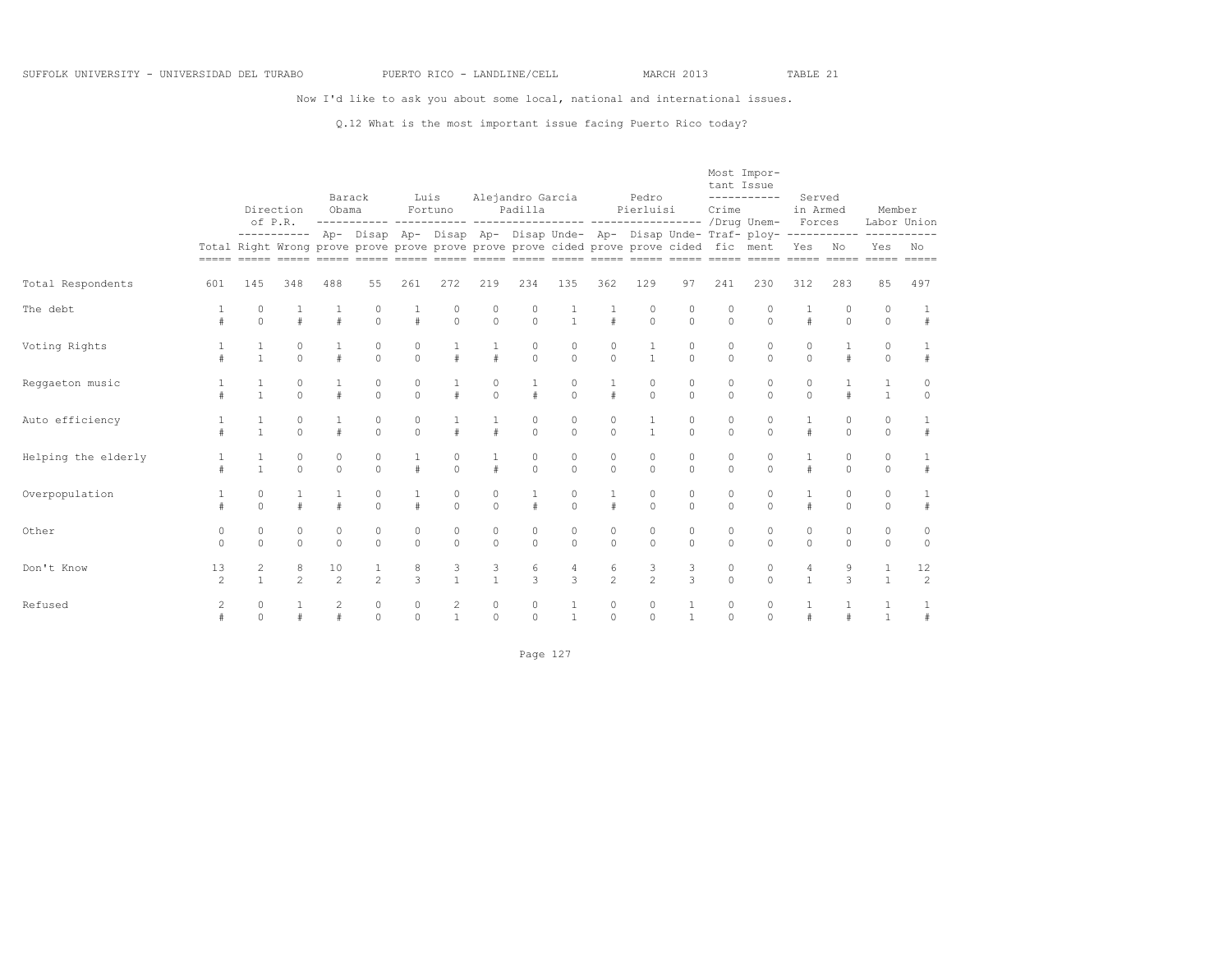## Q.13 How would you rate the roads and bridges in Puerto Rico - excellent, good, fair, or poor?

|                   |                      |                      | Direction<br>of P.R.           | Barack<br>Obama      |                      |                                | Luis<br>Fortuno                            |                     | Alejandro Garcia<br>Padilla |                                |                                | Pedro<br>Pierluisi                                                                     |                              | tant Issue<br>Crime  | Most Impor-<br>-----------                                                                       | Served<br>in Armed<br>Forces |                      | Member              | Labor Union         |
|-------------------|----------------------|----------------------|--------------------------------|----------------------|----------------------|--------------------------------|--------------------------------------------|---------------------|-----------------------------|--------------------------------|--------------------------------|----------------------------------------------------------------------------------------|------------------------------|----------------------|--------------------------------------------------------------------------------------------------|------------------------------|----------------------|---------------------|---------------------|
|                   |                      |                      |                                |                      |                      |                                |                                            |                     |                             |                                |                                | Total Right Wrong prove prove prove prove prove prove cided prove prove cided fic ment |                              |                      | ---------- Ap- Disap Ap- Disap Ap- Disap Unde- Ap- Disap Unde- Traf- ploy------------ ---------- | Yes No                       |                      | Yes                 | No                  |
| Total Respondents | 601                  | 145                  | 348                            | 488                  | 55                   | 261                            | 272                                        | 219                 | 234                         | 135                            | 362                            | 129                                                                                    | 97                           | 241                  | 230                                                                                              | 312                          | 283                  | 85                  | 497                 |
| Excellent/Good    | 84                   | 21                   | 47                             | 69                   | 10                   | 40                             | 35                                         | 30                  | 31                          | 18                             | 55                             | 17                                                                                     | 9                            | 29                   | 30                                                                                               | 49                           | 34                   | 12                  | 69                  |
|                   | 14                   | 14                   | 14                             | 14                   | 18                   | 15                             | 13                                         | 14                  | 13                          | 13                             | 15                             | 13                                                                                     | 9                            | 12                   | 13                                                                                               | 16                           | 12                   | 14                  | 14                  |
| Excellent         | 4<br>$\mathbf{1}$    | 1<br>$\mathbf{1}$    | $\overline{c}$<br>$\mathbf{1}$ | 4<br>$\mathbf{1}$    | 0<br>$\Omega$        | $\overline{c}$<br>$\mathbf{1}$ | $\begin{smallmatrix}2\\1\end{smallmatrix}$ | $\frac{1}{4}$       | 3<br>$\mathbf{1}$           | $\circ$<br>$\Omega$            | $\overline{4}$<br>$\mathbf{1}$ | $\circ$<br>$\Omega$                                                                    | $\circ$<br>$\theta$          |                      | 3<br>$\mathbf{1}$                                                                                | 3<br>$\mathbf{1}$            | 1<br>$\#$            | $\circ$<br>$\Omega$ | 4<br>$\mathbf{1}^-$ |
| Good              | 80<br>13             | 20<br>14             | 45<br>13                       | 65<br>13             | 10<br>18             | 38<br>1.5                      | 33<br>12.                                  | 29<br>13            | 28<br>12                    | 18<br>13                       | 51<br>14                       | 17<br>1.3                                                                              | 9<br>9                       | 28<br>12             | 27<br>12                                                                                         | 46<br>1.5                    | 33<br>12.            | 12<br>14            | 65<br>13            |
| Fair/Poor         | 513                  | 124                  | 299                            | 418                  | 44                   | 220                            | 235                                        | 188                 | 201                         | 116                            | 304                            | 112                                                                                    | 87                           | 212                  | 196                                                                                              | 261                          | 248                  | 73                  | 424                 |
|                   | 85                   | 86                   | 86                             | 86                   | 80                   | 84                             | 86                                         | 86                  | 86                          | 86                             | 84                             | 87                                                                                     | 90                           | 88                   | 85                                                                                               | 84                           | 88                   | 86                  | 85                  |
| Fair              | 310<br>52            | 82<br>57             | 165<br>47                      | 247<br>51            | 27<br>49             | 132<br>51                      | 136<br>50                                  | 119<br>54           | 115<br>49                   | 70<br>52                       | 179<br>49                      | 65<br>50                                                                               | 62<br>64                     | 133<br>55            | 124<br>54                                                                                        | 151<br>48                    | 155<br>55            | 48<br>56            | 253<br>51           |
| Poor              | 203<br>34            | 42<br>29             | 134<br>39                      | 171<br>35            | 17<br>31             | 88<br>34                       | 99<br>36                                   | 69<br>32            | 86<br>37                    | 46<br>34                       | 125<br>35                      | 47<br>36                                                                               | 25<br>26                     | 79<br>33             | 72<br>31                                                                                         | 110<br>35                    | 93<br>33             | 25<br>29            | 171<br>34           |
| Other             | $\circ$<br>$\Omega$  | $\Omega$<br>$\Omega$ | $\circ$<br>$\Omega$            | $\Omega$<br>$\Omega$ | $\Omega$<br>$\Omega$ | $\circ$<br>$\Omega$            | $\Omega$<br>$\Omega$                       | $\circ$<br>$\Omega$ | $\Omega$<br>$\Omega$        | $\Omega$<br>$\Omega$           | $\circ$<br>$\Omega$            | $\Omega$<br>$\Omega$                                                                   | $\circ$<br>$\Omega$          | $\Omega$<br>$\cap$   | $\Omega$<br>$\Omega$                                                                             | $\Omega$<br>$\Omega$         | $\Omega$<br>$\Omega$ | $\circ$<br>$\circ$  | $\circ$<br>$\circ$  |
| Don't Know        | 4<br>$\mathbf{1}$    | $\circ$<br>$\Omega$  | $\overline{c}$<br>$\mathbf{1}$ | $\mathbf{1}$<br>$\#$ | $\overline{c}$       | $\mathbf{1}$<br>#              | 2<br>$\mathbf{1}$                          | $\#$                | 2<br>$\mathbf{1}$           | $\mathbf{1}$<br>$\overline{1}$ | 3<br>$\mathbf{1}$              | $\circ$<br>$\Omega$                                                                    | $\mathbf{1}$<br>$\mathbf{1}$ | $\Omega$<br>$\Omega$ | $\overline{4}$<br>$\mathfrak{D}$                                                                 | 2<br>$\mathbf{1}$            | $\mathbf{1}$<br>#    | $\circ$<br>$\circ$  | 4<br>$\mathbf{1}$   |
| Refused           | $\Omega$<br>$\Omega$ | $\Omega$<br>$\Omega$ | $\bigcap$<br>$\Omega$          | $\Omega$<br>$\Omega$ | $\Omega$<br>$\Omega$ | $\Omega$<br>$\Omega$           | $\Omega$<br>$\Omega$                       | $\circ$<br>$\Omega$ | $\Omega$<br>$\Omega$        | $\Omega$<br>$\Omega$           | $\Omega$<br>$\Omega$           | $\Omega$<br>$\Omega$                                                                   | $\circ$<br>$\Omega$          | $\Omega$<br>$\Omega$ | $\Omega$<br>$\Omega$                                                                             | $\Omega$<br>$\Omega$         | $\Omega$<br>$\Omega$ | $\circ$<br>$\Omega$ | $\circ$<br>$\circ$  |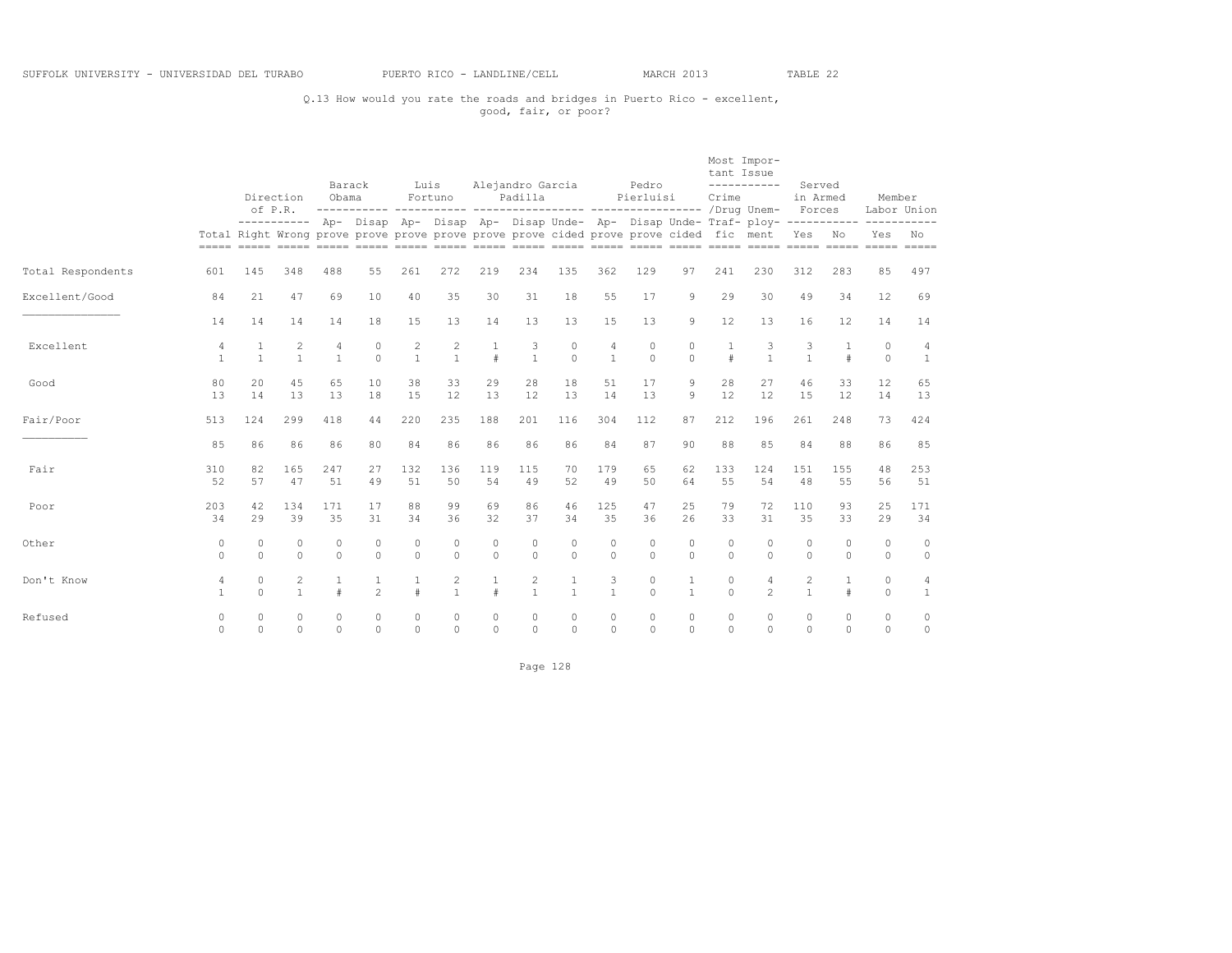## Q.14 How would you rate police protection and public safety in Puerto Rico - excellent, good, fair, or poor?

|                   |                      |                                                                                        | Direction<br>of P.R. | Barack<br>Obama      |                                | Luis                           | Fortuno                      |                      | Alejandro Garcia<br>Padilla |                      |                      | Pedro<br>Pierluisi   |                                  | tant Issue<br>Crime  | Most Impor-<br>-----------                                                                         | Served<br>in Armed<br>Forces   |                      | Member                       | Labor Union                   |
|-------------------|----------------------|----------------------------------------------------------------------------------------|----------------------|----------------------|--------------------------------|--------------------------------|------------------------------|----------------------|-----------------------------|----------------------|----------------------|----------------------|----------------------------------|----------------------|----------------------------------------------------------------------------------------------------|--------------------------------|----------------------|------------------------------|-------------------------------|
|                   |                      | Total Right Wrong prove prove prove prove prove prove cided prove prove cided fic ment |                      |                      |                                |                                |                              |                      |                             |                      |                      |                      |                                  |                      | ---------- Ap- Disap Ap- Disap Ap- Disap Unde- Ap- Disap Unde- Traf- ploy- ----------- ----------- | Yes No                         |                      | Yes                          | No<br>$= = = = =$             |
| Total Respondents | 601                  | 145                                                                                    | 348                  | 488                  | 55                             | 261                            | 272                          | 219                  | 234                         | 135                  | 362                  | 129                  | 97                               | 241                  | 230                                                                                                | 312                            | 283                  | 85                           | 497                           |
| Excellent/Good    | 176                  | 61                                                                                     | 81                   | 150                  | 14                             | 93                             | 65                           | 80                   | 61                          | 33                   | 119                  | 28                   | 27                               | 76                   | 68                                                                                                 | 100                            | 73                   | 22                           | 145                           |
|                   | 29                   | 42                                                                                     | 23                   | 31                   | 25                             | 36                             | 24                           | 37                   | 26                          | 24                   | 33                   | 22                   | 28                               | 32                   | 30                                                                                                 | 32                             | 26                   | 26                           | 29                            |
| Excellent         | 18<br>3              | 6<br>$\overline{4}$                                                                    | 9<br>3               | 16<br>3              | $\mathbf{1}$<br>$\overline{c}$ | 10<br>$\overline{4}$           | 5<br>$\mathfrak{D}$          | 11<br>$\overline{5}$ | 5<br>$\mathfrak{D}$         | 2<br>$\mathbf{1}$    | 14<br>$\overline{4}$ | 2<br>$\mathfrak{D}$  | $\overline{c}$<br>$\mathfrak{D}$ | 10<br>$\overline{4}$ | 3                                                                                                  | 8<br>3                         | 9<br>3               | 3<br>$\overline{4}$          | 14<br>$\overline{\mathbf{3}}$ |
| Good              | 158<br>26            | 55<br>38                                                                               | 72<br>21             | 134<br>27            | 13<br>24                       | 83<br>32                       | 60<br>22                     | 69<br>32             | 56<br>24                    | 31<br>23             | 105<br>29            | 26<br>20             | 25<br>26                         | 66<br>27             | 61<br>27                                                                                           | 92<br>29                       | 64<br>23             | 19<br>22                     | 131<br>26                     |
| Fair/Poor         | 419                  | 83                                                                                     | 265                  | 335                  | 41                             | 165                            | 205                          | 138                  | 173                         | 98                   | 241                  | 101                  | 67                               | 164                  | 161                                                                                                | 210                            | 206                  | 62                           | 347                           |
|                   | 70                   | 57                                                                                     | 76                   | 69                   | 75                             | 63                             | 75                           | 63                   | 74                          | 73                   | 67                   | 78                   | 69                               | 68                   | 70                                                                                                 | 67                             | 73                   | 73                           | 70                            |
| Fair              | 323<br>54            | 72<br>50                                                                               | 195<br>56            | 258<br>53            | 33<br>60                       | 131<br>50                      | 155<br>57                    | 114<br>52            | 125<br>53                   | 74<br>55             | 187<br>52            | 71<br>55             | 56<br>58                         | 125<br>52            | 122<br>53                                                                                          | 163<br>52                      | 159<br>56            | 45<br>53                     | 270<br>54                     |
| Poor              | 96<br>16             | 11<br>8                                                                                | 70<br>20             | 77<br>16             | 8<br>15                        | 34<br>13                       | 50<br>18                     | 24<br>11             | 48<br>2.1                   | 24<br>18             | 54<br>15             | 30<br>23             | 11<br>11                         | 39<br>16             | 39<br>17                                                                                           | 47<br>1.5                      | 47<br>17             | 17<br>20                     | 77<br>15                      |
| Other             | 0<br>$\Omega$        | 0<br>$\Omega$                                                                          | $\circ$<br>$\Omega$  | $\Omega$<br>$\Omega$ | 0<br>$\Omega$                  | 0<br>$\Omega$                  | 0<br>$\Omega$                | $\circ$<br>$\Omega$  | $\circ$<br>$\Omega$         | $\Omega$<br>$\Omega$ | $\circ$<br>$\Omega$  | $\circ$<br>$\Omega$  | $\circ$<br>$\Omega$              | $\circ$<br>$\Omega$  | $\Omega$<br>$\Omega$                                                                               | $\circ$<br>$\Omega$            | $\Omega$<br>$\Omega$ | $\bigcap$<br>$\Omega$        | $\circ$<br>$\circ$            |
| Don't Know        | 5<br>$\mathbf{1}$    | $1\,$<br>$\mathbf{1}$                                                                  | $\mathbf{1}$<br>#    | 3<br>$\mathbf{1}$    | $\circ$<br>$\Omega$            | $\overline{c}$<br>$\mathbf{1}$ | $\mathbf{2}$<br>$\mathbf{1}$ | 1<br>$\#$            | $\circ$<br>$\Omega$         | $\overline{4}$<br>3  | $1\,$<br>#           | $\circ$<br>$\Omega$  | 3<br>3                           |                      | $\pm$                                                                                              | $\overline{c}$<br>$\mathbf{1}$ | 3<br>$\mathbf{1}$    | $\circ$<br>$\Omega$          | 5<br>$\mathbf{1}$             |
| Refused           | $\mathbf{1}$<br>$\#$ | $\Omega$<br>$\Omega$                                                                   | $\mathbf{1}$<br>#    | $\Omega$<br>$\Omega$ | $\Omega$<br>$\cap$             | 1<br>#                         | $\Omega$<br>$\Omega$         | $\circ$<br>$\Omega$  | $\Omega$<br>$\Omega$        | $\Omega$<br>$\cap$   | 1<br>$\#$            | $\Omega$<br>$\Omega$ | $\circ$<br>$\cap$                | $\Omega$<br>$\Omega$ | $\Omega$<br>$\Omega$                                                                               | $\Omega$<br>$\Omega$           | 1<br>$\#$            | $\mathbf{1}$<br>$\mathbf{1}$ | 0<br>$\circ$                  |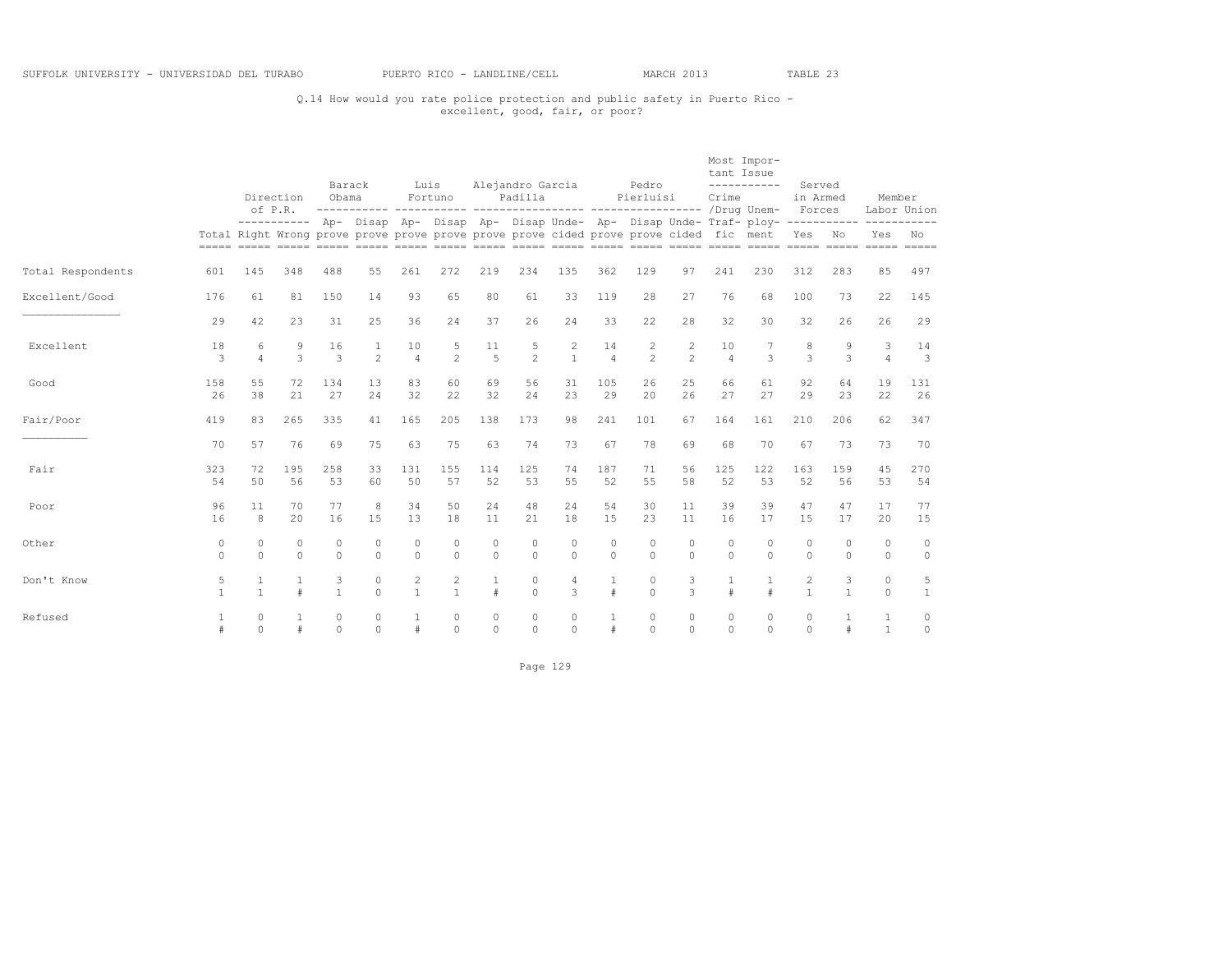## Q.15 How would you rate your local public schools - excellent, good, fair, or poor?

|                   |                          |                      | Direction<br>of P.R. |                     | Barack<br>Obama                                                                        |                     | Luis<br>Fortuno      |                     | Alejandro Garcia<br>Padilla    |                     |                   | Pedro<br>Pierluisi  |                     | tant Issue<br>Crime | Most Impor-<br>-----------                                                                         | Served<br>in Armed<br>Forces |                              | Member              | Labor Union         |
|-------------------|--------------------------|----------------------|----------------------|---------------------|----------------------------------------------------------------------------------------|---------------------|----------------------|---------------------|--------------------------------|---------------------|-------------------|---------------------|---------------------|---------------------|----------------------------------------------------------------------------------------------------|------------------------------|------------------------------|---------------------|---------------------|
|                   |                          |                      |                      |                     | Total Right Wrong prove prove prove prove prove prove cided prove prove cided fic ment |                     |                      |                     |                                |                     |                   |                     |                     |                     | ---------- Ap- Disap Ap- Disap Ap- Disap Unde- Ap- Disap Unde- Traf- ploy- ----------- ----------- | Yes                          | N <sub>O</sub>               | Yes                 | No<br>$= = = = = =$ |
| Total Respondents | 601                      | 145                  | 348                  | 488                 | 55                                                                                     | 261                 | 272                  | 219                 | 234                            | 135                 | 362               | 129                 | 97                  | 241                 | 230                                                                                                | 312                          | 283                          | 85                  | 497                 |
| Excellent/Good    | 206                      | 67                   | 95                   | 173                 | 17                                                                                     | 101                 | 85                   | 85                  | 66                             | 51                  | 131               | 36                  | 36                  | 96                  | 73                                                                                                 | 103                          | 100                          | 27                  | 170                 |
|                   | 34                       | 46                   | 27                   | 35                  | 31                                                                                     | 39                  | 31                   | 39                  | 28                             | 38                  | 36                | 28                  | 37                  | 40                  | 32                                                                                                 | 33                           | 35                           | 32                  | 34                  |
| Excellent         | 60<br>10                 | 28<br>19             | 23<br>7              | 56<br>11            | 3<br>5                                                                                 | 29<br>11            | 28<br>10             | 32<br>15            | 19<br>8                        | 9<br>$\overline{7}$ | 38<br>10          | 10<br>8             | 11<br>11            | 28<br>12            | 17<br>$\overline{7}$                                                                               | 27<br>9                      | 32<br>11                     | 10<br>12            | 48<br>10            |
| Good              | 146<br>24                | 39<br>27             | 72<br>21             | 117<br>24           | 14<br>25                                                                               | 72<br>28            | 57<br>21             | 53<br>24            | 47<br>20                       | 42<br>31            | 93<br>26          | 26<br>20            | 25<br>26            | 68<br>28            | 56<br>24                                                                                           | 76<br>24                     | 68<br>24                     | 17<br>20            | 122<br>25           |
| Fair/Poor         | 374                      | 74                   | 242                  | 297                 | 38                                                                                     | 152                 | 179                  | 128                 | 159                            | 79                  | 220               | 87                  | 58                  | 136                 | 149                                                                                                | 196                          | 175                          | 57                  | 308                 |
|                   | 62                       | 51                   | 70                   | 61                  | 69                                                                                     | 58                  | 66                   | 58                  | 68                             | 59                  | 61                | 67                  | 60                  | 56                  | 65                                                                                                 | 63                           | 62                           | 67                  | 62                  |
| Fair              | 269<br>45                | 64<br>44             | 160<br>46            | 217<br>44           | 26<br>47                                                                               | 112<br>43           | 123<br>45            | 101<br>46           | 104<br>44                      | 61<br>45            | 166<br>46         | 57<br>44            | 41<br>42            | 101<br>42           | 111<br>48                                                                                          | 134<br>43                    | 133<br>47                    | 43<br>51            | 218<br>44           |
| Poor              | 105<br>17                | 10<br>$\overline{7}$ | 82<br>24             | 80<br>16            | 12<br>22                                                                               | 40<br>1.5           | 56<br>21             | 27<br>12            | 55<br>24                       | 18<br>13            | 54<br>1.5         | 30<br>2.3           | 17<br>18            | 35<br>1.5           | 38<br>17                                                                                           | 62<br>2.0                    | 42<br>1.5                    | 14<br>16            | 90<br>18            |
| Other             | $\mathbf{0}$<br>$\Omega$ | 0<br>$\Omega$        | $\circ$<br>$\Omega$  | $\circ$<br>$\Omega$ | 0<br>$\Omega$                                                                          | 0<br>$\Omega$       | $\circ$<br>$\Omega$  | $\circ$<br>$\Omega$ | $\circ$<br>$\Omega$            | $\circ$<br>$\Omega$ | 0<br>$\Omega$     | $\circ$<br>$\Omega$ | $\circ$<br>$\Omega$ | 0<br>$\Omega$       | 0<br>$\Omega$                                                                                      | $\circ$<br>$\Omega$          | 0<br>$\Omega$                | $\circ$<br>$\Omega$ | $\circ$<br>$\circ$  |
| Don't Know        | 19<br>3                  | 4<br>3               | 9<br>3               | 17<br>3             | 0<br>$\Omega$                                                                          | 8<br>3              | 7<br>3               | 6<br>3              | 7<br>3                         | 5<br>$\Delta$       | 10<br>3           | 6<br>5              | 3<br>3              | 8<br>$\mathcal{L}$  | 7<br>$\mathcal{L}$                                                                                 | 13<br>$\overline{4}$         | 6<br>$\overline{c}$          | 1<br>$\mathbf{1}$   | 17<br>$\mathbf{3}$  |
| Refused           | 2<br>#                   | $\circ$<br>$\Omega$  | 2<br>$\overline{1}$  | $\mathbf{1}$<br>#   | $\circ$<br>$\Omega$                                                                    | $\circ$<br>$\Omega$ | $\mathbf{1}$<br>$\#$ | $\circ$<br>$\Omega$ | $\overline{c}$<br>$\mathbf{1}$ | $\circ$<br>$\Omega$ | $\mathbf{1}$<br># | $\circ$<br>$\Omega$ | $\circ$<br>$\Omega$ | $\#$                | $\mathbf{1}$<br>#                                                                                  | $\circ$<br>$\Omega$          | $\mathbf{2}$<br>$\mathbf{1}$ | $\circ$<br>$\Omega$ | 2<br>#              |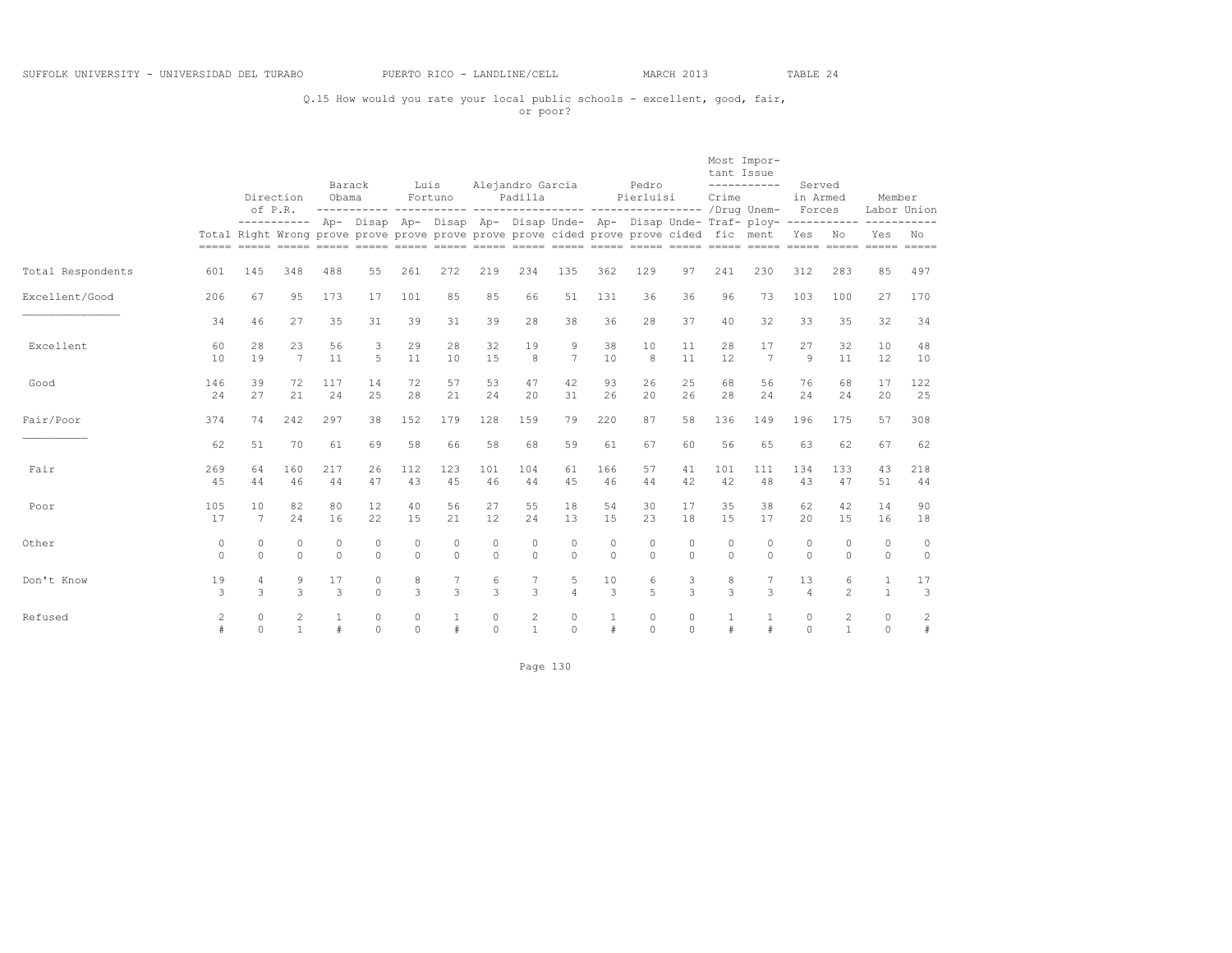#### Q.16 What kind of health insurance do you have?

|                                   |                      | Direction              |                                                                                                                    | Barack<br>Obama         |                      | Luis                 | Fortuno               |                    | Alejandro Garcia<br>Padilla                                     |                      |                          | Pedro<br>Pierluisi |                                  | tant Issue<br>Crime  | Most Impor-<br>----------- | Served<br>in Armed                    |                    | Member              |                      |
|-----------------------------------|----------------------|------------------------|--------------------------------------------------------------------------------------------------------------------|-------------------------|----------------------|----------------------|-----------------------|--------------------|-----------------------------------------------------------------|----------------------|--------------------------|--------------------|----------------------------------|----------------------|----------------------------|---------------------------------------|--------------------|---------------------|----------------------|
|                                   |                      | of P.R.<br>----------- | Total Right Wrong prove prove prove prove prove prove cided prove prove cided fic ment<br>348<br>488<br>191<br>246 |                         |                      |                      |                       |                    | Ap- Disap Ap- Disap Ap- Disap Unde- Ap- Disap Unde- Traf- ploy- |                      |                          | -----------------  |                                  |                      | /Drug Unem-                | Forces<br>-----------<br>Yes          | No                 | Labor Union<br>Yes  | No                   |
|                                   | =====                |                        |                                                                                                                    |                         |                      |                      |                       |                    |                                                                 |                      |                          |                    |                                  |                      |                            |                                       |                    |                     |                      |
| Total Respondents                 | 601                  | 145                    |                                                                                                                    |                         | 55                   | 261                  | 272                   | 219                | 234                                                             | 135                  | 362                      | 129                | 97                               | 241                  | 230                        | 312                                   | 283                | 85                  | 497                  |
| Private health insurance          | 312<br>52            | 66<br>46               | 55                                                                                                                 | .50                     | 31<br>56             | 139<br>53            | 137<br>50             | 110<br>50          | 132<br>56                                                       | 60<br>44             | 181<br>50                | 75<br>58           | 47<br>48                         | 113<br>47            | 118<br>.51                 | 169<br>54                             | 140<br>49          | 57<br>67            | 245<br>49            |
| Government health<br>insurance    | 245<br>41            | 70<br>48               | 128<br>37                                                                                                          | 205<br>42               | 20<br>36             | 101<br>39            | 115<br>42             | 96<br>44           | 84<br>36                                                        | 62<br>46             | 158<br>44                | 41<br>32           | 42<br>43                         | 108<br>45            | 95<br>41                   | 119<br>38                             | 124<br>44          | 25<br>29            | 211<br>42            |
| I do not have health<br>insurance | 38<br>6              | 8<br>$\epsilon$        | 25<br>$\overline{7}$                                                                                               | 32<br>$\overline{7}$    | 4<br>$\overline{ }$  | 19<br>$\overline{7}$ | 17<br>$6\overline{6}$ | 13<br>$\epsilon$   | 16<br>$\overline{7}$                                            | $\overline{7}$       | 20<br>$6 \overline{6}$   | 13<br>10           | $\overline{5}$                   | 17<br>$\overline{7}$ | 15<br>$\overline{7}$       | 20<br>$6\overline{6}$                 | 18<br>$\epsilon$   | 3<br>$\overline{4}$ | 35<br>$\overline{7}$ |
| Other                             | $\Omega$<br>$\Omega$ | $\Omega$<br>$\Omega$   | $\Omega$<br>$\cap$                                                                                                 | $\Omega$<br>$\Omega$    | $\Omega$<br>$\Omega$ | $\circ$<br>$\Omega$  | $\circ$<br>$\Omega$   | $\Omega$<br>$\cap$ | $\Omega$<br>$\Omega$                                            | $\Omega$<br>$\Omega$ | $\circ$<br>$\Omega$      | 0<br>$\Omega$      | $\circ$<br>$\Omega$              | $\Omega$<br>$\Omega$ | $\Omega$<br>$\Omega$       | $\circ$<br>$\Omega$                   | $\Omega$<br>$\cap$ | $\circ$<br>$\Omega$ | $\circ$<br>$\Omega$  |
| Don't Know                        | 3                    | $\circ$                | $\overline{2}$                                                                                                     | $\overline{2}$<br>$\pm$ | $\circ$<br>$\cap$    | $\circ$<br>$\Omega$  | 2<br>$\mathbf{1}$     | $\bigcap$          |                                                                 | $\mathbf{2}$         | $\#$                     | $\circ$<br>$\cap$  | $\overline{c}$<br>$\mathfrak{D}$ |                      | 2                          | $\mathbf{2}^{\prime}$<br>$\mathbf{1}$ |                    | $\circ$<br>$\Omega$ | 3                    |
| Refused                           | 3                    |                        |                                                                                                                    | 3                       | $\circ$<br>$\cap$    | $\frac{2}{1}$        |                       | $\cap$             |                                                                 | 2                    | $\overline{c}$<br>$\tau$ | 0<br>$\cap$        |                                  | 2                    | 0                          | $\overline{c}$                        | 0                  | $\circ$<br>$\Omega$ | 3                    |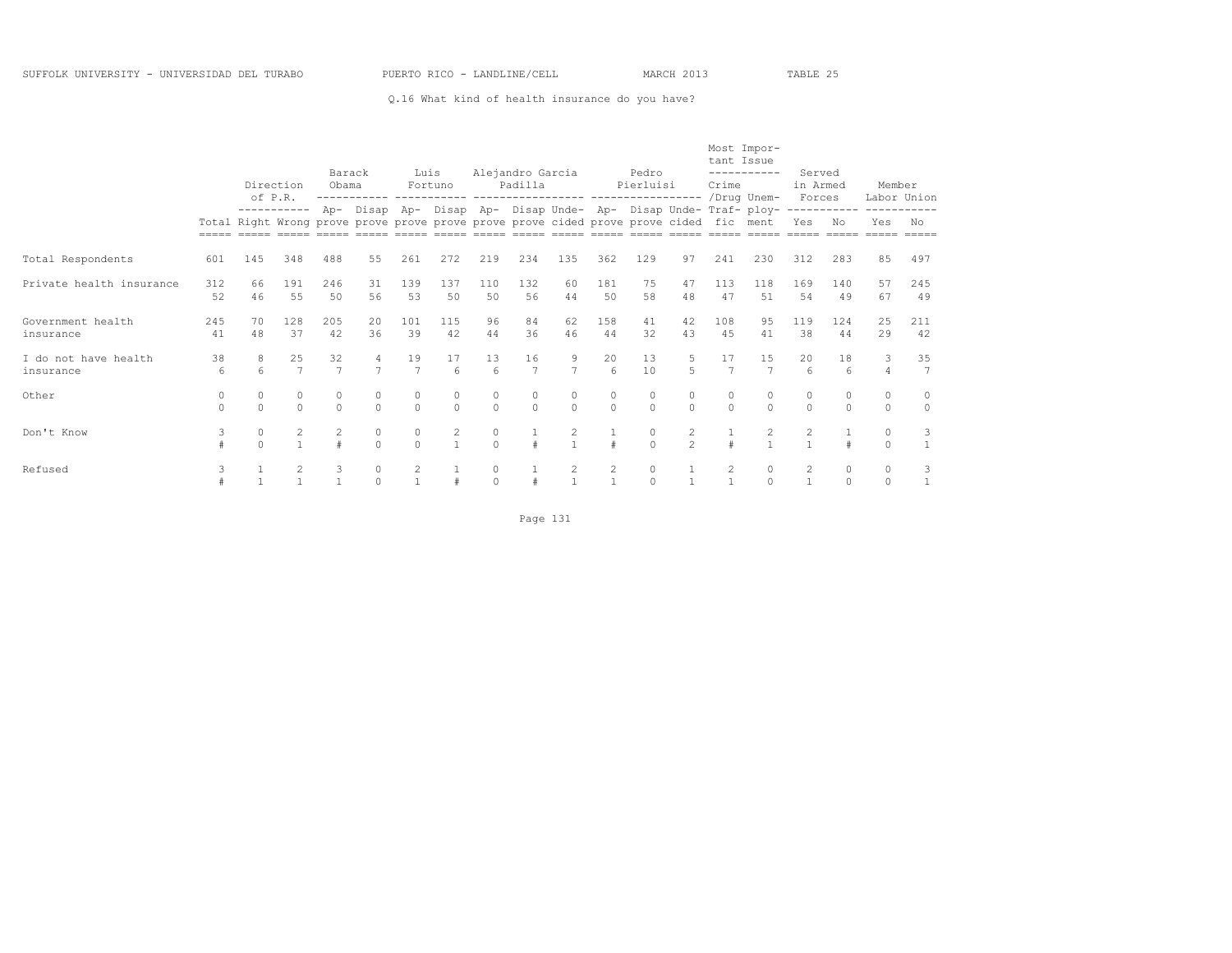## Q.17 How would you rate the quality of the healthcare services you receive - excellent, good, fair, or poor?

|                   |                   |                                | Direction<br>of P.R. | Barack<br>Obama      |                      | Luis                 | Fortuno               | Alejandro Garcia     | Padilla                    |                      |                                | Pedro<br>Pierluisi                                                                     |                              | tant Issue<br>Crime        | Most Impor-<br>-----------                                                                       | Served<br>in Armed<br>Forces |                                | Member                | Labor Union         |
|-------------------|-------------------|--------------------------------|----------------------|----------------------|----------------------|----------------------|-----------------------|----------------------|----------------------------|----------------------|--------------------------------|----------------------------------------------------------------------------------------|------------------------------|----------------------------|--------------------------------------------------------------------------------------------------|------------------------------|--------------------------------|-----------------------|---------------------|
|                   |                   |                                |                      |                      |                      |                      |                       |                      |                            |                      |                                | Total Right Wrong prove prove prove prove prove prove cided prove prove cided fic ment |                              |                            | ---------- Ap- Disap Ap- Disap Ap- Disap Unde- Ap- Disap Unde- Traf- ploy- ----------- --------- | Yes No                       |                                | Yes                   | No                  |
| Total Respondents | 601               | 145                            | 348                  | 488                  | 55                   | 261                  | 272                   | 219                  | 234                        | 135                  | 362                            | 129                                                                                    | 97                           | 241                        | 230                                                                                              | 312                          | 283                            | 85                    | 497                 |
| Excellent/Good    | 396               | 105                            | 219                  | 332                  | 28                   | 179                  | 171                   | 154                  | 135                        | 99                   | 244                            | 81                                                                                     | 62                           | 151                        | 159                                                                                              | 211                          | 181                            | 50                    | 335                 |
|                   | 66                | 72                             | 63                   | 68                   | 51                   | 69                   | 63                    | 70                   | 58                         | 73                   | 67                             | 63                                                                                     | 64                           | 63                         | 69                                                                                               | 68                           | 64                             | 59                    | 67                  |
| Excellent         | 163<br>27         | 48<br>33                       | 82<br>24             | 150<br>31            | 5<br>9               | 79<br>30             | 66<br>2.4             | 66<br>30             | 60<br>26                   | 33<br>24             | 101<br>28                      | 29<br>22                                                                               | 26<br>27                     | 64<br>27                   | 60<br>26                                                                                         | 90<br>29                     | 70<br>25                       | 21<br>25              | 135<br>27           |
| Good              | 233<br>39         | 57<br>39                       | 137<br>39            | 182<br>37            | 23<br>42             | 100<br>38            | 105<br>39             | 88<br>40             | 75<br>32                   | 66<br>49             | 143<br>40                      | 52<br>40                                                                               | 36<br>37                     | 87<br>36                   | 99<br>43                                                                                         | 121<br>39                    | 111<br>39                      | 29<br>34              | 200<br>40           |
| Fair/Poor         | 195               | 38                             | 124                  | 151                  | 27                   | 79                   | 95                    | 61                   | 96                         | 33                   | 114                            | 46                                                                                     | 31                           | 87                         | 66                                                                                               | 96                           | 97                             | 34                    | 153                 |
|                   | 32                | 26                             | 36                   | 31                   | 49                   | 30                   | 35                    | 28                   | 41                         | 24                   | 31                             | 36                                                                                     | 32                           | 36                         | 29                                                                                               | 31                           | 34                             | 40                    | 31                  |
| Fair              | 159<br>26         | 32<br>22                       | 96<br>28             | 123<br>25            | 21<br>38             | 66<br>25             | 75<br>2.8             | 52<br>24             | 77<br>33                   | 27<br>20             | 90<br>25                       | 38<br>29                                                                               | 27<br>28                     | 72<br>30                   | 54<br>23                                                                                         | 77<br>25                     | 80<br>28                       | 30<br>35              | 121<br>24           |
| Poor              | 36<br>6           | 6<br>$\overline{4}$            | 28<br>8              | 28<br>6              | 6<br>11              | 13<br>5              | 20<br>$7\phantom{.0}$ | 9<br>$\overline{4}$  | 19<br>8                    | 6<br>$\overline{4}$  | 24<br>$\overline{7}$           | 8<br>6                                                                                 | 4<br>$\overline{4}$          | 15<br>6                    | 12<br>5                                                                                          | 19<br>6                      | 17<br>$6\overline{6}$          | 4<br>5                | 32<br>6             |
| Other             | 0<br>$\Omega$     | $\Omega$<br>$\Omega$           | $\circ$<br>$\Omega$  | $\Omega$<br>$\Omega$ | $\Omega$<br>$\Omega$ | $\Omega$<br>$\Omega$ | $\Omega$<br>$\Omega$  | $\Omega$<br>$\Omega$ | $\Omega$<br>$\Omega$       | $\Omega$<br>$\Omega$ | $\circ$<br>$\Omega$            | $\Omega$<br>$\Omega$                                                                   | $\Omega$<br>$\Omega$         | $\Omega$<br>$\Omega$       | 0<br>$\Omega$                                                                                    | 0<br>$\Omega$                | $\Omega$<br>$\Omega$           | $\bigcap$<br>$\Omega$ | 0<br>$\circ$        |
| Don't Know        | 8<br>$\mathbf{1}$ | $\overline{c}$<br>$\mathbf{1}$ | 4<br>$\mathbf{1}$    | 4<br>$\mathbf{1}$    | $\circ$<br>$\Omega$  | $\mathbf{1}$<br>#    | 6<br>$\mathfrak{D}$   | 3<br>$\mathbf{1}$    | $\sqrt{2}$<br>$\mathbf{1}$ | 3<br>$\mathfrak{D}$  | $\overline{c}$<br>$\mathbf{1}$ | $\overline{c}$<br>$\mathfrak{D}$                                                       | $\sqrt{4}$<br>$\overline{4}$ | $\sqrt{2}$<br>$\mathbf{1}$ | 4<br>$\mathfrak{D}$                                                                              | 5<br>$\mathfrak{D}$          | 3<br>$\mathbf{1}$              | 1<br>$\mathbf{1}$     | $\mathbf{1}$        |
| Refused           | 2<br>#            | $\Omega$<br>$\Omega$           | 1<br>#               |                      | $\Omega$<br>$\Omega$ | 2<br>$\mathbf{1}$    | $\Omega$<br>$\Omega$  | 1<br>$\#$            | $\mathbf{1}$               | $\Omega$<br>$\Omega$ | 2<br>$\overline{1}$            | $\Omega$<br>$\Omega$                                                                   | $\circ$<br>$\Omega$          | 1                          | 1<br>#                                                                                           | $\Omega$<br>$\Omega$         | $\overline{2}$<br>$\mathbf{1}$ | $\circ$<br>$\Omega$   | $\overline{c}$<br># |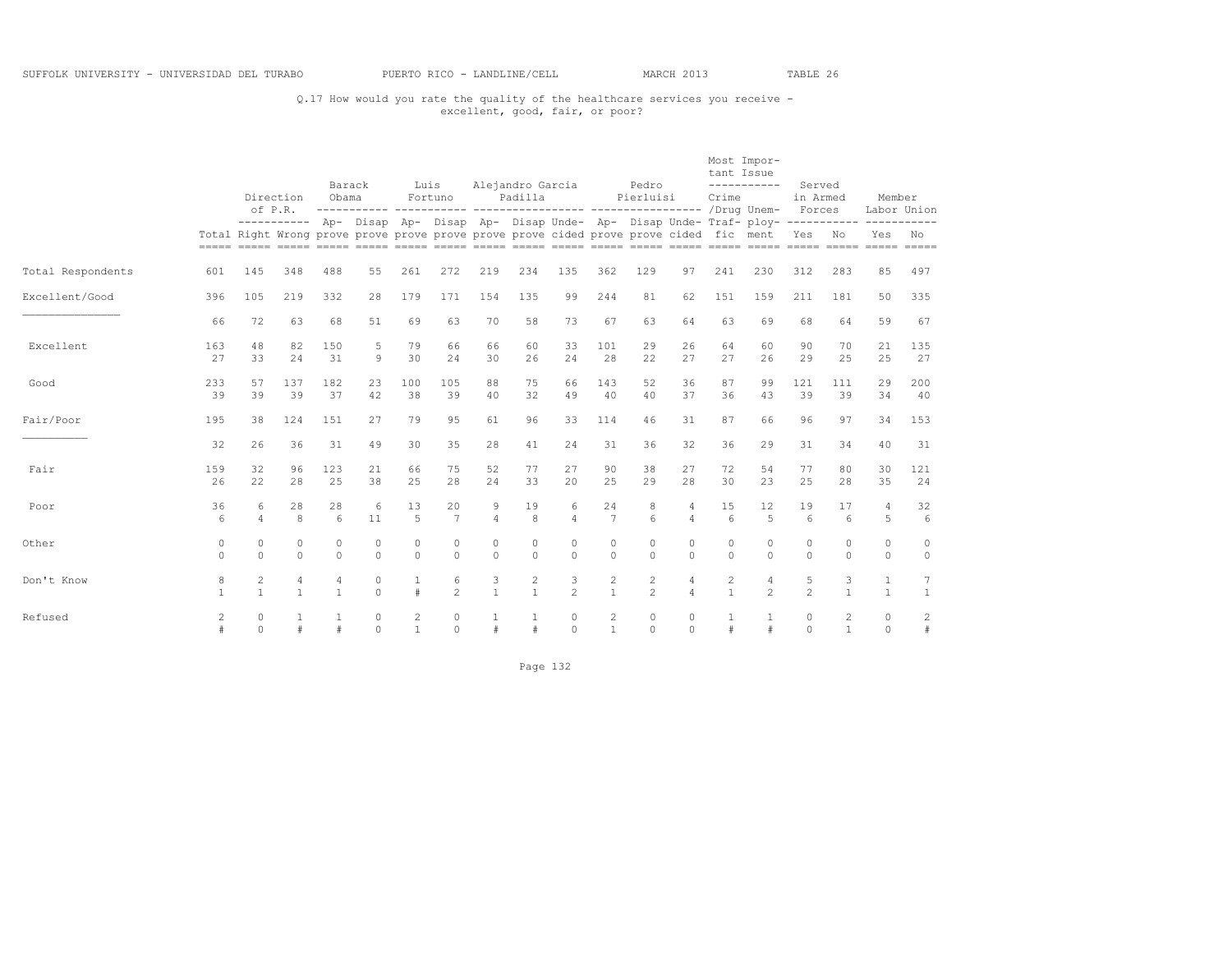Q.18 Do you think there is a drug consumption problem in Puerto Rico - yes or no?

|                   |           | Direction<br>of P.R. |                      | Barack<br>Obama |               | Luis                | Fortuno   |                     | Alejandro Garcia<br>Padilla |               |                   | Pedro<br>Pierluisi                                                                     |                     | tant Issue<br>Crime | Most Impor-<br>-----------<br>/Drug Unem-                       | Served<br>in Armed<br>Forces |                   | Member   | Labor Union |
|-------------------|-----------|----------------------|----------------------|-----------------|---------------|---------------------|-----------|---------------------|-----------------------------|---------------|-------------------|----------------------------------------------------------------------------------------|---------------------|---------------------|-----------------------------------------------------------------|------------------------------|-------------------|----------|-------------|
|                   |           |                      | -----------          |                 |               |                     |           |                     |                             |               |                   | Total Right Wrong prove prove prove prove prove prove cided prove prove cided fic ment |                     |                     | Ap- Disap Ap- Disap Ap- Disap Unde- Ap- Disap Unde- Traf- ploy- | Yes                          | -----------<br>No | Yes      | No          |
| Total Respondents | 601       | 145                  | 348                  | 488             | 55            | 261                 | 272       | 219                 | 234                         | 135           | 362               | 129                                                                                    | 97                  | 241                 | 230                                                             | 312                          | 283               | 85       | 497         |
| Yes               | 589<br>98 | 142<br>98            | 342<br>98            | 480<br>98       | 54<br>98      | 252<br>97           | 270<br>99 | 215<br>98           | 228<br>97                   | 133<br>99     | 355<br>98         | 126<br>98                                                                              | 96<br>99            | 239<br>99           | 226<br>98                                                       | 305<br>98                    | 278<br>98         | 84<br>99 | 487<br>98   |
| No                |           |                      |                      |                 |               | 6<br>$\overline{2}$ |           |                     | 4<br>$2^{1}$                | 0<br>$\Omega$ | 5<br>$\mathbf{1}$ | $\mathfrak{D}$                                                                         |                     |                     |                                                                 | $\mathfrak{D}$               |                   |          |             |
| Undecided         | 3         | 0                    |                      |                 | 0<br>$\Omega$ | $\pm$               |           | $\circ$<br>$\Omega$ |                             |               |                   |                                                                                        |                     |                     | $\Omega$                                                        |                              |                   | $\circ$  | 3           |
| Refused           | 2         |                      | $\Omega$<br>$\Omega$ |                 | $\Omega$      | 2                   | 0         |                     |                             | $\circ$       |                   | $\circ$                                                                                | $\Omega$<br>$\circ$ | 0                   |                                                                 |                              |                   |          | 2<br>#      |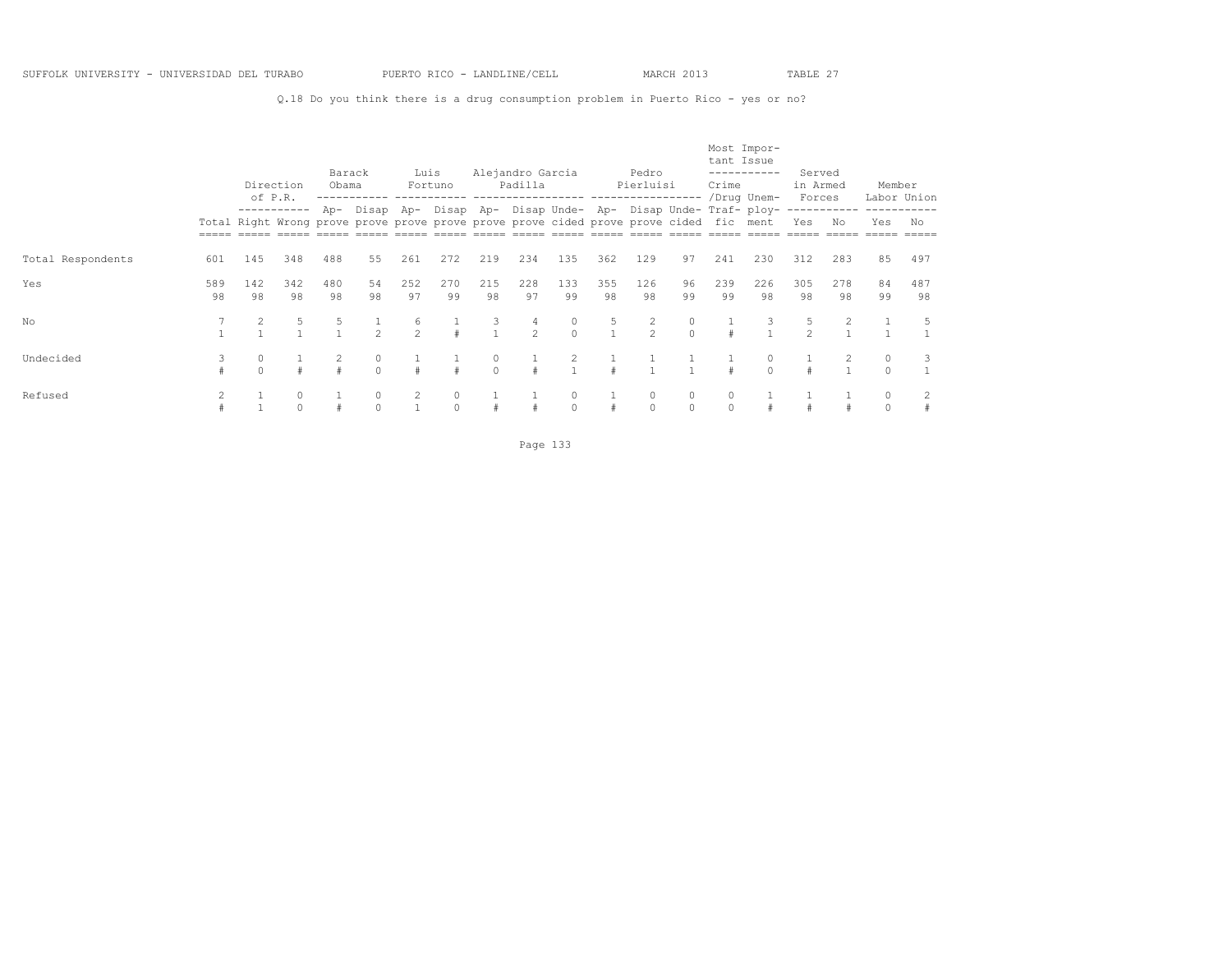Q.19 Thinking about Puerto Rico's relationship with the United States, do you think that relationships should change, or should the status quo be preserved?

|                            |                      | of P.R.             | Direction            | Barack<br>Obama      |                                                                                                         | Luis                | Fortuno   |                                  | Alejandro Garcia<br>Padilla |          |                     | Pedro<br>Pierluisi |                | tant Issue<br>Crime | Most Impor-<br>-----------<br>/Drug Unem-         | Served<br>in Armed<br>Forces |           | Member<br>Labor Union |           |
|----------------------------|----------------------|---------------------|----------------------|----------------------|---------------------------------------------------------------------------------------------------------|---------------------|-----------|----------------------------------|-----------------------------|----------|---------------------|--------------------|----------------|---------------------|---------------------------------------------------|------------------------------|-----------|-----------------------|-----------|
|                            |                      |                     | -----------          |                      | Ap- Disap Ap-<br>Total Right Wrong prove prove prove prove prove prove cided prove prove cided fic ment |                     |           |                                  |                             |          |                     |                    |                |                     | Disap Ap- Disap Unde- Ap- Disap Unde- Traf- ploy- | Yes                          | No        | Yes                   | No        |
| Total Respondents          | 601                  | 145                 | 348                  | 488                  | 55                                                                                                      | 261                 | 272       | 219                              | 234                         | 135      | 362                 | 129                | 97             | 241                 | 230                                               | 312                          | 283       | 85                    | 497       |
| Relationship should change | 337<br>56            | 53<br>37            | 244<br>70            | 265<br>54            | 41<br>75                                                                                                | 194<br>74           | 114<br>42 | 80<br>37                         | 176<br>75                   | 75<br>56 | 222<br>61           | 61<br>47           | 46<br>47       | 135<br>56           | 118<br>.51                                        | 196<br>63                    | 138<br>49 | 43<br>51              | 285<br>57 |
| Keep the status quo        | 220<br>37            | 86<br>59            | 88<br>25             | 194<br>40            | 12<br>22                                                                                                | 57<br>22            | 142<br>52 | 130<br>59                        | 47<br>20                    | 39<br>29 | 123<br>34           | 61<br>47           | 34<br>35       | 91<br>38            | 91<br>40                                          | 95<br>30                     | 123<br>43 | 36<br>42              | 176<br>35 |
| Undecided                  | 34<br>6              | 3<br>$\mathfrak{D}$ | 13<br>$\overline{4}$ | 23<br>$\overline{a}$ | 2<br>4                                                                                                  | 5<br>$\mathfrak{D}$ | 13<br>5   | 5<br>$\mathfrak{D}$              | 8<br>3                      | 20<br>15 | 11<br>3             | 6<br>5             | 15<br>15       | 13<br>5.            | 18<br>8                                           | 17<br>5                      | 16<br>6   | 6<br>$\overline{ }$   | 27<br>5   |
| Refused                    | 10<br>$\mathfrak{D}$ | 3<br>$\mathfrak{D}$ | 3                    | 6                    | 0                                                                                                       | 5<br>$\mathfrak{D}$ | 3         | $\overline{4}$<br>$\mathfrak{D}$ | 3                           |          | 6<br>$\mathfrak{D}$ |                    | $\mathfrak{D}$ | $\overline{2}$      | 3                                                 | 4                            | 6         | $\Omega$              | 9<br>2    |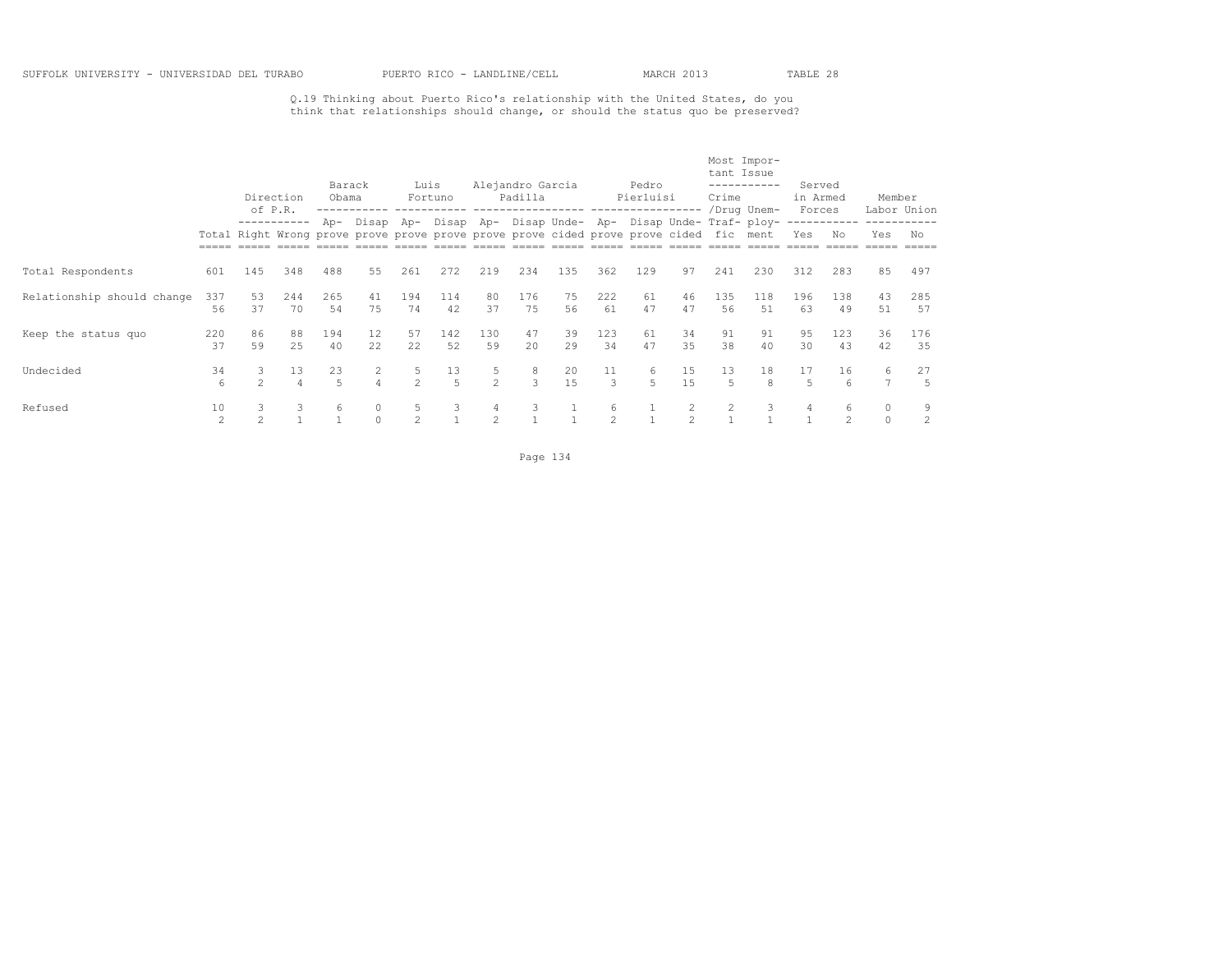## Q.20 If the United States Congress allowed the citizens of Puerto Rico to choose between independence and statehood, what would you choose?

|                   |                      |          | Direction<br>of P.R. | Barack<br>Obama |                | Luis                 | Fortuno   |           | Alejandro Garcia<br>Padilla                                                            |                     |                      | Pedro<br>Pierluisi  |          | tant Issue<br>Crime | Most Impor-<br>-----------<br>/Drug Unem-                       | Served<br>in Armed<br>Forces |           | Member                  | Labor Union |
|-------------------|----------------------|----------|----------------------|-----------------|----------------|----------------------|-----------|-----------|----------------------------------------------------------------------------------------|---------------------|----------------------|---------------------|----------|---------------------|-----------------------------------------------------------------|------------------------------|-----------|-------------------------|-------------|
|                   |                      |          |                      |                 |                |                      |           |           | Total Right Wrong prove prove prove prove prove prove cided prove prove cided fic ment |                     |                      |                     |          |                     | Ap- Disap Ap- Disap Ap- Disap Unde- Ap- Disap Unde- Traf- ploy- | Yes                          | No        | Yes                     | No          |
| Total Respondents | 601                  | 145      | 348                  | 488             | 55             | 261                  | 272       | 219       | 234                                                                                    | 135                 | 362                  | 129                 | 97       | 241                 | 230                                                             | 312                          | 283       | 85                      | 497         |
| Statehood         | 418<br>70            | 90<br>62 | 258<br>74            | 337<br>69       | 4.5<br>82      | 233<br>89            | 142<br>52 | 135<br>62 | 191<br>82                                                                              | 86<br>64            | 294<br>81            | 62<br>48            | 53<br>55 | 177<br>73           | 158<br>69                                                       | 231<br>74                    | 182<br>64 | 60<br>71                | 346<br>70   |
| Independence      | 81<br>13             | 21<br>14 | 50<br>14             | 64<br>13        | 13             | 10<br>$\overline{4}$ | 66<br>2.4 | 34<br>16  | 31<br>13                                                                               | 15<br>11            | 35<br>10             | 32<br>2.5           | 14<br>14 | 25<br>10            | 35<br>1.5                                                       | 40<br>13                     | 40<br>14  | 14<br>16                | 64<br>13    |
| Undecided         | 80<br>13             | 25<br>17 | 32<br>Q              | 69<br>14        | $\overline{2}$ | 10<br>$\overline{4}$ | 53<br>19  | 37<br>17  | 8<br>3                                                                                 | 31<br>23            | 25<br>$\overline{7}$ | 30<br>23            | 24<br>25 | 32<br>13            | 28<br>12                                                        | 34<br>11                     | 46<br>16  | 10<br>$12 \overline{ }$ | 66<br>13    |
| Refused           | 22<br>$\overline{4}$ | 9<br>6   | 8<br>$\mathfrak{D}$  | 18              | $\mathfrak{D}$ | 8<br>3               | 11<br>4   | 13<br>6   | 4<br>$\overline{2}$                                                                    | 3<br>$\mathfrak{D}$ | 8<br>2               | 5<br>$\overline{4}$ | 6<br>6   | 3                   | 9                                                               | $\overline{2}$               | 15<br>5   |                         | 21<br>4     |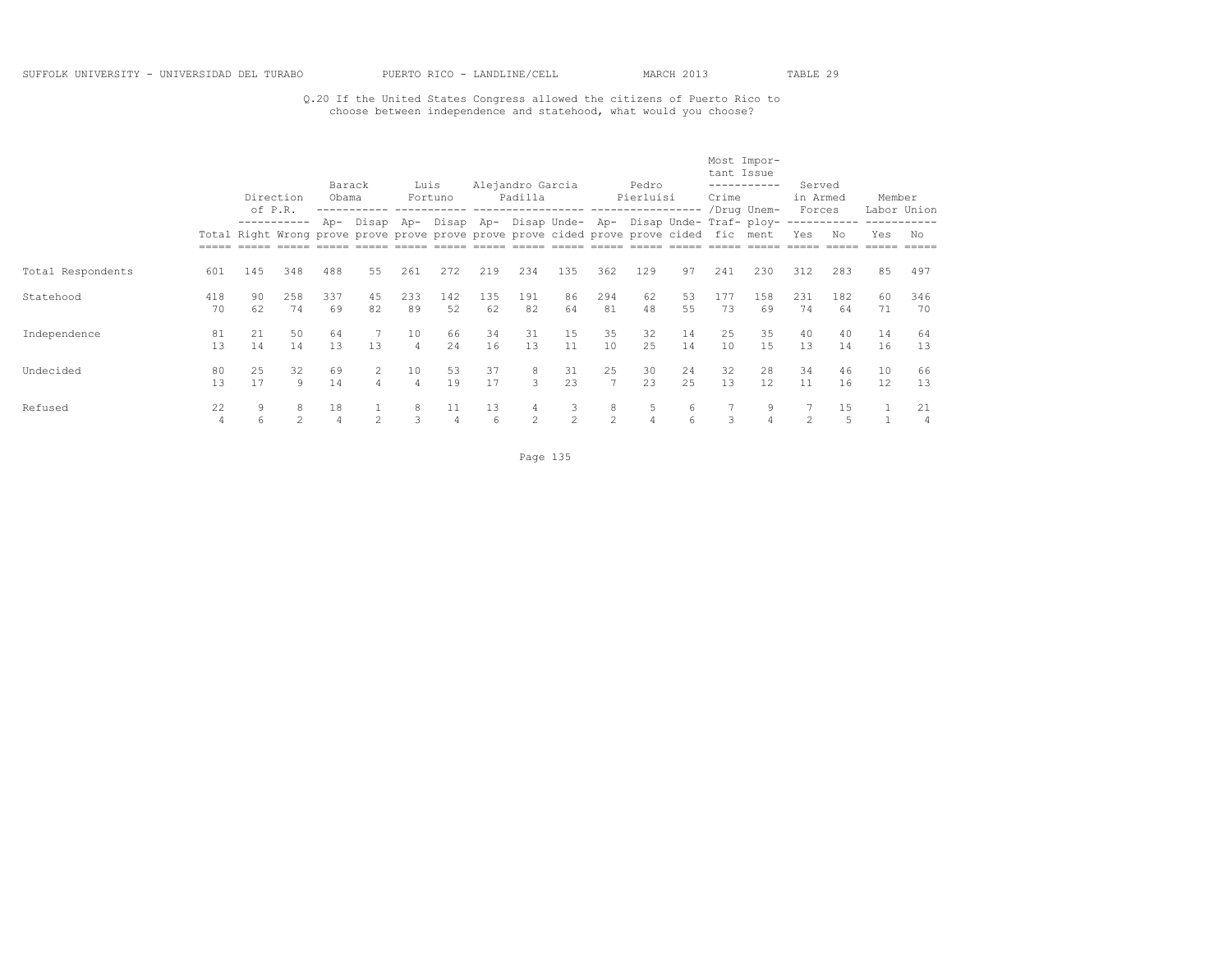Q.21 Thinking about the economy, do you think the economy in Puerto Rico has improved in the last four years, has it stayed the same, or has it gotten worse?

|                   |                      |                | Direction<br>of P.R. | Barack<br>Obama     |                | Luis                | Fortuno      |                      | Alejandro Garcia<br>Padilla |               |                   | Pedro<br>Pierluisi                                                                     |                   | tant Issue<br>Crime | Most Impor-<br>-----------                                      | Served<br>in Armed<br>Forces |                      | Member   | Labor Union          |
|-------------------|----------------------|----------------|----------------------|---------------------|----------------|---------------------|--------------|----------------------|-----------------------------|---------------|-------------------|----------------------------------------------------------------------------------------|-------------------|---------------------|-----------------------------------------------------------------|------------------------------|----------------------|----------|----------------------|
|                   |                      |                | -----------          |                     |                |                     |              |                      |                             |               |                   | Total Right Wrong prove prove prove prove prove prove cided prove prove cided fic ment |                   |                     | Ap- Disap Ap- Disap Ap- Disap Unde- Ap- Disap Unde- Traf- ploy- | Yes                          | ------------<br>No   | Yes      | No                   |
| Total Respondents | 601                  | 145            | 348                  | 488                 | 55             | 261                 | 272          | 219                  | 234                         | 135           | 362               | 129                                                                                    | 97                | 241                 | 230                                                             | 312                          | 283                  | 85       | 497                  |
| Improved          | 41<br>$\overline{7}$ | 12<br>8        | 24<br>$\overline{7}$ | 32                  | $\mathsf{Q}$   | 34<br>13            |              | 10<br>$\overline{5}$ | 23<br>10                    | 5             | 27<br>7           | $\overline{4}$                                                                         | 8<br>$\mathbf{g}$ | 14<br>6             | 13<br>$6\overline{6}$                                           | 25<br>8                      | 15<br>$\overline{5}$ | 5        | 35<br>$\overline{7}$ |
| Stayed the same   | 143<br>24            | 48<br>33       | 64<br>18             | 125<br>26           | 11<br>2.0      | 78<br>30            | 47<br>17     | 61<br>28             | 47<br>20                    | 32<br>24      | 99<br>27          | 18<br>14                                                                               | 22<br>2.3         | 64<br>27            | 44<br>19                                                        | 72<br>23                     | 70<br>2.5            | 16<br>19 | 121<br>24            |
| Gotten worse      | 411<br>68            | 82<br>57       | 259<br>74            | 326<br>67           | 38<br>69       | 147<br>56           | 217<br>80    | 145<br>66            | 161<br>69                   | 96<br>71      | 233<br>64         | 104<br>81                                                                              | 66<br>68          | 161<br>67           | 170<br>74                                                       | 212<br>68                    | 195<br>69            | 64<br>75 | 336<br>68            |
| Undecided         | 6<br>$\mathbf{1}$    | $\mathfrak{D}$ |                      |                     | $\mathfrak{D}$ | 2<br>$\mathbf{1}$   |              | 3                    | 3                           | 0<br>$\Omega$ | 3<br>$\mathbf{1}$ | 2<br>$\mathfrak{D}$                                                                    | $\overline{1}$    | $\overline{2}$      | 3                                                               | 3                            |                      |          | 5                    |
| Refused           | 0<br>$\Omega$        | $\Omega$       | $\circ$<br>$\circ$   | $\circ$<br>$\Omega$ |                | $\Omega$<br>$\circ$ | 0<br>$\circ$ | $\mathbf 0$          | 0                           | 0             | 0<br>$\circ$      | $\mathbf{0}$<br>$\Omega$                                                               | $\circ$           | $\circ$             |                                                                 | 0<br>$\circ$                 | $\Omega$             | $\circ$  | 0<br>0               |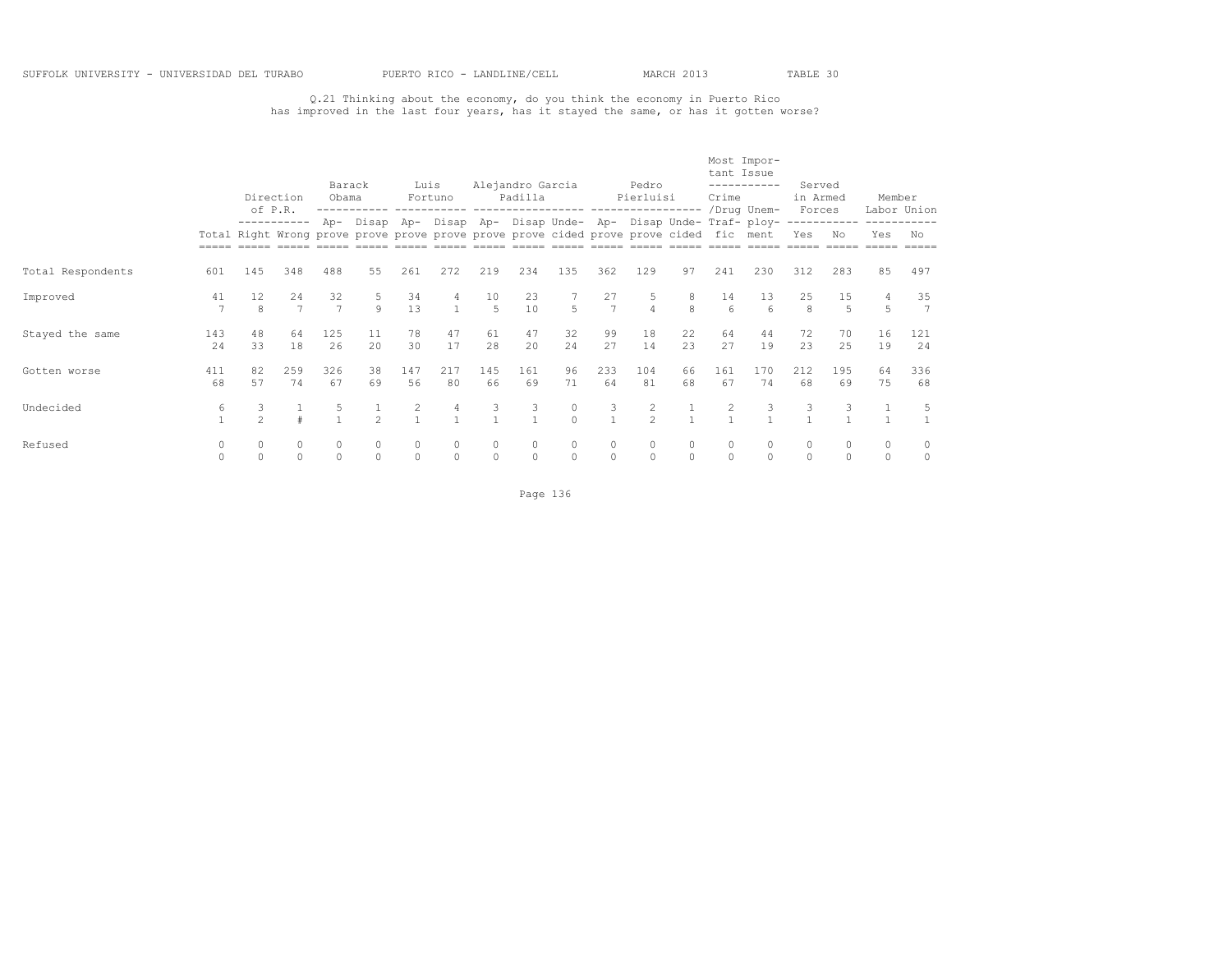## Q.22 In the next four years, do you think the economy will improve, stay the same, or get worse?

|                   |                | of P.R.       | Direction   | Barack<br>Obama |                     | Luis      | Fortuno   |                      | Alejandro Garcia<br>Padilla |           |                      | Pedro<br>Pierluisi<br>-----------------                                                |                    | tant Issue<br>Crime | Most Impor-<br>-----------<br>/Drug Unem- | Served<br>in Armed<br>Forces |           | Member                  | Labor Union |
|-------------------|----------------|---------------|-------------|-----------------|---------------------|-----------|-----------|----------------------|-----------------------------|-----------|----------------------|----------------------------------------------------------------------------------------|--------------------|---------------------|-------------------------------------------|------------------------------|-----------|-------------------------|-------------|
|                   |                |               | ----------- | Ap-             | Disap               | Ap-       | Disap Ap- |                      |                             |           |                      | Total Right Wrong prove prove prove prove prove prove cided prove prove cided fic ment |                    |                     | Disap Unde- Ap- Disap Unde- Traf- ploy-   | Yes                          | No        | Yes                     | No          |
| Total Respondents | 601            | 145           | 348         | 488             | 55                  | 261       | 272       | 219                  | 234                         | 135       | 362                  | 129                                                                                    | 97                 | 241                 | 230                                       | 312                          | 283       | 85                      | 497         |
| Improve           | 163<br>27      | 84<br>58      | 44<br>13    | 146<br>30       | 9                   | 58<br>22  | 87<br>32  | 106<br>48            | 25<br>11                    | 31<br>23  | 85<br>23             | 46<br>36                                                                               | 30<br>31           | 66<br>27            | 62<br>27                                  | 82<br>26                     | 81<br>29  | 23<br>2.7               | 136<br>27   |
| Stay the same     | 146<br>2.4     | 35<br>2.4     | 75<br>22    | 125<br>26       | 13                  | 61<br>23  | 70<br>26  | 65<br>30             | 42<br>18                    | 36<br>27  | 104<br>29            | 2.4<br>19                                                                              | 17<br>18           | 61<br>2.5           | 59<br>26                                  | 81<br>26                     | 62<br>22. | 22<br>26                | 122<br>25   |
| Get worse         | 248<br>41      | 18<br>12      | 207<br>59   | 187<br>38       | 39<br>71            | 127<br>49 | 92<br>34  | 38<br>17             | 157<br>67                   | 47<br>35  | 156<br>43            | 51<br>40                                                                               | 34<br>35           | 96<br>40            | 96<br>42                                  | 131<br>42                    | 114<br>40 | 37<br>44                | 201<br>40   |
| Undecided         | 42<br>7        | 8<br>6        | 21<br>6     | 28<br>6         | 4<br>$\overline{7}$ | 14<br>5   | 22<br>8   | 10<br>$\overline{5}$ | 9<br>$\overline{4}$         | 20<br>1.5 | 16<br>$\overline{4}$ | 5                                                                                      | 16<br>16           | 18<br>7             | 11<br>$\overline{5}$                      | 18<br>6                      | 24<br>8   | 3<br>$\overline{4}$     | 36<br>7     |
| Refused           | $\overline{c}$ | 0<br>$\Omega$ |             |                 | $\Omega$            |           |           | $\circ$<br>$\circ$   |                             |           |                      |                                                                                        | $\circ$<br>$\circ$ | 0<br>$\Omega$       |                                           | $\circ$<br>$\Omega$          |           | $\mathbf{0}$<br>$\circ$ | 2<br>#      |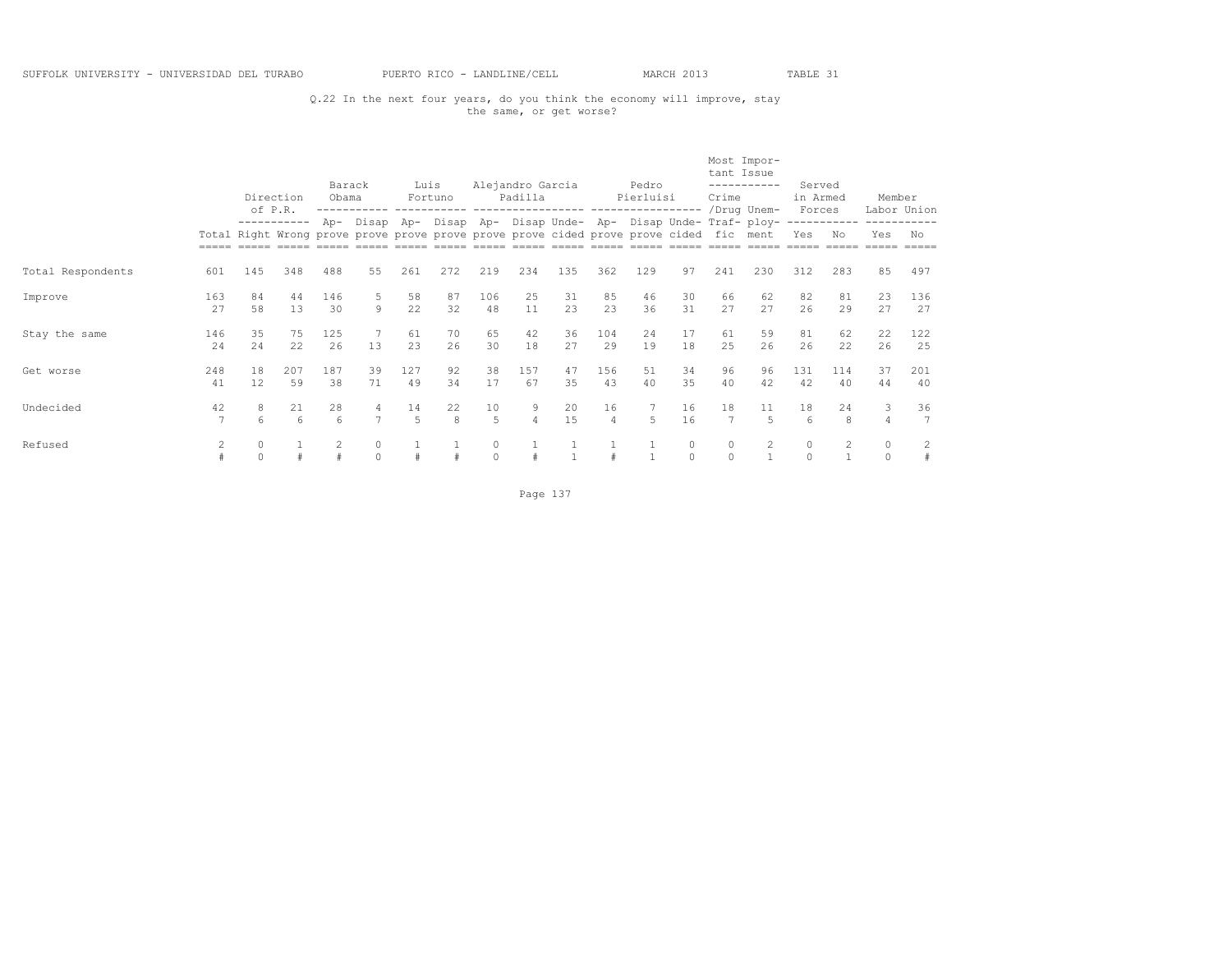## Q.23 Do you support or oppose legislation that would provide more rights to<br>LGBT (Lesbian, Gay, Bisexual or Transgender) citizens, such as marriage<br>rights, healthcare benefits and domestic violence and hate crimes protecti

|                   |           |          | Direction<br>of P.R. | Barack<br>Obama      |                         | Luis                 | Fortuno   |           | Alejandro Garcia<br>Padilla |                      |                     | Pedro<br>Pierluisi                                                                                                                                        |                     | tant Issue<br>Crime | Most Impor-<br>-----------<br>/Drug Unem- | Served<br>in Armed<br>Forces |                | Member              | Labor Union |
|-------------------|-----------|----------|----------------------|----------------------|-------------------------|----------------------|-----------|-----------|-----------------------------|----------------------|---------------------|-----------------------------------------------------------------------------------------------------------------------------------------------------------|---------------------|---------------------|-------------------------------------------|------------------------------|----------------|---------------------|-------------|
|                   |           |          | -----------          |                      |                         |                      |           |           |                             |                      |                     | Ap- Disap Ap- Disap Ap- Disap Unde- Ap- Disap Unde- Traf- ploy-<br>Total Right Wrong prove prove prove prove prove prove cided prove prove cided fic ment |                     |                     |                                           | Yes                          | No             | Yes                 | No          |
| Total Respondents | 601       | 145      | 348                  | 488                  | 55                      | 261                  | 272       | 219       | 234                         | 135                  | 362                 | 129                                                                                                                                                       | 97                  | 241                 | 230                                       | 312                          | 283            | 85                  | 497         |
| Support           | 279<br>46 | 67<br>46 | 162<br>47            | 248<br>.51           | $12 \overline{ }$<br>22 | 102<br>39            | 151<br>56 | 115<br>53 | 98<br>42                    | 61<br>45             | 165<br>46           | 71<br>55                                                                                                                                                  | 40<br>41            | 105<br>44           | 117<br>51                                 | 149<br>48                    | 127<br>4.5     | 40<br>47            | 228<br>46   |
| Oppose            | 242<br>40 | 55<br>38 | 150<br>43            | 176<br>36            | 40<br>73                | 136<br>52            | 83<br>31  | 75<br>34  | 117<br>50                   | 47<br>35             | 159<br>44           | 41<br>32                                                                                                                                                  | 37<br>38            | 112<br>46           | 79<br>34                                  | 124<br>40                    | 116<br>41      | 33<br>39            | 202<br>41   |
| Undecided         | 65<br>11  | 19<br>13 | 29<br>8              | 54<br>11             | 3<br>5                  | 19<br>$\overline{7}$ | 31<br>11  | 26<br>12  | 13<br>6                     | 24<br>18             | 32<br>9             | 16<br>12                                                                                                                                                  | 16<br>16            | 20<br>8             | 29<br>13                                  | 31<br>10                     | 33<br>12.      | 10<br>12            | 54<br>11    |
| Refused           | 15<br>3   | 4<br>3   | $\mathfrak{D}$       | 10<br>$\mathfrak{D}$ | $\Omega$                | 4<br>$\mathfrak{D}$  | 3         | 3         | 6<br>3                      | 3.<br>$\mathfrak{D}$ | 6<br>$\mathfrak{D}$ |                                                                                                                                                           | 4<br>$\overline{4}$ | 4<br>$2^{\circ}$    | 5<br>$\mathfrak{D}$                       | 8<br>3                       | $\mathfrak{D}$ | 2<br>$\overline{c}$ | 13<br>3     |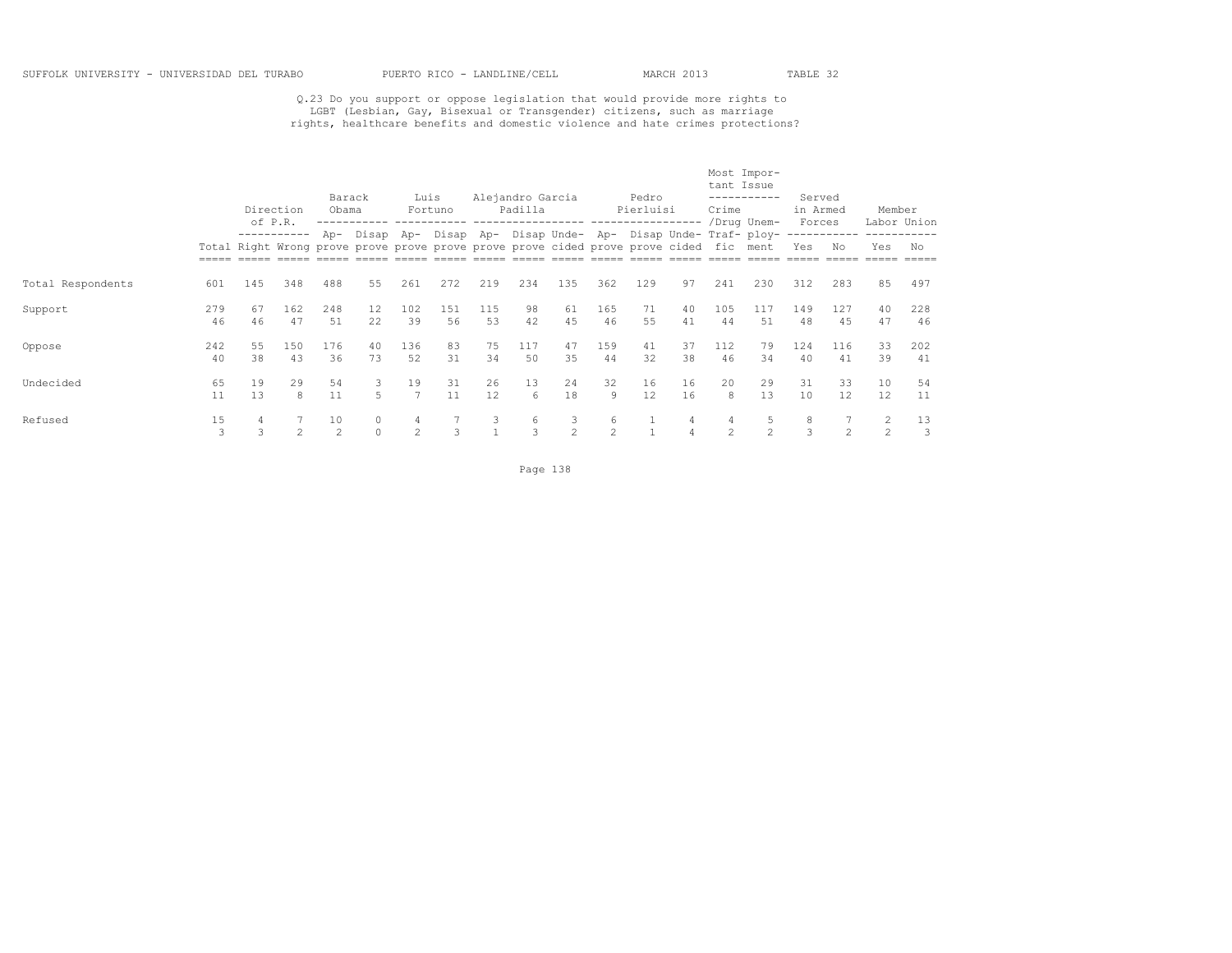Q.24 Do you support or oppose the new law which bans drivers from texting or talking on cellphones without the use of hands-free equipment while driving?

|                   |           |           | Direction           | Barack<br>Obama |           | Luis      | Fortuno       |              | Alejandro Garcia<br>Padilla |                                                                                                                                                           |           | Pedro<br>Pierluisi |                     | tant Issue<br>Crime | Most Impor-<br>----------- | Served<br>in Armed  |           | Member             |           |
|-------------------|-----------|-----------|---------------------|-----------------|-----------|-----------|---------------|--------------|-----------------------------|-----------------------------------------------------------------------------------------------------------------------------------------------------------|-----------|--------------------|---------------------|---------------------|----------------------------|---------------------|-----------|--------------------|-----------|
|                   |           |           | of P.R.             |                 |           |           |               |              |                             | Ap- Disap Ap- Disap Ap- Disap Unde- Ap- Disap Unde- Traf- ploy-<br>Total Right Wrong prove prove prove prove prove prove cided prove prove cided fic ment |           |                    |                     |                     | /Drug Unem-                | Forces<br>Yes       | No        | Labor Union<br>Yes | No        |
| Total Respondents | 601       | 145       | 348                 | 488             | 55        | 261       | 272           | 219          | 234                         | 135                                                                                                                                                       | 362       | 129                | 97                  | 241                 | 230                        | 312                 | 283       | 85                 | 497       |
| Support           | 504<br>84 | 116<br>80 | 302<br>87           | 401<br>82       | 52<br>9.5 | 213<br>82 | 234<br>86     | 182<br>83    | 199<br>85                   | 113<br>84                                                                                                                                                 | 298<br>82 | 112<br>87          | 83<br>86            | 200<br>83           | 193<br>84                  | 266<br>85           | 234<br>83 | 77<br>91           | 412<br>83 |
| Oppose            | 93<br>16  | 28<br>19  | 46<br>13            | 83<br>17        | 3<br>5.   | 46<br>18  | 38<br>14      | 36<br>16     | 34<br>15                    | 21<br>16                                                                                                                                                  | 61<br>17  | 17<br>13           | 13<br>13            | 40<br>17            | 36<br>16                   | 45<br>14            | 46<br>16  | 8<br>9             | 81<br>16  |
| Undecided         |           |           | $\circ$<br>$\Omega$ |                 |           |           | $\Omega$      | $\#$         | 0<br>$\Omega$               |                                                                                                                                                           |           | 0<br>$\Omega$      |                     | $\cap$              |                            | $\circ$<br>$\Omega$ |           | $\circ$            | 2         |
| Refused           |           | $\circ$   | $\circ$<br>$\circ$  |                 |           |           | 0<br>$\Omega$ | 0<br>$\circ$ |                             | 0                                                                                                                                                         | 2         | 0<br>$\Omega$      | $\circ$<br>$\Omega$ |                     |                            |                     |           |                    | 2         |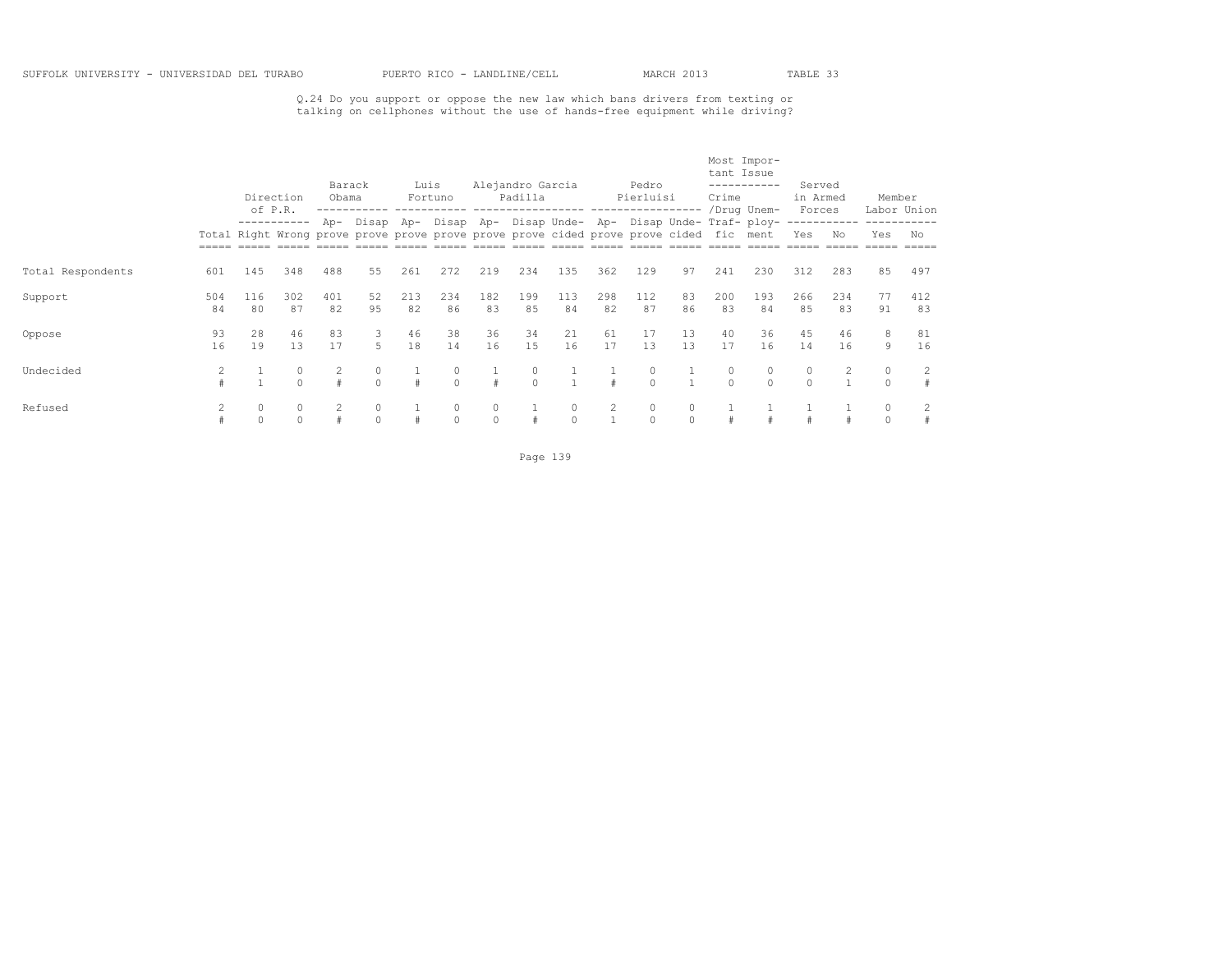## Q.25 Overall, which country do you feel poses the greatest threat to the United States?

|                   |                 |                |                      | Barack         |                | Luis           |                 |                | Alejandro Garcia |                |                 | Pedro                                                                                  |                | tant Issue     | Most Impor-<br>-----------                                                                       | Served             |                 |                |                 |
|-------------------|-----------------|----------------|----------------------|----------------|----------------|----------------|-----------------|----------------|------------------|----------------|-----------------|----------------------------------------------------------------------------------------|----------------|----------------|--------------------------------------------------------------------------------------------------|--------------------|-----------------|----------------|-----------------|
|                   |                 |                | Direction<br>of P.R. | Obama          |                |                | Fortuno         |                | Padilla          |                |                 | Pierluisi                                                                              |                | Crime          |                                                                                                  | in Armed<br>Forces |                 | Member         | Labor Union     |
|                   |                 |                |                      |                |                |                |                 |                |                  |                |                 | Total Right Wrong prove prove prove prove prove prove cided prove prove cided fic ment |                |                | ---------- Ap- Disap Ap- Disap Ap- Disap Unde- Ap- Disap Unde- Traf- ploy------------ ---------- | Yes                | No              | Yes            | No              |
| Total Respondents | 601             | 145            | 348                  | 488            | 55             | 261            | 272             | 219            | 234              | 135            | 362             | 129                                                                                    | 97             | 241            | 230                                                                                              | 312                | 283             | 85             | 497             |
| North Korea       | 286             | 70             | 168                  | 233            | 33             | 122            | 132             | 109            | 105              | 64             | 181             | 65                                                                                     | 34             | 109            | 122                                                                                              | 165                | 118             | 46             | 234             |
|                   | 48              | 48             | 48                   | 48             | 60             | 47             | 49              | 50             | 45               | 47             | 50              | 50                                                                                     | 35             | 45             | 53                                                                                               | 53                 | 42              | 54             | 47              |
| China             | 43              | 12             | 26                   | 29             | 10             | 21             | 19              | 13             | 25               | 5              | 27              | 10                                                                                     | 5              | 20             | 12                                                                                               | 24                 | 19              | 10             | 32              |
|                   | $7\phantom{.0}$ | 8              | 7                    | 6              | 18             | 8              | $7\phantom{.0}$ | 6              | 11               | 4              | $7\phantom{.0}$ | 8                                                                                      | 5              | 8              | 5                                                                                                | 8                  | $7\phantom{.0}$ | 12             | 6               |
| Afghanistan       | 41              | 14             | 22                   | 36             | 1              | 18             | 20              | 18             | 19               | 4              | 26              | 9                                                                                      | 6              | 20             | 15                                                                                               | 19                 | 22              | 6              | 33              |
|                   | $\overline{7}$  | 10             | 6                    | 7              | $\overline{c}$ | $\overline{7}$ | $7\phantom{.0}$ | 8              | 8                | 3              | $\overline{7}$  | 7                                                                                      | 6              | 8              | 7                                                                                                | 6                  | 8               | $\overline{7}$ | $7\phantom{.0}$ |
| Iran              | 35              | 6              | 25                   | 29             | $\mathbf{2}$   | 16             | 12              | 12             | 15               | 8              | 20              | 7                                                                                      | 8              | 13             | 15                                                                                               | 16                 | 19              | 5              | 29              |
|                   | 6               | $\Delta$       | 7                    | 6              | $\overline{4}$ | 6              | $\overline{4}$  | 5              | 6                | 6              | 6               | 5                                                                                      | 8              | 5              | $\overline{7}$                                                                                   | 5                  | $\overline{7}$  | 6              | 6               |
| Pakistan          | 20              | 7              | 11                   | 19             | 1              | 14             | 5               | 8              | 9                | 3              | 14              | 6                                                                                      | $\circ$        | 9              | 7                                                                                                | 7                  | 13              | 3              | 17              |
|                   | 3               | 5              | 3                    | 4              | $\overline{c}$ | 5              | $\overline{c}$  | $\overline{4}$ | $\overline{4}$   | $\overline{c}$ | 4               | 5                                                                                      | $\circ$        | $\overline{4}$ | 3                                                                                                | $\overline{c}$     | 5               | 4              | 3               |
| United States     | 10              | 1              | 9                    | 7              | 1              | 4              | 6               | $\sqrt{4}$     | 4                | $\overline{c}$ | 7               | $\overline{c}$                                                                         | 1              | 2              | 3                                                                                                | 5                  | 4               | $\overline{c}$ | $^{\rm 8}$      |
|                   | $\overline{c}$  | $\mathbf{1}$   | 3                    | $\mathbf{1}$   | $\overline{2}$ | $\overline{c}$ | $\overline{c}$  | $\overline{c}$ | $\mathbf{2}$     | $\mathbf{1}$   | $\overline{c}$  | $\mathbf{2}$                                                                           | $\mathbf{1}$   | $\mathbf{1}$   | $\mathbf{1}$                                                                                     | 2                  | $\mathbf{1}$    | $\mathbf{2}$   | $\sqrt{2}$      |
| Iraq              | 8               | $\mathbf{1}$   | 5                    | 8              | $\circ$        | 4              | 4               | $\overline{c}$ | 5                | 1              | 7               | $\mathbf{1}$                                                                           | $\circ$        | 3              | 4                                                                                                | 2                  | 6               | $\mathbf{1}$   | $\sqrt{ }$      |
|                   | $\mathbf{1}$    | $\mathbf{1}$   | $\mathbf{1}$         | $\overline{c}$ | $\circ$        | $\overline{c}$ | $\mathbf{1}$    | $\mathbf{1}$   | $\overline{c}$   | $\mathbf{1}$   | $\overline{c}$  | $\mathbf{1}$                                                                           | $\circ$        | $\mathbf{1}$   | $\overline{2}$                                                                                   | $\mathbf{1}$       | $\overline{c}$  | $\mathbf{1}$   | $\mathbf{1}$    |
| Syria             | 7               | $\circ$        | 3                    | 5              | $\circ$        | $\mathbf{2}$   | 3               | $\overline{c}$ | 1                | 4              | 3               | $\mathbf{1}$                                                                           | 3              | 3              | 4                                                                                                | 2                  | 5               | $\mathbf{1}$   | 6               |
|                   | $\mathbf{1}$    | $\Omega$       | $\mathbf{1}$         | $\mathbf{1}$   | $\mathbf 0$    | $\mathbf{1}$   | $\mathbf{1}$    | $\mathbf{1}$   | $\#$             | 3              | $\mathbf{1}$    | $\mathbf{1}$                                                                           | 3              | $\mathbf{1}$   | $\overline{2}$                                                                                   | $\mathbf{1}$       | 2               | $\mathbf{1}$   | $\mathbf{1}$    |
| Russia            | 6               | $\overline{c}$ | 3                    | 6              | $\circ$        | 3              | $\mathbf{2}$    | $\mathbf{1}$   | $\overline{c}$   | 3              | 3               | $\mathbf{1}$                                                                           | $\overline{c}$ | 4              | $\mathbf{1}$                                                                                     | 3                  | 3               | $\circ$        | 6               |
|                   | $\mathbf{1}$    | $\mathbf{1}$   | $\mathbf{1}$         | $\mathbf{1}$   | $\Omega$       | $\mathbf{1}$   | $\mathbf{1}$    | #              | $\mathbf{1}$     | $\overline{2}$ | $\mathbf{1}$    | $\mathbf{1}$                                                                           | $\overline{c}$ | $\overline{c}$ | $\ddagger$                                                                                       | $\mathbf{1}$       | $\mathbf{1}$    | $\circ$        | $1\,$           |
| Japan             | 5               | $\mathbf{1}$   | 3                    | 5              | $\mathbf 0$    | 3              | $\mathbf{1}$    | 3              | $\overline{c}$   | $\circ$        | 3               | $\mathbf{1}$                                                                           | $\mathbf{1}$   | $\mathbf{2}$   | $\circ$                                                                                          | $\sqrt{4}$         | $\mathbf{1}$    | $\circ$        | 4               |
|                   | $\mathbf{1}$    | $\mathbf{1}$   | $\mathbf{1}$         | $\mathbf{1}$   | $\Omega$       | $\mathbf{1}$   | $\#$            | $\mathbf{1}$   | $\mathbf{1}$     | $\Omega$       | $\mathbf{1}$    | $\mathbf{1}$                                                                           | $\mathbf{1}$   | $\mathbf{1}$   | $\Omega$                                                                                         | $\mathbf{1}$       | #               | $\circ$        | $\mathbf{1}$    |
| Mexico            | $\overline{4}$  | 1              | 3                    | 4              | $\circ$        | $\mathbf{2}$   | $\overline{c}$  | $\overline{c}$ | $\overline{c}$   | $\circ$        | $\mathbf{1}$    | 2                                                                                      | 1              | $\mathbf{1}$   | 1                                                                                                | $\overline{2}$     | 2               | $\mathbb O$    | $\sqrt{4}$      |
|                   | $\mathbf{1}$    | $\mathbf{1}$   | $\mathbf{1}$         | $\mathbf{1}$   | $\Omega$       | $\mathbf{1}$   | $\mathbf{1}$    | $\mathbf{1}$   | $\mathbf{1}$     | $\Omega$       | $\#$            | $\overline{2}$                                                                         | $\mathbf{1}$   | #              | $\ddagger$                                                                                       | $\mathbf{1}$       | $\mathbf{1}$    | $\circ$        | $\mathbf{1}$    |
| Venezuela         | 3               | 0              | 3                    | 3              | 0              | $\overline{c}$ | 1               | $\circ$        | 3                | $\mathbb O$    | 3               | $\mathbb O$                                                                            | $\circ$        | $\mathbf{2}$   | $\mathbb O$                                                                                      | 3                  | $\Omega$        | $\circ$        | 3               |
|                   | #               | $\Omega$       | $\mathbf{1}$         | $\mathbf{1}$   | $\mathbf 0$    | $\mathbf{1}$   | #               | $\circ$        | $\mathbf{1}$     | $\circ$        | $1\,$           | $\circ$                                                                                | $\circ$        | $\mathbf{1}$   | $\circ$                                                                                          | $\mathbf{1}$       | $\Omega$        | $\circ$        | $1\,$           |
| Saudi Arabia      | 3               | $\mathbf{1}$   | $\mathbf{1}$         | 3              | $\mathbf 0$    | $\mathbf{2}$   | $\mathbf{1}$    | $\overline{c}$ | $\mathbf{1}$     | $\circ$        | $\overline{c}$  | $\mathbf{1}$                                                                           | $\circ$        | $\overline{c}$ | $\circ$                                                                                          | $\mathbf{1}$       | $\mathbf{2}$    | $\circ$        | 3               |
|                   | #               | $\mathbf{1}$   | #                    | $\mathbf{1}$   | $\mathbf 0$    | $\mathbf{1}$   | #               | $\mathbf{1}$   | $\#$             | $\circ$        | $\mathbf{1}$    | $\mathbf{1}$                                                                           | $\circ$        | $\mathbf{1}$   | $\circ$                                                                                          | #                  | $\mathbf{1}$    | $\circ$        | $\mathbf{1}$    |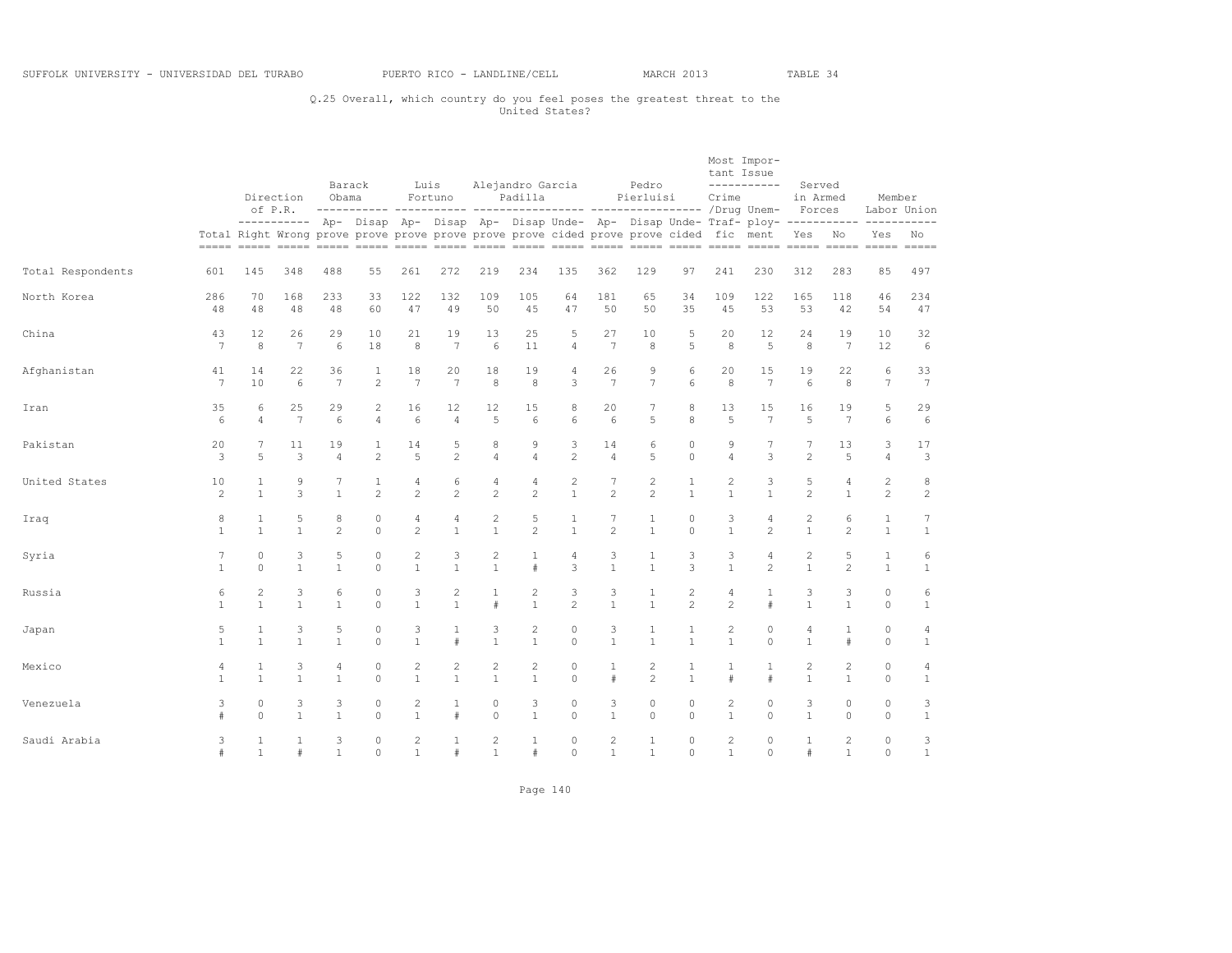## Q.25 Overall, which country do you feel poses the greatest threat to the United States?

|                   |               |                     | Direction<br>of P.R. | Barack<br>Obama |                      | Luis                | Fortuno             |                         | Alejandro Garcia<br>Padilla |                                                                                        |                      | Pedro<br>Pierluisi  |                         | tant Issue<br>Crime  | Most Impor-<br>-----------                                                                                                                                                                       | Served<br>in Armed<br>Forces |                    | Member<br>Labor Union        |                    |
|-------------------|---------------|---------------------|----------------------|-----------------|----------------------|---------------------|---------------------|-------------------------|-----------------------------|----------------------------------------------------------------------------------------|----------------------|---------------------|-------------------------|----------------------|--------------------------------------------------------------------------------------------------------------------------------------------------------------------------------------------------|------------------------------|--------------------|------------------------------|--------------------|
|                   |               |                     |                      |                 |                      |                     |                     |                         |                             | Total Right Wrong prove prove prove prove prove prove cided prove prove cided fic ment |                      |                     |                         |                      | ----------- Ap- Disap Ap- Disap Ap- Disap Unde- Ap- Disap Unde- Traf- ploy-<br><u>soon aadaa aadaa aadaa aadaa aadaa aadaa aadaa aadaa aadaa aadaa aadaa aadaa aadaa aadaa aadaa aadaa aadaa</u> | Yes                          | -----------<br>No  | Yes                          | No<br>$=====$      |
| Total Respondents | 601           | 145                 | 348                  | 488             | 55                   | 261                 | 272                 | 219                     | 234                         | 135                                                                                    | 362                  | 129                 | 97                      | 241                  | 230                                                                                                                                                                                              | 312                          | 283                | 85                           | 497                |
| Egypt             |               | $\Omega$            | $\pm$                |                 | $\Omega$             | 0<br>$\Omega$       | $\#$                | $\#$                    | $\Omega$                    | $\Omega$                                                                               | $\Omega$<br>$\Omega$ | $\mathbf{1}$        | $\circ$<br>$\Omega$     | $\Omega$             |                                                                                                                                                                                                  |                              | $\cap$             | $\circ$<br>$\Omega$          | #                  |
| South Korea       |               | $\circ$<br>$\Omega$ |                      |                 | $\circ$<br>$\circ$   | #                   | $\circ$<br>$\circ$  | $\#$                    | $\Omega$<br>$\circ$         | $\circ$<br>$\circ$                                                                     | $\mathbf{1}$<br>#    | $\circ$<br>$\circ$  | $\circ$<br>$\mathbf{0}$ |                      | $\Omega$                                                                                                                                                                                         | #                            | $\Omega$           | $\circ$<br>$\circ$           | #                  |
| Germany           |               | 0<br>$\Omega$       | $\circ$<br>$\Omega$  |                 | 0<br>$\Omega$        | $\#$                | 0<br>$\Omega$       | $\circ$<br>$\Omega$     | $\circ$<br>$\Omega$         |                                                                                        | 0<br>$\Omega$        | $\Omega$            | $\mathbf{1}$            | $\Omega$             | $\Omega$                                                                                                                                                                                         | $\#$                         | $\Omega$           | $\circ$<br>$\Omega$          |                    |
| Columbia          |               | 0<br>$\Omega$       | $\pm$                | $\Omega$        | $\mathfrak{D}$       | $\#$                | 0<br>$\Omega$       | $\pm$                   | $\circ$<br>$\Omega$         | $\Omega$                                                                               | $\ddagger$           | 0<br>$\Omega$       | 0<br>$\Omega$           |                      | $\Omega$                                                                                                                                                                                         | $\#$                         | $\Omega$           | $\circ$<br>$\Omega$          |                    |
| England           |               | $\circ$<br>$\Omega$ |                      |                 | $\circ$<br>$\Omega$  | $\circ$<br>$\Omega$ |                     | $\circ$<br>$\theta$     |                             | 0<br>$\Omega$                                                                          | $\ddagger$           | $\circ$<br>$\Omega$ | $\circ$<br>$\theta$     | $\Omega$<br>$\Omega$ | $\Omega$                                                                                                                                                                                         |                              | $\Omega$           | $\mathbf{1}$<br>$\mathbf{1}$ | $\circ$<br>$\circ$ |
| Other             | 0<br>$\Omega$ | 0<br>$\Omega$       | $\circ$<br>$\circ$   | 0<br>$\Omega$   | $\Omega$<br>$\Omega$ | $\circ$<br>$\Omega$ | 0<br>$\Omega$       | $\circ$<br>$\mathbf{0}$ | $\circ$<br>$\Omega$         | 0<br>$\Omega$                                                                          | 0<br>$\circ$         | 0<br>$\Omega$       | $\circ$<br>$\theta$     | $\circ$<br>$\bigcap$ | $\Omega$<br>$\Omega$                                                                                                                                                                             | $\circ$<br>$\circ$           | $\Omega$           | $\circ$<br>$\Omega$          | 0<br>$\circ$       |
| Undecided         | 108<br>18     | 24<br>17            | 53<br>15             | 84<br>17        | $\overline{7}$       | 37<br>14            | 54<br>20            | 33<br>15                | 34<br>15                    | 37<br>27                                                                               | 53<br>15             | 18<br>14            | 33<br>34                | 43<br>18             | 39<br>17                                                                                                                                                                                         | 45<br>14                     | 61<br>22           | 9<br>11                      | 93<br>19           |
| Refused           | 17<br>3       | 5<br>3              | 9<br>3               | 13<br>3         |                      | 8<br>3              | 8<br>$\overline{3}$ | $\overline{3}$          | 6<br>3                      | $\frac{3}{2}$                                                                          | 9<br>$\mathfrak{D}$  | 4<br>3              | $\frac{2}{2}$           | 6<br>$\mathfrak{D}$  | 6<br>$\mathcal{L}$                                                                                                                                                                               | 9<br>$\overline{\mathbf{3}}$ | 8<br>$\mathcal{L}$ | $\mathbf{1}$<br>$\mathbf{1}$ | 14<br>3            |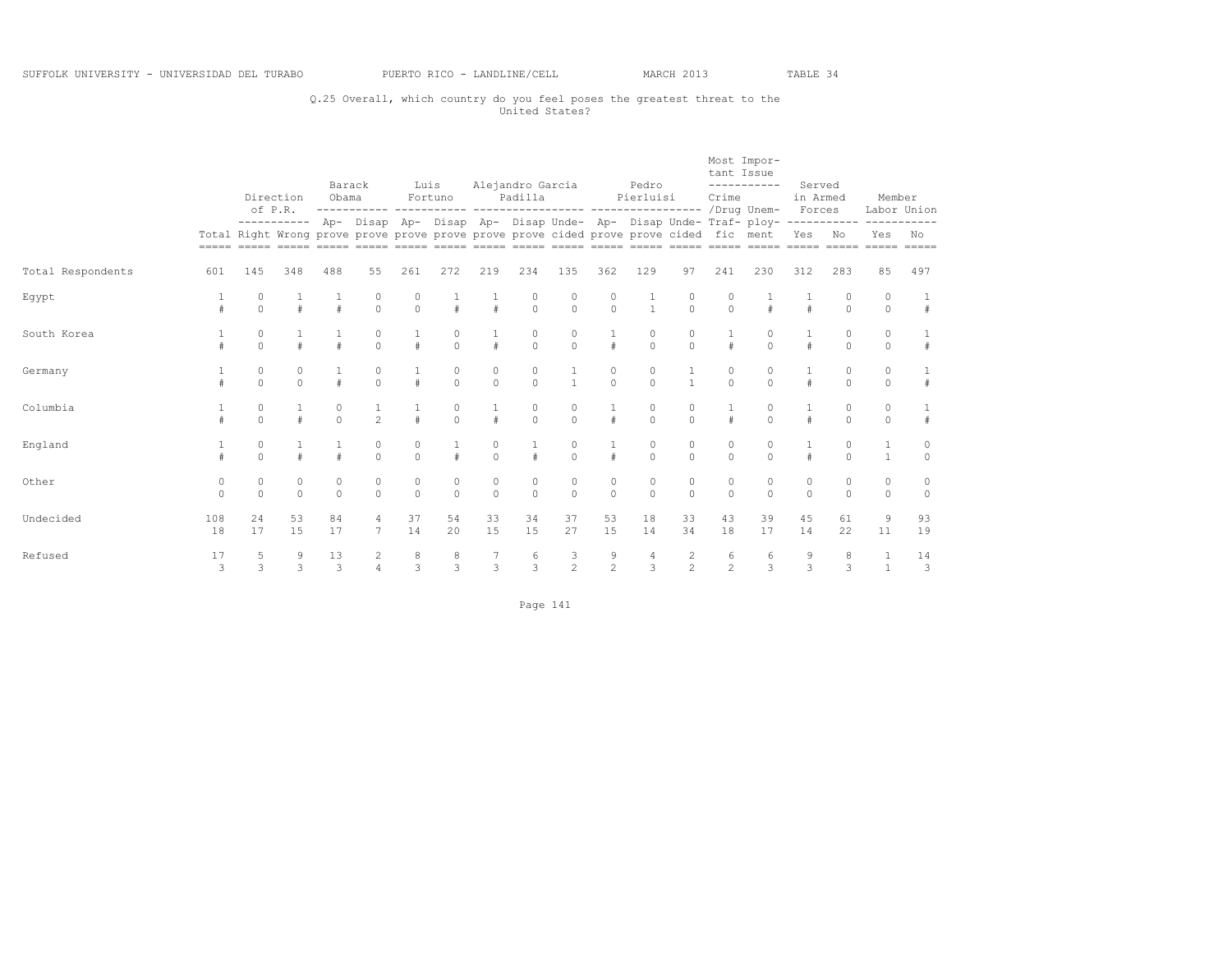Q.26 Do you believe that China poses an economic threat to the United States?

|                   |           | of P.R.  | Direction | Barack<br>Obama |                                                                                                 | Luis      | Fortuno   |           | Alejandro Garcia<br>Padilla |                     |           | Pedro<br>Pierluisi |                   | tant Issue<br>Crime | Most Impor-<br>-----------<br>/Drug Unem- | Served<br>in Armed<br>Forces |           | Member   | Labor Union |
|-------------------|-----------|----------|-----------|-----------------|-------------------------------------------------------------------------------------------------|-----------|-----------|-----------|-----------------------------|---------------------|-----------|--------------------|-------------------|---------------------|-------------------------------------------|------------------------------|-----------|----------|-------------|
|                   |           |          |           | Ap-             | Disap<br>Total Right Wrong prove prove prove prove prove prove cided prove prove cided fic ment | Ap-       | Disap Ap- |           |                             |                     |           |                    |                   |                     | Disap Unde- Ap- Disap Unde- Traf- ploy-   | Yes                          | No        | Yes      | No          |
| Total Respondents | 601       | 145      | 348       | 488             | 55                                                                                              | 261       | 272       | 219       | 234                         | 135                 | 362       | 129                | 97                | 241                 | 230                                       | 312                          | 283       | 85       | 497         |
| Yes               | 363<br>60 | 82<br>57 | 226<br>65 | 298<br>61       | 37<br>67                                                                                        | 154<br>59 | 170<br>63 | 133<br>61 | 152<br>65                   | 72<br>53            | 223<br>62 | 85<br>66           | 51<br>53          | 141<br>59           | 141<br>61                                 | 183<br>59                    | 176<br>62 | 56<br>66 | 298<br>60   |
| No                | 154<br>26 | 47<br>32 | 80<br>23  | 128<br>26       | 14<br>2.5                                                                                       | 71<br>27  | 70<br>26  | 61<br>2.8 | 51<br>22.2                  | 38<br>2.8           | 89<br>2.5 | 36<br>2.8          | 26<br>27          | 62<br>26            | 58<br>2.5                                 | 92<br>29                     | 62<br>22  | 26<br>31 | 124<br>25   |
| Undecided         | 78<br>13  | 15<br>10 | 38<br>11  | 57<br>12        | 4<br>7                                                                                          | 33<br>13  | 29<br>11  | 22<br>10  | 31<br>13                    | 22<br>16            | 46<br>13  | 8<br>6             | 20<br>2.1         | 36<br>15            | 28<br>12                                  | 34<br>11                     | 42<br>1.5 | 3<br>4   | 70<br>14    |
| Refused           | 6         |          | 4         | 5               | $\circ$                                                                                         | 3         | 3         | 3         | 0<br>$\Omega$               | 3<br>$\mathfrak{D}$ | 4         | 0<br>$\Omega$      | $\circ$<br>$\cap$ | $\overline{2}$      | 3                                         | 3                            | 3         | $\circ$  | 5           |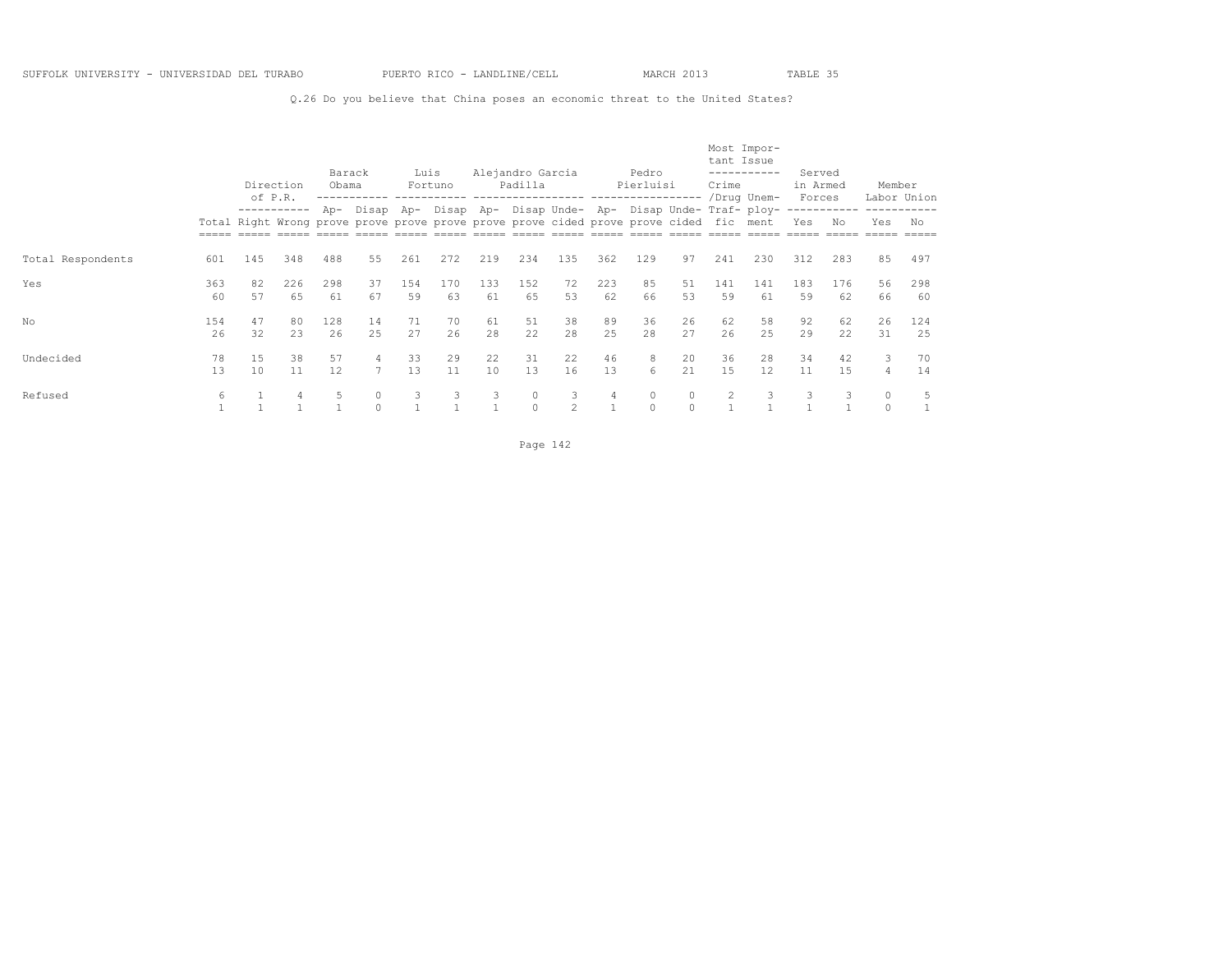## Q.27 Are you considering leaving Puerto Rico and moving to the United States in the near future?

|                   |                      | of P.R.       | Direction          | Barack<br>Obama     |          | Luis          | Fortuno            |                    | Alejandro Garcia<br>Padilla                                                                                                                               |                    |                     | Pedro<br>Pierluisi  |                     | tant Issue<br>Crime | Most Impor-<br>/Drug Unem- | Served<br>in Armed<br>Forces |                          | Member             | Labor Union |
|-------------------|----------------------|---------------|--------------------|---------------------|----------|---------------|--------------------|--------------------|-----------------------------------------------------------------------------------------------------------------------------------------------------------|--------------------|---------------------|---------------------|---------------------|---------------------|----------------------------|------------------------------|--------------------------|--------------------|-------------|
|                   |                      |               | -----------        |                     |          |               |                    |                    | Ap- Disap Ap- Disap Ap- Disap Unde- Ap- Disap Unde- Traf- ploy-<br>Total Right Wrong prove prove prove prove prove prove cided prove prove cided fic ment |                    |                     |                     |                     |                     |                            | Yes                          | No                       | Yes                | No          |
| Total Respondents | 601                  | 145           | 348                | 488                 | 55       | 261           | 272                | 219                | 234                                                                                                                                                       | 135                | 362                 | 129                 | 97                  | 241                 | 230                        | 312                          | 283                      | 85                 | 497         |
| Yes               | 200<br>33            | .31<br>21     | 148<br>43          | 163<br>33           | 21<br>38 | 109<br>42     | 77<br>28           | 54<br>25           | 103<br>44                                                                                                                                                 | 41<br>30           | 124<br>34           | 33<br>26            | 38<br>39            | 84<br>35            | 81<br>35                   | 119<br>38                    | 79<br>28                 | 28<br>33           | 163<br>33   |
| No                | 379<br>63            | 108<br>74     | 191<br>55          | 308<br>63           | 31<br>56 | 144<br>55     | 186<br>68          | 158<br>72          | 120<br>51                                                                                                                                                 | 91<br>67           | 226<br>62           | 93<br>72            | 54<br>56            | 152<br>63           | 141<br>61                  | 181<br>58                    | 194<br>69                | 55<br>65           | 315<br>63   |
| Undecided         | 21<br>$\overline{4}$ | $\mathcal{L}$ | 9<br>$\mathcal{L}$ | 17<br>$\mathcal{L}$ |          | $\mathcal{L}$ | 9<br>$\mathcal{L}$ | 6<br>$\mathcal{L}$ | 11<br>-5                                                                                                                                                  | 3<br>$\mathcal{D}$ | 12<br>$\mathcal{L}$ | 3<br>$\mathfrak{D}$ | 5<br>$\overline{5}$ | $\mathcal{P}$       | 8<br>$\mathcal{L}$         | 11<br>$\overline{4}$         | 10<br>$\Delta$           | 2<br>$2^{1}$       | 18          |
| Refused           |                      |               | 0<br>$\circ$       | 0<br>$\Omega$       |          | #             | 0<br>$\Omega$      |                    | $\circ$<br>$\Omega$                                                                                                                                       | 0<br>$\Omega$      | 0<br>$\Omega$       | 0<br>$\Omega$       | 0<br>$\Omega$       | $\Omega$            | $\Omega$                   |                              | $\mathbf{0}$<br>$\Omega$ | $\circ$<br>$\circ$ | #           |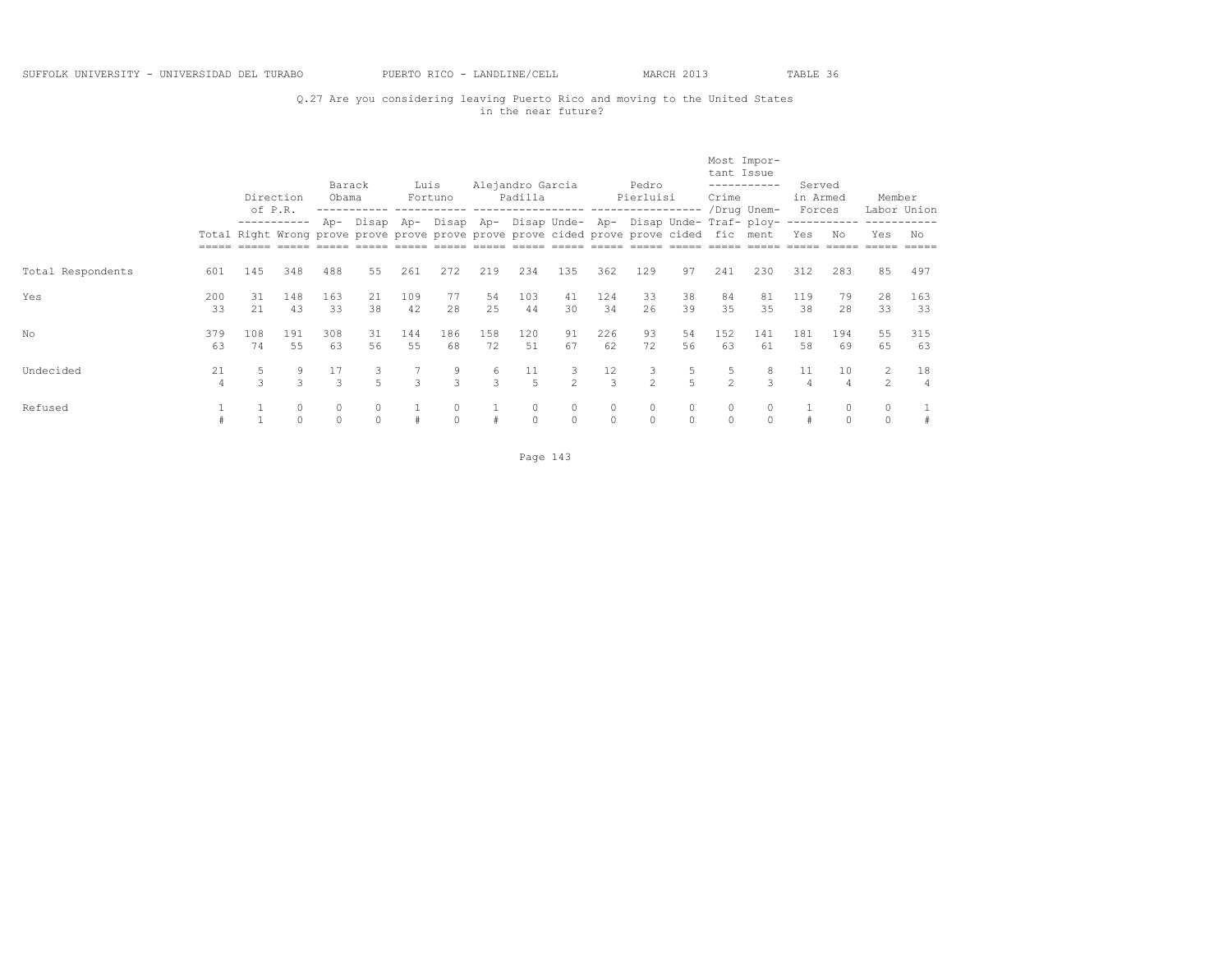#### Q.28 What is your annual household income?

|                          |                      |                                                                                        | Direction              | Barack<br>Obama      |                     | Luis                         | Fortuno                               |                      | Alejandro Garcia<br>Padilla |                     |                      | Pedro<br>Pierluisi               |                                  | tant Issue<br>Crime  | Most Impor-<br>-----------                                                | Served<br>in Armed     |                                | Member                           |                      |
|--------------------------|----------------------|----------------------------------------------------------------------------------------|------------------------|----------------------|---------------------|------------------------------|---------------------------------------|----------------------|-----------------------------|---------------------|----------------------|----------------------------------|----------------------------------|----------------------|---------------------------------------------------------------------------|------------------------|--------------------------------|----------------------------------|----------------------|
|                          |                      | Total Right Wrong prove prove prove prove prove prove cided prove prove cided fic ment | of P.R.<br>----------- |                      |                     |                              |                                       |                      |                             |                     |                      |                                  |                                  |                      | Ap- Disap Ap- Disap Ap- Disap Unde- Ap- Disap Unde- Traf- ploy----------- | Forces<br>Yes          | No                             | Labor Union<br>Yes               | No                   |
| Total Respondents        | 601                  | 145                                                                                    | 348                    | 488                  | 55                  | 261                          | 272                                   | 219                  | 234                         | 135                 | 362                  | 129                              | 97                               | 241                  | 230                                                                       | 312                    | 283                            | 85                               | 497                  |
| Under \$15,000 per year  | 266<br>44            | 64<br>44                                                                               | 149<br>43              | 223<br>46            | 21<br>38            | 113<br>43                    | 126<br>46                             | 110<br>50            | 93<br>40                    | 60<br>44            | 162<br>45            | 60<br>47                         | 37<br>38                         | 115<br>48            | 101<br>44                                                                 | 117<br>38              | 147<br>52                      | 19<br>22                         | 239<br>48            |
| Under \$30,000 per year  | 149<br>25            | 36<br>25                                                                               | 92<br>26               | 112<br>23            | 18<br>33            | 72<br>28                     | 63<br>23                              | 54<br>25             | 66<br>28                    | 26<br>19            | 102<br>28            | 20<br>16                         | 25<br>26                         | 62<br>26             | 60<br>26                                                                  | 85<br>27               | 63<br>22                       | 31<br>36                         | 115<br>23            |
| Under \$50,000 per year  | 77<br>13             | 17<br>12                                                                               | 52<br>15               | 64<br>13             | 6<br>11             | 26<br>10                     | 40<br>1.5                             | 19<br>9              | 37<br>16                    | 17<br>13            | 41<br>11             | 20<br>16                         | 14<br>14                         | 24<br>10             | 28<br>12.                                                                 | 45<br>14               | 32<br>11                       | 18<br>21                         | 58<br>12             |
| Under \$75,000 per year  | 30<br>5              | 6<br>$\Delta$                                                                          | 19<br>$\overline{5}$   | 23<br>$\overline{5}$ | 3<br>$\overline{a}$ | 12<br>$\overline{5}$         | 14<br>$\overline{5}$                  | 11<br>$\overline{5}$ | 11<br>$\overline{a}$        | $\overline{5}$      | 15<br>$\overline{4}$ | 11<br>$\mathsf{Q}$               | 3<br>$\mathcal{L}$               | 13<br>$\overline{a}$ | 11<br>$\overline{5}$                                                      | 19<br>$6 \overline{6}$ | 11<br>$\overline{4}$           | 11<br>13                         | 19<br>$\overline{4}$ |
| Under \$100,000 per year | 12<br>$\overline{c}$ | 4<br>3                                                                                 | 5<br>$\mathbf{1}$      | 12<br>$\mathfrak{D}$ | 0<br>$\Omega$       | 7<br>$\overline{\mathbf{3}}$ | 2<br>$\mathbf{1}$                     | 5<br>$\overline{2}$  | 5<br>$\overline{2}$         | $\overline{c}$      | $\frac{8}{2}$        | $\overline{c}$<br>$\overline{2}$ | $\overline{c}$<br>$\overline{2}$ | 2<br>$\mathbf{1}$    | 5<br>$\mathfrak{D}$                                                       | 8<br>3                 | $\overline{4}$<br>$\mathbf{1}$ | $\overline{1}$<br>$\overline{1}$ | 10<br>2              |
| Over \$100,000 per year  | 21<br>3              | 3<br>$\mathfrak{D}$                                                                    | 15<br>$\overline{a}$   | 15<br>3              | 5<br>$\mathsf{Q}$   | 15<br>$6\overline{6}$        | 4<br>$\overline{1}$                   | 4<br>$\mathfrak{D}$  | 13<br>6                     | $\mathcal{L}$       | 11<br>$\mathcal{E}$  | $\overline{5}$                   | 3<br>$\mathcal{L}$               | 5<br>$\overline{2}$  | 9<br>$\overline{4}$                                                       | 12<br>$\overline{4}$   | 9<br>3                         | $\overline{1}$                   | 20<br>$\overline{4}$ |
| Undecided                | 30<br>5              | 11<br>$\mathcal{R}$                                                                    | 10<br>$\mathcal{L}$    | 25<br>5              | $\mathfrak{D}$      | 10<br>$\overline{4}$         | 17<br>$6\overline{6}$                 | 10<br>$\overline{a}$ | 6<br>$\mathcal{L}$          | 13<br>10            | 14<br>$\overline{4}$ | 8<br>6                           | $\overline{7}$                   | 15<br>6              | 9<br>$\overline{a}$                                                       | 16<br>5                | 13<br>$\overline{5}$           | 3<br>$\overline{4}$              | 22<br>$\overline{4}$ |
| Refused                  | 16<br>$\mathcal{L}$  | 4<br>$\mathcal{L}$                                                                     | 6<br>$\mathfrak{D}$    | 14<br>3              | $\mathfrak{D}$      | 6<br>$\mathfrak{D}$          | $\begin{array}{c} 6 \\ 2 \end{array}$ | 6<br>$\mathcal{L}$   | 3<br>$\mathbf{1}$           | 6<br>$\overline{a}$ | 9<br>$\mathfrak{D}$  | $\mathbf{1}$                     | 6                                | 5<br>$\mathfrak{D}$  | $\mathcal{L}$                                                             | 10<br>3                | 4<br>$\mathbf{1}$              | $\overline{1}$<br>$\overline{1}$ | 14<br>$\mathbf{3}$   |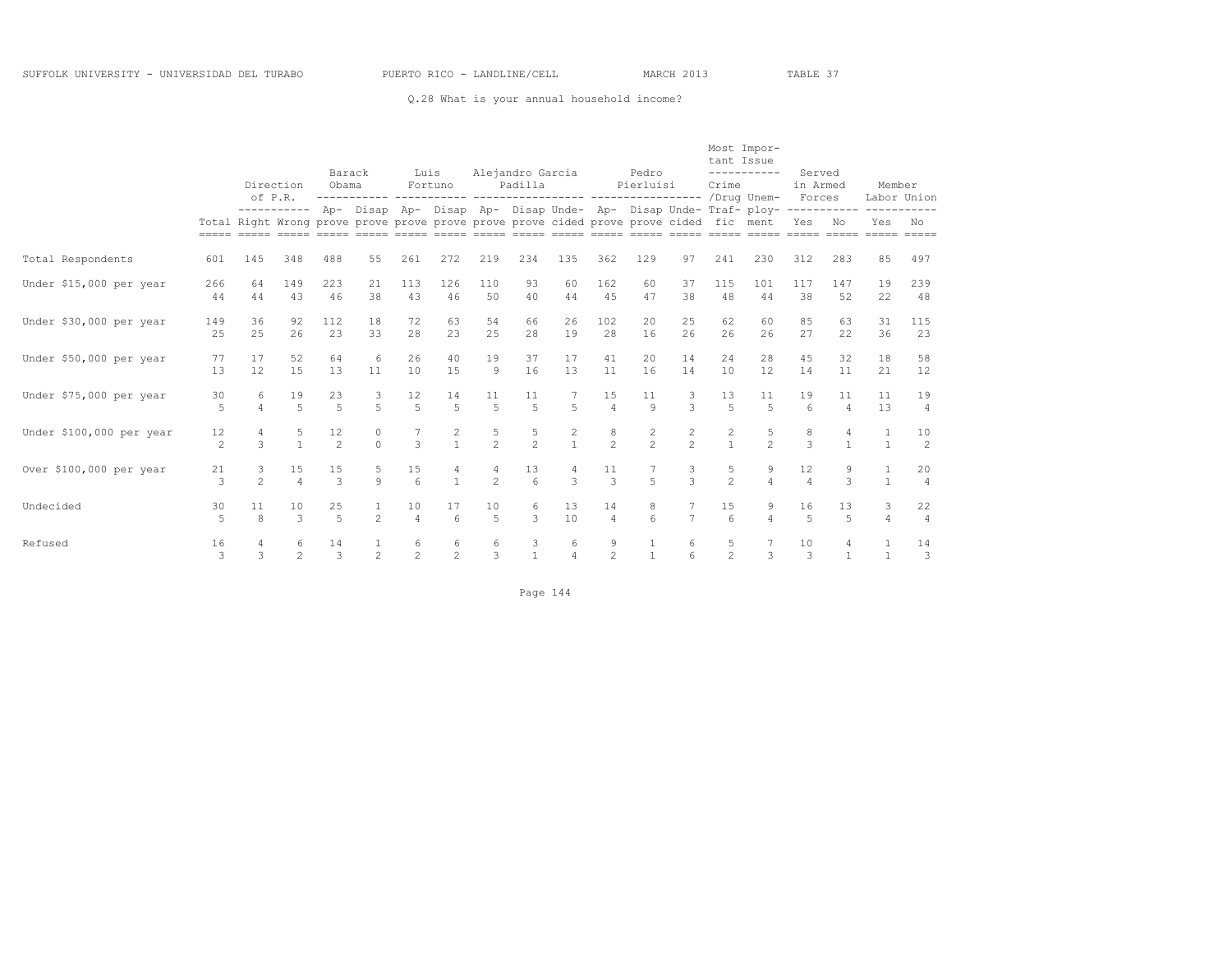## Q.29 What is the highest level of education you have completed?

|                                         |           |                      | Barack<br>Direction<br>Obama<br>of P.R.<br>------------ ------------<br>----------- |           |                                                                                                     |                                  | Luis<br>Fortuno      |                    | Alejandro Garcia<br>Padilla<br>------------------ ------------------ |           |                                | Pedro<br>Pierluisi   |          | tant Issue<br>Crime  | Most Impor-<br>-----------<br>/Drug Unem-         | Served<br>in Armed<br>Forces |                      | Member<br>Labor Union |           |
|-----------------------------------------|-----------|----------------------|-------------------------------------------------------------------------------------|-----------|-----------------------------------------------------------------------------------------------------|----------------------------------|----------------------|--------------------|----------------------------------------------------------------------|-----------|--------------------------------|----------------------|----------|----------------------|---------------------------------------------------|------------------------------|----------------------|-----------------------|-----------|
|                                         |           |                      |                                                                                     | Ap-       | Disap Ap-<br>Total Right Wrong prove prove prove prove prove prove cided prove prove cided fic ment |                                  |                      |                    |                                                                      |           |                                |                      |          |                      | Disap Ap- Disap Unde- Ap- Disap Unde- Traf- ploy- | ------------<br>Yes          | Νo                   | ---------<br>Yes      | No        |
| Total Respondents                       | 601       | 145                  | 348                                                                                 | 488       | 55                                                                                                  | 261                              | 272                  | 219                | 234                                                                  | 135       | 362                            | 129                  | 97       | 241                  | 230                                               | 312                          | 283                  | 85                    | 497       |
| High School Diploma or GED<br>(or less) | 221<br>37 | 62<br>43             | 119<br>34                                                                           | 187<br>38 | 10<br>18                                                                                            | 100<br>38                        | 95<br>35             | 87<br>40           | 74<br>32                                                             | 57<br>42  | 133<br>37                      | 46<br>36             | 37<br>38 | 99<br>41             | 77<br>33                                          | 96<br>31                     | 123<br>43            | 22<br>26              | 189<br>38 |
| Associates or Bachelor's<br>Degree      | 296<br>49 | 69<br>48             | 170<br>49                                                                           | 240<br>49 | 34<br>62                                                                                            | 122<br>47                        | 142<br>52            | 103<br>47          | 125<br>53                                                            | 61<br>4.5 | 182<br>50                      | 61<br>47             | 47<br>48 | 115<br>48            | 120<br>52                                         | 163<br>52                    | 131<br>46            | 50<br>59              | 237<br>48 |
| Master's Degree or Higher               | 78<br>13  | 12<br>$\mathsf{R}$   | 58<br>17                                                                            | 55<br>11  | 11<br>2.0                                                                                           | 35<br>13                         | 34<br>13             | 28<br>13           | 33<br>14                                                             | 14<br>10  | 43<br>12                       | 22<br>17             | 11<br>11 | 25<br>10             | 30<br>13                                          | 52<br>17                     | 25<br>$\mathsf{Q}$   | 13<br>15              | 65<br>13  |
| Undecided                               | 5         |                      |                                                                                     | 5         | $\Omega$<br>$\bigcap$                                                                               | $\overline{4}$<br>$\mathfrak{D}$ |                      |                    |                                                                      | 2         | $\overline{4}$<br>$\mathbf{1}$ | $\circ$<br>$\Omega$  |          | $\overline{c}$       |                                                   |                              | 4                    | $\circ$<br>$\bigcap$  | 5         |
| Refused                                 |           | $\Omega$<br>$\Omega$ | $\Omega$<br>$\cap$                                                                  |           | $\Omega$<br>$\Omega$                                                                                | $\Omega$<br>$\Omega$             | $\Omega$<br>$\Omega$ | $\Omega$<br>$\cap$ | $\Omega$<br>$\Omega$                                                 |           | $\circ$<br>$\circ$             | $\Omega$<br>$\Omega$ |          | $\Omega$<br>$\Omega$ |                                                   | $\circ$<br>$\Omega$          | $\Omega$<br>$\Omega$ | $\circ$<br>$\Omega$   | #         |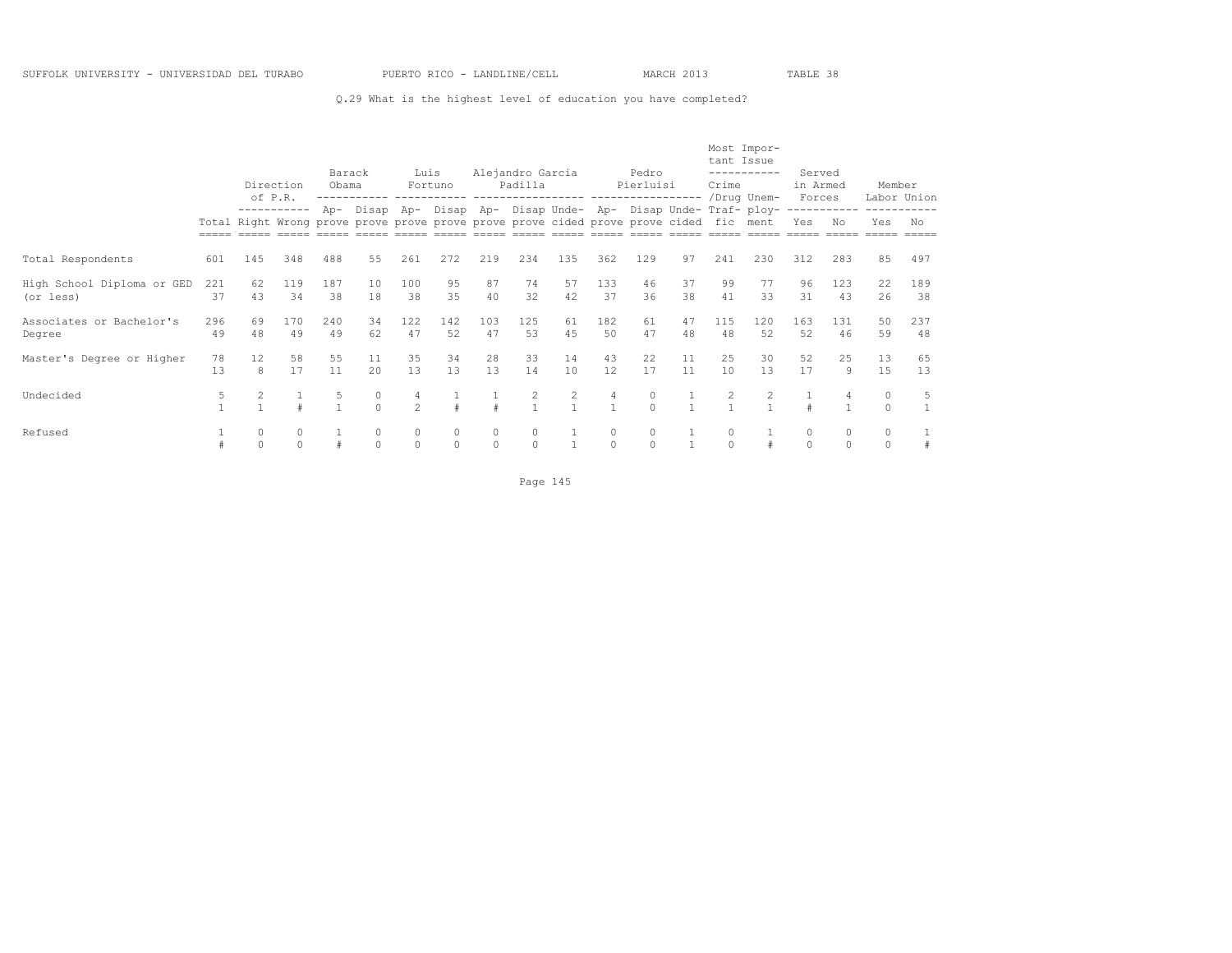## Q.30 Are any members of your household members of a labor union?

|                   |           |               | Direction<br>of P.R. | Barack<br>Obama     |                                                                                                 | Luis                 | Fortuno       |                    | Alejandro Garcia<br>Padilla |                     |           | Pedro<br>Pierluisi |                     | tant Issue<br>Crime | Most Impor-<br>-----------<br>/Drug Unem- | Served<br>in Armed<br>Forces |           | Member              | Labor Union        |
|-------------------|-----------|---------------|----------------------|---------------------|-------------------------------------------------------------------------------------------------|----------------------|---------------|--------------------|-----------------------------|---------------------|-----------|--------------------|---------------------|---------------------|-------------------------------------------|------------------------------|-----------|---------------------|--------------------|
|                   |           |               |                      | Ap-                 | Disap<br>Total Right Wrong prove prove prove prove prove prove cided prove prove cided fic ment | Ap-                  | Disap Ap-     |                    |                             |                     |           |                    |                     |                     | Disap Unde- Ap- Disap Unde- Traf- ploy-   | Yes                          | No        | Yes                 | No                 |
| Total Respondents | 601       | 145           | 348                  | 488                 | 55                                                                                              | 261                  | 272           | 219                | 234                         | 135                 | 362       | 129                | 97                  | 241                 | 230                                       | 312                          | 283       | 85                  | 497                |
| Yes               | 85<br>14  | 26<br>18      | 50<br>14             | 68<br>14            | 10<br>18                                                                                        | 32<br>12             | 45<br>17      | 29<br>13           | 39<br>17                    | 14<br>10            | 55<br>15  | 19<br>15           | 10<br>10            | 30<br>12            | 30<br>13                                  | 54<br>17                     | 30<br>11  | 85<br>100           | $\circ$<br>$\circ$ |
| No                | 497<br>83 | 115<br>79     | 287<br>82            | 405<br>83           | 43<br>78                                                                                        | 217<br>83            | 220<br>81     | 184<br>84          | 185<br>79                   | 118<br>87           | 296<br>82 | 108<br>84          | 81<br>84            | 202<br>84           | 193<br>84                                 | 250<br>80                    | 243<br>86 | $\circ$<br>$\Omega$ | 497<br>100         |
| Undecided         | 18<br>3   | $\mathcal{L}$ | 10<br>$\mathcal{L}$  | 15<br>$\mathcal{L}$ | $\mathcal{P}$                                                                                   | 11<br>$\overline{4}$ | $\mathcal{L}$ | 5<br>$\mathcal{P}$ | 10<br>$\overline{4}$        | 3<br>$\mathfrak{D}$ | 10<br>3   | $\mathfrak{D}$     | 6<br>$\kappa$       | 9<br>4              | 6<br>$\mathcal{L}$                        | 8<br>3                       | 9<br>3    | $\circ$<br>$\Omega$ | 0<br>$\Omega$      |
| Refused           |           |               |                      | 0                   | $\mathfrak{D}$                                                                                  |                      | 0<br>$\Omega$ |                    | $\circ$<br>$\Omega$         | $\circ$<br>$\cap$   | $\#$      | 0<br>$\Omega$      | $\circ$<br>$\Omega$ | 0<br>$\Omega$       |                                           | $\circ$<br>$\Omega$          |           | $\circ$<br>$\Omega$ |                    |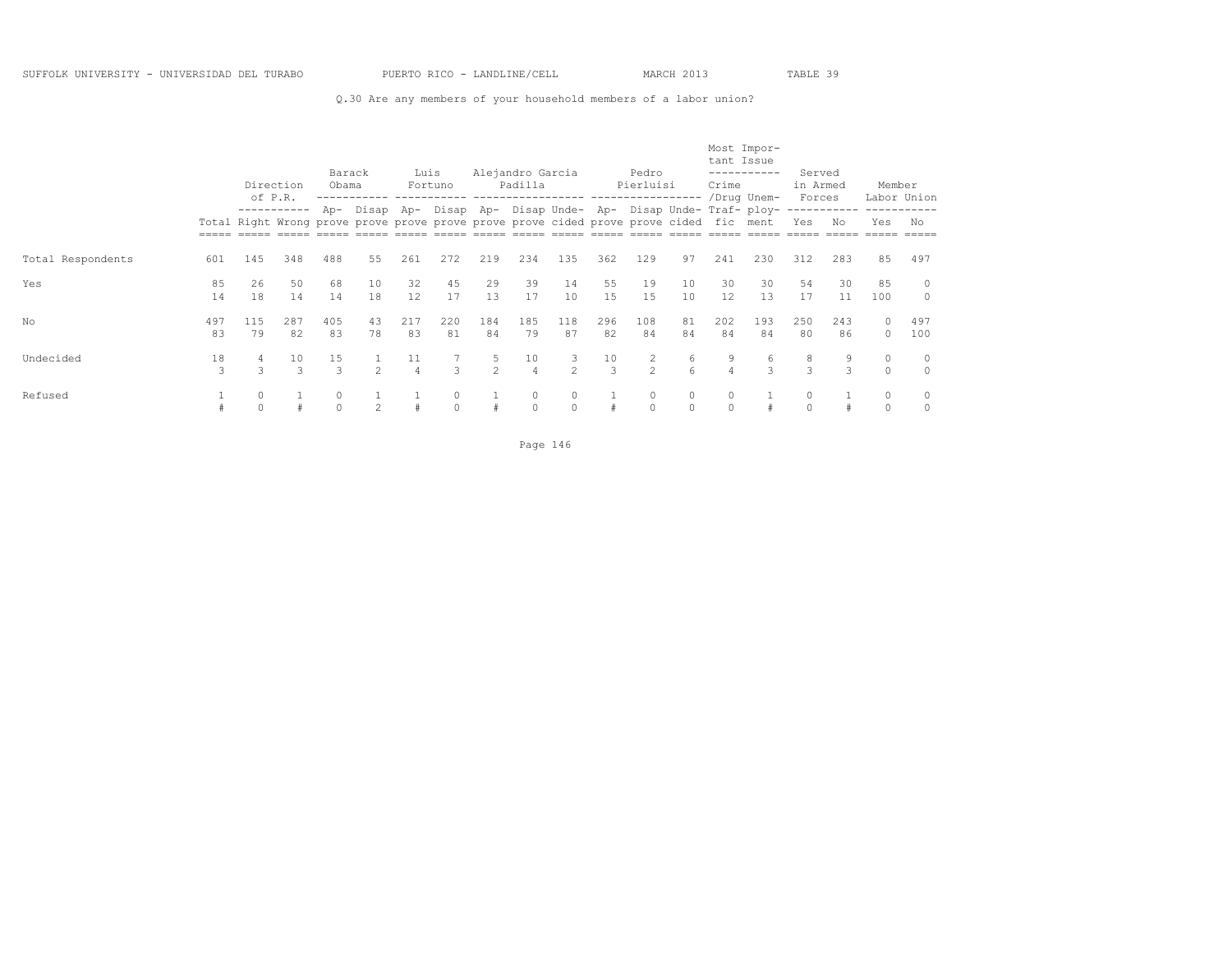Q.31 How often do you attend religious services?

|                   |                      |                   |                    | Barack               |                                                                                                                                                           | Luis                |           |                     | Alejandro Garcia |          |           | Pedro                          |                     | tant Issue          | Most Impor-<br>----------- | Served             |                     |                       |           |
|-------------------|----------------------|-------------------|--------------------|----------------------|-----------------------------------------------------------------------------------------------------------------------------------------------------------|---------------------|-----------|---------------------|------------------|----------|-----------|--------------------------------|---------------------|---------------------|----------------------------|--------------------|---------------------|-----------------------|-----------|
|                   |                      | of P.R.           | Direction          | Obama                |                                                                                                                                                           |                     | Fortuno   |                     | Padilla          |          |           | Pierluisi<br>----------------- |                     | Crime               | /Drug Unem-                | in Armed<br>Forces |                     | Member<br>Labor Union |           |
|                   |                      |                   | -----------        |                      | Ap- Disap Ap- Disap Ap- Disap Unde- Ap- Disap Unde- Traf- ploy-<br>Total Right Wrong prove prove prove prove prove prove cided prove prove cided fic ment |                     |           |                     |                  |          |           |                                |                     |                     |                            | Yes                | No                  | Yes                   | No        |
| Total Respondents | 601                  | 145               | 348                | 488                  | 55                                                                                                                                                        | 261                 | 272       | 219                 | 234              | 135      | 362       | 129                            | 97                  | 241                 | 230                        | 312                | 283                 | 85                    | 497       |
| Daily             | 50<br>8              | 13<br>$\mathbf Q$ | 29<br>8            | 34<br>$\overline{7}$ | 10<br>18                                                                                                                                                  | 27<br>10            | 18<br>7   | 18<br>$\mathcal{R}$ | 19<br>8          | 13<br>10 | 36<br>10  | 9<br>$\overline{7}$            | 5<br>$\overline{5}$ | 25<br>10            | 16<br>7                    | 26<br>8            | 24<br>$\mathcal{R}$ | 8                     | 40<br>8   |
| Weekly            | 291<br>48            | 72<br>50          | 168<br>48          | 238<br>49            | 28<br>51                                                                                                                                                  | 138<br>53           | 119<br>44 | 105<br>48           | 118<br>50        | 64<br>47 | 180<br>50 | 59<br>46                       | 44<br>45            | 122<br>51           | 103<br>45                  | 151<br>48          | 138<br>49           | 44<br>52              | 240<br>48 |
| Once a month      | 103<br>17            | 27<br>19          | 58<br>17           | 89<br>18             | 6<br>11                                                                                                                                                   | 38<br>15            | 54<br>2.0 | 48<br>22            | 33<br>14         | 21<br>16 | 60<br>17  | 27<br>2.1                      | 14<br>14            | 48<br>20            | 40<br>17                   | 53<br>17           | 49<br>17            | 17<br>2.0             | 85<br>17  |
| Once a year       | 66<br>11             | 14<br>10          | 40<br>11           | 56<br>11             | 5<br>$\mathcal{Q}$                                                                                                                                        | 28<br>11            | 34<br>13  | 24<br>11            | 24<br>10         | 15<br>11 | 38<br>10  | 11<br>9                        | 16<br>16            | 17<br>7             | 35<br>1.5                  | 32<br>10           | 33<br>12            | 9<br>11               | 52<br>10  |
| Never             | 80<br>13             | 18<br>12          | 47<br>14           | 65<br>13             | 5<br>$\mathcal{Q}$                                                                                                                                        | 26<br>10            | 46<br>17  | 23<br>11            | 38<br>16         | 16<br>12 | 43<br>12  | 22<br>17                       | 14<br>14            | 23<br>10            | 33<br>14                   | 43<br>14           | 37<br>13            | 8<br>9                | 69<br>14  |
| Refused           | 11<br>$\mathfrak{D}$ |                   | 6<br>$\mathcal{P}$ | 6                    | $\mathfrak{D}$                                                                                                                                            | 4<br>$\mathfrak{D}$ |           |                     | 2                | 6        | 5         |                                | 4                   | 6<br>$\mathfrak{D}$ | 3                          | $\mathfrak{D}$     | $\mathbf{2}$        | $\circ$<br>$\Omega$   | 11<br>2   |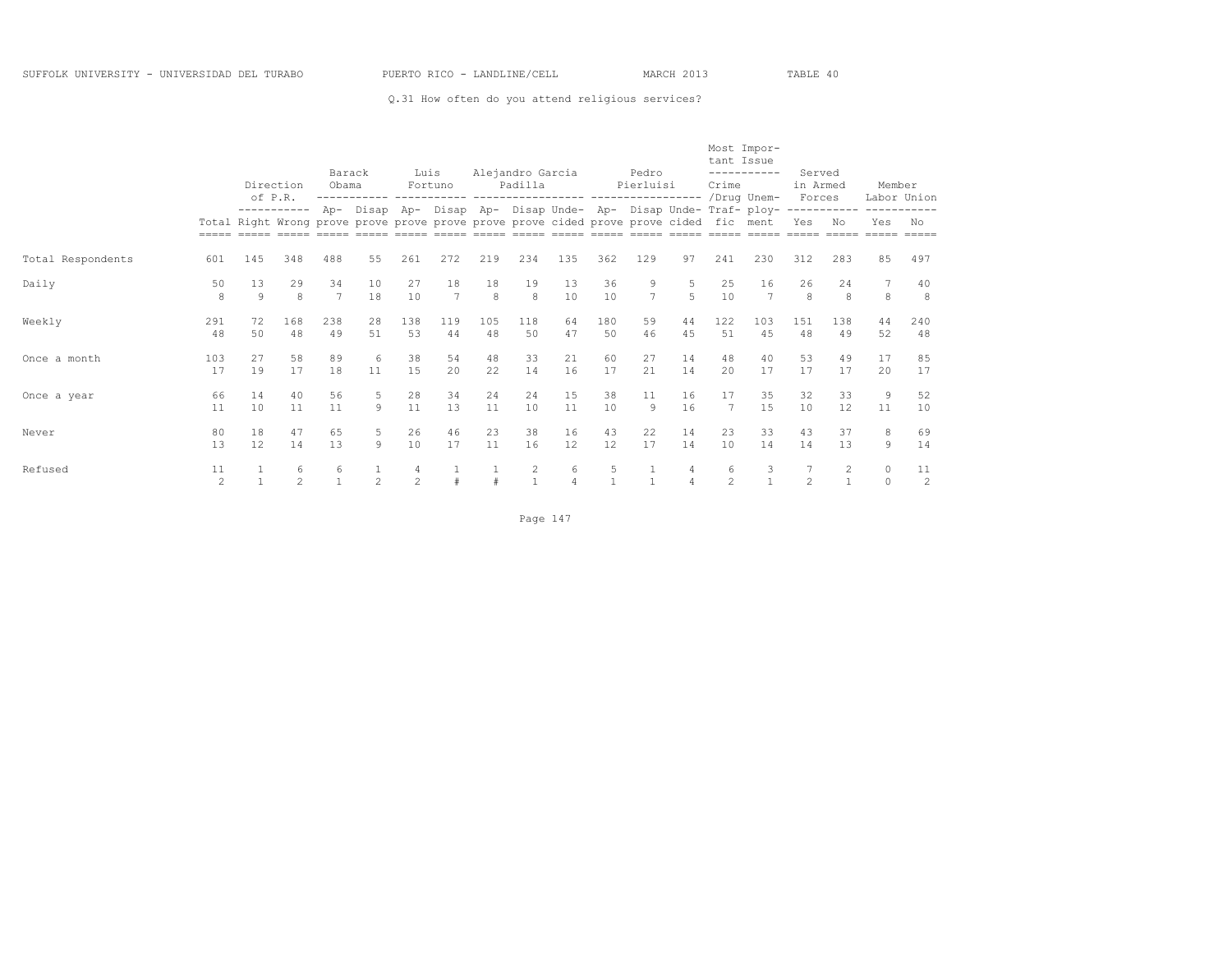## Q.32 What is your primary source for political news and information?

|                                                       |                      |                                                                                        | Direction<br>of P.R. | Barack<br>Obama |                       | Luis                | Fortuno                               |                     | Alejandro Garcia<br>Padilla |                                |                                           | Pedro<br>Pierluisi |                    | tant Issue<br>Crime | Most Impor-<br>-----------                                                                                                                                                                     | Served<br>in Armed<br>Forces   |                                | Member<br>Labor Union |                       |
|-------------------------------------------------------|----------------------|----------------------------------------------------------------------------------------|----------------------|-----------------|-----------------------|---------------------|---------------------------------------|---------------------|-----------------------------|--------------------------------|-------------------------------------------|--------------------|--------------------|---------------------|------------------------------------------------------------------------------------------------------------------------------------------------------------------------------------------------|--------------------------------|--------------------------------|-----------------------|-----------------------|
|                                                       |                      | Total Right Wrong prove prove prove prove prove prove cided prove prove cided fic ment | -----------          |                 |                       |                     |                                       |                     |                             |                                |                                           |                    |                    |                     | Ap- Disap Ap- Disap Ap- Disap Unde- Ap- Disap Unde- Traf- ploy-----------<br><u>soon aadaa aadaa aadaa aadaa aadaa aadaa aadaa aadaa aadaa aadaa aadaa aadaa aadaa aadaa aadaa aadaa aadaa</u> | Yes                            | No                             | -----------<br>Yes    | No<br>$=====$         |
| Total Respondents                                     | 601                  | 145                                                                                    | 348                  | 488             | 55                    | 261                 | 272                                   | 219                 | 234                         | 135                            | 362                                       | 129                | 97                 | 241                 | 230                                                                                                                                                                                            | 312                            | 283                            | 85                    | 497                   |
| Television and Cable News<br>Networks                 | 340<br>57            | 90<br>62                                                                               | 183<br>53            | 275<br>56       | 31<br>56              | 146<br>56           | 150<br>55                             | 132<br>60           | 121<br>52                   | 81<br>60                       | 215<br>59                                 | 62<br>48           | 53<br>55           | 135<br>56           | 142<br>62                                                                                                                                                                                      | 161<br>52                      | 176<br>62                      | 42<br>49              | 284<br>57             |
| Newspapers and Magazines<br>(online or in print)      | 76<br>13             | 19<br>13                                                                               | 46<br>13             | 67<br>14        | 5<br>$\circ$          | 28<br>11            | 42<br>15                              | 29<br>13            | 29<br>12                    | 16<br>12                       | 46<br>13                                  | 17<br>13           | 13<br>13           | 31<br>13            | 33<br>14                                                                                                                                                                                       | 46<br>15                       | 30<br>11                       | 14<br>16              | 62<br>12              |
| Radio                                                 | 71<br>12             | 10<br>7                                                                                | 49<br>14             | 53<br>11        | 8<br>1.5              | 33<br>13            | 30<br>11                              | 18<br>8             | 38<br>16                    | 13<br>10                       | 29<br>8                                   | 27<br>2.1          | 14<br>14           | 25<br>10            | 21<br>$\mathsf{Q}$                                                                                                                                                                             | 41<br>13                       | 30<br>11                       | 11<br>13              | 59<br>12              |
| Political Blogs                                       | 52<br>$\overline{9}$ | 9<br>$\kappa$                                                                          | 34<br>10             | 39<br>8         | $7\phantom{.0}$<br>13 | 19<br>7             | 2.8<br>10                             | 14<br>6             | 24<br>10                    | 1.3<br>10                      | 30<br>8                                   | 13<br>10           | 8<br>8             | 20<br>$\mathsf{R}$  | 14<br>6                                                                                                                                                                                        | 36<br>12                       | 16<br>$\epsilon$               | 10<br>12              | 40<br>8               |
| Social Media websites like<br>as Twitter and Facebook | 43<br>7              | 12<br>8                                                                                | 2.8<br>8             | 39<br>8         | 3<br>5                | 2.6<br>10           | 16<br>6                               | 20<br>$\mathcal{G}$ | 17<br>$7\phantom{.0}$       | 5<br>$\overline{4}$            | 32<br>$\mathfrak{g}$                      | 5                  | 4<br>4             | 20<br>8             | 13<br>6                                                                                                                                                                                        | 19<br>$6 \overline{6}$         | 2.4<br>8                       | 6<br>$7\phantom{.0}$  | 36<br>$7\phantom{.0}$ |
| Friends and Family                                    | 8<br>$\mathbf{1}$    | $\overline{c}$<br>$\mathbf{1}$                                                         | 4<br>$\mathbf{1}$    | $\mathbf{1}$    | $\circ$<br>$\Omega$   | 4<br>$\mathfrak{D}$ | $\begin{array}{c} 2 \\ 1 \end{array}$ | 4<br>$\mathfrak{D}$ | $\frac{1}{2}$               | $\overline{c}$<br>$\mathbf{1}$ | $\ensuremath{\mathsf{3}}$<br>$\mathbf{1}$ | $\frac{2}{2}$      | $\frac{2}{2}$      | 4<br>$\mathfrak{D}$ | 3<br>$\mathbf{1}$                                                                                                                                                                              | 6<br>$\overline{2}$            | $\overline{c}$<br>$\mathbf{1}$ | $\overline{1}$        | 7<br>$\mathbf{1}$     |
| Undecided                                             | 4<br>$\mathbf{1}$    | $\mathbf{1}$                                                                           |                      | $\mathbf{1}$    | 0<br>$\Omega$         | $\#$                | 3<br>$\mathbf{1}$                     |                     | 2<br>$\mathbf{1}$           | $\mathbf{1}$                   | 3<br>$\mathbf{1}$                         | $\mathbf{1}$       | 0<br>$\cap$        | 3<br>$\mathbf{1}$   |                                                                                                                                                                                                | $\#$                           | 1                              | $\mathbf{1}$          | $\overline{c}$<br>#   |
| Refused                                               | $\overline{1}$       | $\overline{c}$<br>$\mathbf{1}$                                                         |                      | 4<br>1          | $\mathfrak{D}$        | 4<br>$\mathfrak{D}$ | $\pm$                                 |                     | 2<br>$\mathbf{1}$           | 4<br>$\mathcal{L}$             | 4<br>$\mathbf{1}$                         | 0<br>$\Omega$      | 3<br>$\mathcal{L}$ | 3<br>$\mathbf{1}$   | 3<br>$\mathbf{1}$                                                                                                                                                                              | $\overline{c}$<br>$\mathbf{1}$ | $\overline{c}$<br>$\mathbf{1}$ | $\circ$<br>$\bigcap$  | 7<br>$\mathbf{1}$     |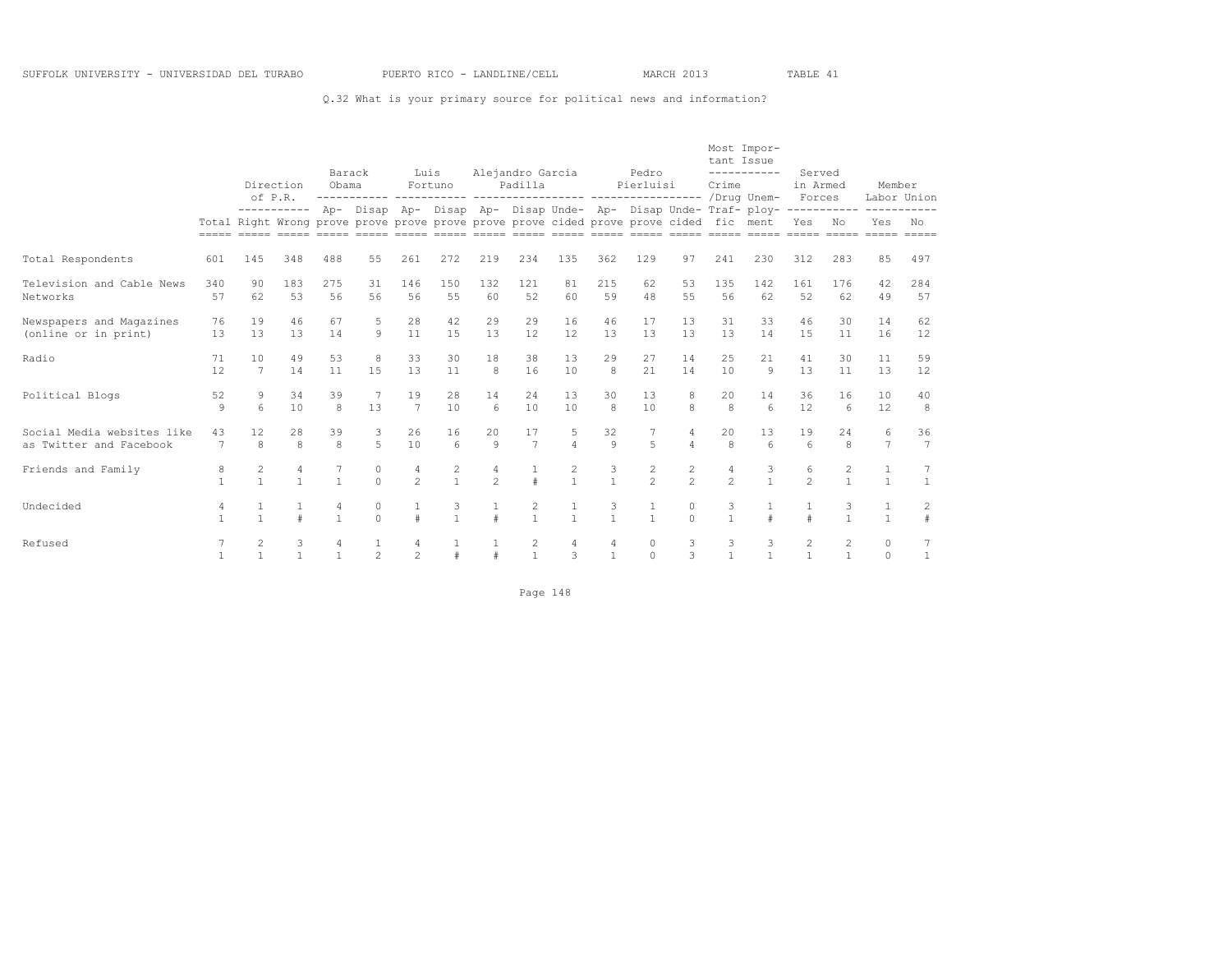## Q.33 How do you access the Internet?

|                                                     |                   |                                | Direction<br>of P.R.           |                      | Barack<br>Obama                                                                        | Luis                         | Fortuno                        |                              | Alejandro Garcia<br>Padilla |                              |                      | Pedro<br>Pierluisi           |                                  | tant Issue<br>Crime            | Most Impor-<br>-----------                                                                         | Served<br>in Armed<br>Forces   |                      | Member                  | Labor Union          |
|-----------------------------------------------------|-------------------|--------------------------------|--------------------------------|----------------------|----------------------------------------------------------------------------------------|------------------------------|--------------------------------|------------------------------|-----------------------------|------------------------------|----------------------|------------------------------|----------------------------------|--------------------------------|----------------------------------------------------------------------------------------------------|--------------------------------|----------------------|-------------------------|----------------------|
|                                                     |                   |                                |                                |                      | Total Right Wrong prove prove prove prove prove prove cided prove prove cided fic ment |                              |                                |                              |                             |                              |                      |                              |                                  |                                | ---------- Ap- Disap Ap- Disap Ap- Disap Unde- Ap- Disap Unde- Traf- ploy- ----------- ----------- | Yes No                         |                      | Yes                     | No                   |
| Total Respondents                                   | 601               | 145                            | 348                            | 488                  | 55                                                                                     | 261                          | 272                            | 219                          | 234                         | 135                          | 362                  | 129                          | 97                               | 241                            | 230                                                                                                | 312                            | 283                  | 85                      | 497                  |
| Hard landline access to my<br>home                  | 193<br>32         | 51<br>35                       | 109<br>31                      | 154<br>32            | 25<br>4.5                                                                              | 83<br>32                     | 87<br>32                       | 74<br>34                     | 79<br>34                    | 36<br>27                     | 125<br>35            | 39<br>30                     | 25<br>26                         | 68<br>28                       | 89<br>39                                                                                           | 101<br>32                      | 91<br>32             | 35<br>41                | 154<br>31            |
| Wireless access in my home                          | 127<br>21         | 32<br>22                       | 78<br>22                       | 99<br>20             | 14<br>2.5                                                                              | 59<br>2.3                    | 55<br>20                       | 42<br>19                     | 55<br>24                    | 25<br>19                     | 78<br>22             | 27<br>2.1                    | 19<br>20                         | 44<br>18                       | 53<br>23                                                                                           | 78<br>25                       | 49<br>17             | 24<br>28                | 102<br>21            |
| Mobile access through my<br>smartphone              | 124<br>2.1        | 29<br>2.0                      | 76<br>22                       | 109<br>22            | 12<br>2.2.                                                                             | 62<br>2.4                    | 51<br>19                       | 50<br>2.3                    | 48<br>2.1                   | 25<br>19                     | 83<br>23             | 25<br>19                     | 15<br>1.5                        | 48<br>20                       | 56<br>2.4                                                                                          | 70<br>22.2                     | 54<br>19             | 21<br>2.5               | 100<br>20            |
| Public access through a<br>library or Internet cafe | 15<br>2           | 4<br>3                         | 2                              | 13<br>3              | $\mathbf{1}$<br>$\mathfrak{D}$                                                         | 9<br>$\mathcal{E}$           | $\sqrt{4}$<br>$\mathbf{1}$     | 5<br>$\overline{c}$          | 5<br>$\overline{c}$         | 5<br>$\overline{4}$          | 13<br>$\overline{4}$ | $\circ$<br>$\Omega$          | $\overline{2}$<br>$\mathfrak{D}$ | 9<br>$\overline{4}$            | 5<br>$\mathfrak{D}$                                                                                | 8<br>3                         | $\mathfrak{D}$       | 2<br>$\overline{c}$     | 13<br>$\overline{3}$ |
| At work                                             | 3<br>$\#$         | 1<br>$\mathbf{1}$              | $\overline{c}$<br>$\mathbf{1}$ | 3<br>$\mathbf{1}$    | $\circ$<br>$\Omega$                                                                    | $\mathbf{1}$<br>#            | $\overline{2}$<br>$\mathbf{1}$ | $\circ$<br>$\Omega$          | $\circ$<br>$\Omega$         | 2<br>$\mathbf{1}$            | $\mathbf{1}$<br>$\#$ | 1<br>$\mathbf{1}$            | $\mathbf{1}$<br>$\mathbf{1}$     | $\mathbf{2}$<br>$\mathbf{1}$   | $\circ$<br>$\Omega$                                                                                | $\#$                           | 2<br>$\mathbf{1}$    | $\circ$<br>$\Omega$     | 3<br>$\mathbf{1}$    |
| At a relative's home                                | 2<br>#            | $\circ$<br>$\Omega$            |                                | $\pm$                | $\mathbf{1}$<br>$\mathfrak{D}$                                                         | $\mathbf{2}$<br>$\mathbf{1}$ | $\mathbb O$<br>$\Omega$        | $\pm$                        | $\#$                        | $\circ$<br>$\Omega$          | 1<br>$\#$            | 1<br>$\mathbf{1}$            | $\circ$<br>$\Omega$              | $\overline{c}$<br>$\mathbf{1}$ | $\circ$<br>$\Omega$                                                                                | $\overline{c}$<br>$\mathbf{1}$ | $\circ$<br>$\Omega$  | $\mathbb O$<br>$\Omega$ | $\mathbf{2}$<br>$\#$ |
| I do not access the<br>Internet                     | 209<br>35         | 51<br>35                       | 114<br>33                      | 168<br>34            | 11<br>2.0                                                                              | 87<br>33                     | 96<br>35                       | 73<br>33                     | 75<br>32                    | 58<br>43                     | 113<br>31            | 46<br>36                     | 44<br>4.5                        | 90<br>37                       | 65<br>28                                                                                           | 101<br>32                      | 106<br>37            | 15<br>18                | 183<br>37            |
| Other                                               | 0<br>$\Omega$     | $\mathbf 0$<br>$\Omega$        | $\Omega$<br>$\Omega$           | $\Omega$<br>$\Omega$ | $\circ$<br>$\Omega$                                                                    | $\circ$<br>$\circ$           | 0<br>$\Omega$                  | $\Omega$<br>$\Omega$         | $\Omega$<br>$\Omega$        | $\circ$<br>$\Omega$          | $\circ$<br>$\circ$   | $\Omega$<br>$\Omega$         | $\Omega$<br>$\Omega$             | $\Omega$<br>$\Omega$           | $\Omega$<br>$\Omega$                                                                               | $\Omega$<br>$\Omega$           | $\Omega$<br>$\Omega$ | $\circ$<br>$\Omega$     | $\circ$<br>$\circ$   |
| Undecided                                           | 4<br>$\mathbf{1}$ | $\mathbf{1}$<br>$\overline{1}$ | $\mathbf{2}$<br>$\mathbf{1}$   | 3<br>$\mathbf{1}$    | $\circ$<br>$\Omega$                                                                    | $\mathbf{2}$<br>$\mathbf{1}$ | 1<br>$\ddagger$                | $\mathbf{2}$<br>$\mathbf{1}$ | $\circ$<br>$\Omega$         | $\mathbf{1}$<br>$\mathbf{1}$ | 3<br>$\mathbf{1}$    | $\mathbf{1}$<br>$\mathbf{1}$ | $\circ$<br>$\Omega$              | 3<br>$\mathbf{1}$              | $\circ$<br>$\Omega$                                                                                | $\overline{c}$<br>$\mathbf{1}$ | $\mathbf{1}$<br>$\#$ | $\circ$<br>$\Omega$     | 4<br>$\mathbf{1}$    |
| Refused                                             | 2<br>$\#$         | $\mathbb O$<br>$\Omega$        | $\circ$<br>$\cap$              | $\#$                 | $\circ$<br>$\Omega$                                                                    | $\circ$<br>$\Omega$          | $\#$                           |                              | 0<br>$\Omega$               | 1<br>$\mathbf{1}$            | 1<br>$\#$            | 0<br>$\Omega$                | $\mathbf{1}$<br>$\overline{1}$   | $\circ$<br>$\Omega$            | 2<br>$\mathbf{1}$                                                                                  | $\circ$<br>$\Omega$            | 0<br>$\cap$          | 0<br>$\cap$             | $\overline{c}$<br>#  |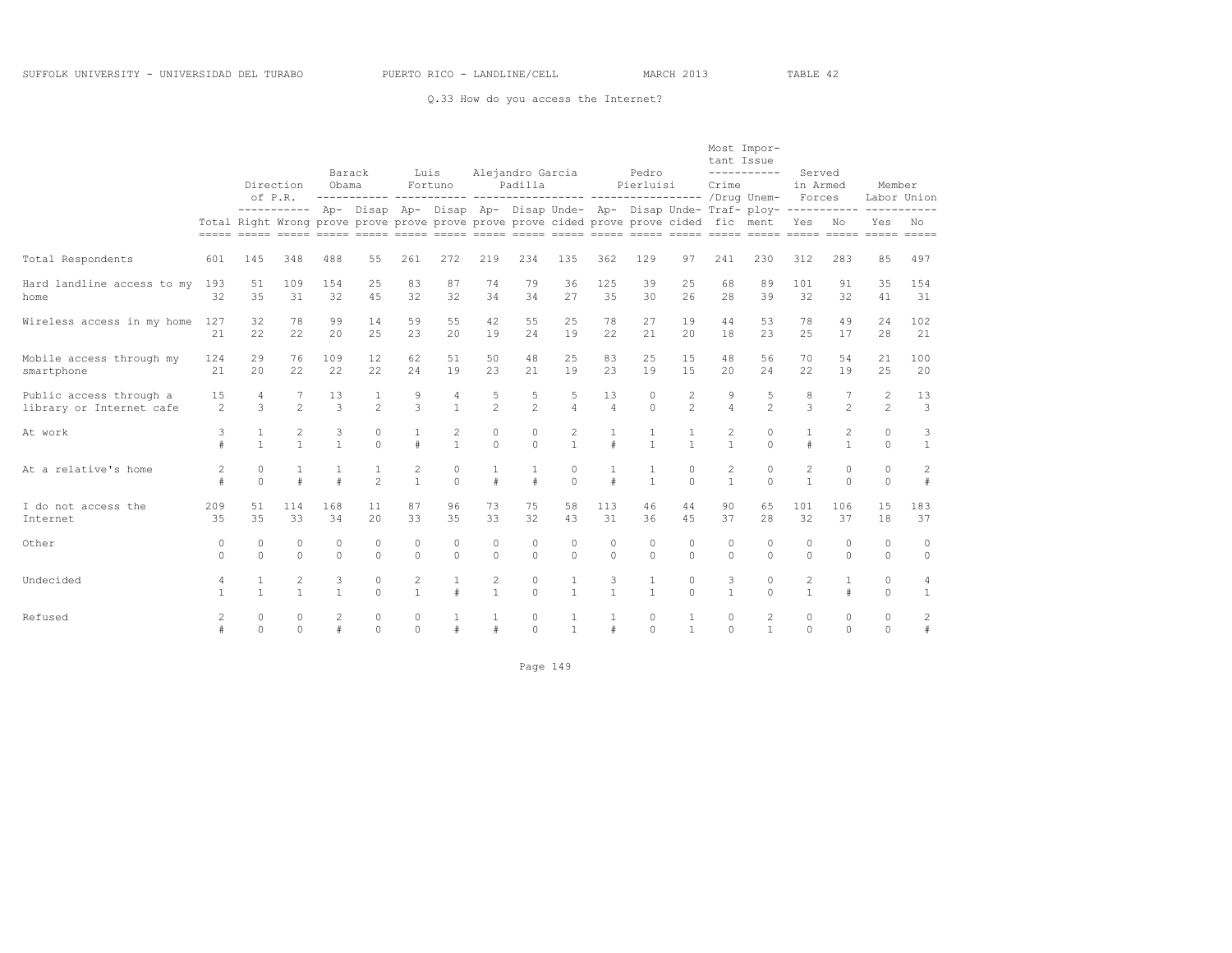# Q.34 Have you or any members of your family ever served in the United States Armed Forces?

|                   |           |          | Direction<br>of P.R. | Barack<br>Obama |                                                                                        | Luis          | Fortuno   |                | Alejandro Garcia<br>Padilla |           |           | Pedro<br>Pierluisi  |                     | tant Issue<br>Crime | Most Impor-<br>. _ _ _ _ _ _ _ _ _ _<br>/Drug Unem-             | Served<br>in Armed<br>Forces |                     | Member             | Labor Union        |
|-------------------|-----------|----------|----------------------|-----------------|----------------------------------------------------------------------------------------|---------------|-----------|----------------|-----------------------------|-----------|-----------|---------------------|---------------------|---------------------|-----------------------------------------------------------------|------------------------------|---------------------|--------------------|--------------------|
|                   |           |          | -----------          |                 | Total Right Wrong prove prove prove prove prove prove cided prove prove cided fic ment |               |           |                |                             |           |           |                     |                     |                     | Ap- Disap Ap- Disap Ap- Disap Unde- Ap- Disap Unde- Traf- ploy- | Yes                          | ------------<br>No  | Yes                | No                 |
| Total Respondents | 601       | 145      | 348                  | 488             | 55                                                                                     | 261           | 272       | 219            | 234                         | 135       | 362       | 129                 | 97                  | 241                 | 230                                                             | 312                          | 283                 | 85                 | 497                |
| Yes               | 312<br>52 | 75<br>52 | 193<br>55            | 253<br>52       | 33<br>60                                                                               | 153<br>59     | 131<br>48 | 111<br>51      | 131<br>56                   | 66<br>49  | 190<br>52 | 58<br>4.5           | 61<br>63            | 116<br>48           | 117<br>.51                                                      | 312<br>100                   | $\Omega$            | 54<br>64           | 250<br>50          |
| No                | 283<br>47 | 68<br>47 | 153<br>44            | 229<br>47       | 22<br>40                                                                               | 107<br>41     | 137<br>50 | 105<br>48      | 102<br>44                   | 67<br>50  | 169<br>47 | 69<br>53            | 35<br>36            | 123<br>51           | 109<br>47                                                       | $\circ$<br>$\Omega$          | 283<br>100          | 30<br>35           | 243<br>49          |
| Undecided         |           |          | 0<br>$\bigcap$       |                 | $\cap$                                                                                 | 0<br>$\Omega$ |           | $\pm$          | 0<br>$\cap$                 | $\bigcap$ | #         | 0<br>$\Omega$       | $\circ$<br>$\Omega$ | $\cap$              |                                                                 | 0<br>$\Omega$                | $\Omega$            | $\overline{1}$     | $\circ$<br>$\circ$ |
| Refused           | 5         |          | 2                    | 5               |                                                                                        |               | 3         | $\overline{2}$ |                             |           | 2         | 2<br>$\mathfrak{D}$ |                     | $\overline{2}$      | 3                                                               | $\circ$<br>$\circ$           | $\circ$<br>$\Omega$ | $\circ$<br>$\circ$ | 4                  |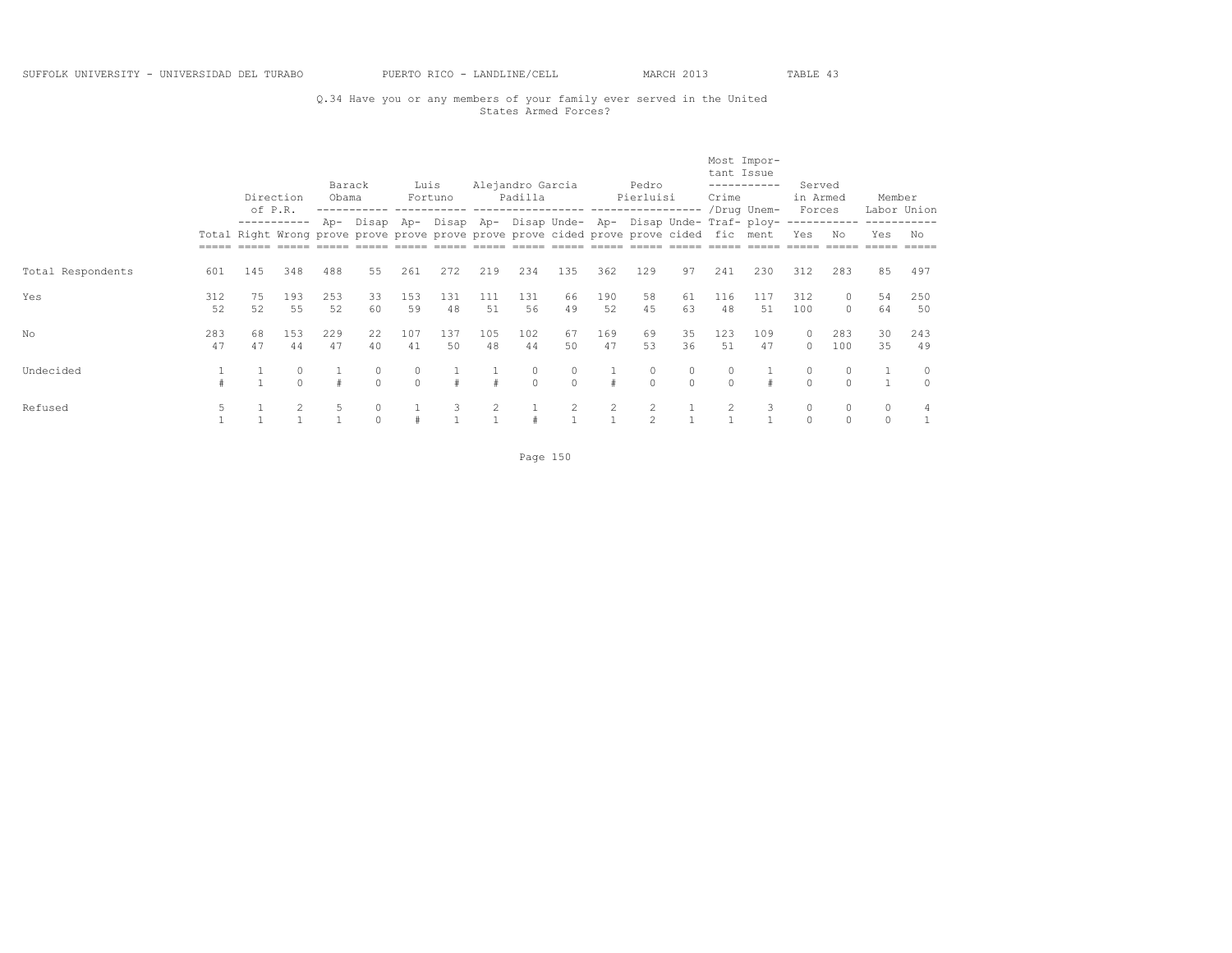Sample Type

|                   |            |                | Roads/Bridges |           |                        | Police Protection<br>/Public Safety |          |                     |           | Local Public Schools |          | Health<br>Insurance |           |                                |           | Ouality of Healthcare<br>Services Received |          |
|-------------------|------------|----------------|---------------|-----------|------------------------|-------------------------------------|----------|---------------------|-----------|----------------------|----------|---------------------|-----------|--------------------------------|-----------|--------------------------------------------|----------|
|                   | Total Good | Excel<br>lent/ | Fair          | Poor      | Excel<br>lent/<br>Good | Fair                                | Poor     | Excel<br>-lent Good |           | Fair                 | Poor     | Pri-                |           | Excel<br>vate Govt. -lent Good |           | Fair                                       | Poor     |
| Total Respondents | 601        | 84             | 310           | 203       | 176                    | 323                                 | 96       | 60                  | 146       | 269                  | 105      | 312                 | 245       | 163                            | 233       | 159                                        | 36       |
| RDD sample        | 500<br>83  | 71<br>85       | 267<br>86     | 159<br>78 | 141<br>80              | 274<br>85                           | 79<br>82 | 46<br>77            | 123<br>84 | 223<br>83            | 89<br>85 | 269<br>86           | 194<br>79 | 136<br>83                      | 199<br>85 | 130<br>82                                  | 27<br>75 |
| Cell phone sample | 101        | 1.3<br>15      | 43<br>14      | 44<br>22  | 35<br>20               | 49<br>15                            | 17<br>18 | 14<br>23            | 23<br>16  | 46                   | 16<br>15 | 43<br>14            | 51<br>21  | 27                             | 34<br>15  | 29<br>18                                   | 9<br>25  |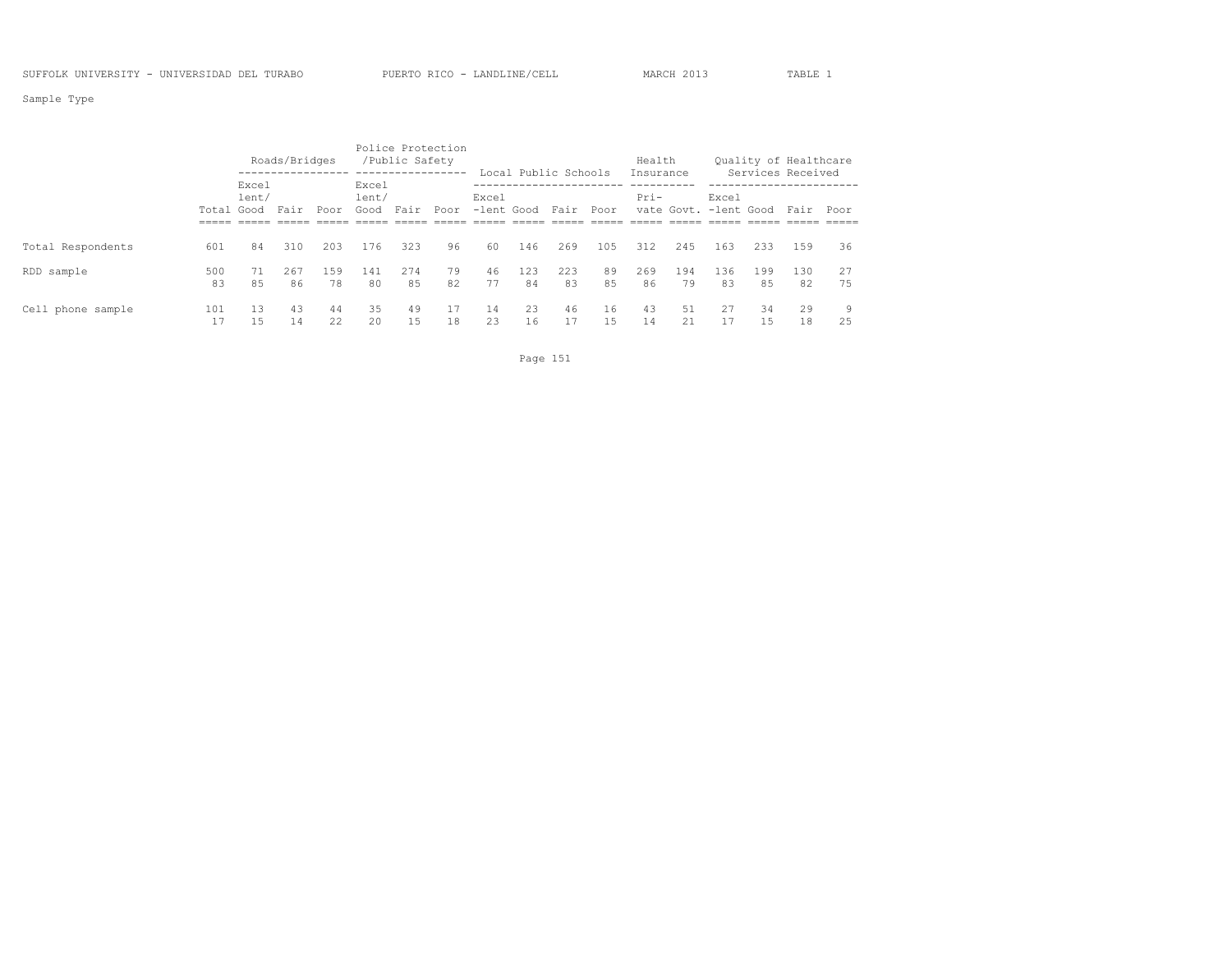## SUFFOLK UNIVERSITY - UNIVERSIDAD DEL TURABO PUERTO RICO - LANDLINE/CELL MARCH 2013 TABLE 2

Q.B1 Are you currently in a safe place to talk?

## Base: Cell phone sample

|                   |            |                | Roads/Bridges       |                    |                        | Police Protection<br>/Public Safety |                    |                               |                    | Local Public Schools |                     | Health<br>Insurance |                     |                                |           | Ouality of Healthcare<br>Services Received |                         |
|-------------------|------------|----------------|---------------------|--------------------|------------------------|-------------------------------------|--------------------|-------------------------------|--------------------|----------------------|---------------------|---------------------|---------------------|--------------------------------|-----------|--------------------------------------------|-------------------------|
|                   | Total Good | Excel<br>lent/ | Fair                | Poor               | Excel<br>lent/<br>Good | Fair                                | Poor               | Excel<br>-lent Good Fair Poor |                    |                      |                     | Pri-                |                     | Excel<br>vate Govt. -lent Good |           | Fair Poor                                  |                         |
| Total Respondents | 101        | 13             | 43                  | 44                 | 35                     | 49                                  | 17                 | 14                            | 23                 | 46                   | 16                  | 43                  | .51                 | 27                             | 34        | 29                                         | 9                       |
| Yes               | 101<br>100 | 13<br>100      | 43<br>100           | 44<br>100          | 35<br>100              | 49<br>100                           | 17<br>100          | 14<br>100                     | 23<br>100          | 46<br>100            | 16<br>100           | 43<br>100           | 51<br>100           | 27<br>100                      | 34<br>100 | 29<br>100                                  | 9<br>100                |
| No                | 0<br>0     | $\Omega$<br>0  | $\Omega$<br>$\circ$ | $\circ$<br>$\circ$ | $\Omega$<br>$\circ$    | $\circ$<br>$\circ$                  | $\circ$<br>$\circ$ | $\circ$<br>$\circ$            | $\circ$<br>$\circ$ | $\Omega$<br>$\circ$  | $\Omega$<br>$\circ$ | $\circ$<br>$\circ$  | $\Omega$<br>$\circ$ | $\Omega$<br>$\Omega$           | $\Omega$  | $\mathbf{0}$<br>0                          | $\circ$<br>$\mathbf{0}$ |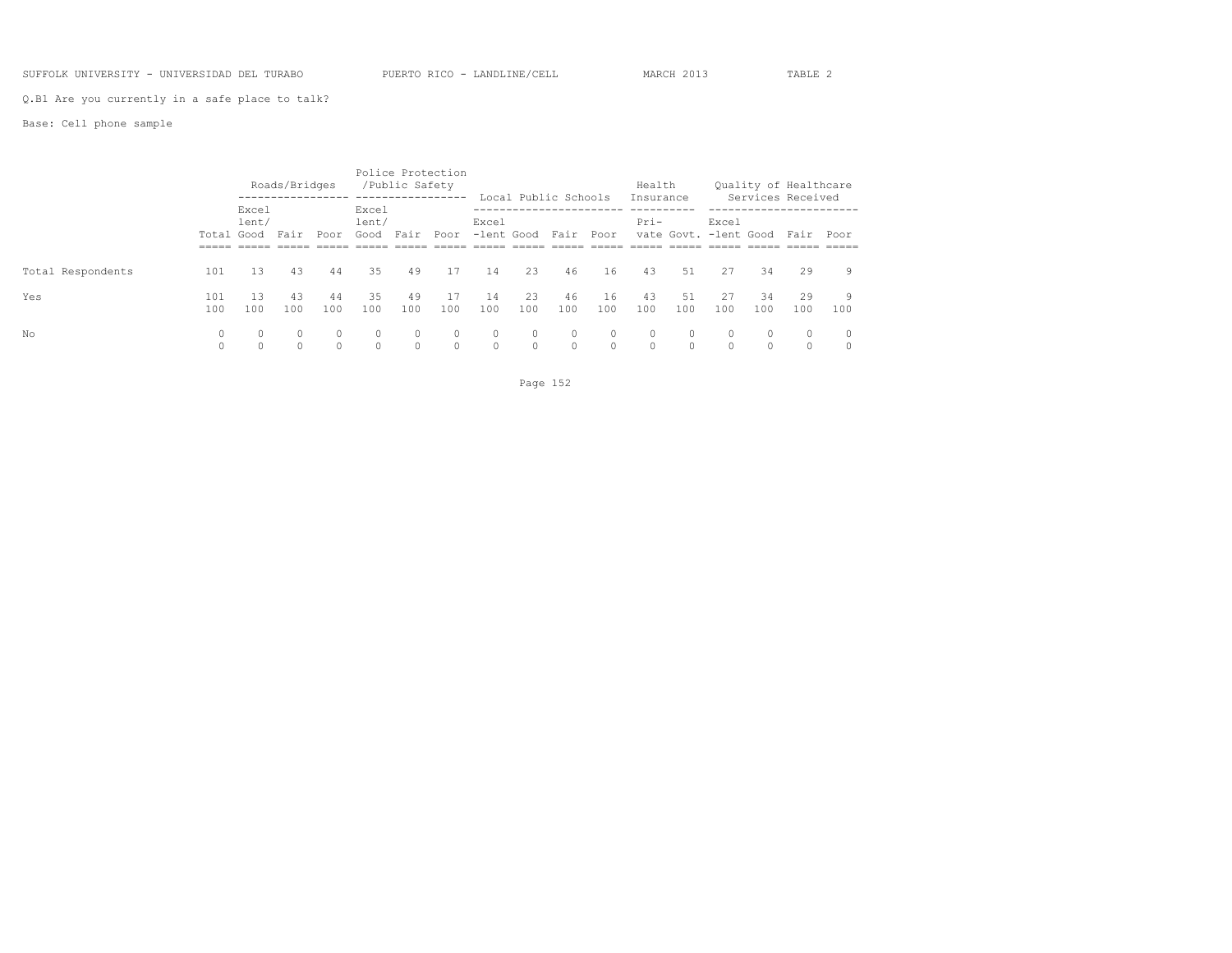## Language of Interview

|                   |            |                | Roads/Bridges |                     |                        | Police Protection<br>/Public Safety<br>----------------- |                     |                    |                     | Local Public Schools |                      | Health<br>Insurance |           |                                |            | Quality of Healthcare<br>Services Received |                     |
|-------------------|------------|----------------|---------------|---------------------|------------------------|----------------------------------------------------------|---------------------|--------------------|---------------------|----------------------|----------------------|---------------------|-----------|--------------------------------|------------|--------------------------------------------|---------------------|
|                   | Total Good | Excel<br>lent/ | Fair          | Poor                | Excel<br>lent/<br>Good | Fair                                                     | Poor                | Excel              |                     | -lent Good Fair Poor |                      | Pri-                |           | Excel<br>vate Govt. -lent Good |            | Fair                                       | Poor                |
| Total Respondents | 601        | 84             | 310           | 203                 | 176                    | 323                                                      | 96                  | 60                 | 146                 | 269                  | 105                  | 312                 | 245       | 163                            | 233        | 159                                        | 36                  |
| English           | 3          | 3<br>4         | $\Omega$      | $\circ$<br>$\Omega$ | 3<br>$2^{\circ}$       | $\circ$<br>$\Omega$                                      | $\circ$<br>$\Omega$ | $\circ$<br>$\circ$ | $\circ$<br>$\Omega$ | 2                    | $\Omega$<br>$\Omega$ | #                   |           |                                | $\pm$      |                                            | $\circ$<br>$\Omega$ |
| Spanish           | 598<br>100 | 81<br>96       | 310<br>100    | 203<br>100          | 173<br>98              | 323<br>100                                               | 96<br>100           | 60<br>100          | 146<br>100          | 267<br>99            | 105<br>100           | 311<br>100          | 243<br>99 | 162<br>99                      | 232<br>100 | 158<br>99                                  | 36<br>100           |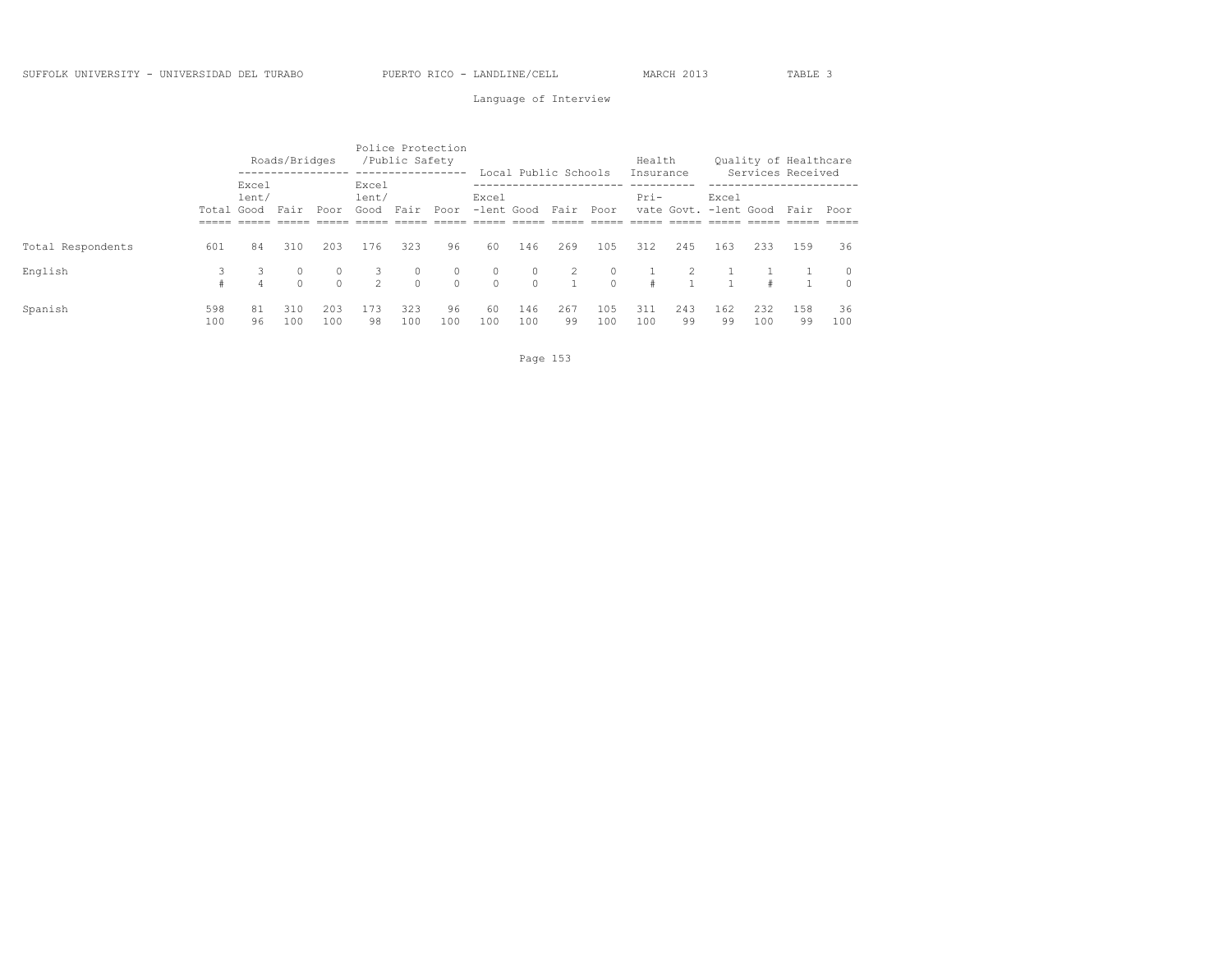Q.S1 Gender of respondent (by observation)

|                   |            |                | Roads/Bridges |           |                        | Police Protection<br>/Public Safety<br>----------------- |          |                          |          | Local Public Schools |          | Health<br>Insurance |           |                                |           | Quality of Healthcare<br>Services Received |          |
|-------------------|------------|----------------|---------------|-----------|------------------------|----------------------------------------------------------|----------|--------------------------|----------|----------------------|----------|---------------------|-----------|--------------------------------|-----------|--------------------------------------------|----------|
|                   | Total Good | Excel<br>lent/ | Fair          | Poor      | Excel<br>lent/<br>Good | Fair                                                     | Poor     | Excel<br>-lent Good Fair |          |                      | Poor     | Pri-                |           | Excel<br>vate Govt. -lent Good |           | Fair                                       | Poor     |
| Total Respondents | 601        | 84             | 310           | 203       | 176                    | 323                                                      | 96       | 60                       | 146      | 269                  | 105      | 312                 | 245       | 163                            | 233       | 159                                        | 36       |
| Male              | 290<br>48  | 41<br>49       | 152<br>49     | 96<br>47  | 80<br>4.5              | 153<br>47                                                | 54<br>56 | 24<br>40                 | 65<br>45 | 136<br>51            | 53<br>50 | 155<br>50           | 107<br>44 | 73<br>45                       | 123<br>53 | 72<br>45                                   | 18<br>50 |
| Female            | 311<br>52  | 43<br>51       | 158<br>51     | 107<br>53 | 96<br>55               | 170<br>53                                                | 42<br>44 | 36<br>60                 | 81<br>55 | 133<br>49            | 52<br>50 | 157<br>50           | 138<br>56 | 90<br>55                       | 110<br>47 | 87<br>55                                   | 18<br>50 |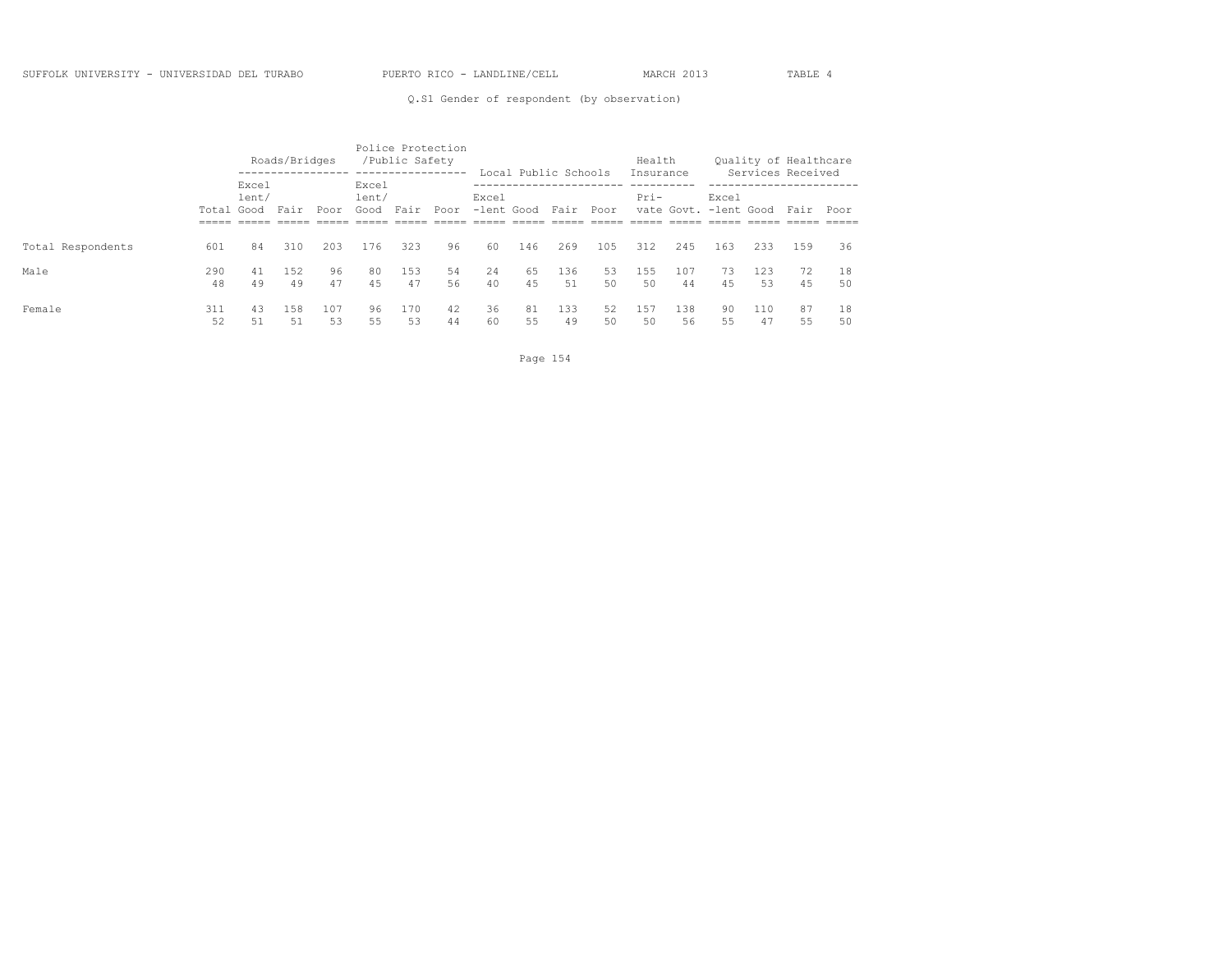|                   |                     |                            | Roads/Bridges |               |                                  | /Public Safety | Police Protection<br>----------- |                     | Local Public Schools |                     |                                             | Health<br>Insurance |                       |                                                 |                     | Ouality of Healthcare<br>Services Received |           |
|-------------------|---------------------|----------------------------|---------------|---------------|----------------------------------|----------------|----------------------------------|---------------------|----------------------|---------------------|---------------------------------------------|---------------------|-----------------------|-------------------------------------------------|---------------------|--------------------------------------------|-----------|
|                   | Total Good<br>_____ | Excel<br>lent/<br>$------$ | Fair          | Poor          | Excel<br>lent/<br>Good<br>------ | Fair<br>______ | Poor<br>------                   | Excel<br>-lent Good | ------ -----         | Fair<br>$- - - - -$ | Poor<br>$\qquad \qquad - \qquad - \qquad -$ | Pri-<br>$------$    | ______                | Excel<br>vate Govt. -lent Good<br>$\frac{1}{2}$ |                     | Fair<br>$- - - - -$                        | Poor      |
| Total Respondents | 601                 | 84                         | 310           | 203           | 176                              | 323            | 96                               | 60                  | 146                  | 269                 | 105                                         | 312                 | 245                   | 163                                             | 233                 | 159                                        | 36        |
| Yes               | 601<br>100          | 84<br>100                  | 310<br>100    | 203<br>100    | 176<br>100                       | 323<br>100     | 96<br>100                        | 60<br>100           | 146<br>100           | 269<br>100          | 105<br>100                                  | 312<br>100          | 245<br>100            | 163<br>100                                      | 233<br>100          | 159<br>100                                 | 36<br>100 |
| No                | 0<br>0              |                            |               | 0<br>$\Omega$ | $\Omega$<br>$\Omega$             | $\Omega$       | $\Omega$                         | $\circ$<br>$\circ$  | $\circ$<br>$\Omega$  | $\circ$<br>$\Omega$ | $\circ$<br>$\Omega$                         | $\Omega$            | $\Omega$<br>$\bigcap$ | $\Omega$                                        | $\circ$<br>$\Omega$ |                                            |           |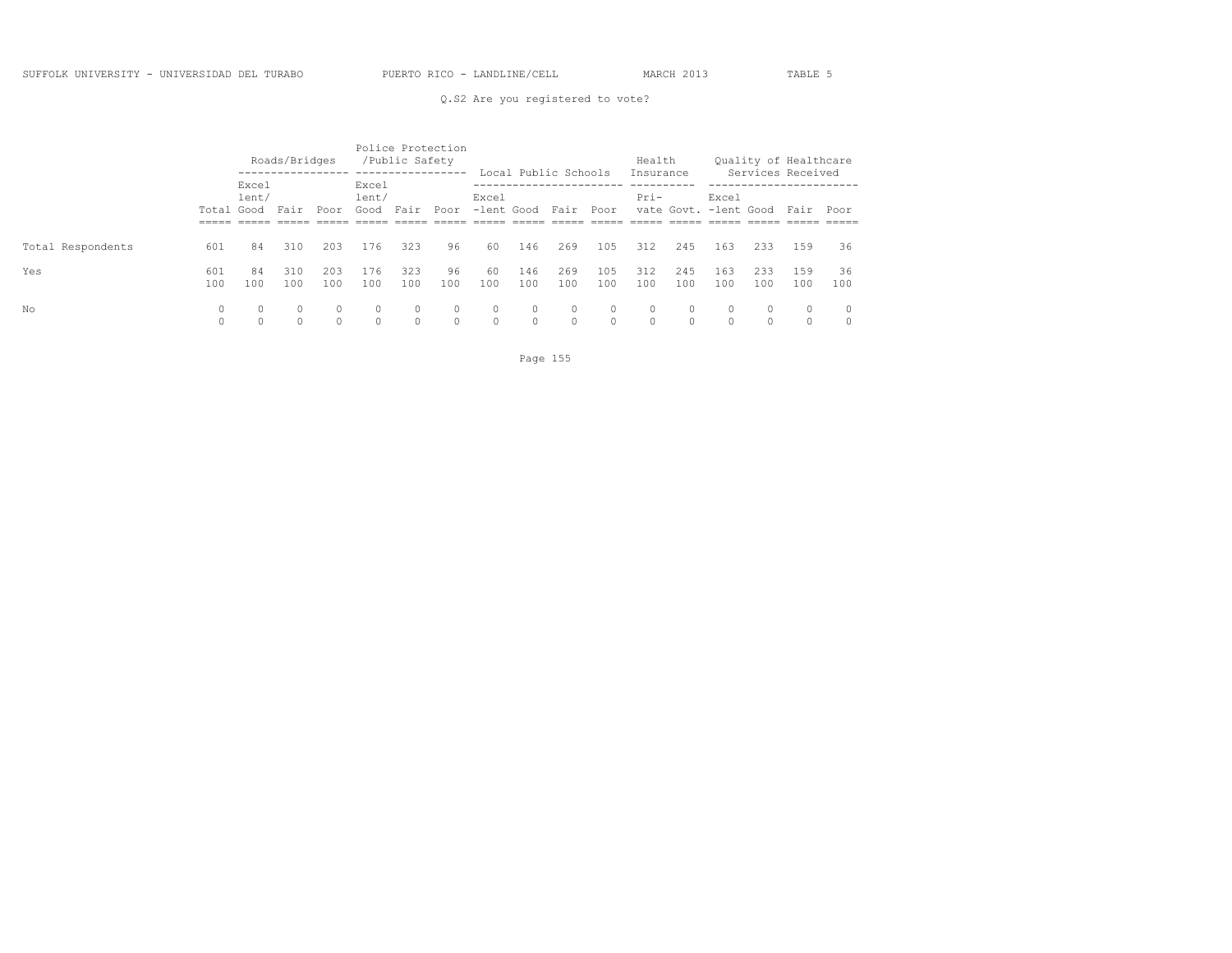|                   |                |                | Roads/Bridges<br>------------ |                | /Public Safety                             |                | Police Protection<br>----- ----------------- Local Public Schools                                            |                                                      |                |                |                | Health<br>Insurance |                |                 |                | Quality of Healthcare<br>Services Received                    |                |
|-------------------|----------------|----------------|-------------------------------|----------------|--------------------------------------------|----------------|--------------------------------------------------------------------------------------------------------------|------------------------------------------------------|----------------|----------------|----------------|---------------------|----------------|-----------------|----------------|---------------------------------------------------------------|----------------|
|                   | Total Good     | Excel<br>lent/ |                               |                | Excel<br>lent/<br>Fair Poor Good Fair Poor |                | <u>soson soson soson soson poson soson annon soson soson poson soson annon soson soson poson soson annon</u> | $\qquad \qquad - -$<br>Excel<br>-lent Good Fair Poor |                |                |                | $Pri-$              |                | Excel           |                | _________________________<br>vate Govt. - lent Good Fair Poor |                |
| Total Respondents | 601            | 84             | 310                           | 203            | 176                                        | 323            | 96                                                                                                           | 60                                                   | 146            | 269            | 105            | 312                 | 245            | 163             | 233            | 159                                                           | 36             |
| Adjuntas          | 5              | 2              | $\overline{c}$                | 1              | 1                                          | 3              | 1                                                                                                            | $\circ$                                              | $\overline{c}$ | 3              | 0              | $\mathbb O$         | 5              | 1               | 0              | 3                                                             | $\mathbf{1}$   |
|                   | $\mathbf{1}$   | $\overline{c}$ | $\mathbf{1}$                  | #              | $\mathbf{1}$                               | $\mathbf{1}$   | $\mathbf{1}$                                                                                                 | $\circ$                                              | $\mathbf{1}$   | $\mathbf{1}$   | $\circ$        | $\circ$             | $\overline{c}$ | $\mathbf{1}$    | $\circ$        | $\overline{c}$                                                | 3              |
| Aguada            | 9              | 2              | 6                             | $\mathbf{1}$   | $\overline{c}$                             | 5              | $\mathbf{2}$                                                                                                 | $\mathbf{2}$                                         | $\mathbf{1}$   | 3              | $\mathbf{1}$   | 3                   | 5              | $\overline{c}$  | $\overline{c}$ | 3                                                             | $\mathbf{1}$   |
|                   | $\mathbf{1}$   | $\overline{c}$ | $\overline{2}$                | #              | $\mathbf{1}$                               | $\overline{c}$ | $\overline{c}$                                                                                               | 3                                                    | $\mathbf{1}$   | $\mathbf{1}$   | $\mathbf{1}$   | $\mathbf{1}$        | $\overline{c}$ | $\mathbf{1}$    | $\mathbf{1}$   | $\overline{c}$                                                | 3              |
| Aquadilla         | 13             | $\circ$        | 9                             | $\overline{4}$ | 7                                          | 5              | 1                                                                                                            | $\mathbf{1}$                                         | 3              | 7              | $\overline{c}$ | 8                   | 4              | $\circ$         | 8              | 4                                                             | $\mathbf{1}$   |
|                   | 2              | $\Omega$       | 3                             | $\overline{c}$ | $\overline{4}$                             | $\overline{c}$ | $\mathbf{1}$                                                                                                 | $\overline{2}$                                       | $\overline{2}$ | 3              | $\overline{c}$ | 3                   | $\overline{c}$ | $\Omega$        | 3              | 3                                                             | 3              |
| Aguas Buenas      | 6              | $\mathbf{1}$   | 4                             | $\mathbf{1}$   | 1                                          | 5              | $\circ$                                                                                                      | 1                                                    | 3              | $\overline{c}$ | $\circ$        | 4                   | $\mathbf{2}$   | 3               | 3              | 0                                                             | $\mathbb O$    |
|                   | $\mathbf{1}$   | $\mathbf{1}$   | $\mathbf{1}$                  | $\#$           | $\mathbf{1}$                               | $\overline{c}$ | $\circ$                                                                                                      | $\overline{c}$                                       | $\overline{c}$ | $\mathbf{1}$   | 0              | $\mathbf{1}$        | $\mathbf{1}$   | $\overline{c}$  | $\mathbf{1}$   | $\circ$                                                       | $\circ$        |
| Aibonito          | 6              | $\circ$        | 5                             | 1              | 1                                          | 3              | $\mathbf{2}$                                                                                                 | $\overline{c}$                                       | 2              | $\mathbf{1}$   | 1              | $\overline{c}$      | 4              | 3               | $\overline{c}$ | $\mathbf{1}$                                                  | $\circ$        |
|                   | $\mathbf{1}$   | $\Omega$       | $\overline{c}$                | #              | $\mathbf{1}$                               | $\mathbf{1}$   | $\overline{c}$                                                                                               | 3                                                    | $\mathbf{1}$   | #              | $\mathbf{1}$   | $\mathbf{1}$        | $\overline{c}$ | $\overline{c}$  | $\mathbf{1}$   | $\mathbf{1}$                                                  | $\circ$        |
| Anasco            | 6              | $\circ$        | 3                             | 3              | $\overline{c}$                             | $\overline{4}$ | $\circ$                                                                                                      | $\circ$                                              | 1              | 2              | $\overline{c}$ | $\overline{4}$      | $\overline{c}$ | $\mathbf{1}$    | 3              | $\mathbf{1}$                                                  | $1\,$          |
|                   | $\mathbf{1}$   | $\Omega$       | $\mathbf{1}$                  | $\mathbf{1}$   | $\mathbf{1}$                               | $\mathbf{1}$   | $\Omega$                                                                                                     | $\Omega$                                             | $\mathbf{1}$   | $\mathbf{1}$   | $\overline{2}$ | $\mathbf{1}$        | $\mathbf{1}$   | $\mathbf{1}$    | $\mathbf{1}$   | $\mathbf{1}$                                                  | 3              |
| Arecibo           | 20             | 2              | 8                             | 10             | 6                                          | 11             | 3                                                                                                            | 3                                                    | 5              | 10             | 2              | 10                  | 10             | 7               | 8              | $\overline{4}$                                                | $\mathbf{1}$   |
|                   | 3              | $\overline{c}$ | 3                             | 5              | 3                                          | 3              | 3                                                                                                            | 5                                                    | 3              | $\overline{4}$ | $\overline{2}$ | 3                   | $\overline{4}$ | $\overline{4}$  | 3              | 3                                                             | 3              |
| Arroyo            | 5              | $\circ$        | 4                             | $\mathbf{1}$   | $\circ$                                    | 5              | $\mathbb O$                                                                                                  | $\mathbf 0$                                          | $\mathbf 1$    | 4              | 0              | $\overline{c}$      | $\mathbf{1}$   | $\circ$         | $\overline{c}$ | $\overline{c}$                                                | $1\,$          |
|                   | $\mathbf{1}$   | $\Omega$       | $\mathbf{1}$                  | #              | $\Omega$                                   | $\overline{c}$ | $\Omega$                                                                                                     | $\Omega$                                             | $\mathbf{1}$   | $\mathbf{1}$   | $\Omega$       | $\mathbf{1}$        | #              | $\Omega$        | $\mathbf{1}$   | $\mathbf{1}$                                                  | 3              |
| Barceloneta       | 2              | $\circ$        | 1                             | $\mathbf{1}$   | $\circ$                                    | $\mathbf 1$    | 1                                                                                                            | $\circ$                                              | $\circ$        | 2              | $\circ$        | $\mathbf{1}$        | 1              | $\circ$         | $\circ$        | $\overline{c}$                                                | $\circ$        |
|                   | #              | $\Omega$       | $\pm$                         | #              | $\Omega$                                   | $\#$           | $\mathbf{1}$                                                                                                 | $\mathbf 0$                                          | $\Omega$       | $\mathbf{1}$   | $\Omega$       | $\#$                | $\#$           | $\Omega$        | $\Omega$       | $\mathbf{1}$                                                  | $\circ$        |
| Barranquitas      | $\mathbf{2}$   | $\circ$        | $\mathbf{2}$                  | $\circ$        | 0                                          | 1              | 1                                                                                                            | $\circ$                                              | $\circ$        | $\mathbf{2}$   | $\circ$        | $\overline{c}$      | $\circ$        | $\circ$         | $\overline{c}$ | 0                                                             | $\circ$        |
|                   | #              | $\Omega$       | $\mathbf{1}$                  | $\circ$        | $\Omega$                                   | #              | $\mathbf{1}$                                                                                                 | $\Omega$                                             | $\Omega$       | $\mathbf{1}$   | $\Omega$       | $\mathbf{1}$        | $\Omega$       | $\Omega$        | $\mathbf{1}$   | 0                                                             | $\circ$        |
| Bayamon           | 33             | $\overline{4}$ | 17                            | 12             | 9                                          | 18             | 5                                                                                                            | 5                                                    | 6              | 10             | 9              | 16                  | 13             | 11              | 13             | $\overline{4}$                                                | 3              |
|                   | 5              | 5              | 5                             | 6              | 5                                          | 6              | 5                                                                                                            | 8                                                    | $\overline{4}$ | $\overline{4}$ | 9              | 5                   | 5              | $7\phantom{.0}$ | 6              | 3                                                             | 8              |
| Cabo Rojo         | 5              | $\circ$        | 3                             | 2              | 1                                          | 3              | 1                                                                                                            | $\mathbf{1}$                                         | $\circ$        | 2              | 2              | 2                   | 3              | $\mathbf{2}$    | 1              | $\mathbf{1}$                                                  | $\mathbf{1}$   |
|                   | $\mathbf{1}$   | $\Omega$       | $\mathbf{1}$                  | $\mathbf{1}$   | $\mathbf{1}$                               | $\mathbf{1}$   | $\mathbf{1}$                                                                                                 | $\mathfrak{D}$                                       | $\Omega$       | $\mathbf{1}$   | $\mathfrak{D}$ | $\mathbf{1}$        | $\mathbf{1}$   | $\mathbf{1}$    | $\ddagger$     | $\mathbf{1}$                                                  | 3              |
| Caguas            | 23             | $\overline{4}$ | 7                             | 12             | 8                                          | 13             | $\mathbf{1}$                                                                                                 | 3                                                    | 3              | 10             | 7              | 15                  | 7              | $\overline{4}$  | 14             | $\overline{c}$                                                | $\overline{c}$ |
|                   | $\overline{4}$ | 5              | $\overline{2}$                | 6              | 5                                          | $\overline{4}$ | $\mathbf{1}$                                                                                                 | 5                                                    | $\overline{c}$ | $\overline{4}$ | 7              | 5                   | 3              | $\overline{c}$  | 6              | $\mathbf{1}$                                                  | 6              |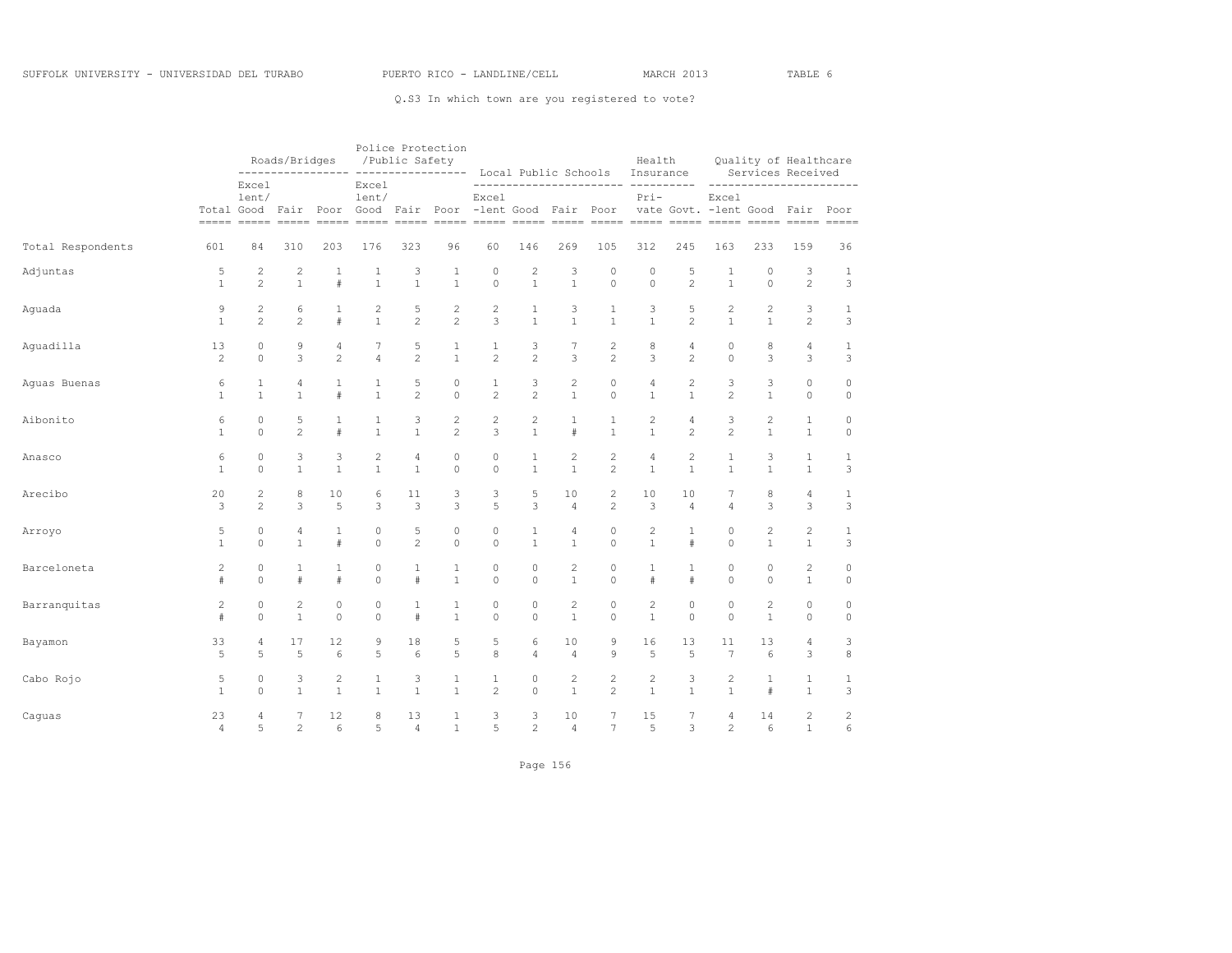|                   |                |                | Roads/Bridges<br>------------<br>----- |                |                                                       | /Public Safety | Police Protection | ----------------- Local Public Schools |                |                |                | Health<br>Insurance |                |                                           |                | Quality of Healthcare<br>Services Received |                |
|-------------------|----------------|----------------|----------------------------------------|----------------|-------------------------------------------------------|----------------|-------------------|----------------------------------------|----------------|----------------|----------------|---------------------|----------------|-------------------------------------------|----------------|--------------------------------------------|----------------|
|                   |                | Excel<br>lent/ |                                        |                | Excel<br>lent/<br>Total Good Fair Poor Good Fair Poor |                |                   | Excel<br>-lent Good Fair Poor          |                |                |                | $Pri-$              |                | Excel<br>vate Govt. - lent Good Fair Poor |                | ------------------------                   |                |
| Total Respondents | 601            | 84             | 310                                    | 203            | 176                                                   | 323            | 96                | 60                                     | 146            | 269            | 105            | 312                 | 245            | 163                                       | 233            | 159                                        | 36             |
| Camuy             | 7              | $\overline{c}$ | 3                                      | $\overline{c}$ | 1                                                     | 5              | 1                 | 0                                      | $\overline{c}$ | 3              | 2              | 4                   | 3              | 0                                         | $\mathbf{2}$   | $\overline{4}$                             | 1              |
|                   | $\mathbf{1}$   | $\mathfrak{D}$ | $\mathbf{1}$                           | $\mathbf{1}$   | $\mathbf{1}$                                          | $\overline{c}$ | $\mathbf{1}$      | $\circ$                                | $\mathbf{1}$   | $\mathbf{1}$   | $\overline{c}$ | $\mathbf{1}$        | $\overline{1}$ | $\Omega$                                  | $\mathbf{1}$   | 3                                          | 3              |
| Canovanas         | 6              | $\mathbf{2}$   | 4                                      | $\circ$        | 4                                                     | $\mathbf{1}$   | $\mathbf{1}$      | $\overline{c}$                         | $\mathbf{1}$   | $\overline{c}$ | $\mathbf{1}$   | $\overline{c}$      | 3              | $\mathbf{1}$                              | 3              | $\mathbf{1}$                               | $\mathbf{1}$   |
|                   | $\mathbf{1}$   | $\overline{c}$ | $\mathbf{1}$                           | $\Omega$       | $\overline{c}$                                        | #              | $\mathbf{1}$      | 3                                      | $\mathbf{1}$   | $\mathbf{1}$   | $\mathbf{1}$   | $\mathbf{1}$        | $\mathbf{1}$   | $\mathbf{1}$                              | $\mathbf{1}$   | $\mathbf{1}$                               | 3              |
| Carolina          | 18             | $\overline{4}$ | 7                                      | 6              | 6                                                     | 8              | 3                 | $\mathbf 1$                            | $\overline{c}$ | 11             | 3              | 9                   | $\overline{7}$ | 7                                         | $\mathbf{2}$   | 5                                          | $\overline{4}$ |
|                   | 3              | 5              | $\overline{c}$                         | 3              | 3                                                     | $\overline{c}$ | 3                 | $\overline{c}$                         | $\mathbf{1}$   | $\overline{4}$ | 3              | 3                   | 3              | $\overline{4}$                            | $\mathbf{1}$   | 3                                          | 11             |
| Catano            | $\overline{2}$ | $\Omega$       | $\mathbf{1}$                           | 1              | $\circ$                                               | 1              | 1                 | $\circ$                                | $\circ$        | $\mathbf{1}$   | 1              | 1                   | $\circ$        | $\circ$                                   | 1              | $\mathbf{1}$                               | $\circ$        |
|                   | $\#$           | $\Omega$       | $\#$                                   | $\#$           | $\Omega$                                              | $\#$           | $\mathbf{1}$      | $\mathbf 0$                            | $\Omega$       | $\#$           | $\mathbf{1}$   | #                   | $\Omega$       | $\Omega$                                  | $\#$           | $\mathbf{1}$                               | $\circ$        |
| Cayey             | 14             | $\overline{c}$ | 8                                      | 3              | 4                                                     | 7              | 3                 | 0                                      | 3              | 9              | $\overline{c}$ | 5                   | 9              | 3                                         | 6              | 4                                          | $\circ$        |
|                   | 2              | $\mathfrak{D}$ | 3                                      | $\mathbf{1}$   | $\overline{c}$                                        | $\mathfrak{D}$ | 3                 | $\Omega$                               | $\overline{2}$ | 3              | $\overline{c}$ | $\overline{c}$      | $\overline{4}$ | $\mathfrak{D}$                            | 3              | 3                                          | $\circ$        |
| Ceiba             | $\mathbf{1}$   | $\Omega$       | 1                                      | $\circ$        | $\circ$                                               | $\mathbf{1}$   | $\circ$           | $\circ$                                | $\circ$        | $\mathbf{1}$   | 0              | 0                   | $\mathbf{1}$   | $\circ$                                   | 1              | $\circ$                                    | $\circ$        |
|                   | $\#$           | $\Omega$       | $\#$                                   | $\circ$        | $\Omega$                                              | #              | $\Omega$          | $\circ$                                | $\Omega$       | $\#$           | $\Omega$       | $\Omega$            | $\#$           | $\Omega$                                  | $\#$           | $\circ$                                    | $\circ$        |
| Ciales            | 10             | $\circ$        | 6                                      | $\overline{4}$ | $\mathbf{1}$                                          | 7              | $\mathbf{2}$      | $\overline{c}$                         | 3              | 5              | 0              | 6                   | 3              | 5                                         | $\circ$        | $\overline{4}$                             | $\mathbf{1}$   |
|                   | 2              | $\circ$        | $\overline{c}$                         | $\overline{c}$ | $\mathbf{1}$                                          | $\overline{c}$ | $\overline{c}$    | 3                                      | $\overline{c}$ | $\overline{c}$ | 0              | $\overline{c}$      | $\mathbf{1}$   | 3                                         | $\mathbf 0$    | 3                                          | 3              |
| Cidra             | 7              | $\Omega$       | 3                                      | 4              | 2                                                     | 3              | $\mathbf{1}$      | 1                                      | 3              | $\mathbf{1}$   | 0              | 3                   | $\overline{c}$ | 3                                         | $\overline{c}$ | $\mathbf{1}$                               | $\mathbf{1}$   |
|                   | $\mathbf{1}$   | $\Omega$       | $\mathbf{1}$                           | $\overline{c}$ | $\mathbf{1}$                                          | $\mathbf{1}$   | $\mathbf{1}$      | $\overline{c}$                         | $\overline{c}$ | $\#$           | $\Omega$       | $\mathbf{1}$        | $\mathbf{1}$   | $\overline{c}$                            | $\mathbf{1}$   | $\mathbf{1}$                               | 3              |
| Coamo             | 7              | $\mathbf{1}$   | 4                                      | 2              | 2                                                     | $\sqrt{4}$     | 1                 | 0                                      | $\mathbf{1}$   | 3              | 3              | $\overline{4}$      | 3              | $\circ$                                   | 4              | 3                                          | $\circ$        |
|                   | $\mathbf{1}$   | $\mathbf{1}$   | $\mathbf{1}$                           | $\mathbf{1}$   | $\mathbf{1}$                                          | $\mathbf{1}$   | $\mathbf{1}$      | $\circ$                                | $\mathbf{1}$   | $\mathbf{1}$   | 3              | $\mathbf{1}$        | $\mathbf{1}$   | $\Omega$                                  | $\overline{2}$ | $\overline{c}$                             | $\circ$        |
| Comerio           | 3              | $\Omega$       | 3                                      | $\circ$        | 2                                                     | $\mathbf{1}$   | $\circ$           | $\circ$                                | $\mathbf{1}$   | 2              | 0              | $\mathbf{1}$        | 2              | $\mathbf{1}$                              | $\mathbf{1}$   | $\circ$                                    | $\mathbf{1}$   |
|                   | $\#$           | $\Omega$       | $\mathbf{1}$                           | $\Omega$       | $\mathbf{1}$                                          | $\#$           | $\mathbf 0$       | $\Omega$                               | $\mathbf{1}$   | $\mathbf{1}$   | $\circ$        | $\#$                | $\mathbf{1}$   | $\mathbf{1}$                              | $\#$           | $\circ$                                    | 3              |
| Corozal           | 6              | $\mathbf{1}$   | 4                                      | $\mathbf{1}$   | 2                                                     | 3              | $\mathbf{1}$      | $\circ$                                | $\overline{c}$ | $\overline{4}$ | 0              | 3                   | $\overline{c}$ | $\circ$                                   | 3              | 3                                          | $\circ$        |
|                   | $\mathbf{1}$   | $\mathbf{1}$   | $\mathbf{1}$                           | #              | $\mathbf{1}$                                          | $\mathbf{1}$   | $\mathbf{1}$      | $\circ$                                | $\mathbf{1}$   | $\mathbf{1}$   | 0              | $\mathbf{1}$        | $\mathbf{1}$   | $\circ$                                   | $\mathbf{1}$   | 2                                          | $\circ$        |
| Dorado            | 4              | $\mathbf{1}$   | 3                                      | $\circ$        | $\circ$                                               | 3              | $\mathbf{1}$      | 0                                      | 0              | 3              | $\mathbf{1}$   | $\mathbf{1}$        | 3              | 2                                         | $\mathbf{1}$   | $\circ$                                    | $\mathbf{1}$   |
|                   | $\mathbf{1}$   | $\mathbf{1}$   | $\mathbf{1}$                           | $\Omega$       | $\Omega$                                              | $\mathbf{1}$   | $\mathbf{1}$      | $\Omega$                               | $\Omega$       | $\mathbf{1}$   | $\mathbf{1}$   | $\#$                | $\mathbf{1}$   | $\mathbf{1}$                              | $\#$           | $\Omega$                                   | 3              |
| Fajardo           | 8              | $\circ$        | 5                                      | 3              | 2                                                     | $\overline{4}$ | $\mathbf{2}$      | $\circ$                                | $\overline{c}$ | 3              | 3              | 3                   | 3              | $\mathbf{1}$                              | $\mathbf{1}$   | $\mathbf{2}$                               | 3              |
|                   | $\mathbf{1}$   | $\circ$        | $\overline{c}$                         | $\mathbf{1}$   | $\mathbf{1}$                                          | $\mathbf{1}$   | $\overline{c}$    | $\circ$                                | $\mathbf{1}$   | $\mathbf{1}$   | 3              | $\mathbf{1}$        | $\mathbf{1}$   | $\mathbf{1}$                              | $\#$           | $\mathbf{1}$                               | 8              |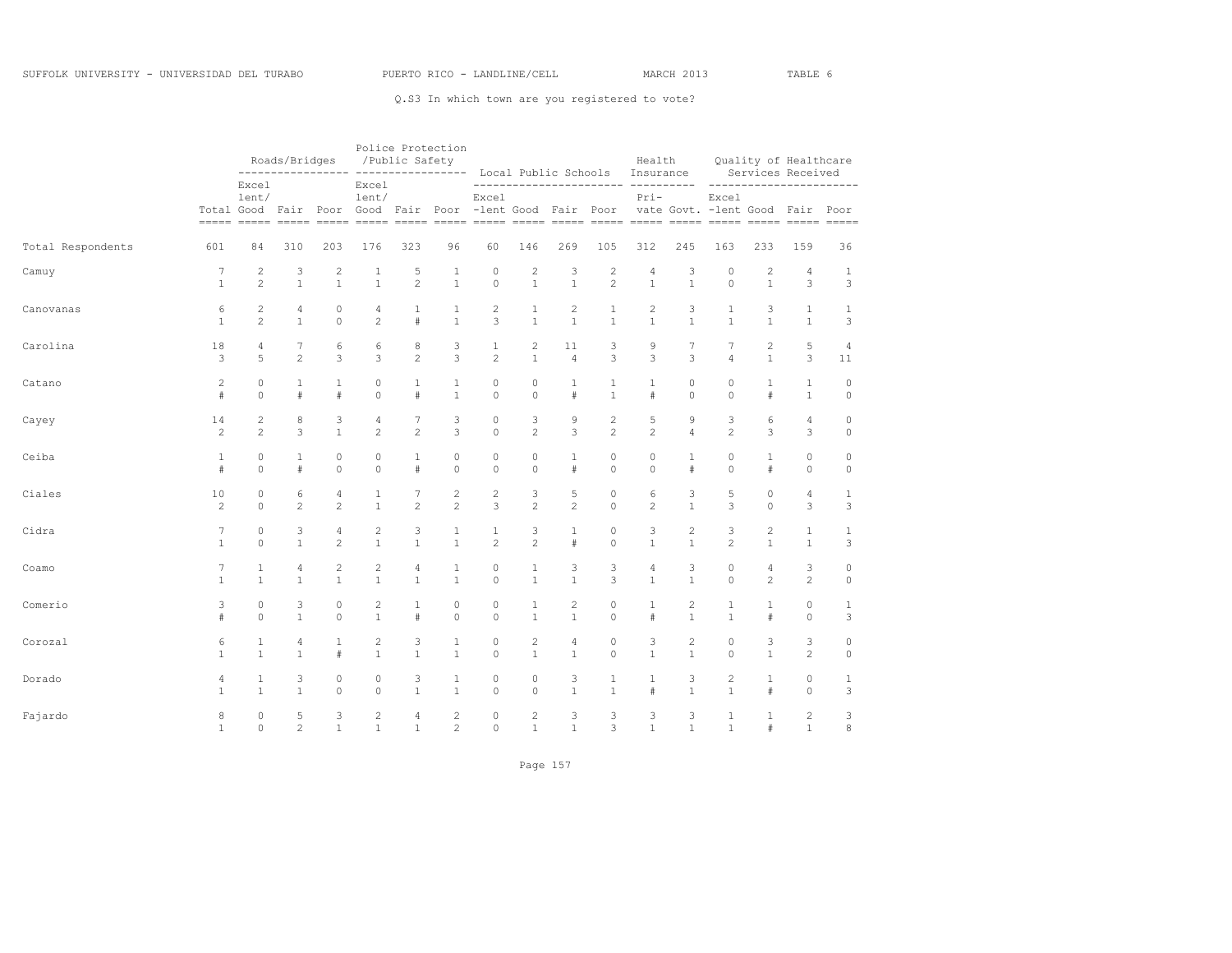|                   |                |                | Roads/Bridges<br>------------ |                |                | /Public Safety | Police Protection<br>_________________ |                    |                | Local Public Schools |                | Health<br>Insurance                                                                                                                                   |                |                                           |                | Quality of Healthcare<br>Services Received |              |
|-------------------|----------------|----------------|-------------------------------|----------------|----------------|----------------|----------------------------------------|--------------------|----------------|----------------------|----------------|-------------------------------------------------------------------------------------------------------------------------------------------------------|----------------|-------------------------------------------|----------------|--------------------------------------------|--------------|
|                   |                | Excel<br>lent/ |                               |                | Excel<br>lent/ |                | Total Good Fair Poor Good Fair Poor    | $- - - -$<br>Excel |                | -lent Good Fair Poor |                | ------------------- ---------<br>Pri-<br><u>soone ooden ooden ooden ooden ooden ooden ooden ooden ooden ooden ooden ooden ooden ooden ooden ooden</u> |                | Excel<br>vate Govt. - lent Good Fair Poor |                | _________________________                  |              |
| Total Respondents | 601            | 84             | 310                           | 203            | 176            | 323            | 96                                     | 60                 | 146            | 269                  | 105            | 312                                                                                                                                                   | 245            | 163                                       | 233            | 159                                        | 36           |
| Florida           | 5              | 1              | $\sqrt{2}$                    | $\mathbf{2}$   | 1              | 3              | 0                                      | $\circ$            | 1              | 3                    | 1              | $\overline{c}$                                                                                                                                        | 3              | 1                                         | 1              | 2                                          | 1            |
|                   | $\mathbf{1}$   | $\mathbf{1}$   | $\mathbf{1}$                  | $\mathbf{1}$   | $\mathbf{1}$   | $\mathbf{1}$   | $\mathbf 0$                            | $\circ$            | $\mathbf{1}$   | $\mathbf{1}$         | $\mathbf{1}$   | $\mathbf{1}$                                                                                                                                          | $\mathbf{1}$   | $\mathbf{1}$                              | $\#$           | $\mathbf{1}$                               | 3            |
| Guayama           | 10             | $\overline{c}$ | 5                             | 3              | 3              | 4              | 3                                      | $\circ$            | 3              | 3                    | 3              | $\sqrt{4}$                                                                                                                                            | 4              | 1                                         | 6              | $\overline{c}$                             | $1\,$        |
|                   | 2              | $\mathfrak{D}$ | $\overline{c}$                | $\mathbf{1}$   | $\overline{c}$ | $\mathbf{1}$   | 3                                      | $\circ$            | $\overline{c}$ | $\mathbf{1}$         | 3              | $\mathbf{1}$                                                                                                                                          | $\mathfrak{D}$ | $\mathbf{1}$                              | 3              | $\mathbf{1}$                               | 3            |
| Guayanilla        | 7              | $\mathbf{1}$   | 5                             | $\mathbf{1}$   | 4              | 2              | $\mathbf{1}$                           | $\mathbf{1}$       | $\mathbf{2}$   | 3                    | 1              | 1                                                                                                                                                     | 6              | $\circ$                                   | 4              | 3                                          | $\circ$      |
|                   | $\mathbf{1}$   | $\mathbf{1}$   | $\overline{c}$                | #              | 2              | $\mathbf{1}$   | $\mathbf{1}$                           | $\overline{c}$     | $\mathbf{1}$   | $\mathbf{1}$         | $\mathbf{1}$   | $\#$                                                                                                                                                  | $\mathfrak{D}$ | $\Omega$                                  | $\mathfrak{D}$ | $\overline{c}$                             | $\circ$      |
| Guaynabo          | 26             | 6              | 15                            | 5              | 10             | 11             | 5                                      | $\sqrt{2}$         | 4              | 10                   | 7              | 19                                                                                                                                                    | 5              | 8                                         | 11             | 6                                          | $\mathbf{1}$ |
|                   | $\overline{4}$ | 7              | 5                             | $\overline{c}$ | 6              | 3              | 5                                      | 3                  | 3              | $\overline{4}$       | $\overline{7}$ | 6                                                                                                                                                     | $\overline{c}$ | 5                                         | 5              | $\overline{4}$                             | 3            |
| Gurabo            | 6              | 1              | 3                             | $\overline{c}$ | $\overline{c}$ | 3              | $\mathbf{1}$                           | $\mathbf{1}$       | 3              | 2                    | $\circ$        | $\mathbf{2}$                                                                                                                                          | 4              | 2                                         | 3              | 1                                          | $\circ$      |
|                   | $\mathbf{1}$   | $\mathbf{1}$   | $\mathbf{1}$                  | $\mathbf{1}$   | $\mathbf{1}$   | $\mathbf{1}$   | $\mathbf{1}$                           | $\overline{c}$     | $\overline{c}$ | $\mathbf{1}$         | $\circ$        | $\mathbf{1}$                                                                                                                                          | $\overline{c}$ | $\mathbf{1}$                              | $\mathbf{1}$   | $\mathbf{1}$                               | $\circ$      |
| Hatillo           | 3              | 0              | $\mathbf{1}$                  | $\overline{c}$ | $\circ$        | 3              | $\mathbb O$                            | $\mathbf{1}$       | 1              | $\mathbf{1}$         | $\mathbb O$    | $\mathbb O$                                                                                                                                           | 3              | 1                                         | $\overline{c}$ | $\mathbb O$                                | $\mathbb O$  |
|                   | #              | $\Omega$       | #                             | $\mathbf{1}$   | $\Omega$       | $\mathbf{1}$   | $\Omega$                               | $\overline{c}$     | $\mathbf{1}$   | #                    | $\Omega$       | $\Omega$                                                                                                                                              | $\mathbf{1}$   | $\mathbf{1}$                              | $\mathbf{1}$   | $\Omega$                                   | $\circ$      |
| Hormiqueros       | $\mathbf{2}$   | 0              | $\mathbf{2}$                  | 0              | $\mathbf{1}$   | $\mathbf{1}$   | $\circ$                                | $\circ$            | $\mathbf{1}$   | $\mathbf{1}$         | $\circ$        | $\mathbf{1}$                                                                                                                                          | $\mathbf{1}$   | $\circ$                                   | $\mathbf{2}$   | $\circ$                                    | $\circ$      |
|                   | #              | $\Omega$       | $\mathbf{1}$                  | $\circ$        | $\mathbf{1}$   | #              | $\mathbf 0$                            | $\circ$            | $\mathbf{1}$   | $\#$                 | $\mathbf{0}$   | $\#$                                                                                                                                                  | #              | $\Omega$                                  | $\mathbf{1}$   | $\mathbf 0$                                | $\mathbf 0$  |
| Humacao           | 6              | 0              | 0                             | 6              | $\circ$        | 3              | 3                                      | $\mathbf{1}$       | $\mathbb O$    | 2                    | 3              | 4                                                                                                                                                     | $\overline{c}$ | 1                                         | 4              | $\mathbb O$                                | $1\,$        |
|                   | 1              | $\Omega$       | $\Omega$                      | 3              | $\Omega$       | $\mathbf{1}$   | 3                                      | $\overline{c}$     | $\Omega$       | $\mathbf{1}$         | 3              | $\mathbf{1}$                                                                                                                                          | $\mathbf{1}$   | $\mathbf{1}$                              | 2              | $\Omega$                                   | 3            |
| Isabela           | 7              | $\mathbf{1}$   | 3                             | 3              | $\overline{4}$ | $\mathbf{1}$   | 2                                      | $\circ$            | 5              | 2                    | $\circ$        | 3                                                                                                                                                     | $\overline{4}$ | 2                                         | 3              | 2                                          | $\circ$      |
|                   | $\mathbf{1}$   | $\mathbf{1}$   | $\mathbf{1}$                  | $\mathbf{1}$   | $\overline{c}$ | $\#$           | $\overline{c}$                         | $\circ$            | 3              | $\mathbf{1}$         | $\circ$        | $\mathbf{1}$                                                                                                                                          | $\overline{c}$ | $\mathbf{1}$                              | $\mathbf{1}$   | $\mathbf{1}$                               | $\mathbb O$  |
| Jayuya            | $\overline{c}$ | 0              | $\overline{c}$                | 0              | $\circ$        | $\overline{c}$ | $\mathbb O$                            | $\circ$            | $\mathbf{1}$   | 1                    | $\circ$        | 1                                                                                                                                                     | 1              | $\circ$                                   | $\overline{c}$ | $\circ$                                    | $\circ$      |
|                   | #              | $\Omega$       | $\mathbf{1}$                  | $\Omega$       | $\Omega$       | $\mathbf{1}$   | $\circ$                                | $\Omega$           | $\mathbf{1}$   | $\#$                 | $\circ$        | $\#$                                                                                                                                                  | #              | $\Omega$                                  | $\mathbf{1}$   | $\circ$                                    | $\circ$      |
| Juana Diaz        | 4              | 0              | 3                             | $\mathbf{1}$   | $\circ$        | 3              | $\mathbf{1}$                           | $\circ$            | $\overline{c}$ | 2                    | $\circ$        | 3                                                                                                                                                     | 1              | $\mathbf{1}$                              | $\mathbf{2}$   | $\mathbf{1}$                               | $\circ$      |
|                   | $\mathbf{1}$   | 0              | $\mathbf{1}$                  | #              | $\mathbf 0$    | $\mathbf{1}$   | $\mathbf{1}$                           | $\circ$            | $\mathbf{1}$   | $\mathbf{1}$         | $\circ$        | $\mathbf{1}$                                                                                                                                          | $\#$           | $\mathbf{1}$                              | $\mathbf{1}$   | $\mathbf{1}$                               | $\circ$      |
| Juncos            | 3              | 0              | $\mathbf{1}$                  | 2              | $\circ$        | 2              | $\mathbf{1}$                           | $\mathbf{1}$       | $\mathbf{2}$   | $\circ$              | $\circ$        | $\mathbf{1}$                                                                                                                                          | $\circ$        | 1                                         | $\circ$        | $\overline{c}$                             | $\circ$      |
|                   | $\pm$          | $\Omega$       | $\#$                          | $\mathbf{1}$   | $\Omega$       | $\mathbf{1}$   | $\mathbf{1}$                           | $\mathfrak{D}$     | $\mathbf{1}$   | $\Omega$             | $\Omega$       | $\ddagger$                                                                                                                                            | $\Omega$       | $\mathbf{1}$                              | $\Omega$       | $\mathbf{1}$                               | $\mathbf 0$  |
| Lajas             | 5              | $\mathbf{1}$   | 3                             | $\mathbf{1}$   | $\overline{4}$ | $\mathbf{1}$   | $\mathbb O$                            | $\mathbf{2}$       | $\mathbf{1}$   | $\circ$              | $\sqrt{2}$     | 3                                                                                                                                                     | 2              | 3                                         | $\circ$        | $\overline{c}$                             | $\circ$      |
|                   | $\mathbf{1}$   | $\mathbf{1}$   | $\mathbf{1}$                  | #              | $\overline{c}$ | #              | $\circ$                                | 3                  | $\mathbf{1}$   | $\circ$              | $\overline{c}$ | $\mathbf{1}$                                                                                                                                          | $\mathbf{1}$   | $\overline{c}$                            | $\circ$        | $\mathbf{1}$                               | $\circ$      |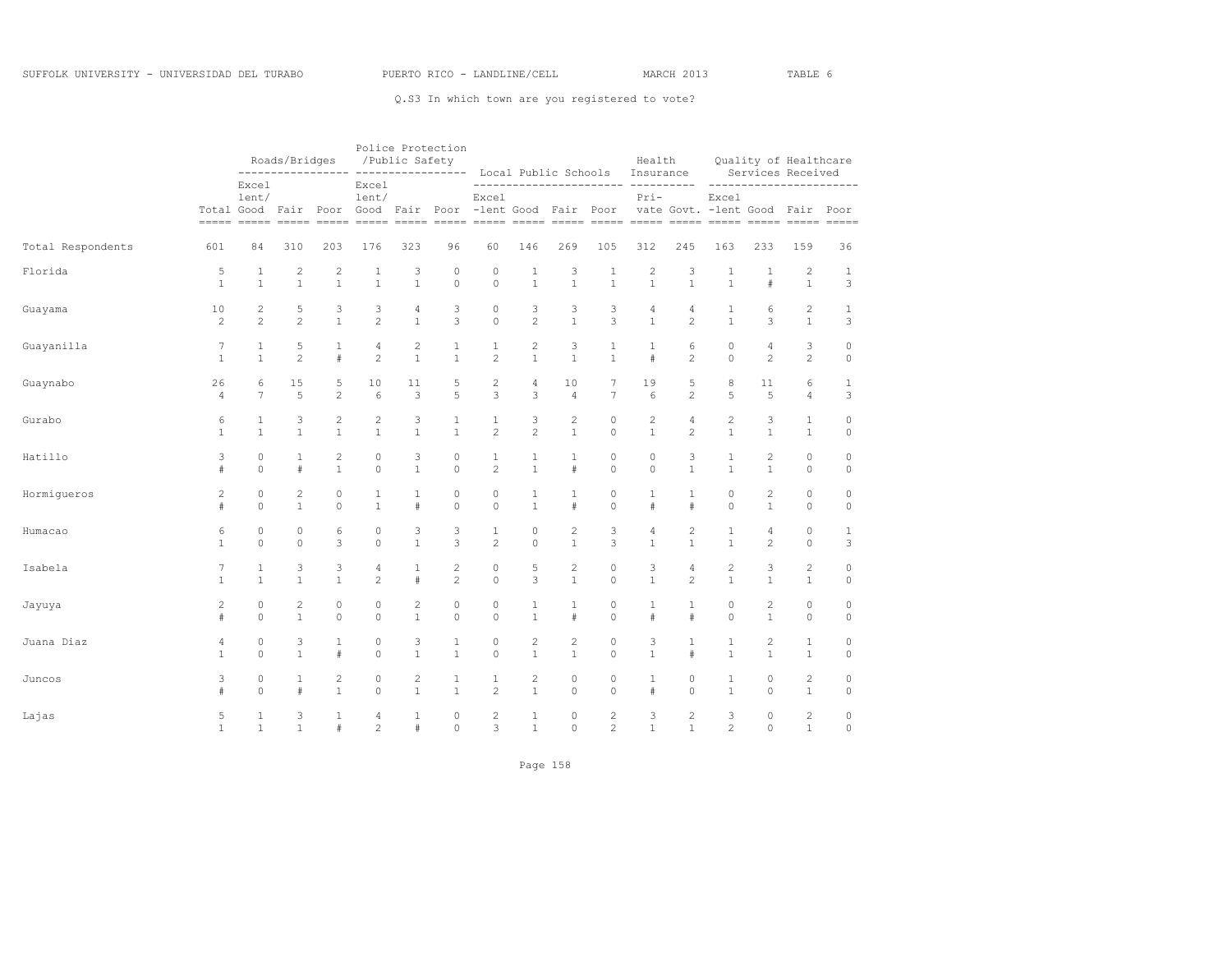|                   |                |                | Roads/Bridges<br>----------------- |                |                                                       | /Public Safety | Police Protection | ---------------- Local Public Schools Insurance |                |                |                | Health         |                |                                           |                | Quality of Healthcare<br>Services Received |              |
|-------------------|----------------|----------------|------------------------------------|----------------|-------------------------------------------------------|----------------|-------------------|-------------------------------------------------|----------------|----------------|----------------|----------------|----------------|-------------------------------------------|----------------|--------------------------------------------|--------------|
|                   |                | Excel<br>lent/ |                                    |                | Excel<br>lent/<br>Total Good Fair Poor Good Fair Poor |                |                   | Excel<br>-lent Good Fair Poor                   |                |                |                | $Pri-$         |                | Excel<br>vate Govt. - lent Good Fair Poor |                | -----------------------                    |              |
| Total Respondents | 601            | 84             | 310                                | 203            | 176                                                   | 323            | 96                | 60                                              | 146            | 269            | 105            | 312            | 245            | 163                                       | 233            | 159                                        | 36           |
| Lares             | 9              | 2              | 4                                  | 3              | 4                                                     | 5              | $\circ$           | $\overline{c}$                                  | 3              | 4              | $\circ$        | 4              | 5              | $\overline{c}$                            | 4              | 3                                          | $\circ$      |
|                   | $\mathbf{1}$   | $\overline{c}$ | $\mathbf{1}$                       | $\mathbf{1}$   | $\overline{c}$                                        | $\overline{c}$ | $\circ$           | 3                                               | $\overline{c}$ | $\mathbf{1}$   | $\circ$        | $\mathbf{1}$   | $\overline{c}$ | $\mathbf{1}$                              | $\overline{c}$ | $\overline{c}$                             | $\circ$      |
| Las Marias        | 3              | $\mathbf{1}$   | 2                                  | 0              | 1                                                     | 1              | $\mathbf{1}$      | $\circ$                                         | 0              | $\mathbf{2}$   | $\mathbf{1}$   | $\overline{c}$ | $\mathbf{1}$   | $\overline{c}$                            | $\circ$        | $\mathbf{1}$                               | $\mathbb O$  |
|                   | $\#$           | $\mathbf{1}$   | $\mathbf{1}$                       | $\Omega$       | $\mathbf{1}$                                          | #              | $\mathbf{1}$      | $\Omega$                                        | $\Omega$       | $\mathbf{1}$   | $\mathbf{1}$   | $\mathbf{1}$   | $\#$           | $\mathbf{1}$                              | $\Omega$       | $\mathbf{1}$                               | $\circ$      |
| Las Piedras       | 6              | $\Omega$       | 2                                  | $\overline{4}$ | $\overline{c}$                                        | $\overline{4}$ | $\circ$           | $\circ$                                         | 3              | 3              | $\circ$        | 3              | $\mathbf{2}$   | $\Omega$                                  | $\mathbf{2}$   | $\overline{4}$                             | $\circ$      |
|                   | $\mathbf{1}$   | $\Omega$       | $\mathbf{1}$                       | $\overline{c}$ | $\mathbf{1}$                                          | $\mathbf{1}$   | $\Omega$          | $\circ$                                         | $\overline{c}$ | $\mathbf{1}$   | $\Omega$       | $\mathbf{1}$   | $\mathbf{1}$   | $\Omega$                                  | $\mathbf{1}$   | 3                                          | $\circ$      |
| Loiza             | 4              | $\circ$        | $\overline{c}$                     | $\overline{c}$ | 0                                                     | 3              | 1                 | $\overline{c}$                                  | 1              | 1              | $\mathbb O$    | $\mathbf{2}$   | 1              | 1                                         | 3              | 0                                          | $\circ$      |
|                   | $\mathbf{1}$   | $\Omega$       | $\mathbf{1}$                       | $\mathbf{1}$   | $\Omega$                                              | $\mathbf{1}$   | $\mathbf{1}$      | 3                                               | $\mathbf{1}$   | $\#$           | $\Omega$       | $\mathbf{1}$   | $\#$           | $\mathbf{1}$                              | $\mathbf{1}$   | $\circ$                                    | $\circ$      |
| Luquillo          | 7              | $\overline{2}$ | 3                                  | 2              | 2                                                     | 5              | $\circ$           | $\mathbf{1}$                                    | $\overline{c}$ | $\overline{4}$ | $\circ$        | 3              | 3              | 5                                         | $\circ$        | $\overline{c}$                             | $\circ$      |
|                   | $\mathbf{1}$   | $\overline{c}$ | $\mathbf{1}$                       | $\mathbf{1}$   | $\mathbf{1}$                                          | $\overline{2}$ | $\circ$           | $\overline{c}$                                  | $\mathbf{1}$   | $\mathbf{1}$   | $\circ$        | $\mathbf{1}$   | $\mathbf{1}$   | 3                                         | $\circ$        | $\mathbf{1}$                               | $\mathbb O$  |
| Manati            | 11             | $\mathbf{1}$   | 8                                  | 2              | 3                                                     | 6              | 1                 | $\circ$                                         | 3              | 8              | $\mathbb O$    | 5              | 4              | $\mathbf{1}$                              | 6              | 4                                          | $\circ$      |
|                   | 2              | $\mathbf{1}$   | 3                                  | $\mathbf{1}$   | $\overline{c}$                                        | $\overline{c}$ | $\mathbf{1}$      | $\circ$                                         | $\overline{c}$ | 3              | $\Omega$       | $\overline{c}$ | $\overline{c}$ | $\mathbf{1}$                              | 3              | 3                                          | $\circ$      |
| Maricao           | $\overline{4}$ | $\mathbf{1}$   | $\mathbf{1}$                       | $\mathbf{2}$   | $\overline{c}$                                        | $\overline{c}$ | $\circ$           | $\circ$                                         | $\overline{c}$ | $\overline{c}$ | $\circ$        | $\overline{c}$ | $\overline{c}$ | $\overline{c}$                            | $\circ$        | $\mathbf{1}$                               | $\mathbf{1}$ |
|                   | $\mathbf{1}$   | $\mathbf{1}$   | #                                  | $\mathbf{1}$   | $\mathbf{1}$                                          | $\mathbf{1}$   | $\circ$           | $\circ$                                         | $\mathbf{1}$   | $\mathbf{1}$   | $\circ$        | $\mathbf{1}$   | $\mathbf{1}$   | $\mathbf{1}$                              | $\circ$        | $\mathbf{1}$                               | 3            |
| Maunabo           | $\overline{c}$ | $\circ$        | 0                                  | 2              | 0                                                     | 1              | $\mathbf{1}$      | $\circ$                                         | $\circ$        | $\circ$        | $\overline{c}$ | $\mathbf{1}$   | $\circ$        | 0                                         | 1              | $\mathbf{1}$                               | $\circ$      |
|                   | $\#$           | $\Omega$       | $\Omega$                           | $\mathbf{1}$   | $\Omega$                                              | $\#$           | $\mathbf{1}$      | $\circ$                                         | $\Omega$       | $\Omega$       | $\overline{c}$ | #              | $\Omega$       | $\Omega$                                  | $\#$           | $\mathbf{1}$                               | $\circ$      |
| Mayaguez          | 17             | $\mathbf{1}$   | 14                                 | 2              | 5                                                     | 8              | 4                 | $1\,$                                           | 3              | 9              | 4              | 12             | 5              | 6                                         | 8              | 3                                          | $\mathbb O$  |
|                   | 3              | $\mathbf{1}$   | 5                                  | $\mathbf{1}$   | 3                                                     | $\overline{c}$ | $\overline{4}$    | $\overline{c}$                                  | $\overline{c}$ | $\overline{3}$ | $\overline{4}$ | $\overline{4}$ | $\overline{c}$ | $\overline{4}$                            | 3              | $\overline{c}$                             | $\circ$      |
| Moca              | 5              | 2              | 1                                  | 2              | 2                                                     | 2              | 1                 | 1                                               | 1              | $\mathbf{2}$   | 1              | 1              | 3              | 0                                         | 4              | $\mathbf{1}$                               | $\circ$      |
|                   | $\mathbf{1}$   | $\mathfrak{D}$ | #                                  | $\mathbf{1}$   | $\mathbf{1}$                                          | $\mathbf{1}$   | $\mathbf{1}$      | $\overline{c}$                                  | $\mathbf{1}$   | $\mathbf{1}$   | $\mathbf{1}$   | #              | $\mathbf{1}$   | $\Omega$                                  | $\overline{c}$ | $\mathbf{1}$                               | $\circ$      |
| Morovis           | $\overline{4}$ | $\circ$        | 3                                  | $\mathbf{1}$   | $\mathbf{1}$                                          | $\mathbf{2}$   | $\mathbf{1}$      | $\circ$                                         | $\mathbf{1}$   | 3              | $\circ$        | $\overline{c}$ | $\overline{c}$ | $\mathbf{1}$                              | $\overline{c}$ | $\mathbf{1}$                               | $\mathbb O$  |
|                   | $\mathbf{1}$   | $\circ$        | $\mathbf{1}$                       | #              | $\mathbf{1}$                                          | $\mathbf{1}$   | $\mathbf{1}$      | $\circ$                                         | $\mathbf{1}$   | $\mathbf{1}$   | $\circ$        | $\mathbf{1}$   | $\mathbf{1}$   | $\mathbf{1}$                              | $\mathbf{1}$   | $\mathbf{1}$                               | $\circ$      |
| Naquabo           | 3              | 0              | 1                                  | $\overline{c}$ | 1                                                     | 2              | $\circ$           | $\circ$                                         | $\mathbf{2}$   | 1              | $\circ$        | $\mathbf{2}$   | 1              | $\overline{c}$                            | $\circ$        | $\mathbf{1}$                               | $\circ$      |
|                   | $\ddagger$     | $\Omega$       | $\pm$                              | $\mathbf{1}$   | $\mathbf{1}$                                          | $\mathbf{1}$   | $\Omega$          | $\circ$                                         | $\mathbf{1}$   | $\#$           | $\Omega$       | $\mathbf{1}$   | $\#$           | $\mathbf{1}$                              | $\circ$        | $\mathbf{1}$                               | $\mathbf 0$  |
| Naranjito         | 9              | $\overline{c}$ | 6                                  | 1              | 3                                                     | $\overline{4}$ | $\sqrt{2}$        | $1\,$                                           | 4              | 3              | $\mathbf{1}$   | 5              | 4              | $\mathbf{1}$                              | 3              | 4                                          | 1            |
|                   | $\mathbf{1}$   | $\mathfrak{D}$ | $\overline{2}$                     | #              | $\mathfrak{D}$                                        | $\mathbf{1}$   | 2                 | $\overline{c}$                                  | 3              | $\mathbf{1}$   | $\mathbf{1}$   | $\overline{c}$ | $\mathfrak{D}$ | $\mathbf{1}$                              | $\mathbf{1}$   | 3                                          | 3            |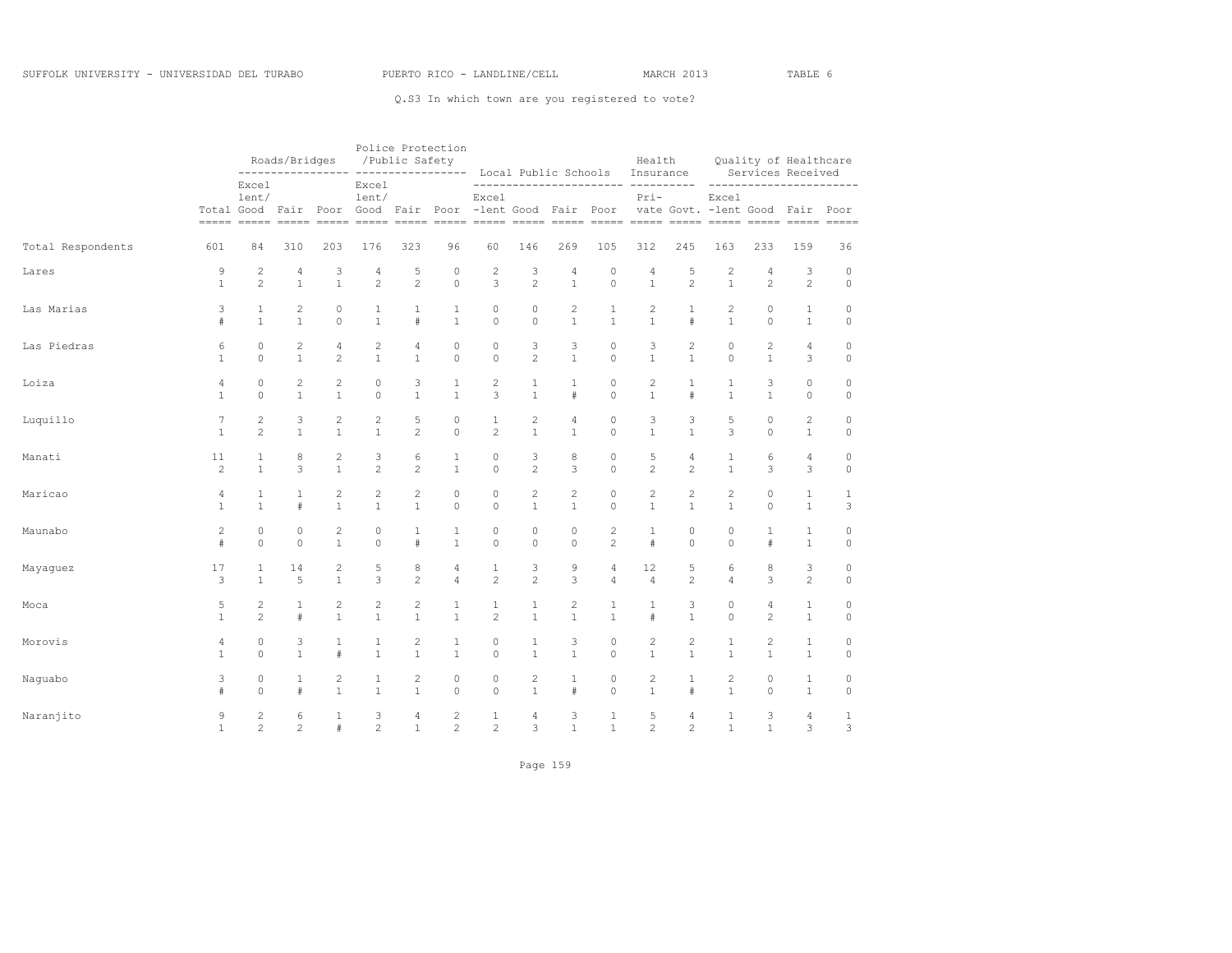|                   |                |                | Roads/Bridges  |                | /Public Safety                                                  |                           | Police Protection |                |                |                |                | Health<br>---------------- ---------------- Local Public Schools Insurance |                |                                           |                | Quality of Healthcare<br>Services Received |              |
|-------------------|----------------|----------------|----------------|----------------|-----------------------------------------------------------------|---------------------------|-------------------|----------------|----------------|----------------|----------------|----------------------------------------------------------------------------|----------------|-------------------------------------------|----------------|--------------------------------------------|--------------|
|                   | Total Good     | Excel<br>lent/ |                |                | Excel<br>lent/<br>Fair Poor Good Fair Poor -lent Good Fair Poor |                           |                   | Excel          |                |                |                | $Pri-$                                                                     |                | Excel<br>vate Govt. - lent Good Fair Poor |                | _________________________                  |              |
| Total Respondents | 601            | 84             | 310            | 203            | 176                                                             | 323                       | 96                | 60             | 146            | 269            | 105            | 312                                                                        | 245            | 163                                       | 233            | 159                                        | 36           |
| Orocovis          | 4              | $\mathbf{2}$   | 1              | 1              | 1                                                               | 3                         | $\mathbb O$       | $\circ$        | 1              | 3              | $\circ$        | $\overline{\mathbf{c}}$                                                    | 1              | 1                                         | 1              | 2                                          | 0            |
|                   | $\mathbf{1}$   | $\overline{c}$ | $\#$           | #              | $\overline{1}$                                                  | $\mathbf{1}$              | $\circ$           | $\circ$        | $\mathbf{1}$   | $\mathbf{1}$   | $\circ$        | $\mathbf{1}$                                                               | $\#$           | $\mathbf{1}$                              | $\#$           | $\mathbf{1}$                               | $\circ$      |
| Patillas          | $\overline{4}$ | $\circ$        | $\circ$        | 3              | $\mathbf 0$                                                     | $\ensuremath{\mathsf{3}}$ | $\mathbf{1}$      | $\circ$        | $\mathbf{1}$   | 2              | 1              | 2                                                                          | 2              | $\circ$                                   | $\circ$        | 3                                          | 0            |
|                   | 1              | $\Omega$       | $\Omega$       | $\mathbf{1}$   | $\Omega$                                                        | $\mathbf{1}$              | $\mathbf{1}$      | $\Omega$       | $\mathbf{1}$   | $\mathbf{1}$   | $\mathbf{1}$   | $\mathbf{1}$                                                               | $\mathbf{1}$   | $\Omega$                                  | $\Omega$       | $\mathfrak{D}$                             | $\Omega$     |
| Penuelas          | 5              | $\mathbf{1}$   | 3              | $\mathbf{1}$   | $\mathbf{1}$                                                    | 3                         | $\mathbf{1}$      | $\circ$        | $\mathbf{1}$   | 3              | $\mathbf{1}$   | 5                                                                          | $\Omega$       | $\mathbf{1}$                              | $\mathbf{1}$   | 3                                          | $\circ$      |
|                   | $\mathbf{1}$   | $\mathbf{1}$   | $\mathbf{1}$   | #              | $\mathbf{1}$                                                    | $\mathbf{1}$              | $\mathbf{1}$      | $\circ$        | $\mathbf{1}$   | $\mathbf{1}$   | $\mathbf{1}$   | $\overline{c}$                                                             | $\Omega$       | $\mathbf{1}$                              | $\#$           | $\overline{c}$                             | $\circ$      |
| Ponce             | 25             | 5              | 13             | 7              | 7                                                               | 16                        | 2                 | $\mathbf{2}$   | 9              | 12             | 1              | 10                                                                         | 14             | 10                                        | 8              | 7                                          | $\circ$      |
|                   | $\overline{4}$ | 6              | $\overline{4}$ | 3              | $\overline{4}$                                                  | 5                         | $\mathfrak{D}$    | 3              | 6              | $\overline{4}$ | $\mathbf{1}$   | 3                                                                          | 6              | 6                                         | 3              | $\overline{4}$                             | $\circ$      |
| Rio Grande        | 6              | $\Omega$       | 3              | 3              | $\mathbf{1}$                                                    | $\overline{4}$            | $\mathbf{1}$      | $\circ$        | $\mathbf{2}$   | 3              | $\mathbf{1}$   | 6                                                                          | $\Omega$       | $\overline{c}$                            | 3              | $\mathbf{1}$                               | $\circ$      |
|                   | 1              | $\Omega$       | $\mathbf{1}$   | $\mathbf{1}$   | $\mathbf{1}$                                                    | $\mathbf{1}$              | $\mathbf{1}$      | $\Omega$       | $\mathbf{1}$   | $\mathbf{1}$   | $\mathbf{1}$   | $\overline{c}$                                                             | $\Omega$       | $\mathbf{1}$                              | $\mathbf{1}$   | $\mathbf{1}$                               | $\circ$      |
| Sabana Grande     | $\overline{c}$ | $\Omega$       | $\mathbf{1}$   | $\mathbf{1}$   | $\Omega$                                                        | 2                         | $\circ$           | $\mathbf{1}$   | $\mathbf{1}$   | $\circ$        | $\circ$        | $\mathbf{1}$                                                               | $\mathbf{1}$   | 2                                         | $\Omega$       | $\Omega$                                   | $\circ$      |
|                   | $\#$           | $\Omega$       | $\#$           | #              | $\Omega$                                                        | $\mathbf{1}$              | $\Omega$          | $\overline{c}$ | $\mathbf{1}$   | $\Omega$       | $\Omega$       | $\#$                                                                       | $\#$           | $\mathbf{1}$                              | $\Omega$       | $\Omega$                                   | $\circ$      |
| Salinas           | 3              | $\mathbf{1}$   | 1              | $\mathbf{1}$   | $\mathbf{2}$                                                    | $\mathbf{1}$              | $\mathbb O$       | $\mathbf{1}$   | 1              | $\mathbf{1}$   | 0              | 2                                                                          | $\mathbf{1}$   | 2                                         | $\mathbf{1}$   | 0                                          | 0            |
|                   | $\#$           | $\mathbf{1}$   | $\#$           | $\#$           | $\overline{1}$                                                  | $\#$                      | $\Omega$          | $\overline{c}$ | $\mathbf{1}$   | $\#$           | $\Omega$       | $\mathbf{1}$                                                               | $\#$           | $\mathbf{1}$                              | $\#$           | $\Omega$                                   | $\circ$      |
| San German        | $\overline{4}$ | $\Omega$       | $\mathbf{1}$   | 3              | $\mathbf{1}$                                                    | $\overline{c}$            | $1\,$             | $\circ$        | $\mathbf{2}$   | $\mathbf{1}$   | $\mathbf{1}$   | $\mathbf{2}$                                                               | $\mathbf{2}$   | $\Omega$                                  | 3              | $\mathbf{1}$                               | $\mathbf 0$  |
|                   | 1              | $\Omega$       | $\#$           | $\mathbf{1}$   | $\mathbf{1}$                                                    | $\mathbf{1}$              | $\mathbf{1}$      | $\Omega$       | $\mathbf{1}$   | #              | $\mathbf{1}$   | $\mathbf{1}$                                                               | $\mathbf{1}$   | $\Omega$                                  | $\mathbf{1}$   | $\mathbf{1}$                               | $\circ$      |
| San Juan          | 67             | 12             | 30             | 24             | 20                                                              | 36                        | 11                | 5              | 11             | 28             | 20             | 34                                                                         | 28             | 16                                        | 26             | 20                                         | 2            |
|                   | 11             | 14             | 10             | 12             | 11                                                              | 11                        | 11                | 8              | 8              | 10             | 19             | 11                                                                         | 11             | 10                                        | 11             | 13                                         | 6            |
| San Lorenzo       | 5              | $\circ$        | 3              | $\overline{c}$ | 1                                                               | $\sqrt{2}$                | $\sqrt{2}$        | $\circ$        | $\sqrt{2}$     | $\sqrt{2}$     | $\circ$        | $\sqrt{2}$                                                                 | 3              | $\mathbf{1}$                              | 3              | $\mathbf{1}$                               | $\circ$      |
|                   | 1              | $\Omega$       | $\mathbf{1}$   | $\mathbf{1}$   | $\overline{1}$                                                  | $\mathbf{1}$              | $\overline{c}$    | $\Omega$       | $\mathbf{1}$   | $\mathbf{1}$   | $\Omega$       | $\mathbf{1}$                                                               | $\mathbf{1}$   | $\mathbf{1}$                              | $\mathbf{1}$   | $\mathbf{1}$                               | $\Omega$     |
| San Sebastian     | 11             | $\mathbf{1}$   | $\overline{7}$ | 3              | 6                                                               | $\overline{4}$            | $\mathbf{1}$      | $\mathbf{2}$   | $\overline{c}$ | $\overline{4}$ | 3              | 6                                                                          | 5              | $\overline{4}$                            | $\overline{4}$ | $\overline{c}$                             | $\mathbf{1}$ |
|                   | $\overline{c}$ | $\mathbf{1}$   | $\overline{2}$ | $\mathbf{1}$   | 3                                                               | $\mathbf{1}$              | $\mathbf{1}$      | 3              | $\mathbf{1}$   | $\mathbf{1}$   | 3              | $\overline{c}$                                                             | $\mathfrak{D}$ | $\overline{c}$                            | $\overline{c}$ | $\mathbf{1}$                               | 3            |
| Santa Isabel      | $\mathbf{1}$   | $\circ$        | $\circ$        | $\mathbf{1}$   | $\circ$                                                         | $\mathbf{1}$              | $\circ$           | $\circ$        | $\circ$        | $\mathbf{1}$   | $\mathbf 0$    | $\circ$                                                                    | $\circ$        | $\circ$                                   | $\circ$        | $\mathbf{1}$                               | $\circ$      |
|                   | $\#$           | $\Omega$       | $\cap$         | #              | $\Omega$                                                        | $\#$                      | $\Omega$          | $\Omega$       | $\Omega$       | $\pm$          | $\Omega$       | $\Omega$                                                                   | $\Omega$       | $\Omega$                                  | $\Omega$       | $\mathbf{1}$                               | $\Omega$     |
| Toa Alta          | 6              | $\overline{c}$ | 3              | $\mathbf{1}$   | 3                                                               | $\mathbf{2}$              | $\mathbf{1}$      | 2              | $\mathbf{1}$   | $\mathbf{1}$   | $\mathbf{2}$   | 5                                                                          | $\circ$        | 3                                         | $\overline{c}$ | 0                                          | $\mathbf{1}$ |
|                   | $\mathbf{1}$   | $\overline{c}$ | $\mathbf{1}$   | #              | $\overline{c}$                                                  | $\mathbf{1}$              | $\mathbf{1}$      | 3              | $\mathbf{1}$   | #              | $\overline{c}$ | $\overline{c}$                                                             | $\Omega$       | $\overline{c}$                            | $\mathbf{1}$   | 0                                          | 3            |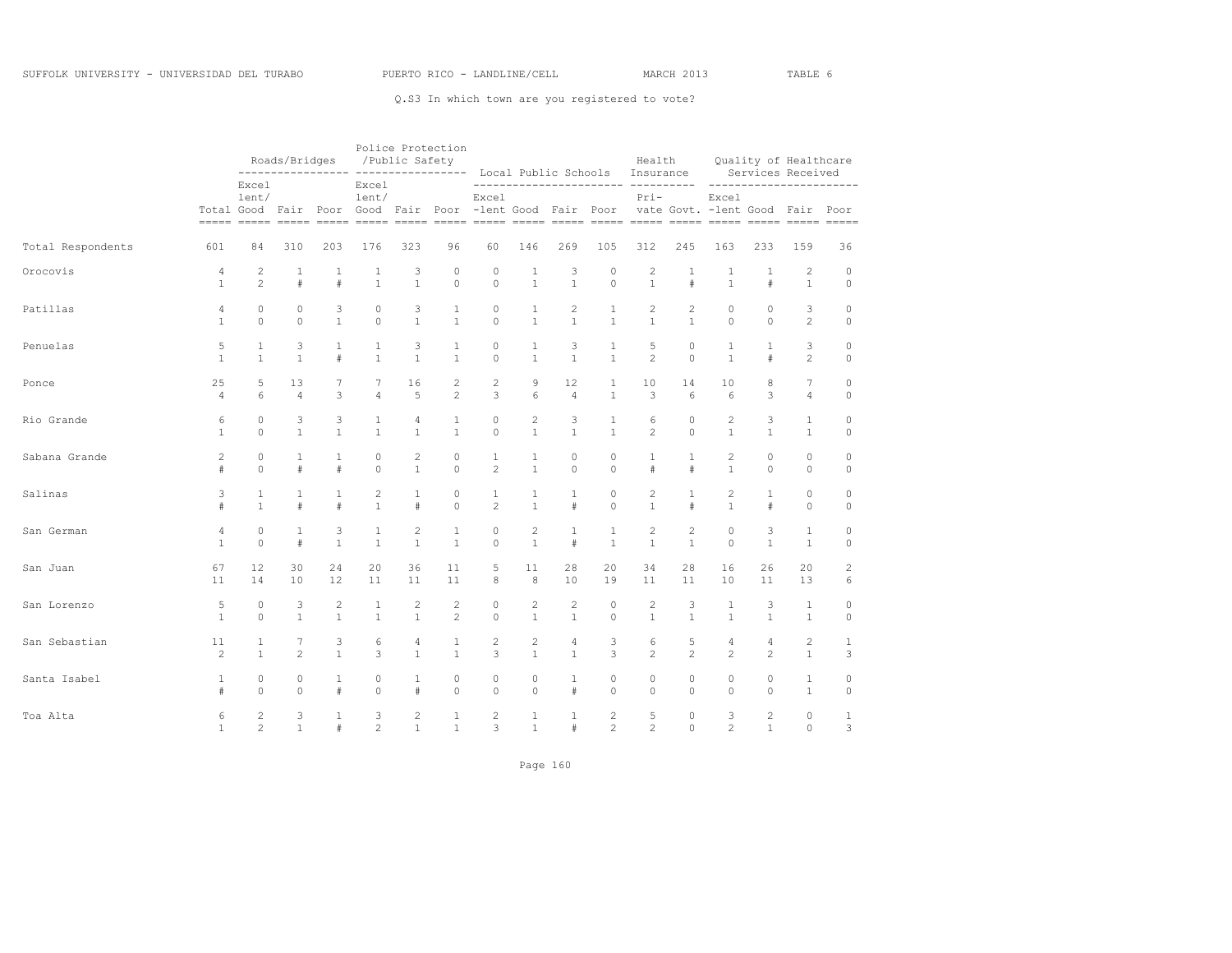|                   |                      |                      | Roads/Bridges                  |                      |                                         | /Public Safety       | Police Protection   | ---------------- ---------------- Local Public Schools                                                                                                                            |                                       |                      |                     | Health<br>Insurance                     |                              |                                           |                                | Quality of Healthcare<br>Services Received |                   |
|-------------------|----------------------|----------------------|--------------------------------|----------------------|-----------------------------------------|----------------------|---------------------|-----------------------------------------------------------------------------------------------------------------------------------------------------------------------------------|---------------------------------------|----------------------|---------------------|-----------------------------------------|------------------------------|-------------------------------------------|--------------------------------|--------------------------------------------|-------------------|
|                   |                      | Excel<br>lent/       |                                |                      | Excel<br>lent/                          |                      |                     | Excel<br>Total Good Fair Poor Good Fair Poor -lent Good Fair Poor<br><u>soona anaan anaan anaan anaan anaan anaan anaan anaan anaan anaan anaan anaan anaan anaan anaan anaan</u> |                                       |                      |                     | ----------<br>$Pri-$                    |                              | Excel<br>vate Govt. - lent Good Fair Poor |                                |                                            |                   |
| Total Respondents | 601                  | 84                   | 310                            | 203                  | 176                                     | 323                  | 96                  | 60                                                                                                                                                                                | 146                                   | 269                  | 105                 | 312                                     | 245                          | 163                                       | 233                            | 159                                        | 36                |
| Toa Baja          | 13<br>$\overline{c}$ | $\mathbf{1}$         | $\overline{c}$                 | 5<br>$\mathfrak{D}$  | 4<br>$\mathfrak{D}$                     | 6<br>$\mathfrak{D}$  | 3<br>3              | 1<br>$\overline{2}$                                                                                                                                                               | 6<br>$\overline{4}$                   | 3<br>$\mathbf{1}$    | 3<br>$\mathbf{3}$   | 12<br>$\overline{4}$                    | $\circ$<br>$\Omega$          | 3<br>$\mathfrak{D}$                       | 3                              | 3<br>$\overline{c}$                        | 0<br>$\circ$      |
| Trujillo Alto     | 13<br>$\overline{2}$ | $\mathbf{1}$         | 6<br>$\overline{2}$            | 6<br>3               | 4<br>$\mathfrak{D}$                     | 5<br>$\overline{2}$  | 4<br>$\overline{4}$ | $\frac{1}{2}$                                                                                                                                                                     | $\frac{1}{1}$                         | $\overline{3}$       | $\frac{2}{2}$       | $\overline{2}$                          | 6<br>$\overline{2}$          | 5<br>$\mathbf{R}$                         | 3<br>$\mathbf{1}$              | 4<br>3                                     | $\mathbf{1}$<br>3 |
| Utuado            | 6<br>$\mathbf{1}$    | $\Omega$<br>$\Omega$ | 3<br>$\mathbf{1}$              | 3<br>$\mathbf{1}$    | 1<br>$\overline{1}$                     | 5<br>$\overline{2}$  | $\circ$<br>$\Omega$ | $\overline{\mathbf{c}}$<br>3                                                                                                                                                      | $\circ$<br>$\Omega$                   | 3<br>$\mathbf{1}$    | $\circ$<br>$\Omega$ | 4<br>$\mathbf{1}$                       | $\mathbf{2}$<br>$\mathbf{1}$ | 2<br>$\mathbf{1}$                         | 3<br>$\mathbf{1}$              | 1<br>$\mathbf{1}$                          | 0<br>$\circ$      |
| Vega Alta         | 3<br>$\#$            | $\mathbf{1}$         | 2<br>$\mathbf{1}$              | 0<br>$\Omega$        | $\mathbf{1}$                            | 2<br>$\mathbf{1}$    | $\circ$<br>$\Omega$ | 0<br>$\Omega$                                                                                                                                                                     | $\mathbf{1}$                          | 2<br>$\mathbf{1}$    | $\circ$<br>$\Omega$ | #                                       | 2<br>$\mathbf{1}$            | $\mathbf{1}$                              | $\circ$<br>$\Omega$            | 2<br>$\mathbf{1}$                          | 0<br>$\circ$      |
| Vega Baja         |                      | 3<br>$\overline{4}$  | 2<br>$\mathbf{1}$              | 2<br>$\mathbf{1}$    | 1<br>$\mathbf{1}$                       | 5<br>$\mathfrak{D}$  | $\mathbf{1}$        | 0<br>$\Omega$                                                                                                                                                                     | $\mathbf{1}$<br>$\mathbf{1}$          | 4<br>$\mathbf{1}$    | 2<br>$\mathfrak{D}$ | 4<br>$\mathbf{1}$                       | 2<br>$\mathbf{1}$            | 2<br>$\mathbf{1}$                         | 3<br>$\mathbf{1}$              | 2<br>$\mathbf{1}$                          | 0<br>$\Omega$     |
| Vieques           | $\#$                 | $\Omega$<br>$\Omega$ | $\Omega$<br>$\Omega$           | 1<br>#               | $\Omega$<br>$\Omega$                    | $\Omega$<br>$\Omega$ | 1<br>$\mathbf{1}$   | 0<br>$\Omega$                                                                                                                                                                     | $\circ$<br>$\Omega$                   | $\mathbf{1}$<br>$\#$ | $\circ$<br>$\Omega$ | $\circ$<br>$\Omega$                     | 1<br>$\#$                    | $\Omega$<br>$\Omega$                      | 0<br>$\Omega$                  | $\mathbf{1}$<br>$\mathbf{1}$               | 0<br>$\circ$      |
| Villalba          | 3<br>$\#$            | $\circ$<br>$\Omega$  | $\mathbf{2}$<br>$\mathbf{1}$   | $\mathbf{1}$<br>$\#$ | 0<br>$\Omega$                           | 2<br>$\mathbf{1}$    | 1<br>$\mathbf{1}$   | 0<br>$\circ$                                                                                                                                                                      | $\circ$<br>$\Omega$                   | 3<br>$\mathbf{1}$    | $\circ$<br>$\circ$  | 3<br>$\mathbf{1}$                       | $\circ$<br>$\Omega$          | $\mathbf{2}$<br>$\mathbf{1}$              | $\circ$<br>$\circ$             | 1<br>$\mathbf{1}$                          | 0<br>$\circ$      |
| Yabu- coa         | 8<br>$\mathbf{1}$    | 1<br>$\mathbf{1}$    | $\overline{c}$<br>$\mathbf{1}$ | 5<br>$\mathfrak{D}$  | $\mathbf{1}$<br>$\mathbf{1}$            | 6<br>$\mathfrak{D}$  | $\frac{1}{1}$       | $\mathbf{1}$<br>$\mathfrak{D}$                                                                                                                                                    | 3<br>$\mathfrak{D}$                   | 4<br>$\mathbf{1}$    | $\circ$<br>$\Omega$ | 3<br>$\mathbf{1}$                       | 5<br>$\mathfrak{D}$          | 2<br>$\mathbf{1}$                         | 5<br>$\overline{2}$            | 1<br>$\mathbf{1}$                          | 0<br>$\circ$      |
| Yauco             | 6                    | $\circ$<br>$\Omega$  | 5<br>$\overline{2}$            | $\mathbf{1}$<br>$\#$ | $\overline{\mathbf{c}}$<br>$\mathbf{1}$ | 4<br>$\mathbf{1}$    | $\circ$<br>$\Omega$ | $\mathbf{1}$<br>$\mathfrak{D}$                                                                                                                                                    | $\begin{array}{c} 2 \\ 1 \end{array}$ | 3<br>$\mathbf{1}$    | $\circ$<br>$\Omega$ | $\overline{\mathbf{c}}$<br>$\mathbf{1}$ | 3<br>$\mathbf{1}$            | 3<br>$\mathfrak{D}$                       | $\overline{c}$<br>$\mathbf{1}$ | 1<br>$\mathbf{1}$                          | 0<br>$\Omega$     |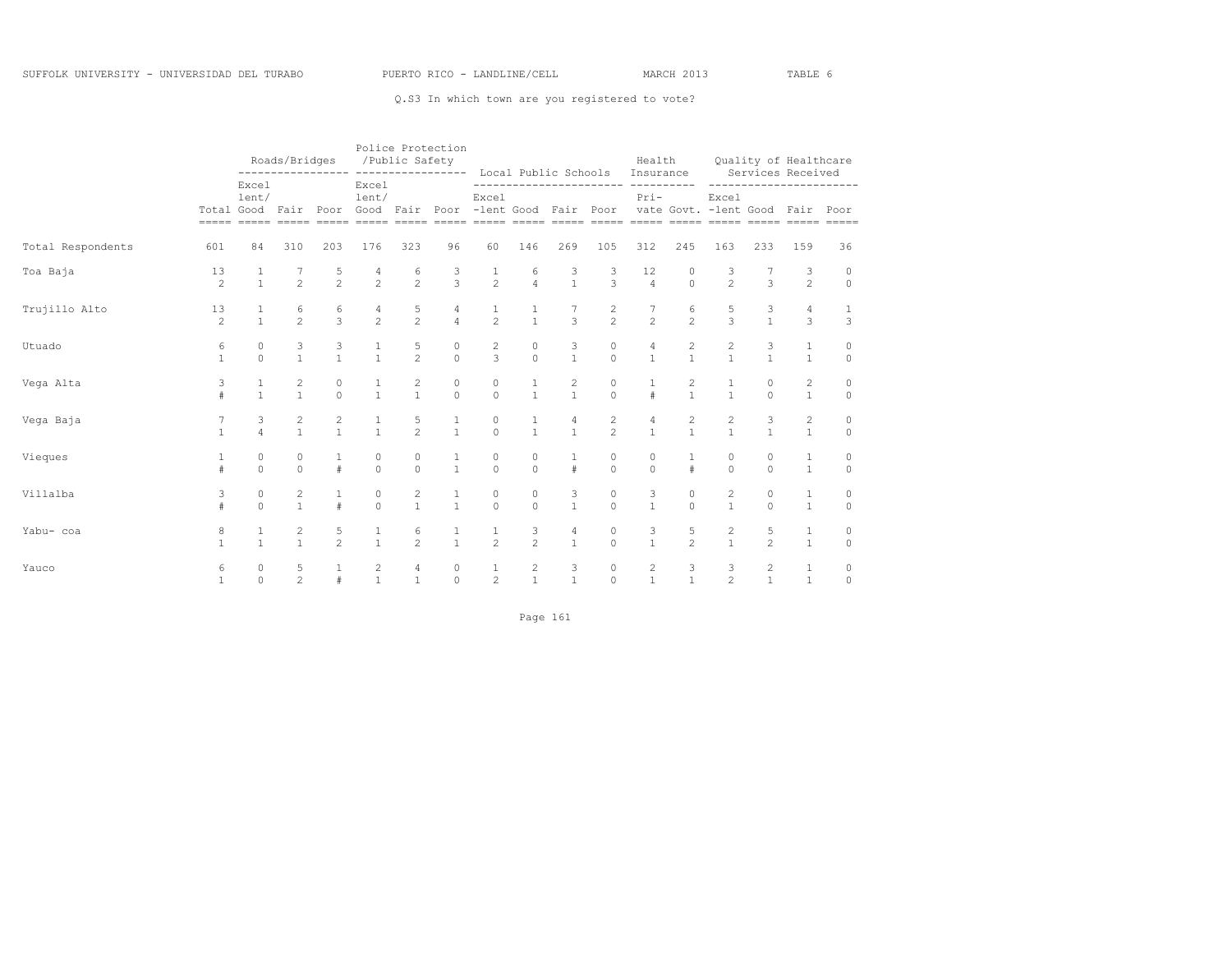## Q.S4 What is your local party affiliation?

|                                               |                     |                      | Roads/Bridges       |                      | /Public Safety               |                                       | Police Protection<br>---------------- ---------------- Local Public Schools Insurance Services Received |                     |                              |                                |                                    |                     |                      | Health Quality of Healthcare |                      |                              |                     |
|-----------------------------------------------|---------------------|----------------------|---------------------|----------------------|------------------------------|---------------------------------------|---------------------------------------------------------------------------------------------------------|---------------------|------------------------------|--------------------------------|------------------------------------|---------------------|----------------------|------------------------------|----------------------|------------------------------|---------------------|
|                                               |                     | Excel<br>lent/       |                     |                      | Excel<br>lent/               |                                       | Total Good Fair Poor Good Fair Poor -lent Good Fair Poor vate Govt. -lent Good Fair Poor                | Excel               |                              |                                |                                    | $Pri-$              |                      | Excel                        |                      | -----------------------      |                     |
| Total Respondents                             | 601                 | 84                   | 310                 | 203                  | 176                          | 323                                   | 96                                                                                                      | 60                  | 146                          | 269                            | 105                                | 312                 | 245                  | 163                          | 233                  | 159                          | 36                  |
| Non-Affiliated                                | 363<br>60           | 46<br>55             | 180<br>58           | 136<br>67            | 97<br>55                     | 195<br>60                             | 65<br>68                                                                                                | 33<br>55            | 92<br>63                     | 151<br>56                      | 78<br>74                           | 190<br>61           | 144<br>59            | 90<br>55                     | 135<br>58            | 107<br>67                    | 25<br>69            |
| PNP (New Progressive Party<br>of Puerto Rico) | 122<br>2.0          | 23<br>27             | 62<br>20            | 35<br>17             | 46<br>26                     | 60<br>19                              | 16<br>17                                                                                                | 14<br>23            | 29<br>$20^{\circ}$           | 58<br>22.2                     | 15<br>14                           | 60<br>19            | 53<br>22             | 35<br>21                     | 49<br>21             | 28<br>18                     | 8<br>22             |
| PPD (Popular Democratic<br>Party)             | 93<br>1.5           | 14<br>17             | 54<br>17            | 24<br>12             | 24<br>14                     | 57<br>18                              | 12 <sup>°</sup><br>13                                                                                   | 11<br>18            | 18<br>12                     | 53<br>$20 -$                   | $7\overline{ }$<br>$7\overline{ }$ | 49<br>16            | 38<br>16             | 31<br>19                     | 43<br>18             | 17<br>11                     | 2<br>6              |
| PIP (Puerto Rican<br>Independence Party)      | 6<br>$\overline{1}$ | $\circ$<br>$\Omega$  | $\frac{3}{1}$       | $\frac{3}{1}$        | $\mathbf{1}$<br>$\mathbf{1}$ | $\begin{array}{c} 4 \\ 1 \end{array}$ | $\frac{1}{1}$                                                                                           | $\frac{1}{2}$       | $\frac{2}{1}$                | $\frac{1}{4}$                  | $\frac{2}{2}$                      | $\frac{5}{2}$       | $\pm$                | $\frac{1}{1}$                | $\pm$                | 3<br>$\mathfrak{D}$          | $\circ$<br>$\Omega$ |
| EPD                                           | $\mathbf{1}$<br>#   | $\Omega$<br>$\Omega$ | $\pm$               | $\Omega$<br>$\Omega$ | $\Omega$<br>$\Omega$         | $\mathbf{1}$<br>$\pm$                 | $\Omega$<br>$\Omega$                                                                                    | $\Omega$<br>$\cap$  | $\circ$<br>$\Omega$          | $\mathbf{1}$<br>$\pm$          | $\Omega$<br>$\Omega$               | $\mathbf{1}$<br>#   | $\Omega$<br>$\Omega$ | $\Omega$<br>$\cap$           | $\Omega$<br>$\Omega$ | $\Omega$<br>$\Omega$         | 1<br>3              |
| Commonwealth                                  | $\mathbf{1}$<br>#   | $\circ$<br>$\Omega$  | $\circ$<br>$\Omega$ | $\mathbf{1}$<br>$\#$ | $\mathbf{1}$<br>$\mathbf{1}$ | $\circ$<br>$\Omega$                   | $\circ$<br>$\Omega$                                                                                     | $\circ$<br>$\Omega$ | $\circ$<br>$\Omega$          | 0<br>$\Omega$                  | $\mathbf{1}$<br>$\mathbf{1}$       | $\circ$<br>$\Omega$ |                      | $\circ$<br>$\Omega$          | $\circ$<br>$\Omega$  | $\circ$<br>$\Omega$          | $\circ$<br>$\Omega$ |
| Other Party                                   | 0<br>$\Omega$       | $\circ$<br>$\cap$    | $\circ$<br>$\cap$   | $\circ$<br>$\Omega$  | $\circ$<br>$\cap$            | $\circ$<br>$\cap$                     | $\circ$<br>$\Omega$                                                                                     | $\circ$<br>$\cap$   | $\circ$<br>$\Omega$          | $\circ$<br>$\cap$              | $\circ$<br>$\Omega$                | $\circ$<br>$\Omega$ | $\circ$<br>$\cap$    | $\circ$<br>$\cap$            | $\circ$<br>$\cap$    | $\circ$<br>$\Omega$          | $\circ$<br>$\circ$  |
| Undecided                                     | 6<br>$\mathbf{1}$   | $\circ$<br>$\cap$    | 5<br>$\mathfrak{D}$ | $\mathbf{1}$<br>$\#$ | 3<br>$\mathfrak{D}$          | 3<br>$\mathbf{1}$                     | $\circ$<br>$\Omega$                                                                                     | $\circ$<br>$\cap$   | $\mathbf{2}$<br>$\mathbf{1}$ | $\mathbf{2}$<br>$\overline{1}$ | $\mathbf{1}$<br>$\overline{1}$     | $\mathbf{1}$<br>#   | 5<br>$\mathfrak{D}$  | $\mathbf{2}$<br>$\mathbf{1}$ | 2<br>$\mathbf{1}$    | $\mathbf{2}$<br>$\mathbf{1}$ | $\circ$<br>$\circ$  |
| Refused                                       | 9<br>1              | $\mathbf{1}$         | 5<br>$\mathfrak{D}$ | 3<br>$\overline{1}$  | 4<br>$\mathfrak{D}$          | $\begin{array}{c} 3 \\ 1 \end{array}$ | 2<br>$\mathfrak{D}$                                                                                     | $\frac{1}{2}$       | $\frac{3}{2}$                | $\frac{3}{1}$                  | $\mathbf{1}$<br>$\mathbf{1}$       | 6<br>$\overline{2}$ | 3<br>$\mathbf{1}$    | 4<br>$\mathfrak{D}$          | 3<br>$\mathbf{1}$    | 2<br>$\mathbf{1}$            | $\circ$<br>$\Omega$ |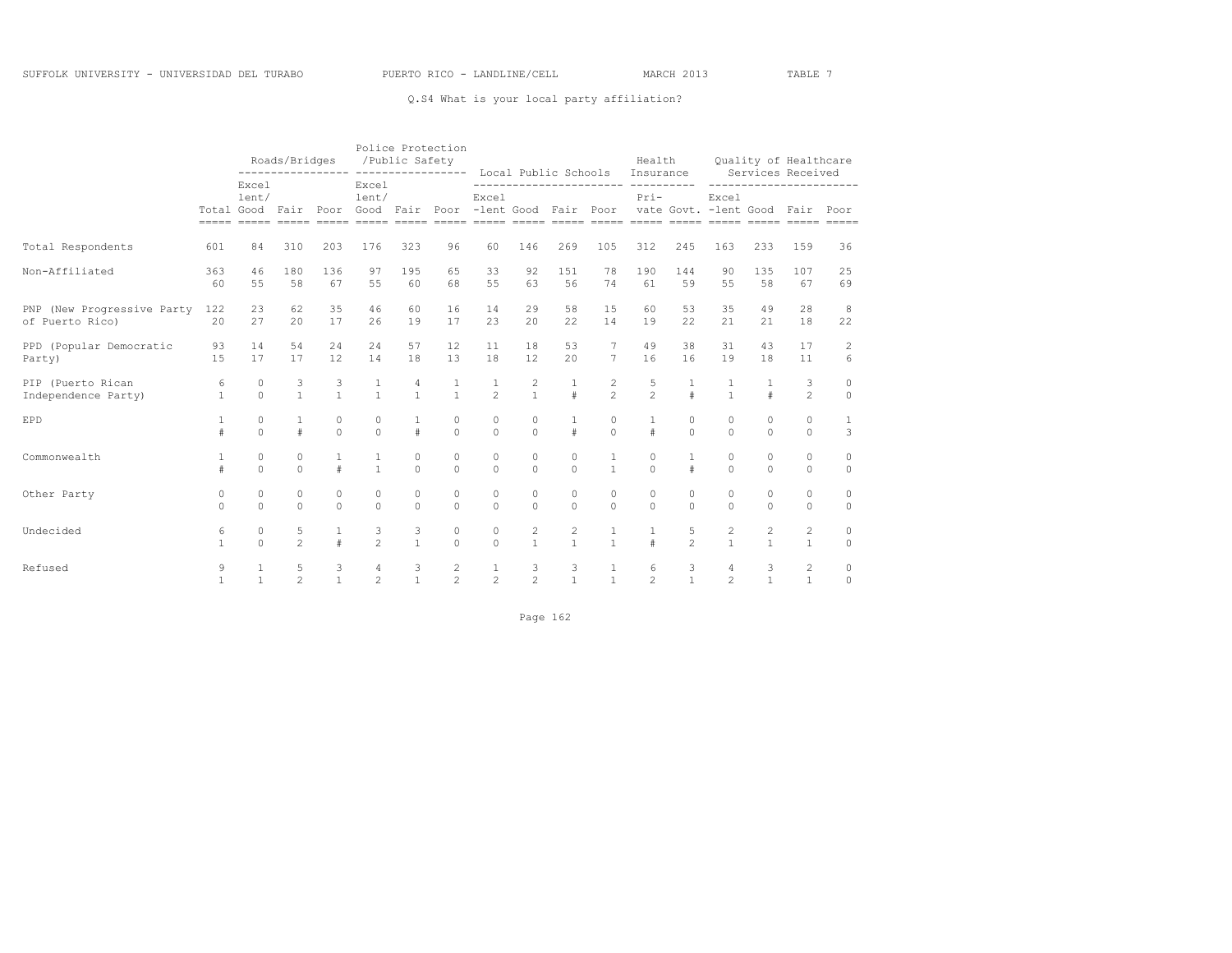# Q.S5 For statistical purposes only, can you please tell me what your ethnic background / ancestry is?

|                                             |                          |                                | Roads/Bridges        |                      | /Public Safety       |                      | Police Protection<br>---------------- ---------------- Local Public Schools Insurance Services Received |                                  |                                 |                      |                                  |                                              |                                  | Health Quality of Healthcare |                    |                      |                                   |
|---------------------------------------------|--------------------------|--------------------------------|----------------------|----------------------|----------------------|----------------------|---------------------------------------------------------------------------------------------------------|----------------------------------|---------------------------------|----------------------|----------------------------------|----------------------------------------------|----------------------------------|------------------------------|--------------------|----------------------|-----------------------------------|
|                                             |                          | Excel<br>lent/                 |                      |                      | Excel<br>lent/       |                      | Total Good Fair Poor Good Fair Poor -lent Good Fair Poor vate Govt. -lent Good Fair Poor                | Excel                            |                                 |                      |                                  | ------------------------ ---------<br>$Pri-$ |                                  | Excel                        |                    |                      | -----------------------           |
| Total Respondents                           | 601                      | 84                             | 310                  | 203                  | 176                  | 323                  | 96                                                                                                      | 60                               | 146                             | 269                  | 105                              | 312                                          | 245                              | 163                          | 233                | 159                  | 36                                |
| Hispanic/Latino                             | 350<br>58                | 46<br>55                       | 183<br>59            | 121<br>60            | 98<br>56             | 195<br>60            | 53<br>55                                                                                                | 35<br>58                         | 84<br>58                        | 163<br>61            | 62<br>59                         | 173<br>55                                    | 148<br>60                        | 84<br>52                     | 148<br>64          | 91<br>57             | 20<br>56                          |
| White/Caucasian                             | 187<br>31                | 31<br>37                       | 91<br>29             | 61<br>30             | 59<br>34             | 98<br>30             | 29<br>30                                                                                                | 13<br>22                         | 46<br>32                        | 81<br>30             | 35<br>33                         | 108<br>35                                    | 69<br>28                         | 57<br>35                     | 66<br>28           | 48<br>30             | 13<br>36                          |
| Black/African-American                      | 20<br>3                  | $\mathbf{3}$<br>$\overline{4}$ | 10<br>$\mathcal{B}$  | $\mathcal{L}$        | 5<br>$\overline{a}$  | 11<br>$\mathcal{S}$  | 4<br>$\overline{4}$                                                                                     | $\frac{2}{3}$                    | $\frac{3}{2}$                   | 12<br>$\Delta$       | $\frac{2}{2}$                    | $\frac{8}{3}$                                | $\frac{9}{4}$                    | $\overline{z}$               | $\mathcal{L}$      | $\overline{4}$       | $\mathbf{1}$<br>3                 |
| American Indian / Alaska<br>Native          | 12<br>$\mathfrak{D}$     | $\mathbf{1}$                   | 6<br>$\overline{2}$  | 5<br>$\overline{2}$  | $\frac{3}{2}$        | 5<br>$\mathfrak{D}$  | 4<br>$\overline{4}$                                                                                     | 5<br>$\overline{8}$              | $\overline{4}$<br>$\mathcal{L}$ | 3<br>$\mathbf{1}$    | $\circ$<br>$\Omega$              | 5<br>$\overline{2}$                          | $\mathcal{L}$                    | 6<br>$\overline{a}$          | 3<br>$\mathbf{1}$  | 3<br>$\mathfrak{D}$  | $\circ$<br>$\Omega$               |
| Native Hawaiian / Other<br>Pacific Islander | $\overline{0}$<br>$\cap$ | $\circ$<br>$\cap$              | $\circ$<br>$\Omega$  | $\circ$<br>$\Omega$  | $\circ$<br>$\Omega$  | $\circ$<br>$\cap$    | $\circ$<br>$\Omega$                                                                                     | $\circ$<br>$\Omega$              | $\circ$<br>$\Omega$             | $\circ$<br>$\cap$    | 0<br>$\Omega$                    | 0<br>$\Omega$                                | $\circ$<br>$\Omega$              | $\Omega$<br>$\cap$           | $\Omega$<br>$\cap$ | $\circ$<br>$\Omega$  | $\circ$<br>$\circ$                |
| Asian                                       | $\circ$<br>$\cap$        | $\Omega$<br>$\Omega$           | $\bigcap$            | $\circ$<br>$\Omega$  | $\Omega$<br>$\Omega$ | $\circ$<br>$\cap$    | $\circ$<br>$\Omega$                                                                                     | $\circ$<br>$\Omega$              | $\circ$<br>$\Omega$             | $\circ$<br>$\cap$    | 0<br>$\Omega$                    | 0<br>$\Omega$                                | $\circ$<br>$\Omega$              | $\Omega$<br>$\cap$           | $\Omega$<br>$\cap$ | $\circ$<br>$\Omega$  | $\circ$<br>$\Omega$               |
| Other                                       | 27<br>$\overline{4}$     | 2<br>$\mathfrak{D}$            | 16<br>$\overline{2}$ | 9<br>$\overline{4}$  | 8<br>$\overline{5}$  | 12<br>$\overline{4}$ | 6<br>$6 \overline{6}$                                                                                   | $\overline{4}$<br>$\overline{7}$ | 8<br>5 <sup>1</sup>             | 10<br>$\overline{4}$ | $\overline{4}$<br>$\Delta$       | 17<br>$\overline{a}$                         | 8<br>$\mathcal{L}$               | 8<br>$\overline{5}$          | 8<br>$\mathcal{L}$ | 9<br>$6\overline{6}$ | $\overline{c}$<br>$6\overline{6}$ |
| Don't know                                  | 5                        | $\mathbf{1}$                   | $\mathbf{1}$         | $\Omega$<br>$\Omega$ | 3<br>$\mathfrak{D}$  | $\frac{2}{1}$        | $\circ$<br>$\Omega$                                                                                     | $\mathbf{1}$<br>$\overline{c}$   | $\mathbf{1}$<br>$\mathbf{1}$    | $\circ$<br>$\Omega$  | $\overline{2}$<br>$\overline{2}$ | $\mathbf{1}$<br>#                            | $\overline{4}$<br>$\overline{2}$ | 3<br>$\mathfrak{D}$          | $\mathbf{1}$<br>#  | 1<br>$\mathbf{1}$    | $\mathbf{0}$<br>$\circ$           |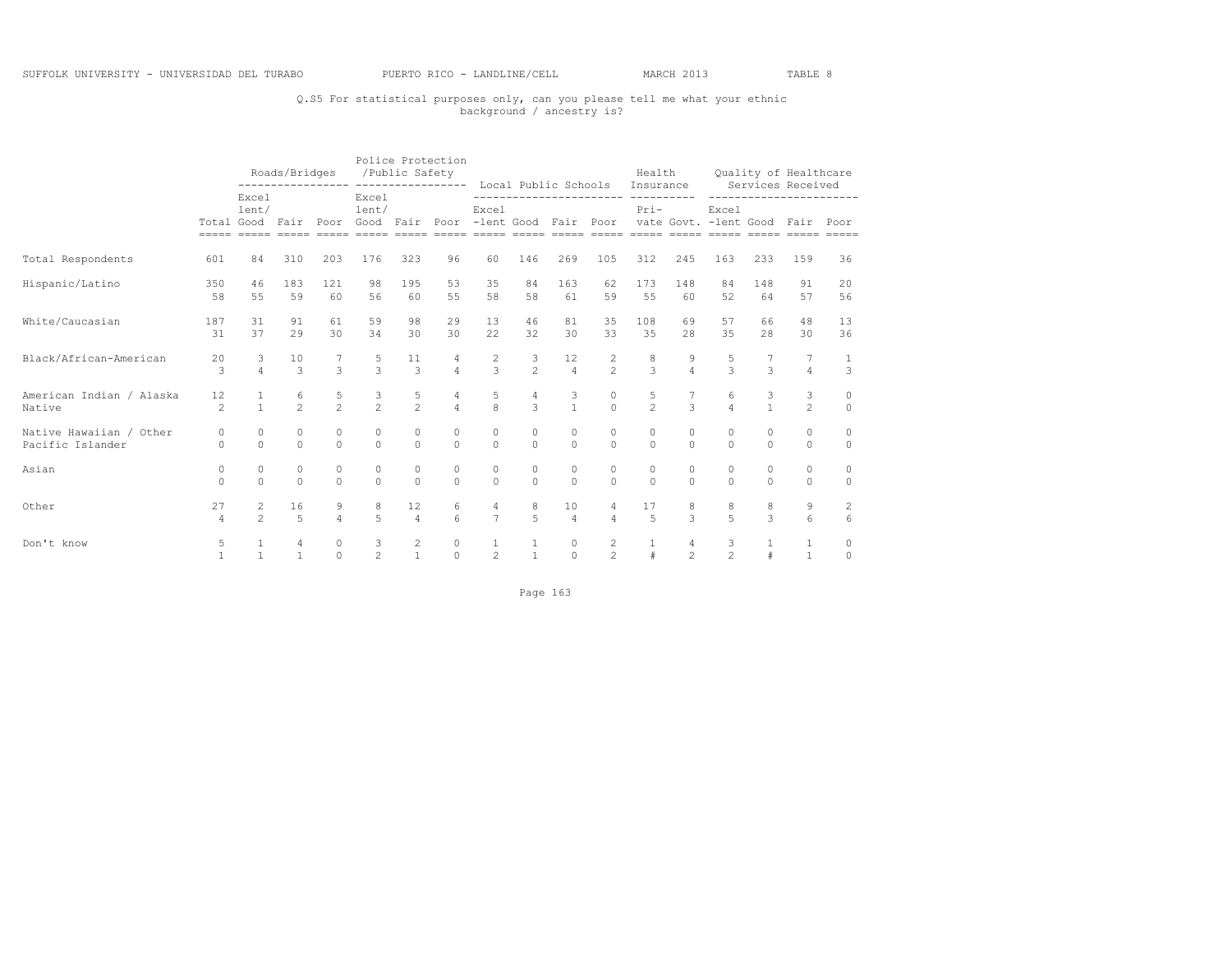## QAGE What is your age category?

|                   |              |                     | Roads/Bridges                  |                     |                        | /Public Safety      | Police Protection<br>---------------- |                   | Local Public Schools                        |                   |                     | Health<br>Insurance   |          |                                |                      | Quality of Healthcare<br>Services Received |                          |
|-------------------|--------------|---------------------|--------------------------------|---------------------|------------------------|---------------------|---------------------------------------|-------------------|---------------------------------------------|-------------------|---------------------|-----------------------|----------|--------------------------------|----------------------|--------------------------------------------|--------------------------|
|                   | Total Good   | Excel<br>lent/      | Fair                           | Poor                | Excel<br>lent/<br>Good | Fair                | Poor                                  | Excel             | ------------------------<br>-lent Good Fair |                   | Poor                | -----------<br>$Pri-$ |          | Excel<br>vate Govt. -lent Good |                      | ------------------<br>Fair Poor            |                          |
| Total Respondents | 601          | 84                  | 310                            | 203                 | 176                    | 323                 | 96                                    | 60                | 146                                         | 269               | 105                 | 312                   | 245      | 163                            | 233                  | 159                                        | 36                       |
| 18-24 Years       | 55<br>9      | 5<br>6              | 24<br>8                        | 26<br>13            | 10<br>6                | 31<br>10            | 14<br>15                              | 6<br>10           | 12<br>8                                     | 26<br>10          | 11<br>10            | 27<br>9               | 24<br>10 | 18<br>11                       | 21<br>$\overline{9}$ | 13<br>8                                    | $\overline{c}$<br>6      |
| $25-34$ Years     | 78<br>13     | 8                   | 41<br>13                       | 29<br>14            | 19<br>11               | 42<br>13            | 17<br>18                              | 6<br>10           | 23<br>16                                    | 36<br>13          | 12<br>11            | 32<br>10              | 35<br>14 | 12.<br>$7\phantom{.0}$         | 31<br>13             | 26<br>16                                   | 8<br>22                  |
| $35-49$ Years     | 166<br>28    | 18<br>2.1           | 85<br>27                       | 61<br>30            | 43<br>24               | 98<br>30            | 25<br>26                              | 19<br>32          | 30<br>2.1                                   | 84<br>31          | 30<br>29            | 87<br>28              | 67<br>27 | 43<br>26                       | 61<br>26             | 49<br>31                                   | 10<br>28                 |
| $50-64$ Years     | 159<br>26    | 27<br>32            | 85<br>27                       | 47<br>23            | 56<br>32               | 80<br>2.5           | 22<br>23                              | 19<br>32          | 45<br>31                                    | 62<br>2.3         | 28<br>27            | 91<br>29              | 55<br>22 | 45<br>28                       | 57<br>2.4            | 44<br>28                                   | 10<br>28                 |
| 65 Years or older | 141<br>2.3   | 27<br>32            | 73<br>2.4                      | 40<br>2.0           | 48<br>27               | 72<br>22            | 17<br>18                              | 10<br>17          | 36<br>2.5                                   | 59<br>22.2        | 24<br>23            | 74<br>2.4             | 63<br>26 | 45<br>28                       | 62<br>27             | 26<br>16                                   | 6<br>17                  |
| Refused           | $\mathbf{2}$ | $\circ$<br>$\Omega$ | $\overline{c}$<br>$\mathbf{1}$ | $\circ$<br>$\Omega$ | $\circ$<br>$\Omega$    | $\circ$<br>$\Omega$ | $\mathbf{1}$                          | $\circ$<br>$\cap$ | $\circ$<br>$\Omega$                         | 2<br>$\mathbf{1}$ | $\circ$<br>$\Omega$ | $\mathbf{1}$<br>#     | $\pm$    | $\circ$<br>$\Omega$            | 1<br>#               | $\mathbf 1$<br>$\mathbf{1}$                | $\mathbf{0}$<br>$\Omega$ |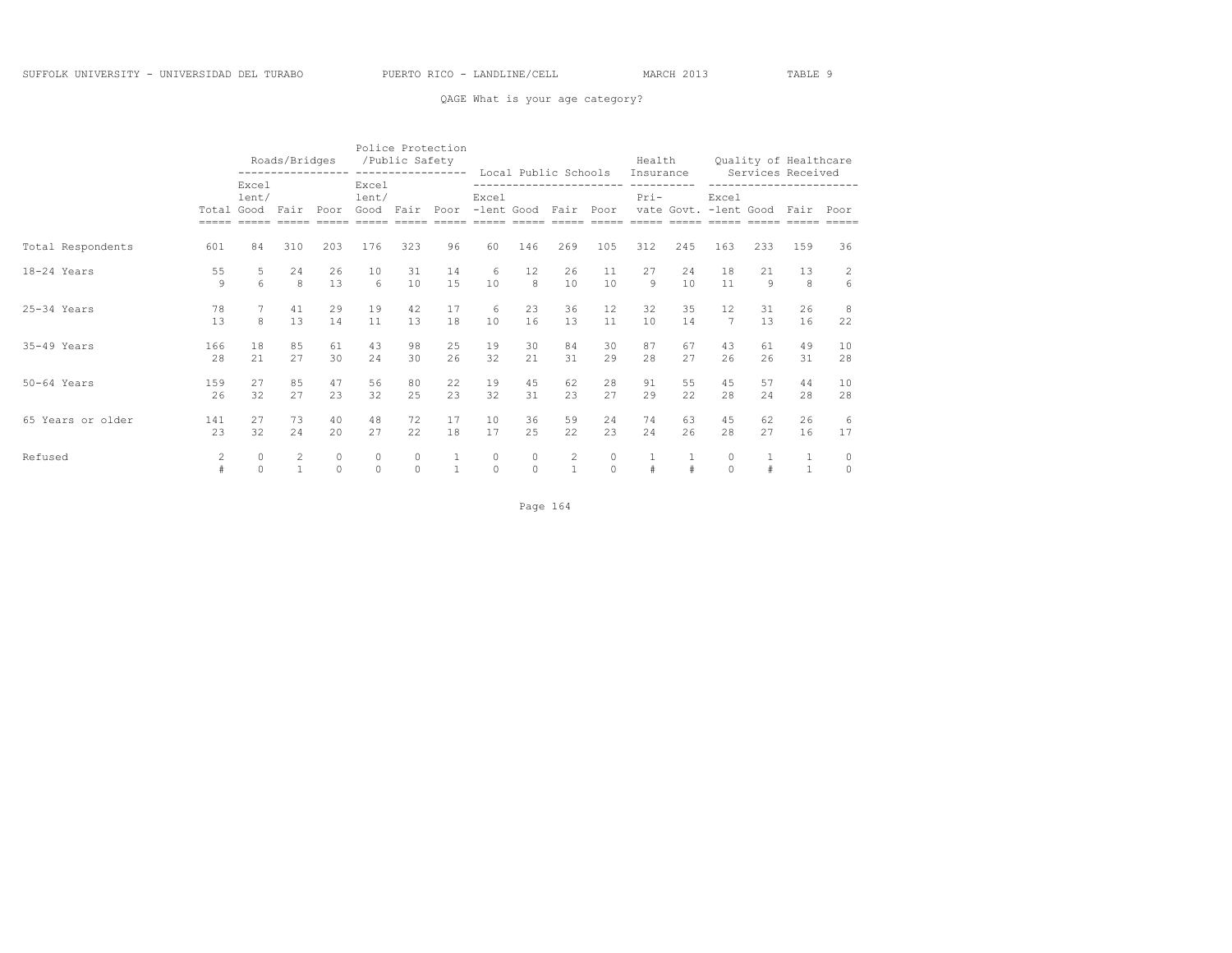#### Q.1 Barack Obama

|                    |              |                | Roads/Bridges       |                       |                                  | /Public Safety<br>----------------- | Police Protection  |                                | Local Public Schools             |           |          | Health              |                                |                |                     | Quality of Healthcare          |          |  |
|--------------------|--------------|----------------|---------------------|-----------------------|----------------------------------|-------------------------------------|--------------------|--------------------------------|----------------------------------|-----------|----------|---------------------|--------------------------------|----------------|---------------------|--------------------------------|----------|--|
|                    | Total Good   | Excel<br>lent/ | Fair Poor           |                       | Excel<br>lent/<br>Good Fair      |                                     | Poor               | Excel                          | -lent Good Fair Poor             |           |          | Insurance<br>$Pri-$ | vate Govt. -lent Good          | Excel          |                     | Services Received<br>Fair Poor |          |  |
|                    |              |                |                     |                       |                                  |                                     |                    |                                |                                  |           |          |                     |                                |                |                     |                                |          |  |
| Total Respondents  | 601          | 84             | 310                 | 203                   | 176                              | 323                                 | 96                 | 60                             | 146                              | 269       | 105      | 312                 | 245                            | 163            | 233                 | 159                            | 36       |  |
| Never Heard        | $\mathbf{1}$ |                | 5<br>$\mathfrak{D}$ | $\overline{2}$        | $\overline{2}$<br>$\overline{1}$ | $\overline{4}$<br>$\sim$ 1          | $\frac{1}{1}$      | $\mathbf{1}$<br>$\mathfrak{D}$ | $\overline{2}$<br>$\overline{1}$ | 3         | $\sim$ 1 | 5<br>$\mathcal{P}$  | $\overline{c}$<br>$\mathbf{1}$ | 2              | 3<br>$\overline{1}$ |                                |          |  |
| Favorable          | 499<br>83    | 70<br>83       | 252<br>81           | 175<br>86             | 158<br>90                        | 263<br>81                           | 74<br>77           | 52<br>87                       | 123<br>84                        | 226<br>84 | 78<br>74 | 254<br>81           | 211<br>86                      | 149<br>91      | 189<br>81           | 129<br>81                      | 27<br>75 |  |
| Unfavorable        | 56<br>9      | 9<br>11        | 32<br>10            | 1.5<br>$\overline{7}$ | 11<br>6                          | 33<br>10                            | 12<br>13           | .5<br>8                        | 12 <sup>°</sup><br>8             | 24<br>9   | 15<br>14 | 33<br>11            | 17<br>$\overline{7}$           | $\overline{4}$ | 25<br>11            | 17<br>11                       | 5<br>14  |  |
| HOF /<br>Undecided | 39           | 5<br>6         | 21                  | 11<br>5               | -5                               | 23                                  | 9<br>$\mathcal{G}$ | $\overline{2}$<br>3            | 9<br>6                           | 16<br>6   | 11<br>10 | 20<br>6             | 15<br>6                        | 5<br>3         | 16                  | 12<br>8                        | 8        |  |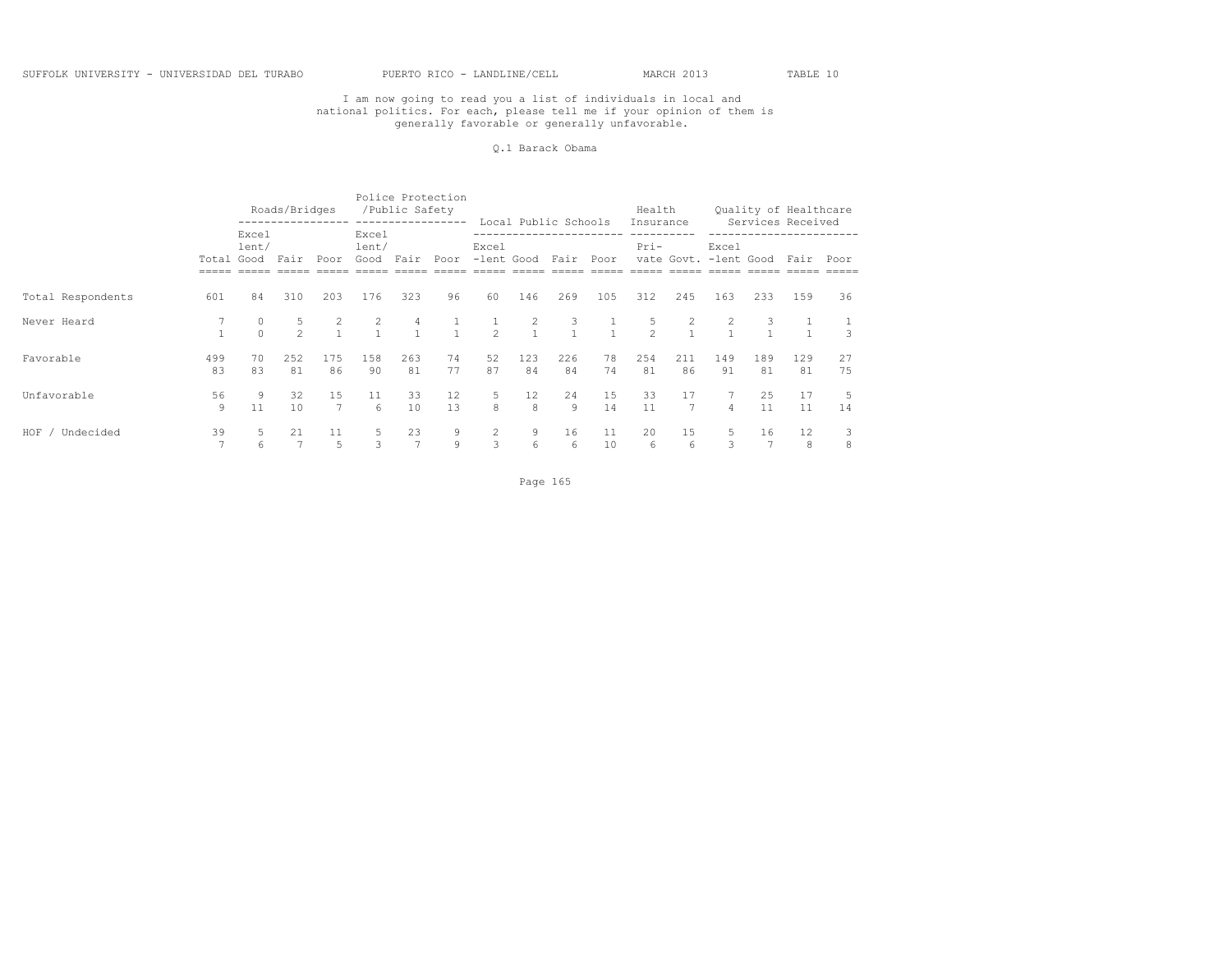#### Q.2 Joe Biden

|                   |            |                | Roads/Bridges | ------------------ |                        | /Public Safety<br>----------------- | Police Protection |                     | Local Public Schools |      |      | Health<br>Insurance |     |                                |     | Ouality of Healthcare<br>Services Received |      |
|-------------------|------------|----------------|---------------|--------------------|------------------------|-------------------------------------|-------------------|---------------------|----------------------|------|------|---------------------|-----|--------------------------------|-----|--------------------------------------------|------|
|                   | Total Good | Excel<br>lent/ | Fair          | Poor               | Excel<br>lent/<br>Good | Fair                                | Poor              | Excel<br>-lent Good |                      | Fair | Poor | $Pri-$              |     | Excel<br>vate Govt. -lent Good |     | Fair                                       | Poor |
| Total Respondents | 601        | 84             | 310           | 203                | 176                    | 323                                 | 96                | 60                  | 146                  | 269  | 105  | 312                 | 245 | 163                            | 233 | 159                                        | 36   |
| Never Heard       | 389        | 43             | 203           | 139                | 113                    | 214                                 | 57                | 41                  | 97                   | 182  | 58   | 186                 | 179 | 111                            | 138 | 106                                        | 26   |
|                   | 65         | 51             | 65            | 68                 | 64                     | 66                                  | 59                | 68                  | 66                   | 68   | 55   | 60                  | 73  | 68                             | 59  | 67                                         | 72   |
| Favorable         | 84         | 17             | 49            | 18                 | 29                     | 42                                  | 12                | 8                   | 22                   | 30   | 16   | 56                  | 21  | 22                             | 42  | 14                                         | 5    |
|                   | 14         | 2.0            | 16            | Q                  | 16                     | 13                                  | 13                | 13                  | 1.5                  | 11   | 1.5  | 18                  | Q   | 13                             | 18  | 9                                          | 14   |
| Unfavorable       | 50         | 9              | 22            | 19                 | 12                     | 26                                  | 12                | 6                   | 11                   | 23   | 10   | 30                  | 14  | 13                             | 20  | 14                                         | 3    |
|                   | 8          | 11             | 7             | $\mathsf{Q}$       | $\overline{7}$         | $\mathsf{R}$                        | 13                | 10                  | 8                    | 9    | 10   | 10                  | 6   | 8                              | 9   | 9                                          | 8    |
| HOF               | 78         | 15             | 36            | 27                 | 22                     | 41                                  | 15                | 5.                  | 16                   | 34   | 21   | 40                  | 31  | 17                             | 33  | 25                                         | 6    |
| Undecided         | 13         | 18             | 12            | 13                 | 13                     | 13                                  | 16                | 8                   | 11                   | 13   | 20   | 13                  | 13  | 10                             | 14  | 16                                         |      |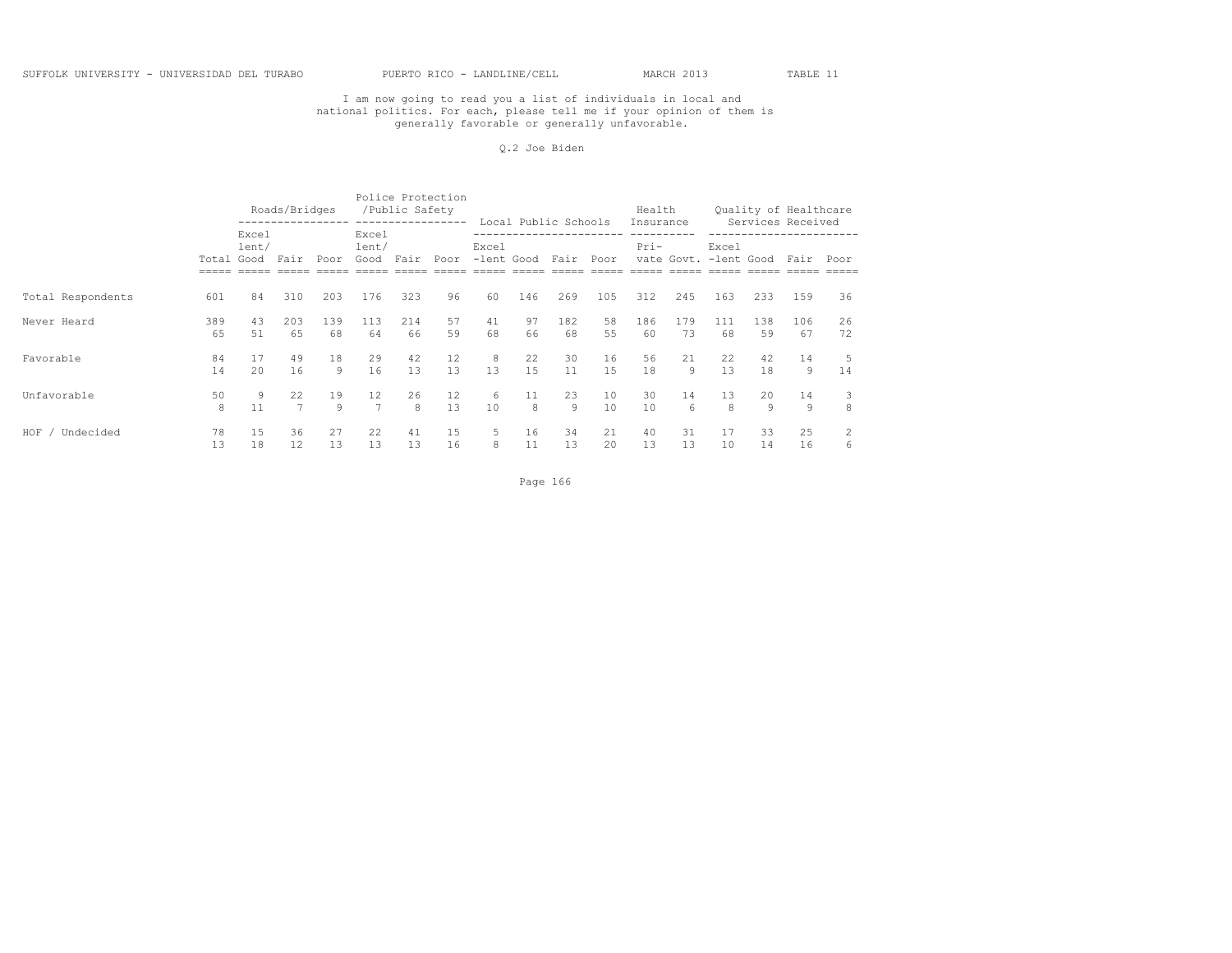#### Q.3 Hillary Clinton

|                    |            |                                   | Roads/Bridges        |                               |                    | Police Protection<br>/Public Safety<br>----------------- |          |                                  | Local Public Schools |                      |          | Health<br>Insurance |                       |           |           | Quality of Healthcare<br>Services Received |          |
|--------------------|------------|-----------------------------------|----------------------|-------------------------------|--------------------|----------------------------------------------------------|----------|----------------------------------|----------------------|----------------------|----------|---------------------|-----------------------|-----------|-----------|--------------------------------------------|----------|
|                    | Total Good | Excel<br>lent/                    | Fair                 | Poor                          | Excel<br>lent/     | Good Fair Poor                                           |          | Excel                            | -lent Good Fair      |                      | Poor     | Pri-                | vate Govt. -lent Good | Excel     |           | Fair Poor                                  |          |
|                    |            |                                   |                      |                               |                    |                                                          |          |                                  |                      |                      |          |                     |                       |           |           |                                            |          |
| Total Respondents  | 601        | 84                                | 310                  | 203                           | 176                | 323                                                      | 96       | 60                               | 146                  | 269                  | 105      | 312                 | 245                   | 163       | 233       | 159                                        | 36       |
| Never Heard        | 30<br>5    | $4\overline{ }$<br>$\overline{r}$ | 14<br>$\overline{5}$ | 12 <sup>°</sup><br>$\epsilon$ | 4<br>$\mathcal{L}$ | 18<br>6                                                  | 6<br>6   | 3 <sup>7</sup><br>$\overline{a}$ | $\overline{5}$       | 16<br>6 <sup>6</sup> | 3<br>3   | 10<br>$\mathcal{L}$ | 18<br>$\overline{7}$  | 6         | 8<br>3    | 15<br>Q                                    |          |
| Favorable          | 399<br>66  | 62<br>74                          | 211<br>68            | 123<br>61                     | 127<br>72          | 209<br>65                                                | 61<br>64 | 44<br>73                         | 105<br>72            | 165<br>61            | 67<br>64 | 208<br>67           | 159<br>65             | 115<br>71 | 158<br>68 | 97<br>61                                   | 23<br>64 |
| Unfavorable        | 73<br>12   | 9<br>11                           | 31<br>10             | 32<br>16                      | 20<br>11           | 36<br>11                                                 | 16<br>17 | 4<br>$\overline{7}$              | 13<br>9              | 35<br>13             | 21<br>20 | 44<br>14            | 23<br>9               | 15<br>9   | 28<br>12. | 19<br>12                                   | 8<br>22  |
| HOF /<br>Undecided | 99<br>17   | 9<br>11                           | 54<br>17             | 36<br>18                      | 25<br>14           | 60<br>19                                                 | 13<br>14 | 9<br>15                          | 21<br>14             | 53<br>20             | 14<br>13 | 50<br>16            | 45<br>18              | 27<br>17  | 39<br>17  | 28<br>18                                   | 4<br>11  |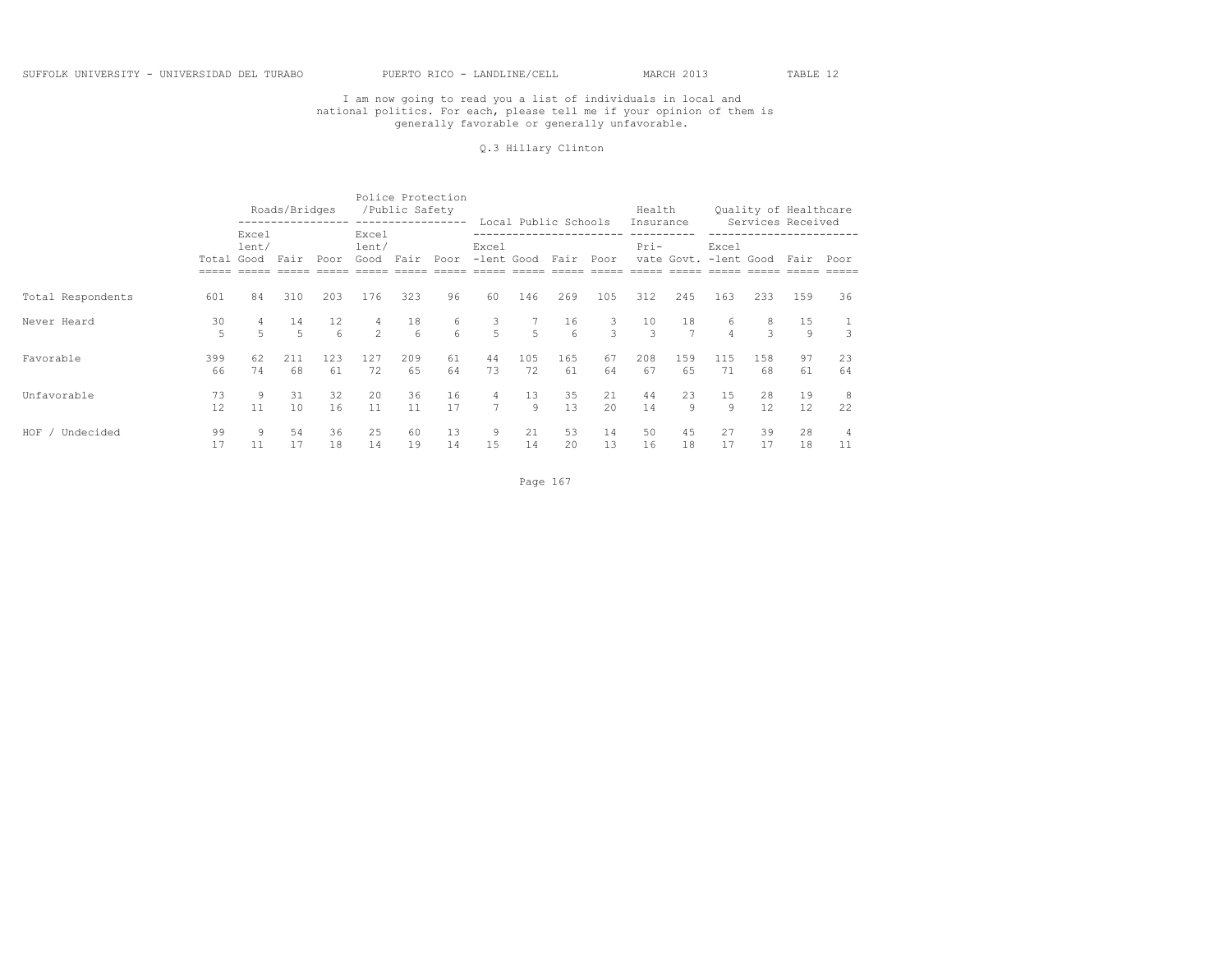#### Q.4 Alejandro Garcia Padilla

|                    |                     |                | Roads/Bridges       |                    |                             | /Public Safety | Police Protection<br>----------------- |                     | Local Public Schools |                                       |               | Health<br>Insurance |           |                                |                     | Quality of Healthcare<br>Services Received |          |
|--------------------|---------------------|----------------|---------------------|--------------------|-----------------------------|----------------|----------------------------------------|---------------------|----------------------|---------------------------------------|---------------|---------------------|-----------|--------------------------------|---------------------|--------------------------------------------|----------|
|                    | Total Good          | Excel<br>lent/ | Fair                | Poor               | Excel<br>lent/<br>Good Fair |                | Poor                                   | Excel<br>-lent Good |                      | Fair                                  | Poor          | $Pri-$              |           | Excel<br>vate Govt. -lent Good |                     | Fair Poor                                  |          |
| Total Respondents  | 601                 | 84             | 310                 | 203                | 176                         | 323            | 96                                     | 60                  | 146                  | 269                                   | 105           | 312                 | 245       | 163                            | 233                 | 159                                        | 36       |
| Never Heard        | 10<br>$\mathcal{P}$ |                | 5<br>$\overline{2}$ | 4<br>$\mathcal{P}$ | 5<br>$\mathcal{L}$          | $\frac{2}{1}$  | $\frac{3}{3}$                          | 0<br>$\Omega$       | 5<br>$\overline{3}$  | $\begin{array}{c} 2 \\ 1 \end{array}$ | $\frac{3}{3}$ | 3<br>$\sim$ 1       | 3         | -2<br>$\overline{1}$           | 4<br>$\mathfrak{D}$ | $\mathcal{L}$                              |          |
| Favorable          | 263<br>44           | 35<br>42       | 139<br>45           | 89<br>44           | 86<br>49                    | 143<br>44      | 32<br>33                               | 33<br>55            | 63<br>43             | 124<br>46                             | 35<br>33      | 136<br>44           | 114<br>47 | 79<br>48                       | 103<br>44           | 64<br>40                                   | 14<br>39 |
| Unfavorable        | 218<br>36           | 33<br>39       | 110<br>35           | 72<br>35           | 63<br>36                    | 111<br>34      | 42<br>44                               | 19<br>32            | 46<br>32             | 96<br>36                              | 50<br>48      | 115<br>37           | 79<br>32  | 54<br>33                       | 77<br>33            | 65<br>41                                   | 18<br>50 |
| HOF .<br>Undecided | 110<br>18           | 15<br>18       | 56<br>18            | 38<br>19           | 22<br>13                    | 67<br>21       | 19<br>20                               | 8<br>13             | 32<br>22             | 47<br>17                              | 17<br>16      | 58<br>19            | 45<br>18  | 28<br>17                       | 49<br>21            | 26<br>16                                   | 4<br>11  |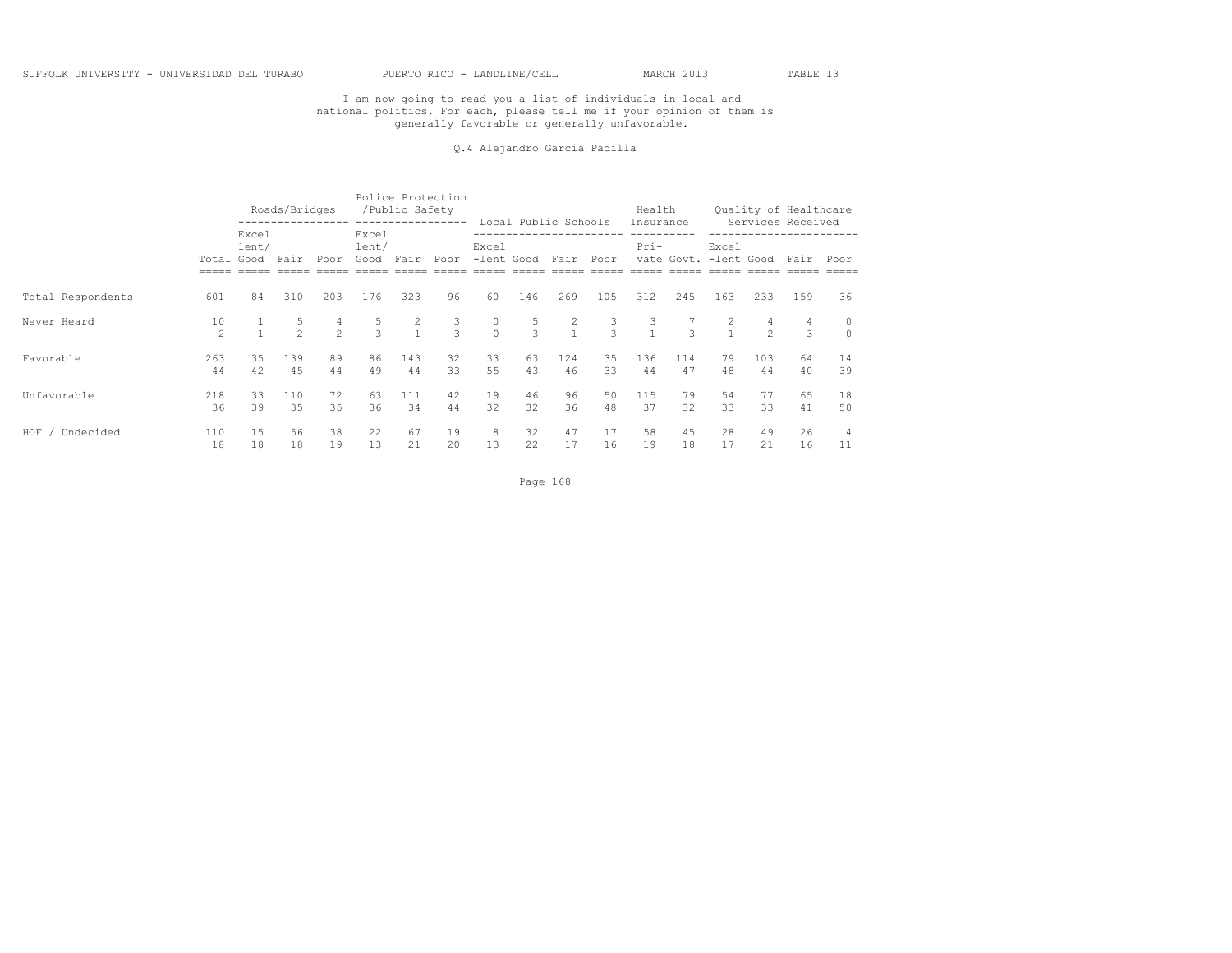#### Q.5 Luis Fortuno

|                    |            |                     | Roads/Bridges |               |                        | /Public Safety                 | Police Protection<br>----------------- |                     | Local Public Schools    |               |                     | Health<br>Insurance |                       |          |               | Quality of Healthcare<br>Services Received |          |
|--------------------|------------|---------------------|---------------|---------------|------------------------|--------------------------------|----------------------------------------|---------------------|-------------------------|---------------|---------------------|---------------------|-----------------------|----------|---------------|--------------------------------------------|----------|
|                    | Total Good | Excel<br>lent/      | Fair          | Poor          | Excel<br>lent/<br>Good | Fair                           | Poor                                   | Excel               | -lent Good Fair         |               | Poor                | Pri-                | vate Govt. -lent Good | Excel    |               | Fair Poor                                  |          |
| Total Respondents  | 601        | 84                  | 310           | 203           | 176                    | 323                            | 96                                     | 60                  | 146                     | 269           | 105                 | 312                 | 245                   | 163      | 233           | 159                                        | 36       |
| Never Heard        |            | 2<br>$\mathfrak{D}$ |               | 0<br>$\Omega$ |                        | $\overline{2}$<br>$\mathbf{1}$ | $\begin{matrix} 0 \\ 0 \end{matrix}$   | $\circ$<br>$\Omega$ | $\perp$<br>$\mathbf{1}$ | 2<br>$\sim$ 1 | $\circ$<br>$\Omega$ | 2<br>$\overline{1}$ |                       | 2        | 0<br>$\Omega$ | $\mathbf{1}$                               |          |
| Favorable          | 269<br>45  | 39<br>46            | 143<br>46     | 86<br>42      | 93<br>53               | 142<br>44                      | 33<br>34                               | 32<br>53            | 69<br>47                | 118<br>44     | 41<br>39            | 135<br>43           | 115<br>47             | 79<br>48 | 100<br>43     | 71<br>4.5                                  | 16<br>44 |
| Unfavorable        | 257<br>43  | 29<br>35            | 131<br>42     | 95<br>47      | 65<br>37               | 144<br>4.5                     | 46<br>48                               | 27<br>45            | 54<br>37                | 115<br>43     | 54<br>51            | 138<br>44           | 98<br>40              | 64<br>39 | 106<br>45     | 64<br>40                                   | 18<br>50 |
| HOF .<br>Undecided | 72<br>12   | 14<br>17            | 35<br>11      | 22<br>11      | 17<br>10               | 35<br>11                       | 17<br>18                               | $\overline{2}$      | 22<br>15                | 34<br>13      | 10<br>10            | 37<br>12            | 31<br>13              | 18<br>11 | 27<br>12      | 23<br>14                                   | 6        |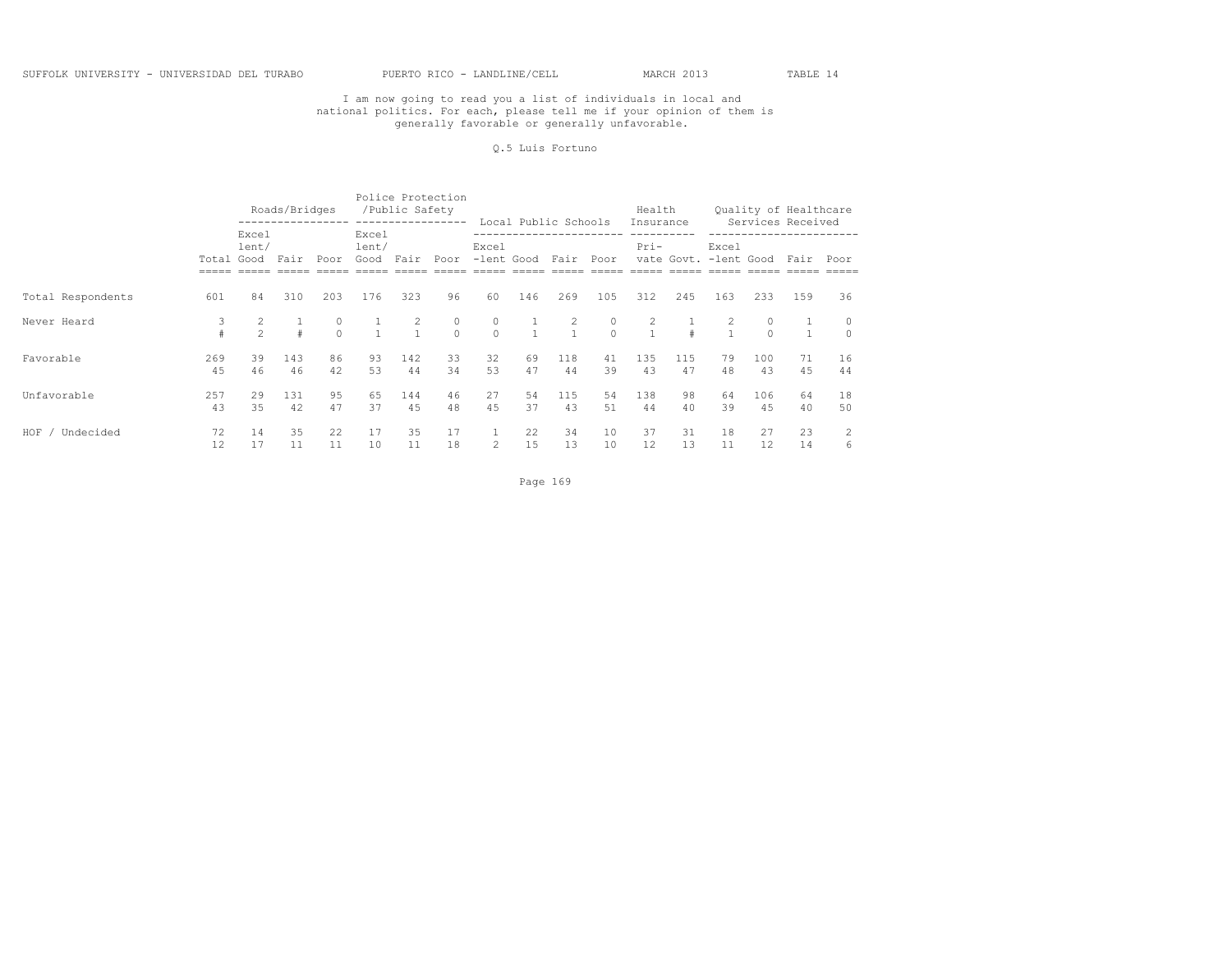#### Q.6 Pedro Pierluisi

|                    |            |                | Roads/Bridges     | ------------------ |                        | /Public Safety<br>----------------- | Police Protection |                                 | Local Public Schools |                    |                   | Health<br>Insurance |                     |                                |                   | Quality of Healthcare<br>Services Received |          |
|--------------------|------------|----------------|-------------------|--------------------|------------------------|-------------------------------------|-------------------|---------------------------------|----------------------|--------------------|-------------------|---------------------|---------------------|--------------------------------|-------------------|--------------------------------------------|----------|
|                    | Total Good | Excel<br>lent/ | Fair              | Poor               | Excel<br>lent/<br>Good | Fair                                | Poor              | Excel<br>-lent Good             |                      | Fair               | Poor              | $Pri-$              |                     | Excel<br>vate Govt. -lent Good |                   | Fair Poor                                  |          |
| Total Respondents  | 601        | 84             | 310               | 203                | 176                    | 323                                 | 96                | 60                              | 146                  | 269                | 105               | 312                 | 245                 | 163                            | 233               | 159                                        | 36       |
| Never Heard        | 17<br>3    |                | 9<br>$\mathbf{3}$ | $\mathcal{L}$      | 6<br>$\overline{3}$    | 7<br>$\mathcal{P}$                  | $\frac{3}{3}$     | $\overline{2}$<br>$\mathcal{R}$ | 3<br>$\overline{2}$  | 8<br>$\mathcal{L}$ | 3<br>$\mathbf{3}$ | 10<br>$\mathcal{L}$ | 6<br>$\mathfrak{D}$ | 9<br>$6 \overline{6}$          | 3<br>$\mathbf{1}$ | 4<br>3                                     |          |
| Favorable          | 364<br>61  | 56<br>67       | 183<br>59         | 122<br>60          | 113<br>64              | 196<br>61                           | 53<br>55          | 32<br>53                        | 94<br>64             | 171<br>64          | 55<br>52          | 184<br>59           | 155<br>63           | 98<br>60                       | 138<br>59         | 99<br>62                                   | 25<br>69 |
| Unfavorable        | 136<br>23  | 17<br>2.0      | 71<br>23          | 48<br>2.4          | 35<br>$20^{\circ}$     | 76<br>24                            | 25<br>26          | 20<br>33                        | 26<br>18             | 50<br>19           | 37<br>35          | 74<br>2.4           | 50<br>20            | 37<br>23                       | 57<br>24          | 32<br>20                                   | -6<br>17 |
| HOF ,<br>Undecided | 84<br>14   | 10<br>12       | 47<br>15          | 26<br>13           | 22<br>13               | 44<br>14                            | 15<br>16          | 6<br>10                         | 23<br>16             | 40<br>15           | 10<br>10          | 44<br>14            | 34<br>14            | 19<br>12                       | 35<br>15          | 24<br>15                                   | 4<br>11  |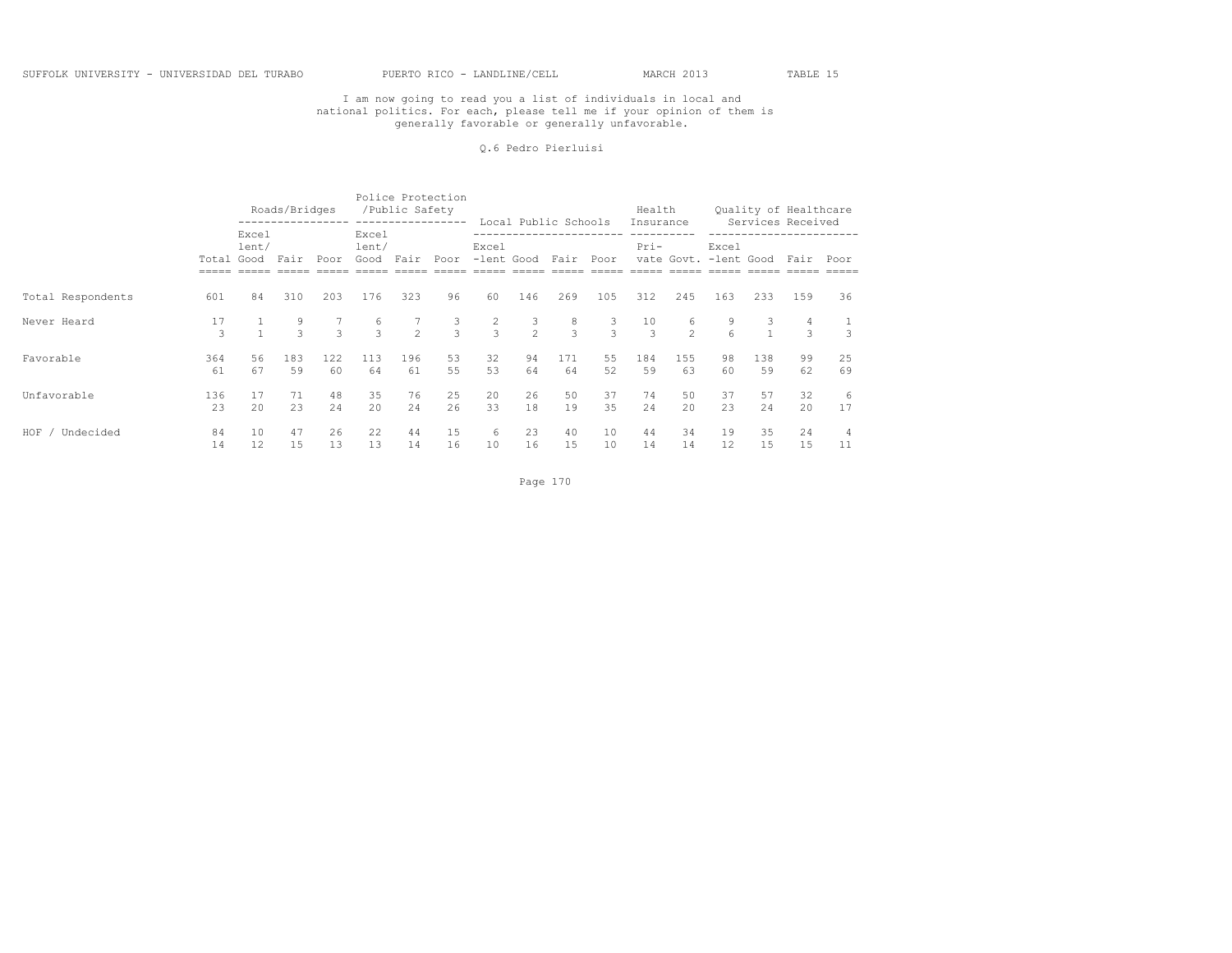# Q.7 Do you feel Puerto Rico is headed in the right direction, or is it on the wrong track?

|                   |                   |                | Roads/Bridges |                                |                                 | /Public Safety | Police Protection<br>----------------- |                    |                     | Local Public Schools |                     | Health            |            |                     |           | Quality of Healthcare<br>Services Received |                     |
|-------------------|-------------------|----------------|---------------|--------------------------------|---------------------------------|----------------|----------------------------------------|--------------------|---------------------|----------------------|---------------------|-------------------|------------|---------------------|-----------|--------------------------------------------|---------------------|
|                   | Total Good        | Excel<br>lent/ | Fair          | Poor                           | Excel<br>lent/<br>Good          | Fair           | Poor                                   | Excel              |                     | -lent Good Fair Poor |                     | Insurance<br>Pri- | vate Govt. | Excel<br>-lent Good |           | Fair                                       | Poor                |
| Total Respondents | 601               | 84             | 310           | 203                            | 176                             | 323            | 96                                     | 60                 | 146                 | 269                  | 105                 | 312               | 245        | 163                 | 233       | 159                                        | 36                  |
| Right Direction   | 145<br>2.4        | 21<br>2.5      | 82<br>26      | 42<br>21                       | 61<br>35                        | 72<br>2.2      | 11<br>11                               | 28<br>47           | 39<br>27            | 64<br>2.4            | 10<br>10            | 66<br>2.1         | 70<br>29   | 48<br>29            | 57<br>2.4 | 32<br>2.0                                  | 6<br>17             |
| Wrong Track       | 348<br>58         | 47<br>56       | 165<br>53     | 134<br>66                      | 81<br>46                        | 195<br>60      | 70<br>73                               | 23<br>38           | 72<br>49            | 160<br>59            | 82<br>78            | 191<br>61         | 128<br>52  | 82<br>50            | 137<br>59 | 96<br>60                                   | 28<br>78            |
| Undecided         | 99<br>17          | 1.3<br>1.5     | 59<br>19      | 25<br>12.                      | 30<br>17                        | 52<br>16       | 14<br>15                               | 9<br>15            | 29<br>20            | 44<br>16             | 11<br>10            | 47<br>1.5         | 46<br>19   | 31<br>19            | 36<br>1.5 | 27<br>17                                   | $\overline{2}$<br>6 |
| Refused           | 9<br>$\mathbf{1}$ | 3              | 4             | $\overline{2}$<br>$\mathbf{1}$ | $\overline{4}$<br>$\mathcal{P}$ | 4              |                                        | $\circ$<br>$\circ$ | 6<br>$\overline{4}$ |                      | 2<br>$\mathfrak{D}$ | 8<br>3            |            | 2                   | 3         | 4<br>3                                     | 0<br>$\mathbf{0}$   |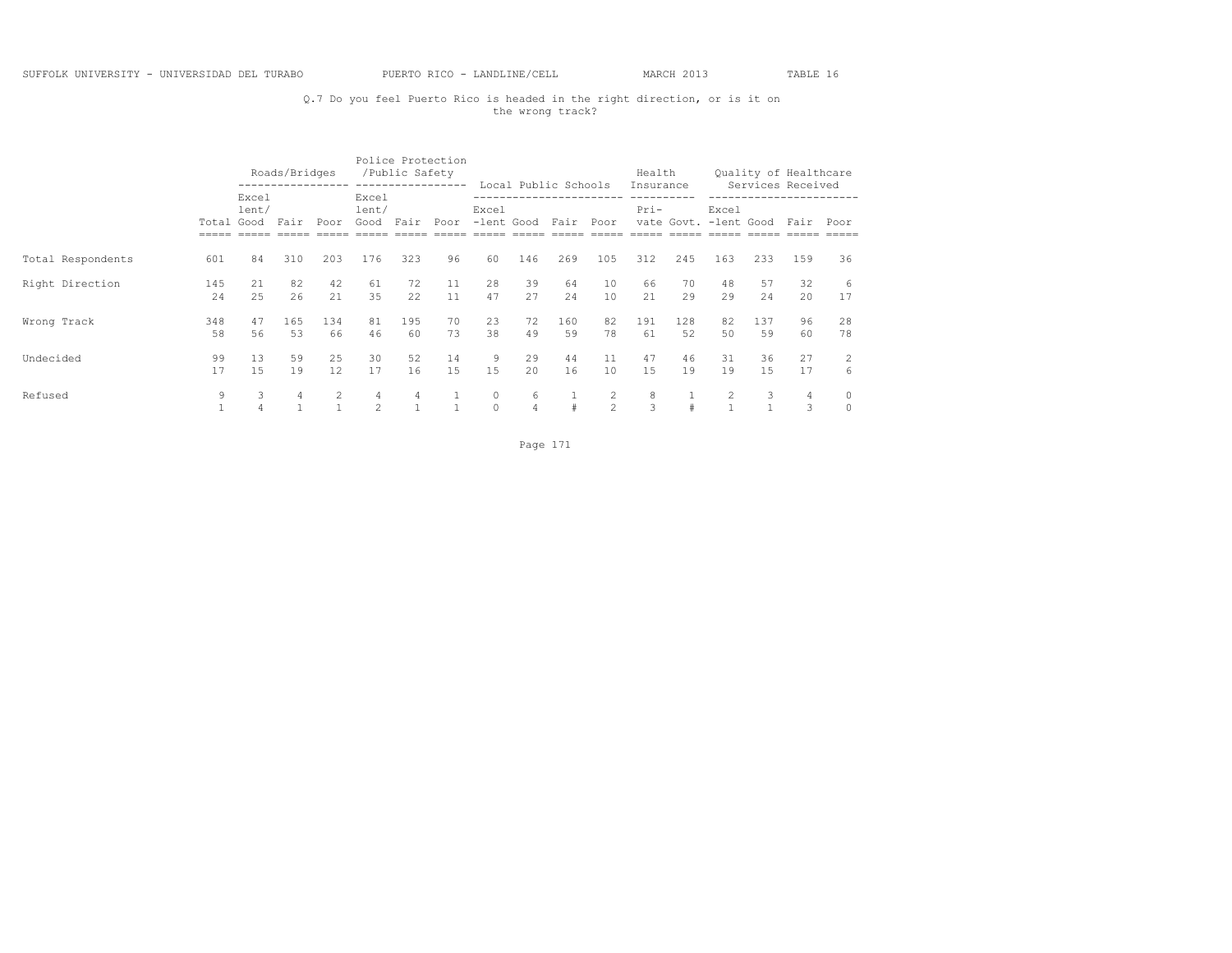# Q.8 Do you approve or disapprove of the job Barack Obama is doing as U.S. president?

|                   |                     |                | Roads/Bridges       |                     |                        | /Public Safety | Police Protection<br>------------------ |                               |                     | Local Public Schools |          | Health<br>Insurance |                      |                                |                     | Quality of Healthcare<br>Services Received |          |
|-------------------|---------------------|----------------|---------------------|---------------------|------------------------|----------------|-----------------------------------------|-------------------------------|---------------------|----------------------|----------|---------------------|----------------------|--------------------------------|---------------------|--------------------------------------------|----------|
|                   | Total Good          | Excel<br>lent/ | Fair                | Poor                | Excel<br>lent/<br>Good | Fair           | Poor                                    | Excel<br>-lent Good Fair      |                     |                      | Poor     | Pri-                |                      | Excel<br>vate Govt. -lent Good |                     | Fair                                       | Poor     |
| Total Respondents | 601                 | 84             | 310                 | 203                 | 176                    | 323            | 96                                      | 60                            | 146                 | 269                  | 105      | 312                 | 245                  | 163                            | 233                 | 159                                        | 36       |
| Approve           | 488<br>81           | 69<br>82       | 247<br>80           | 171<br>84           | 150<br>85              | 258<br>80      | 77<br>80                                | 56<br>93                      | 117<br>80           | 217<br>81            | 80<br>76 | 246<br>79           | 205<br>84            | 150<br>92                      | 182<br>78           | 123<br>77                                  | 28<br>78 |
| Disapprove        | 55<br>9             | 10<br>12.      | 27<br>9             | 17<br>8             | 14<br>8                | 33<br>10       | 8<br>8                                  | 3<br>5                        | 14<br>10            | 26<br>10             | 12<br>11 | 31<br>10            | 20<br>8              | 5<br>3                         | 23<br>10            | 21<br>13                                   | 6<br>17  |
| Undecided         | 48<br>8             | $\overline{5}$ | 31<br>10            | 11<br>5             | 11<br>-6               | 28<br>9        | 8<br>8                                  | $\mathbf{1}$<br>$\mathcal{P}$ | 15<br>10            | 20<br>$\overline{7}$ | 10<br>10 | 27<br>9             | 18<br>$\overline{7}$ | $\overline{4}$                 | 24<br>10            | 11<br>$\overline{7}$                       | 1<br>3   |
| Refused           | 10<br>$\mathcal{L}$ |                | 5<br>$\mathfrak{D}$ | 4<br>$\mathfrak{D}$ |                        | 4              | 3<br>3                                  | $\circ$<br>$\circ$            | $\circ$<br>$\Omega$ | 6<br>$\mathfrak{D}$  | 3<br>3   | 8<br>3              | $\overline{2}$       |                                | 4<br>$\mathfrak{D}$ | 4<br>3                                     | 3        |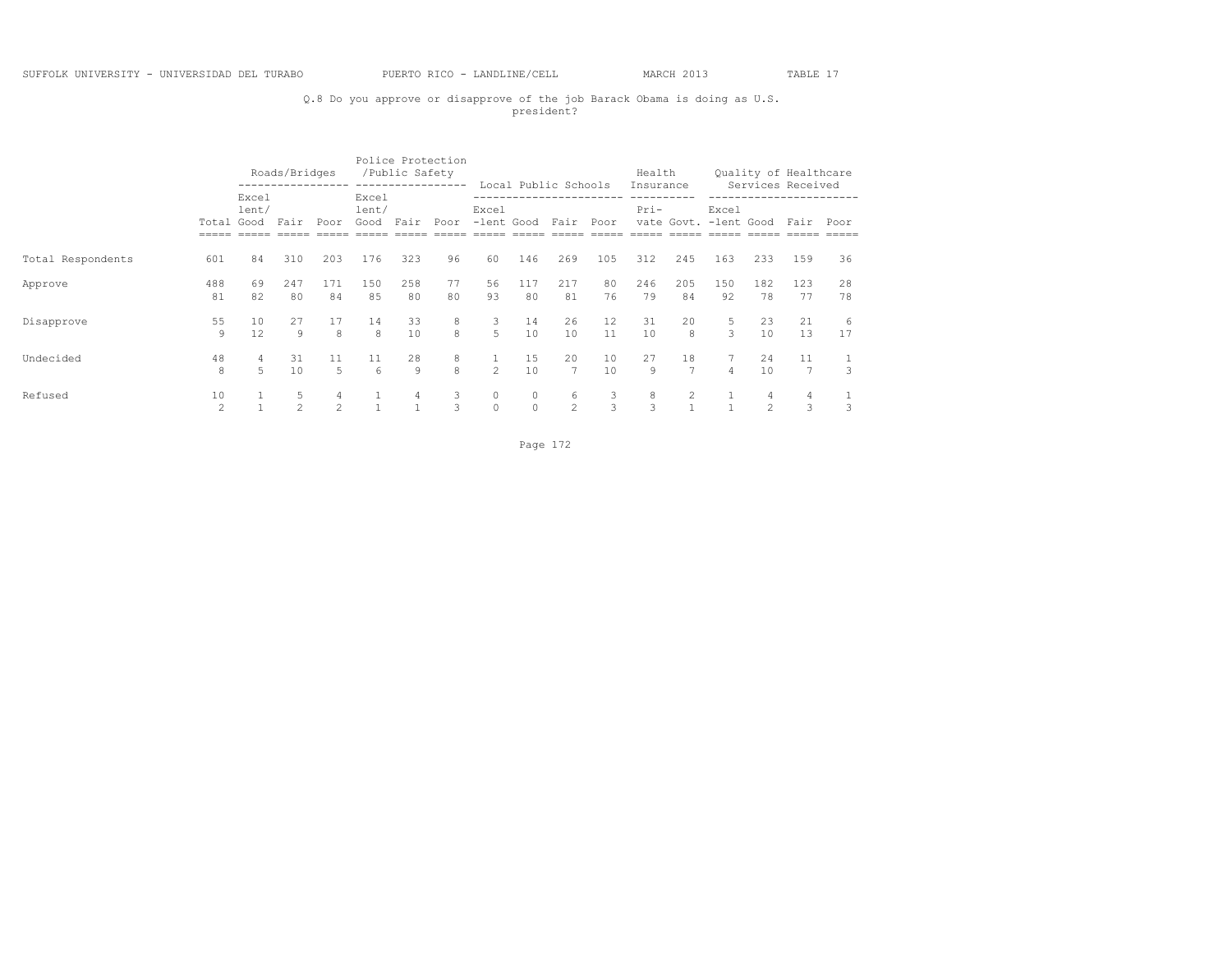## Q.9 Do you approve or disapprove of the job Luis Fortuno did as governor?

|                   |            |                | Roads/Bridges       |                     |                           | /Public Safety | Police Protection<br>---------------- |                          |          | Local Public Schools |          | Health<br>Insurance |           |                                |            | Quality of Healthcare<br>Services Received |          |
|-------------------|------------|----------------|---------------------|---------------------|---------------------------|----------------|---------------------------------------|--------------------------|----------|----------------------|----------|---------------------|-----------|--------------------------------|------------|--------------------------------------------|----------|
|                   | Total Good | Excel<br>lent/ | Fair                | Poor                | Excel<br>lent/<br>Good    | Fair           | Poor                                  | Excel<br>-lent Good Fair |          |                      | Poor     | Pri-                |           | Excel<br>vate Govt. -lent Good |            | Fair                                       | Poor     |
| Total Respondents | 601        | 84             | 310                 | 203                 | 176                       | 323            | 96                                    | 60                       | 146      | 269                  | 105      | 312                 | 245       | 163                            | 233        | 159                                        | 36       |
| Approve           | 261<br>43  | 40<br>48       | 132<br>43           | 88<br>43            | 93<br>53                  | 131<br>41      | 34<br>35                              | 29<br>48                 | 72<br>49 | 112<br>42            | 40<br>38 | 139<br>45           | 101<br>41 | 79<br>48                       | 100<br>43  | 66<br>42                                   | 13<br>36 |
| Disapprove        | 272<br>4.5 | 35<br>42       | 136<br>44           | 99<br>49            | 65<br>37                  | 155<br>48      | 50<br>52                              | 28<br>47                 | 57<br>39 | 123<br>46            | 56<br>53 | 137<br>44           | 115<br>47 | 66<br>40                       | 105<br>4.5 | 75<br>47                                   | 20<br>56 |
| Undecided         | 61<br>10   | 8              | 37<br>12            | 16<br>8             | 14<br>8                   | 34<br>11       | $12 \overline{ }$<br>13               | 3<br>5                   | 13<br>9  | 34<br>13             | 8<br>8   | 32<br>10            | 26<br>11  | 14<br>9                        | 27<br>12   | 16<br>10                                   | 3<br>8   |
| Refused           |            | $\mathfrak{D}$ | 5<br>$\mathfrak{D}$ | $\circ$<br>$\Omega$ | $\overline{4}$<br>$2^{1}$ | 3              | $\circ$<br>$\Omega$                   | $\circ$<br>$\Omega$      | 4<br>3   | $\circ$<br>$\Omega$  |          | 4<br>$\mathbf{1}$   | 3         | 4<br>$\mathfrak{D}$            | #          | $\overline{2}$<br>$\mathbf{1}$             |          |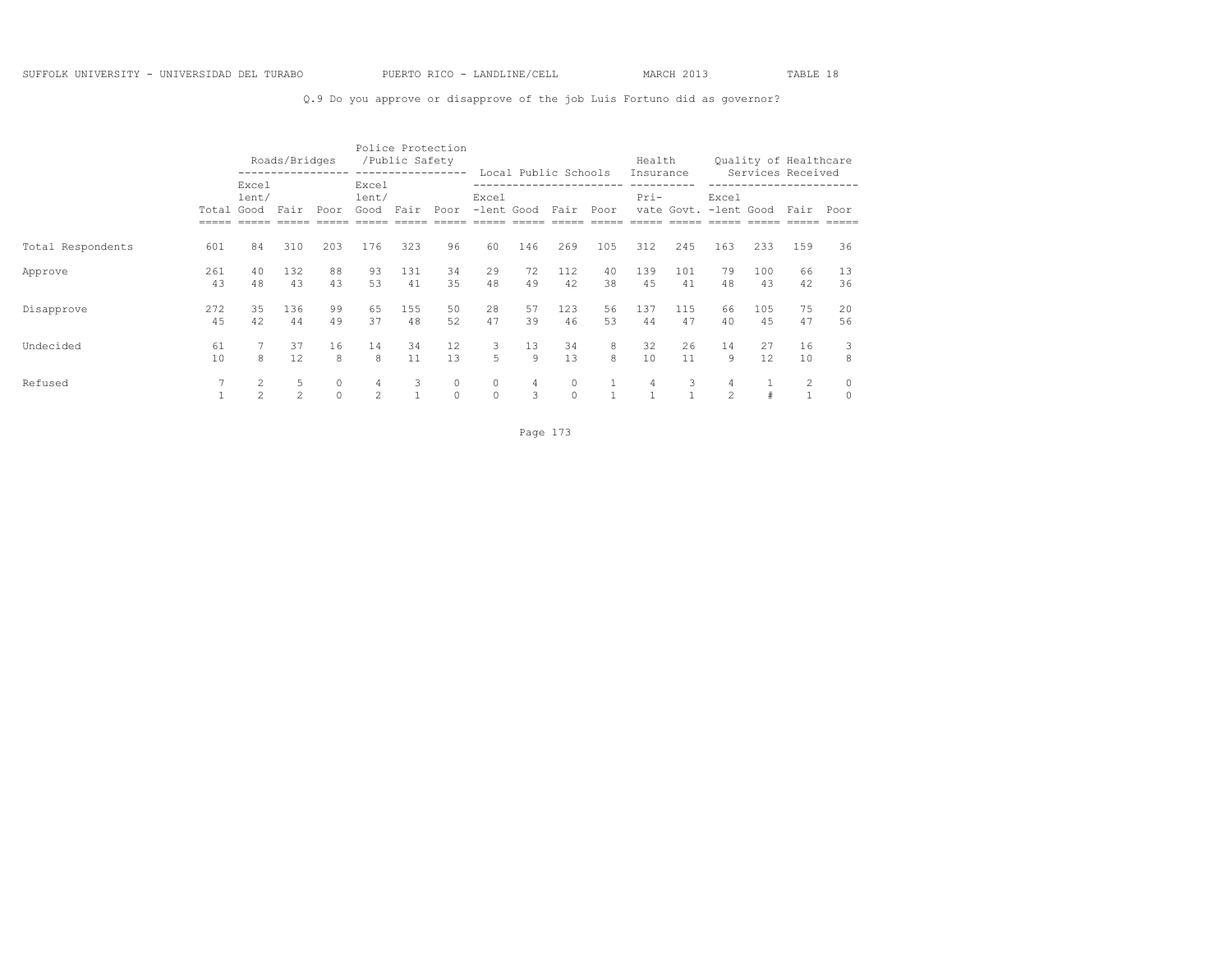# Q.10 Do you approve or disapprove of the job Alejandro Garcia Padilla is doing as governor?

|                   |                      |                | Roads/Bridges       |          |                        | Police Protection<br>/Public Safety | -----------------   |                     |                 | Local Public Schools |          | Health<br>Insurance |           |                                |                     | Quality of Healthcare<br>Services Received |                     |
|-------------------|----------------------|----------------|---------------------|----------|------------------------|-------------------------------------|---------------------|---------------------|-----------------|----------------------|----------|---------------------|-----------|--------------------------------|---------------------|--------------------------------------------|---------------------|
|                   | Total Good           | Excel<br>lent/ | Fair                | Poor     | Excel<br>lent/<br>Good | Fair                                | Poor                | Excel               | -lent Good Fair |                      | Poor     | $Pri-$              |           | Excel<br>vate Govt. -lent Good |                     | Fair                                       | Poor                |
| Total Respondents | 601                  | 84             | 310                 | 203      | 176                    | 323                                 | 96                  | 60                  | 146             | 269                  | 105      | 312                 | 245       | 163                            | 233                 | 159                                        | 36                  |
| Approve           | 219<br>36            | 30<br>36       | 119<br>38           | 69<br>34 | 80<br>45               | 114<br>35                           | 24<br>2.5           | 32<br>53            | 53<br>36        | 101<br>38            | 27<br>26 | 110<br>35           | 96<br>39  | 66<br>40                       | 88<br>38            | 52<br>33                                   | 9<br>25             |
| Disapprove        | 234<br>39            | 31<br>37       | 115<br>37           | 86<br>42 | 61<br>35               | 125<br>39                           | 48<br>50            | 19<br>32            | 47<br>32        | 104<br>39            | 55<br>52 | 132<br>42           | 84<br>34  | 60<br>37                       | 75<br>32            | 77<br>48                                   | 19<br>53            |
| Undecided         | 135<br>23            | 18<br>2.1      | 70<br>23            | 46<br>23 | 33<br>19               | 74<br>23                            | 24<br>2.5           | 9<br>1.5            | 42<br>29        | 61<br>23             | 18<br>17 | 60<br>19            | 62<br>2.5 | 33<br>20                       | 66<br>2.8           | 27<br>17                                   | 6<br>17             |
| Refused           | 13<br>$\mathfrak{D}$ | 5<br>6         | 6<br>$\mathfrak{D}$ | 2        | 2                      | 10<br>3                             | $\circ$<br>$\Omega$ | $\circ$<br>$\Omega$ | 4<br>3          | 3<br>1               | 5<br>5   | 10<br>3             | 3         | 4<br>$\mathfrak{D}$            | 4<br>$\mathfrak{D}$ | 3<br>2                                     | $\overline{c}$<br>6 |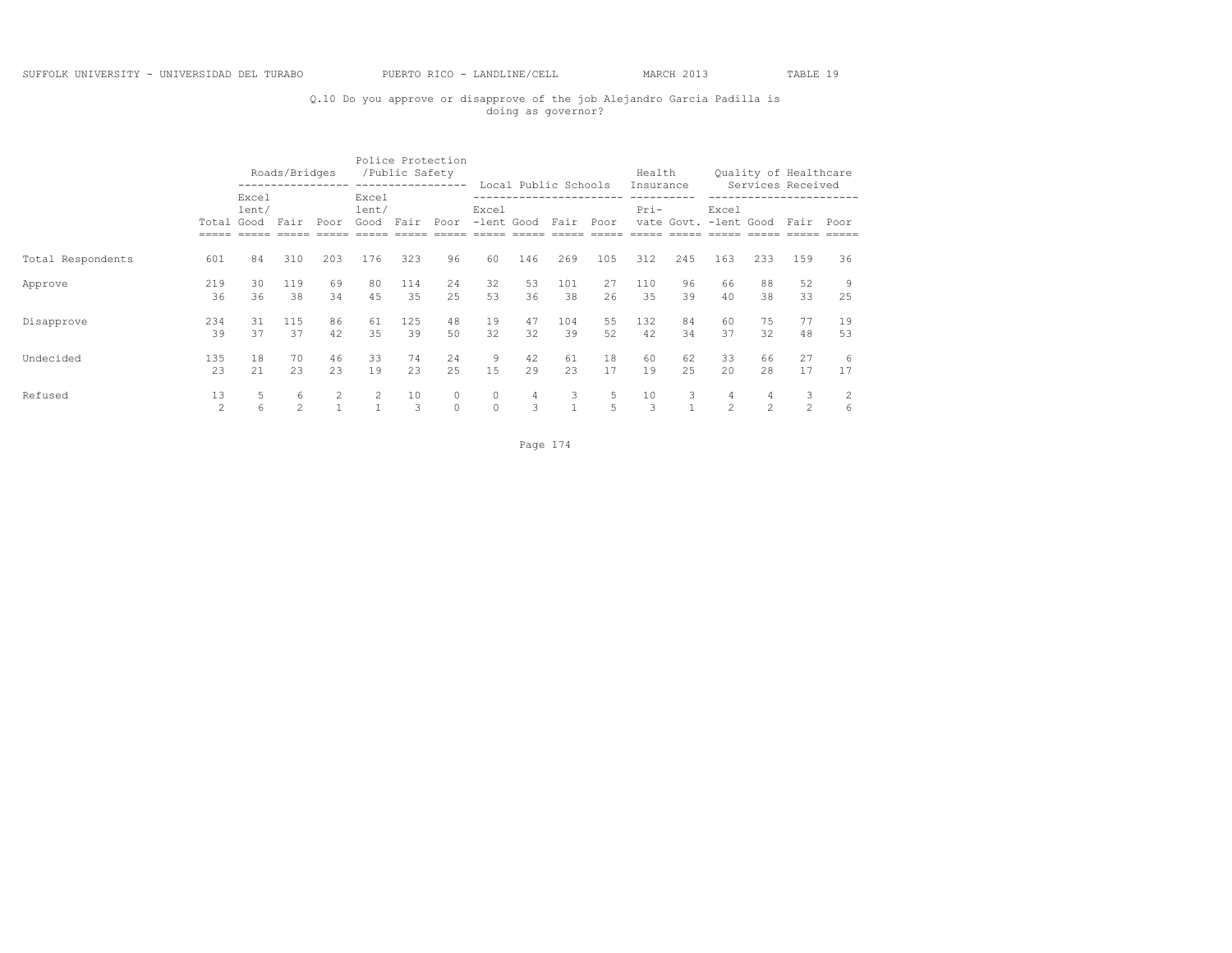# Q.11 Do you approve or disapprove of the job Pedro Pierluisi is doing as resident commissioner?

|                   |                      |                | Roads/Bridges |           |                             | Police Protection<br>/Public Safety | ----------------- |                |                     | Local Public Schools |                     | Health              |              |                                |            | Quality of Healthcare<br>Services Received |                      |
|-------------------|----------------------|----------------|---------------|-----------|-----------------------------|-------------------------------------|-------------------|----------------|---------------------|----------------------|---------------------|---------------------|--------------|--------------------------------|------------|--------------------------------------------|----------------------|
|                   | Total Good           | Excel<br>lent/ | Fair          | Poor      | Excel<br>lent/<br>Good Fair |                                     | Poor              | Excel          |                     | -lent Good Fair Poor |                     | Insurance<br>$Pri-$ |              | Excel<br>vate Govt. -lent Good |            | Fair                                       | Poor                 |
| Total Respondents | 601                  | 84             | 310           | 203       | 176                         | 323                                 | 96                | 60             | 146                 | 269                  | 105                 | 312                 | 245          | 163                            | 233        | 159                                        | 36                   |
| Approve           | 362<br>60            | 55<br>65       | 179<br>58     | 125<br>62 | 119<br>68                   | 187<br>58                           | 54<br>56          | 38<br>63       | 93<br>64            | 166<br>62            | 54<br>51            | 181<br>58           | 158<br>64    | 101<br>62                      | 143<br>61  | 90<br>57                                   | 24<br>67             |
| Disapprove        | 129<br>22.2          | 17<br>2.0      | 65<br>2.1     | 47<br>23  | 28<br>16                    | 71<br>22                            | 30<br>31          | 10<br>17       | 26<br>18            | 57<br>21             | 30<br>29            | 75<br>2.4           | 41<br>17     | 29<br>18                       | 52<br>22.2 | 38<br>24                                   | 8<br>22              |
| Undecided         | 97<br>16             | 9<br>11        | 62<br>2.0     | 25<br>12  | 27<br>1.5                   | 56<br>17                            | 11<br>11          | 11<br>18       | 25<br>17            | 41<br>1.5            | 17<br>16            | 47<br>15            | 42<br>17     | 26<br>16                       | 36<br>1.5  | 27<br>17                                   | $\overline{4}$<br>11 |
| Refused           | 13<br>$\mathfrak{D}$ | 3              | 4             | 6<br>3    | $\mathbf{1}$                | 9<br>3                              | $\overline{1}$    | $\mathfrak{D}$ | 2<br>$\overline{1}$ | 5<br>$\mathfrak{D}$  | 4<br>$\overline{4}$ | 9<br>3              | 4<br>$2^{1}$ | $\overline{4}$                 |            | $\overline{4}$<br>3                        | $\circ$<br>$\circ$   |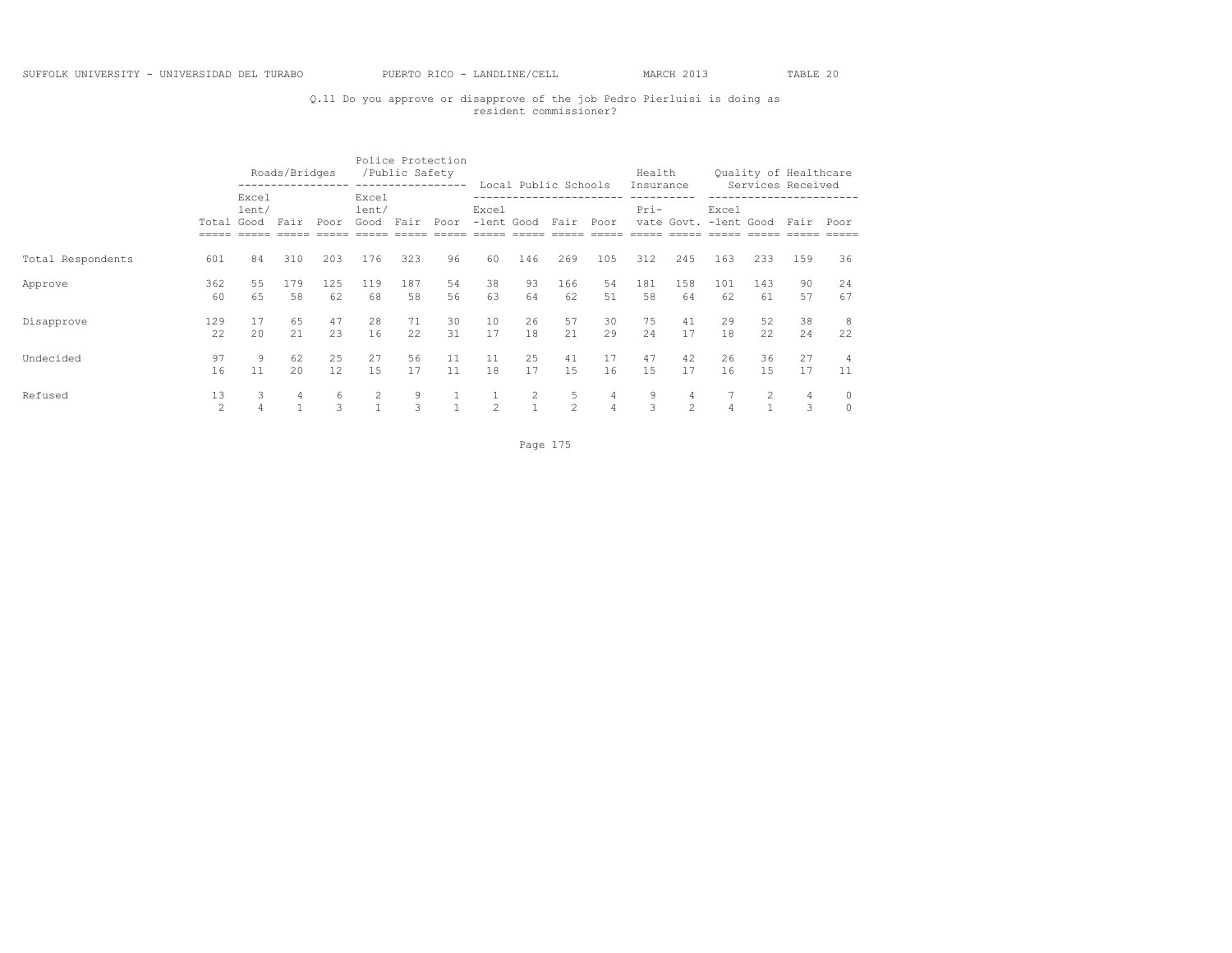Now I'd like to ask you about some local, national and international issues.

#### Q.12 What is the most important issue facing Puerto Rico today?

|                                                           |                      |                | Roads/Bridges  |                |                | /Public Safety       | Police Protection   |                                |                     | Local Public Schools                                     |                | Health<br>Insurance |                     | Services Received                         |                | Quality of Healthcare |                |
|-----------------------------------------------------------|----------------------|----------------|----------------|----------------|----------------|----------------------|---------------------|--------------------------------|---------------------|----------------------------------------------------------|----------------|---------------------|---------------------|-------------------------------------------|----------------|-----------------------|----------------|
|                                                           |                      | Excel<br>lent/ |                |                | Excel<br>lent/ |                      |                     | Excel                          |                     | Total Good Fair Poor Good Fair Poor -lent Good Fair Poor |                | $Pri-$              |                     | Excel<br>vate Govt. - lent Good Fair Poor |                |                       | $=====$        |
| Total Respondents                                         | 601                  | 84             | 310            | 203            | 176            | 323                  | 96                  | 60                             | 146                 | 269                                                      | 105            | 312                 | 245                 | 163                                       | 233            | 159                   | 36             |
| Crime/Drug Trafficking                                    | 241                  | 29             | 133            | 79             | 76             | 125                  | 39                  | 28                             | 68                  | 101                                                      | 35             | 113                 | 108                 | 64                                        | 87             | 72                    | 15             |
|                                                           | 40                   | 35             | 43             | 39             | 43             | 39                   | 41                  | 47                             | 47                  | 38                                                       | 33             | 36                  | 44                  | 39                                        | 37             | 4.5                   | 42             |
| Economy/Unemployment                                      | 230                  | 30             | 124            | 72             | 68             | 122                  | 39                  | 17                             | 56                  | 111                                                      | 38             | 118                 | 9.5                 | 60                                        | 99             | 54                    | 12             |
|                                                           | 38                   | 36             | 40             | 35             | 39             | 38                   | 41                  | 28                             | 38                  | 41                                                       | 36             | 38                  | 39                  | 37                                        | 42             | 34                    | 33             |
| Education                                                 | 32                   | 9              | 10             | 13             | 7              | 20                   | 4                   | 3                              | 3                   | 14                                                       | 11             | 24                  | 7                   | 10                                        | 12             | 7                     | $\overline{c}$ |
|                                                           | 5                    | 11             | 3              | 6              | $\overline{4}$ | 6                    | $\overline{4}$      | 5                              | $\overline{c}$      | 5                                                        | 10             | 8                   | 3                   | 6                                         | 5              | $\overline{4}$        | 6              |
| Achieving Statehood/<br>Changing PR's Political<br>Status | 26<br>$\overline{4}$ | 5<br>6         | 14<br>5        | 7<br>3         | 8<br>5         | 14<br>$\overline{4}$ | 4<br>$\overline{4}$ | $\mathbf{1}$<br>$\overline{c}$ | 6<br>$\overline{4}$ | 10<br>$\overline{4}$                                     | 8<br>8         | 19<br>6             | 5<br>$\mathfrak{D}$ | 8<br>5                                    | 8<br>3         | 8<br>5                | 1<br>3         |
| Healthcare                                                | 18                   | 2              | 7              | 9              | 7              | 10                   | 0                   | 1                              | 4                   | 10                                                       | 3              | 10                  | 7                   | 3                                         | 6              | 8                     | $\mathbf{1}$   |
|                                                           | 3                    | $\overline{c}$ | $\overline{c}$ | 4              | $\overline{4}$ | 3                    | $\circ$             | $\overline{c}$                 | 3                   | $\overline{4}$                                           | 3              | 3                   | $\mathcal{L}$       | $\overline{2}$                            | 3              | 5                     | 3              |
| Poverty                                                   | 12                   | $\overline{c}$ | 5              | 5              | 5              | 5                    | $\mathbf{1}$        | $\overline{c}$                 | $\mathbf{2}$        | 7                                                        | 1              | 4                   | $7\phantom{.0}$     | $\overline{c}$                            | $\sqrt{4}$     | 4                     | $\overline{c}$ |
|                                                           | $\overline{c}$       | $\overline{2}$ | $\overline{c}$ | $\overline{a}$ | 3              | $\mathfrak{D}$       | $\mathbf{1}$        | 3                              | $\mathbf{1}$        | 3                                                        | $\mathbf{1}$   | $\mathbf{1}$        | $\mathcal{L}$       | $\mathbf{1}$                              | $\mathfrak{D}$ | 3                     | 6              |
| Taxes/Welfare                                             | 6                    | $\overline{c}$ | $\mathbf{2}$   | $\overline{c}$ | $\circ$        | 4                    | $\overline{c}$      | 0                              | $\overline{c}$      | 3                                                        | 1              | 5                   | 1                   | 1                                         | 4              | 1                     | 0              |
|                                                           | $\mathbf{1}$         | $\overline{2}$ | $\mathbf{1}$   | $\mathbf{1}$   | $\Omega$       | $\mathbf{1}$         | $\overline{2}$      | $\Omega$                       | $\mathbf{1}$        | $\mathbf{1}$                                             | $\mathbf{1}$   | $\mathfrak{D}$      | #                   | $\mathbf{1}$                              | $\mathfrak{D}$ | $\mathbf{1}$          | $\Omega$       |
| Loss of values                                            | 5                    | 0              | 4              | $\mathbf{1}$   | $\circ$        | 5                    | $\circ$             | $\overline{c}$                 | $\mathbf{1}$        | 2                                                        | $\circ$        | 2                   | 3                   | $\mathbf{1}$                              | 3              | $\mathbf{1}$          | $\circ$        |
|                                                           | 1                    | $\Omega$       | $\mathbf{1}$   | #              | $\Omega$       | $\mathfrak{D}$       | $\Omega$            | 3                              | $\overline{1}$      | $\mathbf{1}$                                             | $\Omega$       | $\mathbf{1}$        | $\mathbf{1}$        | $\mathbf{1}$                              | $\mathbf{1}$   | $\mathbf{1}$          | $\Omega$       |
| Political problems/                                       | 4                    | 2              | $\mathbf{1}$   | $\mathbf{1}$   | $\circ$        | 2                    | 2                   | $\circ$                        | $\circ$             | 2                                                        | 2              | 3                   | $\mathbf{1}$        | $\circ$                                   | 1              | 2                     | $\mathbf{1}$   |
| corruption                                                | $\mathbf{1}$         | $\mathfrak{D}$ | $\#$           | #              | $\Omega$       | $\mathbf{1}$         | $\overline{c}$      | $\Omega$                       | $\Omega$            | $\mathbf{1}$                                             | $\mathfrak{D}$ | $\mathbf{1}$        | $\#$                | $\Omega$                                  | $\#$           | $\mathbf{1}$          | 3              |
| Roads/Infrastructure                                      | 3                    | 0              | $\overline{c}$ | $\mathbf{1}$   | 1              | $\overline{c}$       | $\circ$             | $\overline{c}$                 | 1                   | $\circ$                                                  | $\circ$        | 1                   | $\overline{c}$      | 1                                         | $\mathbf{2}$   | $\Omega$              | $\circ$        |
|                                                           | #                    | $\mathbf 0$    | $\mathbf{1}$   | $\#$           | $\mathbf{1}$   | $\mathbf{1}$         | $\mathbf 0$         | 3                              | $\mathbf{1}$        | $\circ$                                                  | $\circ$        | #                   | $\mathbf{1}$        | $\mathbf{1}$                              | $\mathbf{1}$   | $\circ$               | $\circ$        |
| Global Warming/Climate                                    | 2                    | 0              | $\mathbf{1}$   | 1              | 1              | 1                    | 0                   | $\circ$                        | $\circ$             | 0                                                        | 1              | 0                   | 2                   | $\mathbf{1}$                              | 0              | $\mathbb O$           | 1              |
| Change                                                    | #                    | $\Omega$       | $\#$           | $\#$           | $\mathbf{1}$   | $\#$                 | $\Omega$            | $\Omega$                       | $\Omega$            | $\Omega$                                                 | $\mathbf{1}$   | $\Omega$            | $\mathbf{1}$        | $\mathbf{1}$                              | $\Omega$       | $\Omega$              | 3              |
| Social services                                           | 1                    | 0              | $\circ$        | 1              | $\circ$        | 0                    | 1                   | $\circ$                        | $\circ$             | $\circ$                                                  | 1              | 1                   | $\Omega$            | $\Omega$                                  | $\circ$        | $\mathbf{1}$          | $\circ$        |
|                                                           | #                    | $\Omega$       | $\Omega$       | #              | $\Omega$       | $\Omega$             | $\mathbf{1}$        | $\Omega$                       | $\Omega$            | $\Omega$                                                 | $\mathbf{1}$   | $\#$                | $\Omega$            | $\Omega$                                  | $\Omega$       | $\mathbf{1}$          | $\circ$        |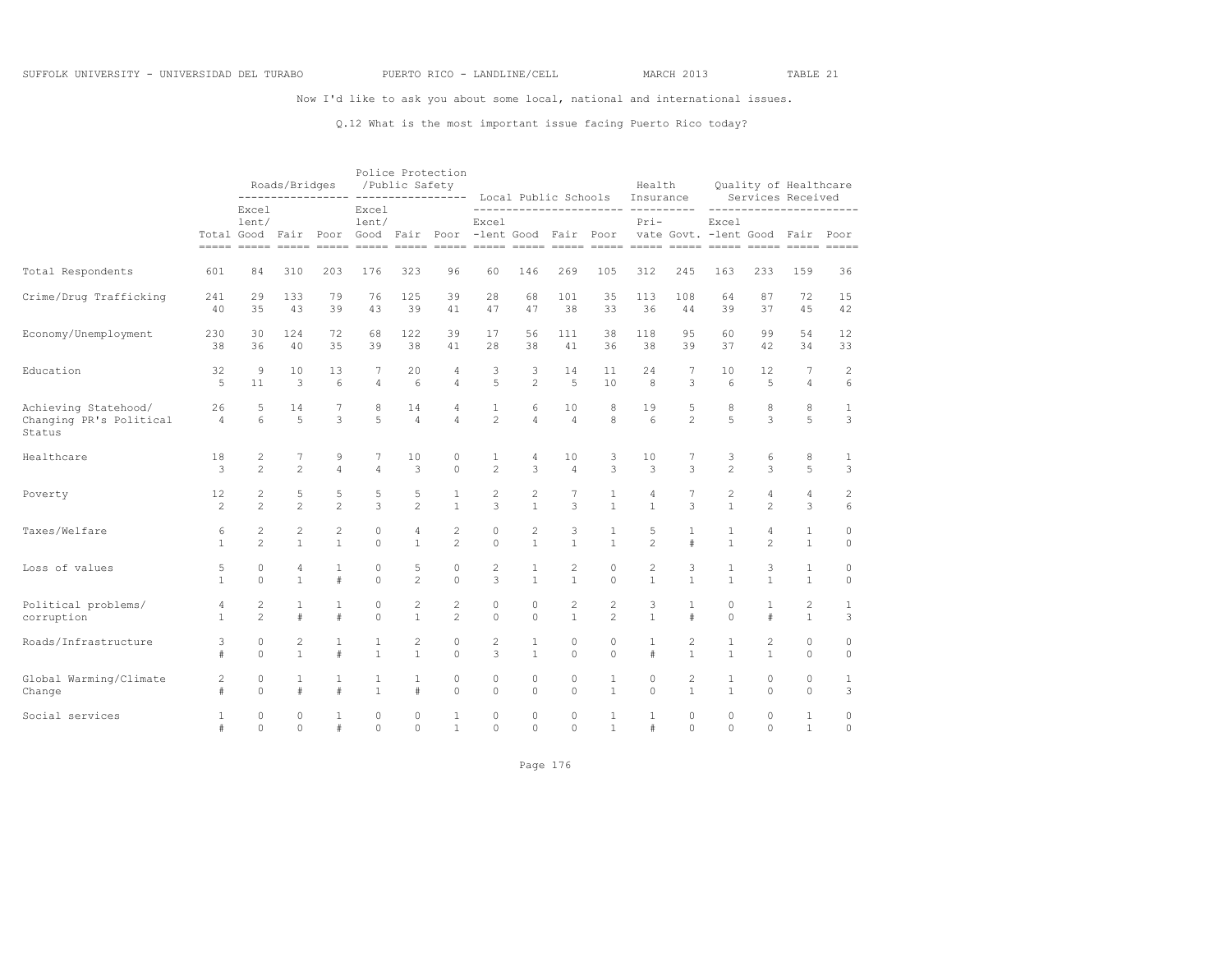Now I'd like to ask you about some local, national and international issues.

## Q.12 What is the most important issue facing Puerto Rico today?

|                     |                      |                                  | Roads/Bridges<br>---------------- |                     |                                   | Police Protection<br>/Public Safety<br>----------------- |                        |                                                |                                | Local Public Schools |                                  | Health<br>Insurance   |                      |                                |                    | Quality of Healthcare<br>Services Received |                       |
|---------------------|----------------------|----------------------------------|-----------------------------------|---------------------|-----------------------------------|----------------------------------------------------------|------------------------|------------------------------------------------|--------------------------------|----------------------|----------------------------------|-----------------------|----------------------|--------------------------------|--------------------|--------------------------------------------|-----------------------|
|                     | Total Good           | Excel<br>lent/                   | Fair<br>$=$ $=$ $=$ $=$ $=$       | Poor<br>$=====$     | Excel<br>lent/<br>Good<br>$=====$ | Fair<br>$=====$                                          | Poor                   | Excel<br>-lent Good<br>===== ===== ===== ===== |                                | Fair                 | ------------------<br>Poor       | -----------<br>$Pri-$ |                      | Excel<br>vate Govt. -lent Good |                    | Fair                                       | Poor<br>$== == == ==$ |
| Total Respondents   | 601                  | 84                               | 310                               | 203                 | 176                               | 323                                                      | 96                     | 60                                             | 146                            | 269                  | 105                              | 312                   | 245                  | 163                            | 233                | 159                                        | 36                    |
| The debt            | #                    | 0<br>$\Omega$                    | 0<br>$\circ$                      | 1<br>$\#$           | 0<br>$\Omega$                     | 0<br>$\Omega$                                            | $\mathbf{1}$           | 0<br>$\Omega$                                  | 0<br>$\Omega$                  | 0<br>$\Omega$        | $\mathbf{1}$                     | #                     | 0<br>$\Omega$        | 0<br>$\Omega$                  | 1<br>$\#$          | 0<br>$\Omega$                              | 0<br>$\mathbf 0$      |
| Voting Rights       | 1<br>#               | 0<br>$\Omega$                    | 1<br>#                            | $\circ$<br>$\circ$  | 0<br>$\Omega$                     | 1<br>#                                                   | $\circ$<br>$\circ$     | 0<br>$\Omega$                                  | $\Omega$<br>$\Omega$           | 1<br>$\#$            | 0<br>$\mathbf 0$                 | $\Omega$<br>$\Omega$  | $\mathbf{1}$<br>#    | $\Omega$<br>$\Omega$           | 1<br>$\#$          | 0<br>0                                     | 0<br>0                |
| Reggaeton music     | 1<br>#               | $\circ$<br>$\mathbf 0$           | 1<br>#                            | $\circ$<br>$\circ$  | 1<br>$\mathbf{1}$                 | $\circ$<br>$\mathbf 0$                                   | $\circ$<br>$\mathbb O$ | $\mathbf{1}$<br>$\overline{2}$                 | $\circ$<br>$\mathbf{0}$        | 0<br>$\circ$         | $\mathbf 0$<br>$\circ$           | $\circ$<br>$\circ$    | $\mathbf{1}$<br>$\#$ | $\mathbf{1}$                   | $\circ$<br>$\circ$ | 0<br>0                                     | 0<br>$\mathbf 0$      |
| Auto efficiency     | 1<br>#               | 0<br>$\Omega$                    | 1<br>#                            | 0<br>$\circ$        | 0<br>$\Omega$                     | 1<br>$\#$                                                | 0<br>$\mathbf{0}$      | 1<br>$\overline{2}$                            | 0<br>$\Omega$                  | 0<br>$\Omega$        | 0<br>$\mathbf 0$                 | 0<br>$\Omega$         | 1<br>#               | 0<br>$\Omega$                  | 1<br>$\#$          | 0<br>$\Omega$                              | 0<br>$\mathbf 0$      |
| Helping the elderly | #                    | 0<br>$\Omega$                    | 0<br>$\circ$                      | 1<br>$\#$           | 0<br>$\Omega$                     | 0<br>$\Omega$                                            | 0<br>$\circ$           | 0<br>$\circ$                                   | $\circ$<br>$\Omega$            | $\#$                 | 0<br>$\Omega$                    | 1<br>#                | 0<br>$\Omega$        | $\mathbf{1}$<br>$\mathbf{1}$   | 0<br>$\circ$       | 0<br>0                                     | 0<br>$\circ$          |
| Overpopulation      | #                    | 0<br>$\circ$                     | 0<br>$\circ$                      | 1<br>$\#$           | $\circ$<br>$\Omega$               | #                                                        | 0<br>$\circ$           | $\mathbf{0}$<br>$\mathbf 0$                    | 0<br>$\Omega$                  | 0<br>$\Omega$        | $\mathbf{1}$                     | 0<br>$\circ$          | $\Omega$<br>$\cap$   | $\mathbf{1}$                   | 0<br>$\circ$       | 0<br>0                                     | 0<br>$\mathbf 0$      |
| Other               | $\circ$<br>$\Omega$  | 0<br>$\Omega$                    | $\circ$<br>$\mathbf 0$            | $\circ$<br>$\Omega$ | 0<br>$\Omega$                     | $\mathbf{0}$<br>$\Omega$                                 | 0<br>$\Omega$          | $\mathbf{0}$<br>$\Omega$                       | $\circ$<br>$\Omega$            | 0<br>$\Omega$        | 0<br>$\Omega$                    | 0<br>$\Omega$         | $\Omega$<br>$\Omega$ | 0<br>$\cap$                    | 0<br>$\Omega$      | 0<br>0                                     | 0<br>$\mathbf 0$      |
| Don't Know          | 13<br>$\overline{c}$ | $\overline{c}$<br>$\overline{2}$ | 4<br>$\mathbf{1}$                 | 7<br>3              | $\overline{c}$<br>$\mathbf{1}$    | 8<br>$\mathfrak{D}$                                      | 3<br>3                 | 1<br>$\overline{2}$                            | $\overline{c}$<br>$\mathbf{1}$ | 7<br>3               | $\overline{c}$<br>$\overline{c}$ | 9<br>3                | 3<br>$\mathbf{1}$    | 8<br>5                         | 3<br>$\mathbf{1}$  | 1<br>$\mathbf{1}$                          | 1<br>3                |
| Refused             | $\overline{c}$<br>#  | 1<br>$\mathbf{1}$                | 0<br>$\mathbf 0$                  | 1<br>$\#$           | 0<br>$\Omega$                     | $\overline{c}$<br>1                                      | 0<br>$\circ$           | 1<br>$\overline{c}$                            | 1<br>$\mathbf{1}$              | 0<br>$\Omega$        | 0<br>$\mathbf 0$                 | 1<br>#                | 1<br>#               | 1<br>$\mathbf{1}$              | 1<br>$\#$          | 0<br>$\Omega$                              | 0<br>0                |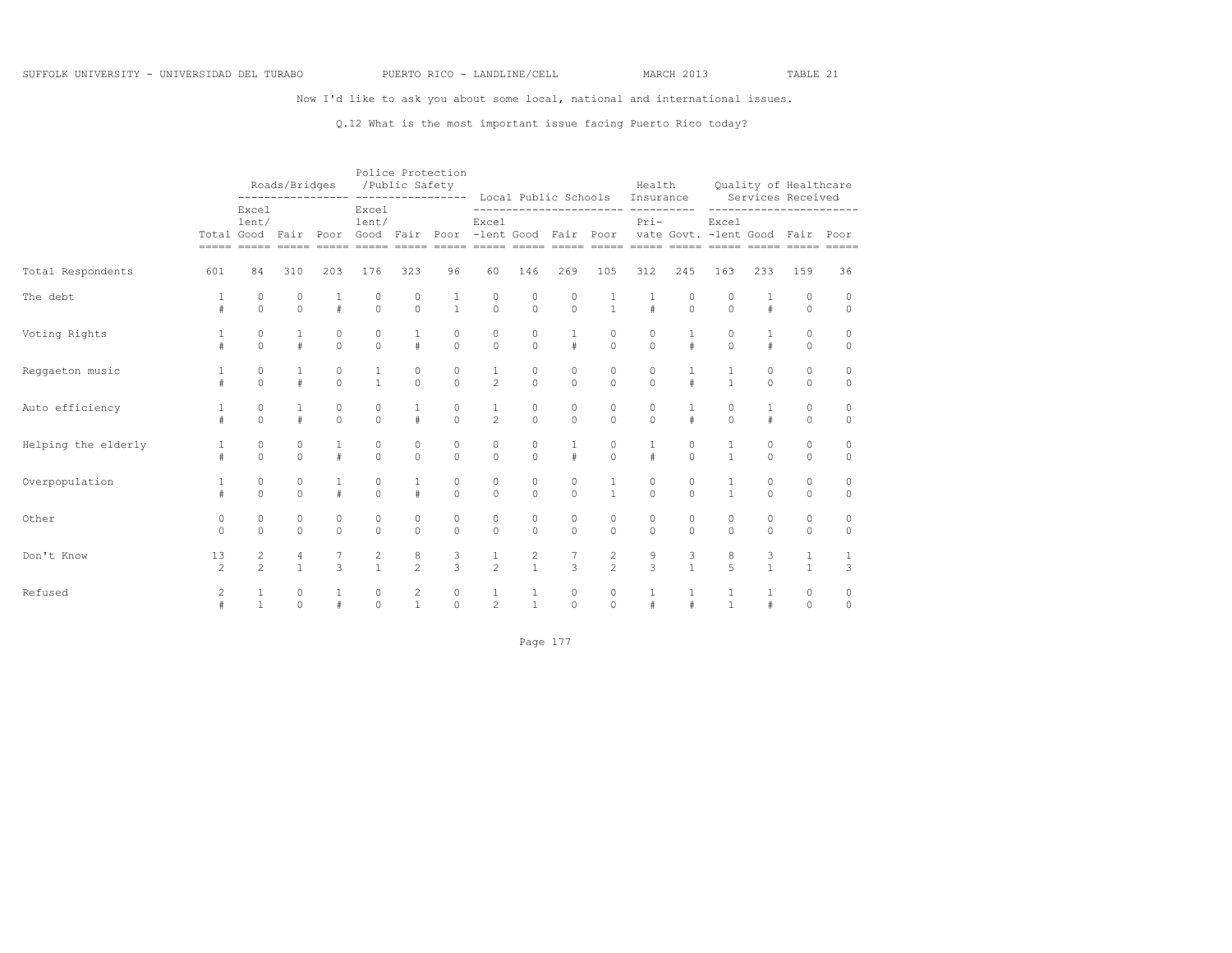# Q.13 How would you rate the roads and bridges in Puerto Rico - excellent, good, fair, or poor?

|                   |                                |                      | Roads/Bridges         |                      |                         | /Public Safety       | Police Protection              |                                                                                          |                                | Local Public Schools Insurance        |                     | Health              |                              |                     |                      | Quality of Healthcare<br>Services Received |                         |
|-------------------|--------------------------------|----------------------|-----------------------|----------------------|-------------------------|----------------------|--------------------------------|------------------------------------------------------------------------------------------|--------------------------------|---------------------------------------|---------------------|---------------------|------------------------------|---------------------|----------------------|--------------------------------------------|-------------------------|
|                   |                                | Excel<br>lent/       |                       |                      | Excel<br>lent/          |                      |                                | Excel                                                                                    |                                |                                       |                     | $Pri-$              |                              | Excel               |                      | -----------------                          |                         |
|                   |                                |                      |                       |                      |                         |                      |                                | Total Good Fair Poor Good Fair Poor -lent Good Fair Poor vate Govt. -lent Good Fair Poor |                                |                                       |                     |                     |                              |                     |                      |                                            |                         |
| Total Respondents | 601                            | 84                   | 310                   | 203                  | 176                     | 323                  | 96                             | 60                                                                                       | 146                            | 269                                   | 105                 | 312                 | 245                          | 163                 | 233                  | 159                                        | 36                      |
| Excellent/Good    | 84                             | 84                   | $\circ$               | $\circ$              | 45                      | 35                   | $\overline{2}$                 | 5                                                                                        | 32                             | 31                                    | 10                  | 50                  | 31                           | 28                  | 41                   | 11                                         | 4                       |
|                   | 14                             | 100                  | $\circ$               | $\Omega$             | 26                      | 11                   | $\overline{2}$                 | 8                                                                                        | 22                             | $12 \overline{ }$                     | 10                  | 16                  | 13                           | 17                  | 18                   | $\overline{7}$                             | 11                      |
| Excellent         | 4<br>$\mathbf{1}$              | $\overline{4}$<br>5  | $\Omega$<br>$\Omega$  | $\Omega$<br>$\Omega$ | 2<br>$\mathbf{1}$       | $\mathbf{1}$<br>$\#$ | $\mathbf{1}$<br>$\overline{1}$ | $\circ$<br>$\Omega$                                                                      | 2<br>$\mathbf{1}$              | $\Omega$<br>$\Omega$                  | 2<br>$2^{1}$        | 2<br>$\mathbf{1}$   | $\mathbf{2}$<br>$\mathbf{1}$ | 2<br>$\mathbf{1}$   | $\Omega$<br>$\Omega$ | $\Omega$<br>$\Omega$                       | $\overline{c}$<br>6     |
| Good              | 80<br>13                       | 80<br>95             | $\Omega$<br>$\Omega$  | $\Omega$<br>$\Omega$ | 43<br>24                | 34<br>11             | 1<br>$\overline{1}$            | 5<br>8                                                                                   | 30<br>21                       | 31<br>12                              | 8<br>8              | 48<br>15            | 29<br>12                     | 26<br>16            | 41<br>18             | 11<br>$\overline{7}$                       | 2<br>6                  |
| Fair/Poor         | 513                            | $\circ$              | 310                   | 203                  | 130                     | 285                  | 94                             | 55                                                                                       | 112                            | 236                                   | 95                  | 259                 | 213                          | 134                 | 191                  | 148                                        | 32                      |
|                   | 85                             | $\Omega$             | 100                   | 100                  | 74                      | 88                   | 98                             | 92                                                                                       | 77                             | 88                                    | 90                  | 83                  | 87                           | 82                  | 82                   | 93                                         | 89                      |
| Fair              | 310<br>52                      | $\Omega$<br>$\Omega$ | 310<br>100            | $\Omega$<br>$\Omega$ | 90<br>51                | 175<br>54            | 43<br>45                       | 39<br>65                                                                                 | 79<br>54                       | 142<br>53                             | 39<br>37            | 153<br>49           | 137<br>56                    | 82<br>50            | 125<br>54            | 84<br>53                                   | 14<br>39                |
| Poor              | 203<br>34                      | $\Omega$<br>$\Omega$ | $\bigcap$<br>$\Omega$ | 203<br>100           | 40<br>2.3               | 110<br>34            | 51<br>53                       | 16<br>27                                                                                 | 33<br>23                       | 94<br>35                              | 56<br>53            | 106<br>34           | 76<br>31                     | 52<br>32            | 66<br>28             | 64<br>40                                   | 18<br>50                |
| Other             | $\circ$<br>$\Omega$            | 0<br>$\Omega$        | $\circ$<br>$\circ$    | 0<br>$\Omega$        | $\Omega$<br>$\Omega$    | $\circ$<br>$\Omega$  | $\circ$<br>$\Omega$            | $\circ$<br>$\Omega$                                                                      | $\circ$<br>$\Omega$            | 0<br>$\Omega$                         | $\circ$<br>$\Omega$ | 0<br>$\Omega$       | $\circ$<br>$\Omega$          | 0<br>$\Omega$       | 0<br>$\Omega$        | $\mathbf{0}$<br>$\circ$                    | $\mathbf{0}$<br>$\circ$ |
| Don't Know        | $\overline{4}$<br>$\mathbf{1}$ | $\circ$<br>$\Omega$  | $\circ$<br>$\Omega$   | 0<br>$\Omega$        | $\mathbf{1}$            | 3<br>$\mathbf{1}$    | $\circ$<br>$\Omega$            | $\circ$<br>$\Omega$                                                                      | $\overline{c}$<br>$\mathbf{1}$ | $\mathbf{2}^{\prime}$<br>$\mathbf{1}$ | $\circ$<br>$\Omega$ | 3<br>$\mathbf{1}$   | $\#$                         | 1<br>$\mathbf{1}$   | #                    | $\circ$<br>$\circ$                         | $\circ$<br>$\mathbb O$  |
| Refused           | $\circ$<br>$\Omega$            | $\circ$<br>$\Omega$  | $\circ$<br>$\Omega$   | $\circ$<br>$\Omega$  | $\mathbf 0$<br>$\Omega$ | 0<br>$\Omega$        | 0<br>$\Omega$                  | $\circ$<br>$\Omega$                                                                      | $\circ$<br>$\Omega$            | $\circ$<br>$\Omega$                   | $\circ$<br>$\Omega$ | $\circ$<br>$\Omega$ | $\circ$<br>$\Omega$          | $\circ$<br>$\Omega$ | $\circ$<br>$\Omega$  | $\circ$<br>$\Omega$                        | $\circ$<br>$\circ$      |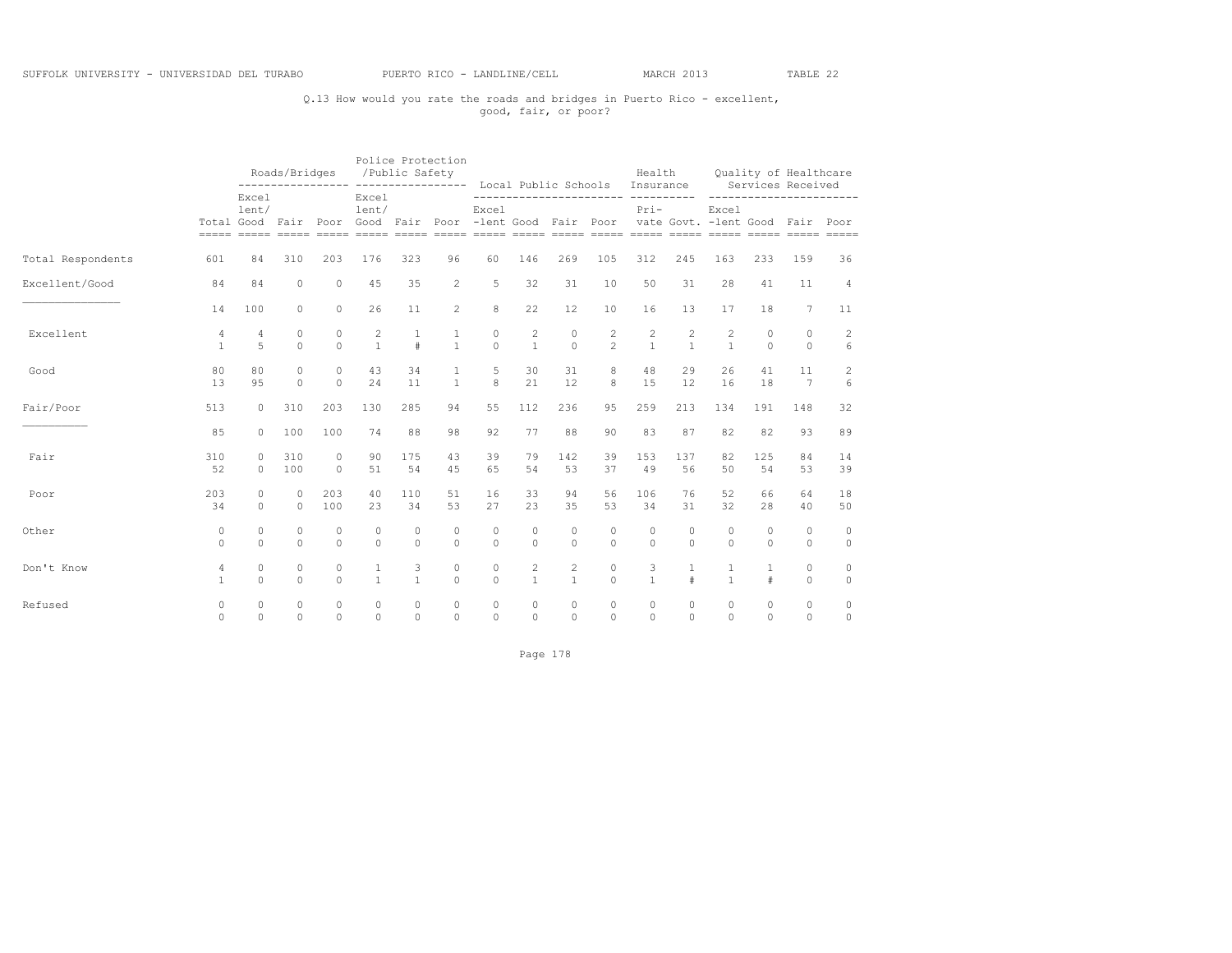# Q.14 How would you rate police protection and public safety in Puerto Rico - excellent, good, fair, or poor?

|                   |              |                | Roads/Bridges<br>------------------ ------------------- |                |                | Police Protection<br>/Public Safety |          |                                                                                                   |              |              | Local Public Schools Insurance     | Health       |                |              |              | Quality of Healthcare<br>Services Received |                |
|-------------------|--------------|----------------|---------------------------------------------------------|----------------|----------------|-------------------------------------|----------|---------------------------------------------------------------------------------------------------|--------------|--------------|------------------------------------|--------------|----------------|--------------|--------------|--------------------------------------------|----------------|
|                   |              | Excel<br>lent/ |                                                         |                | Excel<br>lent/ |                                     |          | Excel<br>Total Good Fair Poor Good Fair Poor -lent Good Fair Poor vate Govt. -lent Good Fair Poor |              |              | ------------------------ --------- | $Pri-$       |                | Excel        |              | -----------------                          |                |
| Total Respondents | 601          | 84             | 310                                                     | 203            | 176            | 323                                 | 96       | 60                                                                                                | 146          | 269          | 105                                | 312          | 245            | 163          | 233          | 159                                        | 36             |
| Excellent/Good    | 176          | 45             | 90                                                      | 40             | 176            | $\circ$                             | $\circ$  | 20                                                                                                | 58           | 74           | 17                                 | 81           | 87             | 69           | 69           | 30                                         | 5              |
|                   | 29           | 54             | 29                                                      | 20             | 100            | $\circ$                             | $\circ$  | 33                                                                                                | 40           | 28           | 16                                 | 26           | 36             | 42           | 30           | 19                                         | 14             |
| Excellent         | 18           | 4              | 10                                                      | 4              | 18             | $\Omega$                            | $\Omega$ | 5                                                                                                 | $\mathbf{2}$ | 9            | 2                                  | 9            | 8              | 13           | 3            | $\mathbf{1}$                               | $\mathbf{1}$   |
|                   | 3            | 5              | 3                                                       | $\overline{2}$ | 10             | $\Omega$                            | $\Omega$ | 8                                                                                                 | $\mathbf{1}$ | 3            | $\mathfrak{D}$                     | 3            | 3              | 8            | $\mathbf{1}$ | $\mathbf{1}$                               | 3              |
| Good              | 158          | 41             | 80                                                      | 36             | 158            | $\cap$                              | $\Omega$ | 15                                                                                                | 56           | 65           | 15                                 | 72           | 79             | 56           | 66           | 29                                         | $\overline{4}$ |
|                   | 26           | 49             | 26                                                      | 18             | 90             | $\Omega$                            | $\Omega$ | 2.5                                                                                               | 38           | 2.4          | 14                                 | 23           | 32             | 34           | 28           | 18                                         | 11             |
| Fair/Poor         | 419          | 37             | 218                                                     | 161            | $\circ$        | 323                                 | 96       | 40                                                                                                | 88           | 191          | 88                                 | 230          | 153            | 93           | 161          | 127                                        | 31             |
|                   | 70           | 44             | 70                                                      | 79             | $\Omega$       | 100                                 | 100      | 67                                                                                                | 60           | 71           | 84                                 | 74           | 62             | 57           | 69           | 80                                         | 86             |
| Fair              | 323          | 35             | 175                                                     | 110            | $\Omega$       | 323                                 | $\circ$  | 33                                                                                                | 80           | 153          | 47                                 | 176          | 120            | 76           | 137          | 86                                         | 18             |
|                   | 54           | 42             | 56                                                      | 54             | $\Omega$       | 100                                 | $\circ$  | 55                                                                                                | 55           | 57           | 45                                 | 56           | 49             | 47           | 59           | 54                                         | 50             |
| Poor              | 96           | $\overline{2}$ | 43                                                      | 51             | $\Omega$       | $\circ$                             | 96       | $7\phantom{.0}$                                                                                   | 8            | 38           | 41                                 | 54           | 33             | 17           | 24           | 41                                         | 13             |
|                   | 16           | $\overline{2}$ | 14                                                      | 25             | $\Omega$       | $\circ$                             | 100      | 12                                                                                                | 5            | 14           | 39                                 | 17           | 13             | 10           | 10           | 26                                         | 36             |
| Other             | $\circ$      | $\Omega$       | $\Omega$                                                | $\circ$        | $\Omega$       | $\circ$                             | $\Omega$ | $\circ$                                                                                           | $\Omega$     | $\Omega$     | $\Omega$                           | $\Omega$     | $\circ$        | $\circ$      | $\circ$      | $\circ$                                    | $\circ$        |
|                   | $\Omega$     | $\Omega$       | $\Omega$                                                | $\Omega$       | $\Omega$       | $\Omega$                            | $\Omega$ | $\Omega$                                                                                          | $\Omega$     | $\Omega$     | $\Omega$                           | $\Omega$     | $\Omega$       | $\Omega$     | $\Omega$     | $\circ$                                    | $\circ$        |
| Don't Know        | 5            | $\mathbf{1}$   | $\mathbf{2}$                                            | $\mathbf{2}$   | $\Omega$       | $\Omega$                            | $\Omega$ | $\Omega$                                                                                          | $\Omega$     | 3            | $\Omega$                           | $\mathbf{1}$ | 4              | $\mathbf{1}$ | 2            | $\overline{c}$                             | $\circ$        |
|                   | $\mathbf{1}$ | $\mathbf{1}$   | $\overline{1}$                                          | $\mathbf{1}$   | $\Omega$       | $\Omega$                            | $\Omega$ | $\Omega$                                                                                          | $\Omega$     | $\mathbf{1}$ | $\Omega$                           | #            | $\overline{2}$ | $\mathbf{1}$ | $\mathbf{1}$ | $\mathbf{1}$                               | $\circ$        |
| Refused           | 1            | $\mathbf{1}$   | $\circ$                                                 | $\circ$        | $\circ$        | $\circ$                             | $\circ$  | $\circ$                                                                                           | $\circ$      | $\mathbf{1}$ | $\circ$                            | $\circ$      | $\mathbf{1}$   | $\circ$      | $\mathbf{1}$ | $\circ$                                    | $\circ$        |
|                   | #            | $\mathbf{1}$   | $\Omega$                                                | $\Omega$       | $\cap$         | $\Omega$                            | $\Omega$ | $\Omega$                                                                                          | $\Omega$     | $\#$         | $\Omega$                           | $\Omega$     | #              | $\Omega$     | #            | $\Omega$                                   | $\circ$        |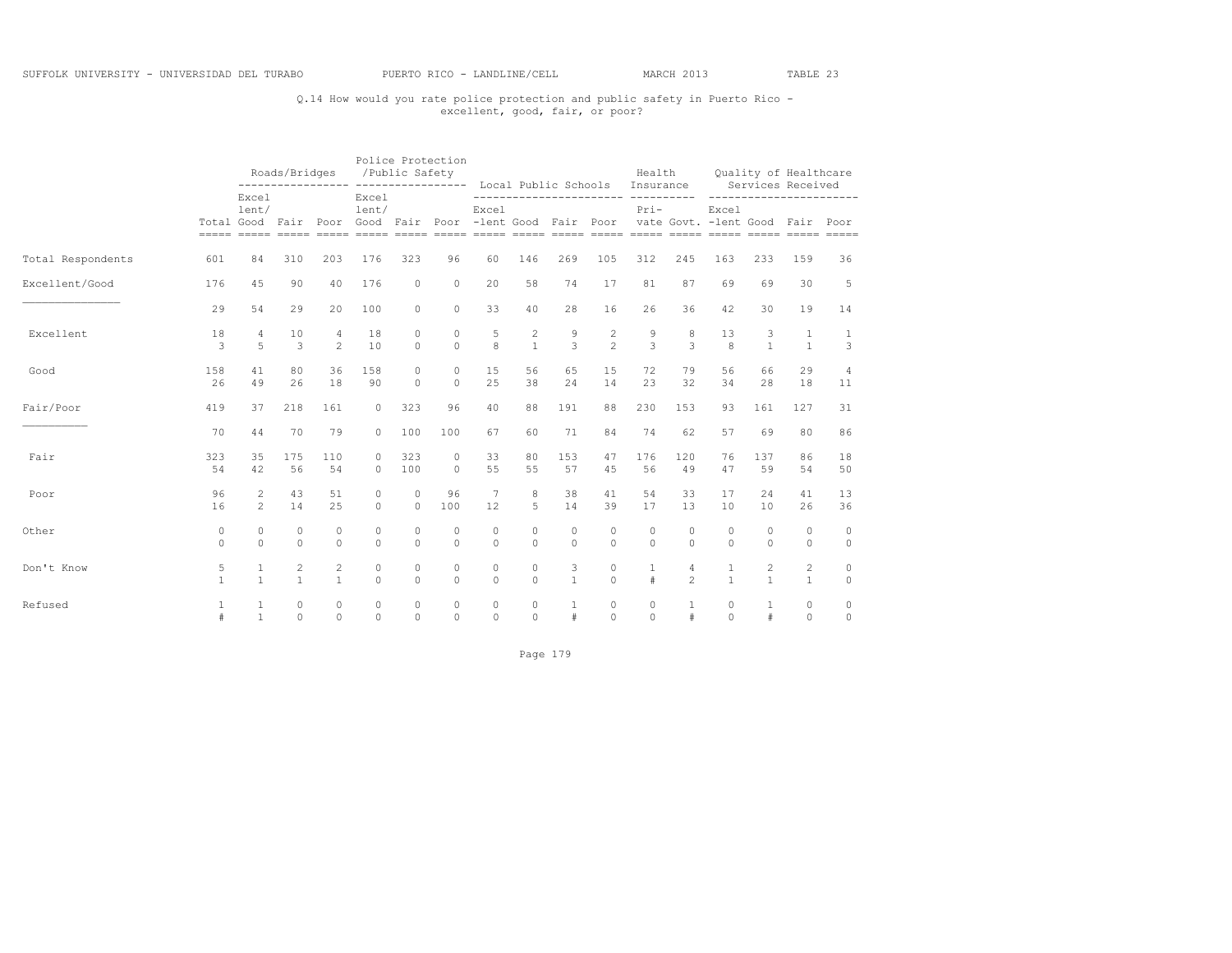# Q.15 How would you rate your local public schools - excellent, good, fair, or poor?

|                   |                      |                              | Roads/Bridges        |                     |                                | Police Protection<br>/Public Safety<br>__________________ |                     |                      |                      | Local Public Schools |                                | Health<br>Insurance      |                     |                                                                                              |                      | Quality of Healthcare<br>Services Received |                    |
|-------------------|----------------------|------------------------------|----------------------|---------------------|--------------------------------|-----------------------------------------------------------|---------------------|----------------------|----------------------|----------------------|--------------------------------|--------------------------|---------------------|----------------------------------------------------------------------------------------------|----------------------|--------------------------------------------|--------------------|
|                   |                      | Excel<br>lent/               |                      |                     | Excel<br>lent/                 |                                                           |                     | Excel                |                      |                      | ------------------------------ | $Pri-$                   |                     | Excel<br>Total Good Fair Poor Good Fair Poor -lent Good Fair Poor vate Govt. -lent Good Fair |                      | ------------------                         | Poor               |
| Total Respondents | 601                  | 84                           | 310                  | 203                 | 176                            | 323                                                       | 96                  | 60                   | 146                  | 269                  | 105                            | 312                      | 245                 | 163                                                                                          | 233                  | 159                                        | 36                 |
| Excellent/Good    | 206                  | 37                           | 118                  | 49                  | 78                             | 113                                                       | 15                  | 60                   | 146                  | $\circ$              | $\Omega$                       | 94                       | 95                  | 77                                                                                           | 83                   | 40                                         | 3                  |
|                   | 34                   | 44                           | 38                   | 24                  | 44                             | 35                                                        | 16                  | 100                  | 100                  | $\circ$              | $\circ$                        | 30                       | 39                  | 47                                                                                           | 36                   | 25                                         | 8                  |
| Excellent         | 60<br>10             | 5<br>6                       | 39<br>13             | 16<br>8             | 20<br>11                       | 33<br>10                                                  | $\overline{7}$      | 60<br>100            | $\circ$<br>$\Omega$  | $\Omega$<br>$\Omega$ | $\Omega$<br>$\Omega$           | 25<br>8                  | 30<br>12            | 34<br>21                                                                                     | 17<br>$\overline{7}$ | 8<br>5                                     | $\circ$<br>$\circ$ |
| Good              | 146<br>24            | 32<br>38                     | 79<br>25             | 33<br>16            | 58<br>33                       | 80<br>25                                                  | 8<br>8              | $\Omega$<br>$\Omega$ | 146<br>100           | $\Omega$<br>$\Omega$ | $\Omega$<br>$\Omega$           | 69<br>22                 | 65<br>27            | 43<br>26                                                                                     | 66<br>28             | 32<br>20                                   | 3<br>8             |
| Fair/Poor         | 374                  | 41                           | 181                  | 150                 | 91                             | 200                                                       | 79                  | $\Omega$             | $\Omega$             | 269                  | 105                            | 207                      | 140                 | 78                                                                                           | 140                  | 117                                        | 32                 |
|                   | 62                   | 49                           | 58                   | 74                  | 52                             | 62                                                        | 82                  | $\circ$              | $\Omega$             | 100                  | 100                            | 66                       | 57                  | 48                                                                                           | 60                   | 74                                         | 89                 |
| Fair              | 269<br>45            | 31<br>37                     | 142<br>46            | 94<br>46            | 74<br>42                       | 153<br>47                                                 | 38<br>40            | $\Omega$<br>$\Omega$ | $\Omega$<br>$\Omega$ | 269<br>100           | $\Omega$<br>$\Omega$           | 143<br>46                | 109<br>44           | 58<br>36                                                                                     | 106<br>45            | 80<br>50                                   | 21<br>58           |
| Poor              | 105<br>17            | 10<br>12                     | 39<br>13             | 56<br>28            | 17<br>10                       | 47<br>15                                                  | 41<br>43            | $\circ$<br>$\Omega$  | $\Omega$<br>$\Omega$ | $\Omega$<br>$\Omega$ | 105<br>100                     | 64<br>2.1                | 31<br>13            | 20<br>12                                                                                     | 34<br>15             | 37<br>23                                   | 11<br>31           |
| Other             | $\circ$<br>$\Omega$  | 0<br>$\Omega$                | $\circ$<br>$\Omega$  | 0<br>$\Omega$       | $\circ$<br>$\Omega$            | $\circ$<br>$\Omega$                                       | 0<br>$\Omega$       | $\circ$<br>$\circ$   | $\circ$<br>$\Omega$  | $\circ$<br>$\Omega$  | 0<br>$\Omega$                  | $\mathbf{0}$<br>$\Omega$ | $\circ$<br>$\Omega$ | $\circ$<br>$\Omega$                                                                          | $\circ$<br>$\Omega$  | $\circ$<br>$\circ$                         | $\circ$<br>$\circ$ |
| Don't Know        | 19<br>3              | 5<br>6                       | 10<br>3              | 4<br>$\overline{c}$ | 5<br>3                         | 10<br>3                                                   | 2<br>$\mathfrak{D}$ | $\circ$<br>$\Omega$  | $\circ$<br>$\Omega$  | $\Omega$<br>$\Omega$ | $\Omega$<br>$\Omega$           | 10<br>3                  | 9<br>$\overline{4}$ | $\overline{4}$                                                                               | 9<br>$\overline{4}$  | 2<br>$\mathbf{1}$                          | $1\,$<br>3         |
| Refused           | $\mathbf{2}$<br>$\#$ | $\mathbf{1}$<br>$\mathbf{1}$ | $\mathbf{1}$<br>$\#$ | 0<br>$\Omega$       | $\overline{2}$<br>$\mathbf{1}$ | $\circ$<br>$\Omega$                                       | 0<br>$\Omega$       | $\circ$<br>$\Omega$  | $\circ$<br>$\Omega$  | $\circ$<br>$\Omega$  | $\circ$<br>$\Omega$            | $\mathbf{1}$<br>$\#$     | 1<br>#              | $\mathbf{1}$<br>$\mathbf{1}$                                                                 | $\mathbf{1}$<br>#    | $\circ$<br>$\circ$                         | 0<br>$\circ$       |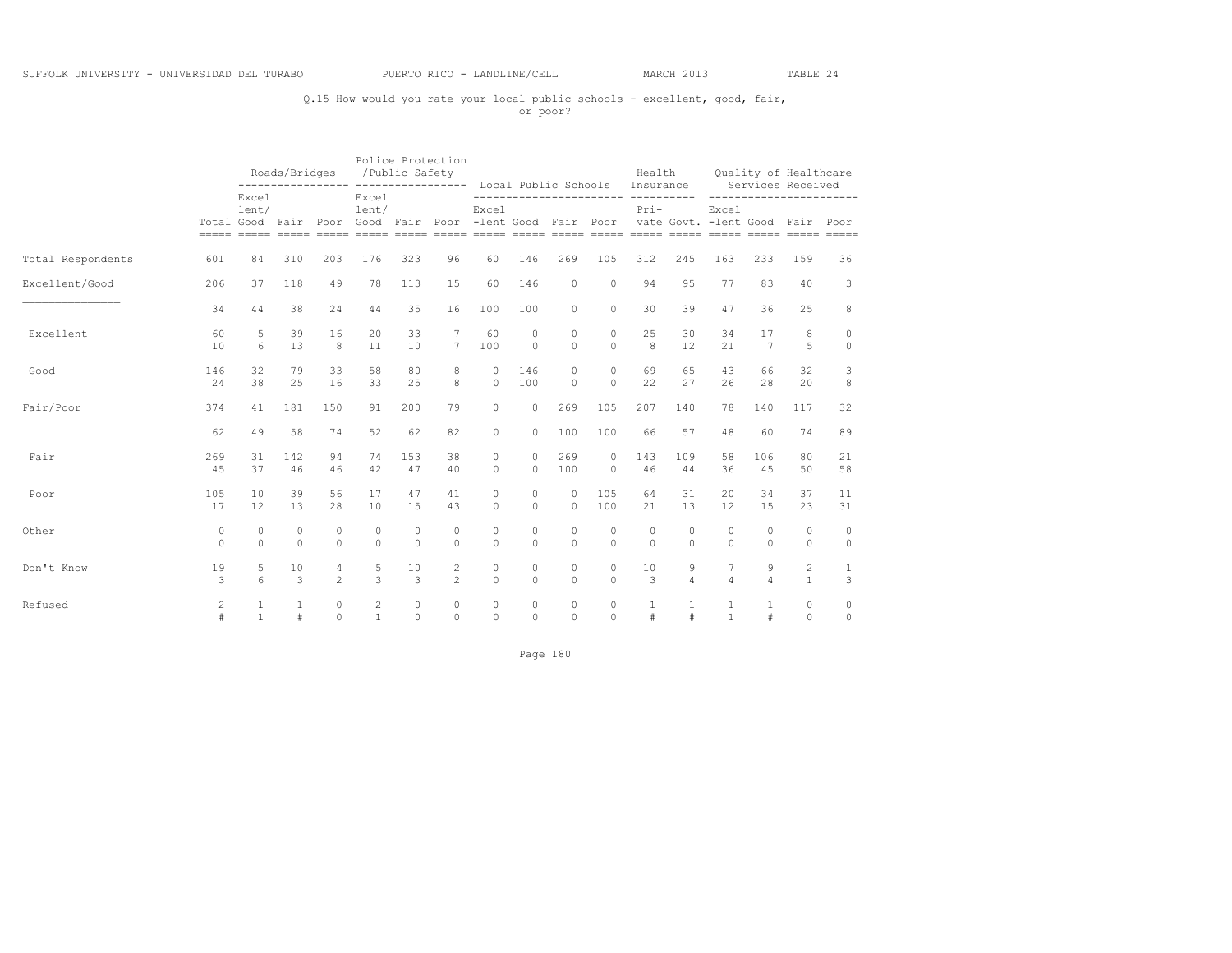### Q.16 What kind of health insurance do you have?

|                                   |                                      |                   | Roads/Bridges                  |                                      |                        | Police Protection<br>/Public Safety | -----------------   |                                      | Local Public Schools                        |                       |                   | Health<br>Insurance                  |                     |                                 |                     | Quality of Healthcare<br>Services Received |                     |
|-----------------------------------|--------------------------------------|-------------------|--------------------------------|--------------------------------------|------------------------|-------------------------------------|---------------------|--------------------------------------|---------------------------------------------|-----------------------|-------------------|--------------------------------------|---------------------|---------------------------------|---------------------|--------------------------------------------|---------------------|
|                                   | Excel<br>lent/<br>Total Good<br>Fair |                   |                                | Poor                                 | Excel<br>lent/<br>Good | Fair                                | Poor                | Excel                                | ------------------------<br>-lent Good Fair |                       | Poor              | ----------<br>$Pri-$                 |                     | Excel<br>vate Govt. - lent Good |                     | ------------------<br>Fair                 | Poor                |
| Total Respondents                 | 601                                  | 84                | 310                            | 203                                  | 176                    | 323                                 | 96                  | 60                                   | 146                                         | 269                   | 105               | 312                                  | 245                 | 163                             | 233                 | 159                                        | 36                  |
| Private health insurance          | 312<br>52                            | 50<br>60          | 1.53<br>49                     | 106<br>52                            | 81<br>46               | 176<br>54                           | 54<br>56            | 25<br>42                             | 69<br>47                                    | 143<br>53             | 64<br>61          | 312<br>100                           | $\circ$<br>$\Omega$ | 93<br>57                        | 131<br>56           | 70<br>44                                   | 14<br>39            |
| Government health<br>insurance    | 245<br>41                            | 31<br>37          | 137<br>44                      | 76<br>37                             | 87<br>49               | 120<br>37                           | 33<br>34            | 30<br>50                             | 65<br>4.5                                   | 109<br>41             | 31<br>30          | $\circ$<br>$\Omega$                  | 245<br>100          | 63<br>39                        | 89<br>38            | 74<br>47                                   | 17<br>47            |
| I do not have health<br>insurance | 38<br>6                              | $\mathbf{1}$      | 17<br>5                        | 20<br>10                             | 6<br>$\mathcal{L}$     | 23<br>$\overline{7}$                | $\frac{9}{9}$       | $\frac{4}{7}$                        | 9<br>$6 \overline{6}$                       | 16<br>$6\overline{6}$ | 9<br>$\mathsf{Q}$ | $\begin{matrix} 0 \\ 0 \end{matrix}$ | $\circ$<br>$\Omega$ | 5<br>$\mathcal{L}$              | 9<br>$\overline{4}$ | 15<br>$\mathcal{Q}$                        | -5<br>14            |
| Other                             | 0<br>$\Omega$                        | $\circ$<br>$\cap$ | $\circ$<br>$\Omega$            | $\begin{matrix} 0 \\ 0 \end{matrix}$ | 0<br>$\Omega$          | $\circ$<br>$\Omega$                 | 0<br>$\Omega$       | $\begin{matrix} 0 \\ 0 \end{matrix}$ | $\circ$<br>$\Omega$                         | $\circ$<br>$\Omega$   | 0<br>$\Omega$     | $\circ$<br>$\Omega$                  | $\circ$<br>$\cap$   | $\circ$<br>$\cap$               | $\circ$<br>$\cap$   | $\mathbf{0}$<br>$\Omega$                   | $\circ$<br>$\Omega$ |
| Don't Know                        | 3<br>$\ddagger$                      |                   | $\overline{c}$<br>$\mathbf{1}$ | $\mathbb O$<br>$\theta$              | 0<br>$\Omega$          | 3<br>$\mathbf{1}$                   | 0<br>$\Omega$       | $\circ$<br>$\circ$                   | $\frac{3}{2}$                               | 0<br>$\Omega$         | 0<br>$\Omega$     | $\circ$<br>$\Omega$                  | $\circ$<br>$\Omega$ | $\circ$<br>$\Omega$             | 3<br>$\mathbf{1}$   | $\circ$<br>$\circ$                         | $\circ$<br>$\circ$  |
| Refused                           | 3                                    | $\mathbf{1}$      |                                | $\#$                                 | 2<br>$\mathbf{1}$      | $\#$                                | $\circ$<br>$\Omega$ | $\mathbf{1}$<br>$\overline{c}$       | $\circ$<br>$\Omega$                         | #                     | $\overline{1}$    | $\circ$<br>$\Omega$                  | $\circ$<br>$\Omega$ | $\overline{c}$<br>$\mathbf{1}$  |                     | $\circ$<br>$\Omega$                        | $\circ$<br>$\circ$  |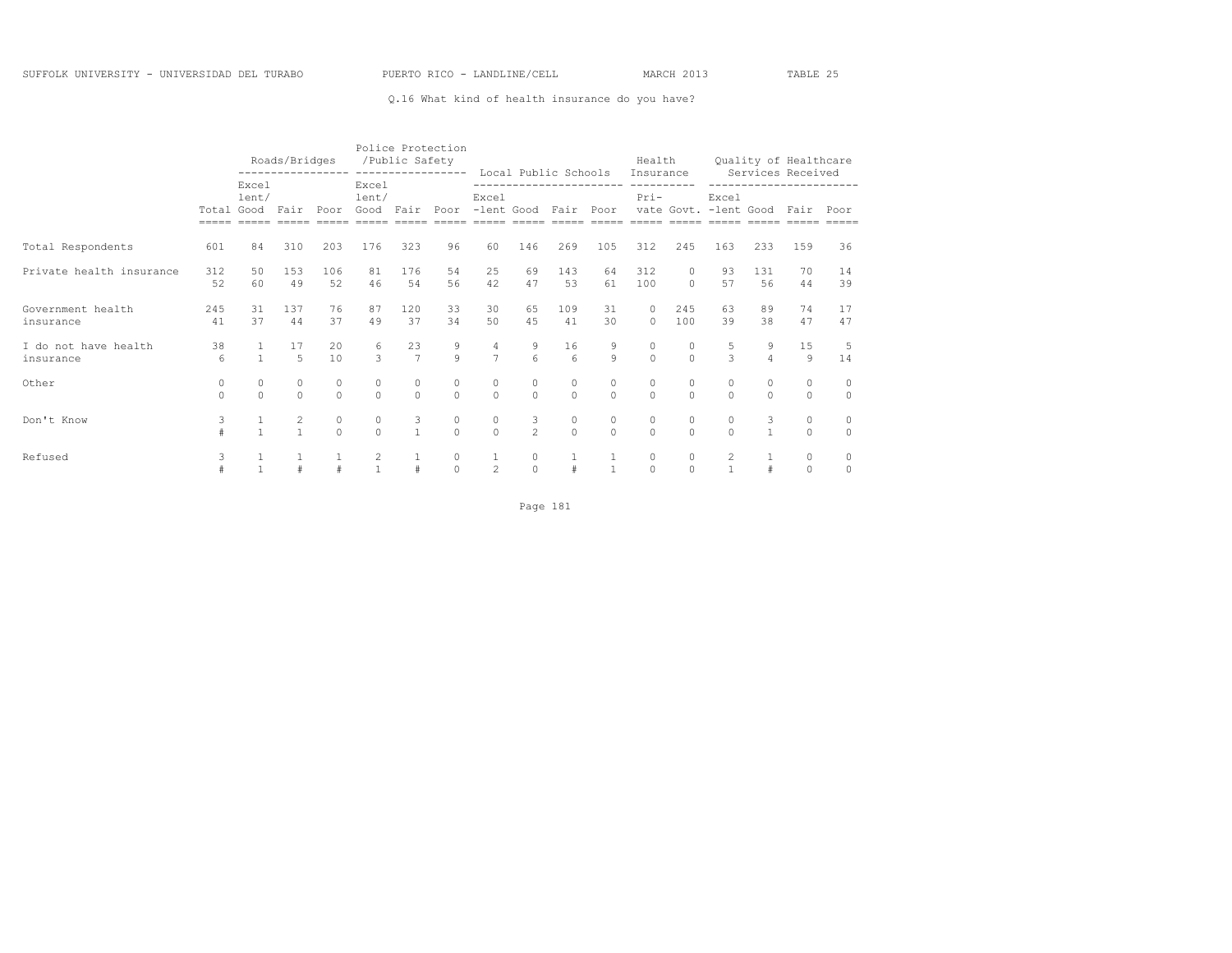## Q.17 How would you rate the quality of the healthcare services you receive - excellent, good, fair, or poor?

|                   |                | Roads/Bridges<br>----------------- ------------------<br>Excel |              |              |                | Police Protection<br>/Public Safety |              |                                                                                              |                |              | Local Public Schools Insurance | Health         |                | Services Received |          | Quality of Healthcare |               |
|-------------------|----------------|----------------------------------------------------------------|--------------|--------------|----------------|-------------------------------------|--------------|----------------------------------------------------------------------------------------------|----------------|--------------|--------------------------------|----------------|----------------|-------------------|----------|-----------------------|---------------|
|                   |                | lent/                                                          |              |              | Excel<br>lent/ |                                     |              | Excel<br>Total Good Fair Poor Good Fair Poor -lent Good Fair Poor vate Govt. -lent Good Fair |                |              |                                | $Pri-$         |                | Excel             |          | ------------------    | -----<br>Poor |
| Total Respondents | 601            | 84                                                             | 310          | 203          | 176            | 323                                 | 96           | 60                                                                                           | 146            | 269          | 105                            | 312            | 245            | 163               | 233      | 159                   | 36            |
| Excellent/Good    | 396            | 69                                                             | 207          | 118          | 138            | 213                                 | 41           | 51                                                                                           | 109            | 164          | 54                             | 224            | 152            | 163               | 233      | $\circ$               | $\circ$       |
|                   | 66             | 82                                                             | 67           | 58           | 78             | 66                                  | 43           | 85                                                                                           | 75             | 61           | 51                             | 72             | 62             | 100               | 100      | $\circ$               | $\circ$       |
| Excellent         | 163            | 28                                                             | 82           | 52           | 69             | 76                                  | 17           | 34                                                                                           | 43             | 58           | 20                             | 93             | 63             | 163               | $\Omega$ | $\Omega$              | $\circ$       |
|                   | 27             | 33                                                             | 26           | 26           | 39             | 24                                  | 18           | 57                                                                                           | 29             | 22           | 19                             | 30             | 26             | 100               | $\Omega$ | $\circ$               | $\circ$       |
| Good              | 233            | 41                                                             | 125          | 66           | 69             | 137                                 | 2.4          | 17                                                                                           | 66             | 106          | 34                             | 131            | 89             | $\cap$            | 233      | $\Omega$              | $\circ$       |
|                   | 39             | 49                                                             | 40           | 33           | 39             | 42                                  | 25           | 28                                                                                           | 45             | 39           | 32                             | 42             | 36             | $\Omega$          | 100      | $\Omega$              | $\circ$       |
| Fair/Poor         | 195            | 15                                                             | 98           | 82           | 35             | 104                                 | 54           | 8                                                                                            | 35             | 101          | 48                             | 84             | 91             | $\circ$           | $\circ$  | 159                   | 36            |
|                   | 32             | 18                                                             | 32           | 40           | 20             | 32                                  | 56           | 13                                                                                           | 24             | 38           | 46                             | 27             | 37             | $\circ$           | $\circ$  | 100                   | 100           |
| Fair              | 159            | 11                                                             | 84           | 64           | 30             | 86                                  | 41           | 8                                                                                            | 32             | 80           | 37                             | 70             | 74             | $\circ$           | 0        | 159                   | $\circ$       |
|                   | 26             | 13                                                             | 27           | 32           | 17             | 27                                  | 43           | 13                                                                                           | 22             | 30           | 35                             | 22             | 30             | $\Omega$          | $\circ$  | 100                   | $\circ$       |
| Poor              | 36             | 4                                                              | 14           | 18           | 5              | 18                                  | 13           | $\circ$                                                                                      | 3              | 21           | 11                             | 14             | 17             | $\circ$           | $\Omega$ | $\mathbf{0}$          | 36            |
|                   | 6              | 5                                                              | 5            | 9            | 3              | $6 \overline{6}$                    | 14           | $\circ$                                                                                      | $\overline{2}$ | 8            | 10                             | $\overline{4}$ | $\overline{7}$ | $\Omega$          | $\Omega$ | $\circ$               | 100           |
| Other             | $\circ$        | $\circ$                                                        | $\circ$      | $\circ$      | 0              | $\circ$                             | $\circ$      | $\circ$                                                                                      | $\circ$        | $\circ$      | $\circ$                        | $\circ$        | $\circ$        | $\circ$           | $\circ$  | $\circ$               | $\circ$       |
|                   | $\Omega$       | $\Omega$                                                       | $\Omega$     | $\Omega$     | $\Omega$       | $\Omega$                            | $\Omega$     | $\Omega$                                                                                     | $\Omega$       | $\Omega$     | $\Omega$                       | $\Omega$       | $\Omega$       | $\Omega$          | $\Omega$ | $\circ$               | $\circ$       |
| Don't Know        | 8              | $\circ$                                                        | 4            | 3            | $\mathbf{2}$   | 5                                   | 1            | $\mathbf{1}$                                                                                 | $\circ$        | 4            | 3                              | 3              | $\overline{c}$ | $\Omega$          | $\Omega$ | $\circ$               | $\circ$       |
|                   | $\mathbf{1}$   | $\Omega$                                                       | $\mathbf{1}$ | $\mathbf{1}$ | $\mathbf{1}$   | $\mathfrak{D}$                      | $\mathbf{1}$ | $\overline{2}$                                                                               | $\Omega$       | $\mathbf{1}$ | 3                              | $\mathbf{1}$   | $\mathbf{1}$   | $\Omega$          | $\Omega$ | $\Omega$              | $\circ$       |
| Refused           | $\overline{c}$ | $\circ$                                                        | 1            | $\circ$      | 1              | $\mathbf{1}$                        | $\circ$      | $\circ$                                                                                      | $\mathbf{2}$   | $\Omega$     | $\Omega$                       | 1              | $\Omega$       | $\Omega$          | $\Omega$ | $\circ$               | $\circ$       |
|                   | #              | $\Omega$                                                       | #            | $\Omega$     | $\mathbf{1}$   | $\#$                                | $\Omega$     | $\Omega$                                                                                     | $\mathbf{1}$   | $\Omega$     | $\Omega$                       | $\#$           | $\Omega$       | $\Omega$          | $\Omega$ | $\Omega$              | $\circ$       |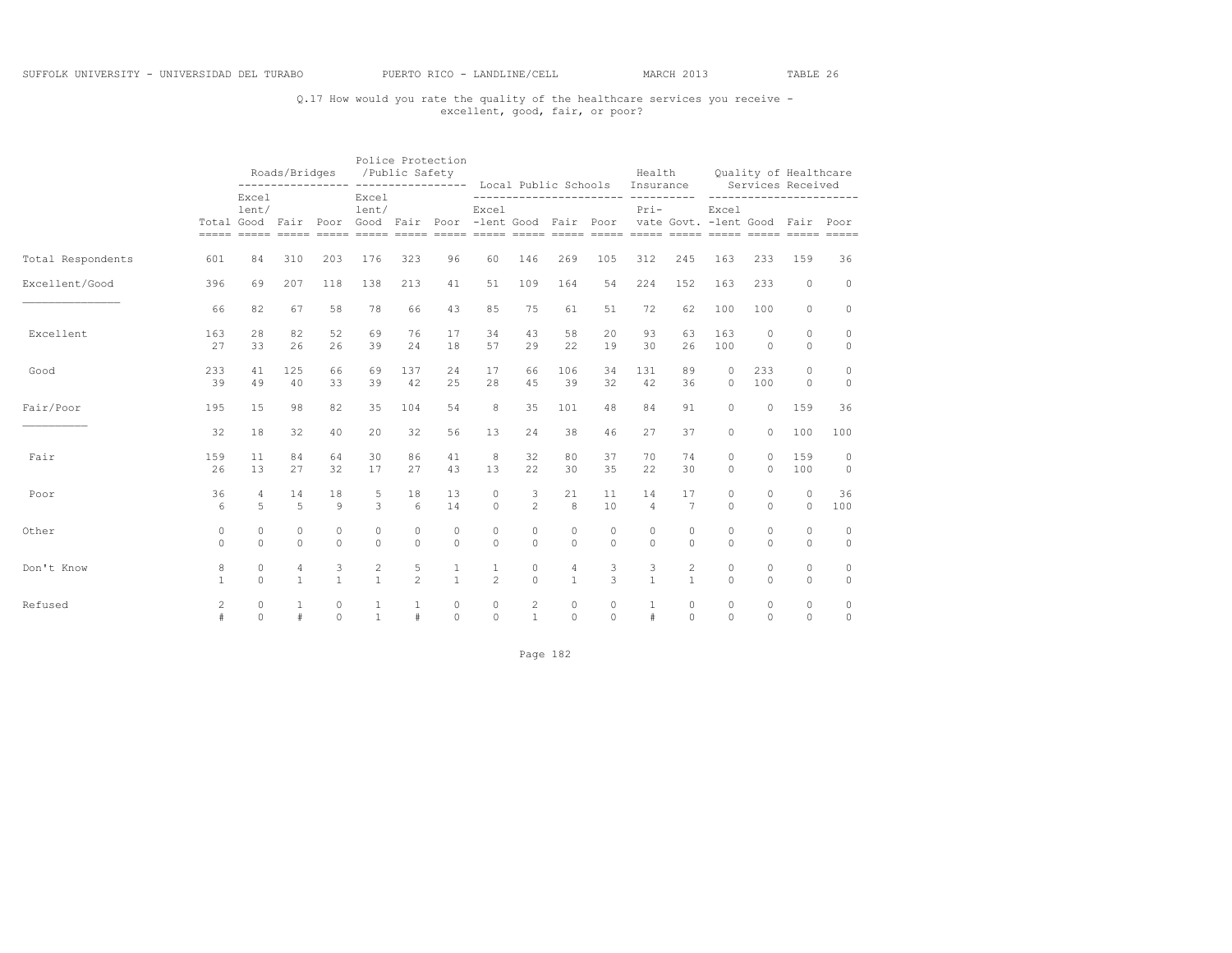Q.18 Do you think there is a drug consumption problem in Puerto Rico - yes or no?

|                   |            |                | Roads/Bridges |                |                        | /Public Safety      | Police Protection<br>----------------- |                     |                     | Local Public Schools |               | Health<br>Insurance |               |                                |           | Quality of Healthcare<br>Services Received |              |
|-------------------|------------|----------------|---------------|----------------|------------------------|---------------------|----------------------------------------|---------------------|---------------------|----------------------|---------------|---------------------|---------------|--------------------------------|-----------|--------------------------------------------|--------------|
|                   | Total Good | Excel<br>lent/ | Fair          | Poor           | Excel<br>lent/<br>Good | Fair                | Poor                                   | Excel               |                     | -lent Good Fair Poor |               | $Pri-$              |               | Excel<br>vate Govt. -lent Good |           | Fair                                       | Poor         |
| Total Respondents | 601        | 84             | 310           | 203            | 176                    | 323                 | 96                                     | 60                  | 146                 | 269                  | 105           | 312                 | 245           | 163                            | 233       | 159                                        | 36           |
| Yes               | 589<br>98  | 81<br>96       | 304<br>98     | 200<br>99      | 172<br>98              | 320<br>99           | 92<br>96                               | 58<br>97            | 143<br>98           | 264<br>98            | 104<br>99     | 304<br>97           | 243<br>99     | 159<br>98                      | 229<br>98 | 158<br>99                                  | 33<br>92     |
| No                |            | $\mathfrak{D}$ | 3             | $\overline{c}$ | 3<br>$\overline{2}$    | $\#$                | 3<br>$\mathcal{L}$                     | $\overline{c}$      | $\circ$<br>$\Omega$ | 4                    |               | 5<br>$\overline{c}$ |               |                                | 3         |                                            | 2<br>6       |
| Undecided         | 3          |                | 2             | 0<br>$\Omega$  | $\circ$<br>$\Omega$    | 2<br>$\overline{1}$ | $\sim$ 1                               | $\circ$<br>$\Omega$ | 3<br>$\mathcal{P}$  | 0<br>$\Omega$        | $\Omega$      | #                   | $\pm$         | $\mathbf{1}$                   | $\cap$    | $\circ$<br>$\Omega$                        | 3            |
| Refused           |            | 0<br>$\Omega$  |               | $\#$           |                        | 0<br>$\circ$        | 0<br>$\Omega$                          | $\mathbf{1}$<br>2   | 0<br>$\circ$        | #                    | 0<br>$\Omega$ | 2<br>$\mathbf{1}$   | 0<br>$\Omega$ |                                |           | $\circ$<br>$\Omega$                        | 0<br>$\circ$ |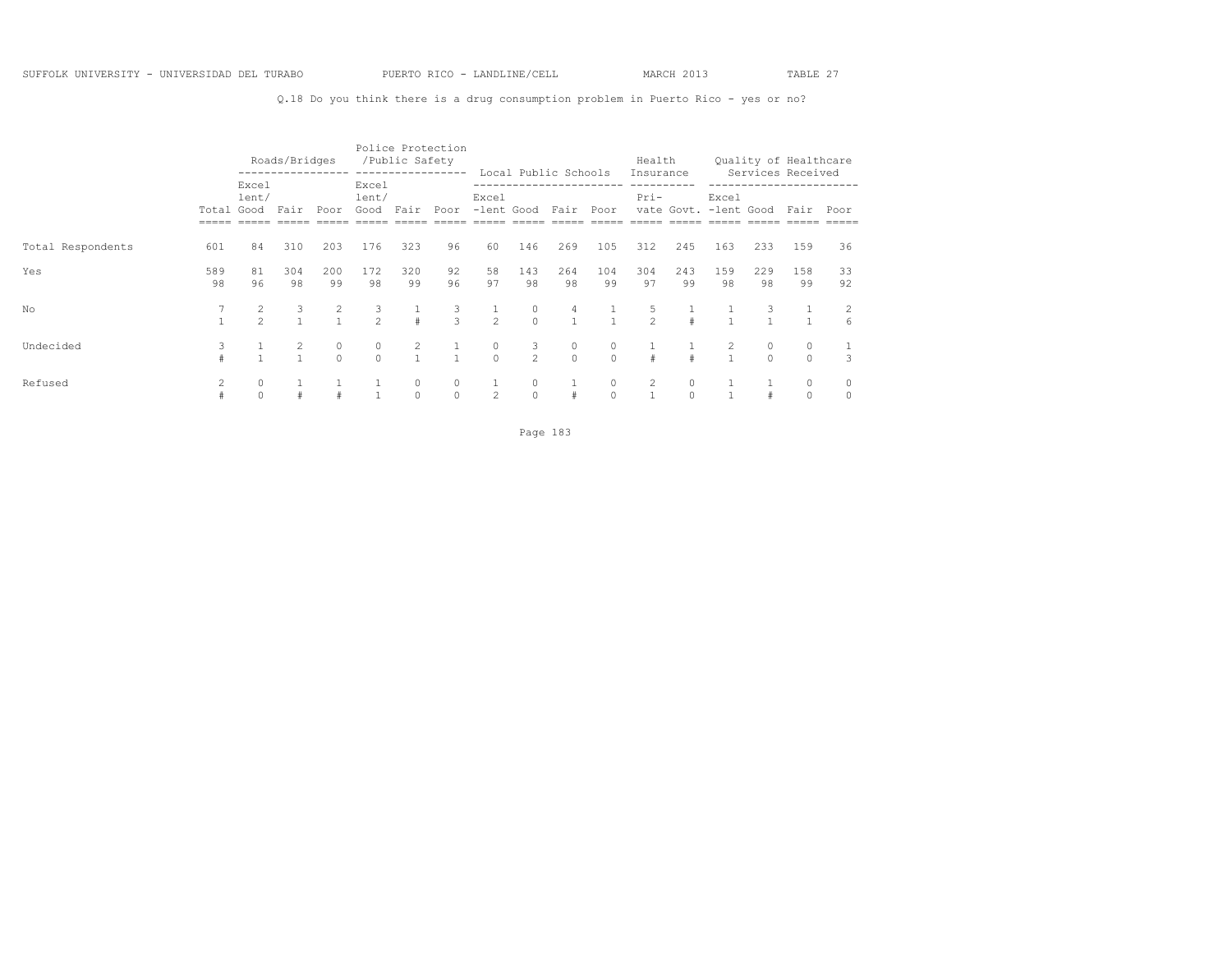Q.19 Thinking about Puerto Rico's relationship with the United States, do you think that relationships should change, or should the status quo be preserved?

|                            |                      |                | Roads/Bridges          |                     |                    | /Public Safety | Police Protection<br>----------------- |                |                   | Local Public Schools |                  | Health<br>Insurance    |                         |                   |           | Quality of Healthcare<br>Services Received |          |
|----------------------------|----------------------|----------------|------------------------|---------------------|--------------------|----------------|----------------------------------------|----------------|-------------------|----------------------|------------------|------------------------|-------------------------|-------------------|-----------|--------------------------------------------|----------|
|                            | Total Good           | Excel<br>lent/ | Fair                   | Poor                | Excel<br>lent/     |                | Good Fair Poor                         | Excel          |                   | -lent Good Fair Poor |                  | Pri-                   |                         | Excel             |           | vate Govt. -lent Good Fair                 | Poor     |
| Total Respondents          | 601                  | 84             | 310                    | 203                 | 176                | 323            | 96                                     | 60             | 146               | 269                  | 105              | 312                    | 245                     | 163               | 233       | 159                                        | 36       |
| Relationship should change | 337<br>56            | 52<br>62       | 162<br>52              | 120<br>59           | 92<br>52           | 181<br>56      | 62<br>65                               | 25<br>42       | 76<br>52          | 154<br>57            | 70<br>67         | 185<br>59              | 122<br>50               | 90<br>55          | 125<br>54 | 92<br>58                                   | 25<br>69 |
| Keep the status quo        | 220<br>37            | 27<br>32       | 125<br>40              | 68<br>33            | 71<br>40           | 120<br>37      | 28<br>29                               | 29<br>48       | 59<br>40          | 97<br>36             | 29<br>2.8        | 98<br>31               | 110<br>45               | 62<br>38          | 88<br>38  | 57<br>36                                   | 9<br>25  |
| Undecided                  | 34<br>6              | 5              | 20<br>$6 \overline{6}$ | 9<br>$\overline{4}$ | 9<br>$5^{\circ}$   | 18<br>$6^{6}$  | 5<br>5                                 | 5<br>8         | 9<br>6            | 12<br>$\overline{4}$ | 5<br>$5^{\circ}$ | 20<br>$6 \overline{6}$ | $12 \overline{ }$<br>5. | 6                 | 17        | 6<br>$\overline{4}$                        | 1<br>3   |
| Refused                    | 10<br>$\mathfrak{D}$ |                | 3                      | 6<br>3              | 4<br>$\mathcal{P}$ | 4              |                                        | $\mathfrak{D}$ | 2<br>$\mathbf{1}$ | 6<br>$\mathfrak{D}$  |                  | 9<br>3                 | $\pm$                   | 2<br>$\mathbf{1}$ | 3         | 4<br>3                                     | 3        |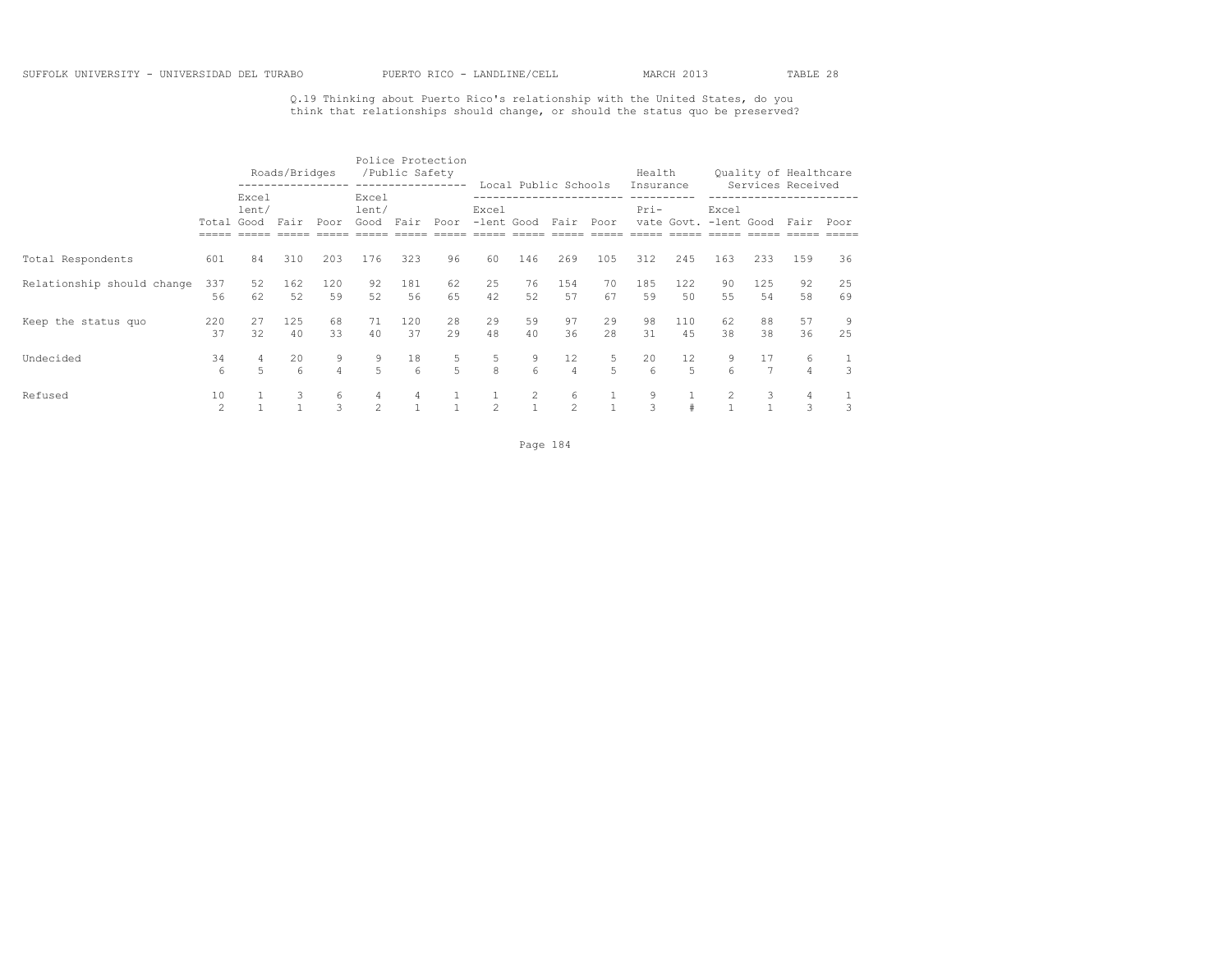## Q.20 If the United States Congress allowed the citizens of Puerto Rico to choose between independence and statehood, what would you choose?

|                   |            |                | Roads/Bridges     |      |                             | /Public Safety | Police Protection<br>----------------- |         |                 | Local Public Schools |      | Health<br>Insurance |            |                     |               | Quality of Healthcare<br>Services Received |         |
|-------------------|------------|----------------|-------------------|------|-----------------------------|----------------|----------------------------------------|---------|-----------------|----------------------|------|---------------------|------------|---------------------|---------------|--------------------------------------------|---------|
|                   | Total Good | Excel<br>lent/ | Fair              | Poor | Excel<br>lent/<br>Good Fair |                | Poor                                   | Excel   | -lent Good Fair |                      | Poor | Pri-                | vate Govt. | Excel<br>-lent Good |               | Fair                                       | Poor    |
| Total Respondents | 601        | 84             | 310               | 203  | 176                         | 323            | 96                                     | 60      | 146             | 269                  | 105  | 312                 | 245        | 163                 | 233           | 159                                        | 36      |
| Statehood         | 418        | 53             | 221               | 141  | 129                         | 217            | 70                                     | 41      | 102             | 196                  | 68   | 220                 | 165        | 120                 | 162           | 105                                        | 27      |
|                   | 70         | 63             | 71                | 69   | 73                          | 67             | 73                                     | 68      | 70              | 73                   | 65   | 71                  | 67         | 74                  | 70            | 66                                         | 75      |
| Independence      | 81         | 15             | 35                | 30   | 15                          | 54             | 12                                     | 6       | 21              | 35                   | 17   | 51                  | 23         | 19                  | 34            | 22                                         | 3       |
|                   | 13         | 18             | 11                | 15   | 9                           | 17             | 13                                     | 10      | 14              | 13                   | 16   | 16                  | 9          | 12.                 | 1.5           | 14                                         | 8       |
| Undecided         | 80         | 13             | 42                | 25   | 26                          | 40             | 11                                     | 13      | 20              | 26                   | 17   | 32                  | 45         | 19                  | 32            | 20                                         | 6       |
|                   | 13         | 1.5            | 14                | 12   | 1.5                         | 12             | 11                                     | 22      | 14              | 10                   | 16   | 10                  | 18         | 12.                 | 14            | 13                                         | 17      |
| Refused           | 22         | 3              | $12 \overline{ }$ | 7    | 6                           | 12             | 3                                      | $\circ$ | 3               | 12                   | 3    | 9                   | 12         | 5                   | 5             | 12                                         | $\circ$ |
|                   | 4          | 4              | $\overline{4}$    | 3    | $\mathcal{L}$               | $\overline{4}$ | 3                                      | $\circ$ | $2^{1}$         | $\overline{4}$       | 3    | 3                   | 5          | 3                   | $\mathcal{P}$ | 8                                          | $\circ$ |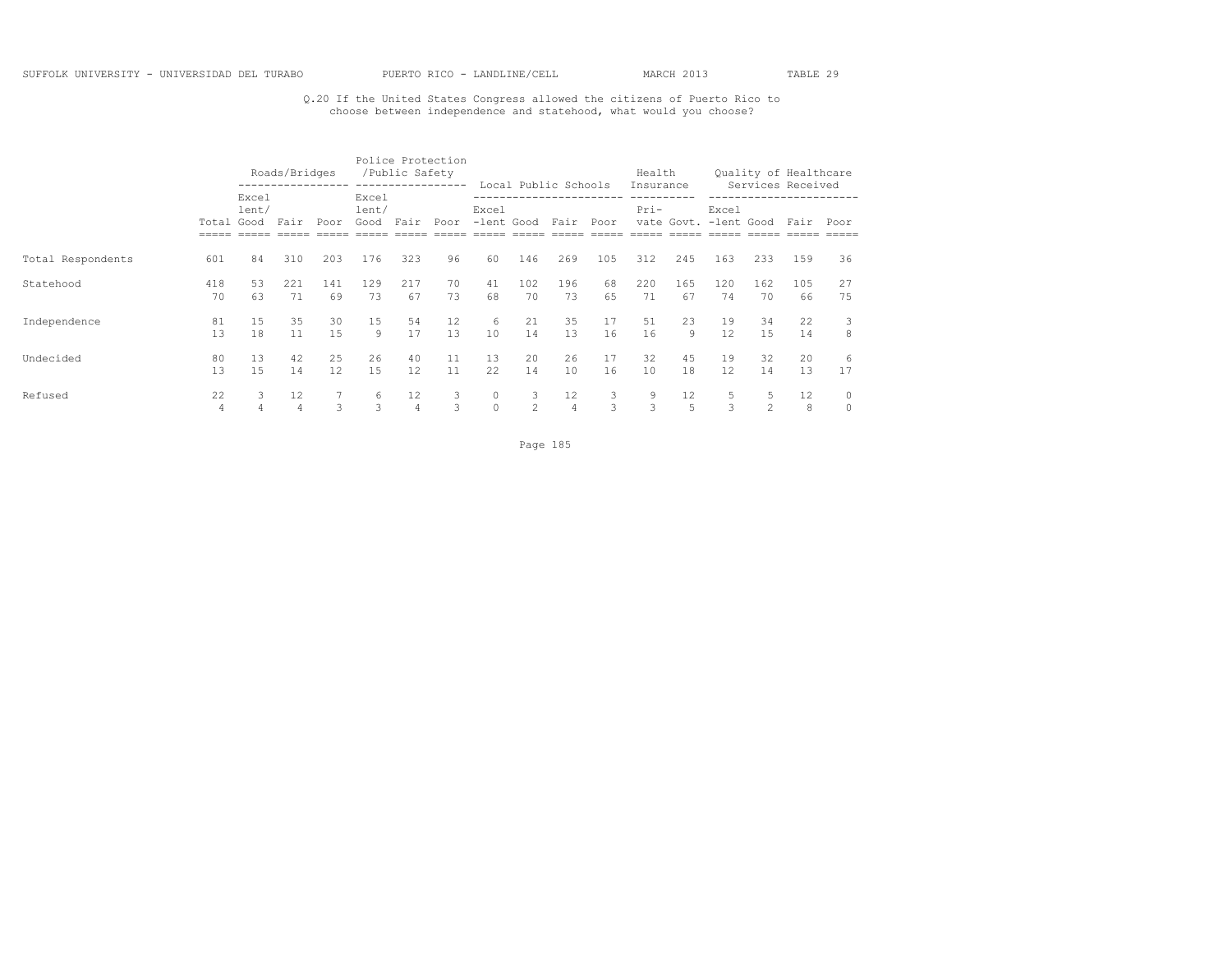## Q.21 Thinking about the economy, do you think the economy in Puerto Rico has improved in the last four years, has it stayed the same, or has it gotten worse?

|                   |            |                              | Roads/Bridges          |                        |                             | /Public Safety         | Police Protection         |                                             |                      | Local Public Schools                  |               | Health<br>Insurance  |                        |                       |                     | Quality of Healthcare<br>Services Received |                     |
|-------------------|------------|------------------------------|------------------------|------------------------|-----------------------------|------------------------|---------------------------|---------------------------------------------|----------------------|---------------------------------------|---------------|----------------------|------------------------|-----------------------|---------------------|--------------------------------------------|---------------------|
|                   |            | Excel<br>lent/<br>Total Good | Fair                   | Poor                   | Excel<br>lent/<br>Good Fair |                        | Poor -lent Good Fair Poor | Excel                                       |                      | ---------------------                 |               | $Pri-$               |                        | Excel                 |                     | vate Govt. - lent Good Fair Poor           |                     |
| Total Respondents | 601        | 84                           | 310                    | 203                    | 176                         | 323                    | 96                        | 60                                          | 146                  | 269                                   | 105           | 312                  | 245                    | 163                   | 233                 | 159                                        | 36                  |
| Improved          | 41         | 11<br>13                     | 18<br>$6 \overline{6}$ | 12<br>$6 \overline{6}$ | 15<br>$\circ$               | 20<br>$6 \overline{6}$ | 6<br>6 <sup>1</sup>       | $\begin{smallmatrix}6\\10\end{smallmatrix}$ | 12<br>$\overline{8}$ | 14<br>$5^{\circ}$                     | $\frac{9}{9}$ | 25<br>$\overline{8}$ | 15<br>$6 \overline{6}$ | 10<br>$6\overline{6}$ | 19<br>8             | 10<br>6                                    | $\overline{c}$<br>6 |
| Stayed the same   | 143<br>2.4 | 24<br>29                     | 82<br>26               | 37<br>18               | 64<br>36                    | 64<br>20               | 12<br>13                  | 16<br>27                                    | 37<br>25             | 70<br>26                              | 14<br>13      | 67<br>21             | 67<br>27               | 48<br>29              | 59<br>2.5           | 28<br>18                                   | 5<br>14             |
| Gotten worse      | 411<br>68  | 49<br>58                     | 206<br>66              | 152<br>75              | 95<br>54                    | 237<br>73              | 76<br>79                  | 37<br>62                                    | 96<br>66             | 183<br>68                             | 80<br>76      | 217<br>70            | 160<br>65              | 104<br>64             | 151<br>65           | 120<br>75                                  | 29<br>81            |
| Undecided         | 6          | 0<br>$\Omega$                | 4                      | $\frac{2}{1}$          | $\frac{2}{1}$               | $\frac{2}{1}$          | $\frac{2}{2}$             | $\frac{1}{2}$                               | $\overline{1}$       | $\begin{array}{c} 2 \\ 1 \end{array}$ | $\frac{2}{2}$ | 3<br>$\mathbf{1}$    | 3<br>$\overline{1}$    | $\overline{1}$        | 4<br>$\mathfrak{D}$ | 1<br>$\mathbf{1}$                          | $\circ$<br>$\Omega$ |
| Refused           |            | $\circ$                      | $\circ$                | $\circ$<br>$\circ$     | $\circ$<br>$\circ$          | $\circ$                | $\circ$                   | $\circ$<br>$\circ$                          | $\circ$<br>$\circ$   | $\circ$                               | $\circ$       | $\circ$              | 0<br>$\circ$           | $\circ$               |                     | $\circ$<br>$\circ$                         | $\circ$<br>$\circ$  |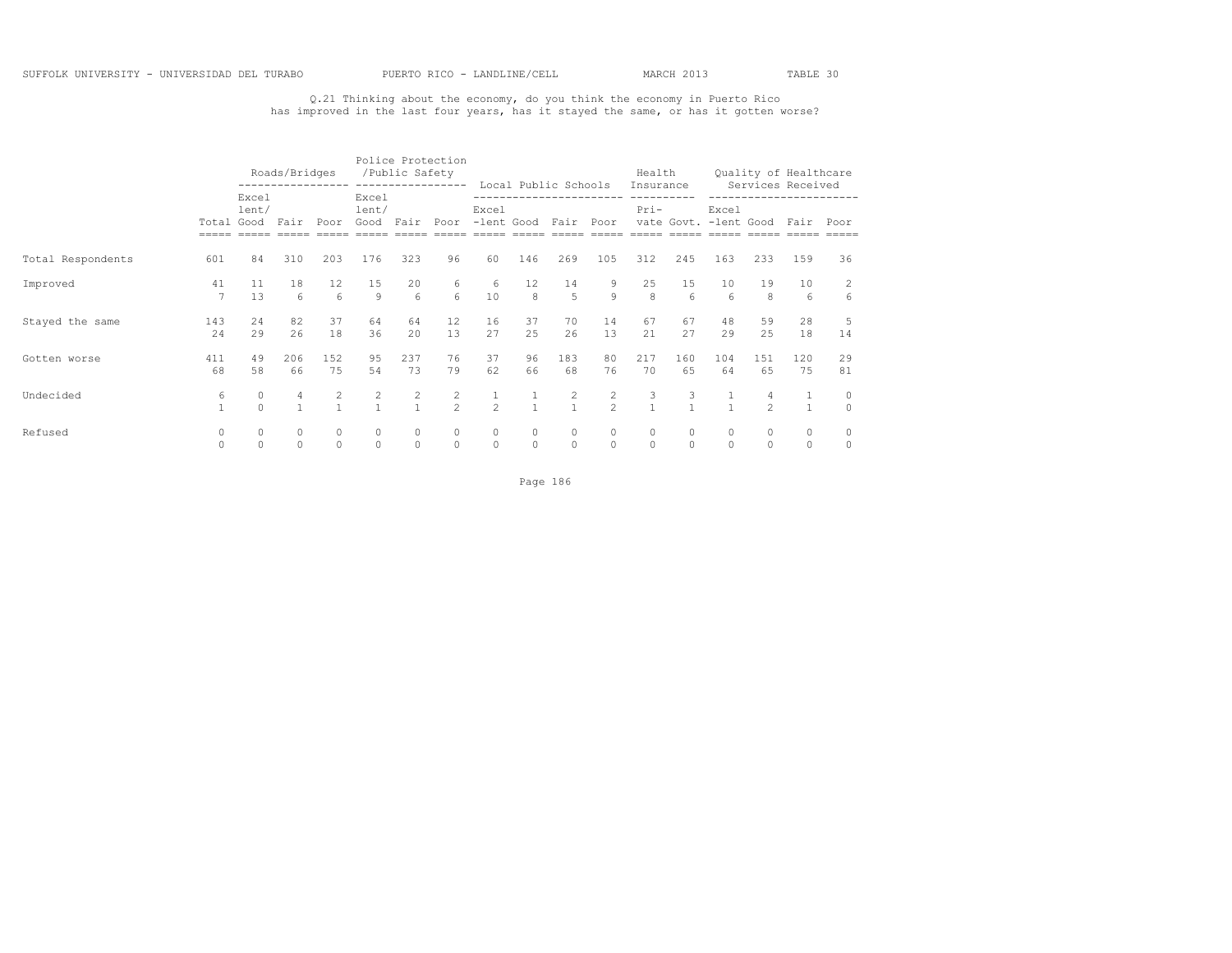## Q.22 In the next four years, do you think the economy will improve, stay the same, or get worse?

|                   |            |                                   | Roads/Bridges        |                      |                                     | Police Protection<br>/Public Safety |                                  |                                    |                     | Local Public Schools |                        | Health<br>Insurance |                     |                     |           | Quality of Healthcare<br>Services Received |                    |
|-------------------|------------|-----------------------------------|----------------------|----------------------|-------------------------------------|-------------------------------------|----------------------------------|------------------------------------|---------------------|----------------------|------------------------|---------------------|---------------------|---------------------|-----------|--------------------------------------------|--------------------|
|                   |            | Excel<br>lent/<br>Total Good Fair |                      | Poor                 | Excel<br>lent/<br>Good Fair         |                                     |                                  | Excel<br>Poor -lent Good Fair Poor |                     |                      | ---------------------- | $Pri-$              |                     | Excel               |           | vate Govt. - lent Good Fair Poor           |                    |
| Total Respondents | 601        | 84                                | 310                  | 203                  | 176                                 | 323                                 | 96                               | 60                                 | 146                 | 269                  | 105                    | 312                 | 245                 | 163                 | 233       | 159                                        | 36                 |
| Improve           | 163<br>27  | 34<br>40                          | 92<br>30             | 36<br>18             | 69<br>39                            | 83<br>26                            | 9<br>$\circ$                     | 24<br>40                           | 46<br>32            | 72<br>27             | 17<br>16               | 88<br>2.8           | 68<br>2.8           | 54<br>33            | 65<br>2.8 | 36<br>23                                   | 5<br>14            |
| Stay the same     | 146<br>2.4 | 16<br>19                          | 89<br>29             | 40<br>20             | 41<br>23                            | 84<br>26                            | 21<br>22.                        | 19<br>32                           | 39<br>27            | 61<br>23             | 22<br>21               | 67<br>21            | 69<br>28            | 35<br>21            | 63<br>27  | 39<br>25                                   | 7<br>19            |
| Get worse         | 248<br>41  | 29<br>35                          | 105<br>34            | 112<br>55            | 53<br>30                            | 133<br>41                           | 62<br>65                         | 15<br>25                           | 48<br>33            | 117<br>43            | 59<br>56               | 137<br>44           | 88<br>36            | 61<br>37            | 83<br>36  | 76<br>48                                   | 23<br>64           |
| Undecided         | 42         | 5<br>6                            | 23<br>$\overline{7}$ | 14<br>$\overline{7}$ | $12 \overline{ }$<br>$\overline{7}$ | 22<br>$\overline{7}$                | $\overline{4}$<br>$\overline{4}$ | $\mathbf{1}$<br>$\mathfrak{D}$     | 13<br>Q             | 18<br>$\overline{7}$ | $7^{\circ}$            | 18<br>6             | 20<br>8             | 13<br>$\mathcal{R}$ | 20<br>Q   | 8<br>5                                     | $\frac{1}{3}$      |
| Refused           |            | $\circ$<br>$\circ$                | #                    | #                    | $\mathbf{1}$                        | #                                   | $\circ$<br>$\circ$               | $\mathbf{2}^{\prime}$              | $\Omega$<br>$\circ$ | #                    | $\circ$                | $\overline{2}$      | $\Omega$<br>$\circ$ | $\circ$<br>$\circ$  |           | $\mathbf 0$<br>$\circ$                     | $\circ$<br>$\circ$ |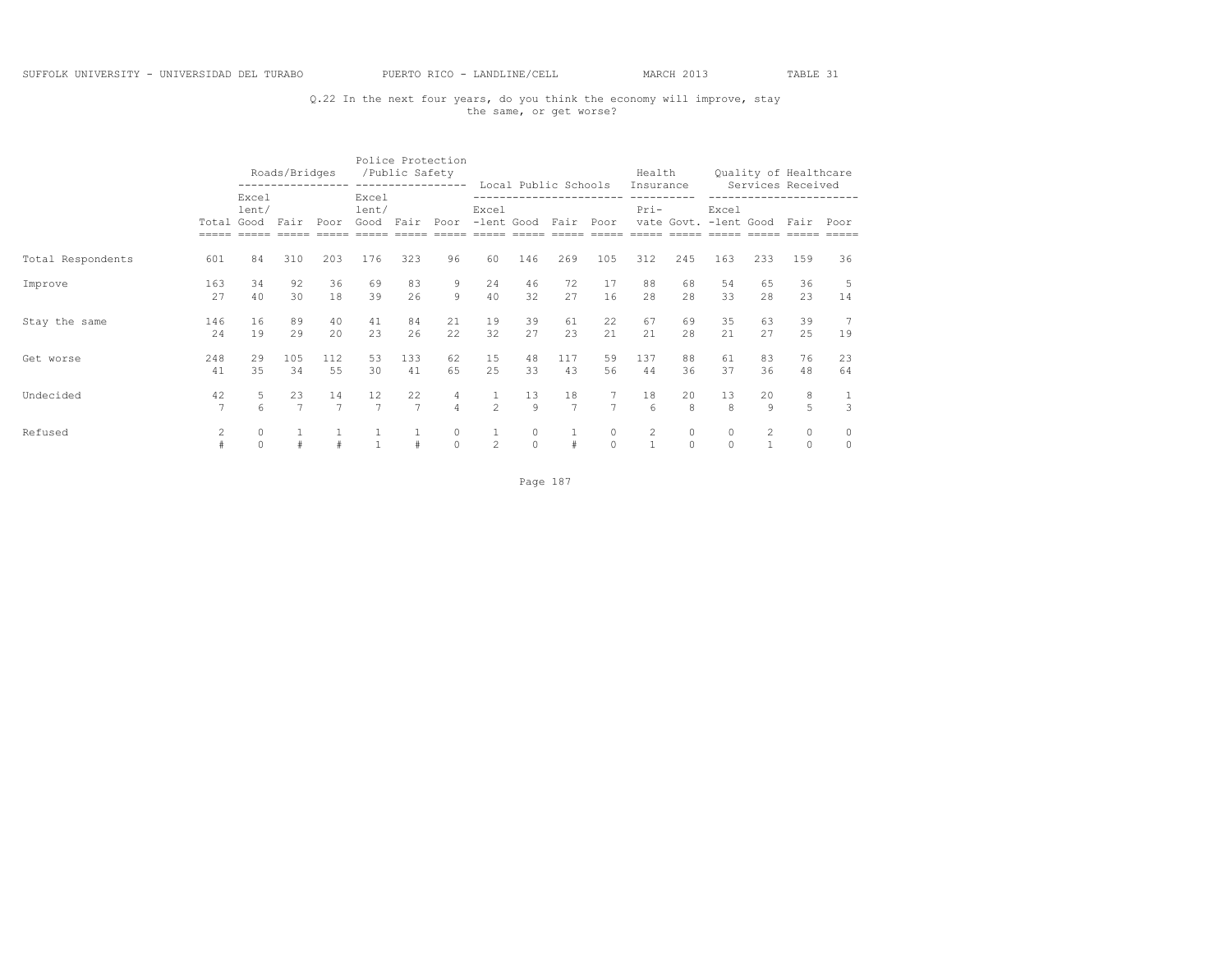# Q.23 Do you support or oppose legislation that would provide more rights to<br>LGBT (Lesbian, Gay, Bisexual or Transgender) citizens, such as marriage<br>rights, healthcare benefits and domestic violence and hate crimes protecti

|                   |           |                        | Roads/Bridges       |           |                        | /Public Safety      | Police Protection<br>----------------- |                               |                        | Local Public Schools |                     | Health<br>Insurance  |            |                                |                     | Quality of Healthcare<br>Services Received |                    |
|-------------------|-----------|------------------------|---------------------|-----------|------------------------|---------------------|----------------------------------------|-------------------------------|------------------------|----------------------|---------------------|----------------------|------------|--------------------------------|---------------------|--------------------------------------------|--------------------|
|                   | Total     | Excel<br>lent/<br>Good | Fair                | Poor      | Excel<br>lent/<br>Good | Fair                | Poor                                   | Excel<br>-lent Good Fair Poor |                        |                      |                     | $Pri-$               |            | Excel<br>vate Govt. -lent Good |                     | Fair                                       | Poor               |
| Total Respondents | 601       | 84                     | 310                 | 203       | 176                    | 323                 | 96                                     | 60                            | 146                    | 269                  | 105                 | 312                  | 245        | 163                            | 233                 | 159                                        | 36                 |
| Support           | 279<br>46 | 38<br>4.5              | 135<br>44           | 106<br>52 | 82<br>47               | 145<br>4.5          | 49<br>51                               | 27<br>45                      | 61<br>42               | 124<br>46            | 59<br>56            | 152<br>49            | 102<br>42  | 72<br>44                       | 110<br>47           | 76<br>48                                   | 16<br>44           |
| Oppose            | 242<br>40 | 32<br>38               | 136<br>44           | 71<br>35  | 74<br>42               | 134<br>41           | 34<br>35                               | 22<br>37                      | 69<br>47               | 107<br>40            | 35<br>33            | 117<br>38            | 111<br>4.5 | 70<br>43                       | 85<br>36            | 66<br>42                                   | 16<br>44           |
| Undecided         | 65<br>11  | 11<br>13               | 33<br>11            | 20<br>10  | 17<br>10               | 38<br>12            | 8<br>8                                 | 10<br>17                      | $12 \overline{ }$<br>8 | 30<br>11             | 11<br>10            | 31<br>10             | 29<br>12.  | 15<br>9                        | 33<br>14            | 13<br>8                                    | 4<br>11            |
| Refused           | 15<br>3   | 3<br>4                 | 6<br>$\mathfrak{D}$ | 6<br>3    | 3<br>$\mathfrak{D}$    | 6<br>$\mathfrak{D}$ | 5<br>5                                 | 1<br>$\mathfrak{D}$           | $\overline{4}$<br>3    | 8<br>3               | $\circ$<br>$\Omega$ | 12<br>$\overline{4}$ | 3          | 6<br>$\overline{4}$            | 5<br>$\mathfrak{D}$ | 4<br>3                                     | $\circ$<br>$\circ$ |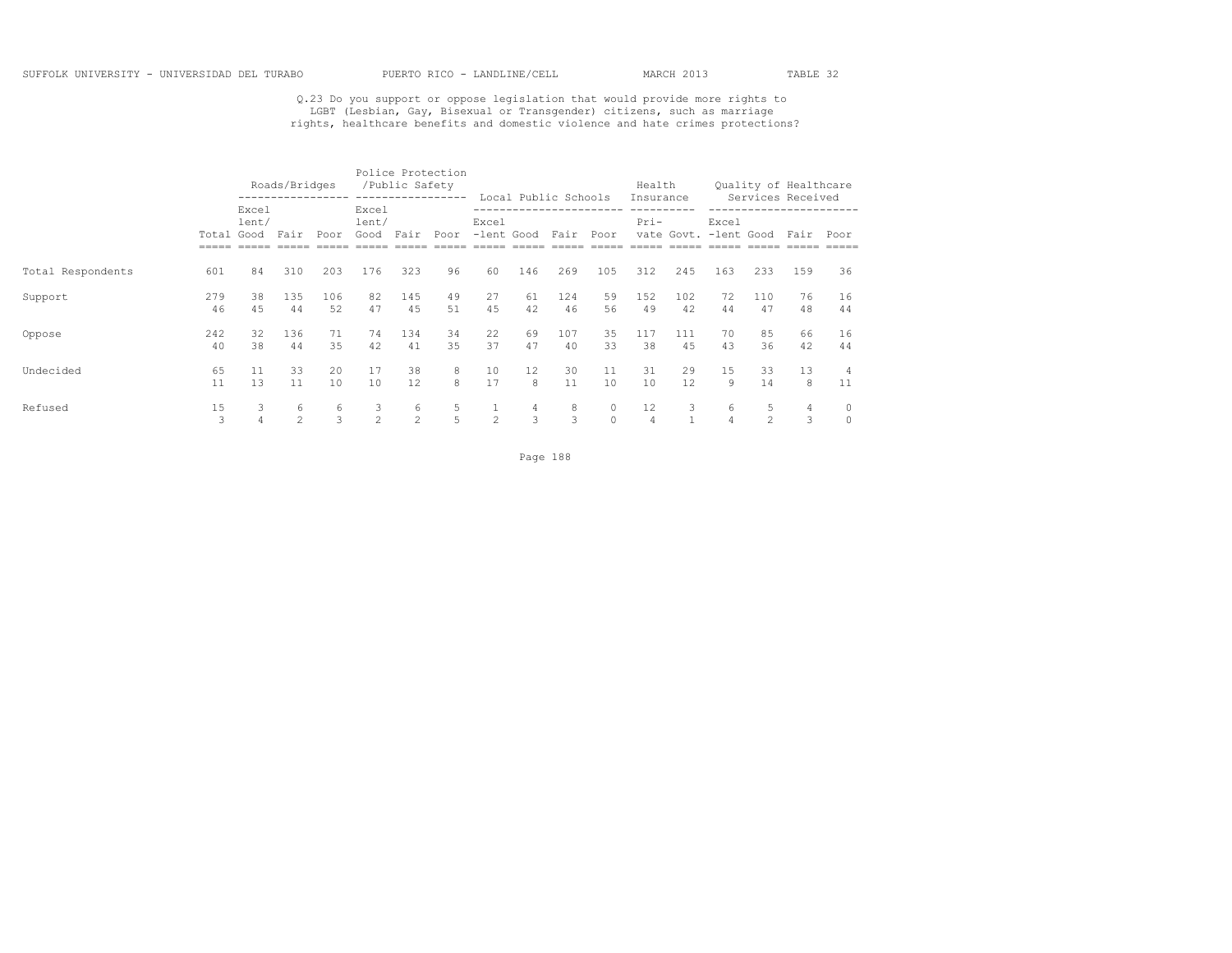Q.24 Do you support or oppose the new law which bans drivers from texting or talking on cellphones without the use of hands-free equipment while driving?

|                   |                     |                     | Roads/Bridges |               |                             | /Public Safety | Police Protection<br>----------------- |                    |                     |                                              |                     | Health              |                     |           |           | Quality of Healthcare                           |                     |
|-------------------|---------------------|---------------------|---------------|---------------|-----------------------------|----------------|----------------------------------------|--------------------|---------------------|----------------------------------------------|---------------------|---------------------|---------------------|-----------|-----------|-------------------------------------------------|---------------------|
|                   | Total Good          | Excel<br>lent/      | Fair          | Poor          | Excel<br>lent/<br>Good Fair |                | Poor                                   | Excel              |                     | Local Public Schools<br>-lent Good Fair Poor |                     | Insurance<br>$Pri-$ |                     | Excel     |           | Services Received<br>vate Govt. -lent Good Fair | Poor                |
| Total Respondents | 601                 | 84                  | 310           | 203           | 176                         | 323            | 96                                     | 60                 | 146                 | 269                                          | 105                 | 312                 | 245                 | 163       | 233       | 159                                             | 36                  |
| Support           | 504<br>84           | 72<br>86            | 255<br>82     | 174<br>86     | 143<br>81                   | 275<br>85      | 81<br>84                               | 48<br>80           | 119<br>82           | 227<br>84                                    | 92<br>88            | 270<br>87           | 203<br>83           | 134<br>82 | 197<br>85 | 134<br>84                                       | 30<br>83            |
| Oppose            | 93<br>16            | 12<br>14            | 51<br>16      | 29<br>14      | 31<br>18                    | 46<br>14       | 15<br>16                               | 11<br>18           | 25<br>17            | 42<br>16                                     | 13<br>12            | 38<br>12            | 42<br>17            | 27<br>17  | 35<br>1.5 | 24<br>15                                        | 6<br>17             |
| Undecided         | $\overline{2}$<br># | $\circ$<br>$\Omega$ | 2             | 0<br>$\Omega$ | $\mathbf{1}$                | $\pm$          | 0<br>$\Omega$                          | $\circ$<br>$\circ$ | $\overline{2}$      | $\circ$<br>$\Omega$                          | 0<br>$\Omega$       | $\overline{c}$      | 0<br>$\Omega$       |           |           |                                                 | $\circ$<br>$\Omega$ |
| Refused           |                     | $\circ$<br>$\Omega$ |               | 0<br>$\circ$  | $\mathbf{1}$                |                | $\circ$<br>$\Omega$                    | $\mathfrak{D}$     | $\circ$<br>$\Omega$ | $\circ$<br>$\Omega$                          | $\circ$<br>$\Omega$ | 2                   | $\circ$<br>$\Omega$ |           |           | 0<br>$\circ$                                    | 0<br>$\circ$        |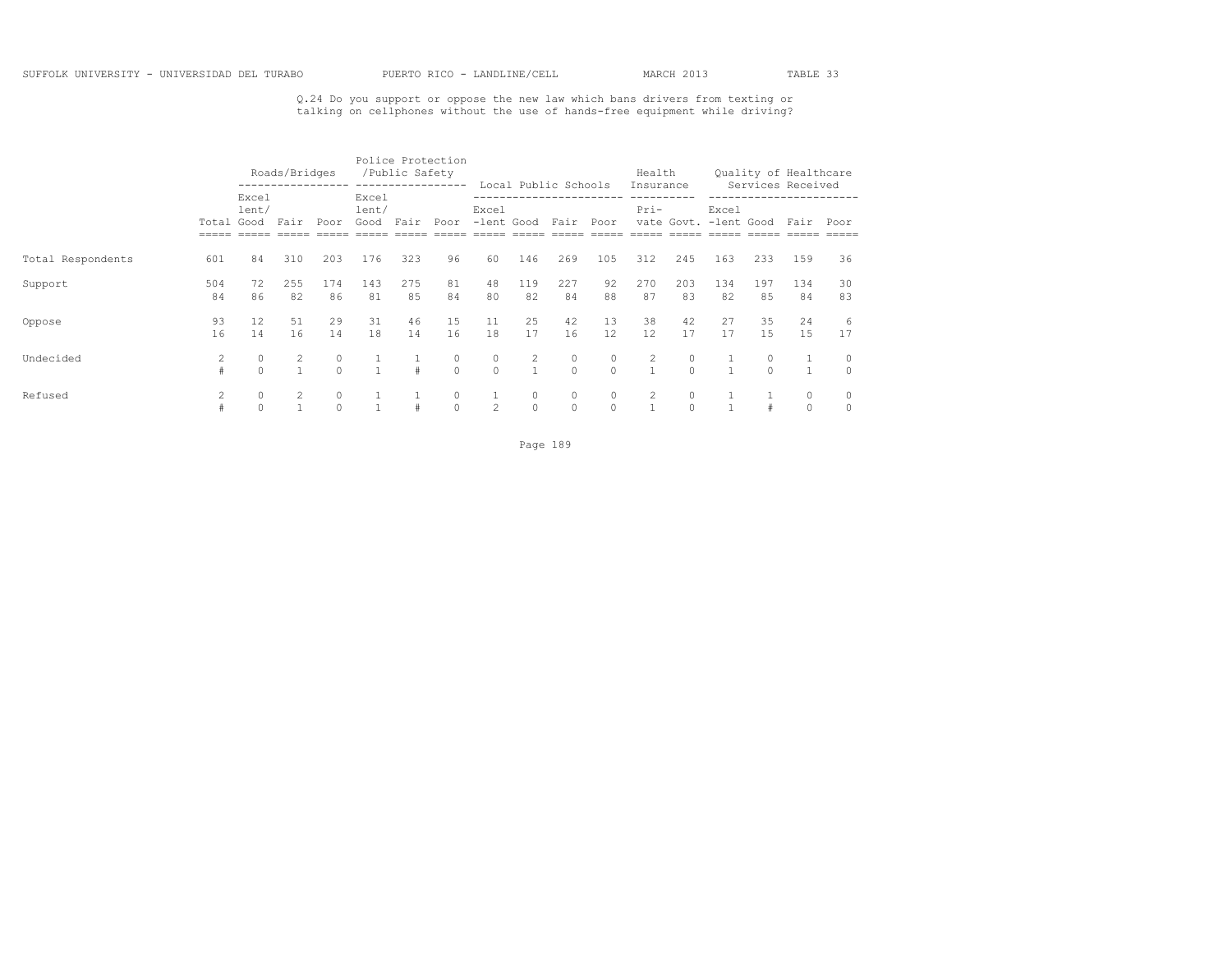## Q.25 Overall, which country do you feel poses the greatest threat to the United States?

|                   |                 |                | Roads/Bridges  |                | /Public Safety                                                             |                | Police Protection |                |                |                |                | Health<br>Local Public Schools Insurance |                |                                           |                 | Quality of Healthcare<br>Services Received |                |
|-------------------|-----------------|----------------|----------------|----------------|----------------------------------------------------------------------------|----------------|-------------------|----------------|----------------|----------------|----------------|------------------------------------------|----------------|-------------------------------------------|-----------------|--------------------------------------------|----------------|
|                   |                 | Excel<br>lent/ |                |                | Excel<br>lent/<br>Total Good Fair Poor Good Fair Poor -lent Good Fair Poor |                |                   | $---$<br>Excel |                |                |                | ---------------- ---------<br>$Pri-$     |                | Excel<br>vate Govt. - lent Good Fair Poor |                 | ----------------                           |                |
| Total Respondents | 601             | 84             | 310            | 203            | 176                                                                        | 323            | 96                | 60             | 146            | 269            | 105            | 312                                      | 245            | 163                                       | 233             | 159                                        | 36             |
| North Korea       | 286             | 48             | 138            | 99             | 96                                                                         | 149            | 40                | 22             | 68             | 134            | 55             | 165                                      | 99             | 78                                        | 127             | 63                                         | 13             |
|                   | 48              | 57             | 45             | 49             | 55                                                                         | 46             | 42                | 37             | 47             | 50             | 52             | 53                                       | 40             | 48                                        | 55              | 40                                         | 36             |
| China             | 43              | 5              | 26             | 12             | 7                                                                          | 29             | 7                 | 6              | 14             | 15             | 7              | 24                                       | 14             | 10                                        | 17              | 13                                         | 3              |
|                   | $\overline{7}$  | 6              | $\,8\,$        | $\epsilon$     | $\overline{4}$                                                             | $\overline{9}$ | $\overline{7}$    | 10             | 10             | 6              | $\overline{7}$ | 8                                        | 6              | 6                                         | $7\phantom{.0}$ | $^{\rm 8}$                                 | $^{\rm 8}$     |
| Afghanistan       | 41              | $\overline{c}$ | 17             | 22             | 7                                                                          | 24             | 10                | 6              | 12             | 20             | 3              | 18                                       | 21             | $12 \overline{ }$                         | 12              | 14                                         | 3              |
|                   | $7\phantom{.0}$ | $\overline{c}$ | 5              | 11             | $\overline{4}$                                                             | 7              | 10                | 10             | 8              | 7              | 3              | 6                                        | 9              | $7\phantom{.0}$                           | 5               | 9                                          | $^{\rm 8}$     |
| Iran              | 35              | $\mathbf{1}$   | 17             | 16             | 11                                                                         | 19             | 5                 | 6              | 9              | 15             | 4              | 13                                       | 19             | 9                                         | 10              | 11                                         | $\overline{4}$ |
|                   | 6               | $\mathbf{1}$   | 5              | 8              | 6                                                                          | 6              | 5                 | 10             | 6              | 6              | $\overline{4}$ | $\overline{4}$                           | 8              | 6                                         | $\overline{4}$  | $7\phantom{.0}$                            | 11             |
| Pakistan          | 20              | $\overline{c}$ | 12             | 6              | 5                                                                          | 12             | 3                 | $\mathbf{2}$   | $\overline{4}$ | 10             | 4              | $\overline{7}$                           | 11             | 6                                         | $\overline{4}$  | $\overline{7}$                             | 3              |
|                   | 3               | $\overline{c}$ | $\overline{4}$ | 3              | 3                                                                          | $\overline{4}$ | 3                 | 3              | 3              | $\overline{4}$ | 4              | $\overline{c}$                           | $\overline{4}$ | $\overline{4}$                            | $\overline{c}$  | $\overline{4}$                             | 8              |
| United States     | 10              | 1              | 5              | 4              | $\circ$                                                                    | 5              | 5                 | $\circ$        | $\circ$        | 3              | 7              | 10                                       | $\circ$        | $\mathbf{1}$                              | 2               | 5                                          | 1              |
|                   | 2               | $\mathbf{1}$   | $\overline{c}$ | $\overline{2}$ | $\circ$                                                                    | 2              | 5                 | $\circ$        | $\Omega$       | $\mathbf{1}$   | $\overline{7}$ | 3                                        | $\circ$        | $\mathbf{1}$                              | $\mathbf{1}$    | 3                                          | 3              |
| Iraq              | 8               | $\overline{c}$ | 5              | $\mathbf{1}$   | 4                                                                          | $\overline{4}$ | $\circ$           | $\circ$        | 3              | $\overline{4}$ | $\mathbf{1}$   | 3                                        | 5              | $\overline{2}$                            | 3               | $\mathbf{2}$                               | $\mathbf{1}$   |
|                   | $\mathbf{1}$    | $\overline{c}$ | $\overline{c}$ | #              | $\overline{c}$                                                             | $\mathbf{1}$   | $\circ$           | $\circ$        | $\overline{c}$ | $\mathbf{1}$   | $\mathbf{1}$   | $\mathbf{1}$                             | $\overline{c}$ | $\mathbf{1}$                              | $\mathbf{1}$    | $1\,$                                      | 3              |
| Syria             | 7               | $\overline{c}$ | 5              | $\circ$        | $\circ$                                                                    | 5              | $\mathbf{1}$      | 0              | $\mathbf{1}$   | 4              | $\mathbf{1}$   | 4                                        | $\overline{c}$ | $\overline{c}$                            | $\mathbf{1}$    | $\overline{4}$                             | 0              |
|                   | $\mathbf{1}$    | $\mathfrak{D}$ | $\mathfrak{D}$ | $\Omega$       | $\Omega$                                                                   | $\mathfrak{D}$ | $\mathbf{1}$      | $\Omega$       | $\mathbf{1}$   | $\mathbf{1}$   | $\mathbf{1}$   | $\mathbf{1}$                             | $\mathbf{1}$   | $\mathbf{1}$                              | #               | 3                                          | $\circ$        |
| Russia            | 6               | $\circ$        | 4              | $\mathbf{2}$   | $\mathbf{2}$                                                               | $\mathbf{2}$   | $\overline{c}$    | $\circ$        | $\mathbf{1}$   | $\mathbf{1}$   | 3              | $\mathbf{1}$                             | 4              | $\mathbf{2}$                              | 3               | $\mathbf{1}$                               | $\circ$        |
|                   | $\mathbf{1}$    | $\Omega$       | $\mathbf{1}$   | $\mathbf{1}$   | $\mathbf{1}$                                                               | $\mathbf{1}$   | 2                 | $\circ$        | $\mathbf{1}$   | #              | 3              | #                                        | $\overline{c}$ | $\mathbf{1}$                              | $\mathbf{1}$    | $\mathbf{1}$                               | $\mathbb O$    |
| Japan             | 5               | $\circ$        | 4              | 1              | $\overline{c}$                                                             | $\overline{c}$ | $\mathbf{1}$      | $\circ$        | $\mathbf{1}$   | 3              | $\mathbf{1}$   | $\overline{c}$                           | 3              | $\mathbf{1}$                              | 1               | $\overline{c}$                             | $\mathbf 1$    |
|                   | $\mathbf{1}$    | $\Omega$       | $\mathbf{1}$   | #              | $\mathbf{1}$                                                               | $\mathbf{1}$   | $\mathbf{1}$      | $\circ$        | $\mathbf{1}$   | $\mathbf{1}$   | $\mathbf{1}$   | $\mathbf{1}$                             | $\mathbf{1}$   | $\mathbf{1}$                              | #               | $1\,$                                      | 3              |
| Mexico            | 4               | $\mathbf{1}$   | 1              | 2              | $\overline{c}$                                                             | $\mathbf{1}$   | 1                 | $\mathbf{1}$   | 0              | $\circ$        | 3              | $\overline{c}$                           | $\overline{c}$ | $\circ$                                   | $\mathbf{1}$    | 3                                          | $\circ$        |
|                   | $\mathbf{1}$    | $\mathbf{1}$   | #              | $\mathbf{1}$   | $\mathbf{1}$                                                               | #              | $\mathbf{1}$      | $\overline{c}$ | $\circ$        | $\Omega$       | 3              | $\mathbf{1}$                             | $\mathbf{1}$   | $\Omega$                                  | #               | $\overline{c}$                             | $\circ$        |
| Venezuela         | 3               | $\mathbf{1}$   | $\mathbf{1}$   | $\mathbf{1}$   | $\mathbf{1}$                                                               | $\mathbf{2}$   | $\circ$           | $\circ$        | $\mathbf{1}$   | $\mathbf{1}$   | $\circ$        | $\overline{c}$                           | $\mathbf{1}$   | $\mathbf{2}$                              | $\circ$         | $\circ$                                    | $\mathbf{1}$   |
|                   | #               | $\mathbf{1}$   | #              | #              | $\mathbf{1}$                                                               | $\mathbf{1}$   | $\Omega$          | $\Omega$       | $\mathbf{1}$   | #              | $\Omega$       | $\mathbf{1}$                             | #              | $\mathbf{1}$                              | $\Omega$        | $\Omega$                                   | 3              |
| Saudi Arabia      | 3               | $\circ$        | 2              | 1              | $\circ$                                                                    | $\mathbf{1}$   | 2                 | $\circ$        | $\circ$        | 2              | 1              | 1                                        | 2              | $\circ$                                   | 1               | $\overline{c}$                             | $\circ$        |
|                   | #               | $\circ$        | $\mathbf{1}$   | #              | $\circ$                                                                    | #              | $\overline{c}$    | $\circ$        | $\circ$        | $\mathbf{1}$   | $\mathbf{1}$   | #                                        | $\mathbf{1}$   | $\circ$                                   | #               | $\mathbf{1}$                               | $\circ$        |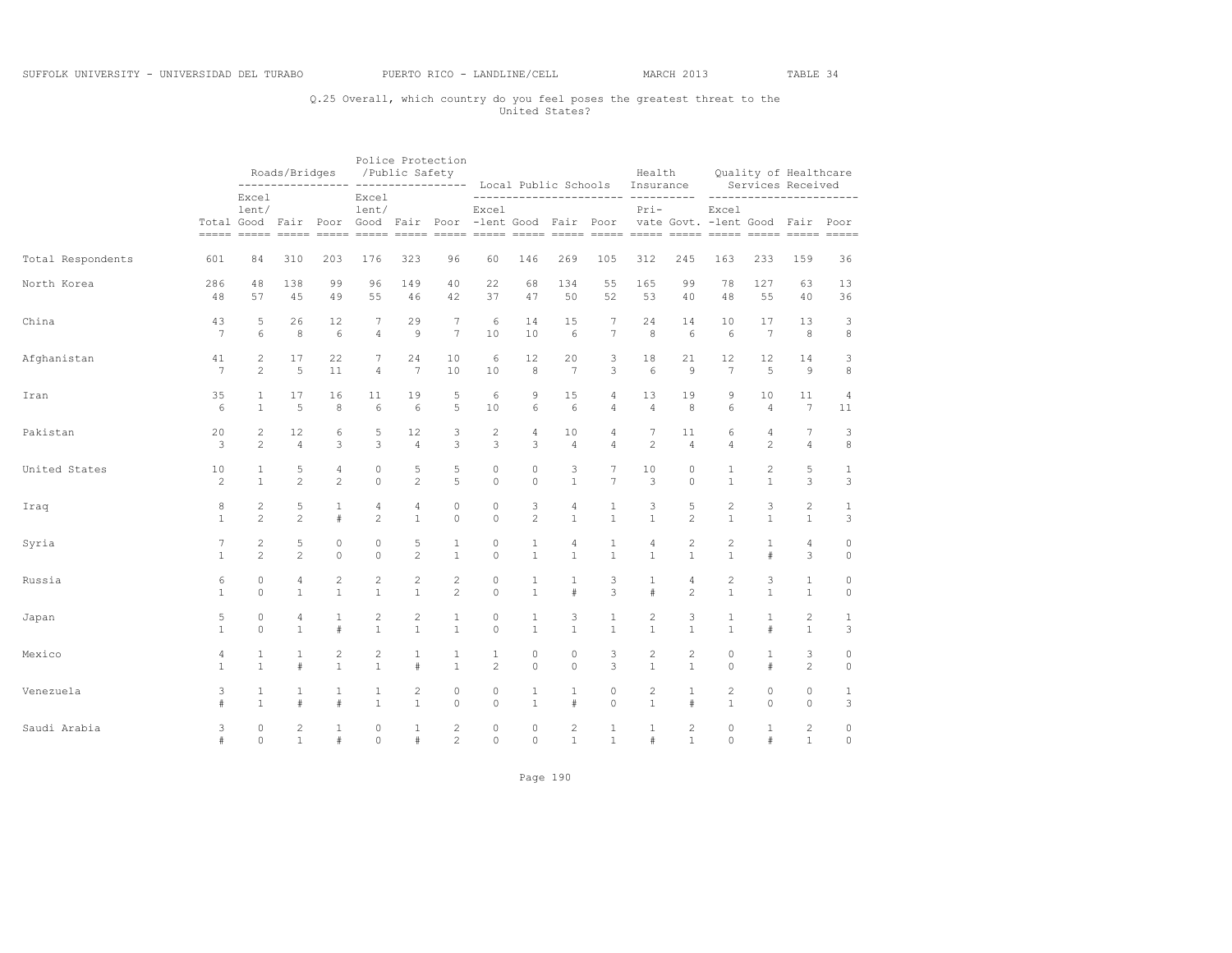## Q.25 Overall, which country do you feel poses the greatest threat to the United States?

|                   |                     |                                  | Roads/Bridges                        |                     | /Public Safety      |                                       | Police Protection<br>---------------- ---------------- Local Public Schools Insurance Services Received |                                      |                                                     |                                      |                                 |                      |                           | Health Quality of Healthcare |                     |                     |                                |
|-------------------|---------------------|----------------------------------|--------------------------------------|---------------------|---------------------|---------------------------------------|---------------------------------------------------------------------------------------------------------|--------------------------------------|-----------------------------------------------------|--------------------------------------|---------------------------------|----------------------|---------------------------|------------------------------|---------------------|---------------------|--------------------------------|
|                   |                     | Excel<br>lent/                   |                                      |                     | Excel<br>lent/      |                                       | Total Good Fair Poor Good Fair Poor -lent Good Fair Poor vate Govt. -lent Good Fair Poor                | Excel                                |                                                     |                                      |                                 | $Pri-$               |                           | Excel                        |                     |                     | -----------------------        |
| Total Respondents | 601                 | 84                               | 310                                  | 203                 | 176                 | 323                                   | 96                                                                                                      | 60                                   | 146                                                 | 269                                  | 105                             | 312                  | 245                       | 163                          | 233                 | 159                 | 36                             |
| Egypt             |                     | $\frac{1}{1}$                    | $\circ$                              | $\circ$             | $\Omega$            | $\frac{1}{4}$                         | $\begin{matrix} 0 \\ 0 \end{matrix}$                                                                    | $\begin{matrix}0\\0\end{matrix}$     |                                                     | $0 \qquad \qquad$                    | $\frac{1}{2}$<br>$\overline{0}$ | $\frac{1}{\#}$       | $\circ$                   | $\Omega$                     | #                   | $\circ$<br>$\circ$  | $\circ$<br>$\circ$             |
| South Korea       |                     |                                  | $\begin{matrix} 0 \\ 0 \end{matrix}$ | $\Omega$            | $\frac{1}{1}$       | $\begin{matrix} 0 \\ 0 \end{matrix}$  | $\begin{matrix} 0 \\ 0 \end{matrix}$                                                                    | $\begin{matrix} 0 \\ 0 \end{matrix}$ | $\frac{1}{1}$                                       | $\begin{matrix} 0 \\ 0 \end{matrix}$ | $\overline{0}$                  | $\frac{1}{4}$        | $\Omega$                  | $\frac{1}{1}$                | $\Omega$            | $\circ$<br>$\Omega$ | $\mathbb O$<br>$\circ$         |
| Germany           |                     | $\Omega$                         |                                      | 0<br>$\Omega$       | $\mathbf{1}$        | $\theta$                              | $\theta$                                                                                                | $\circ$<br>$\theta$                  | $\frac{1}{1}$                                       | $\Omega$                             | $\Omega$                        | $\#$                 | $\circ$<br>$\Omega$       | $\mathbf{1}$                 | $\Omega$            | $\circ$<br>$\Omega$ | $\circ$<br>$\circ$             |
| Columbia          |                     | $\circ$<br>$\Omega$              |                                      | $\circ$<br>$\Omega$ | $\circ$<br>$\Omega$ | $\circ$<br>$\Omega$                   | $\frac{1}{1}$                                                                                           | $\frac{1}{2}$                        | $\circ$<br>$\Omega$                                 | $\circ$<br>$\Omega$                  | 0<br>$\Omega$                   | 0<br>$\Omega$        | $\mathbf{1}$<br>$\pm$     | $\circ$<br>$\Omega$          | $\pm$               | $\circ$<br>$\Omega$ | $\circ$<br>$\circ$             |
| England           |                     | $\circ$<br>$\cap$                |                                      | $\circ$<br>$\Omega$ | $\circ$<br>$\Omega$ | $\circ$<br>$\cap$                     | $\frac{1}{1}$                                                                                           | $\circ$<br>$\overline{0}$            | $\circ$<br>$\Omega$                                 | $\#$                                 | $\circ$<br>$\Omega$             | $\mathbf{1}$<br>$\#$ | $\circ$<br>$\overline{0}$ | $\circ$<br>$\cap$            | $\circ$<br>$\Omega$ | $\circ$<br>$\Omega$ | $\mathbf{1}$<br>$\overline{3}$ |
| Other             | $\circ$<br>$\Omega$ | $\circ$<br>$\Omega$              | $\circ$<br>$\Omega$                  | $\circ$<br>$\Omega$ | $\circ$<br>$\Omega$ | $\circ$<br>$\Omega$                   | $\circ$<br>$\Omega$                                                                                     | $\circ$<br>$\Omega$                  | $\circ$<br>$\Omega$                                 | $\circ$<br>$\Omega$                  | $\circ$<br>$\Omega$             | $\circ$<br>$\Omega$  | $\circ$<br>$\Omega$       | $\circ$<br>$\Omega$          | $\circ$<br>$\Omega$ | $\circ$<br>$\Omega$ | $\circ$<br>$\Omega$            |
| Undecided         | 108<br>18           | 15<br>18                         | 62<br>20                             | 29<br>14            | 30<br>17            | 60<br>19                              | 15<br>16                                                                                                | 14<br>23                             | 27<br>18                                            | 45<br>17                             | 13<br>12                        | 48<br>15             | 53<br>22                  | 31<br>19                     | 43<br>18            | 27<br>17            | 4<br>11                        |
| Refused           | 17<br>$\mathbf{3}$  | $\overline{c}$<br>$\mathfrak{D}$ | 8<br>$\overline{3}$                  | $\overline{3}$      | $\overline{4}$      | $\begin{array}{c} 7 \\ 2 \end{array}$ | $\frac{2}{2}$                                                                                           |                                      | $\begin{array}{ccc} 2 & & 3 \\ 3 & & 2 \end{array}$ | 10<br>$\overline{4}$                 | $\frac{2}{2}$                   | $\frac{8}{3}$        | $\frac{8}{3}$             | $\frac{5}{3}$                | 6<br>$\overline{3}$ | $\frac{5}{3}$       | $\frac{1}{3}$                  |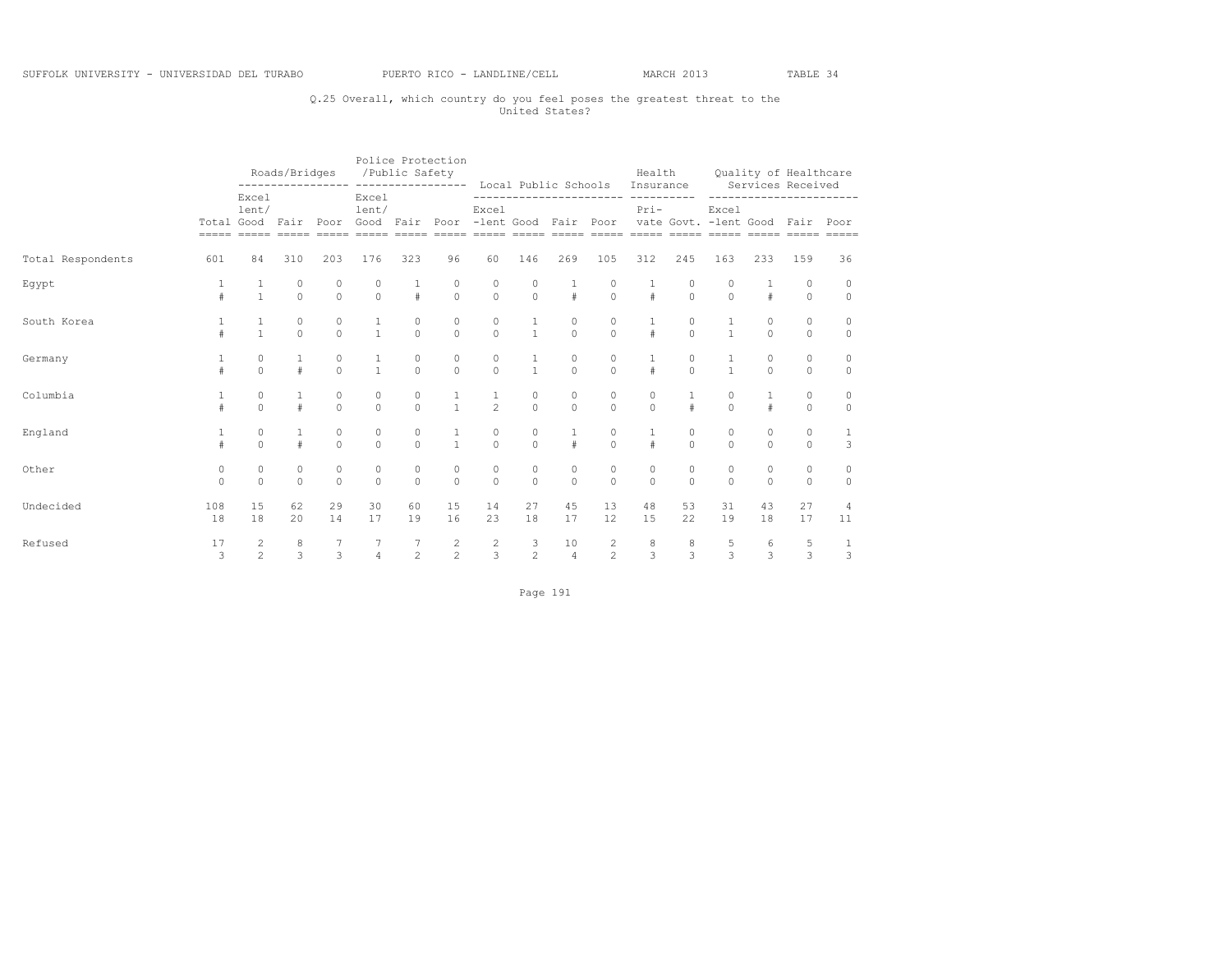Q.26 Do you believe that China poses an economic threat to the United States?

|                   |            |                | Roads/Bridges  |           |                                | /Public Safety    | Police Protection<br>----------------- |                          |                     | Local Public Schools |           | Health<br>Insurance |                     |                                |           | Quality of Healthcare<br>Services Received |          |
|-------------------|------------|----------------|----------------|-----------|--------------------------------|-------------------|----------------------------------------|--------------------------|---------------------|----------------------|-----------|---------------------|---------------------|--------------------------------|-----------|--------------------------------------------|----------|
|                   | Total Good | Excel<br>lent/ | Fair           | Poor      | Excel<br>lent/<br>Good         | Fair              | Poor                                   | Excel<br>-lent Good Fair |                     |                      | Poor      | Pri-                |                     | Excel<br>vate Govt. -lent Good |           | Fair                                       | Poor     |
| Total Respondents | 601        | 84             | 310            | 203       | 176                            | 323               | 96                                     | 60                       | 146                 | 269                  | 105       | 312                 | 245                 | 163                            | 233       | 159                                        | 36       |
| Yes               | 363<br>60  | 46<br>55       | 194<br>63      | 122<br>60 | 104<br>59                      | 196<br>61         | 62<br>65                               | 35<br>58                 | 81<br>55            | 164<br>61            | 72<br>69  | 198<br>63           | 143<br>58           | 92<br>56                       | 138<br>59 | 104<br>65                                  | 23<br>64 |
| No                | 154<br>26  | 2.4<br>29      | 72<br>2.3      | 57<br>28  | 49<br>2.8                      | 79<br>2.4         | 25<br>26                               | 18<br>30                 | 39<br>27            | 70<br>2.6            | 22<br>2.1 | 79<br>25            | 58<br>2.4           | 44<br>27                       | 67<br>29  | 32<br>20                                   | -8<br>22 |
| Undecided         | 78<br>13   | 13<br>1.5      | 42<br>14       | 21<br>10  | 21<br>12                       | 45<br>14          | 9<br>9                                 | 12                       | 26<br>18            | 30<br>11             | 10<br>10  | 34<br>11            | 39<br>16            | 25<br>1.5                      | 26<br>11  | 22<br>14                                   | 4<br>11  |
| Refused           | 6          |                | $\overline{2}$ | 3         | $\overline{2}$<br>$\mathbf{1}$ | 3<br>$\mathbf{1}$ | 0<br>$\Omega$                          | $\circ$<br>$\circ$       | $\circ$<br>$\Omega$ | 5<br>$\mathfrak{D}$  |           | #                   | 5<br>$\mathfrak{D}$ | $\overline{2}$<br>1            | 2         |                                            | 3        |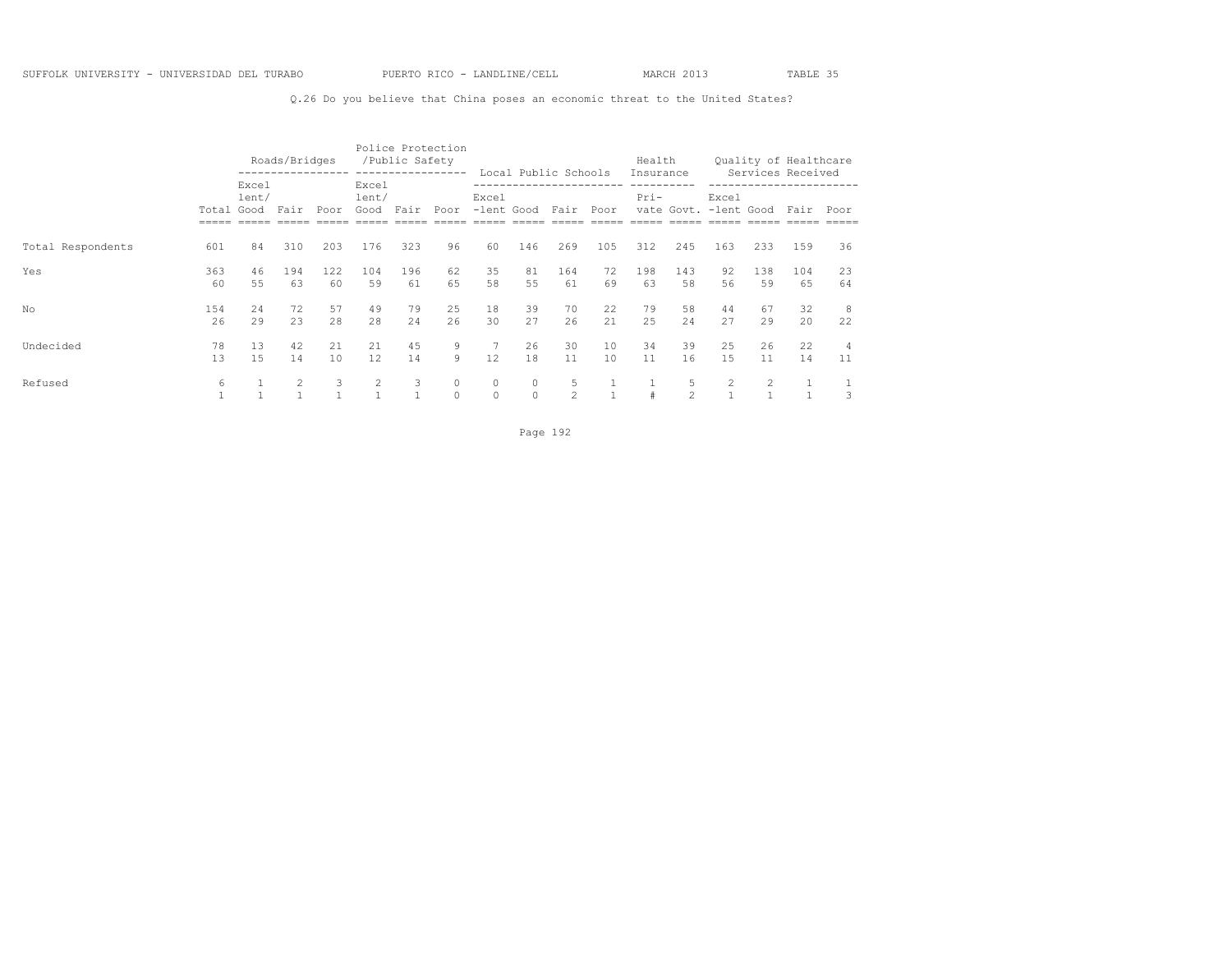## Q.27 Are you considering leaving Puerto Rico and moving to the United States in the near future?

|                   |            |                | Roads/Bridges        |                     |                             | Police Protection<br>/Public Safety | -----------------   |                               |                     | Local Public Schools |                                  | Health              |                      |                                     |                    | Quality of Healthcare<br>Services Received |                     |
|-------------------|------------|----------------|----------------------|---------------------|-----------------------------|-------------------------------------|---------------------|-------------------------------|---------------------|----------------------|----------------------------------|---------------------|----------------------|-------------------------------------|--------------------|--------------------------------------------|---------------------|
|                   | Total Good | Excel<br>lent/ | Fair                 | Poor                | Excel<br>lent/<br>Good Fair |                                     | Poor                | Excel<br>-lent Good Fair Poor |                     |                      |                                  | Insurance<br>$Pri-$ |                      | Excel<br>vate Govt. -lent Good Fair |                    |                                            | Poor                |
| Total Respondents | 601        | 84             | 310                  | 203                 | 176                         | 323                                 | 96                  | 60                            | 146                 | 269                  | 105                              | 312                 | 245                  | 163                                 | 233                | 159                                        | 36                  |
| Yes               | 200<br>33  | 25<br>30       | 89<br>29             | 85<br>42            | 46<br>26                    | 110<br>34                           | 43<br>45            | 20<br>33                      | 48<br>33            | 84<br>31             | 45<br>43                         | 104<br>33           | 75<br>31             | 49<br>30                            | 74<br>32           | 58<br>36                                   | 17<br>47            |
| No.               | 379<br>63  | 59<br>70       | 208<br>67            | 109<br>54           | 125<br>71                   | 201<br>62                           | 49<br>51            | 37<br>62                      | 96<br>66            | 172<br>64            | 56<br>53                         | 200<br>64           | 159<br>65            | 106<br>65                           | 153<br>66          | 93<br>58                                   | 19<br>53            |
| Undecided         | 21<br>4    | 0<br>$\Omega$  | 13<br>$\overline{4}$ | 8<br>$\overline{4}$ | 5<br>$\mathcal{L}$          | 12<br>$\overline{4}$                | 4<br>$\overline{4}$ | 3<br>5                        | 2                   | 12<br>$\overline{4}$ | $\overline{4}$<br>$\overline{4}$ | $\mathfrak{D}$      | 11<br>$\overline{4}$ | $\overline{4}$                      | 6<br>$\mathcal{L}$ | 8<br>5                                     | 0<br>$\overline{0}$ |
| Refused           |            | 0<br>$\Omega$  | $\circ$<br>$\Omega$  | #                   | $\circ$<br>$\Omega$         | $\circ$<br>$\Omega$                 | $\circ$<br>$\Omega$ | $\circ$<br>$\circ$            | $\circ$<br>$\Omega$ | #                    | 0<br>$\Omega$                    | #                   | $\bigcap$            |                                     |                    | $\circ$<br>$\Omega$                        | $\circ$<br>$\circ$  |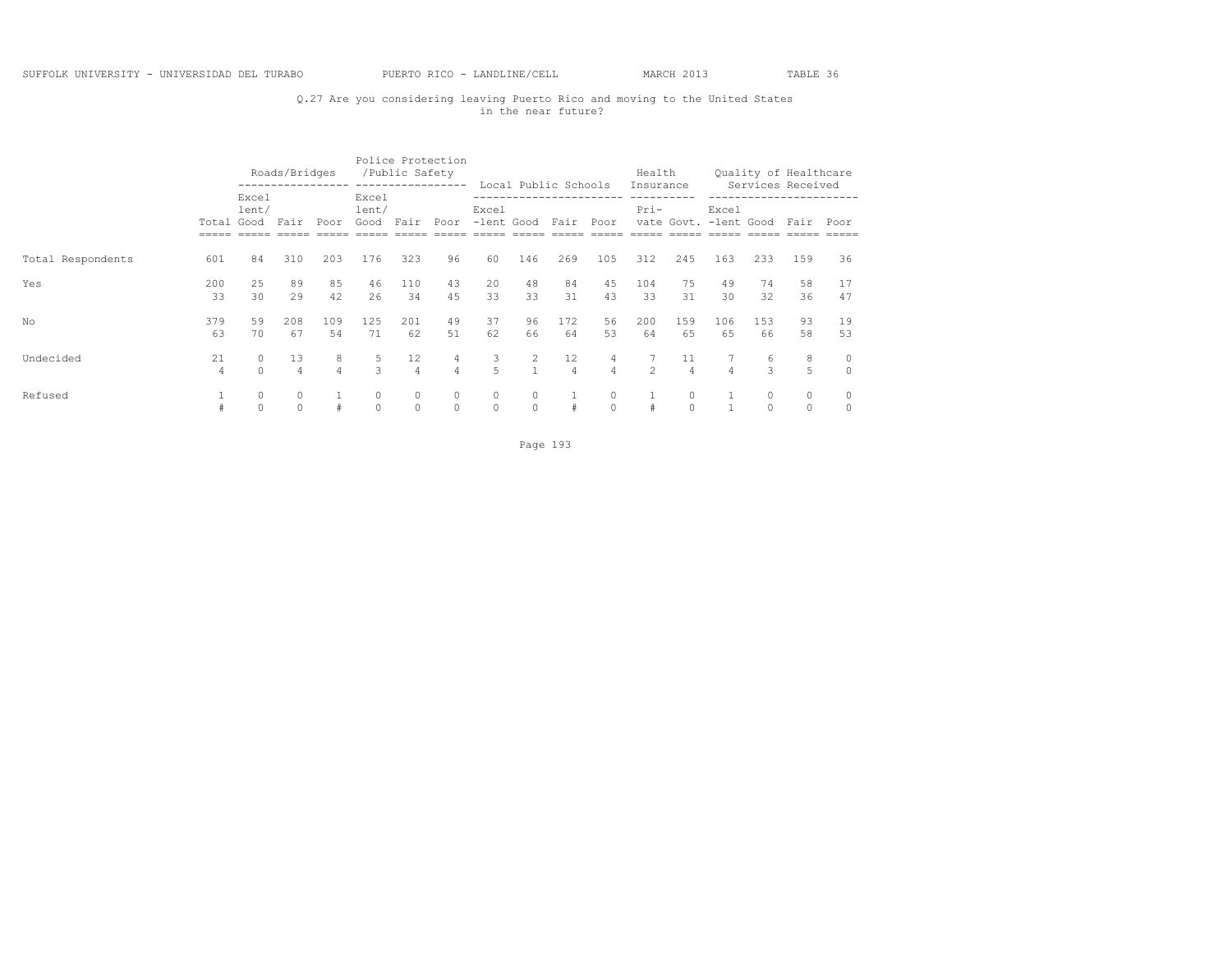### Q.28 What is your annual household income?

|                          |                      | Roads/Bridges<br>---------------- ---------------- Local Public Schools Insurance |                      |                      |                                  | /Public Safety                        | Police Protection            |                     |                     |                      |                   |                                                                                                                                                                                                                                    |                      | Health Quality of Healthcare<br>Services Received |                      |                         |                               |
|--------------------------|----------------------|-----------------------------------------------------------------------------------|----------------------|----------------------|----------------------------------|---------------------------------------|------------------------------|---------------------|---------------------|----------------------|-------------------|------------------------------------------------------------------------------------------------------------------------------------------------------------------------------------------------------------------------------------|----------------------|---------------------------------------------------|----------------------|-------------------------|-------------------------------|
|                          |                      | Excel<br>lent/<br>Total Good Fair                                                 |                      | Poor                 | Excel<br>lent/                   |                                       |                              | Excel               |                     |                      |                   | ----------------------- ---------<br>$Pri-$<br>Good Fair Poor -lent Good Fair Poor vate Govt. -lent Good Fair Poor<br><u>soona aanoo aanoo aanoo aanoo aanoo aanoo aanoo aanoo aanoo aanoo aanoo aanoo aanoo aanoo aanoo aanoo</u> |                      | Excel                                             |                      | ----------------------- |                               |
| Total Respondents        | 601                  | 84                                                                                | 310                  | 203                  | 176                              | 323                                   | 96                           | 60                  | 146                 | 269                  | 105               | 312                                                                                                                                                                                                                                | 245                  | 163                                               | 233                  | 159                     | 36                            |
| Under \$15,000 per year  | 266<br>44            | 31<br>37                                                                          | 138<br>45            | 96<br>47             | 77<br>44                         | 145<br>45                             | 40<br>42                     | 30<br>50            | 76<br>52            | 119<br>44            | 35<br>33          | 85<br>27                                                                                                                                                                                                                           | 160<br>65            | 72<br>44                                          | 88<br>38             | 82<br>52                | 19<br>53                      |
| Under \$30,000 per year  | 149<br>25            | 20<br>2.4                                                                         | 82<br>26             | 46<br>23             | 45<br>26                         | 85<br>26                              | 18<br>19                     | 13<br>2.2.          | 37<br>2.5           | 71<br>26             | 26<br>2.5         | 90<br>29                                                                                                                                                                                                                           | 43<br>18             | 31<br>19                                          | 68<br>29             | 39<br>25                | -9<br>25                      |
| Under \$50,000 per year  | 77<br>13             | 20<br>2.4                                                                         | 34<br>11             | 23<br>11             | 30<br>17                         | 32<br>10                              | 15<br>16                     | 9<br>15             | 15<br>10            | 35<br>13             | 16<br>15          | 63<br>2.0                                                                                                                                                                                                                          | 11<br>$\overline{4}$ | 23<br>14                                          | 33<br>14             | 16<br>10                | 5<br>14                       |
| Under \$75,000 per year  | 30<br>5              | $\mathbf{3}$<br>$\overline{4}$                                                    | 16<br>$\overline{5}$ | 11<br>$\overline{5}$ | 3<br>$\mathfrak{D}$              | 20<br>$6\overline{6}$                 | $\overline{7}$               | $\frac{2}{3}$       | 3<br>$\mathfrak{D}$ | 10<br>$\overline{4}$ | 10<br>10          | 26<br>8                                                                                                                                                                                                                            | 4<br>$2^{1}$         | 9<br>$\kappa$                                     | 11<br>$\overline{5}$ | 8<br>5                  | -1<br>$\mathbf{3}$            |
| Under \$100,000 per year | 12<br>$\mathfrak{D}$ | 4<br>$\overline{5}$                                                               | $\frac{5}{2}$        | $\frac{3}{1}$        | 6<br>$\mathcal{L}$               | $\frac{5}{2}$                         | $\mathbf{1}$<br>$\mathbf{1}$ | 0<br>$\Omega$       | 3<br>$\mathfrak{D}$ | 7<br>$\mathcal{L}$   | $\frac{1}{1}$     | 10<br>3                                                                                                                                                                                                                            | 2<br>$\mathbf{1}$    | 6<br>$\overline{4}$                               | 3<br>$\overline{1}$  | 3<br>$\mathfrak{D}$     | $\circ$<br>$\Omega$           |
| Over \$100,000 per year  | 21<br>$\mathcal{L}$  | $\overline{4}$<br>$\overline{5}$                                                  | $\frac{9}{3}$        | 8<br>$\overline{4}$  | $\overline{4}$<br>$\mathfrak{D}$ | 11<br>$\mathcal{F}$                   | 6<br>$6 \overline{6}$        | $\frac{2}{3}$       | $\frac{1}{1}$       | $\frac{8}{3}$        | 9<br>$\mathbf{Q}$ | 18<br>$6\overline{6}$                                                                                                                                                                                                              | 3<br>$\mathbf{1}$    | 4<br>$\mathfrak{D}$                               | 13<br>6              | 3<br>$\overline{2}$     | $\mathbf{1}$<br>$\mathcal{E}$ |
| Undecided                | 30<br>$\overline{r}$ | $\mathbf{1}$                                                                      | 17<br>$\overline{5}$ | 11<br>5              | 6<br>$\mathcal{L}$               | 17<br>$\overline{5}$                  | 6<br>$6 \overline{6}$        | 4<br>$\overline{7}$ | 6<br>$\overline{4}$ | 11<br>$\overline{4}$ | 6<br>$6^{\circ}$  | 11<br>$\overline{4}$                                                                                                                                                                                                               | 16<br>7              | 10<br>$\epsilon$                                  | 10<br>$\overline{4}$ | 7<br>$\overline{4}$     | 1<br>3                        |
| Refused                  | 16<br>$\mathcal{L}$  |                                                                                   | 9<br>$\mathcal{L}$   | 5<br>$\overline{2}$  | $\frac{5}{3}$                    | $\begin{array}{c} 8 \\ 2 \end{array}$ | $\frac{3}{3}$                | 0<br>$\Omega$       | 5<br>$\mathcal{L}$  | $\frac{8}{3}$        | $\frac{2}{2}$     | $\frac{9}{3}$                                                                                                                                                                                                                      | 6<br>$\mathfrak{D}$  | 8<br>$\overline{5}$                               | $\mathcal{L}$        | 1<br>$\mathbf{1}$       | $\mathbf{0}$<br>$\Omega$      |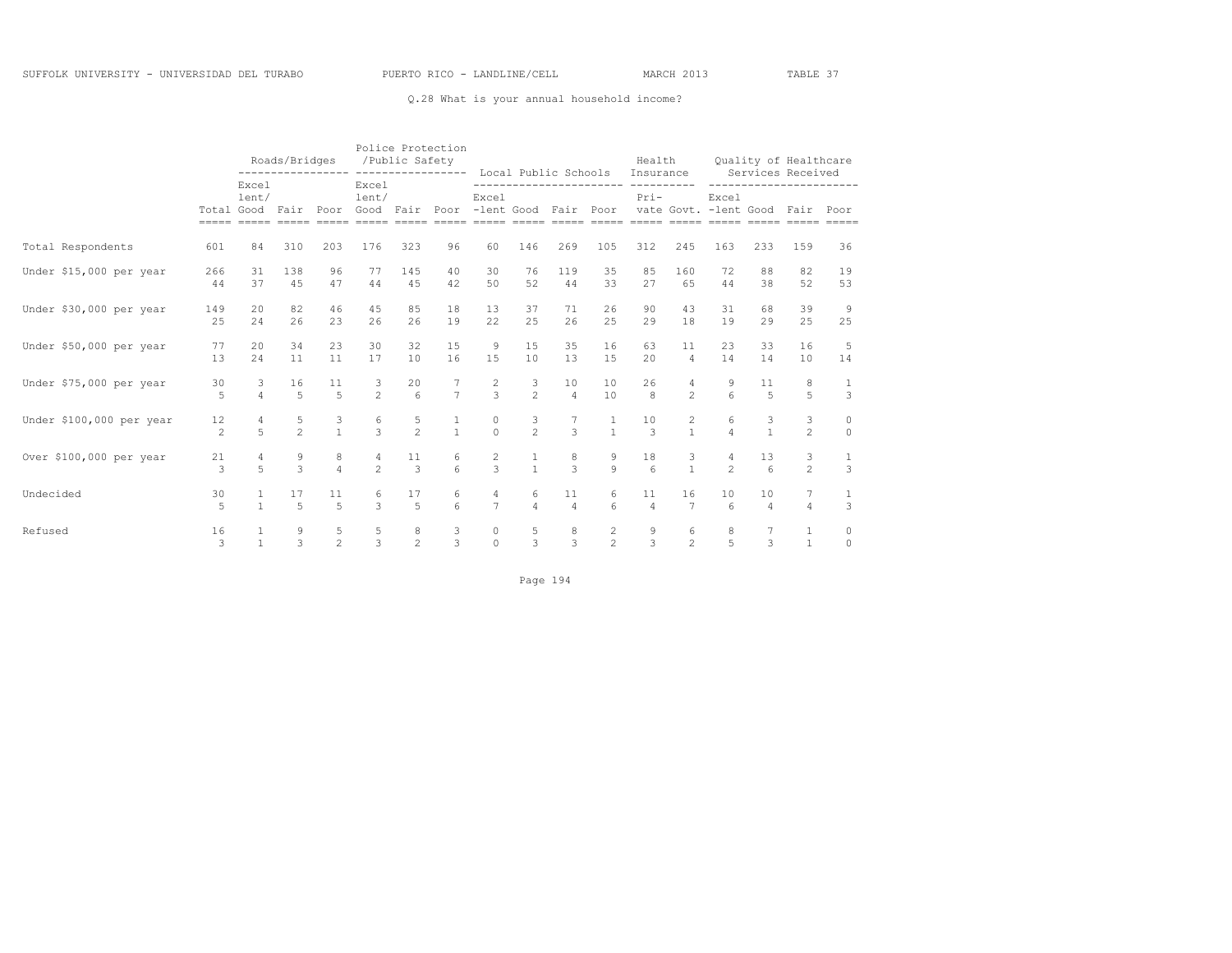### Q.29 What is the highest level of education you have completed?

|                                         |           |                        | Roads/Bridges<br>---------------- ------------------ |                   |                        | /Public Safety      | Police Protection    |                     |                                  | Local Public Schools |                      | Health<br>Insurance            |                    |                                |           | Quality of Healthcare<br>Services Received |                     |
|-----------------------------------------|-----------|------------------------|------------------------------------------------------|-------------------|------------------------|---------------------|----------------------|---------------------|----------------------------------|----------------------|----------------------|--------------------------------|--------------------|--------------------------------|-----------|--------------------------------------------|---------------------|
|                                         | Total     | Excel<br>lent/<br>Good | Fair                                                 | Poor              | Excel<br>lent/<br>Good | Fair                | Poor                 | Excel<br>-lent Good |                                  | Fair                 | Poor                 | $Pri-$                         |                    | Excel<br>vate Govt. -lent Good |           | Fair                                       | Poor                |
| Total Respondents                       | 601       | 84                     | 310                                                  | 203               | 176                    | 323                 | 96                   | 60                  | 146                              | 269                  | 105                  | 312                            | 245                | 163                            | 233       | 159                                        | 36                  |
| High School Diploma or GED<br>(or less) | 221<br>37 | 2.4<br>29              | 130<br>42                                            | 67<br>33          | 65<br>37               | 119<br>37           | 33<br>34             | 2.8<br>47           | 53<br>36                         | 109<br>41            | 2.4<br>2.3           | 79<br>2.5                      | 122<br>50          | 63<br>39                       | 86<br>37  | 58<br>36                                   | 10<br>28            |
| Associates or Bachelor's<br>Degree      | 296<br>49 | 46<br>55               | 135<br>44                                            | 112<br>55         | 96<br>55               | 158<br>49           | 40<br>42             | 26<br>43            | 77<br>53                         | 130<br>48            | 53<br>50             | 170<br>54                      | 104<br>42          | 83<br>51                       | 114<br>49 | 75<br>47                                   | 21<br>58            |
| Master's Degree or Higher               | 78<br>13  | 13<br>1.5              | 42<br>14                                             | 22<br>11          | 14<br>8                | 42<br>13            | 22<br>23             | 6<br>10             | 13<br>Q                          | 27<br>10             | 28<br>2.7            | 60<br>19                       | 16<br>7            | 14<br>9                        | 33<br>14  | 23<br>14                                   | -5<br>14            |
| Undecided                               | 5         |                        | $\overline{2}$                                       | 2<br>$\mathbf{1}$ | $\circ$<br>$\Omega$    | 4<br>$\overline{1}$ | $\overline{1}$       | $\circ$<br>$\Omega$ | $\overline{2}$<br>$\overline{1}$ | 3<br>$\mathbf{1}$    | $\Omega$<br>$\Omega$ | $\overline{2}$<br>$\mathbf{1}$ | 3                  | $\overline{2}$                 | $\cap$    | 3<br>$\mathfrak{D}$                        | $\circ$<br>$\Omega$ |
| Refused                                 |           | $\Omega$<br>$\Omega$   |                                                      | 0<br>$\Omega$     |                        | 0<br>$\Omega$       | $\Omega$<br>$\Omega$ | $\circ$<br>$\Omega$ |                                  | $\circ$<br>$\Omega$  |                      |                                | $\Omega$<br>$\cap$ |                                | $\Omega$  | $\mathbf{0}$<br>$\Omega$                   | $\circ$<br>$\circ$  |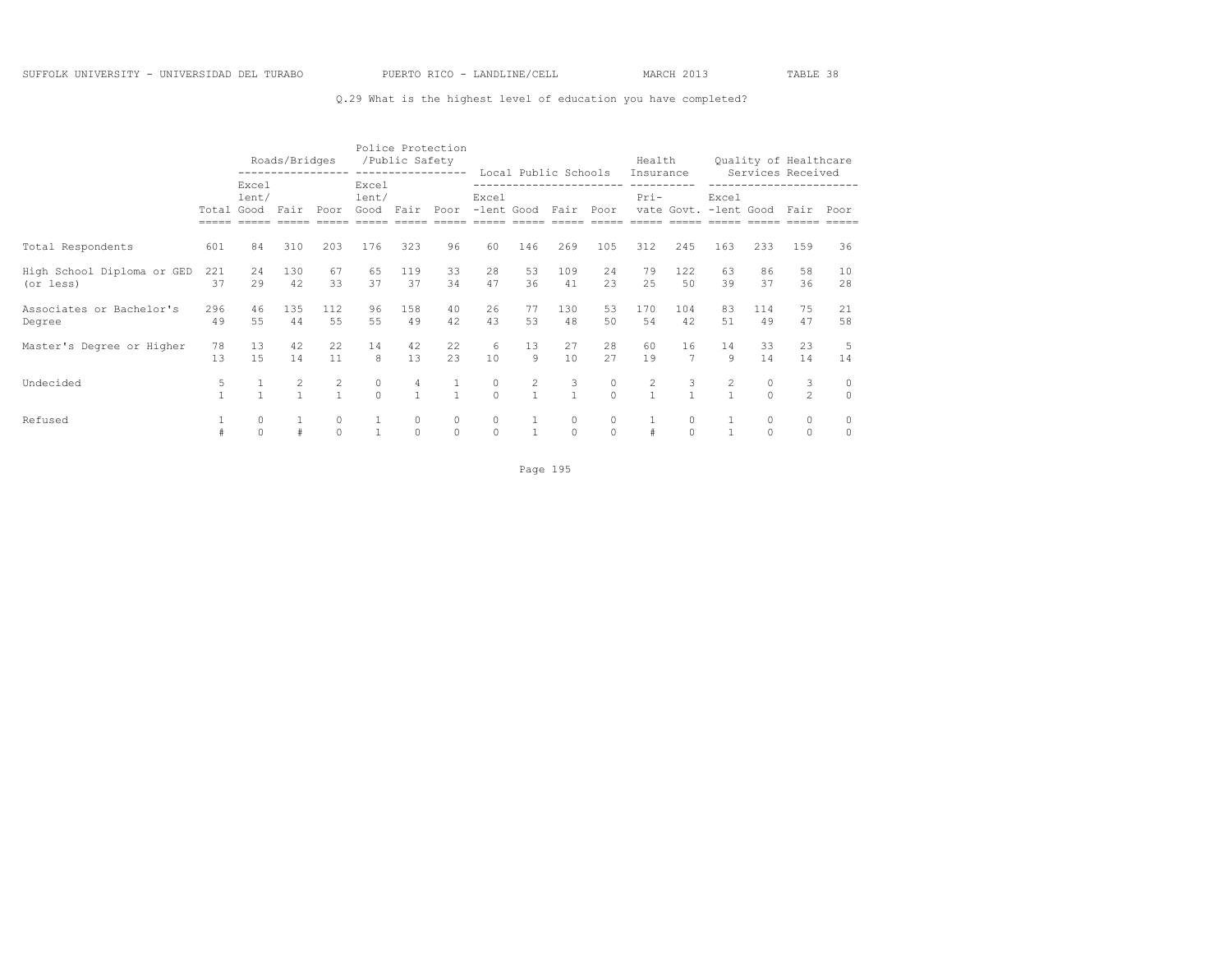### Q.30 Are any members of your household members of a labor union?

|                   |                     |                | Roads/Bridges      |           |                        | /Public Safety | Police Protection<br>----------------- |                     |                     |                              |                     | Health<br>Insurance |                     |                                |                     | Quality of Healthcare     |                          |
|-------------------|---------------------|----------------|--------------------|-----------|------------------------|----------------|----------------------------------------|---------------------|---------------------|------------------------------|---------------------|---------------------|---------------------|--------------------------------|---------------------|---------------------------|--------------------------|
|                   | Total Good          | Excel<br>lent/ | Fair               | Poor      | Excel<br>lent/<br>Good | Fair           | Poor                                   | Excel<br>-lent Good |                     | Local Public Schools<br>Fair | Poor                | $Pri-$              |                     | Excel<br>vate Govt. -lent Good |                     | Services Received<br>Fair | Poor                     |
| Total Respondents | 601                 | 84             | 310                | 203       | 176                    | 323            | 96                                     | 60                  | 146                 | 269                          | 105                 | 312                 | 245                 | 163                            | 233                 | 159                       | 36                       |
| Yes               | 85<br>14            | 12<br>14       | 48<br>1.5          | 25<br>12  | 22<br>13               | 45<br>14       | 17<br>18                               | 10<br>17            | 17<br>12.           | 43<br>16                     | 14<br>13            | 57<br>18            | 25<br>10            | 21<br>13                       | 29<br>12            | 30<br>19                  | 11                       |
| No                | 497<br>83           | 69<br>82       | 253<br>82          | 171<br>84 | 145<br>82              | 270<br>84      | 77<br>80                               | 48<br>80            | 122<br>84           | 218<br>81                    | 90<br>86            | 245<br>79           | 211<br>86           | 135<br>83                      | 200<br>86           | 121<br>76                 | 32<br>89                 |
| Undecided         | 18<br>$\mathcal{L}$ | 3<br>$\Delta$  | 9<br>$\mathcal{L}$ | 6<br>3    | 9<br>$5 -$             | $\overline{2}$ | $\overline{c}$<br>$\overline{2}$       | $\frac{2}{3}$       | 5                   | 3                            | $\sim$ 1            | 9<br>3              | 9<br>$\overline{4}$ | 6<br>$\Delta$                  | 4<br>$\overline{2}$ | 8<br>5                    | $\mathbf{0}$<br>$\Omega$ |
| Refused           |                     | 0<br>$\Omega$  | 0<br>$\Omega$      | #         | 0<br>$\Omega$          | #              | 0<br>$\Omega$                          | $\circ$<br>$\circ$  | $\circ$<br>$\Omega$ | #                            | $\circ$<br>$\Omega$ |                     | $\circ$<br>$\cap$   |                                | $\circ$<br>$\Omega$ | $\circ$<br>$\circ$        | $\Omega$                 |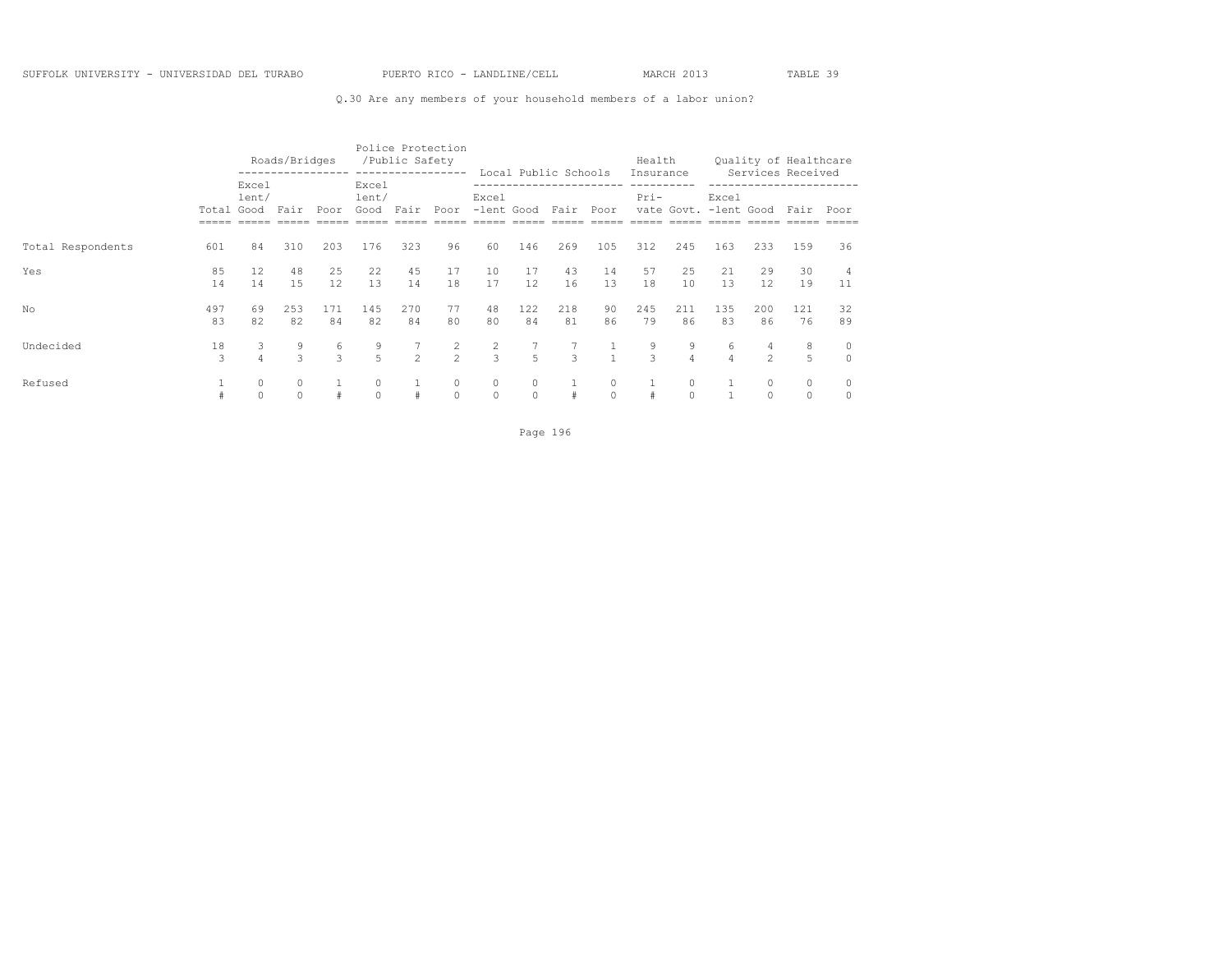### Q.31 How often do you attend religious services?

|                   |                     |                     | Roads/Bridges      |               | /Public Safety     |                     | Police Protection<br>---------------- ---------------- Local Public Schools Insurance |                                  |                      |                      |                     | Health                                      |                   |                             |           | Quality of Healthcare<br>Services Received                  |                     |
|-------------------|---------------------|---------------------|--------------------|---------------|--------------------|---------------------|---------------------------------------------------------------------------------------|----------------------------------|----------------------|----------------------|---------------------|---------------------------------------------|-------------------|-----------------------------|-----------|-------------------------------------------------------------|---------------------|
|                   | Total Good          | Excel<br>lent/      | Fair               | Poor          | Excel<br>lent/     |                     | Good Fair Poor -lent Good Fair Poor                                                   | Excel                            |                      |                      |                     | ------------------------ --------<br>$Pri-$ |                   | Excel                       |           | -----------------------<br>vate Govt. - lent Good Fair Poor |                     |
| Total Respondents | 601                 | 84                  | 310                | 203           | 176                | 323                 | 96                                                                                    | 60                               | 146                  | 269                  | 105                 | 312                                         | 245               | 163                         | 233       | 159                                                         | 36                  |
| Daily             | 50<br>8             | 5                   | 26<br>8            | 19<br>$\circ$ | 13<br>$7^{\circ}$  | 29<br>9             | $7^{\circ}$<br>$\overline{7}$                                                         | $\overline{4}$<br>$\overline{7}$ | 16<br>11             | 23<br>$\overline{9}$ | 5<br>$\overline{5}$ | 22<br>$7\overline{7}$                       | 25<br>10          | 15<br>$\circ$               | 19<br>8   | 11<br>$7\phantom{.0}$                                       | 3<br>8              |
| Weekly            | 291<br>48           | 46<br>55            | 152<br>49          | 92<br>4.5     | 91<br>52           | 156<br>48           | 42<br>44                                                                              | 28<br>47                         | 72<br>49             | 132<br>49            | 50<br>48            | 156<br>50                                   | 119<br>49         | 76<br>47                    | 112<br>48 | 85<br>53                                                    | 16<br>44            |
| Once a month      | 103<br>17           | 18<br>2.1           | 50<br>16           | 34<br>17      | 32<br>18           | 50<br>1.5           | 20<br>21                                                                              | 10<br>17                         | 2.8<br>19            | 47<br>17             | 14<br>13            | 49<br>16                                    | 47<br>19          | 2.8<br>17                   | 44<br>19  | 26<br>16                                                    | 3<br>8              |
| Once a year       | 66<br>11            | 5<br>6              | 36<br>12           | 25<br>12      | 10<br>6            | 39<br>12            | 15<br>16                                                                              | 7<br>12                          | 10<br>$\overline{7}$ | 28<br>10             | 18<br>17            | 41<br>13                                    | 20<br>8           | 16<br>10                    | 27<br>12  | 14<br>$\overline{9}$                                        | 8<br>22             |
| Never             | 80<br>13            | 9<br>11             | 38<br>12           | 32<br>16      | 24<br>14           | 44<br>14            | 12<br>13                                                                              | 9<br>15                          | 17<br>12             | 36<br>13             | 16<br>1.5           | 37<br>12.                                   | 31<br>13          | 21<br>13                    | 30<br>13  | 20<br>13                                                    | -6<br>17            |
| Refused           | 11<br>$\mathcal{P}$ | 2<br>$\mathfrak{D}$ | 8<br>$\mathcal{L}$ | $\frac{1}{4}$ | 6<br>$\mathcal{L}$ | 5<br>$\mathfrak{D}$ | $\circ$<br>$\Omega$                                                                   | $\frac{2}{3}$                    | 3<br>$\mathfrak{D}$  | 3<br>$\mathbf{1}$    | $\frac{2}{2}$       | $7\phantom{.0}$<br>$\mathfrak{D}$           | 3<br>$\mathbf{1}$ | $7\phantom{.0}$<br>$\Delta$ | 1         | 3<br>$\mathfrak{D}$                                         | $\circ$<br>$\Omega$ |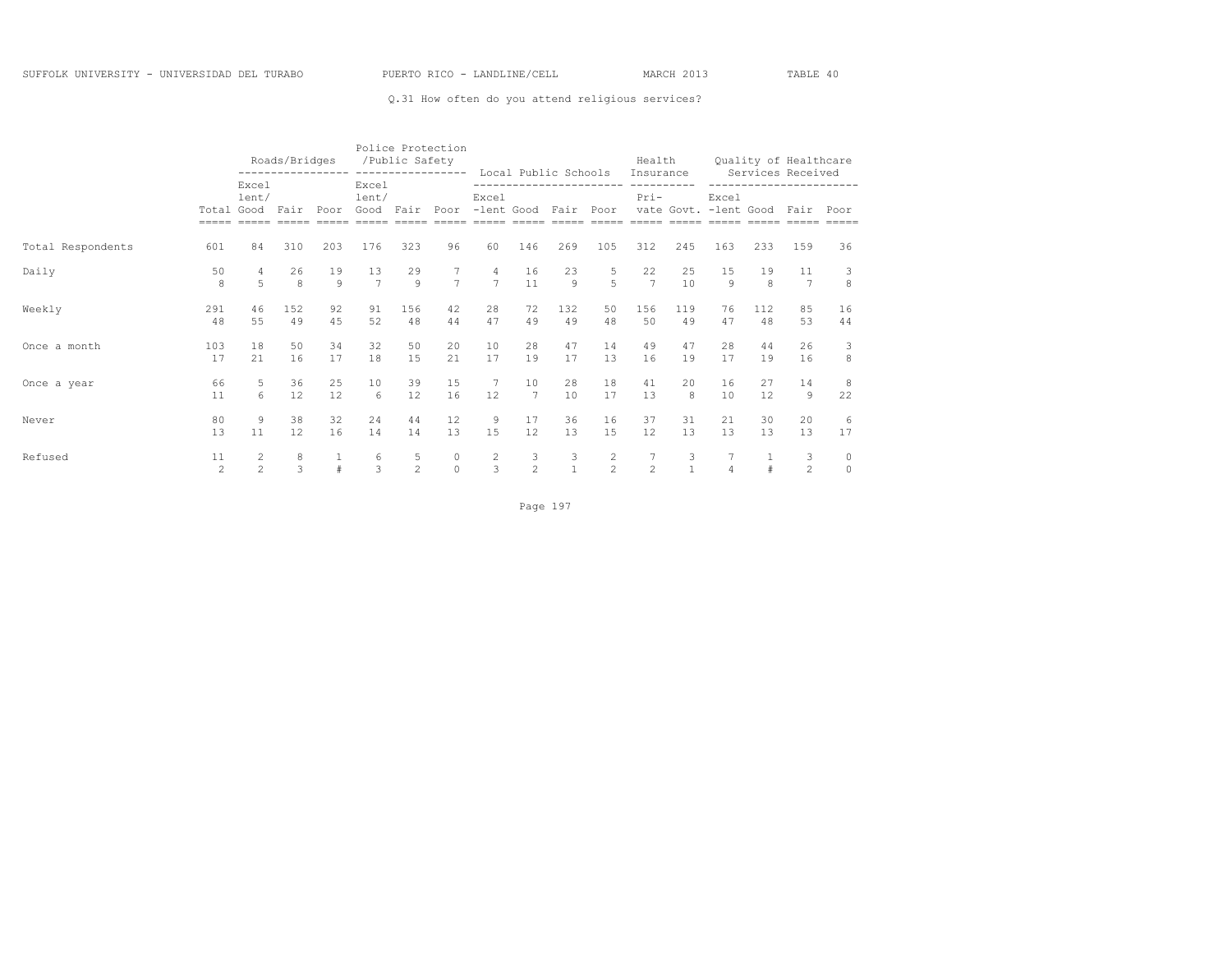### Q.32 What is your primary source for political news and information?

|                                                       |                    |                                   | Roads/Bridges<br>---------------- ---------------- Local Public Schools Insurance |                   |                                       | /Public Safety       | Police Protection                                                                                                                                                            |                                         |                |                                       |                     | Health                                       |                      | Quality of Healthcare<br>Services Received |                      |                         |                      |
|-------------------------------------------------------|--------------------|-----------------------------------|-----------------------------------------------------------------------------------|-------------------|---------------------------------------|----------------------|------------------------------------------------------------------------------------------------------------------------------------------------------------------------------|-----------------------------------------|----------------|---------------------------------------|---------------------|----------------------------------------------|----------------------|--------------------------------------------|----------------------|-------------------------|----------------------|
|                                                       |                    | Excel<br>lent/<br>Total Good Fair |                                                                                   |                   | Excel<br>lent/                        |                      | Poor Good Fair Poor -lent Good Fair Poor vate Govt. -lent Good Fair<br>asaas aadaa aadaa aadaa aadaa aadaa aadaa aadaa aadaa aadaa aadaa aadaa aadaa aadaa aadaa aadaa aadaa | Excel                                   |                |                                       |                     | ------------------------ ---------<br>$Pri-$ |                      | Excel                                      |                      | ----------------------- | Poor                 |
| Total Respondents                                     | 601                | 84                                | 310                                                                               | 203               | 176                                   | 323                  | 96                                                                                                                                                                           | 60                                      | 146            | 269                                   | 105                 | 312                                          | 245                  | 163                                        | 233                  | 159                     | 36                   |
| Television and Cable News<br>Networks                 | 340<br>57          | 46<br>55                          | 179<br>58                                                                         | 112<br>55         | 106<br>60                             | 187<br>58            | 43<br>45                                                                                                                                                                     | 41<br>68                                | 87<br>60       | 151<br>56                             | 53<br>50            | 1.58<br>51                                   | 163<br>67            | 93<br>57                                   | 135<br>58            | 83<br>52                | 22<br>61             |
| Newspapers and Magazines<br>(online or in print)      | 76<br>13           | 13<br>1.5                         | 42<br>14                                                                          | 21<br>10          | 22<br>13                              | 39<br>12             | 14<br>15                                                                                                                                                                     | 8<br>13                                 | 16<br>11       | 33<br>12                              | 14<br>13            | 49<br>16                                     | 22<br>$\circ$        | 20<br>12                                   | 35<br>1.5            | 15<br>9                 | 5<br>14              |
| Radio                                                 | 71<br>12           | 12<br>14                          | 36<br>12                                                                          | 23<br>11          | 2.0<br>11                             | 38<br>12             | 12<br>13                                                                                                                                                                     | $\overline{2}$<br>3                     | 19<br>13       | 2.8<br>10                             | 17<br>16            | 42<br>13                                     | 2.0<br>8             | 19<br>12                                   | 22<br>Q              | 2.4<br>15               | 5<br>14              |
| Political Blogs                                       | 52<br>$\mathsf{Q}$ | 6<br>$\overline{7}$               | 24<br>$\mathsf{R}$                                                                | 22<br>11          | 10<br>$\kappa$                        | 30<br>$\mathsf{Q}$   | 12<br>13                                                                                                                                                                     | $\mathbf{2}^{\prime}$<br>$\overline{3}$ | 9<br>$\kappa$  | 29<br>11                              | 11<br>10            | 38<br>12                                     | 10<br>$\overline{4}$ | 12<br>$\overline{7}$                       | 19<br>$\mathsf{R}$   | 20<br>13                | 1<br>3               |
| Social Media websites like<br>as Twitter and Facebook | 43<br>7            | 7<br>8                            | 19<br>$6\overline{6}$                                                             | 17<br>8           | 10<br>6                               | 22<br>$\overline{7}$ | 11<br>11                                                                                                                                                                     | 4<br>$\overline{7}$                     | $\overline{a}$ | 22<br>$\mathsf{R}$                    | 8<br>$\mathsf{R}$   | 20<br>$6 \overline{6}$                       | 19<br>$\mathcal{R}$  | 11<br>$\overline{7}$                       | 16<br>$\overline{7}$ | 13<br>8                 | 2<br>$6\overline{6}$ |
| Friends and Family                                    | 8<br>$\mathbf{1}$  | $\circ$<br>$\cap$                 | $\frac{5}{2}$                                                                     | $\frac{3}{1}$     | $\begin{array}{c} 2 \\ 1 \end{array}$ | $\frac{4}{1}$        | $\frac{2}{2}$                                                                                                                                                                | $\frac{1}{2}$                           | $\frac{3}{2}$  | $\frac{3}{1}$                         | $\frac{1}{1}$       | $\overline{4}$<br>$\mathbf{1}$               | 4<br>$\mathfrak{D}$  | $\overline{1}$                             | $\frac{3}{1}$        | 3<br>$\mathfrak{D}$     | 1<br>$\mathcal{L}$   |
| Undecided                                             | 4<br>$\mathbf{1}$  | $\circ$<br>$\cap$                 | $\pm$                                                                             | 3<br>$\mathbf{1}$ | $\frac{2}{1}$                         | $\circ$<br>$\cap$    | $\frac{2}{2}$                                                                                                                                                                | $\frac{1}{2}$                           | $\frac{1}{1}$  | $\pm$                                 | $\frac{1}{1}$       | 0<br>$\Omega$                                | $\mathbf{1}$         | 3<br>$\overline{2}$                        | 0<br>$\cap$          | 1<br>$\mathbf{1}$       | $\circ$<br>$\Omega$  |
| Refused                                               | 7<br>$\mathbf{1}$  | $\circ$<br>$\Omega$               | 4<br>$\mathbf{1}$                                                                 | $\frac{2}{1}$     | $\overline{4}$<br>$\mathfrak{D}$      | $\frac{3}{1}$        | 0<br>$\Omega$                                                                                                                                                                | $\frac{1}{2}$                           | $\frac{4}{3}$  | $\begin{array}{c} 2 \\ 1 \end{array}$ | $\circ$<br>$\Omega$ | $\mathbf{1}$<br>$\ddagger$                   | 4<br>$\mathfrak{D}$  | $\overline{4}$<br>$\mathfrak{D}$           | $\frac{3}{1}$        | $\circ$<br>$\Omega$     | $\circ$<br>$\Omega$  |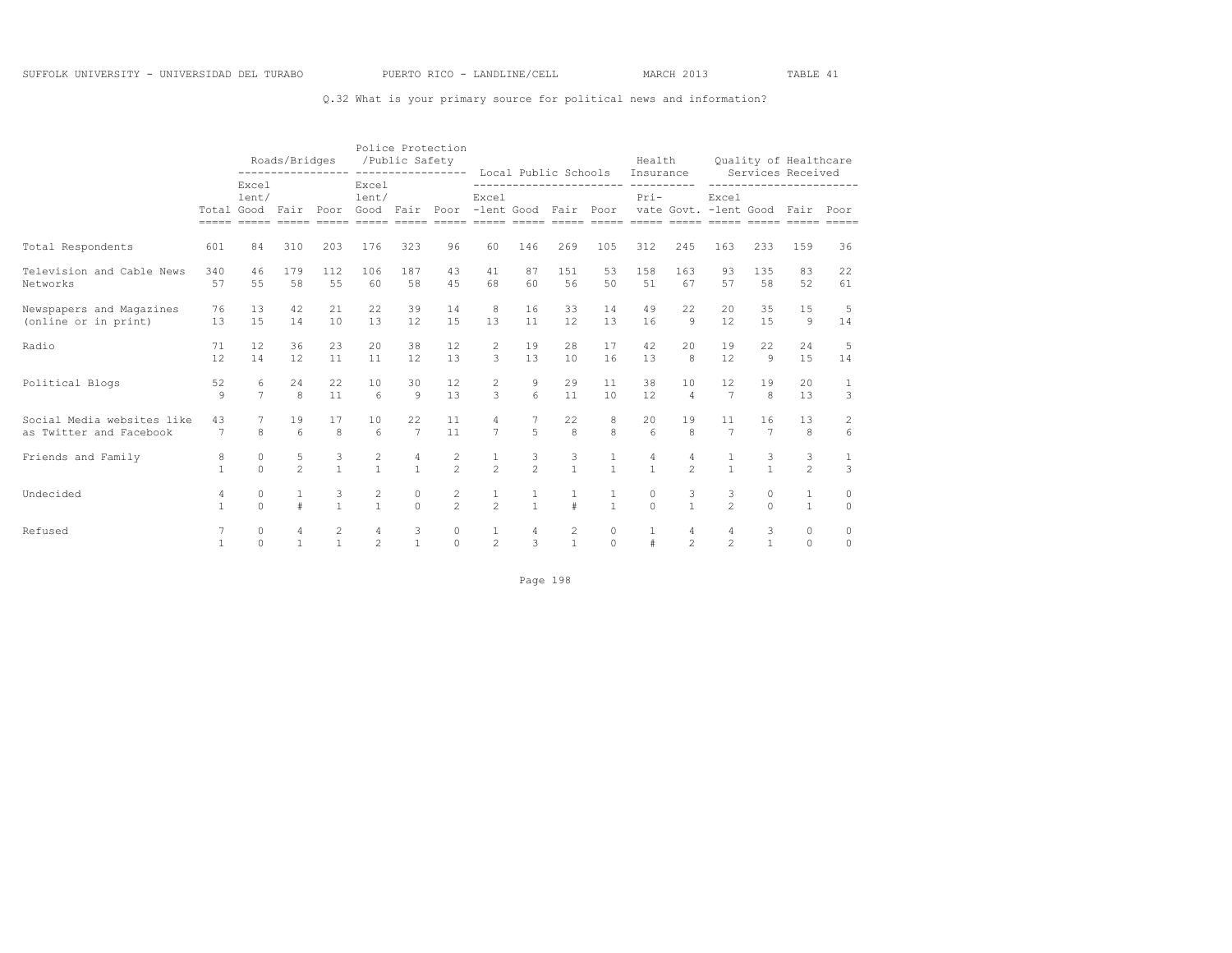### Q.33 How do you access the Internet?

|                            |                |                                   | Roads/Bridges  |              |                | Police Protection<br>/Public Safety |                                          |                |                | Local Public Schools |                | Health<br>Insurance                      |              |                                      |                | Quality of Healthcare<br>Services Received |                  |
|----------------------------|----------------|-----------------------------------|----------------|--------------|----------------|-------------------------------------|------------------------------------------|----------------|----------------|----------------------|----------------|------------------------------------------|--------------|--------------------------------------|----------------|--------------------------------------------|------------------|
|                            |                | Excel<br>lent/<br>Total Good Fair |                |              | Excel<br>lent/ |                                     | Poor Good Fair Poor -lent Good Fair Poor | Excel          |                |                      |                | ------------------------------<br>$Pri-$ |              | Excel<br>vate Govt. - lent Good Fair |                |                                            | Poor             |
| Total Respondents          | 601            | 84                                | 310            | 203          | 176            | 323                                 | 96                                       | 60             | 146            | 269                  | 105            | 312                                      | 245          | 163                                  | 233            | 159                                        | 36               |
| Hard landline access to my | 193            | 28                                | 99             | 65           | 64             | 97                                  | 31                                       | 22             | 47             | 85                   | 30             | 119                                      | 64           | 46                                   | 89             | 44                                         | 11               |
| home                       | 32             | 33                                | 32             | 32           | 36             | 30                                  | 32                                       | 37             | 32             | 32                   | 29             | 38                                       | 26           | 28                                   | 38             | 28                                         | 31               |
| Wireless access in my home | 127            | 22                                | 71             | 34           | 26             | 73                                  | 28                                       | 15             | 21             | 54                   | 34             | 75                                       | 44           | 43                                   | 41             | 32                                         | 8                |
|                            | 2.1            | 26                                | 23             | 17           | 1.5            | 23                                  | 29                                       | 2.5            | 14             | 2.0                  | 32             | 2.4                                      | 18           | 26                                   | 18             | 2.0                                        | 22               |
| Mobile access through my   | 124            | 10                                | 51             | 62           | 27             | 68                                  | 29                                       | $\mathcal{G}$  | 27             | 55                   | 30             | 67                                       | 43           | 32                                   | 48             | 37                                         | 5                |
| smartphone                 | 21             | 12                                | 16             | 31           | 1.5            | 2.1                                 | 30                                       | 15             | 18             | 2.0                  | 29             | 21                                       | 18           | 20                                   | 21             | 23                                         | 14               |
| Public access through a    | 15             | 1                                 | 7              | 3            | 2              | 10                                  | 3                                        | $\mathbf{2}$   | $\overline{c}$ | 9                    | $\mathbf{2}$   | 10                                       | 3            | 5                                    | 5              | 3                                          | $\sqrt{2}$       |
| library or Internet cafe   | $\mathfrak{D}$ | $\mathbf{1}$                      | $\overline{2}$ |              | $\mathbf{1}$   | 3                                   | $\mathcal{L}$                            | 3              | $\mathbf{1}$   | 3                    | $\mathfrak{D}$ | 3                                        | $\mathbf{1}$ | 3                                    | $\mathfrak{D}$ | $\mathfrak{D}$                             | $6 \overline{6}$ |
| At work                    | 3              | $\mathbf{1}$                      | $\circ$        | 2            | 2              | $\circ$                             | $\mathbf{1}$                             | $\circ$        | $\overline{c}$ | $\circ$              | 1              | 1                                        | $\mathbf{2}$ | $\circ$                              | 2              | $\circ$                                    | $\mathbf{1}$     |
|                            | $\#$           | $\mathbf{1}$                      | $\Omega$       | $\mathbf{1}$ | $\mathbf{1}$   | $\Omega$                            | $\mathbf{1}$                             | $\circ$        | $\mathbf{1}$   | $\Omega$             | $\mathbf{1}$   | $\#$                                     | $\mathbf{1}$ | $\Omega$                             | $\mathbf{1}$   | $\Omega$                                   | 3                |
| At a relative's home       | $\overline{c}$ | $\Omega$                          | $\overline{c}$ | $\circ$      | $\mathbf{1}$   | $\mathbf{1}$                        | 0                                        | $\circ$        | $\mathbf{1}$   | $\mathbf{1}$         | $\circ$        | $\circ$                                  | 1            | $\Omega$                             | $\mathbf{1}$   | $\mathbf{1}$                               | $\circ$          |
|                            | $\#$           | $\Omega$                          | $\mathbf{1}$   | $\Omega$     | $\mathbf{1}$   | $\#$                                | $\Omega$                                 | $\Omega$       | $\mathbf{1}$   | #                    | $\Omega$       | $\Omega$                                 | $\#$         | $\Omega$                             | $\#$           | $\overline{1}$                             | $\Omega$         |
| I do not access the        | 209            | 31                                | 117            | 60           | 63             | 113                                 | 28                                       | 18             | 54             | 105                  | 23             | 90                                       | 106          | 59                                   | 82             | 52                                         | 12               |
| Internet                   | 35             | 37                                | 38             | 30           | 36             | 35                                  | 29                                       | 30             | 37             | 39                   | 22             | 29                                       | 43           | 36                                   | 35             | 33                                         | 33               |
| Other                      | $\circ$        | 0                                 | 0              | 0            | 0              | 0                                   | 0                                        | $\circ$        | $\Omega$       | $\circ$              | $\circ$        | $\circ$                                  | $\circ$      | $\Omega$                             | $\Omega$       | $\circ$                                    | $\circ$          |
|                            | $\Omega$       | $\Omega$                          | $\Omega$       | $\Omega$     | $\Omega$       | $\Omega$                            | $\Omega$                                 | $\Omega$       | $\Omega$       | $\Omega$             | $\Omega$       | $\Omega$                                 | $\Omega$     | $\Omega$                             | $\Omega$       | $\Omega$                                   | $\Omega$         |
| Undecided                  | $\overline{4}$ | $\mathbf{1}$                      | $\overline{c}$ | $\mathbf{1}$ | $\mathbf{1}$   | 3                                   | 0                                        | $\mathbf{1}$   | $\overline{c}$ | $\circ$              | $\mathbf{1}$   | 2                                        | $\circ$      | $\mathbf{1}$                         | $\mathbf{1}$   | $\mathbf{2}$                               | $\circ$          |
|                            | $\mathbf{1}$   | $\mathbf{1}$                      | $\mathbf{1}$   | $\#$         | $\mathbf{1}$   | $\mathbf{1}$                        | $\Omega$                                 | $\overline{c}$ | $\mathbf{1}$   | $\Omega$             | $\mathbf{1}$   | $\mathbf{1}$                             | $\cap$       | $\mathbf{1}$                         | $\pm$          | $\mathbf{1}$                               | $\circ$          |
| Refused                    | $\overline{2}$ | 0                                 | 1              | $\circ$      | $\mathbf{1}$   | 1                                   | $\circ$                                  | $\circ$        | $\overline{c}$ | $\circ$              | $\circ$        | 1                                        | 1            | 2                                    | $\circ$        | $\circ$                                    | $\circ$          |
|                            | $\#$           | $\Omega$                          | #              | $\Omega$     | $\mathbf{1}$   | $\#$                                | $\Omega$                                 | $\Omega$       | $\mathbf{1}$   | $\Omega$             | $\Omega$       | $\#$                                     | #            | $\mathbf{1}$                         | $\cap$         | $\Omega$                                   | $\Omega$         |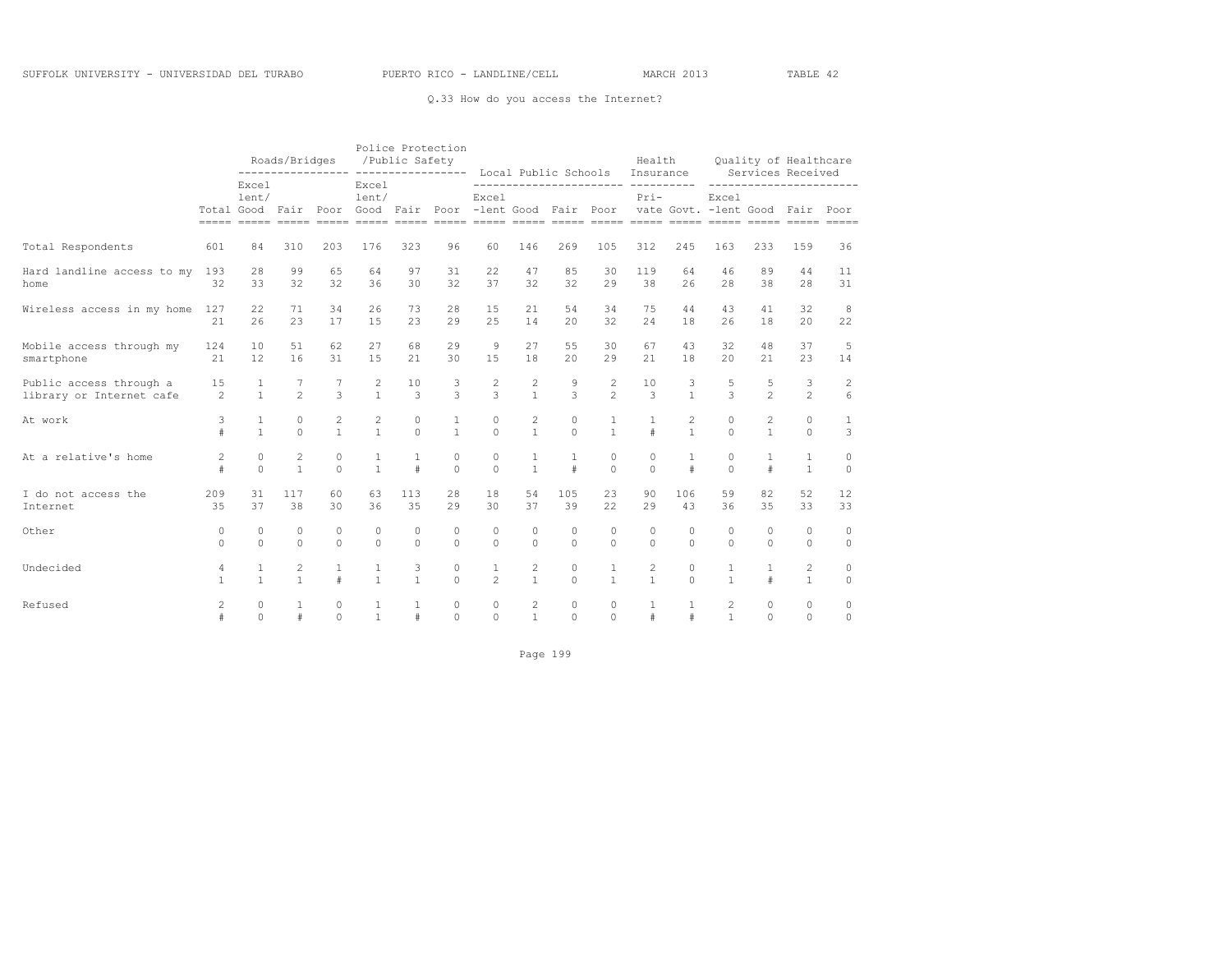## Q.34 Have you or any members of your family ever served in the United States Armed Forces?

|                   |            |                     | Roads/Bridges |              |                             | Police Protection<br>/Public Safety | -----------------   |                                |                                | Local Public Schools |                     | Health<br>Insurance |           |                                |            | Quality of Healthcare<br>Services Received |                     |
|-------------------|------------|---------------------|---------------|--------------|-----------------------------|-------------------------------------|---------------------|--------------------------------|--------------------------------|----------------------|---------------------|---------------------|-----------|--------------------------------|------------|--------------------------------------------|---------------------|
|                   | Total Good | Excel<br>lent/      | Fair          | Poor         | Excel<br>lent/<br>Good Fair |                                     | Poor                | Excel<br>-lent Good Fair       |                                |                      | Poor                | $Pri-$              |           | Excel<br>vate Govt. -lent Good |            | Fair                                       | Poor                |
| Total Respondents | 601        | 84                  | 310           | 203          | 176                         | 323                                 | 96                  | 60                             | 146                            | 269                  | 105                 | 312                 | 245       | 163                            | 233        | 159                                        | 36                  |
| Yes               | 312<br>52  | 49<br>58            | 151<br>49     | 110<br>54    | 100<br>57                   | 163<br>50                           | 47<br>49            | 27<br>45                       | 76<br>52                       | 134<br>50            | 62<br>59            | 169<br>54           | 119<br>49 | 90<br>55                       | 121<br>52  | 77<br>48                                   | 19<br>53            |
| No.               | 283<br>47  | 34<br>40            | 155<br>50     | 93<br>46     | 73<br>41                    | 159<br>49                           | 47<br>49            | 32<br>53                       | 68<br>47                       | 133<br>49            | 42<br>40            | 140<br>45           | 124<br>51 | 70<br>43                       | 111<br>48  | 80<br>50                                   | 17<br>47            |
| Undecided         |            | $\mathbf{1}$        | 0<br>$\cap$   | 0<br>$\cap$  | $\overline{1}$              | 0<br>$\Omega$                       | $\circ$<br>$\cap$   | $\circ$<br>$\Omega$            | $\circ$<br>$\cap$              | #                    | $\circ$<br>$\Omega$ | 0<br>$\Omega$       | #         | $\Omega$                       | $\ddagger$ | 0<br>$\circ$                               | $\circ$<br>$\Omega$ |
| Refused           | 5          | $\circ$<br>$\Omega$ | 4             | 0<br>$\circ$ | 2                           | #                                   | $\overline{2}$<br>2 | $\mathbf{1}$<br>$\overline{2}$ | $\mathbf{2}$<br>$\overline{1}$ | 1                    |                     | 3                   |           | 3<br>$\mathfrak{D}$            | $\circ$    | 2                                          | 0<br>$\circ$        |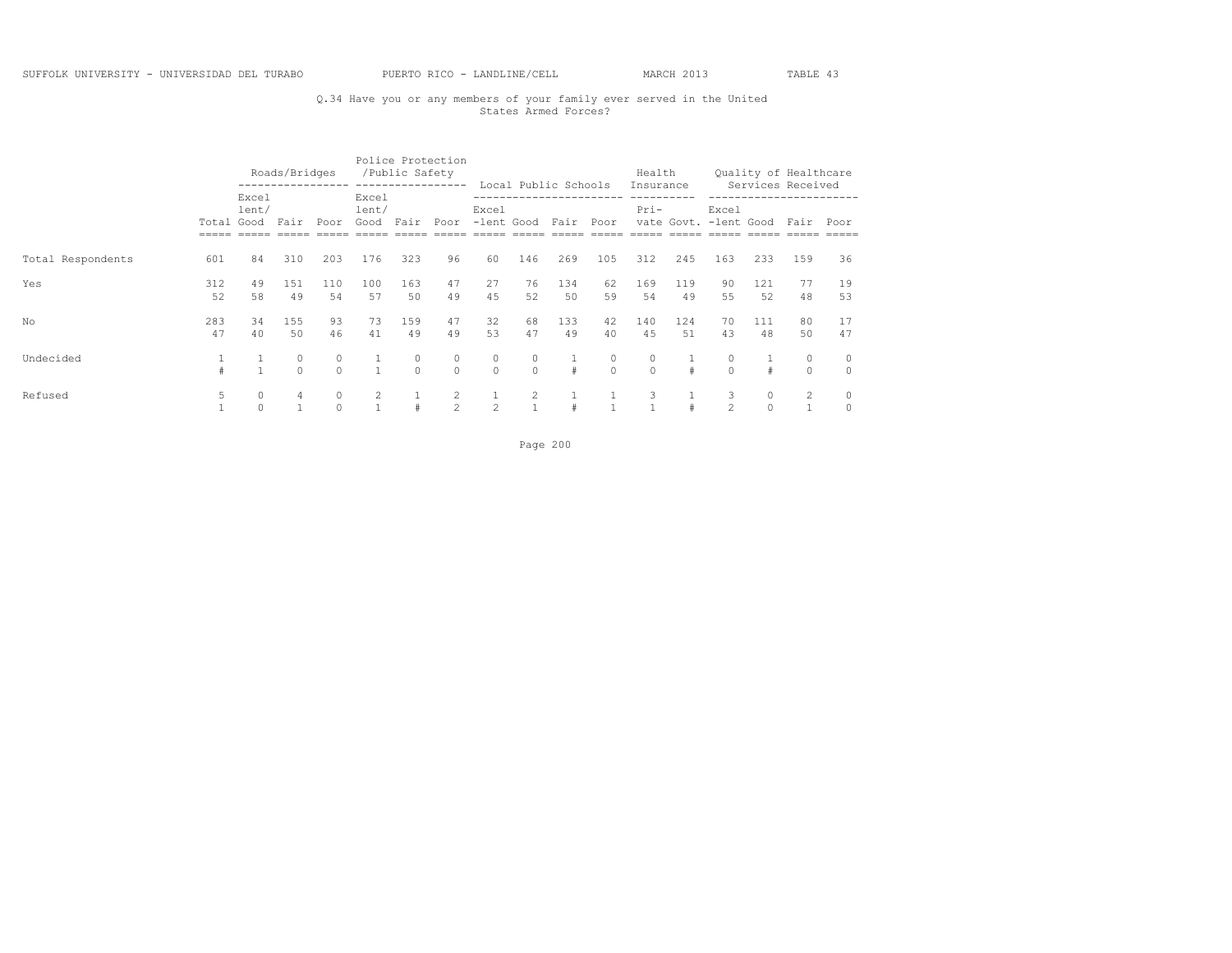Sample Type

|                   |           | Relationship |           |          | Statehood |          |          | Independence vs. P.R. Economy Over<br>Past 4 Years                        |           |                         | Next 4 Years | P.R. Economy Over |           |           |           | Texting and<br>LGBT Rights Driving Ban |               |           | Frequency Attend<br>Religious Services |          |          |
|-------------------|-----------|--------------|-----------|----------|-----------|----------|----------|---------------------------------------------------------------------------|-----------|-------------------------|--------------|-------------------|-----------|-----------|-----------|----------------------------------------|---------------|-----------|----------------------------------------|----------|----------|
|                   |           | with U.S.    |           | Inde-    |           |          |          | pen- State Unde- Impr- Stayed ten                                         | Got-      | Im- Stay                |              | Get Sup-          |           | Op-       | Sup-      | $Op-$                                  |               |           | Week- Once/ Once/                      |          |          |
|                   |           |              |           |          |           |          |          | Total Change Same dence -hood cided oved Same Worse prove Same Worse port |           |                         |              |                   |           |           | pose port |                                        | pose Daily ly |           | Month Year Never                       |          |          |
| Total Respondents | 601       | 337          | 220       | 81       | 418       | 80       | 41       | 143                                                                       | 411       | 163                     | 146          | 248               | 279       | 242       | 504       | 93                                     | 50            | 291       | 103                                    | 66       | 80       |
| RDD sample        | 500<br>83 | 275<br>82    | 184<br>84 | 74<br>91 | 338<br>81 | 69<br>86 | 32<br>78 | 112<br>78                                                                 | 351<br>85 | 144<br>88               | 111<br>76    | 207<br>83         | 232<br>83 | 198<br>82 | 426<br>85 | 70<br>75                               | 33<br>66      | 247<br>85 | 85<br>83                               | 53<br>80 | 71<br>89 |
| Cell phone sample | 101       | 62<br>18     | 36<br>16  | 9        | 80<br>19  | 11<br>14 | 9.<br>22 | 31<br>22                                                                  | -60<br>15 | 19<br>$12 \overline{ }$ | 35<br>24     | 41                | 47        | 44<br>18  | 78<br>15  | 23<br>25                               | 34            | 44        | 18                                     | 13<br>20 | 9<br>11  |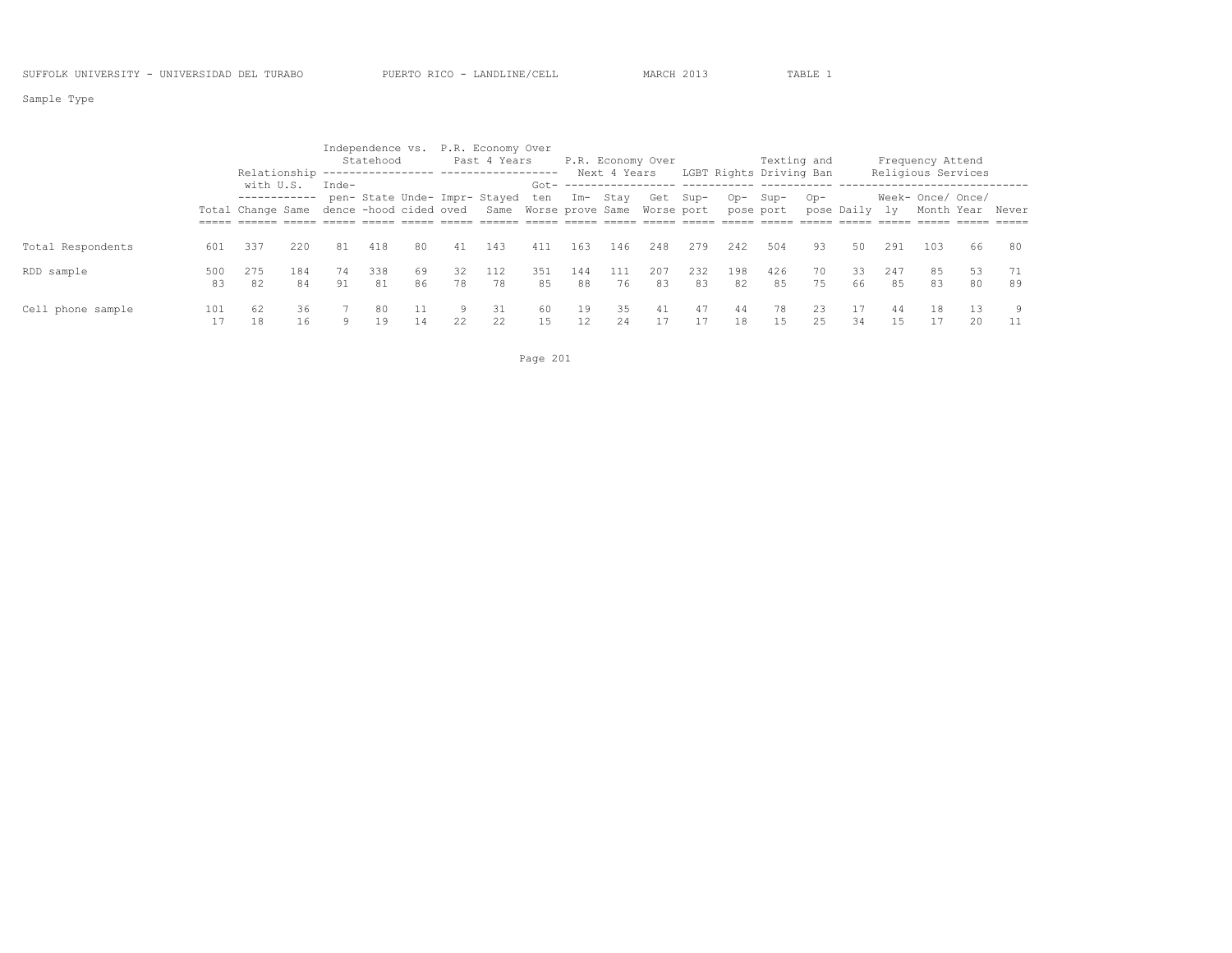### SUFFOLK UNIVERSITY - UNIVERSIDAD DEL TURABO PUERTO RICO - LANDLINE/CELL MARCH 2013 TABLE 2

Q.B1 Are you currently in a safe place to talk?

|                   |            | Relationship                             |           |       | Statehood |          |     | Independence vs. P.R. Economy Over<br>Past 4 Years |             |           | Next 4 Years | P.R. Economy Over |           |           | LGBT Rights Driving Ban | Texting and    |               |           | Frequency Attend<br>Religious Services |            |                     |
|-------------------|------------|------------------------------------------|-----------|-------|-----------|----------|-----|----------------------------------------------------|-------------|-----------|--------------|-------------------|-----------|-----------|-------------------------|----------------|---------------|-----------|----------------------------------------|------------|---------------------|
|                   |            | with U.S.<br>------------                |           | Inde- |           |          |     | pen- State Unde- Impr- Stayed                      | Got-<br>ten |           | Im- Stay     | Get Sup-          |           | Op-       | Sup-                    | O <sub>D</sub> |               |           | Week- Once/ Once/                      |            |                     |
|                   |            | Total Change Same dence -hood cided oved |           |       |           |          |     | Same Worse prove Same Worse port                   |             |           |              |                   |           |           | pose port               |                | pose Daily ly |           | Month Year Never                       |            |                     |
| Total Respondents | 101        | 62                                       | 36        |       | 80        |          | 9.  | 31                                                 | 60          | 19        | 35           | 41                | 47        | 44        | 78                      | 23             |               | 44        | 18                                     | 13         | 9                   |
| Yes               | 101<br>100 | 62<br>100                                | 36<br>100 | 100   | 80<br>100 | 100      | 100 | 31<br>100                                          | -60<br>100  | 19<br>100 | 35<br>100    | 41<br>100         | 47<br>100 | 44<br>100 | 78<br>100               | 23<br>100      | 100           | 44<br>100 | 18<br>100                              | 1.3<br>100 | -9<br>100           |
| No                |            |                                          |           |       |           | $\Omega$ |     | $\circ$                                            | $\Omega$    | $\circ$   | $\Omega$     | $\circ$           |           | $\Omega$  |                         | $\Omega$       | $\Omega$      |           |                                        |            | $\Omega$<br>$\circ$ |

Page 202

Base: Cell phone sample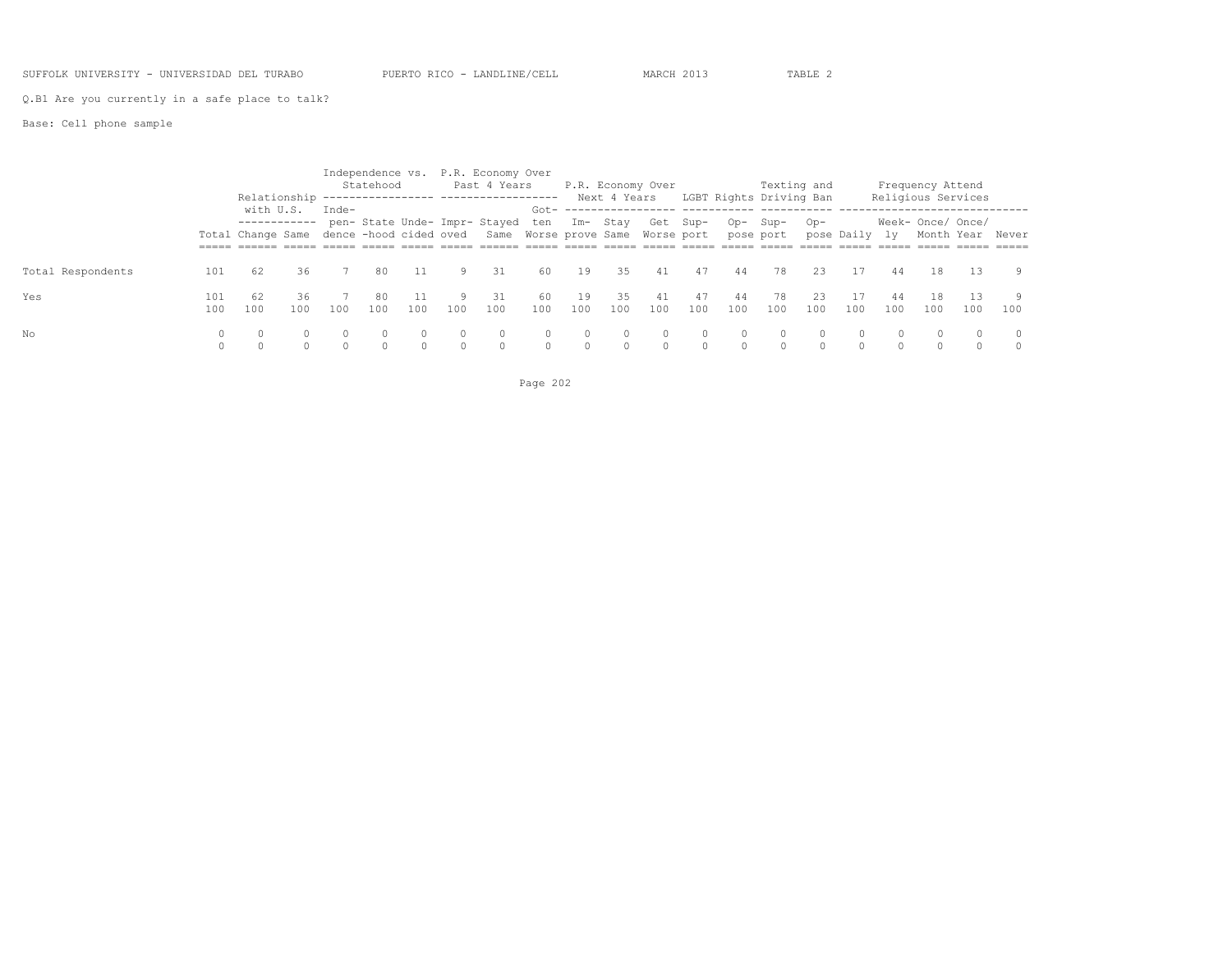### Language of Interview

|                   |            | Relationship                   |            |                                   | Statehood | ------------------ |           | Independence vs. P.R. Economy Over<br>Past 4 Years<br>------------------- |            |           | Next 4 Years | P.R. Economy Over                            |            |           | LGBT Rights Driving Ban | Texting and |               |           | Frequency Attend<br>Religious Services |           |           |
|-------------------|------------|--------------------------------|------------|-----------------------------------|-----------|--------------------|-----------|---------------------------------------------------------------------------|------------|-----------|--------------|----------------------------------------------|------------|-----------|-------------------------|-------------|---------------|-----------|----------------------------------------|-----------|-----------|
|                   |            | with U.S.<br>Total Change Same |            | $Inde-$<br>dence -hood cided oved |           |                    |           | pen- State Unde- Impr- Stayed ten                                         | $Got -$    |           | Im- Stav     | Get Sup-<br>Same Worse prove Same Worse port |            | $Op-$     | Sup-<br>pose port       | $Op-$       | pose Daily ly |           | Week- Once/ Once/<br>Month Year Never  |           |           |
|                   |            |                                |            |                                   |           |                    |           |                                                                           |            |           |              |                                              |            |           |                         |             |               |           |                                        |           |           |
| Total Respondents | 601        | 337                            | 220        | 81                                | 418       | 80                 | 41        | 143                                                                       | 411        | 163       | 146          | 248                                          | 279        | 242       | 504                     | 93          | 50            | 291       | 103                                    | 66        | 80        |
| English           |            |                                |            |                                   |           | $\Omega$           |           |                                                                           |            |           |              |                                              | $\cap$     |           |                         |             |               |           | $\Omega$                               |           | $\Omega$  |
|                   |            |                                |            |                                   |           | $\cap$             | $\cap$    |                                                                           |            |           |              | $\cap$                                       | $\cap$     |           |                         |             |               |           | $\Omega$                               | $\cap$    | $\Omega$  |
| Spanish           | 598<br>100 | 335<br>99                      | 219<br>100 | 81<br>100                         | 415<br>99 | 80<br>100          | 41<br>100 | 142<br>99                                                                 | 409<br>100 | 161<br>99 | 145<br>99    | 248<br>100                                   | 279<br>100 | 240<br>99 | 502<br>100              | 92<br>99    | 49<br>98      | 289<br>99 | 103<br>100                             | 66<br>100 | 80<br>100 |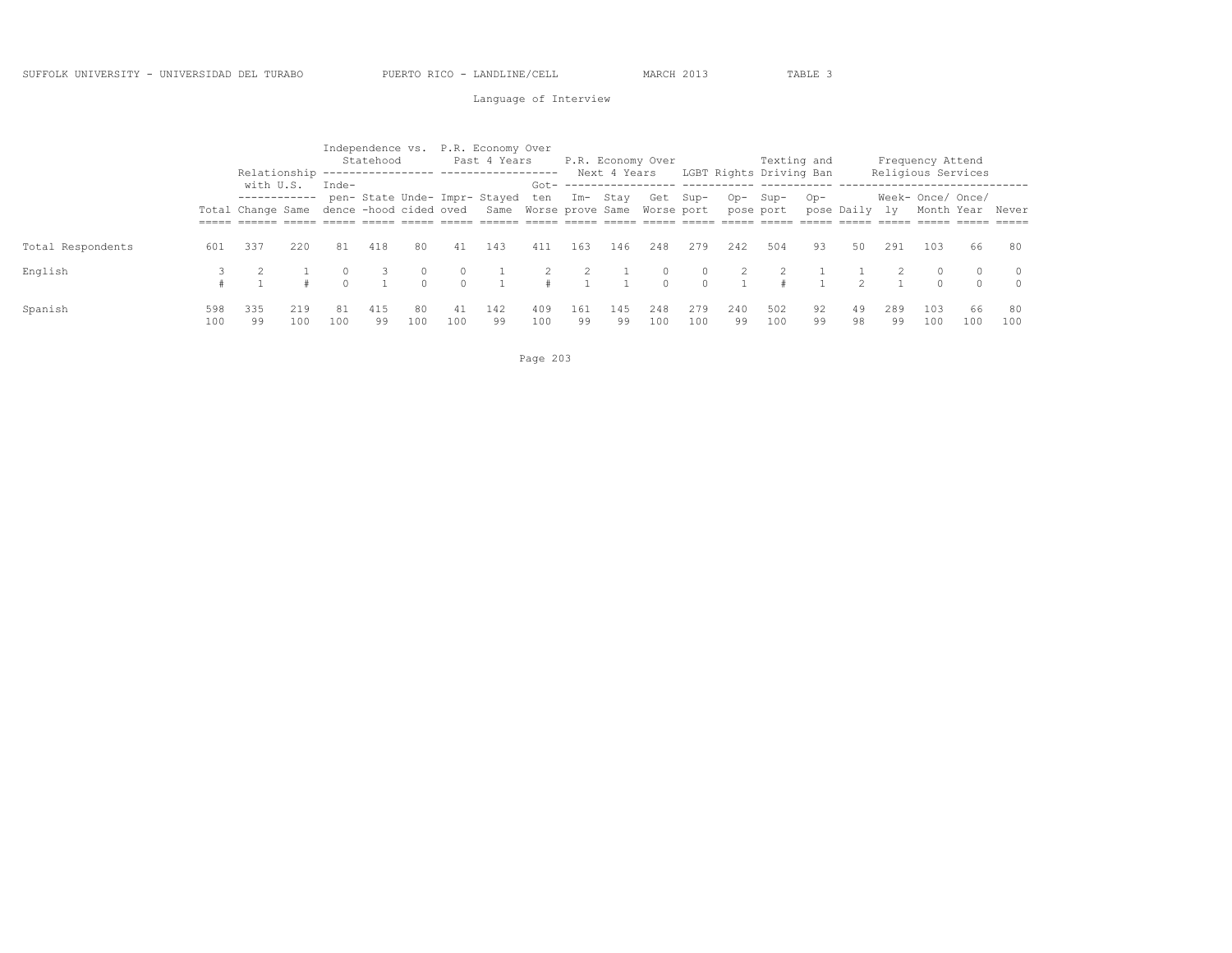Q.S1 Gender of respondent (by observation)

|                   |           |           |           |          | Independence vs. P.R. Economy Over<br>Statehood<br>Relationship ---------------- ------------------<br>pen- State Unde- Impr- Stayed ten Im- Stay |          |          | Past 4 Years                                                              |            |          | Next 4 Years | P.R. Economy Over |           |           | LGBT Rights Driving Ban | Texting and |               |           | Frequency Attend<br>Religious Services |           |          |
|-------------------|-----------|-----------|-----------|----------|---------------------------------------------------------------------------------------------------------------------------------------------------|----------|----------|---------------------------------------------------------------------------|------------|----------|--------------|-------------------|-----------|-----------|-------------------------|-------------|---------------|-----------|----------------------------------------|-----------|----------|
|                   |           | with U.S. |           | Inde-    |                                                                                                                                                   |          |          | Total Change Same dence -hood cided oved Same Worse prove Same Worse port | Got-       |          |              | Get Sup-          |           | Op-       | Sup-<br>pose port       | $OD -$      | pose Daily ly |           | Week- Once/ Once/<br>Month Year Never  |           |          |
| Total Respondents | 601       | 337       | 220       | 81       | 418                                                                                                                                               | 80       | 41       | 143                                                                       | 411        | 163      | 146          | 248               | 279       | 242       | 504                     | 93          | 50            | 291       | 103                                    | 66        | 80       |
| Male              | 290<br>48 | 199<br>59 | 78<br>35  | 47<br>58 | 214<br>51                                                                                                                                         | 23<br>29 | 22<br>54 | 81<br>57                                                                  | 186<br>4.5 | 70<br>43 | 80<br>55     | 123<br>50         | 133<br>48 | 124<br>51 | 250<br>50               | 40<br>43    | 2.4<br>48     | 124<br>43 | 47<br>46                               | 35<br>53  | 56<br>70 |
| Female            | 311<br>52 | 138<br>41 | 142<br>65 | 34<br>42 | 204<br>49                                                                                                                                         | 57<br>71 | 19<br>46 | 62<br>43                                                                  | 225<br>55  | 93<br>57 | 66<br>45     | 125<br>50         | 146<br>52 | 118<br>49 | 254<br>50               | 53<br>57    | 26<br>52      | 167<br>57 | 56<br>54                               | -31<br>47 | 24<br>30 |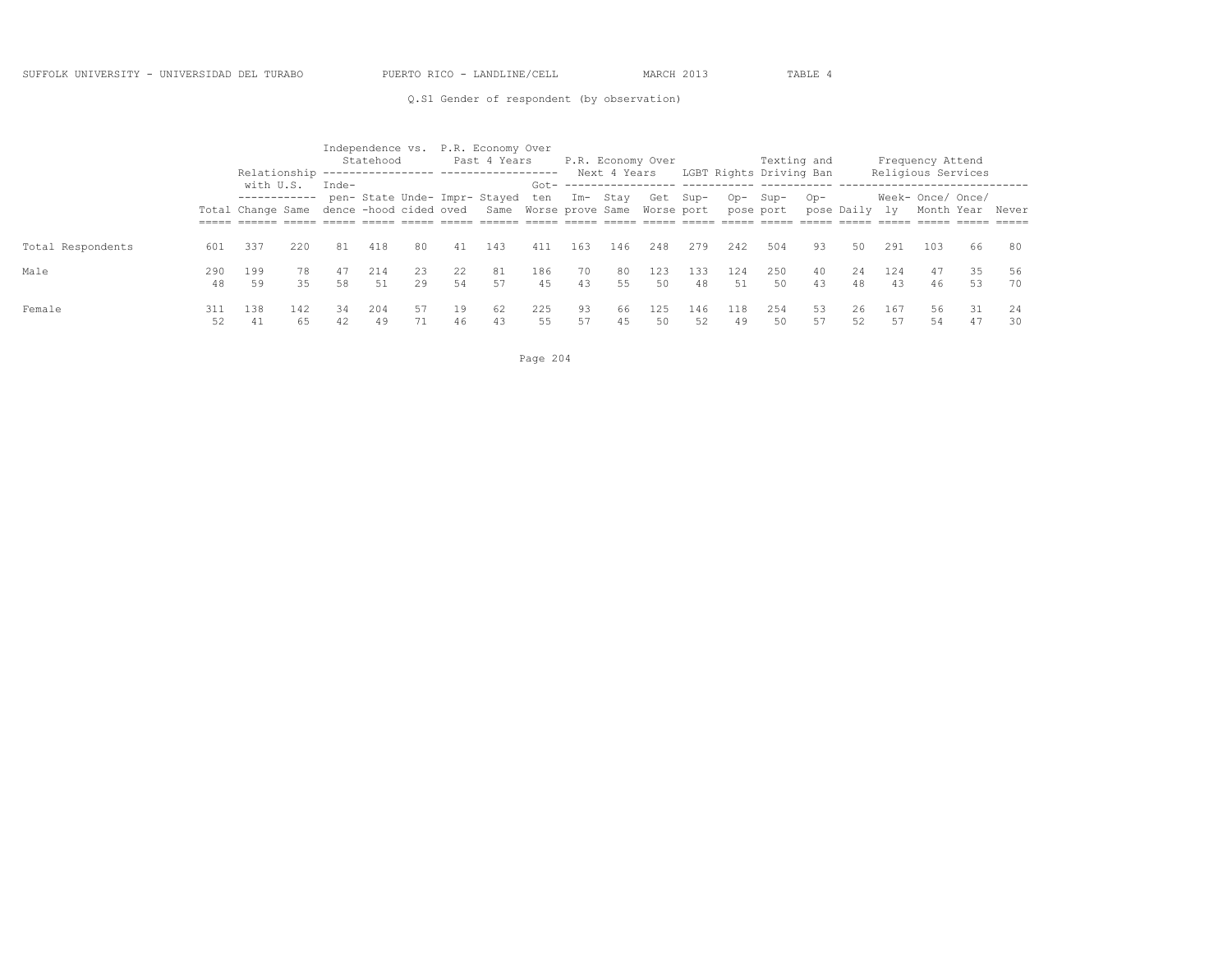Q.S2 Are you registered to vote?

|                   |            | Relationship                                                          |            |           | Statehood<br>------------------ |                    |           | Independence vs. P.R. Economy Over<br>Past 4 Years<br>------------------- |                      |                   | Next 4 Years | P.R. Economy Over                            |                    |                    | Texting and<br>LGBT Rights Driving Ban |           |                   |                    | Frequency Attend<br>Religious Services |                  |                    |
|-------------------|------------|-----------------------------------------------------------------------|------------|-----------|---------------------------------|--------------------|-----------|---------------------------------------------------------------------------|----------------------|-------------------|--------------|----------------------------------------------|--------------------|--------------------|----------------------------------------|-----------|-------------------|--------------------|----------------------------------------|------------------|--------------------|
|                   |            | with U.S.<br>------------<br>Total Change Same dence -hood cided oved |            | $Inde-$   |                                 |                    |           | pen- State Unde- Impr- Stayed ten                                         | Got-                 |                   | Im- Stav     | Get Sup-<br>Same Worse prove Same Worse port |                    | Op-                | Sup-<br>pose port                      | $Op-$     | pose Daily ly     |                    | Week- Once/ Once/                      | Month Year Never |                    |
| Total Respondents | 601        | 337                                                                   | 220        | 81        | 418                             | 80.                | 41        | 143                                                                       | 411                  | 163               | 146          | 248                                          | 279                | 242                | 504                                    | 93        | 50                | 291                | 103                                    | 66               | 80                 |
| Yes               | 601<br>100 | 337<br>100                                                            | 220<br>100 | 81<br>100 | 418<br>100                      | 80.<br>100         | 41<br>100 | 143<br>100                                                                | 411<br>100           | 163<br>100        | 146<br>100   | 248<br>100                                   | 279<br>100         | 242<br>100         | 504<br>100                             | 93<br>100 | 50<br>100         | 291<br>100         | 103<br>100                             | 66<br>100        | 80<br>100          |
| No                | 0          | $\Omega$                                                              |            | $\Omega$  | $\Omega$<br>$\cap$              | $\Omega$<br>$\cap$ | $\Omega$  |                                                                           | $\Omega$<br>$\Omega$ | $\circ$<br>$\cap$ |              | $\Omega$<br>$\cap$                           | $\Omega$<br>$\cap$ | $\Omega$<br>$\cap$ | $\circ$<br>$\Omega$                    | -0        | $\circ$<br>$\cap$ | $\Omega$<br>$\cap$ | $\Omega$                               | 0                | $\Omega$<br>$\cap$ |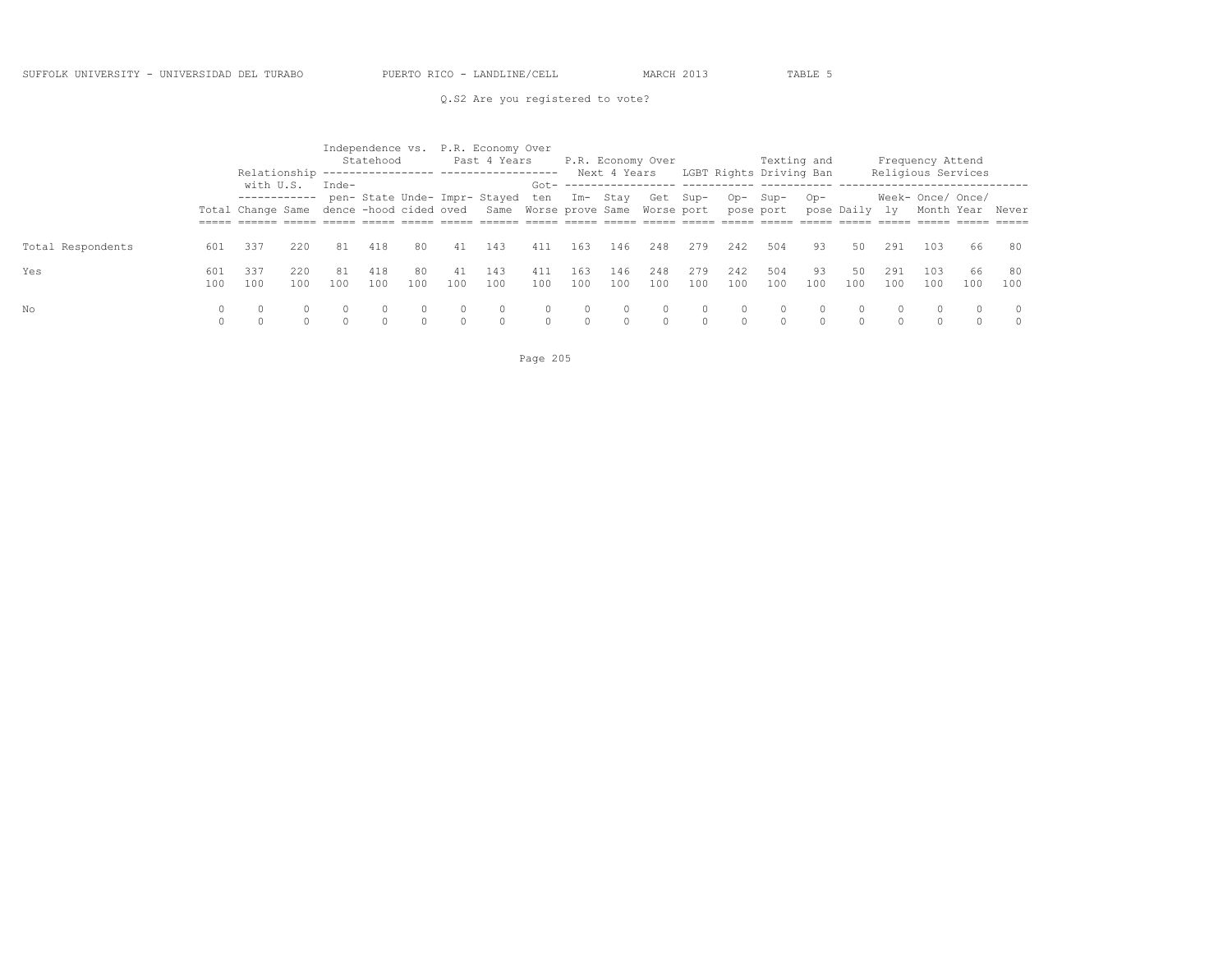|                   |                      |                                          |                                |                              | Statehood              |                     |                              | Independence vs. P.R. Economy Over<br>Past 4 Years<br>Relationship ---------------- ------------------ Next 4 Years LGBT Rights Driving Ban |                                  |                                |                                |                                         | P.R. Economy Over                         |                                  | Texting and                          |                                  |                                  |                                | Frequency Attend<br>Religious Services |                                |                                            |
|-------------------|----------------------|------------------------------------------|--------------------------------|------------------------------|------------------------|---------------------|------------------------------|---------------------------------------------------------------------------------------------------------------------------------------------|----------------------------------|--------------------------------|--------------------------------|-----------------------------------------|-------------------------------------------|----------------------------------|--------------------------------------|----------------------------------|----------------------------------|--------------------------------|----------------------------------------|--------------------------------|--------------------------------------------|
|                   | $=====$              | Total Change Same dence -hood cided oved | with U.S.<br>------------      | Inde-                        |                        |                     |                              | pen- State Unde- Impr- Stayed ten                                                                                                           | Same Worse prove Same Worse port | Got- ----------                |                                | ------- ----<br>Im- Stay Get Sup-       |                                           |                                  | ------ -----<br>Op-Sup-<br>pose port | $Op-$                            | ---- -------<br>pose Daily ly    |                                | Week- Once/ Once/                      |                                | --------<br>Month Year Never<br>$== == ==$ |
| Total Respondents | 601                  | 337                                      | 220                            | 81                           | 418                    | 80                  | 41                           | 143                                                                                                                                         | 411                              | 163                            | 146                            | 248                                     | 279                                       | 242                              | 504                                  | 93                               | 50                               | 291                            | 103                                    | 66                             | 80                                         |
| Adjuntas          | 5<br>$\mathbf{1}$    | 3<br>$\overline{1}$                      | $\overline{2}$<br>$\mathbf{1}$ | 1<br>$\mathbf{1}$            | 4<br>$\mathbf{1}$      | 0<br>$\circ$        | $\circ$<br>$\circ$           | $\overline{c}$<br>$\mathbf{1}$                                                                                                              | 3<br>$\mathbf{1}$                | $\overline{2}$<br>$\mathbf{1}$ | 2                              |                                         | 1<br>#                                    | 4<br>$\overline{c}$              | 3<br>$\mathbf{1}$                    | $\overline{c}$<br>$\overline{c}$ | 0<br>$\circ$                     | 1                              | 4<br>$\overline{4}$                    | $\mathbf{0}$<br>$\circ$        | $\circ$<br>$\circ$                         |
| Aguada            | 9<br>$\mathbf{1}$    | 6<br>$\mathbf{2}$                        | 3<br>$\mathbf{1}$              | 2<br>2                       | 5<br>$\mathbf{1}$      | 2<br>3              | $\circ$<br>$\circ$           | 2<br>$\mathbf{1}$                                                                                                                           | 7<br>$\overline{c}$              | 3<br>$\overline{c}$            | 3<br>$\mathbf{2}$              | 3<br>$\mathbf{1}$                       | 3<br>$\mathbf{1}$                         | $\overline{4}$<br>$\overline{c}$ | 8<br>$\overline{c}$                  | 1<br>$\mathbf{1}$                | 1<br>2                           | 5<br>$\overline{c}$            | 0<br>$\circ$                           | $\mathbf{1}$<br>$\overline{c}$ | $\overline{c}$<br>3                        |
| Aguadilla         | 13<br>2              | 8<br>$\overline{\mathcal{L}}$            | 4<br>$\mathfrak{D}$            | $\mathbf{1}$<br>$\mathbf{1}$ | 12<br>3                | 0<br>$\Omega$       | 3<br>$\overline{7}$          | $\mathbb 5$<br>3                                                                                                                            | 5<br>$\mathbf{1}$                | 5<br>3                         | 3<br>$\overline{c}$            | $\mathbf 5$<br>$\overline{c}$           | $\ensuremath{\mathsf{3}}$<br>$\mathbf{1}$ | 9<br>$\overline{4}$              | 11<br>2                              | $\overline{c}$<br>$\overline{c}$ | $\sqrt{2}$<br>$\overline{4}$     | 6<br>$\overline{c}$            | $\overline{c}$<br>$\overline{c}$       | $1\,$<br>$\overline{c}$        | $\sqrt{2}$<br>3                            |
| Aguas Buenas      | 6<br>1               | $\overline{c}$<br>$\mathbf{1}$           | 3<br>$\overline{1}$            | 2<br>$\mathfrak{D}$          | 4<br>$\mathbf{1}$      | 0<br>$\circ$        | $\overline{\mathbf{c}}$<br>5 | 1<br>$\overline{1}$                                                                                                                         | 3<br>$\mathbf{1}$                | 1<br>$\mathbf{1}$              | 2<br>$\mathbf{1}$              | $\overline{\mathbf{c}}$<br>$\mathbf{1}$ | 3<br>$\mathbf{1}$                         | 3<br>$\mathbf{1}$                | 5<br>$\mathbf{1}$                    | $\mathbf{1}$                     | $\circ$<br>$\Omega$              | 4<br>$\mathbf{1}$              | $\overline{c}$<br>$\overline{c}$       | 0<br>$\circ$                   | 0<br>$\circ$                               |
| Aibonito          | 6<br>$\mathbf{1}$    | 4<br>$\mathbf{1}$                        | 1<br>$\#$                      | 1<br>$\mathbf{1}$            | 4<br>$\mathbf{1}$      | 1<br>$\mathbf{1}$   | $\circ$<br>$\Omega$          | $\overline{c}$<br>$\overline{1}$                                                                                                            | 4<br>$\mathbf{1}$                | 0<br>$\circ$                   | $\overline{c}$<br>$\mathbf{1}$ | $\mathbf{2}$<br>$\mathbf{1}$            | 1<br>#                                    | 4<br>$\mathfrak{D}$              | 4<br>$\mathbf{1}$                    | $\overline{c}$<br>$\overline{2}$ | $\circ$<br>$\Omega$              | 3<br>$\mathbf{1}$              | 0<br>$\Omega$                          | $\mathbf{1}$<br>$\overline{2}$ | $\mathbf{1}$<br>$\mathbf{1}$               |
| Anasco            | 6<br>$\mathbf{1}$    | 3<br>$\overline{1}$                      | 3<br>$\mathbf{1}$              | $\circ$<br>$\Omega$          | 4<br>$\mathbf{1}$      | 2<br>3              | $\circ$<br>$\Omega$          | $\sqrt{2}$<br>$\overline{1}$                                                                                                                | $\overline{4}$<br>$\mathbf{1}$   | $\mathbf{1}$<br>$\mathbf{1}$   | $\overline{c}$<br>$\mathbf{1}$ | 3<br>$\mathbf{1}$                       | 1<br>#                                    | $\overline{4}$<br>$\overline{c}$ | 6<br>$\mathbf{1}$                    | $\circ$<br>$\Omega$              | $\circ$<br>$\Omega$              | 4<br>$\overline{1}$            | $\circ$<br>$\Omega$                    | $\overline{c}$<br>3            | $\circ$<br>$\circ$                         |
| Arecibo           | 20<br>3              | 12<br>$\overline{4}$                     | 8<br>4                         | $\mathbf{1}$                 | 15<br>$\overline{4}$   | 2<br>3              | 2<br>5                       | 6<br>$\overline{4}$                                                                                                                         | 12<br>3                          | 5<br>3                         | 4<br>$\overline{3}$            | 9<br>$\overline{4}$                     | 3                                         | 10<br>$\overline{4}$             | 17<br>3                              | 3<br>3                           | 1<br>$\overline{c}$              | 11<br>$\overline{A}$           | $\overline{4}$<br>$\overline{4}$       | $\mathbf{1}$<br>$\overline{c}$ | 2<br>$\mathbf{3}$                          |
| Arroyo            | 5<br>$\mathbf{1}$    | 3<br>$\mathbf{1}$                        | $\overline{2}$<br>$\mathbf{1}$ | 0<br>$\circ$                 | 5<br>$\mathbf{1}$      | $\circ$<br>$\circ$  | $\circ$<br>$\circ$           | 4<br>3                                                                                                                                      | $\ddagger$                       | 1<br>$\mathbf{1}$              | $\mathbf{1}$                   | $\overline{c}$<br>$\mathbf{1}$          | $\overline{c}$<br>$\mathbf{1}$            | $\overline{2}$<br>$\mathbf{1}$   | $\overline{2}$<br>$\#$               | 3<br>3                           | $\mathbf{1}$<br>$\overline{c}$   | $\theta$<br>$\circ$            | 1<br>$\mathbf{1}$                      | $\mathbf{1}$<br>$\overline{c}$ | $\overline{c}$<br>3                        |
| Barceloneta       | $\overline{c}$<br>#  | $\overline{c}$<br>$\overline{1}$         | $\circ$<br>$\Omega$            | $\circ$<br>$\Omega$          | $\mathbf{1}$<br>$\#$   | 1<br>$\mathbf{1}$   | $\circ$<br>$\Omega$          | $\circ$<br>$\Omega$                                                                                                                         | $\mathbf{2}$<br>#                | $\circ$<br>$\Omega$            | $\circ$<br>$\Omega$            | $\sqrt{2}$<br>$\mathbf{1}$              | $\circ$<br>$\Omega$                       | $\mathbf{1}$<br>#                | $\overline{2}$<br>$\#$               | $\circ$<br>$\Omega$              | $\circ$<br>$\Omega$              | $\mathbf{1}$<br>#              | $\circ$<br>$\Omega$                    | $\mathbf{1}$<br>$\mathbf{2}$   | $\circ$<br>$\circ$                         |
| Barranquitas      | $\overline{2}$<br>#  | #                                        | $\mathbf{1}$<br>#              | $\circ$<br>$\circ$           | $\overline{2}$<br>$\#$ | 0<br>$\circ$        | $\circ$<br>$\circ$           | $\circ$<br>$\circ$                                                                                                                          | $\overline{2}$<br>$\ddagger$     | 0<br>$\circ$                   |                                | $\#$                                    | 1<br>#                                    | $\mathbf 0$<br>$\circ$           | $\overline{2}$<br>$\#$               | $\circ$<br>$\circ$               | $\circ$<br>$\circ$               | 1<br>#                         | $\mathbf 0$<br>$\circ$                 | $\mathbf{1}$<br>$\overline{c}$ | 0<br>$\circ$                               |
| Bayamon           | 33<br>$\overline{5}$ | 21<br>6                                  | 10<br>5                        | 6<br>$\overline{7}$          | 21<br>5                | 4<br>5              | 3<br>$\overline{7}$          | 4<br>3                                                                                                                                      | 25<br>6                          | 7<br>$\overline{4}$            | 9<br>6                         | 15<br>6                                 | 13<br>5                                   | 17<br>$\overline{7}$             | 30<br>6                              | 3<br>3                           | 1<br>2                           | 15<br>5                        | 4<br>$\overline{4}$                    | $\boldsymbol{7}$<br>11         | 6<br>$^{\rm 8}$                            |
| Cabo Rojo         | 5                    | 3<br>$\overline{1}$                      | 2<br>$\overline{1}$            | 1<br>$\mathbf{1}$            | $\overline{c}$<br>#    | 1                   | $\circ$<br>$\Omega$          | $\circ$<br>$\Omega$                                                                                                                         | 5<br>$\mathbf{1}$                | 1<br>1                         |                                | $\overline{c}$<br>$\mathbf{1}$          | 1<br>#                                    | 3<br>$\mathbf{1}$                | 3<br>$\mathbf{1}$                    | 2<br>$\overline{c}$              | $\overline{c}$<br>$\overline{4}$ | $\overline{c}$<br>$\mathbf{1}$ | $\circ$<br>$\Omega$                    | $\mathbf{1}$<br>$\overline{c}$ | 0<br>$\circ$                               |
| Caguas            | 23<br>$\overline{4}$ | 14<br>$\overline{4}$                     | 9<br>4                         | 7                            | 14<br>3                | 3<br>$\overline{4}$ | $\overline{7}$               | 2<br>$\mathbf{1}$                                                                                                                           | 18<br>$\overline{4}$             | 6<br>$\overline{4}$            | 6<br>$\overline{4}$            | 10<br>$\overline{4}$                    | 16<br>6                                   | 1                                | 18<br>$\overline{4}$                 | 5<br>5                           | $\circ$<br>$\circ$               | 9<br>3                         | $\overline{4}$<br>$\overline{4}$       | 1<br>$\overline{2}$            | 8<br>10                                    |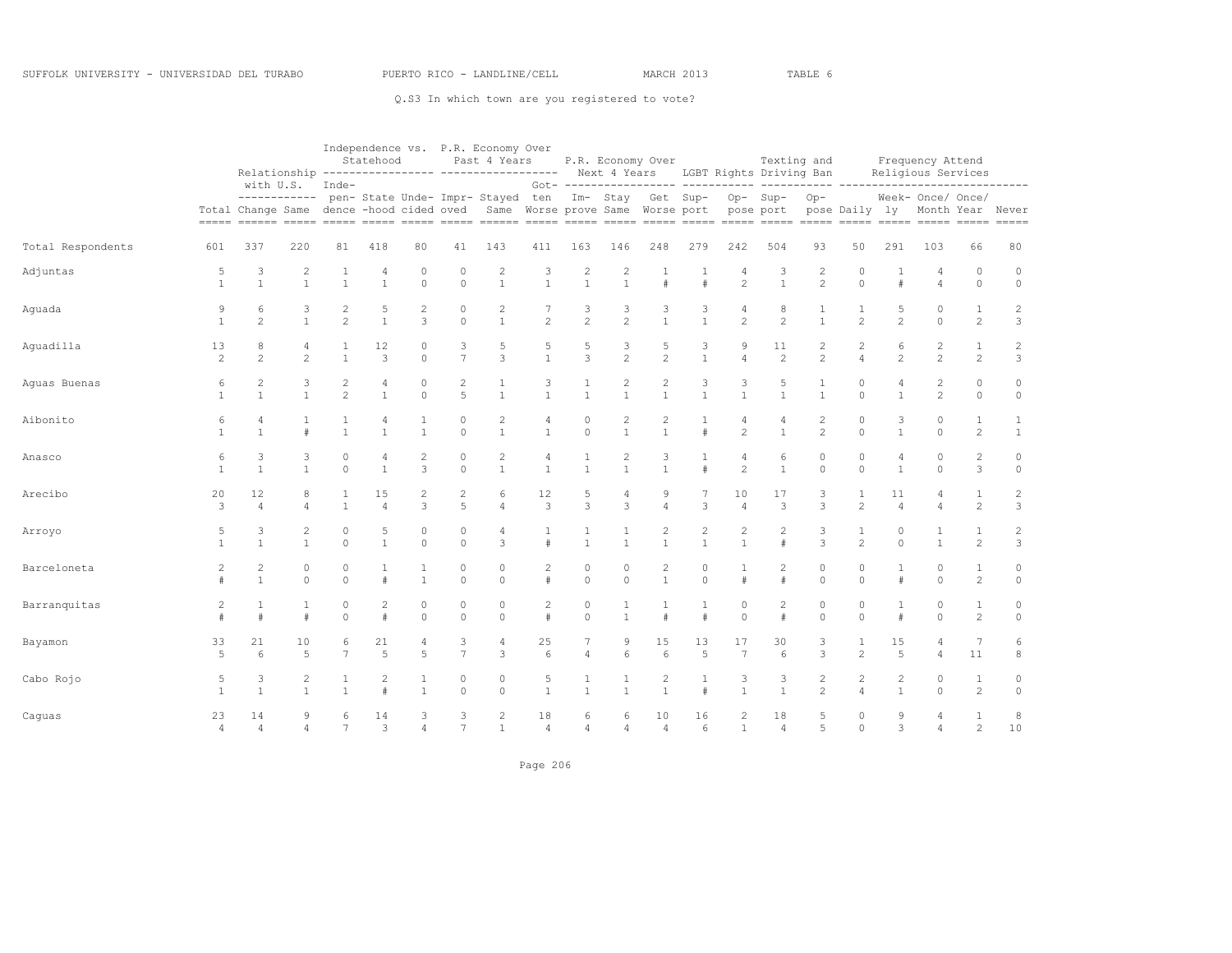|                   |                      |                                  |                                |                                | Statehood            |                         |                                | Independence vs. P.R. Economy Over<br>Past 4 Years<br>Relationship ---------------- ------------------                                                                                                                                |                           |                            |                              | P.R. Economy Over                                |                                |                                | Next 4 Years LGBT Rights Driving Ban | Texting and                      |                                  |                                | Frequency Attend<br>Religious Services |                                |                                          |
|-------------------|----------------------|----------------------------------|--------------------------------|--------------------------------|----------------------|-------------------------|--------------------------------|---------------------------------------------------------------------------------------------------------------------------------------------------------------------------------------------------------------------------------------|---------------------------|----------------------------|------------------------------|--------------------------------------------------|--------------------------------|--------------------------------|--------------------------------------|----------------------------------|----------------------------------|--------------------------------|----------------------------------------|--------------------------------|------------------------------------------|
|                   | $=$ $=$ $=$ $=$      | with U.S.                        | ------------                   | Inde-                          |                      |                         |                                | pen- State Unde- Impr- Stayed ten<br>Total Change Same dence -hood cided oved Same Worse prove Same Worse port<br><u>sooned 20000 20000 20000 20000 20000 20000 20000 20000 20000 20000 20000 20000 20000 20000 20000 20000 20000</u> |                           |                            |                              | Got- ------------------ ---<br>Im- Stay Get Sup- |                                | pose port                      | Op-Sup-                              | $Op-$                            | $- - - - - - -$<br>pose Daily ly |                                | Week- Once/ Once/                      |                                | ------<br>Month Year Never<br>$== == ==$ |
| Total Respondents | 601                  | 337                              | 220                            | 81                             | 418                  | 80                      | 41                             | 143                                                                                                                                                                                                                                   | 411                       | 163                        | 146                          | 248                                              | 279                            | 242                            | 504                                  | 93                               | 50                               | 291                            | 103                                    | 66                             | 80                                       |
| Camuy             | 7<br>$\mathbf{1}$    | $\overline{4}$<br>$\overline{1}$ | 3<br>$\mathbf{1}$              | 0<br>$\Omega$                  | 5<br>$\mathbf{1}$    | $\overline{c}$<br>3     | $\circ$<br>$\circ$             | 3<br>$\overline{c}$                                                                                                                                                                                                                   | 3<br>$\mathbf{1}$         | 4<br>$\overline{c}$        | $\circ$<br>$\circ$           | 3<br>$\mathbf{1}$                                | $\overline{c}$<br>$\mathbf{1}$ | 5<br>$\overline{c}$            | $7\phantom{.0}$<br>$\mathbf{1}$      | $\circ$<br>$\circ$               | 0<br>$\Omega$                    | 6<br>$\overline{c}$            | 1<br>$\mathbf{1}$                      | $\circ$<br>$\circ$             | $\circ$<br>$\circ$                       |
| Canovanas         | 6<br>$\mathbf{1}$    | 3<br>$\mathbf{1}$                | 3<br>$\mathbf{1}$              | $\overline{c}$<br>$\mathbf{2}$ | 1<br>#               | 3<br>$\overline{4}$     | $\mathbf{1}$<br>$\mathbf{2}$   | 1<br>$\mathbf{1}$                                                                                                                                                                                                                     | 4<br>$\mathbf{1}$         | 3<br>$\overline{c}$        | $\circ$<br>$\Omega$          | 3<br>$\mathbf{1}$                                | 1<br>$\#$                      | 5<br>$\overline{c}$            | $\overline{4}$<br>$\mathbf{1}$       | $\overline{c}$<br>$\overline{c}$ | $\mathbb O$<br>$\circ$           | 4<br>$\mathbf{1}$              | 1<br>$\mathbf{1}$                      | $\circ$<br>$\circ$             | $\mathbf{1}$<br>$\mathbf{1}$             |
| Carolina          | 18<br>3              | 14<br>4                          | $\overline{c}$<br>$\mathbf{1}$ | 2<br>$\mathbf{2}$              | 15<br>$\overline{4}$ | 1<br>$\mathbf{1}$       | 3<br>$\overline{7}$            | 3<br>2                                                                                                                                                                                                                                | 12<br>3                   | 4<br>$\overline{c}$        | 4<br>3                       | 8<br>3                                           | 8<br>3                         | 6<br>$\overline{c}$            | 16<br>3                              | $\mathbf{2}$<br>$\mathbf{2}$     | 2<br>$\overline{4}$              | 10<br>3                        | 3<br>3                                 | 2<br>3                         | $\mathbb O$<br>$\circ$                   |
| Catano            | 2                    |                                  | $\frac{1}{2}$                  | 0<br>$\Omega$                  | 2<br>$\#$            | $\mathbf 0$<br>$\Omega$ | $\circ$<br>$\circ$             | $\circ$<br>$\circ$                                                                                                                                                                                                                    | $\overline{2}$<br>$\#$    | 0<br>$\mathbf 0$           | $\mathbf{1}$                 | $\frac{1}{2}$                                    | $\overline{c}$<br>$\mathbf{1}$ | 0<br>$\circ$                   | $\overline{c}$<br>#                  | $\circ$<br>$\circ$               | 0<br>$\circ$                     | $\circ$<br>$\Omega$            | $\mathbf{1}$<br>$\mathbf{1}$           | $\mathbf{1}$<br>$\overline{c}$ | $\circ$<br>$\circ$                       |
| Cayey             | 14<br>$\overline{c}$ | 10<br>3                          | 3<br>$\mathbf{1}$              | 1<br>$\mathbf{1}$              | 11<br>3              | $\overline{c}$<br>3     | $\mathbf{0}$<br>$\circ$        | 6<br>$\overline{4}$                                                                                                                                                                                                                   | $\,8\,$<br>$\overline{c}$ | 5<br>3                     | 4<br>3                       | 4<br>2                                           | 9<br>3                         | $\overline{4}$<br>$\mathbf{2}$ | 12<br>2                              | $\overline{c}$<br>$\overline{c}$ | $\mathbb O$<br>$\circ$           | 9<br>3                         | $\overline{c}$<br>$\overline{c}$       | $\mathbf{1}$<br>2              | $\mathbf{1}$<br>$\mathbf{1}$             |
| Ceiba             | -1<br>#              | 1<br>$\#$                        | 0<br>$\circ$                   | 0<br>$\Omega$                  | 1<br>#               | 0<br>$\circ$            | $\circ$<br>$\circ$             | 0<br>$\circ$                                                                                                                                                                                                                          | 1<br>$\#$                 | 0<br>$\circ$               | 0<br>$\circ$                 | 1<br>#                                           | 0<br>$\mathbb O$               | 1<br>#                         | 1<br>#                               | $\circ$<br>$\circ$               | 0<br>$\circ$                     | 1<br>$\pm$                     | 0<br>$\circ$                           | $\circ$<br>$\circ$             | $\circ$<br>$\circ$                       |
| Ciales            | 10<br>$\overline{c}$ | 5<br>$\overline{1}$              | 5<br>$\overline{c}$            | $\circ$<br>$\circ$             | 8<br>$\overline{c}$  | 2<br>3                  | $\mathbf{1}$<br>$\overline{c}$ | $\overline{c}$<br>$\mathbf{1}$                                                                                                                                                                                                        | $\overline{c}$            | 2<br>$\mathbf{1}$          | 3<br>$\mathfrak{D}$          | 3<br>$\overline{1}$                              | 5<br>$\overline{c}$            | 4<br>$\overline{c}$            | 8<br>$\overline{c}$                  | $\overline{c}$<br>$\overline{c}$ | 2<br>$\overline{4}$              | 3<br>$\mathbf{1}$              | 3<br>3                                 | $\mathbf{2}$<br>3              | 0<br>$\circ$                             |
| Cidra             |                      | $\overline{4}$<br>$\mathbf{1}$   | $\circ$<br>$\Omega$            | 1<br>$\mathbf{1}$              | 4<br>$\mathbf{1}$    | $\overline{2}$<br>3     | $\mathbf{0}$<br>$\Omega$       | 4<br>3                                                                                                                                                                                                                                | 3<br>$\mathbf{1}$         | $\sqrt{2}$<br>$\mathbf{1}$ | $\mathbf{1}$<br>$\mathbf{1}$ | 3<br>$\overline{1}$                              | 5<br>$\overline{c}$            | $\overline{c}$<br>$\mathbf{1}$ | 5<br>$\mathbf{1}$                    | $\overline{c}$<br>$\overline{c}$ | $\overline{c}$<br>$\overline{4}$ | $\circ$<br>$\Omega$            | $\mathbf{1}$                           | $\circ$<br>$\circ$             | 3<br>4                                   |
| Coamo             |                      | $\overline{c}$<br>$\mathbf{1}$   | $\overline{4}$<br>2            | $\circ$<br>$\Omega$            | 6<br>$\mathbf{1}$    | 1<br>$\mathbf{1}$       | 0<br>$\Omega$                  | $\overline{c}$<br>$\mathbf{1}$                                                                                                                                                                                                        | 5<br>$\mathbf{1}$         | 3<br>$\overline{c}$        | $\mathbf{1}$<br>$\mathbf{1}$ | 3<br>$\overline{1}$                              | 3<br>$\mathbf{1}$              | 4<br>2                         | 7<br>$\mathbf{1}$                    | $\circ$<br>$\Omega$              | 0<br>$\Omega$                    | $\overline{4}$<br>$\mathbf{1}$ | $\overline{c}$<br>2                    | $\circ$<br>$\circ$             | $\mathbf{1}$<br>1                        |
| Comerio           | 3                    | 0<br>$\Omega$                    | 3<br>$\mathbf{1}$              | 0<br>$\Omega$                  | 2<br>$\ddagger$      | $\overline{1}$          | 0<br>$\mathbf{0}$              | 0<br>$\circ$                                                                                                                                                                                                                          | 3<br>$\mathbf{1}$         | 1<br>$\mathbf{1}$          | $\mathbf{1}$                 | 0<br>$\Omega$                                    | #                              | 2<br>$\mathbf{1}$              | $\overline{c}$                       | 1<br>$\mathbf{1}$                | 0<br>$\circ$                     | $\pm$                          | 2<br>$\overline{c}$                    | 0<br>$\circ$                   | $\circ$<br>$\circ$                       |
| Corozal           | 6                    | $\overline{c}$<br>$\mathbf{1}$   | 3<br>$\mathbf{1}$              | $\circ$<br>$\Omega$            | 5<br>$\mathbf{1}$    | 1<br>$\mathbf{1}$       | 0<br>$\circ$                   | 1<br>$\mathbf{1}$                                                                                                                                                                                                                     | 5<br>$\mathbf{1}$         | 3<br>$\overline{c}$        | 3<br>$\overline{c}$          | $\mathbf{0}$<br>$\circ$                          | 1<br>$\#$                      | 2<br>$\mathbf{1}$              | 5<br>$\mathbf{1}$                    | 1<br>$\mathbf{1}$                | $\circ$<br>$\circ$               | 6<br>$\overline{c}$            | $\circ$<br>$\circ$                     | $\circ$<br>$\circ$             | $\circ$<br>$\circ$                       |
| Dorado            | 4                    |                                  | 3<br>$\mathbf{1}$              | 1<br>$\mathbf{1}$              | 3<br>$\mathbf{1}$    | 0<br>$\Omega$           | 0<br>$\Omega$                  | $\overline{\mathbf{c}}$<br>$\mathbf{1}$                                                                                                                                                                                               | $\overline{c}$<br>$\#$    | 0<br>$\Omega$              | 2<br>$\mathbf{1}$            | 1<br>#                                           | $\overline{c}$<br>$\mathbf{1}$ | $\overline{c}$<br>$\mathbf{1}$ | 3<br>$\mathbf{1}$                    | $\mathbf{1}$<br>$\mathbf{1}$     | 0<br>$\Omega$                    | #                              | $\mathbf{1}$<br>$\mathbf{1}$           | $\circ$<br>$\Omega$            | $\overline{c}$<br>3                      |
| Fajardo           | 8<br>$\mathbf{1}$    | 3<br>$\overline{1}$              | 3<br>$\mathbf{1}$              | $\Omega$<br>$\Omega$           | 6<br>$\mathbf{1}$    | 2<br>3                  | 0<br>$\circ$                   | 1<br>$\mathbf{1}$                                                                                                                                                                                                                     | $\overline{c}$            | $\mathbf{1}$               | $\mathbf{1}$                 | 4<br>$\overline{2}$                              | $\overline{2}$<br>$\mathbf{1}$ | 4<br>2                         | $\mathbf{1}$                         | $\mathbf{1}$                     | $\overline{c}$                   | 3<br>$\mathbf{1}$              | $\mathbf{1}$                           | 1<br>2                         | 1<br>$\mathbf{1}$                        |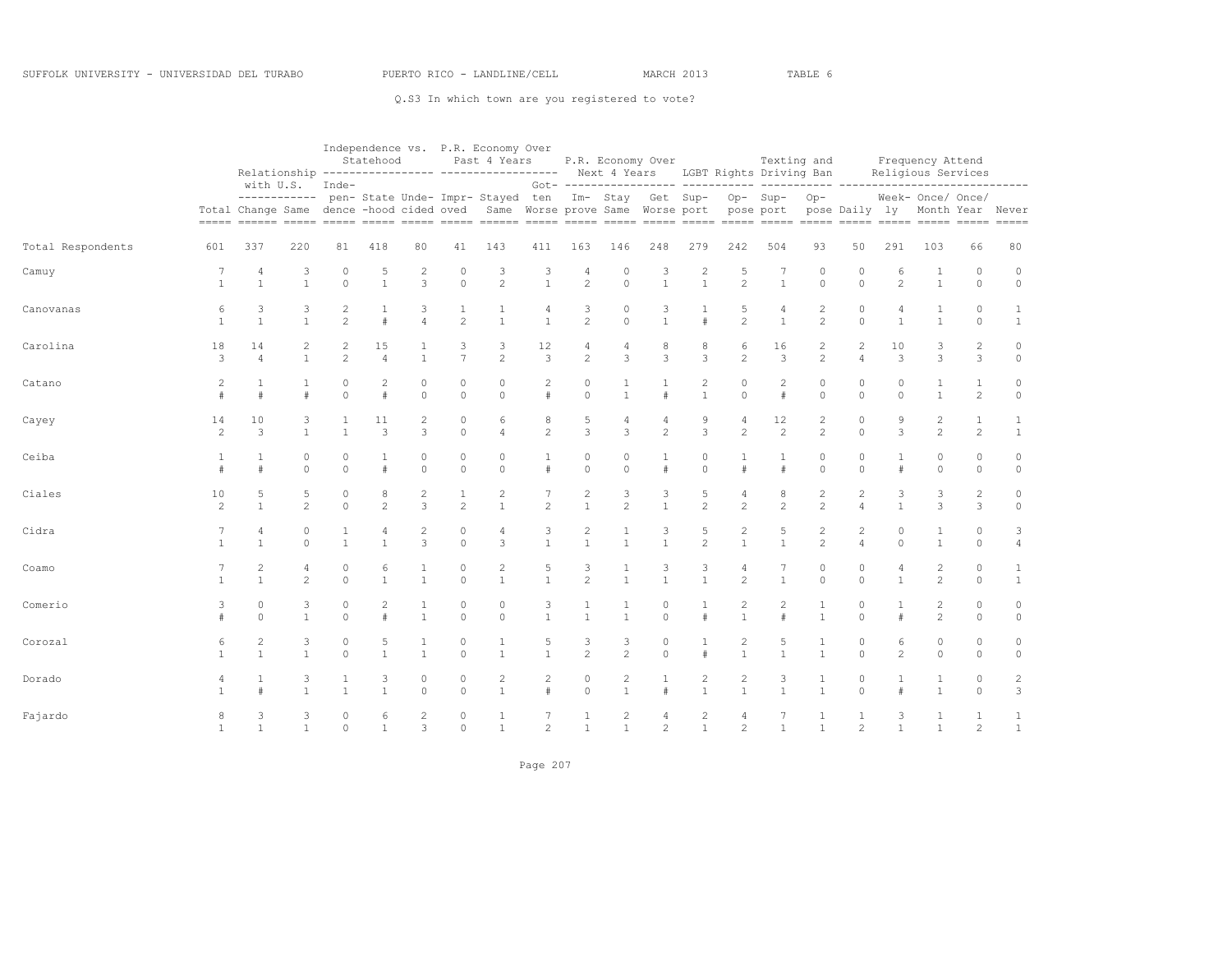|                   |                      |                                |                                |                      | Statehood            |                         |                                | Independence vs. P.R. Economy Over<br>Past 4 Years<br>Relationship ---------------- ------------------                                                                                                              |                        |                                |                              | P.R. Economy Over                |                                |                                  | Texting and<br>Next 4 Years LGBT Rights Driving Ban |                                  |                                  |                                | Frequency Attend<br>Religious Services |                                |                                              |
|-------------------|----------------------|--------------------------------|--------------------------------|----------------------|----------------------|-------------------------|--------------------------------|---------------------------------------------------------------------------------------------------------------------------------------------------------------------------------------------------------------------|------------------------|--------------------------------|------------------------------|----------------------------------|--------------------------------|----------------------------------|-----------------------------------------------------|----------------------------------|----------------------------------|--------------------------------|----------------------------------------|--------------------------------|----------------------------------------------|
|                   | $=$ $=$ $=$ $=$ $=$  | with U.S.<br>Total Change Same | ------------                   | Inde-                |                      |                         |                                | pen- State Unde- Impr- Stayed ten<br>dence -hood cided oved Same Worse prove Same Worse port<br><u>sooned 20000 20000 20000 20000 20000 20000 20000 20000 20000 20000 20000 20000 20000 20000 20000 20000 20000</u> |                        | $Got - - - - - - - -$          |                              | Im- Stay Get Sup-                |                                |                                  | Op-Sup-<br>pose port                                | $Op-$                            | pose Daily ly                    |                                | Week- Once/ Once/                      |                                | $- - - - - -$<br>Month Year Never<br>$=====$ |
| Total Respondents | 601                  | 337                            | 220                            | 81                   | 418                  | 80                      | 41                             | 143                                                                                                                                                                                                                 | 411                    | 163                            | 146                          | 248                              | 279                            | 242                              | 504                                                 | 93                               | 50                               | 291                            | 103                                    | 66                             | 80                                           |
| Florida           | 5<br>$\mathbf{1}$    | 3<br>$\mathbf{1}$              | -1<br>#                        | 0<br>$\circ$         | 4<br>$\mathbf{1}$    | $\mathbf 0$<br>$\circ$  | 1<br>$\overline{c}$            | 0<br>$\circ$                                                                                                                                                                                                        | 4<br>$\mathbf{1}$      | 1<br>$\mathbf{1}$              | 1<br>$\mathbf{1}$            | 1<br>$\ddot{+}$                  | 1<br>#                         | $\overline{c}$<br>$\mathbf{1}$   | 4<br>$\mathbf{1}$                                   | 1<br>$\mathbf{1}$                | $\circ$<br>$\circ$               | 2<br>$\mathbf{1}$              | 2<br>$\overline{c}$                    | $\mathbf{0}$<br>$\circ$        | $\circ$<br>$\circ$                           |
| Guayama           | 10<br>$\overline{c}$ | 6<br>2                         | 4<br>2                         | 1<br>$\mathbf{1}$    | 5<br>$\mathbf{1}$    | 3<br>$\overline{4}$     | $\mathbf{0}$<br>$\Omega$       | $\overline{4}$<br>3                                                                                                                                                                                                 | 6<br>$\mathbf{1}$      | $\overline{c}$<br>$\mathbf{1}$ | 5<br>3                       | $\sqrt{2}$<br>$\overline{1}$     | $\overline{3}$                 | 3<br>$\mathbf{1}$                | 8<br>$\overline{c}$                                 | $\mathbf{2}$<br>$\overline{c}$   | $\mathbf{1}$<br>$\overline{c}$   | 3<br>$\mathbf{1}$              | 3<br>3                                 | $\mathbf{1}$<br>$\overline{c}$ | $\sqrt{2}$<br>3                              |
| Guayanilla        | 7<br>$\mathbf{1}$    | 1                              | 6<br>3                         | $\circ$<br>$\Omega$  | 7<br>2               | 0<br>$\circ$            | 1<br>$\mathbf{2}$              | 1<br>$\mathbf{1}$                                                                                                                                                                                                   | 5<br>$\mathbf{1}$      | 2<br>$\mathbf{1}$              | 1<br>$\mathbf{1}$            | 3<br>$\overline{1}$              | 4<br>$\mathbf{1}$              | 1<br>#                           | 5<br>$\mathbf{1}$                                   | $\mathbf{2}$<br>$\overline{c}$   | 0<br>$\circ$                     | 5<br>$\overline{c}$            | 0<br>$\circ$                           | 1<br>$\mathbf{2}$              | 1<br>$\mathbf{1}$                            |
| Guaynabo          | 26<br>$\overline{4}$ | 19<br>6                        | 5<br>2                         | 5<br>6               | 18<br>$\overline{4}$ | $\overline{c}$<br>3     | $\overline{c}$<br>5            | 8<br>6                                                                                                                                                                                                              | 16<br>$\overline{4}$   | 8<br>5                         | 5                            | 11<br>$\overline{4}$             | 18<br>6                        | 3                                | 21<br>$\Delta$                                      | 4<br>4                           | 3<br>6                           | 10<br>3                        | 6<br>6                                 | 4<br>6                         | $\overline{c}$<br>3                          |
| Gurabo            | 6                    | $\overline{4}$<br>$\mathbf{1}$ | $\overline{c}$<br>$\mathbf{1}$ | $\Omega$<br>$\Omega$ | 5<br>$\mathbf{1}$    | 0<br>$\Omega$           | $\mathbf{1}$<br>$\mathbf{2}$   | $\circ$<br>$\circ$                                                                                                                                                                                                  | 5<br>$\mathbf{1}$      | $\mathbb O$<br>$\circ$         | $\mathbf{1}$<br>$\mathbf{1}$ | 5<br>$\overline{c}$              | $\overline{c}$<br>$\mathbf{1}$ | $\overline{4}$<br>$\overline{c}$ | 5<br>$\mathbf{1}$                                   | $\mathbf{1}$<br>$\mathbf{1}$     | $\overline{c}$<br>$\overline{a}$ | 2<br>$\mathbf{1}$              | $\overline{c}$<br>$\overline{c}$       | $\mathbb O$<br>$\circ$         | $\mathbb O$<br>$\circ$                       |
| Hatillo           | 3                    | $\overline{c}$<br>$\mathbf{1}$ | 1<br>#                         | $\circ$<br>$\Omega$  | 3<br>$\mathbf{1}$    | 0<br>$\circ$            | $\mathbf{1}$<br>$\overline{c}$ | $\circ$<br>$\circ$                                                                                                                                                                                                  | $\overline{c}$<br>$\#$ | 1<br>$\mathbf{1}$              | 0<br>$\circ$                 | $\mathbf{2}$<br>$\mathbf{1}$     | $\circ$<br>$\circ$             | 3<br>$\mathbf{1}$                | $\overline{c}$<br>#                                 | 1<br>$\mathbf{1}$                | 3<br>6                           | 0<br>$\circ$                   | 0<br>$\circ$                           | $\circ$<br>$\circ$             | 0<br>$\circ$                                 |
| Hormigueros       | 2                    | $\mathbf{1}$<br>#              | $\theta$<br>$\Omega$           | 1<br>$\mathbf{1}$    | 1<br>$\ddagger$      | $\Omega$<br>$\Omega$    | $\mathbf{0}$<br>$\Omega$       | 1<br>$\mathbf{1}$                                                                                                                                                                                                   | $\#$                   | 0<br>$\Omega$                  | $\mathbf{1}$<br>$\mathbf{1}$ | 0<br>$\Omega$                    | $\overline{c}$<br>$\mathbf{1}$ | 0<br>$\Omega$                    | $\overline{c}$<br>$\ddagger$                        | $\circ$<br>$\Omega$              | $\circ$<br>$\Omega$              | $\sqrt{2}$<br>$\mathbf{1}$     | $\circ$<br>$\Omega$                    | $\circ$<br>$\circ$             | $\circ$<br>$\circ$                           |
| Humacao           | 6                    | 4<br>$\overline{1}$            | $\overline{c}$<br>$\mathbf{1}$ | 1<br>$\mathbf{1}$    | 5<br>$\mathbf{1}$    | 0<br>$\circ$            | $\mathbf{0}$<br>$\circ$        | $\overline{c}$<br>$\mathbf{1}$                                                                                                                                                                                      | 4<br>$\mathbf{1}$      | $\overline{2}$<br>$\mathbf{1}$ | 1<br>$\mathbf{1}$            | $\overline{c}$<br>$\overline{1}$ | 5<br>$\overline{c}$            | 1<br>#                           | 5<br>$\mathbf{1}$                                   | $\mathbf{1}$<br>$\mathbf{1}$     | $\circ$<br>$\circ$               | $\overline{c}$<br>$\mathbf{1}$ | 0<br>$\circ$                           | 3<br>5                         | 1<br>$\mathbf{1}$                            |
| Isabela           | 7                    | 5<br>$\mathbf{1}$              | 1<br>#                         | 1<br>$\mathbf{1}$    | 6<br>$\mathbf{1}$    | 0<br>$\Omega$           | $\mathbf{1}$<br>$\overline{c}$ | $\overline{\mathbf{c}}$<br>$\mathbf{1}$                                                                                                                                                                             | 4<br>$\mathbf{1}$      | 2<br>$\mathbf{1}$              | $\mathbf{1}$<br>$\mathbf{1}$ | 4<br>$\mathfrak{D}$              | 4<br>$\mathbf{1}$              | $\overline{c}$<br>$\mathbf{1}$   | 5<br>$\mathbf{1}$                                   | $\overline{c}$<br>$\mathfrak{D}$ | $\circ$<br>$\Omega$              | 6<br>$\mathfrak{D}$            | 0<br>$\Omega$                          | $\mathbf{1}$<br>$\overline{c}$ | $\circ$<br>$\Omega$                          |
| Jayuya            | 2                    | #                              | $\circ$<br>$\Omega$            | $\Omega$<br>$\Omega$ | 2<br>$\ddagger$      | $\mathbf 0$<br>$\Omega$ | $\mathbf 0$<br>$\mathbf{0}$    | $\mathbf{1}$                                                                                                                                                                                                        | $\pm$                  | $\mathbf{1}$                   | $\mathbf{1}$                 | $\circ$<br>$\Omega$              | $\theta$<br>$\Omega$           | 2<br>$\mathbf{1}$                | 1                                                   | $\mathbf{1}$<br>$\mathbf{1}$     | 0<br>$\Omega$                    | $\pm$                          | 0<br>$\Omega$                          | $\mathbf{1}$<br>$\overline{c}$ | $\circ$<br>$\circ$                           |
| Juana Diaz        | 4                    | 2<br>$\overline{1}$            | $\overline{c}$<br>$\mathbf{1}$ | $\Omega$<br>$\Omega$ | 4<br>$\mathbf{1}$    | $\mathbf 0$<br>$\circ$  | $\Omega$<br>$\circ$            | 1<br>$\mathbf{1}$                                                                                                                                                                                                   | 3<br>$\mathbf{1}$      | 3<br>$\overline{c}$            | $\mathbf{1}$<br>$\mathbf{1}$ | 0<br>$\circ$                     | 1<br>$\#$                      | 2<br>$\mathbf{1}$                | 3<br>$\mathbf{1}$                                   | 1<br>$\mathbf{1}$                | $\circ$<br>$\circ$               | $\overline{c}$<br>$\mathbf{1}$ | $\mathbf{1}$<br>$\mathbf{1}$           | $\mathbf{1}$<br>$\overline{c}$ | 0<br>$\circ$                                 |
| Juncos            | 3                    | 3<br>$\overline{1}$            | $\circ$<br>$\Omega$            | $\circ$<br>$\Omega$  | 3<br>$\mathbf{1}$    | $\circ$<br>$\Omega$     | $\circ$<br>$\circ$             | $\circ$<br>$\Omega$                                                                                                                                                                                                 | 3<br>$\mathbf{1}$      | $\circ$<br>$\Omega$            | $\mathbf{1}$<br>$\mathbf{1}$ | $\sqrt{2}$<br>$\mathbf{1}$       | $\overline{c}$<br>$\mathbf{1}$ | $\mathbf{1}$<br>#                | $\overline{c}$<br>#                                 | 1<br>$\mathbf{1}$                | $\mathbf{1}$<br>$\overline{c}$   | $\circ$<br>$\Omega$            | 1<br>$\mathbf{1}$                      | 1<br>$\overline{c}$            | $\mathbb O$<br>$\circ$                       |
| Lajas             | 5<br>1               | 2<br>$\mathbf{1}$              | 3<br>$\mathbf{1}$              | 2<br>$\overline{c}$  | 3<br>$\mathbf{1}$    | $\mathbf 0$<br>$\circ$  | $\overline{c}$                 | -1<br>$\mathbf{1}$                                                                                                                                                                                                  | 3<br>$\mathbf{1}$      | 3<br>$\overline{c}$            | $\mathbf{1}$                 | $\frac{1}{2}$                    | 4<br>$\overline{1}$            | #                                | 3<br>$\mathbf{1}$                                   | $\overline{2}$<br>$\overline{c}$ | $\circ$<br>$\circ$               | $\overline{c}$<br>$\mathbf{1}$ | 2<br>$\overline{c}$                    | $\circ$<br>$\circ$             | $\mathbf{1}$<br>$\mathbf{1}$                 |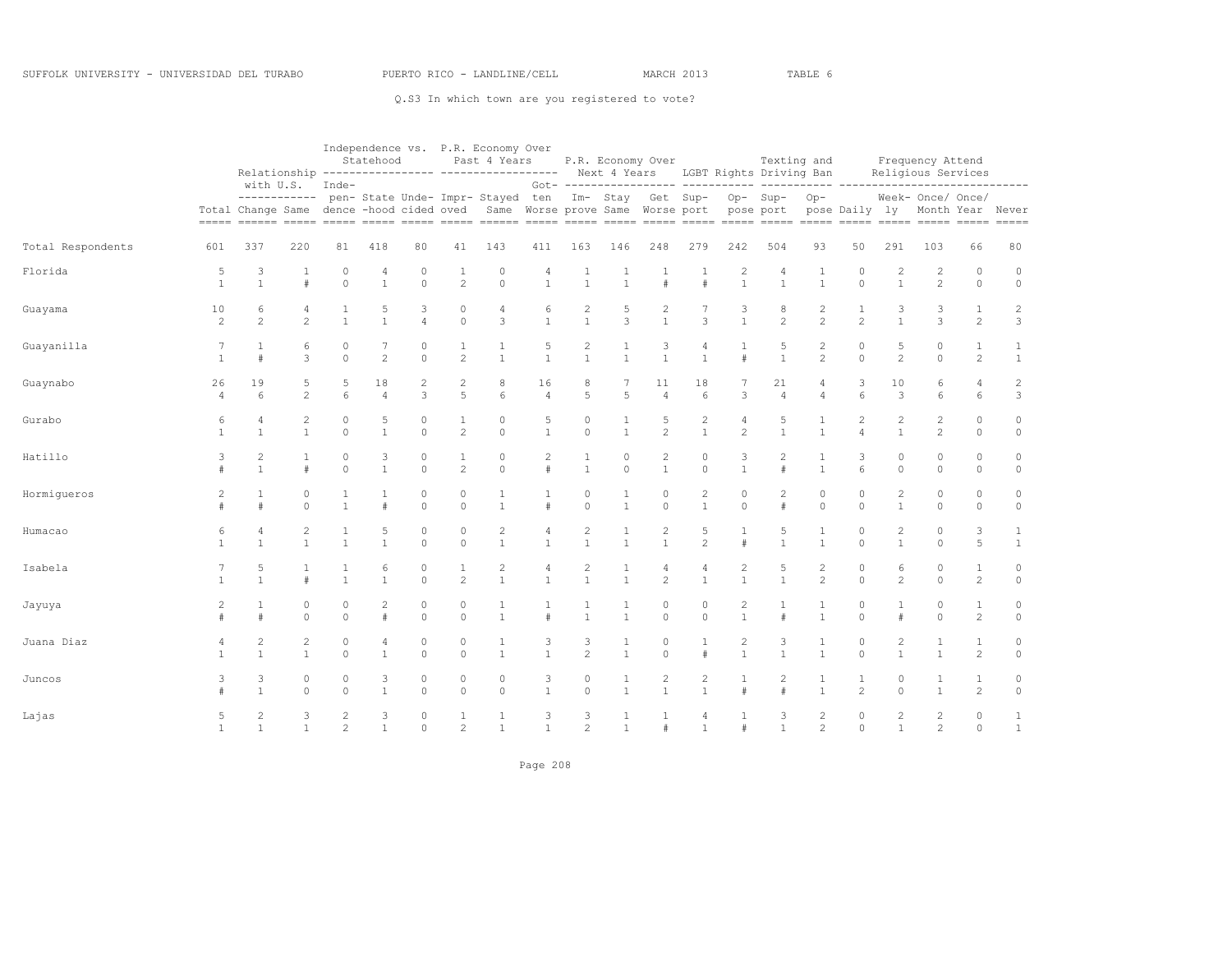|                   |                                |                                                                       |                                |                     | Statehood           |                              |                          | Independence vs. P.R. Economy Over<br>Past 4 Years<br>Relationship ---------------- ------------------ Next 4 Years LGBT Rights Driving Ban |                     |                                  |                                         | P.R. Economy Over                                     |                                |                                | Texting and                 |                                  |                                  |                                | Frequency Attend<br>Religious Services                                                                                                                                                                                                                                                                                                                                                                                                                                                                                                  |                     |                              |
|-------------------|--------------------------------|-----------------------------------------------------------------------|--------------------------------|---------------------|---------------------|------------------------------|--------------------------|---------------------------------------------------------------------------------------------------------------------------------------------|---------------------|----------------------------------|-----------------------------------------|-------------------------------------------------------|--------------------------------|--------------------------------|-----------------------------|----------------------------------|----------------------------------|--------------------------------|-----------------------------------------------------------------------------------------------------------------------------------------------------------------------------------------------------------------------------------------------------------------------------------------------------------------------------------------------------------------------------------------------------------------------------------------------------------------------------------------------------------------------------------------|---------------------|------------------------------|
|                   | $= = = = = =$                  | with U.S.<br>------------<br>Total Change Same dence -hood cided oved |                                | Inde-               |                     |                              |                          | pen- State Unde- Impr- Stayed ten                                                                                                           |                     |                                  |                                         | Im- Stay Get Sup-<br>Same Worse prove Same Worse port |                                |                                | Op-Sup-<br>pose port        | $Op-$                            | pose Daily ly<br>$=====$         |                                | Week- Once/ Once/<br>Month Year Never<br>$\begin{tabular}{lllllllllllllll} \multicolumn{2}{l}{{\color{red}\hbox{m}}} & \multicolumn{2}{l}{\color{blue}\hbox{m}} & \multicolumn{2}{l}{\color{blue}\hbox{m}} & \multicolumn{2}{l}{\color{blue}\hbox{m}} & \multicolumn{2}{l}{\color{blue}\hbox{m}} & \multicolumn{2}{l}{\color{blue}\hbox{m}} & \multicolumn{2}{l}{\color{blue}\hbox{m}} & \multicolumn{2}{l}{\color{blue}\hbox{m}} & \multicolumn{2}{l}{\color{blue}\hbox{m}} & \multicolumn{2}{l}{\color{blue}\hbox{m}} & \multicolumn$ |                     | -------<br>$= = = = = =$     |
| Total Respondents | 601                            | 337                                                                   | 220                            | 81                  | 418                 | 80                           | 41                       | 143                                                                                                                                         | 411                 | 163                              | 146                                     | 248                                                   | 279                            | 242                            | 504                         | 93                               | 50                               | 291                            | 103                                                                                                                                                                                                                                                                                                                                                                                                                                                                                                                                     | 66                  | 80                           |
| Lares             | 9<br>$\mathbf{1}$              | 5<br>$\mathbf{1}$                                                     | 3<br>$\mathbf{1}$              | 0<br>$\circ$        | 4<br>$\mathbf{1}$   | 4<br>5                       | $\circ$<br>$\circ$       | 2<br>$\mathbf{1}$                                                                                                                           | $\overline{c}$      | 1<br>$\mathbf{1}$                | 5<br>3                                  | 3<br>$\mathbf{1}$                                     | 5<br>$\overline{c}$            | 3<br>$\mathbf{1}$              | 9<br>$\overline{c}$         | 0<br>$\circ$                     | 0<br>$\circ$                     | 5<br>$\overline{c}$            | 3<br>3                                                                                                                                                                                                                                                                                                                                                                                                                                                                                                                                  | 1<br>$\overline{c}$ | $\circ$<br>$\circ$           |
| Las Marias        | 3<br>#                         | 3<br>$\mathbf{1}$                                                     | $\circ$<br>$\circ$             | $\circ$<br>$\Omega$ | 3<br>$\mathbf{1}$   | $\mathbf 0$<br>$\circ$       | $\mathbf{0}$<br>$\circ$  | 1<br>$\mathbf{1}$                                                                                                                           | 2<br>#              | $\mathbf 0$<br>$\circ$           | $\circ$<br>$\circ$                      | 3<br>$\mathbf{1}$                                     | $\mathbf 0$<br>$\circ$         | $\overline{c}$<br>$\mathbf{1}$ | $\overline{c}$<br>$\#$      | $\mathbf{1}$<br>$\mathbf{1}$     | $\circ$<br>$\circ$               | #                              | 0<br>$\circ$                                                                                                                                                                                                                                                                                                                                                                                                                                                                                                                            | $\overline{c}$<br>3 | 0<br>$\circ$                 |
| Las Piedras       | 6<br>$\mathbf{1}$              | 4<br>$\mathbf{1}$                                                     | 2<br>$\mathbf{1}$              | 1<br>$\mathbf{1}$   | 5<br>$\mathbf{1}$   | 0<br>$\circ$                 | $\mathbf{0}$<br>$\circ$  | 1<br>$\mathbf{1}$                                                                                                                           | 5<br>$\mathbf{1}$   | 1<br>$\mathbf{1}$                | $\mathbf{2}$<br>$\mathbf{1}$            | 1<br>#                                                | 2<br>$\mathbf{1}$              | 4<br>$\overline{c}$            | 6<br>$\mathbf{1}$           | $\circ$<br>$\circ$               | 3<br>6                           | $\overline{2}$<br>$\mathbf{1}$ | 0<br>$\circ$                                                                                                                                                                                                                                                                                                                                                                                                                                                                                                                            | $\mathbf{1}$<br>2   | 0<br>$\circ$                 |
| Loiza             | 4                              | 1<br>#                                                                | 3<br>$\mathbf{1}$              | 1<br>$\mathbf{1}$   | 3<br>$\mathbf{1}$   | $\mathbf 0$<br>$\circ$       | 1<br>$\overline{c}$      | 1<br>$\mathbf{1}$                                                                                                                           | 2<br>$\#$           | 1<br>$\mathbf{1}$                | $\circ$<br>$\circ$                      | 3<br>$\mathbf{1}$                                     | 2<br>$\mathbf{1}$              | 2<br>$\mathbf{1}$              | 4<br>$\mathbf{1}$           | $\circ$<br>$\circ$               | $\circ$<br>$\circ$               | 3<br>$\mathbf{1}$              | 1<br>$\mathbf{1}$                                                                                                                                                                                                                                                                                                                                                                                                                                                                                                                       | 0<br>$\circ$        | $\circ$<br>$\circ$           |
| Luquillo          | $\mathbf{1}$                   | 4<br>$\mathbf{1}$                                                     | 3<br>$\mathbf{1}$              | 2<br>$\overline{c}$ | 5<br>$\mathbf{1}$   | $\mathbf 0$<br>$\circ$       | 1<br>$\overline{c}$      | $\mathbf{2}$<br>$\mathbf{1}$                                                                                                                | 4<br>$\mathbf{1}$   | $\overline{4}$<br>$\overline{c}$ | 1<br>$\mathbf{1}$                       | $\overline{c}$<br>$\mathbf{1}$                        | 6<br>2                         | 1<br>$\#$                      | 5<br>$\mathbf{1}$           | $\mathbf{2}$<br>$\overline{c}$   | $\mathbf{1}$<br>$\overline{c}$   | $\overline{4}$<br>$\mathbf{1}$ | 0<br>$\circ$                                                                                                                                                                                                                                                                                                                                                                                                                                                                                                                            | $\circ$<br>$\circ$  | 2<br>3                       |
| Manati            | 11<br>$\overline{c}$           | 6<br>2                                                                | 5<br>2                         | 1<br>$\mathbf{1}$   | 8<br>$\overline{c}$ | $\overline{c}$<br>3          | $\mathbf{0}$<br>$\circ$  | $\mathbf{2}$<br>$\mathbf{1}$                                                                                                                | 9<br>$\overline{c}$ | 3<br>$\overline{2}$              | $\overline{\mathbf{c}}$<br>$\mathbf{1}$ | 4<br>$\overline{c}$                                   | 3<br>$\mathbf{1}$              | 7<br>3                         | 9<br>$\overline{c}$         | $\mathbf{2}$<br>$\overline{c}$   | $\overline{c}$<br>$\overline{4}$ | $\overline{4}$<br>$\mathbf{1}$ | $\mathbf{1}$<br>$\mathbf{1}$                                                                                                                                                                                                                                                                                                                                                                                                                                                                                                            | 3<br>5              | $\mathbf{1}$<br>$\mathbf{1}$ |
| Maricao           | 4<br>$\mathbf{1}$              | $\overline{4}$<br>$\mathbf{1}$                                        | 0<br>$\circ$                   | $\circ$<br>$\circ$  | 3<br>$\mathbf{1}$   | 1<br>$\mathbf{1}$            | $\circ$<br>$\mathbb O$   | 0<br>$\circ$                                                                                                                                | 4<br>$\mathbf{1}$   | 0<br>$\circ$                     | -1<br>$\mathbf{1}$                      | 3<br>$\mathbf{1}$                                     | 3<br>$\mathbf{1}$              | 0<br>$\circ$                   | 4<br>$\mathbf{1}$           | $\circ$<br>$\circ$               | 1<br>$\overline{c}$              | 1<br>#                         | $\Omega$<br>$\circ$                                                                                                                                                                                                                                                                                                                                                                                                                                                                                                                     | 1<br>$\overline{c}$ | 1<br>$\mathbf{1}$            |
| Maunabo           | $\overline{c}$<br>#            | $\mathbf{1}$<br>#                                                     | $\circ$<br>$\circ$             | $\circ$<br>$\circ$  | 2<br>#              | $\mathbf{0}$<br>$\circ$      | $\mathbf{0}$<br>$\circ$  | $\circ$<br>$\circ$                                                                                                                          | 2<br>#              | $\mathbf{0}$<br>$\circ$          | $\circ$<br>$\circ$                      | $\overline{c}$<br>$\mathbf{1}$                        | $\mathbf{1}$<br>#              | $\mathbf{1}$<br>$\#$           | $\overline{c}$<br>$\#$      | $\circ$<br>$\circ$               | $\theta$<br>$\circ$              | #                              | 0<br>$\circ$                                                                                                                                                                                                                                                                                                                                                                                                                                                                                                                            | $\circ$<br>$\circ$  | $\mathbf{1}$<br>$\mathbf{1}$ |
| Mayaguez          | 17<br>3                        | 10<br>3                                                               | 6<br>3                         | 1<br>$\mathbf{1}$   | 15<br>4             | $\mathbf{1}$                 | 1<br>$\overline{c}$      | 7<br>5                                                                                                                                      | 8<br>$\overline{c}$ | 5<br>3                           | 5<br>3                                  | $\overline{3}$                                        | 3                              | 8<br>3                         | 15<br>3                     | $\overline{c}$<br>$\overline{c}$ | $\overline{c}$<br>$\overline{4}$ | 9<br>3                         | 2<br>$\overline{c}$                                                                                                                                                                                                                                                                                                                                                                                                                                                                                                                     | 3<br>5              | $\mathbf{1}$<br>$\mathbf{1}$ |
| Moca              | 5                              | 2<br>$\overline{1}$                                                   | $\overline{2}$<br>$\mathbf{1}$ | 0<br>$\circ$        | 3<br>$\mathbf{1}$   | 2<br>3                       | $\mathbf{0}$<br>$\circ$  | 1<br>$\mathbf{1}$                                                                                                                           | 4<br>$\mathbf{1}$   | $\overline{c}$<br>$\mathbf{1}$   | $\circ$<br>$\circ$                      | 3<br>$\mathbf{1}$                                     | 1<br>#                         | 2<br>$\mathbf{1}$              | 5<br>$\mathbf{1}$           | $\circ$<br>$\circ$               | $\theta$<br>$\circ$              | $\overline{4}$<br>1            | 1<br>$\mathbf{1}$                                                                                                                                                                                                                                                                                                                                                                                                                                                                                                                       | $\circ$<br>$\circ$  | $\circ$<br>$\circ$           |
| Morovis           | $\overline{4}$<br>$\mathbf{1}$ | #                                                                     | 3<br>$\mathbf{1}$              | $\circ$<br>$\circ$  | 3<br>$\mathbf{1}$   | $\mathbf{1}$<br>$\mathbf{1}$ | $\mathbf{0}$<br>$\circ$  | 1<br>$\mathbf{1}$                                                                                                                           | 3<br>$\mathbf{1}$   | 1<br>$\mathbf{1}$                | $\overline{1}$<br>$\mathbf{1}$          | $\overline{c}$<br>$\mathbf{1}$                        | $\overline{c}$<br>$\mathbf{1}$ | $\overline{c}$<br>$\mathbf{1}$ | $\mathsf 3$<br>$\mathbf{1}$ | $\mathbf{1}$<br>$\mathbf{1}$     | $\mathbf{1}$<br>$\overline{c}$   | 3<br>$\mathbf{1}$              | $\Omega$<br>$\circ$                                                                                                                                                                                                                                                                                                                                                                                                                                                                                                                     | $\circ$<br>$\circ$  | $\circ$<br>$\circ$           |
| Naguabo           | 3                              | 0<br>$\Omega$                                                         | 3<br>$\mathbf{1}$              | $\circ$<br>$\Omega$ | 1<br>$\#$           | $\overline{2}$<br>3          | $\mathbf{0}$<br>$\Omega$ | $\circ$<br>$\circ$                                                                                                                          | 3<br>$\mathbf{1}$   | $\overline{c}$<br>$\mathbf{1}$   | $\circ$<br>$\Omega$                     | 1<br>#                                                | $\overline{c}$<br>$\mathbf{1}$ | 1<br>$\#$                      | 3<br>$\mathbf{1}$           | $\circ$<br>$\Omega$              | $\circ$<br>$\Omega$              | 2<br>$\mathbf{1}$              | 1<br>$\mathbf{1}$                                                                                                                                                                                                                                                                                                                                                                                                                                                                                                                       | $\circ$<br>$\Omega$ | $\circ$<br>$\circ$           |
| Naranjito         | 9                              | 5<br>$\overline{1}$                                                   | $\overline{2}$<br>$\mathbf{1}$ | 2<br>$\mathbf{2}$   | 5<br>$\mathbf{1}$   | $\overline{2}$<br>3          | $\circ$<br>$\mathbf 0$   | 3<br>$\mathbf{2}$                                                                                                                           | 6<br>1              | $\circ$<br>$\circ$               | 6<br>4                                  | 3<br>$\overline{1}$                                   | 4<br>$\mathbf{1}$              | 4<br>$\overline{c}$            | 6<br>$\mathbf{1}$           | $\mathbf{2}$<br>$\mathbf{2}$     | $\circ$<br>$\circ$               | 6<br>$\overline{\mathcal{L}}$  | $\overline{2}$<br>$\overline{c}$                                                                                                                                                                                                                                                                                                                                                                                                                                                                                                        | 1<br>$\overline{c}$ | $\circ$<br>$\circ$           |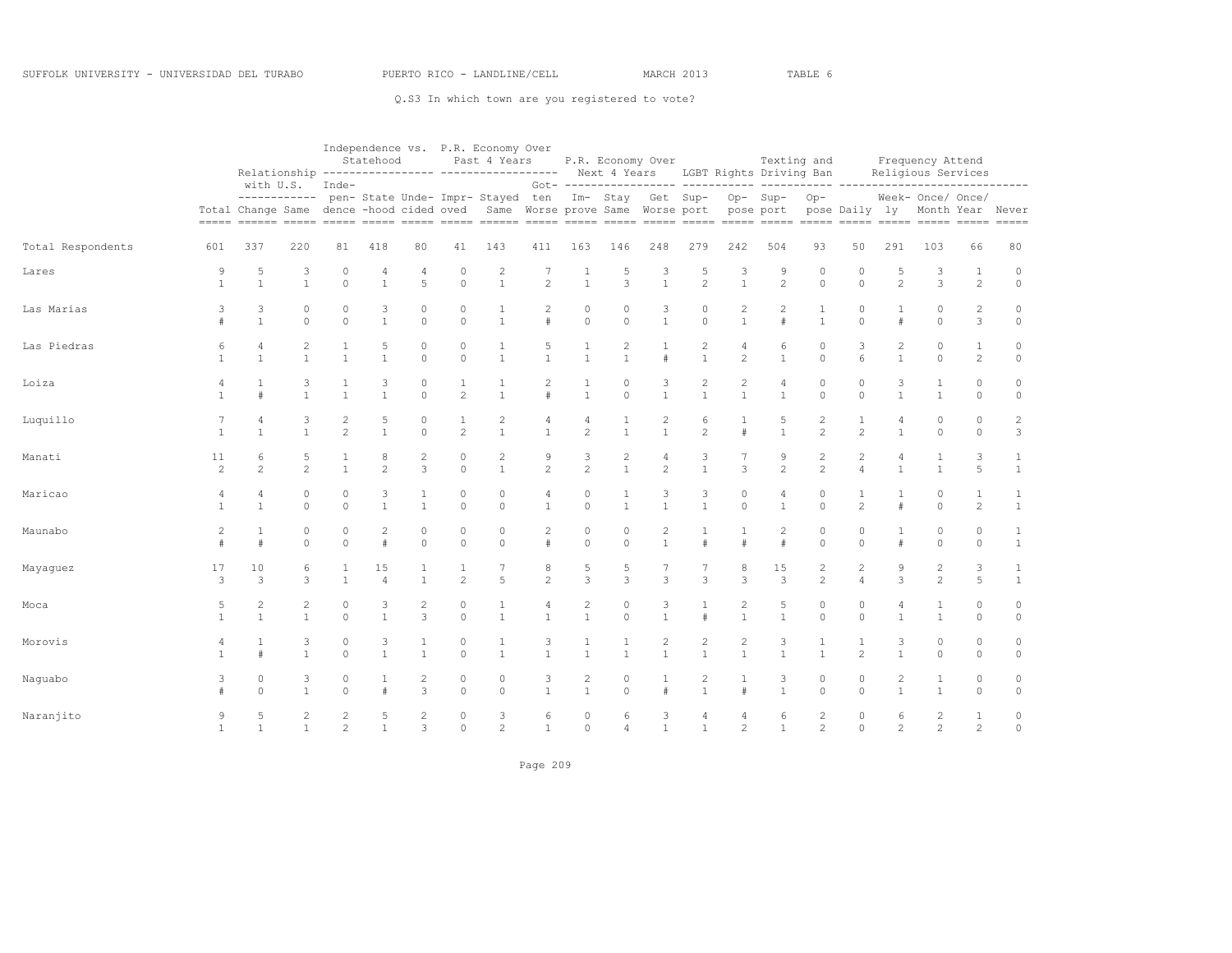|                   |                        |                      |                                |                                | Statehood                      |                      |                          | Independence vs. P.R. Economy Over<br>Past 4 Years<br>Relationship --------------- ----------------- Next 4 Years LGBT Rights Driving Ban |                                  |                                         |                                | P.R. Economy Over                                 |                                  |                                |                      | Texting and                    |                                                    |                                | Frequency Attend<br>Religious Services                     |                                |                              |
|-------------------|------------------------|----------------------|--------------------------------|--------------------------------|--------------------------------|----------------------|--------------------------|-------------------------------------------------------------------------------------------------------------------------------------------|----------------------------------|-----------------------------------------|--------------------------------|---------------------------------------------------|----------------------------------|--------------------------------|----------------------|--------------------------------|----------------------------------------------------|--------------------------------|------------------------------------------------------------|--------------------------------|------------------------------|
|                   | $=$ $=$ $=$ $=$ $=$    | with U.S.            | ------------                   | Inde-                          |                                |                      |                          | pen- State Unde- Impr- Stayed ten<br>Total Change Same dence -hood cided oved Same Worse prove Same Worse port                            |                                  |                                         |                                | Got- ----------------- -----<br>Im- Stay Get Sup- |                                  |                                | Op-Sup-<br>pose port | $Op-$                          | ----- ----------------<br>pose Daily ly<br>$=====$ |                                | Week- Once/ Once/<br>Month Year Never<br>===== ===== ===== |                                | -------<br>$= = = = = =$     |
| Total Respondents | 601                    | 337                  | 220                            | 81                             | 418                            | 80                   | 41                       | 143                                                                                                                                       | 411                              | 163                                     | 146                            | 248                                               | 279                              | 242                            | 504                  | 93                             | 50                                                 | 291                            | 103                                                        | 66                             | 80                           |
| Orocovis          | 4<br>$\mathbf{1}$      | 3<br>$\mathbf{1}$    | $\mathbf{0}$<br>$\circ$        | 1<br>$\mathbf{1}$              | 3<br>$\mathbf{1}$              | 0<br>$\circ$         | 0<br>$\circ$             | $\circ$<br>$\circ$                                                                                                                        | 4<br>$\mathbf{1}$                | 0<br>$\circ$                            | $\overline{c}$<br>$\mathbf{1}$ | $\overline{2}$<br>$\mathbf{1}$                    | 3<br>$\mathbf{1}$                | 1<br>$\ddot{+}$                | 4<br>$\mathbf{1}$    | $\circ$<br>$\circ$             | $\circ$<br>$\circ$                                 | 3<br>$\mathbf{1}$              | 1<br>$\mathbf{1}$                                          | 0<br>$\circ$                   | $\circ$<br>$\circ$           |
| Patillas          | 4<br>$\mathbf{1}$      | 3<br>$\mathbf{1}$    | $\mathbf{1}$<br>#              | $\mathbf 1$<br>$\overline{1}$  | $\overline{2}$<br>$\pm$        | 1<br>$\mathbf{1}$    | $\circ$<br>$\Omega$      | $\mathbf{1}$<br>$\overline{1}$                                                                                                            | 3<br>$\mathbf{1}$                | $\mathbf{1}$<br>$\mathbf{1}$            | 1<br>$\mathbf{1}$              | $\overline{c}$<br>$\mathbf{1}$                    | $\mathbf{1}$<br>$\ddagger$       | $\overline{c}$<br>$\mathbf{1}$ | 4<br>$\mathbf{1}$    | $\circ$<br>$\Omega$            | $\mathbf{1}$<br>$\overline{2}$                     | $\overline{c}$<br>$\mathbf{1}$ | 1<br>$\mathbf{1}$                                          | $\mathbb O$<br>$\circ$         | $\circ$<br>$\circ$           |
| Penuelas          | 5<br>$\mathbf{1}$      | 3<br>$\mathbf{1}$    | $\overline{2}$<br>$\mathbf{1}$ | 1<br>$\mathbf{1}$              | $\overline{c}$<br>$\pm$        | 2<br>3               | 0<br>$\circ$             | $\mathbf{1}$<br>$\overline{1}$                                                                                                            | 4<br>$\mathbf{1}$                | $\overline{2}$<br>$\mathbf{1}$          | 1<br>$\mathbf{1}$              | 2<br>$\mathbf{1}$                                 | 2<br>$\mathbf{1}$                | $\overline{c}$<br>$\mathbf{1}$ | 3<br>$\mathbf{1}$    | $\mathbf{2}$<br>$\overline{c}$ | $\overline{c}$<br>$\overline{4}$                   | $\overline{c}$<br>$\mathbf{1}$ | 0<br>$\circ$                                               | $\circ$<br>$\circ$             | $\mathbb O$<br>$\circ$       |
| Ponce             | 25<br>$\varDelta$      | 14<br>$\overline{A}$ | 9<br>$\Delta$                  | $\overline{c}$<br>2            | 21<br>5                        | 0<br>$\Omega$        | $\overline{c}$<br>5      | 7<br>5                                                                                                                                    | 16<br>$\overline{4}$             | 5<br>3                                  | 5<br>3                         | 13<br>5                                           | 12<br>$\overline{4}$             | 11<br>5                        | 22<br>$\overline{4}$ | 3<br>3                         | 1<br>$\overline{c}$                                | 17<br>6                        | $\overline{2}$<br>$\mathfrak{D}$                           | $\mathbf{1}$<br>$\overline{2}$ | 4<br>5                       |
| Rio Grande        | 6<br>$\mathbf{1}$      | 3<br>$\mathbf{1}$    | $\mathbf{2}$<br>$\mathbf{1}$   | 0<br>$\Omega$                  | $\overline{4}$<br>$\mathbf{1}$ | 1<br>$\mathbf{1}$    | $\mathbf{0}$<br>$\Omega$ | $\mathbf{1}$<br>$\overline{1}$                                                                                                            | 5<br>$\mathbf{1}$                | 1<br>$\mathbf{1}$                       | 1<br>$\mathbf{1}$              | 3<br>$\mathbf{1}$                                 | 2<br>$\mathbf{1}$                | $\overline{2}$<br>$\mathbf{1}$ | 6<br>$\mathbf{1}$    | $\circ$<br>$\circ$             | $\mathbf{1}$<br>2                                  | 4<br>$\mathbf{1}$              | $\mathbf{0}$<br>$\circ$                                    | $\circ$<br>$\circ$             | $\mathbf{1}$<br>$\mathbf{1}$ |
| Sabana Grande     | $\overline{c}$<br>$\#$ | 0<br>$\Omega$        | $\overline{c}$<br>$\mathbf{1}$ | $\circ$<br>$\Omega$            | #                              | 1<br>$\mathbf{1}$    | $\circ$<br>$\Omega$      | $\circ$<br>$\Omega$                                                                                                                       | $\overline{2}$<br>#              | 1<br>$\mathbf{1}$                       | 1<br>$\overline{1}$            | 0<br>$\Omega$                                     | 0<br>$\circ$                     | 1<br>#                         | $\overline{c}$<br>#  | $\circ$<br>$\circ$             | $\circ$<br>$\Omega$                                | 1<br>#                         | 0<br>$\Omega$                                              | 0<br>$\Omega$                  | 1<br>$\mathbf{1}$            |
| Salinas           | 3                      | 1<br>#               | 2<br>$\mathbf{1}$              | $\circ$<br>$\Omega$            | 2<br>$\pm$                     | 1<br>$\mathbf{1}$    | $\mathbf 0$<br>$\circ$   | $\circ$<br>$\Omega$                                                                                                                       | 3<br>$\mathbf{1}$                | 1<br>$\mathbf{1}$                       | 1<br>$\mathbf{1}$              | $\circ$<br>$\Omega$                               | 2<br>$\mathbf{1}$                | $\circ$<br>$\Omega$            | 2<br>$\#$            | 1<br>$\mathbf{1}$              | 1<br>$\overline{c}$                                | $\theta$<br>$\Omega$           | $\mathbf 0$<br>$\circ$                                     | $\mathbf{1}$<br>$\overline{c}$ | 1<br>$\mathbf{1}$            |
| San German        | 4<br>1                 | 1<br>$\#$            | $\overline{c}$<br>$\mathbf{1}$ | $\mathbf{1}$<br>$\overline{1}$ | 3<br>$\mathbf{1}$              | 0<br>$\Omega$        | 0<br>$\Omega$            | $\circ$<br>$\Omega$                                                                                                                       | $\overline{4}$<br>$\overline{1}$ | 1<br>$\mathbf{1}$                       | 1<br>$\mathbf{1}$              | 2<br>$\mathbf{1}$                                 | $\overline{4}$<br>$\overline{1}$ | $\circ$<br>$\Omega$            | 3<br>$\mathbf{1}$    | $1\,$<br>$\mathbf{1}$          | $\circ$<br>$\Omega$                                | 1<br>$\#$                      | 1<br>$\mathbf{1}$                                          | $\circ$<br>$\Omega$            | $\overline{c}$<br>3          |
| San Juan          | 67<br>11               | 36<br>11             | 25<br>11                       | 15<br>19                       | 42<br>10                       | 7<br>9               | 6<br>15                  | 9<br>6                                                                                                                                    | 52<br>13                         | 18<br>11                                | 14<br>10                       | 29<br>12                                          | 35<br>13                         | 22<br>$\mathcal{Q}$            | 59<br>12             | 7<br>$^{\rm 8}$                | 3<br>6                                             | 32<br>11                       | 11<br>11                                                   | 6<br>9                         | 15<br>19                     |
| San Lorenzo       | 5<br>$\mathbf{1}$      | 3<br>$\mathbf{1}$    | $\overline{c}$<br>$\mathbf{1}$ | $\overline{c}$<br>2            | $\overline{2}$<br>$\ddagger$   | $\Omega$<br>$\Omega$ | $\mathbf{0}$<br>$\Omega$ | 2<br>$\mathbf{1}$                                                                                                                         | 3<br>$\overline{1}$              | $\overline{\mathbf{c}}$<br>$\mathbf{1}$ | 1<br>$\mathbf{1}$              | $\pm$                                             | 4<br>$\overline{1}$              | $\pm$                          | 4<br>$\mathbf{1}$    | $1\,$<br>$\mathbf{1}$          | $\circ$<br>$\Omega$                                | $\sqrt{2}$<br>$\mathbf{1}$     | $\overline{2}$<br>$\overline{c}$                           | 0<br>$\Omega$                  | $\mathbf{1}$<br>$\mathbf{1}$ |
| San Sebastian     | 11<br>2                | 5<br>$\mathbf{1}$    | 6<br>3                         | $\mathbf 1$<br>$\mathbf{1}$    | 8<br>$\overline{2}$            | 1<br>$\mathbf{1}$    | 0<br>$\circ$             | $\mathbf{1}$<br>$\overline{1}$                                                                                                            | 9<br>$\mathfrak{D}$              | 3<br>$\overline{c}$                     | 6<br>4                         | $\pm$                                             | 5<br>2                           | 6<br>$\overline{c}$            | 10<br>2              | 1<br>$\mathbf{1}$              | $\circ$<br>$\Omega$                                | 6<br>$\overline{c}$            | 5<br>5                                                     | 0<br>$\circ$                   | $\circ$<br>$\circ$           |
| Santa Isabel      | 1<br>$\#$              | 0<br>$\Omega$        | 1<br>#                         | 0<br>$\circ$                   | $\mathbf{1}$<br>#              | 0<br>$\Omega$        | $\circ$<br>$\Omega$      | $\circ$<br>$\Omega$                                                                                                                       | 1<br>#                           | 0<br>$\Omega$                           | $\circ$<br>$\Omega$            | 1                                                 | 1<br>$\ddagger$                  | $\circ$<br>$\Omega$            | $\circ$<br>$\Omega$  | $\mathbf{1}$<br>$\mathbf{1}$   | $\circ$<br>$\Omega$                                | $\circ$<br>$\Omega$            | 1<br>$\mathbf{1}$                                          | $\circ$<br>$\Omega$            | $\circ$<br>$\circ$           |
| Toa Alta          | 6<br>$\mathbf{1}$      | 6<br>$\overline{c}$  | $\circ$<br>$\circ$             | $\circ$<br>$\circ$             | 5<br>$\mathbf{1}$              | 1<br>$\mathbf{1}$    | $\overline{c}$           | 2<br>$\mathbf{1}$                                                                                                                         | 3<br>$\mathbf{1}$                | $\overline{2}$<br>$\mathbf{1}$          | 1<br>$\mathbf{1}$              | 3<br>$\mathbf{1}$                                 | $\mathbf{1}$<br>#                | $\overline{c}$<br>$\mathbf{1}$ | 5<br>$\mathbf{1}$    | 1<br>$\mathbf{1}$              | $\circ$<br>$\Omega$                                | 4<br>$\mathbf{1}$              | $\overline{2}$<br>2                                        | 0<br>$\circ$                   | $\circ$<br>$\circ$           |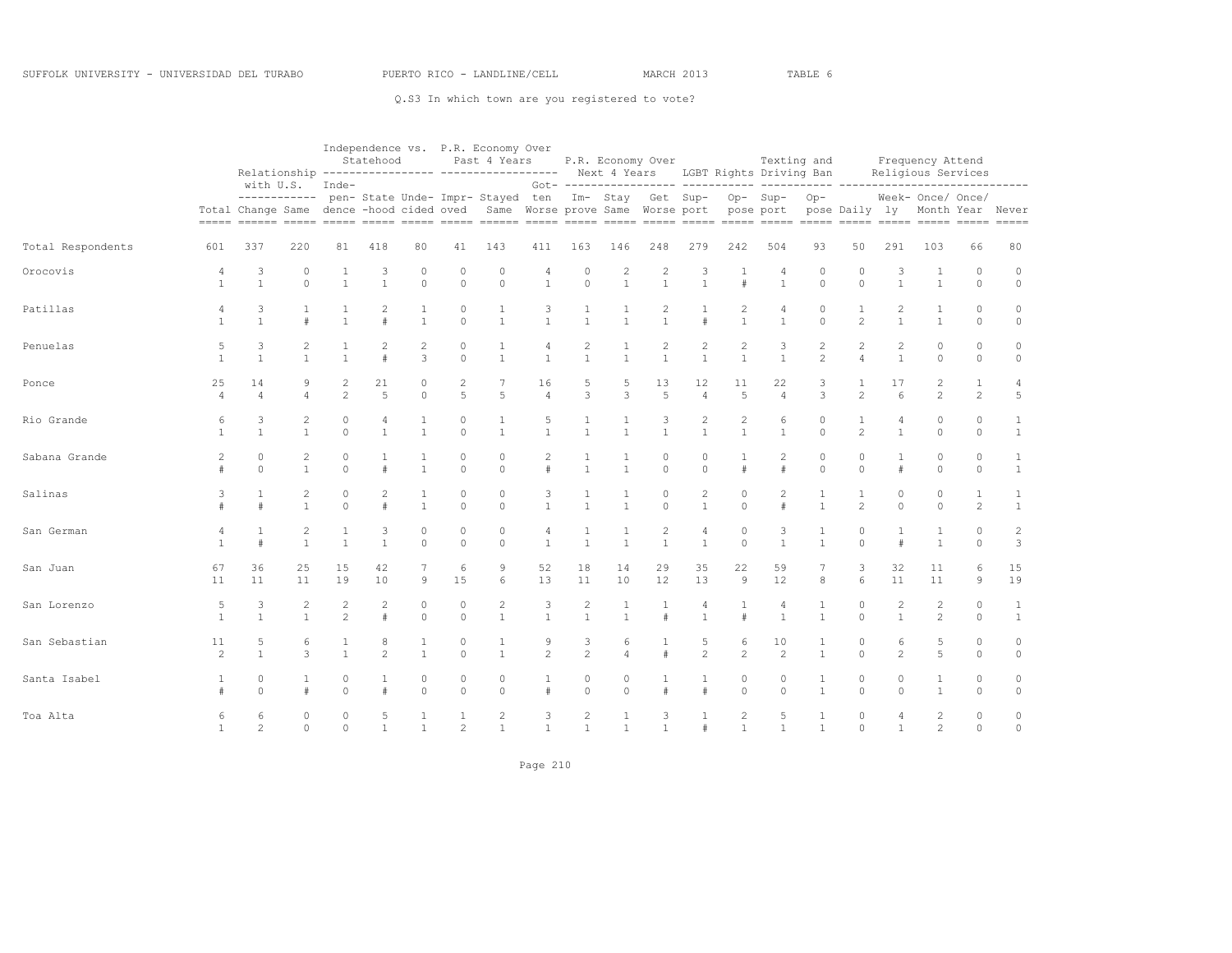|                   |                      | Relationship                                                                                |                                  |               | Statehood           |                     |                     | Independence vs. P.R. Economy Over<br>Past 4 Years                    |                        |                                |                      | P.R. Economy Over                |                                       |                                | Texting and<br>Next 4 Years LGBT Rights Driving Ban |                     |                     |                | Frequency Attend<br>Religious Services                            |                      |                                  |
|-------------------|----------------------|---------------------------------------------------------------------------------------------|----------------------------------|---------------|---------------------|---------------------|---------------------|-----------------------------------------------------------------------|------------------------|--------------------------------|----------------------|----------------------------------|---------------------------------------|--------------------------------|-----------------------------------------------------|---------------------|---------------------|----------------|-------------------------------------------------------------------|----------------------|----------------------------------|
|                   |                      | with U.S.<br>------------<br>Total Change Same dence -hood cided oved<br>sesse cosese coses |                                  | $Inde-$       |                     |                     |                     | pen- State Unde- Impr- Stayed ten<br>Same Worse prove Same Worse port |                        |                                |                      | Im- Stay Get Sup-                | Got- ----------------- ----------     |                                | Op-Sup-<br>pose port                                | $Op-$               | pose Daily ly       |                | ---- -------------------<br>Week- Once/ Once/<br>Month Year Never |                      |                                  |
| Total Respondents | 601                  | 337                                                                                         | 220                              | 81            | 418                 | 80                  | 41                  | 143                                                                   | 411                    | 163                            | 146                  | 248                              | 279                                   | 242                            | 504                                                 | 93                  | 50                  | 291            | 103                                                               | 66                   | 80                               |
| Toa Baja          | 13<br>2              | $\overline{c}$                                                                              | 2                                | $\mathbf{1}$  | 9<br>$\overline{c}$ | 3<br>$\overline{4}$ | $\circ$<br>$\circ$  | 3<br>$\overline{c}$                                                   | 9<br>$\overline{c}$    | $\overline{c}$                 | $\mathbf{1}$         | $\mathbf{3}$                     | $\mathbf{3}$                          | 6<br>$\overline{c}$            | 13<br>$\overline{3}$                                | 0<br>$\circ$        | 2<br>$\overline{4}$ |                | 2                                                                 | $\overline{c}$<br>3  | 3<br>$\overline{4}$              |
| Trujillo Alto     | 13<br>$\mathfrak{D}$ | 6<br>$\mathfrak{D}$                                                                         | 6<br>$\overline{3}$              | 6             | 5                   |                     | $\frac{2}{5}$       | $\frac{5}{3}$                                                         | 6<br>$\mathbf{1}$      | 3<br>$\overline{2}$            |                      | $\overline{4}$                   | $\frac{5}{2}$                         | 5<br>$\overline{2}$            | 11<br>2                                             |                     | $\mathfrak{D}$      |                | 5<br>5                                                            | $\Omega$<br>$\circ$  | 3<br>$\overline{4}$              |
| Utuado            | 6                    | 3                                                                                           | 3<br>$\mathbf{1}$                | $\mathbf{1}$  | $\mathbf{1}$        | $\mathbf{1}$        | 0<br>$\Omega$       | 5<br>$\overline{3}$                                                   | #                      | 3<br>$\overline{2}$            | 0<br>$\Omega$        | 3<br>$\mathbf{1}$                | $\frac{3}{1}$                         | $\#$                           | 5<br>$\mathbf{1}$                                   |                     | $\mathfrak{D}$      |                | $\Omega$<br>$\Omega$                                              | 2                    | 0<br>$\circ$                     |
| Vega Alta         |                      |                                                                                             |                                  | $\Omega$      | 2<br>#              | $\Omega$            | 0<br>$\Omega$       | 2<br>$\mathbf{1}$                                                     |                        | $\mathbf{1}$                   | 2<br>$\mathbf{1}$    | $\Omega$                         | 2<br>$\mathbf{1}$                     |                                | 3<br>$\mathbf{1}$                                   | $\Omega$            | $\Omega$            |                | $\mathbf{1}$                                                      | 0<br>$\Omega$        |                                  |
| Vega Baja         |                      |                                                                                             | $\mathbf{1}$                     | $\mathbf{1}$  | 6<br>$\mathbf{1}$   | 0<br>$\Omega$       | $\circ$<br>$\cap$   | $\overline{\mathbf{c}}$<br>$\mathbf{1}$                               | $\frac{5}{1}$          | $\frac{3}{2}$                  | $\mathbf{1}$         |                                  | $\mathbf{1}$                          |                                | 5<br>$\mathbf{1}$                                   | 2<br>$\overline{2}$ | $\mathfrak{D}$      |                | $\mathfrak{D}$                                                    | 2<br>3               | 0<br>$\circ$                     |
| Vieques           |                      |                                                                                             | 0<br>$\cap$                      | 0<br>$\Omega$ | $\pm$               | $\Omega$            | 0<br>$\Omega$       | $\overline{1}$                                                        | 0<br>$\Omega$          | $\Omega$                       | $\mathbf{1}$         | $\Omega$                         | $\#$                                  | 0<br>$\Omega$                  | #                                                   | $\circ$<br>$\Omega$ | 0<br>$\Omega$       | $\pm$          | $\Omega$<br>$\Omega$                                              | $\Omega$<br>$\Omega$ | $\circ$                          |
| Villalba          |                      | 3                                                                                           | 0<br>$\Omega$                    | $\mathbf{1}$  | 2<br>$\pm$          | 0<br>$\Omega$       | $\circ$<br>$\Omega$ | $\circ$<br>$\Omega$                                                   | $\overline{2}$<br>$\#$ | $\mathbf{1}$                   | $\circ$<br>$\bigcap$ | $\overline{c}$<br>$\overline{1}$ | $\begin{array}{c} 2 \\ 1 \end{array}$ | $\#$                           | 2<br>$\#$                                           |                     | $\circ$<br>$\Omega$ | $\overline{2}$ | $\Omega$<br>$\Omega$                                              | 1<br>$\overline{c}$  | 0<br>$\circ$                     |
| Yabu- coa         |                      |                                                                                             | 6<br>$\mathcal{L}$               | $\mathbf{1}$  |                     | 4<br>$\overline{a}$ | $\frac{1}{2}$       | $\begin{array}{c} 2 \\ 1 \end{array}$                                 | 5<br>$\mathbf{1}$      | $\overline{c}$<br>$\mathbf{1}$ | $\mathbf{1}$         | 3<br>$\mathbf{1}$                | $\begin{array}{c} 2 \\ 1 \end{array}$ | $\overline{c}$<br>$\mathbf{1}$ | 5<br>$\mathbf{1}$                                   | 3<br>$\mathcal{L}$  | 1<br>$\mathfrak{D}$ | 3              | 0<br>$\cap$                                                       | 2<br>3               | $\overline{c}$<br>$\overline{3}$ |
| Yauco             | 6                    |                                                                                             | $\overline{4}$<br>$\mathfrak{D}$ | 0<br>$\Omega$ | 3<br>$\mathbf{1}$   | 3                   | $\circ$<br>$\Omega$ | $\overline{c}$<br>$\mathbf{1}$                                        | 4<br>$\mathbf{1}$      | 4<br>$\overline{c}$            | $\mathbf{1}$         |                                  | 0<br>$\Omega$                         | 3<br>$\mathbf{1}$              | 6<br>$\mathbf{1}$                                   | $\circ$<br>$\Omega$ | $\circ$<br>$\Omega$ | 4              | 0<br>$\Omega$                                                     | 0<br>$\Omega$        |                                  |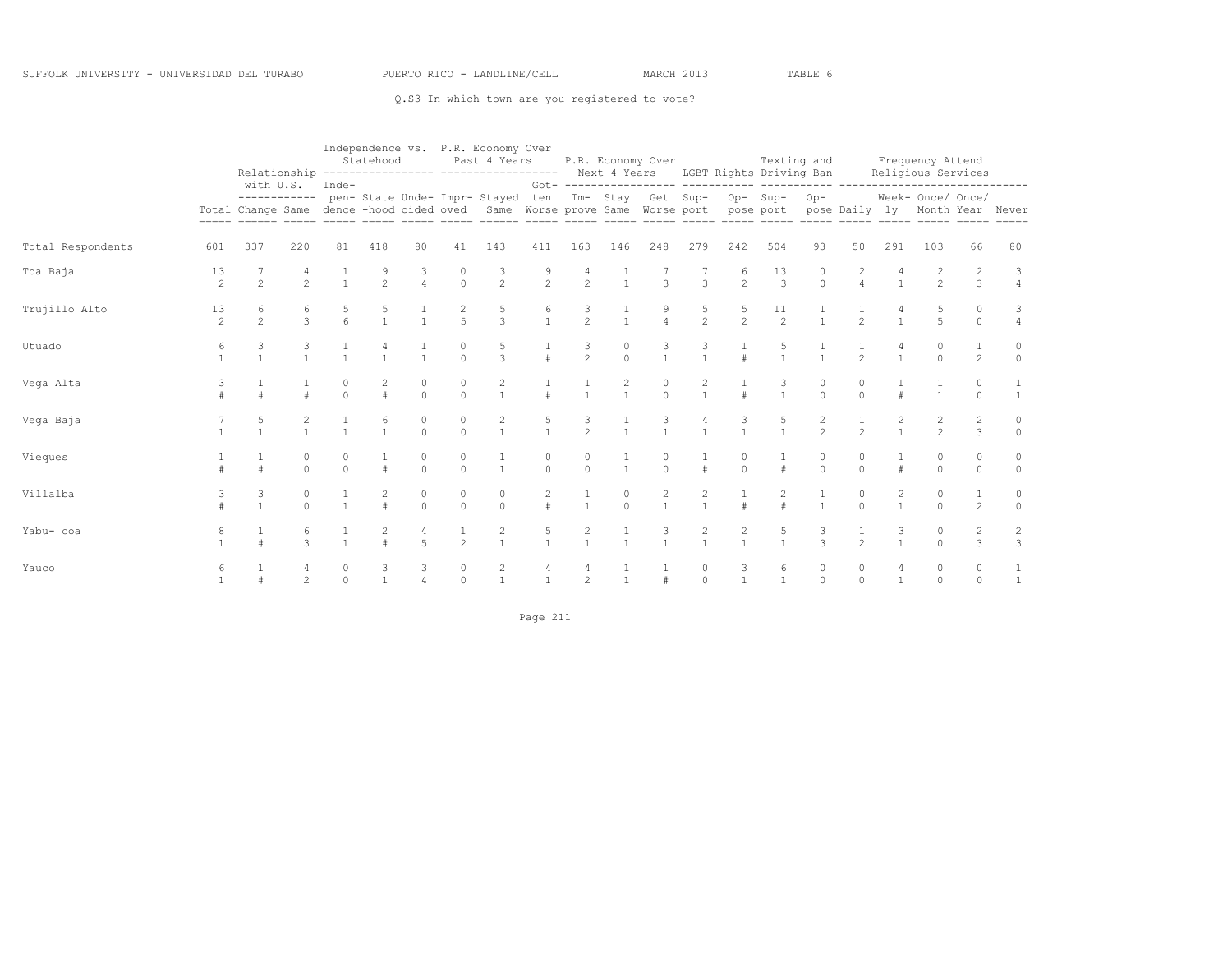### Q.S4 What is your local party affiliation?

|                                               |           |                                                                                                                                                                                                                                   |                      |                      | Statehood      |                |                     | Independence vs. P.R. Economy Over<br>Past 4 Years<br>Relationship ---------------- ----------------- Next 4 Years LGBT Rights Driving Ban |                      |                     |                | P.R. Economy Over    |                     |                                | Texting and          |               |                      |                      | Frequency Attend<br>Religious Services                                                  |                      |                                  |
|-----------------------------------------------|-----------|-----------------------------------------------------------------------------------------------------------------------------------------------------------------------------------------------------------------------------------|----------------------|----------------------|----------------|----------------|---------------------|--------------------------------------------------------------------------------------------------------------------------------------------|----------------------|---------------------|----------------|----------------------|---------------------|--------------------------------|----------------------|---------------|----------------------|----------------------|-----------------------------------------------------------------------------------------|----------------------|----------------------------------|
|                                               |           | with U.S.<br>------------<br>Total Change Same dence -hood cided oved Same Worse prove Same Worse port pose port<br>annan ananan anana anana anana anana ananan anana anana anana anana anana anana anana anana anana anana anana |                      | Inde-                |                |                |                     | pen- State Unde- Impr- Stayed ten                                                                                                          |                      |                     |                |                      |                     | Im- Stay Get Sup- Op- Sup-     |                      | $Op-$         |                      |                      | ________________________________<br>Week- Once/ Once/<br>pose Daily ly Month Year Never |                      |                                  |
| Total Respondents                             | 601       | 337                                                                                                                                                                                                                               | 220                  | 81                   | 418            | 80             | 41                  | 143                                                                                                                                        | 411                  | 163                 | 146            | 248                  | 279                 | 242                            | 504                  | 93            | 50                   | 291                  | 103                                                                                     | 66                   | 80                               |
| Non-Affiliated                                | 363<br>60 | 209<br>62                                                                                                                                                                                                                         | 123<br>56            | 54<br>67             | 240<br>57      | 52<br>65       | 23<br>56            | 76<br>53                                                                                                                                   | 262<br>64            | 81<br>50            | 87<br>60       | 165<br>67            | 181<br>65           | 131<br>54                      | 315<br>63            | 46<br>49      | 32<br>64             | 177<br>61            | 58<br>56                                                                                | 38<br>58             | 51<br>64                         |
| PNP (New Progressive Party<br>of Puerto Rico) | 122<br>20 | 93<br>28                                                                                                                                                                                                                          | 22<br>10             |                      | 119<br>28      | 2<br>3         | 14<br>34            | 39<br>27                                                                                                                                   | 67<br>16             | 27<br>17            | 27<br>18       | 64<br>26             | 44<br>16            | 66<br>27                       | 94<br>19             | 27<br>29      | 12<br>24             | 57<br>20             | 19<br>18                                                                                | 15<br>23             | 17<br>21                         |
| PPD (Popular Democratic<br>Party)             | 93<br>15  | 25<br>$\overline{7}$                                                                                                                                                                                                              | 64<br>29             | 18<br>22             | 49<br>12       | 22<br>28       | 3<br>$\overline{7}$ | 20<br>14                                                                                                                                   | 68<br>17             | 46<br>28            | 27<br>18       | 14<br>6              | 39<br>14            | 40<br>17                       | 74<br>15             | 19<br>20      | 5<br>10              | 47<br>16             | 20<br>19                                                                                | 10<br>15             | 9<br>11                          |
| PIP (Puerto Rican<br>Independence Party)      | 6         | 3<br>$\mathbf{1}$                                                                                                                                                                                                                 | 2<br>$\overline{1}$  | 6<br>$\overline{7}$  | 0<br>$\Omega$  | 0<br>$\Omega$  | $\circ$<br>$\Omega$ | $\overline{c}$<br>$\mathbf{1}$                                                                                                             | $\mathbf{1}$         |                     | $\mathbf{1}$   | $\overline{1}$       | 6<br>$\overline{2}$ | 0<br>$\Omega$                  | 5<br>$\mathbf{1}$    | $\Omega$      | 0<br>$\Omega$        |                      | $\mathbf{1}$                                                                            | 3                    | $\overline{c}$<br>$\overline{3}$ |
| <b>EPD</b>                                    |           |                                                                                                                                                                                                                                   | $\Omega$<br>$\Omega$ | $\mathbf{1}$         | 0<br>$\Omega$  | 0<br>$\Omega$  | $\circ$<br>$\cap$   | $\Omega$<br>$\Omega$                                                                                                                       | $\pm$                | 0<br>$\Omega$       | $\mathbf{1}$   | $\Omega$<br>$\Omega$ | $\pm$               | $\Omega$<br>$\Omega$           | $\pm$                | $\Omega$      | $\Omega$<br>$\Omega$ | $\Omega$<br>$\Omega$ | 0<br>$\Omega$                                                                           | $\Omega$<br>$\cap$   | $\overline{1}$                   |
| Commonwealth                                  |           | $\Omega$<br>$\Omega$                                                                                                                                                                                                              | $\pm$                | $\Omega$<br>$\Omega$ | 0<br>$\Omega$  | $\overline{1}$ | $\circ$<br>$\Omega$ | $\overline{1}$                                                                                                                             | $\Omega$<br>$\Omega$ | $\overline{1}$      | $\Omega$       | $\Omega$<br>$\Omega$ | #                   | $\Omega$                       | $\#$                 | 0<br>$\Omega$ | $\circ$<br>$\cap$    | $\Omega$<br>$\Omega$ | $\mathbf{1}$                                                                            | $\Omega$<br>$\Omega$ | 0<br>$\Omega$                    |
| Other Party                                   |           | $\Omega$<br>$\Omega$                                                                                                                                                                                                              | $\Omega$<br>$\Omega$ | $\circ$<br>$\Omega$  | 0<br>$\Omega$  | 0<br>$\Omega$  | $\circ$<br>$\cap$   | $\Omega$<br>$\Omega$                                                                                                                       | $\Omega$<br>$\Omega$ | 0<br>$\Omega$       | 0<br>$\bigcap$ | $\circ$<br>$\Omega$  | 0<br>$\Omega$       | $\mathbf 0$<br>$\Omega$        | $\Omega$<br>$\Omega$ | 0<br>$\cap$   | $\circ$<br>$\Omega$  | $\Omega$<br>$\Omega$ | 0<br>$\Omega$                                                                           | $\Omega$<br>$\cap$   | 0<br>$\Omega$                    |
| Undecided                                     | 6         | $\mathbf{1}$                                                                                                                                                                                                                      | $\mathfrak{D}$       |                      | $\mathbf{1}$   | $\mathcal{L}$  | $\circ$<br>$\Omega$ | 2<br>$\overline{1}$                                                                                                                        | $\mathbf{1}$         | 3<br>$\mathfrak{D}$ | 0<br>$\cap$    | $\circ$<br>$\Omega$  | 2<br>$\mathbf{1}$   | $\overline{2}$<br>$\mathbf{1}$ | 5<br>$\mathbf{1}$    | $\mathbf{1}$  | $\mathfrak{D}$       |                      | $\mathbf{1}$                                                                            | $\Omega$<br>$\Omega$ | 0<br>$\Omega$                    |
| Refused                                       | 9         |                                                                                                                                                                                                                                   | $\mathfrak{D}$       | $\Omega$             | $\mathfrak{D}$ |                | $\mathfrak{D}$      | 3<br>$\mathfrak{D}$                                                                                                                        | 5                    | 4<br>$\mathfrak{D}$ | 2              | 2<br>$\overline{1}$  | 5<br>$\overline{2}$ | 3<br>$\mathbf{1}$              | 9<br>$\overline{2}$  | $\Omega$      | $\circ$<br>$\Omega$  | 5<br>$\overline{2}$  | 3<br>3                                                                                  | $\overline{c}$       | 0<br>$\Omega$                    |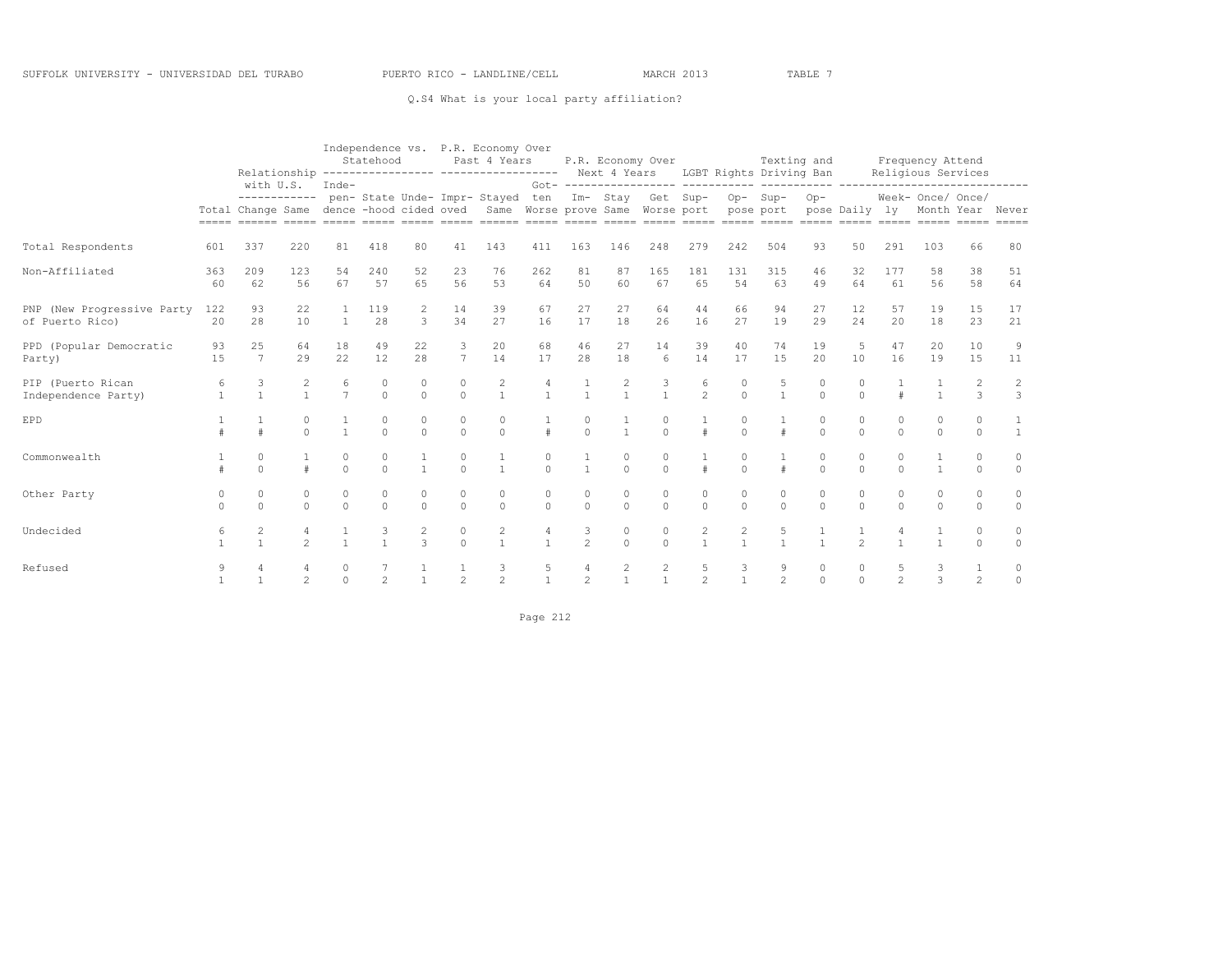## Q.S5 For statistical purposes only, can you please tell me what your ethnic background / ancestry is?

|                                             |                      |                           |                      |                      | Statehood           |                     |                                  | Independence vs. P.R. Economy Over<br>Past 4 Years<br>Relationship ---------------- ----------------- Next 4 Years LGBT Rights Driving Ban |                      |              |                     | P.R. Economy Over    |                     |                |                      | Texting and                             |                |                      | Frequency Attend<br>Religious Services |                      |                          |
|---------------------------------------------|----------------------|---------------------------|----------------------|----------------------|---------------------|---------------------|----------------------------------|--------------------------------------------------------------------------------------------------------------------------------------------|----------------------|--------------|---------------------|----------------------|---------------------|----------------|----------------------|-----------------------------------------|----------------|----------------------|----------------------------------------|----------------------|--------------------------|
|                                             |                      | with U.S.<br>------------ |                      | Inde-                |                     |                     |                                  | pen- State Unde- Impr- Stayed<br>Total Change Same dence -hood cided oved Same Worse prove Same Worse port pose port                       | ten                  |              |                     | Im- Stay Get Sup-    |                     | Op-Sup-        |                      | $Op-$<br>pose Daily ly Month Year Never |                |                      | Week- Once/ Once/                      |                      |                          |
| Total Respondents                           | 601                  | 337                       | 220                  | 81                   | 418                 | 80                  | 41                               | 143                                                                                                                                        | 411                  | 163          | 146                 | 248                  | 279                 | 242            | 504                  | 93                                      | 50             | 291                  | 103                                    | 66                   | 80                       |
| Hispanic/Latino                             | 350<br>58            | 197<br>58                 | 122<br>55            | 48<br>59             | 240<br>57           | 49<br>61            | 18<br>44                         | 87<br>61                                                                                                                                   | 242<br>59            | 94<br>58     | 91<br>62            | 140<br>56            | 171<br>61           | 134<br>55      | 302<br>60            | 48<br>52                                | 32<br>64       | 155<br>53            | 67<br>65                               | 36<br>55             | 54<br>68                 |
| White/Caucasian                             | 187<br>31            | 109<br>32                 | 70<br>32             | 21<br>2.6            | 139<br>33           | 23<br>29            | 19<br>46                         | 43<br>30                                                                                                                                   | 123<br>30            | 49<br>30     | 47<br>32            | 78<br>31             | 85<br>30            | 75<br>31       | 150<br>30            | 33<br>35                                | 15<br>30       | 97<br>33             | 30<br>2.9                              | 24<br>36             | 17<br>21                 |
| Black/African-American                      | 20<br>3              | 9<br>3                    | 10<br>5              | 6                    | 10<br>2             |                     | $\frac{1}{2}$                    | $\mathcal{L}$                                                                                                                              | 15<br>$\overline{4}$ | 4            | $\mathbf{1}$        | 10<br>$\overline{4}$ | 9<br>$\overline{3}$ | 11<br>5        | 17<br>$\mathbf{3}$   | $\mathcal{L}$                           | $\mathfrak{D}$ | 13<br>$\overline{4}$ | 3                                      | 3                    |                          |
| American Indian / Alaska<br>Native          | 12<br>$\mathfrak{D}$ | 6<br>$\mathfrak{D}$       | $\mathcal{L}$        | $\mathfrak{D}$       | $\mathfrak{D}$      | $\mathcal{L}$       | $\frac{1}{2}$                    | $\mathcal{L}$                                                                                                                              | 6<br>$\mathbf{1}$    |              | $\mathbf{1}$        |                      | $\mathcal{L}$       | $\overline{2}$ | $\frac{9}{2}$        | $\mathcal{L}$                           | $\Omega$       | $\mathfrak{D}$       | $\mathfrak{D}$                         | $\mathfrak{D}$       | $\overline{5}$           |
| Native Hawaiian / Other<br>Pacific Islander |                      | $\Omega$<br>$\Omega$      | 0<br>$\Omega$        | $\Omega$<br>$\Omega$ | 0<br>$\Omega$       | $\circ$<br>$\Omega$ | $\circ$<br>$\Omega$              | 0<br>$\Omega$                                                                                                                              | 0<br>$\Omega$        | $\Omega$     | $\circ$<br>$\Omega$ | $\circ$<br>$\Omega$  | 0<br>$\Omega$       | 0<br>$\Omega$  | $\circ$<br>$\Omega$  | $\circ$<br>$\Omega$                     | 0<br>$\Omega$  | 0<br>$\Omega$        | $\Omega$<br>$\Omega$                   | $\Omega$<br>$\Omega$ | $\mathbf{0}$<br>$\Omega$ |
| Asian                                       | 0<br>$\cap$          | $\circ$<br>$\Omega$       | 0<br>$\Omega$        | $\Omega$<br>$\Omega$ | $\circ$<br>$\Omega$ | 0<br>$\Omega$       | $\circ$<br>$\Omega$              | 0<br>$\Omega$                                                                                                                              | 0<br>$\Omega$        | $\Omega$     | $\circ$<br>$\Omega$ | $\circ$<br>$\Omega$  | 0<br>$\Omega$       | 0<br>$\Omega$  | $\circ$<br>$\Omega$  | $\circ$<br>$\cap$                       | 0<br>$\Omega$  | $\Omega$             | $\Omega$<br>$\Omega$                   | $\Omega$<br>$\Omega$ | $\circ$<br>$\Omega$      |
| Other                                       | 27                   | 13                        | 10<br>$\overline{5}$ | $\kappa$             | 18<br>$\Delta$      | $\mathcal{L}$       | $\overline{c}$<br>$\overline{a}$ | $\mathcal{L}$                                                                                                                              | 20<br>5              | 10<br>6      | 3                   |                      | 3                   | 14             | 23<br>$\overline{5}$ |                                         | 2<br>$\Delta$  | 19<br>$\overline{7}$ |                                        | $\mathcal{L}$        | 3                        |
| Don't know                                  |                      |                           |                      | $\Omega$<br>$\Omega$ |                     |                     | $\Omega$                         | $\circ$<br>$\circ$                                                                                                                         |                      | $\mathbf{1}$ | $\mathbf{1}$        | 2                    | $\circ$<br>$\circ$  | 3              | 3                    | 2<br>$\overline{c}$                     | 0<br>$\Omega$  |                      | $\Omega$                               | $\overline{c}$       |                          |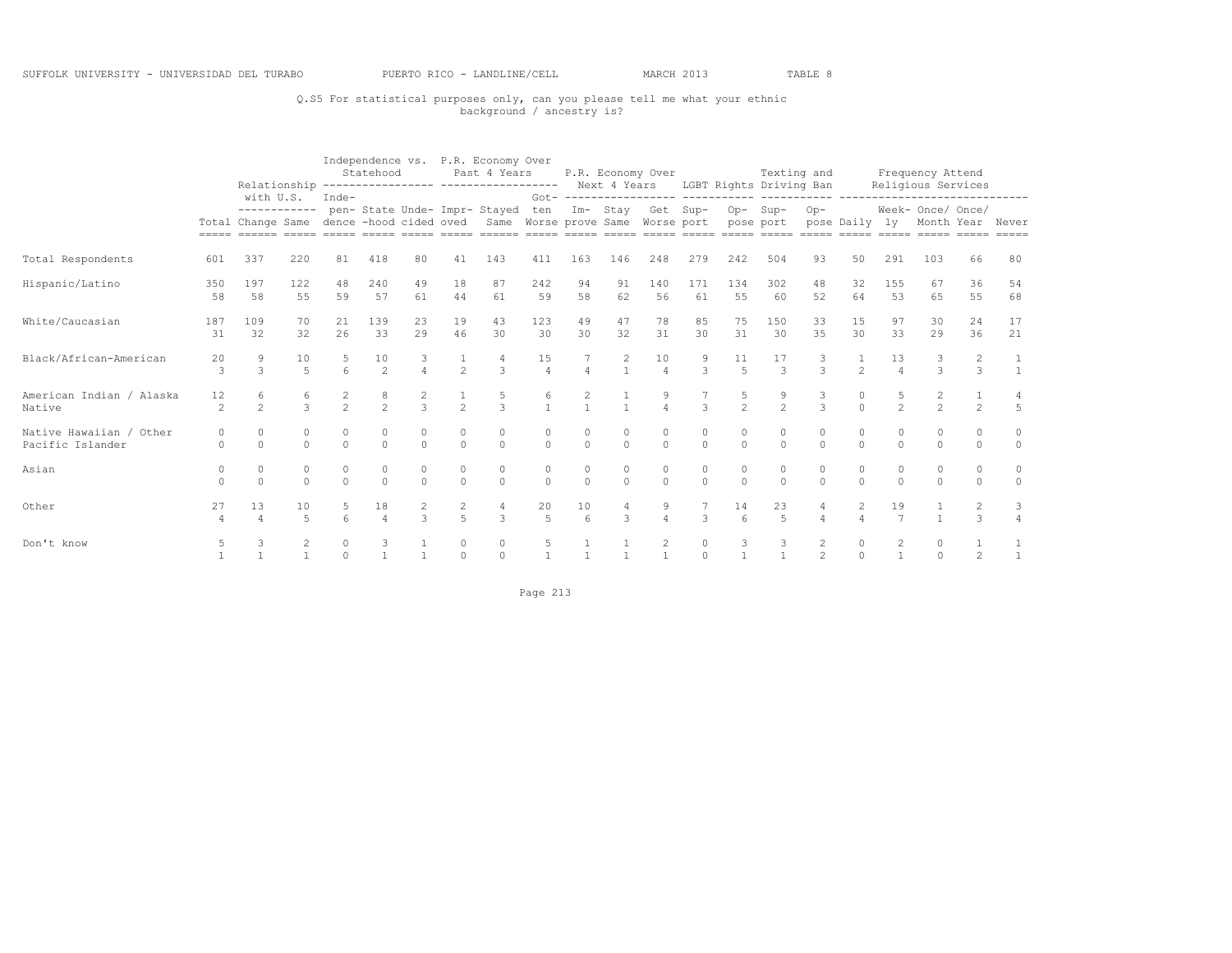QAGE What is your age category?

|                   |           | Relationship                                   |                   |                                 | Statehood |             |           | Independence vs. P.R. Economy Over<br>Past 4 Years |                |               |          | P.R. Economy Over                                       |          |                          | Texting and<br>Next 4 Years LGBT Rights Driving Ban |                    |            |                     | Frequency Attend<br>Religious Services |                |                     |
|-------------------|-----------|------------------------------------------------|-------------------|---------------------------------|-----------|-------------|-----------|----------------------------------------------------|----------------|---------------|----------|---------------------------------------------------------|----------|--------------------------|-----------------------------------------------------|--------------------|------------|---------------------|----------------------------------------|----------------|---------------------|
|                   |           | with U.S.<br>------------<br>Total Change Same |                   | Inde-<br>dence -hood cided oved |           |             |           | pen- State Unde- Impr- Stayed<br>Same              | $Got -$<br>ten | $Im-$         | Stay     | -----------------<br>Get<br>Worse prove Same Worse port | $Sup-$   | $Op-$                    | $Sup-$<br>pose port                                 | $Op-$              | pose Daily | lv.                 | Week- Once/ Once/<br>Month Year Never  |                |                     |
| Total Respondents | 601       | 337                                            | 220               | 81                              | 418       | 80          | 41        | 143                                                | 411            | 163           | 146      | 248                                                     | 279      | 242                      | 504                                                 | 93                 | 50         | 291                 | 103                                    | 66             | 80                  |
| 18-24 Years       | 55<br>9   | 34<br>10                                       | 19<br>9           | 16<br>20                        | 35<br>8   | 5           | 5         | 19<br>13                                           | 33<br>8        | 15<br>9       | 15<br>10 | 21<br>8                                                 | 37<br>13 | 14                       | 51<br>10                                            |                    | 10         | 19                  | 12<br>12                               | 9              | 13<br>16            |
| 25-34 Years       | 78<br>13  | 48<br>14                                       | 26<br>12          | 14<br>17                        | 55<br>13  | 5           | -6<br>15  | 15<br>10                                           | 56<br>14       | 20<br>12      | 21<br>14 | 37<br>15                                                | 41<br>15 | 28<br>12                 | 67<br>13                                            | 11<br>12           | 6<br>12    | 29<br>10            | 15<br>15                               | 16<br>24       | 12<br>15            |
| 35-49 Years       | 166<br>28 | 99<br>29                                       | 56<br>25          | 15<br>19                        | 127<br>30 | 19<br>24    | 11<br>27  | 38<br>27                                           | 115<br>28      | 39<br>24      | 42<br>29 | 75<br>30                                                | 79<br>28 | 68<br>28                 | 146<br>29                                           | 20<br>22           | 12<br>24   | 87<br>30            | 28<br>27                               | 13<br>20       | 23<br>29            |
| $50-64$ Years     | 159<br>26 | 86<br>26                                       | 60<br>27          | 19<br>23                        | 109<br>26 | 26<br>33    | 14<br>34  | 33<br>23                                           | 111<br>27      | 41<br>25      | 38<br>26 | 69<br>28                                                | 72<br>26 | 66<br>27                 | 130<br>26                                           | 28<br>30           | 13<br>26   | 85<br>29            | 27<br>26                               | 13<br>20       | 18<br>23            |
| 65 Years or older | 141<br>23 | 68<br>2.0                                      | 59<br>27          | 17<br>2.1                       | 90<br>22  | 27<br>34    | 17        | 37<br>26                                           | 96<br>23       | 48<br>29      | 30<br>21 | 45<br>18                                                | 49<br>18 | 66<br>27                 | 108<br>21                                           | 30<br>32           | 13<br>26   | 71<br>2.4           | 21<br>2.0                              | 17<br>26       | 14<br>18            |
| Refused           | 2         |                                                | $\circ$<br>$\cap$ | 0<br>$\cap$                     |           | 0<br>$\cap$ | $\hat{ }$ |                                                    | 0<br>$\cap$    | 0<br>$\Omega$ |          |                                                         |          | $\mathbf{0}$<br>$\Omega$ | 2                                                   | $\Omega$<br>$\cap$ | $\hat{ }$  | $\circ$<br>$\Omega$ | 0<br>$\Omega$                          | $\mathfrak{D}$ | $\circ$<br>$\Omega$ |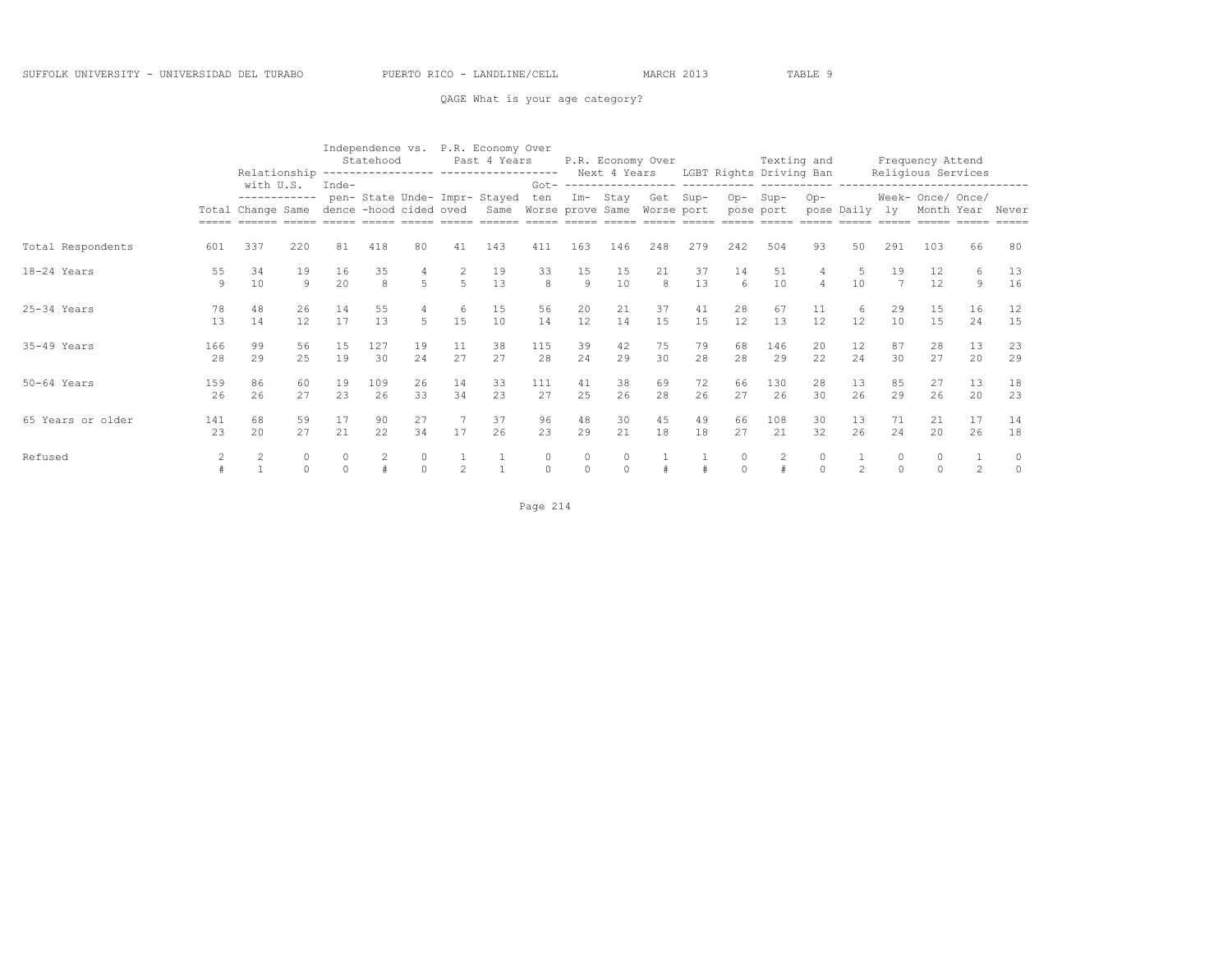## I am now going to read you a list of individuals in local and national politics. For each, please tell me if your opinion of them is generally favorable or generally unfavorable.

#### Q.1 Barack Obama

|                    |           |                                                                       |             |          | Statehood |               |                   | Independence vs. P.R. Economy Over<br>Past 4 Years<br>Relationship ---------------- ------------------ |           |               | Next 4 Years | P.R. Economy Over      |                                     |                     | Texting and<br>LGBT Rights Driving Ban |                |               |           | Frequency Attend<br>Religious Services |          |                  |
|--------------------|-----------|-----------------------------------------------------------------------|-------------|----------|-----------|---------------|-------------------|--------------------------------------------------------------------------------------------------------|-----------|---------------|--------------|------------------------|-------------------------------------|---------------------|----------------------------------------|----------------|---------------|-----------|----------------------------------------|----------|------------------|
|                    |           | with U.S.<br>------------<br>Total Change Same dence -hood cided oved |             | Inde-    |           |               |                   | pen- State Unde- Impr- Stayed ten Im- Stay<br>Same Worse prove Same                                    |           |               |              | Get Sup-<br>Worse port | Got- ------------------ ----------- |                     | Op-Sup-<br>pose port                   | Op-            | pose Daily ly |           | Week- Once/ Once/                      |          | Month Year Never |
| Total Respondents  | 601       | 337                                                                   | 220         | 81       | 418       | 80            | 41                | 143                                                                                                    | 411       | 163           | 146          | 248                    | 279                                 | 242                 | 504                                    | 93             | 50            | 291       | 103                                    | 66       | 80               |
| Never Heard        |           |                                                                       |             |          | 6         | $\Omega$      | $\circ$<br>$\cap$ | $\mathcal{L}$                                                                                          |           | $\mathcal{L}$ |              |                        | 2                                   | 4<br>$\mathfrak{D}$ | 6                                      |                |               |           |                                        |          |                  |
| Favorable          | 499<br>83 | 268<br>80                                                             | 195<br>89   | 66<br>81 | 345<br>83 | 71<br>89      | 33<br>80          | 124<br>87                                                                                              | 337<br>82 | 149<br>91     | 127<br>87    | 192<br>77              | 252<br>90                           | 182<br>75           | 415<br>82                              | 80<br>86       | 35<br>70      | 244<br>84 | 94<br>91                               | 55<br>83 | 63<br>79         |
| Unfavorable        | 56<br>9   | 40<br>12.                                                             | 14<br>$6 -$ | Q        | 45<br>11  | 3<br>$\Delta$ | -6<br>1.5         | 12<br>8                                                                                                | 37<br>9   | 4<br>$2^{1}$  | 8<br>$5 -$   | 40<br>16               | 13<br>$5^{\circ}$                   | 39<br>16            | 52<br>10                               | $\overline{a}$ | 8<br>16       | 28<br>10  | 6<br>6                                 | 8        | 11               |
| HOF /<br>Undecided | 39        | 26<br>8                                                               | 8           | 10       | 22<br>5   | 6<br>8        |                   | 4<br>3                                                                                                 | 33<br>8   | 4             | 10           | 14<br>6                | 12<br>4                             | 17                  | 31<br>6                                | 8<br>9         | 14            | 1.5       | $\mathfrak{D}$                         |          | 9                |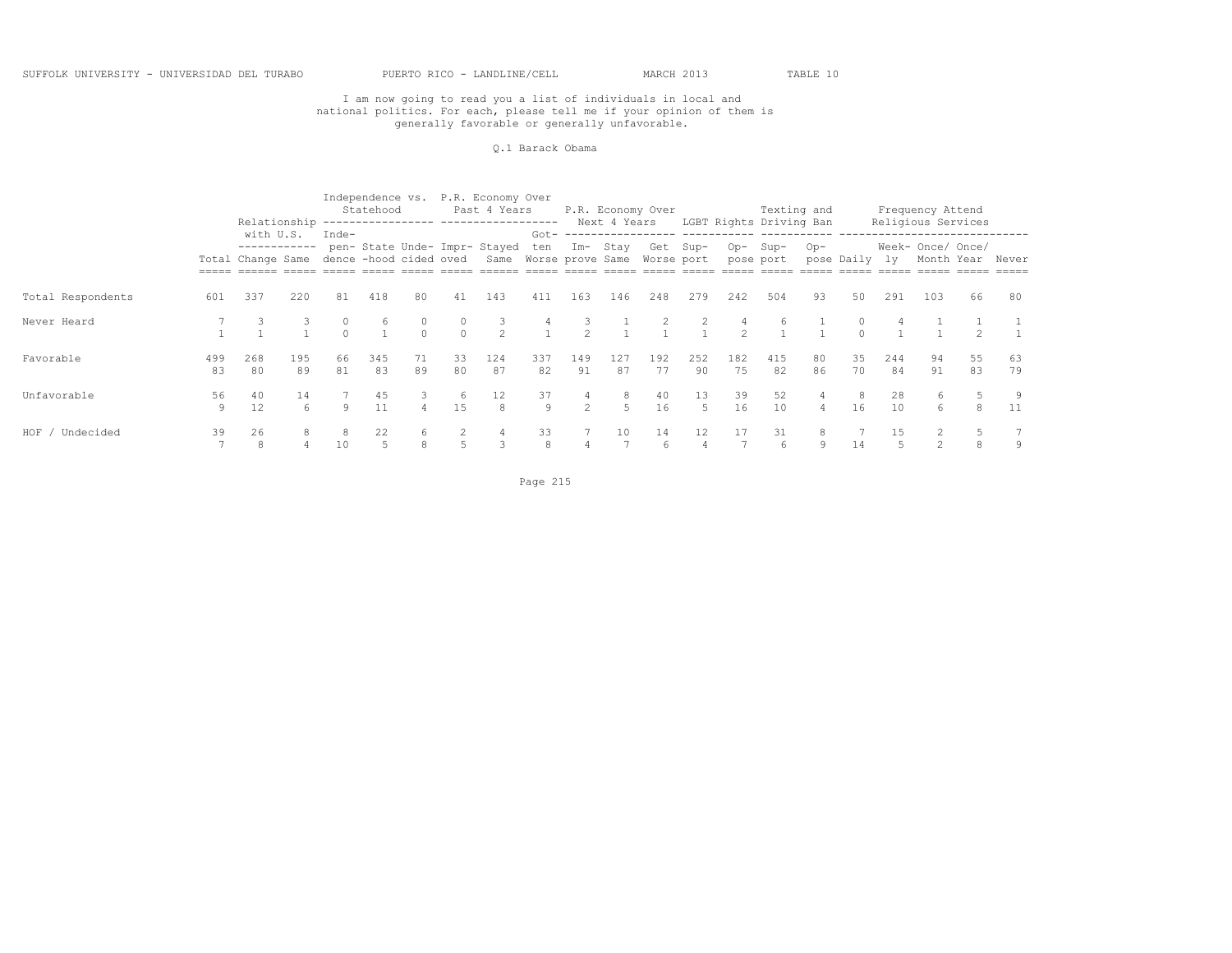## I am now going to read you a list of individuals in local and national politics. For each, please tell me if your opinion of them is generally favorable or generally unfavorable.

#### Q.2 Joe Biden

|                   |           |                                                                       |             |          | Statehood |          |          | Independence vs. P.R. Economy Over<br>Past 4 Years     |                      |              | Next 4 Years | P.R. Economy Over |           |                      | LGBT Rights Driving Ban | Texting and    |               |           | Frequency Attend<br>Religious Services |                  |          |
|-------------------|-----------|-----------------------------------------------------------------------|-------------|----------|-----------|----------|----------|--------------------------------------------------------|----------------------|--------------|--------------|-------------------|-----------|----------------------|-------------------------|----------------|---------------|-----------|----------------------------------------|------------------|----------|
|                   |           | with U.S.<br>------------<br>Total Change Same dence -hood cided oved |             | Inde-    |           |          |          | pen- State Unde- Impr- Stayed<br>Same Worse prove Same |                      | ten Im- Stay |              | Worse port        | Get Sup-  |                      | Op-Sup-<br>pose port    | $Op-$          | pose Daily ly |           | Week- Once/ Once/                      | Month Year Never |          |
| Total Respondents | 601       | 337                                                                   | 220         | 81       | 418       | 80       | 41       | 143                                                    | 411                  | 163          | 146          | 248               | 279       | 242                  | 504                     | 93             | 50            | 291       | 103                                    | 66               | 80       |
| Never Heard       | 389<br>65 | 198<br>59                                                             | 159<br>72   | 47<br>58 | 270<br>65 | 55<br>69 | 24<br>59 | 90<br>63                                               | 269<br>65            | 107<br>66    | 98<br>67     | 152<br>61         | 171<br>61 | 169<br>70            | 321<br>64               | 65<br>70       | 32<br>64      | 203<br>70 | 60<br>58                               | 41<br>62         | 47<br>59 |
| Favorable         | 84<br>14  | 54<br>16                                                              | 25<br>11    | 13<br>16 | 59<br>14  | 11<br>14 | 6<br>1.5 | 20<br>14                                               | 58<br>14             | 25<br>15     | 17<br>12     | 38<br>15          | 52<br>19  | 23<br>10             | 73<br>14                | 10<br>11       | 14            | 28<br>10  | 22<br>21                               | 9<br>14          | 16<br>20 |
| Unfavorable       | 50<br>8   | 40<br>12                                                              | 10<br>$5 -$ | 11       | 36<br>Q   | 6        | 6<br>1.5 | 14<br>10                                               | 30<br>$\overline{7}$ | 12           | 11<br>8      | 26<br>10          | 25<br>9   | 17<br>$\overline{7}$ | 45<br>Q                 | $\overline{5}$ |               | 21        |                                        | 10<br>1.5        | 11       |
| HOF,<br>Undecided | 78<br>13  | 45<br>13                                                              | 26<br>12    | 12<br>15 | 53<br>13  | 9<br>11  | 12       | 19<br>13                                               | 54<br>13             | 19<br>12     | 20<br>14     | 32<br>13          | 31<br>11  | 33<br>14             | 65<br>13                | 13<br>14       | 8<br>16       | 39<br>13  | 14<br>14                               | 6<br>9           | 10       |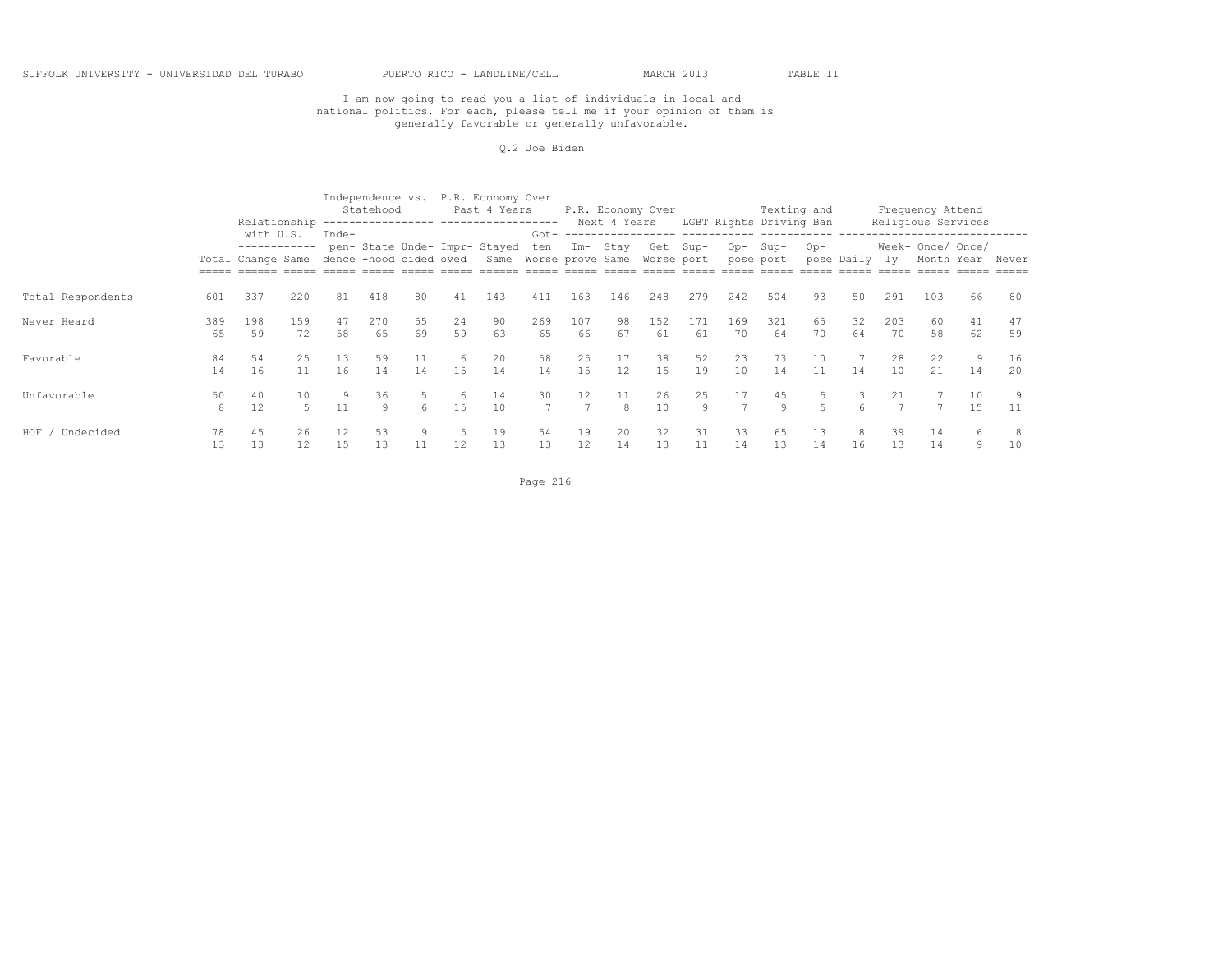#### Q.3 Hillary Clinton

|                    |                      |                                                       |              |               | Statehood            |          |               | Independence vs. P.R. Economy Over<br>Past 4 Years<br>Relationship ---------------- ------------------ |                   |                |                     | P.R. Economy Over      |                                    |                        | Texting and<br>Next 4 Years LGBT Rights Driving Ban |          |               |           | Frequency Attend<br>Religious Services |               |                  |
|--------------------|----------------------|-------------------------------------------------------|--------------|---------------|----------------------|----------|---------------|--------------------------------------------------------------------------------------------------------|-------------------|----------------|---------------------|------------------------|------------------------------------|------------------------|-----------------------------------------------------|----------|---------------|-----------|----------------------------------------|---------------|------------------|
|                    |                      | with U.S.<br>Total Change Same dence -hood cided oved | ------------ | Inde-         |                      |          |               | pen- State Unde- Impr- Stayed ten Im- Stay<br>Same Worse prove Same                                    |                   |                |                     | Get Sup-<br>Worse port | Got- ------------------ ---------- | Op-                    | Sup-<br>pose port                                   | Op-      | pose Daily ly |           | Week- Once/ Once/                      |               | Month Year Never |
| Total Respondents  | 601                  | 337                                                   | 220          | 81            | 418                  | 80       | 41            | 143                                                                                                    | 411               | 163            | 146                 | 248                    | 279                                | 242                    | 504                                                 | 93       | 50            | 291       | 103                                    | 66            | 80               |
| Never Heard        | 30<br>$\overline{5}$ | 14<br>4                                               | 13<br>6      | $\mathcal{P}$ | 20<br>$\overline{5}$ | 6<br>8   | $\mathcal{L}$ | 10<br>$\overline{7}$                                                                                   | 19<br>$5^{\circ}$ | $\overline{4}$ | 6<br>$\overline{4}$ | 12<br>$\overline{5}$   | 9<br>3                             | 14<br>$6 \overline{6}$ | 20                                                  | 10<br>11 | 5<br>10       | ₹         | 11                                     | $\mathcal{L}$ |                  |
| Favorable          | 399<br>66            | 223<br>66                                             | 148<br>67    | 53<br>65      | 280<br>67            | 55<br>69 | 25<br>61      | 98<br>69                                                                                               | 272<br>66         | 121<br>74      | 101<br>69           | 158<br>64              | 203<br>73                          | 149<br>62              | 327<br>65                                           | 68<br>73 | 28<br>56      | 198<br>68 | 70<br>68                               | 45<br>68      | 52<br>65         |
| Unfavorable        | 73<br>12             | 50<br>1.5                                             | 19<br>9      | 13<br>16      | 53<br>13             | 6<br>8   | -5<br>12      | 13<br>$\circ$                                                                                          | 54<br>13          | 11             | 16<br>11            | 40<br>16               | 28<br>10                           | 41<br>17               | 66<br>13                                            | 8        | 8<br>16       | 37<br>13  | 10<br>10                               | 11            | 11<br>14         |
| HOF ,<br>Undecided | 99<br>17             | 50                                                    | 40<br>18     | 13<br>16      | 65<br>16             | 13<br>16 | 10<br>24      | 22<br>15                                                                                               | 66<br>16          | 24<br>15       | 23<br>16            | 38<br>15               | 39<br>14                           | 38<br>16               | 91<br>18                                            | 8<br>9   | 9<br>18       | 47<br>16  | 12<br>12                               | 12<br>18      | 15<br>19         |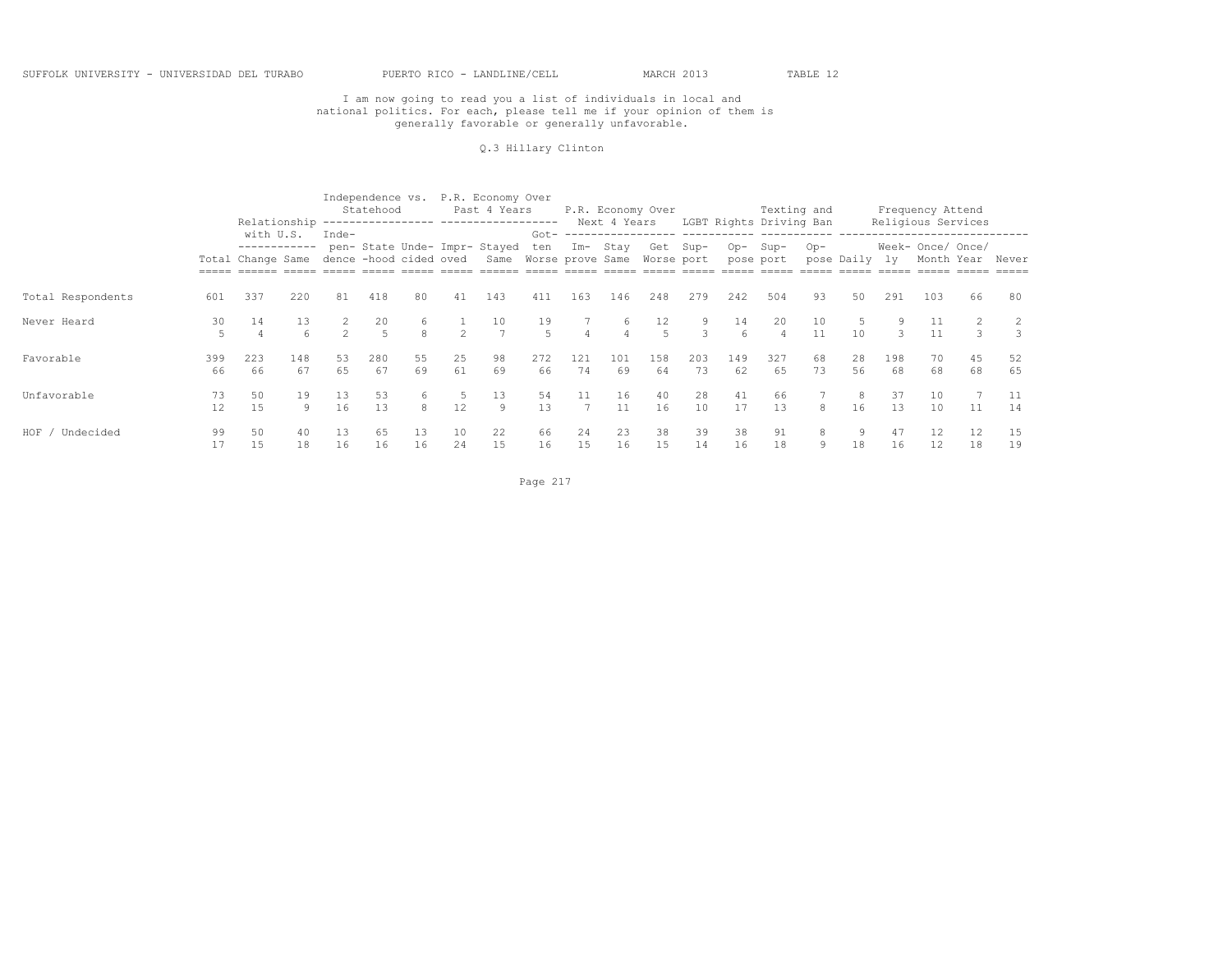Q.4 Alejandro Garcia Padilla

|                    |                      |                                                                       |           |          | Statehood     |               |               | Independence vs. P.R. Economy Over<br>Past 4 Years<br>Relationship ---------------- ------------------ |                   |                     | Next 4 Years        | P.R. Economy Over                     |              |               | Texting and<br>LGBT Rights Driving Ban |          |               |            | Frequency Attend<br>Religious Services                            |          |          |
|--------------------|----------------------|-----------------------------------------------------------------------|-----------|----------|---------------|---------------|---------------|--------------------------------------------------------------------------------------------------------|-------------------|---------------------|---------------------|---------------------------------------|--------------|---------------|----------------------------------------|----------|---------------|------------|-------------------------------------------------------------------|----------|----------|
|                    |                      | with U.S.<br>------------<br>Total Change Same dence -hood cided oved |           | Inde-    |               |               |               | pen- State Unde- Impr- Stayed<br>Same Worse prove Same                                                 | ten               | Im- Stay            |                     | Got- ------------------<br>Worse port | Get Sup-     |               | Op-Sup-<br>pose port                   | $Op-$    | pose Daily    | 1v         | ------------------------------<br>Week- Once/ Once/<br>Month Year |          | Never    |
| Total Respondents  | 601                  | 337                                                                   | 220       | 81       | 418           | 80            | 41            | 143                                                                                                    | 411               | 163                 | 146                 | 248                                   | 279          | 242           | 504                                    | 93       | 50            | 291        | 103                                                               | 66       | 80       |
| Never Heard        | 10<br>$\mathfrak{D}$ |                                                                       |           |          | $\mathcal{P}$ | $\mathcal{L}$ | 0<br>$\Omega$ | 4<br>3                                                                                                 | 6<br>$\mathbf{1}$ | 3<br>$\overline{2}$ | 3<br>$\mathfrak{D}$ |                                       | 6<br>$2^{1}$ | $\mathcal{P}$ |                                        |          | $\mathcal{D}$ |            | $\mathcal{P}$                                                     |          |          |
| Favorable          | 263<br>44            | 98<br>29                                                              | 145<br>66 | 38<br>47 | 157<br>38     | 55<br>69      | 14<br>34      | 68<br>48                                                                                               | 178<br>43         | 116<br>71           | 72<br>49            | 53<br>21                              | 137<br>49    | 90<br>37      | 219<br>43                              | 43<br>46 | 20<br>40      | 130<br>4.5 | 51<br>50                                                          | 29<br>44 | 30<br>38 |
| Unfavorable        | 218<br>36            | 172<br>51                                                             | 38<br>17  | 27<br>33 | 179<br>43     | 10<br>13      | 21<br>51      | 41<br>29                                                                                               | 153<br>37         | 25<br>15            | 41<br>28            | 142<br>57                             | 95<br>34     | 102<br>42     | 187<br>37                              | 29<br>31 | 19<br>38      | 101<br>35  | 31<br>30                                                          | 27<br>41 | 35<br>44 |
| HOF /<br>Undecided | 110<br>18            | 66<br>20                                                              | 30<br>14  | 15<br>19 | 75<br>18      | 13<br>16      | 6<br>15       | 30<br>21                                                                                               | 74<br>18          | 19<br>12            | 30<br>21            | 50<br>20                              | 41<br>15     | 46<br>19      | 91<br>18                               | 18<br>19 | 10<br>20      | -54<br>19  | 19<br>18                                                          | 9.<br>14 | 15<br>19 |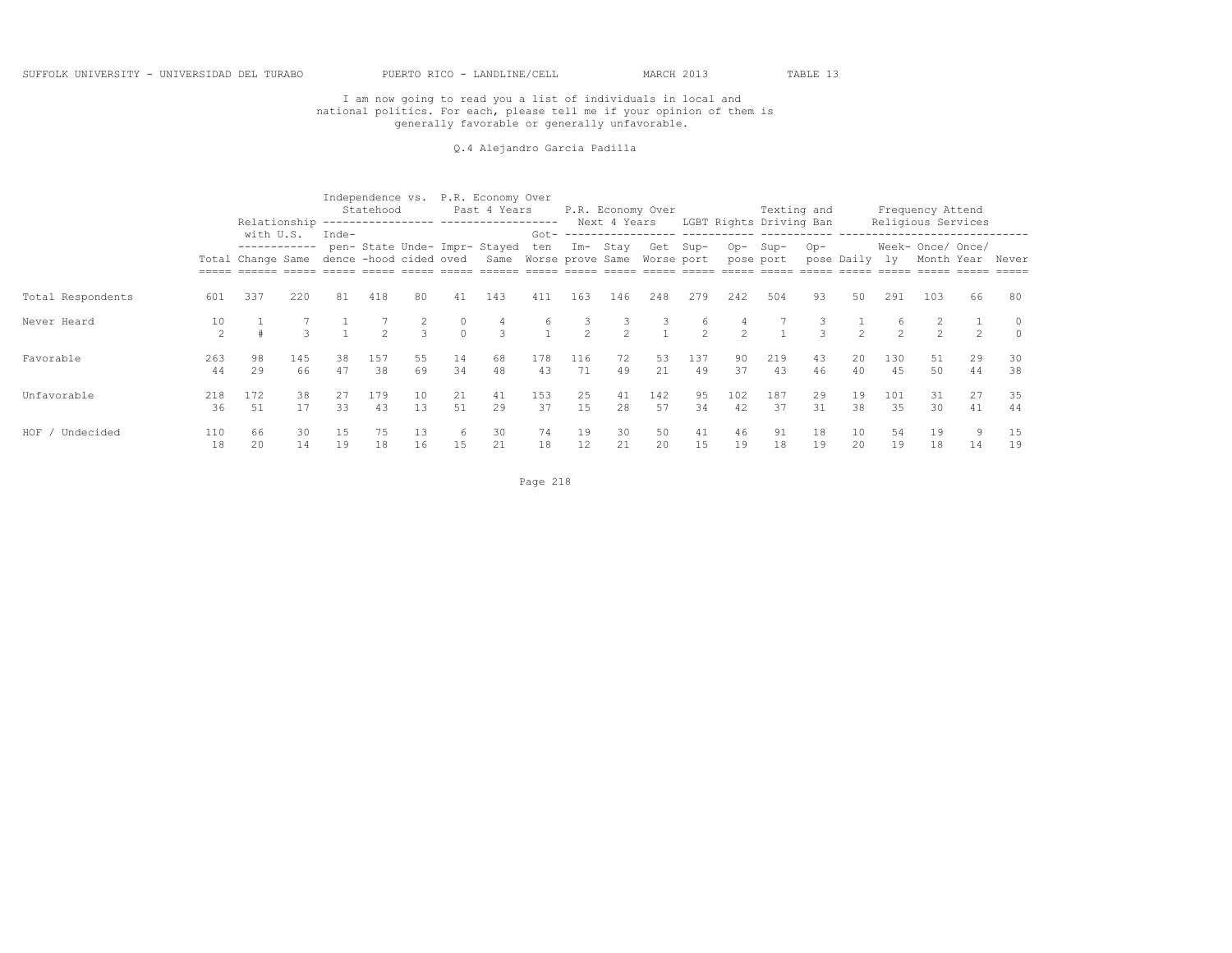#### Q.5 Luis Fortuno

|                   |           |                                                       |              |          | Statehood |           |                   | Independence vs. P.R. Economy Over<br>Past 4 Years                  |           |          |           | P.R. Economy Over |                                                 |           | Texting and<br>Next 4 Years LGBT Rights Driving Ban |          |               |           | Frequency Attend  | Religious Services |                     |
|-------------------|-----------|-------------------------------------------------------|--------------|----------|-----------|-----------|-------------------|---------------------------------------------------------------------|-----------|----------|-----------|-------------------|-------------------------------------------------|-----------|-----------------------------------------------------|----------|---------------|-----------|-------------------|--------------------|---------------------|
|                   |           | with U.S.<br>Total Change Same dence -hood cided oved | ------------ | Inde-    |           |           |                   | pen- State Unde- Impr- Stayed ten Im- Stay<br>Same Worse prove Same |           |          |           | Worse port        | Got- ------------------ -----------<br>Get Sup- |           | Op-Sup-<br>pose port                                | Op-      | pose Daily ly |           | Week- Once/ Once/ |                    | Month Year Never    |
| Total Respondents | 601       | 337                                                   | 220          | 81       | 418       | 80        | 41                | 143                                                                 | 411       | 163      | 146       | 248               | 279                                             | 242       | 504                                                 | 93       | 50            | 291       | 103               | 66                 | 80                  |
| Never Heard       |           |                                                       |              |          |           |           | $\circ$<br>$\cap$ |                                                                     |           |          |           |                   |                                                 |           |                                                     |          | $\cap$        |           | $\mathcal{P}$     | $\Omega$           | $\circ$<br>$\Omega$ |
| Favorable         | 269<br>45 | 192<br>57                                             | 68<br>31     | 12<br>15 | 230<br>55 | 20<br>2.5 | 32<br>78          | 72<br>50                                                            | 161<br>39 | 58<br>36 | -60<br>41 | 133<br>54         | 106<br>38                                       | 134<br>55 | 216<br>43                                           | 50<br>54 | 28<br>56      | 136<br>47 | 37<br>36          | 28<br>42           | 32<br>40            |
| Unfavorable       | 257<br>43 | 109<br>32                                             | 132<br>60    | 64<br>79 | 137<br>33 | 49<br>61  | 6<br>1.5          | 48<br>34                                                            | 201<br>49 | 82<br>50 | 72<br>49  | 91<br>37          | 144<br>52                                       | 79<br>33  | 223<br>44                                           | 33<br>35 | 19<br>38      | 112<br>38 | 52<br>50          | 31<br>47           | 43<br>54            |
| HOF,<br>Undecided | 72<br>12  | 35<br>10                                              | 18<br>8      |          | 50<br>12  | 10<br>13  |                   | 22<br>15                                                            | 47<br>11  | 22<br>13 | 13<br>9   | 23<br>9           | 27<br>10                                        | 28<br>12  | 63<br>13                                            | 10       | 3<br>6        | 42<br>14  | 12<br>12          | 11                 |                     |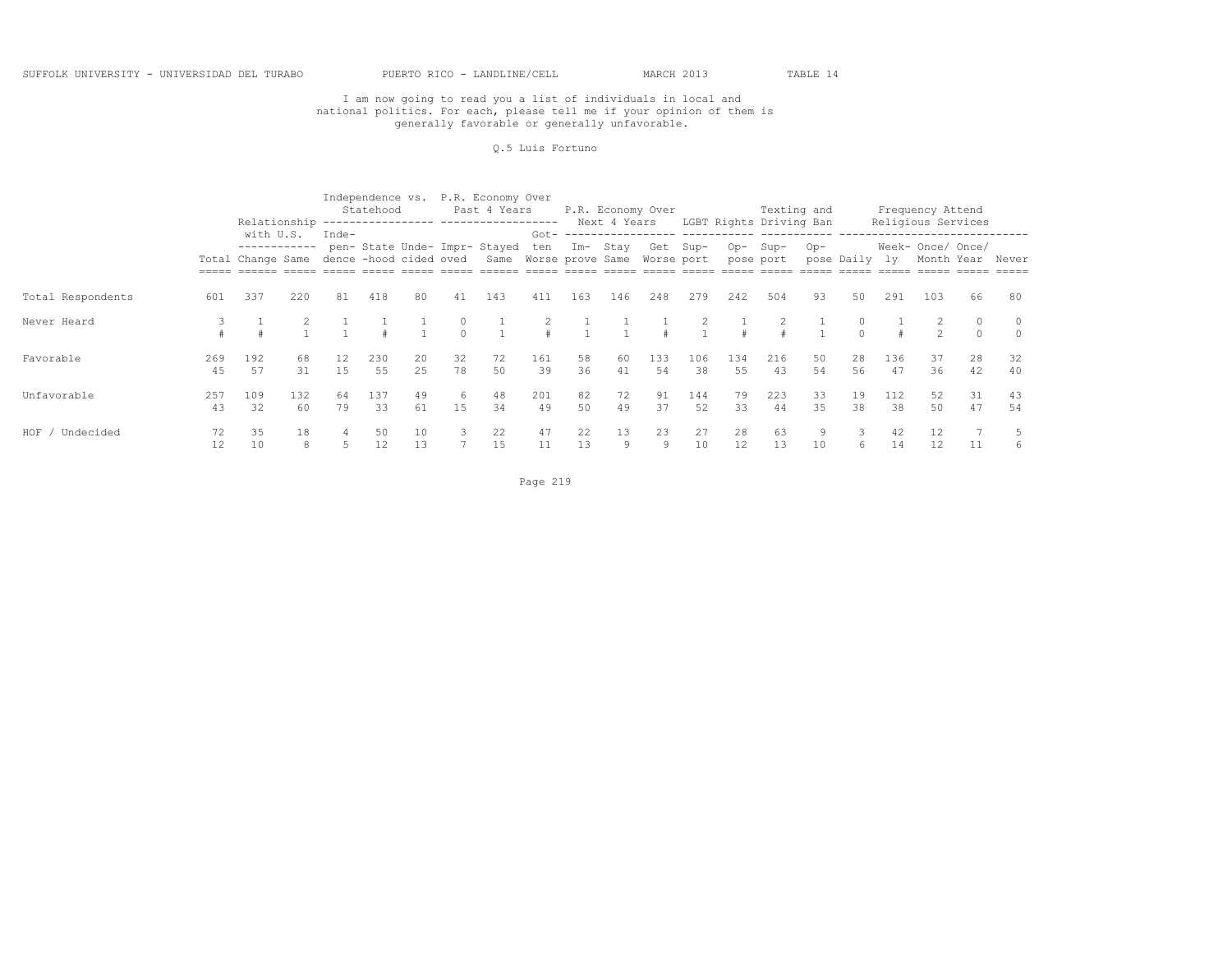#### Q.6 Pedro Pierluisi

|                      |           |                                                                       |           |          | Statehood |          |               | Independence vs. P.R. Economy Over<br>Past 4 Years<br>Relationship ---------------- ------------------ |                      |                |                     | P.R. Economy Over   |                     |                         | Texting and<br>Next 4 Years LGBT Rights Driving Ban |               |               |           | Frequency Attend<br>Religious Services |          |                  |
|----------------------|-----------|-----------------------------------------------------------------------|-----------|----------|-----------|----------|---------------|--------------------------------------------------------------------------------------------------------|----------------------|----------------|---------------------|---------------------|---------------------|-------------------------|-----------------------------------------------------|---------------|---------------|-----------|----------------------------------------|----------|------------------|
|                      |           | with U.S.<br>------------<br>Total Change Same dence -hood cided oved |           | Inde-    |           |          |               | pen- State Unde- Impr- Stayed ten Im- Stay<br>Same Worse prove Same Worse port                         |                      |                |                     |                     | Get Sup-            | Op-Sup-                 | pose port                                           | Op-           | pose Daily ly |           | Week- Once/ Once/                      |          | Month Year Never |
| Total Respondents    | 601       | 337                                                                   | 220       | 81       | 418       | 80       | 41            | 143                                                                                                    | 411                  | 163            | 146                 | 248                 | 279                 | 242                     | 504                                                 | 93            | 50            | 291       | 103                                    | 66       | 80               |
| Never Heard          | 17<br>3   | $\mathcal{L}$                                                         |           |          | 11        |          | $\mathcal{P}$ | 5<br>$\mathcal{L}$                                                                                     | 11<br>$\overline{3}$ | $\overline{4}$ | 3<br>$\overline{2}$ | 4<br>$\mathfrak{D}$ | 8<br>$\overline{3}$ | 8<br>$\mathcal{L}$      | 15<br>3                                             | $\mathcal{P}$ | $\mathcal{P}$ |           | $\mathcal{P}$                          |          |                  |
| Favorable            | 364<br>61 | 230<br>68                                                             | 114<br>52 | 30<br>37 | 292<br>70 | 33<br>41 | 32<br>78      | 97<br>68                                                                                               | 231<br>56            | 83<br>51       | 95<br>65            | 164<br>66           | 160<br>57           | 163<br>67               | 305<br>61                                           | 56<br>60      | 35<br>70      | 181<br>62 | 57<br>55                               | 42<br>64 | 43<br>54         |
| Unfavorable          | 136<br>23 | 69<br>2.0                                                             | 62<br>28  | 43<br>53 | 63<br>1.5 | 26<br>33 | -5<br>12      | 21<br>15                                                                                               | 108<br>26            | 52<br>32       | 28<br>19            | 51<br>2.1           | 80<br>29            | 42<br>17                | 115<br>2.3                                          | 20<br>22      | 10<br>20      | 59<br>2.0 | 29<br>2.8                              | 14<br>21 | 23<br>29         |
| $HOF$ /<br>Undecided | 84<br>14  | 29<br>9                                                               | 39<br>18  | 9        | 52<br>12  | 18<br>23 | 3             | 20<br>14                                                                                               | 61<br>15             | 21<br>13       | 20<br>14            | 29<br>12            | 31<br>11            | 29<br>$12 \overline{ }$ | 69<br>14                                            | 15<br>16      | 4<br>8        | 41<br>14  | 15<br>15                               | 11       | 14<br>18         |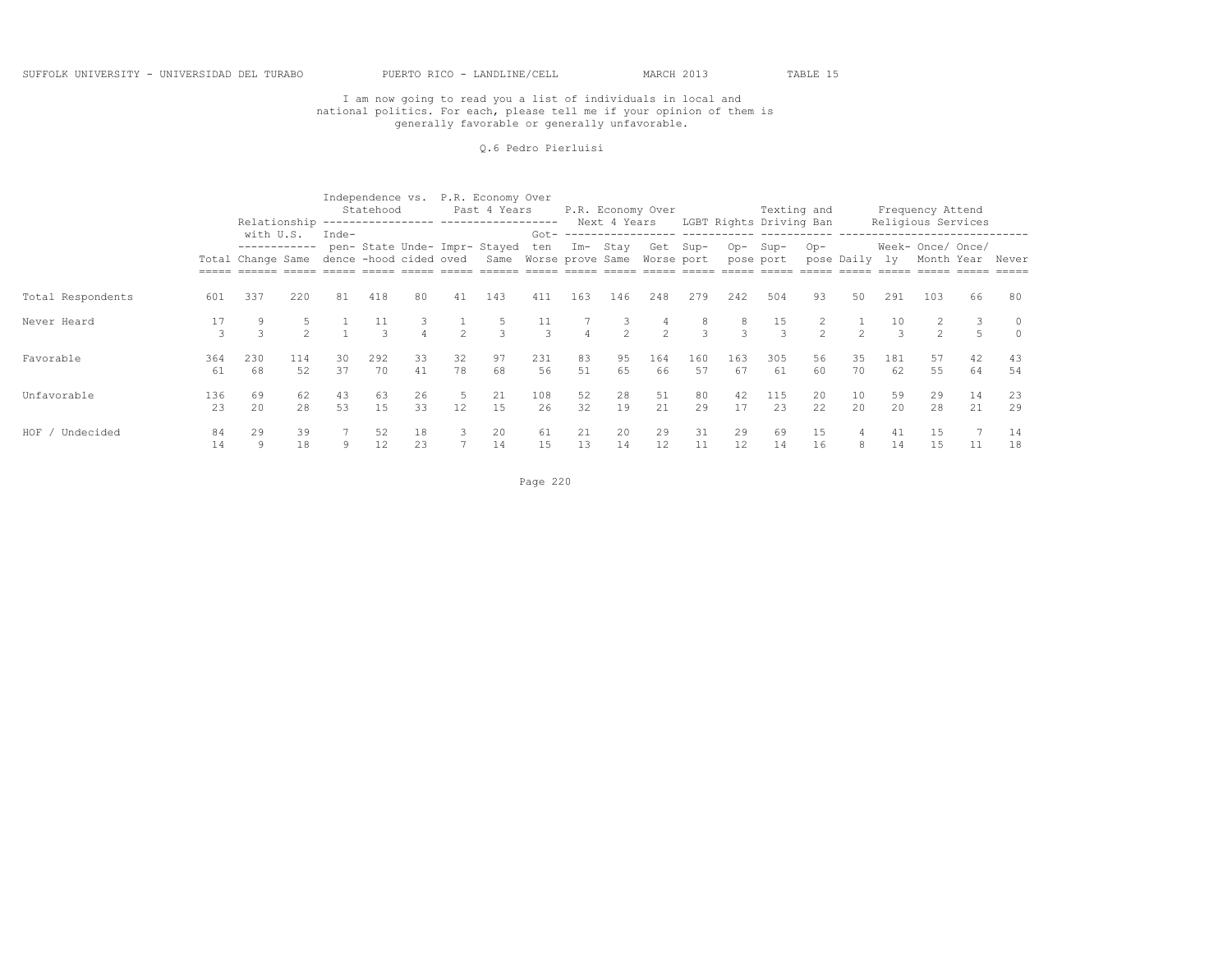## Q.7 Do you feel Puerto Rico is headed in the right direction, or is it on the wrong track?

|                   |           |                                   |          |                        | Statehood |          |                | Independence vs. P.R. Economy Over<br>Past 4 Years                |           |          |           | P.R. Economy Over |           |               | Texting and             |          |               |                | Frequency Attend                |          |          |
|-------------------|-----------|-----------------------------------|----------|------------------------|-----------|----------|----------------|-------------------------------------------------------------------|-----------|----------|-----------|-------------------|-----------|---------------|-------------------------|----------|---------------|----------------|---------------------------------|----------|----------|
|                   |           | Relationship<br>with U.S.         |          | Inde-                  |           |          |                | ------------------ -------------------                            | $Got -$   |          |           | Next 4 Years      |           |               | LGBT Rights Driving Ban |          |               |                | Religious Services              |          |          |
|                   |           | ------------<br>Total Change Same |          | dence -hood cided oved |           |          |                | pen- State Unde- Impr- Stayed<br>Same Worse prove Same Worse port | ten       |          | Im- Stay  | Get Sup-          |           | $Op-$         | Sup-<br>pose port       | $Op-$    | pose Daily ly |                | Week- Once/ Once/<br>Month Year |          | Never    |
| Total Respondents | 601       | 337                               | 220      | 81                     | 418       | 80       | 41             | 143                                                               | 411       | 163      | 146       | 248               | 279       | 242           | 504                     | 93       | 50            | 291            | 103                             | 66       | 80       |
| Right Direction   | 145<br>24 | 53<br>16                          | 86<br>39 | 21<br>26               | 90<br>22  | 25<br>31 | 12<br>29       | 48<br>34                                                          | 82<br>20  | 84<br>52 | 35<br>24  | 18                | 67<br>24  | 55<br>23      | 116<br>23               | 28<br>30 | 13<br>26      | 72<br>25       | 27<br>26                        | 14<br>21 | 18<br>23 |
| Wrong Track       | 348<br>58 | 244<br>72                         | 88<br>40 | 50<br>62               | 258<br>62 | 32<br>40 | 24<br>59       | 64<br>45                                                          | 259<br>63 | 44<br>27 | 75<br>51  | 207<br>83         | 162<br>58 | 150<br>62     | 302<br>60               | 46<br>49 | 29<br>58      | 168<br>58      | 58<br>56                        | 40<br>61 | 47<br>59 |
| Undecided         | 99<br>17  | 37<br>11                          | 45<br>20 | 8<br>10                | 65<br>16  | 23<br>29 | 10             | 27<br>19                                                          | 66<br>16  | 33<br>20 | 35<br>2.4 | 19<br>8           | 47<br>17  | 32<br>13      | 79<br>16                | 18<br>19 | 14            | 45<br>1.5      | 18<br>17                        | 12<br>18 | 14<br>18 |
| Refused           |           |                                   |          |                        |           | $\cap$   | $\mathfrak{D}$ | 3                                                                 |           |          |           |                   |           | $\mathcal{D}$ |                         |          |               | $\mathfrak{D}$ | $\Omega$                        |          |          |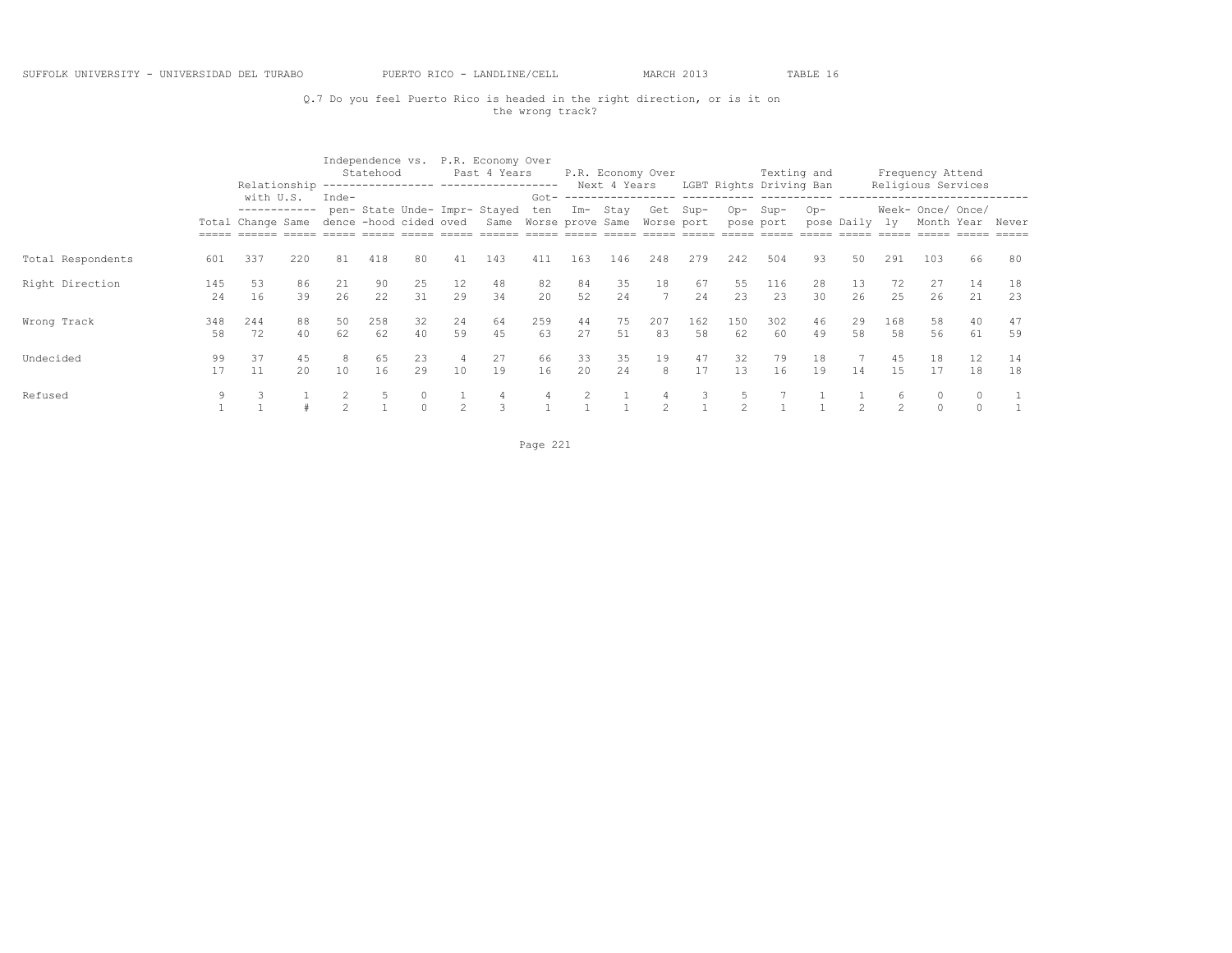#### SUFFOLK UNIVERSITY - UNIVERSIDAD DEL TURABO PUERTO RICO - LANDLINE/CELL MARCH 2013 TABLE 17

## Q.8 Do you approve or disapprove of the job Barack Obama is doing as U.S. president?

|                   |                      |                                   | Relationship<br>with U.S. |                                 | Statehood      |                        |                     | Independence vs. P.R. Economy Over<br>Past 4 Years                |                      |               | Next 4 Years | P.R. Economy Over |                      |           | Texting and<br>LGBT Rights Driving Ban |          |               |           | Frequency Attend<br>Religious Services |          |          |
|-------------------|----------------------|-----------------------------------|---------------------------|---------------------------------|----------------|------------------------|---------------------|-------------------------------------------------------------------|----------------------|---------------|--------------|-------------------|----------------------|-----------|----------------------------------------|----------|---------------|-----------|----------------------------------------|----------|----------|
|                   |                      | ------------<br>Total Change Same |                           | Inde-<br>dence -hood cided oved |                |                        |                     | pen- State Unde- Impr- Stayed<br>Same Worse prove Same Worse port | $Got -$<br>ten       |               | Im- Stay     |                   | Get Sup-             | Op-       | Sup-<br>pose port                      | $Op-$    | pose Daily ly |           | Week- Once/ Once/<br>Month Year        |          | Never    |
| Total Respondents | 601                  | 337                               | 220                       | 81                              | 418            | 80                     | 41                  | 143                                                               | 411                  | 163           | 146          | 248               | 279                  | 242       | 504                                    | 93       | 50            | 291       | 103                                    | 66       | 80       |
| Approve           | 488<br>81            | 265<br>79                         | 194<br>88                 | 64<br>79                        | 337<br>81      | 69<br>86               | 32<br>78            | 125<br>87                                                         | 326<br>79            | 146<br>90     | 125<br>86    | 187<br>75         | 248<br>89            | 176<br>73 | 401<br>80                              | 83<br>89 | 34<br>68      | 238<br>82 | 89<br>86                               | 56<br>85 | 65<br>81 |
| Disapprove        | 55<br>9              | 41<br>12                          | 12                        | Q                               | 45<br>11       | $\mathcal{L}$          | -5<br>12            | 11<br>8                                                           | 38<br>9              | $\mathcal{L}$ | $5 -$        | 39<br>16          | 12<br>$\overline{4}$ | 40<br>17  | 52<br>10 <sup>°</sup>                  | 3<br>3   | 10<br>20      | 28<br>10  | 6<br>6                                 | 8        | 6        |
| Undecided         | 48<br>8              | 26<br>8                           | 12<br>5                   | 9                               | 29             | 9.<br>11               | 3<br>$\overline{7}$ | 5                                                                 | 38<br>9              | 10<br>6       | 13<br>9      | 16<br>6           | 15<br>$\overline{5}$ | 22<br>9   | 42<br>8                                | 6<br>6   | 6<br>12       | 22        |                                        | 6        | 9        |
| Refused           | 10<br>$\mathfrak{D}$ |                                   |                           |                                 | $\mathfrak{D}$ | $\mathbf{0}$<br>$\cap$ | $\mathfrak{D}$      | $\Omega$                                                          | 9.<br>$\mathfrak{D}$ |               |              | 6                 |                      |           | 9<br>$\mathfrak{D}$                    |          | $\circ$       |           |                                        |          |          |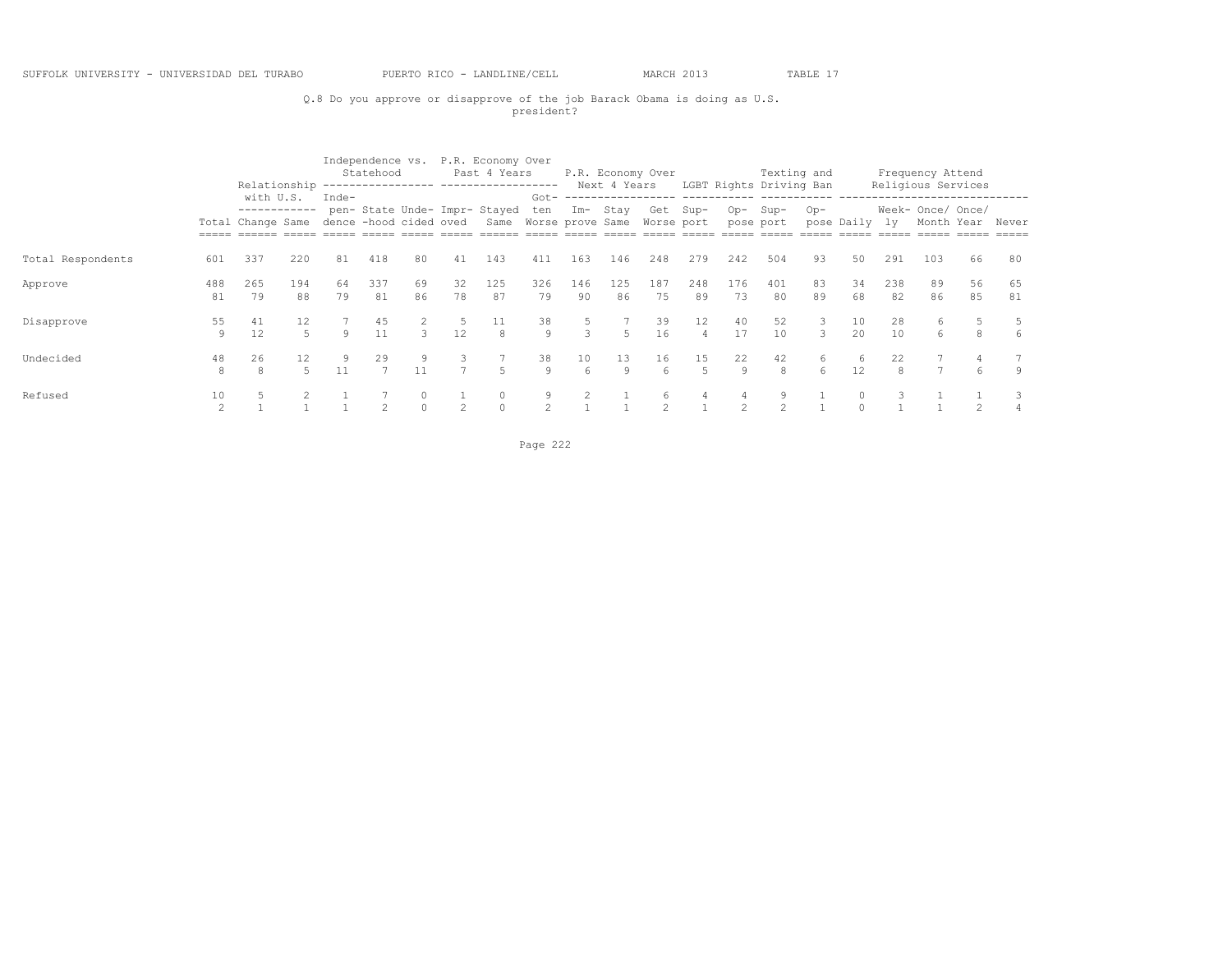Q.9 Do you approve or disapprove of the job Luis Fortuno did as governor?

|                   |           |                                                |           |                                 | Statehood |               |          | Independence vs. P.R. Economy Over<br>Past 4 Years<br>Relationship ---------------- ------------------ |           |          | Next 4 Years   | P.R. Economy Over |           |           | Texting and<br>LGBT Rights Driving Ban |                     |               |           | Frequency Attend<br>Religious Services                         |          |                     |
|-------------------|-----------|------------------------------------------------|-----------|---------------------------------|-----------|---------------|----------|--------------------------------------------------------------------------------------------------------|-----------|----------|----------------|-------------------|-----------|-----------|----------------------------------------|---------------------|---------------|-----------|----------------------------------------------------------------|----------|---------------------|
|                   |           | with U.S.<br>------------<br>Total Change Same |           | Inde-<br>dence -hood cided oved |           |               |          | pen- State Unde- Impr- Stayed<br>Same Worse prove Same Worse port                                      | ten       |          | Im- Stay       |                   | Get Sup-  | $Op-$     | $Sup-$<br>pose port                    | $Op-$               | pose Daily ly |           | ___________________________<br>Week- Once/ Once/<br>Month Year |          | Never               |
| Total Respondents | 601       | 337                                            | 220       | 81                              | 418       | 80            | 41       | 143                                                                                                    | 411       | 163      | 146            | 248               | 279       | 242       | 504                                    | 93                  | 50            | 291       | 103                                                            | 66       | 80                  |
| Approve           | 261<br>43 | 194<br>58                                      | 57<br>26  | 10<br>12                        | 233<br>56 | 10<br>1.3     | 34<br>83 | 78<br>55                                                                                               | 147<br>36 | 58<br>36 | 61<br>42       | 127<br>.51        | 102<br>37 | 136<br>56 | 213<br>42                              | 46<br>49            | 27<br>54      | 138<br>47 | 38<br>37                                                       | 28<br>42 | 26<br>33            |
| Disapprove        | 272<br>45 | 114<br>34                                      | 142<br>65 | 66<br>81                        | 142<br>34 | 53<br>66      | -4<br>10 | 47<br>33                                                                                               | 217<br>53 | 87<br>53 | 70<br>48       | 92<br>37          | 151<br>54 | 83<br>34  | 234<br>46                              | 38<br>41            | 18<br>36      | 119<br>41 | 54<br>52                                                       | 34<br>52 | 46<br>58            |
| Undecided         | 61<br>10  | 26<br>$\mathcal{R}$                            | 20<br>9   | 3                               | 41<br>10  | 15<br>19      | $5 -$    | 16<br>11                                                                                               | 43<br>10  | 18<br>11 | 12<br>8        | 25<br>10          | 24<br>9   | 20<br>8   | 52<br>10                               | 9<br>10             | 10            | 30<br>10  | 10<br>10                                                       | 6        | 8<br>10             |
| Refused           |           |                                                |           |                                 |           | $\mathcal{L}$ |          |                                                                                                        |           |          | $\mathfrak{D}$ |                   |           |           | 5                                      | $\circ$<br>$\Omega$ | $\Omega$      |           |                                                                | $\Omega$ | $\circ$<br>$\Omega$ |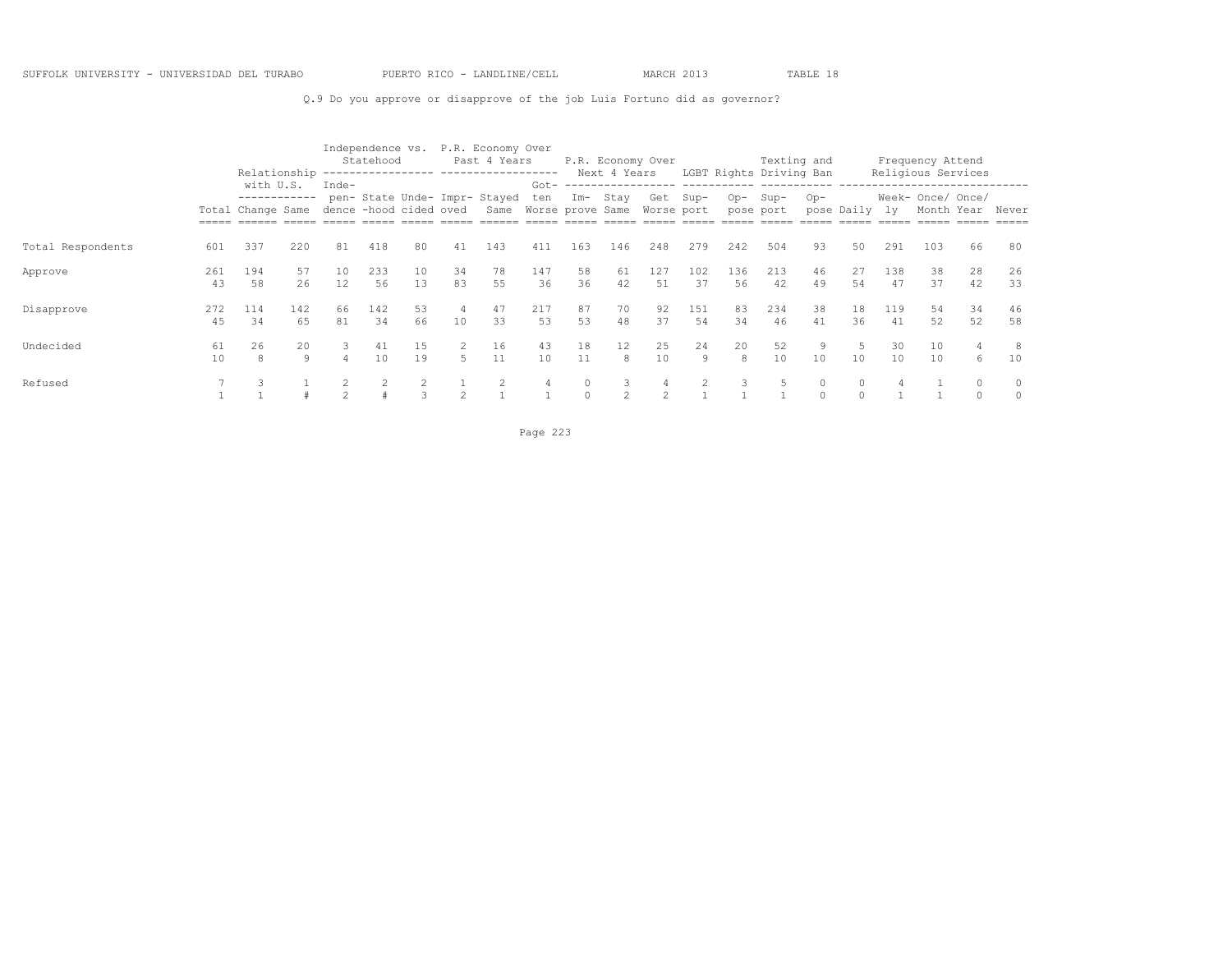## Q.10 Do you approve or disapprove of the job Alejandro Garcia Padilla is doing as governor?

|                   |                      | Relationship                                   |           |                                 | Statehood |          |               | Independence vs. P.R. Economy Over<br>Past 4 Years<br>---------------- ------------------- |                                    |           | Next 4 Years | P.R. Economy Over  |                    |           | Texting and<br>LGBT Rights Driving Ban |          |                     |           | Frequency Attend<br>Religious Services |          |          |
|-------------------|----------------------|------------------------------------------------|-----------|---------------------------------|-----------|----------|---------------|--------------------------------------------------------------------------------------------|------------------------------------|-----------|--------------|--------------------|--------------------|-----------|----------------------------------------|----------|---------------------|-----------|----------------------------------------|----------|----------|
|                   |                      | with U.S.<br>------------<br>Total Change Same |           | Inde-<br>dence -hood cided oved |           |          |               | pen- State Unde- Impr- Stayed<br>Same                                                      | $Got -$<br>ten<br>Worse prove Same |           | Im- Stay     | Get<br>Worse port  | $Sup-$             | $Op-$     | Sup-<br>pose port                      | $Op-$    | pose Daily          | - 1 v     | Week- Once/ Once/<br>Month Year        |          | Never    |
| Total Respondents | 601                  | 337                                            | 220       | 81                              | 418       | 80       | 41            | 143                                                                                        | 411                                | 163       | 146          | 248                | 279                | 242       | 504                                    | 93       | 50                  | 291       | 103                                    | 66       | 80       |
| Approve           | 219<br>36            | 80<br>24                                       | 130<br>59 | 34<br>42                        | 135<br>32 | 37<br>46 | 10<br>2.4     | 61<br>43                                                                                   | 145<br>35                          | 106<br>65 | 65<br>45     | 38<br>15           | 115<br>41          | 75<br>31  | 182<br>36                              | 36<br>39 | 18<br>36            | 105<br>36 | 48<br>47                               | 24<br>36 | 23<br>29 |
| Disapprove        | 234<br>39            | 176<br>52                                      | 47<br>21  | 31<br>38                        | 191<br>46 | 10       | 23<br>56      | 47<br>33                                                                                   | 161<br>39                          | 25<br>15  | 42<br>29     | 157<br>63          | 98<br>35           | 117<br>48 | 199<br>39                              | 34<br>37 | 19<br>38            | 118<br>41 | 33<br>32                               | 24<br>36 | 38<br>48 |
| Undecided         | 135<br>23            | 75<br>22                                       | 39<br>18  | 15<br>19                        | 86<br>21  | 31<br>39 | 17            | 32<br>22                                                                                   | 96<br>23                           | 31<br>19  | 36<br>25     | 47<br>19           | 61<br>22           | 47<br>19  | 113<br>22                              | 21<br>23 | 13<br>26            | 64<br>22  | 21<br>20                               | 15<br>23 | 16<br>20 |
| Refused           | 13<br>$\mathfrak{D}$ | 6                                              |           |                                 |           |          | $\mathcal{P}$ | 3<br>$\mathcal{P}$                                                                         | 9<br>$\hat{ }$                     |           | 3            | 6<br>$\mathcal{D}$ | 5<br>$\mathcal{D}$ |           | 10<br>$\mathcal{P}$                    |          | $\circ$<br>$\Omega$ |           |                                        |          |          |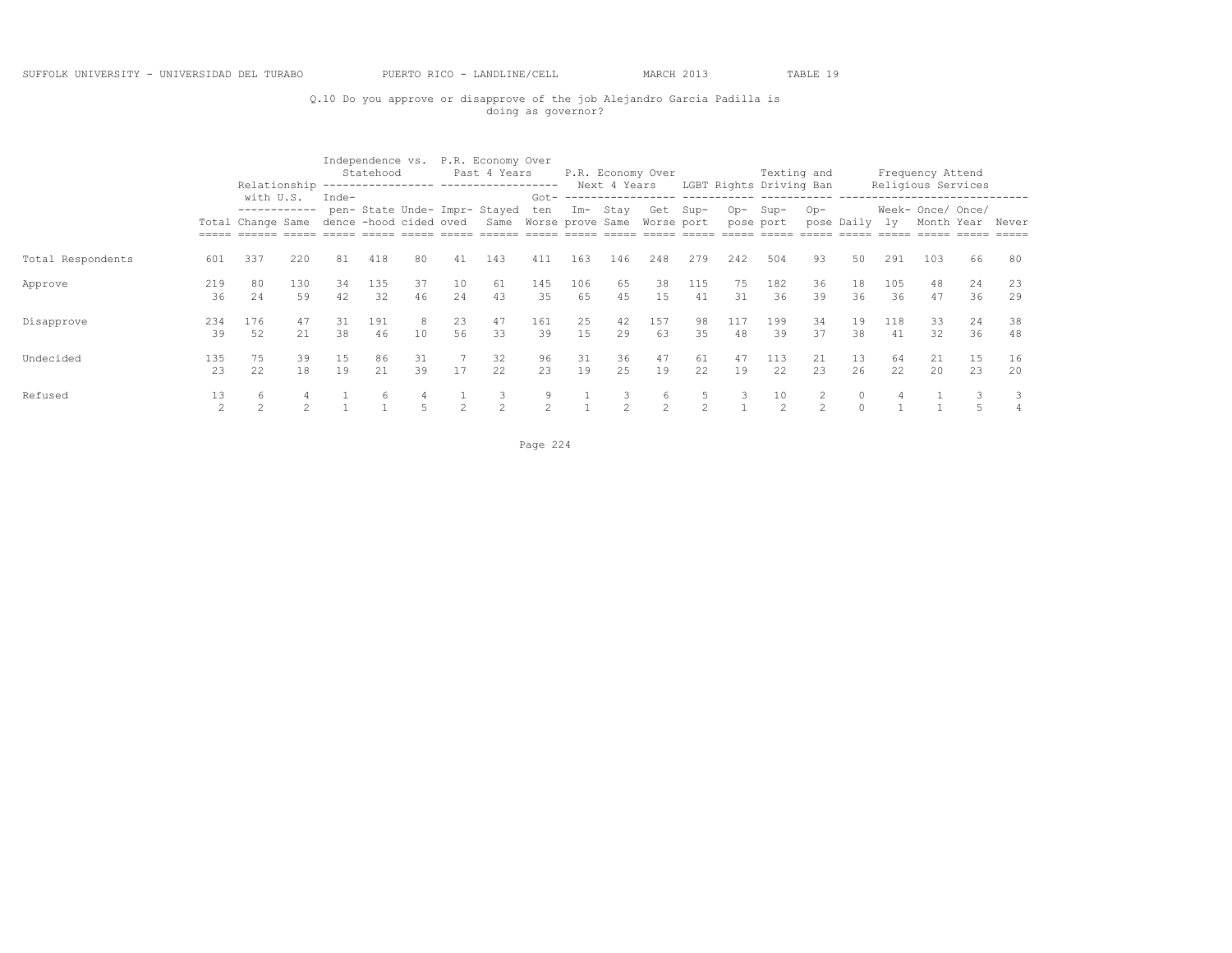## Q.11 Do you approve or disapprove of the job Pedro Pierluisi is doing as resident commissioner?

|                   |                      |                                   |           |                        | Statehood |          |                        | Independence vs. P.R. Economy Over<br>Past 4 Years                |                    |          |                         | P.R. Economy Over |           |           | Texting and             |           |                   |           | Frequency Attend                |               |          |
|-------------------|----------------------|-----------------------------------|-----------|------------------------|-----------|----------|------------------------|-------------------------------------------------------------------|--------------------|----------|-------------------------|-------------------|-----------|-----------|-------------------------|-----------|-------------------|-----------|---------------------------------|---------------|----------|
|                   |                      | Relationship<br>with U.S.         |           | Inde-                  |           |          |                        |                                                                   | $Got -$            |          | Next 4 Years            |                   |           |           | LGBT Rights Driving Ban |           |                   |           | Religious Services              |               |          |
|                   |                      | ------------<br>Total Change Same |           | dence -hood cided oved |           |          |                        | pen- State Unde- Impr- Stayed<br>Same Worse prove Same Worse port | ten                | Im- Stay |                         | Get Sup-          |           | $Op-$     | Sup-<br>pose port       | $Op-$     | pose Daily        | 1v        | Week- Once/ Once/<br>Month Year |               | Never    |
| Total Respondents | 601                  | 337                               | 220       | 81                     | 418       | 80       | 41                     | 143                                                               | 411                | 163      | 146                     | 248               | 279       | 242       | 504                     | 93        | 50                | 291       | 103                             | 66            | 80       |
| Approve           | 362<br>60            | 222<br>66                         | 123<br>56 | 35<br>43               | 294<br>70 | 25<br>31 | 27<br>66               | 99<br>69                                                          | 233<br>57          | 85<br>52 | 104<br>71               | 156<br>63         | 165<br>59 | 159<br>66 | 298<br>59               | 61<br>66  | 36<br>72          | 180<br>62 | 60<br>58                        | 38<br>58      | 43<br>54 |
| Disapprove        | 129<br>22            | 61<br>18                          | 61<br>2.8 | 32<br>40               | 62<br>1.5 | 30<br>38 | 5<br>$12 \overline{ }$ | 18<br>13                                                          | 104<br>25          | 46<br>28 | 24<br>16                | 51<br>21          | 71<br>25  | 41<br>17  | 112<br>22               | 17<br>18  | 9<br>18           | 59<br>2.0 | 27<br>26                        | 11<br>17      | 22<br>28 |
| Undecided         | 97<br>16             | 46<br>14                          | 34<br>15  | 14<br>17               | 53<br>13  | 24<br>30 | 8<br>20                | 22<br>15                                                          | 66<br>16           | 30<br>18 | 17<br>$12 \overline{ }$ | 34<br>14          | 40<br>14  | 37<br>15  | 83<br>16                | 13<br>14  | 5<br>10           | 44<br>15  | 14<br>14                        | 16<br>24      | 14<br>18 |
| Refused           | 13<br>$\mathfrak{D}$ | 8<br>$\mathcal{D}$                |           |                        |           |          | $\mathcal{P}$          | $\mathcal{R}$                                                     | 8<br>$\mathcal{L}$ |          |                         | २                 | 3         |           | 11<br>$\mathcal{P}$     | $\hat{ }$ | $\circ$<br>$\cap$ |           | $\mathcal{D}$                   | $\mathcal{D}$ |          |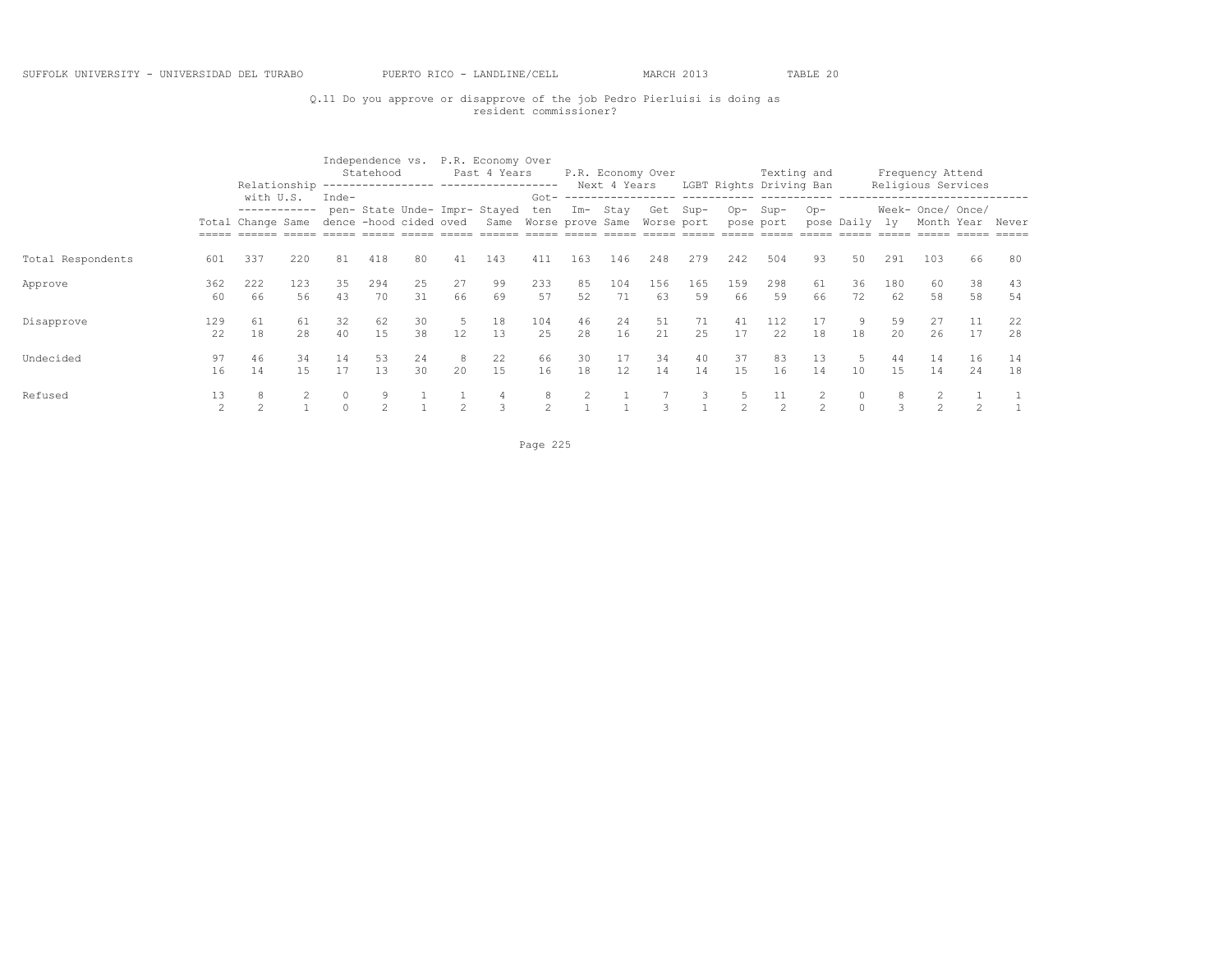Now I'd like to ask you about some local, national and international issues.

Q.12 What is the most important issue facing Puerto Rico today?

|                                                           |                      |                                |                           |                      | Statehood              |                         |                                | Independence vs. P.R. Economy Over<br>Past 4 Years<br>Relationship ---------------- ------------------ Next 4 Years LGBT Rights Driving Ban |                        |                                |                                  | P.R. Economy Over                |                                    |                                | Texting and                          |                                |                                        |                                | Frequency Attend<br>Religious Services |                                |                                  |
|-----------------------------------------------------------|----------------------|--------------------------------|---------------------------|----------------------|------------------------|-------------------------|--------------------------------|---------------------------------------------------------------------------------------------------------------------------------------------|------------------------|--------------------------------|----------------------------------|----------------------------------|------------------------------------|--------------------------------|--------------------------------------|--------------------------------|----------------------------------------|--------------------------------|----------------------------------------|--------------------------------|----------------------------------|
|                                                           |                      |                                | with U.S.<br>------------ | Inde-                |                        |                         |                                | pen- State Unde- Impr- Stayed ten<br>Total Change Same dence -hood cided oved Same Worse prove Same Worse port                              |                        |                                |                                  | Im- Stay Get Sup-                | Got- ----------------- ----------- | $Op-$                          | $\frac{1}{2}$<br>$Sup-$<br>pose port | $Op-$                          | ---- ----------------<br>pose Daily ly |                                | Week- Once/ Once/                      |                                | Month Year Never                 |
| Total Respondents                                         | 601                  | 337                            | 220                       | 81                   | 418                    | 80                      | 41                             | 143                                                                                                                                         | 411                    | 163                            | 146                              | 248                              | 279                                | 242                            | 504                                  | 93                             | 50                                     | 291                            | 103                                    | 66                             | 80                               |
| Crime/Drug Trafficking                                    | 241<br>40            | 135<br>40                      | 91<br>41                  | 25<br>31             | 177<br>42              | 32<br>40                | 14<br>34                       | 64<br>45                                                                                                                                    | 161<br>39              | 66<br>40                       | 61<br>42                         | 96<br>39                         | 105<br>38                          | 112<br>46                      | 200<br>40                            | 40<br>43                       | 25<br>50                               | 122<br>42                      | 48<br>47                               | 17<br>26                       | 23<br>29                         |
| Economy/Unemployment                                      | 230<br>38            | 118<br>35                      | 91<br>41                  | 35<br>43             | 158<br>38              | 28<br>35                | 13<br>32                       | 44<br>31                                                                                                                                    | 170<br>41              | 62<br>38                       | 59<br>40                         | 96<br>39                         | 117<br>42                          | 79<br>33                       | 193<br>38                            | 36<br>39                       | 16<br>32                               | 103<br>35                      | 40<br>39                               | 35<br>53                       | 33<br>41                         |
| Education                                                 | 32<br>5              | 18<br>5                        | 13<br>6                   | 8<br>10              | 19<br>5                | 5<br>6                  | $\overline{4}$<br>10           | 12<br>8                                                                                                                                     | 16<br>$\overline{4}$   | 9<br>6                         | 9<br>6                           | 12<br>5                          | 18<br>6                            | 12<br>5                        | 29<br>6                              | 3<br>3                         | 2<br>$\overline{4}$                    | 18<br>6                        | 3<br>3                                 | 5<br>8                         | 4<br>5                           |
| Achieving Statehood/<br>Changing PR's Political<br>Status | 26<br>$\overline{4}$ | 25<br>$\overline{7}$           | $\pm$                     | 6<br>$\overline{7}$  | 19<br>$\overline{5}$   | $\mathbf{1}$            | 5<br>12                        | 6<br>$\Delta$                                                                                                                               | 15<br>$\overline{4}$   | $\overline{c}$<br>$\mathbf{1}$ | 4<br>3                           | 18<br>$\overline{7}$             | 8<br>3                             | 16<br>$\overline{7}$           | 25<br>5                              | $\mathbf{1}$<br>$\mathbf{1}$   | $\overline{2}$                         | 11<br>$\overline{4}$           | 2<br>$\overline{2}$                    | 3<br>5                         | 8<br>10                          |
| Healthcare                                                | 18<br>3              | 6<br>2                         | 11<br>$\overline{5}$      | 3<br>$\overline{a}$  | 9<br>$\mathfrak{D}$    | 3<br>$\overline{A}$     | 1<br>$\overline{c}$            | 5<br>3                                                                                                                                      | 12<br>3                | 8<br>5                         | 3<br>$\overline{2}$              | $\overline{4}$<br>$\mathfrak{D}$ | 9<br>3                             | 4<br>$\overline{c}$            | 15<br>3                              | 2<br>$\mathfrak{D}$            | 2<br>$\overline{4}$                    | 8<br>3                         | 5<br>5                                 | 1<br>$\overline{c}$            | $\overline{c}$<br>$\overline{3}$ |
| Poverty                                                   | 12<br>$\overline{c}$ | 8<br>2                         | 3<br>$\mathbf{1}$         | $\circ$<br>$\Omega$  | $\overline{c}$         | 5<br>6                  | $\circ$<br>$\circ$             | 4<br>3                                                                                                                                      | 8<br>$\overline{2}$    | 5<br>3                         | $\overline{c}$<br>$\mathbf{1}$   | $\overline{4}$<br>2              | 5<br>$\overline{c}$                | 5<br>$\overline{c}$            | 9<br>$\overline{c}$                  | 3<br>3                         | $\circ$<br>$\Omega$                    | $\mathfrak{D}$                 | 1<br>$\mathbf{1}$                      | 1<br>$\overline{c}$            | $\overline{c}$<br>$\mathbf{3}$   |
| Taxes/Welfare                                             | 6                    | 6<br>$\mathfrak{D}$            | $\circ$<br>$\Omega$       | $\mathbf{1}$         | 5<br>$\mathbf{1}$      | $\mathbf 0$<br>$\Omega$ | 1<br>$\mathfrak{D}$            | 1<br>$\mathbf{1}$                                                                                                                           | 4<br>$\mathbf{1}$      | 2                              | $\mathbf{1}$<br>$\mathbf{1}$     | 3<br>$\mathbf{1}$                | 5<br>$\mathfrak{D}$                | $\mathbf 1$<br>$\#$            | 6<br>$\mathbf{1}$                    | $\circ$<br>$\Omega$            | $\mathfrak{D}$                         | 2                              |                                        | $\mathbf{1}$<br>$\overline{c}$ | $\mathbf{1}$<br>$\mathbf{1}$     |
| Loss of values                                            | 5                    | $\overline{c}$<br>$\mathbf{1}$ | 3<br>$\mathbf{1}$         | $\Omega$<br>$\Omega$ | 2<br>$\#$              | 3<br>$\overline{4}$     | $\circ$<br>$\Omega$            | 1<br>$\mathbf{1}$                                                                                                                           | 3<br>$\mathbf{1}$      | $\mathbf{1}$                   | $\mathbf{1}$                     | 1<br>#                           | $\circ$<br>$\Omega$                | $\overline{c}$<br>$\mathbf{1}$ | 5<br>$\mathbf{1}$                    | $\circ$<br>$\Omega$            | $\overline{2}$                         | 4<br>$\mathbf{1}$              | $\Omega$<br>$\Omega$                   | $\circ$<br>$\Omega$            | $\circ$<br>$\circ$               |
| Political problems/<br>corruption                         | $\overline{4}$       | 3<br>$\overline{1}$            | $\circ$<br>$\Omega$       | 1<br>$\mathbf{1}$    | $\overline{c}$<br>$\#$ | 0<br>$\Omega$           | $\mathbb O$<br>$\Omega$        | $\mathbf{0}$<br>$\Omega$                                                                                                                    | 4<br>$\mathbf{1}$      | $\circ$<br>$\Omega$            | $\overline{c}$<br>$\overline{1}$ | $\sqrt{2}$<br>$\overline{1}$     | $\mathsf 3$<br>$\mathbf{1}$        | $\circ$<br>$\Omega$            | 4<br>$\mathbf{1}$                    | $\mathbb O$<br>$\Omega$        | $\circ$<br>$\Omega$                    | 2<br>$\mathbf{1}$              |                                        | $\mathbb O$<br>$\Omega$        | 1<br>$\mathbf{1}$                |
| Roads/Infrastructure                                      | 3<br>$\pm$           | 2<br>$\overline{1}$            | $\circ$<br>$\Omega$       | $\circ$<br>$\Omega$  | $\overline{2}$<br>$\#$ | 1<br>$\mathbf{1}$       | $\mathbf{1}$<br>$\overline{c}$ | $\overline{2}$<br>$\mathbf{1}$                                                                                                              | $\Omega$<br>$\Omega$   | $\circ$<br>$\Omega$            | 1<br>$\overline{1}$              | $\overline{1}$<br>#              | $\mathbf{1}$<br>$\#$               | 1<br>#                         | $\overline{2}$<br>#                  | $\mathbf{1}$<br>$\overline{1}$ | $\circ$<br>$\Omega$                    | 3<br>$\mathbf{1}$              | 0<br>$\Omega$                          | $\circ$<br>$\Omega$            | $\circ$<br>$\circ$               |
| Global Warming/Climate<br>Change                          | 2                    | 1<br>#                         | 1<br>$\ddagger$           | 0<br>$\Omega$        | $\overline{2}$<br>$\#$ | $\mathbf 0$<br>$\Omega$ | $\mathbb O$<br>$\Omega$        | $\mathbf{0}$<br>$\Omega$                                                                                                                    | $\overline{2}$<br>$\#$ | $\mathbf{1}$                   | 0<br>$\cap$                      | 1<br>#                           | 1<br>$\#$                          | $\#$                           | $\overline{2}$                       | $\mathbb O$<br>$\Omega$        | $\circ$<br>$\Omega$                    | $\overline{c}$<br>$\mathbf{1}$ | 0<br>$\Omega$                          | $\circ$<br>$\cap$              | $\circ$<br>$\circ$               |
| Social services                                           |                      | $\circ$<br>$\Omega$            | #                         | $\circ$<br>$\Omega$  | 0<br>$\Omega$          | $\mathbf{1}$            | $\circ$<br>$\bigcap$           | $\circ$<br>$\Omega$                                                                                                                         | #                      | $\mathbf{1}$                   | $\circ$<br>$\Omega$              | $\circ$<br>$\Omega$              | $\circ$<br>$\Omega$                | #                              | $\Omega$<br>$\Omega$                 | $\overline{1}$                 | $\circ$<br>$\Omega$                    | $\#$                           | $\circ$<br>$\Omega$                    | $\Omega$<br>$\Omega$           | $\circ$<br>$\Omega$              |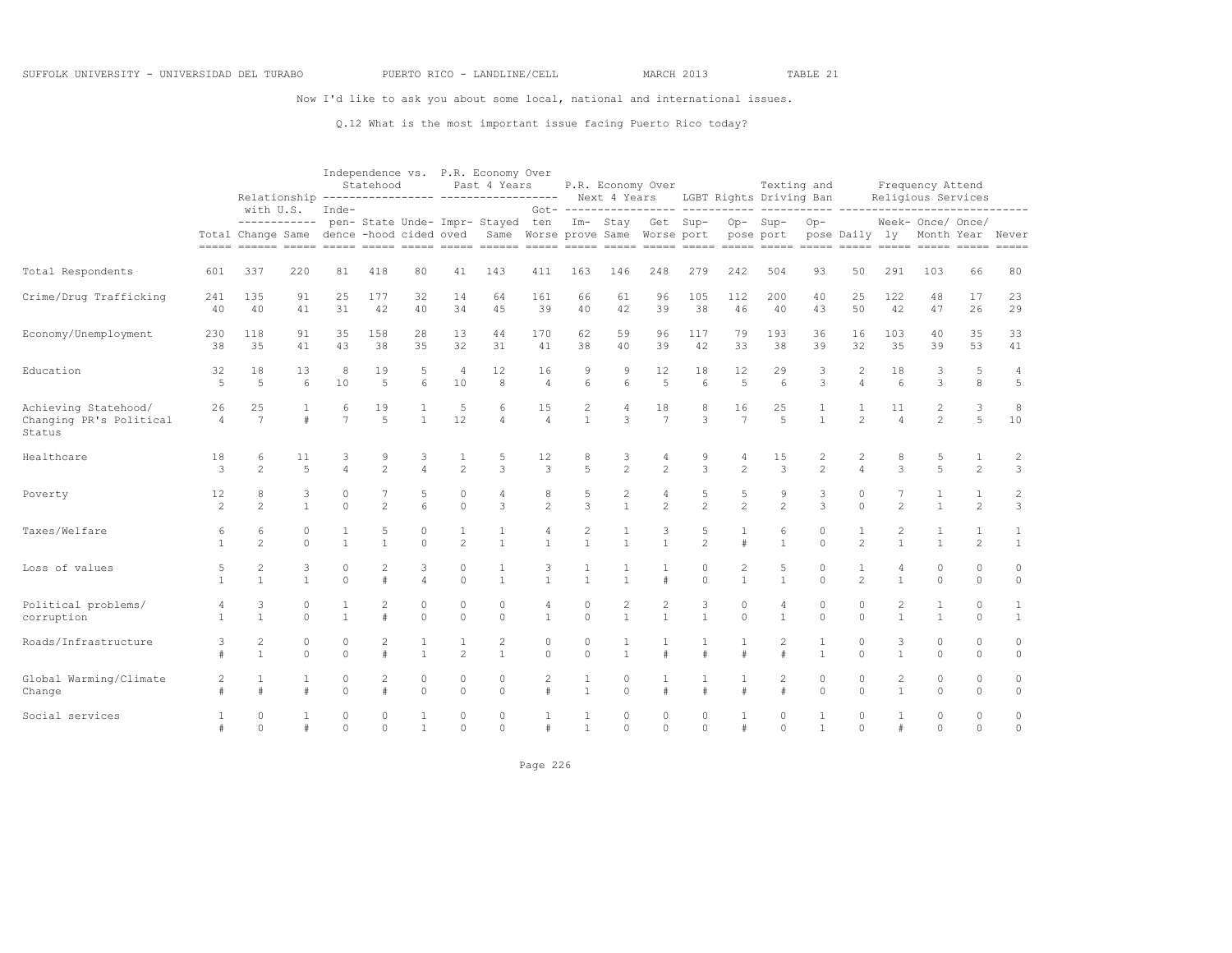Now I'd like to ask you about some local, national and international issues.

Q.12 What is the most important issue facing Puerto Rico today?

#### Independence vs. P.R. Economy Over

|                     |                      | with U.S.           |                      | Inde-                  | Statehood           |               |                                      | Past 4 Years                                                      | $Got - - - -$                          |                      | Next 4 Years           | P.R. Economy Over   | LGBT Rights Driving Ban               |                         | Texting and         |                               |                      |               | Frequency Attend<br>Religious Services |                      |                                 |
|---------------------|----------------------|---------------------|----------------------|------------------------|---------------------|---------------|--------------------------------------|-------------------------------------------------------------------|----------------------------------------|----------------------|------------------------|---------------------|---------------------------------------|-------------------------|---------------------|-------------------------------|----------------------|---------------|----------------------------------------|----------------------|---------------------------------|
|                     |                      | Total Change Same   | ------------         | dence -hood cided oved |                     |               |                                      | pen- State Unde- Impr- Stayed<br>Same Worse prove Same Worse port | ten                                    |                      |                        | Im- Stay Get Sup-   |                                       | Op-Sup-<br>pose port    |                     | $Op-$                         | pose Daily ly        |               | Week- Once/ Once/                      |                      | Month Year Never<br>$= = = = =$ |
| Total Respondents   | 601                  | 337                 | 220                  | 81                     | 418                 | 80            | 41                                   | 143                                                               | 411                                    | 163                  | 146                    | 248                 | 279                                   | 242                     | 504                 | 93                            | 50                   | 291           | 103                                    | 66                   | 80                              |
| The debt            |                      |                     | 0<br>$\Omega$        | 0<br>$\Omega$          |                     | 0<br>$\circ$  | $\begin{matrix} 0 \\ 0 \end{matrix}$ | 0<br>$\Omega$                                                     |                                        | 0<br>$\Omega$        | 0<br>$\circ$           | $\pm$               | $\#$                                  | $\circ$                 | #                   | $\circ$                       | 0<br>$\Omega$        | $\Omega$      |                                        | $\Omega$<br>$\Omega$ | 0<br>$\circ$                    |
| Voting Rights       |                      | $\Omega$            |                      | $\Omega$               |                     | $\Omega$      | 0<br>$\Omega$                        | $\mathbf{1}$                                                      | $\Omega$                               | $\Omega$             | $\overline{1}$         | 0<br>$\Omega$       | 0<br>$\Omega$                         |                         | 0<br>$\Omega$       | $\overline{1}$                | $\Omega$<br>$\Omega$ | $\Omega$      | $\Omega$                               | $\Omega$<br>$\Omega$ | $\overline{1}$                  |
| Reggaeton music     |                      | 0<br>$\Omega$       |                      | $\mathbf{1}$           | 0<br>$\Omega$       | 0<br>$\Omega$ | 0<br>$\Omega$                        | $\mathbf{1}$                                                      | 0<br>$\Omega$                          | $\overline{1}$       | $\circ$<br>$\Omega$    | 0<br>$\Omega$       | $\#$                                  | $\mathbf 0$<br>$\Omega$ | #                   | 0<br>$\Omega$                 | $\circ$<br>$\Omega$  | $\Omega$      | 0<br>$\Omega$                          | $\circ$<br>$\Omega$  | $\overline{1}$                  |
| Auto efficiency     |                      |                     | 0<br>$\Omega$        | $\mathbf{1}$           | 0<br>$\Omega$       | 0<br>$\Omega$ | $\begin{matrix} 0 \\ 0 \end{matrix}$ | $\mathbf{1}$                                                      | 0<br>$\Omega$                          | $\mathbf{1}$         | 0<br>$\Omega$          | 0<br>$\Omega$       | 0<br>$\Omega$                         | 0<br>$\Omega$           |                     | 0<br>$\Omega$                 | 0<br>$\Omega$        |               | $\Omega$                               | 0<br>$\Omega$        | $\circ$<br>$\circ$              |
| Helping the elderly |                      | 0<br>$\circ$        | 0<br>$\circ$         | 0<br>$\circ$           | $\circ$             | 0<br>$\circ$  | $\mathbb O$<br>$\circ$               | $\mathbb O$<br>$\circ$                                            |                                        | $\mathbf{1}$         | $\mathbb O$<br>$\circ$ | 0<br>$\circ$        | 0<br>$\circ$                          | $\mathbb O$<br>$\circ$  | 0<br>$\circ$        | $\overline{1}$                | $\Omega$             |               | $\Omega$                               | 0<br>$\circ$         | $\circ$<br>$\circ$              |
| Overpopulation      |                      |                     | $\circ$<br>$\Omega$  | 0<br>$\circ$           |                     | 0<br>$\cap$   | $\mathbf{1}$<br>2                    | 0<br>$\Omega$                                                     | $\mathbf 0$<br>$\circ$                 | 0<br>$\Omega$        | $\circ$<br>$\circ$     | #                   | 0<br>$\circ$                          | 0<br>$\circ$            | #                   | 0<br>$\circ$                  | 0<br>$\Omega$        | $\Omega$      | 0<br>$\Omega$                          | $\Omega$<br>$\Omega$ | 1<br>1                          |
| Other               | $\Omega$<br>$\Omega$ | $\circ$<br>$\Omega$ | $\Omega$<br>$\Omega$ | 0<br>$\Omega$          | $\Omega$            | $\Omega$      | $\circ$<br>$\circ$                   | $\circ$<br>$\Omega$                                               | $\mathbf 0$<br>$\Omega$                | $\Omega$<br>$\Omega$ | $\circ$<br>$\circ$     | $\circ$<br>$\Omega$ | 0<br>$\circ$                          | $\mathbf 0$<br>$\circ$  | $\circ$<br>$\Omega$ | $\Omega$<br>$\Omega$          | $\circ$<br>$\Omega$  | $\cap$        | $\Omega$                               | $\circ$<br>$\Omega$  | $\circ$<br>$\circ$              |
| Don't Know          | 13<br>$\mathfrak{D}$ | 10<br>3             |                      | 0<br>$\Omega$          | 11<br>$\mathcal{R}$ |               | $\frac{1}{2}$                        | $\begin{matrix}0\\0\end{matrix}$                                  | $\begin{array}{c} 12 \\ 3 \end{array}$ | $\frac{3}{2}$        | $\frac{1}{1}$          | $\frac{8}{3}$       | $\begin{array}{c} 4 \\ 1 \end{array}$ | 3                       | $\frac{9}{2}$       | 3<br>$\overline{\mathcal{L}}$ | $\frac{2}{4}$        | $\frac{5}{2}$ |                                        | $\overline{a}$       | $\frac{2}{3}$                   |
| Refused             | $\overline{c}$       | $\circ$<br>$\Omega$ | $\mathbf{1}$         | 0<br>$\Omega$          | 2                   | 0<br>$\Omega$ | $\circ$<br>$\circ$                   |                                                                   |                                        | 0<br>$\cap$          | $\overline{1}$         | $\circ$<br>$\cap$   |                                       | 0<br>$\Omega$           |                     | $\overline{1}$                | 0<br>$\Omega$        |               | $\Omega$                               | $\circ$<br>$\Omega$  | $\mathbf{1}$                    |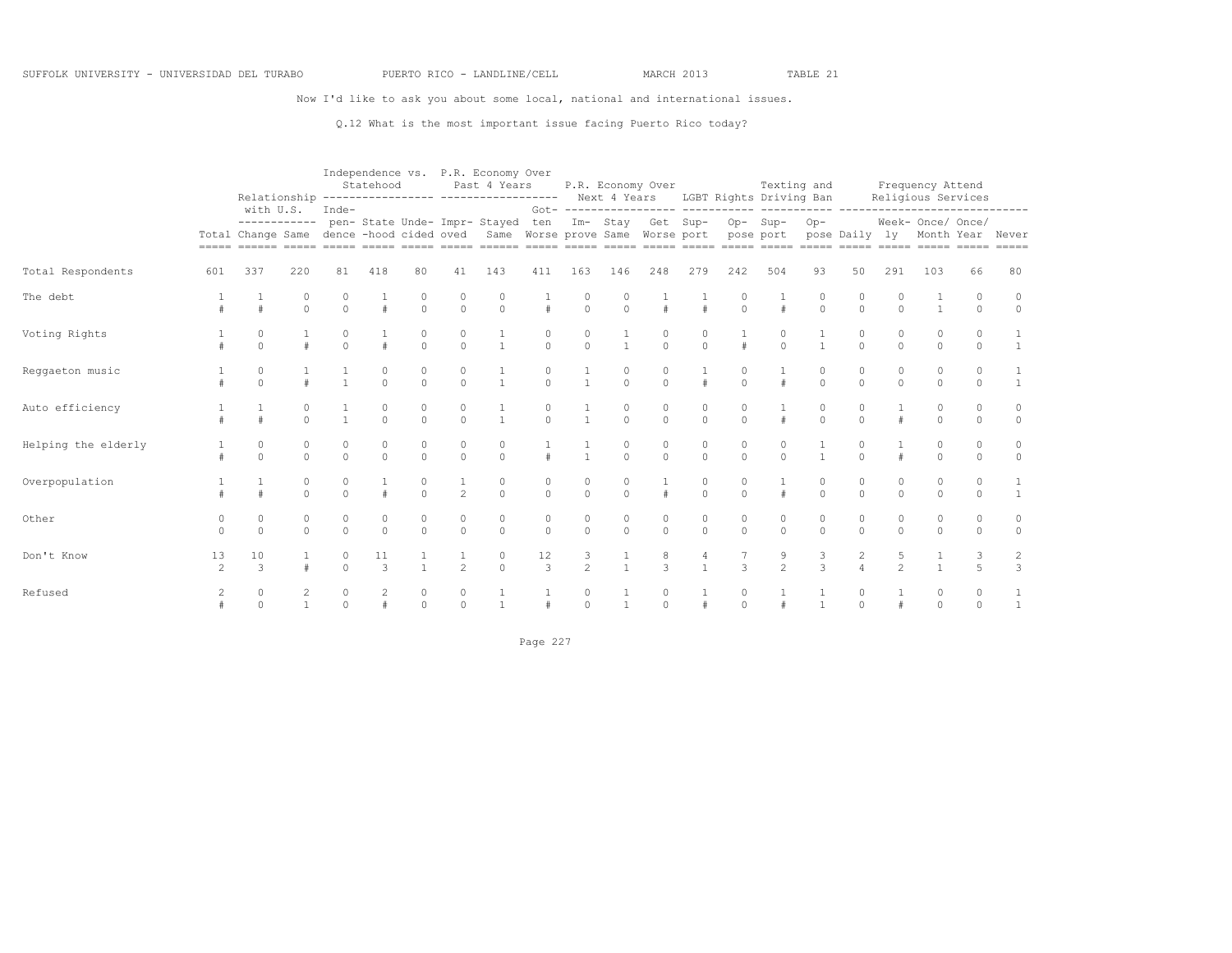## Q.13 How would you rate the roads and bridges in Puerto Rico - excellent, good, fair, or poor?

|                   |                                |                     |                      |                      | Statehood      |                         |                     | Independence vs. P.R. Economy Over<br>Past 4 Years<br>Relationship ---------------- ----------------- Next 4 Years LGBT Rights Driving Ban |               |              |                     | P.R. Economy Over                                                |                     |                   | Texting and         |                         |                      |                      | Frequency Attend<br>Religious Services |                    |              |
|-------------------|--------------------------------|---------------------|----------------------|----------------------|----------------|-------------------------|---------------------|--------------------------------------------------------------------------------------------------------------------------------------------|---------------|--------------|---------------------|------------------------------------------------------------------|---------------------|-------------------|---------------------|-------------------------|----------------------|----------------------|----------------------------------------|--------------------|--------------|
|                   |                                |                     | with U.S. Inde-      |                      |                |                         |                     | ----------- pen- State Unde- Impr- Stayed ten<br>Total Change Same dence -hood cided oved Same Worse prove Same Worse port pose port       |               |              |                     | Got- ------------------ ----------<br>Im- Stay Get Sup- Op- Sup- |                     |                   |                     | $Op-$<br>pose Daily ly  |                      |                      | Week- Once/ Once/<br>Month Year Never  |                    |              |
| Total Respondents | 601                            | 337                 | 220                  | 81                   | 418            | 80                      | 41                  | 143                                                                                                                                        | 411           | 163          | 146                 | 248                                                              | 279                 | 242               | 504                 | 93                      | 50                   | 291                  | 103                                    | 66                 | 80           |
| Excellent/Good    | 84                             | 52                  | 27                   | 15                   | 53             | 13                      | 11                  | 24                                                                                                                                         | 49            | 34           | 16                  | 29                                                               | 38                  | 32                | 72                  | 12                      | $\overline{4}$       | 46                   | 18                                     | 5.                 | 9            |
|                   | 14                             | 1.5                 | 12                   | 19                   | 13             | 16                      | 27                  | 17                                                                                                                                         | 12            | 21           | 11                  | 12                                                               | 14                  | 13                | 14                  | 13                      | 8                    | 16                   | 17                                     | 8                  | 11           |
| Excellent         | $\overline{4}$<br>$\mathbf{1}$ | 3<br>$\overline{1}$ |                      | $\Omega$<br>$\Omega$ | $\overline{1}$ | $\overline{1}$          | $\circ$<br>$\Omega$ | 2<br>$\mathbf{1}$                                                                                                                          |               | $\mathbf{1}$ | $\circ$<br>$\cap$   | 3<br>$\overline{1}$                                              | 2<br>$\mathbf{1}$   |                   | 4<br>$\mathbf{1}$   | $\Omega$<br>$\Omega$    | $\Omega$<br>$\Omega$ | 3                    | $\Omega$<br>$\Omega$                   | $\cap$<br>$\Omega$ | 0<br>$\circ$ |
| Good              | 80<br>13                       | 49<br>15            | 26<br>12             | 15<br>19             | 50<br>12       | 12<br>15                | 11<br>27            | 22<br>15                                                                                                                                   | 47<br>11      | 33<br>20     | 16<br>11            | 26<br>10                                                         | 36<br>13            | 31<br>13          | 68<br>13            | $12 \overline{ }$<br>13 | 8                    | 43<br>15             | 18<br>17                               | 8                  | 9<br>11      |
| Fair/Poor         | 513                            | 282                 | 193                  | 65                   | 362            | 67                      | 30                  | 119                                                                                                                                        | 358           | 128          | 129                 | 217                                                              | 241                 | 207               | 429                 | 80                      | 45                   | 244                  | 84                                     | 61                 | 70           |
|                   | 85                             | 84                  | 88                   | 80                   | 87             | 84                      | 73                  | 83                                                                                                                                         | 87            | 79           | 88                  | 88                                                               | 86                  | 86                | 85                  | 86                      | 90                   | 84                   | 82                                     | 92                 | 88           |
| Fair              | 310<br>52                      | 162<br>48           | 125<br>57            | 35<br>43             | 221<br>53      | 42<br>53                | 18<br>44            | 82<br>57                                                                                                                                   | 206<br>50     | 92<br>56     | 89<br>61            | 105<br>42                                                        | 135<br>48           | 136<br>56         | 255<br>51           | 51<br>55                | 26<br>52             | 152<br>52            | 50<br>49                               | 36<br>55           | 38<br>48     |
| Poor              | 203<br>34                      | 120<br>36           | 68<br>31             | 30<br>37             | 141<br>34      | 25<br>31                | 12<br>29            | 37<br>26                                                                                                                                   | 152<br>37     | 36<br>22     | 40<br>27            | 112<br>45                                                        | 106<br>38           | 71<br>29          | 174<br>35           | 29<br>31                | 19<br>38             | 92<br>32             | 34<br>33                               | 25<br>38           | 32<br>40     |
| Other             | $\mathbf 0$<br>$\Omega$        | 0<br>$\Omega$       | 0<br>$\Omega$        | $\Omega$             | 0<br>$\Omega$  | 0<br>$\Omega$           | $\circ$<br>$\circ$  | $\circ$<br>$\Omega$                                                                                                                        | 0<br>$\Omega$ | $\Omega$     | $\circ$<br>$\Omega$ | $\circ$<br>$\Omega$                                              | 0<br>$\circ$        | 0<br>$\Omega$     | 0<br>$\circ$        | 0<br>$\Omega$           | 0<br>$\Omega$        | $\Omega$<br>$\Omega$ | $\Omega$<br>$\Omega$                   | $\cap$<br>$\Omega$ | 0<br>$\circ$ |
| Don't Know        | 4                              | 3<br>$\mathbf{1}$   | $\Omega$<br>$\Omega$ |                      | $\overline{1}$ | $\circ$<br>$\Omega$     | $\circ$<br>$\Omega$ | $\circ$<br>$\Omega$                                                                                                                        | $\mathbf{1}$  | $\mathbf{1}$ | $\overline{1}$      | $\mathbf{1}$                                                     | $\circ$<br>$\Omega$ | 3<br>$\mathbf{1}$ | 3<br>$\mathbf{1}$   | $\mathbf{1}$            | $\mathfrak{D}$       |                      |                                        | $\cap$<br>$\Omega$ | $\mathbf{1}$ |
| Refused           | $\circ$<br>$\Omega$            | $\Omega$<br>$\cap$  | $\cap$               |                      | $\Omega$       | $\mathbf 0$<br>$\Omega$ | $\Omega$<br>$\cap$  | $\circ$<br>$\Omega$                                                                                                                        | $\cap$        | $\Omega$     | $\cap$              | $\Omega$<br>$\Omega$                                             | $\circ$<br>$\Omega$ | 0<br>$\Omega$     | $\circ$<br>$\Omega$ | $\cap$                  | $\Omega$             | $\Omega$             | $\Omega$<br>$\cap$                     | $\cap$             | $\circ$      |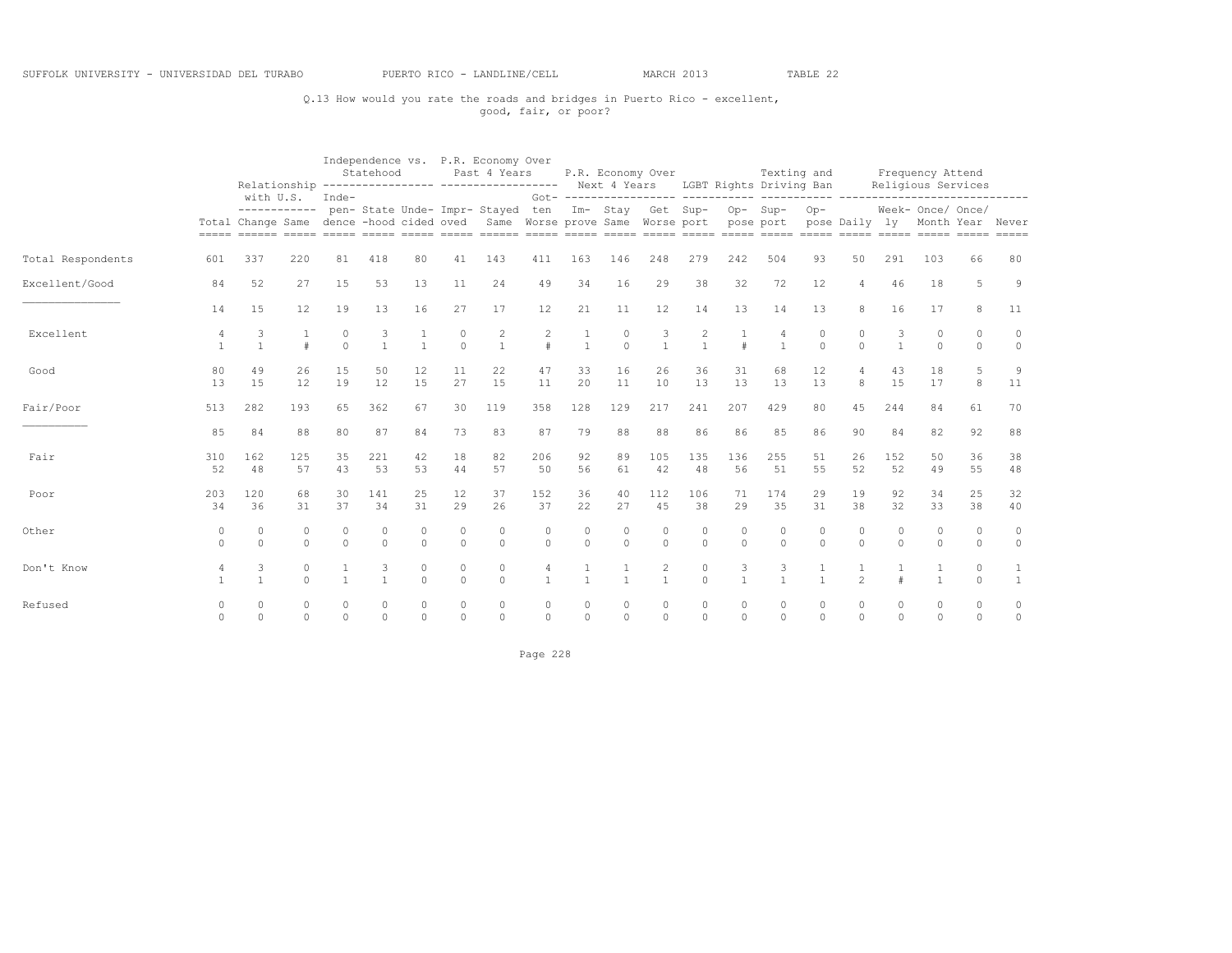## Q.14 How would you rate police protection and public safety in Puerto Rico - excellent, good, fair, or poor?

|                   |               |                     |                    |               | Statehood                |                      |                                  | Independence vs. P.R. Economy Over<br>Past 4 Years<br>Relationship ---------------- ------------------ Next 4 Years LGBT Rights Driving Ban           |               |                      | P.R. Economy Over   |                      |                   |                      | Texting and                      |                        |                |                      | Frequency Attend<br>Religious Services |                      |                    |
|-------------------|---------------|---------------------|--------------------|---------------|--------------------------|----------------------|----------------------------------|-------------------------------------------------------------------------------------------------------------------------------------------------------|---------------|----------------------|---------------------|----------------------|-------------------|----------------------|----------------------------------|------------------------|----------------|----------------------|----------------------------------------|----------------------|--------------------|
|                   |               | with U.S.           |                    | Inde-         |                          |                      |                                  | ----------- pen- State Unde- Impr- Stayed ten Im- Stay Get Sup- Op- Sup-<br>Total Change Same dence -hood cided oved Same Worse prove Same Worse port |               |                      |                     |                      |                   | pose port            |                                  | $Op-$<br>pose Daily ly |                |                      | Week- Once/ Once/<br>Month Year Never  |                      |                    |
| Total Respondents | 601           | 337                 | 220                | 81            | 418                      | 80                   | 41                               | 143                                                                                                                                                   | 411           | 163                  | 146                 | 248                  | 279               | 242                  | 504                              | 93                     | 50             | 291                  | 103                                    | 66                   | 80                 |
| Excellent/Good    | 176           | 92                  | 71                 | 15            | 129                      | 26                   | 15                               | 64                                                                                                                                                    | 95            | 69                   | 41                  | 53                   | 82                | 74                   | 143                              | 31                     | 13             | 91                   | 32                                     | 10                   | 24                 |
|                   | 29            | 27                  | 32                 | 19            | 31                       | 33                   | 37                               | 45                                                                                                                                                    | 23            | 42                   | 28                  | 21                   | 29                | 31                   | 28                               | 33                     | 26             | 31                   | 31                                     | 15                   | 30                 |
| Excellent         | 18<br>3       | 11<br>3             | 6<br>$\mathcal{L}$ | $\mathbf{1}$  | 13<br>3                  | 5                    | $\overline{c}$<br>$\overline{5}$ | 5<br>3                                                                                                                                                | 11<br>3       | 8<br>5               | 4<br>3              | 5<br>$\mathfrak{D}$  | 3                 | 10<br>$\varDelta$    | 14<br>3                          | $\Delta$               | 1<br>2         | 12<br>$\overline{4}$ | 2<br>$\mathfrak{D}$                    | $\overline{c}$       | $\circ$<br>$\circ$ |
| Good              | 158<br>26     | 81<br>24            | 65<br>30           | 14<br>17      | 116<br>28                | 22<br>28             | 13<br>32                         | 59<br>41                                                                                                                                              | 84<br>20      | 61<br>37             | 37<br>25            | 48<br>19             | 75<br>27          | 64<br>26             | 129<br>26                        | 27<br>29               | 12<br>24       | 79<br>27             | 30<br>29                               | 9<br>$14$            | 24<br>30           |
| Fair/Poor         | 419           | 243                 | 148                | 66            | 287                      | 51                   | 26                               | 76                                                                                                                                                    | 313           | 92                   | 105                 | 195                  | 194               | 168                  | 356                              | 61                     | 36             | 198                  | 70                                     | 54                   | 56                 |
|                   | 70            | 72                  | 67                 | 81            | 69                       | 64                   | 63                               | 53                                                                                                                                                    | 76            | 56                   | 72                  | 79                   | 70                | 69                   | 71                               | 66                     | 72             | 68                   | 68                                     | 82                   | 70                 |
| Fair              | 323<br>54     | 181<br>54           | 120<br>55          | 54<br>67      | 217<br>52                | 40<br>50             | 20<br>49                         | 64<br>45                                                                                                                                              | 237<br>58     | 83<br>51             | 84<br>58            | 133<br>54            | 145<br>52         | 134<br>55            | 275<br>55                        | 46<br>49               | 29<br>58       | 156<br>54            | 50<br>49                               | 39<br>59             | 44<br>55           |
| Poor              | 96<br>16      | 62<br>18            | 28<br>13           | 12<br>15      | 70<br>17                 | 11<br>14             | 6<br>15                          | 12<br>8                                                                                                                                               | 76<br>18      | 9<br>6               | 21<br>14            | 62<br>25             | 49<br>18          | 34<br>14             | 81<br>16                         | 15<br>16               | 7<br>14        | 42<br>14             | 20<br>19                               | 15<br>23             | 12<br>15           |
| Other             | 0<br>$\Omega$ | $\circ$<br>$\Omega$ | 0<br>$\Omega$      | 0<br>$\Omega$ | $\mathbf{0}$<br>$\Omega$ | $\Omega$<br>$\Omega$ | $\circ$<br>$\Omega$              | $\Omega$<br>$\Omega$                                                                                                                                  | 0<br>$\Omega$ | $\Omega$<br>$\Omega$ | $\circ$<br>$\Omega$ | $\Omega$<br>$\Omega$ | 0<br>$\Omega$     | $\Omega$<br>$\Omega$ | 0<br>$\Omega$                    | $\Omega$<br>$\cap$     | 0<br>$\Omega$  | $\Omega$<br>$\Omega$ | $\Omega$<br>$\Omega$                   | $\Omega$<br>$\Omega$ | $\circ$<br>$\circ$ |
| Don't Know        | 5             | 2<br>$\overline{1}$ | 0<br>$\Omega$      | 0<br>$\Omega$ |                          |                      | $\circ$<br>$\Omega$              | 3<br>$\overline{2}$                                                                                                                                   | 2             | 2                    | $\circ$<br>$\cap$   | $\circ$<br>$\Omega$  | 2<br>$\mathbf{1}$ | 0<br>$\Omega$        | $\overline{4}$<br>$\overline{1}$ |                        | $\mathfrak{D}$ | 2                    |                                        | $\overline{c}$       | 0<br>$\circ$       |
| Refused           |               | 0<br>$\Omega$       |                    | 0<br>$\Omega$ |                          | $\Omega$             | $\circ$<br>$\Omega$              | $\circ$<br>$\Omega$                                                                                                                                   |               | $\circ$<br>$\circ$   | 0<br>$\Omega$       | $\circ$<br>$\Omega$  |                   | 0<br>$\Omega$        |                                  | $\circ$<br>$\cap$      | 0<br>$\Omega$  | 0<br>$\Omega$        | 0<br>$\Omega$                          | $\overline{2}$       | 0<br>$\mathbb O$   |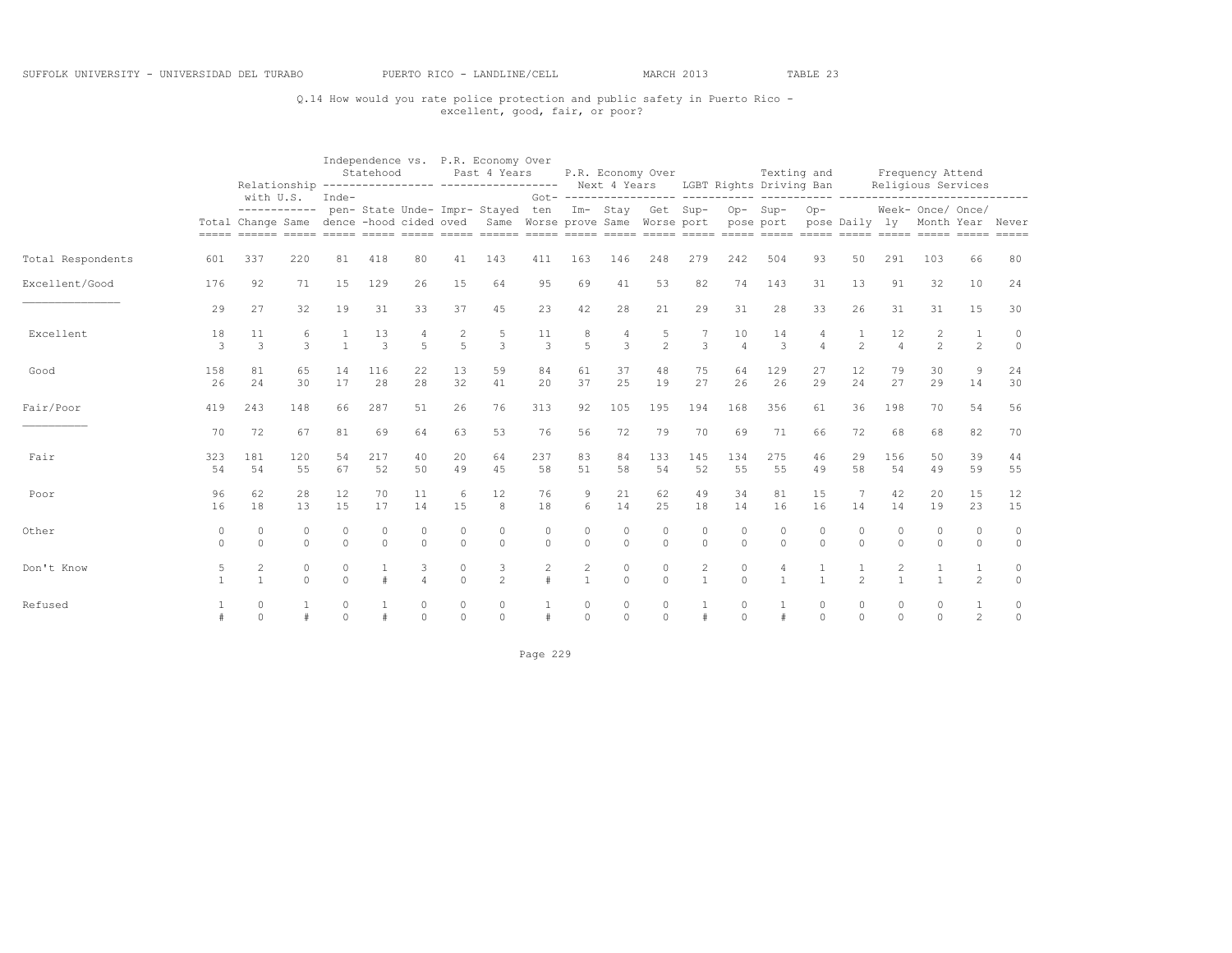## Q.15 How would you rate your local public schools - excellent, good, fair, or poor?

|                   |                     |                      |                      |                                  | Statehood            |                      |                     | Independence vs. P.R. Economy Over<br>Past 4 Years<br>Relationship ---------------- ----------------- Next 4 Years LGBT Rights Driving Ban |                     |                    |                     | P.R. Economy Over                                                |                            |                      | Texting and        |                                |                                  |                    | Frequency Attend<br>Religious Services              |                      |                                         |
|-------------------|---------------------|----------------------|----------------------|----------------------------------|----------------------|----------------------|---------------------|--------------------------------------------------------------------------------------------------------------------------------------------|---------------------|--------------------|---------------------|------------------------------------------------------------------|----------------------------|----------------------|--------------------|--------------------------------|----------------------------------|--------------------|-----------------------------------------------------|----------------------|-----------------------------------------|
|                   |                     |                      | with U.S.            | Inde-                            |                      |                      |                     | ----------- pen- State Unde- Impr- Stayed ten<br>Total Change Same dence -hood cided oved Same Worse prove Same Worse port pose port       |                     |                    |                     | Got- ------------------ ----------<br>Im- Stay Get Sup- Op- Sup- |                            |                      |                    | $Op-$                          |                                  |                    | Week- Once/ Once/<br>pose Daily ly Month Year Never |                      |                                         |
| Total Respondents | 601                 | 337                  | 220                  | 81                               | 418                  | 80                   | 41                  | 143                                                                                                                                        | 411                 | 163                | 146                 | 248                                                              | 279                        | 242                  | 504                | 93                             | 50                               | 291                | 103                                                 | 66                   | 80                                      |
| Excellent/Good    | 206                 | 101                  | 88                   | 27                               | 143                  | 33                   | 18                  | 53                                                                                                                                         | 133                 | 70                 | 58                  | 63                                                               | 88                         | 91                   | 167                | 36                             | 20                               | 100                | 38                                                  | 17                   | 26                                      |
|                   | 34                  | 30                   | 40                   | 33                               | 34                   | 41                   | 44                  | 37                                                                                                                                         | 32                  | 43                 | 40                  | 25                                                               | 32                         | 38                   | 33                 | 39                             | 40                               | 34                 | 37                                                  | 26                   | 33                                      |
| Excellent         | 60<br>10            | 25<br>$\overline{7}$ | 29<br>13             | 6<br>$\overline{7}$              | 41<br>10             | 13<br>16             | 6<br>1.5            | 16<br>11                                                                                                                                   | 37<br>9             | 24<br>15           | 19<br>13            | 15<br>6                                                          | 27<br>10                   | 22<br>9              | 48<br>10           | 11<br>12                       | 4<br>8                           | 28<br>10           | 10<br>10                                            | 11                   | 9<br>11                                 |
| Good              | 146<br>24           | 76<br>23             | 59<br>27             | 21<br>26                         | 102<br>24            | 20<br>2.5            | 12<br>29            | 37<br>26                                                                                                                                   | 96<br>23            | 46<br>28           | 39<br>27            | 48<br>19                                                         | 61<br>22                   | 69<br>29             | 119<br>24          | 25<br>27                       | 16<br>32                         | 72<br>2.5          | 28<br>27                                            | 10<br>15             | 17<br>21                                |
| Fair/Poor         | 374                 | 224                  | 126                  | 52                               | 264                  | 43                   | 23                  | 84                                                                                                                                         | 263                 | 89                 | 83                  | 176                                                              | 183                        | 142                  | 319                | 55                             | 28                               | 182                | 61                                                  | 46                   | 52                                      |
|                   | 62                  | 66                   | 57                   | 64                               | 63                   | 54                   | 56                  | 59                                                                                                                                         | 64                  | 55                 | 57                  | 71                                                               | 66                         | 59                   | 63                 | 59                             | 56                               | 63                 | 59                                                  | 70                   | 65                                      |
| Fair              | 269<br>45           | 1.54<br>46           | 97<br>44             | 35<br>43                         | 196<br>47            | 26<br>33             | 14<br>34            | 70<br>49                                                                                                                                   | 183<br>45           | 72<br>44           | 61<br>42            | 117<br>47                                                        | 124<br>44                  | 107<br>44            | 227<br>45          | 42<br>4.5                      | 23<br>46                         | 132<br>45          | 47<br>46                                            | 28<br>42             | 36<br>45                                |
| Poor              | 105<br>17           | 70<br>21             | 29<br>13             | 17<br>21                         | 68<br>16             | 17<br>21             | 9<br>22             | 14<br>10                                                                                                                                   | 80<br>19            | 17<br>10           | 22<br>15            | 59<br>24                                                         | 59<br>21                   | 35<br>14             | 92<br>18           | 13<br>14                       | 5<br>10                          | 50<br>17           | 14<br>14                                            | 18<br>27             | 16<br>20                                |
| Other             | $\circ$<br>$\Omega$ | $\Omega$<br>$\Omega$ | $\circ$<br>$\Omega$  | $\Omega$                         | $\Omega$<br>$\Omega$ | $\Omega$<br>$\Omega$ | $\circ$<br>$\Omega$ | $\Omega$<br>$\Omega$                                                                                                                       | $\circ$<br>$\Omega$ | $\Omega$           | $\circ$<br>$\Omega$ | $\circ$<br>$\Omega$                                              | $\circ$<br>$\Omega$        | $\Omega$<br>$\Omega$ | $\circ$<br>$\circ$ | $\Omega$<br>$\Omega$           | $\Omega$<br>$\Omega$             | $\Omega$           | $\Omega$<br>$\Omega$                                | $\Omega$<br>$\Omega$ | $\circ$<br>$\circ$                      |
| Don't Know        | 19<br>3             | 10<br>3              | 6<br>$\mathcal{L}$   | $\overline{c}$<br>$\mathfrak{D}$ | 9<br>$\mathfrak{D}$  | $\overline{4}$<br>5  | $\circ$<br>$\Omega$ | 6<br>$\overline{a}$                                                                                                                        | 13<br>3             | $\mathfrak{D}$     | 4<br>3              | 8<br>3                                                           | 7<br>3                     | 9<br>$\overline{4}$  | 16<br>3            | $\mathbf{2}$<br>$\mathfrak{D}$ | $\overline{c}$<br>$\overline{a}$ | 8<br>$\mathcal{L}$ | 4                                                   | $\mathbf{2}$<br>3    | $\overline{\mathbf{c}}$<br>$\mathbf{3}$ |
| Refused           | $\mathfrak{D}$      | $\mathcal{L}$        | $\Omega$<br>$\Omega$ | $\Omega$<br>$\Omega$             |                      | $\Omega$<br>$\Omega$ | $\circ$<br>$\Omega$ | $\Omega$<br>$\cap$                                                                                                                         |                     | $\Omega$<br>$\cap$ |                     |                                                                  | $\mathbf{1}$<br>$\ddagger$ | $\Omega$<br>$\cap$   | 2                  | $\Omega$<br>$\cap$             | $\Omega$<br>$\Omega$             |                    | $\Omega$<br>$\cap$                                  | $\overline{2}$       | 0<br>$\mathbb O$                        |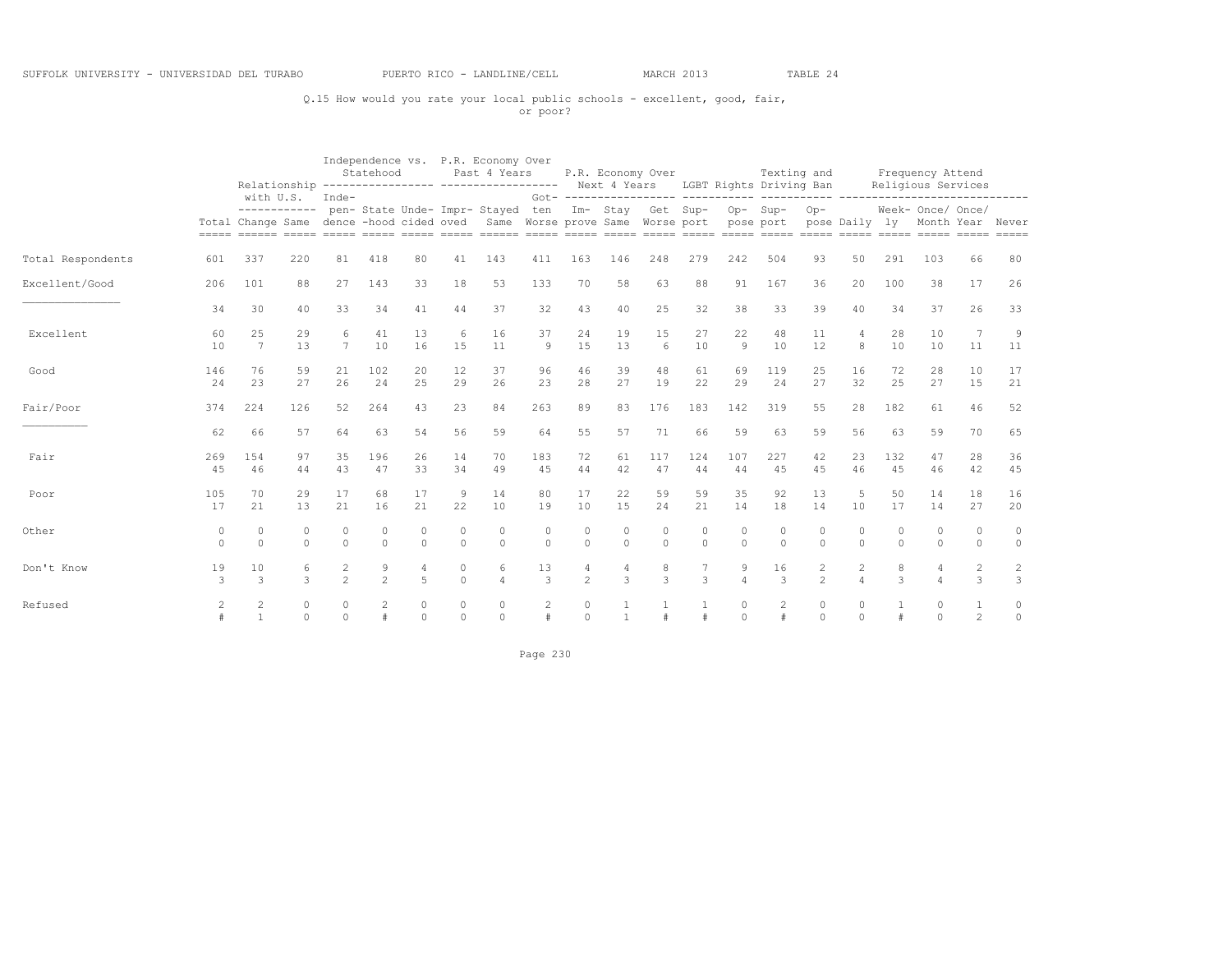#### Q.16 What kind of health insurance do you have?

|                                   |           | Relationship                                                          |           |          | Statehood            |                    |                   | Independence vs. P.R. Economy Over<br>Past 4 Years                |                    |                |                     | P.R. Economy Over  |                                       |               | Texting and<br>Next 4 Years LGBT Rights Driving Ban |                |                |                      | Frequency Attend<br>Religious Services |               |                     |
|-----------------------------------|-----------|-----------------------------------------------------------------------|-----------|----------|----------------------|--------------------|-------------------|-------------------------------------------------------------------|--------------------|----------------|---------------------|--------------------|---------------------------------------|---------------|-----------------------------------------------------|----------------|----------------|----------------------|----------------------------------------|---------------|---------------------|
|                                   | $=====$   | with U.S.<br>------------<br>Total Change Same dence -hood cided oved |           | Inde-    |                      |                    |                   | pen- State Unde- Impr- Stayed<br>Same Worse prove Same Worse port | ten                | $Im-$          | Stay                | Get Sup-           |                                       |               | Op-Sup-<br>pose port                                | $Op-$          | pose Daily ly  |                      | Week- Once/ Once/<br>Month Year        |               | Never               |
| Total Respondents                 | 601       | 337                                                                   | 220       | 81       | 418                  | 80                 | 41                | 143                                                               | 411                | 163            | 146                 | 248                | 279                                   | 242           | 504                                                 | 93             | 50             | 291                  | 103                                    | 66            | 80                  |
| Private health insurance          | 312<br>52 | 185<br>55                                                             | 98<br>45  | 51<br>63 | 220<br>53            | 32<br>40           | 25<br>61          | 67<br>47                                                          | 217<br>53          | 88<br>54       | 67<br>46            | 137<br>55          | 152<br>54                             | 117<br>48     | 270<br>54                                           | 38<br>41       | 22<br>44       | 156<br>54            | 49<br>48                               | 41<br>62      | 37<br>46            |
| Government health<br>insurance    | 245<br>41 | 122<br>36                                                             | 110<br>50 | 23<br>28 | 165<br>39            | 45<br>56           | 15<br>37          | 67<br>47                                                          | 160<br>39          | 68<br>42       | 69<br>47            | 88<br>35           | 102<br>37                             | 111<br>46     | 203<br>40                                           | 42<br>45       | 25<br>50       | 119<br>41            | 47<br>46                               | 20<br>30      | 31<br>39            |
| I do not have health<br>insurance | 38<br>6   | 27<br>8                                                               | 10<br>5   | $\circ$  | 28<br>$\overline{7}$ | 2<br>$\mathcal{L}$ | 0<br>$\Omega$     | 6<br>$\Delta$                                                     | 32<br>$\mathbf{g}$ | $\overline{4}$ | 5                   | 20<br>$\mathsf{R}$ | 23<br>$\mathbf{8}$                    | 13<br>5       | 29<br>$6 \overline{6}$                              | 10             | $\overline{4}$ | 15<br>$\overline{5}$ | 6<br>6                                 | 5<br>8        | 10<br>13            |
| Other                             | $\cap$    | $\Omega$                                                              | $\Omega$  | $\Omega$ | $\Omega$             | $\cap$             | $\circ$<br>$\cap$ | 0<br>$\Omega$                                                     | 0<br>$\Omega$      | $\Omega$       | $\circ$<br>$\Omega$ | 0<br>$\cap$        | $\circ$<br>$\Omega$                   | 0<br>$\Omega$ | $\circ$<br>$\cap$                                   | $\cap$         | 0<br>$\Omega$  | $\Omega$             | $\Omega$<br>$\Omega$                   | $\Omega$      | $\circ$<br>$\Omega$ |
| Don't Know                        |           |                                                                       |           | $\cap$   |                      | 0<br>$\cap$        | 0<br>$\cap$       |                                                                   | 2                  | $\cap$         |                     |                    | 0<br>$\cap$                           |               |                                                     | $\hat{ }$      | $\sim$         |                      | 0<br>$\cap$                            | 0<br>$\Omega$ |                     |
| Refused                           |           |                                                                       |           |          |                      |                    |                   | 2                                                                 | 0<br>$\cap$        |                |                     |                    | $\begin{array}{c} 2 \\ 1 \end{array}$ | $\frac{0}{0}$ |                                                     | $\mathfrak{D}$ | 0<br>$\cap$    |                      |                                        |               |                     |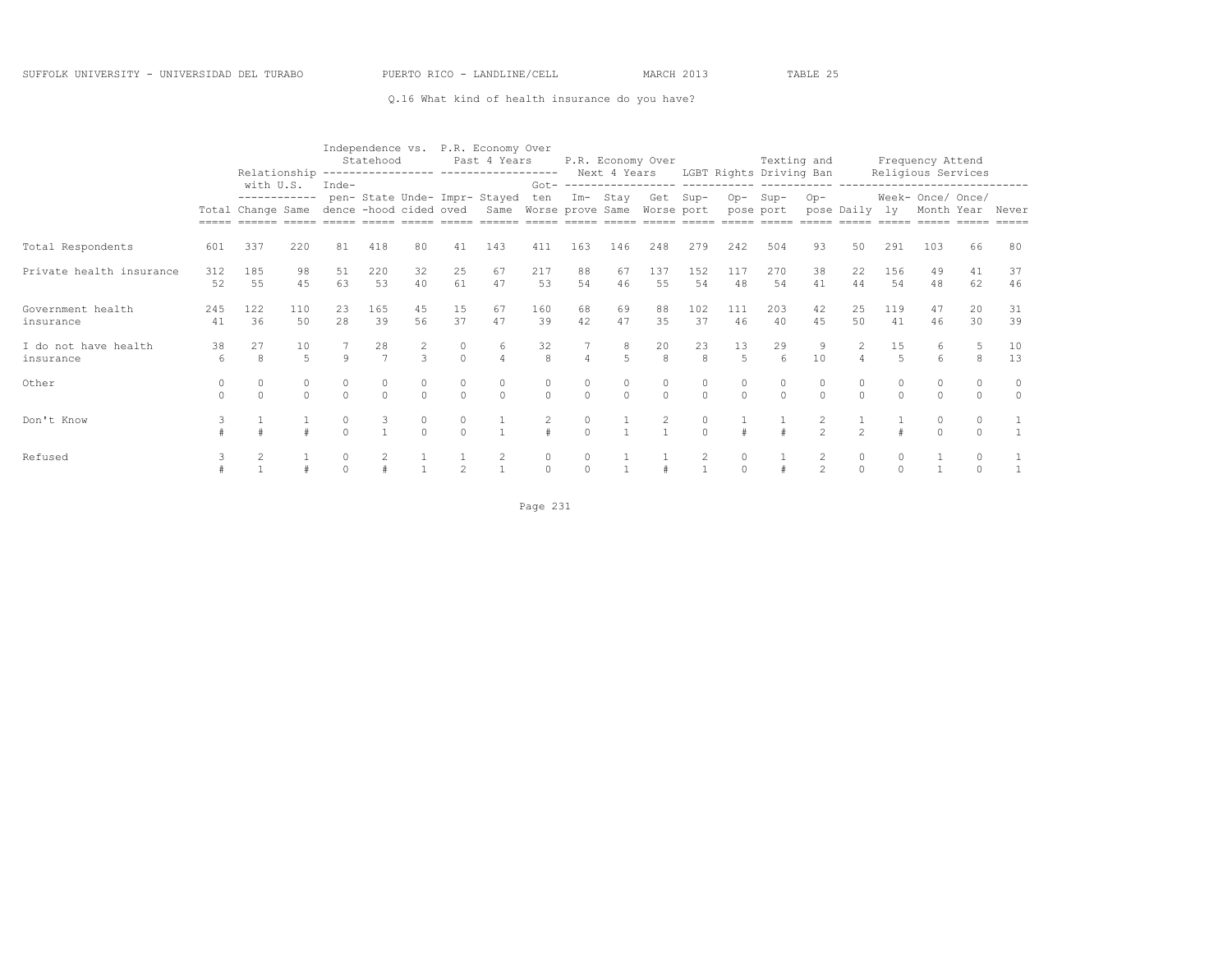## Q.17 How would you rate the quality of the healthcare services you receive - excellent, good, fair, or poor?

|                   |                     |                      |                      |                      | Statehood             |                     |                                  | Independence vs. P.R. Economy Over<br>Past 4 Years<br>Relationship ---------------- ------------------ Next 4 Years LGBT Rights Driving Ban                                   |                      |                      | P.R. Economy Over                |                     |                        |                     | Texting and         |                      |                      |                      | Frequency Attend<br>Religious Services |                      |                    |
|-------------------|---------------------|----------------------|----------------------|----------------------|-----------------------|---------------------|----------------------------------|-------------------------------------------------------------------------------------------------------------------------------------------------------------------------------|----------------------|----------------------|----------------------------------|---------------------|------------------------|---------------------|---------------------|----------------------|----------------------|----------------------|----------------------------------------|----------------------|--------------------|
|                   |                     | with U.S.            |                      | Inde-                |                       |                     |                                  | ----------- pen- State Unde- Impr- Stayed ten Im- Stay Get Sup- Op- Sup-<br>Total Change Same dence -hood cided oved Same Worse prove Same Worse port pose port pose Daily ly |                      |                      |                                  |                     |                        |                     |                     | $Op-$                |                      |                      | Week- Once/ Once/<br>Month Year Never  |                      |                    |
| Total Respondents | 601                 | 337                  | 220                  | 81                   | 418                   | 80                  | 41                               | 143                                                                                                                                                                           | 411                  | 163                  | 146                              | 248                 | 279                    | 242                 | 504                 | 93                   | 50                   | 291                  | 103                                    | 66                   | 80                 |
| Excellent/Good    | 396                 | 215                  | 150                  | 53                   | 282                   | 51                  | 29                               | 107                                                                                                                                                                           | 255                  | 119                  | 98                               | 144                 | 182                    | 155                 | 331                 | 62                   | 34                   | 188                  | 72                                     | 43                   | 51                 |
|                   | 66                  | 64                   | 68                   | 65                   | 67                    | 64                  | 71                               | 75                                                                                                                                                                            | 62                   | 73                   | 67                               | 58                  | 65                     | 64                  | 66                  | 67                   | 68                   | 65                   | 70                                     | 65                   | 64                 |
| Excellent         | 163<br>27           | 90<br>27             | 62<br>28             | 19<br>23             | 120<br>29             | 19<br>24            | 10<br>24                         | 48<br>34                                                                                                                                                                      | 104<br>25            | 54<br>33             | 35<br>24                         | 61<br>2.5           | 72<br>26               | 70<br>29            | 134<br>27           | 27<br>29             | 15<br>30             | 76<br>26             | 28<br>27                               | 16<br>24             | 21<br>26           |
| Good              | 233<br>39           | 125<br>37            | 88<br>40             | 34<br>42             | 162<br>39             | 32<br>40            | 19<br>46                         | 59<br>41                                                                                                                                                                      | 151<br>37            | 65<br>40             | 63<br>43                         | 83<br>33            | 110<br>39              | 85<br>35            | 197<br>39           | 35<br>38             | 19<br>38             | 112<br>38            | 44<br>43                               | 27<br>41             | 30<br>38           |
| Fair/Poor         | 195                 | 117                  | 66                   | 25                   | 132                   | 26                  | 12                               | 33                                                                                                                                                                            | 149                  | 41                   | 46                               | 99                  | 92                     | 82                  | 164                 | 30                   | 14                   | 101                  | 29                                     | 22                   | 26                 |
|                   | 32                  | 35                   | 30                   | 31                   | 32                    | 33                  | 29                               | 23                                                                                                                                                                            | 36                   | 25                   | 32                               | 40                  | 33                     | 34                  | 33                  | 32                   | 28                   | 35                   | 28                                     | 33                   | 33                 |
| Fair              | 159<br>26           | 92<br>27             | 57<br>26             | 22<br>27             | 105<br>25             | 20<br>25            | 10<br>24                         | 28<br>20                                                                                                                                                                      | 120<br>29            | 36<br>22             | 39<br>27                         | 76<br>31            | 76<br>27               | 66<br>27            | 134<br>27           | 24<br>26             | 11<br>22             | 85<br>29             | 26<br>25                               | 14<br>21             | 20<br>25           |
| Poor              | 36<br>6             | 25<br>7              | 9<br>$\overline{4}$  | 3                    | 27<br>$6\overline{6}$ | 6<br>8              | $\overline{c}$<br>$\overline{5}$ | 5<br>3                                                                                                                                                                        | 29<br>$\overline{7}$ | 5<br>$\mathcal{L}$   | $\overline{5}$                   | 23<br>Q             | 16<br>$6 \overline{6}$ | 16<br>7             | 30<br>6             | 6<br>$\epsilon$      | 3<br>6               | 16<br>$\overline{5}$ | 3<br>$\mathcal{L}$                     | 8<br>12              | 6<br>8             |
| Other             | $\circ$<br>$\Omega$ | $\Omega$<br>$\Omega$ | $\Omega$<br>$\Omega$ | $\Omega$<br>$\Omega$ | $\Omega$<br>$\Omega$  | $\circ$<br>$\Omega$ | $\circ$<br>$\Omega$              | $\Omega$<br>$\Omega$                                                                                                                                                          | $\Omega$<br>$\Omega$ | $\Omega$<br>$\Omega$ | $\circ$<br>$\Omega$              | $\circ$<br>$\Omega$ | $\Omega$<br>$\Omega$   | $\circ$<br>$\Omega$ | $\circ$<br>$\Omega$ | $\Omega$<br>$\Omega$ | $\Omega$<br>$\Omega$ | $\Omega$<br>$\Omega$ | $\Omega$<br>$\Omega$                   | $\Omega$<br>$\Omega$ | $\circ$<br>$\circ$ |
| Don't Know        | 8<br>$\mathbf{1}$   | 4<br>$\mathbf{1}$    | 3<br>$\mathbf{1}$    | 3                    | $\#$                  | 3<br>$\overline{A}$ | 0<br>$\Omega$                    | $\overline{c}$<br>$\mathbf{1}$                                                                                                                                                | 6<br>$\mathbf{1}$    | 2<br>$\mathbf{1}$    | $\overline{c}$<br>$\overline{1}$ | 4<br>$\mathfrak{D}$ | 5<br>$\mathfrak{D}$    | 3<br>$\mathbf{1}$   |                     | $\mathbf{1}$         | 0<br>$\cap$          | 2<br>$\mathbf{1}$    | 2<br>$\mathfrak{D}$                    | 1<br>$\mathfrak{D}$  | 3                  |
| Refused           | 2                   |                      |                      | $\Omega$             |                       | $\circ$<br>$\Omega$ | $\circ$<br>$\Omega$              | $\mathbf{1}$                                                                                                                                                                  |                      | $\mathbf{1}$         | $\Omega$<br>$\Omega$             | $\pm$               | $\circ$<br>$\Omega$    | 2<br>$\mathbf{1}$   | $\mathbf{2}$        | $\circ$<br>$\Omega$  | 2<br>$\Delta$        | $\circ$<br>$\Omega$  | 0<br>$\Omega$                          | $\circ$<br>$\Omega$  | 0<br>$\Omega$      |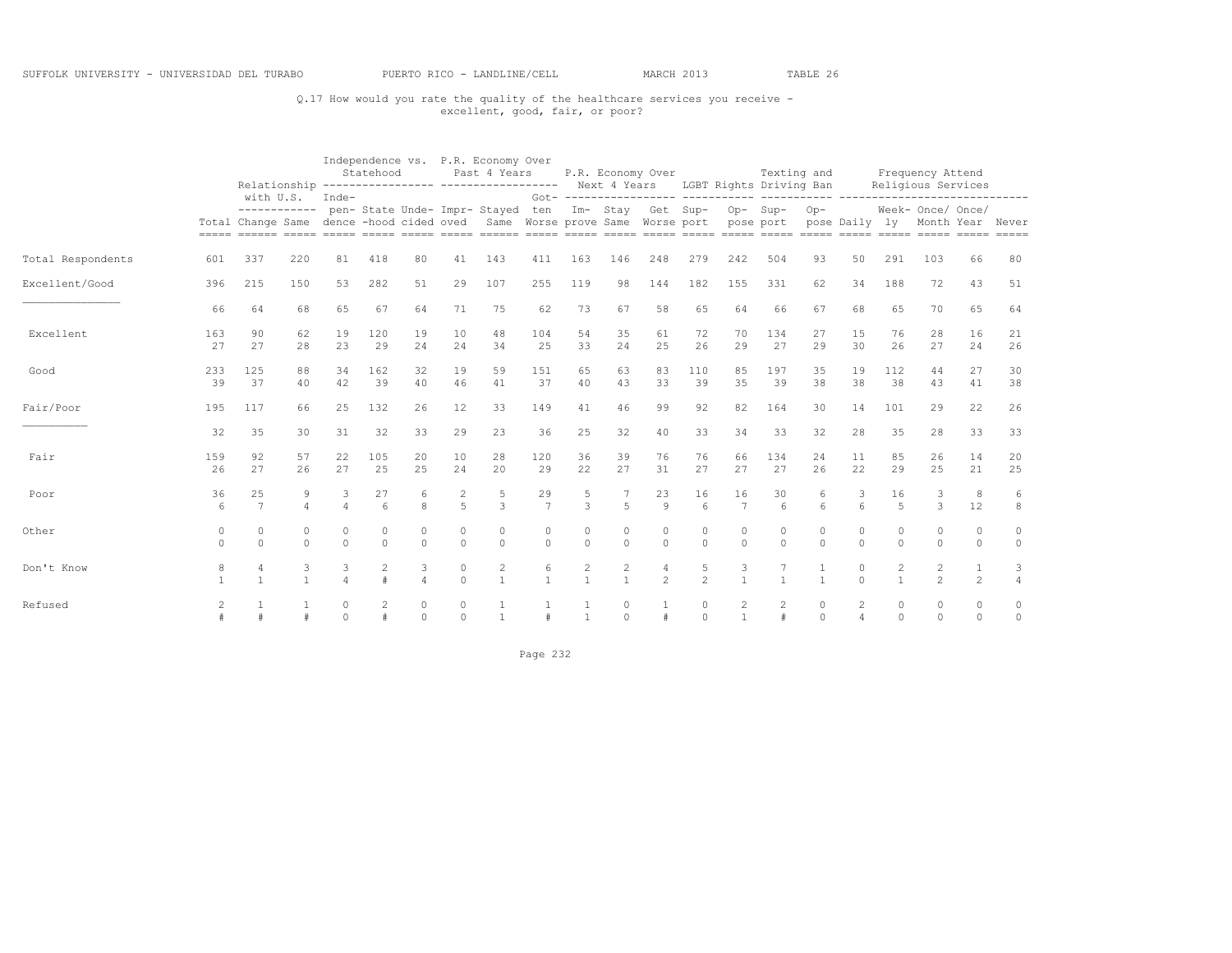Q.18 Do you think there is a drug consumption problem in Puerto Rico - yes or no?

|                   |           |                                                                       |           |          | Statehood |          |               | Independence vs. P.R. Economy Over<br>Past 4 Years<br>Relationship ---------------- ------------------ |                |           |           | P.R. Economy Over   |                     |                    | Texting and<br>Next 4 Years LGBT Rights Driving Ban |          |                   |           | Frequency Attend<br>Religious Services |          |          |
|-------------------|-----------|-----------------------------------------------------------------------|-----------|----------|-----------|----------|---------------|--------------------------------------------------------------------------------------------------------|----------------|-----------|-----------|---------------------|---------------------|--------------------|-----------------------------------------------------|----------|-------------------|-----------|----------------------------------------|----------|----------|
|                   |           | with U.S.<br>------------<br>Total Change Same dence -hood cided oved |           | Inde-    |           |          |               | pen- State Unde- Impr- Stayed<br>Same Worse prove Same Worse port                                      | $Got -$<br>ten | Im- Stay  |           | Get Sup-            |                     | $Op-$              | Sup-<br>pose port                                   | $Op-$    | pose Daily ly     |           | Week- Once/ Once/<br>Month Year        |          | Never    |
| Total Respondents | 601       | 337                                                                   | 220       | 81       | 418       | 80       | 41            | 143                                                                                                    | 411            | 163       | 146       | 248                 | 279                 | 242                | 504                                                 | 93       | 50                | 291       | 103                                    | 66       | 80       |
| Yes               | 589<br>98 | 330<br>98                                                             | 218<br>99 | 79<br>98 | 411<br>98 | 78<br>98 | 39<br>95      | 140<br>98                                                                                              | 404<br>98      | 158<br>97 | 145<br>99 | 244<br>98           | 275<br>99           | 236<br>98          | 497<br>99                                           | 89<br>96 | 50<br>100         | 286<br>98 | 102<br>99                              | 64<br>97 | 76<br>95 |
| No                |           |                                                                       |           |          |           |          | $\mathcal{D}$ |                                                                                                        |                |           |           | $\mathcal{P}$       | 3<br>$\overline{1}$ | 4<br>$\mathcal{P}$ | 4                                                   |          | $\circ$<br>$\cap$ |           |                                        |          | 3        |
| Undecided         |           |                                                                       |           |          |           |          | $\mathcal{D}$ | $\Omega$                                                                                               |                |           | $\bigcap$ | $\Omega$            |                     |                    |                                                     | $\cap$   | 0<br>$\cap$       |           |                                        |          |          |
| Refused           |           | $\circ$                                                               |           |          |           | $\Omega$ | $\cap$        |                                                                                                        |                |           | $\circ$   | $\circ$<br>$\Omega$ | $\circ$             |                    | $\Omega$                                            |          | 0<br>$\Omega$     |           |                                        |          |          |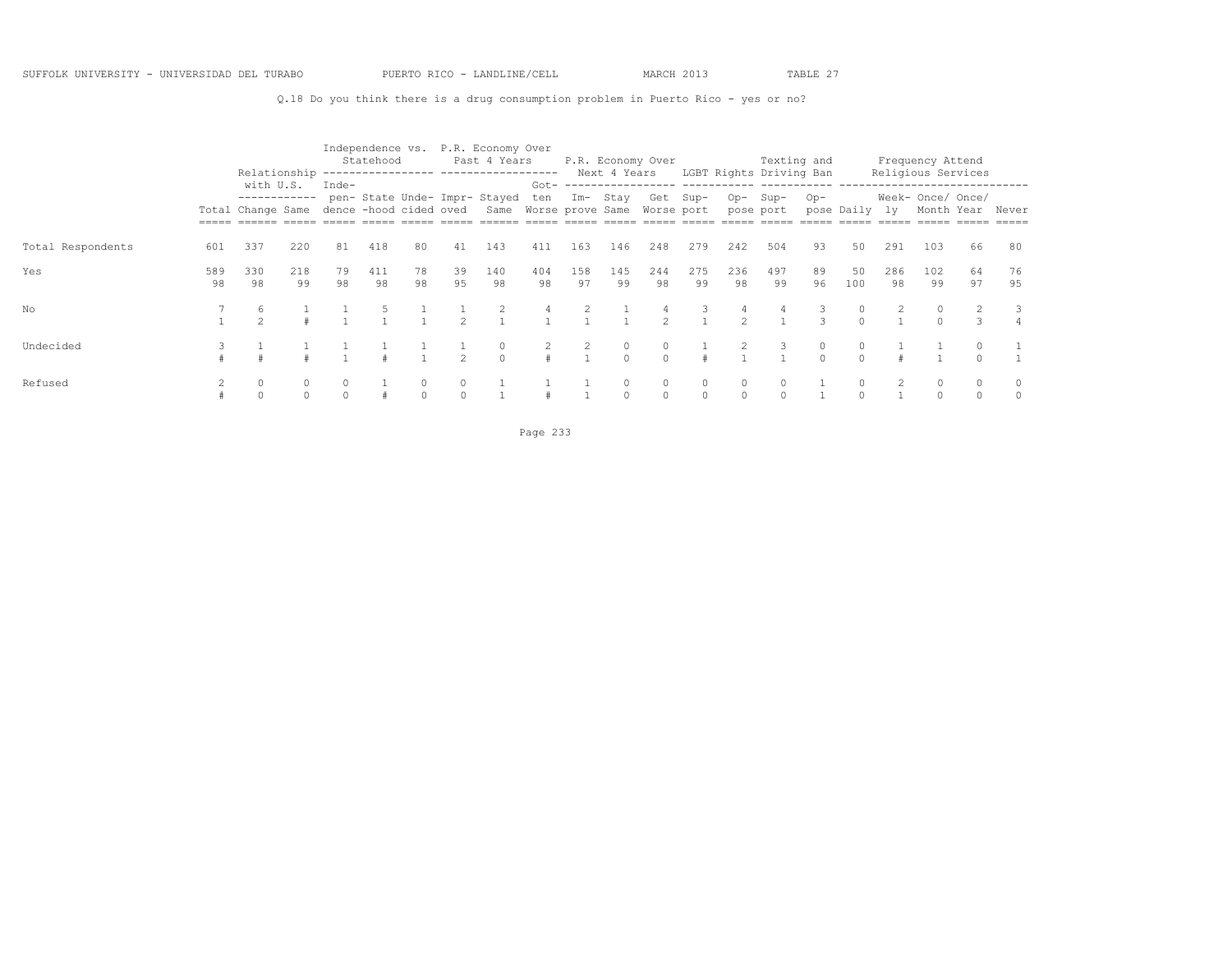Q.19 Thinking about Puerto Rico's relationship with the United States, do you think that relationships should change, or should the status quo be preserved?

|                            |                      | Relationship                                   |            |                                   | Independence vs.<br>Statehood |          |                   | P.R. Economy Over<br>Past 4 Years<br>------------------ ------------------- |                        |                      | P.R. Economy Over<br>Next 4 Years |           |           |           | Texting and<br>LGBT Rights Driving Ban |                     |                |                      | Frequency Attend                | Religious Services |          |
|----------------------------|----------------------|------------------------------------------------|------------|-----------------------------------|-------------------------------|----------|-------------------|-----------------------------------------------------------------------------|------------------------|----------------------|-----------------------------------|-----------|-----------|-----------|----------------------------------------|---------------------|----------------|----------------------|---------------------------------|--------------------|----------|
|                            |                      | with U.S.<br>------------<br>Total Change Same |            | $Inde-$<br>dence -hood cided oved |                               |          |                   | pen- State Unde- Impr- Stayed<br>Same Worse prove Same Worse port           | ten                    |                      | Im- Stay                          |           | Get Sup-  | $Op-$     | Sup-<br>pose port                      | $Op-$               | pose Daily ly  |                      | Week- Once/ Once/<br>Month Year |                    | Never    |
| Total Respondents          | 601                  | 337                                            | 220        | 81                                | 418                           | 80       | 41                | 143                                                                         | 411                    | 163                  | 146                               | 248       | 279       | 242       | 504                                    | 93                  | 50             | 291                  | 103                             | 66                 | 80       |
| Relationship should change | 337<br>56            | 337<br>100                                     | $\Omega$   | 52<br>64                          | 268<br>64                     | 14<br>18 | 32<br>78          | 77<br>54                                                                    | 223<br>54              | 72<br>44             | 73<br>50                          | 174<br>70 | 161<br>58 | 144<br>60 | 288<br>57                              | 48<br>52            | 30<br>60       | 159<br>55            | 54<br>52                        | 41<br>62           | 45<br>56 |
| Keep the status quo        | 220<br>37            | $\cap$                                         | 220<br>100 | 33                                | 121<br>29                     | 58<br>73 | -8<br>20          | 56<br>39                                                                    | 155<br>38              | 77<br>47             | 62<br>42                          | 61<br>25  | 102<br>37 | 83<br>34  | 181<br>36                              | 38<br>41            | 18<br>36       | 110<br>38            | 42<br>41                        | 22<br>33           | 27<br>34 |
| Undecided                  | 34<br>6              |                                                | $\circ$    |                                   | 23<br>6                       | 8<br>10  | $\circ$<br>$\cap$ | 8<br>6                                                                      | 26<br>$6 \overline{6}$ | 11<br>$\overline{7}$ | 8<br>$5 -$                        | 10        | 12        | 13        | 29<br>6                                | 5<br>$\overline{a}$ | $\overline{2}$ | 16<br>$\overline{5}$ |                                 |                    | 4        |
| Refused                    | 10<br>$\mathfrak{D}$ |                                                |            |                                   | 6                             |          |                   |                                                                             |                        | $\sim$               | 3.<br>$\mathfrak{D}$              |           | 4         |           | 6                                      |                     | 0              | 6<br>$\mathfrak{D}$  | 0                               |                    | .5       |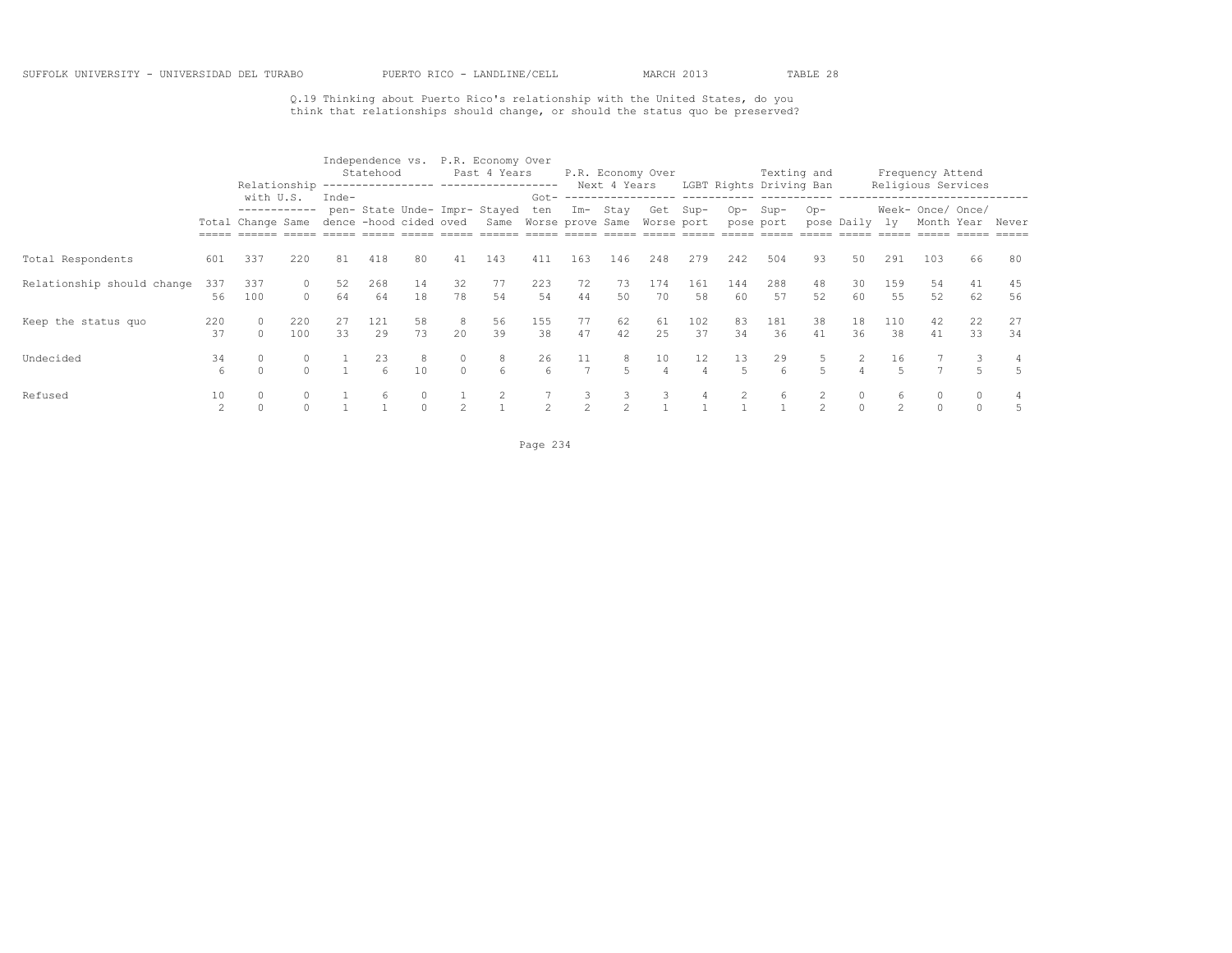## Q.20 If the United States Congress allowed the citizens of Puerto Rico to choose between independence and statehood, what would you choose?

|                   |           | Relationship                                   |           |                                 | Statehood  |               |                      | Independence vs. P.R. Economy Over<br>Past 4 Years                |                |          | Next 4 Years | P.R. Economy Over |           |                      | Texting and<br>LGBT Rights Driving Ban |          |                        |           | Frequency Attend<br>Religious Services |          |          |
|-------------------|-----------|------------------------------------------------|-----------|---------------------------------|------------|---------------|----------------------|-------------------------------------------------------------------|----------------|----------|--------------|-------------------|-----------|----------------------|----------------------------------------|----------|------------------------|-----------|----------------------------------------|----------|----------|
|                   |           | with U.S.<br>------------<br>Total Change Same |           | Inde-<br>dence -hood cided oved |            |               |                      | pen- State Unde- Impr- Stayed<br>Same Worse prove Same Worse port | $Got -$<br>ten | $Im-$    | Stay         | Get               | $Sup-$    | $Op-$                | Sup-<br>pose port                      | $Op-$    | pose Daily             | lv.       | Week- Once/ Once/<br>Month Year        |          | Never    |
| Total Respondents | 601       | 337                                            | 220       | 81                              | 418        | 80            | 41                   | 143                                                               | 411            | 163      | 146          | 248               | 279       | 242                  | 504                                    | 93       | 50                     | 291       | 103                                    | 66       | 80       |
| Statehood         | 418<br>70 | 268<br>80                                      | 121<br>55 | $\Omega$<br>$\cap$              | 418<br>100 | 0<br>$\Omega$ | 37<br>90             | 102<br>71                                                         | 276<br>67      | 97<br>60 | 104<br>71    | 189<br>76         | 177<br>63 | 197<br>81            | 346<br>69                              | 70<br>75 | 38<br>76               | 202<br>69 | 69<br>67                               | 48<br>73 | 52<br>65 |
| Independence      | 81<br>13  | 52<br>15                                       | 27<br>12  | 81<br>100                       |            | $\cap$        | 2<br>5               | 13<br>9                                                           | 65<br>16       | 24<br>15 | 18<br>12     | 35<br>14          | 59<br>21  | 16<br>$\overline{7}$ | 75<br>15                               |          | 5<br>10                | 37<br>13  | 12<br>12                               | 8<br>12  | 19<br>24 |
| Undecided         | 80<br>13  | 14                                             | 58<br>26  | 0<br>0                          |            | 80<br>100     | $\Omega$<br>$\Omega$ | 22<br>15                                                          | 56<br>14       | 37<br>23 | 18<br>12     | 17                | 35<br>13  | 19<br>8              | 65<br>13                               | 14<br>15 | 6<br>$12 \overline{ }$ | 43<br>15  | 17<br>17                               | 8<br>12  | 5.       |
| Refused           | 22<br>4   |                                                | 14<br>6   | 0<br>$\Omega$                   |            |               |                      | 6                                                                 | 14<br>3        |          | 6            |                   | 8<br>3    | 10<br>4              | 18<br>4                                |          |                        |           |                                        |          | 6        |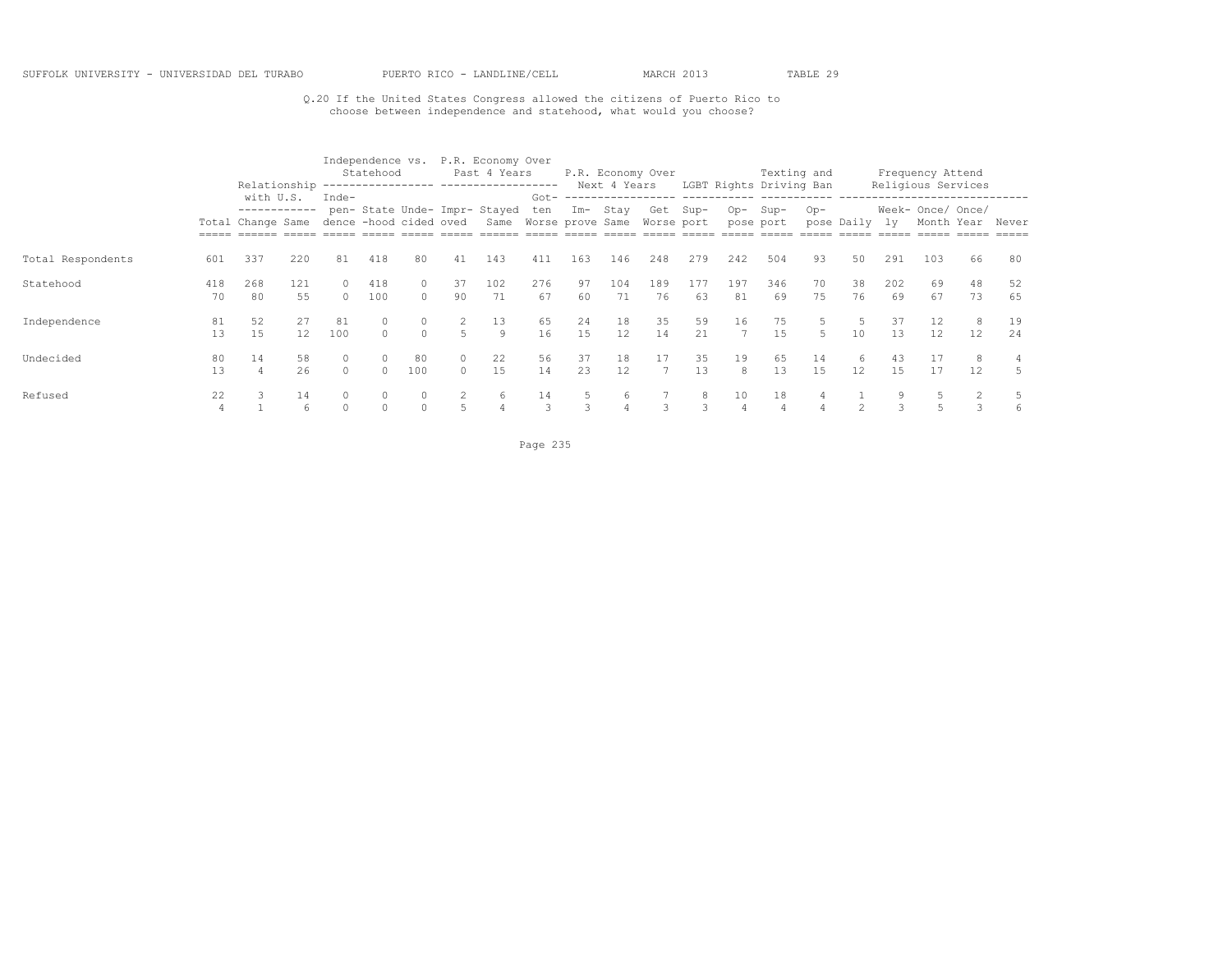## Q.21 Thinking about the economy, do you think the economy in Puerto Rico has improved in the last four years, has it stayed the same, or has it gotten worse?

|                   |           | Relationship                                                          |           |                | Statehood |          |                   | Independence vs. P.R. Economy Over<br>Past 4 Years                |                   |          |           | P.R. Economy Over |           |                      | Texting and<br>Next 4 Years LGBT Rights Driving Ban |          |                      |           | Frequency Attend                | Religious Services |          |
|-------------------|-----------|-----------------------------------------------------------------------|-----------|----------------|-----------|----------|-------------------|-------------------------------------------------------------------|-------------------|----------|-----------|-------------------|-----------|----------------------|-----------------------------------------------------|----------|----------------------|-----------|---------------------------------|--------------------|----------|
|                   |           | with U.S.<br>------------<br>Total Change Same dence -hood cided oved |           | Inde-          |           |          |                   | pen- State Unde- Impr- Stayed<br>Same Worse prove Same Worse port | $Got -$<br>ten    |          | Im- Stay  | Get Sup-          |           | $Op-$                | $Sup-$<br>pose port                                 | $Op-$    | pose Daily ly        |           | Week- Once/ Once/<br>Month Year |                    | Never    |
|                   |           |                                                                       |           |                |           |          |                   |                                                                   |                   |          |           |                   |           |                      |                                                     |          |                      |           |                                 |                    |          |
| Total Respondents | 601       | 337                                                                   | 220       | 81             | 418       | 80       | 41                | 143                                                               | 411               | 163      | 146       | 248               | 279       | 242                  | 504                                                 | 93       | 50                   | 291       | 103                             | 66                 | 80       |
| Improved          | 41        | 32<br>9                                                               | 8         | $\mathfrak{D}$ | 37<br>9   | $\Omega$ | 41<br>100         | $\Omega$                                                          | $\Omega$          | 14<br>9  | 3         | 21<br>8           | 14<br>5   | 23<br>10             | 33<br>$\overline{7}$                                | 8        | -5<br>10             |           |                                 | 9                  | 5        |
| Stayed the same   | 143<br>24 | 77<br>23                                                              | 56<br>25  | 13<br>16       | 102<br>24 | 22<br>28 | $\circ$<br>$\cap$ | 143<br>100                                                        | $\circ$<br>$\cap$ | 55<br>34 | 37<br>25  | 36<br>15          | 65<br>23  | 57<br>2.4            | 110<br>22                                           | 31<br>33 | 11<br>22             | 70<br>2.4 | 28<br>27                        | 14                 | 22<br>28 |
| Gotten worse      | 411<br>68 | 223<br>66                                                             | 155<br>70 | 65<br>80       | 276<br>66 | 56<br>70 | $\circ$<br>$\cap$ | $\circ$<br>$\cap$                                                 | 411<br>100        | 92<br>56 | 105<br>72 | 189<br>76         | 197<br>71 | 160<br>66            | 355<br>70                                           | 55<br>59 | 34<br>68             | 199<br>68 | 69<br>67                        | 49<br>74           | 53<br>66 |
| Undecided         | 6         |                                                                       |           |                |           | 3        | 0<br>$\Omega$     | $\circ$<br>$\Omega$                                               | $\Omega$          | 2        | $\Omega$  | 2                 | 3         |                      | 6                                                   | $\cap$   | 0<br>$\Omega$        |           |                                 |                    |          |
| Refused           |           |                                                                       | $\Omega$  | $\Omega$       |           | $\Omega$ | $\circ$           | $\mathbf{0}$<br>$\circ$                                           | $\Omega$          | 0        | $\Omega$  | $\circ$           | $\circ$   | $\Omega$<br>$\Omega$ | $\Omega$<br>$\Omega$                                | $\cap$   | $\Omega$<br>$\Omega$ |           | $\Omega$                        | 0<br>0             |          |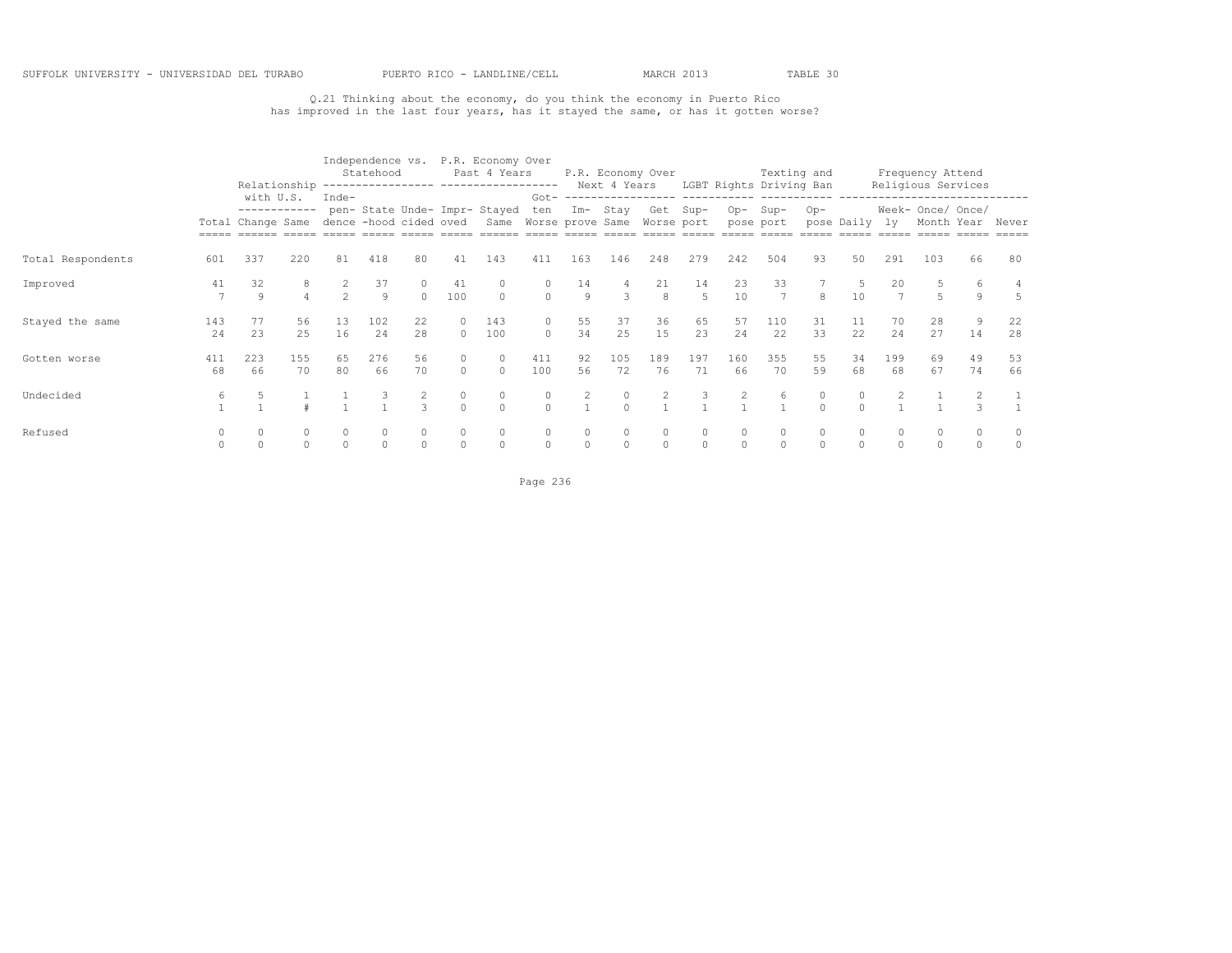## Q.22 In the next four years, do you think the economy will improve, stay the same, or get worse?

|                   |           | Relationship                                   |               |                     | Statehood  |                        |          | Independence vs. P.R. Economy Over<br>Past 4 Years<br>------------------ ------------------- |                |                     | Next 4 Years        | P.R. Economy Over   |                         |                     | Texting and<br>LGBT Rights Driving Ban            |           |            |           | Frequency Attend<br>Religious Services |          |          |
|-------------------|-----------|------------------------------------------------|---------------|---------------------|------------|------------------------|----------|----------------------------------------------------------------------------------------------|----------------|---------------------|---------------------|---------------------|-------------------------|---------------------|---------------------------------------------------|-----------|------------|-----------|----------------------------------------|----------|----------|
|                   |           | with U.S.<br>------------<br>Total Change Same |               | Inde-               |            | dence -hood cided oved |          | pen- State Unde- Impr- Stayed<br>Same Worse prove Same Worse port                            | $Got -$<br>ten |                     | Im- Stay            |                     | Get Sup-                | $Op-$               | ---------- ----------- -----<br>Sup-<br>pose port | $Op-$     | pose Daily | lv.       | Week- Once/ Once/<br>Month Year        |          | Never    |
| Total Respondents | 601       | 337                                            | 220           | 81                  | 418        | 80                     | 41       | 143                                                                                          | 411            | 163                 | 146                 | 248                 | 279                     | 242                 | 504                                               | 93        | 50         | 291       | 103                                    | 66       | 80       |
| Improve           | 163<br>27 | 72<br>21                                       | 77<br>35      | 24<br>30            | 97<br>23   | 37<br>46               | 14<br>34 | 55<br>38                                                                                     | 92<br>22       | 163<br>100          | $\Omega$            | $\circ$             | 82<br>29                | 60<br>25            | 135<br>27                                         | 27<br>29  | 18         | 84<br>29  | 31<br>30                               | 19<br>29 | 18<br>23 |
| Stay the same     | 146<br>24 | 73<br>22                                       | 62<br>28      | 18<br>22            | 104<br>2.5 | 18<br>2.3              | 4<br>10  | 37<br>26                                                                                     | 105<br>26      | $\Omega$<br>$\cap$  | 146<br>100          | $\Omega$<br>$\cap$  | 74<br>27                | 56<br>2.3           | 123<br>24                                         | 22<br>2.4 | 9<br>18    | 62<br>2.1 | 34<br>33                               | 17<br>26 | 23<br>29 |
| Get worse         | 248<br>41 | 174<br>52                                      | 61<br>2.8     | 35<br>43            | 189<br>45  | 17<br>21               | 21<br>51 | 36<br>2.5                                                                                    | 189<br>46      | $\circ$<br>$\Omega$ | $\circ$<br>$\Omega$ | 248<br>100          | 109<br>39               | 110<br>45           | 212<br>42                                         | 35<br>38  | 27<br>54   | 124<br>43 | 31<br>30                               | 26<br>39 | 34<br>43 |
| Undecided         | 42        | 18<br>5                                        | 19<br>$\circ$ |                     | 26<br>6    | 10                     | 5        | 14<br>10                                                                                     | 24<br>6        | 0<br>$\Omega$       | $\Omega$            | $\Omega$            | 14<br>$\overline{5}$    | 16                  | 33<br>$\overline{7}$                              | 10        | 10         |           |                                        | 6        | 5        |
| Refused           |           |                                                |               | $\Omega$<br>$\circ$ |            | 0                      | $\Omega$ |                                                                                              |                | $\circ$             | 0                   | $\Omega$<br>$\circ$ | $\circ$<br>$\mathbf{0}$ | $\Omega$<br>$\circ$ |                                                   | $\Omega$  | $\Omega$   |           | $\Omega$<br>$\Omega$                   |          |          |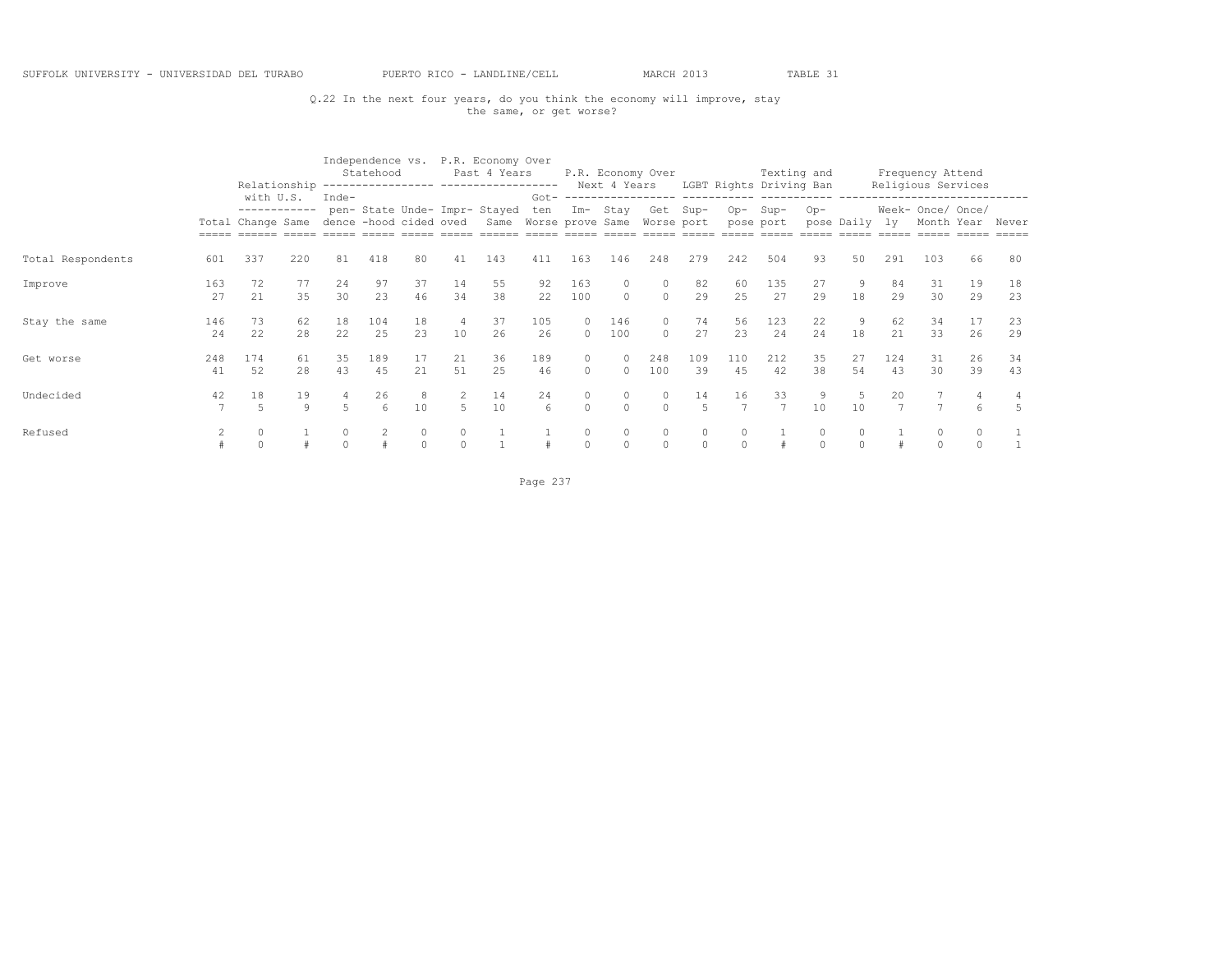# Q.23 Do you support or oppose legislation that would provide more rights to<br>LGBT (Lesbian, Gay, Bisexual or Transgender) citizens, such as marriage<br>rights, healthcare benefits and domestic violence and hate crimes protecti

|                   |           |                                                                       |           |                    | Statehood |           |                     | Independence vs. P.R. Economy Over<br>Past 4 Years     |                     |           | Next 4 Years | P.R. Economy Over      |                      |                      | Texting and<br>LGBT Rights Driving Ban |                |                |           | Frequency Attend<br>Religious Services |          |                  |
|-------------------|-----------|-----------------------------------------------------------------------|-----------|--------------------|-----------|-----------|---------------------|--------------------------------------------------------|---------------------|-----------|--------------|------------------------|----------------------|----------------------|----------------------------------------|----------------|----------------|-----------|----------------------------------------|----------|------------------|
|                   |           | with U.S.<br>------------<br>Total Change Same dence -hood cided oved |           | $Inde-$            |           |           |                     | pen- State Unde- Impr- Stayed<br>Same Worse prove Same | ten                 | Im- Stay  |              | Get Sup-<br>Worse port |                      | Op-Sup-              | pose port                              | $Op-$          | pose Daily ly  |           | Week- Once/ Once/                      |          | Month Year Never |
| Total Respondents | 601       | 337                                                                   | 220       | 81                 | 418       | 80        | 41                  | 143                                                    | 411                 | 163       | 146          | 248                    | 279                  | 242                  | 504                                    | 93             | 50             | 291       | 103                                    | 66       | -80              |
| Support           | 279<br>46 | 161<br>48                                                             | 102<br>46 | 59<br>73           | 177<br>42 | 35<br>44  | 14<br>34            | 65<br>45                                               | 197<br>48           | 82<br>50  | 74<br>51     | 109<br>44              | 279<br>100           | $\Omega$<br>$\Omega$ | 235<br>47                              | 43<br>46       | 22             | 115<br>40 | 60<br>58                               | 41<br>62 | 49<br>61         |
| Oppose            | 242<br>40 | 144<br>43                                                             | 83<br>38  | 16<br>$20^{\circ}$ | 197<br>47 | 19<br>2.4 | 23<br>56            | 57<br>40                                               | 160<br>39           | 60<br>37  | 56<br>38     | 110<br>44              | $\Omega$<br>$\Omega$ | 242<br>100           | 203<br>40                              | 38<br>41       | 32<br>64       | 138<br>47 | 32<br>31                               | 13<br>20 | 24<br>30         |
| Undecided         | 65<br>11  | 27<br>$\mathcal{R}$                                                   | 29<br>13  | 6                  | 33<br>8   | 24<br>30  | 3<br>$\overline{7}$ | 20<br>14                                               | 41<br>10            | 19<br>12. | 15<br>10     | 21<br>$\mathcal{R}$    | 0<br>$\Omega$        | $\circ$<br>$\Omega$  | 54<br>11                               | 10<br>11       | 6<br>12        | 28<br>10  | 10<br>10                               | 12<br>18 | 6<br>-8          |
| Refused           | 15<br>3   |                                                                       |           |                    |           | 3         |                     |                                                        | 13<br>$\mathcal{R}$ |           |              | 8<br>3                 | $\circ$<br>$\Omega$  | $\Omega$             | 12<br>$\mathfrak{D}$                   | $\mathfrak{D}$ | $\mathfrak{D}$ | 10        |                                        | $\Omega$ |                  |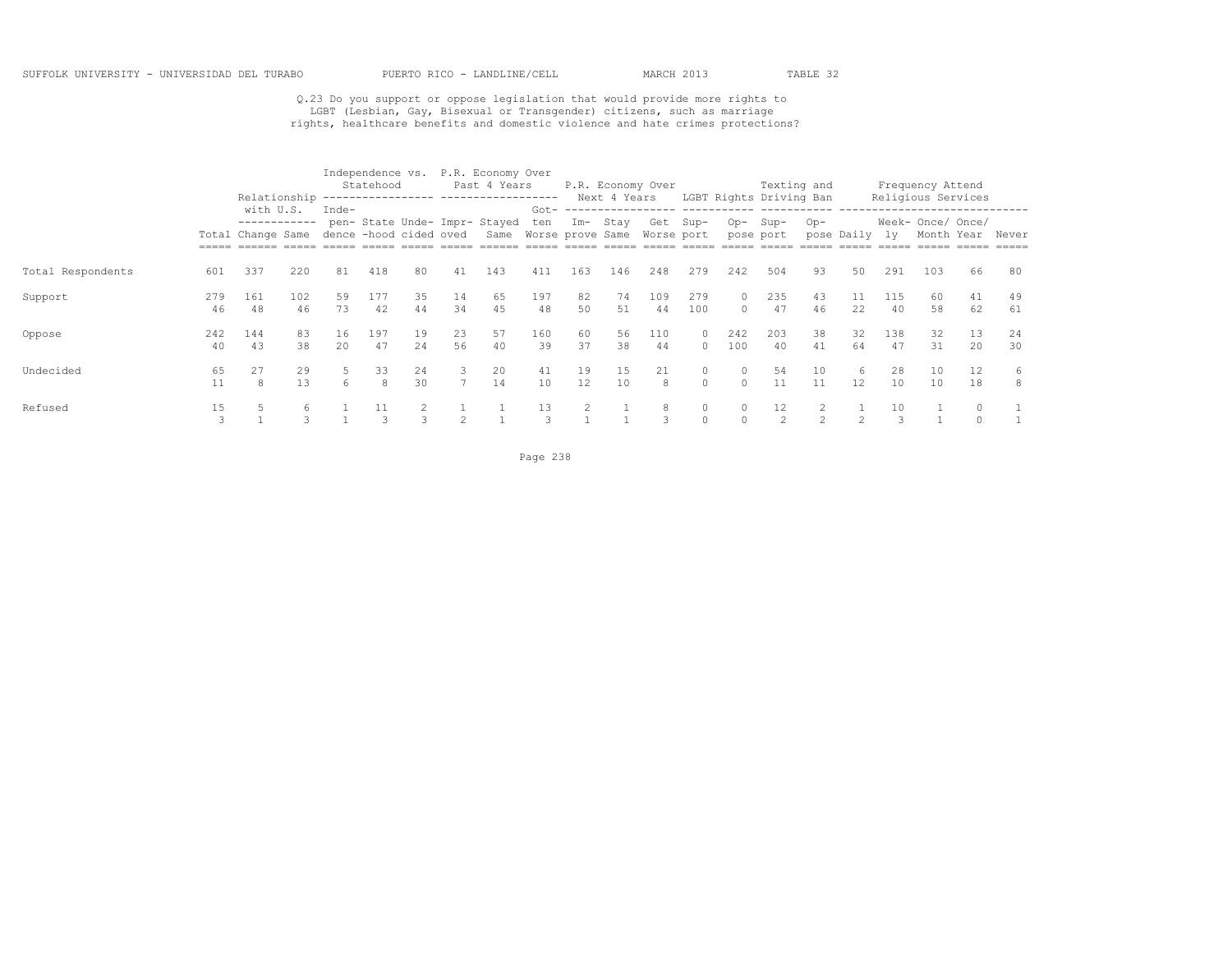Q.24 Do you support or oppose the new law which bans drivers from texting or talking on cellphones without the use of hands-free equipment while driving?

|                   |           | Relationship              |           |          | Statehood |          |                | Independence vs. P.R. Economy Over<br>Past 4 Years      |               |           | P.R. Economy Over<br>Next 4 Years |                     |               |           | Texting and                     |                      |               |           | Frequency Attend                        |          |                     |
|-------------------|-----------|---------------------------|-----------|----------|-----------|----------|----------------|---------------------------------------------------------|---------------|-----------|-----------------------------------|---------------------|---------------|-----------|---------------------------------|----------------------|---------------|-----------|-----------------------------------------|----------|---------------------|
|                   |           | with U.S.<br>------------ |           | Inde-    |           |          |                | pen- State Unde- Impr- Stayed                           | ten           | Im- Stay  |                                   | Get Sup-            |               | $Op-$     | LGBT Rights Driving Ban<br>Sup- | $Op-$                |               |           | Religious Services<br>Week- Once/ Once/ |          |                     |
|                   |           | Total Change Same         |           |          |           |          |                | dence -hood cided oved Same Worse prove Same Worse port |               |           |                                   |                     |               |           | pose port                       |                      | pose Daily ly |           | Month Year                              |          | Never               |
| Total Respondents | 601       | 337                       | 220       | 81       | 418       | 80       | 41             | 143                                                     | 411           | 163       | 146                               | 248                 | 279           | 242       | 504                             | 93                   | 50            | 291       | 103                                     | 66       | 80                  |
| Support           | 504<br>84 | 288<br>85                 | 181<br>82 | 75<br>93 | 346<br>83 | 65<br>81 | 33<br>80       | 110<br>77                                               | 355<br>86     | 135<br>83 | 123<br>84                         | 212<br>85           | 235<br>84     | 203<br>84 | 504<br>100                      | $\Omega$<br>$\Omega$ | 39<br>78      | 246<br>85 | 87<br>84                                | 55<br>83 | 68<br>85            |
| Oppose            | 93<br>16  | 48<br>14                  | 38<br>17  | 5.<br>6. | 70<br>17  | 14<br>18 | 17             | 31<br>22                                                | 55<br>1.3     | 27<br>17  | 22<br>15                          | 35<br>14            | 43<br>1.5     | 38<br>16  | $\circ$<br>$\Omega$             | 93<br>100            | 11<br>22      | 43<br>1.5 | 15<br>1.5                               | 17       | 1.5                 |
| Undecided         |           |                           |           |          |           | $\cap$   | $\mathfrak{D}$ |                                                         | 0<br>$\Omega$ |           |                                   | $\circ$<br>$\Omega$ |               |           | 0<br>$\Omega$                   | $\circ$<br>$\cap$    | 0<br>$\cap$   |           |                                         |          | $\circ$<br>$\Omega$ |
| Refused           |           |                           |           |          |           |          |                |                                                         |               |           | $\circ$<br>$\cap$                 |                     | 0<br>$\Omega$ | 0         | $\Omega$                        | $\circ$<br>$\cap$    | $\Omega$      |           |                                         |          | $\circ$<br>$\cap$   |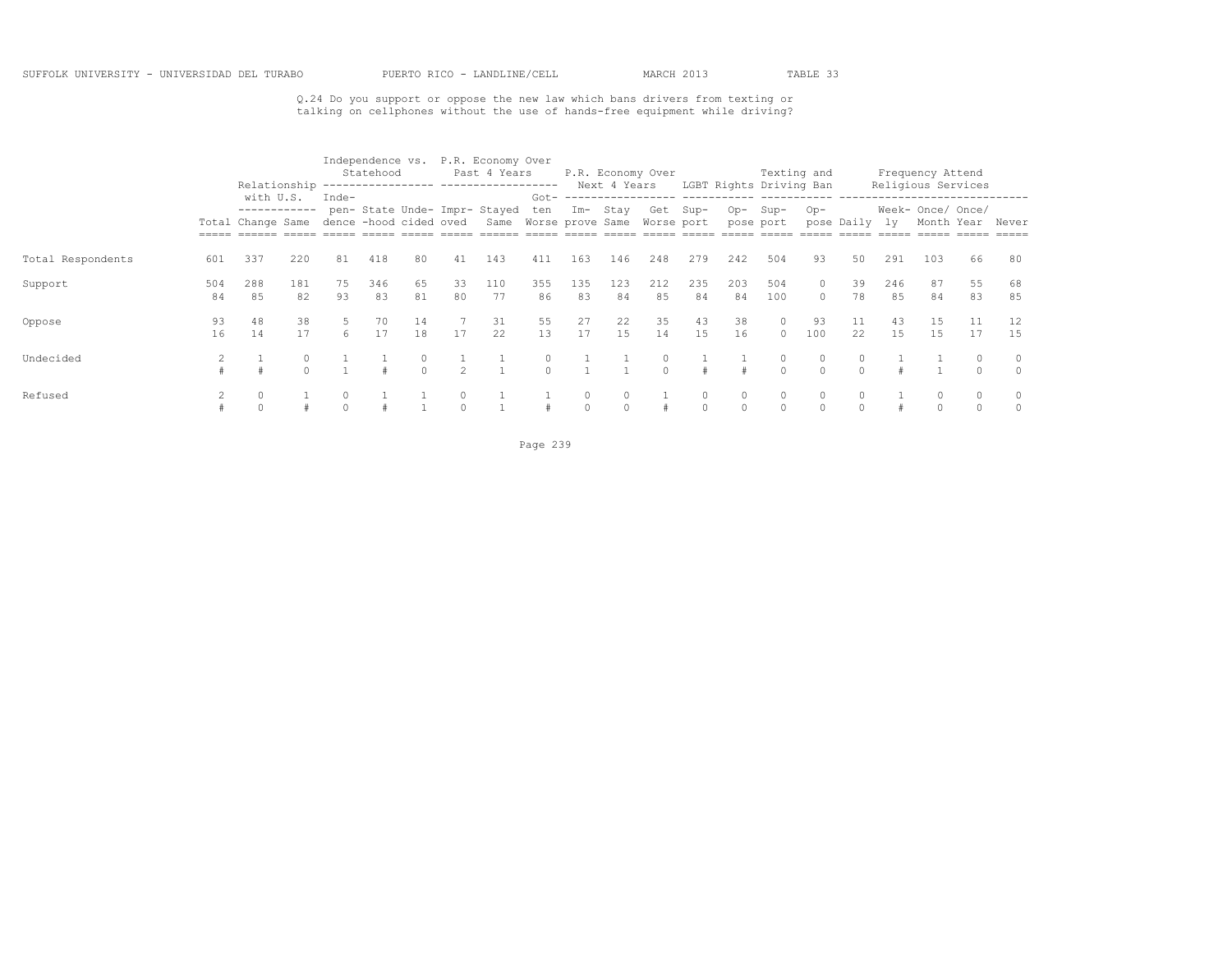## Q.25 Overall, which country do you feel poses the greatest threat to the United States?

|                   |                     |                                  |                     |                        | Statehood            |                              |                              | Independence vs. P.R. Economy Over<br>Past 4 Years<br>Relationship ---------------- ----------------- Next 4 Years LGBT Rights Driving Ban |                        |                                |                                         | P.R. Economy Over              |                                |                                | Texting and                             |                                  |                                |                                | Frequency Attend<br>Religious Services |                                |                              |
|-------------------|---------------------|----------------------------------|---------------------|------------------------|----------------------|------------------------------|------------------------------|--------------------------------------------------------------------------------------------------------------------------------------------|------------------------|--------------------------------|-----------------------------------------|--------------------------------|--------------------------------|--------------------------------|-----------------------------------------|----------------------------------|--------------------------------|--------------------------------|----------------------------------------|--------------------------------|------------------------------|
|                   |                     | with U.S.                        | ------------        | Inde-                  |                      |                              |                              | pen- State Unde- Impr- Stayed ten<br>Total Change Same dence -hood cided oved Same Worse prove Same Worse port                             |                        |                                |                                         |                                |                                |                                | Im- Stay Get Sup- Op- Sup-<br>pose port | $Op-$                            | pose Daily ly                  |                                | Week- Once/ Once/<br>Month Year Never  |                                | ---------<br>$== == ==$      |
| Total Respondents | 601                 | 337                              | 220                 | 81                     | 418                  | 80                           | 41                           | 143                                                                                                                                        | 411                    | 163                            | 146                                     | 248                            | 279                            | 242                            | 504                                     | 93                               | 50                             | 291                            | 103                                    | 66                             | 80                           |
| North Korea       | 286<br>48           | 172<br>51                        | 96<br>44            | 35<br>43               | 210<br>50            | 34<br>43                     | 24<br>59                     | 69<br>48                                                                                                                                   | 192<br>47              | 82<br>50                       | 75<br>51                                | 115<br>46                      | 135<br>48                      | 113<br>47                      | 254<br>50                               | 31<br>33                         | 20<br>40                       | 151<br>52                      | 42<br>41                               | 38<br>58                       | 29<br>36                     |
| China             | 43<br>7             | 31<br>$\mathcal{Q}$              | 11<br>5             | 11<br>14               | 30<br>7              | $\overline{\mathbf{c}}$<br>3 | 3<br>$\overline{7}$          | 11<br>8                                                                                                                                    | 28<br>$\overline{7}$   | 9<br>6                         | 9<br>6                                  | 22<br>$\circ$                  | 20<br>7                        | 21<br>9                        | 37<br>$\overline{7}$                    | 6<br>6                           | 6<br>12                        | 20<br>7                        | 8<br>8                                 | $\overline{c}$<br>3            | $\tau$<br>9                  |
| Afghanistan       | 41<br>7             | 21<br>6                          | 18<br>8             | 3<br>4                 | 36<br>$\overline{9}$ | 2<br>3                       | $\overline{4}$<br>10         | 6<br>$\overline{4}$                                                                                                                        | 30<br>7                | 10<br>6                        | 10<br>7                                 | 19<br>8                        | 19<br>7                        | 19<br>8                        | 34<br>$7\overline{ }$                   | $\overline{7}$<br>8              | 6<br>12                        | 16<br>5                        | 8<br>8                                 | $\mathbf{2}$<br>$\mathbf{3}$   | 8<br>10                      |
| Iran              | 35<br>6             | 23<br>7                          | 9<br>$\overline{4}$ | 4<br>5                 | 25<br>6              | 5<br>6                       | $\overline{\mathbf{c}}$<br>5 | 9<br>6                                                                                                                                     | 24<br>6                | 13<br>8                        | 8<br>5                                  | 14<br>6                        | 20<br>7                        | 13<br>5                        | 27<br>5                                 | 8<br>9                           | 2<br>$\overline{4}$            | 15<br>$\overline{5}$           | 7<br>$\overline{7}$                    | 4<br>6                         | 7<br>$\mathfrak{S}$          |
| Pakistan          | 20<br>3             | 12<br>$\overline{4}$             | 8<br>$\overline{a}$ | 2<br>$\overline{c}$    | 16<br>$\overline{4}$ | 1<br>$\mathbf{1}$            | 1<br>$\overline{c}$          | 8<br>6                                                                                                                                     | 11<br>3                | 6<br>$\overline{4}$            | 4<br>3                                  | 9<br>$\overline{4}$            | 7<br>3                         | 12<br>5                        | 16<br>3                                 | $\overline{4}$                   | 3<br>6                         | 6<br>2                         | 3<br>3                                 | 3<br>5                         | $\overline{4}$<br>5          |
| United States     | 10<br>2             | 9<br>3                           | 1<br>$\#$           | 5<br>6                 | 5<br>$\mathbf{1}$    | $\circ$<br>$\Omega$          | $\mathbb O$<br>$\mathbf{0}$  | $1\,$<br>$\mathbf{1}$                                                                                                                      | 9<br>$\overline{c}$    | 1<br>$\mathbf{1}$              | 1<br>$\overline{1}$                     | 8<br>$\mathbf{3}$              | 8<br>3                         | $\overline{c}$<br>$\mathbf{1}$ | 8<br>$\overline{c}$                     | $\overline{c}$<br>$\overline{c}$ | $\mathbf{1}$<br>$\overline{c}$ | 4<br>$\mathbf{1}$              | 1<br>$\mathbf{1}$                      | $\mathbf{1}$<br>$\overline{c}$ | 3<br>$\sqrt{4}$              |
| Iraq              | 8<br>$\overline{1}$ | $\overline{2}$<br>$\mathbf{1}$   | 5<br>$\overline{c}$ | $\circ$<br>$\Omega$    | $\overline{c}$       | $\mathbf{1}$                 | $\mathbb O$<br>$\circ$       | 1<br>$\mathbf{1}$                                                                                                                          | $\overline{2}$         | 2<br>$\mathbf{1}$              | $\overline{\mathbf{c}}$<br>$\mathbf{1}$ | 4<br>$\overline{2}$            | $\overline{4}$<br>$\mathbf{1}$ | 4<br>$\overline{c}$            | 5<br>$\mathbf{1}$                       | 3<br>3                           | 0<br>$\circ$                   | 6<br>$\overline{c}$            | $\mathbf{1}$<br>$\mathbf{1}$           | $\mathbf{0}$<br>$\circ$        | 1<br>$\mathbf{1}$            |
| Syria             | $\overline{1}$      | 4<br>$\mathbf{1}$                | 2<br>$\mathbf{1}$   | 3<br>4                 | 2                    | 2<br>3                       | $\circ$<br>$\mathbf{0}$      | $\mathbf{1}$<br>$\mathbf{1}$                                                                                                               | 5<br>$\mathbf{1}$      | 3<br>$\mathfrak{D}$            | $\overline{c}$<br>$\mathbf{1}$          | $\overline{c}$<br>$\mathbf{1}$ | 3<br>$\overline{1}$            | $\overline{c}$<br>$\mathbf{1}$ | 6<br>$\mathbf{1}$                       | $\mathbf{1}$<br>$\mathbf{1}$     | 0<br>$\Omega$                  | 6<br>$\mathfrak{D}$            | 0<br>$\Omega$                          | $\mathbf{1}$<br>$\overline{2}$ | $\circ$<br>$\circ$           |
| Russia            | 6<br>$\overline{1}$ | 5<br>$\mathbf{1}$                | 1<br>$\#$           | $\circ$<br>$\Omega$    | 6<br>$\mathbf{1}$    | $\circ$<br>$\Omega$          | $\circ$<br>$\mathbf{0}$      | $\mathbf{1}$<br>$\mathbf{1}$                                                                                                               | 5<br>$\mathbf{1}$      | $\overline{c}$<br>$\mathbf{1}$ | 1<br>$\overline{1}$                     | 3<br>$\mathbf{1}$              | 3<br>$\mathbf{1}$              | 3<br>$\mathbf{1}$              | 5<br>$\mathbf{1}$                       | $\mathbf{1}$<br>$\mathbf{1}$     | $\mathbf{2}$<br>$\overline{4}$ | $\overline{4}$<br>$\mathbf{1}$ | $\circ$<br>$\Omega$                    | $\circ$<br>$\circ$             | $\circ$<br>$\circ$           |
| Japan             | 5<br>$\overline{1}$ | $\overline{c}$<br>$\mathbf{1}$   | 3<br>$\mathbf{1}$   | 0<br>$\Omega$          | 4<br>$\mathbf{1}$    | 0<br>$\Omega$                | $\mathbb O$<br>$\circ$       | $\overline{c}$<br>$\mathbf{1}$                                                                                                             | 3<br>$\mathbf{1}$      | $\mathbf{1}$                   | $\overline{c}$<br>$\overline{1}$        | $\sqrt{2}$<br>$\mathbf{1}$     | 3<br>$\mathbf{1}$              | #                              | 5<br>$\mathbf{1}$                       | $\circ$<br>$\circ$               | 0<br>$\Omega$                  | #                              | 3<br>3                                 | 1<br>$\overline{c}$            | 0<br>$\circ$                 |
| Mexico            | 4<br>$\overline{1}$ | 3<br>$\mathbf{1}$                | 1<br>$\#$           | $\mathbf 0$<br>$\circ$ |                      | 3<br>$\overline{4}$          | $\circ$<br>$\mathbf{0}$      | 3<br>2                                                                                                                                     | 0<br>$\circ$           | 2<br>$\mathbf{1}$              | $\mathbf{1}$<br>$\overline{1}$          | 1<br>#                         | 2<br>$\mathbf{1}$              | 1<br>#                         | 3<br>$\mathbf{1}$                       | 1<br>$\mathbf{1}$                | 0<br>$\Omega$                  | 3<br>$\mathbf{1}$              | 0<br>$\Omega$                          | 0<br>$\circ$                   | $\mathbf{1}$<br>$\mathbf{1}$ |
| Venezuela         | 3                   | $\overline{c}$<br>$\overline{1}$ | 1<br>$\#$           | $\circ$<br>$\Omega$    | 3<br>$\mathbf{1}$    | 0<br>$\Omega$                | $\mathbb O$<br>$\mathbf{0}$  | $\circ$<br>$\Omega$                                                                                                                        | 3<br>$\mathbf{1}$      | 1<br>$\mathbf{1}$              | 0<br>$\Omega$                           | $\mathbf{1}$<br>$\#$           | $\circ$<br>$\Omega$            | $\overline{c}$<br>$\mathbf{1}$ | 3<br>$\mathbf{1}$                       | $\circ$<br>$\Omega$              | 0<br>$\Omega$                  | $\overline{c}$<br>$\mathbf{1}$ | 1<br>$\mathbf{1}$                      | 0<br>$\circ$                   | $\circ$<br>$\circ$           |
| Saudi Arabia      | 3<br>#              | $\circ$<br>$\Omega$              | 3<br>$\mathbf{1}$   | $\circ$<br>$\Omega$    | 2                    | $\mathbf{1}$                 | $\circ$<br>$\Omega$          | $\mathbf{1}$<br>$\mathbf{1}$                                                                                                               | $\overline{c}$<br>$\#$ | $\overline{2}$<br>$\mathbf{1}$ | $\Omega$<br>$\Omega$                    | #                              | #                              | 2<br>1                         | 1<br>$\#$                               | $\mathbf{2}$<br>$\overline{c}$   | $\circ$<br>$\Omega$            | #                              | $\mathbf{1}$                           | $\circ$<br>$\Omega$            | $\mathbf{1}$<br>$\mathbf{1}$ |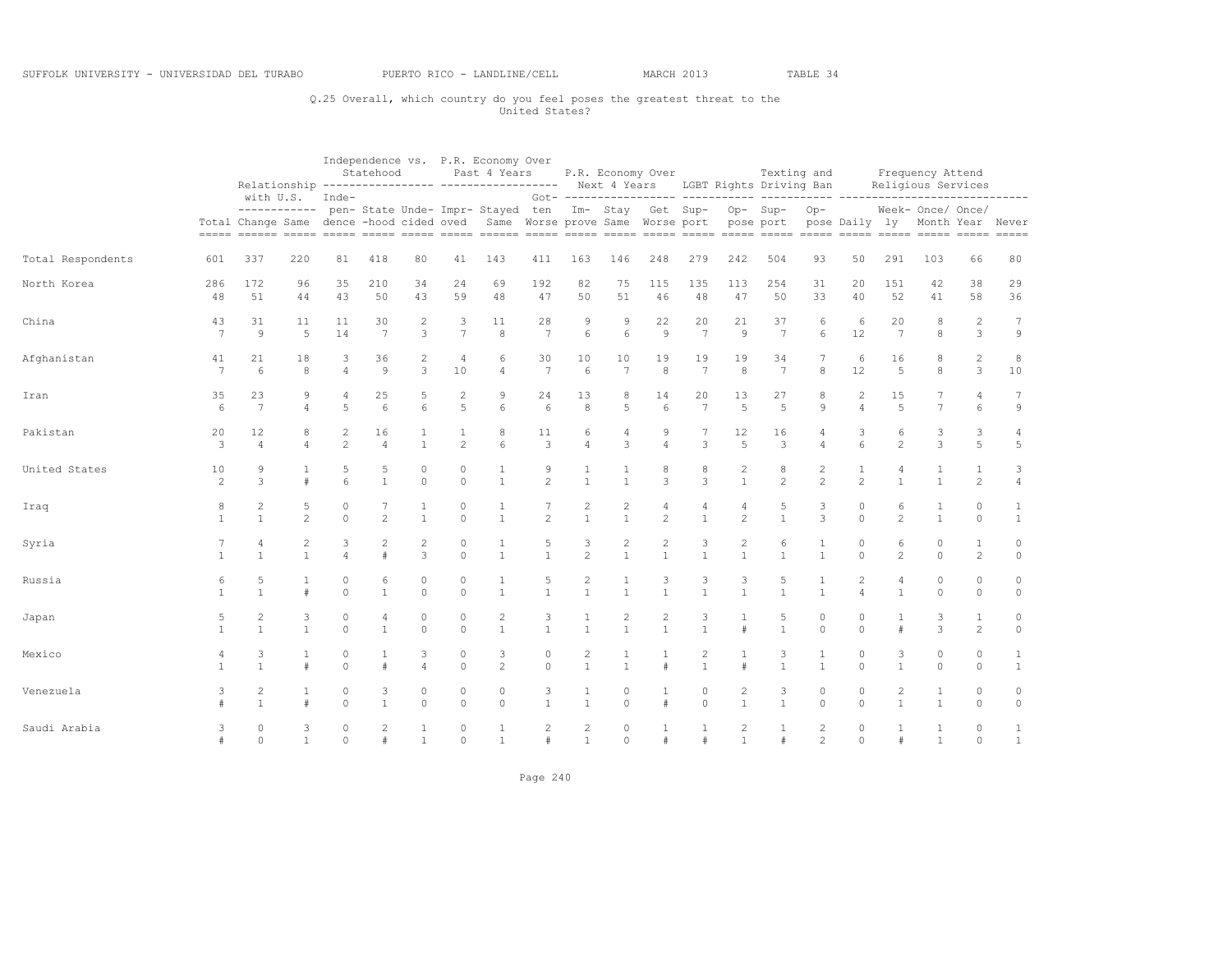## Q.25 Overall, which country do you feel poses the greatest threat to the United States?

|                   |               |                     |                      |          | Statehood           |                     |                                      | Independence vs. P.R. Economy Over<br>Past 4 Years<br>Relationship ---------------- ----------------- Next 4 Years LGBT Rights Driving Ban |                     |               |                     | P.R. Economy Over     |                     |                     |                     | Texting and |                     |                | Frequency Attend<br>Religious Services |          |                                |
|-------------------|---------------|---------------------|----------------------|----------|---------------------|---------------------|--------------------------------------|--------------------------------------------------------------------------------------------------------------------------------------------|---------------------|---------------|---------------------|-----------------------|---------------------|---------------------|---------------------|-------------|---------------------|----------------|----------------------------------------|----------|--------------------------------|
|                   |               | with U.S.           | ------------         | Inde-    |                     |                     |                                      | pen- State Unde- Impr- Stayed<br>Total Change Same dence -hood cided oved Same Worse prove Same Worse port pose port                       |                     |               |                     | ten Im- Stay Get Sup- |                     |                     | Op-Sup-             | $Op-$       |                     |                | Week- Once/ Once/                      |          | pose Daily ly Month Year Never |
| Total Respondents | 601           | 337                 | 220                  | 81       | 418                 | 80                  | 41                                   | 143                                                                                                                                        | 411                 | 163           | 146                 | 248                   | 279                 | 242                 | 504                 | 93          | 50                  | 291            | 103                                    | 66       | 80                             |
| Egypt             |               |                     |                      |          | $\Omega$            | $\Omega$            | $\begin{matrix} 0 \\ 0 \end{matrix}$ | 0<br>$\circ$                                                                                                                               |                     | $\Omega$      | $\Omega$            |                       | $\#$                | $\circ$             |                     | $\circ$     | $\circ$             |                |                                        | $\circ$  | $\circ$<br>$\Omega$            |
| South Korea       |               |                     | $\Omega$             | $\Omega$ | $\pm$               | $\Omega$            | $\circ$                              | $\circ$                                                                                                                                    | $\pm$               | $\Omega$      | $\Omega$            | $\pm$                 | $\#$                | $\Omega$            |                     | $\Omega$    | $\circ$             |                | $\Omega$                               | $\Omega$ | $\circ$                        |
| Germany           |               |                     | 0<br>$\Omega$        | $\Omega$ |                     | $\Omega$            | $\begin{matrix} 0 \\ 0 \end{matrix}$ | $\mathbf{1}$                                                                                                                               | $\Omega$            | $\Omega$      | $\frac{1}{1}$       | $\Omega$              |                     | $\Omega$            |                     | $\Omega$    | 0<br>$\Omega$       |                |                                        | $\Omega$ | $\circ$<br>$\Omega$            |
| Columbia          |               |                     | $\Omega$<br>$\Omega$ | $\Omega$ | #                   | $\Omega$            | $\Omega$                             | $\circ$<br>$\Omega$                                                                                                                        | #                   | 0<br>$\Omega$ | $\Omega$            | $\ddagger$            | 0<br>$\Omega$       | $\Omega$            |                     | $\Omega$    | $\mathfrak{D}$      | $\Omega$       | $\Omega$                               | $\Omega$ | $\circ$<br>$\circ$             |
| England           |               |                     | $\Omega$             | $\Omega$ |                     | 0<br>$\Omega$       | $\begin{matrix} 0 \\ 0 \end{matrix}$ | 0<br>$\theta$                                                                                                                              |                     | $\Omega$      |                     | $\cap$                |                     | $\Omega$            |                     | $\Omega$    | 0<br>$\Omega$       | $\cap$         |                                        |          | $\circ$<br>$\Omega$            |
| Other             | 0<br>$\Omega$ | $\Omega$            | 0<br>$\Omega$        | $\Omega$ | $\circ$<br>$\Omega$ | $\circ$<br>$\Omega$ | $\begin{matrix} 0 \\ 0 \end{matrix}$ | $\circ$<br>$\Omega$                                                                                                                        | $\circ$<br>$\Omega$ | 0<br>$\Omega$ | $\circ$<br>$\Omega$ | 0<br>$\Omega$         | $\circ$<br>$\Omega$ | 0<br>$\Omega$       | $\circ$<br>$\Omega$ | $\Omega$    | 0<br>$\Omega$       | $\Omega$       | $\Omega$                               | $\Omega$ | $\circ$<br>$\Omega$            |
| Undecided         | 108<br>18     | 41<br>12            | 51<br>23             | 13<br>16 | 60<br>14            | 25<br>31            | 17                                   | 22<br>15                                                                                                                                   | 78<br>19            | 24<br>15      | 25<br>17            | 37<br>15              | 41<br>15            | 42<br>17            | 84<br>17            | 21<br>23    | 14                  | 47<br>16       | 24<br>23                               | 12<br>18 | 15<br>19                       |
| Refused           | 17<br>3       | 6<br>$\overline{c}$ | 9<br>$\overline{4}$  | 5        | $\overline{2}$      | 5                   | $\circ$<br>$\circ$                   | 5                                                                                                                                          | 10<br>2             | 3             | 4<br>3              | 3                     | $\overline{9}$<br>3 | 5<br>$\overline{c}$ | 11<br>2             | 6           | 2<br>$\overline{4}$ | $\overline{2}$ | 2<br>$\overline{c}$                    | 3        | 5                              |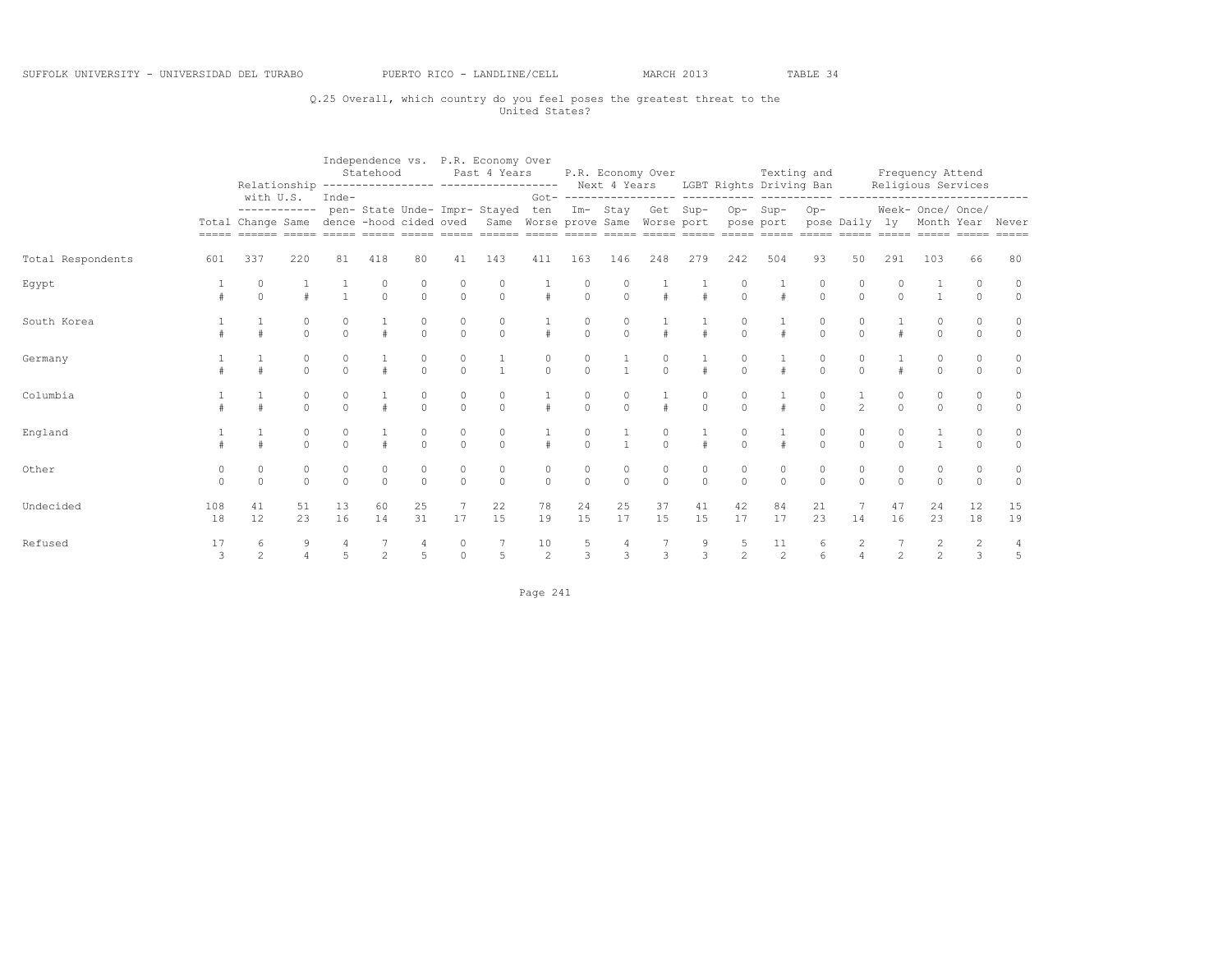Q.26 Do you believe that China poses an economic threat to the United States?

|                   |           | Relationship                                   |           |                                   | Independence vs.<br>Statehood |           |                | P.R. Economy Over<br>Past 4 Years                                 |                |          | Next 4 Years | P.R. Economy Over |           |           | Texting and<br>LGBT Rights Driving Ban |                |               |           | Frequency Attend<br>Religious Services                        |           |              |
|-------------------|-----------|------------------------------------------------|-----------|-----------------------------------|-------------------------------|-----------|----------------|-------------------------------------------------------------------|----------------|----------|--------------|-------------------|-----------|-----------|----------------------------------------|----------------|---------------|-----------|---------------------------------------------------------------|-----------|--------------|
|                   |           | with U.S.<br>------------<br>Total Change Same |           | $Inde-$<br>dence -hood cided oved |                               |           |                | pen- State Unde- Impr- Stayed<br>Same Worse prove Same Worse port | $Got -$<br>ten | Im- Stav |              | Get Sup-          |           | $Op-$     | Sup-<br>pose port                      | $Op-$          | pose Daily ly |           | --------------------------<br>Week- Once/ Once/<br>Month Year |           | Never        |
| Total Respondents | 601       | 337                                            | 220       | 81                                | 418                           | 80        | 41             | 143                                                               | 411            | 163      | 146          | 248               | 279       | 242       | 504                                    | 93             | 50            | 291       | 103                                                           | 66        | 80           |
| Yes               | 363<br>60 | 214<br>64                                      | 130<br>59 | 56<br>69                          | 260<br>62                     | 41<br>.51 | 15<br>37       | 79<br>55                                                          | 266<br>65      | 92<br>56 | 96<br>66     | 166<br>67         | 178<br>64 | 146<br>60 | 312<br>62                              | 50<br>54       | 31<br>62      | 179<br>62 | 62<br>60                                                      | 38<br>58  | 47<br>59     |
| No                | 154<br>26 | 86<br>26                                       | 57<br>26  | 22<br>27                          | 103<br>2.5                    | 19<br>2.4 | 16<br>39       | 44<br>31                                                          | 93<br>23       | 48<br>29 | 35<br>24     | 54<br>22          | 75<br>27  | 59<br>24  | 129<br>26                              | 23<br>25       | 9<br>18       | 75<br>26  | 25<br>24                                                      | 17<br>26  | 26<br>33     |
| Undecided         | 78<br>13  | 37<br>11                                       | 28<br>13  | 3<br>4                            | 53<br>13                      | 19<br>2.4 | 22             | 20<br>14                                                          | 47<br>11       | 22<br>13 | 14<br>10     | 25<br>10          | 23<br>8   | 35<br>14  | 59<br>12.                              | 18<br>19       | 9<br>18       | 33<br>11  | 16<br>16                                                      | 10<br>1.5 | 9            |
| Refused           |           | $\Omega$                                       |           |                                   |                               |           | $\mathfrak{D}$ | $\Omega$                                                          |                |          |              |                   |           |           |                                        | $\mathfrak{D}$ |               |           |                                                               |           | 0<br>$\circ$ |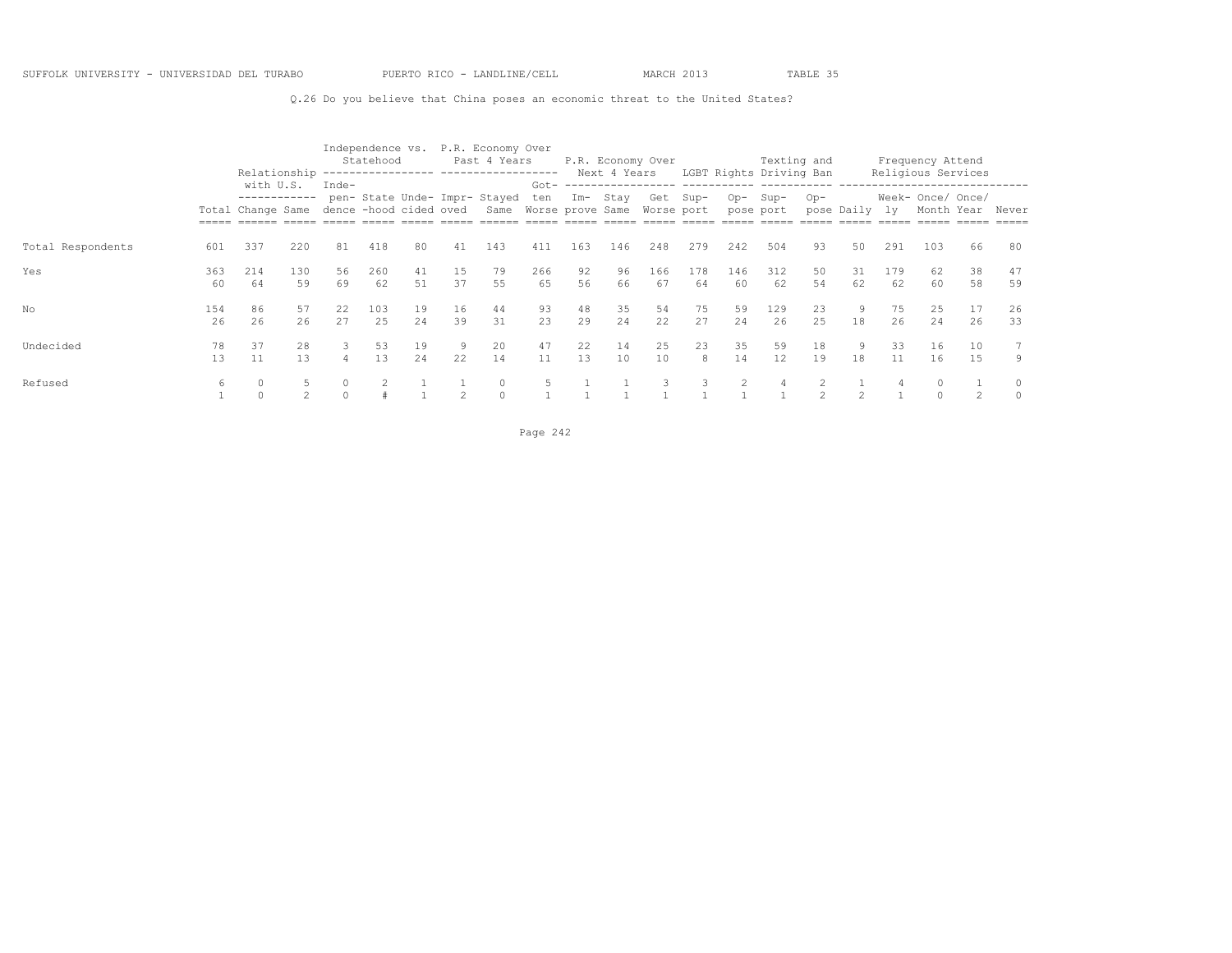## Q.27 Are you considering leaving Puerto Rico and moving to the United States in the near future?

|                   |                      |                                                |           |                                 | Statehood |          |                     | Independence vs. P.R. Economy Over<br>Past 4 Years<br>Relationship ---------------- ------------------ |                     |               |           | P.R. Economy Over      |                    |               | Texting and<br>Next 4 Years LGBT Rights Driving Ban |          |            |           | Frequency Attend<br>Religious Services |          |          |
|-------------------|----------------------|------------------------------------------------|-----------|---------------------------------|-----------|----------|---------------------|--------------------------------------------------------------------------------------------------------|---------------------|---------------|-----------|------------------------|--------------------|---------------|-----------------------------------------------------|----------|------------|-----------|----------------------------------------|----------|----------|
|                   |                      | with U.S.<br>------------<br>Total Change Same |           | Inde-<br>dence -hood cided oved |           |          |                     | pen- State Unde- Impr- Stayed<br>Same Worse prove Same                                                 | $Got -$<br>ten      |               | Im- Stay  | Get Sup-<br>Worse port |                    |               | Op-Sup-<br>pose port                                | Op-      | pose Daily | ly.       | Week- Once/ Once/<br>Month Year        |          | Never    |
| Total Respondents | 601                  | 337                                            | 220       | 81                              | 418       | 80       | 41                  | 143                                                                                                    | 411                 | 163           | 146       | 248                    | 279                | 242           | 504                                                 | 93       | 50         | 291       | 103                                    | 66       | 80       |
| Yes               | 200<br>33            | 150<br>45                                      | 42<br>19  | 18<br>22                        | 174<br>42 | 6        | 14<br>34            | 41<br>29                                                                                               | 143<br>35           | 41<br>25      | 40<br>27  | 108<br>44              | 104<br>37          | 79<br>33      | 175<br>35                                           | 25<br>27 | 18<br>36   | 88<br>30  | 31<br>30                               | 28<br>42 | 29<br>36 |
| No                | 379<br>63            | 177<br>53                                      | 170<br>77 | 61<br>75                        | 229<br>55 | 73<br>91 | 25<br>61            | 98<br>69                                                                                               | 253<br>62           | 117<br>72     | 104<br>71 | 128<br>52              | 167<br>60          | 156<br>64     | 312<br>62                                           | 63<br>68 | 29<br>58   | 194<br>67 | 69<br>67                               | 37<br>56 | 45<br>56 |
| Undecided         | 21<br>$\overline{4}$ | 10                                             |           | $\mathcal{D}$                   | 15        |          | 2<br>$\overline{5}$ | 4<br>3                                                                                                 | 14<br>$\mathcal{L}$ | $\mathcal{P}$ | 2         | 12<br>$\overline{5}$   | 8<br>$\mathcal{B}$ | 3             | 17<br>3                                             |          | 3<br>6     |           |                                        |          | 6        |
| Refused           |                      |                                                |           |                                 | $\Omega$  | $\circ$  | $\circ$<br>$\circ$  | $\circ$<br>$\Omega$                                                                                    |                     |               | $\Omega$  | 0<br>$\Omega$          | 0<br>$\Omega$      | 0<br>$\Omega$ | 0<br>$\Omega$                                       |          | $\Omega$   |           |                                        |          | $\cap$   |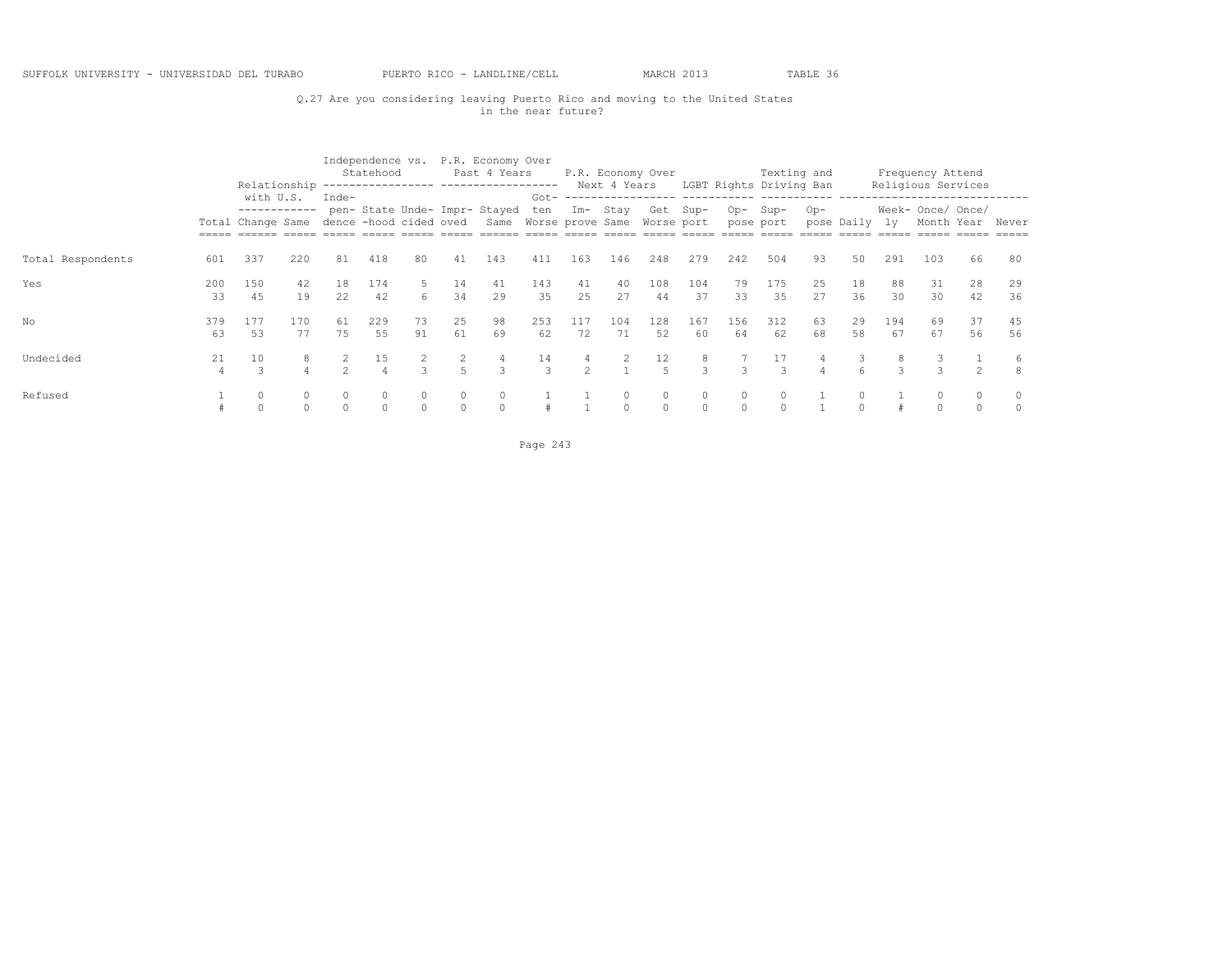#### Q.28 What is your annual household income?

|                          |                      |                           |                |                      | Statehood            |                    |                     | Independence vs. P.R. Economy Over<br>Past 4 Years<br>Relationship ---------------- ------------------ Next 4 Years LGBT Rights Driving Ban |                       |                   |                     | P.R. Economy Over    |                       |                     | Texting and            |                                |                     |                      | Frequency Attend<br>Religious Services |                                        |                                 |
|--------------------------|----------------------|---------------------------|----------------|----------------------|----------------------|--------------------|---------------------|---------------------------------------------------------------------------------------------------------------------------------------------|-----------------------|-------------------|---------------------|----------------------|-----------------------|---------------------|------------------------|--------------------------------|---------------------|----------------------|----------------------------------------|----------------------------------------|---------------------------------|
|                          |                      | with U.S.<br>------------ |                | Inde-                |                      |                    |                     | pen- State Unde- Impr- Stayed<br>Total Change Same dence -hood cided oved Same Worse prove Same Worse port pose port                        | ten                   |                   | Im- Stay            | Get Sup-             |                       |                     | $Op-$ Sup-             | $Op-$<br>pose Daily ly         |                     |                      | Week- Once/ Once/<br>Month Year Never  |                                        |                                 |
| Total Respondents        | 601                  | 337                       | 220            | 81                   | 418                  | 80                 | 41                  | 143                                                                                                                                         | 411                   | 163               | 146                 | 248                  | 279                   | 242                 | 504                    | 93                             | 50                  | 291                  | 103                                    | 66                                     | 80                              |
| Under \$15,000 per year  | 266<br>44            | 127<br>38                 | 119<br>54      | 31<br>38             | 174<br>42            | 48<br>60           | 17<br>41            | 62<br>43                                                                                                                                    | 184<br>45             | 78<br>48          | 63<br>43            | 103<br>42            | 106<br>38             | 122<br>50           | 209<br>41              | 55<br>59                       | 26<br>52            | 135<br>46            | 46<br>45                               | 25<br>38                               | 31<br>39                        |
| Under \$30,000 per year  | 149<br>25            | 93<br>28                  | 46<br>21       | 21<br>26             | 114<br>27            | 9<br>11            | 9<br>22             | 28<br>20                                                                                                                                    | 111<br>27             | 41<br>25          | 42<br>29            | 61<br>25             | 73<br>26              | 59<br>24            | 133<br>26              | 16<br>17                       | 10<br>20            | 75<br>26             | 24<br>23                               | 21<br>32                               | 15<br>19                        |
| Under \$50,000 per year  | 77<br>13             | 49<br>15                  | 22<br>10       | 12<br>15             | 53<br>13             | 11<br>14           | 8<br>20             | 21<br>15                                                                                                                                    | 48<br>12              | 20<br>12          | 21<br>14            | 29<br>12             | 40<br>14              | 2.7<br>11           | 71<br>14               | 6<br>6                         | 5<br>10             | 32<br>11             | 13<br>13                               | 9<br>14                                | 16<br>20                        |
| Under \$75,000 per year  | 30<br>5              | 18<br>5                   | 10<br>5        | 6<br>$\overline{7}$  | 20<br>$\overline{5}$ | 2<br>$\mathcal{L}$ | $\Omega$            | 6<br>$\overline{4}$                                                                                                                         | 24<br>$6\overline{6}$ | 5<br>3            | 5                   | 17<br>$\overline{7}$ | 20<br>$\overline{7}$  | 9<br>$\overline{4}$ | 28<br>$6 \overline{6}$ | $\mathbf{2}$<br>$\mathfrak{D}$ | 2<br>$\overline{4}$ | 15<br>$\overline{5}$ | 6<br>$6\overline{6}$                   | 3<br>5                                 | 4<br>$\overline{5}$             |
| Under \$100,000 per year | 12<br>2              | 8<br>$\mathfrak{D}$       | $\mathfrak{D}$ | $\overline{1}$       | $\mathfrak{D}$       | $\overline{1}$     | $\cap$              | $\mathcal{L}$                                                                                                                               | $\overline{2}$        | 6<br>$\Delta$     | $\overline{1}$      | $\mathcal{P}$        | 8<br>$\mathcal{R}$    | $\mathbf{1}$        | $\frac{9}{2}$          | 3<br>$\mathcal{L}$             | $\mathfrak{D}$      | $\mathfrak{D}$       |                                        | $\mathfrak{D}$                         | $\overline{c}$<br>$\mathcal{E}$ |
| Over \$100,000 per year  | 21<br>3              | 19<br>6                   |                | 3<br>$\overline{A}$  | 17<br>$\overline{4}$ |                    | 4<br>10             | 4<br>$\mathcal{L}$                                                                                                                          | 11<br>$\mathcal{E}$   | 2<br>$\mathbf{1}$ | 5<br>$\overline{3}$ | 13<br>$\overline{5}$ | 10<br>$\overline{4}$  | 8<br>$\mathcal{L}$  | 20<br>$\overline{4}$   |                                | 0<br>$\Omega$       | 9<br>$\mathcal{L}$   | 5<br>$\overline{a}$                    | $\mathbf{2}^{\prime}$<br>$\mathcal{L}$ | 5<br>$6 \overline{6}$           |
| Undecided                | 30<br>$\overline{r}$ | 16<br>$\overline{a}$      | 5              | 5<br>$6\overline{6}$ | 19<br>$\overline{5}$ | 6<br>8             | 2<br>$\overline{5}$ | 14<br>10                                                                                                                                    | 14<br>3               | $\overline{4}$    | 5<br>$\overline{3}$ | 13<br>$\overline{5}$ | 17<br>$6\overline{6}$ | 9<br>$\overline{4}$ | 20<br>$\overline{4}$   | 9<br>10                        | 8                   | 12<br>$\Delta$       | 6<br>$6\overline{6}$                   | 3<br>$\overline{5}$                    | 5<br>$6\overline{6}$            |
| Refused                  | 16<br>$\mathcal{L}$  | $\mathfrak{D}$            |                | $\mathfrak{D}$       | 12<br>$\mathcal{L}$  | 2<br>$\mathcal{L}$ | $\mathfrak{D}$      | $\mathfrak{D}$                                                                                                                              | 12<br>$\mathcal{L}$   | $\mathfrak{D}$    |                     | $\mathcal{L}$        | $\frac{5}{2}$         | 6<br>$\mathfrak{D}$ | 14<br>$\mathcal{L}$    |                                |                     | 6<br>$\mathfrak{D}$  | $\mathfrak{D}$                         | 2<br>$\mathcal{L}$                     | $\overline{c}$<br>$\mathcal{R}$ |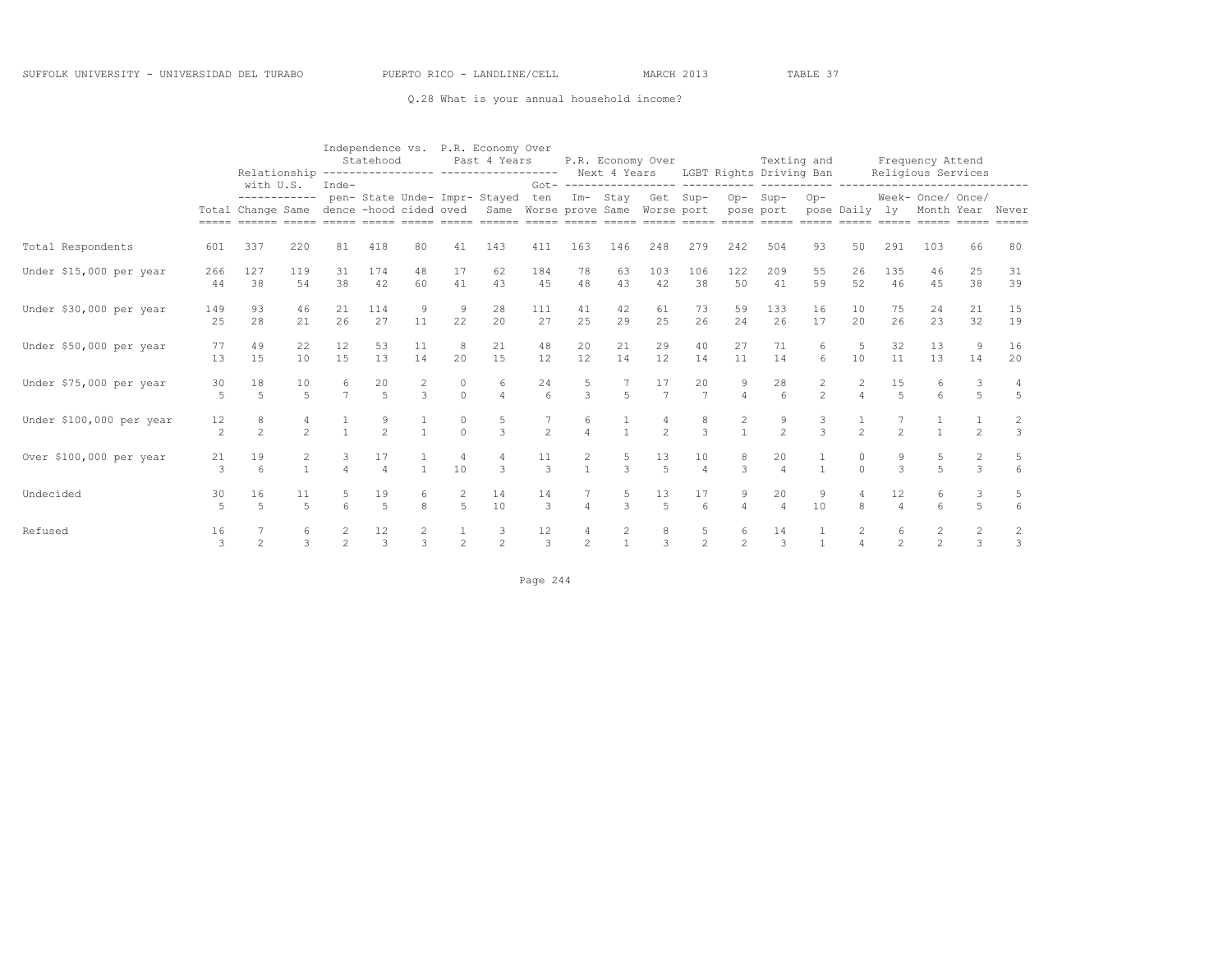#### Q.29 What is the highest level of education you have completed?

|                                         |           | Relationship                                   |                      |          | Statehood | Independence vs.       |                      | P.R. Economy Over<br>Past 4 Years<br>---------------- ------------------- |                                    |                                     | Next 4 Years | P.R. Economy Over      |           |           | Texting and<br>LGBT Rights Driving Ban |          |                      |                    | Frequency Attend<br>Religious Services |          |          |
|-----------------------------------------|-----------|------------------------------------------------|----------------------|----------|-----------|------------------------|----------------------|---------------------------------------------------------------------------|------------------------------------|-------------------------------------|--------------|------------------------|-----------|-----------|----------------------------------------|----------|----------------------|--------------------|----------------------------------------|----------|----------|
|                                         |           | with U.S.<br>------------<br>Total Change Same |                      | Inde-    |           | dence -hood cided oved |                      | pen- State Unde- Impr- Stayed<br>Same                                     | $Got -$<br>ten<br>Worse prove Same | $Im-$                               | Stay         | Get Sup-<br>Worse port |           | $Op-$     | Sup-<br>pose port                      | $Op-$    | pose Daily           | 1v                 | Week- Once/ Once/<br>Month Year        |          | Never    |
| Total Respondents                       | 601       | 337                                            | 220                  | 81       | 418       | 80                     | 41                   | 143                                                                       | 411                                | 163                                 | 146          | 248                    | 279       | 242       | 504                                    | 93       | 50                   | 291                | 103                                    | 66       | 80       |
| High School Diploma or GED<br>(or less) | 221<br>37 | 108<br>32                                      | 96<br>44             | 19<br>23 | 155<br>37 | 36<br>45               | 13<br>32             | 64<br>45                                                                  | 142<br>35                          | 67<br>41                            | 53<br>36     | 80<br>32               | 84<br>30  | 104<br>43 | 172<br>34                              | 48<br>52 | 22<br>44             | 110<br>38          | 37<br>36                               | 23<br>35 | 27<br>34 |
| Associates or Bachelor's<br>Degree      | 296<br>49 | 169<br>50                                      | 106<br>48            | 42<br>52 | 206<br>49 | 39<br>49               | 17<br>41             | 70<br>49                                                                  | 205<br>50                          | 82<br>50                            | 75<br>51     | 120<br>48              | 150<br>54 | 109<br>45 | 261<br>52                              | 33<br>35 | 23<br>46             | 144<br>49          | 52<br>50                               | 34<br>52 | 37<br>46 |
| Master's Degree or Higher               | 78<br>13  | 58<br>17                                       | 15<br>$\overline{7}$ | 19<br>23 | 53<br>13  | 4<br>$5 -$             | 10<br>24             | 8<br>6                                                                    | 60<br>15                           | $12 \overline{ }$<br>$\overline{7}$ | 17<br>12     | 45<br>18               | 42<br>15  | 26<br>11  | 67<br>13                               | 11<br>12 | 5<br>10              | 35<br>12           | 12<br>12                               | 9<br>14  | 15<br>19 |
| Undecided                               |           |                                                | 3                    |          |           |                        |                      |                                                                           | 3                                  |                                     |              |                        | 3         |           | 3                                      |          | $\circ$<br>$\Omega$  |                    | $\mathcal{P}$                          |          |          |
| Refused                                 |           | $\Omega$<br>$\cap$                             | $\Omega$             |          |           | $\Omega$               | $\Omega$<br>$\Omega$ | $\circ$<br>$\circ$                                                        |                                    | $\Omega$                            | $\Omega$     |                        | $\Omega$  |           |                                        | $\Omega$ | $\Omega$<br>$\Omega$ | $\cap$<br>$\Omega$ | $\Omega$<br>$\Omega$                   |          | 0<br>0   |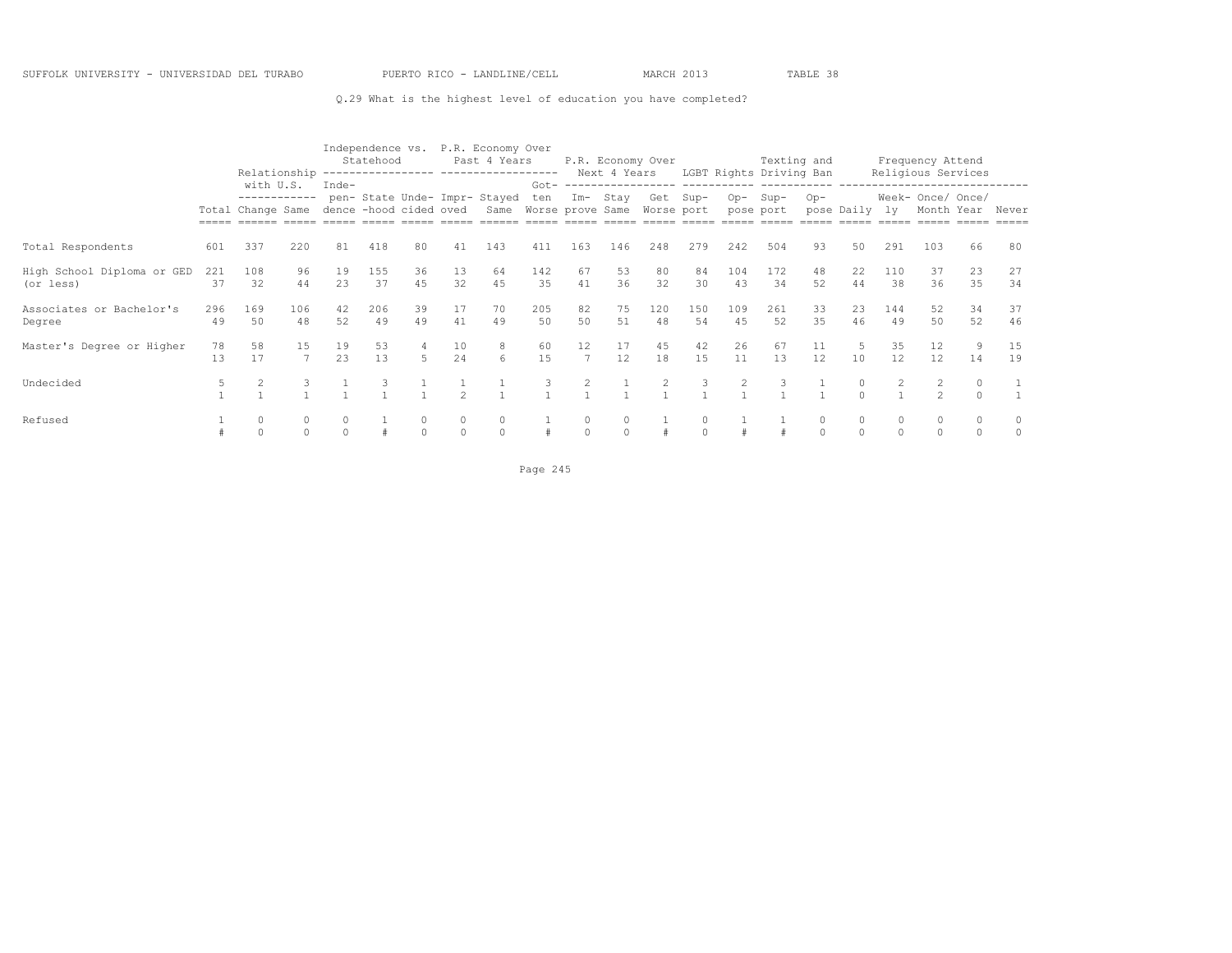#### Q.30 Are any members of your household members of a labor union?

|                   |           | Relationship                                                          |           |          | Independence vs.<br>Statehood |                     |          | P.R. Economy Over<br>Past 4 Years<br>------------------ ------------------          |                      |                      |                      | P.R. Economy Over   |                      |                     | Texting and<br>Next 4 Years LGBT Rights Driving Ban |          |               |           | Frequency Attend<br>Religious Services |          |          |
|-------------------|-----------|-----------------------------------------------------------------------|-----------|----------|-------------------------------|---------------------|----------|-------------------------------------------------------------------------------------|----------------------|----------------------|----------------------|---------------------|----------------------|---------------------|-----------------------------------------------------|----------|---------------|-----------|----------------------------------------|----------|----------|
|                   |           | with U.S.<br>------------<br>Total Change Same dence -hood cided oved |           | $Inde-$  |                               |                     |          | pen-State Unde-Impr-Stayed ten Im-Stay Get Sup-<br>Same Worse prove Same Worse port |                      |                      |                      |                     |                      | Op-                 | Sup-<br>pose port                                   | $Op-$    | pose Daily ly |           | Week- Once/ Once/<br>Month Year        |          | Never    |
| Total Respondents | 601       | 337                                                                   | 220       | 81       | 418                           | 80                  | 41       | 143                                                                                 | 411                  | 163                  | 146                  | 248                 | 279                  | 242                 | 504                                                 | 93       | 50            | 291       | 103                                    | 66       | 80       |
| Yes               | 85<br>14  | 43<br>13                                                              | 36<br>16  | 14<br>17 | 60<br>14                      | 10<br>1.3           | 10       | 16<br>11                                                                            | 64<br>16             | 23<br>14             | 22<br>15             | 37<br>15            | 40<br>14             | 33<br>14            | 77<br>1.5                                           | 8<br>9   | 14            | 44<br>1.5 | 17<br>17                               | 14       | 8<br>10  |
| No                | 497<br>83 | 285<br>85                                                             | 176<br>80 | 64<br>79 | 346<br>83                     | 66<br>83            | 35<br>85 | 121<br>85                                                                           | 336<br>82            | 136<br>83            | 122<br>84            | 201<br>81           | 228<br>82            | 202<br>83           | 412<br>82                                           | 81<br>87 | 40<br>80      | 240<br>82 | 85<br>83                               | 52<br>79 | 69<br>86 |
| Undecided         | 18        | 9                                                                     |           |          | 11                            | $\overline{5}$      |          | 6<br>$\overline{4}$                                                                 | 10<br>$\overline{2}$ | $\mathcal{P}$        | $\mathbf{2}^{\circ}$ | 10                  | 11<br>$\overline{4}$ | 6<br>$\mathfrak{D}$ | 14<br>3                                             | $\Delta$ |               |           |                                        |          | 3<br>4   |
| Refused           |           |                                                                       |           | $\Omega$ |                               | $\circ$<br>$\Omega$ | $\Omega$ | $\circ$<br>$\Omega$                                                                 |                      | $\Omega$<br>$\Omega$ | $\Omega$             | $\circ$<br>$\Omega$ |                      |                     |                                                     |          |               |           | $\Omega$<br>$\Omega$                   |          | $\Omega$ |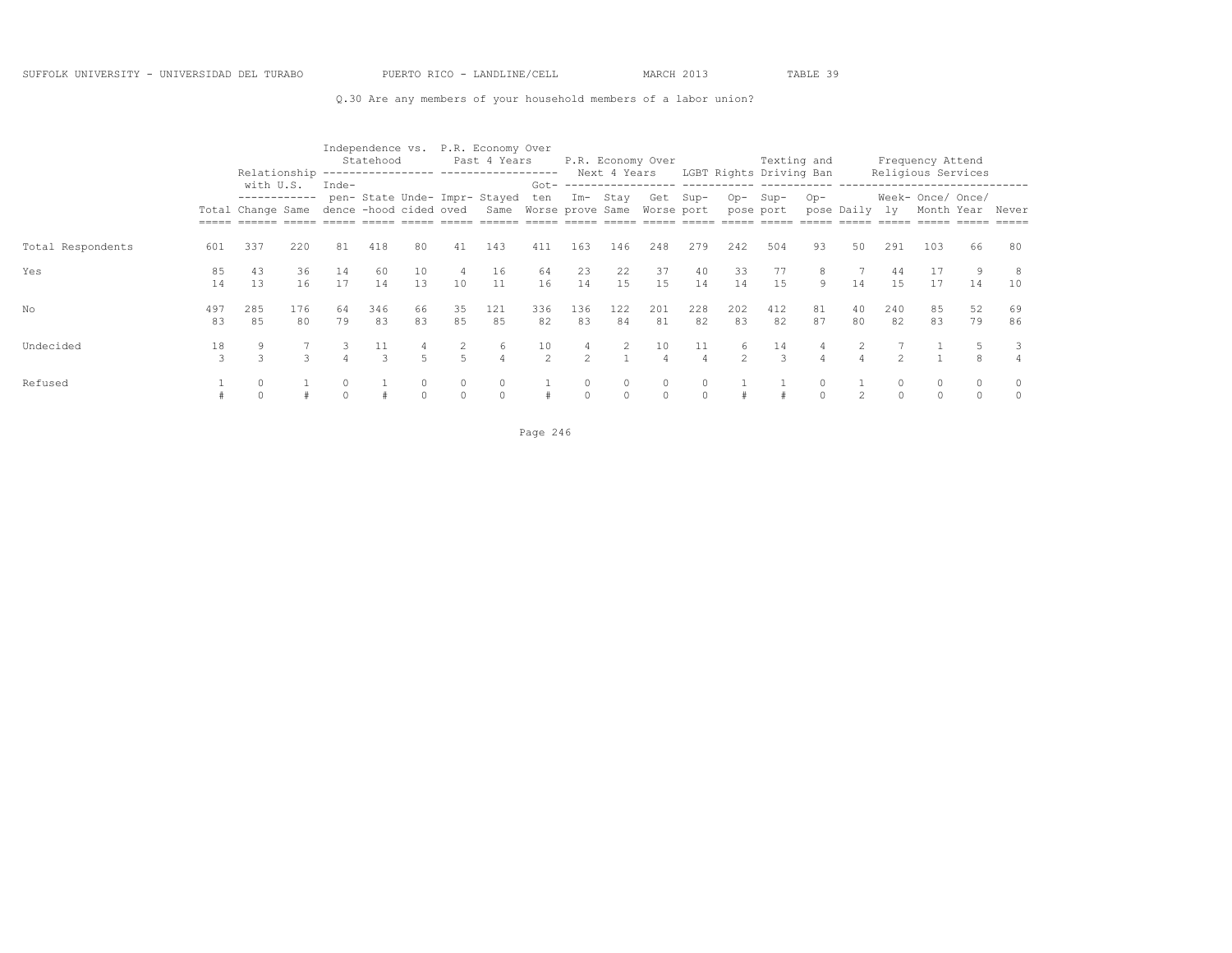#### Q.31 How often do you attend religious services?

|                   |                      | Relationship                                   |           |                                   | Statehood           |               |           | Independence vs. P.R. Economy Over<br>Past 4 Years<br>------------------ ------------------- |                |          |          | P.R. Economy Over |                      |           | Texting and<br>Next 4 Years LGBT Rights Driving Ban |          |                     |                      | Frequency Attend<br>Religious Services                      |           |              |
|-------------------|----------------------|------------------------------------------------|-----------|-----------------------------------|---------------------|---------------|-----------|----------------------------------------------------------------------------------------------|----------------|----------|----------|-------------------|----------------------|-----------|-----------------------------------------------------|----------|---------------------|----------------------|-------------------------------------------------------------|-----------|--------------|
|                   |                      | with U.S.<br>------------<br>Total Change Same |           | $Inde-$<br>dence -hood cided oved |                     |               |           | pen- State Unde- Impr- Stayed<br>Same Worse prove Same Worse port                            | $Got -$<br>ten | $Im-$    | Stay     | Get               | Sup-                 | $Op-$     | Sup-<br>pose port                                   | $Op-$    | pose Daily          | ly                   | ------------------<br>Week- Once/ Once/<br>Month Year Never |           |              |
| Total Respondents | 601                  | 337                                            | 220       | 81                                | 418                 | 80            | 41        | 143                                                                                          | 411            | 163      | 146      | 248               | 279                  | 242       | 504                                                 | 93       | 50                  | 291                  | 103                                                         | 66        | 80           |
| Daily             | 50<br>8              | 30<br>9                                        | 18<br>8   | $\epsilon$                        | 38<br>9             | 8             | 12        | 8                                                                                            | 34<br>8        | 6        | 6        | 27<br>11          | 11<br>$\overline{4}$ | 32<br>13  | 39<br>8                                             | 11<br>12 | 50<br>100           | $\Omega$             | $\Omega$                                                    |           | $\circ$      |
| Weekly            | 291<br>48            | 159<br>47                                      | 110<br>50 | 37<br>46                          | 202<br>48           | 43<br>54      | 20<br>49  | 70<br>49                                                                                     | 199<br>48      | 84<br>52 | 62<br>42 | 124<br>50         | 115<br>41            | 138<br>57 | 246<br>49                                           | 43<br>46 | $\Omega$            | 291<br>100           | 0<br>0                                                      |           | $\circ$      |
| Once a month      | 103<br>17            | 54<br>16                                       | 42<br>19  | 12<br>15                          | 69<br>17            | 17<br>21      | 5<br>12   | 28<br>20                                                                                     | 69<br>17       | 31<br>19 | 34<br>23 | 31<br>13          | 60<br>22             | 32<br>13  | 87<br>17                                            | 15<br>16 | $\circ$<br>$\Omega$ | $\Omega$<br>$\circ$  | 103<br>100                                                  | $\Omega$  | $\circ$      |
| Once a year       | 66<br>11             | 41<br>12                                       | 22<br>10  | 8<br>10                           | 48<br>11            | 10            | 6<br>15   | 9<br>6                                                                                       | 49<br>12       | 19<br>12 | 17<br>12 | 26<br>10          | 41<br>15             | 13<br>5   | 55<br>11                                            | 11<br>12 | $\circ$<br>$\Omega$ | $\circ$<br>$\Omega$  | $\Omega$<br>$\cap$                                          | 66<br>100 | 0<br>$\circ$ |
| Never             | 80<br>13             | 45<br>13                                       | 27<br>12  | 19<br>23                          | 52<br>12            | 5             | 4<br>10   | 22<br>15                                                                                     | 53<br>13       | 18<br>11 | 23<br>16 | 34<br>14          | 49<br>18             | 24<br>10  | 68<br>13                                            | 12<br>13 | 0<br>$\Omega$       | $\Omega$<br>$\Omega$ | 0<br>$\Omega$                                               | $\Omega$  | 80<br>100    |
| Refused           | 11<br>$\mathfrak{D}$ | 8                                              |           | $\circ$<br>$\Omega$               | 9<br>$\mathfrak{D}$ | $\mathcal{L}$ | $\hat{ }$ | 3<br>$\mathfrak{D}$                                                                          |                | 2        |          | 6                 | 3                    | 3         | 9<br>$\mathfrak{D}$                                 |          | 0<br>$\Omega$       | 0<br>$\Omega$        | 0<br>$\Omega$                                               |           | $\circ$      |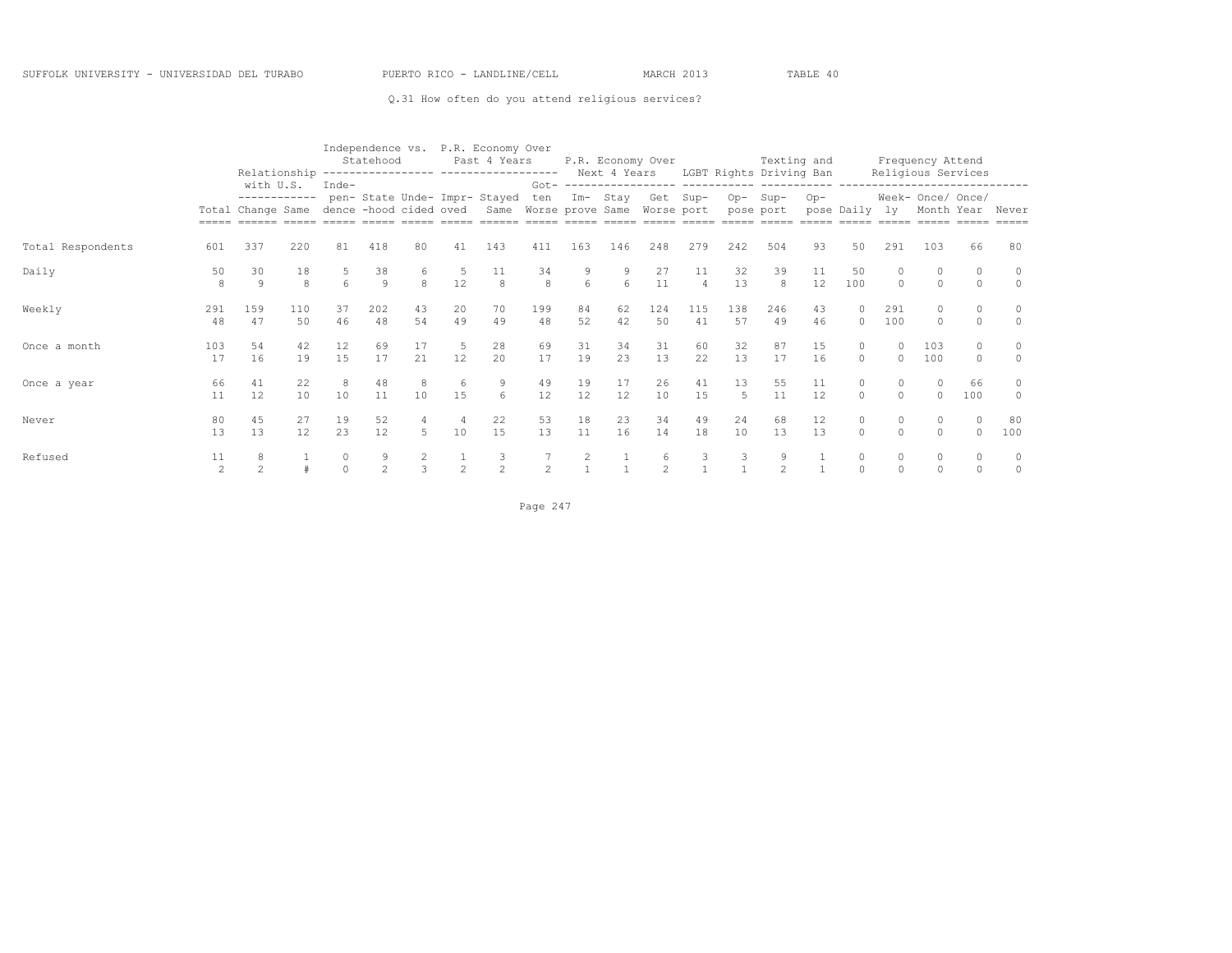#### Q.32 What is your primary source for political news and information?

|                                                       |                    |                                                       |               |          | Statehood         |                    |                                  | Independence vs. P.R. Economy Over<br>Past 4 Years<br>Relationship ---------------- ----------------- Next 4 Years LGBT Rights Driving Ban |                                       |               |                      | P.R. Economy Over |                                       |                      | Texting and                    |                     |                |                      | Frequency Attend<br>Religious Services |               |                  |
|-------------------------------------------------------|--------------------|-------------------------------------------------------|---------------|----------|-------------------|--------------------|----------------------------------|--------------------------------------------------------------------------------------------------------------------------------------------|---------------------------------------|---------------|----------------------|-------------------|---------------------------------------|----------------------|--------------------------------|---------------------|----------------|----------------------|----------------------------------------|---------------|------------------|
|                                                       |                    | with U.S.<br>Total Change Same dence -hood cided oved | ------------  | Inde-    |                   |                    |                                  | pen- State Unde- Impr- Stayed<br>Same Worse prove Same Worse port                                                                          | ten                                   |               |                      | Im- Stay Get Sup- |                                       | pose port            | Op-Sup-                        | $Op-$               | pose Daily ly  |                      | Week- Once/ Once/                      |               | Month Year Never |
| Total Respondents                                     | 601                | 337                                                   | 220           | 81       | 418               | 80                 | 41                               | 143                                                                                                                                        | 411                                   | 163           | 146                  | 248               | 279                                   | 242                  | 504                            | 93                  | 50             | 291                  | 103                                    | 66            | 80               |
| Television and Cable News<br>Networks                 | 340<br>57          | 163<br>48                                             | 147<br>67     | 33<br>41 | 244<br>58         | .50<br>63          | 19<br>46                         | 86<br>60                                                                                                                                   | 234<br>57                             | 103<br>63     | 84<br>58             | 133<br>54         | 154<br>55                             | 139<br>57            | 279<br>55                      | 59<br>63            | 27<br>54       | 174<br>60            | 59<br>57                               | 41<br>62      | 36<br>45         |
| Newspapers and Magazines<br>(online or in print)      | 76<br>13           | 44<br>13                                              | 26<br>12      | 11<br>14 | 48<br>11          | 12<br>15           | -5<br>12                         | 15<br>10                                                                                                                                   | 53<br>13                              | 18<br>11      | 19<br>13             | 26<br>10          | 37<br>13                              | 29<br>12             | 62<br>12                       | 13<br>14            | 6<br>12        | 35<br>12             | 15<br>15                               | 6<br>9        | 13<br>16         |
| Radio                                                 | 71<br>12           | 54<br>16                                              | 13<br>6       | 14<br>17 | 45<br>11          | 10<br>13           | $\overline{4}$<br>10             | 17<br>12                                                                                                                                   | 50<br>12                              | 15<br>9       | 17<br>12             | 31<br>13          | 31<br>11                              | 31<br>13             | 61<br>12                       | 9<br>10             | 6<br>12        | 37<br>13             | 8<br>8                                 | 11            | 10<br>13         |
| Political Blogs                                       | 52<br>$\mathbf{Q}$ | 37<br>11                                              | 14<br>6       | 12<br>15 | 38<br>$\circ$     | 2<br>$\mathcal{L}$ | $\frac{3}{7}$                    | 9<br>$6\phantom{.}6$                                                                                                                       | 38<br>$\overline{9}$                  | 10<br>6       | 13<br>$\overline{9}$ | 28<br>11          | 29<br>10                              | 16<br>7              | 50<br>10                       | 2<br>$\overline{c}$ | 5<br>10        | 20<br>$\overline{7}$ | $\overline{7}$                         | 8<br>12       | 11<br>14         |
| Social Media websites like<br>as Twitter and Facebook | 43<br>7            | 28<br>8                                               | 15<br>7       | 9<br>11  | 29<br>7           | 5                  | 8<br>20                          | 12<br>8                                                                                                                                    | 23<br>6                               | 13<br>8       | 8<br>5               | 21<br>8           | 23<br>8                               | 16<br>$\overline{7}$ | 36<br>$7\phantom{.0}$          | 8                   | $\mathfrak{D}$ | $6 \overline{6}$     | 12<br>12                               | 6             | 9<br>11          |
| Friends and Family                                    |                    |                                                       | 2             |          |                   |                    | $\begin{matrix}0\\0\end{matrix}$ | $\begin{array}{c} 2 \\ 1 \end{array}$                                                                                                      | $\begin{array}{c} 6 \\ 1 \end{array}$ | $\frac{3}{2}$ | $\frac{2}{1}$        | 2                 | $\pm$                                 | 5<br>$\overline{2}$  | $\frac{8}{2}$                  |                     | $\overline{2}$ | 5<br>$\mathfrak{D}$  | 0<br>$\Omega$                          |               |                  |
| Undecided                                             |                    | $\overline{c}$                                        | $\frac{2}{1}$ | $\cap$   | 3<br>$\mathbf{1}$ | $\mathbf{1}$       | $\frac{1}{2}$                    | $\begin{matrix}0\\0\end{matrix}$                                                                                                           | 3<br>$\mathbf{1}$                     | $\mathbf{1}$  | 0<br>$\Omega$        | $\frac{3}{1}$     | $\begin{array}{c} 2 \\ 1 \end{array}$ | $\frac{2}{1}$        | $\overline{4}$<br>$\mathbf{1}$ | 0<br>$\cap$         | $\mathfrak{D}$ |                      |                                        | 0<br>$\Omega$ | 0<br>$\Omega$    |
| Refused                                               |                    | -5                                                    |               |          |                   | $\Omega$           | $\overline{2}$                   | $\overline{c}$                                                                                                                             |                                       | $\Omega$      | 3<br>$\mathfrak{D}$  | 4<br>2            | 2                                     | $\overline{c}$       | 4<br>$\mathbf{1}$              | 3                   | 3              |                      |                                        | $\Omega$      | 0<br>$\Omega$    |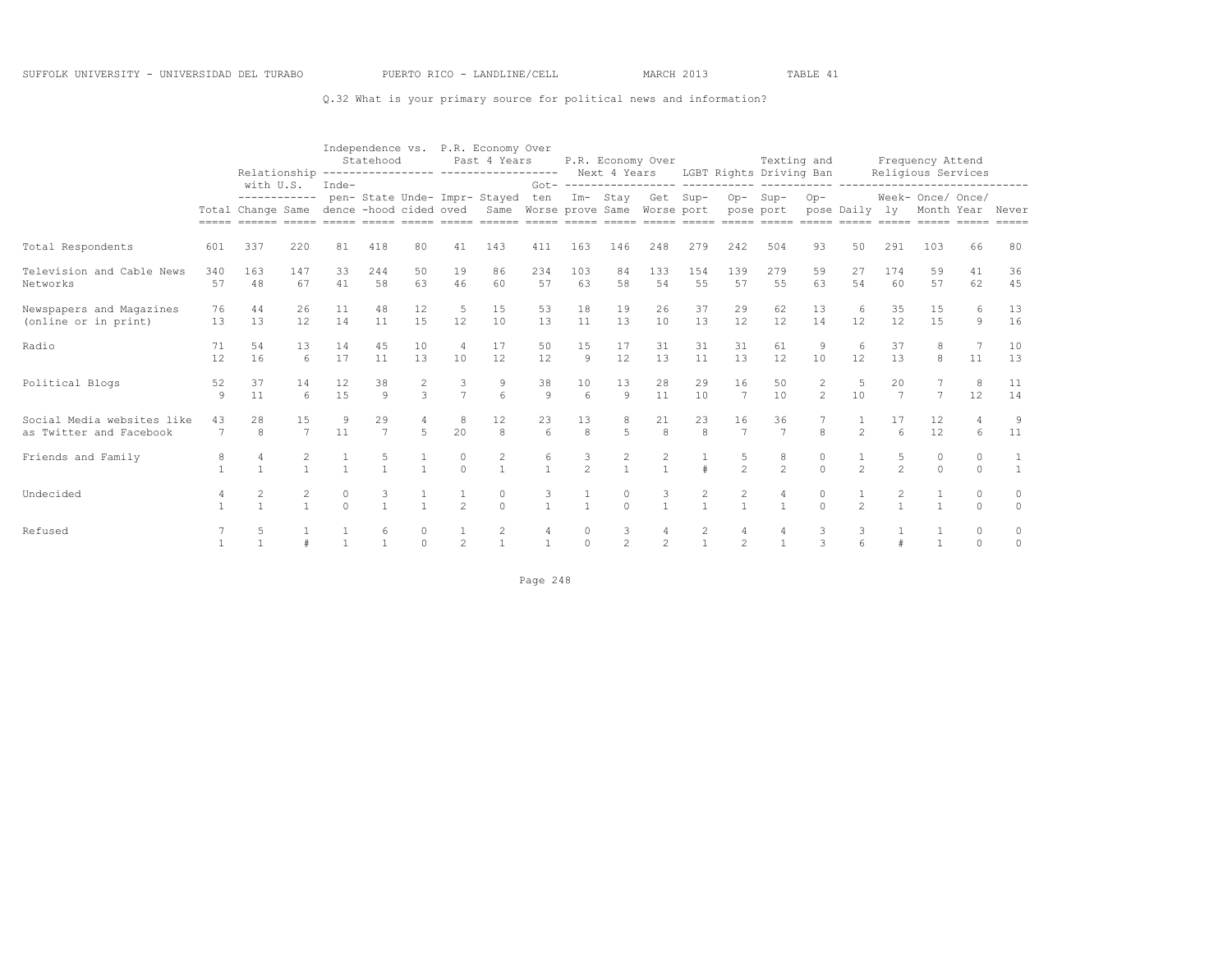#### Q.33 How do you access the Internet?

|                                                     |                      |                                   |                      |                      | Statehood              |                      |                      | Independence vs. P.R. Economy Over<br>Past 4 Years                                       |                         |                     |                      | P.R. Economy Over    |                     |                      | Texting and                          |                     |                                |                      | Frequency Attend                      |                      |                         |
|-----------------------------------------------------|----------------------|-----------------------------------|----------------------|----------------------|------------------------|----------------------|----------------------|------------------------------------------------------------------------------------------|-------------------------|---------------------|----------------------|----------------------|---------------------|----------------------|--------------------------------------|---------------------|--------------------------------|----------------------|---------------------------------------|----------------------|-------------------------|
|                                                     |                      | with U.S.                         |                      | Inde-                |                        |                      |                      | Relationship ---------------- ------------------                                         | $Got -$                 |                     |                      |                      |                     |                      | Next 4 Years LGBT Rights Driving Ban |                     |                                |                      | Religious Services                    |                      |                         |
|                                                     |                      | ------------<br>Total Change Same |                      |                      |                        |                      |                      | pen- State Unde- Impr- Stayed<br>dence -hood cided oved Same Worse prove Same Worse port | ten                     |                     |                      | Im- Stay Get Sup-    |                     | pose port            | Op-Sup-                              | $Op-$               | pose Daily ly                  |                      | Week- Once/ Once/<br>Month Year Never |                      | $= = = = = =$           |
| Total Respondents                                   | 601                  | 337                               | 220                  | 81                   | 418                    | 80                   | 41                   | 143                                                                                      | 411                     | 163                 | 146                  | 248                  | 279                 | 242                  | 504                                  | 93                  | 50                             | 291                  | 103                                   | 66                   | 80                      |
| Hard landline access to my<br>home                  | 193<br>32            | 110<br>33                         | 71<br>32             | 35<br>43             | 138<br>33              | 15<br>19             | 15<br>37             | 40<br>28                                                                                 | 137<br>33               | 62<br>38            | 38<br>26             | 86<br>35             | 98<br>35            | 71<br>29             | 172<br>34                            | 19<br>20            | 14<br>28                       | 100<br>34            | 29<br>28                              | 25<br>38             | 23<br>29                |
| Wireless access in my home                          | 127<br>21            | 93<br>28                          | 30<br>14             | 24<br>30             | 87<br>21               | 13<br>16             | 12<br>29             | 26<br>18                                                                                 | 87<br>21                | 29<br>18            | 38<br>26             | 57<br>23             | 71<br>25            | 38<br>16             | 113<br>22                            | 14<br>1.5           | 9<br>18                        | 57<br>2.0            | 23<br>22                              | 18<br>27             | 17<br>21                |
| Mobile access through my<br>smartphone              | 124<br>21            | 82<br>24                          | 37<br>17             | 16<br>2.0            | 92<br>22               | 14<br>18             | 8<br>20              | 28<br>20                                                                                 | 85<br>2.1               | 24<br>15            | 34<br>23             | 62<br>25             | 69<br>25            | 41<br>17             | 112<br>22                            | 12<br>13            | 9<br>18                        | 61<br>2.1            | 24<br>2.3                             | 12<br>18             | 18<br>23                |
| Public access through a<br>library or Internet cafe | 15<br>$\mathfrak{D}$ | 10<br>3                           | 5<br>$\mathfrak{D}$  | $\mathbf{1}$         | 12<br>$\mathcal{L}$    | 2<br>$\mathcal{L}$   | $\mathfrak{D}$       | 5<br>$\mathcal{L}$                                                                       | $\mathfrak{D}$          | 4<br>$\mathfrak{D}$ | 2                    |                      | 9<br>3              | 4<br>$\mathfrak{D}$  | 14<br>$\mathcal{L}$                  |                     | 3                              | 6<br>$\mathfrak{D}$  | 3<br>$\mathcal{L}$                    | $\Omega$<br>$\Omega$ | 3<br>$\overline{4}$     |
| At work                                             | 3                    | 3<br>$\mathbf{1}$                 | $\circ$<br>$\Omega$  | $\Omega$<br>$\Omega$ | $\pm$                  | $\mathbf{1}$         | $\circ$<br>$\Omega$  | $\overline{1}$                                                                           | $\overline{c}$<br>$\pm$ | 0<br>$\Omega$       | $\mathbf{1}$         | 2<br>$\mathbf{1}$    | 2<br>$\overline{1}$ | $\pm$                | 3<br>$\mathbf{1}$                    | $\circ$<br>$\Omega$ | $\Omega$<br>$\Omega$           | 2<br>$\mathbf{1}$    | $\circ$<br>$\Omega$                   | $\circ$<br>$\Omega$  | 1<br>$\mathbf{1}$       |
| At a relative's home                                | $\mathfrak{D}$       | 2                                 | $\Omega$<br>$\Omega$ | $\Omega$<br>$\Omega$ | $\overline{c}$<br>$\#$ | $\Omega$<br>$\Omega$ | $\Omega$<br>$\Omega$ | $\Omega$<br>$\Omega$                                                                     | 2<br>$\pm$              | $\circ$<br>$\Omega$ |                      |                      | $\circ$<br>$\Omega$ | $\overline{2}$       | 2<br>#                               | $\circ$<br>$\Omega$ | $\mathbf{1}$<br>$\overline{c}$ | $\Omega$<br>$\Omega$ | $\mathbf{1}$                          | $\Omega$<br>$\Omega$ | $\circ$<br>$\circ$      |
| I do not access the<br>Internet                     | 209<br>35            | 89<br>26                          | 97<br>44             | 18<br>22             | 138<br>33              | 42<br>53             | 11<br>27             | 61<br>43                                                                                 | 135<br>33               | 61<br>37            | 48<br>33             | 69<br>28             | 70<br>25            | 105<br>43            | 153<br>30                            | 54<br>58            | 22<br>44                       | 104<br>36            | 35<br>34                              | 18<br>27             | 26<br>33                |
| Other                                               | $\Omega$<br>$\Omega$ | $\Omega$<br>$\Omega$              | $\Omega$<br>$\Omega$ | $\Omega$<br>$\Omega$ | $\Omega$<br>$\Omega$   | $\Omega$<br>$\Omega$ | $\circ$<br>$\Omega$  | $\Omega$<br>$\Omega$                                                                     | $\Omega$<br>$\Omega$    | 0<br>$\Omega$       | $\Omega$<br>$\Omega$ | $\Omega$<br>$\Omega$ | 0<br>$\circ$        | $\Omega$<br>$\Omega$ | $\circ$<br>$\circ$                   | $\circ$<br>$\Omega$ | $\Omega$<br>$\Omega$           | $\circ$<br>$\Omega$  | $\Omega$<br>$\Omega$                  | $\Omega$<br>$\Omega$ | $\mathbf{0}$<br>$\circ$ |
| Undecided                                           | 4                    |                                   | 2<br>$\mathbf{1}$    | $\Omega$<br>$\Omega$ | 3<br>$\mathbf{1}$      | $\Omega$<br>$\Omega$ | $\circ$<br>$\bigcap$ | 1<br>$\overline{1}$                                                                      | 3<br>$\mathbf{1}$       | 0<br>$\Omega$       | 3<br>$\mathfrak{D}$  |                      | 3<br>$\overline{1}$ |                      | 3<br>$\mathbf{1}$                    | 1<br>$\mathbf{1}$   | $\circ$<br>$\Omega$            | $\circ$<br>$\Omega$  | $\mathbf{1}$                          | $\mathfrak{D}$       | 1<br>$\mathbf{1}$       |
| Refused                                             | 2                    |                                   | $\circ$<br>$\cap$    |                      |                        | 0<br>$\Omega$        | $\circ$<br>$\cap$    | $\circ$<br>$\Omega$                                                                      | 2                       | 0<br>$\Omega$       |                      |                      | 0<br>$\circ$        |                      | 2                                    | $\circ$<br>$\Omega$ | $\circ$<br>$\Omega$            | $\circ$<br>$\Omega$  |                                       | 0<br>$\Omega$        | 0<br>$\circ$            |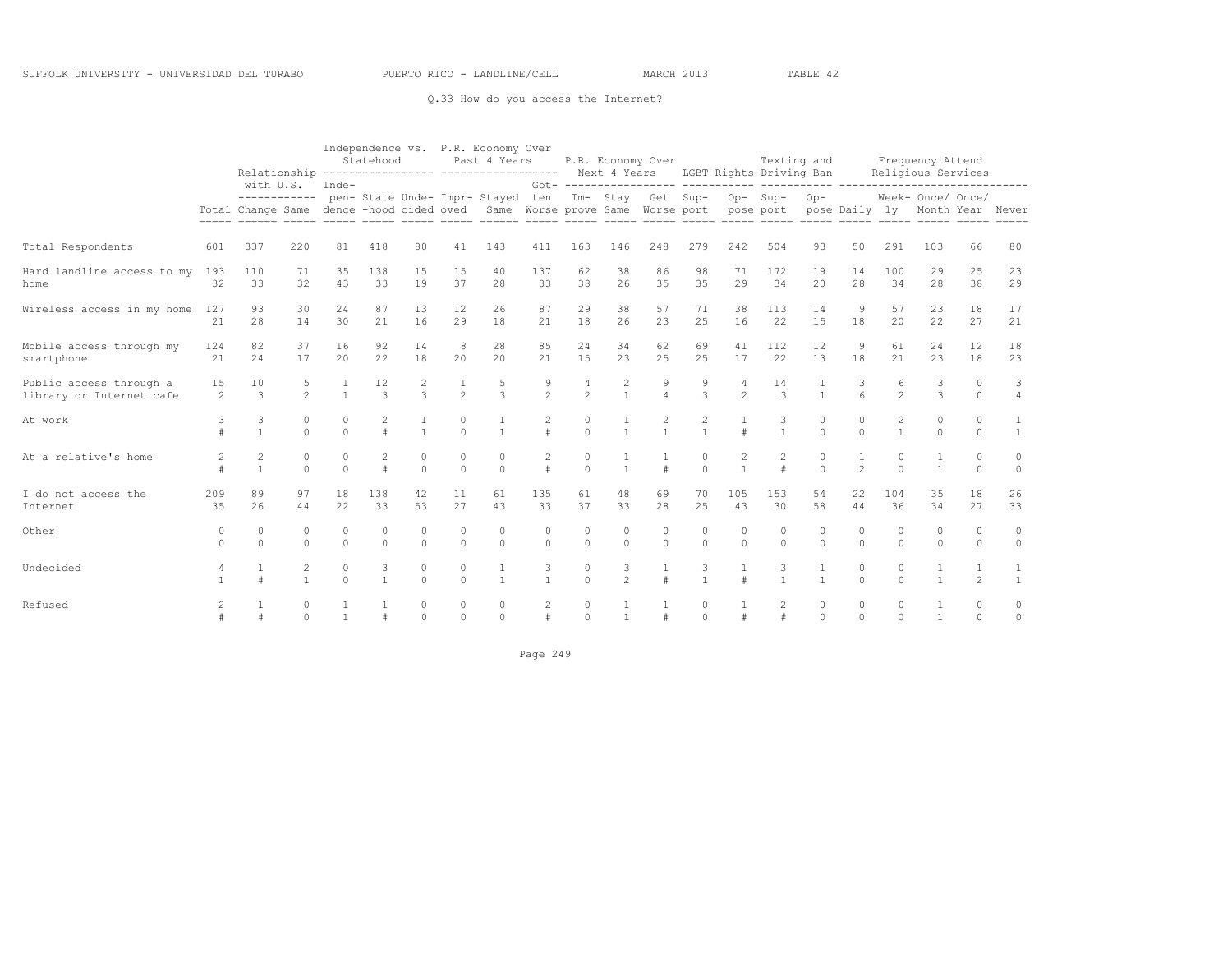## Q.34 Have you or any members of your family ever served in the United States Armed Forces?

|                   |           | Relationship                                   |           |                                 | Statehood |          |                     | Independence vs. P.R. Economy Over<br>Past 4 Years                |           |              | Next 4 Years | P.R. Economy Over |           |            | Texting and<br>LGBT Rights Driving Ban |               |            |           | Frequency Attend<br>Religious Services |          |                     |
|-------------------|-----------|------------------------------------------------|-----------|---------------------------------|-----------|----------|---------------------|-------------------------------------------------------------------|-----------|--------------|--------------|-------------------|-----------|------------|----------------------------------------|---------------|------------|-----------|----------------------------------------|----------|---------------------|
|                   |           | with U.S.<br>------------<br>Total Change Same |           | Inde-<br>dence -hood cided oved |           |          |                     | pen- State Unde- Impr- Stayed<br>Same Worse prove Same Worse port | Got-      | ten Im- Stay |              |                   | Get Sup-  |            | Op-Sup-<br>pose port                   | $Op-$         | pose Daily | lv.       | Week- Once/ Once/<br>Month Year        |          | Never               |
|                   |           |                                                |           |                                 |           |          |                     |                                                                   |           |              |              |                   |           |            |                                        |               |            |           |                                        |          |                     |
| Total Respondents | 601       | 337                                            | 220       | 81                              | 418       | 80       | 41                  | 143                                                               | 411       | 163          | 146          | 248               | 279       | 242        | 504                                    | 93            | 50         | 291       | 103                                    | 66       | -80                 |
| Yes               | 312<br>52 | 196<br>58                                      | 95<br>43  | 40<br>49                        | 231<br>55 | 34<br>43 | 25<br>61            | 72<br>50                                                          | 212<br>52 | 82<br>50     | 81<br>55     | 131<br>53         | 149<br>53 | 124<br>.51 | 266<br>53                              | 45<br>48      | 26<br>52   | 151<br>52 | 53<br>51                               | 32<br>48 | 43<br>54            |
| No                | 283<br>47 | 138<br>41                                      | 123<br>56 | 40<br>49                        | 182<br>44 | 46<br>58 | 15<br>37            | 70<br>49                                                          | 195<br>47 | 81<br>50     | 62<br>42     | 114<br>46         | 127<br>46 | 116<br>48  | 234<br>46                              | 46<br>49      | 24<br>48   | 138<br>47 | 49<br>48                               | 33<br>50 | 37<br>46            |
| Undecided         |           | $\circ$                                        |           |                                 |           | $\Omega$ | $\circ$<br>$\Omega$ | $\Omega$                                                          |           | $\Omega$     |              | $\Omega$          |           |            |                                        | 0<br>$\Omega$ |            |           |                                        |          | $\circ$<br>$\Omega$ |
| Refused           |           |                                                |           |                                 |           | $\cap$   |                     |                                                                   |           |              |              |                   |           |            |                                        |               |            |           |                                        |          | $\cap$              |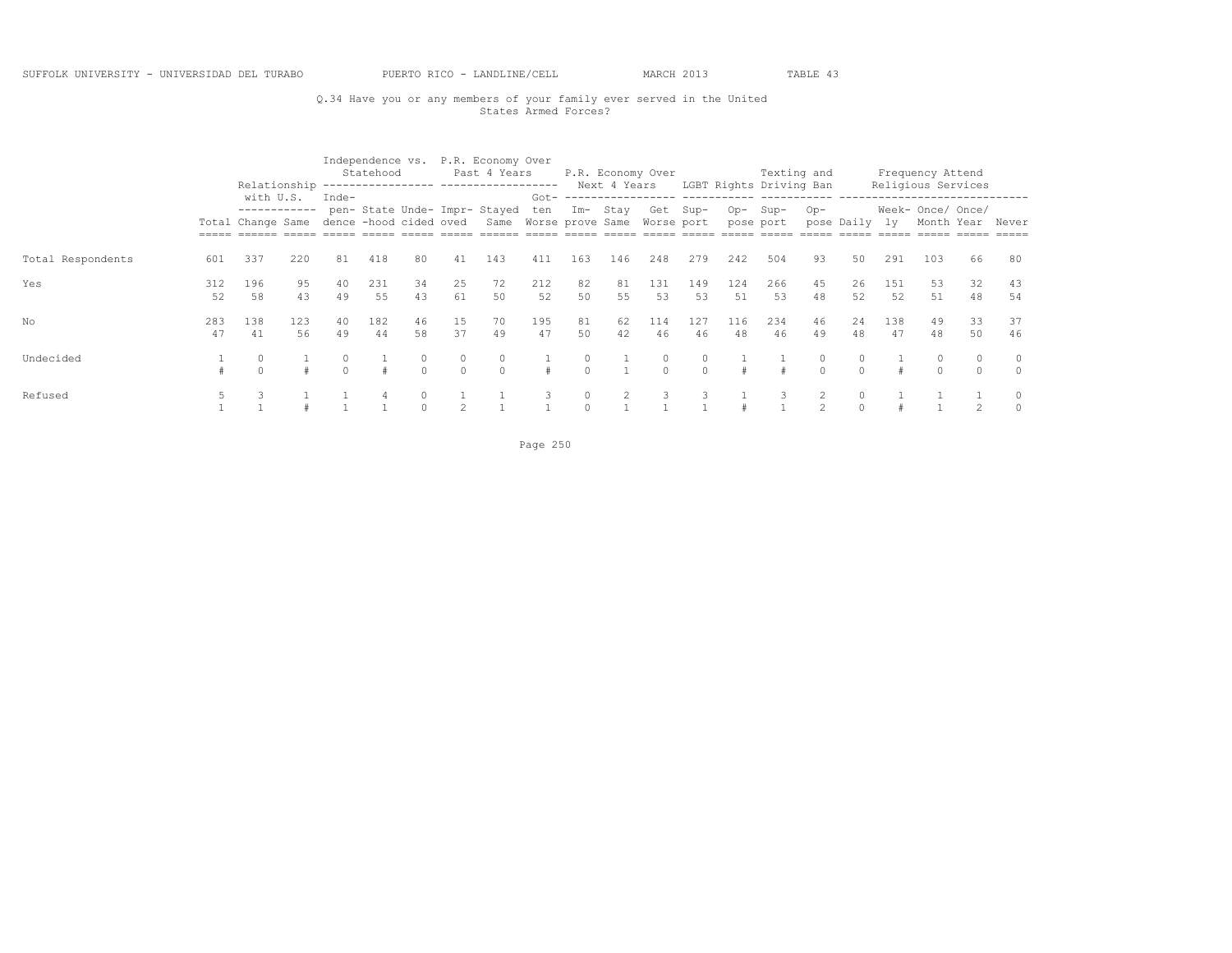Sample Type

|                   |           |                              |                                                |          |          |           |                | Greatest Threat to U.S. China an Economic |           | Move to   | Barack<br>Obama |          |          | Joe Biden | Hillary<br>Clinton |          | Alejandro<br>Garcia | Padilla   | Luis      | Fortuno   |                                                                                          | Pedro<br>Pierluisi |
|-------------------|-----------|------------------------------|------------------------------------------------|----------|----------|-----------|----------------|-------------------------------------------|-----------|-----------|-----------------|----------|----------|-----------|--------------------|----------|---------------------|-----------|-----------|-----------|------------------------------------------------------------------------------------------|--------------------|
|                   |           |                              | ------------------------<br>Af-<br>North ghan- |          |          |           | Threat to U.S. | ----------------- Near Future             | U.S. in   |           |                 | $IIn-$   |          | $Un -$    |                    | $Un -$   |                     | $Un -$    |           | Un-       | Unde- ---------- Favor favor Favor favor Favor favor Favor favor Favor favor Favor favor | Un-                |
|                   |           | Total Korea istan China Iran |                                                |          |          | Yes       | No             | cided Yes                                 |           | No        |                 |          |          |           |                    |          |                     |           |           |           | -able -able -able -able -able -able -able -able -able -able -able -able                  |                    |
| Total Respondents | 601       | 286                          | 41                                             | 43       | 35       | 363       | 154            | 78                                        | 200       | 379       | 499             | 56       | 84       | 50        | 399                | 73       | 263                 | 218       | 269       | 257       | 364                                                                                      | 136                |
| RDD sample        | 500<br>83 | 227<br>79                    | 32<br>78                                       | 40<br>93 | 31<br>89 | 300<br>83 | 131<br>85      | 64<br>82                                  | 153<br>77 | 326<br>86 | 414<br>83       | 46<br>82 | 75<br>89 | 41<br>82  | 337<br>84          | 57<br>78 | 211<br>80           | 180<br>83 | 212<br>79 | 223<br>87 | 287<br>79                                                                                | 122<br>90          |
| Cell phone sample | 101       | 59<br>21                     | 9.<br>22                                       |          | 4        | 63        | 2.3            | 14<br>18                                  | 47<br>24  | 53<br>14  | 85<br>17        | 10<br>18 | 9        | 9<br>18   | 62<br>16           | 16<br>22 | 52<br>20            | 38<br>17  | 57<br>21  | 34<br>13  | 77<br>21                                                                                 | 14<br>10           |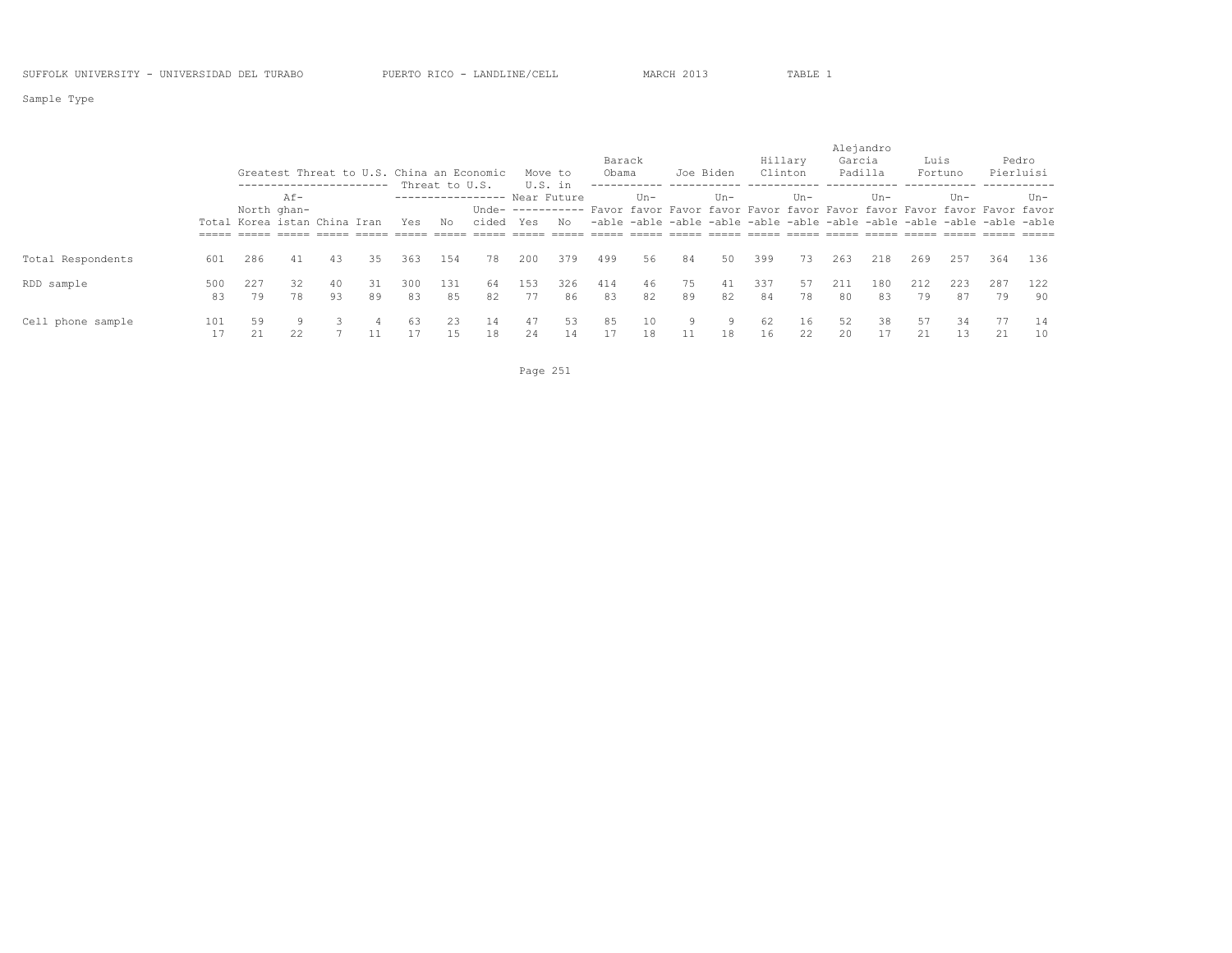SUFFOLK UNIVERSITY - UNIVERSIDAD DEL TURABO PUERTO RICO - LANDLINE/CELL MARCH 2013 TABLE 2

Q.B1 Are you currently in a safe place to talk?

Base: Cell phone sample

|                   |         |     |             |                                                                       |     |     |                |                              |          |         |          |          |          |           |          |         |          | Alejandro |          |          |                                                                                          |          |
|-------------------|---------|-----|-------------|-----------------------------------------------------------------------|-----|-----|----------------|------------------------------|----------|---------|----------|----------|----------|-----------|----------|---------|----------|-----------|----------|----------|------------------------------------------------------------------------------------------|----------|
|                   |         |     |             |                                                                       |     |     |                |                              |          |         | Barack   |          |          |           |          | Hillary | Garcia   |           | Luis     |          |                                                                                          | Pedro    |
|                   |         |     |             | Greatest Threat to U.S. China an Economic<br>------------------------ |     |     | Threat to U.S. |                              | U.S. in  | Move to | Obama    |          |          | Joe Biden | Clinton  |         |          | Padilla   |          | Fortuno  | Pierluisi                                                                                |          |
|                   |         |     | $Af -$      |                                                                       |     |     |                | ---------------- Near Future |          |         |          | Un-      |          | $Un-$     |          | $Un -$  |          | $Un -$    |          | $Un -$   |                                                                                          | Un-      |
|                   |         |     | North ghan- |                                                                       |     |     |                |                              |          |         |          |          |          |           |          |         |          |           |          |          | Unde- ---------- Favor favor Favor favor Favor favor Favor favor Favor favor Favor favor |          |
|                   |         |     |             | Total Korea istan China Iran                                          |     | Yes | No             | cided Yes                    |          | No      |          |          |          |           |          |         |          |           |          |          | -able -able -able -able -able -able -able -able -able -able -able -able                  |          |
|                   |         |     |             |                                                                       |     |     |                |                              |          |         |          |          |          |           |          |         |          |           |          |          |                                                                                          |          |
| Total Respondents | 101     | 59  | 9           |                                                                       | 4   | 63  | 23             | 14                           | 47       | 53      | 85       | 10       | 9        | 9         | 62       | 16      | 52       | 38        | 57       | 34       | 77                                                                                       | 14       |
| Yes               | 101     | 59  |             |                                                                       |     | 63  | 23             | 14                           | 47       | 53      | 85       | 10       | 9        | -9        | 62       | 16      | 52       | 38        | 57       | 34       | 77                                                                                       | 14       |
|                   | 100     | 100 | 100         | 100                                                                   | 100 | 100 | 100            | 100                          | 100      | 100     | 100      | 100      | 100      | 100       | 100      | 100     | 100      | 100       | 100      | 100      | 100                                                                                      | 100      |
| No                | 0       |     | $\Omega$    |                                                                       |     |     | $\Omega$       |                              |          |         | $\Omega$ | $\Omega$ | $\Omega$ |           | $\Omega$ |         |          |           | $\Omega$ | $\Omega$ | $\Omega$                                                                                 | $\Omega$ |
|                   | $\circ$ |     |             |                                                                       |     |     | $\Omega$       | $\Omega$                     | $\Omega$ |         | $\circ$  | $\circ$  | $\Omega$ |           | $\circ$  |         | $\Omega$ |           |          |          | $\Omega$                                                                                 |          |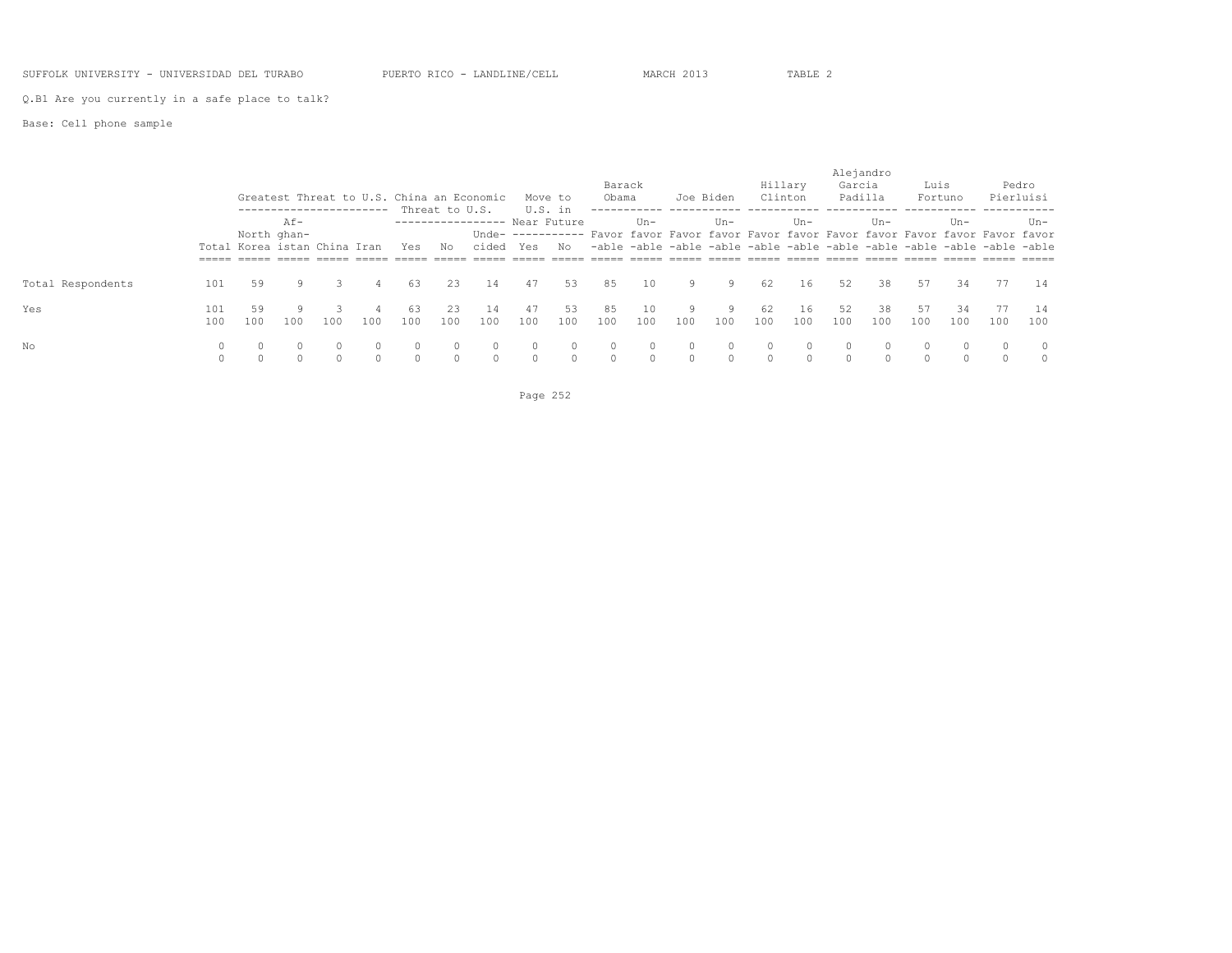### Language of Interview

|                   |     |     |                              |          |                          |     |                |                                           |     |             |        |         |          |           |         |         |        | Alejandro |      |           |                                                                                          |           |
|-------------------|-----|-----|------------------------------|----------|--------------------------|-----|----------------|-------------------------------------------|-----|-------------|--------|---------|----------|-----------|---------|---------|--------|-----------|------|-----------|------------------------------------------------------------------------------------------|-----------|
|                   |     |     |                              |          |                          |     |                |                                           |     |             | Barack |         |          |           |         | Hillary | Garcia |           | Luis |           |                                                                                          | Pedro     |
|                   |     |     |                              |          |                          |     |                | Greatest Threat to U.S. China an Economic |     | Move to     | Obama  |         |          | Joe Biden | Clinton |         |        | Padilla   |      | Fortuno   |                                                                                          | Pierluisi |
|                   |     |     |                              |          | ------------------------ |     | Threat to U.S. |                                           |     | U.S. in     |        |         |          |           |         |         |        |           |      |           |                                                                                          |           |
|                   |     |     | $Af -$                       |          |                          |     |                | -----------------                         |     | Near Future |        | $Un -$  |          | $Un -$    |         | $Un -$  |        | $Un -$    |      | $Un -$    |                                                                                          | Un-       |
|                   |     |     | North ghan-                  |          |                          |     |                |                                           |     |             |        |         |          |           |         |         |        |           |      |           | Unde- ---------- Favor favor Favor favor Favor favor Favor favor Favor favor Favor favor |           |
|                   |     |     | Total Korea istan China Iran |          |                          | Yes | No             | cided Yes                                 |     | No          |        |         |          |           |         |         |        |           |      |           | -able -able -able -able -able -able -able -able -able -able -able -able                  |           |
|                   |     |     |                              |          |                          |     |                |                                           |     |             |        |         |          |           |         |         |        |           |      |           |                                                                                          |           |
| Total Respondents | 601 | 286 | 41                           | 43       | 35                       | 363 | 154            | 78                                        | 200 | 379         | 499    | 56      | 84       | 50        | 399     | 73      | 263    | 218       | 269  | 257       | 364                                                                                      | 136       |
| English           |     |     |                              | $\Omega$ |                          |     |                |                                           |     |             |        | $\circ$ | $\circ$  | $\Omega$  |         |         |        |           |      | $\Omega$  |                                                                                          | $\circ$   |
|                   |     |     |                              |          |                          |     |                |                                           |     |             |        | $\cap$  | $\Omega$ | $\cap$    |         |         |        |           |      | $\bigcap$ |                                                                                          | $\Omega$  |
| Spanish           | 598 | 285 | 40                           | 43       | 35                       | 361 | 153            | 78                                        | 199 | 377         | 496    | 56      | 84       | 50        | 397     | 73      | 262    | 216       | 267  | 257       | 361                                                                                      | 136       |
|                   | 100 | 100 | 98                           | 100      | 100                      | 99  | 99             | 100                                       | 100 | 99          | 99     | 100     | 100      | 100       | 99      | 100     | 100    | 99        | 99   | 100       | 99                                                                                       | 100       |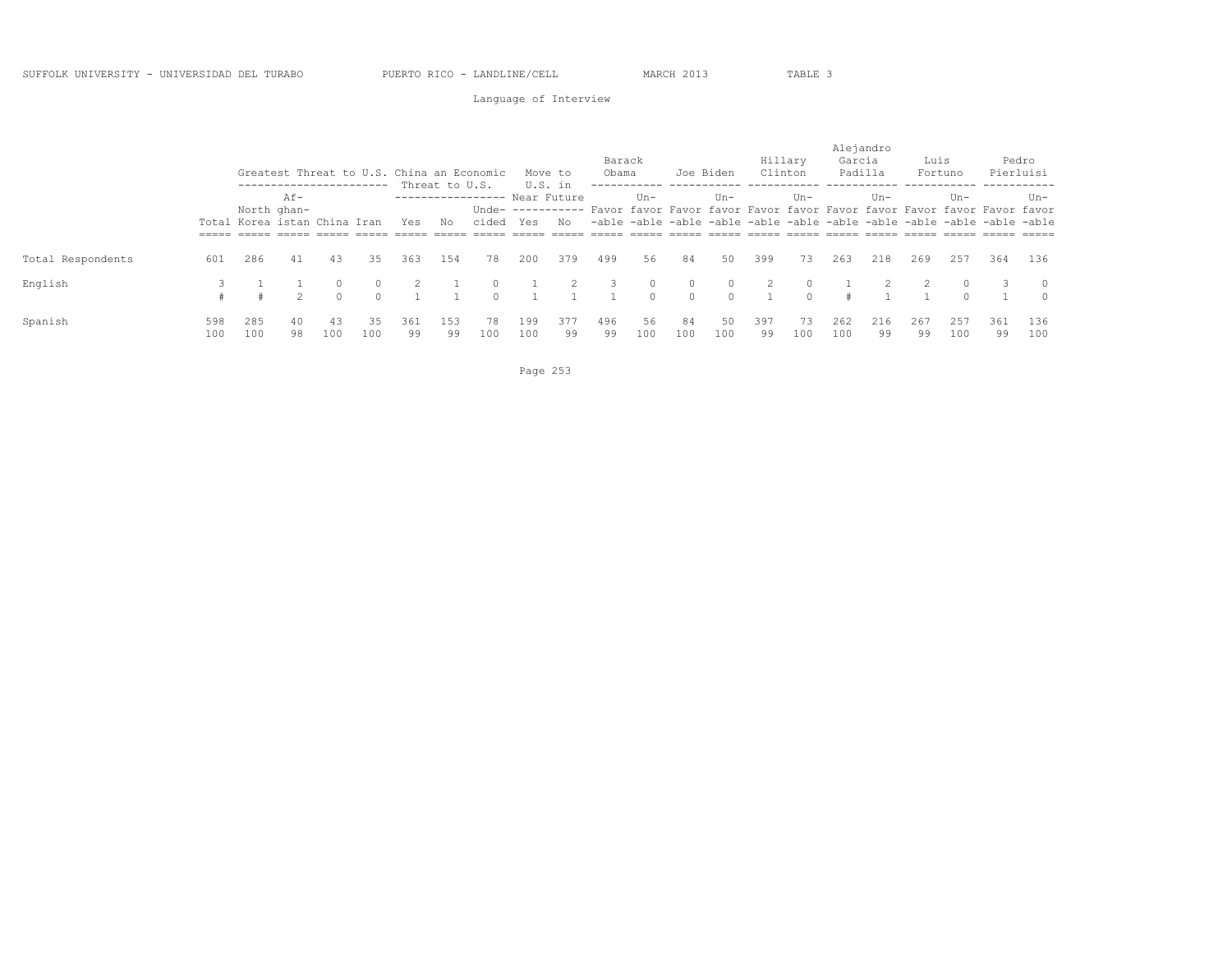#### SUFFOLK UNIVERSITY - UNIVERSIDAD DEL TURABO PUERTO RICO - LANDLINE/CELL MARCH 2013 TABLE 4

Q.S1 Gender of respondent (by observation)

|                   |           |                              |                       | ------------------------ |           |           | Threat to U.S. | Greatest Threat to U.S. China an Economic | U.S. in   | Move to   | Barack<br>Obama |          |          | Joe Biden | Hillary<br>Clinton |          | Alejandro<br>Garcia<br>Padilla |           | Luis      | Fortuno   |                                                                                          | Pedro<br>Pierluisi |
|-------------------|-----------|------------------------------|-----------------------|--------------------------|-----------|-----------|----------------|-------------------------------------------|-----------|-----------|-----------------|----------|----------|-----------|--------------------|----------|--------------------------------|-----------|-----------|-----------|------------------------------------------------------------------------------------------|--------------------|
|                   |           |                              | $Af -$<br>North ghan- |                          |           |           |                | ---------------- Near Future              |           |           |                 | Un-      |          | $Un -$    |                    | $Un -$   |                                | $Un -$    |           | $Un -$    | Unde- ---------- Favor favor Favor favor Favor favor Favor favor Favor favor Favor favor | Un-                |
|                   |           | Total Korea istan China Iran |                       |                          |           | Yes       | No             | cided                                     | Yes       | No        |                 |          |          |           |                    |          |                                |           |           |           | -able -able -able -able -able -able -able -able -able -able -able -able                  |                    |
| Total Respondents | 601       | 286                          | 41                    | 43                       | 35        | 363       | 154            | 78                                        | 200       | 379       | 499             | 56       | 84       | 50        | 399                | 73       | 263                            | 218       | 269       | 257       | 364                                                                                      | 136                |
| Male              | 290<br>48 | 155<br>54                    | 15<br>37              | 21<br>49                 | 18<br>51  | 182<br>50 | 89<br>58       | 19<br>24                                  | 105<br>53 | 173<br>46 | 239<br>48       | 32<br>57 | 65<br>77 | 36<br>72  | 199<br>50          | 39<br>53 | 108<br>41                      | 124<br>57 | 141<br>52 | 118<br>46 | 173<br>48                                                                                | 72<br>53           |
| Female            | 311<br>52 | 131<br>46                    | 26<br>63              | 22<br>51                 | -17<br>49 | 181<br>50 | 65<br>42       | 59<br>76                                  | 95<br>48  | 206<br>54 | 260<br>52       | 24<br>43 | 19<br>23 | 14<br>28  | 200<br>50          | 34<br>47 | 155<br>59                      | 94<br>43  | 128<br>48 | 139<br>54 | 191<br>52                                                                                | 64<br>47           |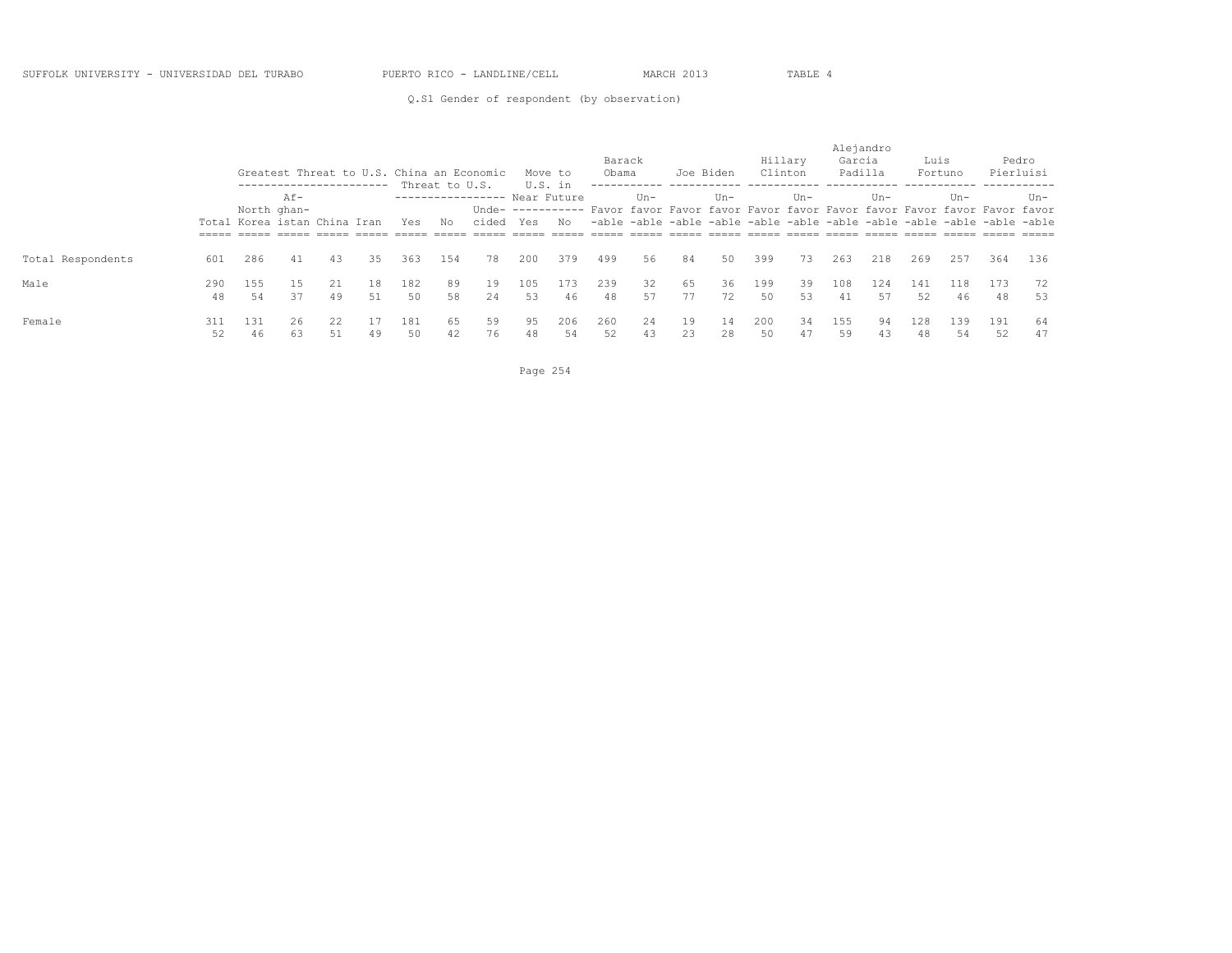### Q.S2 Are you registered to vote?

|                   |            |            |                                             |            |             |                      |                |                                           |            |                    | Barack               |           |                     |           |            | Hillary   | Garcia                | Alejandro  | Luis       |                    |                                                                                                                                                                     | Pedro                |
|-------------------|------------|------------|---------------------------------------------|------------|-------------|----------------------|----------------|-------------------------------------------|------------|--------------------|----------------------|-----------|---------------------|-----------|------------|-----------|-----------------------|------------|------------|--------------------|---------------------------------------------------------------------------------------------------------------------------------------------------------------------|----------------------|
|                   |            |            | ------------------------                    |            |             |                      | Threat to U.S. | Greatest Threat to U.S. China an Economic |            | Move to<br>U.S. in | Obama                |           |                     | Joe Biden | Clinton    |           | Padilla               |            |            | Fortuno            | Pierluisi                                                                                                                                                           |                      |
|                   |            |            | $Af -$                                      |            |             |                      |                | -----------------                         |            | Near Future        |                      | $Un -$    |                     | $Un -$    |            | $Un -$    |                       | Un-        |            | $Un -$             |                                                                                                                                                                     | Un-                  |
|                   |            |            | North ghan-<br>Total Korea istan China Iran |            |             | Yes                  | No             | cided Yes                                 |            | No                 |                      |           |                     |           |            |           |                       |            |            |                    | Unde- ---------- Favor favor Favor favor Favor favor Favor favor Favor favor Favor favor<br>-able -able -able -able -able -able -able -able -able -able -able -able |                      |
| Total Respondents | 601        | 286        | 41                                          | 43         | 35          | 363                  | 154            | 78                                        | 200        | 379                | 499                  | 56        | 84                  | 50        | 399        | 73        | 263                   | 218        | 269        | 257                | 364                                                                                                                                                                 | 136                  |
| Yes               | 601<br>100 | 286<br>100 | 41<br>100                                   | -43<br>100 | 35<br>100   | 363<br>100           | 154<br>100     | 78<br>100                                 | 200<br>100 | 379<br>100         | 499<br>100           | 56<br>100 | 84<br>100           | 50<br>100 | 399<br>100 | 73<br>100 | 263<br>100            | 218<br>100 | 269<br>100 | 257<br>100         | 364<br>100                                                                                                                                                          | 136<br>100           |
| No                | 0          |            | $\bigcap$                                   |            | 0<br>$\cap$ | $\Omega$<br>$\Omega$ |                | $\circ$                                   |            | $\cap$             | $\Omega$<br>$\Omega$ | $\Omega$  | $\Omega$<br>$\circ$ | $\cap$    | $\Omega$   | $\cap$    | $\Omega$<br>$\bigcap$ | $\Omega$   |            | $\Omega$<br>$\cap$ |                                                                                                                                                                     | $\Omega$<br>$\Omega$ |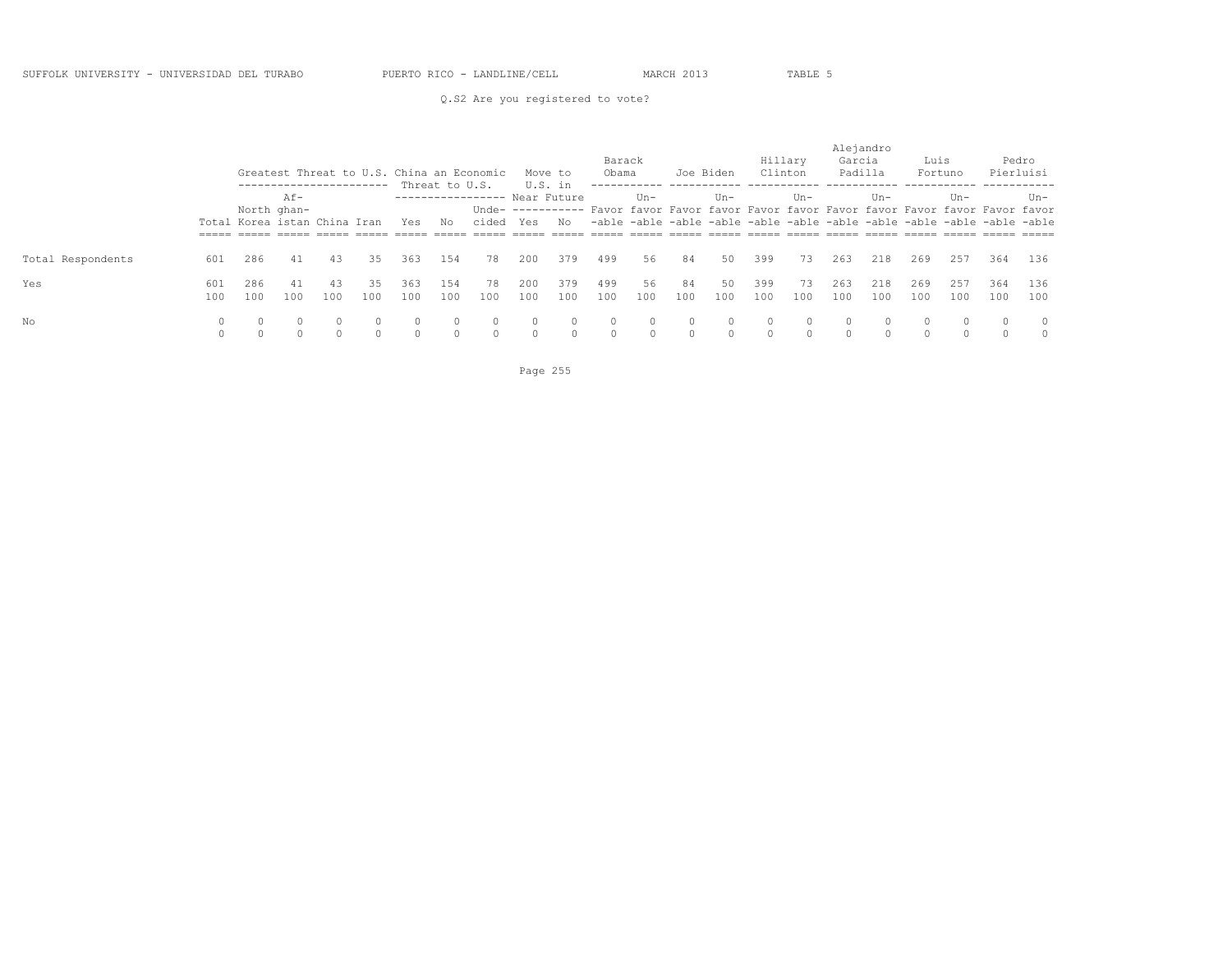|                   |                      |                                |                                |                                | ----------------------- Threat to U.S. |                                  |                                | Greatest Threat to U.S. China an Economic     | Move to                          | U.S. in                                                                                               | Obama                          | Barack                         |                                  | Joe Biden                      |                                | Hillary<br>Clinton                                                               | Alejandro<br>Garcia     | Padilla                          | Luis                           | Fortuno                        |                                  | Pedro<br>Pierluisi                  |
|-------------------|----------------------|--------------------------------|--------------------------------|--------------------------------|----------------------------------------|----------------------------------|--------------------------------|-----------------------------------------------|----------------------------------|-------------------------------------------------------------------------------------------------------|--------------------------------|--------------------------------|----------------------------------|--------------------------------|--------------------------------|----------------------------------------------------------------------------------|-------------------------|----------------------------------|--------------------------------|--------------------------------|----------------------------------|-------------------------------------|
|                   |                      | Total Korea istan China Iran   | $Af-$<br>North ghan-           |                                |                                        | Yes                              |                                | ----------------- Near Future<br>No cided Yes |                                  | Unde- ---------- Favor favor Favor favor Favor favor Favor favor Favor favor Favor favor<br>$N \circ$ |                                | $Un -$                         |                                  | $Un-$                          |                                | $Un-$<br>-able -able -able -able -able -able -able -able -able -able -able -able |                         | $Un-$                            |                                | $Un -$                         |                                  | $Un-$                               |
|                   |                      |                                |                                |                                |                                        |                                  |                                |                                               |                                  |                                                                                                       |                                |                                |                                  |                                |                                |                                                                                  |                         |                                  |                                |                                |                                  |                                     |
| Total Respondents | 601                  | 286                            | 41                             | 43                             | 35                                     | 363                              | 154                            | 78                                            | 200                              | 379                                                                                                   | 499                            | 56                             | 84                               | 50                             | 399                            | 73                                                                               | 263                     | 218                              | 269                            | 257                            | 364                              | 136                                 |
| Adjuntas          | 5<br>$\mathbf{1}$    | $\mathbf{1}$<br>$\pm$          | $\mathbf{2}$<br>5              | $\Omega$<br>$\Omega$           | $\Omega$<br>$\Omega$                   | $\overline{2}$<br>$\overline{1}$ | $\overline{2}$<br>$\mathbf{1}$ | 1<br>$\mathbf{1}$                             | $\mathbf{1}$<br>$\mathbf{1}$     | $\mathbf{1}$                                                                                          | 5<br>$\mathbf{1}$              | $\Omega$<br>$\Omega$           | $\circ$<br>$\Omega$              | $\circ$<br>$\Omega$            | $\overline{c}$<br>$\mathbf{1}$ | $\Omega$<br>$\Omega$                                                             | $\pm$                   | $\overline{c}$<br>$\mathbf{1}$   | 3<br>$\mathbf{1}$              | $\pm$                          | $\overline{5}$<br>$\overline{1}$ | $\circ$<br>$\circ$                  |
| Aguada            | 9<br>$\overline{1}$  | 2<br>$\mathbf{1}$              | $\mathbf{2}$<br>5              | $\overline{c}$                 | 0<br>$\Omega$                          | 6<br>$\overline{c}$              | $\overline{2}$<br>$\mathbf{1}$ | 1<br>$\mathbf{1}$                             | $\overline{c}$<br>$\mathbf{1}$   | $\mathfrak{D}$                                                                                        | 6<br>$\mathbf{1}$              | 1<br>2                         | $\circ$<br>$\Omega$              | $\circ$<br>$\Omega$            | 5<br>$\mathbf{1}$              | $\overline{2}$<br>3                                                              | 3<br>$\mathbf{1}$       | 4<br>$\mathfrak{D}$              | $\#$                           | 6<br>$\overline{c}$            | 4<br>$\overline{1}$              | 5<br>$\overline{4}$                 |
| Aquadilla         | 13<br>$\overline{c}$ | 6<br>$\overline{a}$            | $\circ$<br>$\circ$             | 3<br>$\overline{7}$            | 0<br>$\Omega$                          | 8<br>$\overline{c}$              | $\overline{4}$<br>3            | $\mathbf{1}$                                  | 8<br>$\Delta$                    | 5<br>$\mathbf{1}$                                                                                     | 12<br>2                        | $\overline{c}$                 | 1<br>$\mathbf{1}$                | $\circ$<br>$\circ$             | 9<br>$\overline{2}$            | 1<br>$\mathbf{1}$                                                                | 2                       | $\overline{3}$                   | 5<br>$\overline{c}$            | 3                              | 8<br>$\overline{c}$              | 4<br>3                              |
| Aquas Buenas      | 6<br>$\mathbf{1}$    | $\mathbf{1}$<br>$\#$           | $\circ$<br>$\Omega$            | 1<br>$\overline{c}$            | $\mathbf{1}$<br>3                      | 3<br>$\overline{1}$              | $\mathbf{0}$<br>$\Omega$       | 3<br>$\overline{4}$                           | $\mathbf{2}$<br>$\mathbf{1}$     | 4<br>$\mathbf{1}$                                                                                     | $\overline{4}$<br>$\mathbf{1}$ | $\circ$<br>$\circ$             | $\circ$<br>$\circ$               | $\mathbf{1}$<br>$\overline{2}$ | 3<br>$\mathbf{1}$              | $\circ$<br>$\Omega$                                                              | 2<br>$\mathbf{1}$       | 1<br>#                           | 3<br>$\mathbf{1}$              | $\mathbf{1}$<br>$\pm$          | $\overline{4}$<br>$\mathbf{1}$   | 1<br>$\mathbf{1}$                   |
| Aibonito          | 6<br>$\mathbf{1}$    | $\overline{c}$<br>$\mathbf{1}$ | $\Omega$<br>$\Omega$           | $\circ$<br>$\Omega$            | 0<br>$\Omega$                          | 3<br>$\overline{1}$              | $\mathbf{1}$<br>$\mathbf{1}$   | $\mathbf{2}$<br>3                             | $\mathbf{1}$<br>$\mathbf{1}$     | 4<br>$\mathbf{1}$                                                                                     | 3<br>$\mathbf{1}$              | $\mathbf{1}$<br>$\overline{c}$ | $\sqrt{2}$<br>$\overline{c}$     | $\circ$<br>$\Omega$            | 4<br>$\mathbf{1}$              | $\circ$<br>$\Omega$                                                              |                         | $\overline{c}$<br>$\overline{1}$ | $\overline{c}$<br>$\mathbf{1}$ | 2<br>$\mathbf{1}$              | $\mathbf{2}$<br>$\mathbf{1}$     | $\mathbf{2}$<br>$\mathbf{1}$        |
| Anasco            | 6<br>$\overline{1}$  | 4<br>$\mathbf{1}$              | $\circ$<br>$\Omega$            | $\circ$<br>$\Omega$            | $\circ$<br>$\Omega$                    | 3<br>$\overline{1}$              | $\overline{2}$<br>$\mathbf{1}$ | 1<br>$\mathbf{1}$                             | $\overline{c}$<br>$\overline{1}$ | 4<br>$\mathbf{1}$                                                                                     | 6<br>$\mathbf{1}$              | $\mathbf{0}$<br>$\Omega$       | $\mathbf{1}$<br>$\mathbf{1}$     | $\mathfrak{D}$                 | 5<br>$\mathbf{1}$              | $\circ$<br>$\Omega$                                                              | 4<br>$\mathfrak{D}$     | $\overline{c}$<br>$\overline{1}$ | 2<br>$\mathbf{1}$              | 3                              | $\overline{4}$<br>$\mathbf{1}$   | $\overline{c}$<br>$\mathbf{1}$      |
| Arecibo           | 20<br>3              | 8<br>3                         | 2<br>5                         | $\mathbf{2}$<br>5              | 2<br>6                                 | 14<br>$\overline{4}$             | $\overline{4}$<br>3            | $\overline{c}$<br>3                           | 6<br>3                           | 13<br>3                                                                                               | 15<br>$\mathbf{3}$             | 3<br>5                         | 1<br>$\mathbf{1}$                | 1<br>2                         | 12<br>$\mathbf{3}$             | 3<br>$\overline{4}$                                                              | 13<br>5                 | 4<br>$\overline{2}$              | 10<br>$\overline{4}$           | 7<br>3                         | 10<br>3                          | 6<br>4                              |
| Arroyo            | 5<br>$\mathbf{1}$    | 1<br>$\pm$                     | $\circ$<br>$\Omega$            | $\mathbb O$<br>$\Omega$        | 1<br>3                                 | $\overline{c}$<br>$\mathbf{1}$   | $\mathbf{1}$<br>$\mathbf{1}$   | $\sqrt{2}$<br>3                               | 3<br>$\overline{c}$              | $\overline{c}$<br>$\mathbf{1}$                                                                        | 5<br>$\mathbf{1}$              | $\circ$<br>$\Omega$            | $\mathbf{1}$<br>$\mathbf{1}$     | $\mathbf{1}$<br>$\mathfrak{D}$ | 3<br>$\mathbf{1}$              | 1<br>$\mathbf{1}$                                                                | 4<br>$\mathfrak{D}$     | $\circ$<br>$\Omega$              | 3<br>$\mathbf{1}$              | $\mathbf{1}$<br>#              | $\overline{4}$<br>$\mathbf{1}$   | $\mathsf{O}\xspace$<br>$\mathbf{0}$ |
| Barceloneta       | $\overline{2}$       | $\circ$<br>$\Omega$            | $\circ$<br>$\Omega$            | $\mathbf{1}$<br>$\overline{c}$ | $\Omega$<br>$\Omega$                   | $\mathbf{1}$<br>$\pm$            | $\mathbf 0$<br>$\cap$          | 1<br>$\mathbf{1}$                             | $\mathsf{O}\xspace$<br>$\Omega$  | $\overline{2}$<br>$\mathbf{1}$                                                                        | $\circ$<br>$\Omega$            | $\mathbf{1}$<br>$\overline{c}$ | $\circ$<br>$\Omega$              | $\mathbf{1}$<br>2              | $\mathbf{1}$<br>$\pm$          | $\circ$<br>$\Omega$                                                              | $\circ$<br>$\cap$       | 1<br>$\pm$                       | $\circ$<br>$\Omega$            | 1                              | $\mathbf{1}$<br>$\pm$            | 0<br>$\mathbf{0}$                   |
| Barranquitas      | 2<br>#               | $\#$                           | $\mathbf{1}$<br>$\overline{c}$ | $\circ$<br>$\Omega$            | 0<br>$\Omega$                          | #                                | $\mathbf{1}$                   | $\mathbf{0}$<br>$\circ$                       | $\mathbf{1}$                     | $\ddagger$                                                                                            | $\overline{c}$<br>#            | 0<br>$\Omega$                  | $\circ$<br>$\circ$               | $\circ$<br>$\Omega$            | 2<br>$\mathbf{1}$              | $\circ$<br>$\Omega$                                                              | $\mathbf 0$<br>$\Omega$ | $\overline{c}$<br>$\mathbf{1}$   | $\circ$<br>$\Omega$            | $\overline{2}$<br>$\mathbf{1}$ | $\overline{2}$<br>$\mathbf{1}$   | 0<br>$\circ$                        |
| Bayamon           | 33<br>5              | 17<br>6                        | 1<br>$\overline{2}$            | 4<br>9                         | 3<br>9                                 | 23<br>6                          | $\overline{7}$<br>5            | 3<br>$\overline{4}$                           | 8<br>$\overline{4}$              | 23<br>6                                                                                               | 25<br>5                        | 5<br>9                         | 5<br>6                           | 1<br>$\overline{2}$            | 24<br>6                        | $\overline{c}$<br>3                                                              | 12<br>5                 | 12<br>6                          | 16<br>6                        | 14<br>5                        | 22<br>6                          | 6<br>4                              |
| Cabo Rojo         | 5<br>$\mathbf{1}$    | 2<br>$\mathbf{1}$              | $\circ$<br>$\Omega$            | 1<br>$\mathfrak{D}$            | 0<br>$\Omega$                          | 2<br>$\overline{1}$              | 1<br>$\mathbf{1}$              | 1<br>$\mathbf{1}$                             | $\circ$<br>$\Omega$              | 5<br>$\mathbf{1}$                                                                                     | 4<br>$\mathbf{1}$              | 0<br>$\Omega$                  | $\circ$<br>$\Omega$              | $\circ$<br>$\Omega$            | 3<br>$\mathbf{1}$              | 0<br>$\Omega$                                                                    | -1                      | 3<br>$\overline{1}$              | 2<br>$\mathbf{1}$              | 3<br>$\mathbf{1}$              | 1<br>#                           | $\overline{c}$<br>$\mathbf{1}$      |
| Caguas            | 23<br>$\overline{4}$ | 12<br>$\overline{4}$           | $\overline{c}$<br>5            | $\circ$<br>$\Omega$            | 3                                      | 15<br>$\overline{4}$             | $\overline{7}$<br>5            | 1<br>$\mathbf{1}$                             | $\overline{7}$<br>$\overline{4}$ | 14<br>$\overline{4}$                                                                                  | 20<br>$\overline{4}$           | $\mathbf{1}$<br>$\overline{c}$ | $\overline{c}$<br>$\overline{c}$ | 5<br>10                        | 15<br>$\overline{4}$           | 4<br>5                                                                           | 3                       | 10<br>5                          | 11<br>$\overline{4}$           | 10<br>$\overline{4}$           | 17<br>5                          | 3<br>$\overline{c}$                 |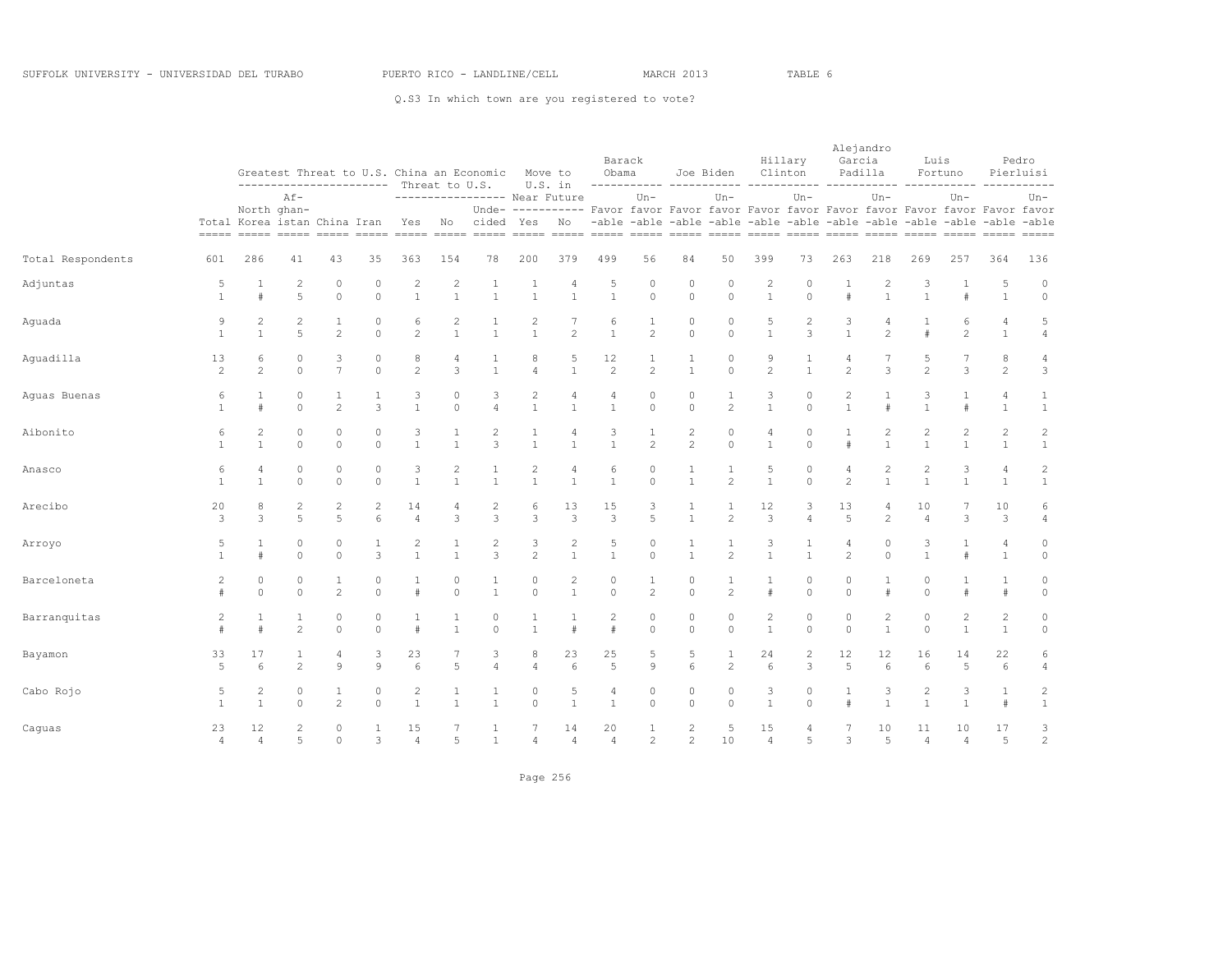|                   |                     |                                       | ----------------------- Threat to U.S. |                     |                      |                                |                                | Greatest Threat to U.S. China an Economic Move to    |                                | U.S. in                                                                                  | Obama               | Barack                           |                                                                         | Joe Biden                        |                                | Hillary<br>Clinton      | Alejandro<br>Garcia<br>----------- ----------- ----- | Padilla                          | Luis                 | Fortuno                        |                                  | Pedro<br>Pierluisi                      |
|-------------------|---------------------|---------------------------------------|----------------------------------------|---------------------|----------------------|--------------------------------|--------------------------------|------------------------------------------------------|--------------------------------|------------------------------------------------------------------------------------------|---------------------|----------------------------------|-------------------------------------------------------------------------|----------------------------------|--------------------------------|-------------------------|------------------------------------------------------|----------------------------------|----------------------|--------------------------------|----------------------------------|-----------------------------------------|
|                   |                     | Total Korea istan China Iran          | $Af-$<br>North ghan-                   |                     |                      |                                |                                | ----------------- Near Future<br>Yes No cided Yes No |                                | Unde- ---------- Favor favor Favor favor Favor favor Favor favor Favor favor Favor favor |                     | Un-                              | -able -able -able -able -able -able -able -able -able -able -able -able | $Un-$                            |                                | $Un -$                  |                                                      | $Un-$                            |                      | $Un-$                          |                                  | Un-                                     |
|                   |                     |                                       |                                        |                     |                      |                                |                                |                                                      |                                |                                                                                          |                     |                                  |                                                                         |                                  |                                |                         |                                                      |                                  |                      |                                |                                  |                                         |
| Total Respondents | 601                 | 286                                   | 41                                     | 43                  | 35                   | 363                            | 154                            | 78                                                   | 200                            | 379                                                                                      | 499                 | 56                               | 84                                                                      | 50                               | 399                            | 73                      | 263                                                  | 218                              | 269                  | 257                            | 364                              | 136                                     |
| Camuy             | 7<br>$\mathbf{1}$   | 5<br>$\mathfrak{D}$                   | $\Omega$<br>$\Omega$                   | $\circ$<br>$\Omega$ | $\Omega$<br>$\Omega$ | 4<br>$\mathbf{1}$              | $\mathbf{1}$                   | $\overline{2}$<br>3                                  | 1<br>$\mathbf{1}$              | 6<br>$\mathfrak{D}$                                                                      | 4<br>$\mathbf{1}$   | 3<br>5                           | $\circ$<br>$\Omega$                                                     | $\overline{c}$<br>$\overline{4}$ | 4<br>$\overline{1}$            | $\overline{c}$<br>3     | $\overline{c}$<br>$\mathbf{1}$                       | 5<br>$\overline{2}$              | 3<br>$\mathbf{1}$    | 4<br>$\mathfrak{D}$            | 5<br>$\overline{1}$              | $\sqrt{2}$<br>$\mathbf{1}$              |
| Canovanas         | 6<br>$\overline{1}$ | 3<br>$\mathbf{1}$                     | $\circ$<br>$\Omega$                    | 1<br>2              | 0<br>$\Omega$        | 5<br>$\mathbf{1}$              | $\mathbf{1}$                   | 0<br>$\Omega$                                        | $\mathbf{1}$                   | 5<br>$\mathbf{1}$                                                                        | 6<br>$\mathbf{1}$   | 0<br>$\Omega$                    | 0<br>$\Omega$                                                           | $\overline{c}$<br>$\overline{a}$ | 4<br>$\mathbf{1}$              | $\mathbf{1}$            | 3<br>$\mathbf{1}$                                    | $\overline{c}$<br>$\overline{1}$ | $\#$                 | 5<br>$\overline{c}$            | $\overline{c}$<br>$\mathbf{1}$   | 4<br>3                                  |
| Carolina          | 18<br>3             | 8<br>3                                | $\overline{c}$<br>5                    | 2                   | 0<br>$\circ$         | 12<br>3                        | 4<br>3                         | 2<br>3                                               | 5<br>3                         | 13<br>3                                                                                  | 15<br>3             | 3<br>5                           | 3<br>$\overline{4}$                                                     | 3<br>6                           | 13<br>3                        | 3<br>$\overline{4}$     | 6<br>2                                               | 11<br>5                          | 13<br>5              | 4<br>2                         | 13<br>$\overline{4}$             | $\overline{c}$<br>$\mathbf{1}$          |
| Catano            | 2<br>#              | $\mathbf{2}^{\prime}$<br>$\mathbf{1}$ | $\Omega$<br>$\Omega$                   | $\circ$<br>$\circ$  | 0<br>$\circ$         | $\overline{c}$<br>$\mathbf{1}$ | $\circ$<br>$\circ$             | $\circ$<br>$\circ$                                   | 1<br>$\mathbf{1}$              | $\pm$                                                                                    | $\overline{c}$<br># | $\circ$<br>$\circ$               | 1<br>$\mathbf{1}$                                                       | $\circ$<br>$\circ$               | 1<br>$\#$                      | 1<br>$\mathbf{1}$       | 0<br>$\circ$                                         | 2<br>$\mathbf{1}$                | $\circ$<br>$\circ$   | 2<br>$\mathbf{1}$              | $\overline{c}$<br>$\mathbf{1}$   | $\circ$<br>$\circ$                      |
| Cayey             | 14<br>2             | 7<br>$\mathfrak{D}$                   | $\Omega$<br>$\Omega$                   | 3<br>$\overline{7}$ | 1<br>3               | 8<br>$\overline{c}$            | 4<br>3                         | $\overline{c}$<br>3                                  | 5<br>3                         | 8<br>$\overline{c}$                                                                      | 12<br>2             | 1<br>$\overline{2}$              | $\overline{c}$<br>$\overline{c}$                                        | $\circ$<br>$\Omega$              | 11<br>3                        | $\Omega$<br>$\Omega$    | 6<br>$\overline{c}$                                  | 7<br>3                           | 8<br>3               | 3<br>$\mathbf{1}$              | 9<br>2                           | $\mathbf{1}$<br>$\mathbf{1}$            |
| Ceiba             | 1<br>#              | 1                                     | $\circ$<br>$\Omega$                    | $\circ$<br>$\Omega$ | 0<br>$\Omega$        | $\circ$<br>$\Omega$            | $\circ$<br>$\Omega$            | 1<br>$\mathbf{1}$                                    | $\circ$<br>$\Omega$            | 1<br>#                                                                                   | $\circ$<br>$\Omega$ | 0<br>$\Omega$                    | $\circ$<br>$\Omega$                                                     | $\circ$<br>$\Omega$              | $\mathbf{1}$<br>$\frac{1}{2}$  | $\mathbf 0$<br>$\Omega$ | $\circ$<br>$\Omega$                                  | $\mathbf{0}$<br>$\Omega$         | $\circ$<br>$\Omega$  | 1                              | $\mathbf{1}$<br>#                | $\circ$<br>$\circ$                      |
| Ciales            | 10<br>2             | 3<br>$\mathbf{1}$                     | $\circ$<br>$\circ$                     | $\circ$<br>$\circ$  | 1<br>3               | 3<br>$\mathbf{1}$              | 4<br>3                         | 3<br>4                                               | 4<br>$\mathbf{2}$              | 5<br>$\mathbf{1}$                                                                        | 8<br>2              | 0<br>$\circ$                     | $\circ$<br>$\circ$                                                      | 1<br>$\overline{2}$              | 4<br>$\mathbf{1}$              | 1<br>$\mathbf{1}$       | 6<br>2                                               | 3<br>$\mathbf{1}$                | 6<br>$\overline{c}$  | $\mathbf{1}$<br>#              | $7\phantom{.0}$<br>2             | 1<br>$\mathbf{1}$                       |
| Cidra             |                     | 1<br>#                                | $\mathbf{1}$<br>$\mathfrak{D}$         | $\circ$<br>$\Omega$ | 1<br>3               | 3<br>$\overline{1}$            | 3<br>$\mathcal{P}$             | 1<br>$\mathbf{1}$                                    | 3<br>$\mathfrak{D}$            | 4<br>$\mathbf{1}$                                                                        | 7<br>$\mathbf{1}$   | $\Omega$<br>$\Omega$             | $\overline{c}$<br>$\mathfrak{D}$                                        | $\circ$<br>$\Omega$              | 6<br>$\overline{2}$            | $\Omega$<br>$\Omega$    | 6<br>$\mathfrak{D}$                                  | $\mathbf{0}$<br>$\Omega$         | 4<br>$\mathbf{1}$    | 3<br>$\mathbf{1}$              | 3<br>$\overline{1}$              | $\sqrt{2}$<br>$\mathbf{1}$              |
| Coamo             |                     | 4<br>$\mathbf{1}$                     | $\mathbf{1}$<br>$\overline{c}$         | $\circ$<br>$\Omega$ | 0<br>$\Omega$        | 5<br>$\overline{1}$            | $\mathbf{1}$<br>$\mathbf{1}$   | 1<br>$\overline{1}$                                  | $\overline{c}$<br>$\mathbf{1}$ | 5<br>$\mathbf{1}$                                                                        | $\overline{1}$      | 0<br>$\Omega$                    | $\mathbf{2}$<br>$\overline{c}$                                          | $\circ$<br>$\cap$                | 5<br>$\mathbf{1}$              | 1<br>$\mathbf{1}$       | 5<br>$\mathfrak{D}$                                  | $\sqrt{2}$<br>$\overline{1}$     | 3<br>$\mathbf{1}$    | 4<br>$\overline{c}$            | 5<br>$\overline{1}$              | $\sqrt{2}$<br>$\mathbf{1}$              |
| Comerio           | 3                   | $\circ$<br>$\Omega$                   | $\circ$<br>$\Omega$                    | $\circ$<br>$\Omega$ | 0<br>$\Omega$        | #                              | $\mathbf{1}$                   | $\mathbf{1}$                                         | $\mathbf{0}$<br>$\Omega$       | 3<br>$\mathbf{1}$                                                                        | 3<br>$\mathbf{1}$   | 0<br>$\Omega$                    | $\circ$<br>$\circ$                                                      | $\circ$<br>$\circ$               | $\overline{c}$<br>$\mathbf{1}$ | $\mathbf{1}$            | 2<br>$\mathbf{1}$                                    | $\circ$<br>$\circ$               | $\Omega$<br>$\Omega$ | 3<br>$\mathbf{1}$              | $\mathbf{1}$<br>#                | $\overline{\mathbf{c}}$<br>$\mathbf{1}$ |
| Corozal           | 6<br>$\mathbf{1}$   | 5<br>$\overline{2}$                   | $\circ$<br>$\Omega$                    | $\circ$<br>$\circ$  | 0<br>$\circ$         | 4<br>$\mathbf{1}$              | 2<br>$\mathbf{1}$              | 0<br>$\circ$                                         | 2<br>$\mathbf{1}$              | 4<br>$\mathbf{1}$                                                                        | 5<br>$\mathbf{1}$   | 0<br>$\circ$                     | 0<br>$\circ$                                                            | $\circ$<br>$\circ$               | 4<br>$\mathbf{1}$              | 0<br>$\circ$            | 5<br>$\overline{2}$                                  | $\circ$<br>$\circ$               | 4<br>$\mathbf{1}$    | 0<br>$\circ$                   | 6<br>2                           | 0<br>$\circ$                            |
| Dorado            | 4<br>$\mathbf{1}$   | 1<br>#                                | $\circ$<br>$\Omega$                    | 1<br>2              | 0<br>$\Omega$        | 2<br>$\overline{1}$            | 1<br>$\mathbf{1}$              | $\circ$<br>$\circ$                                   | 1<br>$\mathbf{1}$              | 3<br>$\mathbf{1}$                                                                        | 4<br>$\mathbf{1}$   | 0<br>$\Omega$                    | $\circ$<br>$\circ$                                                      | $\circ$<br>$\Omega$              | 3<br>$\mathbf{1}$              | 0<br>$\Omega$           | 4<br>$\overline{2}$                                  | 0<br>$\Omega$                    | 1<br>$\pmb{\mp}$     | $\overline{c}$<br>$\mathbf{1}$ | $\mathbf{2}$<br>$\mathbf{1}$     | 0<br>$\mathbb O$                        |
| Fajardo           | 8<br>$\mathbf{1}$   | 5<br>$\overline{2}$                   | 1<br>$\overline{c}$                    | $\circ$<br>$\circ$  | $\mathbf{1}$<br>3    | 4<br>$\overline{1}$            | $\overline{2}$<br>$\mathbf{1}$ | $\overline{2}$<br>3                                  | 3<br>$\overline{c}$            | 3<br>$\mathbf{1}$                                                                        | 4<br>$\mathbf{1}$   | $\overline{c}$<br>$\overline{4}$ | $\circ$<br>$\circ$                                                      | $\circ$<br>$\circ$               | 4<br>$\overline{1}$            | $\overline{c}$<br>3     | $\overline{c}$<br>$\mathbf{1}$                       | $\overline{c}$<br>$\mathbf{1}$   | -1<br>$\#$           | 5<br>$\overline{c}$            | $\overline{c}$<br>$\overline{1}$ | $\circ$<br>$\mathbb O$                  |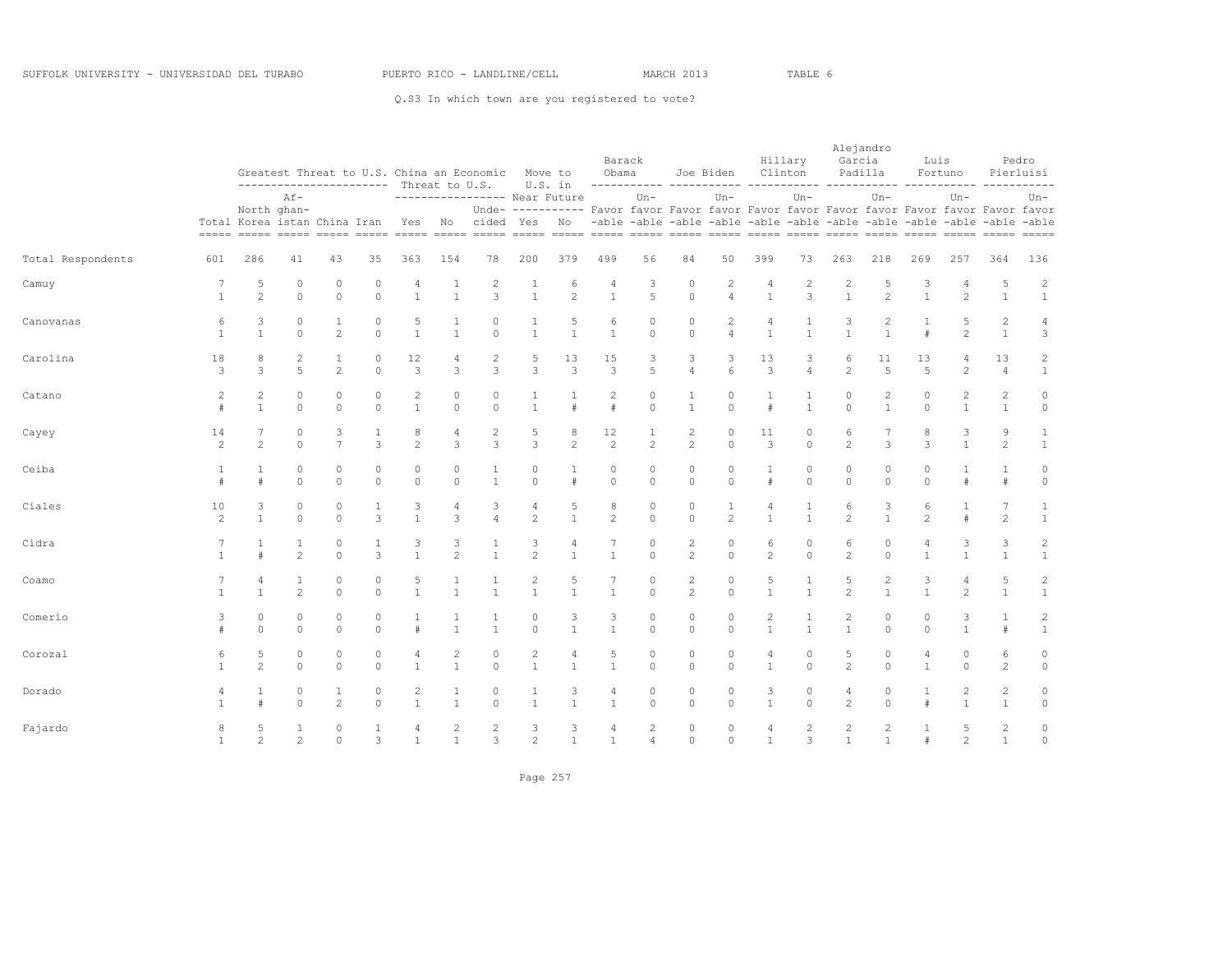|                   |                      |                                |                                |                                | ----------------------- Threat to U.S. |                                  |                                | Greatest Threat to U.S. China an Economic     | Move to                        | U.S. in                                                                                                    | Obama                  | Barack                           |                                  | Joe Biden<br>------------------------                                             |                                  | Hillary<br>Clinton           | Alejandro<br>Garcia            | Padilla                          | Luis                 | Fortuno                          |                                  | Pedro<br>Pierluisi             |
|-------------------|----------------------|--------------------------------|--------------------------------|--------------------------------|----------------------------------------|----------------------------------|--------------------------------|-----------------------------------------------|--------------------------------|------------------------------------------------------------------------------------------------------------|------------------------|----------------------------------|----------------------------------|-----------------------------------------------------------------------------------|----------------------------------|------------------------------|--------------------------------|----------------------------------|----------------------|----------------------------------|----------------------------------|--------------------------------|
|                   |                      | Total Korea istan China Iran   | $Af -$<br>North ghan-          |                                |                                        | Yes                              |                                | ----------------- Near Future<br>No cided Yes |                                | Unde- ---------- Favor favor Favor favor Favor favor Favor favor Favor favor Favor favor<br>N <sub>O</sub> |                        | $Un -$                           |                                  | $Un -$<br>-able -able -able -able -able -able -able -able -able -able -able -able |                                  | $Un -$                       |                                | $Un-$                            |                      | $Un -$                           |                                  | $Un-$                          |
| Total Respondents | 601                  | 286                            | 41                             | 43                             | 35                                     | 363                              | 154                            | 78                                            | 200                            | 379                                                                                                        | 499                    | 56                               | 84                               | 50                                                                                | 399                              | 73                           | 263                            | 218                              | 269                  | 257                              | 364                              | 136                            |
| Florida           | 5<br>$\mathbf{1}$    | $\mathbf{1}$<br>#              | $\circ$<br>$\Omega$            | $\circ$<br>$\Omega$            | $\cap$<br>$\Omega$                     | $\overline{c}$<br>$\overline{1}$ | $\mathbf{1}$<br>$\overline{1}$ | $\mathbf{1}$<br>$\overline{1}$                | 3<br>$\mathfrak{D}$            | $\pm$                                                                                                      | 3<br>$\mathbf{1}$      | $\Omega$<br>$\Omega$             | $\mathbf{1}$<br>$\mathbf{1}$     | $\circ$<br>$\circ$                                                                | $\overline{1}$<br>#              | $\overline{c}$<br>3          | $\overline{2}$<br>$\mathbf{1}$ | $\overline{c}$<br>$\mathbf{1}$   | 3<br>$\mathbf{1}$    | $\mathbf{1}$<br>$\pm$            | 3<br>$\mathbf{1}$                | $\mathbf{1}$<br>$\mathbf{1}$   |
| Guayama           | 10<br>2              | 7<br>2                         | $\circ$<br>$\circ$             | $\circ$<br>$\circ$             | 0<br>$\circ$                           | 7<br>2                           | 3<br>$\overline{c}$            | $\circ$<br>$\circ$                            | 5<br>3                         | 5<br>$\mathbf{1}$                                                                                          | 7<br>$\mathbf{1}$      | $\overline{c}$<br>$\overline{4}$ | $\overline{c}$<br>$\overline{c}$ | $\mathbf{1}$<br>2                                                                 | 6<br>$\overline{c}$              | $\mathbf{1}$<br>$\mathbf{1}$ | 6<br>2                         | $\overline{c}$<br>$\mathbf{1}$   | 5<br>2               | $\overline{4}$<br>2              | $\overline{7}$<br>2              | $\overline{c}$<br>$\mathbf{1}$ |
| Guayanilla        | 7<br>$\overline{1}$  | 3<br>$\mathbf{1}$              | $\mathbf{1}$<br>$\overline{c}$ | $\circ$<br>$\Omega$            | 1<br>3                                 | 3<br>$\mathbf{1}$                | 3<br>$\overline{2}$            | 1<br>$\mathbf{1}$                             | $\mathbf{1}$<br>$\mathbf{1}$   | 5<br>$\mathbf{1}$                                                                                          | 4<br>$\mathbf{1}$      | 3<br>5                           | 1<br>$\mathbf{1}$                | $\circ$<br>$\Omega$                                                               | 4<br>$\mathbf{1}$                | 1<br>$\mathbf{1}$            | 4<br>$\overline{c}$            | 1<br>#                           | 4<br>$\mathbf{1}$    | 3<br>$\mathbf{1}$                | 4<br>$\mathbf{1}$                | $\mathbf{1}$<br>$\mathbf{1}$   |
| Guaynabo          | 26<br>$\overline{4}$ | 13<br>5                        | $\overline{c}$                 | $\theta$<br>$\Omega$           | 3<br>9                                 | 19<br>5                          | 5<br>3                         | 2<br>3                                        | 9<br>5                         | 17<br>$\overline{4}$                                                                                       | 22<br>$\overline{4}$   | $\mathbf{1}$<br>2                | 8<br>10                          | 3<br>6                                                                            | 21<br>5                          | $\overline{2}$<br>3          | 10<br>$\overline{4}$           | 12<br>6                          | 14<br>5              | 3                                | 20<br>5                          | 4<br>3                         |
| Gurabo            | 6<br>$\overline{1}$  | 3<br>$\mathbf{1}$              | $\mathbf{1}$<br>$\overline{c}$ | $\circ$<br>$\circ$             | 0<br>$\Omega$                          | $\overline{c}$<br>$\overline{1}$ | 3<br>$\overline{c}$            | 1<br>$\mathbf{1}$                             | $\mathbf{1}$<br>$\mathbf{1}$   | $\overline{4}$<br>$\mathbf{1}$                                                                             | 5<br>$\mathbf{1}$      | $\mathbf{1}$<br>$\overline{c}$   | 1<br>$\mathbf{1}$                | 1<br>$\overline{c}$                                                               | 2<br>$\mathbf{1}$                | $\overline{c}$<br>3          | 2<br>$\mathbf{1}$              | $\overline{c}$<br>$\mathbf{1}$   | 5<br>$\overline{c}$  | $\#$                             | 5<br>$\mathbf{1}$                | $\mathbf{1}$<br>$\mathbf{1}$   |
| Hatillo           | 3                    | $\circ$<br>$\Omega$            | $\mathbf{1}$<br>$\mathfrak{D}$ | $\mathbf{1}$<br>$\mathfrak{D}$ | $\Omega$<br>$\Omega$                   | $\overline{c}$<br>$\mathbf{1}$   | 1<br>$\mathbf{1}$              | $\circ$<br>$\Omega$                           | $\mathbf{1}$<br>$\mathbf{1}$   | 2<br>$\mathbf{1}$                                                                                          | $\overline{c}$<br>$\#$ | $\circ$<br>$\Omega$              | $\circ$<br>$\Omega$              | $\circ$<br>$\Omega$                                                               | 1<br>#                           | $\Omega$<br>$\Omega$         | $\pm$                          | $\mathbf{1}$<br>#                | 1<br>$\#$            | 2<br>$\mathbf{1}$                | 3<br>$\overline{1}$              | $\circ$<br>$\mathsf{O}\xspace$ |
| Hormigueros       | 2<br>#               | $\mathbf{1}$<br>#              | $\circ$<br>$\circ$             | $\circ$<br>$\circ$             | 0<br>$\circ$                           | $\Omega$<br>$\circ$              | $\overline{c}$<br>$\mathbf{1}$ | 0<br>$\circ$                                  | $\mathbf{1}$<br>$\mathbf{1}$   | #                                                                                                          | $\overline{c}$<br>#    | $\circ$<br>$\circ$               | $\circ$<br>$\circ$               | $\circ$<br>$\circ$                                                                | $\overline{c}$<br>$\mathbf{1}$   | $\Omega$<br>$\circ$          | 0<br>$\circ$                   | $\circ$<br>$\circ$               | #                    | $\mathbf{1}$<br>#                | $\circ$<br>$\circ$               | 0<br>$\circ$                   |
| Humacao           | 6<br>$\mathbf{1}$    | 4<br>$\mathbf{1}$              | $\mathbf{1}$<br>$\overline{c}$ | $\circ$<br>$\Omega$            | $\mathbf{1}$<br>3                      | 4<br>$\mathbf{1}$                | 2<br>$\mathbf{1}$              | $\circ$<br>$\Omega$                           | 5<br>3                         | $\mathbf{1}$<br>$\pm$                                                                                      | 6<br>$\mathbf{1}$      | $\circ$<br>$\Omega$              | $\mathbf{1}$<br>$\mathbf{1}$     | $\circ$<br>$\Omega$                                                               | 3<br>$\mathbf{1}$                | $\mathbf{1}$<br>$\mathbf{1}$ | 3<br>$\mathbf{1}$              | $\overline{c}$<br>$\mathbf{1}$   | $\mathbf{1}$<br>$\#$ | $\overline{4}$<br>$\mathfrak{D}$ | $\overline{c}$<br>$\overline{1}$ | 4<br>$\mathbf{3}$              |
| Isabela           | 7<br>$\overline{1}$  | 3<br>$\mathbf{1}$              | $\mathbf{1}$<br>$\overline{c}$ | $\circ$<br>$\circ$             | 0<br>$\Omega$                          | 4<br>$\overline{1}$              | 3<br>$\overline{c}$            | $\circ$<br>$\circ$                            | $\sqrt{2}$<br>$\mathbf{1}$     | 5<br>$\mathbf{1}$                                                                                          | 6<br>$\mathbf{1}$      | $\circ$<br>$\circ$               | 1<br>$\mathbf{1}$                | $\mathbf{1}$<br>2                                                                 | 5<br>$\mathbf{1}$                | $\circ$<br>$\Omega$          | 3<br>$\mathbf{1}$              | 1<br>#                           | 3<br>$\mathbf{1}$    | $\mathbf{2}$<br>$\mathbf{1}$     | $\overline{4}$<br>$\mathbf{1}$   | $\mathbf{1}$<br>$\mathbf{1}$   |
| Jayuya            | $\overline{c}$       | $\overline{c}$<br>$\mathbf{1}$ | $\circ$<br>$\Omega$            | $\circ$<br>$\Omega$            | $\Omega$<br>$\Omega$                   |                                  | $\mathbf{1}$                   | $\circ$<br>$\cap$                             | $\circ$<br>$\Omega$            | $\overline{c}$<br>$\mathbf{1}$                                                                             | $\pm$                  | $\Omega$<br>$\Omega$             | $\Omega$<br>$\Omega$             | $\circ$<br>$\Omega$                                                               | $\mathbf{1}$<br>$\ddagger$       | $\Omega$<br>$\cap$           |                                | $\theta$<br>$\Omega$             | $\#$                 | $\Omega$<br>$\Omega$             | $\mathbf{1}$<br>$\ddagger$       | 0<br>$\mathbf{0}$              |
| Juana Diaz        | 4<br>$\overline{1}$  | 2<br>$\mathbf{1}$              | $\mathbf{1}$<br>$\overline{c}$ | $\mathbf{1}$<br>$\overline{c}$ | 0<br>$\Omega$                          | 3<br>$\mathbf{1}$                | 1<br>$\mathbf{1}$              | 0<br>$\circ$                                  | 3<br>$\overline{c}$            | 1<br>$\#$                                                                                                  | 3<br>$\mathbf{1}$      | 0<br>$\circ$                     | $\circ$<br>$\circ$               | $\circ$<br>$\circ$                                                                | 1<br>#                           | 1<br>$\mathbf{1}$            | $\pm$                          | 1<br>$\pm$                       | 2<br>$\mathbf{1}$    | $\mathbf{1}$<br>#                | $\overline{c}$<br>$\mathbf{1}$   | 1<br>$\mathbf{1}$              |
| Juncos            | 3<br>$\pm$           | 2<br>$\mathbf{1}$              | 1<br>$\overline{c}$            | $\circ$<br>$\Omega$            | 0<br>$\Omega$                          | $\pm$                            | $\overline{1}$                 | $\mathbf{1}$<br>$\overline{1}$                | $\mathbf{1}$<br>$\overline{1}$ | $\pm$                                                                                                      | 3<br>$\mathbf{1}$      | $\circ$<br>$\Omega$              | $\circ$<br>$\circ$               | 1<br>$\overline{c}$                                                               | 3<br>$\mathbf{1}$                | $\Omega$<br>$\cap$           | 3<br>$\mathbf{1}$              | $\circ$<br>$\Omega$              | $\mathbf{1}$<br>$\#$ | 2<br>$\mathbf{1}$                | 3<br>$\mathbf{1}$                | 0<br>$\circ$                   |
| Lajas             | 5<br>$\mathbf{1}$    | $\overline{4}$<br>1            | $\circ$<br>$\circ$             | $\circ$<br>$\circ$             | 0<br>$\Omega$                          | 4<br>$\mathbf{1}$                | $\circ$<br>$\circ$             | 1<br>$\mathbf{1}$                             | 3<br>$\mathfrak{D}$            | $\overline{c}$<br>$\mathbf{1}$                                                                             | 5<br>$\mathbf{1}$      | $\circ$<br>$\Omega$              | $\circ$<br>$\circ$               | $\circ$<br>$\circ$                                                                | $\overline{4}$<br>$\overline{1}$ | $\circ$<br>$\Omega$          | 3<br>$\mathbf{1}$              | $\overline{c}$<br>$\overline{1}$ | 3<br>$\mathbf{1}$    | 2<br>$\mathbf{1}$                | $\overline{c}$<br>$\mathbf{1}$   | 3<br>$\overline{c}$            |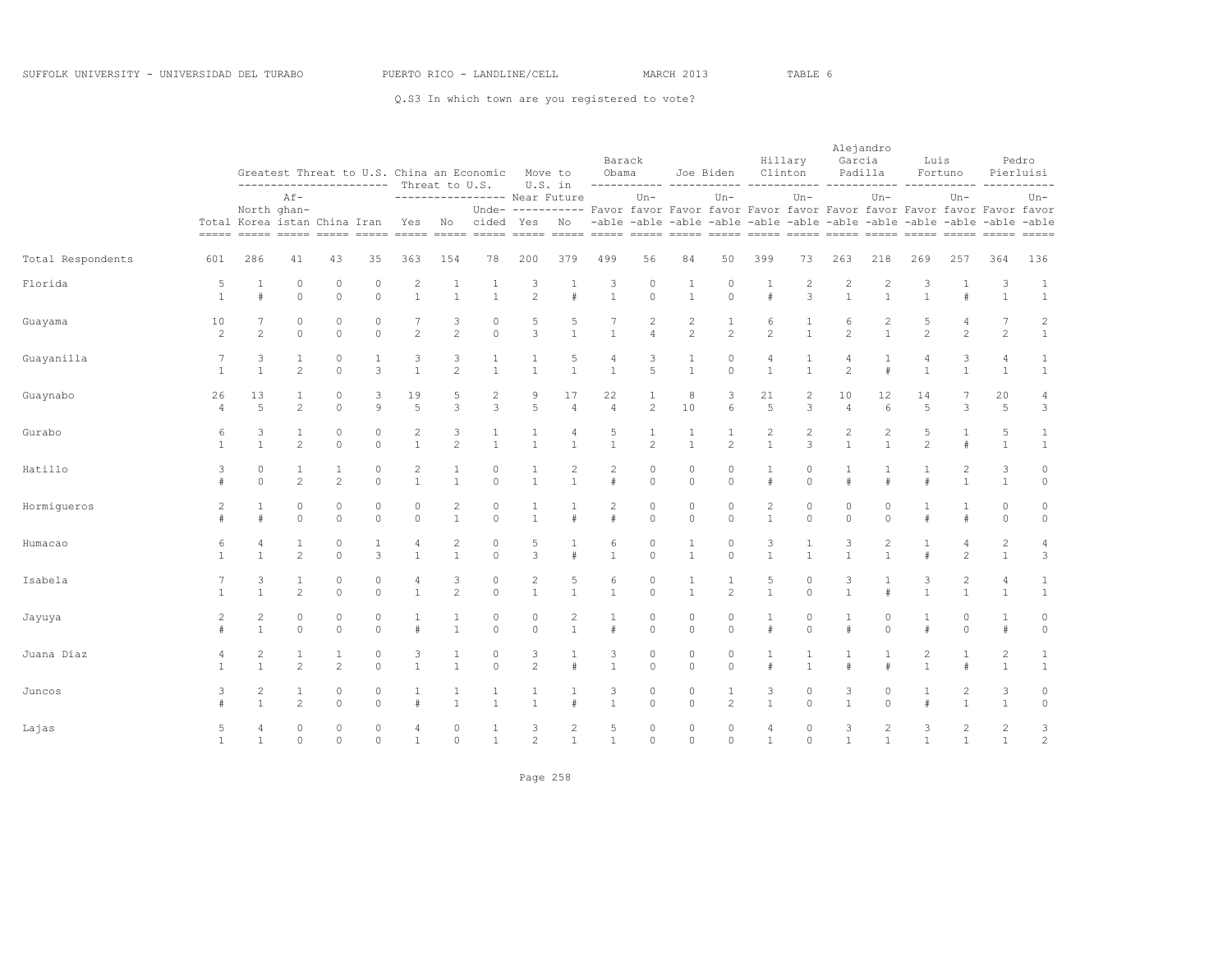|                   |                      |                                | ----------------------- Threat to U.S.                |                                |                     |                                |                                | Greatest Threat to U.S. China an Economic            | Move to                        | U.S. in                        | Barack<br>Obama                                                                          |                                |                                | Joe Biden                      |                     | Hillary<br>Clinton                                                               | Alejandro<br>Garcia            | Padilla                          | Luis                           | Fortuno                        |                                  | Pedro<br>Pierluisi           |
|-------------------|----------------------|--------------------------------|-------------------------------------------------------|--------------------------------|---------------------|--------------------------------|--------------------------------|------------------------------------------------------|--------------------------------|--------------------------------|------------------------------------------------------------------------------------------|--------------------------------|--------------------------------|--------------------------------|---------------------|----------------------------------------------------------------------------------|--------------------------------|----------------------------------|--------------------------------|--------------------------------|----------------------------------|------------------------------|
|                   |                      |                                | $Af -$<br>North ghan-<br>Total Korea istan China Iran |                                |                     |                                |                                | ----------------- Near Future<br>Yes No cided Yes No |                                |                                | Unde- ---------- Favor favor Favor favor Favor favor Favor favor Favor favor Favor favor | $Un -$                         |                                | $Un -$                         |                     | $Un-$<br>-able -able -able -able -able -able -able -able -able -able -able -able |                                | $Un-$                            |                                | $Un-$                          |                                  | $Un-$                        |
| Total Respondents | 601                  | 286                            | 41                                                    | 43                             | 35                  | 363                            | 154                            | 78                                                   | 200                            | 379                            | 499                                                                                      | 56                             | 84                             | 50                             | 399                 | 73                                                                               | 263                            | 218                              | 269                            | 257                            | 364                              | 136                          |
| Lares             | 9<br>$\overline{1}$  | 6<br>$\mathfrak{D}$            | $\circ$<br>$\Omega$                                   | 1<br>$\overline{2}$            | $\circ$<br>$\Omega$ | 6<br>$\mathfrak{D}$            | $\overline{1}$<br>$\mathbf{1}$ | $\overline{c}$<br>3                                  | $\mathbf{1}$<br>$\mathbf{1}$   | 7<br>$\mathfrak{D}$            | 8<br>$\overline{c}$                                                                      | 1<br>2                         | 2<br>$\overline{c}$            | $\circ$<br>$\Omega$            | 6<br>$\mathfrak{D}$ | $\Omega$<br>$\Omega$                                                             | 3<br>$\mathbf{1}$              | 2<br>$\overline{1}$              | .5<br>$\mathfrak{D}$           | 2<br>$\mathbf{1}$              | $\overline{7}$<br>2              | $\circ$<br>$\circ$           |
| Las Marias        | 3<br>#               | $\overline{c}$<br>$\mathbf{1}$ | $\circ$<br>$\circ$                                    | $\circ$<br>$\circ$             | 0<br>$\Omega$       | $\overline{c}$<br>$\mathbf{1}$ | $\mathbf{1}$<br>$\mathbf{1}$   | $\circ$<br>$\circ$                                   | $\mathbf{1}$<br>$\mathbf{1}$   | $\overline{c}$<br>$\mathbf{1}$ | $\mathbf{1}$<br>$\#$                                                                     | $\mathbf{1}$<br>$\overline{2}$ | $\mathbf{0}$<br>$\circ$        | $\mathbf{1}$<br>$\overline{c}$ | 2<br>$\mathbf{1}$   | $\mathbf{1}$<br>$\mathbf{1}$                                                     | 0<br>$\Omega$                  | $\overline{c}$<br>$\overline{1}$ | 3<br>$\mathbf{1}$              | $\circ$<br>$\circ$             | 3<br>$\mathbf{1}$                | $\circ$<br>$\circ$           |
| Las Piedras       | 6<br>$\mathbf{1}$    | 4<br>$\mathbf{1}$              | $\overline{c}$                                        | $\circ$<br>$\Omega$            | 0<br>$\Omega$       | $\mathbf{1}$                   | $\mathbf{1}$                   | 2<br>3                                               | $\overline{c}$<br>$\mathbf{1}$ | 4<br>$\overline{1}$            | 5<br>$\mathbf{1}$                                                                        | 0<br>$\Omega$                  | $\mathbf{1}$                   | $\mathbf{0}$<br>$\Omega$       | 3<br>$\mathbf{1}$   | $\mathbf{1}$                                                                     | $\mathfrak{D}$                 |                                  |                                | $\overline{c}$                 | 5<br>$\overline{1}$              | $\circ$<br>$\circ$           |
| Loiza             | 4<br>$\overline{1}$  | 2<br>$\mathbf{1}$              | $\circ$<br>$\Omega$                                   | $\circ$<br>$\Omega$            | $\circ$<br>$\Omega$ | #                              | 3<br>2                         | 0<br>$\Omega$                                        | $\mathbf{1}$<br>$\mathbf{1}$   | $\mathbf{1}$                   | 4<br>$\mathbf{1}$                                                                        | $\circ$<br>$\Omega$            | 1<br>$\mathbf{1}$              | $\mathbf{1}$<br>$\mathfrak{D}$ | 3<br>$\mathbf{1}$   | $\mathbf{0}$<br>$\Omega$                                                         | $\pm$                          | 3<br>$\overline{1}$              | 1<br>#                         | 3<br>$\mathbf{1}$              | $\mathbf{1}$<br>#                | 3<br>$\overline{c}$          |
| Luquillo          | $\overline{1}$       | 4<br>$\mathbf{1}$              | $\circ$<br>$\Omega$                                   | $\sqrt{2}$<br>5                | 0<br>$\Omega$       | $\mathbf{1}$                   | $\overline{c}$<br>$\mathbf{1}$ | 0<br>$\Omega$                                        | $\mathbf{1}$<br>$\mathbf{1}$   | 6<br>$\mathfrak{D}$            | $\mathbf{1}$                                                                             | $\circ$<br>$\Omega$            | $\mathbf{1}$                   | $\circ$<br>$\circ$             | 6<br>$\mathfrak{D}$ | $\mathbf{1}$                                                                     | $2^{1}$                        | 3<br>$\overline{1}$              | 5<br>$\mathfrak{D}$            | $\overline{c}$<br>$\mathbf{1}$ | 6<br>$\overline{c}$              | $1\,$<br>$\mathbf{1}$        |
| Manati            | 11<br>$\mathfrak{D}$ | 5<br>$\mathfrak{D}$            | 1<br>$\mathfrak{D}$                                   | $\mathbf{1}$<br>$\mathfrak{D}$ | $\circ$<br>$\Omega$ | 4                              | 6                              | 1<br>$\mathbf{1}$                                    | 3<br>$\mathfrak{D}$            | 8<br>$\mathfrak{D}$            | 7<br>$\mathbf{1}$                                                                        | 3<br>$\overline{5}$            | $\mathbf{2}$<br>$\mathfrak{D}$ | $\overline{c}$<br>4            | 6<br>$\overline{c}$ | $\overline{c}$<br>3                                                              | 4<br>$\mathfrak{D}$            | 5<br>$\mathfrak{D}$              | 6<br>$\mathfrak{D}$            | 4<br>$\mathfrak{D}$            | 5<br>$\overline{1}$              | 3<br>$\sqrt{2}$              |
| Maricao           | 4<br>$\overline{1}$  | $\mathbf{1}$<br>$\#$           | $\circ$<br>$\mathbb O$                                | 1<br>2                         | 1<br>3              | 3<br>$\mathbf{1}$              | 1<br>$\mathbf{1}$              | $\Omega$<br>$\circ$                                  | $\overline{c}$<br>$\mathbf{1}$ | $\overline{c}$<br>$\mathbf{1}$ | 4<br>$\mathbf{1}$                                                                        | 0<br>$\circ$                   | 1<br>$\mathbf{1}$              | 1<br>$\mathbf{2}^{\prime}$     | 2<br>$\mathbf{1}$   | 1<br>$\mathbf{1}$                                                                | 0<br>$\circ$                   | $\overline{c}$<br>$\mathbf{1}$   | $\overline{c}$<br>$\mathbf{1}$ | $\overline{c}$<br>$\mathbf{1}$ | 3<br>$\mathbf{1}$                | $\mathbf{1}$<br>$\mathbf{1}$ |
| Maunabo           | $\overline{2}$<br>#  | $\circ$<br>$\Omega$            | $\circ$<br>$\Omega$                                   | $\circ$<br>$\Omega$            | $\circ$<br>$\Omega$ | $\mathbf{1}$<br>$\#$           | $\circ$<br>$\Omega$            | $\mathbf{1}$<br>$\mathbf{1}$                         | 2<br>$\mathbf{1}$              | $\circ$<br>$\Omega$            | $\overline{c}$<br>$\#$                                                                   | $\circ$<br>$\Omega$            | $\circ$<br>$\Omega$            | $\circ$<br>$\Omega$            | $\circ$<br>$\Omega$ | $\overline{2}$<br>3                                                              | $\pm$                          | $\overline{1}$<br>$\ddot{+}$     | $\circ$<br>$\cap$              | 2<br>$\mathbf{1}$              | $\circ$<br>$\Omega$              | $\mathbf{1}$<br>$\mathbf{1}$ |
| Mayaguez          | 17<br>3              | 10<br>3                        | $\circ$<br>$\circ$                                    | $\circ$<br>$\Omega$            | 1<br>3              | 10<br>3                        | $\overline{4}$<br>3            | 3<br>$\overline{4}$                                  | 6<br>3                         | 11<br>$\mathbf{3}$             | 15<br>$\mathbf{3}$                                                                       | 1<br>$\overline{2}$            | $\mathbf{2}$<br>$\overline{c}$ | 2<br>4                         | 9<br>$\overline{2}$ | 5<br>$\overline{7}$                                                              | 7<br>3                         | 6<br>3                           | 9<br>3                         | 8<br>3                         | 10<br>3                          | 4<br>3                       |
| Moca              | 5                    | 3<br>$\mathbf{1}$              | $\mathbf{1}$<br>$\overline{c}$                        | $\circ$<br>$\Omega$            | $\mathcal{L}$       | $\mathbf{1}$                   | $\circ$<br>$\Omega$            | $\mathbf{1}$                                         | 3<br>$\mathcal{D}$             | $\overline{2}$                 | 4                                                                                        | $\mathfrak{D}$                 | $\mathbf{0}$<br>$\Omega$       | $\Omega$<br>$\Omega$           | 3<br>$\mathbf{1}$   | $\mathbf{1}$                                                                     |                                | $\overline{c}$<br>$\overline{1}$ |                                | 3                              | 3<br>$\overline{1}$              | $\sqrt{2}$<br>$1\,$          |
| Morovis           | $\overline{1}$       | 2<br>$\mathbf{1}$              | $\circ$<br>$\circ$                                    | $\circ$<br>$\circ$             | 0<br>$\Omega$       | $\overline{4}$<br>$\mathbf{1}$ | $\circ$<br>$\circ$             | $\Omega$<br>$\Omega$                                 | $\mathbf{1}$<br>$\overline{1}$ | 3<br>$\mathbf{1}$              | 3<br>$\mathbf{1}$                                                                        | 0<br>$\Omega$                  | 1<br>$\mathbf{1}$              | $\circ$<br>$\circ$             | 3<br>$\mathbf{1}$   | $\mathbf 0$<br>$\Omega$                                                          | $\overline{c}$<br>$\mathbf{1}$ | $\overline{c}$<br>$\overline{1}$ | $\overline{c}$<br>$\mathbf{1}$ | $\overline{2}$<br>$\mathbf{1}$ | 3<br>$\mathbf{1}$                | 1<br>$\mathbf{1}$            |
| Naguabo           | 3                    | 2<br>$\mathbf{1}$              | 1<br>$\overline{c}$                                   | $\circ$<br>$\Omega$            | 0<br>$\Omega$       | $\overline{c}$                 | 1<br>$\mathbf{1}$              | 0<br>$\Omega$                                        | $\circ$<br>$\Omega$            | 3<br>$\mathbf{1}$              | 2<br>$\pm$                                                                               | 1<br>$\mathfrak{D}$            | $\circ$<br>$\Omega$            | $\circ$<br>$\Omega$            | 2<br>$\mathbf{1}$   | 0<br>$\Omega$                                                                    | $\overline{c}$<br>$\mathbf{1}$ | $\circ$<br>$\Omega$              | $\circ$<br>$\Omega$            | 3<br>$\mathbf{1}$              | $\circ$<br>$\Omega$              | $\mathbf{1}$<br>$\mathbf{1}$ |
| Naranjito         | 9<br>$\mathbf{1}$    | 6<br>2                         | $\circ$<br>$\Omega$                                   | $\circ$<br>$\circ$             | $\circ$<br>$\Omega$ | 6<br>2                         | $\overline{c}$<br>$\mathbf{1}$ | 1<br>$\mathbf{1}$                                    | 3<br>$\overline{\mathcal{L}}$  | 6<br>$\overline{c}$            | 9<br>$\mathfrak{D}$                                                                      | $\circ$<br>$\circ$             | $\circ$<br>$\circ$             | $\circ$<br>$\circ$             | 8<br>$\overline{c}$ | 0<br>$\Omega$                                                                    | 4<br>$\overline{2}$            | $\overline{2}$<br>$\overline{1}$ | $\overline{2}$<br>$\mathbf{1}$ | 6<br>2                         | $\overline{c}$<br>$\overline{1}$ | 4<br>$\mathbf{3}$            |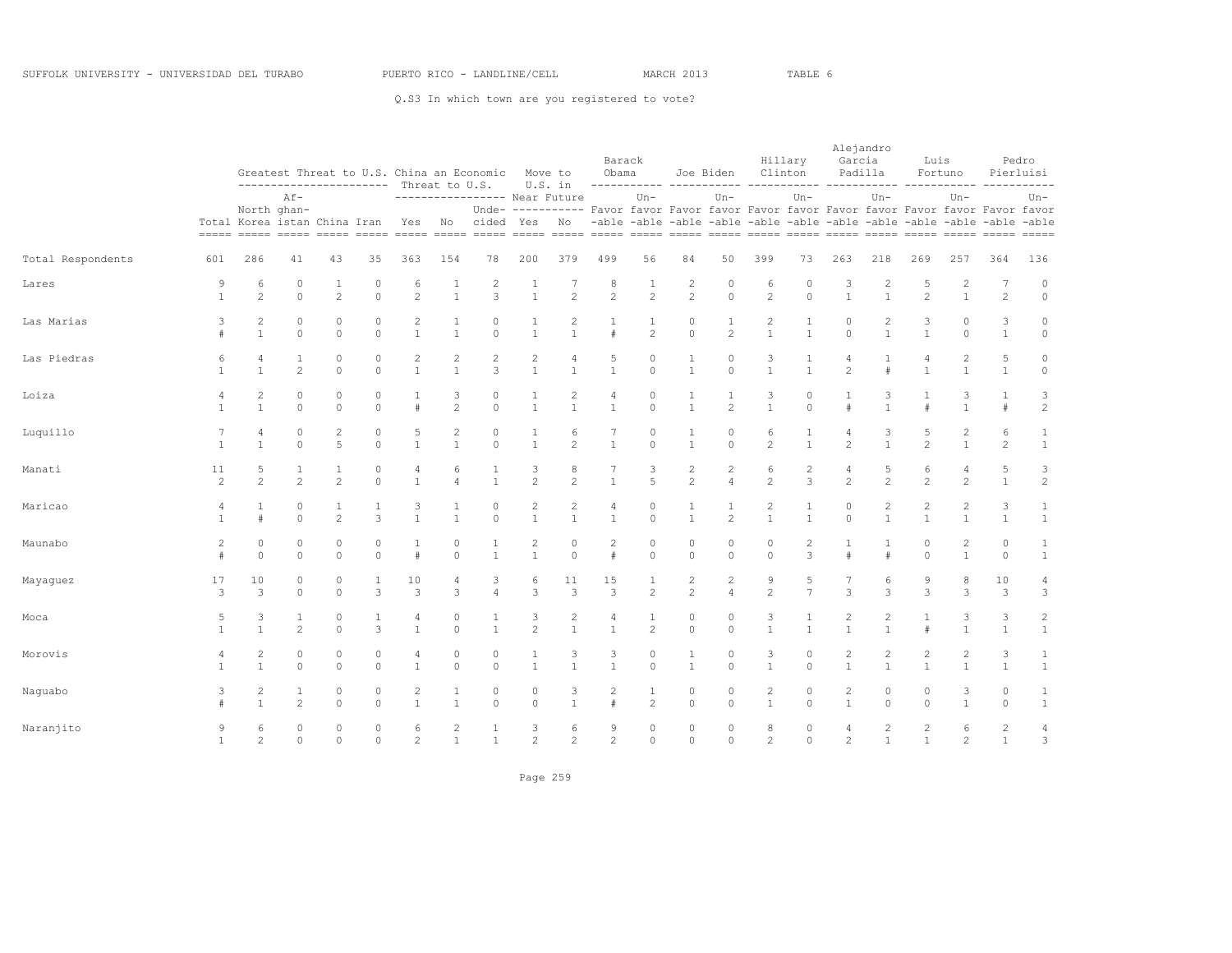|                   |                                |                      | ----------------------- Threat to U.S.                |                                  |                      |                                |                                | Greatest Threat to U.S. China an Economic Move to |                                | U.S. in                                                                                                                   | Obama                  | Barack               |                              | Joe Biden                                                                         |                              | Hillary<br>Clinton           | Alejandro<br>Garcia            | Padilla                          | Luis                                                                                                                                                                          | Fortuno                        |                                  | Pedro<br>Pierluisi           |
|-------------------|--------------------------------|----------------------|-------------------------------------------------------|----------------------------------|----------------------|--------------------------------|--------------------------------|---------------------------------------------------|--------------------------------|---------------------------------------------------------------------------------------------------------------------------|------------------------|----------------------|------------------------------|-----------------------------------------------------------------------------------|------------------------------|------------------------------|--------------------------------|----------------------------------|-------------------------------------------------------------------------------------------------------------------------------------------------------------------------------|--------------------------------|----------------------------------|------------------------------|
|                   |                                |                      | $Af -$<br>North ghan-<br>Total Korea istan China Iran |                                  |                      |                                |                                | Yes No cided Yes No                               |                                | ----------------- Near Future<br>Unde- ---------- Favor favor Favor favor Favor favor Favor favor Favor favor Favor favor |                        | $Un -$               |                              | $Un -$<br>-able -able -able -able -able -able -able -able -able -able -able -able |                              | $Un-$                        |                                | $Un-$                            |                                                                                                                                                                               | $Un-$                          |                                  | Un-                          |
| Total Respondents | 601                            | 286                  | 41                                                    | 43                               | 35                   | 363                            | 154                            | 78                                                | 200                            | 379                                                                                                                       | 499                    | 56                   | 84                           | 50                                                                                | 399                          | 73                           | 263                            | 218                              | 269                                                                                                                                                                           | 257                            | 364                              | 136                          |
| Orocovis          | $\overline{4}$<br>$\mathbf{1}$ | 3<br>$\mathbf{1}$    | $\circ$<br>$\Omega$                                   | $\mathbf{1}$<br>$\mathfrak{D}$   | $\Omega$<br>$\Omega$ | 4<br>$\overline{1}$            | $\Omega$<br>$\Omega$           | $\circ$<br>$\Omega$                               | $\circ$<br>$\Omega$            | $\overline{4}$<br>$\mathbf{1}$                                                                                            | 4<br>$\mathbf{1}$      | $\circ$<br>$\Omega$  | $\circ$<br>$\Omega$          | 1<br>$\mathcal{L}$                                                                | 3<br>$\overline{1}$          | $\mathbf{1}$<br>$\mathbf{1}$ | $\mathfrak{D}$<br>$\mathbf{1}$ | $\mathfrak{D}$<br>$\overline{1}$ | $\mathfrak{D}_{1}^{2}(\mathfrak{D}_{1})=\mathfrak{D}_{2}^{2}(\mathfrak{D}_{2})=\mathfrak{D}_{2}^{2}(\mathfrak{D}_{1})=\mathfrak{D}_{2}^{2}(\mathfrak{D}_{2})$<br>$\mathbf{1}$ | $\#$                           | $\overline{4}$<br>$\mathbf{1}$   | $\circ$<br>$\circ$           |
| Patillas          | $\overline{4}$<br>$\mathbf{1}$ | $\mathbf{1}$<br>#    | $\mathbf{1}$<br>$\mathfrak{D}$                        | $\circ$<br>$\Omega$              | $\mathbf{1}$<br>3    | $\overline{2}$<br>$\mathbf{1}$ | $\mathbf{1}$<br>$\overline{1}$ | $\mathbf{1}$<br>$\mathbf{1}$                      | $\sqrt{2}$<br>$\mathbf{1}$     | $\overline{c}$<br>$\mathbf{1}$                                                                                            | 3<br>$\mathbf{1}$      | 0<br>$\Omega$        | $\circ$<br>$\circ$           | $\circ$<br>$\circ$                                                                | 2<br>$\mathbf{1}$            | $\circ$<br>$\Omega$          | $\overline{c}$<br>$\mathbf{1}$ | $\mathbf{2}$<br>$\overline{1}$   | 3<br>$\mathbf{1}$                                                                                                                                                             | #                              | 3<br>$\mathbf{1}$                | $\mathbf{1}$<br>$\mathbf{1}$ |
| Penuelas          | 5<br>$\mathbf{1}$              | 2<br>$\mathbf{1}$    | $\circ$<br>$\Omega$                                   | 1<br>2                           | 0<br>$\Omega$        | 3<br>$\mathbf{1}$              | $\mathbf{1}$                   | $\mathbf{1}$                                      | 2<br>$\mathbf{1}$              | 3<br>$\mathbf{1}$                                                                                                         | 4<br>$\mathbf{1}$      | $\overline{c}$       | 1<br>$\mathbf{1}$            | $\mathbf{0}$<br>$\Omega$                                                          | 3<br>$\mathbf{1}$            | $\mathbf{1}$                 |                                | 4<br>$\overline{c}$              | $\mathbf{1}$                                                                                                                                                                  | $\mathbf{1}$                   | 3<br>$\mathbf{1}$                | 1<br>$\mathbf{1}$            |
| Ponce             | 25<br>$\overline{4}$           | 9<br>3               | $\mathbf{1}$<br>$\overline{c}$                        | $\mathbf{1}$<br>$\mathfrak{D}$   | 2<br>6               | 14<br>$\overline{4}$           | 5                              | 3<br>$\overline{4}$                               | 10<br>5                        | 13<br>3                                                                                                                   | 21<br>$\overline{4}$   | 3<br>5               | 3<br>$\overline{4}$          | 3<br>6                                                                            | 17<br>$\overline{4}$         | 3<br>$\overline{4}$          | 11<br>$\overline{4}$           | 8<br>$\overline{4}$              | 13<br>5                                                                                                                                                                       | 8<br>3                         | 17<br>5                          | 3<br>$\mathbf{2}$            |
| Rio Grande        | 6<br>$\overline{1}$            | 5<br>$\mathfrak{D}$  | $\circ$<br>$\Omega$                                   | $\circ$<br>$\Omega$              | 0<br>$\Omega$        | 3<br>$\mathbf{1}$              | $\mathbf{1}$                   | 2<br>3                                            | 3<br>$\mathfrak{D}$            | 3<br>$\mathbf{1}$                                                                                                         | 5<br>$\mathbf{1}$      | $\mathfrak{D}$       | $\circ$<br>$\circ$           | $\circ$<br>$\Omega$                                                               | $\mathbf{2}$<br>$\mathbf{1}$ | $\mathbf{1}$                 | 2<br>$\mathbf{1}$              | $\pm$                            | 3<br>$\mathbf{1}$                                                                                                                                                             | #                              | 3<br>$\mathbf{1}$                | $\circ$<br>$\circ$           |
| Sabana Grande     | $\overline{c}$                 | $\mathbf{1}$<br>$\#$ | $\circ$<br>$\cap$                                     | $\circ$<br>$\Omega$              | 0<br>$\Omega$        | $\Omega$<br>$\Omega$           | 2<br>$\mathbf{1}$              | $\circ$<br>$\Omega$                               | $\circ$<br>$\Omega$            | $\overline{c}$<br>$\mathbf{1}$                                                                                            | $\overline{c}$<br>$\#$ | $\circ$<br>$\cap$    | $\circ$<br>$\Omega$          | $\circ$<br>$\Omega$                                                               | 1<br>$\#$                    | $\circ$<br>$\Omega$          | $\overline{c}$<br>$\mathbf{1}$ | $\circ$<br>$\Omega$              | $\circ$<br>$\Omega$                                                                                                                                                           | 1<br>#                         | $\circ$<br>$\Omega$              | 1<br>$\mathbf{1}$            |
| Salinas           | 3                              | 3<br>$\mathbf{1}$    | $\circ$<br>$\circ$                                    | $\circ$<br>$\circ$               | 0<br>$\Omega$        | $\overline{c}$<br>$\mathbf{1}$ | 0<br>$\circ$                   | 1<br>$\mathbf{1}$                                 | $\mathbf{1}$<br>$\overline{1}$ | 2<br>$\mathbf{1}$                                                                                                         | 3<br>$\mathbf{1}$      | $\circ$<br>$\circ$   | $\circ$<br>$\circ$           | $\circ$<br>$\circ$                                                                | 2<br>$\mathbf{1}$            | 0<br>$\Omega$                | $\overline{c}$<br>$\mathbf{1}$ | -1<br>#                          | 1<br>$\#$                                                                                                                                                                     | 2<br>$\mathbf{1}$              | $\mathbf{1}$<br>#                | $\mathbf{1}$<br>$\mathbf{1}$ |
| San German        | 4<br>$\mathbf{1}$              | 2<br>$\mathbf{1}$    | $\mathbf{1}$<br>$\mathfrak{D}$                        | $\circ$<br>$\Omega$              | $\mathbf{1}$<br>3    | 4<br>$\overline{1}$            | $\circ$<br>$\Omega$            | $\circ$<br>$\Omega$                               | 2<br>$\overline{1}$            | 1<br>$\pm$                                                                                                                | 4<br>$\mathbf{1}$      | $\circ$<br>$\Omega$  | $\circ$<br>$\Omega$          | $\circ$<br>$\Omega$                                                               | 3<br>$\overline{1}$          | $\circ$<br>$\Omega$          | 2<br>$\mathbf{1}$              | 2<br>$\overline{1}$              | $\circ$<br>$\Omega$                                                                                                                                                           | 3<br>$\mathbf{1}$              | $\mathbf{2}$<br>$\mathbf{1}$     | 1<br>$\mathbf{1}$            |
| San Juan          | 67<br>11                       | 28<br>10             | 3<br>$\overline{7}$                                   | 6<br>14                          | 4<br>11              | 45<br>12                       | 12<br>8                        | 8<br>10                                           | 24<br>12                       | 42<br>11                                                                                                                  | 54<br>11               | 10<br>18             | 17<br>20                     | 7<br>14                                                                           | 50<br>13                     | 11<br>15                     | 30<br>11                       | 24<br>11                         | 24<br>9                                                                                                                                                                       | 35<br>14                       | 32<br>$\overline{9}$             | 22<br>16                     |
| San Lorenzo       | 5<br>$\overline{1}$            | 2<br>$\mathbf{1}$    | $\mathbf{1}$<br>$\mathfrak{D}$                        | $\mathbf{1}$<br>$\mathfrak{D}$   | $\Omega$<br>$\Omega$ | $\mathbf{1}$                   | $\mathbf{1}$                   | $\circ$<br>$\Omega$                               | $\sqrt{2}$<br>$\overline{1}$   | 3<br>$\mathbf{1}$                                                                                                         | 5<br>$\mathbf{1}$      | $\Omega$<br>$\Omega$ | $\mathbf{1}$<br>$\mathbf{1}$ | $\circ$<br>$\Omega$                                                               | 4<br>$\mathbf{1}$            | $\mathbf{1}$                 | 3                              | $\pm$                            | $\Omega$<br>$\cap$                                                                                                                                                            | 3<br>$\mathbf{1}$              | $\overline{c}$<br>$\overline{1}$ | $\sqrt{2}$<br>$\mathbf{1}$   |
| San Sebastian     | 11<br>2                        | 4<br>$\mathbf{1}$    | $\overline{c}$<br>5                                   | $\circ$<br>$\circ$               | 0<br>$\Omega$        | 7<br>2                         | 3<br>2                         | $\mathbf{1}$<br>$\mathbf{1}$                      | 2<br>$\overline{1}$            | 9<br>$\overline{c}$                                                                                                       | 10<br>2                | 0<br>$\Omega$        | 1<br>$\mathbf{1}$            | 1<br>2                                                                            | 7<br>$\overline{2}$          | $\overline{2}$<br>3          | 8<br>3                         | 3<br>$\overline{1}$              | 4<br>$\mathbf{1}$                                                                                                                                                             | 7<br>3                         | 6<br>2                           | 4<br>3                       |
| Santa Isabel      |                                | 1<br>$\pm$           | $\circ$<br>$\Omega$                                   | $\circ$<br>$\Omega$              | 0<br>$\Omega$        | $\mathbf{1}$<br>$\pm$          | $\circ$<br>$\Omega$            | $\circ$<br>$\Omega$                               | $\circ$<br>$\Omega$            | $\pm$                                                                                                                     | 1<br>$\pm$             | $\circ$<br>$\Omega$  | $\circ$<br>$\Omega$          | $\circ$<br>$\Omega$                                                               | $\circ$<br>$\Omega$          | 0<br>$\Omega$                | 0<br>$\Omega$                  | $\pm$                            | $\mathbf{1}$<br>$\pm$                                                                                                                                                         | 0<br>$\Omega$                  | $\mathbf{1}$<br>$\pm$            | $\circ$<br>$\circ$           |
| Toa Alta          | 6<br>$\mathbf{1}$              | 3<br>$\mathbf{1}$    | $\circ$<br>$\Omega$                                   | $\overline{c}$<br>$\overline{5}$ | 0<br>$\Omega$        | 3<br>$\mathbf{1}$              | $\overline{c}$<br>$\mathbf{1}$ | $\mathbf{1}$<br>$\mathbf{1}$                      | $\mathbf{1}$<br>$\mathbf{1}$   | 5<br>$\mathbf{1}$                                                                                                         | 6<br>$\mathbf{1}$      | $\circ$<br>$\Omega$  | $\circ$<br>$\circ$           | $\circ$<br>$\Omega$                                                               | 5<br>$\overline{1}$          | $\mathbf{1}$<br>$\mathbf{1}$ | #                              | 4<br>$\mathfrak{D}$              | 3<br>$\mathbf{1}$                                                                                                                                                             | $\overline{c}$<br>$\mathbf{1}$ | $\overline{4}$<br>$\overline{1}$ | 1<br>$\mathbf{1}$            |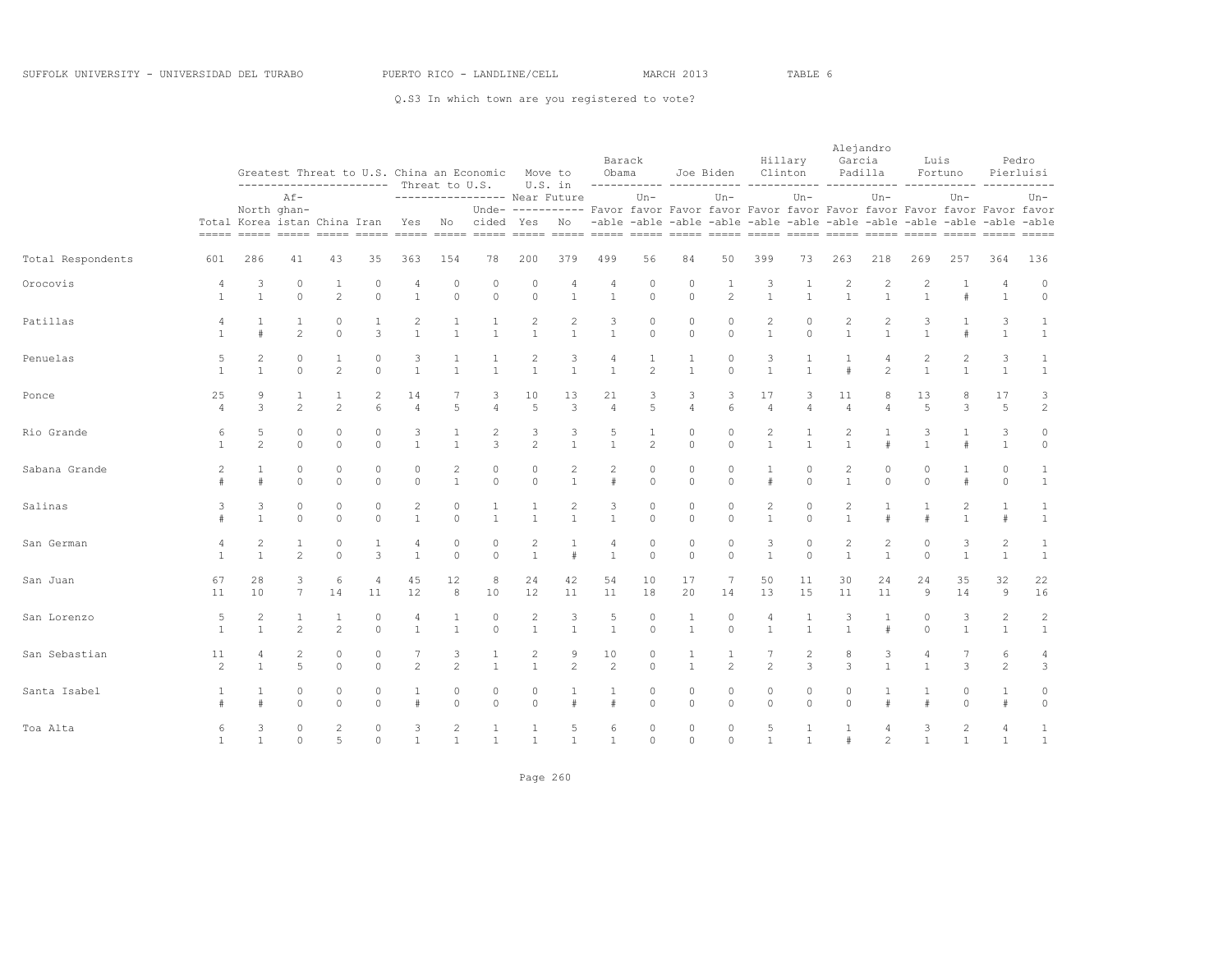|                   |                      |                                |                       |                                  |                     | ----------------------- Threat to U.S. |                     | Greatest Threat to U.S. China an Economic     |                                       | Move to<br>U.S. in  | Barack<br>Obama         |                     | ------------ -----------                                                                                                                                            | Joe Biden                  | Clinton                        | Hillary       | Garcia              | Alejandro<br>Padilla           | Luis                | Fortuno<br>----------- |                     | Pedro<br>Pierluisi             |
|-------------------|----------------------|--------------------------------|-----------------------|----------------------------------|---------------------|----------------------------------------|---------------------|-----------------------------------------------|---------------------------------------|---------------------|-------------------------|---------------------|---------------------------------------------------------------------------------------------------------------------------------------------------------------------|----------------------------|--------------------------------|---------------|---------------------|--------------------------------|---------------------|------------------------|---------------------|--------------------------------|
|                   |                      | Total Korea istan China Iran   | $Af -$<br>North ghan- |                                  |                     | Yes                                    | No                  | ----------------- Near Future<br>cided Yes No |                                       |                     |                         | $Un -$              | Unde- ---------- Favor favor Favor favor Favor favor Favor favor Favor favor Favor favor<br>-able -able -able -able -able -able -able -able -able -able -able -able | $Un -$                     |                                | $Un -$        |                     | $Un -$                         |                     | $Un-$                  |                     | $Un-$                          |
| Total Respondents | 601                  | 286                            | 41                    | 43                               | 35                  | 363                                    | 154                 | 78                                            | 200                                   | 379                 | 499                     | 56                  | 84                                                                                                                                                                  | 50                         | 399                            | 73            | 263                 | 218                            | 269                 | 257                    | 364                 | 136                            |
| Toa Baja          | 13<br>$\overline{c}$ | 6<br>$\mathfrak{D}$            | $\overline{2}$        | 2<br>$\overline{5}$              | 2<br>6              | 8<br>$\overline{2}$                    | 4<br>3              | $\mathbf{1}$                                  | 8<br>$\overline{4}$                   | 5<br>$\mathbf{1}$   | 9<br>$\overline{2}$     | 2<br>$\overline{4}$ | 4<br>5                                                                                                                                                              | $\circ$<br>$\circ$         | 8<br>$\overline{c}$            | 2<br>3        |                     | 8<br>$\overline{a}$            | 3                   | $\overline{c}$         | 9<br>2              | 3<br>$\overline{c}$            |
| Trujillo Alto     | 13<br>$\overline{c}$ | 6<br>$\overline{c}$            | $\circ$<br>$\circ$    | $\overline{c}$<br>$\overline{5}$ | $\circ$<br>$\Omega$ | $\overline{2}$                         | 4<br>3              | $\overline{c}$<br>3                           | 4<br>$\overline{c}$                   | 8<br>$\mathfrak{D}$ | 13<br>$\overline{3}$    | 0<br>$\Omega$       | $\mathbf{1}$                                                                                                                                                        | 2                          | 8<br>$\overline{c}$            | 0<br>$\Omega$ | $\mathfrak{D}$      | 5<br>$\mathfrak{D}$            | 5<br>$\overline{2}$ | 6<br>$\overline{c}$    | 9<br>$\overline{2}$ | 2<br>$\mathbf{1}$              |
| Utuado            | 6                    | 3                              | $\circ$<br>$\Omega$   | $\overline{2}$                   | 2<br>f.             | 4                                      | $\frac{2}{1}$       | $\mathbb O$<br>$\Omega$                       |                                       | $\frac{5}{1}$       | 6                       | 0<br>$\Omega$       | $\frac{2}{2}$                                                                                                                                                       | $\overline{c}$             | 6<br>$\overline{2}$            | 0<br>$\Omega$ |                     | $\frac{2}{1}$                  | 4                   |                        | 3                   | 3<br>$\overline{c}$            |
| Vega Alta         | $\pm$                | $\overline{c}$<br>$\mathbf{1}$ | 1<br>$\mathfrak{D}$   | $\circ$<br>$\Omega$              | 0<br>$\Omega$       | $\overline{c}$<br>$\overline{1}$       | $\mathbf{1}$        | 0<br>$\Omega$                                 | $\begin{array}{c} 2 \\ 1 \end{array}$ | $\pm$               | 3<br>$\mathbf{1}$       | $\circ$<br>$\Omega$ | 1<br>$\mathbf{1}$                                                                                                                                                   | $\circ$<br>$\Omega$        | 3<br>$\mathbf{1}$              | 0<br>$\Omega$ | $\overline{c}$      |                                |                     | 2                      | 3                   | 0<br>$\Omega$                  |
| Vega Baja         |                      | $\overline{4}$<br>$\mathbf{1}$ | 1<br>$\mathfrak{D}$   | 0<br>$\Omega$                    | 0<br>$\Omega$       | 5<br>$\overline{1}$                    | 0<br>$\Omega$       | $\overline{c}$<br>$\overline{3}$              | 3<br>$\overline{2}$                   | 4<br>$\mathbf{1}$   | 6<br>$\mathbf{1}$       | $\overline{2}$      | $\frac{2}{2}$                                                                                                                                                       | $\overline{c}$<br>$\Delta$ | 4<br>$\overline{1}$            |               | $\frac{2}{1}$       | 4<br>$\mathfrak{D}$            | 4<br>$\mathbf{1}$   | 3                      | 6<br>$\mathfrak{D}$ |                                |
| Vieques           | $\pm$                | 0<br>$\Omega$                  | $\circ$<br>$\bigcap$  | $\theta$<br>$\Omega$             | $\mathcal{L}$       | 0<br>$\Omega$                          | $\mathbf{1}$        | $\mathbb O$<br>$\cap$                         | $\circ$<br>$\Omega$                   |                     |                         | 0<br>$\Omega$       | 0<br>$\Omega$                                                                                                                                                       | $\circ$<br>$\Omega$        | $\pm$                          | $\cap$        |                     | $\circ$<br>$\Omega$            | 0<br>$\cap$         |                        |                     | $\Omega$                       |
| Villalba          | 3                    | $\pm$                          | 1<br>$\mathfrak{D}$   | $\circ$<br>$\Omega$              | $\circ$<br>$\Omega$ | 3<br>$\mathbf{1}$                      | 0<br>$\Omega$       | $\circ$<br>$\Omega$                           | $\overline{c}$<br>$\overline{1}$      |                     | $\overline{c}$<br>$\pm$ | 1<br>$\overline{2}$ | 1<br>$\mathbf{1}$                                                                                                                                                   | $\circ$<br>$\Omega$        | $\overline{c}$<br>$\mathbf{1}$ | 0<br>$\Omega$ |                     | $\overline{c}$<br>$\mathbf{1}$ |                     | 2                      |                     |                                |
| Yabu- coa         | 8                    | $\overline{c}$<br>$\mathbf{1}$ | 1<br>$\mathcal{P}$    | $\circ$<br>$\Omega$              | $\circ$<br>$\cap$   | $\overline{c}$<br>$\overline{1}$       | 3<br>$\mathfrak{D}$ | 3<br>$\Delta$                                 | $\mathbf{1}$<br>$\overline{1}$        | $\mathfrak{D}$      | $\mathbf{1}$            | $\circ$<br>$\Omega$ | $\circ$<br>$\Omega$                                                                                                                                                 | $\circ$<br>$\Omega$        | 6<br>$\mathfrak{D}$            | 0<br>$\cap$   | $\mathcal{L}$       |                                | 3<br>$\mathbf{1}$   | 4<br>$\mathfrak{D}$    | 4                   | $\overline{c}$<br>$\mathbf{1}$ |
| Yauco             | 6                    |                                | $\circ$<br>$\Omega$   | $\mathbb O$<br>$\Omega$          | $\overline{c}$<br>6 | $\overline{c}$<br>$\mathbf{1}$         | 4<br>3              | $\circ$<br>$\circ$                            | 0<br>$\Omega$                         | 5<br>$\mathbf{1}$   | 6<br>$\mathbf{1}$       | 0<br>$\Omega$       | $\mathbf{1}$                                                                                                                                                        | $\mathfrak{D}$             | 5<br>$\mathbf{1}$              | 0<br>$\Omega$ | 5<br>$\mathfrak{D}$ |                                | 2<br>$\mathbf{1}$   | 4<br>$\mathfrak{D}$    | $\overline{1}$      | $\mathbf{1}$                   |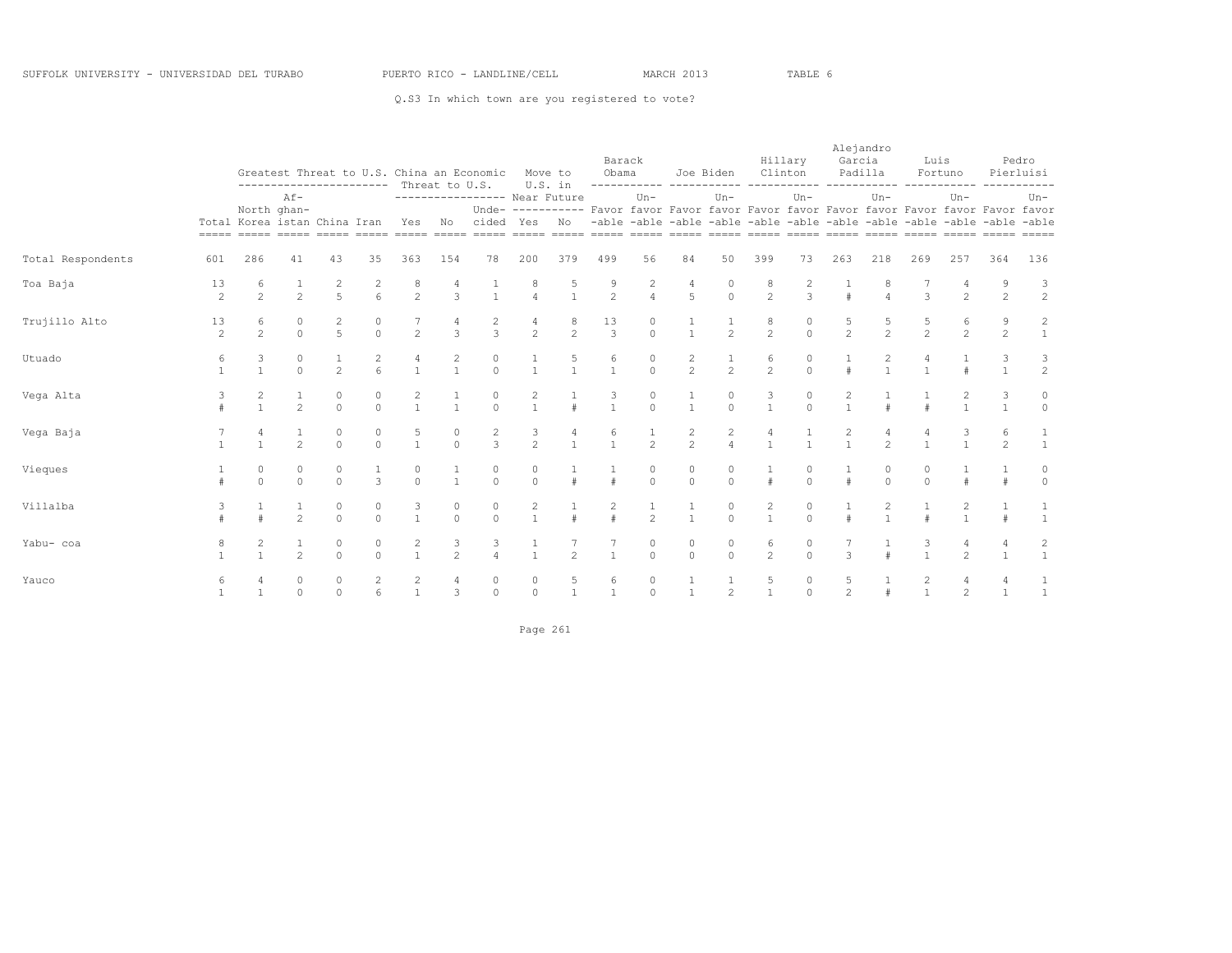### Q.S4 What is your local party affiliation?

|                                               |           |                                |                       |                     |                     | ---------------------- Threat to U.S. |                       | Greatest Threat to U.S. China an Economic |                     | Move to<br>U.S. in | Barack<br>Obama     |                        | ------------ -----------                                                                                                                                            | Joe Biden            | Clinton                               | Hillary             | Alejandro<br>Garcia | Padilla              | Luis                 | Fortuno              |                                  | Pedro<br>Pierluisi             |
|-----------------------------------------------|-----------|--------------------------------|-----------------------|---------------------|---------------------|---------------------------------------|-----------------------|-------------------------------------------|---------------------|--------------------|---------------------|------------------------|---------------------------------------------------------------------------------------------------------------------------------------------------------------------|----------------------|---------------------------------------|---------------------|---------------------|----------------------|----------------------|----------------------|----------------------------------|--------------------------------|
|                                               |           | Total Korea istan China Iran   | $Af -$<br>North ghan- |                     |                     | Yes                                   | No                    | ---------------- Near Future<br>cided Yes |                     | N <sub>O</sub>     |                     | $Un -$                 | Unde- ---------- Favor favor Favor favor Favor favor Favor favor Favor favor Favor favor<br>-able -able -able -able -able -able -able -able -able -able -able -able | $Un -$               |                                       | $Un -$              |                     | $Un -$               |                      | $Un -$               |                                  | $Un-$                          |
| Total Respondents                             | 601       | 286                            | 41                    | 43                  | 35                  | 363                                   | 154                   | 78                                        | 200                 | 379                | 499                 | 56                     | 84                                                                                                                                                                  | 50                   | 399                                   | 73                  | 263                 | 218                  | 269                  | 257                  | 364                              | 136                            |
| Non-Affiliated                                | 363<br>60 | 171<br>60                      | 29<br>71              | 25<br>58            | 21<br>60            | 217<br>60                             | 97<br>63              | 44<br>56                                  | 124<br>62           | 223<br>59          | 293<br>59           | 36<br>64               | 45<br>54                                                                                                                                                            | 29<br>58             | 228<br>57                             | 50<br>68            | 154<br>59           | 119<br>55            | 146<br>54            | 163<br>63            | 211<br>58                        | 80<br>59                       |
| PNP (New Progressive Party<br>of Puerto Rico) | 122<br>20 | 64<br>22                       | $\overline{4}$<br>10  | 10<br>23            | 20                  | 75<br>21                              | 28<br>18              | 18<br>23                                  | 53<br>27            | 65<br>17           | 97<br>19            | 16<br>29               | 25<br>30                                                                                                                                                            | 11<br>22             | 85<br>21                              | 15<br>2.1           | 18<br>7             | 86<br>39             | 101<br>38            | 11<br>$\overline{4}$ | 104<br>29                        | 10<br>7                        |
| PPD (Popular Democratic<br>Party)             | 93<br>15  | 39<br>14                       | 6<br>1.5              | 6<br>14             | 5<br>14             | 55<br>1.5                             | 26<br>17              | 12<br>1.5                                 | 19<br>10            | 74<br>20           | 88<br>18            | 3<br>5                 | $\overline{9}$<br>11                                                                                                                                                | $\overline{9}$<br>18 | 69<br>17                              | 8<br>11             | 78<br>30            | 8<br>$\overline{4}$  | 16<br>6              | 69<br>27             | 38<br>10                         | 38<br>28                       |
| PIP (Puerto Rican<br>Independence Party)      |           | $\overline{c}$<br>$\mathbf{1}$ | $\overline{c}$        | 2<br>$\overline{5}$ | 0<br>$\Omega$       | $\mathbf{1}$                          | 2<br>$\mathbf{1}$     | $\circ$<br>$\Omega$                       | 3<br>$\overline{2}$ | $\overline{1}$     | 6                   | $\circ$<br>$\Omega$    | $\overline{c}$<br>$\overline{2}$                                                                                                                                    | 0<br>$\Omega$        | $\begin{array}{c} 5 \\ 1 \end{array}$ | $\Omega$<br>$\cap$  | 2                   |                      | $\Omega$<br>$\Omega$ | 6<br>$\mathfrak{D}$  | $\overline{c}$<br>$\overline{1}$ | 3<br>$\overline{c}$            |
| EPD                                           |           | 0<br>$\Omega$                  | $\circ$<br>$\Omega$   | $\circ$<br>$\Omega$ | $\mathcal{L}$       | $\pm$                                 | $\mathbf 0$<br>$\cap$ | $\circ$<br>$\Omega$                       | $\circ$<br>$\Omega$ | $\pm$              | $\pm$               | $\mathbf{0}$<br>$\cap$ | 1<br>$\mathbf{1}$                                                                                                                                                   | 0<br>$\Omega$        | $\pm$                                 | $\Omega$<br>$\cap$  |                     | $\circ$<br>$\Omega$  | $\circ$<br>$\Omega$  | $\#$                 | $\circ$<br>$\Omega$              | $\circ$<br>$\Omega$            |
| Commonwealth                                  |           |                                | $\circ$<br>$\cap$     | $\circ$<br>$\Omega$ | $\circ$<br>$\Omega$ | #                                     | $\circ$<br>$\Omega$   | $\circ$<br>$\cap$                         | $\circ$<br>$\Omega$ |                    |                     | $\circ$<br>$\Omega$    | $\circ$<br>$\Omega$                                                                                                                                                 | $\circ$<br>$\Omega$  | $\pm$                                 | $\Omega$<br>$\cap$  |                     | $\circ$<br>$\bigcap$ | $\Omega$<br>$\Omega$ | $\circ$<br>$\Omega$  | 1<br>$\pm$                       | $\circ$<br>$\Omega$            |
| Other Party                                   | $\cap$    | 0<br>$\Omega$                  | $\circ$<br>$\cap$     | $\circ$<br>$\cap$   | $\circ$<br>$\Omega$ | $\circ$<br>$\Omega$                   | $\circ$<br>$\Omega$   | $\circ$<br>$\Omega$                       | $\circ$<br>$\Omega$ | $\circ$<br>$\cap$  | $\circ$<br>$\cap$   | $\circ$<br>$\cap$      | 0<br>$\cap$                                                                                                                                                         | $\circ$<br>$\Omega$  | 0<br>$\Omega$                         | $\circ$<br>$\Omega$ | $\circ$<br>$\Omega$ | $\circ$<br>$\Omega$  | $\circ$<br>$\Omega$  | $\circ$<br>$\Omega$  | $\circ$<br>$\Omega$              | $\circ$<br>$\circ$             |
| Undecided                                     | 6         | 5<br>$\mathfrak{D}$            | $\circ$<br>$\Omega$   | $\circ$<br>$\Omega$ | $\circ$<br>$\Omega$ | 4<br>$\mathbf{1}$                     | 0<br>$\Omega$         | $\overline{c}$<br>3                       | $\circ$<br>$\Omega$ | 5<br>$\mathbf{1}$  | $\mathbf{1}$        | $\mathfrak{D}$         | $\mathbf{1}$                                                                                                                                                        | $\mathfrak{D}$       | 4<br>$\mathbf{1}$                     | 0<br>$\cap$         | $\mathfrak{D}$      |                      | 3                    | 3                    | 3<br>$\mathbf{1}$                | $\overline{c}$<br>$\mathbf{1}$ |
| Refused                                       | 9         |                                | $\mathfrak{D}$        | $\circ$<br>$\Omega$ | $\mathcal{R}$       | 6<br>$\mathfrak{D}$                   | $\mathbf{1}$          | 2<br>$\mathcal{L}$                        | $\mathbf{A}$        | $\mathfrak{D}$     | 9<br>$\overline{2}$ | $\Omega$               | $\mathbf{1}$                                                                                                                                                        | 0<br>$\Omega$        | 6<br>$\mathfrak{D}$                   | 0<br>$\Omega$       | $\mathfrak{D}$      |                      | 3<br>$\mathbf{A}$    | 4<br>$\mathfrak{D}$  | 5<br>$\overline{1}$              | 3<br>$\overline{c}$            |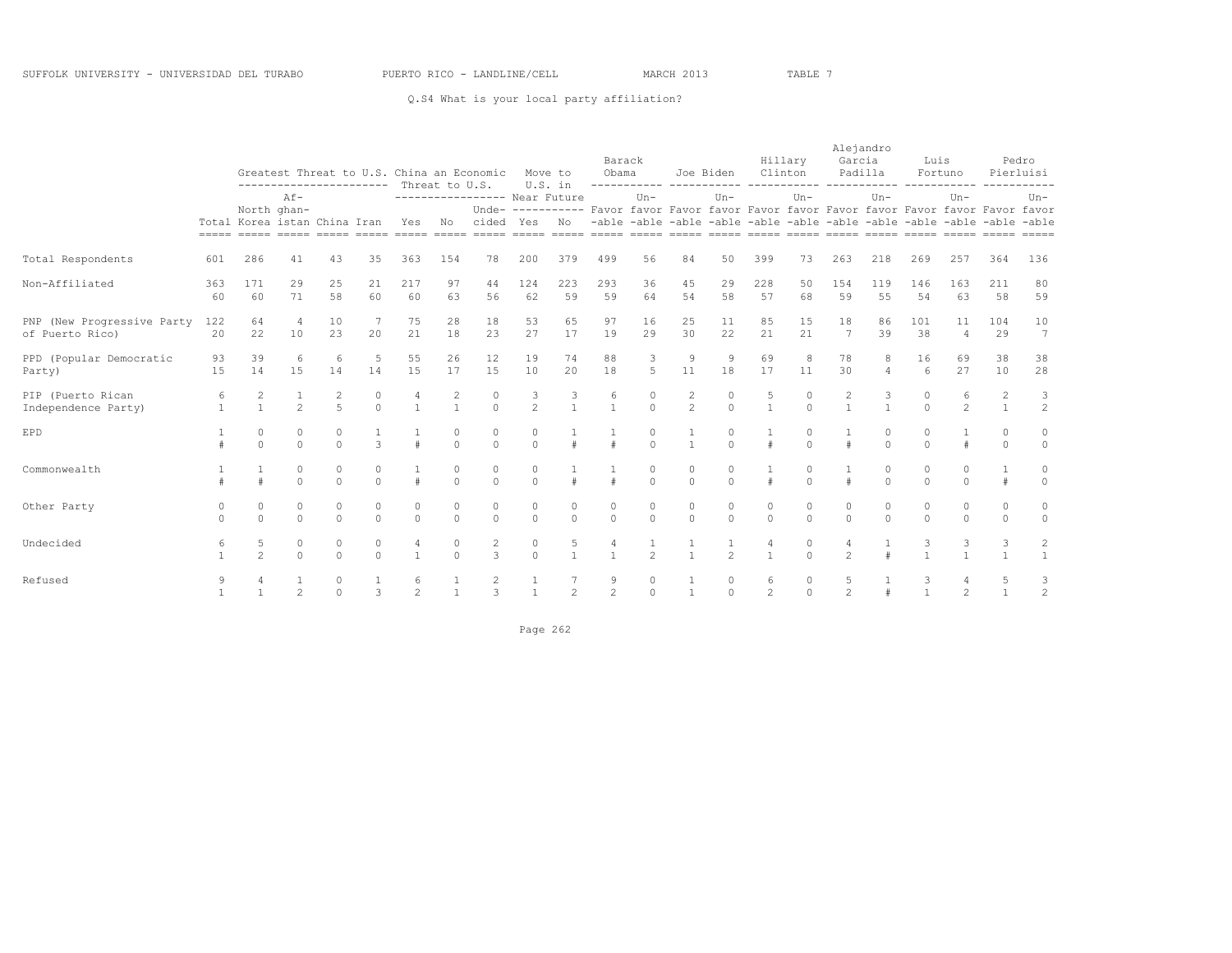### Q.S5 For statistical purposes only, can you please tell me what your ethnic background / ancestry is?

|                                             |               |                                                                              | Greatest Threat to U.S. China an Economic<br>---------------------- Threat to U.S.<br>$Af -$ |                     |                 |                      |                     |                                                                         |                     | Move to<br>U.S. in   | Barack<br>Obama                                                                          | -----------         |                                                                         | Joe Biden             | Clinton              | Hillary       | Alejandro<br>Garcia<br>Padilla |                      | Luis                | Fortuno             |                     | Pedro<br>Pierluisi    |
|---------------------------------------------|---------------|------------------------------------------------------------------------------|----------------------------------------------------------------------------------------------|---------------------|-----------------|----------------------|---------------------|-------------------------------------------------------------------------|---------------------|----------------------|------------------------------------------------------------------------------------------|---------------------|-------------------------------------------------------------------------|-----------------------|----------------------|---------------|--------------------------------|----------------------|---------------------|---------------------|---------------------|-----------------------|
|                                             |               | North ghan-<br>Total Korea istan China Iran<br>===== ===== ===== ===== ===== |                                                                                              |                     |                 | Yes                  | No                  | ---------------- Near Future<br>cided<br>______ _____ _____ _____ _____ | Yes                 | No                   | Unde- ---------- Favor favor Favor favor Favor favor Favor favor Favor favor Favor favor | $Un-$               | -able -able -able -able -able -able -able -able -able -able -able -able | $Un-$                 |                      | $Un-$         |                                | $Un-$                |                     | $Un -$              |                     | $Un-$                 |
| Total Respondents                           | 601           | 286                                                                          | 41                                                                                           | 43                  | 35              | 363                  | 154                 | 78                                                                      | 200                 | 379                  | 499                                                                                      | 56                  | 84                                                                      | 50                    | 399                  | 73            | 263                            | 218                  | 269                 | 257                 | 364                 | 136                   |
| Hispanic/Latino                             | 350<br>58     | 169<br>59                                                                    | 30<br>73                                                                                     | 26<br>60            | 20<br>57        | 228<br>63            | 87<br>56            | 33<br>42                                                                | 130<br>65           | 207<br>55            | 298<br>60                                                                                | 30<br>54            | 52<br>62                                                                | 25<br>50              | 237<br>59            | 41<br>56      | 157<br>60                      | 117<br>54            | 153<br>57           | 151<br>59           | 204<br>56           | 81<br>60              |
| White/Caucasian                             | 187<br>31     | 91<br>32                                                                     | 7<br>17                                                                                      | 12<br>28            | 10<br>29        | 100<br>28            | 48<br>31            | 39<br>50                                                                | 50<br>25            | 131<br>35            | 150<br>30                                                                                | 18<br>32            | 27<br>32                                                                | 17<br>34              | 123<br>31            | 24<br>33      | 80<br>30                       | 75<br>34             | 90<br>33            | 77<br>30            | 126<br>35           | 34<br>25              |
| Black/African-American                      | 20<br>3       | 8<br>3                                                                       | $\overline{2}$                                                                               | $\overline{2}$      | 2<br>6          | 10<br>3              | 6<br>$\overline{4}$ | $\overline{c}$<br>3                                                     | 5<br>$\mathbf{3}$   | 14<br>$\overline{4}$ | 19<br>$\overline{4}$                                                                     | 2                   | 3<br>$\overline{4}$                                                     | 2<br>$\overline{4}$   | 15<br>$\overline{4}$ | 2<br>3        | 8<br>3                         | 3                    | 3                   | 13<br>5             | 12<br>$\mathbf{3}$  | 6<br>$\overline{4}$   |
| American Indian / Alaska<br>Native          | 12<br>2       | 5<br>$\mathfrak{D}$                                                          | $\mathfrak{D}$                                                                               | $\mathfrak{D}$      | $\mathcal{L}$   | 8<br>$\overline{2}$  | 2                   | 2<br>$\mathcal{L}$                                                      | 5<br>$\mathcal{L}$  | $\overline{2}$       | $\frac{9}{2}$                                                                            | 3<br>$\overline{5}$ | 0<br>$\Omega$                                                           | 3<br>6                | 6<br>$\overline{2}$  | 3             | $\mathfrak{D}$                 | 6<br>$\overline{3}$  | 6<br>$\mathfrak{D}$ | 6<br>$\mathfrak{D}$ | 8<br>2              | 3                     |
| Native Hawaiian / Other<br>Pacific Islander | 0<br>$\Omega$ | $\circ$<br>$\Omega$                                                          | $\circ$<br>$\bigcap$                                                                         | $\circ$<br>$\Omega$ | 0<br>$\bigcap$  | 0<br>$\Omega$        | 0<br>$\Omega$       | 0<br>$\cap$                                                             | 0<br>$\Omega$       | 0<br>$\Omega$        | 0<br>$\Omega$                                                                            | 0<br>$\Omega$       | 0<br>$\Omega$                                                           | 0<br>$\Omega$         | $\circ$<br>$\cap$    | 0<br>$\Omega$ | $\Omega$                       | 0<br>$\Omega$        | 0<br>$\Omega$       | $\circ$<br>$\Omega$ | 0<br>$\Omega$       | 0<br>$\circ$          |
| Asian                                       | 0<br>$\Omega$ | $\circ$<br>$\Omega$                                                          | 0<br>$\Omega$                                                                                | 0<br>$\Omega$       | 0<br>$\Omega$   | 0<br>$\Omega$        | 0<br>$\Omega$       | $\circ$<br>$\Omega$                                                     | 0<br>$\Omega$       | 0<br>$\Omega$        | 0<br>$\Omega$                                                                            | 0<br>$\Omega$       | 0<br>$\Omega$                                                           | 0<br>$\Omega$         | 0<br>$\Omega$        | 0<br>$\Omega$ | 0<br>$\Omega$                  | 0<br>$\Omega$        | $\circ$<br>$\Omega$ | 0<br>$\Omega$       | $\circ$<br>$\Omega$ | 0<br>$\circ$          |
| Other                                       | 27<br>4       | 10<br>$\mathcal{L}$                                                          | 2<br>$\overline{2}$                                                                          | 3<br>$\overline{7}$ | 2<br>$\epsilon$ | 16<br>$\overline{4}$ | 9<br>6              | $\circ$<br>$\Omega$                                                     | 8<br>$\overline{4}$ | 18<br>5              | 19<br>$\varDelta$                                                                        | 3<br>$\overline{a}$ | 2<br>$\mathfrak{D}$                                                     | 3<br>$6 \overline{6}$ | 15<br>$\overline{4}$ | 3<br>$\Delta$ | 12<br>$\overline{5}$           | 10<br>$\overline{5}$ | 15<br>$\epsilon$    | 8<br>3              | 11<br>3             | 10<br>$7\overline{ }$ |
| Don't know                                  |               |                                                                              | $\cap$                                                                                       | $\Omega$            | $\Omega$        |                      | $\mathbf{1}$        | 3                                                                       | 2                   | $\mathbf{1}$         | $\overline{1}$                                                                           | $\mathfrak{D}$      | 0<br>$\circ$                                                            | $\Omega$              | $\overline{1}$       | $\Omega$      |                                | $\overline{1}$       | $\mathbf{1}$        | 2                   |                     | $\overline{1}$        |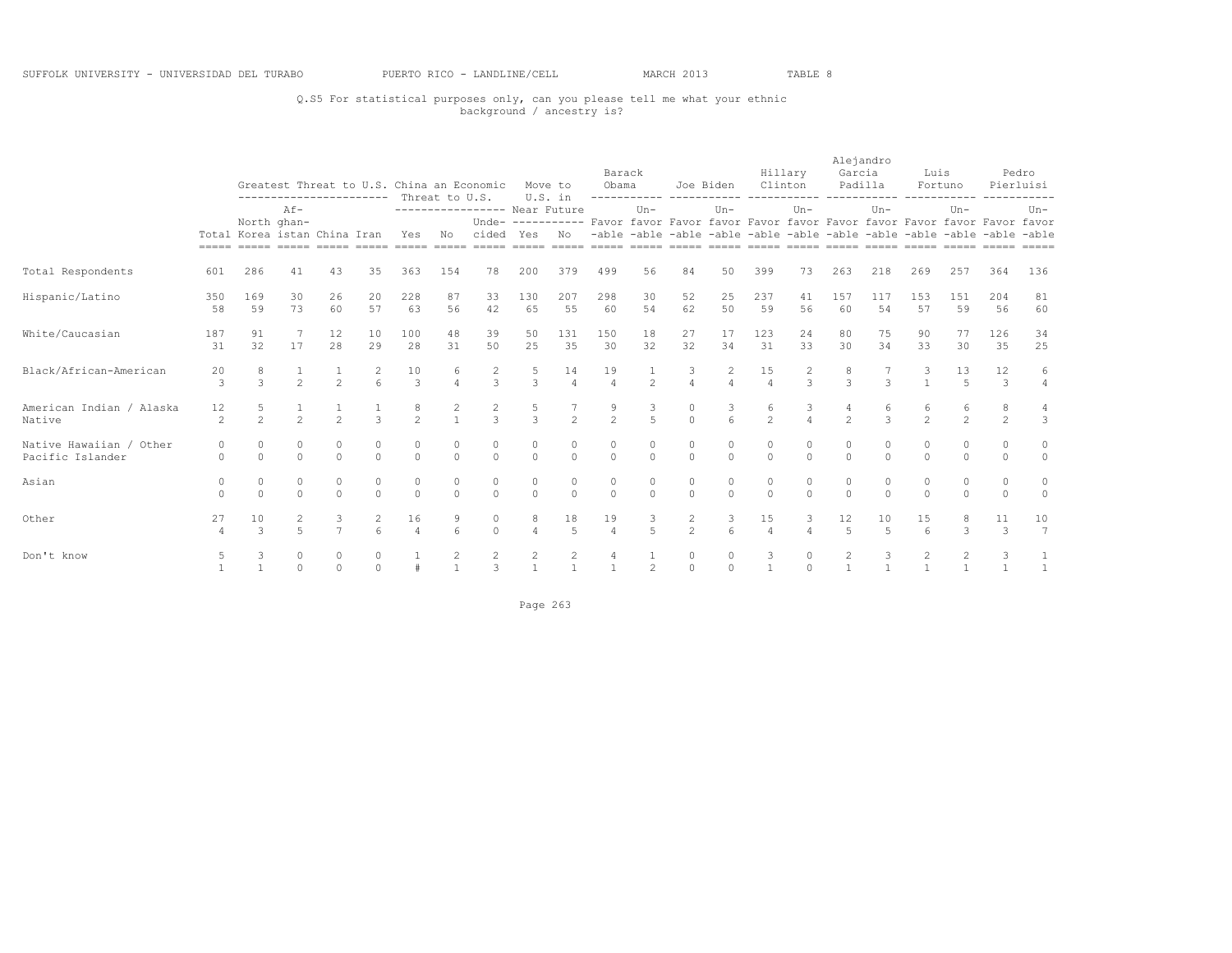### QAGE What is your age category?

|                   |           |                              | --------------------- |                     |          | Greatest Threat to U.S. China an Economic | Threat to U.S. |                                       |          | Move to<br>U.S. in    | Barack<br>Obama                                                                                                                                                     |                     |                                                                         | Joe Biden           | Clinton   | Hillary       | Alejandro<br>Garcia<br>Padilla |                | Luis     | Fortuno              |           | Pedro<br>Pierluisi |
|-------------------|-----------|------------------------------|-----------------------|---------------------|----------|-------------------------------------------|----------------|---------------------------------------|----------|-----------------------|---------------------------------------------------------------------------------------------------------------------------------------------------------------------|---------------------|-------------------------------------------------------------------------|---------------------|-----------|---------------|--------------------------------|----------------|----------|----------------------|-----------|--------------------|
|                   |           | Total Korea istan China Iran | $Af -$<br>North ghan- |                     |          | Yes                                       | No             | ---------------- Near Future<br>cided | Yes      | No                    | Unde- ---------- Favor favor Favor favor Favor favor Favor favor Favor favor Favor favor<br>asana asana asana asana asana asana asana asana asana asana asana asana | $Un -$              | -able -able -able -able -able -able -able -able -able -able -able -able | $Un -$              |           | $Un -$        |                                | $Un-$          |          | $Un -$               |           | $Un-$              |
| Total Respondents | 601       | 286                          | 41                    | 43                  | 35       | 363                                       | 154            | 78                                    | 200      | 379                   | 499                                                                                                                                                                 | 56                  | 84                                                                      | 50                  | 399       | 73            | 263                            | 218            | 269      | 257                  | 364       | 136                |
| 18-24 Years       | 55<br>9   | 28<br>10                     | 9<br>22               | 3<br>$\overline{7}$ | $\Omega$ | 41<br>11                                  | 10<br>6        | 4<br>5                                | 28<br>14 | 25<br>$7\phantom{.0}$ | 51<br>10                                                                                                                                                            | 2<br>$\overline{4}$ | 5<br>6                                                                  | 10<br>20            | 27<br>7   | 10<br>14      | 27<br>10                       | 20<br>9        | 22<br>8  | 23<br>$\overline{9}$ | 33<br>9   | 19<br>14           |
| $25-34$ Years     | 78<br>13  | 36<br>13                     | 8<br>20               | 16                  | 2<br>6   | 49<br>13                                  | 20<br>13       | $\overline{9}$<br>12                  | 34<br>17 | 40<br>11              | 66<br>13                                                                                                                                                            | 13                  | 11<br>13                                                                | 6<br>12             | 51<br>13  | 11<br>15      | 36<br>14                       | 26<br>12       | 30<br>11 | 39<br>15             | 50<br>14  | 15<br>11           |
| $35-49$ Years     | 166<br>28 | 87<br>30                     | 10<br>24              | 8<br>19             | 15<br>43 | 109<br>30                                 | 46<br>30       | 9<br>12                               | 61<br>31 | 99<br>26              | 132<br>26                                                                                                                                                           | 21<br>38            | 22<br>26                                                                | 19<br>38            | 113<br>28 | 24<br>33      | 67<br>25                       | 67<br>31       | 86<br>32 | 64<br>25             | 111<br>30 | 35<br>26           |
| $50-64$ Years     | 159<br>26 | 75<br>26                     | 17                    | 14<br>33            | 9<br>26  | 88<br>24                                  | 42<br>27       | 28<br>36                              | 44<br>22 | 109<br>29             | 129<br>26                                                                                                                                                           | 19<br>34            | 20<br>24                                                                | 11<br>22            | 112<br>28 | 16<br>22      | 66<br>25                       | 60<br>28       | 72<br>27 | 70<br>27             | 91<br>25  | 35<br>26           |
| 65 Years or older | 141<br>23 | 59<br>21                     | 17                    | 11<br>26            | 9<br>26  | 75<br>21                                  | 36<br>23       | 27<br>35                              | 32<br>16 | 105<br>28             | 119<br>24                                                                                                                                                           | 13                  | 26<br>31                                                                | 8                   | 95<br>24  | 12<br>16      | 67<br>25                       | 43<br>20       | 58<br>22 | 60<br>23             | 78<br>21  | 31<br>23           |
| Refused           | 2         |                              | 0<br>$\Omega$         | 0<br>$\Omega$       |          |                                           | 0<br>$\Omega$  |                                       |          |                       | 2                                                                                                                                                                   | 0<br>$\Omega$       | $\circ$<br>$\Omega$                                                     | $\circ$<br>$\Omega$ |           | 0<br>$\Omega$ | 0<br>$\Omega$                  | $\overline{c}$ |          |                      |           |                    |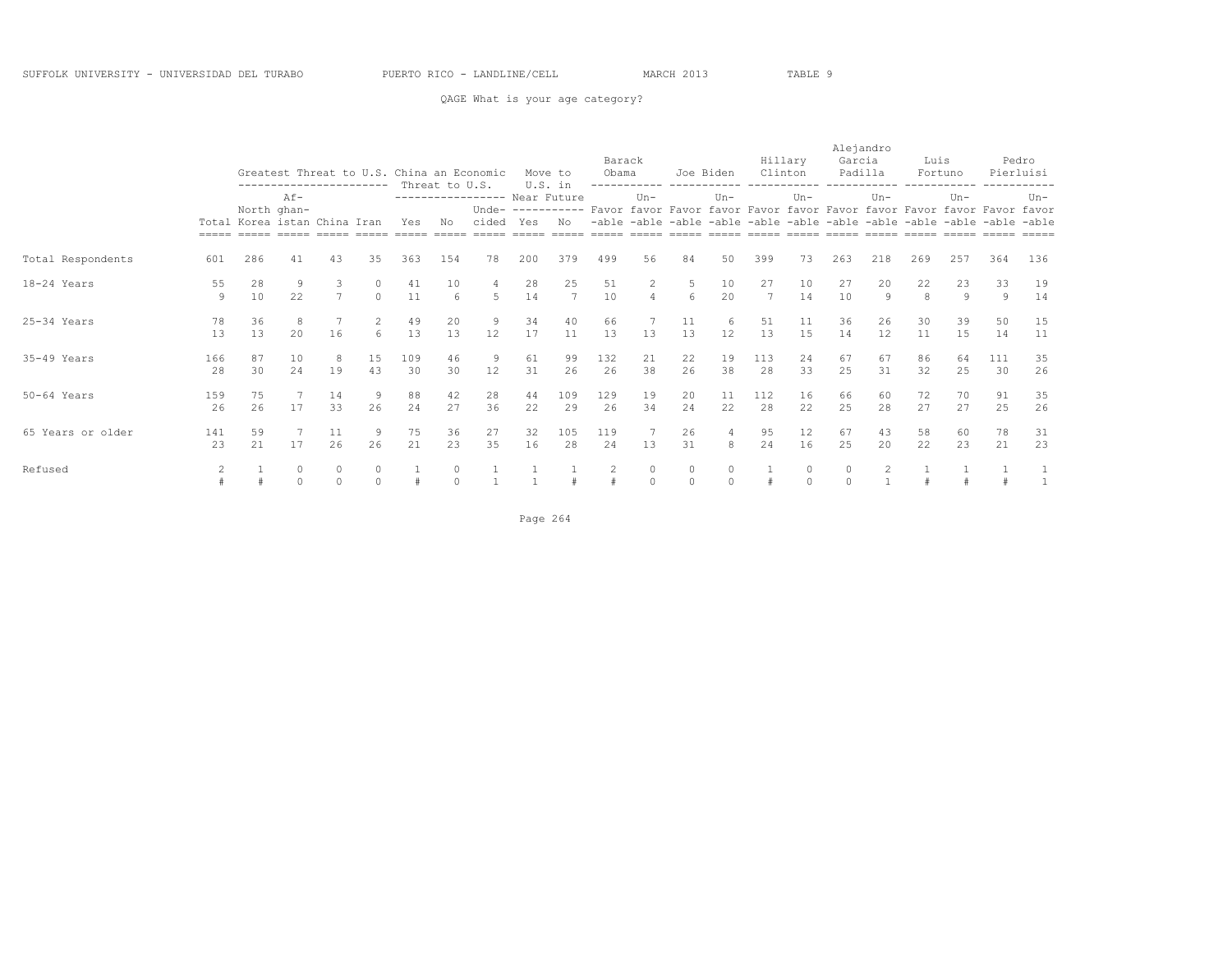#### Q.1 Barack Obama

|                   |           |                              | ------------------- |          |                  |           | Threat to U.S. | Greatest Threat to U.S. China an Economic |               | Move to<br>U.S. in | Barack<br>Obama     |           | Joe Biden                      |                     | Clinton      | Hillary  | Alejandro<br>Garcia<br>Padilla |           | Luis      | Fortuno                                                                                                                                                                       |           | Pedro<br>Pierluisi    |
|-------------------|-----------|------------------------------|---------------------|----------|------------------|-----------|----------------|-------------------------------------------|---------------|--------------------|---------------------|-----------|--------------------------------|---------------------|--------------|----------|--------------------------------|-----------|-----------|-------------------------------------------------------------------------------------------------------------------------------------------------------------------------------|-----------|-----------------------|
|                   |           | Total Korea istan China Iran | Af-<br>North ghan-  |          |                  | Yes       | Νo             | ----------------- Near Future<br>cided    | Yes           | No                 |                     | $Un -$    |                                | $Un-$               |              | $Un-$    |                                | $Un-$     |           | $Un -$<br>Unde- ---------- Favor favor Favor favor Favor favor Favor favor Favor favor Favor favor<br>-able -able -able -able -able -able -able -able -able -able -able -able |           | Un-                   |
| Total Respondents | 601       | 286                          | 41                  | 43       | 35               | 363       | 154            | 78                                        | 200           | 379                | 499                 | 56        | 84                             | 50                  | 399          | 73       | 263                            | 218       | 269       | 257                                                                                                                                                                           | 364       | 136                   |
| Never Heard       |           |                              |                     |          | $\Omega$         |           |                |                                           | $\mathcal{P}$ |                    | $\circ$<br>$\Omega$ | $\Omega$  | $\mathbf{2}$<br>$\overline{2}$ | $\circ$<br>$\Omega$ | 6<br>$2^{1}$ | $\cap$   | $\mathcal{P}$                  |           |           |                                                                                                                                                                               |           | 2                     |
| Favorable         | 499<br>83 | 240<br>84                    | 36<br>88            | 29<br>67 | 30<br>86         | 301<br>83 | 127<br>82      | 66<br>85                                  | 164<br>82     | 318<br>84          | 499<br>100          | $\Omega$  | 71<br>85                       | 35<br>70            | 363<br>91    | 43<br>59 | 243<br>92                      | 168<br>77 | 224<br>83 | 220<br>86                                                                                                                                                                     | 314<br>86 | 109<br>80             |
| Unfavorable       | 56<br>9   | 33<br>12                     | $\overline{7}$      | 19       | 2<br>$6^{\circ}$ | 36<br>10  | 18<br>12       | 2<br>3                                    | 23<br>12      | 30<br>8            | $\circ$<br>$\Omega$ | 56<br>100 | 9<br>11                        | 14<br>28            | 18<br>5      | 24<br>33 | 10                             | 38<br>17  | 30<br>11  | 23<br>9                                                                                                                                                                       | 33<br>-9  | 15<br>11              |
| HOF / Undecided   | 39        | 10<br>3                      |                     | 9        | 9                | 21<br>6   | 8              | 9<br>12                                   | 10            | 27                 | $\circ$             |           | 2                              |                     | 12<br>3      | 6.<br>8  |                                | 10<br>.5  | 11<br>4   | 12                                                                                                                                                                            | 12<br>3   | 10<br>$7\overline{ }$ |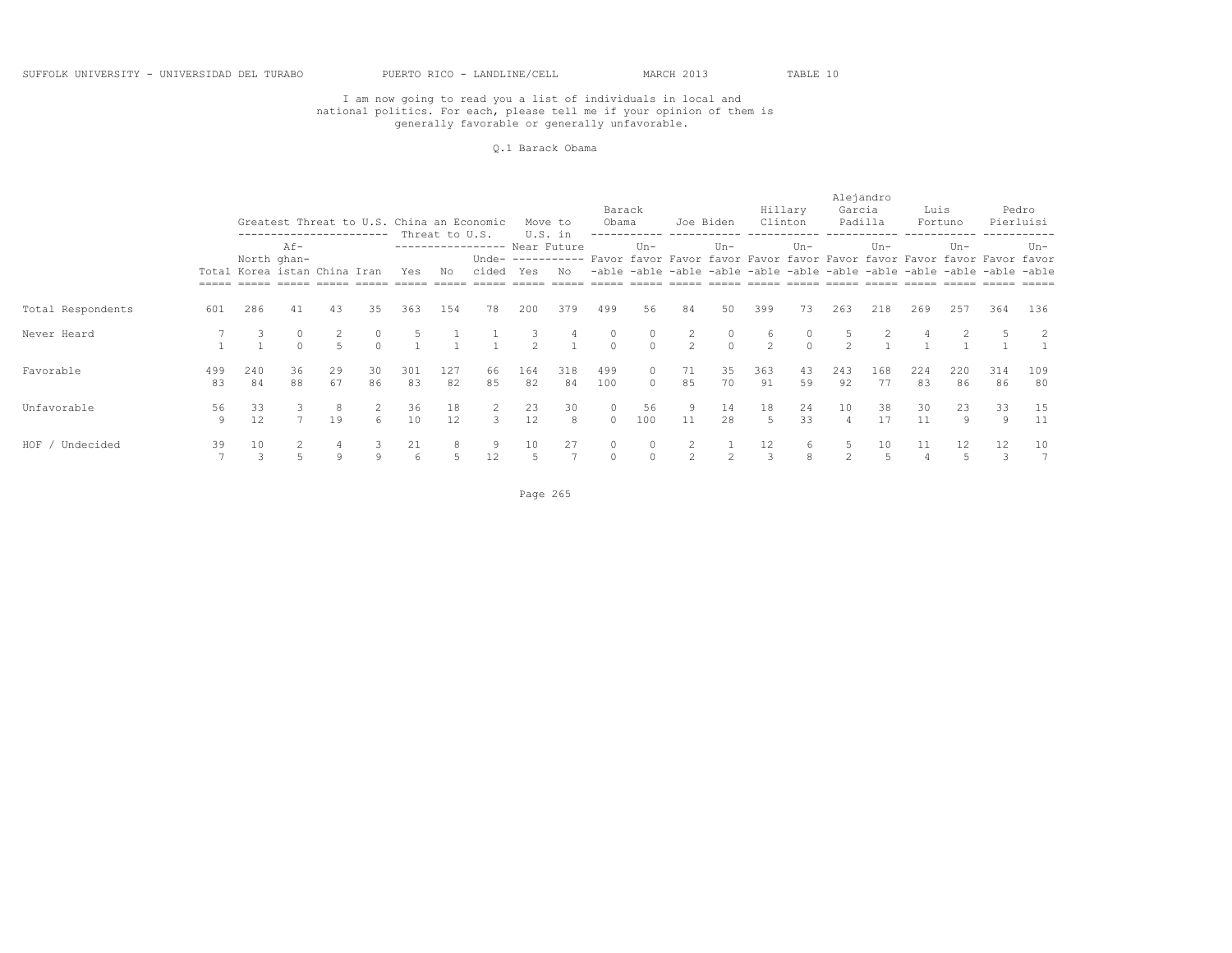#### Q.2 Joe Biden

|                   |           |                              |                    |          | ----------- |           |                      | Greatest Threat to U.S. China an Economic |           | Move to<br>U.S. in | Barack<br>Obama |          |                    | Joe Biden           |                      | Hillary<br>Clinton | Alejandro<br>Garcia | Padilla   | Luis      | Fortuno                                                                                                                                                                       |           | Pedro<br>Pierluisi |
|-------------------|-----------|------------------------------|--------------------|----------|-------------|-----------|----------------------|-------------------------------------------|-----------|--------------------|-----------------|----------|--------------------|---------------------|----------------------|--------------------|---------------------|-----------|-----------|-------------------------------------------------------------------------------------------------------------------------------------------------------------------------------|-----------|--------------------|
|                   |           | Total Korea istan China Iran | Af-<br>North ghan- |          |             | Yes       | Threat to U.S.<br>Νo | ----------------- Near Future<br>cided    | Yes       | No                 |                 | $Un -$   |                    | $Un-$               |                      | $Un-$              |                     | $Un-$     |           | $Un -$<br>Unde- ---------- Favor favor Favor favor Favor favor Favor favor Favor favor Favor favor<br>-able -able -able -able -able -able -able -able -able -able -able -able |           | Un-                |
| Total Respondents | 601       | 286                          | 41                 | 43       | 35          | 363       | 154                  | 78                                        | 200       | 379                | 499             | 56       | 84                 | 50                  | 399                  | 73                 | 263                 | 218       | 269       | 257                                                                                                                                                                           | 364       | 136                |
| Never Heard       | 389<br>65 | 183<br>64                    | 30<br>73           | 23<br>53 | 22<br>63    | 228<br>63 | 97<br>63             | 60<br>77                                  | 130<br>65 | 247<br>65          | 335<br>67       | 28<br>50 | $\circ$<br>$\circ$ | $\circ$<br>$\Omega$ | 253<br>63            | 40<br>55           | 184<br>70           | 124<br>57 | 174<br>65 | 164<br>64                                                                                                                                                                     | 237<br>65 | 84<br>62           |
| Favorable         | 84<br>14  | 46<br>16                     | $2^{\circ}$        | 9<br>21  | -6<br>17    | 52<br>14  | 30<br>19             | 2<br>3                                    | 31<br>16  | 52<br>14           | 71<br>14        | -9<br>16 | 84<br>100          | 0<br>$\Omega$       | 75<br>19             | 10                 | 38<br>14            | 41<br>19  | 46<br>17  | 36<br>14                                                                                                                                                                      | 56<br>15  | 19<br>14           |
| Unfavorable       | 50<br>8   | 24<br>8                      | $\overline{7}$     | 12       | -3<br>Q     | 35<br>10  | 14<br>9              |                                           | 14        | 33<br>Q            | 35              | 14<br>25 | $\circ$<br>$\circ$ | 50<br>100           | 26<br>$\overline{7}$ | 19<br>26           | 17<br>6             | 31<br>14  | 23<br>9   | 26<br>10                                                                                                                                                                      | 33<br>9   | 14<br>10           |
| HOF / Undecided   | 78<br>13  | 33<br>12                     | 17                 | 14       | 11          | 48<br>13  | 13<br>8              | 15<br>19                                  | 25<br>13  | 47<br>12           | 58<br>12        | 9        | $\circ$<br>$\circ$ | $\Omega$            | 45<br>11             | 10                 | 24<br>9             | 22<br>10  | 26<br>10  | 31<br>12                                                                                                                                                                      | 38<br>10  | 19<br>14           |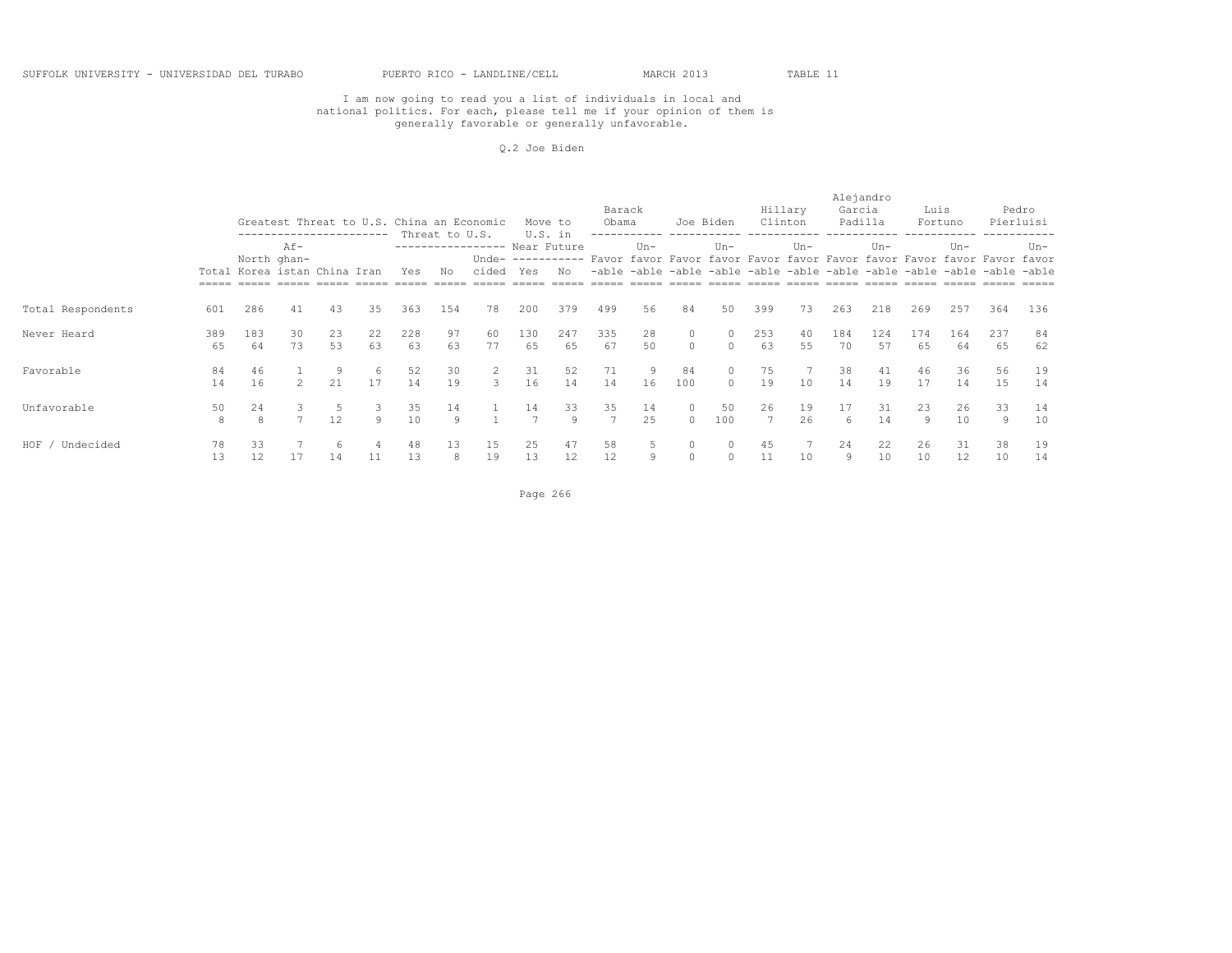#### Q.3 Hillary Clinton

|                   |           |                              |                    |               | -----------   |           | Threat to U.S.      | Greatest Threat to U.S. China an Economic |           | Move to<br>U.S. in | Barack<br>Obama |                | Joe Biden |               | Hillary<br>Clinton  |           | Alejandro<br>Garcia | Padilla   | Luis      | Fortuno   |                                                                                                                                                                     | Pedro<br>Pierluisi |
|-------------------|-----------|------------------------------|--------------------|---------------|---------------|-----------|---------------------|-------------------------------------------|-----------|--------------------|-----------------|----------------|-----------|---------------|---------------------|-----------|---------------------|-----------|-----------|-----------|---------------------------------------------------------------------------------------------------------------------------------------------------------------------|--------------------|
|                   |           | Total Korea istan China Iran | Af-<br>North ghan- |               |               | Yes       | Νo                  | ----------------- Near Future<br>cided    | Yes       | No                 |                 | $Un -$         |           | $Un-$         |                     | $Un-$     |                     | $Un-$     |           | $Un -$    | Unde- ---------- Favor favor Favor favor Favor favor Favor favor Favor favor Favor favor<br>-able -able -able -able -able -able -able -able -able -able -able -able | Un-                |
| Total Respondents | 601       | 286                          | 41                 | 43            | 35            | 363       | 154                 | 78                                        | 200       | 379                | 499             | 56             | 84        | 50            | 399                 | 73        | 263                 | 218       | 269       | 257       | 364                                                                                                                                                                 | 136                |
| Never Heard       | 30<br>5   | 10<br>3                      | $\overline{ }$     | $\mathcal{P}$ | 6             | 15        | 6<br>$\overline{4}$ | 9<br>12                                   | 9         | 19<br>5            | 26<br>-5        | $\overline{4}$ |           | $\mathcal{P}$ | $\circ$<br>$\Omega$ | 0.        | 12                  | 10<br>-5  | 17<br>6   | 3         | 21<br>6                                                                                                                                                             | $\overline{2}$     |
| Favorable         | 399<br>66 | 205<br>72                    | 20<br>49           | 29<br>67      | 29<br>83      | 252<br>69 | 101<br>66           | 44<br>56                                  | 134<br>67 | 253<br>67          | 363<br>73       | 18<br>32       | 75<br>89  | 26<br>52      | 399<br>100          | $\Omega$  | 196<br>75           | 140<br>64 | 181<br>67 | 178<br>69 | 250<br>69                                                                                                                                                           | 92<br>68           |
| Unfavorable       | 73<br>12  | 31<br>11                     | 9<br>22            | 19            | $\mathcal{L}$ | 46<br>13  | 19<br>12            | 8<br>10                                   | 29<br>15  | 43<br>11           | 43<br>9         | 24<br>43       | 8         | 19<br>38      | $\circ$<br>$\circ$  | 73<br>100 | 25<br>10            | 41<br>19  | 33<br>12  | 38<br>15  | 45<br>12                                                                                                                                                            | 22<br>16           |
| HOF / Undecided   | 99<br>17  | 14                           | 22                 | 12            | 9             | 50<br>14  | 28<br>18            | 17<br>22                                  | 28<br>14  | 64<br>17           | 67<br>13        | 12<br>21       |           | 8             | $\circ$<br>0        |           | 30<br>11            | 27<br>12  | 38<br>14  | 34<br>13  | 48<br>13                                                                                                                                                            | 20<br>15           |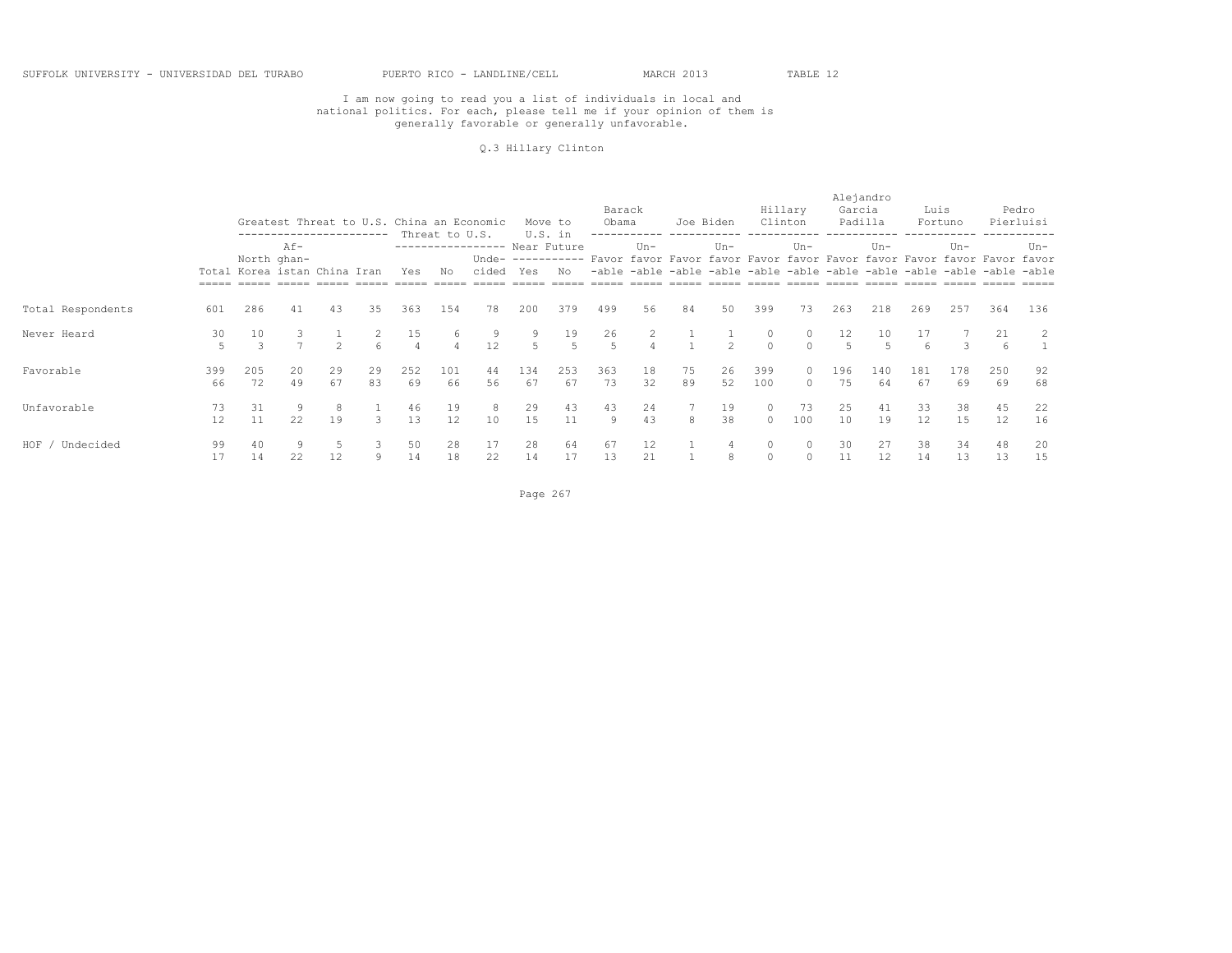#### Q.4 Alejandro Garcia Padilla

|                   |           |                                                                                                                  |               |                   |          |           | Threat to U.S. | Greatest Threat to U.S. China an Economic |          | Move to<br>U.S. in                                                                             | Barack<br>Obama |                     |                                                                   | Joe Biden           |           | Hillary<br>Clinton | Alejandro<br>Garcia<br>Padilla |                   | Luis      | Fortuno   |           | Pedro<br>Pierluisi |
|-------------------|-----------|------------------------------------------------------------------------------------------------------------------|---------------|-------------------|----------|-----------|----------------|-------------------------------------------|----------|------------------------------------------------------------------------------------------------|-----------------|---------------------|-------------------------------------------------------------------|---------------------|-----------|--------------------|--------------------------------|-------------------|-----------|-----------|-----------|--------------------|
|                   |           | -----------------------<br>$Af -$<br>North ghan-<br>Total Korea istan China Iran<br>Yes<br>286<br>41<br>43<br>35 |               |                   |          |           | Νo             | ---------------- Near Future<br>cided     | Yes      | Unde- ---------- Favor favor Favor favor Favor favor Favor favor Favor favor Favor favor<br>No | -able           | $Un -$              | -able -able -able -able -able -able -able -able -able -able -able | $Un-$               |           | $Un -$             |                                | $Un -$            |           | $Un -$    |           | Un-                |
| Total Respondents | 601       |                                                                                                                  |               |                   |          | 363       | 154            | 78                                        | 200      | 379                                                                                            | 499             | 56                  | 84                                                                | 50                  | 399       | 73                 | 263                            | 218               | 269       | 257       | 364       | 136                |
| Never Heard       | 10<br>2   |                                                                                                                  | $\mathcal{D}$ | $\circ$<br>$\cap$ | 3        | 2         |                |                                           |          | 8<br>$\mathcal{L}$                                                                             | 8<br>2          | $\circ$<br>$\Omega$ | $\circ$<br>$\circ$                                                | $\circ$<br>$\Omega$ |           |                    | $\cap$                         | $\bigcap$         |           |           |           |                    |
| Favorable         | 263<br>44 | 131<br>46                                                                                                        | 20<br>49      | 16<br>37          | 14<br>40 | 157<br>43 | 70<br>45       | 33<br>42                                  | 71<br>36 | 182<br>48                                                                                      | 243<br>49       | 10<br>18            | 38<br>45                                                          | 17<br>34            | 196<br>49 | 25<br>34           | 263<br>100                     | $\circ$<br>$\cap$ | 93<br>35  | 147<br>57 | 157<br>43 | 71<br>52           |
| Unfavorable       | 218<br>36 | 105<br>37                                                                                                        | 15<br>37      | 20<br>47          | 14<br>40 | 138<br>38 | 52<br>34       | 27<br>35                                  | 99<br>50 | 111<br>29                                                                                      | 168<br>34       | 38<br>68            | 41<br>49                                                          | 31<br>62            | 140<br>35 | 41<br>56           | $\circ$<br>$\Omega$            | 218<br>100        | 134<br>50 | 70<br>27  | 151<br>41 | 47<br>35           |
| HOF / Undecided   | 110<br>18 | 47<br>16                                                                                                         | 12            | 16                | -6       | 61<br>17  | 30<br>19       | 17<br>22                                  | 28<br>14 | 78<br>21                                                                                       | 80<br>16        | 8<br>14             | 5<br>6                                                            | 4                   | 61<br>15  | 6<br>8             | $\circ$<br>$\circ$             |                   | 39<br>14  | 37<br>14  | 52<br>14  | 16<br>12           |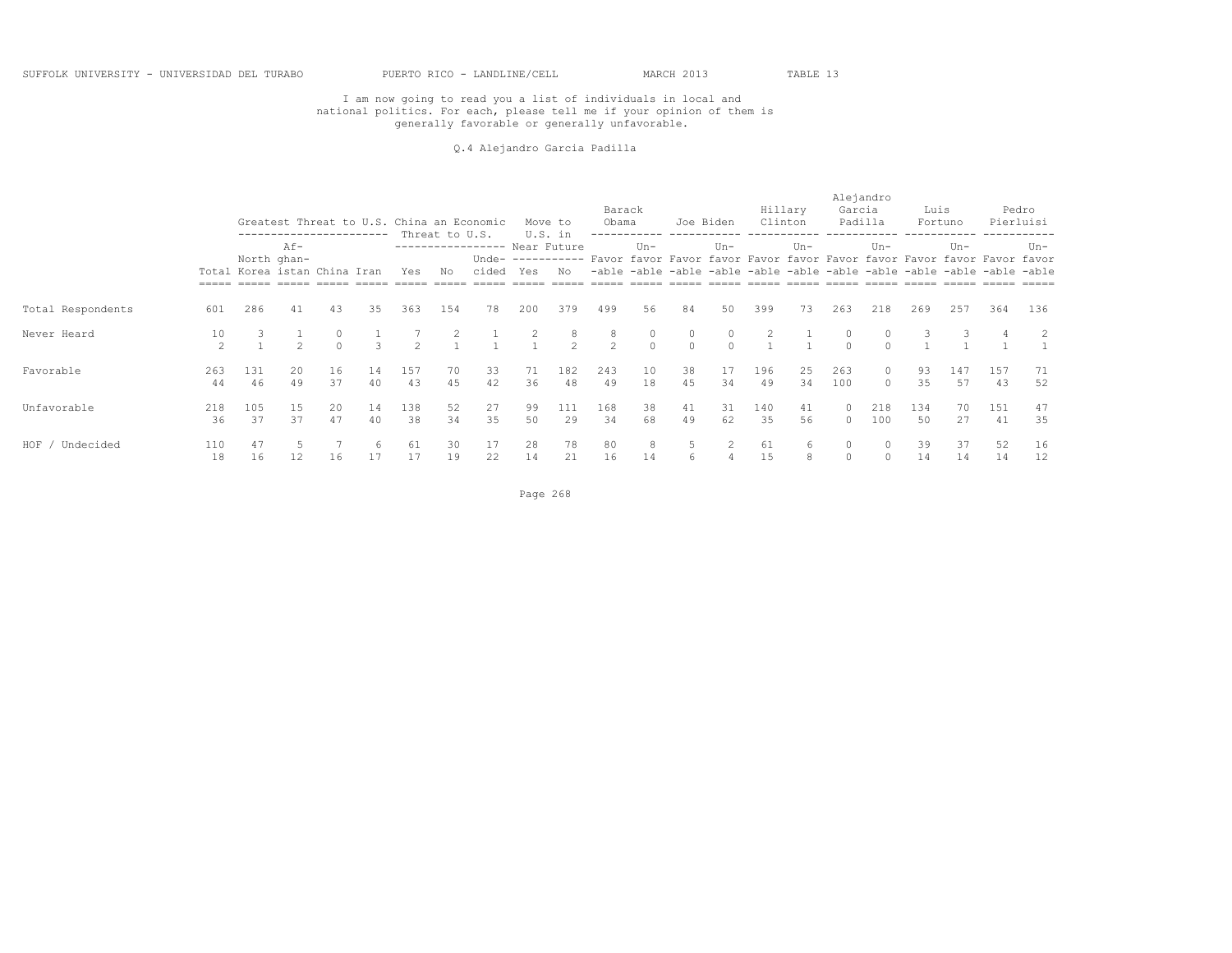#### Q.5 Luis Fortuno

|                   |           |                              |                    |          | ----------- |           | Threat to U.S.    | Greatest Threat to U.S. China an Economic |           | Move to<br>U.S. in | Barack<br>Obama |          |                     | Joe Biden            |           | Hillary<br>Clinton | Alejandro<br>Garcia | Padilla             | Luis                 | Fortuno                                                                                                                                                                       |           | Pedro<br>Pierluisi |
|-------------------|-----------|------------------------------|--------------------|----------|-------------|-----------|-------------------|-------------------------------------------|-----------|--------------------|-----------------|----------|---------------------|----------------------|-----------|--------------------|---------------------|---------------------|----------------------|-------------------------------------------------------------------------------------------------------------------------------------------------------------------------------|-----------|--------------------|
|                   |           | Total Korea istan China Iran | Af-<br>North ghan- |          |             | Yes       | Νo                | ----------------- Near Future<br>cided    | Yes       | No                 |                 | $Un -$   |                     | $Un-$                |           | $Un-$              |                     | $Un-$               |                      | $Un -$<br>Unde- ---------- Favor favor Favor favor Favor favor Favor favor Favor favor Favor favor<br>-able -able -able -able -able -able -able -able -able -able -able -able |           | Un-                |
| Total Respondents | 601       | 286                          | 41                 | 43       | 35          | 363       | 154               | 78                                        | 200       | 379                | 499             | 56       | 84                  | 50                   | 399       | 73                 | 263                 | 218                 | 269                  | 257                                                                                                                                                                           | 364       | 136                |
| Never Heard       |           |                              |                    | $\cap$   | $\Omega$    |           | $\circ$<br>$\cap$ |                                           |           |                    | 3               | $\Omega$ | $\circ$<br>$\circ$  | $\mathcal{P}$        |           |                    |                     | $\circ$<br>$\Omega$ | $\Omega$             | $\circ$<br>$\Omega$                                                                                                                                                           |           | $\circ$<br>$\circ$ |
| Favorable         | 269<br>45 | 122<br>43                    | 19<br>46           | 22<br>51 | 15<br>43    | 156<br>43 | 72<br>47          | 38<br>49                                  | 108<br>54 | 154<br>41          | 224<br>45       | 30<br>54 | 46<br>55            | 23<br>46             | 181<br>45 | 33<br>45           | 93<br>35            | 134<br>61           | 269<br>100           | $\circ$<br>$\Omega$                                                                                                                                                           | 225<br>62 | 23<br>17           |
| Unfavorable       | 257<br>43 | 131<br>46                    | 19<br>46           | 18<br>42 | 16<br>46    | 167<br>46 | 67<br>44          | 23<br>29                                  | 69<br>35  | 179<br>47          | 220<br>44       | 23<br>41 | 36<br>43            | 26<br>52             | 178<br>45 | 38<br>52           | 147<br>56           | 70<br>32            | 0<br>$\Omega$        | 257<br>100                                                                                                                                                                    | 108<br>30 | 109<br>80          |
| HOF / Undecided   | 72<br>12  | 32<br>11                     |                    |          | 11          | 38<br>10  | 15<br>10          | 16<br>21                                  | 22<br>11  | 44<br>12           | 52<br>10        | 3        | 2<br>$\overline{2}$ | $\Omega$<br>$\Omega$ | 39<br>10  |                    | 21<br>8             | 14<br>6             | $\Omega$<br>$\Omega$ | $\Omega$<br>$\Omega$                                                                                                                                                          | 29<br>8   | 4<br>3             |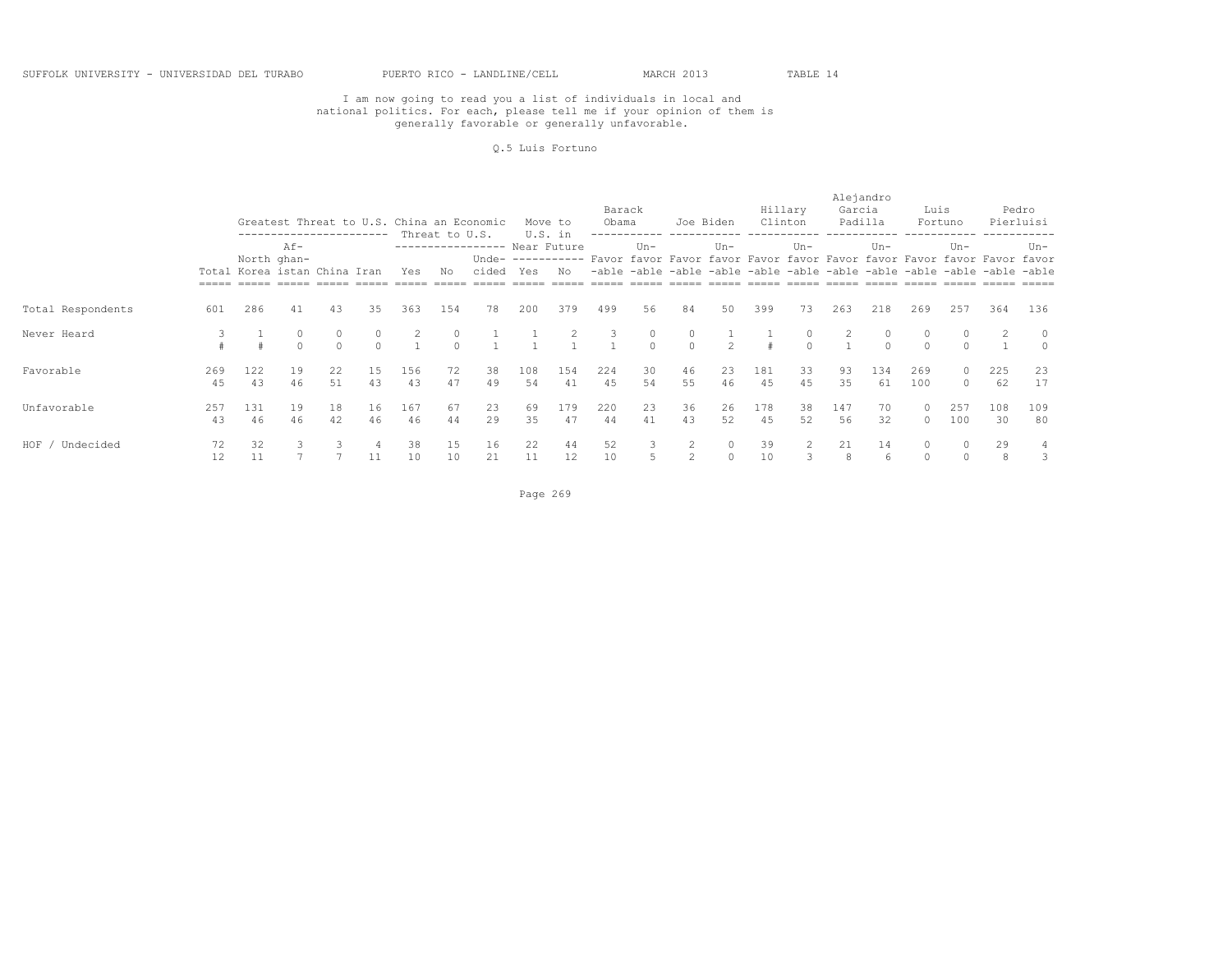#### Q.6 Pedro Pierluisi

|                    |           |           |                                                       |               |          |                     | Threat to U.S.      | Greatest Threat to U.S. China an Economic |                | Move to<br>U.S. in | Barack<br>Obama      |          | Joe Biden     |           |           | Hillary<br>Clinton | Alejandro<br>Garcia | Padilla   | Luis      | Fortuno                                                                                                                                                                        |                      | Pedro<br>Pierluisi |
|--------------------|-----------|-----------|-------------------------------------------------------|---------------|----------|---------------------|---------------------|-------------------------------------------|----------------|--------------------|----------------------|----------|---------------|-----------|-----------|--------------------|---------------------|-----------|-----------|--------------------------------------------------------------------------------------------------------------------------------------------------------------------------------|----------------------|--------------------|
|                    |           |           | $Af -$<br>North ghan-<br>Total Korea istan China Iran |               |          | Yes                 | Νo                  | ----------------- Near Future<br>cided    | Yes            | No                 |                      | $Un -$   |               | $Un -$    |           | $Un-$              |                     | Un-       |           | $Un -$<br>Unde- ----------- Favor favor Favor favor Favor favor Favor favor Favor favor Favor favor<br>-able -able -able -able -able -able -able -able -able -able -able -able |                      | Un-                |
| Total Respondents  | 601       | 286       | 41                                                    | 43            | 35       | 363                 | 154                 | 78                                        | 200            | 379                | 499                  | 56       | 84            | 50        | 399       | 73                 | 263                 | 218       | 269       | 257                                                                                                                                                                            | 364                  | 136                |
| Never Heard        | 17<br>3   |           |                                                       | $\mathcal{P}$ | 6        | 8<br>$\mathfrak{D}$ | 6<br>$\overline{4}$ |                                           | $\overline{a}$ | 8.<br>$2^{1}$      | 11<br>$\overline{2}$ |          | 0<br>$\Omega$ | $\cap$    | $2^{1}$   |                    | $\mathcal{L}$       |           | 8         |                                                                                                                                                                                | $\Omega$             | $\circ$<br>$\circ$ |
| Favorable          | 364<br>61 | 177<br>62 | 29<br>71                                              | 30<br>70      | 23<br>66 | 220<br>61           | 94<br>61            | 47<br>60                                  | 121<br>61      | 232<br>61          | 314<br>63            | 33<br>59 | 56<br>67      | 33<br>66  | 250<br>63 | 45<br>62           | 157<br>60           | 151<br>69 | 225<br>84 | 108<br>42                                                                                                                                                                      | 364<br>100           | $\circ$<br>$\circ$ |
| Unfavorable        | 136<br>23 | 67<br>23  | 9<br>22                                               | 11<br>26      | -6<br>17 | 92<br>2.5           | 36<br>23            | 8<br>10                                   | 44<br>22       | 88<br>23           | 109<br>2.2           | 15<br>27 | 19<br>2.3     | 14<br>2.8 | 92<br>23  | 22<br>30           | 71<br>2.7           | 47<br>22  | 23<br>9   | 109<br>42                                                                                                                                                                      | $\Omega$<br>$\Omega$ | 136<br>100         |
| HOF /<br>Undecided | 84<br>14  | 38<br>13  |                                                       |               |          | 43<br>12            | 18<br>12            | 20<br>26                                  | 26<br>13       | 51<br>13           | 65<br>13             |          | 9<br>11       | 6         | 50<br>13  |                    | 28<br>11            | 17<br>8   | 13        | 38<br>15                                                                                                                                                                       |                      | $\circ$<br>$\circ$ |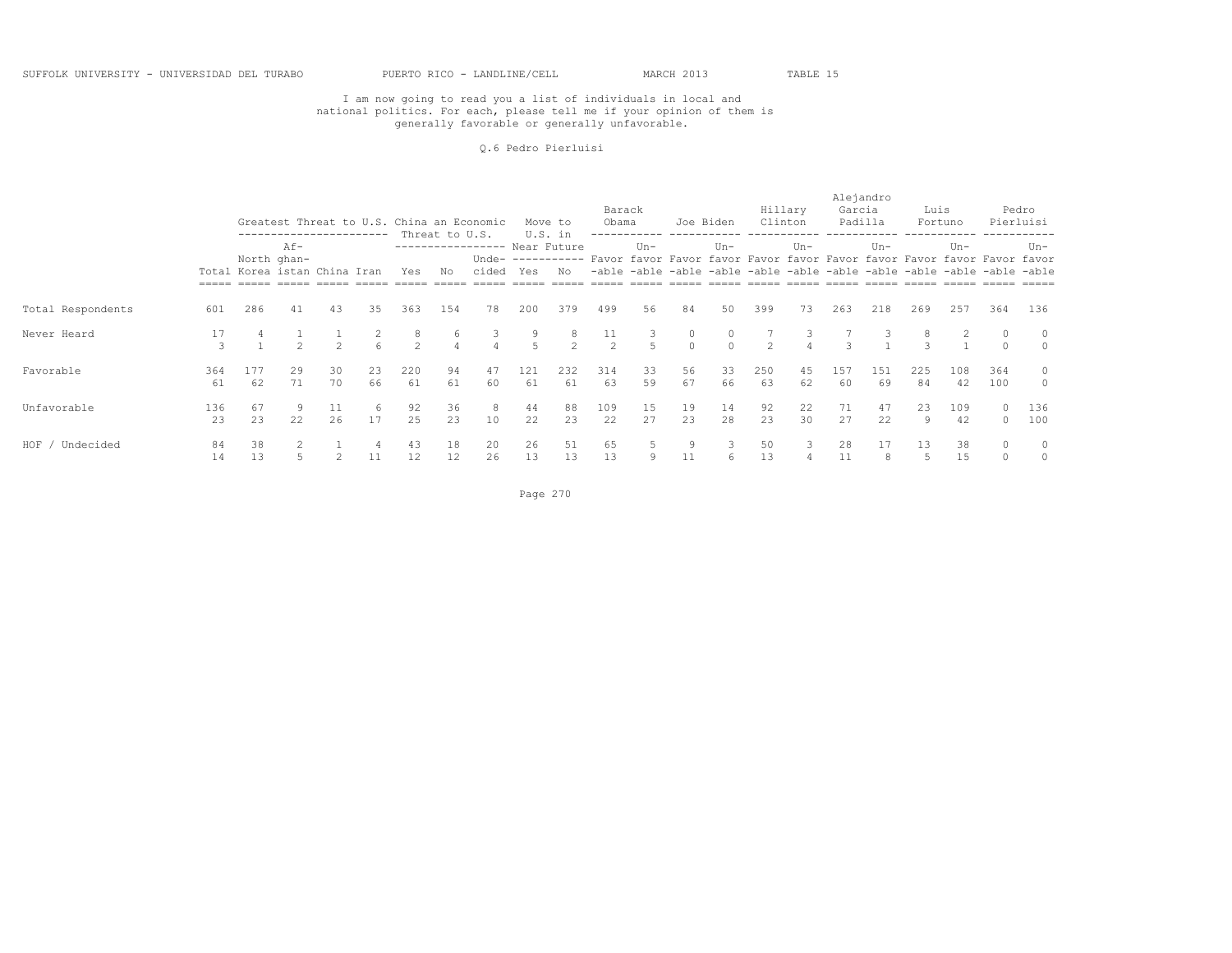#### Q.7 Do you feel Puerto Rico is headed in the right direction, or is it on the wrong track?

|                   |           |                                                                                                                  |          |          |          |                |                      | Greatest Threat to U.S. China an Economic |           | Move to        | Barack<br>Obama |          | Joe Biden                                       |                          | Hillary<br>Clinton |          | Alejandro<br>Garcia<br>Padilla |               | Luis               | Fortuno                                                                                                                       |           | Pedro<br>Pierluisi |
|-------------------|-----------|------------------------------------------------------------------------------------------------------------------|----------|----------|----------|----------------|----------------------|-------------------------------------------|-----------|----------------|-----------------|----------|-------------------------------------------------|--------------------------|--------------------|----------|--------------------------------|---------------|--------------------|-------------------------------------------------------------------------------------------------------------------------------|-----------|--------------------|
|                   |           | -----------------------<br>$Af -$<br>North ghan-<br>Total Korea istan China Iran<br>Yes<br>43<br>286<br>41<br>35 |          |          |          |                | Threat to U.S.<br>No | ---------------- Near Future<br>cided     | Yes       | U.S. in<br>No. |                 | $Un -$   | -able -able -able -able -able -able -able -able | $Un-$                    |                    | $Un-$    |                                | $Un -$        |                    | $Un -$<br>Unde- ---------- Favor favor Favor favor Favor favor Favor favor Favor favor Favor favor<br>-able -able -able -able |           | Un-                |
| Total Respondents | 601       |                                                                                                                  |          |          |          | 363            | 154                  | 78                                        | 200       | 379            | 499             | 56       | 84                                              | 50                       | 399                | 73       | 263                            | 218           | 269                | 257                                                                                                                           | 364       | 136                |
| Right Direction   | 145<br>24 | 70<br>24                                                                                                         | 14<br>34 | 12<br>28 | -6<br>17 | 82<br>23       | 47<br>31             | 15<br>19                                  | 31<br>16  | 108<br>28      | 129<br>26       | 5<br>Q   | 19<br>23                                        | $12 \overline{ }$<br>2.4 | 104<br>26          | 12<br>16 | 112<br>43                      | 16            | 55<br>$20^{\circ}$ | 73<br>28                                                                                                                      | 83<br>23  | 44<br>32           |
| Wrong Track       | 348<br>58 | 168<br>59                                                                                                        | 22<br>54 | 26<br>60 | 25<br>71 | 226<br>62      | 80<br>52             | 38<br>49                                  | 148<br>74 | 191<br>50      | 276<br>55       | 46<br>82 | 52<br>62                                        | 35<br>70                 | 220<br>55          | 51<br>70 | 92<br>35                       | 184<br>84     | 174<br>65          | 137<br>53                                                                                                                     | 222<br>61 | 75<br>55           |
| Undecided         | 99<br>17  | 45<br>16                                                                                                         | 5<br>12  | 9        | 11       | 53<br>1.5      | 24<br>16             | 21<br>27                                  | 19<br>10  | 75<br>20       | 89<br>18        | 4        | 13<br>15                                        | 3<br>6                   | 70<br>18           | 9<br>12  | 55<br>21                       | 18<br>8       | 38<br>14           | 45<br>18                                                                                                                      | 57<br>16  | 16<br>12           |
| Refused           | 9         | 3                                                                                                                |          | 2        | $\Omega$ | $\overline{c}$ | 3<br>$\mathfrak{D}$  | 4<br>5                                    |           | 5.             | 5               | 2        | $\circ$<br>$\circ$                              | $\circ$<br>$\Omega$      |                    |          | $\mathcal{L}$                  | 0<br>$\Omega$ | 2                  | $\overline{c}$                                                                                                                |           |                    |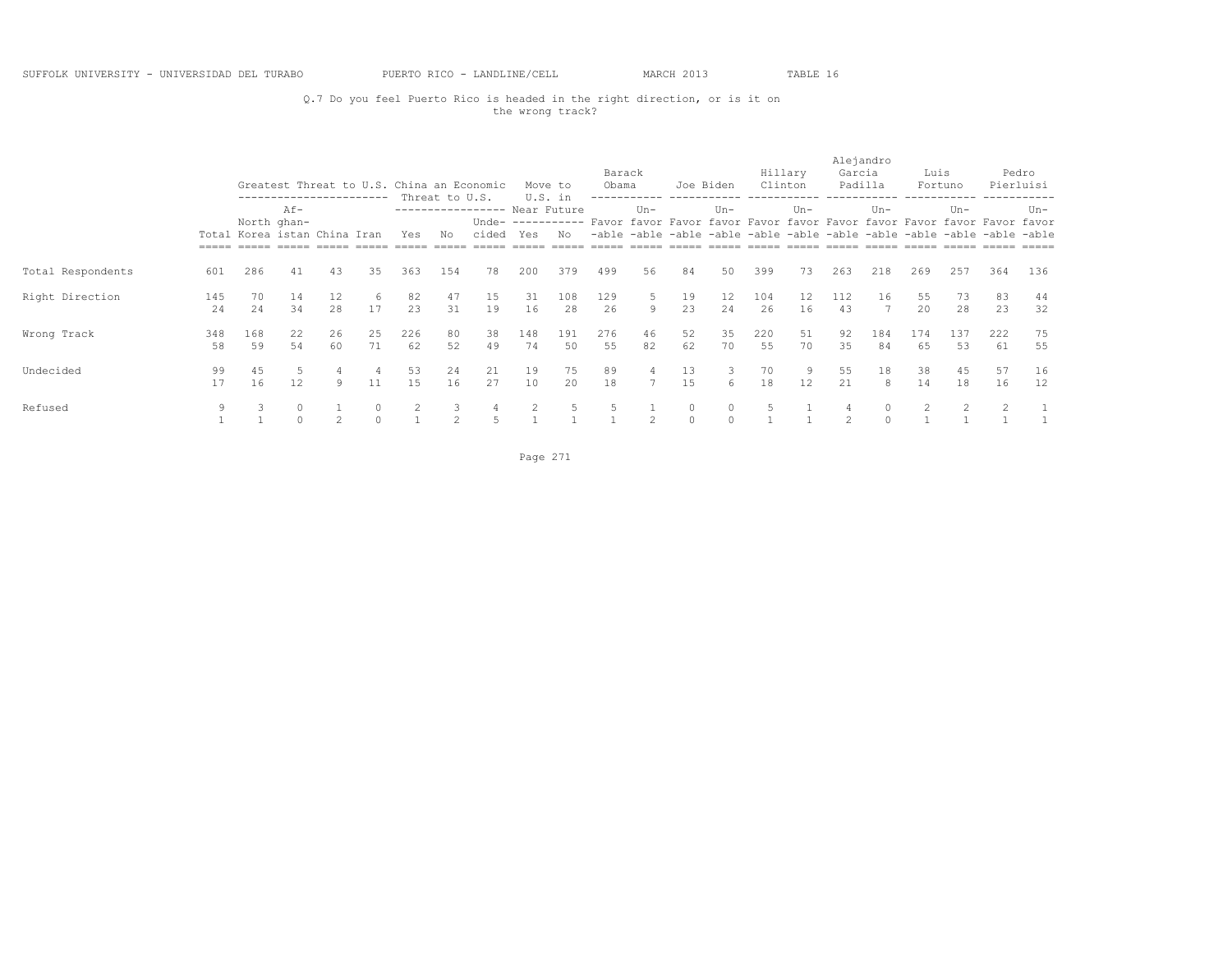### Q.8 Do you approve or disapprove of the job Barack Obama is doing as U.S. president?

|                   |                      |                              |                       |                     | ----------------------- |           |                      | Greatest Threat to U.S. China an Economic |           | Move to       | Barack<br>Obama      |                         |                     | Joe Biden      |           | Hillary<br>Clinton | Alejandro<br>Garcia<br>Padilla |                      | Luis                 | Fortuno                                                                                                                                                                       |           | Pedro<br>Pierluisi |
|-------------------|----------------------|------------------------------|-----------------------|---------------------|-------------------------|-----------|----------------------|-------------------------------------------|-----------|---------------|----------------------|-------------------------|---------------------|----------------|-----------|--------------------|--------------------------------|----------------------|----------------------|-------------------------------------------------------------------------------------------------------------------------------------------------------------------------------|-----------|--------------------|
|                   |                      | Total Korea istan China Iran | $Af -$<br>North ghan- |                     |                         | Yes       | Threat to U.S.<br>No | ----------------- Near Future<br>cided    | Yes       | U.S. in<br>Nο |                      | $Un -$                  |                     | $Un-$          |           | $Un-$              |                                | $Un -$               |                      | $Un -$<br>Unde- ---------- Favor favor Favor favor Favor favor Favor favor Favor favor Favor favor<br>-able -able -able -able -able -able -able -able -able -able -able -able |           | Un-                |
| Total Respondents | 601                  | 286                          | 41                    | 43                  | 35                      | 363       | 154                  | 78                                        | 200       | 379           | 499                  | 56                      | 84                  | 50             | 399       | 73                 | 263                            | 218                  | 269                  | 257                                                                                                                                                                           | 364       | 136                |
| Approve           | 488<br>81            | 233<br>81                    | 36<br>88              | 29<br>67            | 29<br>83                | 298<br>82 | 128<br>83            | 57<br>73                                  | 163<br>82 | 308<br>81     | 458<br>92            | $12 \overline{ }$<br>21 | 68<br>81            | 36<br>72       | 353<br>88 | 45<br>62           | 237<br>90                      | 165<br>76            | 223<br>83            | 219<br>85                                                                                                                                                                     | 304<br>84 | 115<br>85          |
| Disapprove        | 55<br>9              | 33<br>12                     | $\mathcal{L}$         | 10<br>23            | 6                       | 37<br>10  | 14<br>9              | 4<br>5                                    | 21<br>11  | 31<br>8       | 16<br>3              | 35<br>63                | 12<br>14            | 11<br>22       | 23<br>6   | 20<br>27           | 11                             | 38<br>17             | 32<br>12             | 19                                                                                                                                                                            | 40<br>11  | 9<br>$7^{\circ}$   |
| Undecided         | 48<br>8              | 16<br>6                      |                       | 9                   | 11                      | 23<br>6   | 10<br>6              | 15<br>19                                  | 13<br>7   | 35<br>Q       | 21<br>$\overline{4}$ | 8<br>14                 | 4<br>5              | $\overline{4}$ | 21<br>5   | 6<br>8             | 12 <sup>°</sup>                | 11<br>$\overline{5}$ | 11<br>$\overline{4}$ | 16<br>6                                                                                                                                                                       | 17        | 9                  |
| Refused           | 10<br>$\mathfrak{D}$ |                              |                       | $\circ$<br>$\Omega$ | $\circ$<br>$\Omega$     | 5         |                      | 2<br>3                                    | $\hat{ }$ |               |                      | $\hat{ }$               | $\circ$<br>$\Omega$ | $\mathcal{P}$  | 2         | $\mathcal{L}$      | 3                              |                      |                      |                                                                                                                                                                               |           | $\overline{2}$     |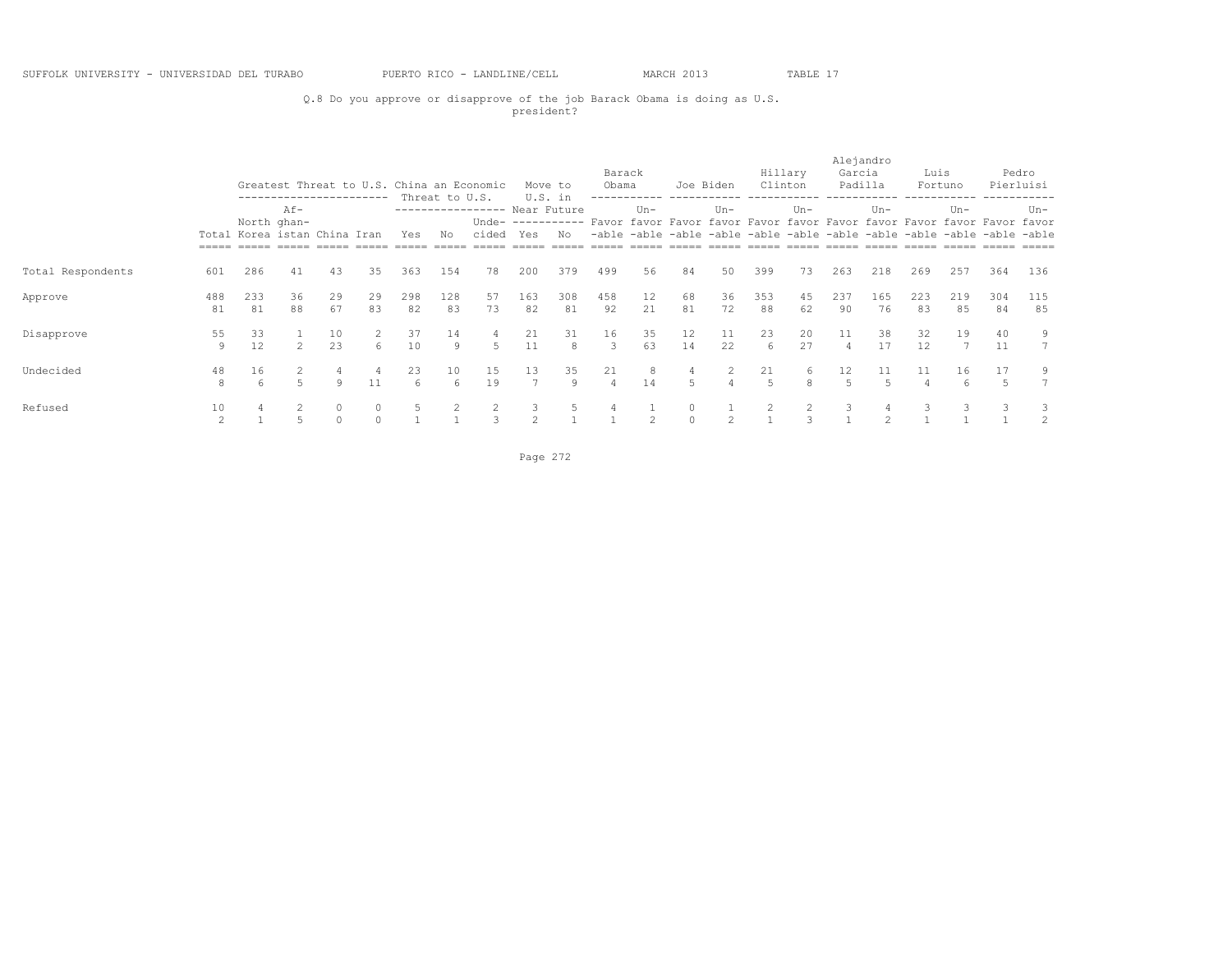Q.9 Do you approve or disapprove of the job Luis Fortuno did as governor?

|                   |           |                                                                                                              |                     |          |                     |           |                      | Greatest Threat to U.S. China an Economic |                      | Move to       | Barack<br>Obama |                     | Joe Biden |                     | Clinton   | Hillary  | Alejandro<br>Garcia<br>Padilla |           | Luis                    | Fortuno                                                                                                                                                                       |                     | Pedro<br>Pierluisi |
|-------------------|-----------|--------------------------------------------------------------------------------------------------------------|---------------------|----------|---------------------|-----------|----------------------|-------------------------------------------|----------------------|---------------|-----------------|---------------------|-----------|---------------------|-----------|----------|--------------------------------|-----------|-------------------------|-------------------------------------------------------------------------------------------------------------------------------------------------------------------------------|---------------------|--------------------|
|                   |           | -------------------<br>$Af -$<br>North ghan-<br>Total Korea istan China Iran<br>Yes<br>286<br>43<br>35<br>41 |                     |          |                     |           | Threat to U.S.<br>No | ---------------- Near Future<br>cided     | Yes                  | U.S. in<br>No |                 | $Un -$              |           | $Un -$              |           | $Un-$    |                                | $Un -$    |                         | $Un -$<br>Unde- ---------- Favor favor Favor favor Favor favor Favor favor Favor favor Favor favor<br>-able -able -able -able -able -able -able -able -able -able -able -able |                     | $Un-$<br>$======$  |
| Total Respondents | 601       |                                                                                                              |                     |          |                     | 363       | 154                  | 78                                        | 200                  | 379           | 499             | .56                 | 84        | 50                  | 399       | 73       | 263                            | 218       | 269                     | 257                                                                                                                                                                           | 364                 | 136                |
| Approve           | 261<br>43 | 122<br>43                                                                                                    | 18<br>44            | 21<br>49 | 16<br>46            | 154<br>42 | 71<br>46             | 33<br>42                                  | 109<br>55            | 144<br>38     | 214<br>43       | 33<br>59            | 42<br>50  | 24<br>48            | 176<br>44 | 35<br>48 | 85<br>32                       | 130<br>60 | 215<br>80               | 24<br>9                                                                                                                                                                       | 214<br>59           | 22<br>16           |
| Disapprove        | 272<br>45 | 132<br>46                                                                                                    | 20<br>49            | 19<br>44 | 12<br>34            | 170<br>47 | 70<br>45             | 29<br>37                                  | 77<br>39             | 186<br>49     | 231<br>46       | 20<br>36            | 34<br>40  | 25<br>50            | 181<br>45 | 34<br>47 | 153<br>58                      | 73<br>33  | 32<br>$12 \overline{ }$ | 215<br>84                                                                                                                                                                     | 114<br>31           | 103<br>76          |
| Undecided         | 61<br>10  | 29<br>10                                                                                                     | 3                   |          | 20                  | 36<br>10  | 11<br>$\overline{ }$ | 14<br>18                                  | 13<br>$\overline{7}$ | 44<br>12      | 48<br>10        | 3<br>5              | 8         | $\mathcal{L}$       | 37<br>Q   | 4<br>5   | 22<br>$\mathcal{R}$            | 14<br>6   | 20<br>$\overline{7}$    | 16<br>6                                                                                                                                                                       | 32<br>$\mathcal{Q}$ | 9                  |
| Refused           |           |                                                                                                              | $\circ$<br>$\Omega$ |          | $\circ$<br>$\Omega$ | 3         |                      |                                           |                      |               | 6               | $\circ$<br>$\Omega$ |           | $\circ$<br>$\Omega$ | 5         |          |                                |           |                         |                                                                                                                                                                               |                     | 2                  |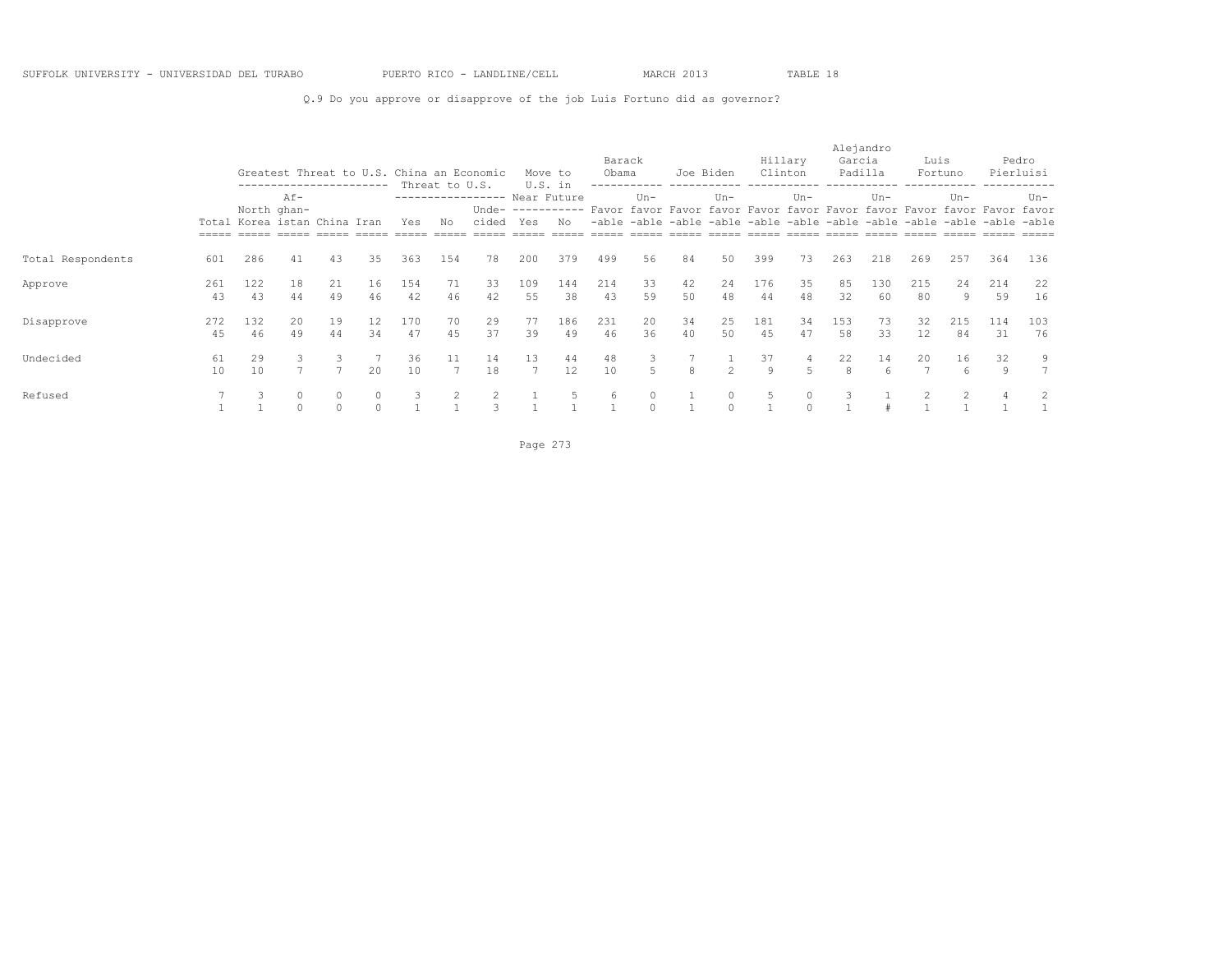### Q.10 Do you approve or disapprove of the job Alejandro Garcia Padilla is doing as governor?

|                   |                     |                                                                                                                  |          |                     |                    |           |                      | Greatest Threat to U.S. China an Economic |                | Move to                        | Barack<br>Obama |               |          | Joe Biden      |                    | Hillary<br>Clinton | Alejandro<br>Garcia<br>Padilla |           | Luis      | Fortuno                                                                                                                                                |                | Pedro<br>Pierluisi  |
|-------------------|---------------------|------------------------------------------------------------------------------------------------------------------|----------|---------------------|--------------------|-----------|----------------------|-------------------------------------------|----------------|--------------------------------|-----------------|---------------|----------|----------------|--------------------|--------------------|--------------------------------|-----------|-----------|--------------------------------------------------------------------------------------------------------------------------------------------------------|----------------|---------------------|
|                   |                     | -----------------------<br>$Af -$<br>North ghan-<br>Total Korea istan China Iran<br>Yes<br>286<br>41<br>43<br>35 |          |                     |                    |           | Threat to U.S.<br>No | ----------------- Near Future<br>cided    | Yes            | U.S. in<br>Unde- $-----$<br>No | -able           | $Un -$        |          | $Un-$          |                    | $Un-$              |                                | $Un -$    |           | $Un -$<br>Favor favor Favor favor Favor favor Favor favor Favor favor Favor favor<br>-able -able -able -able -able -able -able -able -able -able -able |                | $Un-$               |
| Total Respondents | 601                 |                                                                                                                  |          |                     |                    | 363       | 154                  | 78                                        | 200            | 379                            | 499             | 56            | 84       | 50             | 399                | 73                 | 263                            | 218       | 269       | 257                                                                                                                                                    | 364            | 136                 |
| Approve           | 219<br>36           | 109<br>38                                                                                                        | 18<br>44 | 13<br>30            | 12<br>34           | 133<br>37 | 61<br>40             | 22<br>28                                  | 54<br>27       | 158<br>42                      | 197<br>39       | 10<br>18      | 34<br>40 | 17<br>34       | 153<br>38          | 26<br>36           | 176<br>67                      | 19<br>9   | 77<br>29  | 126<br>49                                                                                                                                              | 117<br>32      | 69<br>51            |
| Disapprove        | 234<br>39           | 105<br>37                                                                                                        | 19<br>46 | 25<br>58            | 15<br>43           | 152<br>42 | 51<br>33             | 31<br>40                                  | 103<br>52      | 120<br>32                      | 184<br>37       | 35<br>63      | 34<br>40 | 27<br>54       | 157<br>39          | 38<br>52           | 33<br>13                       | 171<br>78 | 142<br>53 | 73<br>28                                                                                                                                               | 165<br>45      | 42<br>31            |
| Undecided         | 135<br>23           | 64<br>22                                                                                                         | 4<br>10  | 12                  | 8<br>23            | 72<br>20  | 38<br>25             | 22<br>28                                  | 41<br>21       | 91<br>24                       | 109<br>22       | 11<br>20      | 15<br>18 | 5<br>10        | 81<br>20           | 9<br>12            | 52<br>20                       | 26<br>12  | 47<br>17  | 55<br>21                                                                                                                                               | 75<br>21       | 22<br>16            |
| Refused           | 13<br>$\mathcal{L}$ | 8                                                                                                                | $\Omega$ | $\circ$<br>$\Omega$ | $\circ$<br>$\circ$ | 6<br>2    | 3                    | 3                                         | $\overline{2}$ | 10<br>3                        | 9<br>2          | 0<br>$\Omega$ |          | $\mathfrak{D}$ | 8<br>$\mathcal{L}$ | $\Omega$           |                                |           | 3         |                                                                                                                                                        | $\mathfrak{D}$ | 3<br>$\overline{2}$ |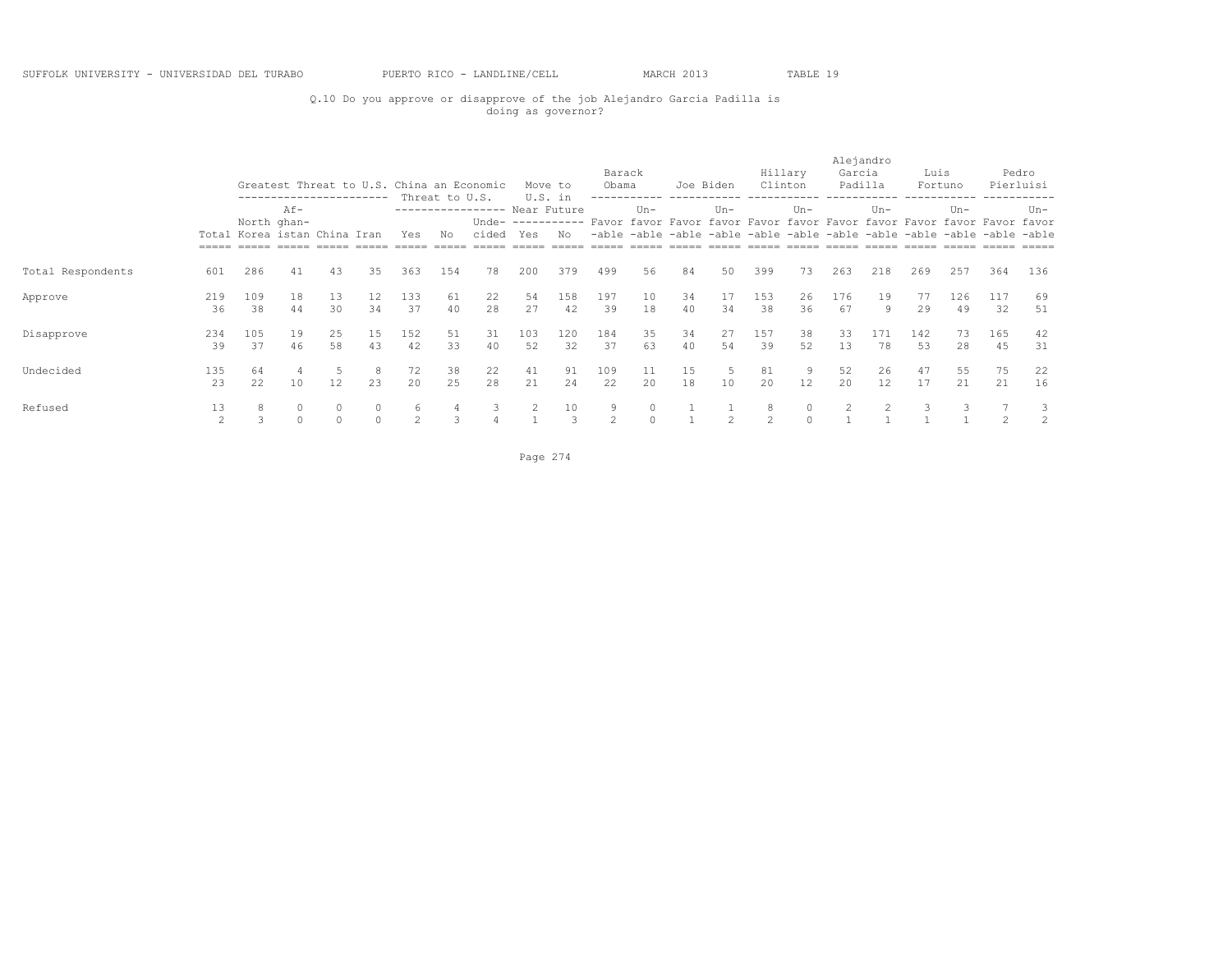### Q.11 Do you approve or disapprove of the job Pedro Pierluisi is doing as resident commissioner?

|                   |           |                                                                                                                |          |               |              |           |                      | Greatest Threat to U.S. China an Economic |           | Move to        | Barack<br>Obama |          | Joe Biden          |          |           | Hillary<br>Clinton | Alejandro<br>Garcia | Padilla   | Luis      | Fortuno   |                                                                                                                                                                     | Pedro<br>Pierluisi |
|-------------------|-----------|----------------------------------------------------------------------------------------------------------------|----------|---------------|--------------|-----------|----------------------|-------------------------------------------|-----------|----------------|-----------------|----------|--------------------|----------|-----------|--------------------|---------------------|-----------|-----------|-----------|---------------------------------------------------------------------------------------------------------------------------------------------------------------------|--------------------|
|                   |           | ------------------------<br>Af-<br>North ghan-<br>Total Korea istan China Iran<br>Yes<br>286<br>41<br>43<br>35 |          |               |              |           | Threat to U.S.<br>No | ---------------- Near Future<br>cided     | Yes       | U.S. in<br>No. |                 | $Un -$   |                    | $Un -$   |           | $Un-$              |                     | $Un -$    |           | $Un -$    | Unde- ---------- Favor favor Favor favor Favor favor Favor favor Favor favor Favor favor<br>-able -able -able -able -able -able -able -able -able -able -able -able | $Un-$              |
| Total Respondents | 601       |                                                                                                                |          |               |              | 363       | 154                  | 78                                        | 200       | 379            | 499             | 56       | 84                 | 50       | 399       | 73                 | 263                 | 218       | 269       | 257       | 364                                                                                                                                                                 | 136                |
| Approve           | 362<br>60 | 181<br>63                                                                                                      | 26<br>63 | 27<br>63      | 20<br>57     | 223<br>61 | 89<br>58             | 46<br>59                                  | 124<br>62 | 226<br>60      | 312<br>63       | 33<br>59 | 47<br>56           | 32<br>64 | 249<br>62 | 48<br>66           | 152<br>58           | 147<br>67 | 211<br>78 | 121<br>47 | 306<br>84                                                                                                                                                           | 28<br>21           |
| Disapprove        | 129<br>22 | 65<br>23                                                                                                       | 9<br>22  | 10<br>23      | $20^{\circ}$ | 85<br>23  | 36<br>2.3            | 8<br>10                                   | 33<br>17  | 93<br>25       | 106<br>21       | 12<br>21 | 26<br>31           | 13<br>26 | 91<br>23  | 12<br>16           | 62<br>24            | 45<br>2.1 | 28<br>10  | 91<br>35  | 28<br>8                                                                                                                                                             | 84<br>62           |
| Undecided         | 97<br>16  | 34<br>12                                                                                                       | 6<br>15  | 12            | 8<br>23      | 51<br>14  | 26<br>17             | 20<br>26                                  | 38<br>19  | 54<br>14       | 73<br>15        | 9<br>16  | 11<br>13           | 4<br>8   | 54<br>14  | 11<br>15           | 44<br>17            | 24<br>11  | 26<br>10  | 43<br>17  | 27                                                                                                                                                                  | 22<br>16           |
| Refused           | 13<br>2   | 6<br>$\overline{2}$                                                                                            |          | $\mathcal{L}$ | $\Omega$     | 4         | 3<br>2               | 4<br>5                                    |           | 6<br>2         | 8<br>2          | 2        | $\circ$<br>$\circ$ | 2        |           |                    |                     | 2         | 4         |           |                                                                                                                                                                     | 2                  |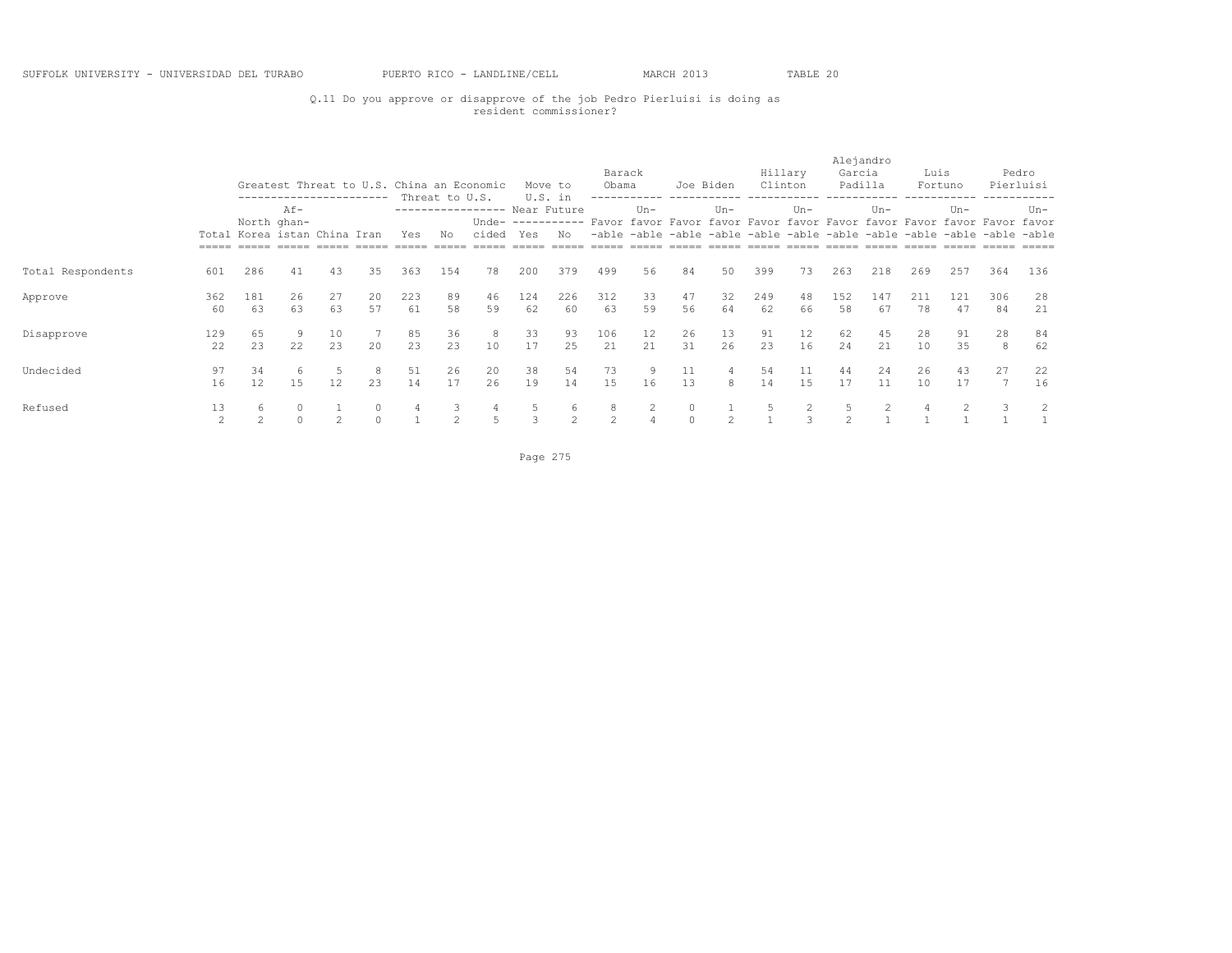Now I'd like to ask you about some local, national and international issues.

### Q.12 What is the most important issue facing Puerto Rico today?

|                                                           |                      |                                                                                |                                |                                |                      | ----------------------- Threat to U.S. |                                | Greatest Threat to U.S. China an Economic |                                | Move to<br>U.S. in    | Barack<br>Obama      | -----------             |                                                                                                                                                                     | Joe Biden<br>------------ |                                | Hillary<br>Clinton<br>----------- | Alejandro<br>Garcia<br>Padilla |                      | Luis                           | Fortuno                  |                                | Pedro<br>Pierluisi             |
|-----------------------------------------------------------|----------------------|--------------------------------------------------------------------------------|--------------------------------|--------------------------------|----------------------|----------------------------------------|--------------------------------|-------------------------------------------|--------------------------------|-----------------------|----------------------|-------------------------|---------------------------------------------------------------------------------------------------------------------------------------------------------------------|---------------------------|--------------------------------|-----------------------------------|--------------------------------|----------------------|--------------------------------|--------------------------|--------------------------------|--------------------------------|
|                                                           |                      | North ghan-<br>Total Korea istan China Iran<br>----- ----- ----- <i>-</i> ---- | $Af -$                         |                                |                      | Yes                                    | No                             | ---------------- Near Future<br>cided     | Yes                            | No                    |                      | $Un -$                  | Unde- ---------- Favor favor Favor favor Favor favor Favor favor Favor favor Favor favor<br>-able -able -able -able -able -able -able -able -able -able -able -able | $Un -$                    |                                | $Un-$                             |                                | $Un-$                |                                | $Un -$                   |                                | $Un-$                          |
| Total Respondents                                         | 601                  | 286                                                                            | 41                             | 43                             | 35                   | 363                                    | 154                            | 78                                        | 200                            | 379                   | 499                  | 56                      | 84                                                                                                                                                                  | 50                        | 399                            | 73                                | 263                            | 218                  | 269                            | 257                      | 364                            | 136                            |
| Crime/Drug Trafficking                                    | 241<br>40            | 109<br>38                                                                      | 20<br>49                       | 20<br>47                       | 13<br>37             | 141<br>39                              | 62<br>40                       | 36<br>46                                  | 84<br>42                       | 152<br>40             | 203<br>41            | 25<br>4.5               | 30<br>36                                                                                                                                                            | 20<br>40                  | 154<br>39                      | 29<br>40                          | 105<br>40                      | 82<br>38             | 124<br>46                      | 88<br>34                 | 157<br>43                      | 43<br>32                       |
| Economy/Unemployment                                      | 230<br>38            | 122<br>43                                                                      | 15<br>37                       | 12<br>28                       | 15<br>43             | 141<br>39                              | 58<br>38                       | 28<br>36                                  | 81<br>41                       | 141<br>37             | 198<br>40            | 14<br>2.5               | 33<br>39                                                                                                                                                            | 14<br>28                  | 165<br>41                      | 24<br>33                          | 109<br>41                      | 78<br>36             | 91<br>34                       | 112<br>44                | 141<br>39                      | 49<br>36                       |
| Education                                                 | 32<br>$\overline{5}$ | 19<br>$\overline{7}$                                                           | 1<br>$\mathfrak{D}$            | 3<br>$\overline{7}$            | 1<br>3               | 22<br>6                                | 10<br>$6 \overline{6}$         | $\circ$<br>$\Omega$                       | 8<br>$\overline{4}$            | 24<br>$6\overline{6}$ | 26<br>$\overline{5}$ | 3<br>5                  | 4<br>5                                                                                                                                                              | 2<br>$\overline{4}$       | 23<br>$6\overline{6}$          | 3<br>$\overline{4}$               | 15<br>6                        | 11<br>$\overline{5}$ | 15<br>6                        | 15<br>$6\overline{6}$    | 18<br>5                        | 12<br>$\overline{9}$           |
| Achieving Statehood/<br>Changing PR's Political<br>Status | 26<br>$\overline{4}$ | 10<br>3                                                                        | $\Omega$<br>$\Omega$           | 2<br>5                         | $\circ$              | 12<br>$\mathcal{E}$                    | 11<br>$\overline{7}$           |                                           | 9<br>5                         | 17<br>$\overline{4}$  | 18<br>$\overline{4}$ | 6<br>11                 | 6<br>$\overline{7}$                                                                                                                                                 | 14                        | 18<br>5                        | 6<br>$\mathsf{R}$                 | $\mathbf{1}$                   | 20<br>$\mathcal{Q}$  | 16<br>$6\overline{6}$          | 8<br>3                   | 15<br>$\overline{4}$           | 6<br>$\overline{4}$            |
| Healthcare                                                | 18<br>3              | 5<br>$\overline{c}$                                                            | $\overline{c}$                 | 3<br>$\overline{7}$            | $\mathcal{L}$        | 11<br>$\mathcal{L}$                    | 5<br>3                         | $\overline{c}$<br>3                       | $\overline{c}$<br>$\mathbf{1}$ | 15<br>$\overline{4}$  | 16<br>3              | 0<br>$\Omega$           | 2<br>$\overline{c}$                                                                                                                                                 | $\overline{c}$            | 12<br>$\mathbf{3}$             | 2<br>$\mathcal{L}$                | 14<br>$\overline{5}$           | 3<br>$\overline{1}$  | $\mathbf{1}$                   | 12<br>$\overline{5}$     | 11<br>3                        | 7<br>5                         |
| Poverty                                                   | 12<br>$\mathfrak{D}$ | 3<br>$\mathbf{1}$                                                              | $\mathbf{2}$<br>$\overline{a}$ | $\mathbf{1}$<br>$\mathfrak{D}$ | $\epsilon$           | 10<br>3                                | 1<br>$\mathbf{1}$              | $\mathbf{1}$<br>$\mathbf{1}$              | 5<br>3                         | 7<br>$\mathfrak{D}$   | 9<br>$\mathfrak{D}$  | 1<br>$\overline{2}$     | 3<br>$\overline{4}$                                                                                                                                                 | $\mathfrak{D}$            | 5<br>$\mathbf{1}$              | 3<br>$\overline{4}$               | 4<br>$\mathfrak{D}$            | 5<br>$\mathfrak{D}$  | 4<br>$\mathbf{1}$              | 7<br>3                   | $\overline{2}$<br>$\mathbf{1}$ | 6<br>$\overline{4}$            |
| Taxes/Welfare                                             | 6<br>1               | 5<br>$\mathfrak{D}$                                                            | $\circ$<br>$\cap$              | 1<br>$\mathfrak{D}$            | $\Omega$<br>$\cap$   | 5<br>$\mathbf{1}$                      | $\mathbf{1}$                   | $\Omega$<br>$\cap$                        | 4<br>$\mathfrak{D}$            |                       |                      | $\mathfrak{D}$          | 2<br>$\overline{c}$                                                                                                                                                 | $\Omega$<br>$\Omega$      | $\overline{1}$                 | $\mathbf{1}$                      |                                |                      |                                | 3                        | $\overline{4}$<br>$\mathbf{1}$ | $\overline{c}$<br>$\mathbf{1}$ |
| Loss of values                                            | 5<br>$\mathbf{1}$    | 3<br>$\mathbf{1}$                                                              | $\circ$<br>$\cap$              | $\mathbf{1}$<br>$\mathfrak{D}$ | $\Omega$<br>$\Omega$ | 3<br>$\mathbf{1}$                      | 1<br>$\mathbf{1}$              | 1<br>$\mathbf{1}$                         | $\circ$<br>$\Omega$            | 3<br>$\mathbf{1}$     | $\#$                 | 3<br>$\overline{5}$     | $\circ$<br>$\Omega$                                                                                                                                                 | 1<br>$\mathfrak{D}$       | $\overline{2}$<br>$\mathbf{1}$ | $\mathbf{1}$                      |                                | #                    | 2<br>$\mathbf{1}$              | 1                        | 3<br>$\overline{1}$            | $\overline{c}$<br>$\mathbf{1}$ |
| Political problems/<br>corruption                         |                      | 1<br>#                                                                         | $\Omega$<br>$\cap$             | $\Omega$<br>$\Omega$           | $\Omega$<br>$\cap$   | 2<br>$\mathbf{1}$                      | $\overline{2}$<br>$\mathbf{1}$ | $\circ$<br>$\Omega$                       | $\circ$<br>$\Omega$            | 3<br>$\mathbf{1}$     | 3                    | $\mathbf 0$<br>$\Omega$ | 1<br>$\mathbf{1}$                                                                                                                                                   | $\overline{2}$            | $\mathbf{1}$                   | $\mathbf{1}$                      | 0<br>$\Omega$                  | 2<br>$\overline{1}$  |                                | $\overline{c}$           | 3<br>$\mathbf{1}$              | $\mathbf{1}$<br>$1\,$          |
| Roads/Infrastructure                                      | $\#$                 | $\circ$<br>$\Omega$                                                            | $\Omega$<br>$\Omega$           | $\Omega$<br>$\Omega$           | $\Omega$<br>$\Omega$ | $\#$                                   | $\mathbf{1}$<br>$\mathbf{1}$   | $\mathbf{1}$                              | $\mathbf{1}$<br>$\overline{1}$ | 2<br>$\mathbf{1}$     | 3<br>$\mathbf{1}$    | $\Omega$<br>$\Omega$    | $\mathbf{1}$<br>$\overline{1}$                                                                                                                                      | $\Omega$<br>$\Omega$      | 3<br>$\mathbf{1}$              | $\Omega$<br>$\Omega$              |                                | $\pm$                | $\pm$                          | #                        | $\Omega$<br>$\Omega$           | $\overline{c}$<br>$\mathbf{1}$ |
| Global Warming/Climate<br>Change                          | 2                    | $\circ$<br>$\Omega$                                                            | $\circ$<br>$\Omega$            | $\Omega$<br>$\Omega$           | $\circ$<br>$\Omega$  | #                                      | 0<br>$\Omega$                  | 1<br>$\mathbf{1}$                         | $\circ$<br>$\Omega$            | 2<br>$\mathbf{1}$     | 2<br>$\pm$           | $\circ$<br>$\Omega$     | $\circ$<br>$\Omega$                                                                                                                                                 | $\circ$<br>$\cap$         | 1<br>$\pm$                     | 0<br>$\Omega$                     |                                | $\pm$                | $\overline{c}$<br>$\mathbf{1}$ | $\mathbf{0}$<br>$\Omega$ | $\mathbf{1}$<br>$\pm$          | $\mathbf{1}$<br>$\mathbf{1}$   |
| Social services                                           | $\#$                 | $\Omega$<br>$\Omega$                                                           | $\Omega$<br>$\Omega$           | $\Omega$<br>$\Omega$           | $\Omega$<br>$\Omega$ | $\Omega$<br>$\Omega$                   | $\Omega$<br>$\Omega$           | $\mathbf{1}$                              | $\Omega$<br>$\Omega$           | $\#$                  |                      | $\Omega$<br>$\Omega$    | $\circ$<br>$\Omega$                                                                                                                                                 | $\Omega$<br>$\Omega$      | $\mathbf{1}$<br>#              | $\Omega$<br>$\Omega$              |                                | $\Omega$<br>$\Omega$ | $\#$                           | $\Omega$<br>$\Omega$     | $\Omega$<br>$\Omega$           | $\mathbf{1}$<br>$\mathbf{1}$   |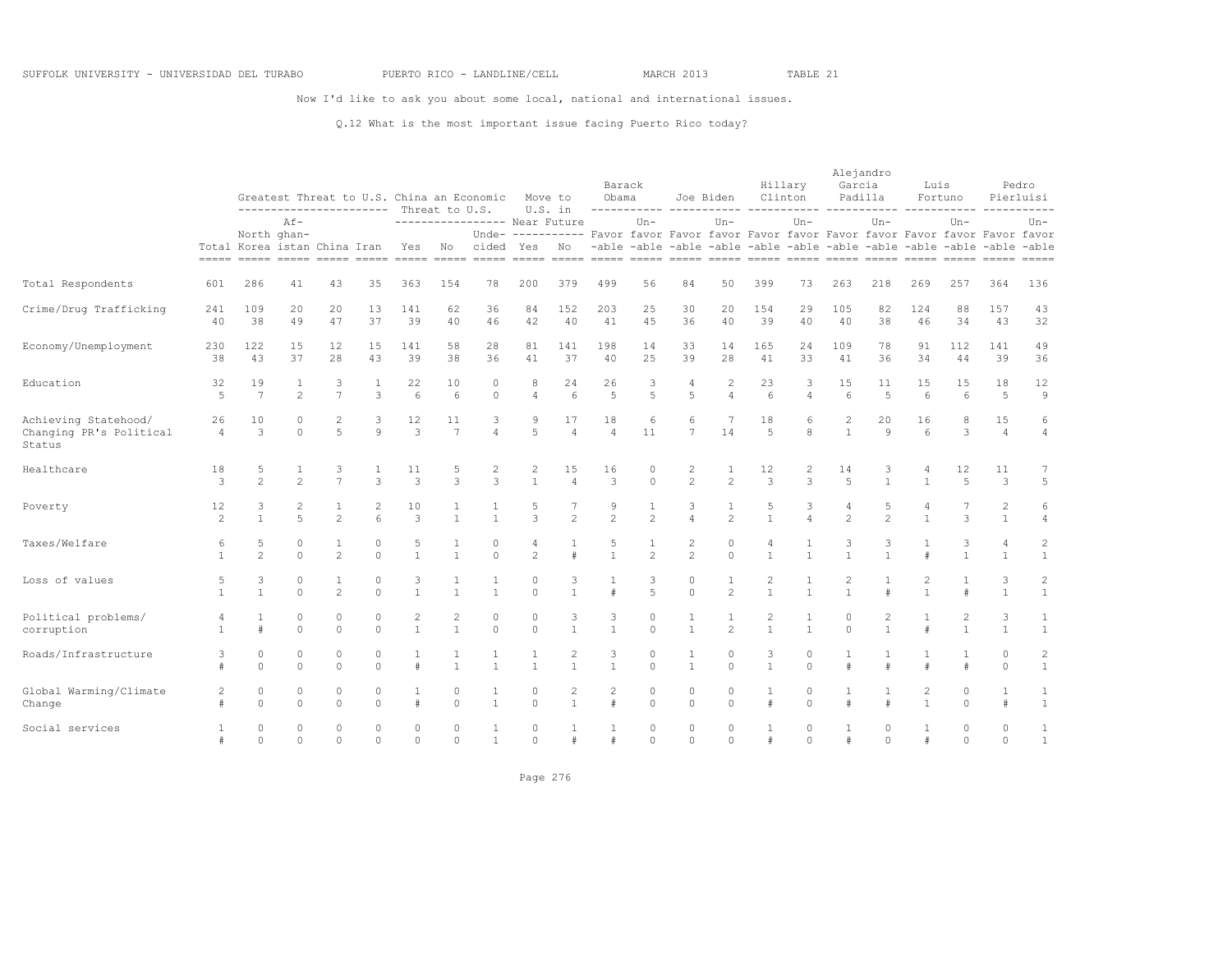Now I'd like to ask you about some local, national and international issues.

### Q.12 What is the most important issue facing Puerto Rico today?

|                     |                         |                                                         |                                  |                         | ----------------------- | Threat to U.S.      |                     | Greatest Threat to U.S. China an Economic                                                                                                                            |                     | Move to<br>U.S. in | Barack<br>Obama     |                         | ------------ -----------                                                                                                                                      | Joe Biden           | Clinton             | Hillary                         | Alejandro<br>Garcia<br>Padilla |                     | Luis<br>Fortuno     |                     |                         | Pedro<br>Pierluisi |
|---------------------|-------------------------|---------------------------------------------------------|----------------------------------|-------------------------|-------------------------|---------------------|---------------------|----------------------------------------------------------------------------------------------------------------------------------------------------------------------|---------------------|--------------------|---------------------|-------------------------|---------------------------------------------------------------------------------------------------------------------------------------------------------------|---------------------|---------------------|---------------------------------|--------------------------------|---------------------|---------------------|---------------------|-------------------------|--------------------|
|                     |                         | Total Korea istan China Iran<br>----- ----- ----- ----- | $Af -$<br>North ghan-            |                         |                         | Yes                 | No                  | ---------------- Near Future<br>Unde-<br>cided<br><u>soona aanoo aanoo aanoo aanoo aanoo aanoo aanoo aanoo aanoo aanoo aanoo aanoo aanoo aanoo aanoo aanoo aanoo</u> | Yes                 | No                 |                     | $Un -$                  | ---------- Favor favor Favor favor Favor favor Favor favor Favor favor Favor favor<br>-able -able -able -able -able -able -able -able -able -able -able -able | $Un -$              |                     | $Un -$                          |                                | $Un -$              |                     | $Un -$              |                         | $Un -$             |
| Total Respondents   | 601                     | 286                                                     | 41                               | 43                      | 35                      | 363                 | 154                 | 78                                                                                                                                                                   | 200                 | 379                | 499                 | 56                      | 84                                                                                                                                                            | 50                  | 399                 | 73                              | 263                            | 218                 | 269                 | 257                 | 364                     | 136                |
| The debt            |                         | $\mathbf{0}$<br>$\circ$                                 | 0<br>$\circ$                     | $\circ$<br>$\circ$      | $\circ$<br>$\circ$      | #                   | 0<br>$\circ$        | 0<br>$\circ$                                                                                                                                                         | 0<br>$\circ$        | $\#$               | #                   | $\circ$<br>$\circ$      | 1<br>$\mathbf{1}$                                                                                                                                             | $\circ$<br>$\circ$  | 0<br>$\circ$        | $\mathbf{1}$                    | 0<br>$\circ$                   | #                   | 0<br>$\Omega$       | #                   |                         | $\circ$            |
| Voting Rights       |                         | #                                                       | 0<br>$\Omega$                    | $\circ$<br>$\circ$      | 0<br>$\Omega$           | #                   | 0<br>$\circ$        | 0<br>$\Omega$                                                                                                                                                        | 0<br>$\mathbf{0}$   | $\#$               |                     | 0<br>$\Omega$           | 0<br>$\circ$                                                                                                                                                  | 0<br>$\Omega$       | #                   | $\Omega$                        |                                | 0<br>$\Omega$       | 0<br>$\Omega$       | #                   | 0<br>$\circ$            | $\circ$<br>$\circ$ |
| Reggaeton music     |                         | $\ddagger$                                              | $\mathbf{0}$<br>$\Omega$         | $\mathbb O$<br>$\circ$  | 0<br>$\circ$            | #                   | 0<br>$\circ$        | $\circ$<br>$\Omega$                                                                                                                                                  | $\mathbf{1}$        | 0<br>$\Omega$      |                     | 0<br>$\circ$            | 0<br>$\circ$                                                                                                                                                  | $\circ$<br>$\Omega$ | $\#$                | 0<br>$\Omega$                   | 0<br>$\Omega$                  | #                   | $\circ$<br>$\Omega$ | $\#$                | $\mathbf 0$<br>$\Omega$ |                    |
| Auto efficiency     |                         | $\ddot{+}$                                              | 0<br>$\Omega$                    | $\mathbb O$<br>$\circ$  | 0<br>$\circ$            | $\#$                | 0<br>$\circ$        | $\circ$<br>$\circ$                                                                                                                                                   | 0<br>$\mathbf{0}$   | $\pm$              |                     | 0<br>$\circ$            | 0<br>$\circ$                                                                                                                                                  | $\overline{c}$      | #                   | 0<br>$\Omega$                   | 0<br>$\circ$                   | 0<br>$\circ$        | $\ddagger$          | 0<br>$\circ$        | $\circ$<br>$\mathbf{0}$ | $\mathbf{1}$       |
| Helping the elderly |                         | $\circ$<br>$\Omega$                                     | 0<br>$\Omega$                    | $\circ$<br>$\Omega$     | $\circ$<br>$\Omega$     | 0<br>$\Omega$       | $\circ$<br>$\Omega$ | $\circ$<br>$\Omega$                                                                                                                                                  | $\circ$<br>$\Omega$ | 0<br>$\Omega$      | $\circ$<br>$\Omega$ | $\circ$<br>$\Omega$     | 0<br>$\Omega$                                                                                                                                                 | $\circ$<br>$\Omega$ | 0<br>$\Omega$       | 0<br>$\Omega$                   | $\pm$                          | $\circ$<br>$\Omega$ | 0<br>$\Omega$       | $\circ$<br>$\Omega$ | 0<br>$\Omega$           | $\circ$<br>$\circ$ |
| Overpopulation      |                         | $\pm$                                                   | 0<br>$\Omega$                    | $\mathbb O$<br>$\Omega$ | 0<br>$\Omega$           | $\#$                | 0<br>$\Omega$       | $\circ$<br>$\Omega$                                                                                                                                                  | $\circ$<br>$\circ$  | 0<br>$\Omega$      |                     | $\circ$<br>$\Omega$     | 0<br>$\Omega$                                                                                                                                                 | $\mathfrak{D}$      | 1<br>$\pm$          | 0<br>$\Omega$                   | 0<br>$\Omega$                  |                     |                     | $\circ$<br>$\Omega$ |                         | 0<br>$\Omega$      |
| Other               | $\mathbf 0$<br>$\Omega$ | $\circ$<br>$\Omega$                                     | 0<br>$\Omega$                    | $\circ$<br>$\Omega$     | 0<br>$\Omega$           | 0<br>$\Omega$       | $\circ$<br>$\Omega$ | 0<br>$\Omega$                                                                                                                                                        | $\circ$<br>$\Omega$ | 0<br>$\Omega$      | $\circ$<br>$\Omega$ | $\mathbb O$<br>$\Omega$ | 0<br>$\Omega$                                                                                                                                                 | $\circ$<br>$\Omega$ | $\circ$<br>$\circ$  | 0<br>$\Omega$                   | 0<br>$\Omega$                  | 0<br>$\Omega$       | 0<br>$\Omega$       | 0<br>$\Omega$       | 0<br>$\Omega$           | $\circ$<br>$\circ$ |
| Don't Know          | 13<br>$\overline{c}$    | 4<br>$\overline{1}$                                     | $\overline{c}$<br>$\overline{5}$ | $\mathbb O$<br>$\Omega$ | 0<br>$\cap$             | 9<br>$\mathfrak{D}$ | 1<br>$\mathbf{1}$   | 3                                                                                                                                                                    | 4<br>$\mathfrak{D}$ | $\mathfrak{D}$     | 8<br>$\overline{2}$ | 3<br>$\overline{5}$     | $\mathbf{1}$                                                                                                                                                  | $\mathfrak{D}$      | 5<br>$\overline{1}$ | $\overline{c}$<br>$\mathcal{L}$ | 3<br>$\mathbf{1}$              | 8<br>$\overline{a}$ | 5<br>$\mathfrak{D}$ | 4<br>$\mathfrak{D}$ | $\mathfrak{D}$          |                    |
| Refused             | 2                       |                                                         | 0<br>$\circ$                     | 0<br>$\circ$            | $\circ$<br>$\circ$      | 0<br>$\Omega$       |                     |                                                                                                                                                                      |                     |                    |                     | $\circ$<br>$\circ$      | 0<br>$\circ$                                                                                                                                                  | 0<br>$\circ$        | $\circ$<br>$\circ$  | 0<br>$\circ$                    |                                | 0<br>$\circ$        | 0<br>$\Omega$       |                     | 0<br>$\circ$            | $\mathbf{1}$       |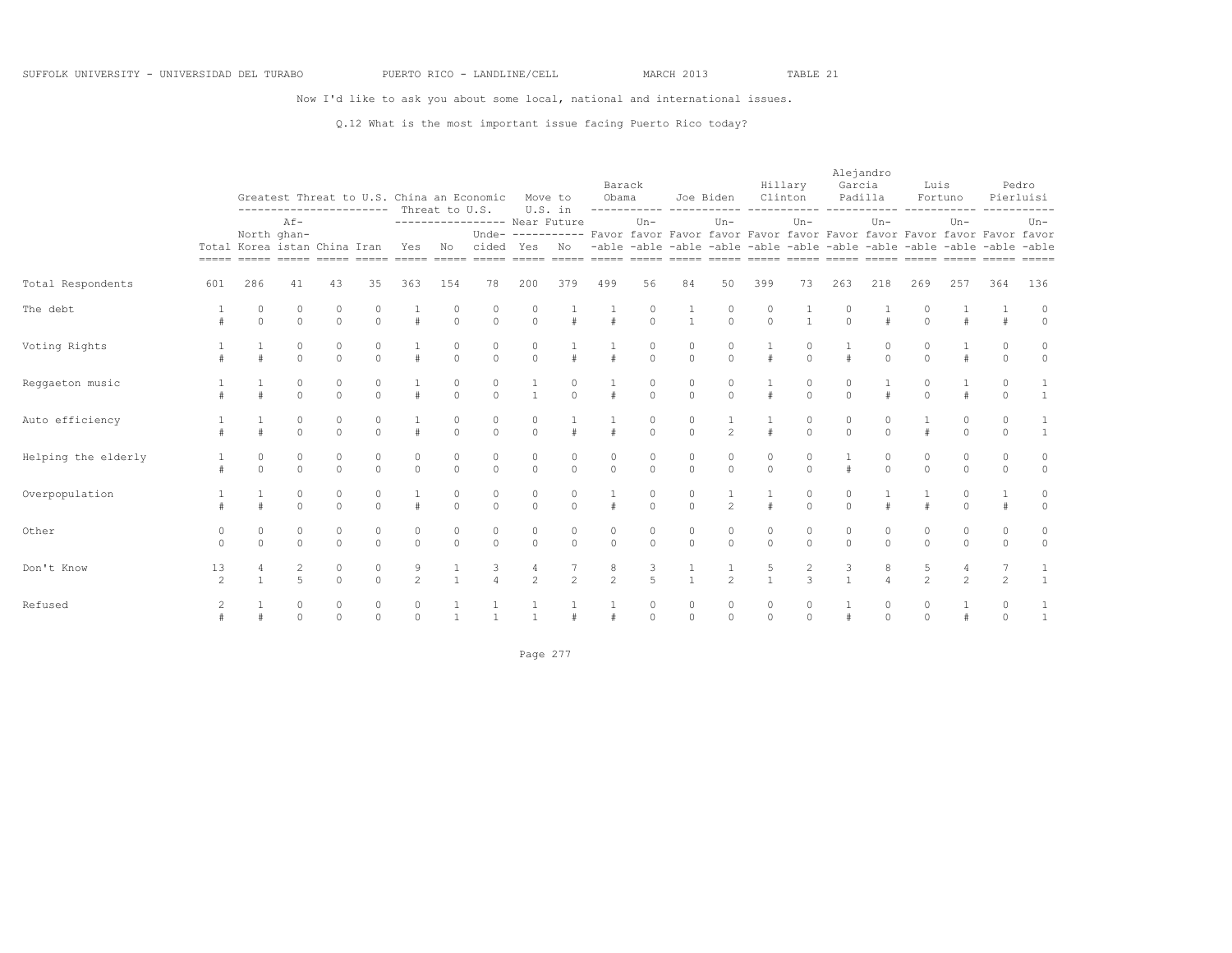### Q.13 How would you rate the roads and bridges in Puerto Rico - excellent, good, fair, or poor?

|                   |                      |                       |                                                                                  |                     |                      |                     |                      | Greatest Threat to U.S. China an Economic |                                | Move to             | Barack<br>Obama                                                                          |                   |                     | Joe Biden            |                     | Hillary<br>Clinton      | Garcia        | Alejandro<br>Padilla | Luis                                                                    | Fortuno<br>------------ |                                  | Pedro<br>Pierluisi |
|-------------------|----------------------|-----------------------|----------------------------------------------------------------------------------|---------------------|----------------------|---------------------|----------------------|-------------------------------------------|--------------------------------|---------------------|------------------------------------------------------------------------------------------|-------------------|---------------------|----------------------|---------------------|-------------------------|---------------|----------------------|-------------------------------------------------------------------------|-------------------------|----------------------------------|--------------------|
|                   |                      |                       | -----------------------<br>$Af -$<br>North ghan-<br>Total Korea istan China Iran |                     |                      |                     | Threat to U.S.       | ----------------- Near Future             |                                | U.S. in             | Unde- ---------- Favor favor Favor favor Favor favor Favor favor Favor favor Favor favor | $Un -$            |                     | $Un-$                |                     | $Un -$                  |               | $Un -$               |                                                                         | $Un -$                  |                                  | $Un -$             |
|                   |                      |                       |                                                                                  |                     |                      | Yes.                | No                   | cided                                     | Yes                            | No.                 |                                                                                          |                   |                     |                      |                     |                         |               |                      | -able -able -able -able -able -able -able -able -able -able -able -able |                         |                                  |                    |
| Total Respondents | 601                  | 286                   | 41                                                                               | 43                  | 35                   | 363                 | 154                  | 78                                        | 200                            | 379                 | 499                                                                                      | 56                | 84                  | 50                   | 399                 | 73                      | 263           | 218                  | 269                                                                     | 257                     | 364                              | 136                |
| Excellent/Good    | 84                   | 48                    | $\mathbf{2}$                                                                     | 5                   | 1                    | 46                  | 24                   | 13                                        | 25                             | 59                  | 70                                                                                       | 9                 | 17                  | 9                    | 62                  | 9                       | 35            | 33                   | 39                                                                      | 29                      | 56                               | 17                 |
|                   | 14                   | 17                    | 5                                                                                | 12                  | 3                    | 13                  | 16                   | 17                                        | 13                             | 16                  | 14                                                                                       | 16                | 20                  | 18                   | 16                  | 12                      | 13            | 15                   | 14                                                                      | 11                      | 15                               | 13                 |
| Excellent         | 4                    | 3<br>$\overline{1}$   | $\circ$<br>$\Omega$                                                              | $\circ$<br>$\Omega$ | $\circ$<br>$\Omega$  | 4<br>$\mathbf{1}$   | 0<br>$\Omega$        | $\circ$<br>$\Omega$                       | $\overline{c}$<br>$\mathbf{1}$ | 2<br>$\mathbf{1}$   | $\overline{4}$<br>$\mathbf{1}$                                                           | 0<br>$\Omega$     | $\overline{1}$      | $\mathfrak{D}$       | 4<br>$\mathbf{1}$   | $\mathbf 0$<br>$\Omega$ | $\pm$         | $\overline{1}$       | $\pm$                                                                   | 2<br>$\mathbf{1}$       | $\overline{c}$<br>$\overline{1}$ | $\circ$<br>$\circ$ |
| Good              | 80<br>13             | 45<br>16              | $\overline{2}$<br>5                                                              | 5<br>12             | 1<br>3               | 42<br>12            | 24<br>16             | 13<br>17                                  | 23<br>12                       | 57<br>15            | 66<br>13                                                                                 | 9<br>16           | 16<br>19            | 8<br>16              | 58<br>15            | 9<br>12                 | 34<br>13      | 30<br>14             | 38<br>14                                                                | 27<br>11                | 54<br>15                         | 17<br>13           |
| Fair/Poor         | 513                  | 237                   | 39                                                                               | 38                  | 33                   | 316                 | 129                  | 63                                        | 174                            | 317                 | 427                                                                                      | 47                | 67                  | 41                   | 334                 | 63                      | 228           | 182                  | 229                                                                     | 226                     | 305                              | 119                |
|                   | 85                   | 83                    | 95                                                                               | 88                  | 94                   | 87                  | 84                   | 81                                        | 87                             | 84                  | 86                                                                                       | 84                | 80                  | 82                   | 84                  | 86                      | 87            | 83                   | 85                                                                      | 88                      | 84                               | 88                 |
| Fair              | 310<br>52            | 138<br>48             | 17<br>41                                                                         | 26<br>60            | 17<br>49             | 194<br>53           | 72<br>47             | 42<br>54                                  | 89<br>45                       | 208<br>55           | 252<br>51                                                                                | 32<br>57          | 49<br>58            | 22<br>44             | 211<br>53           | 31<br>42                | 139<br>53     | 110<br>50            | 143<br>53                                                               | 131<br>51               | 183<br>50                        | 71<br>52           |
| Poor              | 203<br>34            | 99<br>35              | 22<br>54                                                                         | 12<br>28            | 16<br>46             | 122<br>34           | 57<br>37             | 21<br>27                                  | 85<br>43                       | 109<br>29           | 175<br>35                                                                                | 15<br>27          | 18<br>21            | 19<br>38             | 123<br>31           | 32<br>44                | 89<br>34      | 72<br>33             | 86<br>32                                                                | 95<br>37                | 122<br>34                        | 48<br>35           |
| Other             | $\circ$<br>$\Omega$  | $\bigcap$<br>$\Omega$ | $\Omega$<br>$\Omega$                                                             | $\circ$<br>$\Omega$ | $\theta$<br>$\Omega$ | 0<br>$\Omega$       | $\Omega$<br>$\Omega$ | $\circ$<br>$\Omega$                       | 0<br>$\Omega$                  | 0<br>$\Omega$       | $\Omega$<br>$\Omega$                                                                     | 0<br>$\Omega$     | $\circ$<br>$\Omega$ | $\Omega$<br>$\Omega$ | $\circ$<br>$\Omega$ | $\mathbf 0$<br>$\Omega$ | 0<br>$\Omega$ | $\Omega$<br>$\Omega$ | $\circ$<br>$\Omega$                                                     | $\circ$<br>$\circ$      | $\circ$<br>$\Omega$              | $\circ$<br>$\circ$ |
| Don't Know        |                      | #                     | 0<br>$\circ$                                                                     | $\circ$<br>$\Omega$ | 1<br>3               | $\pm$               | $\mathbf{1}$         | $\overline{c}$<br>$\mathcal{L}$           | 1<br>$\mathbf{1}$              | 3<br>$\overline{1}$ | 2<br>$\pm$                                                                               | 0<br>$\circ$      | $\circ$<br>$\circ$  | $\circ$<br>$\Omega$  | 3                   | 1<br>$\mathbf{1}$       | 0<br>$\Omega$ | 3<br>$\mathbf{1}$    | $\pm$                                                                   | 2<br>$\mathbf{1}$       | 3<br>$\overline{1}$              | $\circ$<br>$\circ$ |
| Refused           | $\Omega$<br>$\Omega$ | $\circ$<br>$\Omega$   | $\circ$<br>$\Omega$                                                              | $\circ$<br>$\Omega$ | $\circ$<br>$\circ$   | $\Omega$<br>$\circ$ | $\circ$<br>$\Omega$  | 0<br>$\circ$                              | 0<br>0                         | 0<br>$\Omega$       | $\Omega$<br>$\mathbf{0}$                                                                 | 0<br>$\mathbf{0}$ | 0<br>$\circ$        | 0<br>$\Omega$        | $\circ$<br>$\Omega$ | $\circ$<br>$\Omega$     | 0<br>$\Omega$ | $\Omega$<br>$\Omega$ | $\circ$<br>$\Omega$                                                     | 0<br>$\circ$            | 0<br>$\circ$                     | $\circ$<br>$\circ$ |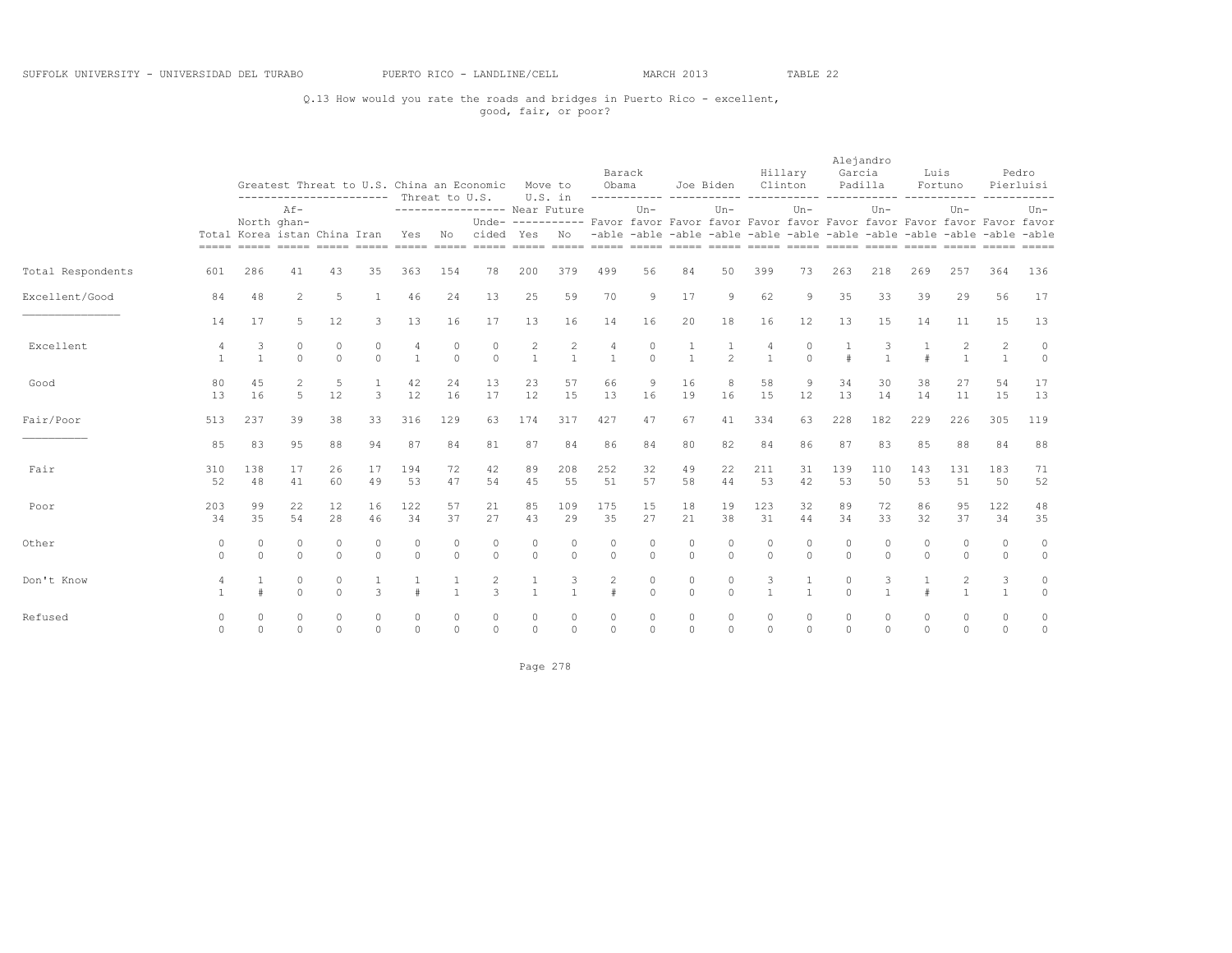### Q.14 How would you rate police protection and public safety in Puerto Rico - excellent, good, fair, or poor?

|                   |               |                              |                          |                      |                      | ----------------------- Threat to U.S. |                              | Greatest Threat to U.S. China an Economic | U.S. in             | Move to             | Barack<br>Obama     |                         |                                                                                          | Joe Biden           | Clinton              | Hillary       | Alejandro<br>Garcia<br>Padilla |                     | Luis                | Fortuno                        | -----------         | Pedro<br>Pierluisi |
|-------------------|---------------|------------------------------|--------------------------|----------------------|----------------------|----------------------------------------|------------------------------|-------------------------------------------|---------------------|---------------------|---------------------|-------------------------|------------------------------------------------------------------------------------------|---------------------|----------------------|---------------|--------------------------------|---------------------|---------------------|--------------------------------|---------------------|--------------------|
|                   |               | North ghan-                  | $Af -$                   |                      |                      |                                        |                              | ----------------- Near Future             |                     |                     |                     | $Un -$                  | Unde- ---------- Favor favor Favor favor Favor favor Favor favor Favor favor Favor favor | $Un -$              |                      | $Un-$         |                                | $Un -$              |                     | $Un -$                         |                     | $Un-$              |
|                   |               | Total Korea istan China Iran |                          |                      |                      | <b>Yes</b>                             | No.                          | cided                                     | Yes                 | No.                 |                     |                         | -able -able -able -able -able -able -able -able -able -able -able -able                  |                     |                      |               |                                |                     |                     |                                |                     |                    |
| Total Respondents | 601           | 286                          | 41                       | 43                   | 35                   | 363                                    | 154                          | 78                                        | 200                 | 379                 | 499                 | 56                      | 84                                                                                       | 50                  | 399                  | 73            | 263                            | 218                 | 269                 | 257                            | 364                 | 136                |
| Excellent/Good    | 176           | 96                           | 7                        | 7                    | 11                   | 104                                    | 49                           | 21                                        | 46                  | 125                 | 158                 | 11                      | 29                                                                                       | 12                  | 127                  | 20            | 86                             | 63                  | 93                  | 65                             | 113                 | 35                 |
|                   | 29            | 34                           | 17                       | 16                   | 31                   | 29                                     | 32                           | 27                                        | 23                  | 33                  | 32                  | 20                      | 35                                                                                       | 24                  | 32                   | 27            | 33                             | 29                  | 35                  | 25                             | 31                  | 26                 |
| Excellent         | 18<br>3       | $\mathfrak{D}$               | $\Omega$<br>$\Omega$     | 0<br>$\Omega$        | 2<br>6               | 12<br>3                                | 3<br>$\overline{c}$          | 3<br>$\Delta$                             | 9<br>$\overline{5}$ | 8<br>$\overline{2}$ | 17<br>3             | 0<br>$\cap$             | 2<br>$\overline{2}$                                                                      | 1<br>$\mathfrak{D}$ | 15<br>$\overline{4}$ | $\mathbf{1}$  | 10<br>$\Delta$                 | 5<br>$\mathfrak{D}$ | 9<br>3              | 7<br>3                         | 10<br>3             | 4<br>3             |
| Good              | 158<br>26     | 89<br>31                     | 7<br>17                  | $\overline{7}$<br>16 | 9<br>26              | 92<br>25                               | 46<br>30                     | 18<br>23                                  | 37<br>19            | 117<br>31           | 141<br>28           | 11<br>20                | 27<br>32                                                                                 | 11<br>22            | 112<br>28            | 19<br>26      | 76<br>29                       | 58<br>27            | 84<br>31            | 58<br>23                       | 103<br>28           | 31<br>23           |
| Fair/Poor         | 419           | 189                          | 34                       | 36                   | 24                   | 258                                    | 104                          | 54                                        | 153                 | 250                 | 337                 | 45                      | 54                                                                                       | 38                  | 270                  | 52            | 175                            | 153                 | 175                 | 190                            | 249                 | 101                |
|                   | 70            | 66                           | 83                       | 84                   | 69                   | 71                                     | 68                           | 69                                        | 77                  | 66                  | 68                  | 80                      | 64                                                                                       | 76                  | 68                   | 71            | 67                             | 70                  | 65                  | 74                             | 68                  | 74                 |
| Fair              | 323<br>54     | 149<br>52                    | 24<br>59                 | 29<br>67             | 19<br>54             | 196<br>54                              | 79<br>51                     | 45<br>58                                  | 110<br>55           | 201<br>53           | 263<br>53           | 33<br>59                | 42<br>50                                                                                 | 26<br>52            | 209<br>52            | 36<br>49      | 143<br>54                      | 111<br>51           | 142<br>53           | 144<br>56                      | 196<br>54           | 76<br>56           |
| Poor              | 96<br>16      | 40<br>14                     | 10<br>24                 | 16                   | 5<br>14              | 62<br>17                               | 25<br>16                     | 9<br>12                                   | 43<br>22            | 49<br>13            | 74<br>15            | 12<br>21                | 12<br>14                                                                                 | 12<br>24            | 61<br>15             | 16<br>22      | 32<br>12                       | 42<br>19            | 33<br>12            | 46<br>18                       | 53<br>15            | 25<br>18           |
| Other             | 0<br>$\Omega$ | $\mathbf 0$<br>$\Omega$      | $\Omega$<br>$\Omega$     | $\circ$<br>$\Omega$  | $\Omega$<br>$\Omega$ | $\mathbf 0$<br>$\Omega$                | $\mathbf 0$<br>$\Omega$      | $\circ$<br>$\Omega$                       | $\circ$<br>$\Omega$ | 0<br>$\Omega$       | 0<br>$\Omega$       | $\mathbf 0$<br>$\Omega$ | $\Omega$<br>$\Omega$                                                                     | 0<br>$\Omega$       | $\theta$<br>$\Omega$ | 0<br>$\Omega$ | $\Omega$                       | 0<br>$\Omega$       | $\circ$<br>$\Omega$ | $\circ$<br>$\circ$             | $\circ$<br>$\Omega$ | $\circ$<br>$\circ$ |
| Don't Know        | 5             | $\circ$<br>$\Omega$          | $\Omega$<br>$\Omega$     | $\circ$<br>$\circ$   | $\Omega$<br>$\Omega$ | $\mathbf 0$<br>$\Omega$                | $\mathbf{1}$<br>$\mathbf{1}$ | 3<br>$\overline{a}$                       | $\overline{1}$      | $\mathbf{1}$        | 3<br>$\overline{1}$ | 0<br>$\Omega$           | 1<br>$\mathbf{1}$                                                                        | 0<br>$\Omega$       | #                    | $\mathbf{1}$  | $\mathbf{1}$                   | 2<br>$\mathbf{1}$   | $\pm$               | $\overline{c}$<br>$\mathbf{1}$ | $\mathbf{1}$<br>#   | $\circ$<br>$\circ$ |
| Refused           |               |                              | $\mathbf{0}$<br>$\Omega$ | $\circ$<br>$\Omega$  | $\circ$<br>$\Omega$  |                                        | $\circ$<br>$\Omega$          | $\circ$<br>$\Omega$                       | $\circ$<br>$\Omega$ | #                   |                     | $\circ$<br>$\circ$      | $\circ$<br>$\Omega$                                                                      | $\circ$<br>$\Omega$ | #                    | 0<br>$\Omega$ | 0<br>$\Omega$                  | 0<br>$\circ$        | 0<br>$\Omega$       | $\circ$<br>$\Omega$            | $\frac{1}{2}$       | $\circ$<br>$\circ$ |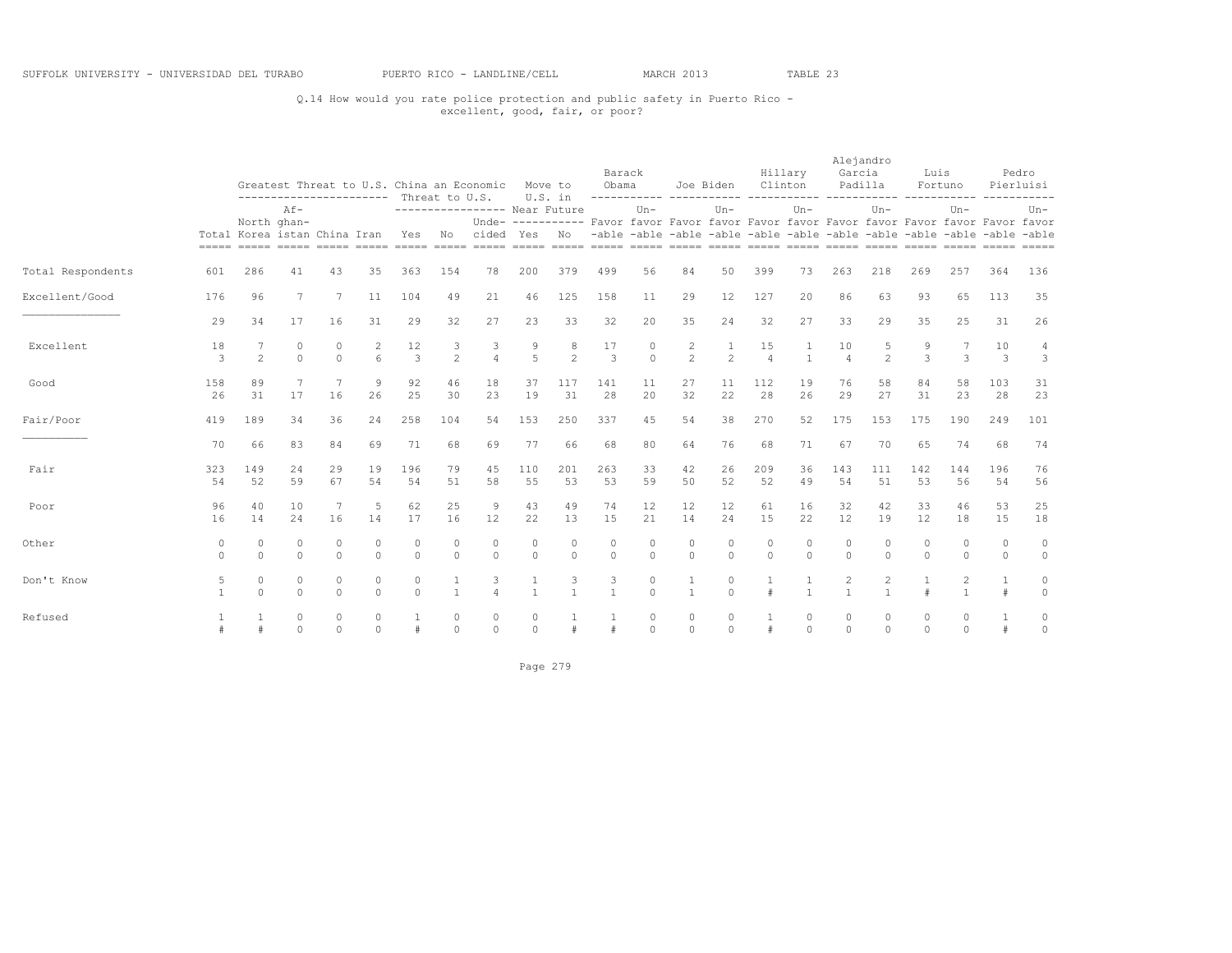### Q.15 How would you rate your local public schools - excellent, good, fair, or poor?

|                   |                     |                                                                                  |                     |                               |                        |                  | Threat to U.S.         | Greatest Threat to U.S. China an Economic |                                | Move to<br>U.S. in   | Barack<br>Obama                                                                          |                     |                    | Joe Biden<br>----------- ----------- ----- |                      | Hillary<br>Clinton  | Garcia              | Alejandro<br>Padilla | Luis               | Fortuno<br>------------                                                 |                                  | Pedro<br>Pierluisi  |
|-------------------|---------------------|----------------------------------------------------------------------------------|---------------------|-------------------------------|------------------------|------------------|------------------------|-------------------------------------------|--------------------------------|----------------------|------------------------------------------------------------------------------------------|---------------------|--------------------|--------------------------------------------|----------------------|---------------------|---------------------|----------------------|--------------------|-------------------------------------------------------------------------|----------------------------------|---------------------|
|                   |                     | -----------------------<br>$Af -$<br>North ghan-<br>Total Korea istan China Iran |                     |                               |                        |                  |                        | ---------------- Near Future              |                                |                      | Unde- ---------- Favor favor Favor favor Favor favor Favor favor Favor favor Favor favor | $Un-$               |                    | $Un-$                                      |                      | $Un -$              |                     | $Un -$               |                    | $Un -$                                                                  |                                  | $Un-$               |
|                   |                     |                                                                                  |                     |                               |                        | Yes              | No                     | cided                                     | Yes                            | No                   |                                                                                          |                     |                    |                                            |                      |                     |                     |                      |                    | -able -able -able -able -able -able -able -able -able -able -able -able |                                  |                     |
| Total Respondents | 601                 | 286                                                                              | 41                  | 43                            | 35                     | 363              | 154                    | 78                                        | 200                            | 379                  | 499                                                                                      | 56                  | 84                 | 50                                         | 399                  | 73                  | 263                 | 218                  | 269                | 257                                                                     | 364                              | 136                 |
| Excellent/Good    | 206                 | 90                                                                               | 18                  | 20                            | 15                     | 116              | 57                     | 33                                        | 68                             | 133                  | 175                                                                                      | 17                  | 30                 | 17                                         | 149                  | 17                  | 96                  | 65                   | 101                | 81                                                                      | 126                              | 46                  |
|                   | 34                  | 31                                                                               | 44                  | 47                            | 43                     | 32               | 37                     | 42                                        | 34                             | 35                   | 35                                                                                       | 30                  | 36                 | 34                                         | 37                   | 23                  | 37                  | 30                   | 38                 | 32                                                                      | 35                               | 34                  |
| Excellent         | 60<br>10            | 22<br>8                                                                          | 6<br>15             | 6<br>14                       | 6<br>17                | 35<br>10         | 18<br>12               | 7<br>9                                    | 20<br>10                       | 37<br>10             | 52<br>10                                                                                 | 5<br>9              | 8<br>10            | 6<br>12                                    | 44<br>11             | $\overline{4}$<br>5 | 33<br>13            | 19<br>9              | 32<br>12           | 27<br>11                                                                | 32<br>9                          | 20<br>15            |
| Good              | 146<br>24           | 68<br>24                                                                         | 12<br>29            | 14<br>33                      | 9<br>26                | 81<br>22         | 39<br>25               | 26<br>33                                  | 48<br>24                       | 96<br>25             | 123<br>25                                                                                | 12<br>21            | 22<br>26           | 11<br>22                                   | 105<br>26            | 13<br>18            | 63<br>24            | 46<br>21             | 69<br>26           | 54<br>21                                                                | 94<br>26                         | 26<br>19            |
| Fair/Poor         | 374                 | 189                                                                              | 23                  | 22                            | 19                     | 236              | 92                     | 40                                        | 129                            | 228                  | 304                                                                                      | 39                  | 46                 | 33                                         | 232                  | 56                  | 159                 | 146                  | 159                | 169                                                                     | 226                              | 87                  |
|                   | 62                  | 66                                                                               | 56                  | 51                            | 54                     | 65               | 60                     | 51                                        | 65                             | 60                   | 61                                                                                       | 70                  | 55                 | 66                                         | 58                   | 77                  | 60                  | 67                   | 59                 | 66                                                                      | 62                               | 64                  |
| Fair              | 269<br>45           | 134<br>47                                                                        | 20<br>49            | 15<br>35                      | 15<br>43               | 164<br>45        | 70<br>45               | 30<br>38                                  | 84<br>42                       | 172<br>45            | 226<br>45                                                                                | 24<br>43            | 30<br>36           | 23<br>46                                   | 165<br>41            | 35<br>48            | 124<br>47           | 96<br>44             | 118<br>44          | 115<br>45                                                               | 171<br>47                        | 50<br>37            |
| Poor              | 105<br>17           | 55<br>19                                                                         | 3<br>$7^{\circ}$    | $\overline{7}$<br>16          | $\overline{4}$<br>11   | 72<br>20         | 22<br>14               | 10<br>13                                  | 45<br>23                       | 56<br>15             | 78<br>16                                                                                 | 15<br>27            | 16<br>19           | 10<br>20                                   | 67<br>17             | 21<br>29            | 35<br>13            | 50<br>23             | 41<br>15           | 54<br>21                                                                | 55<br>15                         | 37<br>27            |
| Other             | $\circ$<br>$\Omega$ | $\mathbf{0}$<br>$\circ$                                                          | $\circ$<br>$\circ$  | $\circ$<br>$\circ$            | $\mathbf 0$<br>$\circ$ | 0<br>$\mathbf 0$ | $\mathbf 0$<br>$\circ$ | $\circ$<br>$\circ$                        | $\circ$<br>$\circ$             | $\circ$<br>$\circ$   | $\mathbf 0$<br>$\circ$                                                                   | $\Omega$<br>$\circ$ | $\circ$<br>$\circ$ | $\circ$<br>$\circ$                         | $\circ$<br>$\circ$   | 0<br>$\circ$        | $\Omega$<br>$\circ$ | $\Omega$<br>$\circ$  | $\circ$<br>$\circ$ | $\circ$<br>$\circ$                                                      | $\circ$<br>$\mathbf{0}$          | $\circ$<br>$\circ$  |
| Don't Know        | 19<br>3             | 6<br>$\mathfrak{D}$                                                              | $\circ$<br>$\Omega$ | $\mathbf{1}$<br>$\mathcal{L}$ | $\mathbf{1}$<br>3      | 10<br>3          | 5<br>3                 | 4<br>$\overline{5}$                       | $\overline{c}$<br>$\mathbf{1}$ | 17<br>$\overline{4}$ | 18<br>$\overline{4}$                                                                     | 0<br>$\Omega$       | 8                  | $\circ$<br>$\Omega$                        | 16<br>$\overline{4}$ | $\circ$<br>$\Omega$ | 3                   | 6<br>3               | 9<br>3             | 6<br>$\mathfrak{D}$                                                     | 10<br>3                          | 3<br>$\overline{c}$ |
| Refused           | 2                   | #                                                                                | $\circ$<br>$\Omega$ | $\circ$<br>$\circ$            | $\circ$<br>$\circ$     | #                | 0<br>$\Omega$          | $\mathbf{1}$                              | $\mathbf{1}$                   | $\#$                 | $\overline{c}$<br>$\pm$                                                                  | $\circ$<br>$\circ$  | $\overline{1}$     | $\circ$<br>$\Omega$                        | 2<br>$\mathbf{1}$    | $\circ$<br>$\circ$  | $\#$                |                      | 0<br>$\circ$       | $\#$                                                                    | $\overline{2}$<br>$\overline{1}$ | $\circ$<br>$\circ$  |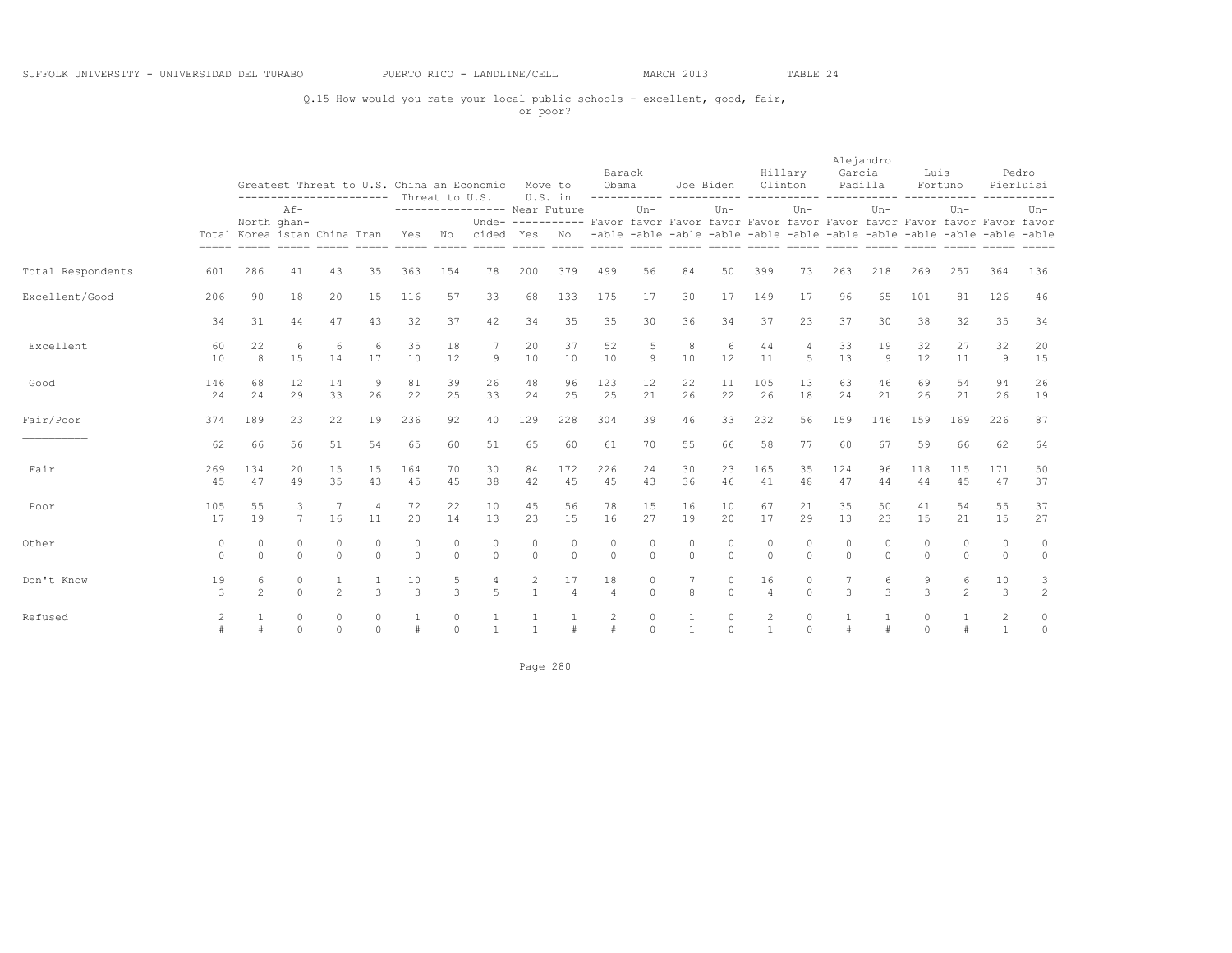### Q.16 What kind of health insurance do you have?

|                          |          |                |                                                                            |          |               |          |                |                              |                | Move to             | Barack<br>Obama                                                                          |          |          | Joe Biden     | Clinton      | Hillary  | Alejandro<br>Garcia | Padilla  | Luis     | Fortuno                                                                 |          | Pedro<br>Pierluisi |
|--------------------------|----------|----------------|----------------------------------------------------------------------------|----------|---------------|----------|----------------|------------------------------|----------------|---------------------|------------------------------------------------------------------------------------------|----------|----------|---------------|--------------|----------|---------------------|----------|----------|-------------------------------------------------------------------------|----------|--------------------|
|                          |          |                | Greatest Threat to U.S. China an Economic<br>-------------------<br>$Af -$ |          |               |          | Threat to U.S. |                              |                | U.S. in             |                                                                                          |          |          |               |              |          |                     |          |          |                                                                         |          |                    |
|                          |          |                | North ghan-<br>Total Korea istan China Iran                                |          |               |          |                | ---------------- Near Future |                |                     |                                                                                          | $Un -$   |          | $Un -$        |              | $Un-$    |                     | $Un -$   |          | $Un -$                                                                  |          | $Un-$              |
|                          |          |                |                                                                            |          |               |          |                |                              |                |                     | Unde- ---------- Favor favor Favor favor Favor favor Favor favor Favor favor Favor favor |          |          |               |              |          |                     |          |          |                                                                         |          |                    |
|                          |          |                |                                                                            |          |               | Yes      | No             | cided Yes                    |                | No                  |                                                                                          |          |          |               |              |          |                     |          |          | -able -able -able -able -able -able -able -able -able -able -able -able |          |                    |
|                          |          |                |                                                                            |          |               | $=====$  | $=====$        | $=====$                      |                | $=$ $=$ $=$ $=$ $=$ | $=$ $=$ $=$ $=$ $=$                                                                      | $=====$  |          |               |              |          |                     |          |          | socco cosos ocoso cosos cosos cosos cosos cosos cosos                   |          | $= = = = = =$      |
| Total Respondents        | 601      | 286            | 41                                                                         | 43       | 35            | 363      | 154            | 78                           | 200            | 379                 | 499                                                                                      | 56       | 84       | 50            | 399          | 73       | 263                 | 218      | 269      | 257                                                                     | 364      | 136                |
| Private health insurance | 312      | 165            | 18                                                                         | 24       | 13            | 198      | 79             | 34                           | 104            | 200                 | 254                                                                                      | 33       | 56       | 30            | 208          | 44       | 136                 | 115      | 135      | 138                                                                     | 184      | 74                 |
|                          | 52       | 58             | 44                                                                         | 56       | 37            | 55       | 51             | 44                           | 52             | 53                  | 51                                                                                       | 59       | 67       | 60            | 52           | 60       | 52                  | 53       | 50       | 54                                                                      | 51       | 54                 |
| Government health        | 245      | 99             | 21                                                                         | 14       | 19            | 143      | 58             | 39                           | 75             | 159                 | 211                                                                                      | 17       | 21       | 14            | 159          | 23       | 114                 | 79       | 115      | 98                                                                      | 155      | 50                 |
| insurance                | 41       | 35             | 51                                                                         | 33       | 54            | 39       | 38             | 50                           | 38             | 42                  | 42                                                                                       | 30       | 25       | 28            | 40           | 32       | 43                  | 36       | 43       | 38                                                                      | 43       | 37                 |
| I do not have health     | 38       | 20             |                                                                            | 5        | 3             | 20       | 16             | 2                            | 18             | 18                  | 29                                                                                       | 6        |          |               | 28           | 6        | 12                  | 22       | 17       | 20                                                                      | 23       | 12                 |
| insurance                | 6        | $\overline{7}$ | $\overline{c}$                                                             | 12       | 9             | 6        | 10             | 3                            | $\overline{9}$ | 5                   | $6 \overline{6}$                                                                         | 11       | 8        | 10            | 7            | 8        | $\overline{5}$      | 10       | 6        | 8                                                                       | 6        | 9                  |
| Other                    |          | $\Omega$       | $\circ$                                                                    | $\Omega$ | $\Omega$      | $\circ$  | 0              | $\circ$                      | $\circ$        | $\Omega$            | $\circ$                                                                                  | $\circ$  | $\circ$  | $\bigcap$     | $\circ$      |          |                     | $\circ$  | $\Omega$ | $\circ$                                                                 | $\circ$  | 0                  |
|                          | $\Omega$ | $\Omega$       | $\Omega$                                                                   | $\Omega$ | $\Omega$      | $\Omega$ | $\Omega$       | $\circ$                      | $\Omega$       | $\Omega$            | $\Omega$                                                                                 | $\Omega$ | $\Omega$ | $\Omega$      | $\Omega$     | $\Omega$ | $\Omega$            | $\Omega$ | $\Omega$ | $\Omega$                                                                | $\Omega$ | $\circ$            |
| Don't Know               |          |                |                                                                            | 0        | $\mathcal{O}$ |          | $\circ$        | $\overline{2}$               | 2              |                     | 2                                                                                        | $\circ$  | $\circ$  | $\Omega$      |              |          |                     |          | $\Omega$ |                                                                         |          | 0                  |
|                          |          |                | $\mathfrak{D}$                                                             | $\Omega$ | $\cap$        |          | $\Omega$       | 3                            |                |                     | #                                                                                        | $\Omega$ | $\Omega$ | $\Omega$      |              | $\cap$   |                     |          | $\Omega$ |                                                                         |          |                    |
| Refused                  | 3        |                | $\circ$                                                                    | 0        | $\circ$       |          |                |                              |                |                     | 3                                                                                        | $\circ$  | 0        |               | 3            | 0        |                     |          | 2        | 0                                                                       |          |                    |
|                          |          |                | $\Omega$                                                                   | $\Omega$ | $\Omega$      |          |                |                              |                |                     |                                                                                          | $\Omega$ | $\Omega$ | $\mathcal{L}$ | $\mathbf{1}$ | $\Omega$ | $\cap$              |          |          | $\Omega$                                                                |          |                    |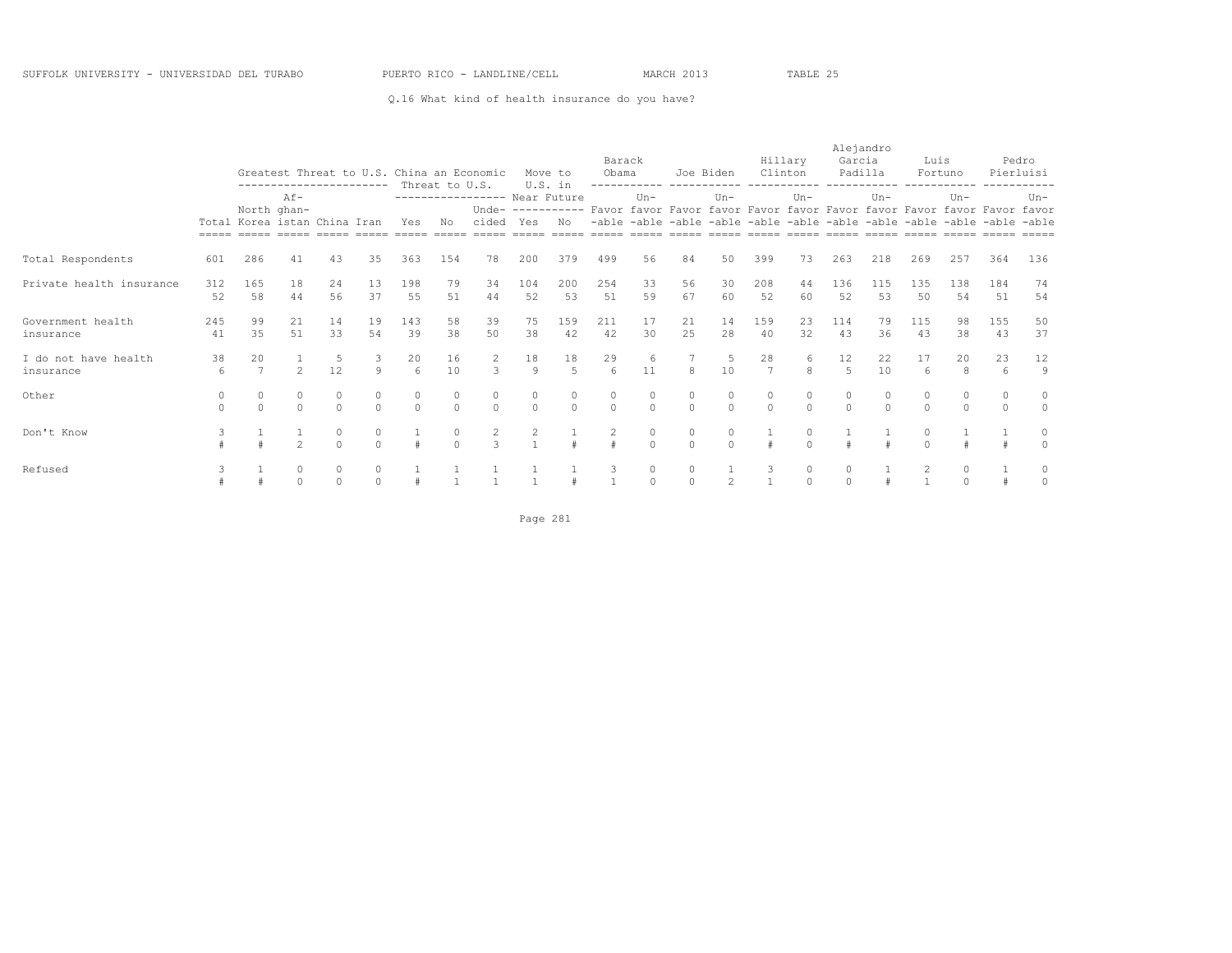### Q.17 How would you rate the quality of the healthcare services you receive - excellent, good, fair, or poor?

|                   |               |                                  |                      |                      |                     | ---------------------- Threat to U.S. |                     | Greatest Threat to U.S. China an Economic | U.S. in                        | Move to                        | Barack<br>Obama      |                         |                       | Joe Biden           | Clinton                | Hillary                         | Alejandro<br>Garcia  | Padilla             | Luis               | Fortuno                                                                                            | -----------              | Pedro<br>Pierluisi  |
|-------------------|---------------|----------------------------------|----------------------|----------------------|---------------------|---------------------------------------|---------------------|-------------------------------------------|--------------------------------|--------------------------------|----------------------|-------------------------|-----------------------|---------------------|------------------------|---------------------------------|----------------------|---------------------|--------------------|----------------------------------------------------------------------------------------------------|--------------------------|---------------------|
|                   |               | North ghan-                      | $Af -$               |                      |                     |                                       |                     | ---------------- Near Future              |                                |                                |                      | $Un -$                  |                       | $Un -$              |                        | $Un -$                          |                      | $Un -$              |                    | $Un -$<br>Unde- ---------- Favor favor Favor favor Favor favor Favor favor Favor favor Favor favor |                          | $Un-$               |
|                   |               | Total Korea istan China Iran     |                      |                      |                     | Yes                                   | No                  | cided Yes                                 |                                | No                             |                      |                         |                       |                     |                        |                                 |                      |                     |                    | -able -able -able -able -able -able -able -able -able -able -able -able                            |                          |                     |
| Total Respondents | 601           | 286                              | 41                   | 43                   | 35                  | 363                                   | 154                 | 78                                        | 200                            | 379                            | 499                  | 56                      | 84                    | 50                  | 399                    | 73                              | 263                  | 218                 | 269                | 257                                                                                                | 364                      | 136                 |
| Excellent/Good    | 396           | 205                              | 24                   | 27                   | 19                  | 230                                   | 111                 | 51                                        | 123                            | 259                            | 338                  | 32                      | 64                    | 33                  | 273                    | 43                              | 182                  | 131                 | 179                | 170                                                                                                | 236                      | 94                  |
|                   | 66            | 72                               | 59                   | 63                   | 54                  | 63                                    | 72                  | 65                                        | 62                             | 68                             | 68                   | 57                      | 76                    | 66                  | 68                     | 59                              | 69                   | 60                  | 67                 | 66                                                                                                 | 65                       | 69                  |
| Excellent         | 163<br>27     | 78<br>27                         | 12<br>29             | 10<br>23             | 9<br>26             | 92<br>25                              | 44<br>29            | 25<br>32                                  | 49<br>25                       | 106<br>28                      | 149<br>30            | 7<br>13                 | 22<br>26              | 13<br>26            | 115<br>29              | 15<br>21                        | 79<br>30             | 54<br>25            | 79<br>29           | 64<br>25                                                                                           | 98<br>27                 | 37<br>27            |
| Good              | 233<br>39     | 127<br>44                        | 12<br>29             | 17<br>40             | 10<br>29            | 138<br>38                             | 67<br>44            | 26<br>33                                  | 74<br>37                       | 153<br>40                      | 189<br>38            | 25<br>4.5               | 42<br>50              | 20<br>40            | 158<br>40              | 28<br>38                        | 103<br>39            | 77<br>35            | 100<br>37          | 106<br>41                                                                                          | 138<br>38                | 57<br>42            |
| Fair/Poor         | 195           | 76                               | 17                   | 16                   | 15                  | 127                                   | 40                  | 26                                        | 75                             | 112                            | 156                  | 22                      | 19                    | 17                  | 120                    | 27                              | 78                   | 83                  | 87                 | 82                                                                                                 | 124                      | 38                  |
|                   | 32            | 27                               | 41                   | 37                   | 43                  | 35                                    | 26                  | 33                                        | 38                             | 30                             | 31                   | 39                      | 23                    | 34                  | 30                     | 37                              | 30                   | 38                  | 32                 | 32                                                                                                 | 34                       | 28                  |
| Fair              | 159<br>26     | 63<br>22                         | 14<br>34             | 13<br>30             | 11<br>31            | 104<br>29                             | 32<br>21            | 22<br>28                                  | 58<br>29                       | 93<br>25                       | 129<br>26            | 17<br>30                | 14<br>17              | 14<br>28            | 97<br>24               | 19<br>26                        | 64<br>24             | 65<br>30            | 71<br>26           | 64<br>25                                                                                           | 99<br>27                 | 32<br>24            |
| Poor              | 36<br>6       | 13<br>$\overline{5}$             | 3<br>$\overline{7}$  | 3<br>$\overline{7}$  | 11                  | 23<br>6                               | 8<br>5              | 4<br>5                                    | 17<br>$\circ$                  | 19<br>5                        | 27<br>$\overline{5}$ | 5<br>$\mathcal{Q}$      | 5<br>$6 \overline{6}$ | 3<br>6              | 23<br>$6 \overline{6}$ | 8<br>11                         | 14<br>$\overline{5}$ | 18<br>8             | 16<br>6            | 18<br>7                                                                                            | 25<br>$\overline{7}$     | 6<br>$\overline{4}$ |
| Other             | 0<br>$\Omega$ | $\Omega$<br>$\Omega$             | $\Omega$<br>$\Omega$ | $\Omega$<br>$\Omega$ | 0<br>$\Omega$       | 0<br>$\Omega$                         | $\circ$<br>$\Omega$ | $\circ$<br>$\Omega$                       | 0<br>$\circ$                   | $\Omega$<br>$\Omega$           | 0<br>$\Omega$        | $\mathbf 0$<br>$\Omega$ | 0<br>$\Omega$         | $\circ$<br>$\Omega$ | $\theta$<br>$\Omega$   | $\Omega$<br>$\Omega$            | 0<br>$\Omega$        | $\circ$<br>$\Omega$ | $\cap$<br>$\Omega$ | $\circ$<br>$\circ$                                                                                 | $\mathbf{0}$<br>$\Omega$ | 0<br>$\circ$        |
| Don't Know        | 8             | $\overline{4}$<br>$\overline{1}$ | $\circ$<br>$\Omega$  | $\circ$<br>$\Omega$  | $\circ$<br>$\Omega$ | 5<br>$\mathbf{1}$                     | 3<br>$\overline{c}$ | $\circ$<br>$\Omega$                       | $\overline{c}$<br>$\mathbf{1}$ | 6<br>$\overline{2}$            | 5<br>$\mathbf{1}$    | $\overline{2}$          | $\mathbf{1}$          | $\circ$<br>$\Omega$ | 5<br>$\overline{1}$    | $\overline{c}$<br>$\mathcal{L}$ |                      | 3<br>$\overline{1}$ | 2<br>$\mathbf{1}$  | $\overline{4}$<br>$\overline{2}$                                                                   | 3<br>$\overline{1}$      | 4<br>3              |
| Refused           | 2             |                                  | $\circ$<br>$\Omega$  | $\circ$<br>$\Omega$  | 3                   | #                                     | $\circ$<br>$\Omega$ | 1<br>$\overline{1}$                       | $\circ$<br>$\Omega$            | $\overline{c}$<br>$\mathbf{1}$ | 0<br>$\Omega$        | 1<br>2                  | 0<br>$\Omega$         | $\circ$<br>$\Omega$ |                        | $\mathbf{1}$                    | $\Omega$             | $\pm$               |                    |                                                                                                    |                          | $\circ$<br>$\circ$  |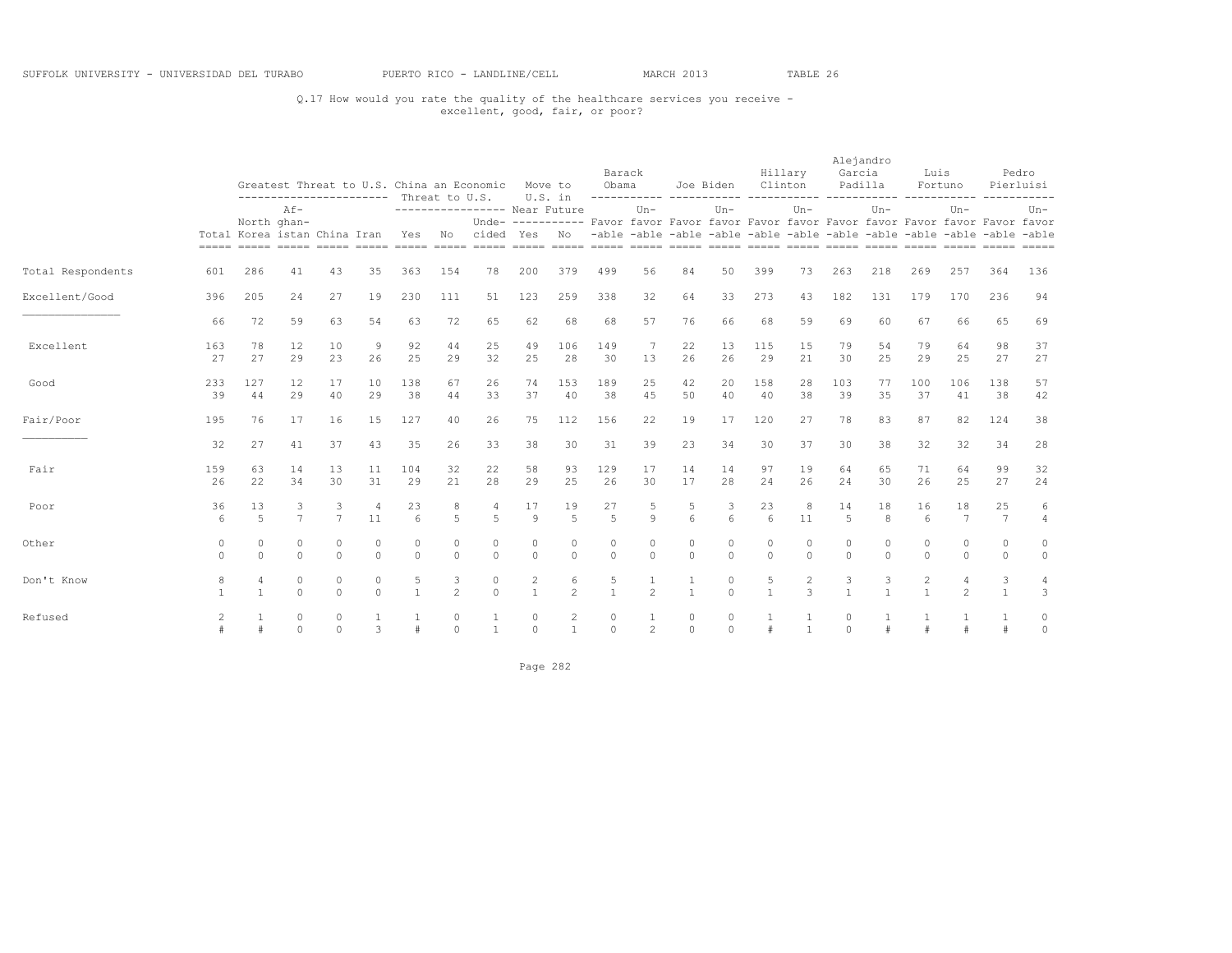Q.18 Do you think there is a drug consumption problem in Puerto Rico - yes or no?

|                   |           |                              |                     | ------------------------ |                   |                         |                    | Greatest Threat to U.S. China an Economic |                    | Move to   | Barack<br>Obama |                     | Joe Biden     |                   | Clinton   | Hillary  | Alejandro<br>Garcia | Padilla             | Luis               | Fortuno                                                                                            |           | Pedro<br>Pierluisi |
|-------------------|-----------|------------------------------|---------------------|--------------------------|-------------------|-------------------------|--------------------|-------------------------------------------|--------------------|-----------|-----------------|---------------------|---------------|-------------------|-----------|----------|---------------------|---------------------|--------------------|----------------------------------------------------------------------------------------------------|-----------|--------------------|
|                   |           | North ghan-                  | $Af -$              |                          |                   |                         | Threat to U.S.     | ---------------- Near Future              |                    | U.S. in   |                 | $Un -$              |               | $Un-$             |           | $Un-$    |                     | $Un -$              |                    | $Un -$<br>Unde- ---------- Favor favor Favor favor Favor favor Favor favor Favor favor Favor favor |           | Un-                |
|                   |           | Total Korea istan China Iran |                     |                          |                   | Yes                     | No                 | cided Yes                                 |                    | No        |                 |                     |               |                   |           |          |                     |                     |                    | -able -able -able -able -able -able -able -able -able -able -able -able                            |           | $=====$            |
| Total Respondents | 601       | 286                          | 41                  | 43                       | 35                | 363                     | 154                | 78                                        | 200                | 379       | 499             | 56                  | 84            | 50                | 399       | 73       | 263                 | 218                 | 269                | 257                                                                                                | 364       | 136                |
| Yes               | 589<br>98 | 285<br>100                   | 40<br>98            | 42<br>98                 | 35<br>100         | 358<br>99               | 150<br>97          | 76<br>97                                  | 196<br>98          | 372<br>98 | 490<br>98       | 54<br>96            | 82<br>98      | 47<br>94          | 391<br>98 | 72<br>99 | 258<br>98           | 213<br>98           | 261<br>97          | 255<br>99                                                                                          | 358<br>98 | 132<br>97          |
| No                |           |                              | $\mathfrak{D}$      | $\mathcal{P}$            | $\cap$            | 4                       | 3<br>$\mathcal{P}$ | $\circ$<br>$\cap$                         | 3<br>$\mathcal{P}$ |           |                 |                     |               | 3                 | 5         |          |                     | $\mathcal{P}$       | 5<br>$\mathcal{P}$ |                                                                                                    |           | 3.<br>$2^{1}$      |
| Undecided         |           | $\circ$<br>$\Omega$          | $\circ$<br>$\cap$   | $\Omega$<br>$\cap$       | $\circ$<br>$\cap$ | $\mathbf 0$<br>$\Omega$ |                    | $\mathcal{L}$                             |                    |           | 3               | 0<br>$\Omega$       |               | $\circ$<br>$\cap$ | 2         | 0        |                     |                     |                    |                                                                                                    |           |                    |
| Refused           |           | $\circ$<br>$\Omega$          | $\circ$<br>$\Omega$ |                          | $\bigcap$         |                         |                    | $\circ$<br>$\Omega$                       | $\Omega$           |           |                 | $\circ$<br>$\Omega$ | 0<br>$\Omega$ |                   |           |          |                     | $\circ$<br>$\Omega$ |                    |                                                                                                    |           |                    |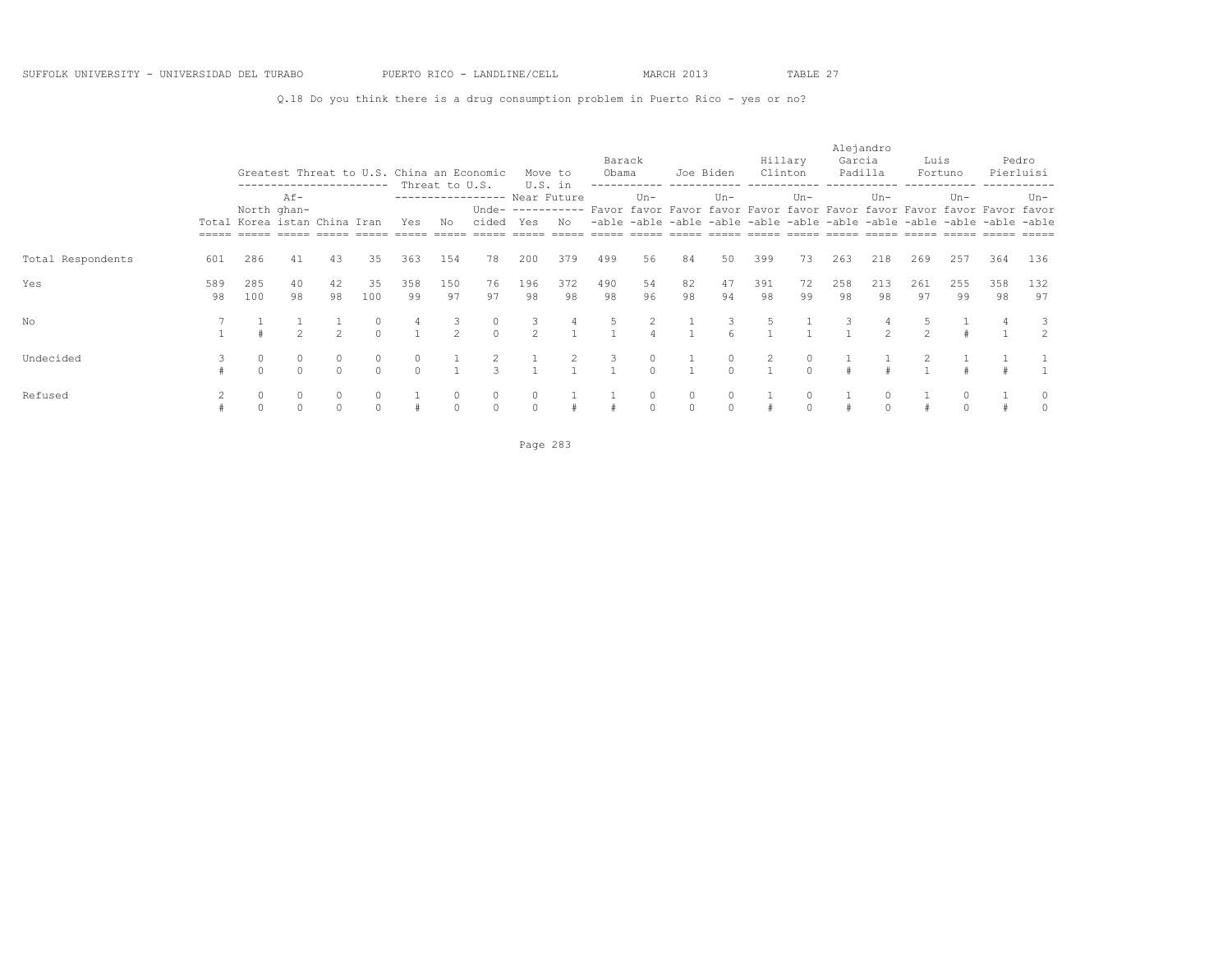### Q.19 Thinking about Puerto Rico's relationship with the United States, do you think that relationships should change, or should the status quo be preserved?

|                            |           |                              |                                                   |                |                     |                      |                      | Greatest Threat to U.S. China an Economic |           | Move to                        | Barack<br>Obama       |                   | Joe Biden    |                     | Clinton   | Hillary  | Alejandro<br>Garcia<br>Padilla |           | Luis                | Fortuno                                                                                                                                                      |           | Pedro<br>Pierluisi |
|----------------------------|-----------|------------------------------|---------------------------------------------------|----------------|---------------------|----------------------|----------------------|-------------------------------------------|-----------|--------------------------------|-----------------------|-------------------|--------------|---------------------|-----------|----------|--------------------------------|-----------|---------------------|--------------------------------------------------------------------------------------------------------------------------------------------------------------|-----------|--------------------|
|                            |           | Total Korea istan China Iran | ------------------------<br>$Af -$<br>North ghan- |                |                     | Yes                  | Threat to U.S.<br>Νo | ----------------- Near Future<br>cided    | Yes       | U.S. in<br>Unde- $-----$<br>No |                       | $Un -$            |              | $Un -$              |           | $Un-$    |                                | $Un -$    |                     | $Un -$<br>Favor favor Favor favor Favor favor Favor favor Favor favor Favor favor<br>-able -able -able -able -able -able -able -able -able -able -able -able |           | $Un-$              |
| Total Respondents          | 601       | 286                          | 41                                                | 43             | 35                  | 363                  | 154                  | 78                                        | 200       | 379                            | 499                   | 56                | 84           | 50                  | 399       | 73       | 263                            | 218       | 269                 | 257                                                                                                                                                          | 364       | 136                |
| Relationship should change | 337<br>56 | 172<br>60                    | 21<br>51                                          | 31<br>72       | 23<br>66            | 214<br>59            | 86<br>56             | 37<br>47                                  | 150<br>75 | 177<br>47                      | 268<br>54             | 40<br>71          | 54<br>64     | 40<br>80            | 223<br>56 | 50<br>68 | 98<br>37                       | 172<br>79 | 192<br>71           | 109<br>42                                                                                                                                                    | 230<br>63 | 69<br>51           |
| Keep the status quo        | 220<br>37 | 96<br>34                     | 18<br>44                                          | 11<br>26       | 9.<br>26            | 130<br>36            | 57<br>37             | 28<br>36                                  | 42<br>21  | 170<br>45                      | 195<br>39             | 14<br>25          | 25<br>30     | 10<br>20            | 148<br>37 | 19<br>26 | 145<br>55                      | 38<br>17  | 68<br>2.5           | 132<br>51                                                                                                                                                    | 114<br>31 | 62<br>46           |
| Undecided                  | 34<br>6   | 13                           | $\mathfrak{D}$                                    | $\mathfrak{D}$ | 9                   | 13<br>$\overline{4}$ | 9<br>6               | 12<br>15                                  | 6<br>3    | 26<br>$\overline{7}$           | 28<br>$6\overline{6}$ | $\overline{2}$    | 5<br>6       | $\circ$<br>$\Omega$ | 22<br>6   | 4        | 16                             | 6<br>3    | 6<br>$\mathfrak{D}$ | 13                                                                                                                                                           | 15        | 4<br>3             |
| Refused                    | 10<br>2   |                              | $\mathcal{L}$                                     |                | $\circ$<br>$\Omega$ | 6<br>2               |                      |                                           | 2         | 6<br>$\overline{2}$            | 8<br>$\mathcal{L}$    | 0<br>$\mathbf{0}$ | 0<br>$\circ$ | $\circ$<br>$\Omega$ | 6<br>2    | 0        | $\mathfrak{D}$                 |           |                     | 3                                                                                                                                                            |           |                    |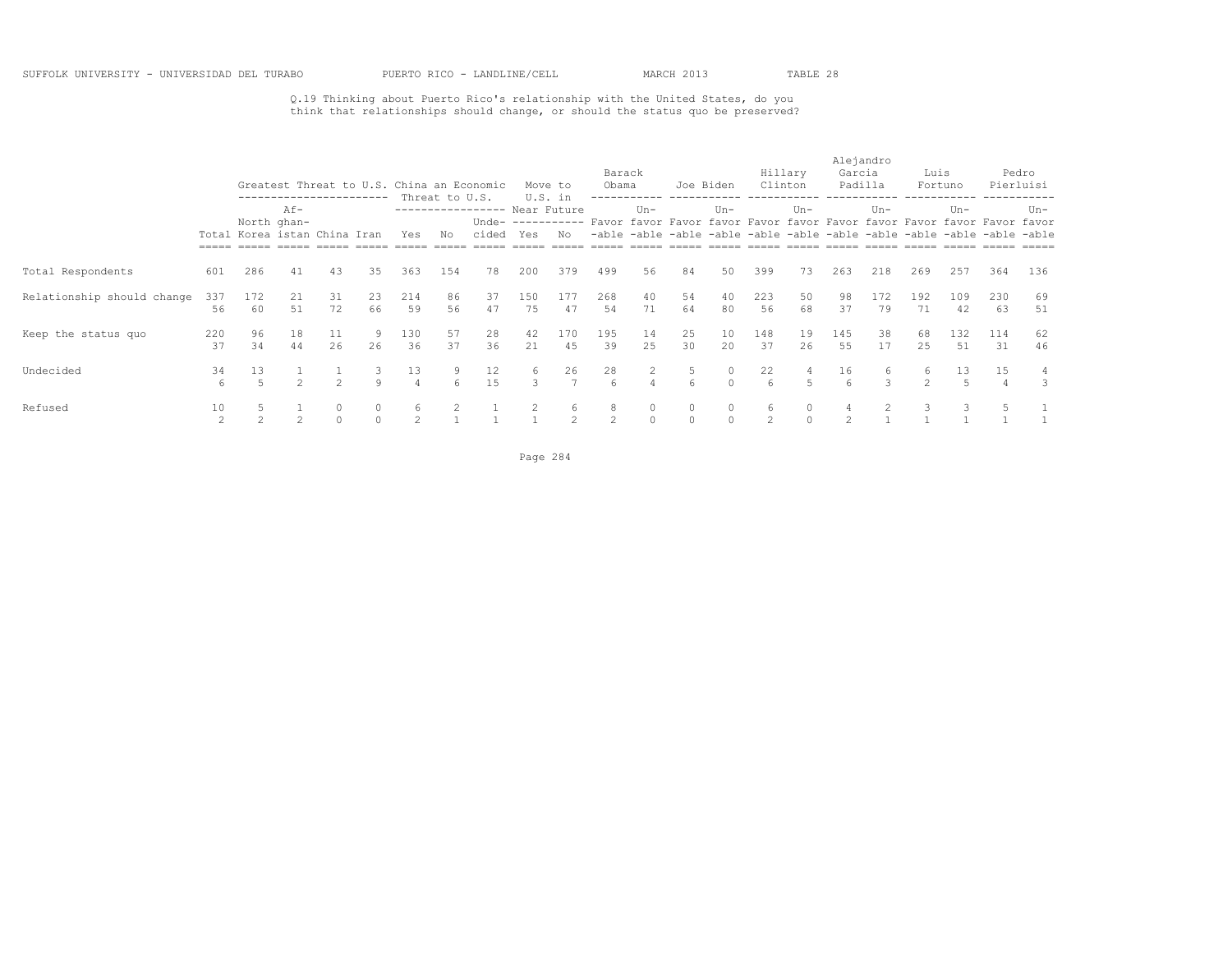### Q.20 If the United States Congress allowed the citizens of Puerto Rico to choose between independence and statehood, what would you choose?

|                   |           |                                             | ----------------------- |                     |          |           |                      | Greatest Threat to U.S. China an Economic |                     | Move to                        | Barack<br>Obama |                | Joe Biden |          |           | Hillary<br>Clinton | Alejandro<br>Garcia<br>Padilla |                  | Luis           | Fortuno                                                                                                                                                      |                     | Pedro<br>Pierluisi |
|-------------------|-----------|---------------------------------------------|-------------------------|---------------------|----------|-----------|----------------------|-------------------------------------------|---------------------|--------------------------------|-----------------|----------------|-----------|----------|-----------|--------------------|--------------------------------|------------------|----------------|--------------------------------------------------------------------------------------------------------------------------------------------------------------|---------------------|--------------------|
|                   |           | North ghan-<br>Total Korea istan China Iran | $Af -$                  |                     |          | Yes       | Threat to U.S.<br>No | ----------------- Near Future<br>cided    | Yes                 | U.S. in<br>Unde- $-----$<br>No |                 | $Un -$         |           | $Un-$    |           | $Un -$             |                                | $Un -$           |                | $Un -$<br>Favor favor Favor favor Favor favor Favor favor Favor favor Favor favor<br>-able -able -able -able -able -able -able -able -able -able -able -able |                     | Un-                |
| Total Respondents | 601       | 286                                         | 41                      | 43                  | 35       | 363       | 154                  | 78                                        | 200                 | 379                            | 499             | 56             | 84        | 50       | 399       | 73                 | 263                            | 218              | 269            | 257                                                                                                                                                          | 364                 | 136                |
| Statehood         | 418<br>70 | 210<br>73                                   | 36<br>88                | 30<br>70            | 25<br>71 | 260<br>72 | 103<br>67            | 53<br>68                                  | 174<br>87           | 229<br>60                      | 345<br>69       | 45<br>80       | 59<br>70  | 36<br>72 | 280<br>70 | 53<br>73           | 157<br>60                      | 179<br>82        | 230<br>86      | 137<br>53                                                                                                                                                    | 292<br>80           | 63<br>46           |
| Independence      | 81<br>13  | 35<br>12                                    | 3<br>$\overline{ }$     | 11<br>26            | 11       | 56<br>15  | 22<br>14             | 3<br>4                                    | 18<br>9             | 61<br>16                       | 66<br>13        | 13             | 13<br>1.5 | 9<br>18  | 53<br>13  | 13<br>18           | 38<br>14                       | 27<br>12         | 12<br>$\Delta$ | 64<br>25                                                                                                                                                     | 30<br>8             | 43<br>32           |
| Undecided         | 80<br>13  | 34<br>12                                    | 5                       |                     | 14       | 41<br>11  | 19<br>12             | 19<br>24                                  | 5.                  | 73<br>19                       | 71<br>14        | 5              | 11<br>13  | -5<br>10 | 55<br>14  | 6<br>8             | 55<br>21                       | 10<br>$\sqrt{2}$ | 20             | 49<br>19                                                                                                                                                     | 33<br>9             | 26<br>19           |
| Refused           | 22<br>4   |                                             | $\Omega$                | $\circ$<br>$\Omega$ | 3        | 6<br>2    | 10<br>6              | 3                                         | 3<br>$\mathfrak{D}$ | 16                             | 17<br>3         | $\mathfrak{D}$ |           | $\Omega$ | 11<br>3   |                    | 13                             |                  |                |                                                                                                                                                              | 9<br>$\overline{2}$ | 4                  |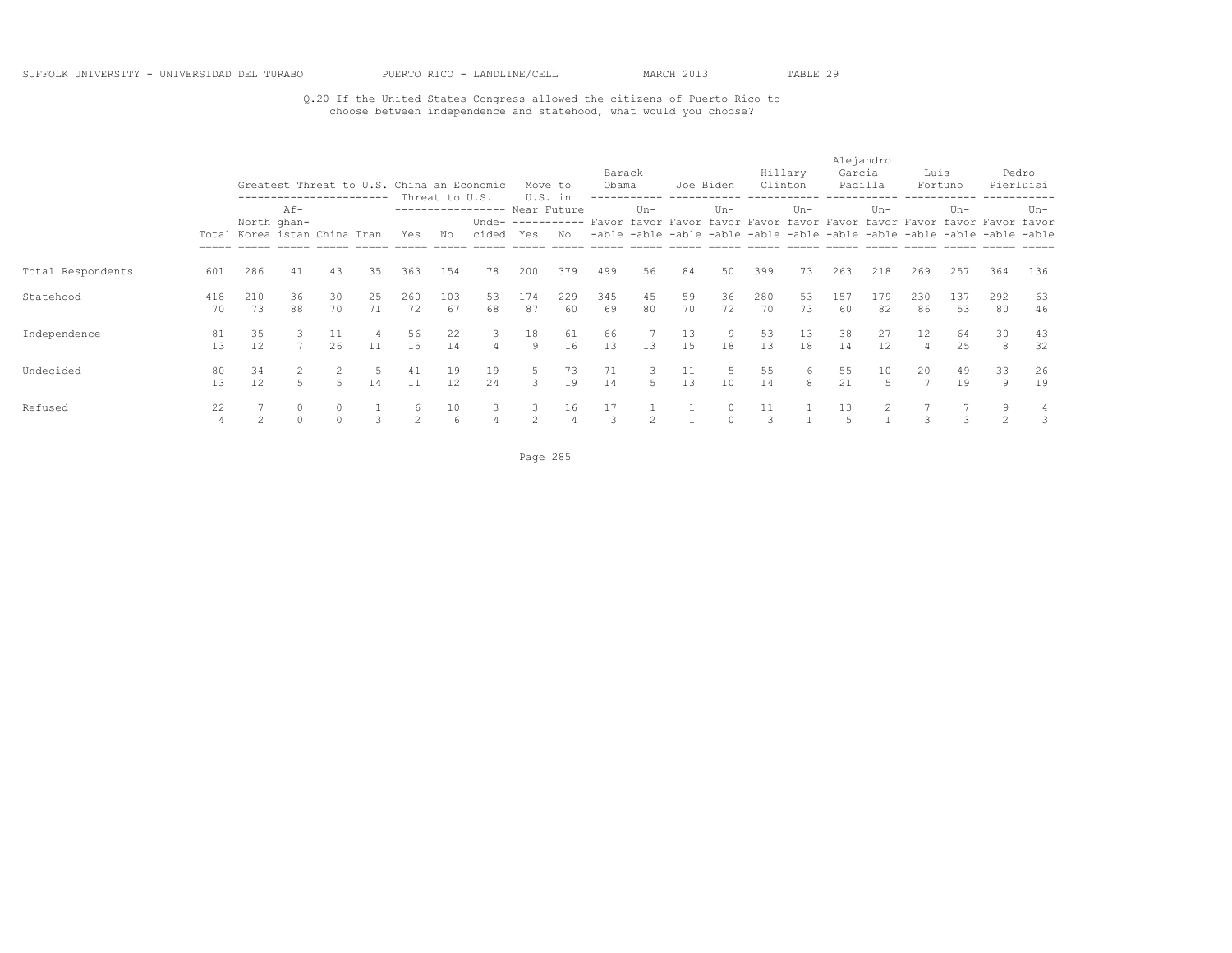## Q.21 Thinking about the economy, do you think the economy in Puerto Rico has improved in the last four years, has it stayed the same, or has it gotten worse?

|                   |           |                                             |                | ----------------------- |                   |                      | Threat to U.S. | Greatest Threat to U.S. China an Economic |           | Move to<br>U.S. in | Barack<br>Obama                                                                          | ------------ ----------- | Joe Biden           |                   |                        | Hillary<br>Clinton<br>------------ | Garcia       | Alejandro<br>Padilla | Luis      | Fortuno             |                                                                         | Pedro<br>Pierluisi |
|-------------------|-----------|---------------------------------------------|----------------|-------------------------|-------------------|----------------------|----------------|-------------------------------------------|-----------|--------------------|------------------------------------------------------------------------------------------|--------------------------|---------------------|-------------------|------------------------|------------------------------------|--------------|----------------------|-----------|---------------------|-------------------------------------------------------------------------|--------------------|
|                   |           | North ghan-<br>Total Korea istan China Iran | $Af -$         |                         |                   | Yes                  | No             | ---------------- Near Future<br>cided     | Yes       | No                 | Unde- ---------- Favor favor Favor favor Favor favor Favor favor Favor favor Favor favor | $Un -$                   |                     | $Un -$            |                        | $Un-$                              |              | $Un -$               |           | $Un -$              | -able -able -able -able -able -able -able -able -able -able -able -able | $Un -$             |
| Total Respondents | 601       | 286                                         | 41             | 43                      | 35                | 363                  | 154            | 78                                        | 200       | 379                | 499                                                                                      | 56                       | 84                  | 50                | 399                    | 73                                 | 263          | 218                  | 269       | 257                 | 364                                                                     | 136                |
| Improved          | 41        | 24<br>8                                     | 10             |                         | 6                 | 15<br>$\overline{a}$ | 16<br>10       | 9<br>12                                   | 14        | 25<br>7            | 33<br>7                                                                                  | -6<br>11                 | 6<br>$\overline{7}$ | 6<br>12           | 25<br>$6 \overline{6}$ |                                    | 14           | 21<br>10             | 32<br>12  | 6<br>$\overline{2}$ | 32<br>9                                                                 | 5                  |
| Stayed the same   | 143<br>24 | 69<br>2.4                                   | 6<br>15        | 11<br>26                | 9<br>26           | 79<br>22             | 44<br>29       | 20<br>26                                  | 41<br>21  | 98<br>26           | 124<br>25                                                                                | 12<br>21                 | 20<br>24            | 14<br>28          | 98<br>25               | 13<br>18                           | 68<br>26     | 41<br>19             | 72<br>27  | 48<br>19            | 97<br>27                                                                | 21<br>15           |
| Gotten worse      | 411<br>68 | 192<br>67                                   | 30<br>73       | 28<br>65                | 24<br>69          | 266<br>73            | 93<br>60       | 47<br>60                                  | 143<br>72 | 253<br>67          | 337<br>68                                                                                | 37<br>66                 | 58<br>69            | 30<br>60          | 272<br>68              | 54<br>74                           | 178<br>68    | 153<br>70            | 161<br>60 | 201<br>78           | 231<br>63                                                               | 108<br>79          |
| Undecided         | 6         |                                             | $\mathfrak{D}$ | $\mathcal{D}$           | $\circ$<br>$\cap$ | 3                    |                | $\mathbf{R}$                              |           | 3                  | 5                                                                                        | $\mathcal{P}$            | $\circ$<br>$\cap$   | $\circ$<br>$\cap$ | 4                      |                                    |              | -3                   |           |                     |                                                                         | 2                  |
| Refused           | $\Omega$  |                                             |                | $\Omega$                | $\circ$           | $\circ$              |                | $\circ$                                   | $\Omega$  | $\circ$            | $\circ$                                                                                  |                          | $\Omega$<br>$\circ$ | $\cap$            | $\circ$                |                                    | $\mathbf{0}$ | $\circ$              |           |                     |                                                                         | 0<br>$\circ$       |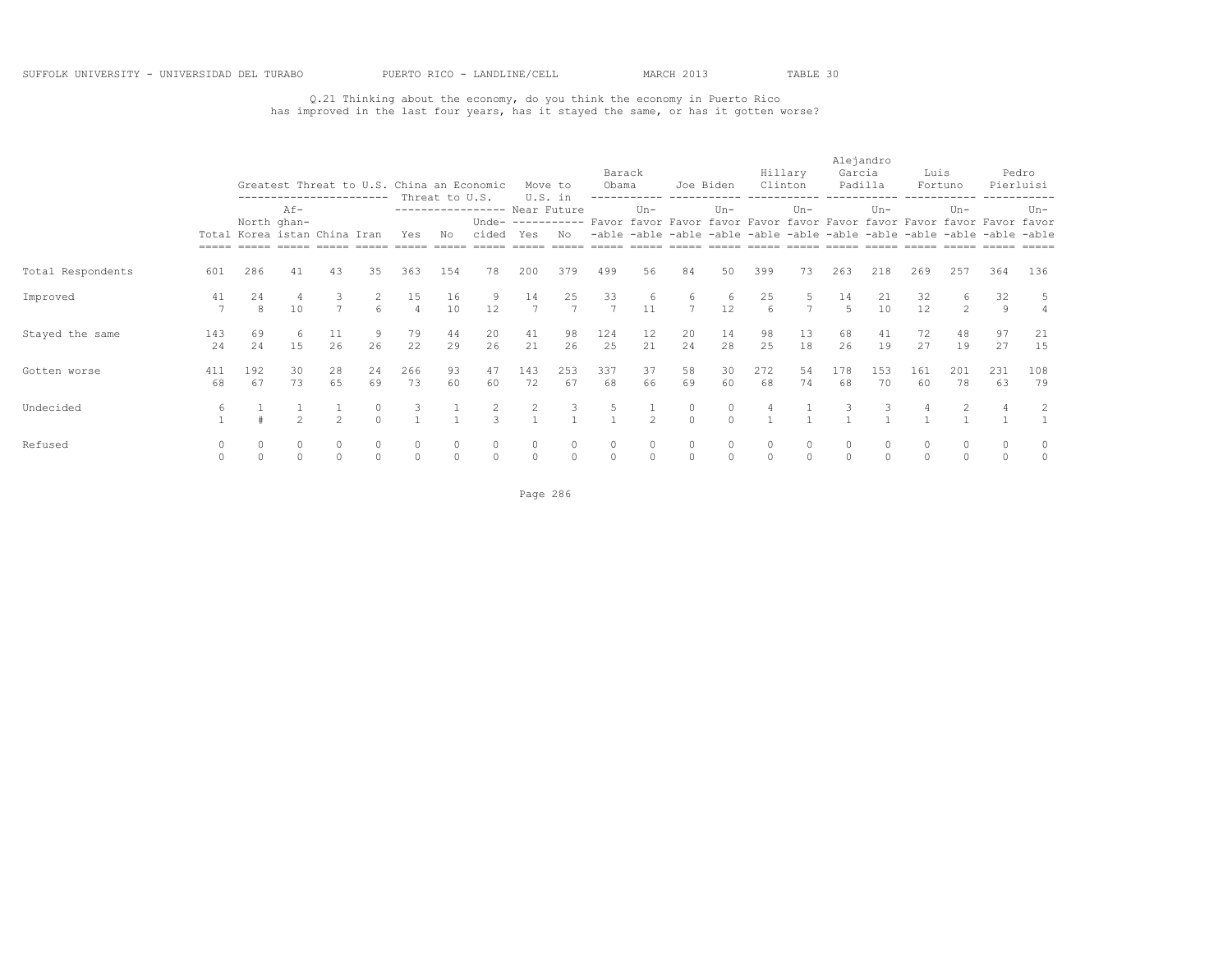### Q.22 In the next four years, do you think the economy will improve, stay the same, or get worse?

|                   |           |           |                       | -----------------------      |                     | Greatest Threat to U.S. China an Economic | Threat to U.S.      |                                        |               | Move to<br>U.S. in   | Barack<br>Obama                                                                          |                     | ------------ -----------                                                | Joe Biden            |                      | Hillary<br>Clinton<br>------------ | Alejandro<br>Garcia | Padilla<br>------------ | Luis      | Fortuno              |           | Pedro<br>Pierluisi  |
|-------------------|-----------|-----------|-----------------------|------------------------------|---------------------|-------------------------------------------|---------------------|----------------------------------------|---------------|----------------------|------------------------------------------------------------------------------------------|---------------------|-------------------------------------------------------------------------|----------------------|----------------------|------------------------------------|---------------------|-------------------------|-----------|----------------------|-----------|---------------------|
|                   |           |           | $Af -$<br>North ghan- | Total Korea istan China Iran |                     | Yes                                       | No                  | ----------------- Near Future<br>cided | Yes           | No                   | Unde- ---------- Favor favor Favor favor Favor favor Favor favor Favor favor Favor favor | $Un -$              | -able -able -able -able -able -able -able -able -able -able -able -able | $Un -$               |                      | $Un -$                             |                     | $Un -$                  |           | $Un -$               |           | $Un -$              |
| Total Respondents | 601       | 286       | 41                    | 43                           | 35                  | 363                                       | 154                 | 78                                     | 200           | 379                  | 499                                                                                      | 56                  | 84                                                                      | 50                   | 399                  | 73                                 | 263                 | 218                     | 269       | 257                  | 364       | 136                 |
| Improve           | 163<br>27 | 82<br>29  | 10<br>24              | 9<br>21                      | 13<br>37            | 92<br>25                                  | 48<br>31            | 22<br>28                               | 41<br>21      | 117<br>31            | 149<br>30                                                                                | 4<br>$\overline{7}$ | 25<br>30                                                                | 12<br>24             | 121<br>30            | 11<br>15                           | 116<br>44           | 25<br>11                | 58<br>22  | 82<br>32             | 83<br>23  | 52<br>38            |
| Stay the same     | 146<br>24 | 75<br>26  | 10<br>24              | 9<br>21                      | -8<br>23            | 96<br>26                                  | 35<br>23            | 14<br>18                               | 40<br>20      | 104<br>27            | 127<br>25                                                                                | 8<br>14             | 17<br>20                                                                | 11<br>22             | 101<br>25            | 16<br>22                           | 72<br>27            | 41<br>19                | 60<br>22  | 72<br>28             | 95<br>26  | 28<br>21            |
| Get worse         | 248<br>41 | 115<br>40 | 19<br>46              | 22<br>51                     | 14<br>40            | 166<br>46                                 | 54<br>35            | 25<br>32                               | 108<br>54     | 128<br>34            | 192<br>38                                                                                | 40<br>71            | 38<br>45                                                                | 26<br>52             | 158<br>40            | 40<br>55                           | 53<br>20            | 142<br>65               | 133<br>49 | 91<br>35             | 164<br>45 | 51<br>38            |
| Undecided         | 42        | 13<br>5   | 5                     | 3<br>$\overline{7}$          | $\circ$<br>$\Omega$ | $\mathfrak{D}$                            | 17<br>11            | 17<br>22                               | 11<br>6       | 28<br>$\overline{7}$ | 29<br>6                                                                                  | 4<br>$\overline{7}$ | 4<br>5                                                                  | $\mathfrak{D}$       | 18<br>$\overline{5}$ | 6<br>8                             | 21<br>8             | 10<br>$\sqrt{2}$        | 17<br>6   | 11<br>$\overline{4}$ | 21<br>6   | 5<br>$\overline{4}$ |
| Refused           |           |           |                       | $\Omega$<br>$\Omega$         | $\circ$<br>$\Omega$ | 2                                         | $\circ$<br>$\Omega$ | $\circ$<br>$\circ$                     | 0<br>$\Omega$ | 2                    | 2                                                                                        | $\circ$<br>$\circ$  | $\circ$<br>$\circ$                                                      | $\Omega$<br>$\Omega$ |                      |                                    |                     | $\Omega$                |           |                      |           | 0<br>$\circ$        |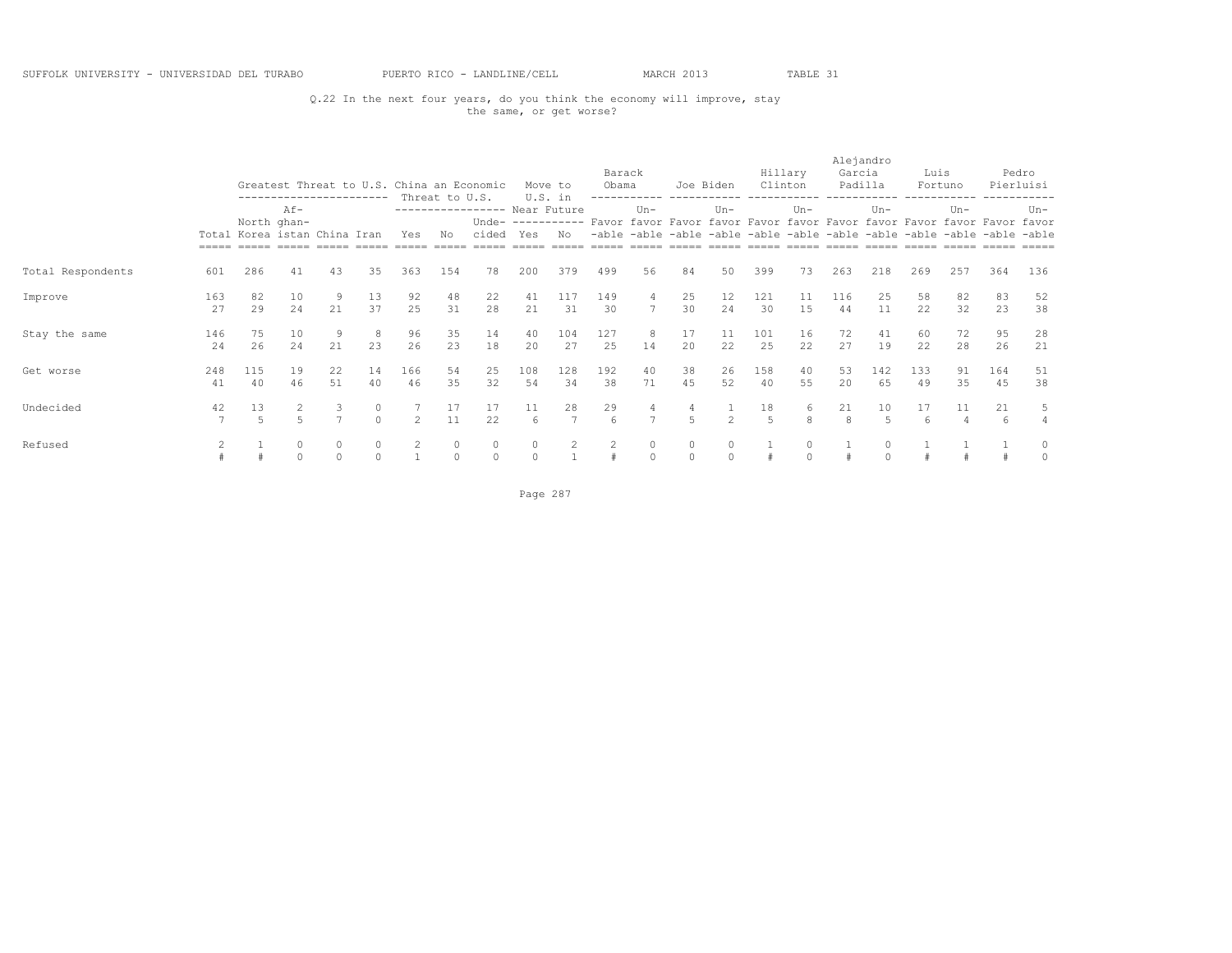# Q.23 Do you support or oppose legislation that would provide more rights to<br>LGBT (Lesbian, Gay, Bisexual or Transgender) citizens, such as marriage<br>rights, healthcare benefits and domestic violence and hate crimes protecti

|                   |           |                                             |          |                         |                     |           |                      | Greatest Threat to U.S. China an Economic |           | Move to        | Barack<br>Obama |                     | Joe Biden           |                      | Hillary<br>Clinton  |          | Alejandro<br>Garcia<br>Padilla |           | Luis      | Fortuno                                                                                                                                                                       |            | Pedro<br>Pierluisi |
|-------------------|-----------|---------------------------------------------|----------|-------------------------|---------------------|-----------|----------------------|-------------------------------------------|-----------|----------------|-----------------|---------------------|---------------------|----------------------|---------------------|----------|--------------------------------|-----------|-----------|-------------------------------------------------------------------------------------------------------------------------------------------------------------------------------|------------|--------------------|
|                   | =====     | North ghan-<br>Total Korea istan China Iran | Af-      | ----------------------- |                     | Yes       | Threat to U.S.<br>Νo | ---------------- Near Future<br>cided     | Yes       | U.S. in<br>No. |                 | $Un -$              |                     | $Un-$                |                     | $Un-$    |                                | $Un -$    |           | $Un -$<br>Unde- ---------- Favor favor Favor favor Favor favor Favor favor Favor favor Favor favor<br>-able -able -able -able -able -able -able -able -able -able -able -able |            | $Un-$              |
| Total Respondents | 601       | 286                                         | 41       | 43                      | 35                  | 363       | 154                  | 78                                        | 200       | 379            | 499             | 56                  | 84                  | 50                   | 399                 | 73       | 263                            | 218       | 269       | 257                                                                                                                                                                           | 364        | 136                |
| Support           | 279<br>46 | 135<br>47                                   | 19<br>46 | 20<br>47                | 20<br>57            | 178<br>49 | 75<br>49             | 23<br>29                                  | 104<br>52 | 167<br>44      | 252<br>51       | 13<br>23            | 52<br>62            | 25<br>50             | 203<br>51           | 28<br>38 | 137<br>52                      | 95<br>44  | 106<br>39 | 144<br>56                                                                                                                                                                     | 160<br>-44 | 80<br>59           |
| Oppose            | 242<br>40 | 113<br>40                                   | 19<br>46 | 21<br>49                | 13<br>37            | 146<br>40 | 59<br>38             | 35<br>45                                  | 79<br>40  | 156<br>41      | 182<br>36       | 39<br>70            | 23<br>27            | 17<br>34             | 149<br>37           | 41<br>56 | 90<br>34                       | 102<br>47 | 134<br>50 | 79<br>31                                                                                                                                                                      | 163<br>45  | 42<br>31           |
| Undecided         | 65<br>11  | 30<br>10                                    | 5.       | $\overline{5}$          | 2<br>6              | 31<br>9   | 17<br>11             | 17<br>22                                  | 12<br>6   | 48<br>13       | 55<br>11        | 3<br>$\overline{a}$ | 6<br>$\overline{7}$ | 8<br>16              | 38<br>10            | 4<br>5   | 30<br>11                       | 15        | 26<br>10  | 29<br>11                                                                                                                                                                      | 33<br>9    | 13<br>10           |
| Refused           | 15        |                                             |          | $\Omega$<br>$\Omega$    | $\circ$<br>$\Omega$ | 8<br>2    | 3<br>2               | 3                                         | b.        | 2              | 10<br>2         | 2                   | 3<br>4              | $\Omega$<br>$\Omega$ | 9<br>$\mathfrak{D}$ | $\Omega$ | 6<br>$\mathfrak{D}$            | 6<br>3    |           | 5<br>$\mathfrak{D}$                                                                                                                                                           | 8<br>2     |                    |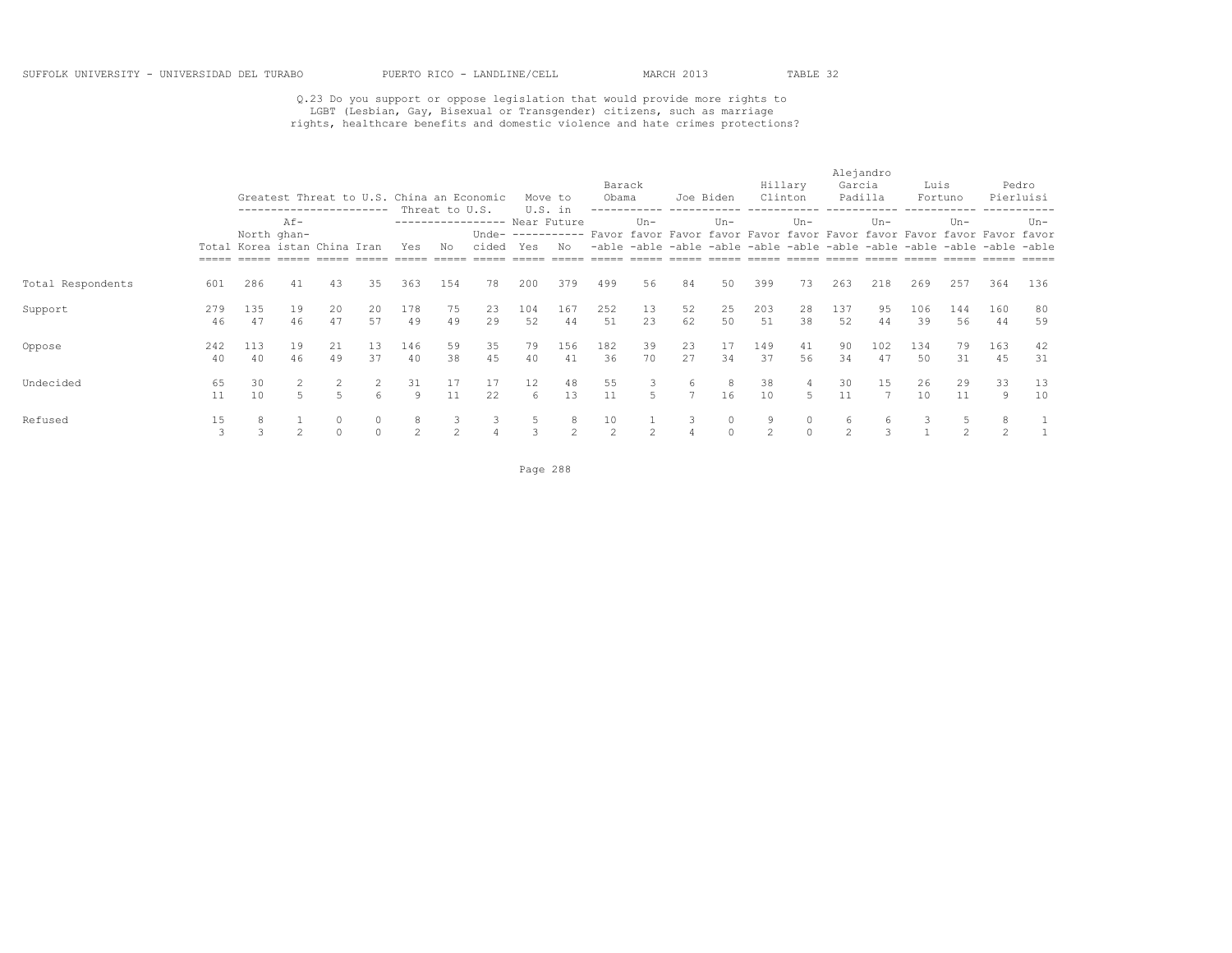# Q.24 Do you support or oppose the new law which bans drivers from texting or talking on cellphones without the use of hands-free equipment while driving?

|                   |           |                              |                                               |               |                     |                     |                      | Greatest Threat to U.S. China an Economic |                    | Move to        | Barack<br>Obama |                         | Joe Biden           |                     |           | Hillary<br>Clinton | Alejandro<br>Garcia<br>Padilla |           | Luis      | Fortuno                                                                                                                                                                       |           | Pedro<br>Pierluisi |
|-------------------|-----------|------------------------------|-----------------------------------------------|---------------|---------------------|---------------------|----------------------|-------------------------------------------|--------------------|----------------|-----------------|-------------------------|---------------------|---------------------|-----------|--------------------|--------------------------------|-----------|-----------|-------------------------------------------------------------------------------------------------------------------------------------------------------------------------------|-----------|--------------------|
|                   |           | Total Korea istan China Iran | -----------------------<br>Af-<br>North ghan- |               |                     | Yes                 | Threat to U.S.<br>No | ----------------- Near Future<br>cided    | Yes                | U.S. in<br>No  |                 | $Un -$                  |                     | $Un-$               |           | $Un-$              |                                | $Un-$     |           | $Un -$<br>Unde- ---------- Favor favor Favor favor Favor favor Favor favor Favor favor Favor favor<br>-able -able -able -able -able -able -able -able -able -able -able -able |           | Un-                |
| Total Respondents | 601       | 286                          | 41                                            | 43            | 35                  | 363                 | 154                  | 78                                        | 200                | 379            | 499             | 56                      | 84                  | 50                  | 399       | 73                 | 263                            | 218       | 269       | 257                                                                                                                                                                           | 364       | 136                |
| Support           | 504<br>84 | 254<br>89                    | 34<br>83                                      | 37<br>86      | 27<br>77            | 312<br>86           | 129<br>84            | 59<br>76                                  | 175<br>88          | 312<br>82      | 415<br>83       | 52<br>93                | 73<br>87            | 45<br>90            | 327<br>82 | 66<br>90           | 219<br>83                      | 187<br>86 | 216<br>80 | 223<br>87                                                                                                                                                                     | 305<br>84 | 115<br>85          |
| Oppose            | 93<br>16  | 31<br>11                     | 17                                            | 6<br>14       | 8<br>23             | 50<br>14            | 23<br>1.5            | 18<br>23                                  | 25<br>13           | 63<br>17       | 80<br>16        |                         | 10<br>12            | 5<br>10             | 68<br>17  | 10                 | 43<br>16                       | 29<br>13  | 50<br>19  | 33<br>13                                                                                                                                                                      | 56<br>15  | 20<br>15           |
| Undecided         |           |                              |                                               | 0<br>$\Omega$ | $\circ$<br>$\Omega$ | $\circ$<br>$\Omega$ |                      |                                           | 0<br>$\Omega$      | $\overline{2}$ | 2               | $\circ$<br>$\Omega$     | $\circ$<br>$\Omega$ | $\circ$<br>$\Omega$ | 2         | $\Omega$           |                                |           |           |                                                                                                                                                                               |           |                    |
| Refused           |           | $\circ$<br>$\Omega$          | 0                                             | $\Omega$      | $\circ$<br>$\circ$  |                     |                      | $\circ$<br>$\circ$                        | $\circ$<br>$\circ$ | $\overline{2}$ | 2               | $\circ$<br>$\mathbf{0}$ |                     | $\circ$             | 2         | $\circ$<br>$\circ$ | 0<br>$\circ$                   |           |           | $\circ$<br>$\Omega$                                                                                                                                                           |           | $\circ$<br>$\circ$ |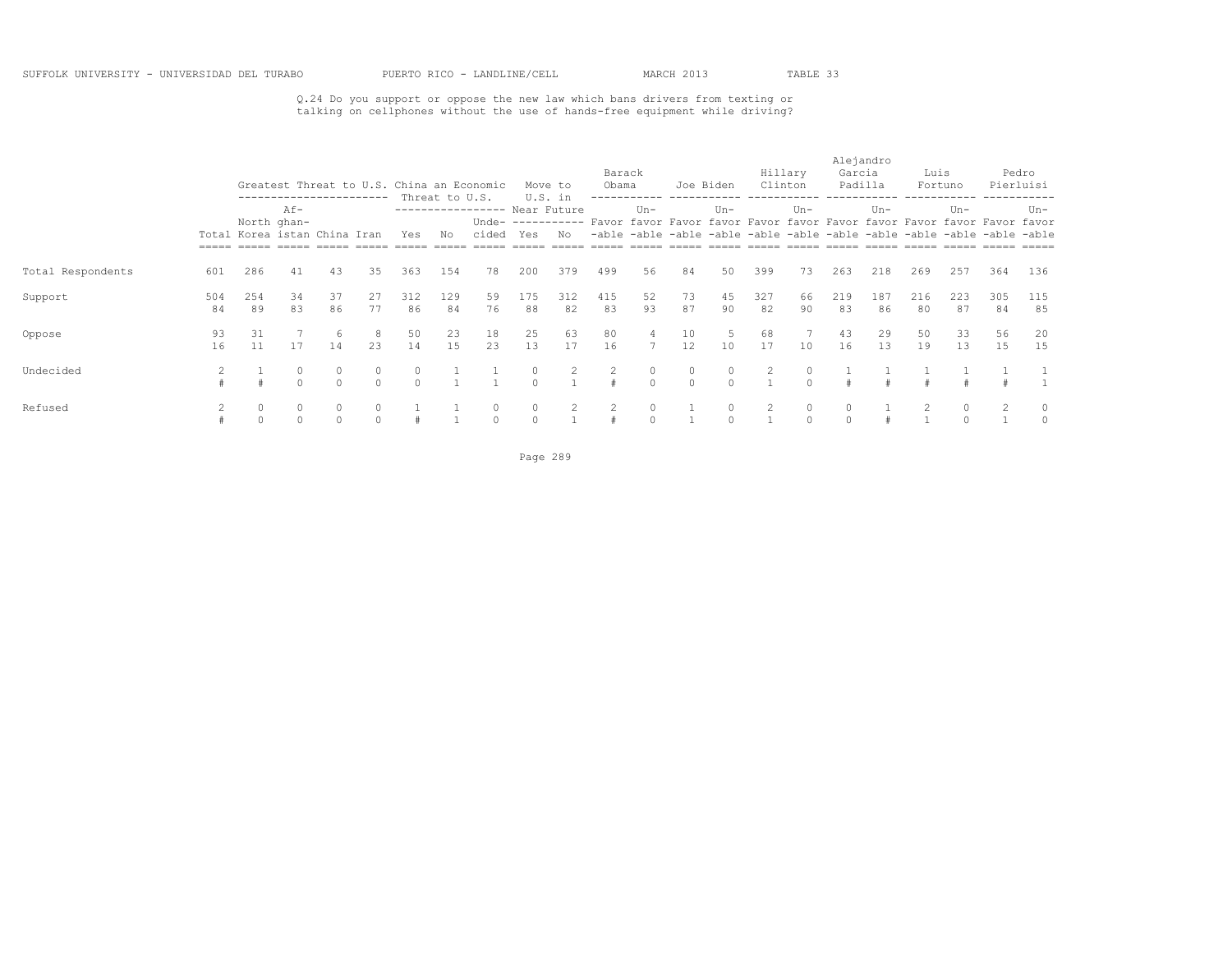# Q.25 Overall, which country do you feel poses the greatest threat to the United States?

|                   |                       | Greatest Threat to U.S. China an Economic Move to<br>----------------------- Threat to U.S.<br>$Af -$ |                     |                         |                     |                      |                                |                              |                                | U.S. in                                                                                                                                                                                                                                               | Barack<br>Obama              |                                       |                                | Joe Biden                      |                       | Hillary<br>Clinton               | Garcia                                | Alejandro<br>Padilla           | Luis                           | Fortuno                        |                      | Pedro<br>Pierluisi             |
|-------------------|-----------------------|-------------------------------------------------------------------------------------------------------|---------------------|-------------------------|---------------------|----------------------|--------------------------------|------------------------------|--------------------------------|-------------------------------------------------------------------------------------------------------------------------------------------------------------------------------------------------------------------------------------------------------|------------------------------|---------------------------------------|--------------------------------|--------------------------------|-----------------------|----------------------------------|---------------------------------------|--------------------------------|--------------------------------|--------------------------------|----------------------|--------------------------------|
|                   |                       |                                                                                                       | North ghan-         |                         |                     |                      |                                |                              |                                | ----------------- Near Future<br>Unde- ---------- Favor favor Favor favor Favor favor Favor favor Favor favor Favor favor<br>Total Korea istan China Iran Yes No cided Yes No -able -able -able -able -able -able -able -able -able -able -able -able |                              | $Un -$                                |                                | $Un-$                          |                       | $Un -$                           |                                       | $Un-$                          |                                | $Un -$                         |                      | Un-                            |
| Total Respondents | 601                   | 286                                                                                                   | 41                  | 43                      | 35                  | 363                  | 154                            | 78                           | 200                            | 379                                                                                                                                                                                                                                                   | 499                          | 56                                    | 84                             | 50                             | 399                   | 73                               | 263                                   | 218                            | 269                            | 257                            | 364                  | 136                            |
| North Korea       | 286<br>48             | 286<br>100                                                                                            | 0<br>$\Omega$       | 0<br>$\circ$            | $\Omega$<br>$\circ$ | 195<br>54            | 72<br>47                       | 18<br>23                     | 104<br>52                      | 175<br>46                                                                                                                                                                                                                                             | 240<br>48                    | 33<br>59                              | 46<br>55                       | 24<br>48                       | 205<br>51             | 31<br>42                         | 131<br>50                             | 105<br>48                      | 122<br>45                      | 131<br>51                      | 177<br>49            | 67<br>49                       |
| China             | 43<br>$7\phantom{.0}$ | $\circ$<br>$\Omega$                                                                                   | $\circ$<br>$\Omega$ | 43<br>100               | $\circ$<br>$\circ$  | 36<br>10             | 5<br>3                         | 2<br>3                       | 15<br>8                        | 27<br>7                                                                                                                                                                                                                                               | 29<br>6                      | 8<br>14                               | 9<br>11                        | 5<br>10                        | 29<br>$7\phantom{.0}$ | 8<br>11                          | 16<br>6                               | 20<br>$\overline{9}$           | 22<br>8                        | 18<br>$7\overline{ }$          | 30<br>8              | 11<br>8                        |
| Afghanistan       | 41<br>$7\phantom{.0}$ | $\circ$<br>$\circ$                                                                                    | 41<br>100           | $\circ$<br>$\circ$      | 0<br>$\circ$        | 27<br>7              | 11<br>$\overline{7}$           | 3<br>$\overline{4}$          | 21<br>11                       | 18<br>5                                                                                                                                                                                                                                               | 36<br>$7\phantom{.0}$        | 3<br>5                                | 1<br>$\mathbf{1}$              | 3<br>6                         | 20<br>5               | 9<br>12                          | 20<br>$\,8\,$                         | 15<br>7                        | 19<br>7                        | 19<br>$7\phantom{.0}$          | 29<br>8              | 9<br>$7\phantom{.0}$           |
| Iran              | 35<br>6               | $\circ$<br>$\circ$                                                                                    | $\circ$<br>$\circ$  | $\circ$<br>$\circ$      | 35<br>100           | 23<br>6              | 10<br>6                        | 2<br>3                       | 10<br>5                        | 24<br>6                                                                                                                                                                                                                                               | 30<br>6                      | 2<br>$\overline{4}$                   | 6<br>$\overline{7}$            | 3<br>6                         | 29<br>7               | $\mathbf{1}$<br>$\mathbf{1}$     | 14<br>5                               | 14<br>6                        | 15<br>6                        | 16<br>6                        | 23<br>6              | 6<br>$\overline{4}$            |
| Pakistan          | 20<br>3               | $\circ$<br>$\Omega$                                                                                   | $\circ$<br>$\Omega$ | $\Omega$<br>$\Omega$    | $\circ$<br>$\Omega$ | 14<br>$\overline{4}$ | 5<br>3                         | 1<br>$\mathbf{1}$            | 8<br>$\overline{4}$            | 12<br>3                                                                                                                                                                                                                                               | 19<br>$\overline{4}$         | 0<br>$\Omega$                         | $\mathbf{2}$<br>$\overline{c}$ | $\mathbf{1}$<br>$\overline{c}$ | 14<br>$\overline{4}$  | 1<br>$\mathbf{1}$                | 10<br>$\overline{4}$                  | 3                              | 12<br>$\overline{4}$           | 8<br>3                         | 15<br>$\overline{4}$ | $\overline{4}$<br>$\mathsf 3$  |
| United States     | 10<br>2               | $\Omega$<br>$\circ$                                                                                   | $\circ$<br>$\Omega$ | 0<br>$\Omega$           | 0<br>$\Omega$       | 6<br>2               | 3<br>$\overline{\mathcal{L}}$  | 1<br>$\mathbf{1}$            | 4<br>$\overline{c}$            | 6<br>$\overline{2}$                                                                                                                                                                                                                                   | $\overline{1}$               | $\overline{2}$                        | 4<br>5                         | 1<br>$\overline{c}$            | 4<br>$\mathbf{1}$     | 4<br>5                           | 2<br>$\mathbf{1}$                     | 5<br>$\mathfrak{D}$            | 3<br>$\overline{1}$            | 6<br>$\overline{c}$            | 6<br>$\mathbf{2}$    | 4<br>3                         |
| Iraq              | 8<br>$\mathbf{1}$     | $\circ$<br>$\Omega$                                                                                   | $\circ$<br>$\Omega$ | $\circ$<br>$\Omega$     | $\circ$<br>$\Omega$ | 5<br>$\mathbf{1}$    | $\overline{2}$<br>$\mathbf{1}$ | 1<br>$\mathbf{1}$            | 1<br>$\mathbf{1}$              | $\mathfrak{D}$                                                                                                                                                                                                                                        | 7<br>$\mathbf{1}$            | 1<br>$\mathfrak{D}$                   | $\mathbf{0}$<br>$\circ$        | 0<br>$\Omega$                  | $2^{1}$               | $\mathbf{1}$                     | 5<br>$\mathfrak{D}$                   | $\overline{c}$<br>$\mathbf{1}$ | 5<br>$\mathfrak{D}$            | 3<br>$\mathbf{1}$              | 7<br>$\overline{c}$  | $\circ$<br>$\circ$             |
| Syria             | 7<br>$\overline{1}$   | $\circ$<br>$\Omega$                                                                                   | $\circ$<br>$\circ$  | $\circ$<br>$\Omega$     | 0<br>$\Omega$       | 3<br>$\overline{1}$  | 3<br>$\overline{c}$            | $\mathbf{1}$<br>$\mathbf{1}$ | $\circ$<br>$\Omega$            | 7<br>$\mathfrak{D}$                                                                                                                                                                                                                                   | 7<br>$\mathbf{1}$            | 0<br>$\Omega$                         | 1<br>$\mathbf{1}$              | $\mathbf{1}$<br>2              | 5<br>$\mathbf{1}$     | 0<br>$\Omega$                    | 5<br>$\overline{c}$                   | 1                              | 2<br>$\mathbf{1}$              | 3<br>$\mathbf{1}$              | 3<br>$\mathbf{1}$    | $\mathbf{2}$<br>$\mathbf{1}$   |
| Russia            | 6<br>$\mathbf{1}$     | $\circ$<br>$\circ$                                                                                    | $\Omega$<br>$\circ$ | $\Omega$<br>$\circ$     | $\circ$<br>$\circ$  | 5<br>$\mathbf{1}$    | $\mathbf{1}$<br>$\mathbf{1}$   | $\mathbf{0}$<br>$\circ$      | 3<br>$\overline{2}$            | 3<br>$\mathbf{1}$                                                                                                                                                                                                                                     | 6<br>$\mathbf{1}$            | $\Omega$<br>$\circ$                   | $\mathbf{0}$<br>$\circ$        | $\mathbf{1}$<br>$\overline{c}$ | 3<br>$\mathbf{1}$     | $\overline{c}$<br>$\overline{3}$ | 3<br>$\mathbf{1}$                     | $\overline{c}$<br>$\mathbf{1}$ | $\overline{4}$<br>$\mathbf{1}$ | 2<br>$\mathbf{1}$              | 3<br>$1\,$           | 3<br>$\overline{c}$            |
| Japan             | 5<br>$\mathbf{1}$     | $\circ$<br>$\circ$                                                                                    | $\Omega$<br>$\circ$ | $\Omega$<br>$\Omega$    | $\circ$<br>$\circ$  | 4<br>1               | $\mathbf{1}$<br>$\mathbf{1}$   | $\circ$<br>$\circ$           | $\overline{c}$<br>$\mathbf{1}$ | $\overline{c}$<br>$\mathbf{1}$                                                                                                                                                                                                                        | 5<br>$\mathbf{1}$            | 0<br>$\circ$                          | 1<br>$\mathbf{1}$              | $\mathbf{1}$<br>$\overline{c}$ | 4<br>$\mathbf{1}$     | $\mathbf{1}$                     | 2<br>$\mathbf{1}$                     | $\overline{c}$<br>$\mathbf{1}$ | 3<br>$\mathbf{1}$              | $\overline{c}$<br>$\mathbf{1}$ | 3<br>$\mathbf{1}$    | $\sqrt{2}$<br>$\mathbf{1}$     |
| Mexico            | 4<br>$\mathbf{1}$     | $\circ$<br>$\Omega$                                                                                   | $\circ$<br>$\Omega$ | $\mathbf 0$<br>$\Omega$ | 0<br>$\Omega$       | 3<br>$\overline{1}$  | $\mathbf 0$<br>$\Omega$        | 1<br>$\mathbf{1}$            | 2<br>$\mathbf{1}$              | 2<br>$\mathbf{1}$                                                                                                                                                                                                                                     | 4<br>$\mathbf{1}$            | 0<br>$\Omega$                         | $\overline{1}$                 | $\mathbf{2}$<br>4              | 4<br>$\mathbf{1}$     | $\mathbf 0$<br>$\Omega$          | 3<br>$\mathbf{1}$                     |                                | 2                              | $\overline{c}$<br>$\mathbf{1}$ | 0<br>$\circ$         | $\sqrt{2}$<br>$\mathbf{1}$     |
| Venezuela         | 3                     | $\circ$<br>$\Omega$                                                                                   | $\circ$<br>$\Omega$ | 0<br>$\Omega$           | $\circ$<br>$\Omega$ | 2<br>$\overline{1}$  | 1<br>$\mathbf{1}$              | $\mathbf{0}$<br>$\Omega$     | 1<br>$\mathbf{1}$              | 2<br>$\mathbf{1}$                                                                                                                                                                                                                                     | $\overline{c}$<br>$\ddagger$ | $\circ$<br>$\Omega$                   | 0<br>$\circ$                   | $\circ$<br>$\Omega$            | 3<br>$\mathbf{1}$     | 0<br>$\Omega$                    | $\mathbf{1}$                          | 2<br>$\overline{1}$            |                                | 1<br>#                         | 3<br>$\overline{1}$  | $\mathbf{0}$<br>$\circ$        |
| Saudi Arabia      | 3<br>$\#$             | $\circ$<br>$\circ$                                                                                    | $\circ$<br>$\Omega$ | $\circ$<br>$\Omega$     | $\circ$<br>$\circ$  | 1<br>#               | $\mathbf{1}$<br>$\mathbf{1}$   | $\mathbf{1}$<br>$\mathbf{1}$ | $\circ$<br>$\circ$             | 3<br>$\mathbf{1}$                                                                                                                                                                                                                                     | 2<br>#                       | $\mathbf{1}$<br>$\mathbf{2}^{\prime}$ | $\circ$<br>$\Omega$            | $\mathbf{1}$<br>$\overline{c}$ | 3<br>$\overline{1}$   | $\circ$<br>$\Omega$              | $\mathbf{2}^{\prime}$<br>$\mathbf{1}$ | 1<br>#                         | 3<br>$\mathbf{1}$              | 0<br>$\circ$                   | $\mathbf{1}$<br>#    | $\overline{c}$<br>$\mathbf{1}$ |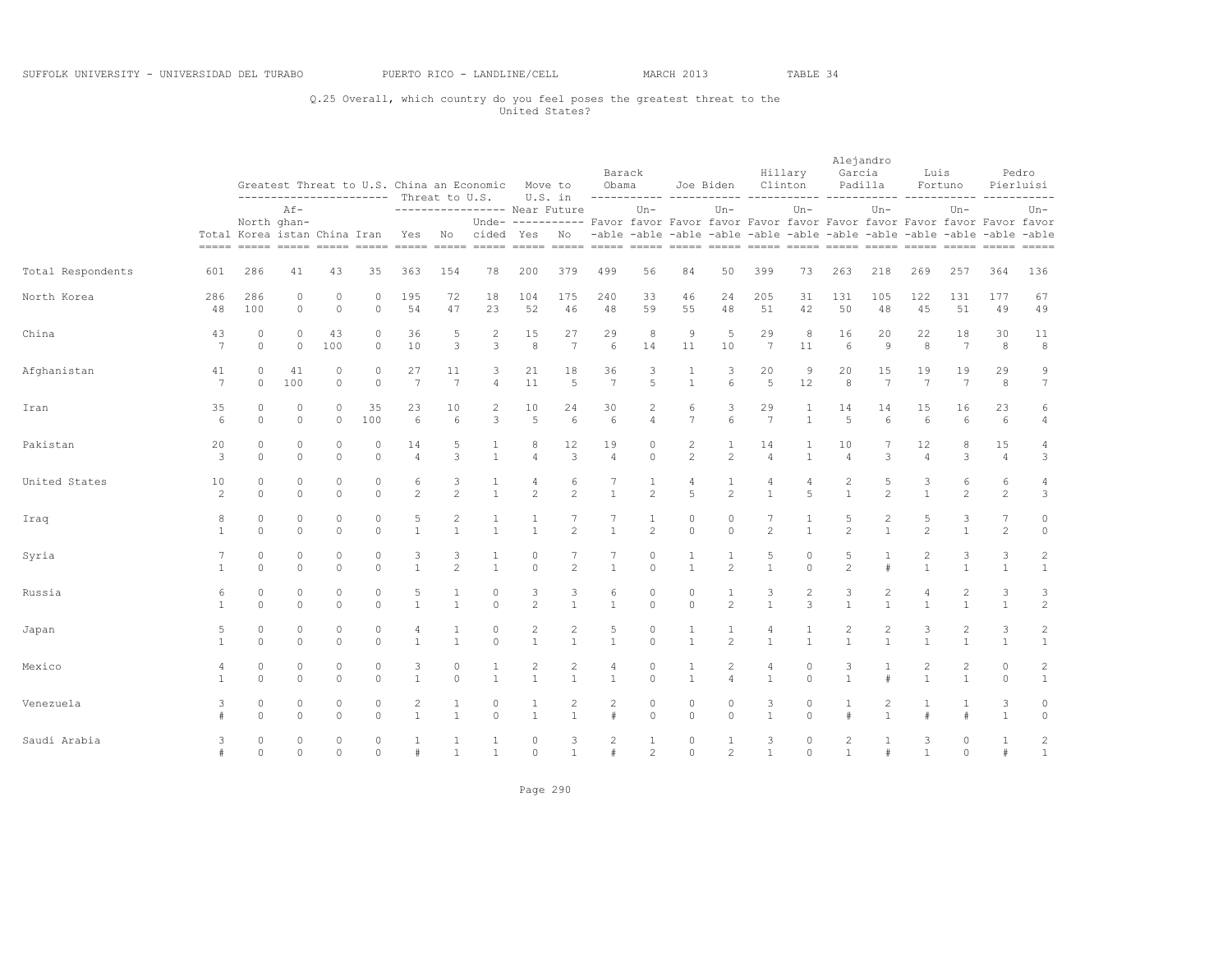# Q.25 Overall, which country do you feel poses the greatest threat to the United States?

|                   |               |                                             |               |               |                      | ----------------------- Threat to U.S. |               | Greatest Threat to U.S. China an Economic                                                                                              |                     | Move to<br>U.S. in  | Barack<br>Obama                        |                  | ------------ -----------                                                | Joe Biden      | Clinton             | Hillary       | Alejandro<br>Garcia | Padilla       | Luis                        | Fortuno             |                              | Pedro<br>Pierluisi           |
|-------------------|---------------|---------------------------------------------|---------------|---------------|----------------------|----------------------------------------|---------------|----------------------------------------------------------------------------------------------------------------------------------------|---------------------|---------------------|----------------------------------------|------------------|-------------------------------------------------------------------------|----------------|---------------------|---------------|---------------------|---------------|-----------------------------|---------------------|------------------------------|------------------------------|
|                   |               | North ghan-<br>Total Korea istan China Iran | $AF-$         |               |                      | Yes                                    | No            | ----------------- Near Future<br>Unde- ---------- Favor favor Favor favor Favor favor Favor favor Favor favor Favor favor<br>cided Yes |                     | No                  |                                        | $Un -$           | -able -able -able -able -able -able -able -able -able -able -able -able | $Un-$          |                     | $Un -$        |                     | $Un-$         |                             | $Un -$              |                              | $Un-$                        |
| Total Respondents | 601           | 286                                         | 41            | 43            | 35                   | 363                                    | 154           | 78                                                                                                                                     | 200                 | 379                 | 499                                    | 56               | 84                                                                      | 50             | 399                 | 73            | 263                 | 218           | 269                         | 257                 | 364                          | 136                          |
| Egypt             |               | $\Omega$                                    | $\Omega$      | $\Omega$      | $\Omega$             | #                                      | $\Omega$      | $\Omega$                                                                                                                               | $\Omega$            |                     |                                        | $\Omega$         | $\circ$                                                                 | $\Omega$       | #                   | $\Omega$      |                     | $\Omega$      | $\Omega$                    | #                   | $\Omega$                     | $\overline{1}$               |
| South Korea       |               | $\circ$<br>$\circ$                          | 0<br>$\Omega$ | 0<br>$\circ$  | $\Omega$             |                                        | 0<br>$\Omega$ | 0<br>$\circ$                                                                                                                           | $\Omega$            |                     |                                        | $\Omega$         |                                                                         | $\Omega$       | $\#$                | $\Omega$      |                     |               |                             |                     |                              | 0<br>$\circ$                 |
| Germany           |               | $\mathbf{0}$<br>$\circ$                     | $\Omega$      | $\circ$       | $\Omega$             |                                        | $\circ$       | 0<br>$\circ$                                                                                                                           |                     | $\Omega$            |                                        | 0<br>$\mathbf 0$ | $\mathbf{0}$<br>$\circ$                                                 | $\circ$        | $\#$                | $\Omega$      | $\Omega$            | 0<br>$\circ$  | $\Omega$                    | 0<br>$\circ$        | $\mathbf{0}$                 | $\circ$<br>$\circ$           |
| Columbia          |               | $\circ$<br>$\Omega$                         | 0<br>$\Omega$ | $\Omega$      | $\Omega$             | $\pm$                                  | $\Omega$      | $\Omega$                                                                                                                               |                     | $\Omega$            | $\Omega$                               | $\overline{2}$   | $\overline{1}$                                                          | $\Omega$       | $\pm$               | $\Omega$      | $\cap$              | $\pm$         |                             | $\Omega$            |                              | 0<br>$\circ$                 |
| England           |               | $\circ$<br>$\Omega$                         | $\cap$        | 0<br>$\Omega$ | 0<br>$\Omega$        | 0<br>$\Omega$                          | $\mathbf{1}$  | 0<br>$\bigcap$                                                                                                                         | $\Omega$            |                     |                                        | 0<br>$\Omega$    | 0<br>$\Omega$                                                           | $\overline{2}$ | $\Omega$            |               | $\cap$              |               | $\Omega$                    |                     |                              | 0<br>$\circ$                 |
| Other             | 0<br>$\Omega$ | $\circ$<br>$\circ$                          | 0<br>$\Omega$ | 0<br>$\Omega$ | 0<br>$\Omega$        | 0<br>$\Omega$                          | 0<br>$\Omega$ | 0<br>$\Omega$                                                                                                                          | 0<br>$\Omega$       | 0<br>$\Omega$       | 0<br>$\Omega$                          | 0<br>$\Omega$    | 0<br>$\Omega$                                                           | 0<br>$\Omega$  | 0<br>$\Omega$       | 0<br>$\Omega$ | $\Omega$            | 0<br>$\Omega$ | $\circ$<br>$\Omega$         | 0<br>$\circ$        | $\mathbf{0}$<br>$\mathbf{0}$ | 0<br>$\circ$                 |
| Undecided         | 108<br>18     | 0<br>$\Omega$                               | $\Omega$      | 0<br>$\circ$  | $\Omega$<br>$\Omega$ | 34<br>9                                | 29<br>19      | 44<br>56                                                                                                                               | 24<br>12            | 76<br>20            | 89<br>18                               | 3<br>5           | 9<br>11                                                                 | 3<br>6         | 56<br>14            | 11<br>15      | 41<br>16            | 30<br>14      | 46<br>17                    | 38<br>15            | 52<br>14                     | 19<br>14                     |
| Refused           | 17<br>3       | $\Omega$                                    | $\Omega$      | $\Omega$      | $\Omega$             |                                        | 6             | 3<br>$\overline{4}$                                                                                                                    | 3<br>$\overline{c}$ | 12<br>$\mathcal{E}$ | $\begin{array}{c} 12 \\ 2 \end{array}$ | $\frac{3}{5}$    | $\frac{2}{2}$                                                           |                | 9<br>$\mathfrak{D}$ |               | $\mathcal{L}$       | 8             | $\mathcal{L}_{\mathcal{L}}$ | 6<br>$\overline{2}$ | 2                            | 4<br>$\overline{\mathbf{3}}$ |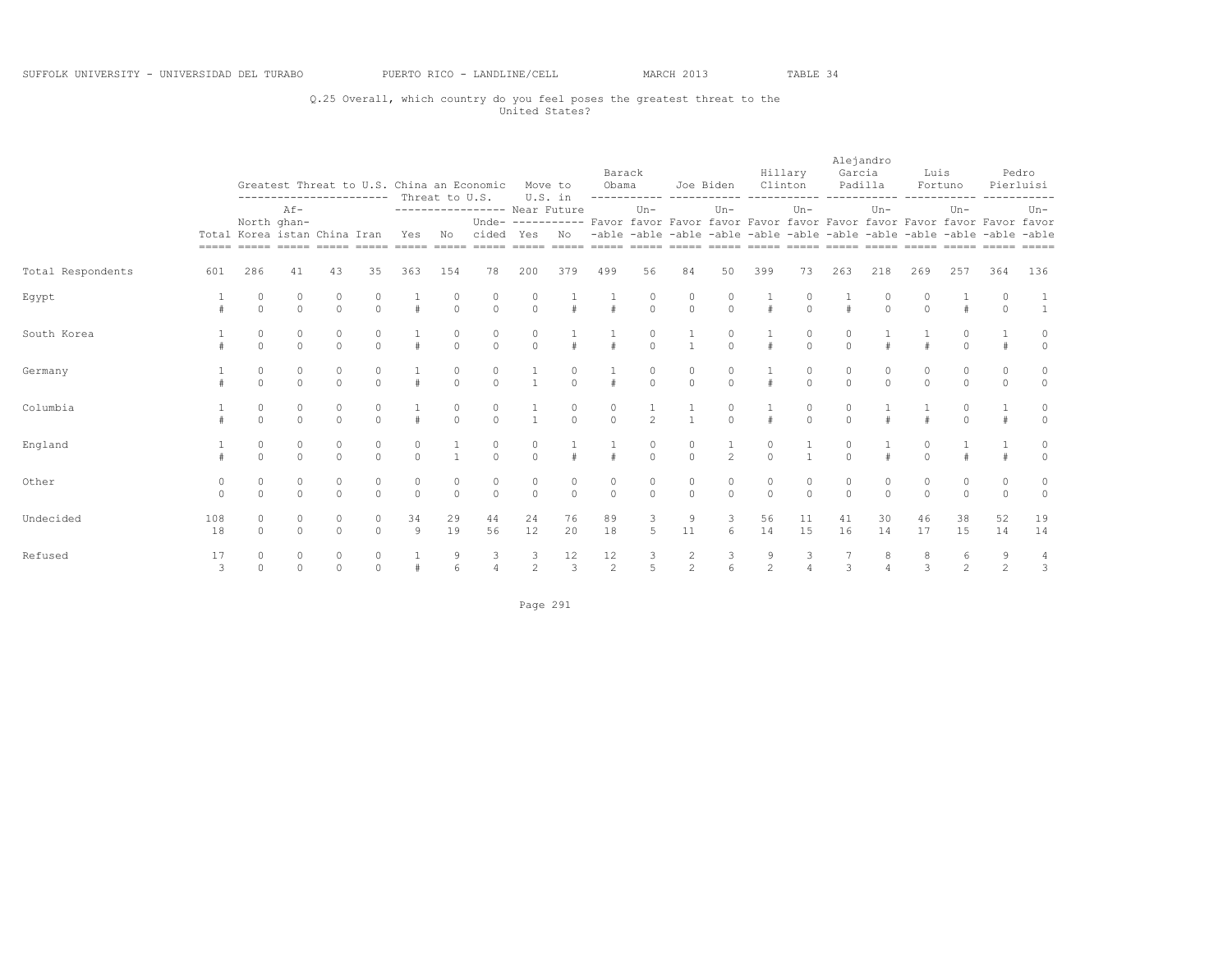Q.26 Do you believe that China poses an economic threat to the United States?

|                   |           |                                             |                     |                    | ------------------------ |                      |                      | Greatest Threat to U.S. China an Economic |           | Move to<br>U.S. in | Barack<br>Obama |                     | Joe Biden           |           | Clinton   | Hillary  | Alejandro<br>Garcia | Padilla   | Luis      | Fortuno   |                                                                                                                                                                     | Pedro<br>Pierluisi  |
|-------------------|-----------|---------------------------------------------|---------------------|--------------------|--------------------------|----------------------|----------------------|-------------------------------------------|-----------|--------------------|-----------------|---------------------|---------------------|-----------|-----------|----------|---------------------|-----------|-----------|-----------|---------------------------------------------------------------------------------------------------------------------------------------------------------------------|---------------------|
|                   |           | North ghan-<br>Total Korea istan China Iran | $Af -$              |                    |                          | Yes                  | Threat to U.S.<br>No | ---------------- Near Future<br>cided Yes |           | No                 |                 | $Un -$              |                     | $Un -$    |           | $Un-$    |                     | $Un -$    |           | $Un -$    | Unde- ---------- Favor favor Favor favor Favor favor Favor favor Favor favor Favor favor<br>-able -able -able -able -able -able -able -able -able -able -able -able | $Un-$               |
| Total Respondents | 601       | 286                                         | 41                  | 43                 | 35                       | 363                  | 154                  | 78                                        | 200       | 379                | 499             | 56                  | 84                  | 50        | 399       | 73       | 263                 | 218       | 269       | 257       | 364                                                                                                                                                                 | 136                 |
| Yes               | 363<br>60 | 195<br>68                                   | 27<br>66            | 36<br>84           | 23<br>66                 | 363<br>100           | $\Omega$             | 0<br>$\Omega$                             | 129<br>65 | 223<br>59          | 301<br>60       | 36<br>64            | 52<br>62            | 35<br>70  | 252<br>63 | 46<br>63 | 157<br>60           | 138<br>63 | 156<br>58 | 167<br>65 | 220<br>60                                                                                                                                                           | 92<br>68            |
| No                | 154<br>26 | 72<br>2.5                                   | 27                  | 12                 | 10<br>29                 | $\Omega$<br>$\Omega$ | 154<br>100           | $\circ$<br>$\Omega$                       | 47<br>2.4 | 103<br>27          | 127<br>2.5      | 18<br>32            | 30<br>36            | 14<br>2.8 | 101<br>25 | 19<br>26 | 70<br>27            | 52<br>2.4 | 72<br>27  | 67<br>26  | 94<br>26                                                                                                                                                            | 36<br>26            |
| Undecided         | 78<br>13  | 18                                          | 3<br>$\overline{ }$ | $5 -$              |                          | $\circ$<br>$\Omega$  | $\circ$<br>$\cap$    | 78<br>100                                 | 22<br>11  | 50<br>13           | 66<br>13        | $\overline{4}$      | $\mathbf{2}$<br>2   | 2         | 44<br>11  | 8<br>11  | 33<br>13            | 27<br>12  | 38<br>14  | 23<br>9   | 47<br>13                                                                                                                                                            | 8<br>6              |
| Refused           | 6         |                                             | $\circ$<br>$\Omega$ | $\Omega$<br>$\cap$ | $\circ$<br>$\bigcap$     | $\circ$<br>$\Omega$  | $\circ$<br>$\cap$    | $\circ$<br>$\cap$                         |           |                    |                 | $\circ$<br>$\Omega$ | $\circ$<br>$\Omega$ | $\circ$   | 2         | $\Omega$ |                     |           |           | $\circ$   | 3                                                                                                                                                                   | $\circ$<br>$\Omega$ |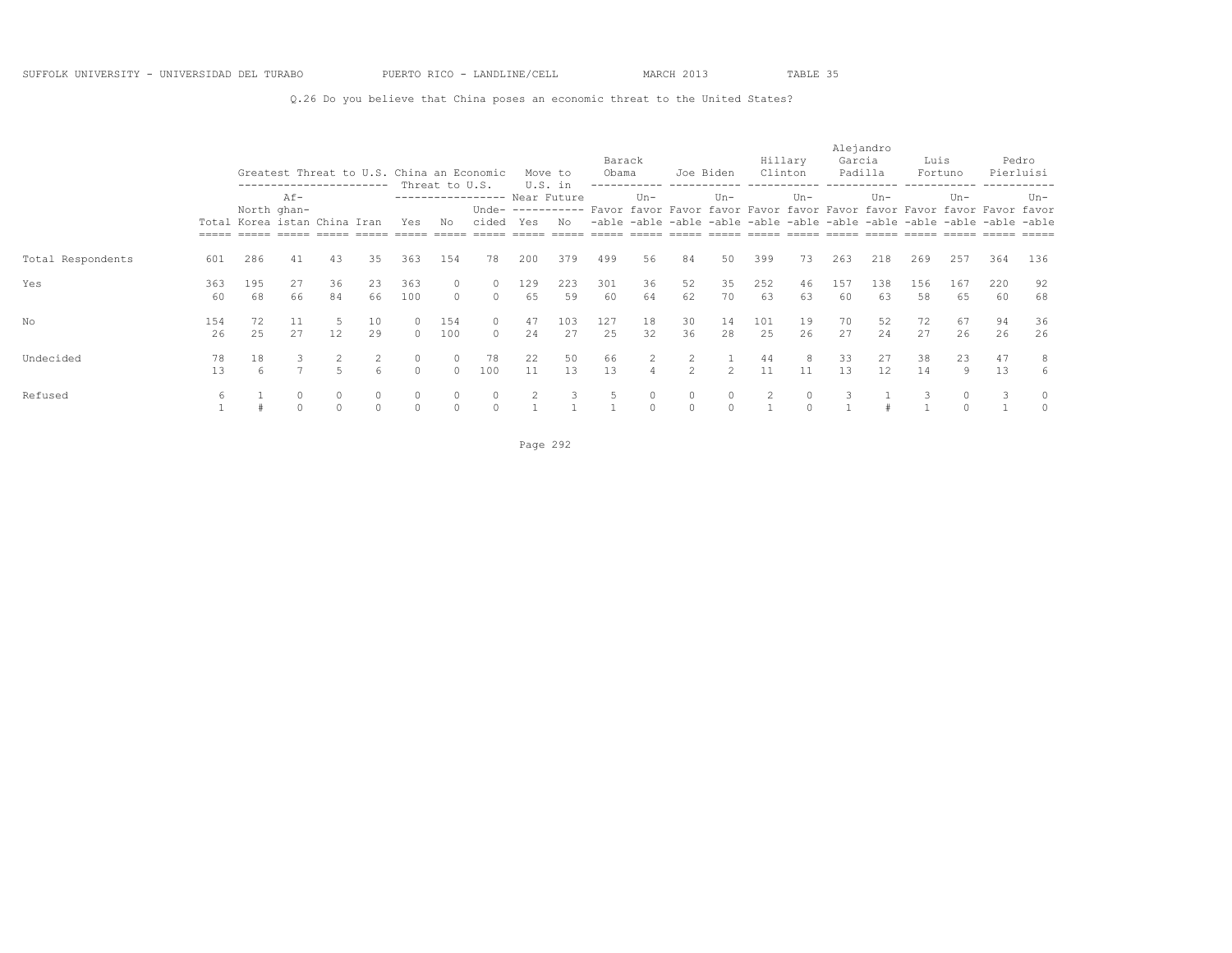# Q.27 Are you considering leaving Puerto Rico and moving to the United States in the near future?

|                   |           |                                             | ----------------------- |                    |                    |              | Threat to U.S.          | Greatest Threat to U.S. China an Economic |                      | Move to<br>U.S. in | Barack<br>Obama |              | Joe Biden          |          |                     | Hillary<br>Clinton | Alejandro<br>Garcia | Padilla   | Luis         | Fortuno                                                                                                                                                                       |           | Pedro<br>Pierluisi |
|-------------------|-----------|---------------------------------------------|-------------------------|--------------------|--------------------|--------------|-------------------------|-------------------------------------------|----------------------|--------------------|-----------------|--------------|--------------------|----------|---------------------|--------------------|---------------------|-----------|--------------|-------------------------------------------------------------------------------------------------------------------------------------------------------------------------------|-----------|--------------------|
|                   |           | North ghan-<br>Total Korea istan China Iran | Af-                     |                    |                    | Yes          | Νo                      | ----------------- Near Future<br>cided    | Yes                  | No                 |                 | $Un -$       |                    | $Un-$    |                     | $Un-$              |                     | $Un -$    |              | $Un -$<br>Unde- ---------- Favor favor Favor favor Favor favor Favor favor Favor favor Favor favor<br>-able -able -able -able -able -able -able -able -able -able -able -able |           | Un-                |
| Total Respondents | 601       | 286                                         | 41                      | 43                 | 35                 | 363          | 154                     | 78                                        | 200                  | 379                | 499             | 56           | 84                 | 50       | 399                 | 73                 | 263                 | 218       | 269          | 257                                                                                                                                                                           | 364       | 136                |
| Yes               | 200<br>33 | 104<br>36                                   | 21<br>51                | 15<br>35           | 10<br>29           | 129<br>36    | 47<br>31                | 22<br>28                                  | 200<br>100           | $\Omega$<br>$\cap$ | 164<br>33       | 23<br>41     | 31<br>37           | 14<br>28 | 134<br>34           | 29<br>40           | 71<br>27            | 99<br>45  | 108<br>40    | 69<br>27                                                                                                                                                                      | 121<br>33 | 44<br>32           |
| No                | 379<br>63 | 175<br>61                                   | 18<br>44                | 27<br>63           | 24<br>69           | 223<br>61    | 103<br>67               | 50<br>64                                  | $\circ$<br>$\bigcap$ | 379<br>100         | 318<br>64       | 30<br>54     | 52<br>62           | 33<br>66 | 253<br>63           | 43<br>59           | 182<br>69           | 111<br>51 | 154<br>57    | 179<br>70                                                                                                                                                                     | 232<br>64 | 88<br>65           |
| Undecided         | 21<br>4   | $\mathfrak{D}$                              |                         | $\hat{ }$          | $\mathcal{L}$      | 11<br>3      | 3                       | 6<br>8                                    | 0<br>$\Omega$        | $\cap$             | 17<br>3         | 5            |                    | 3        | 12<br>$\mathcal{L}$ |                    |                     | 8         | 3            | 9                                                                                                                                                                             | 11        | 3                  |
| Refused           |           |                                             |                         | $\circ$<br>$\circ$ | $\circ$<br>$\circ$ | 0<br>$\circ$ | $\circ$<br>$\mathbf{0}$ | $\circ$<br>$\circ$                        | $\circ$<br>$\Omega$  | $\circ$<br>$\circ$ | 0<br>$\circ$    | 0<br>$\circ$ | $\circ$<br>$\circ$ | $\circ$  | $\circ$<br>$\circ$  |                    |                     |           | $\circ$<br>0 | $\circ$<br>$\Omega$                                                                                                                                                           |           | 0                  |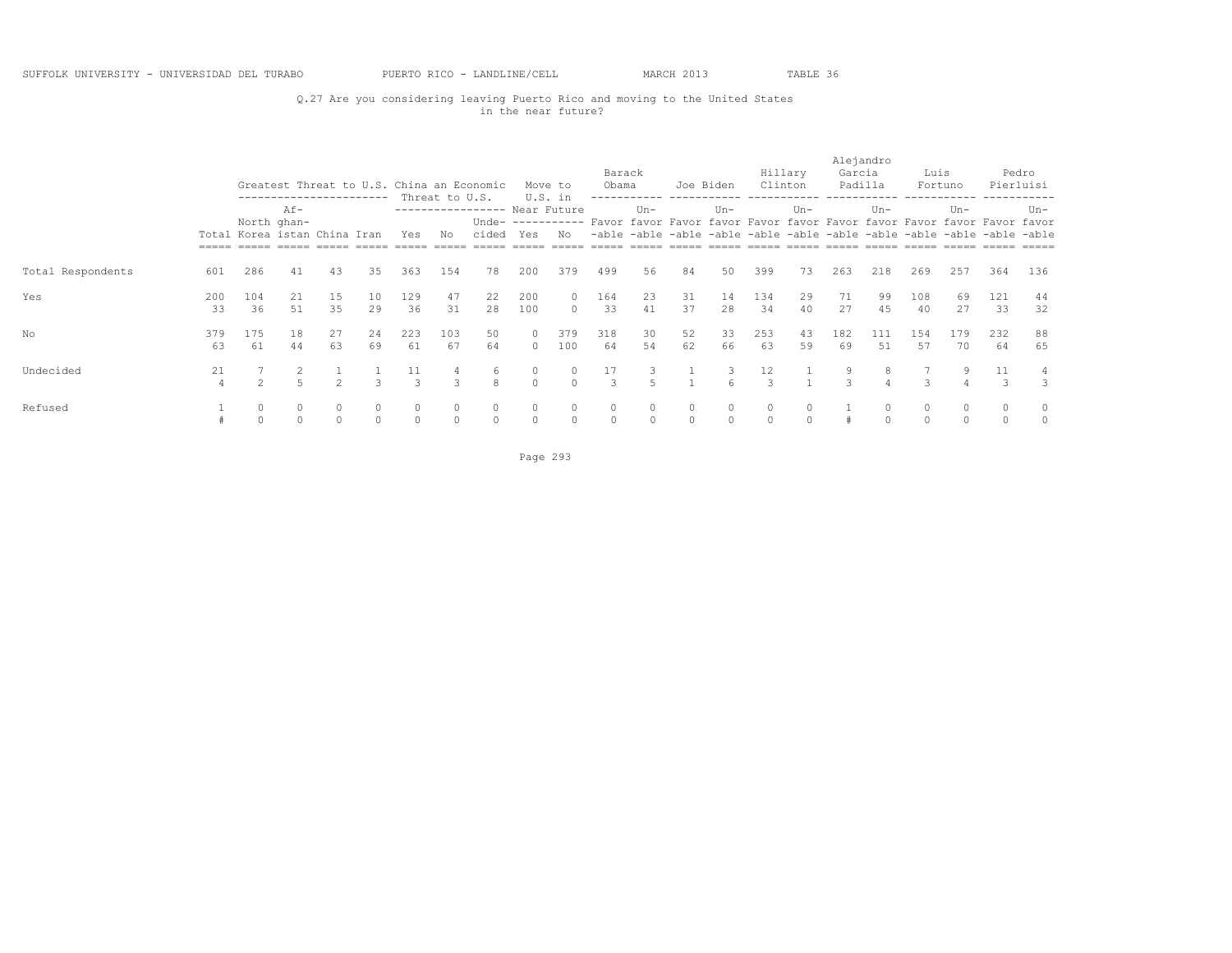## Q.28 What is your annual household income?

|                          |                      | Greatest Threat to U.S. China an Economic<br>----------------------- Threat to U.S.<br>$Af -$ |                     |                     |                   |                       |                     |                                                                                                                          |                      | Move to<br>U.S. in     | Barack<br>Obama      | -----------         |                     | Joe Biden Clinton   |                      | Hillary             | Garcia                 | Alejandro<br>Padilla | Luis                 | Fortuno              |                      | Pedro<br>Pierluisi                                                      |
|--------------------------|----------------------|-----------------------------------------------------------------------------------------------|---------------------|---------------------|-------------------|-----------------------|---------------------|--------------------------------------------------------------------------------------------------------------------------|----------------------|------------------------|----------------------|---------------------|---------------------|---------------------|----------------------|---------------------|------------------------|----------------------|----------------------|----------------------|----------------------|-------------------------------------------------------------------------|
|                          |                      |                                                                                               | North ghan-         |                     |                   |                       |                     | ---------------- Near Future<br>Unde- ---------- Favor favor Favor favor Favor favor Favor favor Favor favor Favor favor |                      |                        |                      | $Un -$              |                     | Un-                 |                      | $Un-$               |                        | $Un-$                |                      | $Un -$               |                      | $Un -$                                                                  |
|                          |                      | Total Korea istan China Iran                                                                  |                     |                     |                   | Yes                   | N <sub>O</sub>      | cided Yes                                                                                                                |                      | N <sub>O</sub>         |                      |                     |                     |                     |                      |                     |                        |                      |                      |                      |                      | -able -able -able -able -able -able -able -able -able -able -able -able |
| Total Respondents        | 601                  | 286                                                                                           | 41                  | 43                  | 35                | 363                   | 154                 | 78                                                                                                                       | 200                  | 379                    | 499                  | 56                  | 84                  | 50                  | 399                  | 73                  | 263                    | 218                  | 269                  | 257                  | 364                  | 136                                                                     |
| Under \$15,000 per year  | 266<br>44            | 106<br>37                                                                                     | 23<br>56            | 17<br>40            | 17<br>49          | 149<br>41             | 70<br>45            | 43<br>55                                                                                                                 | 83<br>42             | 172<br>45              | 226<br>45            | 19<br>34            | 19<br>23            | 15<br>30            | 169<br>42            | 28<br>38            | 136<br>52              | 75<br>34             | 122<br>45            | 111<br>43            | 155<br>43            | 63<br>46                                                                |
| Under \$30,000 per year  | 149<br>25            | 87<br>30                                                                                      | $\mathcal{G}$<br>22 | 8<br>19             | 20                | 101<br>28             | 35<br>23            | 13<br>17                                                                                                                 | 49<br>25             | 99<br>26               | 120<br>24            | 16<br>29            | 26<br>31            | 11<br>22            | 102<br>26            | 16<br>22            | 54<br>21               | 63<br>29             | 71<br>26             | 60<br>23             | 101<br>28            | 26<br>19                                                                |
| Under \$50,000 per year  | 77<br>13             | 48<br>17                                                                                      | $\mathfrak{D}$      | 10<br>23            | 11                | 50<br>14              | 19<br>12            | 8<br>10                                                                                                                  | 28<br>14             | 48<br>13               | 62<br>12             | 8<br>14             | 14<br>17            | 13<br>26            | 61<br>15             | 10<br>14            | 28<br>11               | 38<br>17             | 31<br>12             | 38<br>15             | 47<br>13             | 19<br>14                                                                |
| Under \$75,000 per year  | 30<br>$\overline{5}$ | 15<br>$\overline{a}$                                                                          | $\mathfrak{D}$      | 2<br>$\overline{a}$ | 3<br>$\mathsf{Q}$ | 22<br>$6\overline{6}$ | 8<br>$\overline{5}$ | 0<br>$\Omega$                                                                                                            | 12<br>$\kappa$       | 15<br>$\overline{4}$   | 23<br>$\overline{5}$ | Q                   | $\mathbf{R}$        | 3<br>$6^{\circ}$    | 20<br>$\overline{5}$ | 5<br>$\overline{7}$ | 12<br>5 <sub>1</sub>   | $\overline{a}$       | 13<br>$\overline{a}$ | 13<br>$\overline{5}$ | 17<br>$\overline{5}$ | 8<br>$6\overline{6}$                                                    |
| Under \$100,000 per year | 12<br>2              | 6<br>$\mathfrak{D}$                                                                           | 2<br>$\overline{5}$ | 0<br>$\circ$        | $\Omega$          | $\overline{2}$        | $\mathcal{E}$       | $\frac{1}{1}$                                                                                                            | $\frac{5}{3}$        |                        | 12<br>$\overline{2}$ | 0<br>$\Omega$       | 3<br>$\overline{4}$ | $\circ$<br>$\Omega$ | 10<br>$\mathcal{E}$  | $\mathbf{1}$        | $\mathcal{L}$          | $\frac{3}{1}$        | $\mathfrak{D}$       | 6<br>$\mathfrak{D}$  | $\overline{2}$       | 4<br>3                                                                  |
| Over \$100,000 per year  | 21<br>3              | 9<br>$\mathcal{L}$                                                                            | $\overline{a}$      | $\mathsf{Q}$        | $6^{\circ}$       | 16<br>$\overline{4}$  | 4<br>3              | $\mathbf{1}$                                                                                                             | 10<br>$\overline{5}$ | 10<br>$\mathcal{E}$    | 15<br>3              | Q                   | 10<br>12            | 3<br>6              | 12<br>$\mathcal{E}$  | 10 <sup>°</sup>     | $\overline{2}$         | 14<br>6              | 13<br>5              | 3                    | 14<br>$\Delta$       | 5<br>$\overline{4}$                                                     |
| Undecided                | 30<br>5              | 9<br>$\mathcal{L}$                                                                            | $\overline{a}$      | $\mathfrak{D}$      | $\overline{c}$    | 12<br>$\overline{3}$  | $\overline{a}$      | 9<br>12                                                                                                                  | 8<br>$\overline{4}$  | 22<br>$6 \overline{6}$ | 26<br>$\overline{5}$ | 2<br>$\overline{4}$ | 3<br>$\overline{4}$ | 8                   | 17<br>$\overline{4}$ | 5                   | 15<br>$6 \overline{6}$ | $\overline{4}$       | 10                   | 16<br>$6^{6}$        | 14<br>$\overline{4}$ | 9<br>$\overline{7}$                                                     |
| Refused                  | 16<br>3              | 6<br>$\overline{2}$                                                                           |                     | $\frac{1}{2}$       | 0<br>$\Omega$     | 6<br>$\overline{2}$   | 6<br>$\overline{4}$ | $\frac{3}{4}$                                                                                                            | 5<br>$\overline{3}$  | 8<br>$\overline{2}$    | 15<br>$\overline{3}$ | $\frac{1}{2}$       | $\frac{2}{2}$       | $\frac{1}{2}$       | 8<br>$\overline{2}$  | $\frac{2}{3}$       | $\overline{2}$         | 8<br>$\Delta$        | $\mathbf{1}$         | 6<br>$\mathfrak{D}$  | $\mathfrak{D}$       | $\frac{2}{1}$                                                           |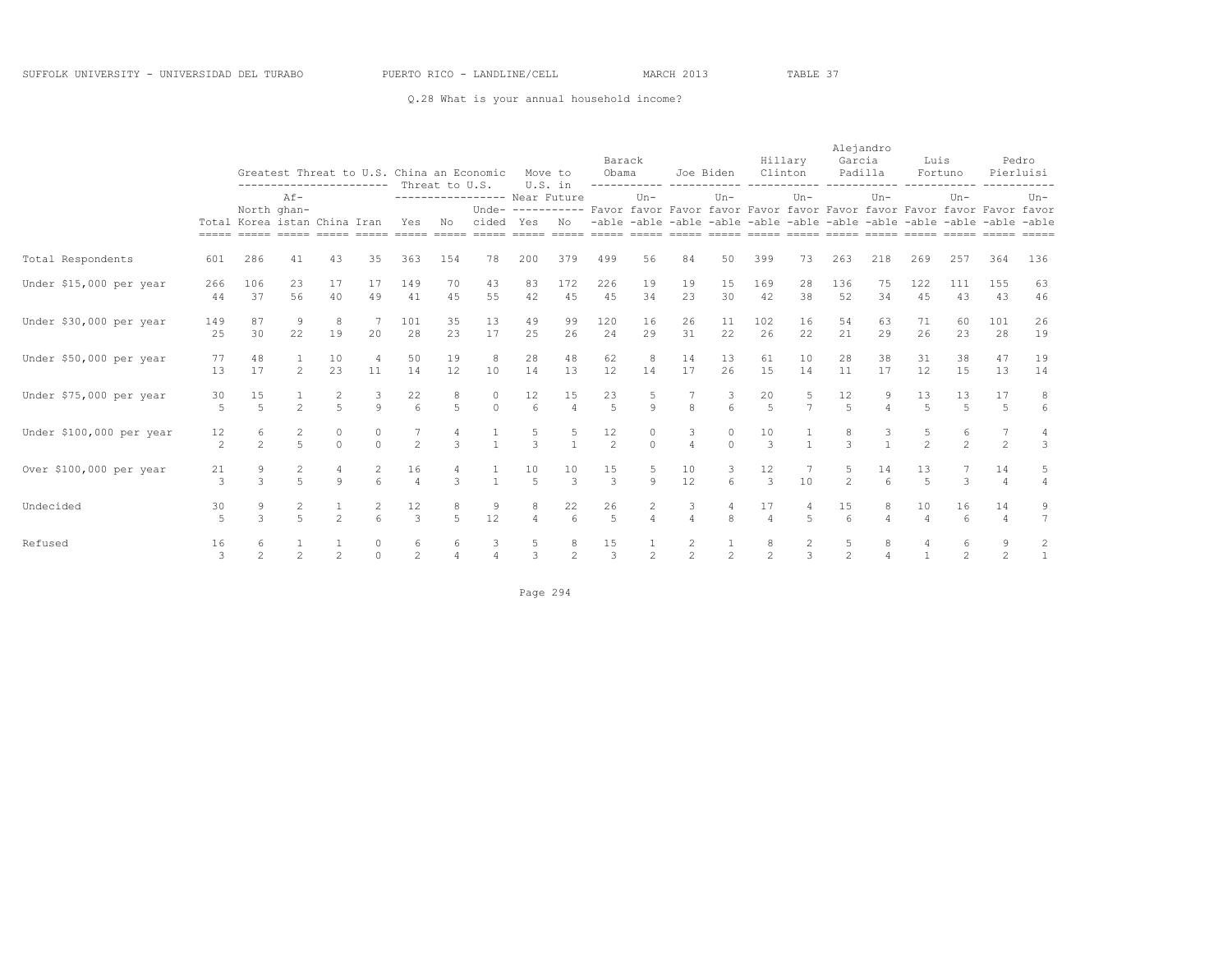## Q.29 What is the highest level of education you have completed?

|                                         |           | Greatest Threat to U.S. China an Economic<br>-----------------------<br>$Af -$ |                |          |          |           | Threat to U.S. |                                           |              | Move to<br>U.S. in | Barack<br>Obama | ------------       | Joe Biden     |          |           | Hillary<br>Clinton | Alejandro<br>Garcia<br>Padilla |           | Luis      | Fortuno                                                                                                                                                                       |           | Pedro<br>Pierluisi |
|-----------------------------------------|-----------|--------------------------------------------------------------------------------|----------------|----------|----------|-----------|----------------|-------------------------------------------|--------------|--------------------|-----------------|--------------------|---------------|----------|-----------|--------------------|--------------------------------|-----------|-----------|-------------------------------------------------------------------------------------------------------------------------------------------------------------------------------|-----------|--------------------|
|                                         |           | Total Korea istan China Iran                                                   | North ghan-    |          |          | Yes       | No             | ---------------- Near Future<br>cided Yes |              | No                 |                 | $Un -$             |               | $Un -$   |           | $Un-$              |                                | $Un-$     |           | $Un -$<br>Unde- ---------- Favor favor Favor favor Favor favor Favor favor Favor favor Favor favor<br>-able -able -able -able -able -able -able -able -able -able -able -able |           | $Un-$              |
| Total Respondents                       | 601       | 286                                                                            | 41             | 43       | 35       | 363       | 154            | 78                                        | 200          | 379                | 499             | 56                 | 84            | 50       | 399       | 73                 | 263                            | 218       | 269       | 257                                                                                                                                                                           | 364       | 136                |
| High School Diploma or GED<br>(or less) | 221<br>37 | 88<br>31                                                                       | 18<br>44       | 11<br>26 | 15<br>43 | 120<br>33 | 55<br>36       | 41<br>53                                  | 63<br>32     | 151<br>40          | 185<br>37       | 16<br>29           | 13<br>15      | 14<br>28 | 137<br>34 | 19<br>26           | 106<br>40                      | 63<br>29  | 101<br>38 | 86<br>33                                                                                                                                                                      | 129<br>35 | 48<br>35           |
| Associates or Bachelor's<br>Degree      | 296<br>49 | 160<br>56                                                                      | 20<br>49       | 22<br>51 | 14<br>40 | 188<br>52 | 78<br>51       | 29<br>37                                  | 106<br>53    | 179<br>47          | 250<br>50       | 30<br>54           | 44<br>52      | 29<br>58 | 204<br>51 | 41<br>56           | 131<br>50                      | 115<br>53 | 130<br>48 | 134<br>52                                                                                                                                                                     | 183<br>50 | 63<br>46           |
| Master's Degree or Higher               | 78<br>13  | 36<br>13                                                                       | 2<br>5         | 10<br>23 | 6<br>17  | 51<br>14  | 21<br>14       | 6<br>8                                    | 29<br>15     | 46<br>12           | 58<br>12        | 10<br>18           | 27<br>32      | 14       | 54<br>14  | 13<br>18           | 24<br>9                        | 37<br>17  | 33<br>12. | 37<br>14                                                                                                                                                                      | 46<br>13  | 25<br>18           |
| Undecided                               | 5         |                                                                                | $\mathfrak{D}$ |          |          | 3         | 0<br>$\Omega$  | 2<br>3                                    | 2            |                    |                 | 0<br>$\Omega$      | 0<br>$\Omega$ | $\Omega$ | 3         | $\Omega$           |                                |           |           | 0<br>$\Omega$                                                                                                                                                                 |           | $\Omega$           |
| Refused                                 |           |                                                                                | $\Omega$       | $\Omega$ | $\Omega$ |           | 0<br>$\Omega$  | $\circ$<br>$\circ$                        | 0<br>$\circ$ |                    |                 | $\circ$<br>$\circ$ | 0<br>$\circ$  | $\circ$  |           |                    |                                | $\Omega$  |           | 0<br>$\Omega$                                                                                                                                                                 |           | 0                  |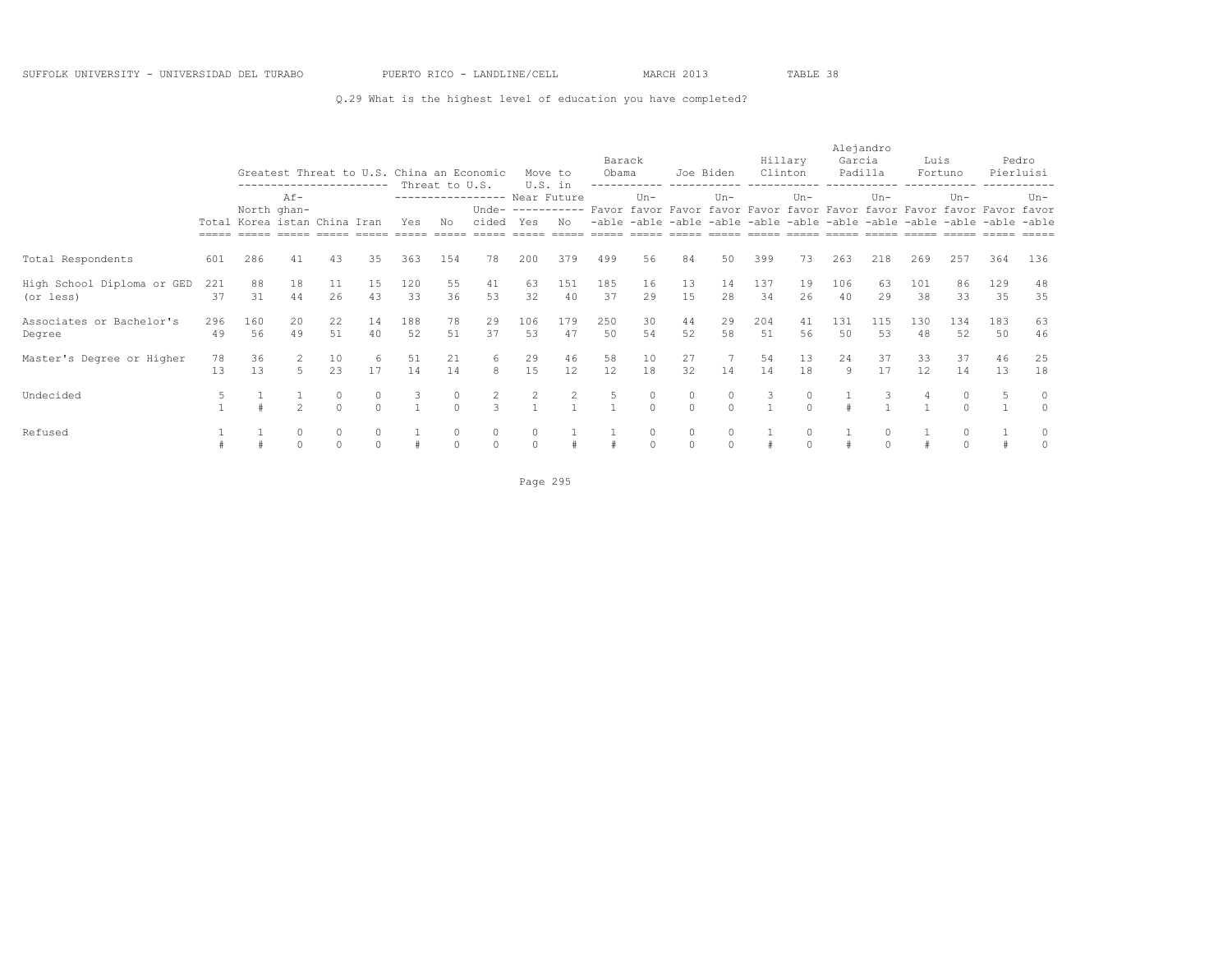## Q.30 Are any members of your household members of a labor union?

|                   |           |                                             | ------------------------ |                |                   |                     |                      | Greatest Threat to U.S. China an Economic |                     | Move to       | Barack<br>Obama                                                                          |                     | Joe Biden                                                               |                     |                     | Hillary<br>Clinton | Alejandro<br>Garcia<br>Padilla |               | Luis      | Fortuno             |                     | Pedro<br>Pierluisi |
|-------------------|-----------|---------------------------------------------|--------------------------|----------------|-------------------|---------------------|----------------------|-------------------------------------------|---------------------|---------------|------------------------------------------------------------------------------------------|---------------------|-------------------------------------------------------------------------|---------------------|---------------------|--------------------|--------------------------------|---------------|-----------|---------------------|---------------------|--------------------|
|                   |           | North ghan-<br>Total Korea istan China Iran | $Af -$                   |                |                   | Yes                 | Threat to U.S.<br>No | ---------------- Near Future<br>cided     | Yes                 | U.S. in<br>No | Unde- ---------- Favor favor Favor favor Favor favor Favor favor Favor favor Favor favor | $Un -$              | -able -able -able -able -able -able -able -able -able -able -able -able | $Un -$              |                     | $Un-$              |                                | $Un -$        |           | $Un -$              |                     | $Un-$              |
| Total Respondents | 601       | 286                                         | 41                       | 43             | 35                | 363                 | 154                  | 78                                        | 200                 | 379           | 499                                                                                      | 56                  | 84                                                                      | 50                  | 399                 | 73                 | 263                            | 218           | 269       | 257                 | 364                 | 136                |
| Yes               | 85<br>14  | 46<br>16                                    | 6<br>15                  | 10<br>23       | 14                | 56<br>15            | 26<br>17             | 3<br>$\overline{4}$                       | 28<br>14            | 55<br>15      | 69<br>14                                                                                 | 11<br>20            | 14<br>17                                                                | 11<br>22            | 54<br>14            | 17<br>23           | 38<br>14                       | 36<br>17      | 36<br>13  | 38<br>15            | 57<br>16            | 21<br>15           |
| No                | 497<br>83 | 234<br>82                                   | 33<br>80                 | 32<br>74       | 29<br>83          | 298<br>82           | 124<br>81            | 70<br>90                                  | 163<br>82           | 315<br>83     | 414<br>83                                                                                | 45<br>80            | 68<br>81                                                                | 38<br>76            | 333<br>83           | 54<br>74           | 216<br>82                      | 174<br>80     | 222<br>83 | 212<br>82           | 295<br>81           | 112<br>82          |
| Undecided         | 18<br>3   | 6                                           |                          | $\mathfrak{D}$ | $\mathcal{L}$     | 9<br>$\mathfrak{D}$ | $\mathcal{L}$        | 5<br>$\epsilon$                           | 8<br>$\overline{4}$ | $2^{1}$       | 16<br>$\mathcal{L}$                                                                      | 0<br>$\Omega$       | 2<br>$\mathfrak{D}$                                                     | $2^{1}$             | 12<br>$\mathcal{L}$ | $\mathcal{L}$      | $\mathcal{L}$                  | 8             | 10        | $\mathcal{L}$       | 12<br>$\mathcal{L}$ | $\mathfrak{D}$     |
| Refused           |           | $\circ$<br>$\Omega$                         | $\circ$<br>$\bigcap$     |                | $\circ$<br>$\cap$ | $\circ$<br>$\Omega$ |                      | $\circ$<br>$\cap$                         |                     | $\cap$        | $\circ$<br>$\Omega$                                                                      | $\circ$<br>$\Omega$ | 0<br>$\Omega$                                                           | $\circ$<br>$\Omega$ | $\circ$<br>$\Omega$ | $\Omega$           | $\circ$<br>$\cap$              | 0<br>$\Omega$ |           | $\circ$<br>$\Omega$ | $\Omega$            | $\cap$             |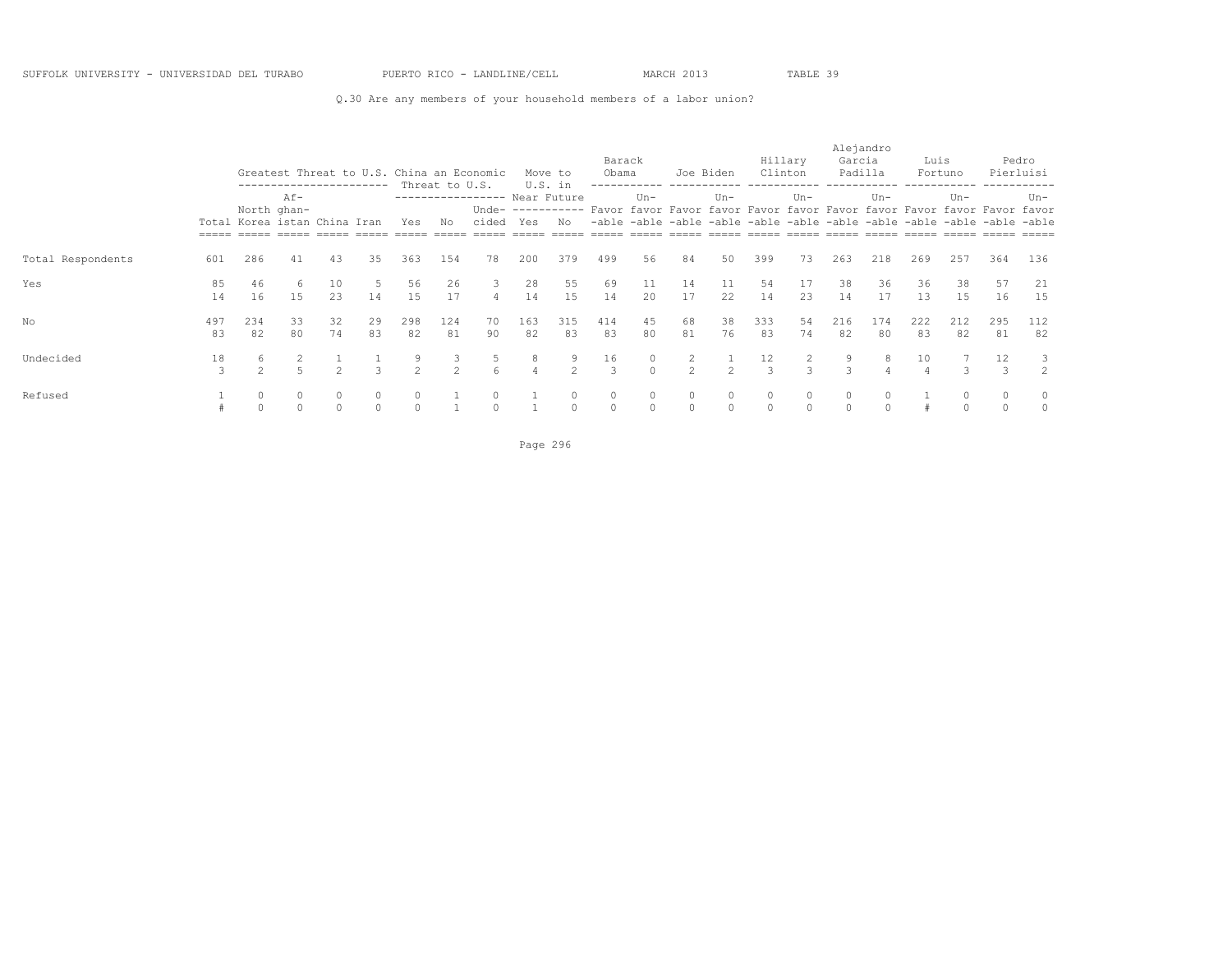## Q.31 How often do you attend religious services?

|                   |           | Greatest Threat to U.S. China an Economic<br>-----------------------<br>$Af -$ |                     |               |                     |           |                      |                                       |                      | Move to<br>U.S. in | Barack<br>Obama    | -----------         | Joe Biden                        |                     | Hillary<br>Clinton |          | Alejandro<br>Garcia<br>Padilla |                     | Luis               | Fortuno             | Pierluisi                                                                                                                                                           | Pedro                 |
|-------------------|-----------|--------------------------------------------------------------------------------|---------------------|---------------|---------------------|-----------|----------------------|---------------------------------------|----------------------|--------------------|--------------------|---------------------|----------------------------------|---------------------|--------------------|----------|--------------------------------|---------------------|--------------------|---------------------|---------------------------------------------------------------------------------------------------------------------------------------------------------------------|-----------------------|
|                   |           | North ghan-<br>Total Korea istan China Iran                                    |                     |               |                     | Yes       | Threat to U.S.<br>No | ---------------- Near Future<br>cided | Yes                  | No.                |                    | $Un -$              |                                  | $Un -$              |                    | $Un-$    |                                | $Un -$              |                    | $Un -$              | Unde- ---------- Favor favor Favor favor Favor favor Favor favor Favor favor Favor favor<br>-able -able -able -able -able -able -able -able -able -able -able -able | $Un-$                 |
| Total Respondents | 601       | 286                                                                            | 41                  | 43            | 35                  | 363       | $------$<br>154      | $=====$<br>78                         | 200                  | -----<br>379       | 499                | 56                  | 84                               | 50                  | 399                | 73       | 263                            | 218                 | 269                | 257                 | 364                                                                                                                                                                 | 136                   |
| Daily             | 50<br>8   | 20<br>$\overline{7}$                                                           | 6<br>15             | 6<br>14       | 6                   | 31<br>9   | 9<br>6               | 9<br>12                               | 18<br>$\overline{9}$ | 29<br>8            | 35<br>7            | 8<br>14             | 7<br>8                           | 3<br>6              | 28<br>7            | 8<br>11  | 20<br>8                        | 19<br>9             | 28<br>10           | 19<br>7             | 35<br>10                                                                                                                                                            | 10<br>$7\overline{ }$ |
| Weekly            | 291<br>48 | 151<br>53                                                                      | 16<br>39            | 20<br>47      | 15<br>43            | 179<br>49 | 75<br>49             | 33<br>42                              | 88<br>44             | 194<br>51          | 244<br>49          | 28<br>50            | 28<br>33                         | 21<br>42            | 198<br>50          | 37<br>51 | 130<br>49                      | 101<br>46           | 136<br>51          | 112<br>44           | 181<br>50                                                                                                                                                           | 59<br>43              |
| Once a month      | 103<br>17 | 42<br>15                                                                       | 8<br>20             | 8<br>19       | 20                  | 62<br>17  | 25<br>16             | 16<br>21                              | 31<br>16             | 69<br>18           | 94<br>19           | 6<br>11             | 22<br>26                         | 14                  | 70<br>18           | 10<br>14 | 51<br>19                       | 31<br>14            | 37<br>14           | 52<br>20            | 57<br>16                                                                                                                                                            | 29<br>21              |
| Once a year       | 66<br>11  | 38<br>13                                                                       | $\overline{2}$<br>5 | 2<br>5        | 11                  | 38<br>10  | 17<br>11             | 10<br>13                              | 28<br>14             | 37<br>10           | 55<br>11           | 5<br>9              | $\mathcal{G}$<br>11              | 10<br>20            | 45<br>11           | 10       | 29<br>11                       | 27<br>12            | 28<br>10           | 31<br>12            | 42<br>12                                                                                                                                                            | 14<br>10              |
| Never             | 80<br>13  | 29<br>10                                                                       | 8<br>20             | 16            | 20                  | 47<br>13  | 26<br>17             | $\overline{7}$<br>$\overline{9}$      | 29<br>15             | 45<br>12           | 63<br>13           | 9<br>16             | 16<br>19                         | 9<br>18             | 52<br>13           | 11<br>15 | 30<br>11                       | 35<br>16            | 32<br>12           | 43<br>17            | 43<br>12                                                                                                                                                            | 23<br>17              |
| Refused           | 11<br>2   | 6                                                                              | $\mathfrak{D}$      | 0<br>$\Omega$ | $\circ$<br>$\Omega$ | 6<br>2    | 2                    | 3<br>$\Delta$                         | 6<br>3               | 5                  | 8<br>$\mathcal{L}$ | $\circ$<br>$\Omega$ | $\overline{c}$<br>$\overline{c}$ | $\circ$<br>$\Omega$ | 6<br>2             | $\Omega$ | 3                              | 5<br>$\overline{c}$ | 8<br>$\mathcal{L}$ | $\circ$<br>$\Omega$ | 6<br>2                                                                                                                                                              |                       |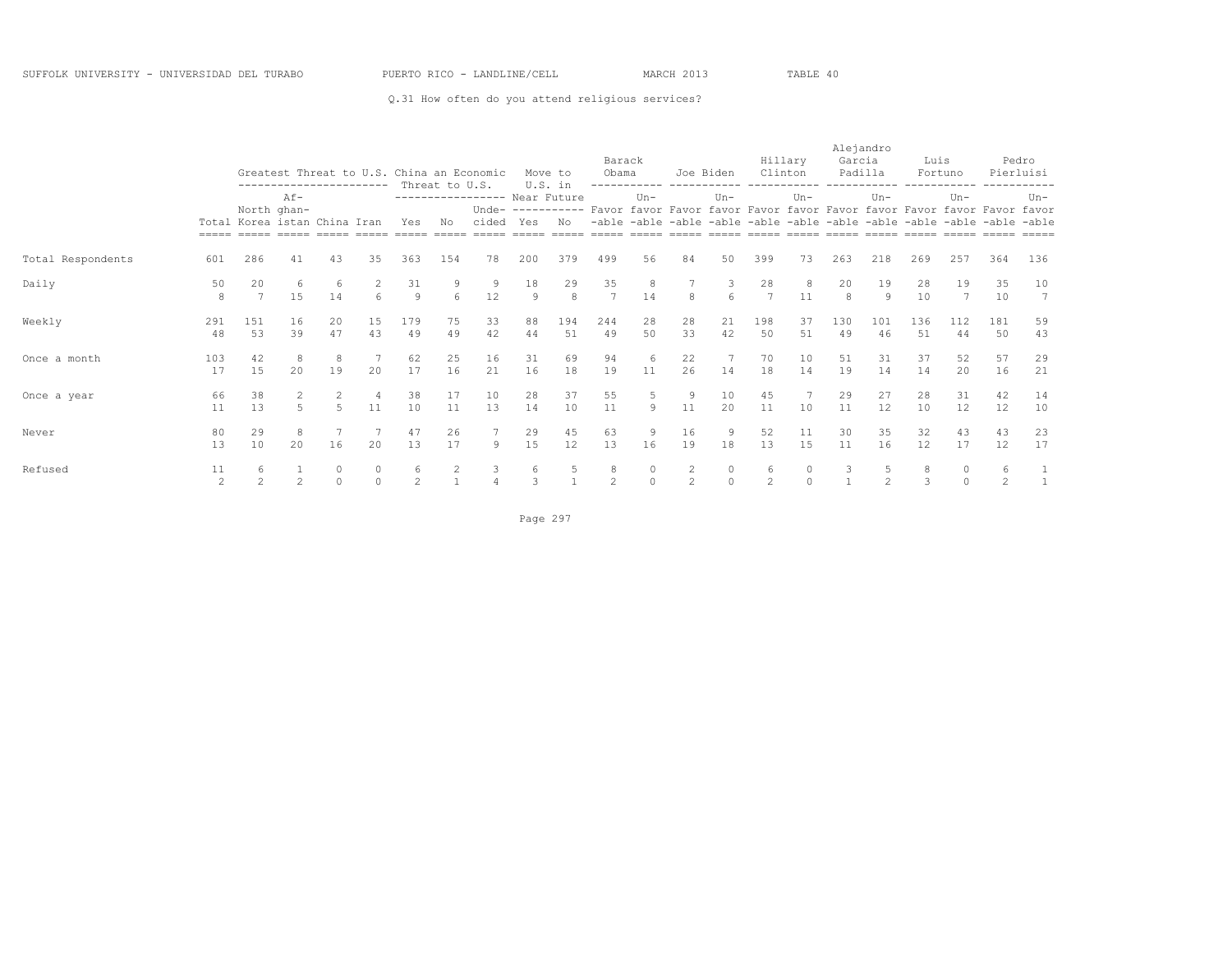## Q.32 What is your primary source for political news and information?

|                                                       |                      | Greatest Threat to U.S. China an Economic<br>----------------------- Threat to U.S.<br>$AF-$ |                      |                |                       |                     |                     |                              |                     | Move to<br>U.S. in | Barack<br>Obama                                                                          |                | ------------ ----------- | Joe Biden      | Clinton             | Hillary      | Garcia                  | Alejandro<br>Padilla  | Luis                                                                    | Fortuno           |           | Pedro<br>Pierluisi           |
|-------------------------------------------------------|----------------------|----------------------------------------------------------------------------------------------|----------------------|----------------|-----------------------|---------------------|---------------------|------------------------------|---------------------|--------------------|------------------------------------------------------------------------------------------|----------------|--------------------------|----------------|---------------------|--------------|-------------------------|-----------------------|-------------------------------------------------------------------------|-------------------|-----------|------------------------------|
|                                                       |                      |                                                                                              | North ghan-          |                |                       |                     |                     | ---------------- Near Future |                     |                    | Unde- ---------- Favor favor Favor favor Favor favor Favor favor Favor favor Favor favor | $Un -$         |                          | $Un-$          |                     | $Un-$        |                         | $Un-$                 |                                                                         | $Un -$            |           | $Un-$                        |
|                                                       |                      | Total Korea istan China Iran                                                                 |                      |                |                       | Yes                 | No                  | cided Yes                    |                     | No                 |                                                                                          |                |                          |                |                     |              |                         |                       | -able -able -able -able -able -able -able -able -able -able -able -able |                   |           |                              |
| Total Respondents                                     | 601                  | 286                                                                                          | 41                   | 43             | 35                    | 363                 | 154                 | 78                           | 200                 | 379                | 499                                                                                      | 56             | 84                       | 50             | 399                 | 73           | 263                     | 218                   | 269                                                                     | 257               | 364       | 136                          |
| Television and Cable News<br>Networks                 | 340<br>57            | 161<br>56                                                                                    | 23<br>56             | 20<br>47       | 21<br>60              | 200<br>55           | 81<br>53            | 54<br>69                     | 100<br>50           | 231<br>61          | 284<br>57                                                                                | 28<br>50       | 40<br>48                 | 23<br>46       | 219<br>55           | 44<br>60     | 153<br>58               | 115<br>53             | 155<br>58                                                               | 142<br>55         | 211<br>58 | 71<br>52                     |
| Newspapers and Magazines<br>(online or in print)      | 76<br>13             | 39<br>14                                                                                     | 6<br>15              | 16             | 6                     | 44<br>12            | 25<br>16            | 6<br>8                       | 29<br>15            | 45<br>12           | 68<br>14                                                                                 | 13             | 17<br>20                 | 6<br>12        | 53<br>13            | 10           | 38<br>14                | 29<br>13              | 29<br>11                                                                | 38<br>15          | 44<br>12  | 20<br>15                     |
| Radio                                                 | 71<br>12             | 31<br>11                                                                                     | $\overline{7}$       | 16             | 17                    | 46<br>13            | 18<br>12            | $\mathcal{G}$                | 26<br>13            | 43<br>11           | 56<br>11                                                                                 | 6<br>11        | 13<br>15                 | 8              | 53<br>13            | 10           | 26<br>10                | 29<br>13              | 34<br>13                                                                | 24<br>9           | 40<br>11  | 18<br>13                     |
| Political Blogs                                       | 52<br>9              | 27<br>Q                                                                                      | $\overline{4}$<br>10 | Q              | 2<br>$6 \overline{6}$ | 35<br>10            | 13<br>$\mathcal{R}$ | 4<br>$\overline{5}$          | 20<br>10            | 27<br>7            | 40<br>8                                                                                  | 10<br>18       | 8<br>10                  | 11<br>22       | 35<br>$\mathcal{Q}$ | 10           | 1.5<br>$6 \overline{6}$ | 27<br>12              | 16<br>$\epsilon$                                                        | 32<br>12          | 32<br>9   | 14<br>10                     |
| Social Media websites like<br>as Twitter and Facebook | 43<br>$\overline{7}$ | 2.4<br>8                                                                                     | $\overline{4}$<br>10 | $\overline{7}$ | $\mathcal{Q}$         | 29<br>$\mathcal{S}$ | 12<br>8             | 2<br>3                       | 19<br>10            | 22<br>6            | 36<br>$\overline{7}$                                                                     | $\overline{7}$ | $6\overline{6}$          | 10             | 31<br>8             | 8            | 22<br>8                 | 14<br>$6\overline{6}$ | 26<br>10                                                                | 14<br>5           | 28<br>8   | 11<br>8                      |
| Friends and Family                                    |                      |                                                                                              | 0<br>$\cap$          | 0<br>$\cap$    | $\mathcal{R}$         | 2                   | $\mathcal{L}$       | 2<br>$\mathcal{L}$           | $\frac{3}{2}$       |                    |                                                                                          | $\Omega$       | $\mathbf{1}$             | $\Omega$       |                     | $\cap$       | $\mathfrak{D}$          |                       |                                                                         | 2                 | 3         | 0<br>$\Omega$                |
| Undecided                                             |                      |                                                                                              | $\circ$<br>$\Omega$  | $\mathfrak{D}$ |                       | 3<br>$\overline{1}$ | 0<br>$\cap$         | $\mathbf{1}$                 |                     | $\mathbf{1}$       | $\mathbf{1}$                                                                             | $\cap$         | 0<br>$\cap$              | $\mathfrak{D}$ |                     |              |                         |                       |                                                                         | 3<br>$\mathbf{1}$ | 2         |                              |
| Refused                                               |                      | 2                                                                                            | $\overline{c}$       | $\overline{c}$ | $\Omega$              | $\overline{1}$      | $\overline{1}$      | 2<br>3                       | 2<br>$\overline{1}$ | 5<br>$\mathbf{1}$  | $\mathbf{1}$                                                                             | 2              | $\circ$<br>$\Omega$      | 0<br>$\Omega$  | 3                   | $\mathbf{1}$ | $\mathbf{1}$            | $\overline{1}$        | $\mathbf{1}$                                                            | 2<br>$\mathbf{1}$ | 4         | $\mathbf{1}$<br>$\mathbf{1}$ |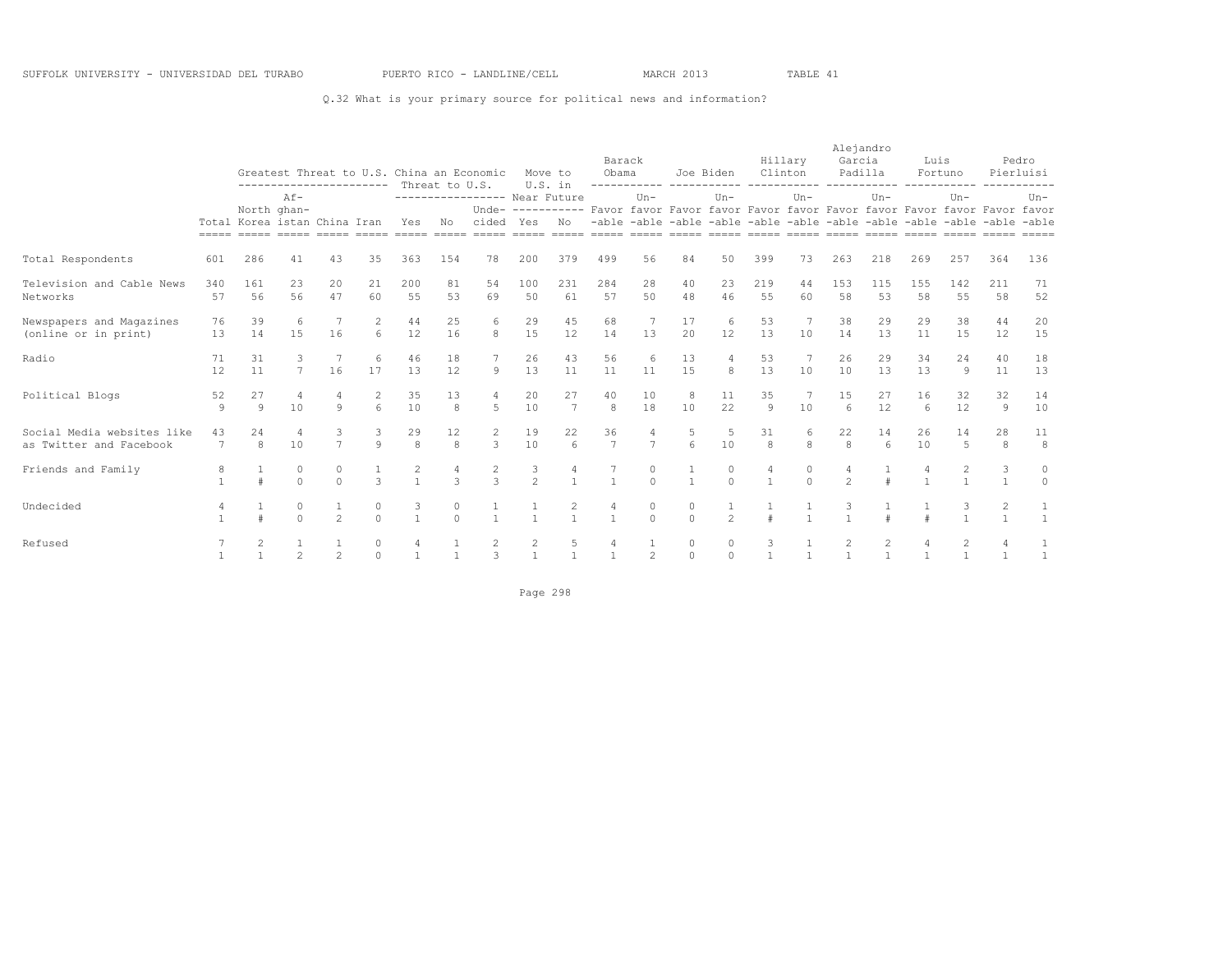## Q.33 How do you access the Internet?

|                            |                |                              |                                                                                     |                |               |                |                |                              |                |              |               |                       |              |                       |                |              |                | Alejandro |              |                                                                                          |                |              |
|----------------------------|----------------|------------------------------|-------------------------------------------------------------------------------------|----------------|---------------|----------------|----------------|------------------------------|----------------|--------------|---------------|-----------------------|--------------|-----------------------|----------------|--------------|----------------|-----------|--------------|------------------------------------------------------------------------------------------|----------------|--------------|
|                            |                |                              |                                                                                     |                |               |                |                |                              |                |              |               | Barack                |              |                       |                | Hillary      | Garcia         |           | Luis         |                                                                                          |                | Pedro        |
|                            |                |                              | Greatest Threat to U.S. China an Economic<br>----------------------- Threat to U.S. |                |               |                |                |                              |                | Move to      | Obama         |                       |              | Joe Biden             |                | Clinton      |                | Padilla   |              | Fortuno                                                                                  |                | Pierluisi    |
|                            |                |                              | $Af -$                                                                              |                |               |                |                | ---------------- Near Future |                | U.S. in      |               | ------------<br>$Un-$ |              | -----------<br>$Un -$ |                | $Un -$       |                | $Un -$    |              | $Un -$                                                                                   |                | $Un -$       |
|                            |                | North ghan-                  |                                                                                     |                |               |                |                |                              |                |              |               |                       |              |                       |                |              |                |           |              | Unde- ---------- Favor favor Favor favor Favor favor Favor favor Favor favor Favor favor |                |              |
|                            |                | Total Korea istan China Iran |                                                                                     |                |               | Yes            | No             | cided Yes No                 |                |              |               |                       |              |                       |                |              |                |           |              | -able -able -able -able -able -able -able -able -able -able -able -able                  |                |              |
|                            |                |                              |                                                                                     |                |               |                |                |                              |                |              |               |                       |              |                       |                |              |                |           |              |                                                                                          |                |              |
| Total Respondents          | 601            | 286                          | 41                                                                                  | 43             | 35            | 363            | 154            | 78                           | 200            | 379          | 499           | 56                    | 84           | 50                    | 399            | 73           | 263            | 218       | 269          | 257                                                                                      | 364            | 136          |
| Hard landline access to my | 193            | 101                          | 9                                                                                   | 17             | 14            | 132            | 44             | 16                           | 74             | 111          | 157           | 18                    | 34           | 17                    | 136            | 25           | 80             | 75        | 87           | 85                                                                                       | 119            | 46           |
| home                       | 32             | 35                           | 22                                                                                  | 40             | 40            | 36             | 29             | 21                           | 37             | 29           | 31            | 32                    | 40           | 34                    | 34             | 34           | 30             | 34        | 32           | 33                                                                                       | 33             | 34           |
| Wireless access in my home | 127            | 64                           | 11                                                                                  | 11             | 6             | 87             | 33             | 7                            | 53             | 72           | 100           | 17                    | 25           | 19                    | 82             | 21           | 54             | 51        | 57           | 58                                                                                       | 81             | 30           |
|                            | 2.1            | 22                           | 27                                                                                  | 26             | 17            | 2.4            | 21             | 9                            | 27             | 19           | 20            | 30                    | 30           | 38                    | 2.1            | 29           | 2.1            | 2.3       | 21           | 2.3                                                                                      | 22             | 22           |
| Mobile access through my   | 124            | 67                           | 12                                                                                  | 9              |               | 85             | 33             | 5                            | 55             | 61           | 109           | 10                    | 17           | 10                    | 89             | 15           | 56             | 48        | 59           | 50                                                                                       | 79             | 27           |
| smartphone                 | 21             | 23                           | 29                                                                                  | 2.1            | 14            | 23             | 21             | $6 \overline{6}$             | 28             | 16           | 22            | 18                    | 2.0          | 20                    | 22             | 2.1          | 21             | 22        | 22           | 19                                                                                       | 22             | 20           |
| Public access through a    | 15             | 5                            | $\circ$                                                                             |                |               | 10             | 3              | $\overline{c}$               | 9              | 5            | 13            |                       | 4            | 1                     | 12             | $\mathbf 0$  | 6              |           | 10           | $\overline{4}$                                                                           | 11             | $\circ$      |
| library or Internet cafe   | 2              | 2                            | $\Omega$                                                                            | $\circ$        | 3             | 3              | $\mathfrak{D}$ | 3                            | 5              | $\mathbf{1}$ | $\mathcal{E}$ | $\overline{2}$        | 5            | $\mathfrak{D}$        | 3              | $\Omega$     | $\mathfrak{D}$ | 3         | $\Delta$     | $\mathfrak{D}$                                                                           | 3              | $\circ$      |
| At work                    | 3              | 2                            | $\circ$                                                                             | 0              |               |                | 2              | $\circ$                      | 0              | 3            | 3             | 0                     | $\circ$      | 2                     | 3              | 0            |                |           | 0            | 3                                                                                        | $\overline{c}$ | 1            |
|                            |                | $\mathbf{1}$                 | $\cap$                                                                              | $\Omega$       | $\mathcal{L}$ | $\pm$          | $\mathbf{1}$   | $\Omega$                     | $\Omega$       | $\mathbf{1}$ | $\mathbf{1}$  | $\Omega$              | $\cap$       | $\overline{4}$        | $\mathbf{1}$   | $\Omega$     |                | #         | $\Omega$     | $\mathbf{1}$                                                                             | $\mathbf{1}$   | $\mathbf{1}$ |
| At a relative's home       | $\overline{c}$ | 1                            | $\circ$                                                                             |                | 0             |                | 0              | 1                            |                |              | 2             | $\mathbf{0}$          | 1            | 0                     | $\mathbf{2}$   | $\mathbf 0$  |                |           | 2            | 0                                                                                        | $\overline{2}$ | $\circ$      |
|                            | $\ddagger$     | $\ddagger$                   | $\Omega$                                                                            | $\mathfrak{D}$ | $\Omega$      | #              | $\Omega$       | $\mathbf{1}$                 |                |              | $\pm$         | $\Omega$              | $\mathbf{1}$ | $\Omega$              | $\overline{1}$ | $\Omega$     |                | $\pm$     | $\mathbf{1}$ | $\Omega$                                                                                 | $\mathbf{1}$   | $\circ$      |
| I do not access the        | 209            | 80                           | 14                                                                                  | 11             | 14            | 102            | 56             | 47                           | 46             | 156          | 175           | 16                    | 19           | 6                     | 135            | 16           | 101            | 62        | 91           | 83                                                                                       | 118            | 45           |
| Internet                   | 35             | 28                           | 34                                                                                  | 26             | 40            | 28             | 36             | 60                           | 23             | 41           | 35            | 29                    | 23           | 12                    | 34             | 22           | 38             | 28        | 34           | 32                                                                                       | 32             | 33           |
| Other                      | $\Omega$       | $\mathbf{0}$                 | $\circ$                                                                             | $\circ$        | 0             | 0              | $\Omega$       | $\circ$                      | $\circ$        | $\Omega$     | 0             | $\mathbf{0}$          | $\circ$      | $\mathbf{0}$          | $\circ$        | $\Omega$     | $\circ$        | $\Omega$  | $\Omega$     | $\circ$                                                                                  | $\circ$        | $\circ$      |
|                            | $\Omega$       | $\Omega$                     | $\Omega$                                                                            | $\Omega$       | $\Omega$      | $\Omega$       | $\Omega$       | $\Omega$                     | $\Omega$       | $\Omega$     | $\Omega$      | $\Omega$              | $\Omega$     | $\Omega$              | $\Omega$       | $\Omega$     | $\Omega$       | $\Omega$  | $\Omega$     | $\Omega$                                                                                 | $\Omega$       | $\circ$      |
| Undecided                  | $\overline{4}$ |                              | $\circ$                                                                             | $\circ$        | $\circ$       | $\overline{c}$ | $\circ$        | $\mathbf{2}$                 |                |              | 3             |                       | 0            | $\mathbf{1}$          | $\overline{c}$ |              | 0              |           |              |                                                                                          | $\overline{c}$ | $\circ$      |
|                            |                |                              | $\Omega$                                                                            | $\Omega$       | $\Omega$      | $\overline{1}$ | $\Omega$       | 3                            | $\overline{1}$ | $\mathbf{1}$ | $\mathbf{1}$  | $\overline{2}$        | $\Omega$     | $\mathfrak{D}$        |                | $\mathbf{1}$ | $\Omega$       |           |              |                                                                                          | $\mathbf{1}$   | $\circ$      |
| Refused                    |                |                              | 0                                                                                   | 0              | 0             |                | 0              |                              | $\circ$        | 2            | 2             | 0                     | 0            | 0                     |                |              |                |           |              |                                                                                          | 2              | 0            |
|                            |                |                              | $\Omega$                                                                            | $\Omega$       | $\Omega$      |                | $\Omega$       | $\overline{1}$               | $\Omega$       | $\mathbf{1}$ |               | $\Omega$              | $\cap$       | $\Omega$              |                | $\mathbf{1}$ |                |           |              |                                                                                          | $\mathbf{1}$   | $\circ$      |